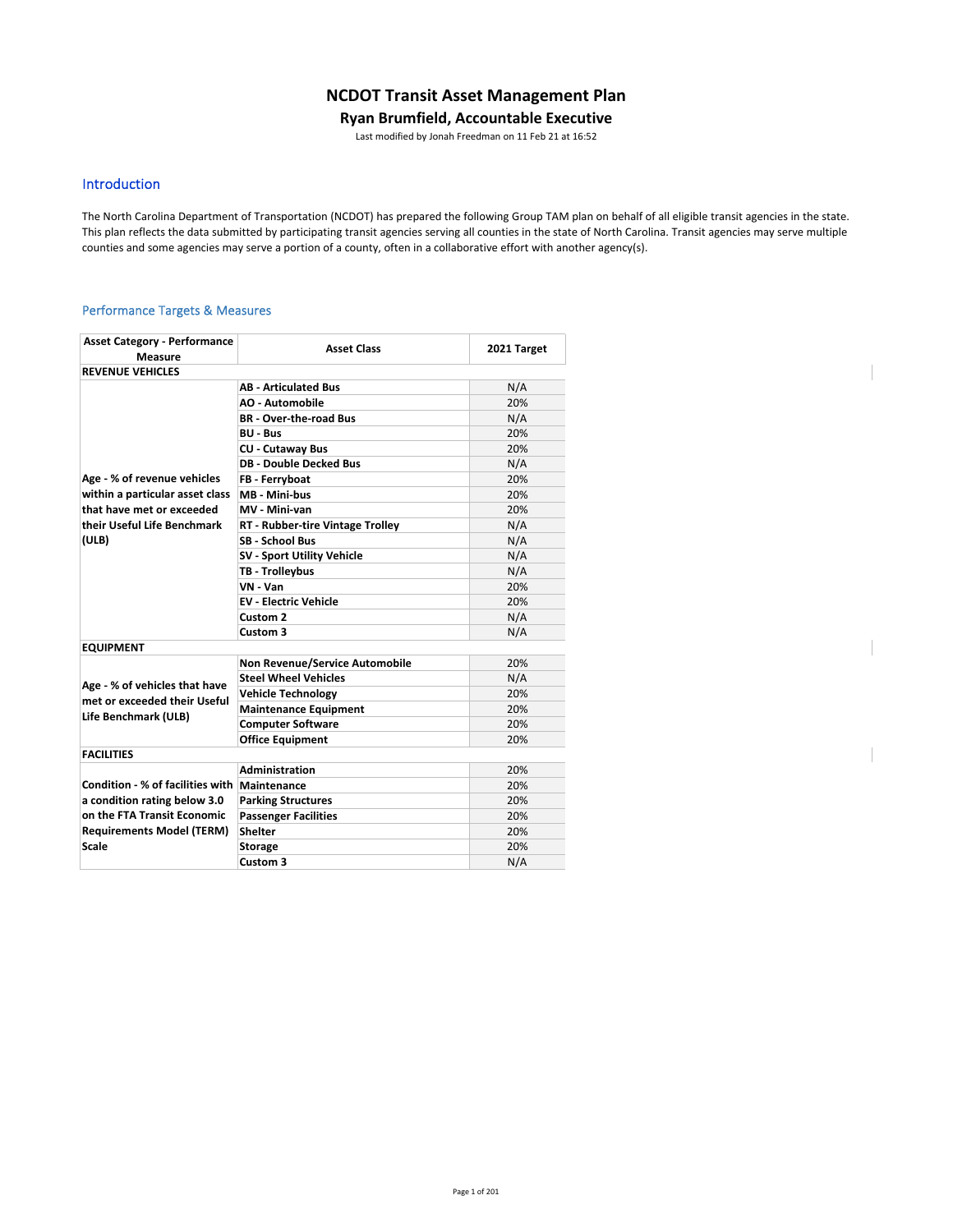#### Capital Asset Inventory

Please see Appendix A (Asset Register) for the asset inventory listing.

### Asset Inventory Summary

| <b>Asset Category</b>            | <b>Total Number</b> | Avg Age                  | <b>Avg Mileage</b> | <b>Avg Value</b> |
|----------------------------------|---------------------|--------------------------|--------------------|------------------|
| <b>RevenueVehicles</b>           | 1744                | 4.7                      | 91,891             | \$96,154.36      |
| <b>AB</b> - Articulated Bus      | 0                   |                          |                    |                  |
| AO - Automobile                  | $\overline{2}$      | 5.5                      | 149,769            | \$23,920.00      |
| <b>BR</b> - Over-the-road Bus    | $\mathbf 0$         | $\centerdot$             |                    |                  |
| BU - Bus                         | 144                 | 5.7                      | 269,347            | \$488,413.11     |
| CU - Cutaway Bus                 | 882                 | 4.3                      | 82,865             | \$67,561.36      |
| DB - Double Decked Bus           | $\mathbf 0$         |                          |                    |                  |
| FB - Ferryboat                   | $\mathbf{1}$        | 1.0                      | N/A                | \$804,224.00     |
| MB - Mini-bus                    | 3                   | 4.0                      | 39,936             | \$63,500.00      |
| MV - Mini-van                    | 124                 | 5.4                      | 67,030             | \$30,915.23      |
| RT - Rubber-tire Vintage Trolley | $\Omega$            | $\overline{\phantom{a}}$ |                    |                  |
| SB - School Bus                  | $\Omega$            | $\overline{\phantom{a}}$ |                    |                  |
| SV - Sport Utility Vehicle       | $\Omega$            |                          |                    |                  |
| TB - Trolleybus                  | $\mathbf 0$         |                          |                    |                  |
| $VN - Van$                       | 569                 | 4.8                      | 80,056             | \$56,577.47      |
| <b>EV</b> - Electric Vehicle     | 6                   | 3.0                      | N/A                | \$30,660.00      |
| Custom <sub>2</sub>              | $\Omega$            | ÷,                       |                    |                  |
| Custom 3                         | $\Omega$            |                          |                    |                  |
| Equipment                        | 56                  | 10.0                     | 108,548            | \$48,622.43      |
| Non Revenue/Service Automobile   | 36                  | 10.9                     | 108,548            | \$22,853.04      |
| <b>Steel Wheel Vehicles</b>      | 0                   |                          |                    |                  |
| Vehicle Technology               | 13                  | 8.4                      | N/A                | \$95,027.46      |
| Maintenance Equipment            | 3                   | 11.3                     | N/A                | \$100,727.83     |
| Computer Software                | $\mathbf 1$         | 4.0                      | N/A                | \$93,770.00      |
| <b>Office Equipment</b>          | 3                   | 7.3                      | N/A                | \$89,612.00      |
| <b>Facilities</b>                | 166                 | 16.5                     | N/A                | \$1,058,791.79   |
| Administration                   | 89                  | 19.0                     | N/A                | \$1,071,635.49   |
| Maintenance                      | 34                  | 21.5                     | N/A                | \$1,716,944.76   |
| <b>Parking Structures</b>        | 3                   | 3.3                      | N/A                | \$412,373.33     |
| <b>Passenger Facilities</b>      | 13                  | 7.8                      | N/A                | \$965,770.46     |
| <b>Shelter</b>                   | 24                  | 8.0                      | N/A                | \$8,240.75       |
| Storage                          | $\overline{2}$      | 8.5                      | N/A                | \$8,921.00       |
| Custom 3                         | $\mathbf 0$         | ÷,                       | N/A                |                  |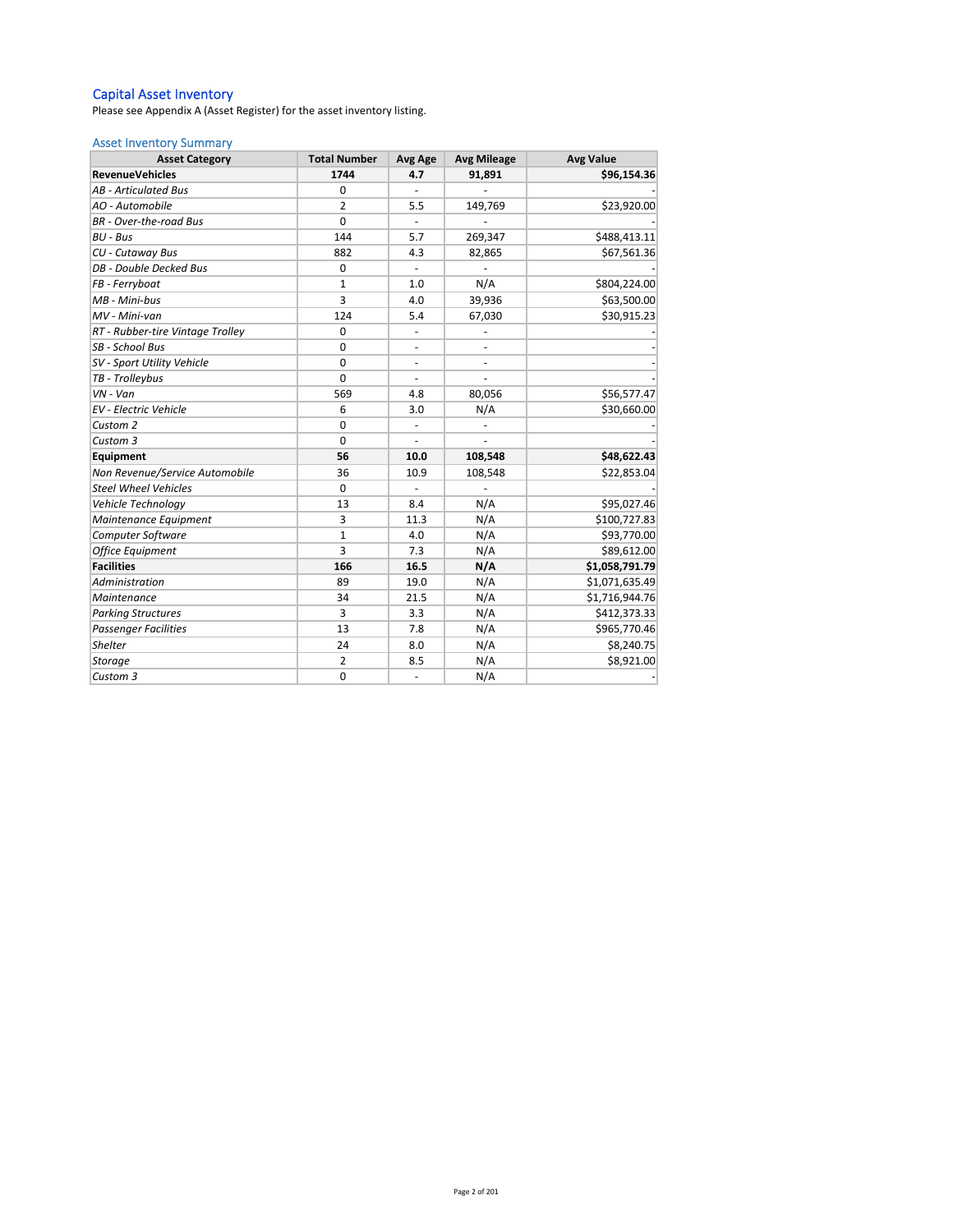### Condition Assessment

Please see Appendix B (Asset Condition Data) for individual asset condition listing.

### Asset Condition Summary

| <b>Asset Category</b>            | <b>Total Number</b> | Avg Age                  | <b>Avg Mileage</b>       | <b>Avg TERM Condition</b> | <b>Avg Value</b> | % At or Past ULB         |
|----------------------------------|---------------------|--------------------------|--------------------------|---------------------------|------------------|--------------------------|
| <b>RevenueVehicles</b>           | 1744                | 4.7                      | 74,751                   | N/A                       | \$96,154.36      | 10%                      |
| <b>AB</b> - Articulated Bus      | 0                   | $\sim$                   |                          | N/A                       |                  |                          |
| AO - Automobile                  | $\overline{2}$      | 5.5                      | 149,769                  | N/A                       | \$23,920.00      | 50%                      |
| <b>BR</b> - Over-the-road Bus    | $\mathbf 0$         |                          |                          | N/A                       |                  |                          |
| BU - Bus                         | 144                 | 5.7                      | 158,989                  | N/A                       | \$488,413.11     | 13%                      |
| CU - Cutaway Bus                 | 882                 | 4.3                      | 66,706                   | N/A                       | \$67,561.36      | 5%                       |
| DB - Double Decked Bus           | 0                   | $\omega$                 |                          | N/A                       |                  | $\sim$                   |
| FB - Ferryboat                   | $\mathbf{1}$        | 1.0                      | N/A                      | N/A                       | \$804,224.00     | 0%                       |
| MB - Mini-bus                    | 3                   | 4.0                      | 39,936                   | N/A                       | \$63,500.00      | 0%                       |
| MV - Mini-van                    | 124                 | 5.4                      | 55,137                   | N/A                       | \$30,915.23      | 20%                      |
| RT - Rubber-tire Vintage Trolley | 0                   | $\overline{\phantom{a}}$ | $\overline{\phantom{a}}$ | N/A                       |                  | $\overline{\phantom{a}}$ |
| SB - School Bus                  | 0                   | $\blacksquare$           | $\overline{\phantom{a}}$ | N/A                       |                  | ä,                       |
| SV - Sport Utility Vehicle       | 0                   | $\sim$                   | ä,                       | N/A                       |                  |                          |
| TB - Trolleybus                  | $\Omega$            |                          |                          | N/A                       |                  |                          |
| $VN - Van$                       | 569                 | 4.8                      | 70,207                   | N/A                       | \$56,577.47      | 14%                      |
| <b>EV</b> - Electric Vehicle     | 6                   | 3.0                      | N/A                      | N/A                       | \$30,660.00      | 0%                       |
| Custom 2                         | 0                   | $\overline{\phantom{a}}$ | ÷,                       | N/A                       |                  | $\overline{\phantom{a}}$ |
| Custom 3                         | $\mathbf 0$         | $\overline{\phantom{a}}$ | ä,                       | N/A                       |                  | ÷                        |
| Equipment                        | 56                  | 10.0                     | 108,548                  | N/A                       | \$48,622.43      | 55%                      |
| Non Revenue/Service Automobile   | 36                  | 10.9                     | 108,548                  | N/A                       | \$22,853.04      | 75%                      |
| <b>Steel Wheel Vehicles</b>      | 0                   |                          |                          | N/A                       |                  |                          |
| Vehicle Technology               | 13                  | 8.4                      | N/A                      | N/A                       | \$95,027.46      | 31%                      |
| Maintenance Equipment            | 3                   | 11.3                     | N/A                      | N/A                       | \$100,727.83     | 0%                       |
| Computer Software                | $\mathbf{1}$        | 4.0                      | N/A                      | N/A                       | \$93,770.00      | 0%                       |
| <b>Office Equipment</b>          | 3                   | 7.3                      | N/A                      | N/A                       | \$89,612.00      | 0%                       |
| <b>Facilities</b>                | 166                 | 16.5                     | N/A                      | 3.9                       | \$1,058,791.79   | N/A                      |
| Administration                   | 89                  | 19.0                     | N/A                      | 3.8                       | \$1,071,635.49   | N/A                      |
| Maintenance                      | 34                  | 21.5                     | N/A                      | 3.9                       | \$1,716,944.76   | N/A                      |
| <b>Parking Structures</b>        | 3                   | 3.3                      | N/A                      | 4.3                       | \$412,373.33     | N/A                      |
| <b>Passenger Facilities</b>      | 13                  | 7.8                      | N/A                      | 4.1                       | \$965,770.46     | N/A                      |
| Shelter                          | 24                  | 8.0                      | N/A                      | 4.5                       | \$8,240.75       | N/A                      |
| <b>Storage</b>                   | $\overline{2}$      | 8.5                      | N/A                      | 4.5                       | \$8,921.00       | N/A                      |
| Custom 3                         | 0                   | ÷,                       | N/A                      | $\overline{\phantom{a}}$  |                  | N/A                      |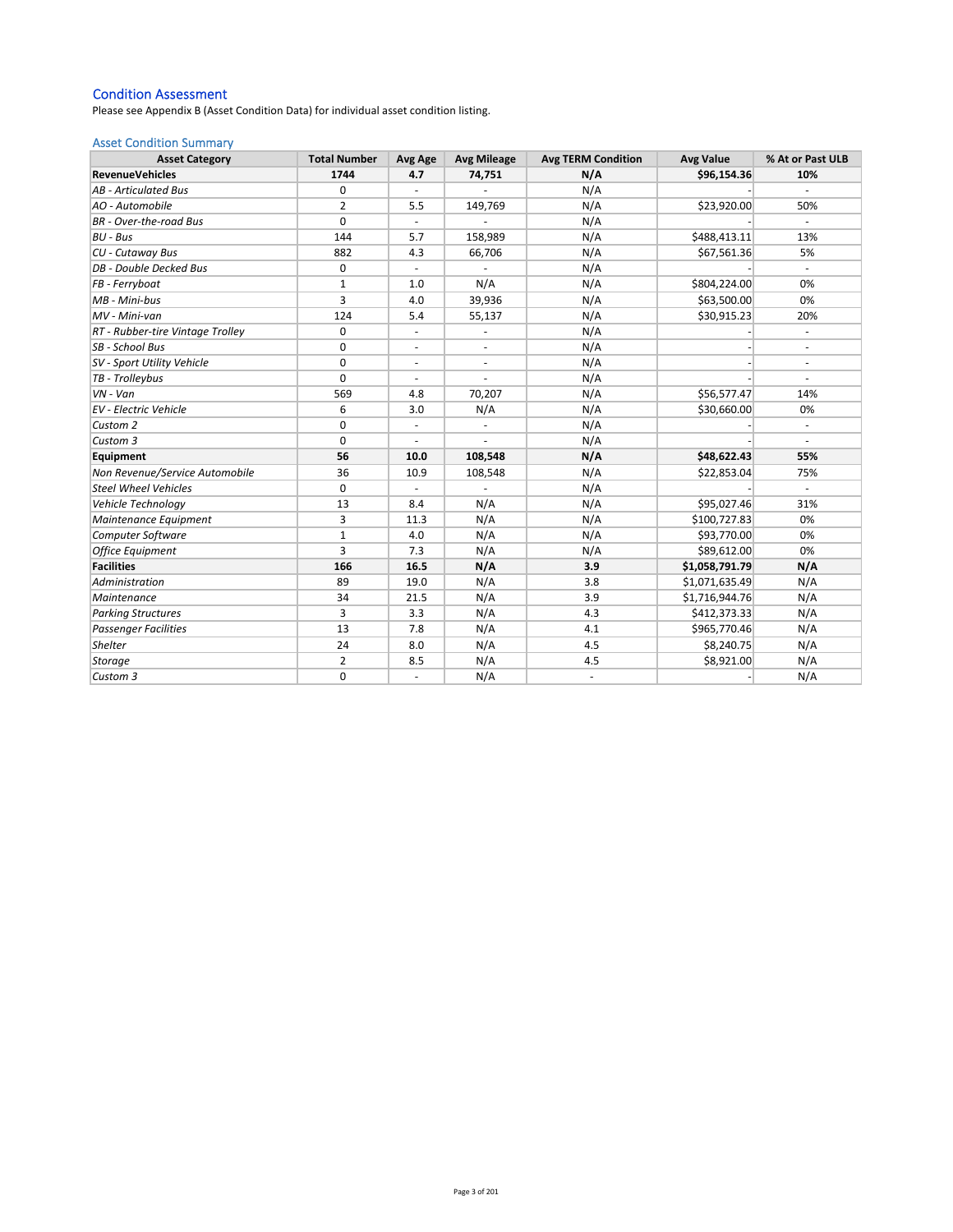# Decision Support

## Investment Prioritization

Vehicle investment prioritization is administered using the Vehicle Replacement Schedule. This plan shows each agency's NCDOT funded vehicles and calculates based on the spare ratio, the number of vehicles that agency is eligible to replace each year. The tool also calculates the number of vehicles that an MPO will be responsible for funding in the upcoming fiscal year. The Capital Replacement Plan is then created based on each system's vehicle replacement schedule and every vehicle for every system is given a projected replacement year.

## Decision Support Tools

The following tools are used in making investment decisions:

| Process/Tool                                         | <b>Brief Description</b>                                                                                                                                                                                                      |  |  |  |  |  |  |
|------------------------------------------------------|-------------------------------------------------------------------------------------------------------------------------------------------------------------------------------------------------------------------------------|--|--|--|--|--|--|
| STI                                                  | Used for Facility Prioritization                                                                                                                                                                                              |  |  |  |  |  |  |
| Vehicle Replacement Schedule                         | Used to project vehicle replacement and useful life based on the spare ratio of<br>the agency.                                                                                                                                |  |  |  |  |  |  |
| NCDOT_Vehicle_Inventory                              | Database of NCDOT titled vehicles used to track replacement eligibility and<br>vehicles pending replacement                                                                                                                   |  |  |  |  |  |  |
| TERM Scale Condition Worksheet                       | Worksheet created as an appendix to the TAM Inventory used to assess the<br>TERM Scale Condition of all facilities used in the provision of transit within the<br>NCDOT Group TAM Plan.                                       |  |  |  |  |  |  |
| <b>TAM Inventory</b>                                 | Excel-based inventory tool used to collect all of the asset data necessary to<br>complete this template including some information that was not necessary in<br>that process.                                                 |  |  |  |  |  |  |
| <b>EAM Asset Management Software</b><br>(AssetWorks) | Web-based asset maintenance software used to track vehicle mileages and<br>preventative maintenance services. Data from this software was used to<br>populate the vehicle mileages in the TAM Inventory and the TAM Template. |  |  |  |  |  |  |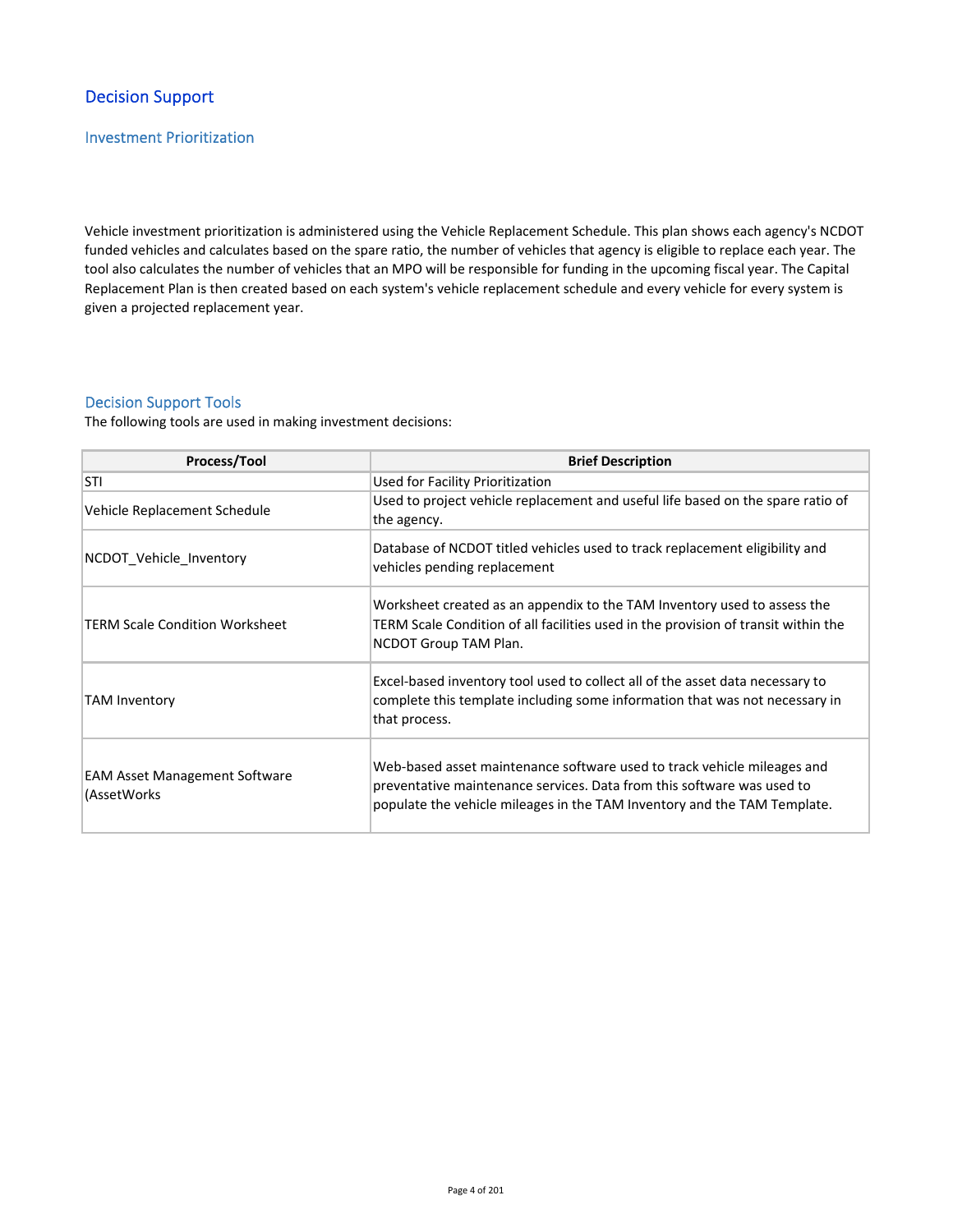# Investment Prioritization

The list of prioritized investment projects is provided in Appendix C.

## Appendices

| <b>Appendix A</b>  | <b>Asset Register</b>                          |
|--------------------|------------------------------------------------|
| <b>Appendix B1</b> | Revenue Vehicle (Rolling Stock) Condition Data |
| <b>Appendix B2</b> | <b>Equipment Condition Data</b>                |
| <b>Appendix B3</b> | <b>Facilities Condition Data</b>               |
| Appendix C         | Proposed Investment Project List               |
| <b>Appendix D</b>  | Fleet Replacement Module Output                |

## Group Plan Contributors:

| <b>Agency Name</b>                                | <b>Accountable Executive</b>           |
|---------------------------------------------------|----------------------------------------|
| <b>Alamance County Transportation Authority</b>   | Ralph E. Gilliam                       |
| Albemarle Regional Health Services                | <b>Herb Mullen</b>                     |
| <b>Alleghany County</b>                           | <b>Tiffany Boyer</b>                   |
| <b>Anson County</b>                               | <b>Scott Rowell</b>                    |
| AppalCART                                         | Craig Hughes                           |
| Ashe County Transportation Authority, Inc.        | Amanda Roten                           |
| Avery County Transportation Authority             | Deborah Smith                          |
| Beaufort County Developmental Center Inc.         | Elena G. Cameron                       |
| <b>Bladen County</b>                              | Kent Porter                            |
| Brunswick Transit System, Inc.                    | Yvonne Hatcher                         |
| <b>Buncombe County</b>                            | <b>Matthew Cable</b>                   |
| <b>BURLINGTON</b>                                 | Mike Nunn                              |
| Cabarrus County                                   | Robert Bushey                          |
| <b>Carteret County</b>                            | Randy Cantor                           |
| Craven County                                     | Kelly Walker                           |
| <b>GOCARY</b>                                     | Kelly A. Blazey, Transit Administrator |
| Caswell County                                    | Melissa Williamson                     |
| <b>Chatham Transit Network</b>                    | Anna Testerman                         |
| Cherokee County                                   | Jennifer West                          |
| Choanoke Public Transportation Authority          | Pamela Perry                           |
| City of Rocky Mount                               | <b>Todd Gardner</b>                    |
| Clay County                                       | Marie Gunther                          |
| Transportation Administration of Cleveland County | Stephanie Costner                      |
| <b>Columbus County</b>                            | Joy Jacobs                             |
| CONCORD/KANNAPOLIS                                | L.J. Weslowski                         |
| <b>Cumberland County</b>                          | Ifetayo Farrakhan                      |
| Dare County                                       | <b>Sharon Flatt</b>                    |
| Davidson County                                   | Richard M. Jones, Jr.                  |
| Duplin County                                     | Angel Venecia                          |
| <b>Gaston County</b>                              | Michael Coone                          |
| <b>GASTONIA</b>                                   | Vincent Wong                           |
| <b>Gates County</b>                               | Patrice Taylor-Lassiter                |
| Goldsboro-Wayne Transportation Authority          | Don Willis                             |
| <b>Graham County</b>                              | Juanita Colvard                        |
| <b>Greene County</b>                              | Misty Chase                            |
| <b>GREENVILLE</b>                                 | Kevin Mulligan                         |
| <b>Guilford County</b>                            | Irma Zimmerman                         |
| <b>Harnett County</b>                             | Larry Smith                            |
| <b>Hoke County</b>                                | Nancy Thornton                         |
| Hyde/Tyrrell                                      | <b>Beverly Paul</b>                    |
| <b>Iredell County</b>                             | <b>Bradley Johnson</b>                 |
| Jackson County                                    | Norma L. Taylor                        |
| <b>JACKSONVILLE</b>                               | <b>Anthony Prinz</b>                   |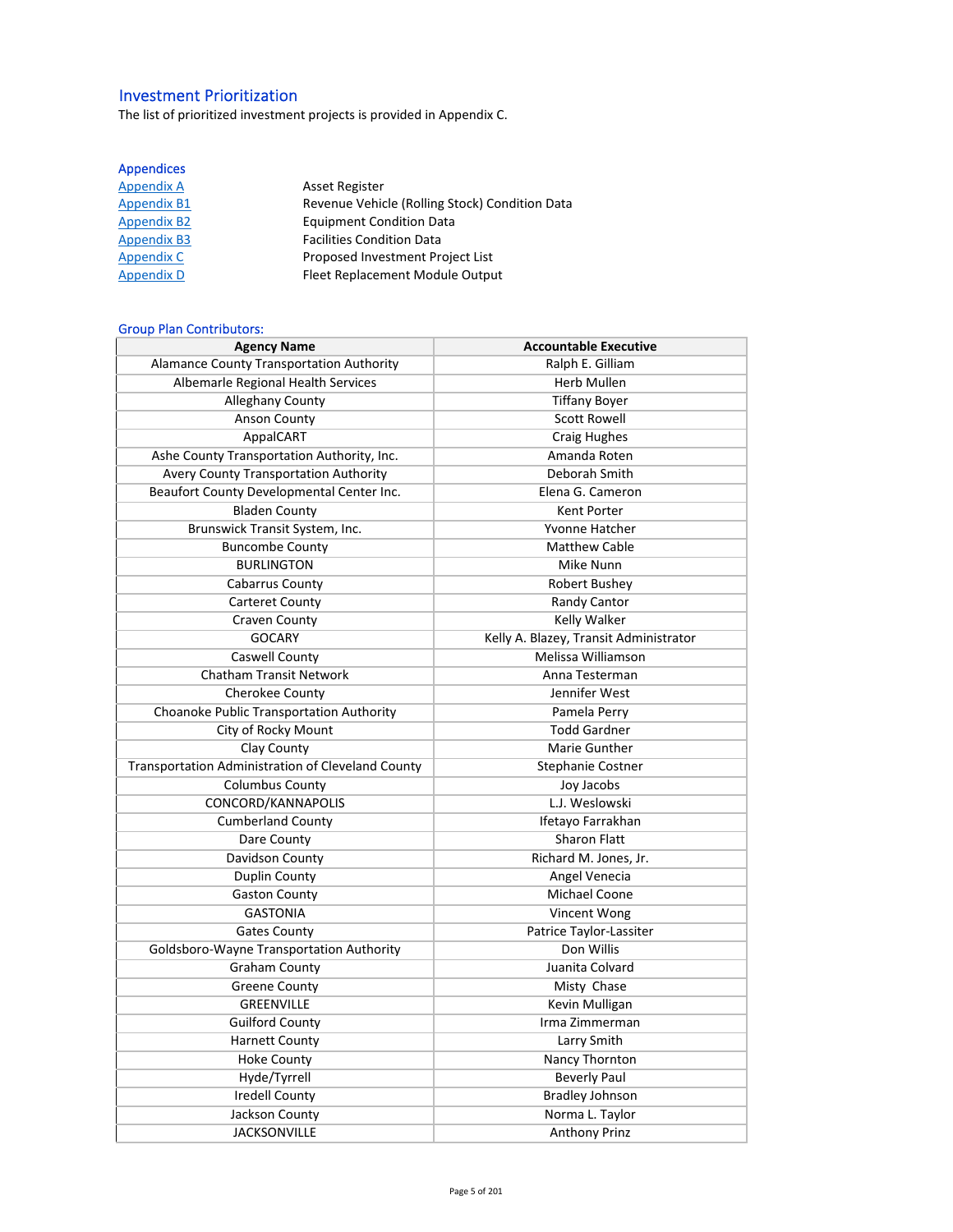| Johnston County Council on Aging, Inc.                | <b>Neal Davis</b>             |
|-------------------------------------------------------|-------------------------------|
| Kerr Area Transportation Authority                    | Irene Johnson                 |
| Lee County                                            | Debbie Davidson               |
| Lenoir County                                         | Angela Greene                 |
| <b>Lincoln County</b>                                 | <b>Kristal Ford</b>           |
| <b>Macon County</b>                                   | Kim Angel                     |
| <b>Madison County Transportation Authority</b>        | Amy Barcomb                   |
| <b>Martin County</b>                                  | <b>Charmaine Hardison</b>     |
| <b>McDowell Transit</b>                               | Randall Dean Conley Jr        |
| <b>Mecklenburg County</b>                             | Masie Jones                   |
| Mitchell County Transportation Authority              | Sheila Blalock                |
| Moore County                                          | Sonia J. Biggs                |
| Mountain Projects Inc.                                | Si Simmons                    |
| Ocracoke Passenger Ferry                              | Catherine Peele               |
| Ocracoke Island Tram                                  | Kris Cahoon Noble             |
| <b>Orange County</b>                                  | Theo Letman                   |
| Onslow United Transit System, Inc.                    | Carol H Long                  |
| Pender Adult Services Inc.                            |                               |
|                                                       | James R. Longenbach           |
| Person County                                         | <b>Kurt Neufang</b>           |
| Pitt County/Pitt Area Transit System                  | <b>Charles Cameron Coburn</b> |
| Polk County Transportation Authority                  | Joshua Kennedy                |
| Randolph County Senior Adults Assoc. Inc.             | Tawanna M. Williams           |
| Richmond Interagency Transportation, Inc.             | James Neel Peacock            |
| Robeson County                                        | <b>SHARON ROBINSON</b>        |
| Rockingham County Council on Aging Inc.               | Meggan Odll                   |
| Rowan County                                          | Valerie S. Steele             |
| <b>Rutherford County</b>                              | <b>Kerry Giles</b>            |
| SALISBURY                                             | Rodney L. Harrison            |
| Sampson County                                        | <b>Rosemarie Oates</b>        |
| <b>Scotland County</b>                                | April Snead                   |
| <b>Stanly County</b>                                  | Randy H. Shank                |
| Swain County Focal Point on Aging Inc.                | Marlene Vinson                |
| Transylvania County                                   | April L Alm                   |
| <b>Union County</b>                                   | <b>Theresa Torres</b>         |
| <b>Wake County</b>                                    | Anita Davis                   |
| <b>Washington County</b>                              | Lynn Swett                    |
| Western Carolina Community Action Inc.                | <b>Bill Crisp</b>             |
| <b>Wilkes Transportation Authority</b>                | Michael Johnson               |
| <b>Wilson City</b>                                    | Gronna Jones                  |
| <b>Wilson County</b>                                  | James Digss                   |
| <b>WPRTA</b>                                          | Jeff Blalock                  |
| <b>Yancey County Transportation Authority</b>         | Michael Harris                |
| Yadkin Valley Economic Development District Inc.      | Jeff Cockerham                |
| Eligible Group TAM Plan Agencies Opting Out           |                               |
| If you are a Group TAM Plan Sponsor, please list your |                               |
| <b>Agency Name</b>                                    | Respondent                    |
| Asheville (ART)                                       | Kimille N. Miller             |
| Greensboro                                            | Gray Johnston                 |
| <b>High Point</b>                                     | Angela Wynes                  |
| GoRaleigh                                             | Cyrstal Odum                  |
| <b>WAVE Transit</b>                                   | <b>Megan Matheny</b>          |
| Fayetteville                                          | Tyffany L. Neal               |
| Durham City                                           | Pierre Osei-Owusu             |
| <b>Chapel Hill Transit</b>                            | In-eligible (>100 vehicles)   |
| Charlotte                                             | In-eligible (>100 vehicles)   |
| GoTriangle                                            | In-eligible (>100 vehicles)   |
| Piedmont Regional Transit Authority                   | In-eligible (>100 vehicles)   |
| Winston-Salem Transportation Authority                | Tomeka Cockerham              |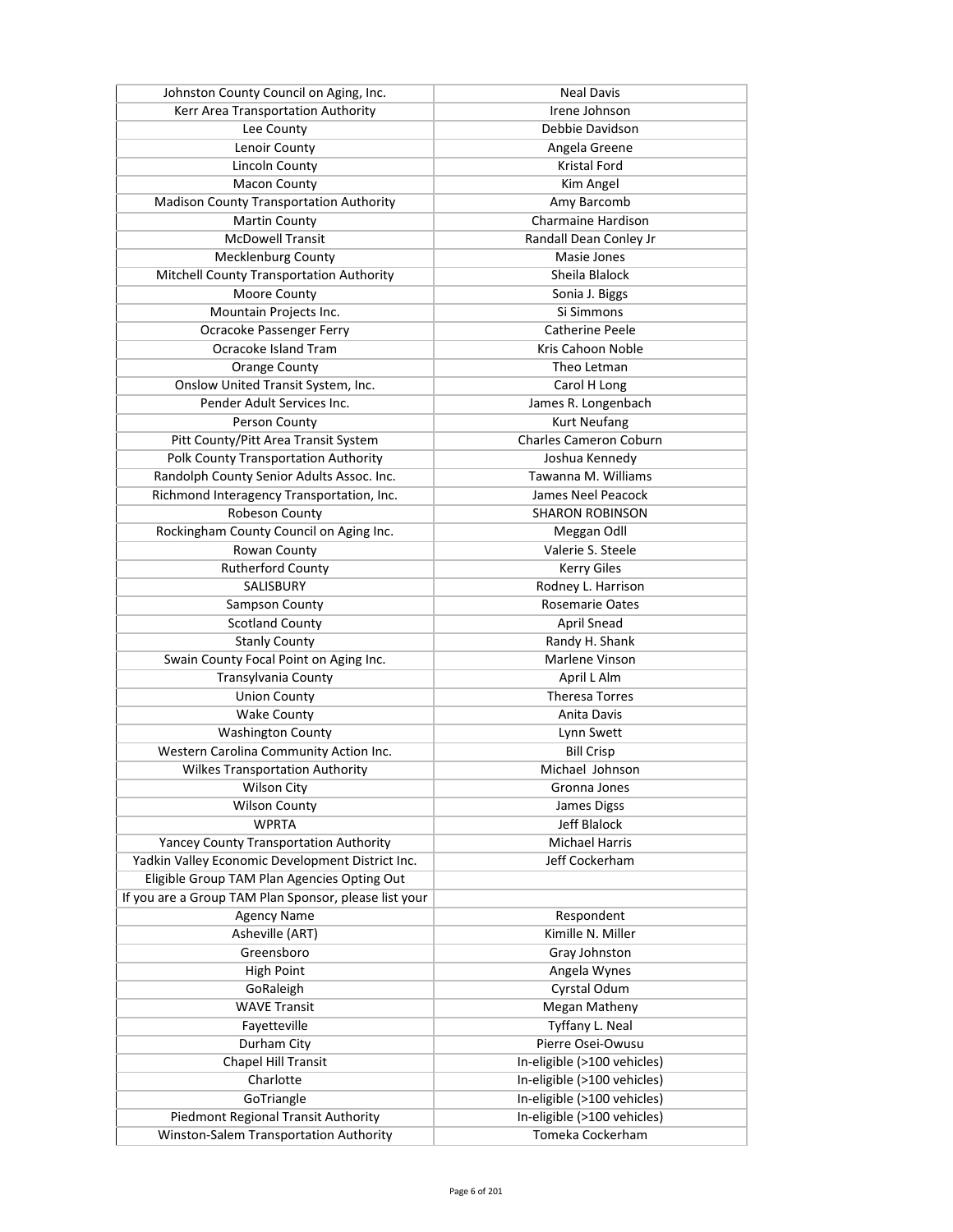#### Appendix A: Asset Register

| <b>Asset Category</b> | <b>Asset Class</b>                     | <b>Asset Name</b>                        | <b>Make</b> | Model                              | Count | ID/Serial No.       | <b>Asset Owner</b>                                           | <b>Acquisition</b><br>Year | Vehicle<br><b>Mileage</b> | Replacement<br>Cost/Value |
|-----------------------|----------------------------------------|------------------------------------------|-------------|------------------------------------|-------|---------------------|--------------------------------------------------------------|----------------------------|---------------------------|---------------------------|
| Equipment             | Computer Software                      | 75 Scheduling Software                   | N/A         | <b>Scheduling Software</b>         |       | 1 75 GRAHA-SW-1     | <b>Graham County</b>                                         | 2017 N/A                   |                           | \$93,770.00               |
| Equipment             | Maintenance Equipment                  | 221 AUTOMATIC BUS<br><b>WASH</b>         | N/A         | AUTOMATIC BUS WASH                 |       | 1 221 TN0133        | GREENVILLE                                                   | 2012 N/A                   |                           | \$90,000.00               |
| Equipment             | Maintenance Equipment 221 MOBILE LIFTS |                                          | N/A         | <b>MOBILE LIFTS</b>                |       | 1 221 TN0130        | GREENVILLE                                                   | 2005 N/A                   |                           | \$139,687.00              |
| Equipment             | Maintenance Equipment                  | 227_Rotary in-ground<br>Scissor Lift     | N/A         | Rotary in-ground Scissor<br>Lift   |       | 1227_XSW1200001     | <b>JACKSONVILLE</b>                                          | 2012 N/A                   |                           | \$72,496.48               |
| Equipment             | Non Revenue/Service<br>Automobile      | 109_admin. vehicle                       | Dodge       | admin. vehicle                     |       | 1 1D3HV18P99S766538 | Lincoln County                                               | 2009                       | 164,722                   | \$28,000.00               |
| Equipment             | Non Revenue/Service<br>Automobile      | 11 2010 Administrative<br>Van            | Dodge       | 2010 Administrative Van            |       | 13D4PH5FVXAT256872  | <b>Avery County</b><br><b>Transportation Authority</b>       | 2010                       | 160,921                   | \$24,118.00               |
| Equipment             | Non Revenue/Service<br>Automobile      | 151 Admin Vehicle-<br>Dodge              | Dodge       | Admin Vehicle-Dodge                |       | 12D4RN4DE8AR487531  | Randolph County Senior<br>Adults Assoc. Inc.                 | 2010                       | 147,431                   | \$2,000.00                |
| Equipment             | Non Revenue/Service<br>Automobile      | 155 Ford Crown Victoria Ford             |             | Ford Crown Victoria                |       | 12FAHP71W67X130652  | Robeson County                                               | 2007                       | 250,002                   | \$25,000.00               |
| Equipment             | Non Revenue/Service<br>Automobile      | 157 Sienna                               | Toyota      | Sienna                             |       | 15TDYK4CC0AS300596  | Rockingham County<br>Council on Aging Inc.                   | 2010                       | 153,395                   | \$18,056.00               |
| Equipment             | Non Revenue/Service<br>Automobile      | 157 Sienna                               | Toyota      | Sienna                             |       | 1 5TDKK4CC1AJ341007 | Rockingham County<br>Council on Aging Inc.                   | 2010                       | 196,491                   | \$22,450.00               |
| Equipment             | Non Revenue/Service<br>Automobile      | 209 Ford Explorer                        | Ford        | Ford Explorer                      |       | 1 1FM5K8B80HGA04288 | CONCORD/KANNAPOLIS                                           | 2016                       | 19,049                    | \$28,568.00               |
| Equipment             | Non Revenue/Service<br>Automobile      | 209 Ford F250                            | Ford        | Ford F250                          |       | 1 1FDNF20LX4EB25294 | CONCORD/KANNAPOLIS                                           | 2004                       | 57,920                    | \$3,000.00                |
| Equipment             | Non Revenue/Service<br>Automobile      | 209 Ford Windstar van                    | Ford        | Ford Windstar van                  |       | 12FMZA50462BA62407  | CONCORD/KANNAPOLIS                                           | 2002                       | 75,088                    | \$1,000.00                |
| Equipment             | Non Revenue/Service<br>Automobile      | 209 Nissan Leaf                          | Nissan      | Nissan Leaf                        |       | 1 1N4AZ1CP7JC305882 | CONCORD/KANNAPOLIS                                           | 2018                       | 3,853                     | \$25,000.00               |
| Equipment             | Non Revenue/Service<br>Automobile      | 21 Service<br>Minivan/Dodge Caravan      | Dodge       | Service Minivan/Dodge<br>Caravan   |       | 13D4PH4FB8BT520408  | <b>Buncombe County</b>                                       | 2001                       | 210,132                   | \$30,000.00               |
| Equipment             | Non Revenue/Service<br>Automobile      | 21 Service Truck/Ford<br>Ranger          | Ford        | Service Truck/Ford<br>Ranger       |       | 1 1FTZR15E45PA33296 | <b>Buncombe County</b>                                       | 2005                       | 177,413                   | \$30,000.00               |
| Equipment             | Non Revenue/Service<br>Automobile      | 215 Escape                               | Ford        | Escape                             |       | 1 1FMCU0C76AKC52752 | <b>GASTONIA</b>                                              | 2010                       | 48,756                    | \$17,717.00               |
| Equipment             | Non Revenue/Service<br>Automobile      | 215 Transit Connect                      | Ford        | <b>Transit Connect</b>             |       | 1 NM0GE9E79J1375257 | <b>GASTONIA</b>                                              | 2018                       | 6,174                     | \$40,998.00               |
| Equipment             | Non Revenue/Service<br>Automobile      | 221 TRANSIT<br>CAR/TOYOTA PRIUS          | Toyota      | <b>TRANSIT CAR/TOYOTA</b><br>PRIUS |       | 1JTDZN3EU6D3276970  | GREENVILLE                                                   | 2013                       | 44,373                    | \$34,363.00               |
| Equipment             | Non Revenue/Service<br>Automobile      | 221_TRANSIT VAN/FORD<br><b>E-350 VAN</b> | Ford        | TRANSIT VAN/FORD E-<br>350 VAN     |       | 1 1FBSS3BL2EDA06088 | GREENVILLE                                                   | 2014                       | 32,339                    | \$36,675.00               |
| Equipment             | Non Revenue/Service<br>Automobile      | 227 2019 Dodge Journey Dodge             |             | 2019 Dodge Journey                 |       | 13C4PDDBGXKT875581  | <b>JACKSONVILLE</b>                                          | 2019                       | 906                       | \$22,611.00               |
| Equipment             | Non Revenue/Service<br>Automobile      | 237_Ford F - 350                         | Ford        | Ford F - 350                       |       | 1 1FDSF34P06EC85449 | SALISBURY                                                    | 2006                       | 30,955                    | \$52,500.00               |
| Equipment             | Non Revenue/Service<br>Automobile      | 247 Ford E-350<br>Econoline Van          | Ford        | Ford E-350 Econoline Van           |       | 1 1FTDS3EL2BDA98251 | <b>WPRTA</b>                                                 | 2011                       | 189,864                   | \$42,643.00               |
| Equipment             | Non Revenue/Service<br>Automobile      | 247 Ford E-350<br>Econoline Van          | Ford        | Ford E-350 Econoline Van           |       | 1 1FTDS3EL0BDA98247 | <b>WPRTA</b>                                                 | 2011                       | 186,416                   | \$42,643.00               |
| Equipment             | Non Revenue/Service<br>Automobile      | 247 Toyota Highlander                    | N/A         | Toyota Highlander                  |       | 1 JTEBC3EH5C2007871 | <b>WPRTA</b>                                                 | 2012                       | 129,632                   | \$35,508.00               |
| Equipment             | Non Revenue/Service<br>Automobile      | 247_Toyota Highlander                    | N/A         | Toyota Highlander                  |       | 1 JTEBC3EH8C2007864 | <b>WPRTA</b>                                                 | 2012                       | 129,122                   | \$35,508.00               |
| Equipment             | Non Revenue/Service<br>Automobile      | 45_Equinox                               | Chevrolet   | Equinox                            |       | 1 2GNAXKEV6K6300112 | Transportation<br>Administration of<br>Cleveland County Inc. | 2019                       | 10,580                    | \$18,098.00               |
| Equipment             | Non Revenue/Service<br>Automobile      | 45 GMC Truck                             | Chevrolet   | <b>GMC Truck</b>                   |       | 1 1GTEC19C67Z539678 | Transportation<br>Administration of<br>Cleveland County Inc. | 2007                       | 121,215                   | \$500.00                  |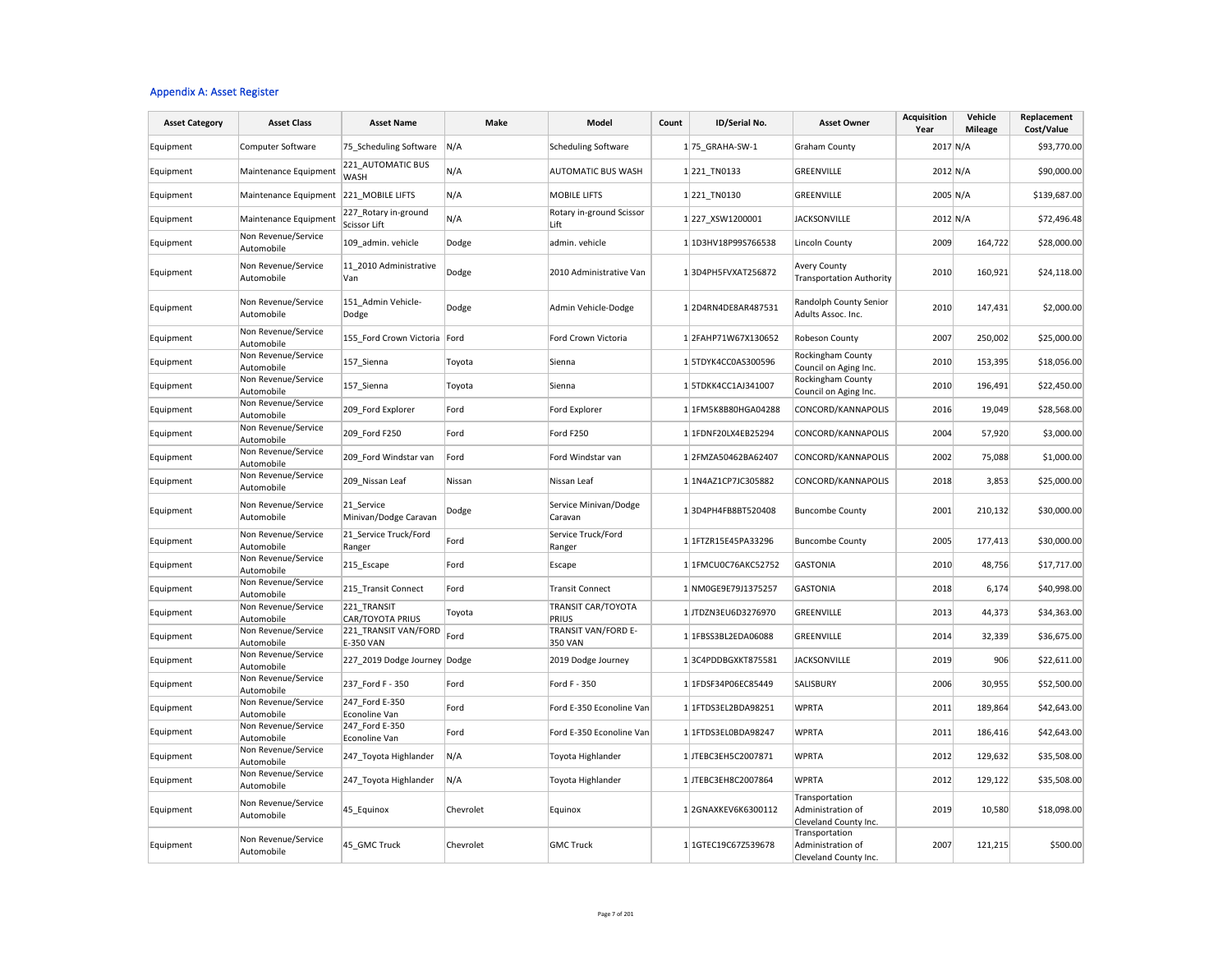| <b>Asset Category</b> | <b>Asset Class</b>                | <b>Asset Name</b>                                                                     | Make      | Model                                                                             | Count | ID/Serial No.        | <b>Asset Owner</b>                                           | <b>Acquisition</b><br>Year | Vehicle<br><b>Mileage</b> | Replacement<br>Cost/Value |
|-----------------------|-----------------------------------|---------------------------------------------------------------------------------------|-----------|-----------------------------------------------------------------------------------|-------|----------------------|--------------------------------------------------------------|----------------------------|---------------------------|---------------------------|
| Equipment             | Non Revenue/Service<br>Automobile | 45 Minivan                                                                            | Chevrolet | Minivan                                                                           |       | 1 1GNDM19W2XB160759  | Transportation<br>Administration of<br>Cleveland County Inc. | 1999                       | 109,243                   | \$500.00                  |
| Equipment             | Non Revenue/Service<br>Automobile | 49 2005 Ford Crown<br>Victoria                                                        | Ford      | 2005 Ford Crown Victoria                                                          |       | 12FAHP71W45X104550   | Craven County                                                | 2005                       | 123,256                   | \$22,840.00               |
| Equipment             | Non Revenue/Service<br>Automobile | 53 1FM5K8B8XGGB6590<br>ß.                                                             | Ford      | 1FM5K8B8XGGB65908                                                                 |       | 1 1FM5K8B8XGGB65908  | Albemarle Regional<br><b>Health Services</b>                 | 2016                       | 59,789                    | \$27,251.00               |
| Equipment             | Non Revenue/Service<br>Automobile | 55 Ford Mini-van                                                                      | Ford      | Ford Mini-van                                                                     |       | 12C4RDGBG9CR322547   | Dare County                                                  | 2012                       | 162,909                   | \$5,000.00                |
| Equipment             | Non Revenue/Service<br>Automobile | 81 Dodge Caravan                                                                      | Dodge     | Dodge Caravan                                                                     |       | 1 2C4RDGBG8LR168042  | <b>Guilford County</b>                                       | 2020                       | 4,268                     | \$22,093.00               |
| Equipment             | Non Revenue/Service<br>Automobile | 81 Dodge Journey                                                                      | Dodge     | Dodge Journey                                                                     |       | 13C4PDDBG8KT861520   | <b>Guilford County</b>                                       | 2019                       | 1,348                     | \$20,917.00               |
| Equipment             | Non Revenue/Service<br>Automobile | 9 Explorer                                                                            | Ford      | Explorer                                                                          |       | 1 1FMEU7DE9AUA58607  | Ashe County<br>Transportation Authority,<br>Inc.             | 2010                       | 112,204                   | \$25,974.50               |
| Equipment             | Non Revenue/Service<br>Automobile | 93_Ranger/Ford                                                                        | Ford      | Ranger/Ford                                                                       |       | 1 1FTYR10V0XTA21000  | <b>Hoke County</b>                                           | 1999                       | 105,985                   | \$22,500.00               |
| Equipment             | Non Revenue/Service<br>Automobile | 97 Dodge Van                                                                          | Dodge     | Dodge Van                                                                         |       | 1 1D8HN44H78B158591  | <b>Iredell County</b>                                        | 2008                       | 192,003                   | \$2,000.00                |
| Equipment             | Non Revenue/Service<br>Automobile | 97_Tahoe                                                                              | Chevrolet | Tahoe                                                                             |       | 1 1GNEK13T31J179522  | <b>Iredell County</b>                                        | 2001                       | 187,810                   | \$5,000.00                |
| Equipment             | Non Revenue/Service<br>Automobile | 99 Dodge Caravan                                                                      | Dodge     | Dodge Caravan                                                                     |       | 12D4RN4DE9AR485495   | Jackson County                                               | 2010                       | 144,856                   | \$25,839.00               |
| Equipment             | Non Revenue/Service<br>Automobile | 99 Dodge Caravan                                                                      | Dodge     | Dodge Caravan                                                                     |       | 12D4RN4DE7AR485494   | Jackson County                                               | 2010                       | 157,293                   | \$25,839.00               |
| Equipment             | Office Equipment                  | 189 Scheduling Software N/A                                                           |           | <b>Scheduling Software</b>                                                        |       | 1 189 213            | AppalCART                                                    | 2017 N/A                   |                           | \$117,508.00              |
| Equipment             | Office Equipment                  | 221_Video Recording<br>System                                                         | N/A       | Video Recording System                                                            |       | 1 221 TN143          | GREENVILLE                                                   | $2011$ N/A                 |                           | \$89,101.00               |
| Equipment             | Office Equipment                  | 53_Stand-by Generator                                                                 | N/A       | Stand-by Generator                                                                |       | 1 53 ICPTA Generator | Albemarle Regional<br><b>Health Services</b>                 | 2013 N/A                   |                           | \$62,227.00               |
| Equipment             | Vehicle Technology                | 117 Cameras and DVRs<br>for 13 buses                                                  | N/A       | Cameras and DVRs for 13<br>buses                                                  |       | 1117_MART EQUIP 16   | Martin County                                                | 2020 N/A                   |                           | \$63,151.00               |
| Equipment             | Vehicle Technology                | 167_New radios and<br>bases                                                           | N/A       | New radios and bases                                                              |       | 1 167 RADIOS         | <b>Stanly County</b>                                         | 2015 N/A                   |                           | \$65,653.00               |
| Equipment             | Vehicle Technology                | 189 APC Install-Cubic<br>Trans                                                        | N/A       | <b>APC Install-Cubic Trans</b>                                                    |       | 1 189 280            | AppalCART                                                    | 2018 N/A                   |                           | \$51,334.00               |
| Equipment             | Vehicle Technology                | 189 Counters(23)                                                                      | N/A       | Counters(23)                                                                      |       | 1 189 247            | AppalCART                                                    | 2018 N/A                   |                           | \$67,850.00               |
| Equipment             | Vehicle Technology                | 209 Digital Recorders<br><b>AVL Client Workstation</b>                                | N/A       | Digital Recorders AVL<br>Client Workstation                                       |       | 1 209 80781          | CONCORD/KANNAPOLIS                                           | 2009 N/A                   |                           | \$225,234.00              |
| Equipment             | Vehicle Technology                | Hardware<br>209 Digital Recorders<br><b>AVL Client Workstation</b><br>Software OTVIA2 | N/A       | Hardware<br>Digital Recorders AVL<br><b>Client Workstation</b><br>Software OTVIA2 |       | 1 209 80781          | CONCORD/KANNAPOLIS                                           | 2009 N/A                   |                           | \$74,100.00               |
| Equipment             | Vehicle Technology                | 209 Digital Recorders<br>CRS/RMM 575-6012-000                                         | N/A       | <b>Digital Recorders</b><br>CRS/RMM 575-6012-000                                  |       | 1 209 80781          | CONCORD/KANNAPOLIS                                           | 2010 N/A                   |                           | \$53,865.00               |
| Equipment             | Vehicle Technology                | 209 Digital Recorders<br>Phase II AVL New Feature                                     | N/A       | Digital Recorders Phase II<br><b>AVL New Feature</b>                              |       | 1 209 80781          | CONCORD/KANNAPOLIS                                           | $2011$ N/A                 |                           | \$116,988.00              |
| Equipment             | Vehicle Technology                | 209 Digital Recorders<br><b>Transit Center Pass</b>                                   | N/A       | Digital Recorders Transit<br>Center Pass                                          |       | 1 209 80781          | CONCORD/KANNAPOLIS                                           | 2010 N/A                   |                           | \$146,589.00              |
| Equipment             | Vehicle Technology                | 209 SPX Genfare<br>Odyssey Automated<br>Farebox System                                | N/A       | SPX Genfare Odyssey<br><b>Automated Farebox</b><br>System                         |       | 1 209 80762          | CONCORD/KANNAPOLIS                                           | 2010 N/A                   |                           | \$94,712.00               |
| Equipment             | Vehicle Technology                | 215_Bus Cameras                                                                       | N/A       | <b>Bus Cameras</b>                                                                |       | 1 215 10077-10086    | <b>GASTONIA</b>                                              | 2017 N/A                   |                           | \$83,847.00               |
| Equipment             | Vehicle Technology                | 215 Farebox System                                                                    | N/A       | Farebox System                                                                    |       | 1 215 Farebox System | <b>GASTONIA</b>                                              | 1999 N/A                   |                           | \$94,034.00               |
| Equipment             | Vehicle Technology                | 31 10 Propane<br>Conversions                                                          | N/A       | 10 Propane Conversions                                                            |       | 131 PROP-003 / 012   | Carteret County                                              | 2018 N/A                   |                           | \$98,000.00               |
| <b>Facilities</b>     | Admin/Maintenance                 | 305 Hwy 105 Bypass -<br>Boone, NC 28607                                               | N/A       | N/A                                                                               |       | 1 189 305            | AppalCART                                                    | 2013 N/A                   |                           | \$8,000,000.00            |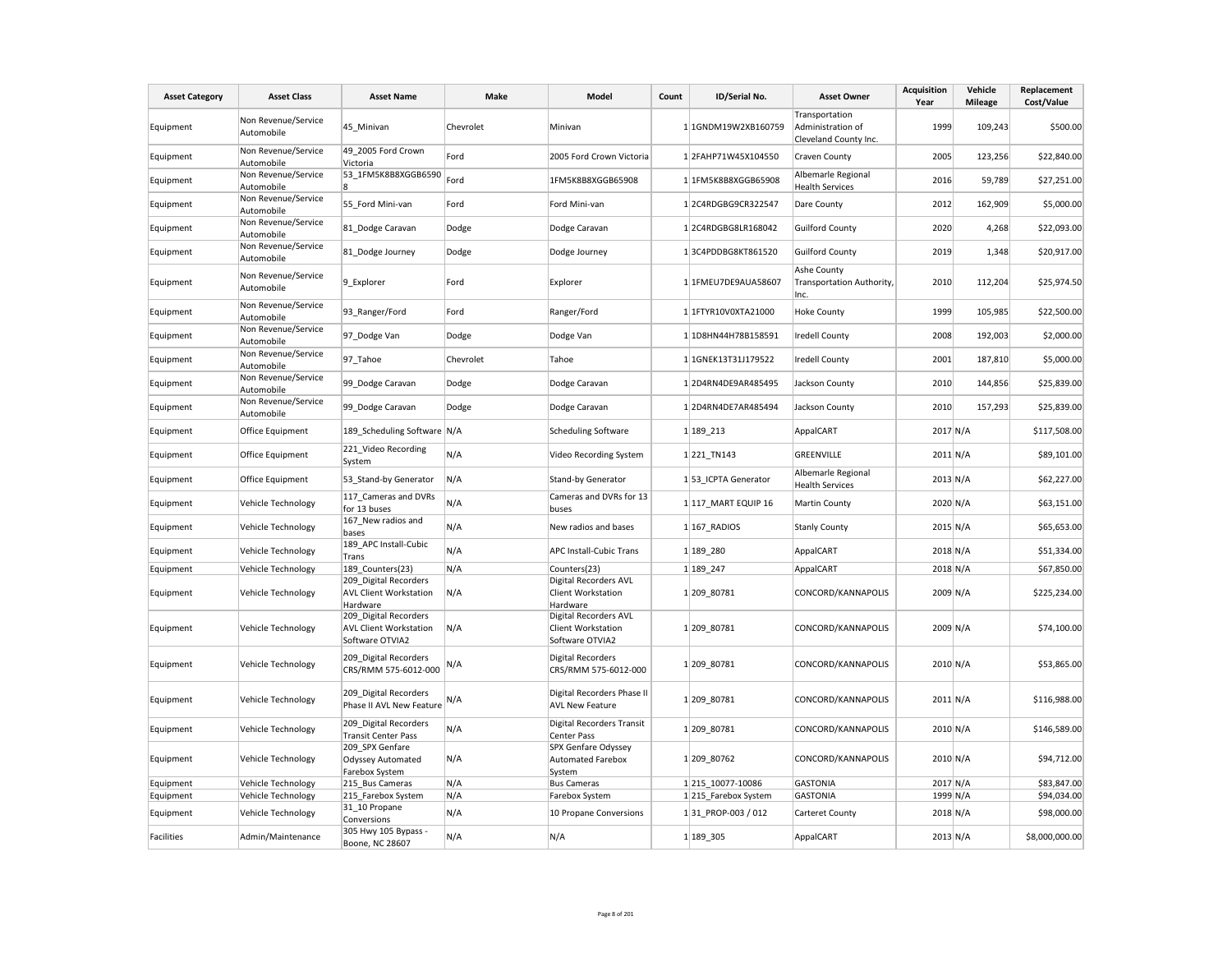| <b>Asset Category</b> | <b>Asset Class</b> | <b>Asset Name</b>                                                                      | Make | Model | Count | ID/Serial No.        | <b>Asset Owner</b>                                           | <b>Acquisition</b><br>Year | Vehicle<br><b>Mileage</b> | Replacement<br>Cost/Value |
|-----------------------|--------------------|----------------------------------------------------------------------------------------|------|-------|-------|----------------------|--------------------------------------------------------------|----------------------------|---------------------------|---------------------------|
| Facilities            | Administration     | 952 Airport Road, Shelby<br>NC 28150Lease<br>Agreement with<br><b>Cleveland County</b> | N/A  | N/A   |       | 145 30557            | Transportation<br>Administration of<br>Cleveland County Inc. | 2007 N/A                   |                           | \$57,600.00               |
| Facilities            | Administration     | 100 Coastline Street,<br>Rocky Mount, NC 27802                                         | N/A  | N/A   |       | 1 127_CRM 896        | City of Rocky Mount                                          | 2002 N/A                   |                           | \$21,504.00               |
| Facilities            | Administration     | 103 N. Carolina St;<br>Goldsboro NC 27530                                              | N/A  | N/A   |       | 1 191 1300           | Goldsboro-Wayne<br><b>Transportation Authority</b>           | 2015 N/A                   |                           | \$64,020.00               |
| <b>Facilities</b>     | Administration     | 104 Hines Street Snow<br><b>Hill NC 28580</b>                                          | N/A  | N/A   |       | 1 79 GC-FAC-1        | <b>Greene County</b>                                         | 1999 N/A                   |                           | \$420,000.00              |
| Facilities            | Administration     | 1048 Carriage Oaks Dr.<br>Carthage NC 28327                                            | N/A  | N/A   |       | 1 125 MCTS-1         | Moore County                                                 | $2014$ N/A                 |                           | \$1,119,575.00            |
| Facilities            | Administration     | 1050 W. Noble St.,<br>Selma, NC 27576                                                  | N/A  | N/A   |       | $1 101$ Admin. Bldg. | Johnston County Council<br>on Aging, Inc.                    | 2004 N/A                   |                           | \$63,977.00               |
| Facilities            | Administration     | 106 East Morgan St,<br>Brevard, NC 28712                                               | N/A  | N/A   |       | 1 175 TRANS-FAC-1    | Transylvania County                                          | 1940 N/A                   |                           | \$5,837,940.00            |
| Facilities            | Administration     | 110A Kitty Hawk Lane<br>Elizabeth City, NC 27909                                       | N/A  | N/A   |       | 1 53 HCT-FAC-1       | Albemarle Regional<br><b>Health Services</b>                 | $2013$ N/A                 |                           | \$584,617.00              |
| <b>Facilities</b>     | Administration     | 112 Hillcrest Drive<br>Sanford NC 27330                                                | N/A  | N/A   |       | 1 105 LEE-FAC-1      | Lee County                                                   |                            | 1939 N/A                  | \$1,000,000.00            |
| Facilities            | Administration     | $\frac{341121}{1148 \text{ Haywood Rd. Sylva,}}$ N/A<br><b>NC 28779</b>                |      | N/A   |       | 199 JCT-Rent         | Jackson County                                               | 2014 N/A                   |                           | \$21,600.00               |
| Facilities            | Administration     | 115 MITCHELL BRANCH<br>ROAD, BURNSVILLE NC<br>28714                                    | N/A  | N/A   |       | 1 247 YANCEY CO      | <b>WPRTA</b>                                                 | 1955 N/A                   |                           | \$123,000.00              |
| <b>Facilities</b>     | Administration     | 1203 Maple St.<br>Greensboro, NC 27405                                                 | N/A  | N/A   |       | 181 Guil-FA-1        | <b>Guilford County</b>                                       | 2012 N/A                   |                           | \$625,000.00              |
| <b>Facilities</b>     | Administration     | 125 Brendle Street<br>Bryson City, NC 28713<br>(No rent or lease)                      | N/A  | N/A   |       | 1 173 SPT-FAC-Admin1 | Swain County Focal Point<br>on Aging Inc.                    | 2010 N/A                   |                           | \$300,000.00              |
| Facilities            | Administration     | 127 Dr MLK Jr Drive,<br>Pittsboro, NC 27312                                            | N/A  | N/A   |       | 137 CTN-Admin        | Chatham Transit Network                                      | 2020 N/A                   |                           | \$32,712.00               |
| Facilities            | Administration     | 128 Electric Ave.,<br>Burlington, NC 27215                                             | N/A  | N/A   |       | $1 1$ ACTA-FAC-1     | Alamance County<br><b>Transportation Authority</b>           | 2018 N/A                   |                           | \$54,748.00               |
| <b>Facilities</b>     | Administration     | 130 Gillespie Street,<br>Fayetteville, NC 28301                                        | N/A  | N/A   |       | 151 CCTP-FAC-1       | <b>Cumberland County</b>                                     | 1924 N/A                   |                           | \$43,740.00               |
| Facilities            | Administration     | 1303 S. Cannon Blvd,<br>Kannapolis, NC 28083                                           | N/A  | N/A   |       | $1$   25_CCTS        | <b>Cabarrus County</b>                                       | $2013$ N/A                 |                           | \$21,180.00               |
| <b>Facilities</b>     | Administration     | 1411 Cajah Mountain Rd<br>Hudson NC 28638                                              | N/A  | N/A   |       | 1 247 Caldwell       | <b>WPRTA</b>                                                 | $2016$ N/A                 |                           | \$26,400.00               |
| Facilities            | Administration     | 1413 W. Main Street<br>Yadkinville, NC 27055                                           | N/A  | N/A   |       | 1 247_Yadkin         | <b>WPRTA</b>                                                 | 1995 N/A                   |                           | \$173,668.00              |
| Facilities            | Administration     | 1515 4th St SW Conover<br><b>NC 28681</b>                                              | N/A  | N/A   |       | 1 247 Catawba        | <b>WPRTA</b>                                                 | 2016 N/A                   |                           | \$55,200.00               |
| Facilities            | Administration     | 1519 Carthage Rd.<br>Lumberton, NC 28358                                               | N/A  | N/A   |       | 1 155 ROB-FAC-1      | Robeson County                                               | 2003 N/A                   |                           | \$19,800.00               |
| Facilities            | Administration     | 1534 West 5th Street,<br>Washington, NC 27889                                          | N/A  | N/A   |       | 1 13 BATS-BLD        | <b>Beaufort County</b><br>Developmental Center<br>Inc.       | 2012 N/A                   |                           | \$500,000.00              |
| Facilities            | Administration     | 1575 Ross Mill Road,<br>Henderson, NC 27537                                            | N/A  | N/A   |       | 1 185 4240101        | Kerr Area Transportation<br>Authority                        | 2019 N/A                   |                           | \$7,640,300.00            |
| <b>Facilities</b>     | Administration     | 1717 West Fifth Street<br>Greenville, NC 27834                                         | N/A  | N/A   |       | 1 147 Pitt-Admin     | Pitt County/Pitt Area<br><b>Transit System</b>               | 2007 N/A                   |                           | \$350,000.00              |
| Facilities            | Administration     | 1901 Tarboro Street SW<br>Suite 201 Wilson, NC<br>27893                                | N/A  | N/A   |       | 1 195_WCT-FT         | <b>Wilson County</b>                                         | 2016 N/A                   |                           | \$12,000.00               |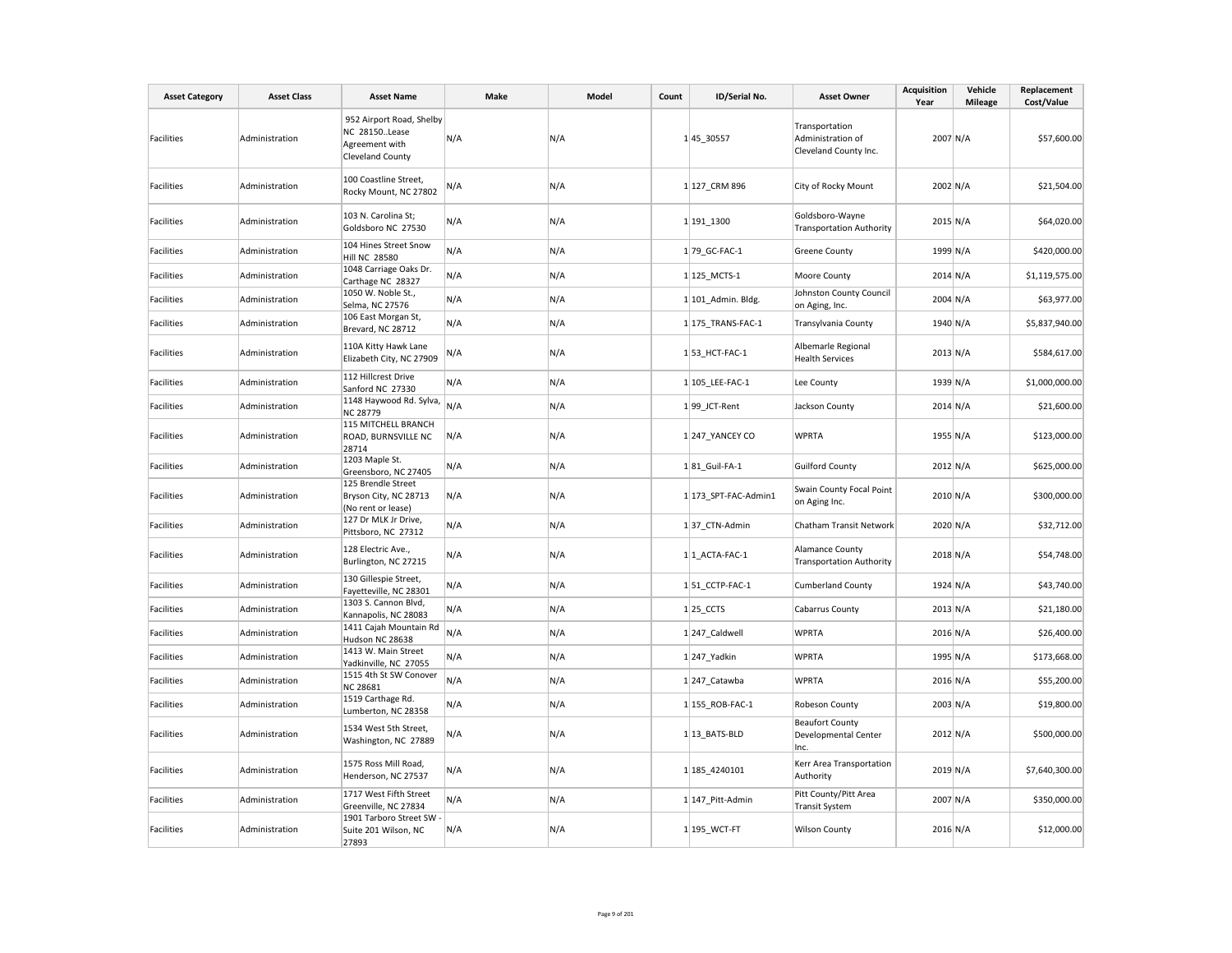| <b>Asset Category</b> | <b>Asset Class</b> | <b>Asset Name</b>                                    | Make | Model | Count | ID/Serial No.                           | <b>Asset Owner</b>                                                   | <b>Acquisition</b><br>Year | Vehicle<br><b>Mileage</b> | Replacement<br>Cost/Value |
|-----------------------|--------------------|------------------------------------------------------|------|-------|-------|-----------------------------------------|----------------------------------------------------------------------|----------------------------|---------------------------|---------------------------|
| Facilities            | Administration     | 2000 Riverside Dr., Suite<br>17, Asheville, NC 28804 | N/A  | N/A   |       | $1$  21_N/A                             | <b>Buncombe County</b>                                               | 2016 N/A                   |                           | \$51,528.00               |
| <b>Facilities</b>     | Administration     | 201 E. King St. Kinston,<br><b>NC 28501</b>          | N/A  | N/A   |       | 1 107 LCTfac-1                          | Lenoir County                                                        | 2008 N/A                   |                           | \$12,951.00               |
| <b>Facilities</b>     | Administration     | 201 West Fort Hill,<br>Robbinsville, NC 28771        | N/A  | N/A   |       | 1 75 GCT-FAC-1                          | <b>Graham County</b>                                                 | $2013$ N/A                 |                           | \$475,000.00              |
| Facilities            | Administration     | 206 County Park Rd<br>Yanceyville NC 27379           | N/A  | N/A   |       | 133 CATS-FAC-1                          | Caswell County                                                       | $2011$ N/A                 |                           | \$218,000.00              |
| Facilities            | Administration     | 208 S Main St Kenansville N/A                        |      | N/A   |       | 1 61 DCPTD-Admin Facility Duplin County |                                                                      | 1950 N/A                   |                           | \$1,250,000.00            |
| Facilities            | Administration     | 209 East Main Street<br>Plymouth, NC 27962           | N/A  | N/A   |       | 1 187 ADMIN-FAC-1                       | <b>Washington County</b>                                             | 1991 N/A                   |                           | \$100,000.00              |
| <b>Facilities</b>     | Administration     | 20968 US HWY264, Swan<br>Quarter, NC 27885           | N/A  | N/A   |       | 195 HCT-FAC-1                           | Hyde County Non-Profit<br><b>Private Transportation</b><br>Corp Inc. | 2013 N/A                   |                           | \$584,617.00              |
| Facilities            | Administration     | 220 Swinburne St Raleigh<br><b>NC 27610</b>          | N/A  | N/A   |       | 1 183_WAKE-FAC-1                        | <b>Wake County</b>                                                   | 1992 N/A                   |                           | \$500,000.00              |
| Facilities            | Administration     | 2201 Miller Road South<br>Wilson, NC                 | N/A  | N/A   |       | 1 195_WCT-ADMIN                         | <b>Wilson County</b>                                                 | 2006 N/A                   |                           | \$40,000.00               |
| Facilities            | Administration     | 234 E Summit Ave                                     | N/A  | N/A   |       | $1 249$ Admin                           | <b>BURLINGTON</b>                                                    | 1990 N/A                   |                           | \$500,000.00              |
| Facilities            | Administration     | 2485 US Hwy 74 West<br>Wadesboro, NC 28170           | N/A  | N/A   |       | 1 7 ACTS Admin                          | <b>Anson County</b>                                                  | 1999 N/A                   |                           | \$22,560.00               |
| <b>Facilities</b>     | Administration     | 250 alexander dr<br>lillington nc 27546              | N/A  | N/A   |       | 185 250 Alexander                       | <b>Harnett County</b>                                                | 2010 N/A                   |                           | \$549,000.00              |
| Facilities            | Administration     | 2611 Ebony Circle<br>Statesville NC 28625            | N/A  | N/A   |       | 197 ICATS-FAC                           | <b>Iredell County</b>                                                | 2003 N/A                   |                           | \$5,500,000.00            |
| Facilities            | Administration     | 2726 Old Concord Road,<br>Salisbury, NC 28146        | N/A  | N/A   |       | 1 159_Row-Fac-1                         | Rowan County                                                         | 1999 N/A                   |                           | \$1,200.00                |
| Facilities            | Administration     | 2789 NC HWY16 South<br>Taylorsville, NC 28681        | N/A  | N/A   |       | 1 247 Alexander                         | <b>WPRTA</b>                                                         | 2019 N/A                   |                           | \$9,600.00                |
| <b>Facilities</b>     | Administration     | 2822 Neuse Blvd., New<br>Bern, NC                    | N/A  | N/A   |       | 1 49 CARTS Office                       | Craven County                                                        | 1999 N/A                   |                           | \$8,865.00                |
| <b>Facilities</b>     | Administration     | 285 1st Ave SW Hickory<br><b>NC 28601</b>            | N/A  | N/A   |       | 1 247 WPRTA 000174                      | <b>WPRTA</b>                                                         | 2010 N/A                   |                           | \$435,617.00              |
| <b>Facilities</b>     | Administration     | 294 Fairground Rd<br>Spindale, NC 28160              | N/A  | N/A   |       | 1 161 RCT-FACILITY-1                    | <b>Rutherford County</b>                                             | 2002 N/A                   |                           | \$1,000,000.00            |
| Facilities            | Administration     | 30 Oyster Creek St.,<br>Swanquarter, NC 27885        | N/A  | N/A   |       | $1 8$ OT-FAC-1                          | Ocracoke Island Tram                                                 | 2007 N/A                   |                           | \$5,402,231.00            |
| Facilities            | Administration     | 300 West Franklin St,<br>Salisbury NC 280144         | N/A  | N/A   |       | 1237_3072                               | SALISBURY                                                            | 1987 N/A                   |                           | \$1,575,000.00            |
| <b>Facilities</b>     | Administration     | 303 S Morgan St Roxboro<br><b>NC 27573</b>           | N/A  | N/A   |       | 1 145_PATS-FAC 1                        | Person County                                                        | 2019 N/A                   |                           | \$358,800.00              |
| <b>Facilities</b>     | Administration     | 311 County Complex<br>Road; Clinton, NC 28328        | N/A  | N/A   |       | 1 163 SAT-FAC-1                         | Sampson County                                                       | $2001$ N/A                 |                           | \$72,610.00               |
| Facilities            | Administration     | 316 N. Academy Street,<br>Cary, NC 27513             | N/A  | N/A   |       | 1 203 TOC-001                           | <b>GOCARY</b>                                                        | 2005 N/A                   |                           | \$19,648,400.00           |
| Facilities            | Administration     | 316 South Magnolia<br>Street, Raeford, N.C.<br>28376 | N/A  | N/A   |       | 193 DSS ANNEX                           | <b>Hoke County</b>                                                   | 2006 N/A                   |                           | \$205,143.00              |
| Facilities            | Administration     | 320 E. Nash Street<br>Wilson, NC 27893               | N/A  | N/A   |       | 196_Transportation<br>Center            | <b>Wilson City</b>                                                   | 1984 N/A                   |                           | \$3,000,000.00            |
| <b>Facilities</b>     | Administration     | 3205 Freedom Dr., Suite<br>100, Charlotte, NC 28208  | N/A  | N/A   |       | 1 119 Meck-Chapin Hall                  | <b>Mecklenburg County</b>                                            | 2007 N/A                   |                           | \$360,000.00              |
| <b>Facilities</b>     | Administration     | 36 Pannell Ln, Franklin,<br><b>NC 28734</b>          | N/A  | N/A   |       | 1 113 MAC-FAC-1                         | <b>Macon County</b>                                                  | 2002 N/A                   |                           | \$750,000.00              |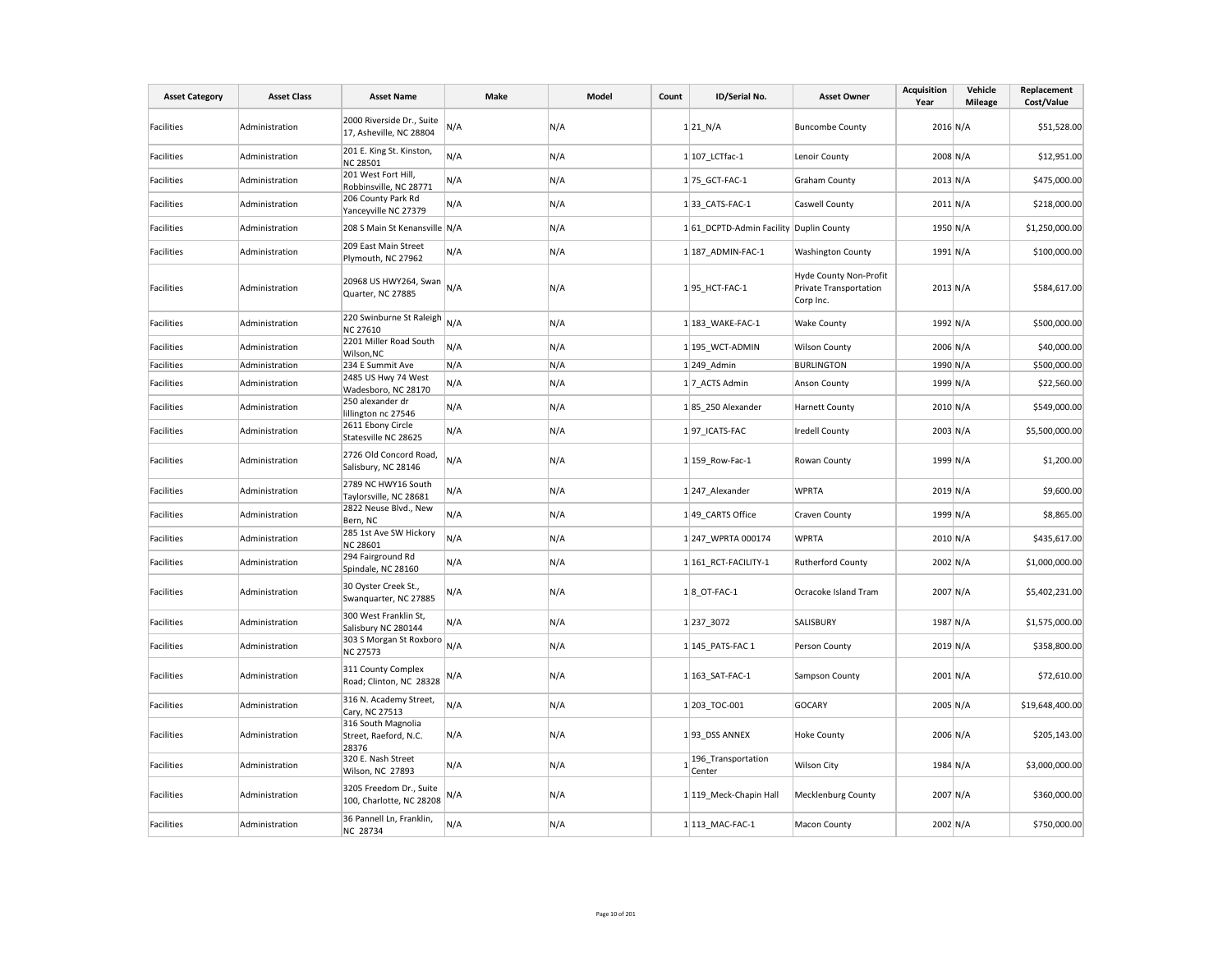| <b>Asset Category</b> | <b>Asset Class</b> | <b>Asset Name</b>                                              | Make | Model | Count | ID/Serial No.                              | <b>Asset Owner</b>                                       | <b>Acquisition</b><br>Year | Vehicle<br><b>Mileage</b> | Replacement<br>Cost/Value |
|-----------------------|--------------------|----------------------------------------------------------------|------|-------|-------|--------------------------------------------|----------------------------------------------------------|----------------------------|---------------------------|---------------------------|
| Facilities            | Administration     | 387 Long Branch Road,<br>Marshall, NC 28753                    | N/A  | N/A   |       | 1 115 MCTA-FAC-Admin                       | <b>Madison County</b><br><b>Transportation Authority</b> | $2005 \text{ N/A}$         |                           | \$396,000.00              |
| <b>Facilities</b>     | Administration     | 391 Courthouse Drive<br>Hayesville, NC 28904                   | N/A  | N/A   |       | $1 43$ <sub>_Clay</sub>                    | Clay County                                              | 2007 N/A                   |                           | \$292,123.00              |
| Facilities            | Administration     | 435 Salem Church Road,<br>Lincolnton, NC, 28092                | N/A  | N/A   |       | 1 109 TLC Facility                         | Lincoln County                                           | $2017$ N/A                 |                           | \$850,000.00              |
| <b>Facilities</b>     | Administration     | 45 Transit Ct NW,<br>Concord, NC 28025                         | N/A  | N/A   |       | 1 209 81050/70226                          | CONCORD/KANNAPOLIS                                       | $2010$ N/A                 |                           | \$3,613,969.00            |
| Facilities            | Administration     | 50 Armory Drive Clyde,<br><b>NC 28721</b>                      | N/A  | N/A   |       | 187 5046                                   | Mountain Projects Inc.                                   | $2014 \text{ N/A}$         |                           | \$451,182.00              |
| Facilities            | Administration     | 50 Armory Drive Clyde,<br><b>NC 28721</b>                      | N/A  | N/A   |       | 187 5078                                   | Mountain Projects Inc.                                   | $2014 \text{ N/A}$         |                           | \$639,654.00              |
| Facilities            | Administration     | 504 Suite C East Broad<br>Ave. Rockingham, NC<br>28379         | N/A  | N/A   |       | 1 153 FAC 1                                | Richmond Interagency<br>Transportation, Inc.             | 2000 N/A                   |                           | \$13,200.00               |
| Facilities            | Administration     | 5040 Main Street<br>Shallotte NC 28470                         | N/A  | N/A   |       | 1 19 BTS-FAC01                             | <b>Brunswick Transit</b><br>System, Inc.                 | $2015$ N/A                 |                           | \$101.00                  |
| Facilities            | Administration     | 505 North Main Street<br>Rich Square, NC 27869                 | N/A  | N/A   |       | $1 91$ CPTA                                | Choanoke Public<br><b>Transportation Authority</b>       | 1991 N/A                   |                           | \$1,000,000.00            |
| <b>Facilities</b>     | Administration     | 517 W Fleming Dr.<br>Morganton NC 28655                        | N/A  | N/A   |       | 1 247_Burke                                | <b>WPRTA</b>                                             | $2016$ N/A                 |                           | \$7,200.00                |
| Facilities            | Administration     | 5231 Business Dr.,<br>Newport NC 28570                         | N/A  | N/A   |       | 131 ADMIN FAC                              | Carteret County                                          | 2018 N/A                   |                           | \$1,000,000.00            |
| Facilities            | Administration     | 526 7th Ave E<br>Hendersonville, NC<br>28792                   | N/A  | N/A   |       | 189_WCCA-FAC                               | Western Carolina<br>Community Action Inc.                | 1980 N/A                   |                           | \$750,000.00              |
| Facilities            | Administration     | 59063 NC 12 S, Hatteras,<br>NC 27943                           | N/A  | N/A   |       | $1 6\rangle$ DOT-FRY-1600-28-016<br>008    | Ocracoke Passenger Ferry                                 | 1987 N/A                   |                           | \$918,000.00              |
| Facilities            | Administration     | 600 HWY 86 N,<br>Hillsborough, NC 27278                        | N/A  | N/A   |       | 1 135_OPT-FAC                              | Orange County                                            | $2013$ N/A                 |                           | \$800,000.00              |
| Facilities            | Administration     | 605 New Bridge Street,<br>Jacksonville, NC                     | N/A  | N/A   |       | 1 133 OUTS-FAC-055                         | <b>Onslow United Transit</b><br>System, Inc.             | $2016$ N/A                 |                           | \$28,800.00               |
| Facilities            | Administration     | 608 McLeod Street<br>Elizabethtown, NC 28337                   | N/A  | N/A   |       | $1 17$ BARTS/FAC/1                         | <b>Bladen County</b>                                     | 1986 N/A                   |                           | \$704,040.00              |
| <b>Facilities</b>     | Administration     | 700 N Broad, Gastonia,<br>NC 28054                             | N/A  | N/A   |       | 1 215 Administration                       | <b>GASTONIA</b>                                          | 1980 N/A                   |                           | \$506,368.00              |
| <b>Facilities</b>     | Administration     | 714 Main Street,<br>Gatesviile, NC 27938                       | N/A  | N/A   |       | 1 73 714                                   | <b>Gates County</b>                                      | $2016$ N/A                 |                           | \$6,000.00                |
| Facilities            | Administration     | 73 Crimson Laurel Circle<br>Suite 7 Bakersville NC<br>28705    | N/A  | N/A   |       | 1 121 MCTA-FAC-1                           | Mitchell County<br><b>Transportation Authority</b>       | 1998 N/A                   |                           | \$128,138.00              |
| <b>Facilities</b>     | Administration     | 77 Hardin Street                                               | N/A  | N/A   |       | $1 39$ Transit                             | Cherokee County                                          | 2017 N/A                   |                           | \$13,200.00               |
| <b>Facilities</b>     | Administration     | 815 New Bridge St                                              | N/A  | N/A   |       | 1 227_Jacksonville City Hall  JACKSONVILLE |                                                          | 2007 N/A                   |                           | \$350,000.00              |
| Facilities            | Administration     | 816 West Mauney Ave.<br>Gastonia, NC 28052                     | N/A  | N/A   |       | 1 71 ACCESS                                | <b>Gaston County</b>                                     | 1975 N/A                   |                           | \$179,620.00              |
| Facilities            | Administration     | 895 Ray Taylor Road<br>West Jefferson, NC 28694                | N/A  | N/A   |       | 19 ACTA-FAC-1                              | Ashe County<br>Transportation Authority,<br>Inc.         | 1998 N/A                   |                           | \$179,474.00              |
| Facilities            | Administration     | 90 S Main Street, Sparta,<br>NC                                | N/A  | N/A   |       | $1 5$ AIM-FAC-1                            | Alleghany County                                         | 2008 N/A                   |                           | \$24,523.00               |
| Facilities            | Administration     | 901 S Walker St Burgaw,<br><b>NC 28425</b>                     | N/A  | N/A   |       | 1 141 27936                                | Pender Adult Services<br>Inc.                            | 1999 N/A                   |                           | \$5,328.00                |
| <b>Facilities</b>     | Administration     | 945 N. Main Street,<br>Lexington, NC 27292                     | N/A  | N/A   |       | $1 57$ DAV-FAC-1                           | Davidson County                                          | $2006$ N/A                 |                           | \$131,974.00              |
| Facilities            | Administration     | <b>ACT Facility 34 Pershing</b><br>Street Newland, NC<br>28657 | N/A  | N/A   |       | 1 11 F20382                                | <b>Avery County</b><br><b>Transportation Authority</b>   | 2007 N/A                   |                           | \$1,085,870.00            |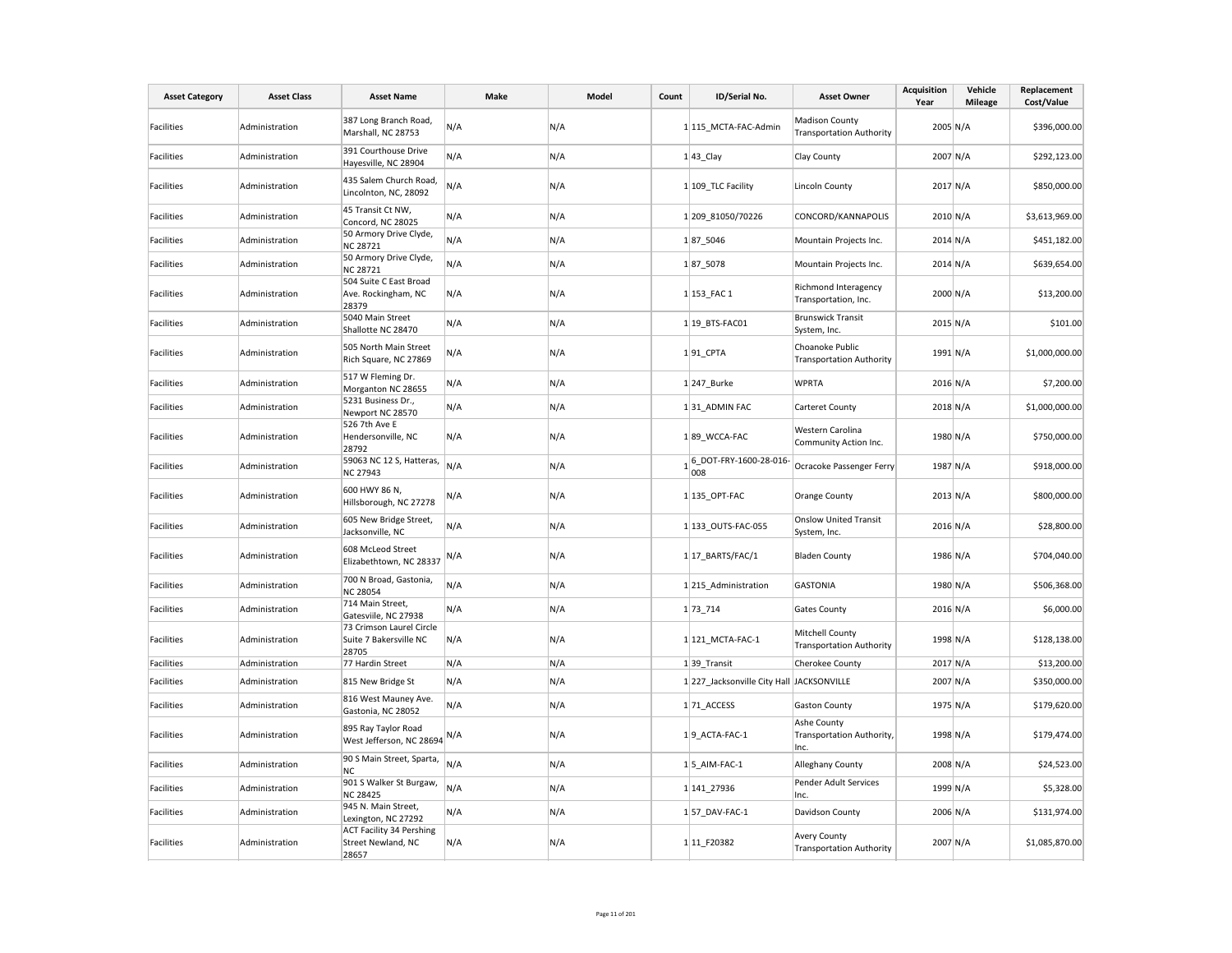| <b>Asset Category</b> | <b>Asset Class</b> | <b>Asset Name</b>                                                                       | Make | Model | Count | ID/Serial No.                    | <b>Asset Owner</b>                                        | <b>Acquisition</b><br>Year | Vehicle<br><b>Mileage</b> | Replacement<br>Cost/Value |
|-----------------------|--------------------|-----------------------------------------------------------------------------------------|------|-------|-------|----------------------------------|-----------------------------------------------------------|----------------------------|---------------------------|---------------------------|
| Facilities            | Administration     | Admin Bldg 954 Marshall<br>C. Collins Dr, Manteo NC. N/A<br>27954                       |      | N/A   |       | 155_10836                        | Dare County                                               | 2008 N/A                   |                           | \$13,473,000.00           |
| Facilities            | Administration     | Admin Blg 3 Courthouse<br>Sq., Columbus, NC 28722                                       | N/A  | N/A   |       | 1 149_4190-CAB                   | Polk County<br><b>Transportation Authority</b>            | 1989 N/A                   |                           | \$63,073.00               |
| <b>Facilities</b>     | Administration     | Admin Hdq. Bldg.-347B<br>W. Salisbury St.;<br>Asheboro, NC 27203                        | N/A  | N/A   |       | 1 151_RCSAA-FAC 1                | Randolph County Senior<br>Adults Assoc. Inc.              | $2014$ N/A                 |                           | \$3,500,000.00            |
| <b>Facilities</b>     | Administration     | Administrative Building<br>attached to County-610<br>Patton Avenue Monrroe,<br>NC 28110 | N/A  | N/A   |       | 1 179 10416                      | <b>Union County</b>                                       | 1990 N/A                   |                           | \$1,557,097.00            |
| <b>Facilities</b>     | Administration     | Administrative Building,<br>101 Lawsonville Avenue,<br>Reidsville, NC 27320             | N/A  | N/A   |       | 1 157 ROCK                       | Rockingham County<br>Council on Aging Inc.                | 1994 N/A                   |                           | \$120,000.00              |
| <b>Facilities</b>     | Administration     | Administrative Office<br>1000 N 1st Street<br>Albemarle, NC 28001                       | N/A  | N/A   |       | 1 167 OFFICE                     | <b>Stanly County</b>                                      | 1998 N/A                   |                           | \$34,660.00               |
| <b>Facilities</b>     | Administration     | Administrative Scats<br>Building 1403-C Blvd<br>Laurinburg, N.C 28352                   | N/A  | N/A   |       | 1 165 SCATS-FAC-1                | <b>Scotland County</b>                                    | 2005 N/A                   |                           | \$40,127.00               |
| Facilities            | Administration     | Foothills Industry/<br>McDowell Transit -<br>Agency                                     | N/A  | N/A   |       | 1 111 MCD-FAC-1                  | <b>McDowell Transit</b>                                   | 2018 N/A                   |                           | \$5,935.00                |
| <b>Facilities</b>     | Administration     | Mont. Opr. Ctr.-122<br>Bruton St.; Troy, NC<br>27371                                    | N/A  | N/A   |       | 1 151 RCSAA-FAC 2                | Randolph County Senior<br>Adults Assoc. Inc.              | 2015 N/A                   |                           | \$7,200.00                |
| <b>Facilities</b>     | Administration     | Rebuilt Administration<br>Building at 314 Ray Street                                    | N/A  | N/A   |       | 1 117 314 Ray St                 | Martin County                                             | 2019 N/A                   |                           | \$700,000.00              |
| Facilities            | Maintenance        | 1050 W. Noble St.,<br>Selma, NC 27576                                                   | N/A  | N/A   |       | 1 101 Fleet Lot                  | Johnston County Council<br>on Aging, Inc.                 | 2012 N/A                   |                           | \$90,000.00               |
| Facilities            | Maintenance        | 1100 prison camp rd<br>lillington nc 27546                                              | N/A  | N/A   |       | $1 85$ 1100 prison cam           | <b>Harnett County</b>                                     | 1996 N/A                   |                           | \$385,000.00              |
| <b>Facilities</b>     | Maintenance        | 1107 Trinity Road,<br>Raleigh, NC 27607                                                 | N/A  | N/A   |       | 1 203 MV-001                     | <b>GOCARY</b>                                             | 1979 N/A                   |                           | \$35,000,000.00           |
| Facilities            | Maintenance        | 110A Kitty Hawk Lane<br>Elizabeth City, NC 27909                                        | N/A  | N/A   |       | 53_ICPTA Maintenance<br>Facility | Albemarle Regional<br><b>Health Services</b>              | 2008 N/A                   |                           | \$524,333.00              |
| Facilities            | Maintenance        | 125 Moose Branch Road                                                                   | N/A  | N/A   |       | 1 75 GCT-FAC-2                   | <b>Graham County</b>                                      | 2008 N/A                   |                           | \$150,000.00              |
| Facilities            | Maintenance        | 128 Electric Ave.,<br>Burlington, NC 27215                                              | N/A  | N/A   |       | 1 1 ACTA-FAC-2                   | <b>Alamance County</b><br><b>Transportation Authority</b> | 2018 N/A                   |                           | \$10,652.00               |
| Facilities            | Maintenance        | 1430 South Blount St<br>Raleigh NC 27603                                                | N/A  | N/A   |       | 1 183 WAKE-FAC -2                | <b>Wake County</b>                                        | $2014$ N/A                 |                           | \$101.00                  |
| Facilities            | Maintenance        | 1600 Beatty St.<br>Greenville, NC                                                       | N/A  | N/A   |       | 1 221 Maint 1                    | GREENVILLE                                                | 2012 N/A                   |                           | \$800,900.00              |
| Facilities            | Maintenance        | 1800 Herring Ave.,<br>Wilson, NC 27893                                                  | N/A  | N/A   |       | $1 196$ Garage                   | <b>Wilson City</b>                                        | 1982 N/A                   |                           | \$1,500,000.00            |
| Facilities            | Maintenance        | 1800 Herring Ave.,<br>Wilson, NC 27893                                                  | N/A  | N/A   |       | 1 196 Bus Barn                   | Wilson City                                               | 1984 N/A                   |                           | \$750,000.00              |
| <b>Facilities</b>     | Maintenance        | 194 Fairground Rd<br>Spindale, NC 28160                                                 | N/A  | N/A   |       | 1 161 RCT-MAINT-1                | <b>Rutherford County</b>                                  | 1991 N/A                   |                           | \$750,000.00              |
| Facilities            | Maintenance        | 211 W Sharpe St,<br>Statesville, NC 28677                                               | N/A  | N/A   |       | 197 ICATS- FAC                   | <b>Iredell County</b>                                     | $2003 \text{ N/A}$         |                           | \$2,500,000.00            |
| Facilities            | Maintenance        | 3055 E. Elizabethtown<br>Rd. Lumberton, NC 28358                                        | N/A  | N/A   |       | 1 155 ROB-FAC-2                  | Robeson County                                            | $2003 \text{ N/A}$         |                           | \$471,092.00              |
| <b>Facilities</b>     | Maintenance        | 325 Landfill Rd. Rose Hill<br>NC                                                        | N/A  | N/A   |       | 61_DCPTD-Maintenance<br>Facility | <b>Duplin County</b>                                      | 1973 N/A                   |                           | \$3,500,000.00            |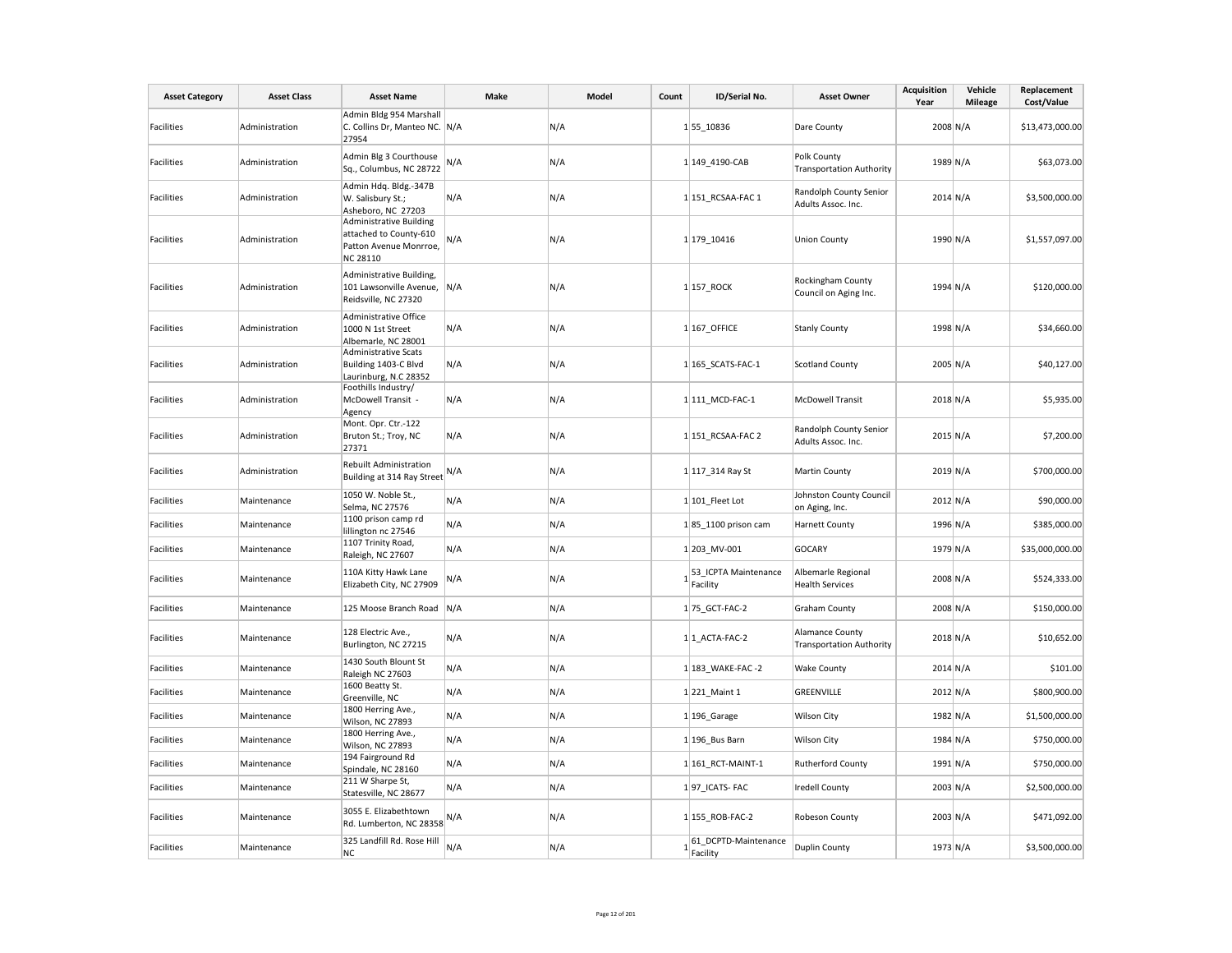| <b>Asset Category</b> | <b>Asset Class</b>        | <b>Asset Name</b>                                                         | Make | Model | Count | ID/Serial No.                            | <b>Asset Owner</b>                                     | <b>Acquisition</b><br>Year | Vehicle<br><b>Mileage</b> | Replacement<br>Cost/Value |
|-----------------------|---------------------------|---------------------------------------------------------------------------|------|-------|-------|------------------------------------------|--------------------------------------------------------|----------------------------|---------------------------|---------------------------|
| <b>Facilities</b>     | Maintenance               | 350-C South Marine<br>Boulevard                                           | N/A  | N/A   |       | 227_Fleet Maintenance<br>Facility        | <b>JACKSONVILLE</b>                                    | $2011$ N/A                 |                           | \$631,511.72              |
| Facilities            | Maintenance               | 37 Cox Street, Sparta, NC N/A                                             |      | N/A   |       | $1 5$ _AIM-FAC-2                         | Alleghany County                                       | 2018 N/A                   |                           | \$30,271.00               |
| Facilities            | Maintenance               | 42 Pannell Ln, Franklin,<br><b>NC 28734</b>                               | N/A  | N/A   |       | 1 113 MAC-FAC-4                          | Macon County                                           | $2003 \text{ N/A}$         |                           | \$1,500,000.00            |
| Facilities            | Maintenance               | 505 North Main Street<br>Rich Square, NC 27869                            | N/A  | N/A   |       | $1 91$ <sub>CPTA</sub>                   | Choanoke Public<br><b>Transportation Authority</b>     | 1991 N/A                   |                           | \$750,000.00              |
| <b>Facilities</b>     | Maintenance               | 5231 Business Dr.,<br>Newport NC 28570                                    | N/A  | N/A   |       | 131 Maint FAC                            | Carteret County                                        | 2018 N/A                   |                           | \$500,000.00              |
| <b>Facilities</b>     | Maintenance               | 600 HWY 86 N,<br>Hillsborough, NC 27278                                   | N/A  | N/A   |       | 1 135_OC MAINT                           | Orange County                                          | 1997 N/A                   |                           | \$1,500,000.00            |
| Facilities            | Maintenance               | 700 CC Steele Road,<br>Raeford, N.C. 28376                                | N/A  | N/A   |       | 193 HOKE MAINT.                          | <b>Hoke County</b>                                     | 2000 N/A                   |                           | \$315,500.00              |
| <b>Facilities</b>     | Maintenance               | 703 Pinehurst Ave.<br>Carthage NC 28327                                   | N/A  | N/A   |       | 1 125_MCTS-2                             | Moore County                                           | 2009 N/A                   |                           | \$82,360.00               |
| Facilities            | Maintenance               | 725 Albermarle Avenue,<br>Rocky Mount, NC 27803                           | N/A  | N/A   |       | 1 127 CRM 478                            | City of Rocky Mount                                    | 1992 N/A                   |                           | \$155,000.00              |
| <b>Facilities</b>     | Maintenance               | 800 N Broad, Gastonia,<br><b>NC 28054</b>                                 | N/A  | N/A   |       | 1 215 Garage                             | <b>GASTONIA</b>                                        | 1980 N/A                   |                           | \$969,650.00              |
| Facilities            | Maintenance               | 876 Skyland Drive, Sylva,<br><b>NC 28779</b>                              | N/A  | N/A   |       | 199 JCT-Paving                           | Jackson County                                         | $2015$ N/A                 |                           | \$301,236.00              |
| Facilities            | Maintenance               | 900 W. 12th St.,<br>Charlotte, NC 28206                                   | N/A  | N/A   |       | 1 119_12th St. Garage                    | Mecklenburg County                                     | 2000 N/A                   |                           | \$720,000.00              |
| <b>Facilities</b>     | Maintenance               | 945 B Osceola St.<br>Gastonia, NC 28054                                   | N/A  | N/A   |       | 1 71 ACCESS                              | <b>Gaston County</b>                                   | 1995 N/A                   |                           | \$375,000.00              |
| Facilities            | Maintenance               | 945 N. Main Street,<br>Lexington, NC 27292                                | N/A  | N/A   |       | 157_DAV-FAC-2                            | Davidson County                                        | 2006 N/A                   |                           | \$286,078.00              |
| <b>Facilities</b>     | Maintenance               | County Garage, Built<br>1970 146 West B Street<br>Newland NC 28657        | N/A  | N/A   |       | 1 11 CGAR183614437846                    | <b>Avery County</b><br><b>Transportation Authority</b> | $2001$ N/A                 |                           | \$211,400.00              |
| <b>Facilities</b>     | Maintenance               | Maint Bldg 1018<br>Driftwood Drive Manteo<br>NC. 27954                    | N/A  | N/A   |       | 1 55 1510                                | Dare County                                            | 1985 N/A                   |                           | \$454,030.00              |
| Facilities            | Maintenance               | Maintenance 1403-B<br>West Blvd Laurinburg,<br>N.C. 28352                 | N/A  | N/A   |       | 1 165_SCATS-FAC-2                        | <b>Scotland County</b>                                 | 2005 N/A                   |                           | \$21,135.00               |
| Facilities            | Maintenance               | Maintenance Attached to<br>Admin-610 Patton<br>Avenue Monroe, NC<br>28110 | N/A  | N/A   |       | 1179_10416A                              | <b>Union County</b>                                    | 1990 N/A                   |                           | \$2,577,812.00            |
| Facilities            | Maintenance               | Maintenance Garage<br>1006 N 1st Street<br>Albemarle, NC 28001            | N/A  | N/A   |       | $1 167$ GARAGE                           | <b>Stanly County</b>                                   | 1998 N/A                   |                           | \$376,560.00              |
| <b>Facilities</b>     | Maintenance               | Smith Circle<br>Elizabethtown, NC 28337                                   | N/A  | N/A   |       | $1 17$ _BARTS/FAC/2                      | <b>Bladen County</b>                                   | 1986 N/A                   |                           | \$186,500.00              |
| Facilities            | Parking Structures        | 1 Recreation Drive<br>Jacksonville, NC 28540                              | N/A  | N/A   |       | 1 <sup>227</sup> _Commons Park &<br>Ride | <b>JACKSONVILLE</b>                                    | 2018 N/A                   |                           | \$1,092,000.00            |
| <b>Facilities</b>     | <b>Parking Structures</b> | Foothills Industry/<br>McDowell Transit -<br>Agency                       | N/A  | N/A   |       | 1 111 MCD-FAC-2                          | <b>McDowell Transit</b>                                | 2018 N/A                   |                           | \$3,600.00                |
| Facilities            | Parking Structures        | New Parking Lot at 314 E.<br>Ray Street Williamston                       | N/A  | N/A   |       | 1 117_Ray St Parking                     | <b>Martin County</b>                                   | 2017 N/A                   |                           | \$141,520.00              |
| Facilities            | Passenger Facilities      | 100 Boone Station Drive                                                   | N/A  | N/A   |       | 1 249 8                                  | <b>BURLINGTON</b>                                      | 2020 N/A                   |                           | \$9,500.00                |
| Facilities            | Passenger Facilities      | 100 Lunsford Drive                                                        | N/A  | N/A   |       | $1 249$ 4                                | <b>BURLINGTON</b>                                      | 2017 N/A                   |                           | \$9,500.00                |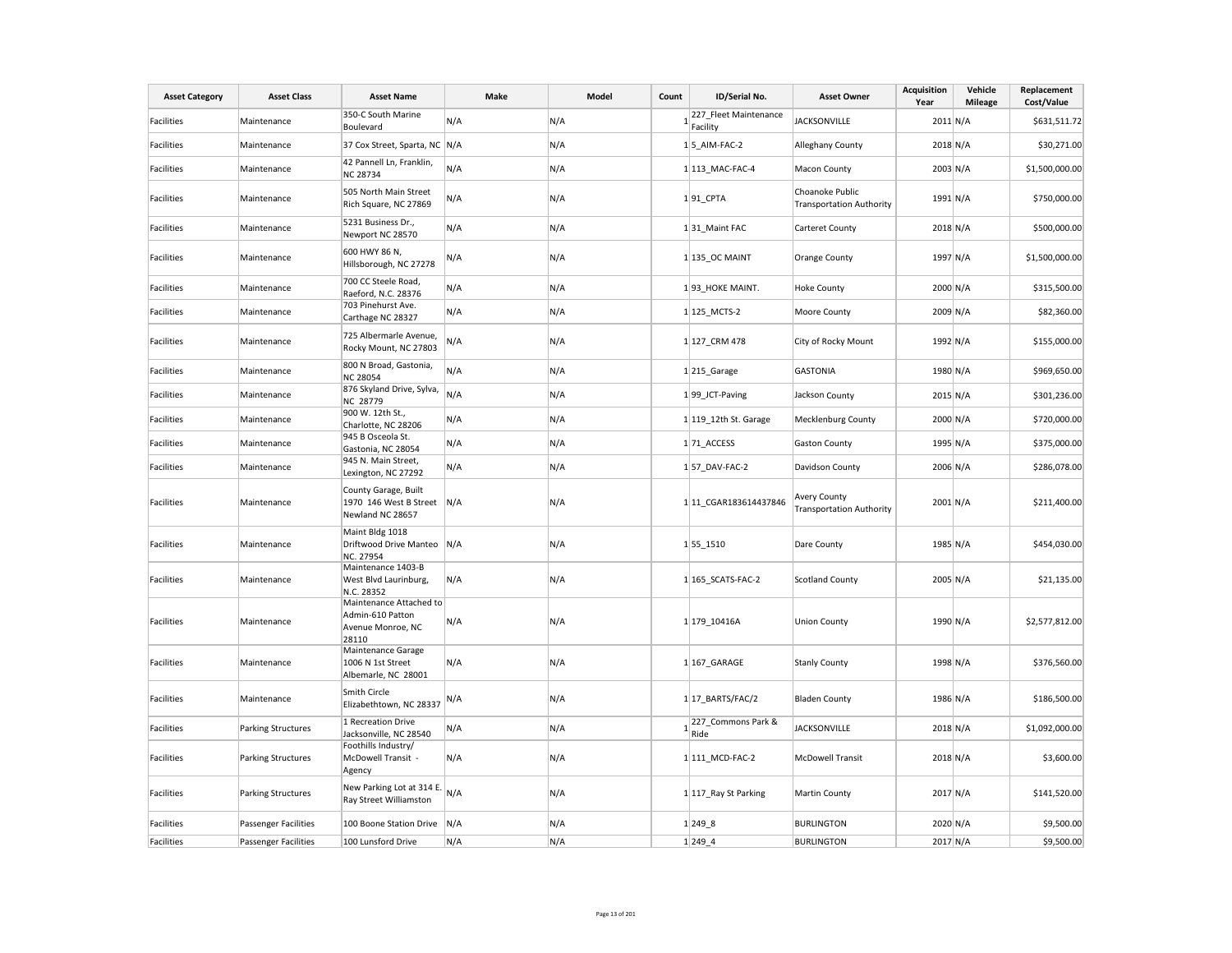| <b>Asset Category</b> | <b>Asset Class</b>          | <b>Asset Name</b>                                                   | Make | Model | Count | ID/Serial No.          | <b>Asset Owner</b>                        | Acquisition<br>Year | Vehicle<br><b>Mileage</b> | Replacement<br>Cost/Value |
|-----------------------|-----------------------------|---------------------------------------------------------------------|------|-------|-------|------------------------|-------------------------------------------|---------------------|---------------------------|---------------------------|
| Facilities            | <b>Passenger Facilities</b> | 100 Noth Mebane Street N/A                                          |      | N/A   |       | 1 2497                 | <b>BURLINGTON</b>                         | 2020 N/A            |                           | \$9,500.00                |
| Facilities            | <b>Passenger Facilities</b> | 100 Worth Street                                                    | N/A  | N/A   |       | $1 249$ 2              | <b>BURLINGTON</b>                         | 2016 N/A            |                           | \$8,500.00                |
| Facilities            | <b>Passenger Facilities</b> | 100 Worth Street                                                    | N/A  | N/A   |       | 1 2491                 | <b>BURLINGTON</b>                         | $2016$ N/A          |                           | \$8,500.00                |
| Facilities            | <b>Passenger Facilities</b> | 1010 Spring Street,<br>Wilkesboro, NC 28697<br>Wilkesboro, NC 28697 | N/A  | N/A   |       | 1 193_WTA-FAC-1        | <b>Wilkes Transportation</b><br>Authority | 2016 N/A            |                           | \$24,648.00               |
| Facilities            | Passenger Facilities        | 1117 Chandler Court                                                 | N/A  | N/A   |       | 1 2493                 | <b>BURLINGTON</b>                         | 2017 N/A            |                           | \$9,500.00                |
| Facilities            | <b>Passenger Facilities</b> | 121 N Oakland, Gastonia,<br><b>NC 28054</b>                         | N/A  | N/A   |       | $1$ 215 Station        | <b>GASTONIA</b>                           | 1995 N/A            |                           | \$988,368.00              |
| Facilities            | <b>Passenger Facilities</b> | 211 N. Academy Street,<br>Cary, NC 27513                            | N/A  | N/A   |       | 1 203 TOC-002          | <b>GOCARY</b>                             | 1996 N/A            |                           | \$2,500,000.00            |
| Facilities            | <b>Passenger Facilities</b> | 290 Legion Dr, Whiteville,<br><b>NC 28472</b>                       | N/A  | N/A   |       | 1 47 TRANS-FAC         | <b>Columbus County</b>                    | 2003 N/A            |                           | \$368,000.00              |
| Facilities            | Passenger Facilities        | 3141 Garden Road                                                    | N/A  | N/A   |       | 1 2496                 | <b>BURLINGTON</b>                         | $2019$ N/A          |                           | \$9,500.00                |
|                       |                             | 319 North Graham                                                    |      |       |       |                        |                                           |                     |                           |                           |
| Facilities            | <b>Passenger Facilities</b> | <b>Hopedale Road</b>                                                | N/A  | N/A   |       | 1 2495                 | <b>BURLINGTON</b>                         | 2019 N/A            |                           | \$9,500.00                |
| Facilities            | <b>Passenger Facilities</b> | 600 Pitt St. Greenville, NC N/A                                     |      | N/A   |       | 1 221 Admin Facility 1 | GREENVILLE                                | 2018 N/A            |                           | \$8,600,000.00            |
| Facilities            | Shelter                     | 1316 Main Ave Dr NW<br>Hickory                                      | N/A  | N/A   |       | 1 247 WPRTA000103      | <b>WPRTA</b>                              | 2008 N/A            |                           | \$5,743.00                |
| Facilities            | Shelter                     | 149 Siler Farm Rd.,<br>Franklin, NC 28734                           | N/A  | N/A   |       | 1 113 MAC-FAC-3        | <b>Macon County</b>                       | 2013 N/A            |                           | \$4,833.00                |
| Facilities            | Shelter                     | 188 18th St NW Hilltop                                              | N/A  | N/A   |       | 1247 WPRTA000104       | <b>WPRTA</b>                              | 2008 N/A            |                           | \$5,293.00                |
| Facilities            | Shelter                     | 245 7th Ave SW Brown<br>Penn                                        | N/A  | N/A   |       | 1247_WPRTA000107       | <b>WPRTA</b>                              | 2008 N/A            |                           | \$5,953.00                |
| Facilities            | Shelter                     | 2531 W Franklin Blvd,                                               | N/A  | N/A   |       | 1 215 10781            | <b>GASTONIA</b>                           | 2020 N/A            |                           | \$65,675.00               |
| Facilities            | Shelter                     | Gastonia, NC 28052<br>29 E. Main St., Franklin,<br><b>NC 28734</b>  | N/A  | N/A   |       | 1 113 MAC-FAC-2        | <b>Macon County</b>                       | 2013 N/A            |                           | \$4,832.00                |
| Facilities            | Shelter                     | 2nd St NW Union Square N/A                                          |      | N/A   |       | 1 247 WPRTA000101      | <b>WPRTA</b>                              | 2008 N/A            |                           | \$5,543.00                |
| Facilities            | Shelter                     | 2nd St NW Union Square N/A                                          |      | N/A   |       | 1247_WPRTA000100       | <b>WPRTA</b>                              | 2008 N/A            |                           | \$5,743.00                |
| Facilities            | Shelter                     | 390 17th St SW Hickory                                              | N/A  | N/A   |       | 1 247 WPRTA000105      | <b>WPRTA</b>                              | 2008 N/A            |                           | \$5,043.00                |
| Facilities            | Shelter                     | 401 7th St SW Across<br><b>Broome Insurance</b>                     | N/A  | N/A   |       | 1 247 WPRTA000106      | <b>WPRTA</b>                              | 2008 N/A            |                           | \$5,503.00                |
| Facilities            | Shelter                     | 9th Ave NE and 12th NE<br>Lowes 127                                 | N/A  | N/A   |       | 1 247 WPRTA000108      | <b>WPRTA</b>                              | 2008 N/A            |                           | \$5,543.00                |
| Facilities            | Shelter                     | <b>CVCC Main Campus</b>                                             | N/A  | N/A   |       | 1247_WPRTA000102       | <b>WPRTA</b>                              | 2008 N/A            |                           | \$5,093.00                |
|                       |                             | Moved out of CIP to                                                 |      |       |       |                        |                                           |                     |                           |                           |
| Facilities            | Shelter                     | Location ASU-APH                                                    | N/A  | N/A   |       | 1 189 252              | AppalCART                                 | 2017 N/A            |                           | \$6,850.00                |
| Facilities            | Shelter                     | Moved out of CIP to<br>Location ASU-Broyhill                        | N/A  | N/A   |       | 1 189 253              | AppalCART                                 | 2017 N/A            |                           | \$5,900.00                |
| Facilities            | Shelter                     | Moved out of CIP to<br>Location-App South                           | N/A  | N/A   |       | 1 189 304              | AppalCART                                 | 2019 N/A            |                           | \$5,900.00                |
| Facilities            | Shelter                     | Moved out of CIP to<br>Location-Boone Rams<br>Rack                  | N/A  | N/A   |       | 1 189 279              | AppalCART                                 | 2018 N/A            |                           | \$5,900.00                |
| Facilities            | Shelter                     | Moved out of CIP to<br>Location-Hospitality<br>House                | N/A  | N/A   |       | 1 189 260              | AppalCART                                 | 2018 N/A            |                           | \$6,850.00                |
| Facilities            | Shelter                     | Moved out of CIP to<br>Location-Old Wat HS                          | N/A  | N/A   |       | 1 189 255              | AppalCART                                 | 2018 N/A            |                           | \$5,900.00                |
| Facilities            | Shelter                     | Moved out of CIP to<br>Location-Old Wat HS                          | N/A  | N/A   |       | 1 189 256              | AppalCART                                 | 2018 N/A            |                           | \$5,900.00                |
|                       |                             | Moved out of CIP to                                                 |      |       |       |                        |                                           |                     |                           |                           |
| Facilities            | Shelter                     | Location-Old Wat HS                                                 | N/A  | N/A   |       | 1 189 258              | AppalCART                                 | 2018 N/A            |                           | \$5,900.00                |
| Facilities            | Shelter                     | Moved out of CIP to<br>Location-Old Wat HS                          | N/A  | N/A   |       | 1 189 257              | AppalCART                                 | 2018 N/A            |                           | \$5,900.00                |
| Facilities            | Shelter                     | Moved out of CIP to<br>Location-Wat Med                             | N/A  | N/A   |       | 1 189 254              | AppalCART                                 | 2017 N/A            |                           | \$5,900.00                |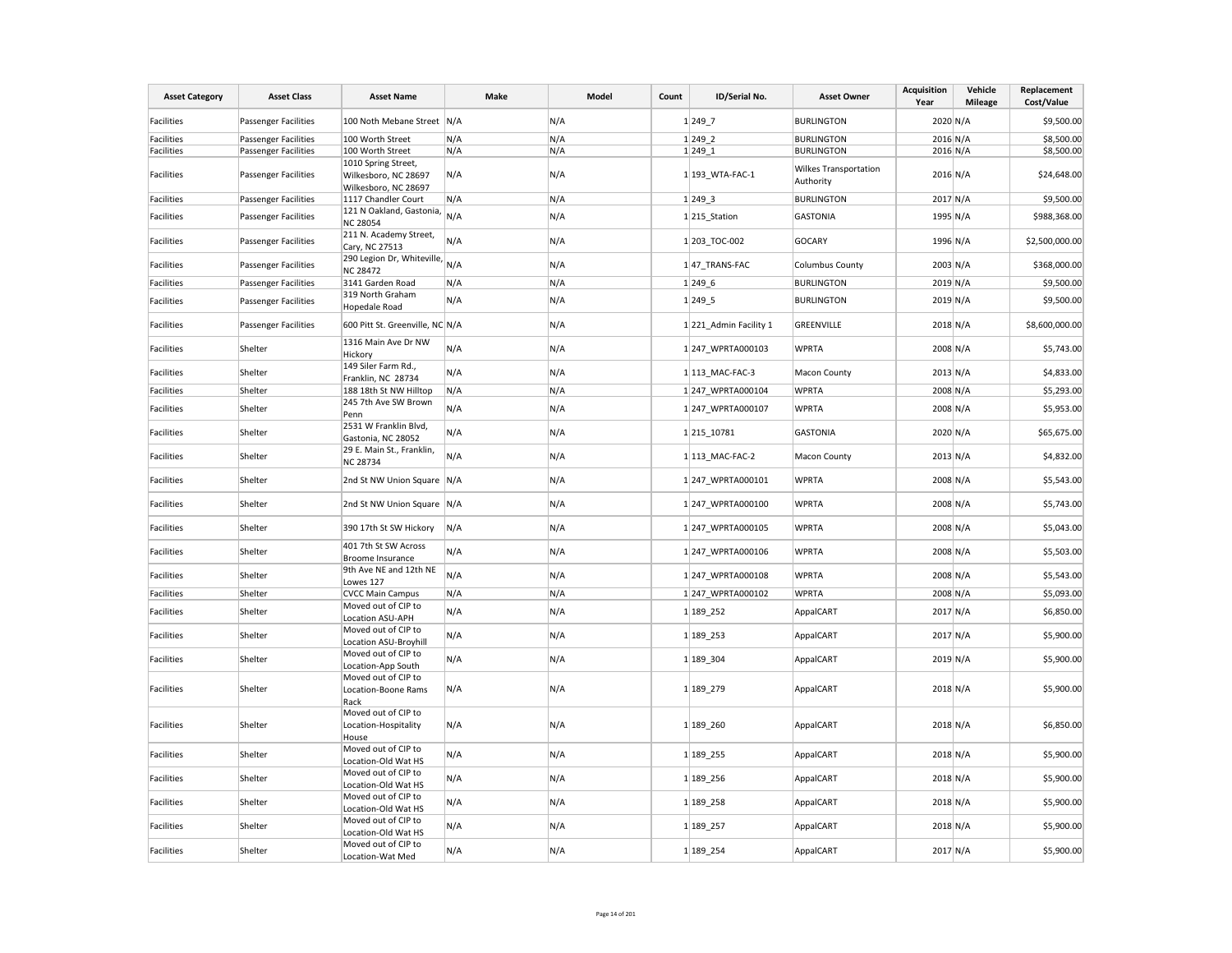| <b>Asset Category</b>  | <b>Asset Class</b> | <b>Asset Name</b>                                           | Make | Model              | Count | ID/Serial No.        | <b>Asset Owner</b>                                                         | <b>Acquisition</b><br>Year | Vehicle<br><b>Mileage</b> | Replacement<br>Cost/Value |
|------------------------|--------------------|-------------------------------------------------------------|------|--------------------|-------|----------------------|----------------------------------------------------------------------------|----------------------------|---------------------------|---------------------------|
| <b>Facilities</b>      | Shelter            | S Center St and 4th Ave<br>SW                               | N/A  | N/A                |       | 1 247 WPRTA000109    | <b>WPRTA</b>                                                               | 2008 N/A                   |                           | \$7,028.00                |
| Facilities             | Shelter            | S Center St and 8th Ave<br>SW                               | N/A  | N/A                |       | 1 247 WPRTA000110    | <b>WPRTA</b>                                                               | 2008 N/A                   |                           | \$5,053.00                |
| <b>Facilities</b>      | Storage            | 1050 W. Noble St.,<br>Selma, NC 27576                       | N/A  | N/A                |       | $1 101$ Shop         | <b>Johnston County Council</b><br>on Aging, Inc.                           | 2009 N/A                   |                           | \$15,555.00               |
| <b>Facilities</b>      | Storage            | 73 Crimson Laurel Circle<br>Suite 7 Bakersville NC<br>28705 | N/A  | N/A                |       | 1 121_MCTA-StorageB  | Mitchell County<br><b>Transportation Authority</b>                         | $2016$ N/A                 |                           | \$2,287.00                |
| RevenueVehicles        | AO - Automobile    | 196_450                                                     | Ford | Taurus             |       | 1 1FAFP53U52A153963  | <b>Wilson City</b>                                                         | 2020                       | 83,286                    | \$25,000.00               |
| RevenueVehicles        | AO - Automobile    | $37-$                                                       | Ford | Crown Victoria     |       | 12FAFP71W45X154906   | Chatham Transit Network                                                    | 2011                       | 216,252                   | \$22,840.00               |
| <b>RevenueVehicles</b> | <b>BU - Bus</b>    | 107_RR with lift                                            | FORD | Bus                |       | 1 1FDVU4XMXKKB26167  | Lenoir County                                                              | 2019                       |                           | \$500,000.00              |
| RevenueVehicles        | <b>BU - Bus</b>    | 111 RR with lift                                            | FORD | Bus                |       | 1 1FDVU4XM4KKA67827  | McDowell Transit                                                           | 2019                       |                           | \$500,000.00              |
| RevenueVehicles        | <b>BU - Bus</b>    | 111 RR with lift                                            | FORD | Bus                |       | 1 1FDVU4XM3KKA66622  | McDowell Transit                                                           | 2019                       |                           | \$500,000.00              |
| RevenueVehicles        | <b>BU - Bus</b>    | 111 RR with lift                                            | FORO | Bus                |       | 1 1FDVU4XM4KKA67826  | McDowell Transit                                                           | 2019                       |                           | \$500,000.00              |
| RevenueVehicles        | BU - Bus           | 115 RR with lift                                            | FORD | Bus                |       | 1 1FTRS4XMXKKB07081  | <b>Madison County</b><br><b>Transportation Authority</b>                   | 2019                       |                           | \$500,000.00              |
| RevenueVehicles        | <b>BU - Bus</b>    | 115 RR with lift                                            | FORD | Bus                |       | 1 1FTRS4XMXKKB07078  | <b>Madison County</b><br><b>Transportation Authority</b>                   | 2019                       |                           | \$500,000.00              |
| RevenueVehicles        | BU - Bus           | 115 RR with lift                                            | FORD | Bus                |       | 1 1 FTRS4XM8KKB07080 | Madison County<br><b>Transportation Authority</b>                          | 2019                       |                           | \$500,000.00              |
| <b>RevenueVehicles</b> | <b>BU - Bus</b>    | 115 RR with lift                                            | FORD | Bus                |       | 1 1FTRS4XM1KKB07079  | <b>Madison County</b><br><b>Transportation Authority</b>                   | 2019                       |                           | \$500,000.00              |
| RevenueVehicles        | BU - Bus           | 115 RR with lift                                            | FORD | Bus                |       | 1 1FTRS4X88LKA19149  | <b>Madison County</b><br><b>Transportation Authority</b>                   | 2020                       |                           | \$500,000.00              |
| RevenueVehicles        | BU - Bus           | 115 RR with lift                                            | FORD | Bus                |       | 1 1FTRS4X88LKA19151  | <b>Madison County</b><br><b>Transportation Authority</b>                   | 2020                       |                           | \$500,000.00              |
| RevenueVehicles        | BU - Bus           | 115 RR with lift                                            | FORD | Bus                |       | 1 1FTRS4X88LKA19148  | Madison County<br><b>Transportation Authority</b>                          | 2020                       |                           | \$500,000.00              |
| <b>RevenueVehicles</b> | BU - Bus           | 115 RR with lift                                            | FORD | Bus                |       | 1 1FTRS4X88LKA19150  | <b>Madison County</b><br><b>Transportation Authority</b>                   | 2020                       |                           | \$500,000.00              |
| RevenueVehicles        | BU - Bus           | 125_RR with lift                                            | FORD | Bus                |       | 1 1FDVU4XM3KKB26169  | Moore County                                                               | 2019                       |                           | \$500,000.00              |
| RevenueVehicles        | BU - Bus           | 125 RR with lift                                            | FORD | Bus                |       | 1 1FDVU4XM1KKB26168  | Moore County                                                               | 2019                       |                           | \$500,000.00              |
| RevenueVehicles        | <b>BU - Bus</b>    | 125 RR with lift                                            | FORD | Bus                |       | 1 1FDVU4XMXKKB26170  | Moore County                                                               | 2019                       |                           | \$500,000.00              |
| <b>RevenueVehicles</b> | <b>BU - Bus</b>    | 125 RR with lift                                            | FORD | Bus                |       | 1 1FDVU4X80LKA31654  | Moore County                                                               | 2020                       |                           | \$500,000.00              |
| RevenueVehicles        | BU - Bus           | 125 RR with lift                                            | FORD | Bus                |       | 1 1FDVU4X86LKA16639  | Moore County                                                               | 2020                       |                           | \$500,000.00              |
| RevenueVehicles        | <b>BU - Bus</b>    | 125 RR with lift                                            | FORD | Bus                |       | 1 1FDVU4X84LKA16638  | Moore County                                                               | 2020                       |                           | \$500,000.00              |
| <b>RevenueVehicles</b> | <b>BU - Bus</b>    | 125 RR with lift                                            | FORD | Bus                |       | 1 1FDVU4X80LKA16636  | Moore County                                                               | 2020                       |                           | \$500,000.00              |
| RevenueVehicles        | <b>BU - Bus</b>    | 125 RR with lift                                            | FORD | Bus                |       | 1 1FDVU4X82LKA16637  | Moore County                                                               | 2020                       |                           | \$500,000.00              |
| RevenueVehicles        | <b>BU - Bus</b>    | 127 30' LTV with lift                                       | GILL | Bus                |       | 1 15GGE2715J3093410  | City of Rocky Mount                                                        | 2019                       |                           | \$500,000.00              |
| RevenueVehicles        | BU - Bus           | 129_35' CNG Bus                                             | GILL | <b>BUS - Heavy</b> |       | 1 15GGB2719F1184949  | Cape Fear Public<br><b>Transportation Authority</b><br><b>WAVE Transit</b> | 2015                       | 269,744                   | \$500,000.00              |
| RevenueVehicles        | BU - Bus           | 129 BUS                                                     | GILL | Bus                |       | 1 15GGB2715F1184950  | Cape Fear Public<br><b>Transportation Authority</b><br><b>WAVE Transit</b> | 2015                       | 284,755                   | \$500,000.00              |
| RevenueVehicles        | <b>BU - Bus</b>    | 173_RR without lift                                         | FORD | Bus                |       | 1 1FDVU4X87LKA35300  | Swain County Focal Point<br>on Aging Inc.                                  | 2020                       |                           | \$500,000.00              |
| RevenueVehicles        | <b>BU - Bus</b>    | 183 RR with lift                                            | FORD | Bus                |       | 1 1FDVU4XM4KKB12247  | <b>Wake County</b>                                                         | 2019                       |                           | \$500,000.00              |
| RevenueVehicles        | BU - Bus           | 183 RR with lift                                            | FORD | Bus                |       | 1 1FDVU4XM6KKB26165  | <b>Wake County</b>                                                         | 2019                       |                           | \$500,000.00              |
| RevenueVehicles        | BU - Bus           | 183 RR with lift                                            | FORD | Bus                |       | 1 1FDVU4XM8KKB12252  | <b>Wake County</b>                                                         | 2019                       |                           | \$500,000.00              |
| RevenueVehicles        | BU - Bus           | 183_RR with lift                                            | FORD | Bus                |       | 1 1FDVU4XM6KKB12251  | <b>Wake County</b>                                                         | 2019                       |                           | \$500,000.00              |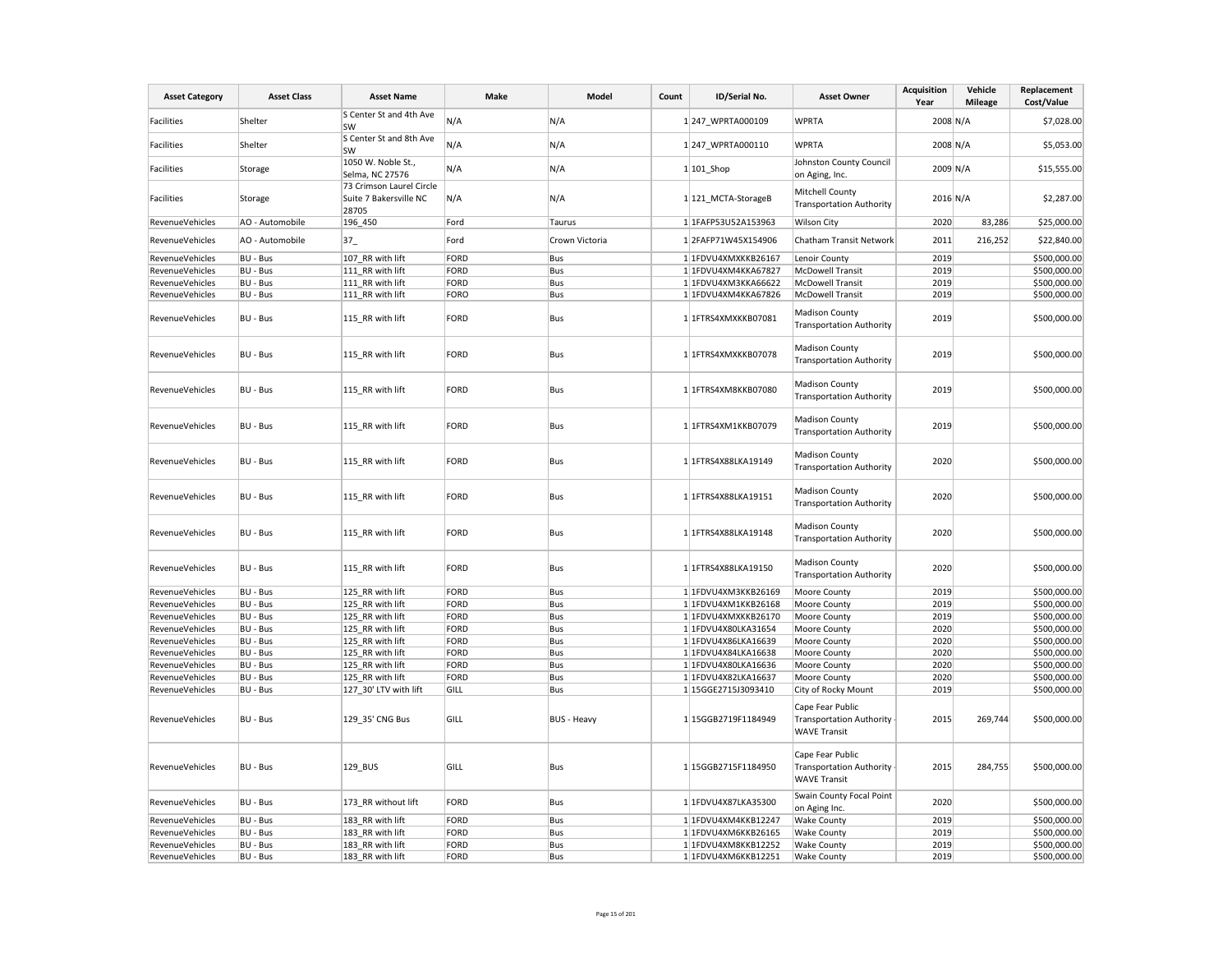| <b>Asset Category</b>  | <b>Asset Class</b>   | <b>Asset Name</b>     | Make        | Model                     | Count | ID/Serial No.       | <b>Asset Owner</b>                                 | <b>Acquisition</b><br>Year | Vehicle<br><b>Mileage</b> | Replacement<br>Cost/Value |
|------------------------|----------------------|-----------------------|-------------|---------------------------|-------|---------------------|----------------------------------------------------|----------------------------|---------------------------|---------------------------|
| RevenueVehicles        | BU - Bus             | 183 RR with lift      | <b>FORD</b> | Bus                       |       | 1 1FDVU4XM4KKB12250 | <b>Wake County</b>                                 | 2019                       |                           | \$500,000.00              |
| RevenueVehicles        | BU - Bus             | 183 RR with lift      | FORD        | Bus                       |       | 1 1FDVU4XM8KKB12249 | <b>Wake County</b>                                 | 2019                       |                           | \$500,000.00              |
| RevenueVehicles        | BU - Bus             | 183 RR with lift      | <b>FORD</b> | Bus                       |       | 1 1FDVU4XM6KKB12248 | <b>Wake County</b>                                 | 2019                       |                           | \$500,000.00              |
| RevenueVehicles        | BU - Bus             | 189                   | GILL        | Bus                       |       | 1 15GGB2714A1177075 | AppalCART                                          | 2010                       | 171,559                   | \$500,000.00              |
| RevenueVehicles        | BU - Bus             | 189 30' LTV           | GILL        | Bus                       |       | 1 15GGE2715K3093487 | AppalCART                                          | 2019                       | 6,878                     | \$500,000.00              |
| RevenueVehicles        | BU - Bus             | 189_30' LTV with lift | GILL        | Bus                       |       | 1 15GGE2717K3093488 | AppalCART                                          | 2019                       | 8,403                     | \$500,000.00              |
| RevenueVehicles        | BU - Bus             | 189 303               | Gillig      | Phantom                   |       | 1 15GCB291051112547 | AppalCART                                          | 2019                       | 590,587                   | \$50,000.00               |
| RevenueVehicles        | BU - Bus             | 189 334               | Gillig      | <b>BRT</b>                |       | 1 15GGB291971077706 | AppalCART                                          | 2020                       | 428,339                   | \$30,000.00               |
| RevenueVehicles        | BU - Bus             | 189 335               | Gillig      | <b>BRT</b>                |       | 1 15GGB271981079718 | AppalCART                                          | 2020                       | 373,149                   | \$30,000.00               |
| RevenueVehicles        | BU - Bus             | 189 35' CNG Bus       | GILL        | <b>BUS - Heavy</b>        |       | 1 15GGB3012B1178629 | AppalCART                                          | 2011                       | 320,048                   | \$500,000.00              |
| RevenueVehicles        | BU - Bus             | 189 35' CNG Bus       | GILL        | <b>BUS - Heavy</b>        |       | 1 15GGB3010B1178628 | AppalCART                                          | 2011                       | 281,138                   | \$500,000.00              |
| RevenueVehicles        | BU - Bus             | 189 35' CNG Bus       | GILL        | <b>BUS - Heavy</b>        |       | 1 15GGD2712C1181249 | AppalCART                                          | 2012                       | 218,784                   | \$500,000.00              |
| RevenueVehicles        | BU - Bus             | 189 35' CNG Bus       | GILL        | <b>BUS - Heavy</b>        |       | 1 15GGD2719C1181250 | AppalCART                                          | 2012                       | 262,920                   | \$500,000.00              |
| RevenueVehicles        | BU - Bus             | 189 35' CNG Bus       | GILL        | <b>BUS - Heavy</b>        |       | 1 15GGD3014D1181528 | AppalCART                                          | 2013                       | 165,057                   | \$500,000.00              |
| RevenueVehicles        |                      |                       | GILL        |                           |       | 1 15GGB2716J3191354 |                                                    | 2018                       | 52,528                    | \$500,000.00              |
|                        | BU - Bus<br>BU - Bus | 189_35' CNG Bus       |             | <b>BUS - Heavy</b>        |       |                     | AppalCART                                          | 2018                       | 56,908                    | \$500,000.00              |
| RevenueVehicles        |                      | 189 35' CNG Bus       | GILL        | <b>BUS</b> - Heavy        |       | 1 15GGB271XJ3191356 | AppalCART                                          |                            |                           |                           |
| RevenueVehicles        | BU - Bus             | 189 35' CNG Bus       | GILL        | <b>BUS - Heavy</b>        |       | 1 15GGB2713J3191358 | AppalCART                                          | 2018                       | 44,663                    | \$500,000.00              |
| RevenueVehicles        | BU - Bus             | 189 35' CNG Bus       | GILL        | <b>BUS - Heavy</b>        |       | 1 15GGB2714J3191353 | AppalCART                                          | 2018                       | 49,027                    | \$500,000.00              |
| RevenueVehicles        | BU - Bus             | 189 35' CNG Bus       | GILL        | <b>BUS - Heavy</b>        |       | 1 15GGB2711J3191357 | AppalCART                                          | 2018                       | 45,690                    | \$500,000.00              |
| RevenueVehicles        | BU - Bus             | 189_35' CNG Bus       | GILL        | <b>BUS - Heavy</b>        |       | 1 15GGB2718J3191355 | AppalCART                                          | 2018                       | 61,306                    | \$500,000.00              |
| RevenueVehicles        | BU - Bus             | 189 35' CNG Bus       | GILL        | <b>BUS - Heavy</b>        |       | 1 15GGB2715J3191359 | AppalCART                                          | 2018                       | 49,415                    | \$500,000.00              |
| RevenueVehicles        | BU - Bus             | 189 35' CNG Bus       | GILL        | <b>BUS</b> - Heavy        |       | 1 15GGB2715J3191362 | AppalCART                                          | 2018                       | 43,494                    | \$500,000.00              |
| RevenueVehicles        | BU - Bus             | 189 35' CNG Bus       | GILL        | <b>BUS - Heavy</b>        |       | 1 15GGB2711J3191360 | AppalCART                                          | 2018                       | 43,605                    | \$500,000.00              |
| RevenueVehicles        | BU - Bus             | 189 35' CNG Bus       | GILL        | <b>BUS - Heavy</b>        |       | 1 15GGB2713J3191361 | AppalCART                                          | 2018                       | 45,961                    | \$500,000.00              |
| RevenueVehicles        | BU - Bus             | 189 35' CNG Bus       | GILL        | <b>BUS - Heavy</b>        |       | 1 15GGB2719K3191107 | AppalCART                                          | 2019                       | 2,775                     | \$500,000.00              |
| RevenueVehicles        | BU - Bus             | 189_35' CNG Bus       | GILG        | <b>BUS - Heavy</b>        |       | 1 15GGB2717K3191106 | AppalCART                                          | 2019                       | 2,659                     | \$500,000.00              |
| <b>RevenueVehicles</b> | BU - Bus             | 189_BUS               | <b>ELDO</b> | Bus                       |       | 1 1N9MMACL6AC084102 | AppalCART                                          | 2010                       | 239,218                   | \$500,000.00              |
| RevenueVehicles        | BU - Bus             | 189_BUS               | <b>ELDO</b> | Bus                       |       | 1 1N9MMACL4AC084101 | AppalCART                                          | 2010                       | 294,769                   | \$500,000.00              |
| RevenueVehicles        | BU - Bus             | 19_RR with lift       | <b>FORD</b> | Bus                       |       | 1 1FDVU4X84LKA02187 | <b>Brunswick Transit</b><br>System, Inc.           | 2020                       |                           | \$500,000.00              |
| RevenueVehicles        | BU - Bus             | 19_RR with lift       | <b>FORD</b> | Bus                       |       | 1 1FDVU4X82LKA02186 | <b>Brunswick Transit</b><br>System, Inc.           | 2020                       |                           | \$500,000.00              |
| RevenueVehicles        | BU - Bus             | 19 RR without lift    | <b>FORD</b> | Bus                       |       | 1 1FDVU4X86LKA02188 | <b>Brunswick Transit</b><br>System, Inc.           | 2020                       |                           | \$500,000.00              |
| RevenueVehicles        | BU - Bus             | 19 RR without lift    | FORD        | Bus                       |       | 1 1FDVU4X88LKA02189 | <b>Brunswick Transit</b><br>System, Inc.           | 2020                       |                           | \$500,000.00              |
| RevenueVehicles        | BU - Bus             | 191_76954             | Gillig      | G27B102N4                 |       | 1 15GGB271091176954 | Goldsboro-Wayne<br><b>Transportation Authority</b> | 2009                       | 328,264                   | \$320,836.00              |
| RevenueVehicles        | BU - Bus             | 191_77074             | Gillig      | G27B102N4                 |       | 1 15GGB2712A1177074 | Goldsboro-Wayne<br><b>Transportation Authority</b> | 2010                       | 283,514                   | \$361,701.00              |
| RevenueVehicles        | BU - Bus             | 196_BUS               | <b>ELDO</b> | Bus                       |       | 1 1N9FLAC855C084167 | <b>Wilson City</b>                                 | 2005                       | 252,825                   | \$500,000.00              |
| RevenueVehicles        | BU - Bus             | 196 BUS               | <b>ELDO</b> | Bus                       |       | 1 1N9FLAC835C084166 | <b>Wilson City</b>                                 | 2005                       | 194,697                   | \$500,000.00              |
| RevenueVehicles        | BU - Bus             | 196 BUS               | <b>ELDO</b> | Bus                       |       | 1 1N9FLAC815C084165 | <b>Wilson City</b>                                 | 2005                       | 225,208                   | \$500,000.00              |
| RevenueVehicles        | BU - Bus             | 196_BUS               | <b>ELDO</b> | Bus                       |       | 1 1N9FLAC8X5C084164 | <b>Wilson City</b>                                 | 2005                       | 198,012                   | \$500,000.00              |
| RevenueVehicles        | BU - Bus             | 196 BUS               | <b>ELDO</b> | Bus                       |       | 1 1N9FLAC885C084163 | <b>Wilson City</b>                                 | 2005                       | 189,099                   | \$500,000.00              |
| RevenueVehicles        | BU - Bus             | 199_RR with lift      | <b>FORD</b> | Bus                       |       | 1 1FBVU4XM8KKB12308 | Yancey County<br><b>Transportation Authority</b>   | 2020                       |                           | \$500,000.00              |
| RevenueVehicles        | BU - Bus             | 199 RR with lift      | FORD        | Bus                       |       | 1 1FBVU4XM2KKA83176 | Yancey County<br><b>Transportation Authority</b>   | 2020                       |                           | \$500,000.00              |
| RevenueVehicles        | BU - Bus             | 203                   | Gillig      | 30' Low-Floor             |       | 1 15GGE271XF1093065 | <b>GOCARY</b>                                      | 2015                       | 235,608                   | \$350,851.00              |
| RevenueVehicles        | BU - Bus             | 203                   | Gillig      | 30' Low-Floor             |       | 1 15GGE2711F1093066 | <b>GOCARY</b>                                      | 2015                       | 229,046                   | \$350,851.00              |
| RevenueVehicles        | BU - Bus             | 203                   | ElDorado    | 35' EZ Rider II Low-Floor |       | 1 1N9MMAC68GC084170 | <b>GOCARY</b>                                      | 2016                       | 171,608                   | \$368,706.00              |
| RevenueVehicles        | BU - Bus             | 203                   | ElDorado    | 35' EZ Rider II Low-Floor |       | 1 1N9MMAC6XGC084171 | <b>GOCARY</b>                                      | 2016                       | 187,846                   | \$368,706.00              |
| RevenueVehicles        | BU - Bus             | 203                   | ElDorado    | 35' EZ Rider II Low-Floor |       | 1 1N9MMAC61GC084172 | <b>GOCARY</b>                                      | 2016                       | 183,230                   | \$368,706.00              |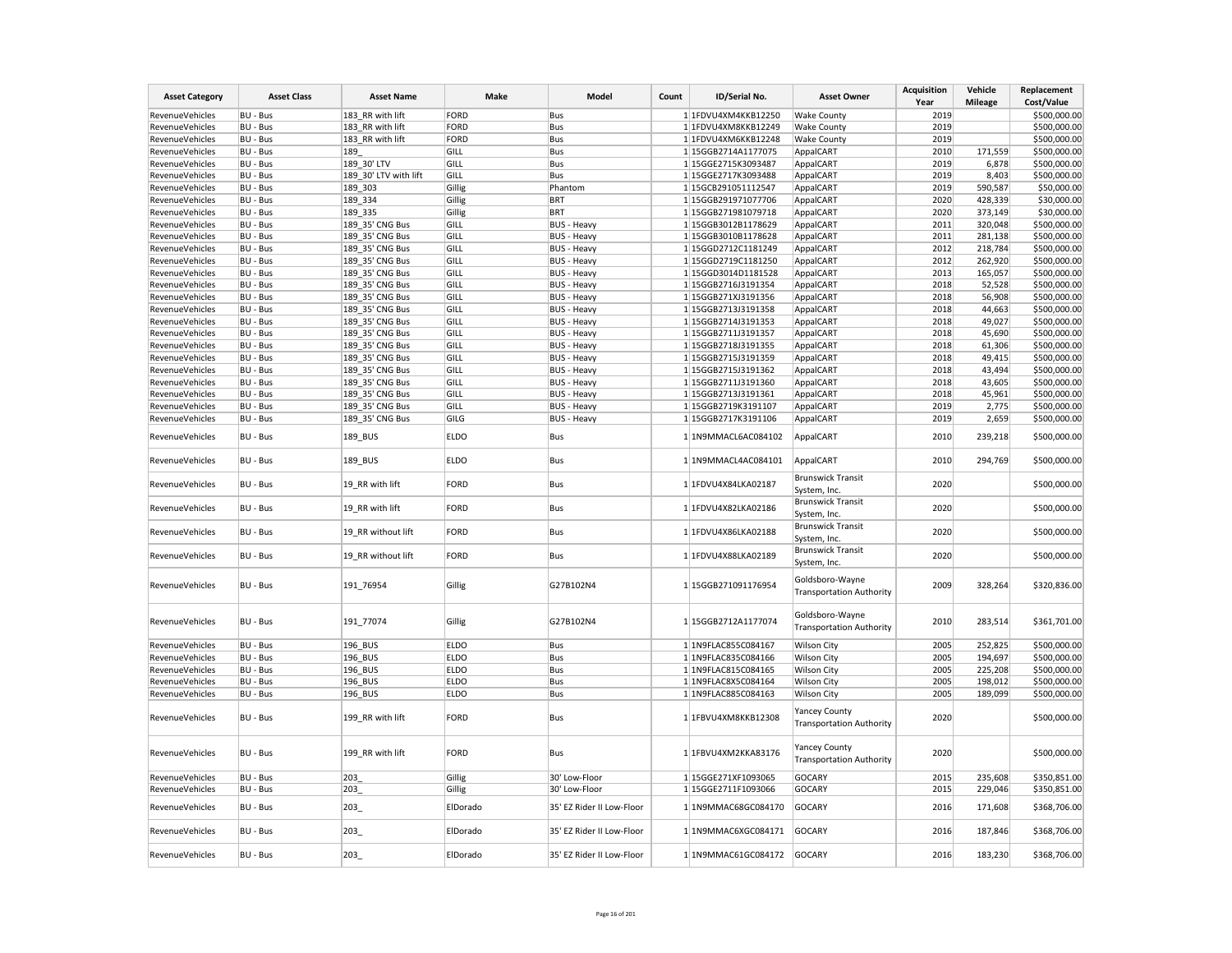| <b>Asset Category</b>  | <b>Asset Class</b> | <b>Asset Name</b>  | Make      | Model                     | Count | ID/Serial No.       | <b>Asset Owner</b>     | <b>Acquisition</b><br>Year | Vehicle<br><b>Mileage</b> | Replacement<br>Cost/Value |
|------------------------|--------------------|--------------------|-----------|---------------------------|-------|---------------------|------------------------|----------------------------|---------------------------|---------------------------|
| RevenueVehicles        | <b>BU - Bus</b>    | 203                | ElDorado  | 35' EZ Rider II Low-Floor |       | 1 1N9MMAC63GC084173 | <b>GOCARY</b>          | 2016                       | 132,612                   | \$368,706.00              |
| <b>RevenueVehicles</b> | BU - Bus           | 209 501            | Gillig    | 35' Hybrid HD LF BRT      |       | 1 15GGB3011E1181994 | CONCORD/KANNAPOLIS     | 2014                       | 431,194                   | \$625,867.00              |
| RevenueVehicles        | BU - Bus           | 209 502            | Gillig    | 35' Hybrid HD LF BRT      |       | 1 15GGB3013E1181995 | CONCORD/KANNAPOLIS     | 2014                       | 419,312                   | \$625,867.00              |
| RevenueVehicles        | BU - Bus           | 209 503            | Gillig    | 35' Hybrid HD LF BRT      |       | 1 15GGB3015E1181996 | CONCORD/KANNAPOLIS     | 2014                       | 400,306                   | \$625,867.00              |
| RevenueVehicles        | BU - Bus           | 209 504            | Gillig    | 35' Hybrid HD LF BRT      |       | 1 15GGB3017E1181997 | CONCORD/KANNAPOLIS     | 2014                       | 417,837                   | \$625,867.00              |
| RevenueVehicles        | BU - Bus           | 209 505            | Gillig    | 35' Hybrid HD LF BRT      |       | 1 15GGB3019E1181998 | CONCORD/KANNAPOLIS     | 2014                       | 410,503                   | \$625,867.00              |
| RevenueVehicles        | BU - Bus           | 209 506            | Gillig    | 35' Hybrid HD LF BRT      |       | 1 15GGB3010E1181999 | CONCORD/KANNAPOLIS     | 2014                       | 419,895                   | \$625,867.00              |
| RevenueVehicles        | BU - Bus           | 209 507            | Gillig    | 35' Hybrid HD LF BRT      |       | 1 15GGB3011E1182000 | CONCORD/KANNAPOLIS     | 2014                       | 400,619                   | \$625,867.00              |
| RevenueVehicles        | BU - Bus           | 209 508            | Gillig    | 35' Hybrid HD LF BRT      |       | 1 15GGB3013E1182001 | CONCORD/KANNAPOLIS     | 2014                       | 436,118                   | \$625,867.00              |
| RevenueVehicles        | BU - Bus           | 209 509            | New Flyer | 35' Hybrid HD LF BRT      |       | 15FYH8KR19HF051945  | CONCORD/KANNAPOLIS     | 2017                       | 201,727                   | \$653,182.00              |
| RevenueVehicles        | BU - Bus           | 209_510            | New Flyer | 35' Hybrid HD LF BRT      |       | 1 5FYH8KR19HF051946 | CONCORD/KANNAPOLIS     | 2017                       | 219,521                   | \$653,182.00              |
| RevenueVehicles        | BU - Bus           | 21 RR with lift    | FORD      | Bus                       |       | 1 1FDVU4XM1KKA79773 | <b>Buncombe County</b> | 2019                       |                           | \$500,000.00              |
| RevenueVehicles        | BU - Bus           | 21 RR without lift | FORD      | Bus                       |       | 1 1FDVU4XM9KKA79780 | <b>Buncombe County</b> | 2019                       |                           | \$500,000.00              |
| <b>RevenueVehicles</b> | BU - Bus           | 215                | Gillig    | Bus                       |       | 1 15GGB291841072637 | <b>GASTONIA</b>        | 2004                       | 506,851                   | \$287,104.00              |
| RevenueVehicles        | BU - Bus           | 215                | Gillig    | Bus                       |       | 1 15GGB291641072636 | <b>GASTONIA</b>        | 2004                       | 502,657                   | \$287,104.00              |
| RevenueVehicles        | BU - Bus           | 215                | Gillig    | Bus                       |       | 1 15GGB291141072642 | <b>GASTONIA</b>        | 2004                       | 472,930                   | \$287,104.00              |
| RevenueVehicles        | BU - Bus           | 215                | Gillig    | Bus                       |       | 1 15GGB2710B1179150 | <b>GASTONIA</b>        | 2011                       | 371,615                   | \$287,104.00              |
| RevenueVehicles        | BU - Bus           | 215                | Gillig    | Bus                       |       | 1 15GGB2712B1179148 | <b>GASTONIA</b>        | 2011                       | 381,529                   | \$287,104.00              |
| RevenueVehicles        | BU - Bus           | 215                | Gillig    | Bus                       |       | 1 15GGB2714B1179149 | <b>GASTONIA</b>        | 2011                       | 368,400                   | \$287,104.00              |
| RevenueVehicles        | BU - Bus           | 215                | Gillig    | Bus                       |       | 1 15GGB2714B1179152 | <b>GASTONIA</b>        | 2011                       | 342,463                   | \$287,104.00              |
| RevenueVehicles        | BU - Bus           | 215                | Gillig    | Bus                       |       | 1 15GGB2712B1179151 | <b>GASTONIA</b>        | 2011                       | 389,261                   | \$287,104.00              |
| RevenueVehicles        | BU - Bus           | 215                | Gillig    | Bus                       |       | 1 15GGB271XK3189169 | <b>GASTONIA</b>        | 2019                       | 50,633                    | \$410,919.00              |
| RevenueVehicles        | BU - Bus           | 215                | Gillig    | Bus                       |       | 1 15GGB2716K3189170 | <b>GASTONIA</b>        | 2019                       | 13,058                    | \$410,919.00              |
| RevenueVehicles        | BU - Bus           | 221_10283          | Gillig    | 35' Low Floor             |       | 1 15GGB2717K3189615 | GREENVILLE             | 2019                       | 49,886                    | \$724,189.00              |
| RevenueVehicles        | <b>BU - Bus</b>    | 221 10284          | Gillig    | 35' Low Floor             |       | 1 15GGB2719K3189616 | GREENVILLE             | 2019                       | 44,563                    | \$724,189.00              |
| RevenueVehicles        | BU - Bus           | 221_10285          | Gillig    | 35' Low Floor             |       | 1 15GGB2710K3189617 | GREENVILLE             | 2019                       | 44,851                    | \$724,189.00              |
| RevenueVehicles        | BU - Bus           | 221 10286          | Gillig    | 35' Low Floor             |       | 1 15GGB2712K3189618 | GREENVILLE             | 2019                       | 45,571                    | \$724,189.00              |
| RevenueVehicles        | BU - Bus           | 221_135            | Gillig    | 35' Low Floor             |       | 1 15GGB291351074118 | GREENVILLE             | 2006                       | 377,131                   | \$483,423.00              |
| RevenueVehicles        | BU - Bus           | 221_137            | Gillig    | 35' Low Floor             |       | 1 15GGB291861076948 | GREENVILLE             | 2006                       | 496,261                   | \$483,423.00              |
| RevenueVehicles        | BU - Bus           | 221 138            | Gillig    | 35' Low Floor             |       | 1 15GGB291X61076949 | GREENVILLE             | 2008                       | 455,100                   | \$483,423.00              |
| RevenueVehicles        | BU - Bus           | 221 139            | Gillig    | 35' Low Floor             |       | 1 15GGB271381079505 | GREENVILLE             | 2008                       | 295,242                   | \$511,902.00              |
| RevenueVehicles        | <b>BU - Bus</b>    | 221 140            | Gillig    | 35' Low Floor             |       | 1 15GGB271581079506 | GREENVILLE             | 2011                       | 368,419                   | \$511,902.00              |
| RevenueVehicles        | <b>BU - Bus</b>    | 221 1401           | Gillig    | 35' Low Floor             |       | 1 15GGB2710E1183929 | GREENVILLE             | 2014                       | 190,444                   | \$721,140.00              |
|                        |                    | 221 1402           |           | 35' Low Floor             |       | 1 15GGB2717E1183930 | GREENVILLE             | 2014                       | 167,147                   | \$642,907.00              |
| RevenueVehicles        | BU - Bus           |                    | Gillig    |                           |       |                     |                        | 2011                       |                           |                           |
| RevenueVehicles        | BU - Bus           | 221 141            | Gillig    | 35' Low Floor             |       | 1 15GGB3012B1178503 | GREENVILLE             | 2014                       | 308,802                   | \$951,874.00              |
| RevenueVehicles        | BU - Bus           | 221 142            | Gillig    | 35' Low Floor             |       | 1 15GGB3014B1178504 | GREENVILLE             |                            | 275,984                   | \$954,874.00              |
| RevenueVehicles        | <b>BU - Bus</b>    | 237                | Orion     | VII                       |       | 1 1VHFD3K2346701217 | SALISBURY              | 2004                       | 388,621                   | \$527,100.00              |
| RevenueVehicles        | BU - Bus           | 237                | Orion     | VII                       |       | 1 1VHFD3K2746701219 | SALISBURY              | 2004                       | 351,311                   | \$527,100.00              |
| RevenueVehicles        | BU - Bus           | 237                | Orion     | VII                       |       | 1 1VHFD3K2346701220 | SALISBURY              | 2004                       | 346,797                   | \$527,100.00              |
| RevenueVehicles        | BU - Bus           | 237                | Orion     | VII                       |       | 1 1VHFD3K2746701222 | SALISBURY              | 2004                       | 373,814                   | \$527,100.00              |
| RevenueVehicles        | BU - Bus           | 237                | Gillig    | 35ft                      |       | 1 15GGB271981079962 | SALISBURY              | 2008                       | 234,554                   | \$527,100.00              |
| RevenueVehicles        | <b>BU - Bus</b>    | 237                | Gillig    | 35 <sub>ft</sub>          |       | 1 15GGB271781079961 | SALISBURY              | 2008                       | 233,702                   | \$527,100.00              |
| RevenueVehicles        | BU - Bus           | 247                | Gillig    | bus                       |       | 1 15GGB291561076938 | <b>WPRTA</b>           | 2006                       | 651,303                   | \$309,662.00              |
| RevenueVehicles        | BU - Bus           | 247                | Gillig    | bus                       |       | 1 15GGB291761076942 | <b>WPRTA</b>           | 2006                       | 570,847                   | \$309,662.00              |
| RevenueVehicles        | BU - Bus           | 247                | Gillig    | bus                       |       | 1 15GGB291561076941 | <b>WPRTA</b>           | 2006                       | 643,285                   | \$309,662.00              |
| RevenueVehicles        | BU - Bus           | 247                | Gillig    | bus                       |       | 1 15GGB291361076940 | <b>WPRTA</b>           | 2006                       | 608,941                   | \$309,662.00              |
| RevenueVehicles        | BU - Bus           | 247                | Gillig    | bus                       |       | 1 15GGB291761076939 | <b>WPRTA</b>           | 2006                       | 650,270                   | \$309,662.00              |
| RevenueVehicles        | BU - Bus           | 247                | Gillig    | HE bus                    |       | 1 15GGB3011B1177505 | <b>WPRTA</b>           | 2011                       | 340,247                   | \$577,921.00              |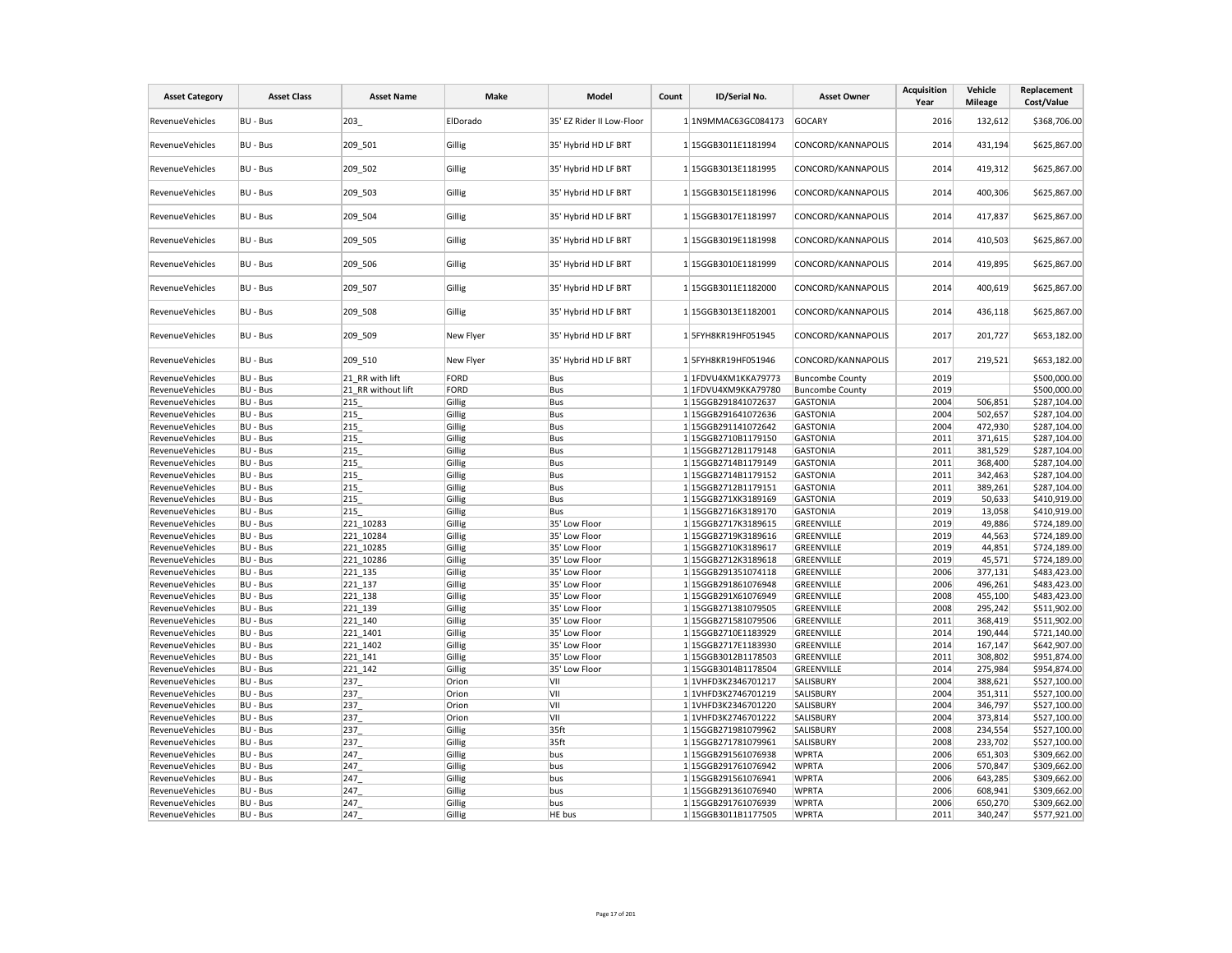| <b>Asset Category</b> | <b>Asset Class</b> | <b>Asset Name</b>  | Make        | Model                 | Count | ID/Serial No.       | <b>Asset Owner</b>                                                   | <b>Acquisition</b><br>Year | Vehicle<br><b>Mileage</b> | Replacement<br>Cost/Value |
|-----------------------|--------------------|--------------------|-------------|-----------------------|-------|---------------------|----------------------------------------------------------------------|----------------------------|---------------------------|---------------------------|
| RevenueVehicles       | BU - Bus           | 3 RR with lift     | <b>FORD</b> | Bus                   |       | 1 1FDVU4XM3KKB26172 | Western Piedmont<br><b>Regional Transportation</b><br>Authority      | 2019                       |                           | \$500,000.00              |
| RevenueVehicles       | BU - Bus           | 3 RR with lift     | <b>FORO</b> | Bus                   |       | 1 1FDVU4XM1KKB26171 | Western Piedmont<br>Regional Transportation<br>Authority             | 2019                       |                           | \$500,000.00              |
| RevenueVehicles       | BU - Bus           | 37_RR with lift    | FORD        | Bus                   |       | 1 1FDVU4X82LKA35303 | Chatham Transit Network                                              | 2020                       |                           | \$500,000.00              |
| RevenueVehicles       | BU - Bus           | 37_RR with lift    | FORD        | Bus                   |       | 1 1FDVU4X80LKA35302 | Chatham Transit Network                                              | 2020                       |                           | \$500,000.00              |
| RevenueVehicles       | BU - Bus           | 37 RR with lift    | FORD        | Bus                   |       | 1 1FDVU4X89LKA35301 | Chatham Transit Network                                              | 2020                       |                           | \$500,000.00              |
| RevenueVehicles       | BU - Bus           | 39 RR without lift | FORD        | Bus                   |       | 1 1FDVU4X83LKA25394 | Cherokee County                                                      | 2020                       |                           | \$500,000.00              |
| RevenueVehicles       | BU - Bus           | 39 RR without lift | <b>FORD</b> | Bus                   |       | 1 1FDVU4X85LKA25395 | Cherokee County                                                      | 2020                       |                           | \$500,000.00              |
| RevenueVehicles       | BU - Bus           | 45_RR with lift    | <b>FORD</b> | Bus                   |       | 1 1FBVU4XM6KKA17178 | Transportation<br>Administration of<br>Cleveland County Inc.         | 2019                       |                           | \$500,000.00              |
| RevenueVehicles       | BU - Bus           | 45 RR with lift    | <b>FORD</b> | Bus                   |       | 1 1FBVU4XM6KKA17181 | Transportation<br>Administration of<br>Cleveland County Inc.         | 2019                       |                           | \$500,000.00              |
| RevenueVehicles       | BU - Bus           | 45_RR with lift    | <b>FORD</b> | Bus                   |       | 1 1FBVU4XM4KKA17180 | Transportation<br>Administration of<br>Cleveland County Inc.         | 2019                       |                           | \$500,000.00              |
| RevenueVehicles       | BU - Bus           | 87 RR with lift    | FORD        | Bus                   |       | 1 1FBVU4XM1KKB72852 | Mountain Projects Inc.                                               | 2019                       |                           | \$500,000.00              |
| RevenueVehicles       | BU - Bus           | 87 RR with lift    | <b>FORD</b> | Bus                   |       | 1 1FBVU4XM1KKB87173 | Mountain Projects Inc.                                               | 2019                       |                           | \$500,000.00              |
| RevenueVehicles       | BU - Bus           | 87 RR with lift    | FORD        | Bus                   |       | 1 1FBVU4XM4KKB87166 | Mountain Projects Inc.                                               | 2019                       |                           | \$500,000.00              |
| RevenueVehicles       | BU - Bus           | 93 RR with lift    | FORD        | Bus                   |       | 1 1FBVU4XM5KKB39353 | <b>Hoke County</b>                                                   | 2019                       |                           | \$500,000.00              |
| RevenueVehicles       | BU - Bus           | 93 RR with lift    | <b>FORD</b> | Bus                   |       | 1 1FBVU4XM1KKB31430 | <b>Hoke County</b>                                                   | 2019                       |                           | \$500,000.00              |
| RevenueVehicles       | BU - Bus           | 93 RR with lift    | <b>FORD</b> | Bus                   |       | 1 1FBVU4XM6KKA37351 | <b>Hoke County</b>                                                   | 2019                       |                           | \$500,000.00              |
| RevenueVehicles       | BU - Bus           | 93 RR with lift    | <b>FORD</b> | Bus                   |       | 1 1FBVU4XM5KKA37356 | <b>Hoke County</b>                                                   | 2019                       |                           | \$500,000.00              |
| RevenueVehicles       | BU - Bus           | 95_                | FORD        | Bus                   |       | 1 1FDEE3FS1KDC71416 | Hyde County Non-Profit<br><b>Private Transportation</b><br>Corp Inc. | 2020                       |                           | \$500,000.00              |
| RevenueVehicles       | BU - Bus           | 97 RR with lift    | <b>FORD</b> | Bus                   |       | 1 1FDVU4XV7KKB26166 | <b>Iredell County</b>                                                | 2019                       |                           | \$500,000.00              |
| RevenueVehicles       | BU - Bus           | 99 RR with lift    | FORD        | Bus                   |       | 1 1FDVU4XM3KKB12255 | Jackson County                                                       | 2019                       |                           | \$500,000.00              |
| RevenueVehicles       | BU - Bus           | 99 RR with lift    | <b>FORD</b> | Bus                   |       | 1 1FDVU4XM1KKB12254 | Jackson County                                                       | 2019                       |                           | \$500,000.00              |
| RevenueVehicles       | BU - Bus           | 99 RR with lift    | FORD        | Bus                   |       | 1 1FDVU4X82LKA02205 | Jackson County                                                       | 2020                       |                           | \$500,000.00              |
| RevenueVehicles       | CU - Cutaway Bus   | 1 20' LTV          | <b>CHAM</b> | 20' LTV w/ wc station |       | 1 1FDEE3FL5FDA11924 | <b>Alamance County</b><br><b>Transportation Authority</b>            | 2015                       | 135,071                   | \$58,000.00               |
| RevenueVehicles       | CU - Cutaway Bus   | 1 20' LTV          | <b>FORD</b> | 20' LTV w/ wc station |       | 1 1FDEE3FL0FDA06839 | Alamance County<br><b>Transportation Authority</b>                   | 2015                       | 134,547                   | \$58,000.00               |
| RevenueVehicles       | CU - Cutaway Bus   | 1 20' LTV          | FORD        | 20' LTV w/ wc station |       | 1 1FDEE3FLXFDA34535 | Alamance County<br><b>Transportation Authority</b>                   | 2015                       | 124,877                   | \$58,000.00               |
| RevenueVehicles       | CU - Cutaway Bus   | 1 20' LTV          | FORD        | 20' LTV w/ wc station |       | 1 1FDEE3FL3FDA34540 | <b>Alamance County</b><br><b>Transportation Authority</b>            | 2015                       | 129,498                   | \$58,000.00               |
| RevenueVehicles       | CU - Cutaway Bus   | 1 20' LTV          | <b>FORD</b> | 20' LTV w/ wc station |       | 1 1FDEE3FL8FDA34534 | <b>Alamance County</b><br><b>Transportation Authority</b>            | 2015                       | 129,596                   | \$58,000.00               |
| RevenueVehicles       | CU - Cutaway Bus   | 1 20' LTV          | <b>FORD</b> | 20' LTV w/ wc station |       | 1 1FDEE3FL5GDC31954 | <b>Alamance County</b><br><b>Transportation Authority</b>            | 2016                       | 87,083                    | \$58,000.00               |
| RevenueVehicles       | CU - Cutaway Bus   | 1 20' LTV          | <b>FORD</b> | 20' LTV w/ wc station |       | 1 1FDEE3FS2HDC38109 | <b>Alamance County</b><br><b>Transportation Authority</b>            | 2017                       | 66,956                    | \$58,000.00               |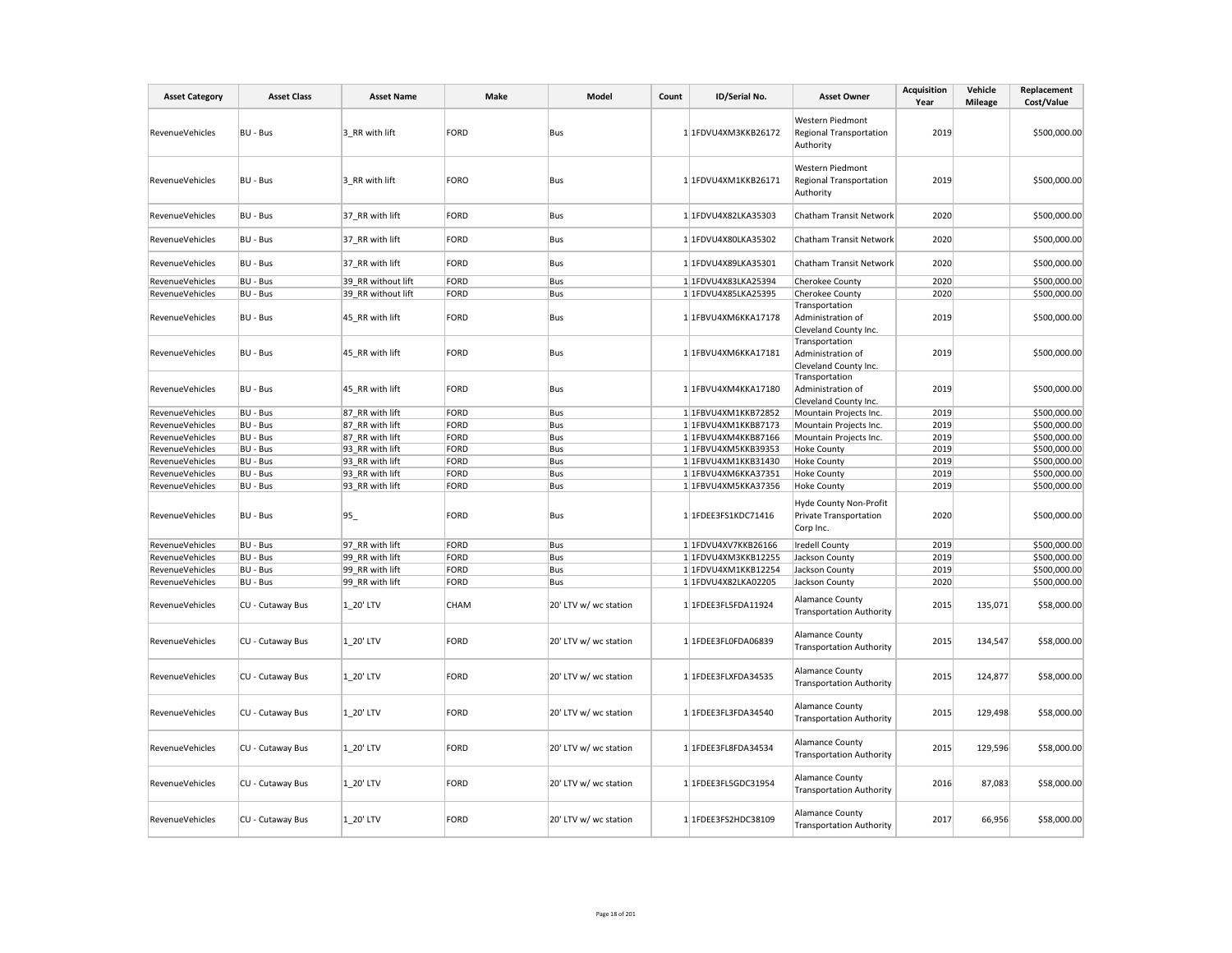| <b>Asset Category</b>  | <b>Asset Class</b> | <b>Asset Name</b>     | Make        | Model                 | Count | ID/Serial No.       | <b>Asset Owner</b>                                        | <b>Acquisition</b><br>Year | Vehicle<br><b>Mileage</b> | Replacement<br>Cost/Value |
|------------------------|--------------------|-----------------------|-------------|-----------------------|-------|---------------------|-----------------------------------------------------------|----------------------------|---------------------------|---------------------------|
| RevenueVehicles        | CU - Cutaway Bus   | 1 20' LTV             | FORD        | 20' LTV w/ wc station |       | 1 1FDEE3FS6HDC37710 | Alamance County<br><b>Transportation Authority</b>        | 2017                       | 64,593                    | \$58,000.00               |
| RevenueVehicles        | CU - Cutaway Bus   | 1 20' LTV w lift      | FORD        | 20' LTV w/ wc station |       | 1 1FDEE3FSXKDC73973 | Alamance County<br><b>Transportation Authority</b>        | 2020                       |                           | \$58,000.00               |
| RevenueVehicles        | CU - Cutaway Bus   | 1 20' LTV w lift      | COAC        | 20' LTV w/ wc station |       | 1 1FDEE3FS4KDC71412 | <b>Alamance County</b><br><b>Transportation Authority</b> | 2020                       |                           | \$58,000.00               |
| RevenueVehicles        | CU - Cutaway Bus   | 1 20' LTV with lift   | FORD        | 20' LTV w/ wc station |       | 1 1FDEE3FS5KDC17634 | <b>Alamance County</b><br><b>Transportation Authority</b> | 2019                       | 6,982                     | \$58,000.00               |
| <b>RevenueVehicles</b> | CU - Cutaway Bus   | 1 20' LTV with lift   | FORD        | 20' LTV w/ wc station |       | 1 1FDEE3FS0KDC17170 | <b>Alamance County</b><br><b>Transportation Authority</b> | 2019                       | 8,334                     | \$58,000.00               |
| <b>RevenueVehicles</b> | CU - Cutaway Bus   | 1 20' LTV with lift   | FORD        | 20' LTV w/ wc station |       | 1 1FDEE3FS2KDC17171 | Alamance County<br><b>Transportation Authority</b>        | 2019                       | 9,026                     | \$58,000.00               |
| RevenueVehicles        | CU - Cutaway Bus   | 1_20' LTV with lift   | FORD        | 20' LTV w/ wc station |       | 1 1FDEE3FS7KDC17635 | Alamance County<br><b>Transportation Authority</b>        | 2019                       | 7,417                     | \$58,000.00               |
| RevenueVehicles        | CU - Cutaway Bus   | 1_20' LTV with lift   | FORD        | 20' LTV w/ wc station |       | 1 1FDEE3FS4KDC17172 | <b>Alamance County</b><br><b>Transportation Authority</b> | 2019                       | 7,036                     | \$58,000.00               |
| RevenueVehicles        | CU - Cutaway Bus   | 1 20' LTV with lift   | FORD        | 20' LTV w/ wc station |       | 1 1FDEE3FS6KDC71413 | Alamance County<br><b>Transportation Authority</b>        | 2020                       |                           | \$58,000.00               |
| RevenueVehicles        | CU - Cutaway Bus   | 1 22' AND 25' LTV     | FORD        | 25' LTV w/ wc station |       | 1 1FDFE4FS1GDC02694 | <b>Alamance County</b><br><b>Transportation Authority</b> | 2015                       | 119,805                   | \$70,000.00               |
| RevenueVehicles        | CU - Cutaway Bus   | 1 22' AND 25' LTV     | FORD        | 25' LTV w/ wc station |       | 1 1FDFE4FS3GDC02695 | <b>Alamance County</b><br><b>Transportation Authority</b> | 2015                       | 111,025                   | \$70,000.00               |
| <b>RevenueVehicles</b> | CU - Cutaway Bus   | 1 25' LTV             | FORD        | 25' LTV w/ wc station |       | 1 1FDFE4FS3GDC25863 | <b>Alamance County</b><br><b>Transportation Authority</b> | 2016                       | 108,760                   | \$70,000.00               |
| RevenueVehicles        | CU - Cutaway Bus   | 1 25' LTV             | FORD        | 25' LTV w/ wc station |       | 1 1FDFE4FS2GDC25871 | <b>Alamance County</b><br><b>Transportation Authority</b> | 2016                       | 100,981                   | \$70,000.00               |
| RevenueVehicles        | CU - Cutaway Bus   | 1 25' LTV with lift   | FORD        | 25' LTV w/ wc station |       | 1 1FDFE4FS4JDC16385 | <b>Alamance County</b><br><b>Transportation Authority</b> | 2017                       | 52,231                    | \$70,000.00               |
| RevenueVehicles        | CU - Cutaway Bus   | 1 25' LTV with lift   | FORD        | 25' LTV w/ wc station |       | 1 1FDFE4FS2JDC16384 | <b>Alamance County</b><br><b>Transportation Authority</b> | 2018                       | 32,409                    | \$70,000.00               |
| RevenueVehicles        | CU - Cutaway Bus   | 1 25' LTV with lift   | FORD        | 25' LTV w/ wc station |       | 1 1FDFE4FS6JDC16386 | <b>Alamance County</b><br><b>Transportation Authority</b> | 2018                       | 44,697                    | \$70,000.00               |
| RevenueVehicles        | CU - Cutaway Bus   | 1 25' LTV with lift   | <b>FORD</b> | 25' LTV w/ wc station |       | 1 1FDFE4FS5KDC17174 | <b>Alamance County</b><br><b>Transportation Authority</b> | 2019                       | 3,497                     | \$70,000.00               |
| RevenueVehicles        | CU - Cutaway Bus   | 101 22' AND 25' LTV   | CHAM        | 25' LTV w/ wc station |       | 1 1FDFE4FS4FDA34581 | Johnston County Council<br>on Aging, Inc.                 | 2015                       | 152,394                   | \$70,000.00               |
| RevenueVehicles        | CU - Cutaway Bus   | 101_22' AND 25' LTV   | CHAM        | 25' LTV w/ wc station |       | 1 1FDFE4FS6FDA34582 | Johnston County Council<br>on Aging, Inc.                 | 2015                       | 152,233                   | \$70,000.00               |
| RevenueVehicles        | CU - Cutaway Bus   | 101_22' AND 25' LTV   | FORD        | 20' LTV w/ wc station |       | 1 1FDEE3FS8GDC26268 | Johnston County Council<br>on Aging, Inc.                 | 2016                       | 130,105                   | \$58,000.00               |
| RevenueVehicles        | CU - Cutaway Bus   | 101_22' AND 25' LTV   | FORD        | 20' LTV w/ wc station |       | 1 1FDEE3FS6GDC26267 | Johnston County Council<br>on Aging, Inc.                 | 2016                       | 156,720                   | \$58,000.00               |
| RevenueVehicles        | CU - Cutaway Bus   | 101 22' LTV with lift | FORD        | 22' LTV w/ wc station |       | 1 1FDFE4FS1KDC17723 | Johnston County Council<br>on Aging, Inc.                 | 2019                       | 13,183                    | \$63,500.00               |
| RevenueVehicles        | CU - Cutaway Bus   | 101 22' LTV with lift | FORD        | 22' LTV w/ wc station |       | 1 1FDFE4FS9KDC17341 | Johnston County Council<br>on Aging, Inc.                 | 2019                       |                           | \$63,500.00               |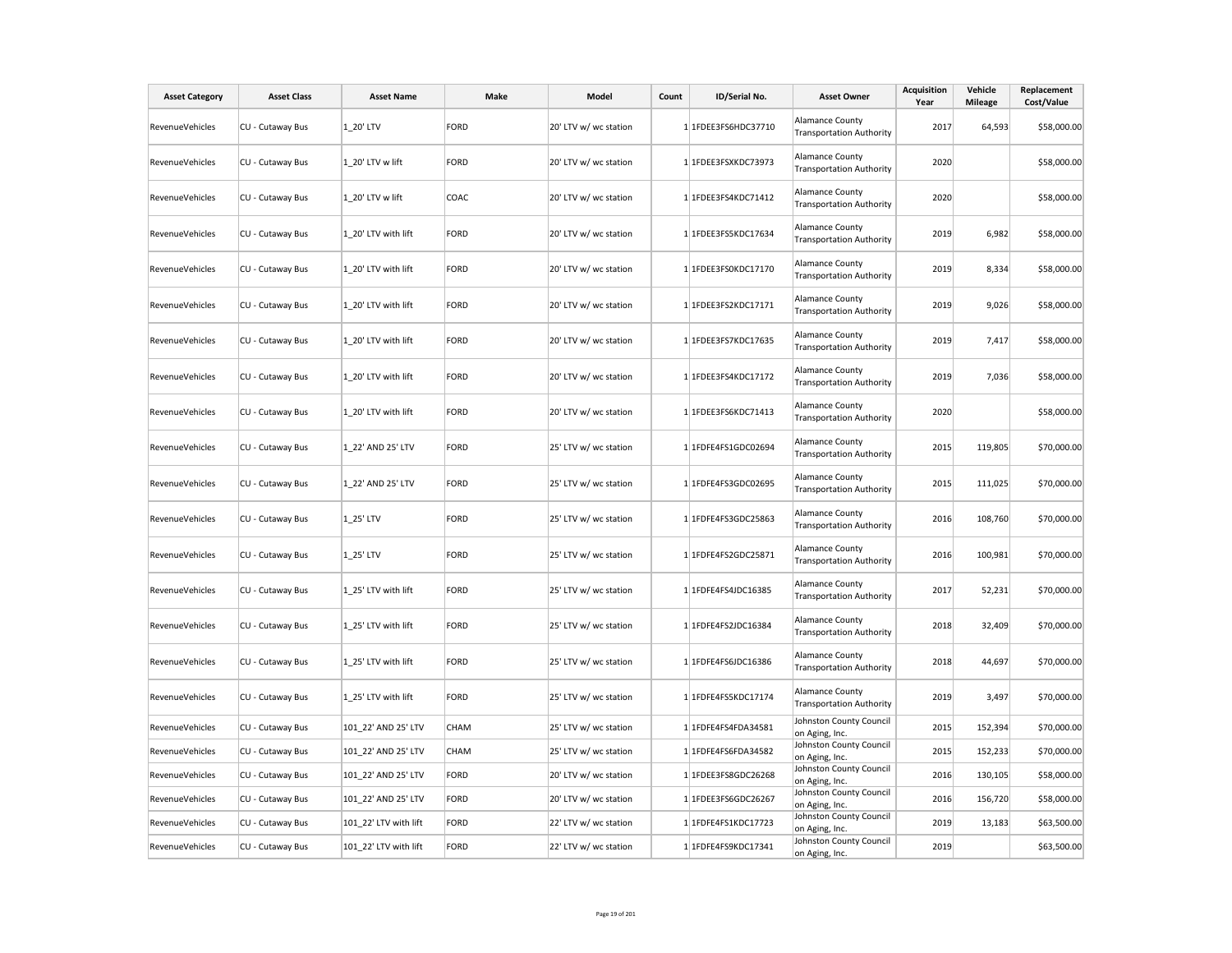| <b>Asset Category</b> | <b>Asset Class</b> | <b>Asset Name</b>     | Make        | Model                 | Count | ID/Serial No.       | <b>Asset Owner</b>                        | <b>Acquisition</b><br>Year | Vehicle<br><b>Mileage</b> | Replacement<br>Cost/Value |
|-----------------------|--------------------|-----------------------|-------------|-----------------------|-------|---------------------|-------------------------------------------|----------------------------|---------------------------|---------------------------|
| RevenueVehicles       | CU - Cutaway Bus   | 101_22' LTV with lift | FORD        | 22' LTV w/ wc station |       | 1 1FDFE4FS2KDC17343 | Johnston County Council<br>on Aging, Inc. | 2019                       | 15,568                    | \$63,500.00               |
| RevenueVehicles       | CU - Cutaway Bus   | 101 22' LTV with lift | FORD        | 22' LTV w/ wc station |       | 1 1FDFE4FS0KDC17342 | Johnston County Council<br>on Aging, Inc. | 2019                       |                           | \$63,500.00               |
| RevenueVehicles       | CU - Cutaway Bus   | 101 22' LTV with lift | FORD        | 22' LTV w/ wc station |       | 1 1FDFE4FS7KDC17340 | Johnston County Council<br>on Aging, Inc. | 2019                       | 9,830                     | \$63,500.00               |
| RevenueVehicles       | CU - Cutaway Bus   | 101 22' LTV with lift | <b>FORD</b> | 22' LTV w/ wc station |       | 1 1FDEE3FS5KDC51251 | Johnston County Council<br>on Aging, Inc. | 2020                       |                           | \$63,500.00               |
| RevenueVehicles       | CU - Cutaway Bus   | 101 22' LTV with lift | FORD        | 22' LTV w/ wc station |       | 1 1FDEE3FS3KDC51247 | Johnston County Council<br>on Aging, Inc. | 2020                       |                           | \$63,500.00               |
| RevenueVehicles       | CU - Cutaway Bus   | 101 22' LTV with lift | FORD        | 22' LTV w/ wc station |       | 1 1FDEE3FS7KDC51249 | Johnston County Council<br>on Aging, Inc. | 2020                       |                           | \$63,500.00               |
| RevenueVehicles       | CU - Cutaway Bus   | 101 25' LTV           | FORD        | 25' LTV w/ wc station |       | 1 1FDFE4FS6GDC25856 | Johnston County Council<br>on Aging, Inc. | 2016                       | 77,055                    | \$70,000.00               |
| RevenueVehicles       | CU - Cutaway Bus   | 101 25' LTV with lift | FORD        | 25' LTV w/ wc station |       | 1 1FDFE4FS0KDC56819 | Johnston County Council<br>on Aging, Inc. | 2019                       |                           | \$70,000.00               |
| RevenueVehicles       | CU - Cutaway Bus   | 101 25' LTV with lift | FORD        | 25' LTV w/ wc station |       | 1 1FDFE4FS1KDC56814 | Johnston County Council<br>on Aging, Inc. | 2019                       |                           | \$70,000.00               |
| RevenueVehicles       | CU - Cutaway Bus   | 101 25' LTV with lift | FORD        | 25' LTV no lift       |       | 1 1FDFE4FS3KDC56815 | Johnston County Council<br>on Aging, Inc. | 2020                       |                           | \$64,000.00               |
| RevenueVehicles       | CU - Cutaway Bus   | 105                   | FORD        | E-350                 |       | 1 1FDFE4FS7CDB33987 | Lee County                                | 2011                       | 209,443                   | \$62,000.00               |
| RevenueVehicles       | CU - Cutaway Bus   | 105_20' LTV           | CHAM        | 20' LTV w/ wc station |       | 1 1FDEE3FL2FDA37381 | Lee County                                | 2015                       | 87,181                    | \$58,000.00               |
| RevenueVehicles       | CU - Cutaway Bus   | 105 20' LTV           | FORD        | 20' LTV w/ wc station |       | 1 1FDEE3FL9GDC27356 | Lee County                                | 2016                       | 56,312                    | \$58,000.00               |
| RevenueVehicles       | CU - Cutaway Bus   | 105 20' LTV           | FORD        | 20' LTV w/ wc station |       | 1 1FDEE3FL0GDC27357 | Lee County                                | 2016                       | 134,704                   | \$58,000.00               |
| RevenueVehicles       | CU - Cutaway Bus   | 105 20' LTV           | FORD        | 20' LTV no lift       |       | 1 1FDEE3FL4GDC07080 | Lee County                                | 2016                       | 52,177                    | \$52,000.00               |
| RevenueVehicles       | CU - Cutaway Bus   | 105 20' LTV           | FORD        | 20' LTV no lift       |       | 1 1FDEE3FL8GDC07082 | Lee County                                | 2016                       | 80,028                    | \$52,000.00               |
| RevenueVehicles       | CU - Cutaway Bus   | 105 20' LTV           | FORD        | 20' LTV no lift       |       | 1 1FDEE3FL6GDC07081 | Lee County                                | 2016                       | 69,079                    | \$52,000.00               |
| RevenueVehicles       | CU - Cutaway Bus   | 105 20' LTV           | FORD        | 20' LTV no lift       |       | 1 1FDEE3FL8GDC07079 | Lee County                                | 2016                       | 81,428                    | \$52,000.00               |
| RevenueVehicles       | CU - Cutaway Bus   | 105 20' LTV w lift    | FORD        | 20' LTV w/ wc station |       | 1 1FDEE3FS0IDC61217 | Lee County                                | 2019                       |                           | \$58,000.00               |
| RevenueVehicles       | CU - Cutaway Bus   | 105 20' LTV w lift    | FORD        | 20' LTV w/ wc station |       | 1 1FDEE3FS7KDC61215 | Lee County                                | 2019                       |                           | \$58,000.00               |
| RevenueVehicles       | CU - Cutaway Bus   | 105 20' LTV w lift    | FORD        | 20' LTV w/ wc station |       | 1 1FDEE3FS9KDC61216 | Lee County                                | 2019                       |                           | \$58,000.00               |
| RevenueVehicles       | CU - Cutaway Bus   | 105 20' LTV w lift    | FORD        | 20' LTV w/ wc station |       | 1 1FDEE3FS3KDC61213 | Lee County                                | 2019                       |                           | \$58,000.00               |
| RevenueVehicles       | CU - Cutaway Bus   | 105 20' LTV with lift | FORD        | 20' LTV w/ wc station |       | 1 1FDEE3FSXHDC38133 | Lee County                                | 2017                       | 72,995                    | \$58,000.00               |
| RevenueVehicles       | CU - Cutaway Bus   | 105 20' LTV with lift | FORD        | 20' LTV w/ wc station |       | 1 1FDEE3FS8HDC38132 | Lee County                                | 2017                       | 42,662                    | \$58,000.00               |
| RevenueVehicles       | CU - Cutaway Bus   | 105 20' LTV with lift | FORD        | 20' LTV w/ wc station |       | 1 1FDEE3FSXJDC37957 | Lee County                                | 2018                       | 25,523                    | \$58,000.00               |
| RevenueVehicles       | CU - Cutaway Bus   | 105_20' LTV with lift | FORD        | 20' LTV w/ wc station |       | 1 1FDEE3FS0KDC21509 | Lee County                                | 2019                       | 3,251                     | \$58,000.00               |
| RevenueVehicles       | CU - Cutaway Bus   | 105 20' LTV with lift | FORD        | 20' LTV w/ wc station |       | 1 1FDEE3FS9KDC21511 | Lee County                                | 2019                       |                           | \$58,000.00               |
| RevenueVehicles       | CU - Cutaway Bus   | 105 20' LTV with lift | FORD        | 20' LTV w/ wc station |       | 1 1FDEE3FS5KDC61214 | Lee County                                | 2019                       |                           | \$58,000.00               |
| RevenueVehicles       | CU - Cutaway Bus   | 105 25' LTV with lift | FORD        | 25' LTV w/ wc station |       | 1 1FDFE4FSXKDC12343 | Lee County                                | 2019                       | 2,775                     | \$70,000.00               |
| RevenueVehicles       | CU - Cutaway Bus   | 107 20' LTV w lift    | FORD        | 20' LTV w/ wc station |       | 1 1FDEE3FS3KDC59705 | Lenoir County                             | 2019                       |                           | \$58,000.00               |
| RevenueVehicles       | CU - Cutaway Bus   | 107 20' LTV with lift | FORD        | 20' LTV w/ wc station |       | 1 1FDEE3FS3HDC77498 | Lenoir County                             | 2017                       | 65,492                    | \$58,000.00               |
| RevenueVehicles       | CU - Cutaway Bus   | 107 20' LTV with lift | FORD        | 20' LTV w/ wc station |       | 1 1FDEE3FS9KDC27809 | Lenoir County                             | 2019                       | 5,557                     | \$58,000.00               |
| RevenueVehicles       | CU - Cutaway Bus   | 107 20' LTV with lift | FORD        | 20' LTV w/ wc station |       | 1 1FDEE3FS8KDC21502 | Lenoir County                             | 2019                       | 6,623                     | \$58,000.00               |
| RevenueVehicles       | CU - Cutaway Bus   | 107 20' LTV with lift | FORD        | 20' LTV w/ wc station |       | 1 1FDEE3FS1KDC21504 | Lenoir County                             | 2019                       | 5,389                     | \$58,000.00               |
| RevenueVehicles       | CU - Cutaway Bus   | 107 20' LTV with lift | FORD        | 20' LTV w/ wc station |       | 1 1FDEE3FS3KDC21505 | Lenoir County                             | 2019                       | 5,990                     | \$58,000.00               |
| RevenueVehicles       | CU - Cutaway Bus   | 107 20' LTV with lift | FORD        | 20' LTV w/ wc station |       | 1 1FDEE3FS7KDC21510 | Lenoir County                             | 2019                       |                           | \$58,000.00               |
| RevenueVehicles       | CU - Cutaway Bus   | 107 20' LTV with lift | FORD        | 20' LTV w/ wc station |       | 1 1FDEE3FS0KDC99712 | Lenoir County                             | 2019                       |                           | \$58,000.00               |
| RevenueVehicles       | CU - Cutaway Bus   | 107 20' LTV with lift | FORD        | 20' LTV w/ wc station |       | 1 1FDVU4XMXKKA66620 | Lenoir County                             | 2019                       | 1,763                     | \$58,000.00               |
| RevenueVehicles       | CU - Cutaway Bus   | 107 22' LTV with lift | FORD        | 22' LTV w/ wc station |       | 1 1FDEE3FS7KDC47802 | Lenoir County                             | 2020                       |                           | \$63,500.00               |
| RevenueVehicles       | CU - Cutaway Bus   | 107 22' LTV with lift | FORD        | 22' LTV w/ wc station |       | 1 1FDEE3FS6KDC47273 | Lenoir County                             | 2020                       |                           | \$63,500.00               |
| RevenueVehicles       | CU - Cutaway Bus   | 109_1FDEE3FSXKDC5970  | FORD        | 20' LTV w/ wc station |       | 1 1FDEE3FSXKDC59703 | <b>Lincoln County</b>                     | 2019                       |                           | \$58,000.00               |
| RevenueVehicles       | CU - Cutaway Bus   | 109_20' LTV           | FORD        | 20' LTV w/ wc station |       | 1 1FDEE3FL1GDC27352 | <b>Lincoln County</b>                     | 2016                       | 100,928                   | \$58,000.00               |
| RevenueVehicles       | CU - Cutaway Bus   | 109 20' LTV           | FORD        | 20' LTV w/ wc station |       | 1 1FDEE3FL6GDC22440 | Lincoln County                            | 2016                       | 100,001                   | \$58,000.00               |
| RevenueVehicles       | CU - Cutaway Bus   | 109 20' LTV           | FORD        | 20' LTV w/ wc station |       | 1 1FDEE3FL7GDC27081 | Lincoln County                            | 2016                       | 99,238                    | \$58,000.00               |
| RevenueVehicles       | CU - Cutaway Bus   | 109_20' LTV           | FORD        | 20' LTV w/ wc station |       | 1 1FDEE3FL7GDC27078 | <b>Lincoln County</b>                     | 2016                       | 92,438                    | \$58,000.00               |
| RevenueVehicles       | CU - Cutaway Bus   | 109 20' LTV           | FORD        | 20' LTV w/ wc station |       | 1 1FDEE3FL9GDC27079 | <b>Lincoln County</b>                     | 2016                       | 103,177                   | \$58,000.00               |
| RevenueVehicles       | CU - Cutaway Bus   | 109 20' LTV           | FORD        | 20' LTV w/ wc station |       | 1 1FDEE3FL5GDC27080 | Lincoln County                            | 2016                       | 102,285                   | \$58,000.00               |
| RevenueVehicles       | CU - Cutaway Bus   | 109_20' LTV           | FORD        | 20' LTV w/ wc station |       | 1 1FDEE3FS3HDC37857 | <b>Lincoln County</b>                     | 2017                       | 72,004                    | \$58,000.00               |
| RevenueVehicles       | CU - Cutaway Bus   | 109 20' LTV           | FORD        | 20' LTV w/ wc station |       | 1 1FDEE3FS1HDC37856 | <b>Lincoln County</b>                     | 2017                       | 73,233                    | \$58,000.00               |
| RevenueVehicles       | CU - Cutaway Bus   | 109 20' LTV           | FORD        | 20' LTV w/ wc station |       | 1 1FDEE3FS4HDC37852 | <b>Lincoln County</b>                     | 2017                       | 77,293                    | \$58,000.00               |
| RevenueVehicles       | CU - Cutaway Bus   | 109 20' LTV w lift    | FORD        | 20' LTV w/ wc station |       | 1 1FDEE3FSXKDC59073 | <b>Lincoln County</b>                     | 2019                       |                           | \$58,000.00               |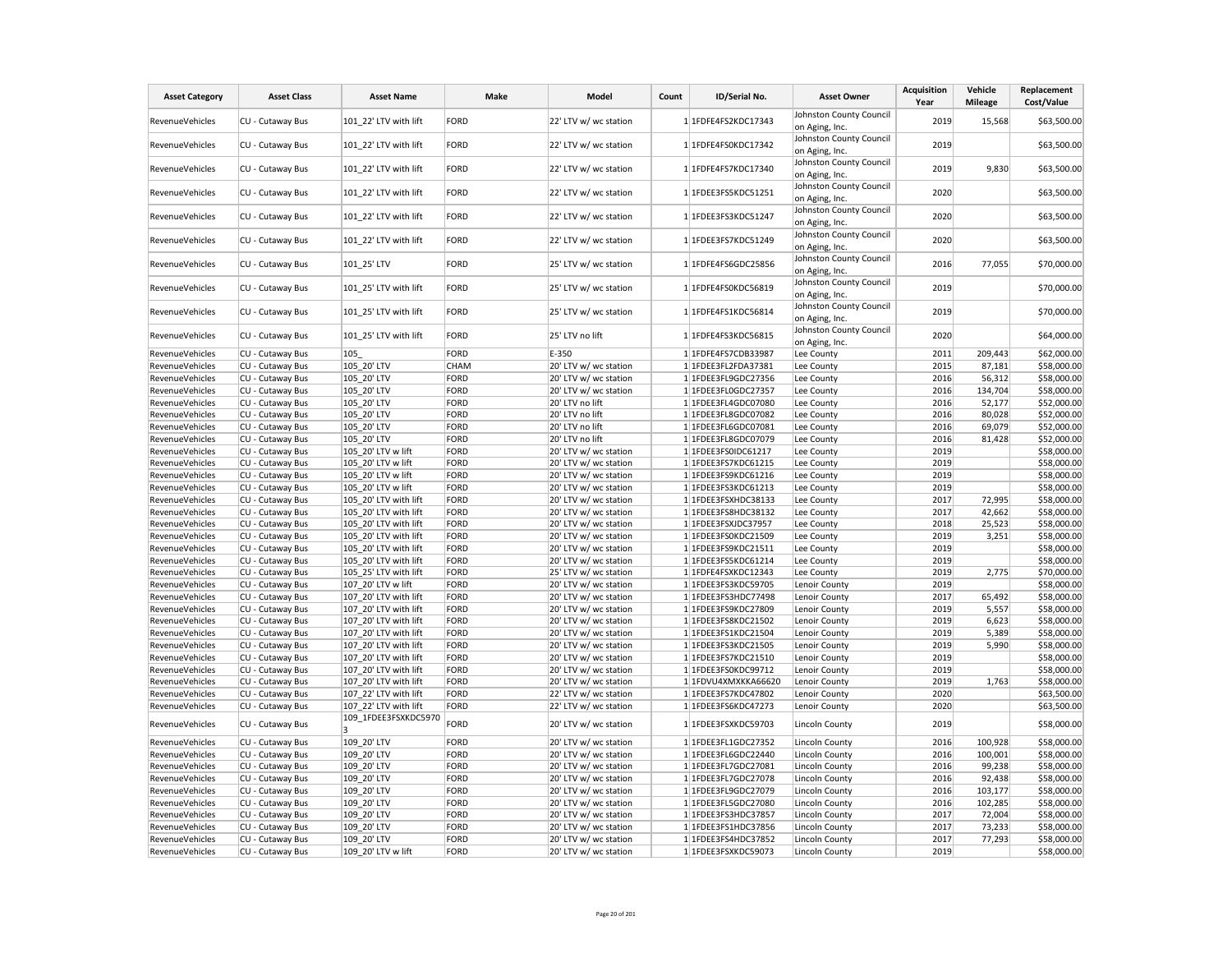| <b>Asset Category</b>              | <b>Asset Class</b>                   | <b>Asset Name</b>                    | Make         | Model                                          | Count | ID/Serial No.                              | <b>Asset Owner</b>                                     | <b>Acquisition</b><br>Year | Vehicle<br><b>Mileage</b> | Replacement<br>Cost/Value  |
|------------------------------------|--------------------------------------|--------------------------------------|--------------|------------------------------------------------|-------|--------------------------------------------|--------------------------------------------------------|----------------------------|---------------------------|----------------------------|
| RevenueVehicles                    | CU - Cutaway Bus                     | 109 20' LTV w lift                   | FORD         | 20' LTV w/ wc station                          |       | 1 1FDEE3FS6KDC60654                        | Lincoln County                                         | 2019                       |                           | \$58,000.00                |
| RevenueVehicles                    | CU - Cutaway Bus                     | 109 20' LTV w lift                   | FORD         | 20' LTV w/ wc station                          |       | 1 1FDEE3FS8KDC59702                        | <b>Lincoln County</b>                                  | 2019                       |                           | \$58,000.00                |
| RevenueVehicles                    | CU - Cutaway Bus                     | 109 20' LTV w lift                   | FORD         | 20' LTV w/ wc station                          |       | 1 1FDEE3FSXKDC60656                        | <b>Lincoln County</b>                                  | 2019                       |                           | \$58,000.00                |
| RevenueVehicles                    | CU - Cutaway Bus                     | 109 20' LTV with lift                | FORD         | 20' LTV w/ wc station                          |       | 1 1FDEE3FS3KDC17275                        | <b>Lincoln County</b>                                  | 2001                       | 11,169                    | \$58,000.00                |
| RevenueVehicles                    | CU - Cutaway Bus                     | 109 20' LTV with lift                | FORD         | 20' LTV w/ wc station                          |       | 1 1FDEE3FS3JDC21003                        | <b>Lincoln County</b>                                  | 2018                       | 37,074                    | \$58,000.00                |
| RevenueVehicles                    | CU - Cutaway Bus                     | 109 20' LTV with lift                | FORD         | 20' LTV w/ wc station                          |       | 1 1FDEE3FS8KDC21497                        | <b>Lincoln County</b>                                  | 2019                       | 2,061                     | \$58,000.00                |
| RevenueVehicles                    | CU - Cutaway Bus                     | 109 20' LTV with lift                | FORD         | 20' LTV w/ wc station                          |       | 1 1FDEE3FS1KDC17677                        | Lincoln County                                         | 2019                       | 10,969                    | \$58,000.00                |
| RevenueVehicles                    | CU - Cutaway Bus                     | 109 20' LTV with lift                | FORD         | 20' LTV w/ wc station                          |       | 1 1FDEE3FS7KDC17683                        | Lincoln County                                         | 2019                       | 10,195                    | \$58,000.00                |
| RevenueVehicles                    | CU - Cutaway Bus                     | 109 20' LTV with lift                | FORD         | 20' LTV w/ wc station                          |       | 1 1FDEE3FS3KDC17678                        | Lincoln County                                         | 2019                       | 9,305                     | \$58,000.00                |
| RevenueVehicles                    | CU - Cutaway Bus                     | 109_20' LTV with lift                | FORD         | 20' LTV w/ wc station                          |       | 1 1FDEE3FS4KDC17687                        | Lincoln County                                         | 2019                       | 12,184                    | \$58,000.00                |
| RevenueVehicles                    | CU - Cutaway Bus                     | 109 22' LTV with lift                | FORD         | 22' LTV w/ wc station                          |       | 1 1FDEE3FS5KDC47801                        | <b>Lincoln County</b>                                  | 2019                       |                           | \$63,500.00                |
| RevenueVehicles                    | CU - Cutaway Bus                     | 109 22' LTV with lift                | FORD         | 22' LTV w/ wc station                          |       | 1 1FDEE3FS6KDC47774                        | <b>Lincoln County</b>                                  | 2019                       |                           | \$63,500.00                |
| RevenueVehicles                    | CU - Cutaway Bus                     | 11 20' LTV                           | FORD         | 20' LTV w/ wc station                          |       | 1 1FDEE3FL8GDC27087                        | <b>Avery County</b><br><b>Transportation Authority</b> | 2016                       | 77,188                    | \$58,000.00                |
| RevenueVehicles                    | CU - Cutaway Bus                     | 113 20' LTV                          | FORD         | 20' LTV w/ wc station                          |       | 1 1FDEE3FS3ADA90011                        | <b>Macon County</b>                                    | 2011                       | 134,919                   | \$58,000.00                |
| RevenueVehicles                    | CU - Cutaway Bus                     | 113 20' LTV with lift                | FORD         | 20' LTV w/ wc station                          |       | 1 1FDEE3FS5HDC37715                        | Macon County                                           | 2017                       | 44,989                    | \$58,000.00                |
| RevenueVehicles                    | CU - Cutaway Bus                     | 113_22' LTV with lift                | FORD         | 22' LTV w/ wc station                          |       | 1 1FDFE4FS7HDC37726                        | Macon County                                           | 2017                       | 37,512                    | \$63,500.00                |
| <b>RevenueVehicles</b>             | CU - Cutaway Bus                     | 113 22' LTV with lift                | FORD         | 22' LTV w/ wc station                          |       | 1 1FDEE3FS2KDC61218                        | <b>Macon County</b>                                    | 2019                       |                           | \$63,500.00                |
| RevenueVehicles                    |                                      | 117 20' LTV                          | <b>CHMP</b>  | 20' LTV w/ wc station                          |       | 1 1FDEE3FL2EDA78611                        | Martin County                                          | 2014                       | 138,396                   |                            |
|                                    | CU - Cutaway Bus                     |                                      |              |                                                |       |                                            |                                                        | 2015                       |                           | \$58,000.00                |
| RevenueVehicles<br>RevenueVehicles | CU - Cutaway Bus<br>CU - Cutaway Bus | 117 20' LTV<br>117 20' LTV with lift | FORD<br>FORD | 20' LTV w/ wc station<br>20' LTV w/ wc station |       | 1 1FDEE3FL6FDA37383<br>1 1FDEE3FS7JDC21710 | <b>Martin County</b><br>Martin County                  | 2019                       | 111,524                   | \$58,000.00<br>\$58,000.00 |
|                                    |                                      |                                      |              |                                                |       |                                            |                                                        | 2019                       |                           |                            |
| RevenueVehicles                    | CU - Cutaway Bus                     | 117 20' LTV with lift                | FORD         | 20' LTV w/ wc station                          |       | 1 1FDEE3FS0JDC41709                        | Martin County                                          |                            | 3,831                     | \$58,000.00                |
| RevenueVehicles                    | CU - Cutaway Bus                     | 117 20' LTV with lift                | FORD         | 20' LTV w/ wc station                          |       | 1 1FDEE3FS9KDC32010                        | Martin County                                          | 2019                       |                           | \$58,000.00                |
| RevenueVehicles                    | CU - Cutaway Bus                     | 117 22' AND 25' LTV                  | <b>CHMP</b>  | 25' LTV w/ wc station                          |       | 1 1FDFE4FS8DDA75535                        | Martin County                                          | 2013                       | 126,705                   | \$70,000.00                |
| RevenueVehicles                    | CU - Cutaway Bus                     | 117 22' AND 25' LTV                  | <b>CHMP</b>  | 25' LTV w/ wc station                          |       | 1 1FDFE4FSXDDA75536                        | Martin County                                          | 2013                       | 94,065                    | \$70,000.00                |
| RevenueVehicles                    | CU - Cutaway Bus                     | 117 22' LTV with lift                | FORD         | 22' LTV w/ wc station                          |       | 1 1FDEE3FS2KDC75474                        | Martin County                                          | 2019                       |                           | \$63,500.00                |
| <b>RevenueVehicles</b>             | CU - Cutaway Bus                     | 117_25' LTV with lift                | FORD         | 25' LTV w/ wc station                          |       | 1 1FDFE4FS5KDC75107                        | Martin County                                          | 2019                       |                           | \$70,000.00                |
| RevenueVehicles                    | CU - Cutaway Bus                     | 117 25' LTV with lift                | <b>FORD</b>  | 25' LTV w/ wc station                          |       | 1 1FDFE4FS8KDC75103                        | Martin County                                          | 2019                       |                           | \$70,000.00                |
| RevenueVehicles                    | CU - Cutaway Bus                     | 119 22' AND 25' LTV                  | <b>CHMP</b>  | 25' LTV w/ wc station                          |       | 1 1FDFE4FS8BDA04932                        | <b>Mecklenburg County</b>                              | 2011                       | 170,044                   | \$70,000.00                |
| RevenueVehicles                    | CU - Cutaway Bus                     | 119 22' AND 25' LTV                  | <b>CHMP</b>  | 25' LTV w/ wc station                          |       | 1 1FDFE4FS5BDA02555                        | Mecklenburg County                                     | 2011                       | 169,996                   | \$70,000.00                |
| RevenueVehicles                    | CU - Cutaway Bus                     | 119 22' AND 25' LTV                  | <b>CHMP</b>  | 25' LTV w/ wc station                          |       | 1 1FDFE4FSXBDA04933                        | <b>Mecklenburg County</b>                              | 2011                       | 160,242                   | \$70,000.00                |
| RevenueVehicles                    | CU - Cutaway Bus                     | 119 22' AND 25' LTV                  | FORD         | 25' LTV w/ wc station                          |       | 1 1FDFE4FS2DDA15282                        | <b>Mecklenburg County</b>                              | 2013                       | 149,386                   | \$70,000.00                |
| RevenueVehicles                    | CU - Cutaway Bus                     | 119 22' AND 25' LTV                  | <b>CHMP</b>  | 25' LTV w/ wc station                          |       | 1 1FDFE4FS3DDA25111                        | <b>Mecklenburg County</b>                              | 2013                       | 134,088                   | \$70,000.00                |
| RevenueVehicles                    | CU - Cutaway Bus                     | 119 22' AND 25' LTV                  | <b>CHMP</b>  | 25' LTV w/ wc station                          |       | 1 1FDFE4FS6EDA88205                        | <b>Mecklenburg County</b>                              | 2014                       | 111,190                   | \$70,000.00                |
| RevenueVehicles                    | CU - Cutaway Bus                     | 119 22' AND 25' LTV                  | CHAM         | 25' LTV w/ wc station                          |       | 1 1FDFE4FS7FDA34591                        | <b>Mecklenburg County</b>                              | 2015                       | 92,003                    | \$70,000.00                |
| RevenueVehicles                    | CU - Cutaway Bus                     | 119 22' AND 25' LTV                  | CHAM         | 25' LTV w/ wc station                          |       | 1 1FDFE4FS9FDA34592                        | <b>Mecklenburg County</b>                              | 2015                       | 80,482                    | \$70,000.00                |
| RevenueVehicles                    | CU - Cutaway Bus                     | 119 22' AND 25' LTV                  | <b>CHAM</b>  | 25' LTV w/ wc station                          |       | 1 1FDFE4FS0FDA34593                        | <b>Mecklenburg County</b>                              | 2015                       | 89,773                    | \$70,000.00                |
| RevenueVehicles                    | CU - Cutaway Bus                     | 119 22' AND 25' LTV                  | CHAM         | 25' LTV w/ wc station                          |       | 1 1FDFE4FS2FDA34594                        | <b>Mecklenburg County</b>                              | 2015                       | 88,857                    | \$70,000.00                |
| RevenueVehicles                    | CU - Cutaway Bus                     | 119 25' LTV                          | <b>CHAM</b>  | 25' LTV w/ wc station                          |       | 1 1FDFE4FS5FDA34590                        | <b>Mecklenburg County</b>                              | 2015                       | 81,882                    | \$70,000.00                |
| RevenueVehicles                    | CU - Cutaway Bus                     | 119 25' LTV                          | CHAM         | 25' LTV w/ wc station                          |       | 1 1FDFE4FS9FDA34589                        | <b>Mecklenburg County</b>                              | 2015                       | 89,110                    | \$70,000.00                |
| RevenueVehicles                    | CU - Cutaway Bus                     | 119 25' LTV                          | FORD         | 25' LTV w/ wc station                          |       | 1 1FDFE4FS1GDC25862                        | <b>Mecklenburg County</b>                              | 2016                       | 75,894                    | \$70,000.00                |
| RevenueVehicles                    | CU - Cutaway Bus                     | 119 25' LTV                          | FORD         | 25' LTV w/ wc station                          |       | 1 1FDFE4FS2GDC25868                        | <b>Mecklenburg County</b>                              | 2016                       | 75,978                    | \$70,000.00                |
| RevenueVehicles                    | CU - Cutaway Bus                     | 119 25' LTV                          | FORD         | 25' LTV w/ wc station                          |       | 1 1FDFE4FS8HDC55782                        | <b>Mecklenburg County</b>                              | 2017                       | 40,170                    | \$70,000.00                |
| RevenueVehicles                    | CU - Cutaway Bus                     | 119 25' LTV                          | FORD         | 25' LTV w/ wc station                          |       | 1 1FDFE4FS9HDC55788                        | <b>Mecklenburg County</b>                              | 2017                       | 40,547                    | \$70,000.00                |
| RevenueVehicles                    | CU - Cutaway Bus                     | 119_25' LTV                          | FORD         | 25' LTV w/ wc station                          |       | 1 1FDFE4FS1HDC55784                        | Mecklenburg County                                     | 2017                       | 36,214                    | \$70,000.00                |
| RevenueVehicles                    | CU - Cutaway Bus                     | 119 25' LTV                          | FORD         | 25' LTV w/ wc station                          |       | 1 1FDFE4FS0HDC55789                        | <b>Mecklenburg County</b>                              | 2017                       | 36,785                    | \$70,000.00                |
| RevenueVehicles                    | CU - Cutaway Bus                     | 119 25' LTV                          | FORD         | 25' LTV w/ wc station                          |       | 1 1FDFE4FS9KDC45253                        | <b>Mecklenburg County</b>                              | 2020                       |                           | \$70,000.00                |
| RevenueVehicles                    | CU - Cutaway Bus                     | 119 25' LTV with lift                | FORD         | 25' LTV w/ wc station                          |       | 1 1FDFE4FS5JDC31316                        | <b>Mecklenburg County</b>                              | 2018                       | 13,728                    | \$70,000.00                |
| RevenueVehicles                    | CU - Cutaway Bus                     | 119 25' LTV with lift                | FORD         | 25' LTV w/ wc station                          |       | 1 1FDFE4FS3JDC31315                        | <b>Mecklenburg County</b>                              | 2018                       | 19,440                    | \$70,000.00                |
| RevenueVehicles                    | CU - Cutaway Bus                     | 119 25' LTV with lift                | FORD         | 25' LTV w/ wc station                          |       | 1 1FDFE4FS1KDC43674                        | Mecklenburg County                                     | 2020                       |                           | \$70,000.00                |
| RevenueVehicles                    | CU - Cutaway Bus                     | 119 25' LTV with lift                | FORD         | 25' LTV w/ wc station                          |       | 1 1FDFE4FS3KDC43675                        | <b>Mecklenburg County</b>                              | 2020                       |                           | \$70,000.00                |
| RevenueVehicles                    | CU - Cutaway Bus                     | 119 25' LTV with lift                | FORD         | 25' LTV w/ wc station                          |       | 1 1FDFE4FSXKDC43673                        | <b>Mecklenburg County</b>                              | 2020                       |                           | \$70,000.00                |
| RevenueVehicles                    | CU - Cutaway Bus                     | 119 25' LTV with lift                | FORD         | 25' LTV w/ wc station                          |       | 1 1FDFE4FS7KDC43677                        | <b>Mecklenburg County</b>                              | 2020                       |                           | \$70,000.00                |
| RevenueVehicles                    | CU - Cutaway Bus                     | 119 25' LTV with lift                | FORD         | 25' LTV w/ wc station                          |       | 1 1FDFE4FS5KDC43676                        | Mecklenburg County                                     | 2020                       |                           | \$70,000.00                |
| RevenueVehicles                    | CU - Cutaway Bus                     | 121 20' LTV                          | <b>ELKB</b>  | 20' LTV w/ wc station                          |       | 1 1FDEE3FL3EDA83624                        | Mitchell County<br><b>Transportation Authority</b>     | 2014                       | 78,661                    | \$58,000.00                |
| RevenueVehicles                    | CU - Cutaway Bus                     | 121 20' LTV                          | <b>CHAM</b>  | 20' LTV w/ wc station                          |       | 1 1GB3G2BL3C1171291                        | Mitchell County<br><b>Transportation Authority</b>     | 2015                       | 109,071                   | \$58,000.00                |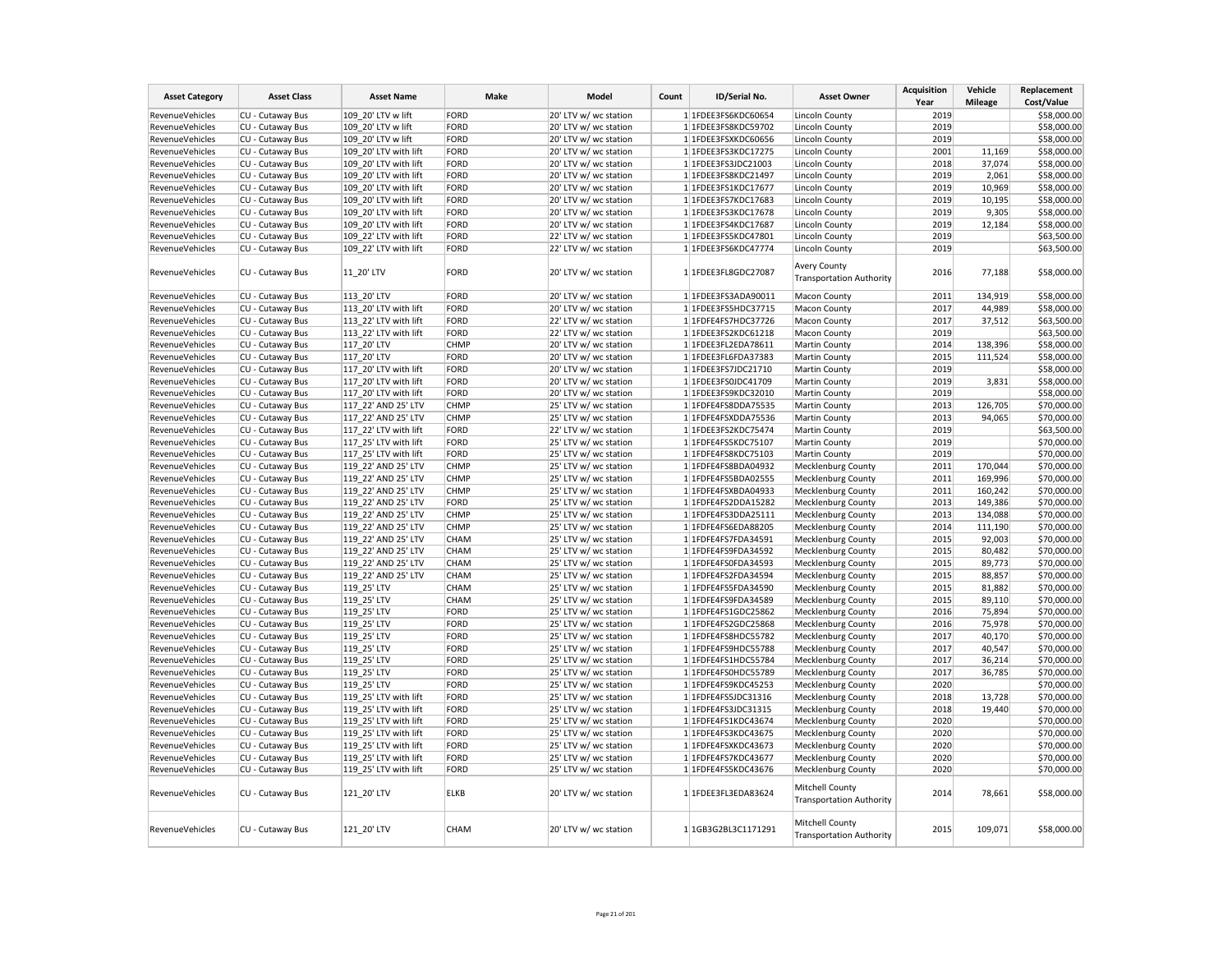| <b>Asset Category</b>  | <b>Asset Class</b> | <b>Asset Name</b>         | Make        | Model                 | Count | ID/Serial No.       | <b>Asset Owner</b>                                                         | <b>Acquisition</b><br>Year | Vehicle<br><b>Mileage</b> | Replacement<br>Cost/Value |
|------------------------|--------------------|---------------------------|-------------|-----------------------|-------|---------------------|----------------------------------------------------------------------------|----------------------------|---------------------------|---------------------------|
| RevenueVehicles        | CU - Cutaway Bus   | 121_20' LTV               | <b>ELKC</b> | 20' LTV w/ wc station |       | 1 1FDEE3FL9GDC03137 | Mitchell County<br><b>Transportation Authority</b>                         | 2016                       | 62,893                    | \$58,000.00               |
| RevenueVehicles        | CU - Cutaway Bus   | 121 20' LTV with lift     | <b>ELKH</b> | 20' LTV w/ wc station |       | 1 1FDEE3FS0KDC25947 | Mitchell County<br><b>Transportation Authority</b>                         | 2019                       | 3,351                     | \$58,000.00               |
| RevenueVehicles        | CU - Cutaway Bus   | 121 22' AND 25' LTV       | <b>CHMP</b> | 22' LTV w/ wc station |       | 1 1GB6G5BL2E1174975 | Mitchell County<br><b>Transportation Authority</b>                         | 2014                       | 127,569                   | \$63,500.00               |
| RevenueVehicles        | CU - Cutaway Bus   | 121 22' AND 25' LTV       | <b>CHMP</b> | 22' LTV w/ wc station |       | 1 1GB6G5BL2E1172353 | Mitchell County<br><b>Transportation Authority</b>                         | 2014                       | 128,456                   | \$63,500.00               |
| RevenueVehicles        | CU - Cutaway Bus   | 125 20' LTV w lift        | FORD        | 20' LTV w/ wc station |       | 1 1FDEE3FS0KDC55479 | Moore County                                                               | 2019                       |                           | \$58,000.00               |
| RevenueVehicles        | CU - Cutaway Bus   | 125_20' LTV w lift        | FORD        | 20' LTV w/ wc station |       | 1 1FDEE3FS3KDC55492 | Moore County                                                               | 2019                       |                           | \$58,000.00               |
| <b>RevenueVehicles</b> | CU - Cutaway Bus   | 125 20' LTV w lift        | FORD        | 20' LTV w/ wc station |       | 1 1FDEE3FS7KDC55480 | Moore County                                                               | 2019                       |                           | \$58,000.00               |
| RevenueVehicles        | CU - Cutaway Bus   | 125 20' LTV w lift        | FORD        | 20' LTV w/ wc station |       | 1 1FDEE3FS3KDC60658 | Moore County                                                               | 2020                       |                           | \$58,000.00               |
| RevenueVehicles        | CU - Cutaway Bus   | 125 20' LTV w/o lift      | FORD        | 20' LTV no lift       |       | 1 1FDEE3FS3KDC55539 | Moore County                                                               | 2020                       |                           | \$52,000.00               |
| RevenueVehicles        | CU - Cutaway Bus   | 125_VAN                   | FORD        | 20' LTV w/ wc station |       | 1 1FDEE3FL2DDA45199 | Moore County                                                               | 2013                       | 97,613                    | \$58,000.00               |
| RevenueVehicles        | CU - Cutaway Bus   | 127 1FDVU4XMXXK2210<br>32 | FORD        | 22' LTV w/ wc station |       | 1 1FDVU4XMXKKA21032 | City of Rocky Mount                                                        | 2018                       | 277                       | \$63,500.00               |
| RevenueVehicles        | CU - Cutaway Bus   | 127 20' LTV               | <b>CHMP</b> | 20' LTV w/ wc station |       | 1 1FDEE3FL2FDA17325 | City of Rocky Mount                                                        | 2015                       | 174,175                   | \$58,000.00               |
| RevenueVehicles        | CU - Cutaway Bus   | 127_20' LTV               | CHMP        | 20' LTV w/ wc station |       | 1 1FDEE3FL0FDA17324 | City of Rocky Mount                                                        | 2015                       | 133,016                   | \$58,000.00               |
| <b>RevenueVehicles</b> | CU - Cutaway Bus   | 127_20' LTV               | CHMP        | 20' LTV w/ wc station |       | 1 1FDEE3FL4FDA17326 | City of Rocky Mount                                                        | 2015                       | 149,660                   | \$58,000.00               |
| RevenueVehicles        | CU - Cutaway Bus   | 127 20' LTV               | FORD        | 20' LTV w/ wc station |       | 1 1FDEE3FL8GDC25839 | City of Rocky Mount                                                        | 2016                       | 168,801                   | \$58,000.00               |
| RevenueVehicles        | CU - Cutaway Bus   | 127_25' LTV               | <b>CHMP</b> | 25' LTV w/ wc station |       | 1 1GB6G5BL4D1149123 | City of Rocky Mount                                                        | 2013                       | 131,612                   | \$70,000.00               |
| RevenueVehicles        | CU - Cutaway Bus   | 127_25' LTV               | <b>CHMP</b> | 25' LTV w/ wc station |       | 1 1GB6G5BL0D1148017 | City of Rocky Mount                                                        | 2013                       | 128,887                   | \$70,000.00               |
| RevenueVehicles        | CU - Cutaway Bus   | 129 20' LTV               | FORD        | 20' LTV w/ wc station |       | 1 1FDEE3FL4CDB33945 | Cape Fear Public<br><b>Transportation Authority</b><br><b>WAVE Transit</b> | 2013                       | 162,293                   | \$58,000.00               |
| RevenueVehicles        | CU - Cutaway Bus   | 129 20' LTV               | FORD        | 20' LTV w/ wc station |       | 1 1FDEE3FL8CDB33964 | Cape Fear Public<br>Transportation Authority .<br><b>WAVE Transit</b>      | 2013                       | 147,137                   | \$58,000.00               |
| RevenueVehicles        | CU - Cutaway Bus   | 129 20' LTV               | FORD        | 20' LTV w/ wc station |       | 1 1FDEE3FL6CDB33977 | Cape Fear Public<br>Transportation Authority .<br><b>WAVE Transit</b>      | 2013                       | 143,397                   | \$58,000.00               |
| RevenueVehicles        | CU - Cutaway Bus   | 129 20' LTV               | FORD        | 20' LTV w/ wc station |       | 1 1FDEE3FL4CDB33976 | Cape Fear Public<br><b>Transportation Authority</b><br><b>WAVE Transit</b> | 2013                       | 148,078                   | \$58,000.00               |
| RevenueVehicles        | CU - Cutaway Bus   | 129 20' LTV               | FORD        | 20' LTV w/ wc station |       | 1 1FDEE3FLXGDC22439 | Cape Fear Public<br>Transportation Authority<br><b>WAVE Transit</b>        | 2015                       | 120,025                   | \$58,000.00               |
| RevenueVehicles        | CU - Cutaway Bus   | 129_20' LTV               | <b>CHMP</b> | 20' LTV w/ wc station |       | 1 1FDEE3FLXFDA17332 | Cape Fear Public<br>Transportation Authority<br><b>WAVE Transit</b>        | 2015                       | 139,637                   | \$58,000.00               |
| RevenueVehicles        | CU - Cutaway Bus   | 129 20' LTV               | CHMP        | 20' LTV w/ wc station |       | 1 1FDEE3FL5FDA17335 | Cape Fear Public<br><b>Transportation Authority</b><br><b>WAVE Transit</b> | 2015                       | 155,229                   | \$58,000.00               |
| RevenueVehicles        | CU - Cutaway Bus   | 129 20' LTV               | <b>CHMP</b> | 20' LTV w/ wc station |       | 1 1FDEE3FL1FDA17333 | Cape Fear Public<br>Transportation Authority<br><b>WAVE Transit</b>        | 2015                       | 121,365                   | \$58,000.00               |
| RevenueVehicles        | CU - Cutaway Bus   | 129_20' LTV               | CHMP        | 20' LTV w/ wc station |       | 1 1FDEE3FL3FDA17334 | Cape Fear Public<br>Transportation Authority -<br><b>WAVE Transit</b>      | 2015                       | 150,237                   | \$58,000.00               |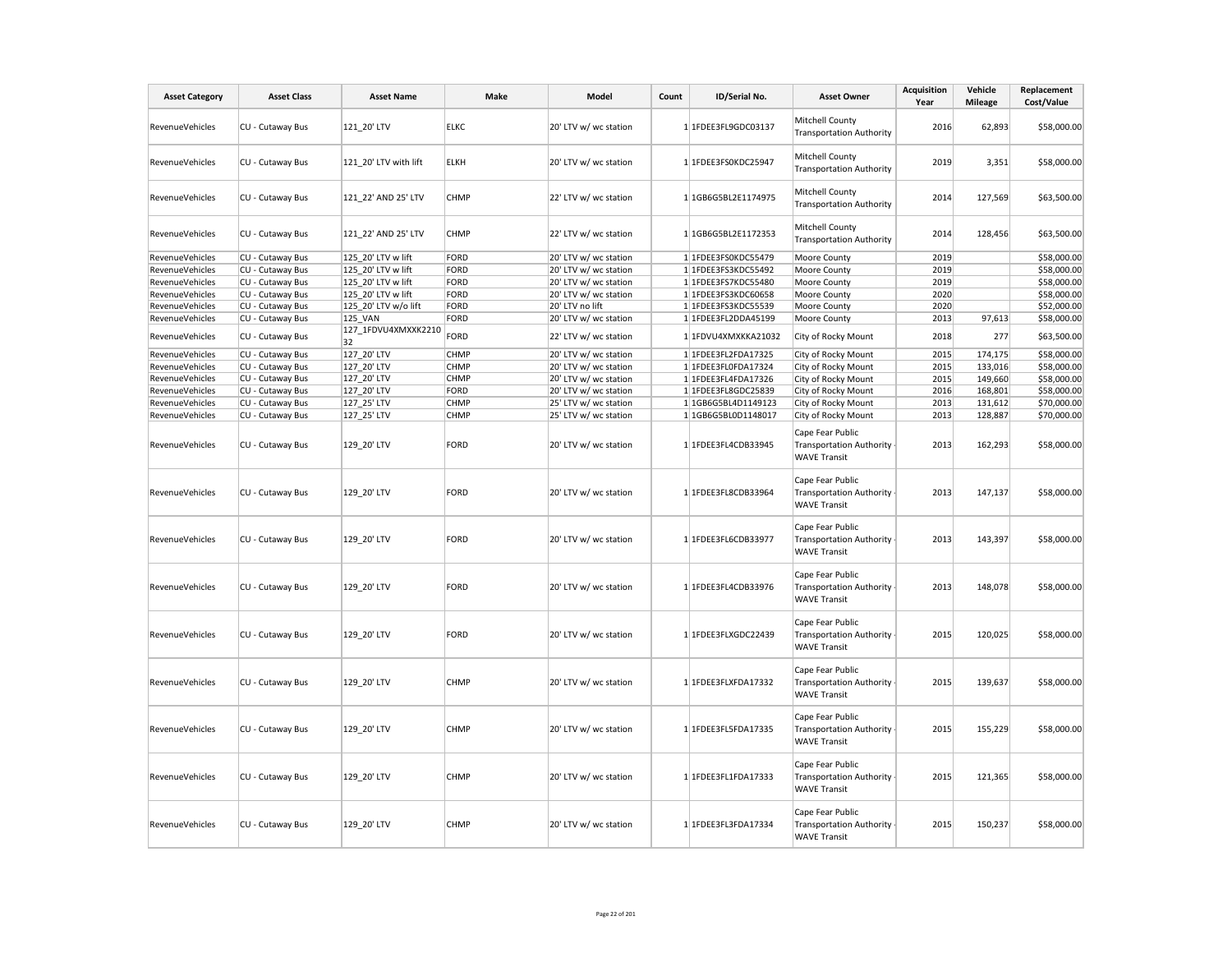| <b>Asset Category</b>  | <b>Asset Class</b> | <b>Asset Name</b>     | Make        | Model                 | Count | ID/Serial No.       | <b>Asset Owner</b>                                                         | <b>Acquisition</b><br>Year | Vehicle<br><b>Mileage</b> | Replacement<br>Cost/Value |
|------------------------|--------------------|-----------------------|-------------|-----------------------|-------|---------------------|----------------------------------------------------------------------------|----------------------------|---------------------------|---------------------------|
| RevenueVehicles        | CU - Cutaway Bus   | 129 20' LTV           | <b>CHAM</b> | 20' LTV w/ wc station |       | 1 1FDEE3FL4GDC11386 | Cape Fear Public<br><b>Transportation Authority</b><br><b>WAVE Transit</b> | 2016                       | 107,814                   | \$58,000.00               |
| <b>RevenueVehicles</b> | CU - Cutaway Bus   | 129 20' LTV with lift | FORD        | 20' LTV w/ wc station |       | 1 1FDEE3FS6JDC31234 | Cape Fear Public<br><b>Transportation Authority</b><br><b>WAVE Transit</b> | 2018                       | 22,572                    | \$58,000.00               |
| RevenueVehicles        | CU - Cutaway Bus   | 129_20' LTV with lift | FORD        | 20' LTV w/ wc station |       | 1 1FDEE3FS9JDC31244 | Cape Fear Public<br><b>Transportation Authority</b><br><b>WAVE Transit</b> | 2018                       | 22,412                    | \$58,000.00               |
| RevenueVehicles        | CU - Cutaway Bus   | 129_20' LTV with lift | FORD        | 20' LTV w/ wc station |       | 1 1FDEE3FS3JDC31241 | Cape Fear Public<br><b>Transportation Authority</b><br><b>WAVE Transit</b> | 2018                       | 26,509                    | \$58,000.00               |
| RevenueVehicles        | CU - Cutaway Bus   | 129_20' LTV with lift | FORD        | 20' LTV w/ wc station |       | 1 1FDEE3FS2JDC31246 | Cape Fear Public<br><b>Transportation Authority</b><br><b>WAVE Transit</b> | 2018                       | 25,612                    | \$58,000.00               |
| RevenueVehicles        | CU - Cutaway Bus   | 129 20' LTV with lift | FORD        | 20' LTV w/ wc station |       | 1 1FDEE3FS7JDC31243 | Cape Fear Public<br><b>Transportation Authority</b><br><b>WAVE Transit</b> | 2018                       | 21,519                    | \$58,000.00               |
| <b>RevenueVehicles</b> | CU - Cutaway Bus   | 129_20' LTV with lift | FORD        | 20' LTV w/ wc station |       | 1 1FDEE3FS3JDC31242 | Cape Fear Public<br><b>Transportation Authority</b><br><b>WAVE Transit</b> | 2018                       | 25,678                    | \$58,000.00               |
| RevenueVehicles        | CU - Cutaway Bus   | 129_20' LTV with lift | FORD        | 20' LTV w/ wc station |       | 1 1FDEE3FS0JDC31245 | Cape Fear Public<br><b>Transportation Authority</b><br><b>WAVE Transit</b> | 2018                       | 20,585                    | \$58,000.00               |
| RevenueVehicles        | CU - Cutaway Bus   | 129 20' LTV with lift | FORD        | 20' LTV w/ wc station |       | 1 1FDEE3FS1KDC26217 | Cape Fear Public<br><b>Transportation Authority</b><br><b>WAVE Transit</b> | 2019                       | 1,029                     | \$58,000.00               |
| RevenueVehicles        | CU - Cutaway Bus   | 129_20' LTV with lift | FORD        | 20' LTV w/ wc station |       | 1 1FDEE3FS5KDC26219 | Cape Fear Public<br><b>Transportation Authority</b><br><b>WAVE Transit</b> | 2019                       |                           | \$58,000.00               |
| RevenueVehicles        | CU - Cutaway Bus   | 129 20' LTV with lift | FORD        | 20' LTV w/ wc station |       | 1 1FDEE3FS3KDC26218 | Cape Fear Public<br><b>Transportation Authority</b><br><b>WAVE Transit</b> | 2019                       |                           | \$58,000.00               |
| RevenueVehicles        | CU - Cutaway Bus   | 129_20' LTV with lift | FORD        | 20' LTV w/ wc station |       | 1 1FDEE3FS1KDC26221 | Cape Fear Public<br><b>Transportation Authority</b><br><b>WAVE Transit</b> | 2019                       |                           | \$58,000.00               |
| RevenueVehicles        | CU - Cutaway Bus   | 129_20' LTV with lift | FORD        | 20' LTV w/ wc station |       | 1 1FDEE3FS1KDC26220 | Cape Fear Public<br><b>Transportation Authority</b><br><b>WAVE Transit</b> | 2019                       | 1,519                     | \$58,000.00               |
| RevenueVehicles        | CU - Cutaway Bus   | 129 28' LTV with lift | FORD        | 28' LTV w/ wc station |       | 1 1FDAF5GY7KEE76209 | Cape Fear Public<br>Transportation Authority -<br><b>WAVE Transit</b>      | 2019                       |                           | \$90,500.00               |
| RevenueVehicles        | CU - Cutaway Bus   | 129_28' LTV with lift | FORD        | 28' LTV w/ wc station |       | 1 1FDAF5GY6KEE76205 | Cape Fear Public<br><b>Transportation Authority</b><br><b>WAVE Transit</b> | 2019                       |                           | \$90,500.00               |
| RevenueVehicles        | CU - Cutaway Bus   | 129 28' LTV with lift | FORD        | 28' LTV w/ wc station |       | 1 1FDAF5GY6KEE76203 | Cape Fear Public<br><b>Transportation Authority</b><br><b>WAVE Transit</b> | 2019                       |                           | \$90,500.00               |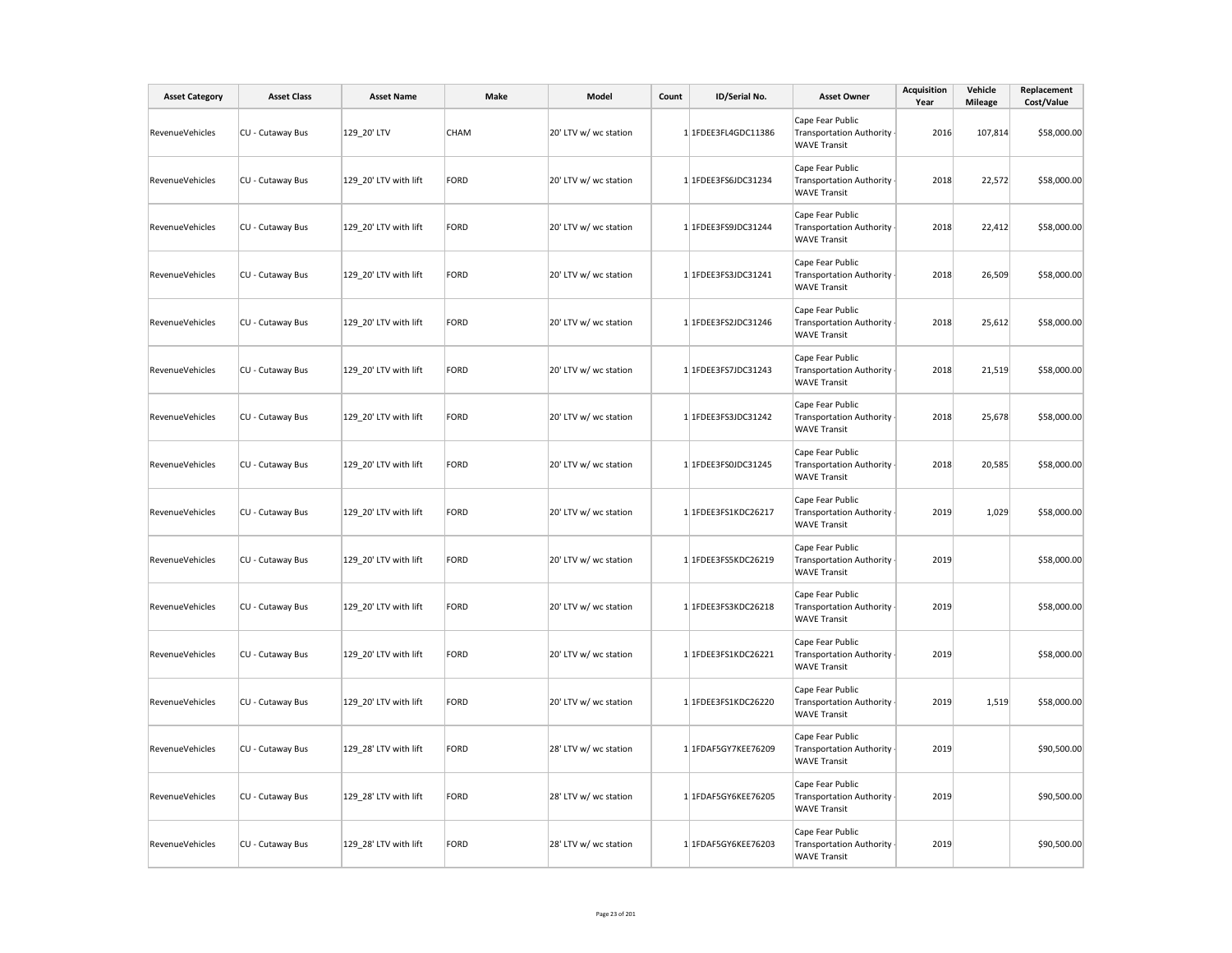| <b>Asset Category</b>  | <b>Asset Class</b> | <b>Asset Name</b>       | Make        | Model                 | Count | ID/Serial No.       | <b>Asset Owner</b>                                     | <b>Acquisition</b><br>Year | Vehicle<br>Mileage | Replacement<br>Cost/Value |
|------------------------|--------------------|-------------------------|-------------|-----------------------|-------|---------------------|--------------------------------------------------------|----------------------------|--------------------|---------------------------|
| <b>RevenueVehicles</b> | CU - Cutaway Bus   | 13 20' LTV w/o lift     | <b>FORD</b> | 20' LTV no lift       |       | 1 1FDVU4X81LKA05032 | <b>Beaufort County</b><br>Developmental Center<br>Inc. | 2020                       |                    | \$52,000.00               |
| RevenueVehicles        | CU - Cutaway Bus   | 13 20' LTV with lift    | <b>FORD</b> | 20' LTV w/ wc station |       | 1 1FDEE3FS1JDC18598 | <b>Beaufort County</b><br>Developmental Center<br>Inc. | 2018                       | 29,370             | \$58,000.00               |
| RevenueVehicles        | CU - Cutaway Bus   | 13 20' LTV with lift    | <b>FORD</b> | 20' LTV w/ wc station |       | 1 1FDEE3FS4KDC35803 | <b>Beaufort County</b><br>Developmental Center<br>Inc. | 2019                       |                    | \$58,000.00               |
| RevenueVehicles        | CU - Cutaway Bus   | 13 20' LTV with lift    | <b>FORD</b> | 20' LTV w/ wc station |       | 1 1FDEE3FS2KDC35797 | <b>Beaufort County</b><br>Developmental Center<br>Inc. | 2019                       |                    | \$58,000.00               |
| RevenueVehicles        | CU - Cutaway Bus   | 13 20' LTV without lift | FORD        | 20' LTV w/ wc station |       | 1 1FDEE3FSXJDC18597 | <b>Beaufort County</b><br>Developmental Center<br>Inc. | 2018                       | 25,434             | \$58,000.00               |
| RevenueVehicles        | CU - Cutaway Bus   | 13 22' LTV with lift    | <b>FORD</b> | 22' LTV w/ wc station |       | 1 1FDEE3FS7HDC52961 | <b>Beaufort County</b><br>Developmental Center<br>Inc. | 2017                       | 54,325             | \$63,500.00               |
| RevenueVehicles        | CU - Cutaway Bus   | 13 22' LTV with lift    | <b>FORD</b> | 22' LTV w/ wc station |       | 1 1FDEE3FS5HDC52957 | <b>Beaufort County</b><br>Developmental Center<br>Inc. | 2017                       | 80,733             | \$63,500.00               |
| <b>RevenueVehicles</b> | CU - Cutaway Bus   | 13 25' LTV with lift    | <b>FORD</b> | 25' LTV w/ wc station |       | 1 1FDFE4FS3KDC22146 | <b>Beaufort County</b><br>Developmental Center<br>Inc. | 2019                       |                    | \$70,000.00               |
| <b>RevenueVehicles</b> | CU - Cutaway Bus   | 133 20' LTV             | CHAM        | 20' LTV w/ wc station |       | 1 1FDEE3FL5EDA65948 | <b>Onslow United Transit</b><br>System, Inc.           | 2014                       | 234,089            | \$58,000.00               |
| <b>RevenueVehicles</b> | CU - Cutaway Bus   | 133 20' LTV             | CHAM        | 20' LTV w/ wc station |       | 1 1FDEE3FL5FDA34541 | <b>Onslow United Transit</b><br>System, Inc.           | 2015                       | 168,356            | \$58,000.00               |
| RevenueVehicles        | CU - Cutaway Bus   | 133 20' LTV             | CHAM        | 20' LTV w/ wc station |       | 1 1FDEE3FL5FDA34538 | <b>Onslow United Transit</b><br>System, Inc.           | 2015                       | 166,777            | \$58,000.00               |
| RevenueVehicles        | CU - Cutaway Bus   | 133 20' LTV             | <b>ELKC</b> | 20' LTV no lift       |       | 1 1FDEE3FL2GDC03139 | <b>Onslow United Transit</b><br>System, Inc.           | 2016                       | 79,018             | \$52,000.00               |
| <b>RevenueVehicles</b> | CU - Cutaway Bus   | 133 20' LTV             | <b>FORD</b> | 20' LTV w/ wc station |       | 1 1FDEE3FS9HDC37345 | <b>Onslow United Transit</b><br>System, Inc.           | 2017                       | 102,537            | \$58,000.00               |
| RevenueVehicles        | CU - Cutaway Bus   | 133 20' LTV with lift   | <b>FORD</b> | 20' LTV w/ wc station |       | 1 1FDEE3FS8HDC37708 | <b>Onslow United Transit</b><br>System, Inc.           | 2017                       | 103,148            | \$58,000.00               |
| RevenueVehicles        | CU - Cutaway Bus   | 133 20' LTV with lift   | <b>FORD</b> | 20' LTV w/ wc station |       | 1 1FDEE3FS5HDC77499 | <b>Onslow United Transit</b><br>System, Inc.           | 2017                       | 83,358             | \$58,000.00               |
| RevenueVehicles        | CU - Cutaway Bus   | 133 20' LTV with lift   | <b>FORD</b> | 20' LTV w/ wc station |       | 1 1FDEE3FS2JDC16343 | <b>Onslow United Transit</b><br>System, Inc.           | 2018                       | 63,358             | \$58,000.00               |
| RevenueVehicles        | CU - Cutaway Bus   | 133_20' LTV with lift   | <b>FORD</b> | 20' LTV w/ wc station |       | 1 1FDEE3FS6JDC16345 | <b>Onslow United Transit</b><br>System, Inc.           | 2018                       | 55,361             | \$58,000.00               |
| RevenueVehicles        | CU - Cutaway Bus   | 133_20' LTV with lift   | <b>FORD</b> | 20' LTV w/ wc station |       | 1 1FDEE3FS4JDC16344 | <b>Onslow United Transit</b><br>System, Inc.           | 2018                       | 63,853             | \$58,000.00               |
| <b>RevenueVehicles</b> | CU - Cutaway Bus   | 133_20' LTV with lift   | <b>FORD</b> | 20' LTV w/ wc station |       | 1 1FDEE3FS1HDC78777 | <b>Onslow United Transit</b><br>System, Inc.           | 2018                       | 58,813             | \$58,000.00               |
| RevenueVehicles        | CU - Cutaway Bus   | 133_22' AND 25' LTV     | <b>FORD</b> | 22' LTV w/ wc station |       | 1 1FDEE3FS7GDC33583 | <b>Onslow United Transit</b><br>System, Inc.           | 2016                       | 97,703             | \$63,500.00               |
| RevenueVehicles        | CU - Cutaway Bus   | 133 22' AND 25' LTV     | <b>FORD</b> | 22' LTV w/ wc station |       | 1 1FDEE3FS9GDC33584 | <b>Onslow United Transit</b><br>System, Inc.           | 2016                       | 116,154            | \$63,500.00               |
| RevenueVehicles        | CU - Cutaway Bus   | 133 22' LTV with lift   | <b>FORD</b> | 22' LTV w/ wc station |       | 1 1FDEE3FS1KDC47777 | <b>Onslow United Transit</b><br>System, Inc.           | 2019                       |                    | \$63,500.00               |
| RevenueVehicles        | CU - Cutaway Bus   | 133_22' LTV with lift   | <b>FORD</b> | 22' LTV w/ wc station |       | 1 1FDEE3FS8KDC47789 | <b>Onslow United Transit</b><br>System, Inc.           | 2019                       |                    | \$63,500.00               |
| <b>RevenueVehicles</b> | CU - Cutaway Bus   | 133 22' LTV with lift   | <b>FORD</b> | 22' LTV w/ wc station |       | 1 1FDEE3FS4KDC47790 | <b>Onslow United Transit</b><br>System, Inc.           | 2019                       |                    | \$63,500.00               |
| <b>RevenueVehicles</b> | CU - Cutaway Bus   | 133 22' LTV with lift   | <b>FORD</b> | 22' LTV w/ wc station |       | 1 1FDEE3FS6KDC19084 | <b>Onslow United Transit</b><br>System, Inc.           | 2019                       | 5,771              | \$63,500.00               |
| <b>RevenueVehicles</b> | CU - Cutaway Bus   | 133 22' LTV with lift   | <b>FORD</b> | 22' LTV w/ wc station |       | 1 1FDEE3FS5KDC19089 | <b>Onslow United Transit</b><br>System, Inc.           | 2019                       | 4,231              | \$63,500.00               |
| RevenueVehicles        | CU - Cutaway Bus   | 133 22' LTV with lift   | <b>FORD</b> | 22' LTV w/ wc station |       | 1 1FDEE3FS0KDC19095 | <b>Onslow United Transit</b><br>System, Inc.           | 2019                       | 5,859              | \$63,500.00               |
| RevenueVehicles        | CU - Cutaway Bus   | 135 2091                | Ford        | E350                  |       | 1 1FDEE3FS6KDC40503 | Orange County                                          | 2019                       | 16,150             | \$62,820.00               |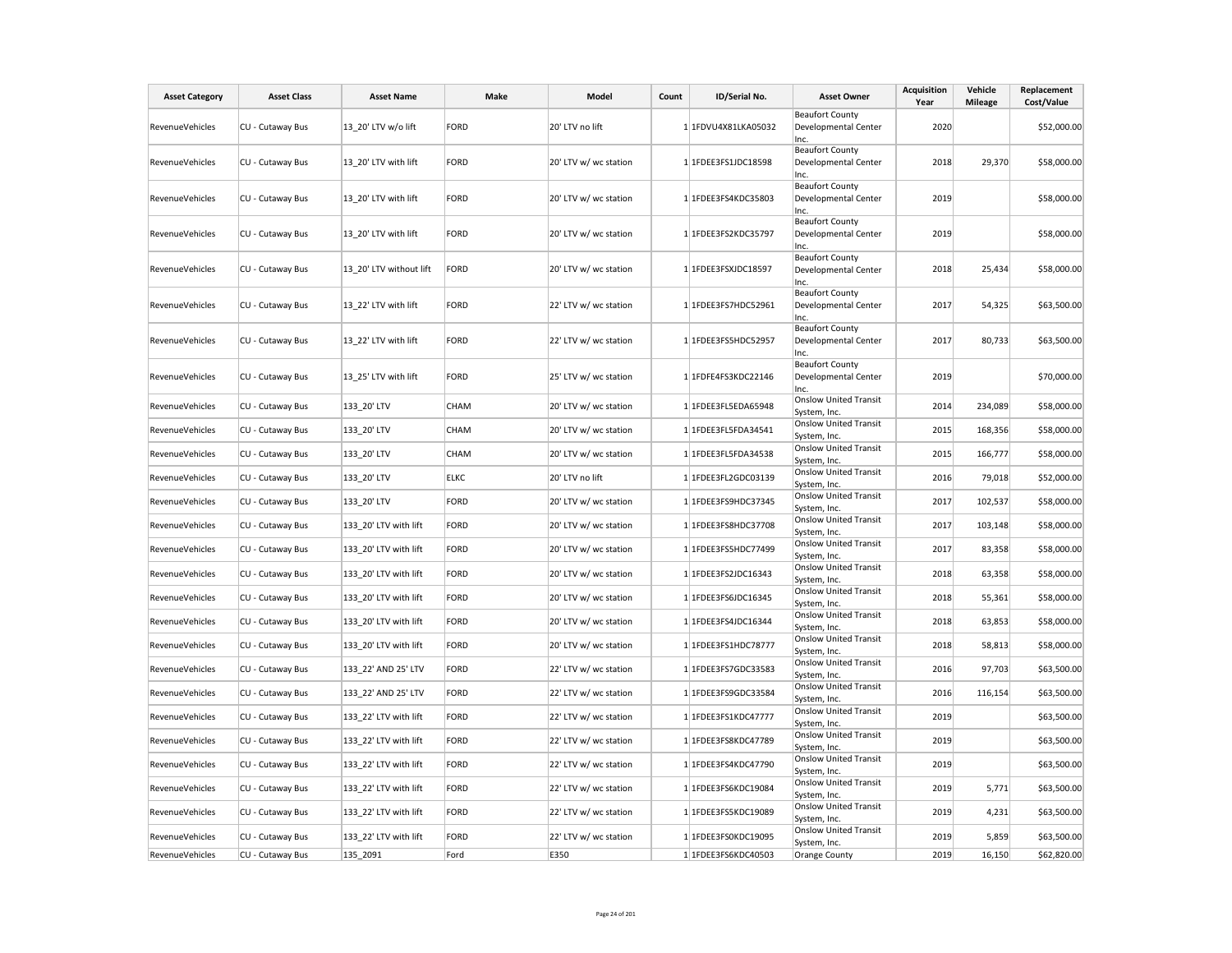| <b>Asset Category</b>  | <b>Asset Class</b> | <b>Asset Name</b>     | Make        | Model                 | Count | ID/Serial No.       | <b>Asset Owner</b>                             | Acquisition<br>Year | Vehicle<br>Mileage | Replacement<br>Cost/Value |
|------------------------|--------------------|-----------------------|-------------|-----------------------|-------|---------------------|------------------------------------------------|---------------------|--------------------|---------------------------|
|                        |                    | 135 22' AND 25' LTV   |             |                       |       | 1 1FDFE4FP4ADA39641 |                                                | 2010                |                    |                           |
| RevenueVehicles        | CU - Cutaway Bus   |                       | FORD        | 22' LTV w/ wc station |       |                     | Orange County                                  |                     | 191,269            | \$63,500.00               |
| <b>RevenueVehicles</b> | CU - Cutaway Bus   | 135 22' AND 25' LTV   | FORD        | 22' LTV w/ wc station |       | 1 1FDFE4FP7ADA41139 | Orange County                                  | 2010                | 146,524            | \$63,500.00               |
| RevenueVehicles        | CU - Cutaway Bus   | 135 22' AND 25' LTV   | FORD        | 25' LTV w/ wc station |       | 1 1FDFE4FS0FDA34626 | Orange County                                  | 2015                | 119,975            | \$70,000.00               |
| RevenueVehicles        | CU - Cutaway Bus   | 135 22' AND 25' LTV   | FORD        | 25' LTV w/ wc station |       | 1 1FDFE4FS2FDA34627 | Orange County                                  | 2015                | 129,486            | \$70,000.00               |
| RevenueVehicles        | CU - Cutaway Bus   | 135_25' LTV           | FORD        | 25' LTV w/ wc station |       | 1 1FDFE4FS1FDA34568 | Orange County                                  | 2015                | 99,463             | \$70,000.00               |
| RevenueVehicles        | CU - Cutaway Bus   | 135 25' LTV           | FORD        | 25' LTV w/ wc station |       | 1 1FDFE4FS8FDA34566 | Orange County                                  | 2016                | 111,054            | \$70,000.00               |
| <b>RevenueVehicles</b> | CU - Cutaway Bus   | 135 25' LTV           | FORD        | 25' LTV w/ wc station |       | 1 1FDFE4FS4FDA34564 | Orange County                                  | 2016                | 102,333            | \$70,000.00               |
| RevenueVehicles        | CU - Cutaway Bus   | 135 25' LTV           | FORD        | 25' LTV w/ wc station |       | 1 1FDFE4FSXFDA34567 | Orange County                                  | 2016                | 101,672            | \$70,000.00               |
| RevenueVehicles        | CU - Cutaway Bus   | 135_25' LTV           | FORD        | 25' LTV w/ wc station |       | 1 1FDFE4FS6FDA34565 | Orange County                                  | 2016                | 97,655             | \$70,000.00               |
| RevenueVehicles        | CU - Cutaway Bus   | 135 28' LTV           | FORD        | 28' LTV w/ wc station |       | 1 1FDGF5GT0GEB80681 | Orange County                                  | 2016                | 97,505             | \$90,500.00               |
| RevenueVehicles        | CU - Cutaway Bus   | 135 28' LTV           | FORD        | 28' LTV w/ wc station |       | 1 1FDGF5GT2GEB80682 | Orange County                                  | 2016                | 82,277             | \$90,500.00               |
| RevenueVehicles        | CU - Cutaway Bus   | 135 28' LTV with lift | FORD        | 28' LTV w/ wc station |       | 1 1FDGF5GT7GED42340 | Orange County                                  | 2016                | 55,974             | \$90,500.00               |
| RevenueVehicles        | CU - Cutaway Bus   | 135 28' LTV with lift | FORD        | 28' LTV w/ wc station |       | 1 1FDGF5GT8GED42332 | Orange County                                  | 2017                | 68,691             | \$90,500.00               |
|                        |                    |                       |             |                       |       |                     | Pender Adult Services                          |                     |                    |                           |
| RevenueVehicles        | CU - Cutaway Bus   | 141 20' LTV           | FORD        | 20' LTV no lift       |       | 1 1FDEE3FL0GDC12406 | Inc.<br>Pender Adult Services                  | 2016                | 116,067            | \$52,000.00               |
| RevenueVehicles        | CU - Cutaway Bus   | 141 20' LTV with lift | FORD        | 20' LTV w/ wc station |       | 1 1FDEE3FSXHDC37709 | Inc.                                           | 2017                | 91,987             | \$58,000.00               |
| RevenueVehicles        | CU - Cutaway Bus   | 145 20' LTV           | FORD        | 20' LTV w/ wc station |       | 1 1FDEE3FL4GDC27071 | Person County                                  | 2016                | 68,764             | \$58,000.00               |
| RevenueVehicles        | CU - Cutaway Bus   | 145 20' LTV           | FORD        | 20' LTV w/ wc station |       | 1 1FDEE3FL6GDC27072 | Person County                                  | 2016                | 92,520             | \$58,000.00               |
| RevenueVehicles        | CU - Cutaway Bus   | 145 22' AND 25' LTV   | FORD        | 22' LTV w/ wc station |       | 1 1FDEE3FS4EDA56441 | Person County                                  | 2014                | 124,816            | \$63,500.00               |
| RevenueVehicles        | CU - Cutaway Bus   | 145 22' AND 25' LTV   | FORD        | 22' LTV w/ wc station |       | 1 1FDEE3FS8FDA27588 | Person County                                  | 2015                | 134,955            | \$63,500.00               |
| RevenueVehicles        | CU - Cutaway Bus   | 145 22' AND 25' LTV   | FORD        | 22' LTV w/ wc station |       | 1 1FDEE3FS8GDC26271 | Person County                                  | 2016                | 88,933             | \$63,500.00               |
| RevenueVehicles        | CU - Cutaway Bus   | 145 22' LTV with lift | FORD        | 22' LTV w/ wc station |       | 1 1FDEE3FS1KDC19087 | Person County                                  | 2019                | 7,924              | \$63,500.00               |
| RevenueVehicles        | CU - Cutaway Bus   | 145 22' LTV with lift | FORD        | 22' LTV w/ wc station |       | 1 1FDEE3FS6KDC42185 | Person County                                  | 2020                |                    | \$63,500.00               |
| RevenueVehicles        | CU - Cutaway Bus   | 147_20' LTV           | FORD        | 20' LTV w/ wc station |       | 1 1FDEE3FL5FDA17321 | Pitt County/Pitt Area<br><b>Transit System</b> | 2015                | 117,991            | \$58,000.00               |
| RevenueVehicles        | CU - Cutaway Bus   | 147_20' LTV           | FORD        | 20' LTV w/ wc station |       | 1 1FDEE3FL3FDA17320 | Pitt County/Pitt Area<br><b>Transit System</b> | 2015                | 123,557            | \$58,000.00               |
| <b>RevenueVehicles</b> | CU - Cutaway Bus   | 147 20' LTV           | FORD        | 20' LTV w/ wc station |       | 1 1FDEE3FL7FDA17319 | Pitt County/Pitt Area                          | 2015                | 98,733             | \$58,000.00               |
| RevenueVehicles        | CU - Cutaway Bus   | 147_22' LTV with lift | FORD        | 22' LTV w/ wc station |       | 1 1FDEE3FSXJDC16347 | <b>Transit System</b><br>Pitt County/Pitt Area | 2018                | 45,740             | \$63,500.00               |
|                        |                    |                       |             |                       |       |                     | <b>Transit System</b>                          |                     |                    |                           |
| RevenueVehicles        | CU - Cutaway Bus   | 147 22' LTV with lift | FORD        | 22' LTV w/ wc station |       | 1 1FDFE4FS2LDC25975 | Pitt County/Pitt Area<br><b>Transit System</b> | 2019                |                    | \$63,500.00               |
| <b>RevenueVehicles</b> | CU - Cutaway Bus   | 149 20' LTV           | <b>CHMP</b> | 20' LTV w/ wc station |       | 1 1FDEE3FLXFDA34549 | Polk County<br><b>Transportation Authority</b> | 2015                | 120,490            | \$58,000.00               |
| RevenueVehicles        | CU - Cutaway Bus   | 149 25' LTV           | CHAM        | 25' LTV w/ wc station |       | 1 1FDFE4FS7GDC05096 | Polk County<br><b>Transportation Authority</b> | 2016                | 69,579             | \$70,000.00               |
| RevenueVehicles        | CU - Cutaway Bus   | 149 28' LTV           | <b>CHMP</b> | 28' LTV w/ wc station |       | 1 1FDGF5GY5FEC91818 | Polk County<br><b>Transportation Authority</b> | 2015                | 27,083             | \$90,500.00               |
| RevenueVehicles        | CU - Cutaway Bus   | 151_20' LTV           | <b>CHMP</b> | 20' LTV no lift       |       | 1 1FDEE3FLXADA78835 | Randolph County Senior<br>Adults Assoc. Inc.   | 2010                | 143,056            | \$52,000.00               |
| RevenueVehicles        | CU - Cutaway Bus   | 151 20' LTV           | CHMP        | 20' LTV w/ wc station |       | 1 1FDEE3FL9CDB33973 | Randolph County Senior<br>Adults Assoc. Inc.   | 2013                | 137,818            | \$58,000.00               |
| RevenueVehicles        | CU - Cutaway Bus   | 151_20' LTV           | <b>CHMP</b> | 20' LTV w/ wc station |       | 1 1FDEE3FLXCDB33951 | Randolph County Senior<br>Adults Assoc. Inc.   | 2013                | 150,706            | \$58,000.00               |
| RevenueVehicles        | CU - Cutaway Bus   | 151 20' LTV           | <b>CHMP</b> | 20' LTV w/ wc station |       | 1 1FDEE3FL8CDB33947 | Randolph County Senior<br>Adults Assoc. Inc.   | 2013                | 154,876            | \$58,000.00               |
| RevenueVehicles        | CU - Cutaway Bus   | 151 20' LTV           | <b>CHMP</b> | 20' LTV w/ wc station |       | 1 1FDEE3FL0CDB33974 | Randolph County Senior<br>Adults Assoc. Inc.   | 2013                | 134,958            | \$58,000.00               |
| RevenueVehicles        | CU - Cutaway Bus   | 151 20' LTV           | <b>CHMP</b> | 20' LTV w/ wc station |       | 1 1FDEE3FL1CDB33949 | Randolph County Senior<br>Adults Assoc. Inc.   | 2013                | 166,402            | \$58,000.00               |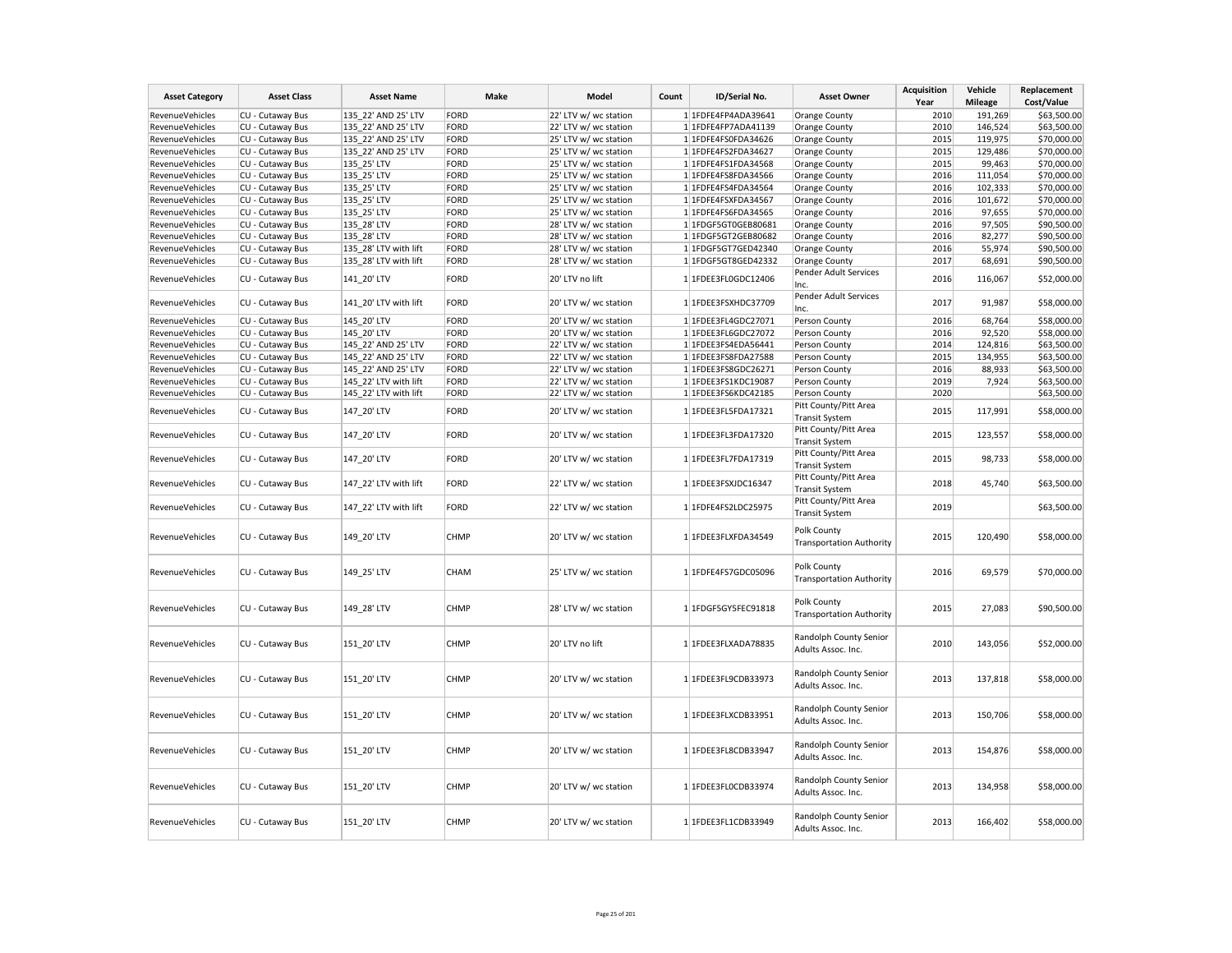| <b>Asset Category</b>  | <b>Asset Class</b> | <b>Asset Name</b>        | Make        | Model                 | Count | ID/Serial No.       | <b>Asset Owner</b>                           | <b>Acquisition</b><br>Year | Vehicle<br><b>Mileage</b> | Replacement<br>Cost/Value |
|------------------------|--------------------|--------------------------|-------------|-----------------------|-------|---------------------|----------------------------------------------|----------------------------|---------------------------|---------------------------|
| RevenueVehicles        | CU - Cutaway Bus   | 151_20' LTV              | <b>CHMP</b> | 20' LTV w/ wc station |       | 1 1FDEE3FL2EDA56446 | Randolph County Senior<br>Adults Assoc. Inc. | 2014                       | 142,074                   | \$58,000.00               |
| RevenueVehicles        | CU - Cutaway Bus   | 151 20' LTV              | <b>CHMP</b> | 20' LTV w/ wc station |       | 1 1FDEE3FL4EDA56450 | Randolph County Senior<br>Adults Assoc. Inc. | 2014                       | 138,850                   | \$58,000.00               |
| RevenueVehicles        | CU - Cutaway Bus   | 151 20' LTV              | <b>CHMP</b> | 20' LTV w/ wc station |       | 1 1FDEE3FLXFDA15662 | Randolph County Senior<br>Adults Assoc. Inc. | 2015                       | 116,699                   | \$58,000.00               |
| RevenueVehicles        | CU - Cutaway Bus   | 151_20' LTV              | <b>CHMP</b> | 20' LTV w/ wc station |       | 1 1FDEE3FL7FDA34539 | Randolph County Senior<br>Adults Assoc. Inc. | 2015                       | 117,114                   | \$58,000.00               |
| RevenueVehicles        | CU - Cutaway Bus   | 151 20' LTV              | FORD        | 20' LTV w/ wc station |       | 1 1FDEE3FS6GDC50293 | Randolph County Senior<br>Adults Assoc. Inc. | 2016                       | 65,694                    | \$58,000.00               |
| <b>RevenueVehicles</b> | CU - Cutaway Bus   | 151_20' LTV              | FORD        | 20' LTV w/ wc station |       | 1 1FDEE3FL7GDC27355 | Randolph County Senior<br>Adults Assoc. Inc. | 2016                       | 73,489                    | \$58,000.00               |
| RevenueVehicles        | CU - Cutaway Bus   | 151_20' LTV              | FORD        | 20' LTV w/ wc station |       | 1 1FDEE3FL5GDC27354 | Randolph County Senior<br>Adults Assoc. Inc. | 2016                       | 60,076                    | \$58,000.00               |
| RevenueVehicles        | CU - Cutaway Bus   | 151_20' LTV              | FORD        | 20' LTV w/ wc station |       | 1 1FDEE3FS7HDC37859 | Randolph County Senior<br>Adults Assoc. Inc. | 2017                       | 51,633                    | \$58,000.00               |
| RevenueVehicles        | CU - Cutaway Bus   | 151_20' LTV w lift       | FORD        | 20' LTV w/ wc station |       | 1 1FDEE3FS8KDC55536 | Randolph County Senior<br>Adults Assoc. Inc. | 2019                       |                           | \$58,000.00               |
| RevenueVehicles        | CU - Cutaway Bus   | 151_20' LTV w lift       | FORD        | 20' LTV w/ wc station |       | 1 1FDEE3FS4KDC55520 | Randolph County Senior<br>Adults Assoc. Inc. | 2019                       |                           | \$58,000.00               |
| RevenueVehicles        | CU - Cutaway Bus   | 151 20' LTV w lift       | FORD        | 20' LTV w/ wc station |       | 1 1FDEE3FS4KDC59759 | Randolph County Senior<br>Adults Assoc. Inc. | 2019                       |                           | \$58,000.00               |
| <b>RevenueVehicles</b> | CU - Cutaway Bus   | 151 20' LTV with lift    | FORD        | 20' LTV w/ wc station |       | 1 1FDEE3FS0HDC38111 | Randolph County Senior<br>Adults Assoc. Inc. | 2017                       | 64,929                    | \$58,000.00               |
| RevenueVehicles        | CU - Cutaway Bus   | 151 20' LTV with lift    | FORD        | 20' LTV w/ wc station |       | 1 1FDEE3FS9HDC38110 | Randolph County Senior<br>Adults Assoc. Inc. | 2017                       | 47,312                    | \$58,000.00               |
| RevenueVehicles        | CU - Cutaway Bus   | 151_20' LTV with lift    | FORD        | 20' LTV w/ wc station |       | 1 1FDEE3FS6JDC17284 | Randolph County Senior<br>Adults Assoc. Inc. | 2018                       | 20,644                    | \$58,000.00               |
| RevenueVehicles        | CU - Cutaway Bus   | 151 20' LTV with lift    | FORD        | 20' LTV w/ wc station |       | 1 1FDEE3FS8JDC17285 | Randolph County Senior<br>Adults Assoc. Inc. | 2018                       | 19,756                    | \$58,000.00               |
| <b>RevenueVehicles</b> | CU - Cutaway Bus   | 151_20' LTV with lift    | FORD        | 20' LTV w/ wc station |       | 1 1FDEE3FSXKDC35790 | Randolph County Senior<br>Adults Assoc. Inc. | 2019                       | 808                       | \$58,000.00               |
| RevenueVehicles        | CU - Cutaway Bus   | 151 20' LTV without lift | FORD        | 20' LTV no lift       |       | 1 1FDEE3FSXJDC17286 | Randolph County Senior<br>Adults Assoc. Inc. | 2018                       | 12,957                    | \$52,000.00               |
| RevenueVehicles        | CU - Cutaway Bus   | 151_20' LTV without lift | FORD        | 20' LTV no lift       |       | 1 1FDEE3FS4KDC55551 | Randolph County Senior<br>Adults Assoc. Inc. | 2019                       |                           | \$52,000.00               |
| RevenueVehicles        | CU - Cutaway Bus   | 151_22' AND 25' LTV      | <b>CHMP</b> | 22' LTV w/ wc station |       | 1 1FDEE3FS3DDA72614 | Randolph County Senior<br>Adults Assoc. Inc. | 2013                       | 101,029                   | \$63,500.00               |
| RevenueVehicles        | CU - Cutaway Bus   | 153 22' AND 25' LTV      | <b>CHMP</b> | 25' LTV w/ wc station |       | 1 1FDFE4FS5DDA05801 | Richmond Interagency<br>Transportation, Inc. | 2013                       | 174,876                   | \$70,000.00               |
| RevenueVehicles        | CU - Cutaway Bus   | 153 22' AND 25' LTV      | <b>CHMP</b> | 25' LTV w/ wc station |       | 1 1FDFE4FS3DDA05800 | Richmond Interagency<br>Transportation, Inc. | 2013                       | 170,883                   | \$70,000.00               |
| RevenueVehicles        | CU - Cutaway Bus   | 153 25' LTV              | FORD        | 25' LTV w/ wc station |       | 1 1FDFE4FS9HDC37727 | Richmond Interagency<br>Transportation, Inc. | 2017                       | 61,806                    | \$70,000.00               |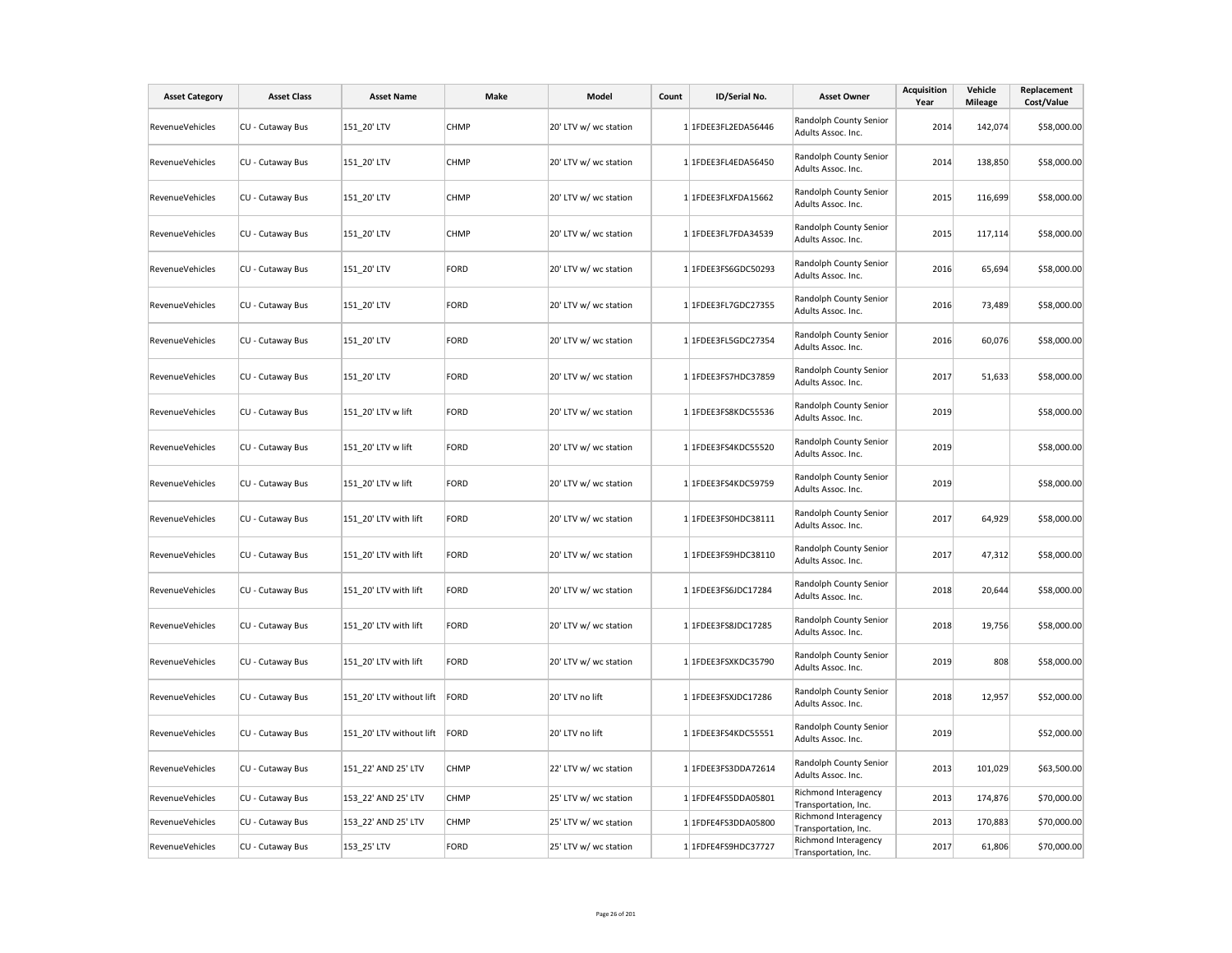| <b>Asset Category</b>  | <b>Asset Class</b> | <b>Asset Name</b>     | Make        | Model                 | Count | ID/Serial No.       | <b>Asset Owner</b>                         | <b>Acquisition</b><br>Year | Vehicle<br><b>Mileage</b> | Replacement<br>Cost/Value |
|------------------------|--------------------|-----------------------|-------------|-----------------------|-------|---------------------|--------------------------------------------|----------------------------|---------------------------|---------------------------|
| RevenueVehicles        | CU - Cutaway Bus   | 155 20' LTV w lift    | FORD        | 20' LTV w/ wc station |       | 1 1FDEE3FS8KDC61210 | Robeson County                             | 2019                       |                           | \$58,000.00               |
| RevenueVehicles        | CU - Cutaway Bus   | 155 20' LTV with lift | FORD        | 20' LTV w/ wc station |       | 1 1FDEE3FSXJDC27980 | Robeson County                             | 2018                       | 33,475                    | \$58,000.00               |
| RevenueVehicles        | CU - Cutaway Bus   | 155_20' LTV with lift | FORD        | 20' LTV w/ wc station |       | 1 1FDEE3FS1KDC21499 | Robeson County                             | 2019                       | 5,558                     | \$58,000.00               |
| RevenueVehicles        | CU - Cutaway Bus   | 155 22' AND 25' LTV   | <b>CHMP</b> | 25' LTV w/ wc station |       | 1 1FDFE4FS4FDA34578 | Robeson County                             | 2015                       | 88,583                    | \$70,000.00               |
| RevenueVehicles        | CU - Cutaway Bus   | 155 25' LTV           | FORD        | 25' LTV w/ wc station |       | 1 1FDFE4FS1GDC25859 | Robeson County                             | 2016                       | 68,442                    | \$70,000.00               |
| RevenueVehicles        | CU - Cutaway Bus   | 155_25' LTV           | FORD        | 25' LTV w/ wc station |       | 1 1FDFE4FSXGDC25858 | Robeson County                             | 2016                       | 79,560                    | \$70,000.00               |
| RevenueVehicles        | CU - Cutaway Bus   | 155 25' LTV with lift | FORD        | 25' LTV w/ wc station |       | 1 1FDFE4FS4KDC12354 | Robeson County                             | 2019                       | 6,303                     | \$70,000.00               |
| RevenueVehicles        | CU - Cutaway Bus   | 155 25' LTV with lift | FORD        | 25' LTV w/ wc station |       | 1 1FDFE4FS7KDC12350 | Robeson County                             | 2019                       | 6,093                     | \$70,000.00               |
| RevenueVehicles        | CU - Cutaway Bus   | 155_25' LTV with lift | FORD        | 25' LTV w/ wc station |       | 1 1FDFE4FS9KDC12382 | Robeson County                             | 2019                       | 6,154                     | \$70,000.00               |
| RevenueVehicles        | CU - Cutaway Bus   | 155 25' LTV with lift | FORD        | 25' LTV w/ wc station |       | 1 1FDFE4FS2KDC12367 | Robeson County                             | 2019                       | 3,511                     | \$70,000.00               |
| RevenueVehicles        | CU - Cutaway Bus   | 155 25' LTV with lift | FORD        | 25' LTV w/ wc station |       | 1 1FDFE4FS6KDC59577 | Robeson County                             | 2019                       |                           | \$70,000.00               |
| RevenueVehicles        | CU - Cutaway Bus   | 155 25' LTV with lift | FORD        | 25' LTV w/ wc station |       | 1 1FDFE4FSXKDC61221 | Robeson County                             | 2019                       |                           | \$70,000.00               |
| RevenueVehicles        | CU - Cutaway Bus   | 155 25' LTV with lift | FORD        | 25' LTV w/ wc station |       | 1 1FDFE4FS1KDC61222 | Robeson County                             | 2019                       |                           | \$70,000.00               |
| RevenueVehicles        | CU - Cutaway Bus   | 155 28' LTV           | <b>CHEV</b> | 28' LTV w/ wc station |       | 1 1GBE5V1G29F413343 | Robeson County                             | 2009                       | 129,370                   | \$90,500.00               |
| RevenueVehicles        | CU - Cutaway Bus   | 155 28' LTV with lift | FORD        | 28' LTV w/ wc station |       | 1 1FDAF5GY8KEG59540 | Robeson County                             | 2020                       |                           | \$90,500.00               |
| RevenueVehicles        | CU - Cutaway Bus   | 157 20' LTV           | CHMP        | 20' LTV w/ wc station |       | 1 1FDEE3FL9FDA34543 | Rockingham County<br>Council on Aging Inc. | 2015                       | 165,218                   | \$58,000.00               |
| RevenueVehicles        | CU - Cutaway Bus   | 157_20' LTV           | <b>CHMP</b> | 20' LTV w/ wc station |       | 1 1FDEE3FL7FDA34542 | Rockingham County<br>Council on Aging Inc. | 2015                       | 172,017                   | \$58,000.00               |
| RevenueVehicles        | CU - Cutaway Bus   | 157_22' AND 25' LTV   | <b>FORD</b> | 25' LTV w/ wc station |       | 1 1FDFE4FSXEDB10058 | Rockingham County<br>Council on Aging Inc. | 2014                       | 159,569                   | \$70,000.00               |
| RevenueVehicles        | CU - Cutaway Bus   | 157 22' AND 25' LTV   | FORD        | 25' LTV w/ wc station |       | 1 1FDFE4FS8EDB10057 | Rockingham County<br>Council on Aging Inc. | 2014                       | 159,766                   | \$70,000.00               |
| RevenueVehicles        | CU - Cutaway Bus   | 157_25' LTV with lift | <b>FORD</b> | 25' LTV w/ wc station |       | 1 1FDFE4FS7KDC17662 | Rockingham County<br>Council on Aging Inc. | 2019                       | 6,853                     | \$70,000.00               |
| RevenueVehicles        | CU - Cutaway Bus   | 157_25' LTV with lift | FORD        | 25' LTV w/ wc station |       | 1 1FDFE4FS5KDC17661 | Rockingham County<br>Council on Aging Inc. | 2019                       | 8,295                     | \$70,000.00               |
| RevenueVehicles        | CU - Cutaway Bus   | 159 20' LTV           | CHAM        | 20' LTV w/ wc station |       | 1 1FDEE3FL4FDA15673 | Rowan County                               | 2015                       | 105,720                   | \$58,000.00               |
| RevenueVehicles        | CU - Cutaway Bus   | 159 20' LTV           | CHAM        | 20' LTV w/ wc station |       | 1 1FDEE3FL0FDA15671 | Rowan County                               | 2015                       | 89,125                    | \$58,000.00               |
| RevenueVehicles        | CU - Cutaway Bus   | 159 20' LTV           | CHAM        | 20' LTV w/ wc station |       | 1 1FDEE3FL2FDA15672 | Rowan County                               | 2015                       | 94,142                    | \$58,000.00               |
| RevenueVehicles        | CU - Cutaway Bus   | 159_20' LTV           | CHAM        | 20' LTV w/ wc station |       | 1 1FDEE3FL9FDA15670 | Rowan County                               | 2015                       | 112,863                   | \$58,000.00               |
| RevenueVehicles        | CU - Cutaway Bus   | 159 20' LTV           | FORD        | 20' LTV w/ wc station |       | 1 1FDEE3FL6GDC27346 | Rowan County                               | 2016                       | 94,942                    | \$58,000.00               |
| RevenueVehicles        | CU - Cutaway Bus   | 159 20' LTV           | FORD        | 20' LTV w/ wc station |       | 1 1FDEE3FL4GDC27345 | Rowan County                               | 2016                       | 64,006                    | \$58,000.00               |
| RevenueVehicles        | CU - Cutaway Bus   | 159 20' LTV           | FORD        | 20' LTV no lift       |       | 1 1FDEE3FS4GDC49112 | Rowan County                               | 2016                       | 108,212                   | \$52,000.00               |
| RevenueVehicles        | CU - Cutaway Bus   | 159 20' LTV           | FORD        | 20' LTV no lift       |       | 1 1FDEE3FS4GDC50292 | Rowan County                               | 2016                       | 71,000                    | \$52,000.00               |
| RevenueVehicles        | CU - Cutaway Bus   | 159 20' LTV w/o lift  | FORD        | 20' LTV no lift       |       | 1 1FDEE3FS1KDC43664 | Rowan County                               | 2019                       |                           | \$52,000.00               |
| RevenueVehicles        | CU - Cutaway Bus   | 159 20' LTV with lift | FORD        | 20' LTV w/ wc station |       | 1 1FDEE3FS6JDC20749 | Rowan County                               | 2018                       | 29,568                    | \$58,000.00               |
| RevenueVehicles        | CU - Cutaway Bus   | 159 22' AND 25' LTV   | FORD        | 22' LTV w/ wc station |       | 1 1FDEE3FS0FDA23745 | Rowan County                               | 2015                       | 69,387                    | \$63,500.00               |
| RevenueVehicles        | CU - Cutaway Bus   | 159 22' AND 25' LTV   | FORD        | 22' LTV w/ wc station |       | 1 1FDEE3FS2FDA23746 | Rowan County                               | 2015                       | 74,823                    | \$63,500.00               |
| RevenueVehicles        | CU - Cutaway Bus   | 159_22' LTV with lift | FORD        | 22' LTV w/ wc station |       | 1 1FDEE3FSXKDC43663 | Rowan County                               | 2019                       |                           | \$63,500.00               |
| RevenueVehicles        | CU - Cutaway Bus   | 159 28' LTV with lift | FORD        | 28' LTV w/ wc station |       | 1 1FDAF5GY9KEF70625 | Rowan County                               | 2019                       |                           | \$90,500.00               |
| RevenueVehicles        | CU - Cutaway Bus   | 159_28' LTV with lift | FORD        | 28' LTV w/ wc station |       | 1 1FDAF5GY5KEF70640 | Rowan County                               | 2019                       |                           | \$90,500.00               |
| RevenueVehicles        | CU - Cutaway Bus   | 161 20' LTV           | <b>CHMP</b> | 20' LTV w/ wc station |       | 1 1FDEE3FL5DDA02752 | Rutherford County                          | 2013                       | 118,554                   | \$58,000.00               |
| RevenueVehicles        | CU - Cutaway Bus   | 161_22' AND 25' LTV   | <b>CHMP</b> | 22' LTV w/ wc station |       | 1 1FDEE3FS2DDA02750 | Rutherford County                          | 2013                       | 85,682                    | \$63,500.00               |
| RevenueVehicles        | CU - Cutaway Bus   | 161 25' LTV           | FORD        | 25' LTV w/ wc station |       | 1 1FDFE4FS4GDC31977 | Rutherford County                          | 2016                       | 84,185                    | \$70,000.00               |
| RevenueVehicles        | CU - Cutaway Bus   | 161 25' LTV with lift | FORD        | 25' LTV w/ wc station |       | 1 1FDFE4FS9JDC32565 | <b>Rutherford County</b>                   | 2018                       | 18,053                    | \$70,000.00               |
| RevenueVehicles        | CU - Cutaway Bus   | 163 20' LTV           | CHAM        | 20' LTV w/ wc station |       | 1 1FDEE3FL7GDC30692 | Sampson County                             | 2016                       | 121,283                   | \$58,000.00               |
| RevenueVehicles        | CU - Cutaway Bus   | 163 20' LTV           | CHAM        | 20' LTV w/ wc station |       | 1 1FDEE3FL9GDC30693 | Sampson County                             | 2016                       | 130,483                   | \$58,000.00               |
| RevenueVehicles        | CU - Cutaway Bus   | 163 20' LTV           | CHAM        | 20' LTV w/ wc station |       | 1 1FDEE3FL4GDC30696 | Sampson County                             | 2016                       | 126,751                   | \$58,000.00               |
| RevenueVehicles        | CU - Cutaway Bus   | 163 20' LTV with lift | FORD        | 20' LTV w/ wc station |       | 1 1FDEE3FS6JDC27944 | Sampson County                             | 2018                       | 32,908                    | \$58,000.00               |
| RevenueVehicles        | CU - Cutaway Bus   | 163 20' LTV with lift | FORD        | 20' LTV w/ wc station |       | 1 1FDEE3FS7JDC27984 | Sampson County                             | 2018                       | 40,429                    | \$58,000.00               |
| RevenueVehicles        | CU - Cutaway Bus   | 163 20' LTV with lift | FOR         | 20' LTV w/ wc station |       | 1 1FDEE3FS4JDC27943 | Sampson County                             | 2018                       | 34,400                    | \$58,000.00               |
| RevenueVehicles        | CU - Cutaway Bus   | 163 22' LTV with lift | FORD        | 22' LTV w/ wc station |       | 1 1FDEE3FS4KDC59728 | Sampson County                             | 2020                       |                           | \$63,500.00               |
| RevenueVehicles        | CU - Cutaway Bus   | 163 25' LTV           | FORD        | 25' LTV w/ wc station |       | 1 1FDXE4SS71HB63616 | Sampson County                             | 2001                       | 64,630                    | \$70,000.00               |
| RevenueVehicles        | CU - Cutaway Bus   | 165 20' LTV with lift | FORD        | 20' LTV w/ wc station |       | 1 1FDEE3FS1JDC06595 | <b>Scotland County</b>                     | 2018                       | 25,248                    | \$58,000.00               |
| <b>RevenueVehicles</b> | CU - Cutaway Bus   | 165 22' AND 25' LTV   | <b>CHMP</b> | 25' LTV w/ wc station |       | 1 1FDEE3FL8EDA52269 | <b>Scotland County</b>                     | 2014                       | 117,080                   | \$70,000.00               |
| RevenueVehicles        | CU - Cutaway Bus   | 165_22' AND 25' LTV   | CHMP        | 25' LTV w/ wc station |       | 1 1FDEE3FL4EDA52267 | <b>Scotland County</b>                     | 2014                       | 121,234                   | \$70,000.00               |
| RevenueVehicles        | CU - Cutaway Bus   | 165 22' LTV with lift | FORD        | 22' LTV w/ wc station |       | 1 1FDEE3FS7JDC21005 | <b>Scotland County</b>                     | 2018                       | 49,149                    | \$63,500.00               |
| RevenueVehicles        | CU - Cutaway Bus   | 165 22' LTV with lift | FORD        | 22' LTV w/ wc station |       | 1 1FDFE4FS8KDC74461 | <b>Scotland County</b>                     | 2019                       |                           | \$63,500.00               |
| RevenueVehicles        | CU - Cutaway Bus   | 165_22' LTV with lift | FORD        | 22' LTV w/ wc station |       | 1 1FDFE4FS8KDC74520 | <b>Scotland County</b>                     | 2019                       |                           | \$63,500.00               |
| <b>RevenueVehicles</b> | CU - Cutaway Bus   | 165 22' LTV with lift | FORD        | 25' LTV w/ wc station |       | 1 1FDFE4FS8KDC74467 | <b>Scotland County</b>                     | 2019                       |                           | \$70,000.00               |
| RevenueVehicles        | CU - Cutaway Bus   | 167 20' LTV           | CHMP        | 20' LTV w/ wc station |       | 1 1FDEE3FL1EDA72721 | <b>Stanly County</b>                       | 2014                       | 129,841                   | \$58,000.00               |
|                        |                    |                       |             |                       |       |                     |                                            |                            |                           |                           |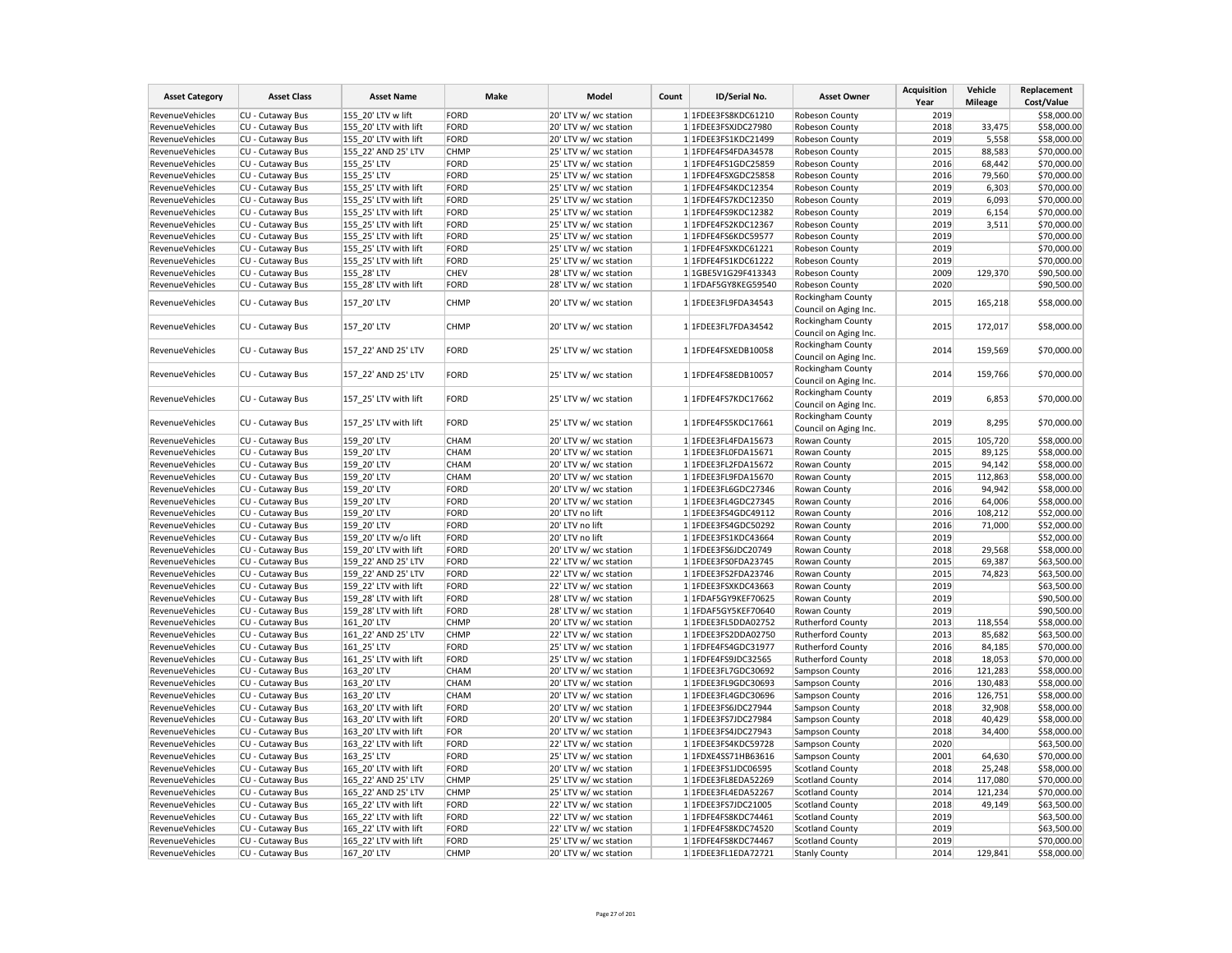| <b>Asset Category</b> | <b>Asset Class</b> | <b>Asset Name</b>       | Make        | Model                 | Count | ID/Serial No.       | <b>Asset Owner</b>                                  | <b>Acquisition</b><br>Year | Vehicle<br><b>Mileage</b> | Replacement<br>Cost/Value |
|-----------------------|--------------------|-------------------------|-------------|-----------------------|-------|---------------------|-----------------------------------------------------|----------------------------|---------------------------|---------------------------|
| RevenueVehicles       | CU - Cutaway Bus   | 167 20' LTV             | <b>CHMP</b> | 20' LTV w/ wc station |       | 1 1FDEE3FL1EDA75814 | <b>Stanly County</b>                                | 2014                       | 137,655                   | \$58,000.00               |
| RevenueVehicles       | CU - Cutaway Bus   | 167 20' LTV with lift   | FORD        | 20' LTV w/ wc station |       | 1 1FDEE3FS8KDC17273 | <b>Stanly County</b>                                | 2019                       |                           | \$58,000.00               |
| RevenueVehicles       | CU - Cutaway Bus   | 167_20' LTV with lift   | FORD        | 20' LTV w/ wc station |       | 1 1FDEE3FS8KDC17274 | <b>Stanly County</b>                                | 2019                       |                           | \$58,000.00               |
| RevenueVehicles       | CU - Cutaway Bus   | 167 20' LTV with lift   | FORD        | 20' LTV w/ wc station |       | 1 1FDEE3FS8KDC17272 | <b>Stanly County</b>                                | 2019                       | 3,131                     | \$58,000.00               |
| RevenueVehicles       | CU - Cutaway Bus   | 167 22' AND 25' LTV     | CHMP        | 25' LTV w/ wc station |       | 1 1FDFE4FS4ADA75950 | <b>Stanly County</b>                                | 2010                       | 127,806                   | \$70,000.00               |
| RevenueVehicles       | CU - Cutaway Bus   | 167 22' AND 25' LTV     | FORD        | 22' LTV w/ wc station |       | 1 1FDEE3FS6FDA27587 |                                                     | 2015                       | 123,517                   | \$63,500.00               |
|                       |                    | 167 22' AND 25' LTV     |             |                       |       |                     | <b>Stanly County</b>                                | 2016                       |                           | \$63,500.00               |
| RevenueVehicles       | CU - Cutaway Bus   |                         | FORD        | 22' LTV w/ wc station |       | 1 1FDEE3FS2GDC26265 | <b>Stanly County</b>                                | 2019                       | 107,546                   |                           |
| RevenueVehicles       | CU - Cutaway Bus   | 167_22' LTV with lift   | FORD        | 22' LTV w/ wc station |       | 1 1FDEE3FS4KDC47773 | <b>Stanly County</b>                                |                            |                           | \$63,500.00               |
| RevenueVehicles       | CU - Cutaway Bus   | 167 28' LTV             | GOSH        | 28' LTV w/ wc station |       | 1 1GBE5V1G28F404138 | <b>Stanly County</b>                                | 2008                       | 29,730                    | \$90,500.00               |
| RevenueVehicles       | CU - Cutaway Bus   | 167 28' LTV             | GOSH        | 28' LTV w/ wc station |       | 1 1GBE5V1G28F404110 | <b>Stanly County</b>                                | 2008                       | 28,862                    | \$90,500.00               |
| RevenueVehicles       | CU - Cutaway Bus   | 17_20' LTV w lift       | FORD        | 20' LTV w/ wc station |       | 1 1FDEE3FS3KDC71417 | <b>Bladen County</b>                                | 2020                       |                           | \$58,000.00               |
| RevenueVehicles       | CU - Cutaway Bus   | 17 20' LTV with lift    |             | 20' LTV no lift       |       | 1 1FDEE3FS4KDC21500 | <b>Bladen County</b>                                | 2019                       | 1,007                     | \$52,000.00               |
| RevenueVehicles       | CU - Cutaway Bus   | 17 20' LTV with lift    | FORD        | 20' LTV w/ wc station |       | 1 1FDEE3FSXKDC71415 | <b>Bladen County</b>                                | 2020                       |                           | \$58,000.00               |
| RevenueVehicles       | CU - Cutaway Bus   | 17_20' LTV without lift | FORD        | 20' LTV no lift       |       | 1 1FDEE3FS1HDC46069 | <b>Bladen County</b>                                | 2017                       | 28,637                    | \$52,000.00               |
| RevenueVehicles       | CU - Cutaway Bus   | 17_20' LTV without lift | FORD        | 20' LTV no lift       |       | 1 1FDEE3FS0HDC41641 | <b>Bladen County</b>                                | 2017                       | 31,723                    | \$52,000.00               |
| RevenueVehicles       | CU - Cutaway Bus   | 171_20' LTV             | FORD        | 20' LTV no lift       |       | 1 1FDEE3FL3DDA79152 | Yadkin Valley Economic<br>Development District Inc. | 2013                       | 127,658                   | \$52,000.00               |
| RevenueVehicles       | CU - Cutaway Bus   | 171_20' LTV             | FORD        | 20' LTV no lift       |       | 1 1FDEE3FL1DDA79151 | Yadkin Valley Economic<br>Development District Inc. | 2013                       | 88,353                    | \$52,000.00               |
| RevenueVehicles       | CU - Cutaway Bus   | 171_20' LTV             | FORD        | 20' LTV no lift       |       | 1 1FDEE3FL5DDA79153 | Yadkin Valley Economic<br>Development District Inc. | 2013                       | 146,568                   | \$52,000.00               |
| RevenueVehicles       | CU - Cutaway Bus   | 171_20' LTV             | FORD        | 20' LTV no lift       |       | 1 1FDEE3FL0DDA59568 | Yadkin Valley Economic<br>Development District Inc  | 2013                       | 122,018                   | \$52,000.00               |
| RevenueVehicles       | CU - Cutaway Bus   | 171_20' LTV             | FORD        | 20' LTV w/ wc station |       | 1 1FDEE3FL6FDA17330 | Yadkin Valley Economic<br>Development District Inc. | 2015                       | 139,626                   | \$58,000.00               |
| RevenueVehicles       | CU - Cutaway Bus   | 171 20' LTV             | FORD        | 20' LTV w/ wc station |       | 1 1FDEE3FL8FDA17328 | Yadkin Valley Economic<br>Development District Inc. | 2015                       | 107,855                   | \$58,000.00               |
| RevenueVehicles       | CU - Cutaway Bus   | 171_20' LTV             | FORD        | 20' LTV w/ wc station |       | 1 1FDEE3FLXFDA17329 | Yadkin Valley Economic<br>Development District Inc  | 2015                       | 101,609                   | \$58,000.00               |
| RevenueVehicles       | CU - Cutaway Bus   | 171_20' LTV             | FORD        | 20' LTV w/ wc station |       | 1 1FDEE3FL8FDA17331 | Yadkin Valley Economic<br>Development District Inc. | 2015                       | 97,346                    | \$58,000.00               |
| RevenueVehicles       | CU - Cutaway Bus   | 171 20' LTV             | FORD        | 20' LTV w/ wc station |       | 1 1FDEE3FL7FDA37389 | Yadkin Valley Economic<br>Development District Inc. | 2015                       | 121,544                   | \$58,000.00               |
| RevenueVehicles       | CU - Cutaway Bus   | 171 20' LTV             | <b>ELKC</b> | 20' LTV no lift       |       | 1 1FDEE3FL7GDC12404 | Yadkin Valley Economic<br>Development District Inc. | 2015                       | 65,281                    | \$52,000.00               |
| RevenueVehicles       | CU - Cutaway Bus   | 171 20' LTV             | <b>ELKC</b> | 20' LTV no lift       |       | 1 1FDEE3FL5GDC12403 | Yadkin Valley Economic<br>Development District Inc. | 2015                       | 93,084                    | \$52,000.00               |
| RevenueVehicles       | CU - Cutaway Bus   | 171 20' LTV             | <b>ELKC</b> | 20' LTV no lift       |       | 1 1FDEE3FL9GDC12405 | Yadkin Valley Economic<br>Development District Inc  | 2015                       | 71,430                    | \$52,000.00               |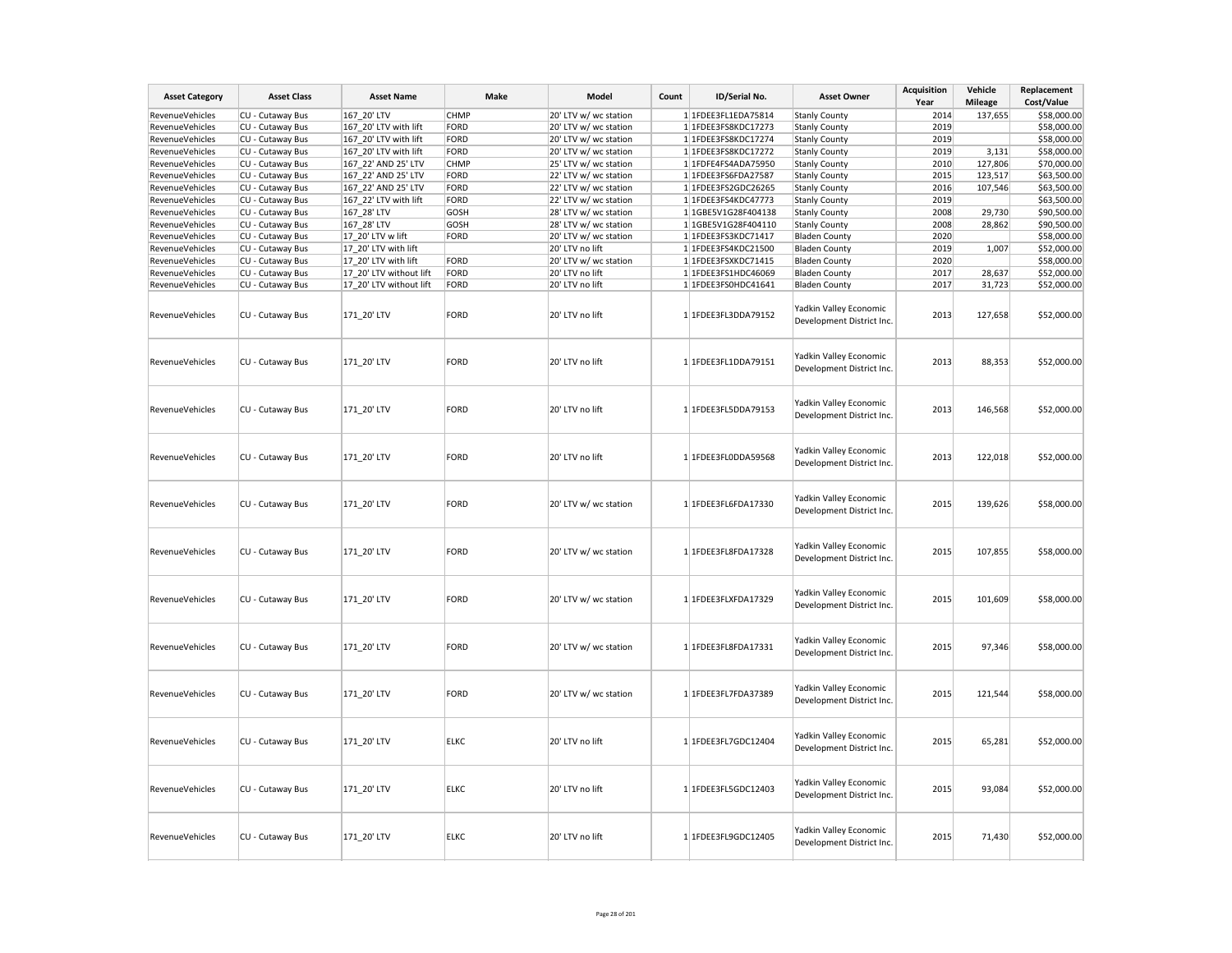| <b>Asset Category</b> | <b>Asset Class</b> | <b>Asset Name</b>   | Make | Model                 | Count | ID/Serial No.       | <b>Asset Owner</b>                                  | <b>Acquisition</b><br>Year | Vehicle<br><b>Mileage</b> | Replacement<br>Cost/Value |
|-----------------------|--------------------|---------------------|------|-----------------------|-------|---------------------|-----------------------------------------------------|----------------------------|---------------------------|---------------------------|
| RevenueVehicles       | CU - Cutaway Bus   | 171_20' LTV         | FORD | 20' LTV w/ wc station |       | 1 1FDEE3FL7GDC31969 | Yadkin Valley Economic<br>Development District Inc. | 2016                       | 91,005                    | \$58,000.00               |
| RevenueVehicles       | CU - Cutaway Bus   | 171_20' LTV         | FOR  | 20' LTV w/ wc station |       | 1 1FDEE3FL3GDC31970 | Yadkin Valley Economic<br>Development District Inc. | 2016                       | 72,474                    | \$58,000.00               |
| RevenueVehicles       | CU - Cutaway Bus   | 171 20' LTV         | FORD | 20' LTV w/ wc station |       | 1 1FDEE3FL5GDC31968 | Yadkin Valley Economic<br>Development District Inc. | 2016                       | 101,071                   | \$58,000.00               |
| RevenueVehicles       | CU - Cutaway Bus   | 171_20' LTV         | FORD | 20' LTV w/ wc station |       | 1 1FDEE3FLXGDC33585 | Yadkin Valley Economic<br>Development District Inc. | 2016                       | 89,671                    | \$58,000.00               |
| RevenueVehicles       | CU - Cutaway Bus   | 171 20' LTV         | FORD | 20' LTV w/ wc station |       | 1 1FDEE3FL3FDA37387 | Yadkin Valley Economic<br>Development District Inc. | 2016                       | 124,906                   | \$58,000.00               |
| RevenueVehicles       | CU - Cutaway Bus   | 171_20' LTV         | FORD | 20' LTV w/ wc station |       | 1 1FDEE3FL5FDA37388 | Yadkin Valley Economic<br>Development District Inc. | 2016                       | 146,117                   | \$58,000.00               |
| RevenueVehicles       | CU - Cutaway Bus   | 171_20' LTV         | FORD | 20' LTV w/ wc station |       | 1 1FDEE3FL3FDA37390 | Yadkin Valley Economic<br>Development District Inc. | 2016                       | 101,398                   | \$58,000.00               |
| RevenueVehicles       | CU - Cutaway Bus   | 171_20' LTV         | FORD | 20' LTV w/ wc station |       | 1 1FDEE3FS0HDC37718 | Yadkin Valley Economic<br>Development District Inc. | 2017                       | 41,236                    | \$58,000.00               |
| RevenueVehicles       | CU - Cutaway Bus   | 171_20' LTV         | FORD | 20' LTV w/ wc station |       | 1 1FDEE3FS4HDC37723 | Yadkin Valley Economic<br>Development District Inc. | 2017                       | 60,757                    | \$58,000.00               |
| RevenueVehicles       | CU - Cutaway Bus   | 171 20' LTV         | FORD | 20' LTV w/ wc station |       | 1 1FDEE3FS2HDC37722 | Yadkin Valley Economic<br>Development District Inc. | 2017                       | 51,010                    | \$58,000.00               |
| RevenueVehicles       | CU - Cutaway Bus   | 171_20' LTV         | FORD | 20' LTV w/ wc station |       | 1 1FDEE3FS0HDC37721 | Yadkin Valley Economic<br>Development District Inc. | 2017                       | 36,056                    | \$58,000.00               |
| RevenueVehicles       | CU - Cutaway Bus   | 171 20' LTV         | FORD | 20' LTV w/ wc station |       | 1 1FDEE3FS2HDC37719 | Yadkin Valley Economic<br>Development District Inc. | 2017                       | 39,553                    | \$58,000.00               |
| RevenueVehicles       | CU - Cutaway Bus   | 171_20' LTV         | FORD | 20' LTV w/ wc station |       | 1 1FDEE3FS9HDC37720 | Yadkin Valley Economic<br>Development District Inc. | 2017                       | 57,615                    | \$58,000.00               |
| RevenueVehicles       | CU - Cutaway Bus   | 171 20' LTV         | FORD | 20' LTV w/ wc station |       | 1 1FDEE3FS9HDC37717 | Yadkin Valley Economic<br>Development District Inc. | 2017                       | 65,712                    | \$58,000.00               |
| RevenueVehicles       | CU - Cutaway Bus   | 171_20' LTV         | FORD | 20' LTV w/ wc station |       | 1 1FDEE3FS7HDC37716 | Yadkin Valley Economic<br>Development District Inc. | 2017                       | 66,776                    | \$58,000.00               |
| RevenueVehicles       | CU - Cutaway Bus   | 171 22' AND 25' LTV | FORD | 25' LTV w/ wc station |       | 1 1FDXE45S86DA02688 | Yadkin Valley Economic<br>Development District Inc. | 2006                       | 132,253                   | \$70,000.00               |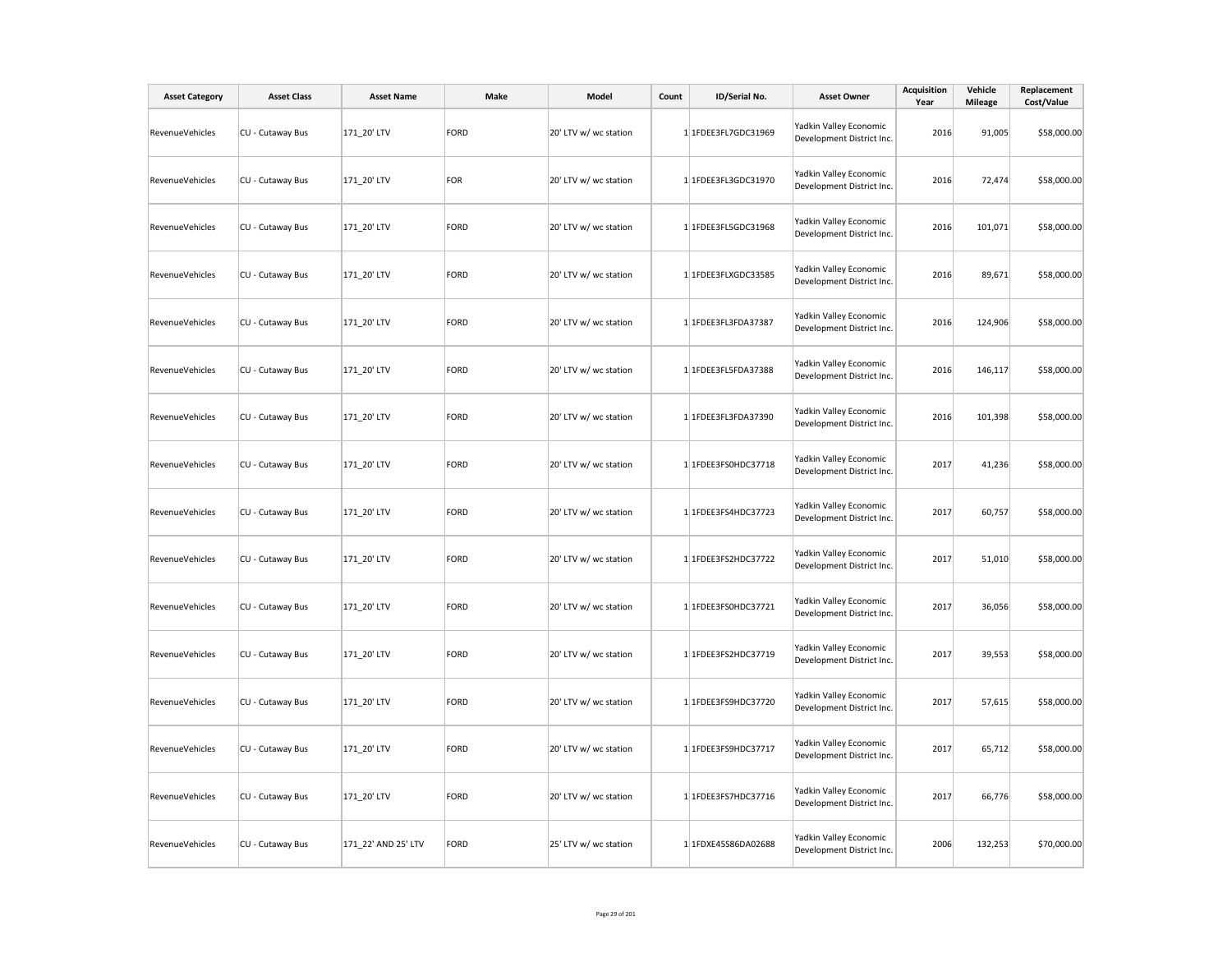| <b>Asset Category</b> | <b>Asset Class</b> | <b>Asset Name</b>        | Make | Model                 | Count | ID/Serial No.       | <b>Asset Owner</b>                                  | <b>Acquisition</b><br>Year | Vehicle<br><b>Mileage</b> | Replacement<br>Cost/Value |
|-----------------------|--------------------|--------------------------|------|-----------------------|-------|---------------------|-----------------------------------------------------|----------------------------|---------------------------|---------------------------|
| RevenueVehicles       | CU - Cutaway Bus   | 171 22' AND 25' LTV      | FORD | 22' LTV w/ wc station |       | 1 1FDEE3FS7DDA79081 | Yadkin Valley Economic<br>Development District Inc. | 2013                       | 172,157                   | \$63,500.00               |
| RevenueVehicles       | CU - Cutaway Bus   | 171 22' AND 25' LTV      | FORD | 22' LTV w/ wc station |       | 1 1FDEE3FS9DDA79079 | Yadkin Valley Economic<br>Development District Inc. | 2013                       | 139,361                   | \$63,500.00               |
| RevenueVehicles       | CU - Cutaway Bus   | 171 22' AND 25' LTV      | FORD | 22' LTV w/ wc station |       | 1 1FDEE3FSXDDA75526 | Yadkin Valley Economic<br>Development District Inc. | 2013                       | 144,385                   | \$63,500.00               |
| RevenueVehicles       | CU - Cutaway Bus   | 171 22' AND 25' LTV      | FORD | 22' LTV w/ wc station |       | 1 1FDEE3FS3EDA52283 | Yadkin Valley Economic<br>Development District Inc. | 2014                       | 135,501                   | \$63,500.00               |
| RevenueVehicles       | CU - Cutaway Bus   | 171 25' LTV              | FORD | 25' LTV w/ wc station |       | 1 1FDFE4FS2HDC46060 | Yadkin Valley Economic<br>Development District Inc. | 2017                       | 61,361                    | \$70,000.00               |
| RevenueVehicles       | CU - Cutaway Bus   | 171 25' LTV with lift    | FORD | 25' LTV w/ wc station |       | 1 1FDFE4FS1JDC21107 | Yadkin Valley Economic<br>Development District Inc. | 2018                       | 9,749                     | \$70,000.00               |
| RevenueVehicles       | CU - Cutaway Bus   | 173 20' LTV with lift    | FORD | 20' LTV w/ wc station |       | 1 1FDEE3FS8KDC60655 | Swain County Focal Point<br>on Aging Inc.           | 2019                       |                           | \$58,000.00               |
| RevenueVehicles       | CU - Cutaway Bus   | 173_28' LTV with lift    | FORD | 28' LTV w/ wc station |       | 1 1FDAF5GY5KEG59558 | Swain County Focal Point<br>on Aging Inc.           | 2020                       |                           | \$90,500.00               |
| RevenueVehicles       | CU - Cutaway Bus   | 175 20' LTV              | FORD | 20' LTV w/ wc station |       | 1 1FDEE3FLXDDA25105 | Transylvania County                                 | 2013                       | 132,171                   | \$58,000.00               |
| RevenueVehicles       | CU - Cutaway Bus   | 175 20' LTV with lift    | FORD | 20' LTV w/ wc station |       | 1 1FDEE3FS9JDC24102 | Transylvania County                                 | 2018                       | 17,913                    | \$58,000.00               |
| RevenueVehicles       | CU - Cutaway Bus   | 175_20' LTV with lift    | FORD | 20' LTV w/ wc station |       | 1 1FDEE3FS1KDC27805 | Transylvania County                                 | 2019                       | 1,313                     | \$58,000.00               |
| RevenueVehicles       | CU - Cutaway Bus   | 179 20' LTV              | FORD | 20' LTV w/ wc station |       | 1 1FDEE3FL5FDA15679 | <b>Union County</b>                                 | 2014                       | 131,291                   | \$58,000.00               |
| RevenueVehicles       | CU - Cutaway Bus   | 179 20' LTV              | FORD | 20' LTV w/ wc station |       | 1 1FDEE3FL0GDC27083 | <b>Union County</b>                                 | 2016                       | 113,774                   | \$58,000.00               |
| RevenueVehicles       | CU - Cutaway Bus   | 179_20' LTV w lift       | FORD | 20' LTV w/ wc station |       | 1 1FDEE3FS2KDC68606 | <b>Union County</b>                                 | 2020                       |                           | \$58,000.00               |
| RevenueVehicles       | CU - Cutaway Bus   | 179 20' LTV w lift       | FORD | 20' LTV w/ wc station |       | 1 1FDEE3FS9KDC68604 | <b>Union County</b>                                 | 2020                       |                           | \$58,000.00               |
| RevenueVehicles       | CU - Cutaway Bus   | 179 20' LTV w lift       | FORD | 20' LTV w/ wc station |       | 1 1FDEE3FS0KDC68605 | <b>Union County</b>                                 | 2020                       |                           | \$58,000.00               |
| RevenueVehicles       | CU - Cutaway Bus   | 179 20' LTV with lift    | FORD | 20' LTV w/ wc station |       | 1 1FDEE3FS3HDC37714 | <b>Union County</b>                                 | 2017                       | 64,643                    | \$58,000.00               |
| RevenueVehicles       | CU - Cutaway Bus   | 179 20' LTV with lift    | FORD | 20' LTV w/ wc station |       | 1 1FDEE3FS1HDC37713 | <b>Union County</b>                                 | 2017                       | 77,940                    | \$58,000.00               |
| RevenueVehicles       | CU - Cutaway Bus   | 179 20' LTV with lift    | FORD | 20' LTV w/ wc station |       | 1 1FDEE3FSXHDC37712 | <b>Union County</b>                                 | 2017                       | 61,934                    | \$58,000.00               |
| RevenueVehicles       | CU - Cutaway Bus   | 179 20' LTV with lift    | FORD | 20' LTV w/ wc station |       | 1 1FDEE3FS8HDC38115 | <b>Union County</b>                                 | 2017                       | 85,313                    | \$58,000.00               |
| RevenueVehicles       | CU - Cutaway Bus   | 179 20' LTV with lift    | FORD | 20' LTV w/ wc station |       | 1 1FDEE3FS5KDC35695 | <b>Union County</b>                                 | 2019                       |                           | \$58,000.00               |
| RevenueVehicles       | CU - Cutaway Bus   | 179_20' LTV with lift    | FORD | 20' LTV w/ wc station |       | 1 1FDEE3FS7KDC35696 | <b>Union County</b>                                 | 2019                       |                           | \$58,000.00               |
| RevenueVehicles       | CU - Cutaway Bus   | 179 20' LTV with lift    | FORD | 20' LTV w/ wc station |       | 1 1FDEE3FS0KDC35697 | <b>Union County</b>                                 | 2019                       |                           | \$58,000.00               |
| RevenueVehicles       | CU - Cutaway Bus   | 179 20' LTV without lift | FORD | 20' LTV no lift       |       | 1 1FDEE3FS8HDC37711 | <b>Union County</b>                                 | 2017                       | 70,653                    | \$52,000.00               |
| RevenueVehicles       | CU - Cutaway Bus   | 179 20' LTV without lift | FORD | 20' LTV no lift       |       | 1 1FDEE3FS5JDC17275 | <b>Union County</b>                                 | 2018                       | 37,402                    | \$52,000.00               |
| RevenueVehicles       | CU - Cutaway Bus   | 183 25' LTV              | FORD | 25' LTV w/ wc station |       | 1 1FDFE4FS7FDA34588 | <b>Wake County</b>                                  | 2015                       | 135,692                   | \$70,000.00               |
| RevenueVehicles       | CU - Cutaway Bus   | 185 20' LTV              | FORD | 20' LTV w/ wc station |       | 1 1FDEE3FL6FDA34533 | Kerr Area Transportation<br>Authority               | 2015                       | 130,774                   | \$58,000.00               |
| RevenueVehicles       | CU - Cutaway Bus   | 185 20' LTV              | FORD | 20' LTV w/ wc station |       | 1 1FDEE3FL2GDC27070 | Kerr Area Transportation<br>Authority               | 2016                       | 124,056                   | \$58,000.00               |
| RevenueVehicles       | CU - Cutaway Bus   | 185 20' LTV              | FORD | 20' LTV w/ wc station |       | 1 1FDEE3FL0GDC27066 | Kerr Area Transportation<br>Authority               | 2016                       | 163,259                   | \$58,000.00               |
| RevenueVehicles       | CU - Cutaway Bus   | 185 20' LTV              | FORD | 20' LTV w/ wc station |       | 1 1FDEE3FL2GDC27067 | Kerr Area Transportation<br>Authority               | 2016                       | 102,208                   | \$58,000.00               |
| RevenueVehicles       | CU - Cutaway Bus   | 185 20' LTV              | FORD | 20' LTV w/ wc station |       | 1 1FDEE3FL6GDC26278 | Kerr Area Transportation<br>Authority               | 2016                       | 120,672                   | \$58,000.00               |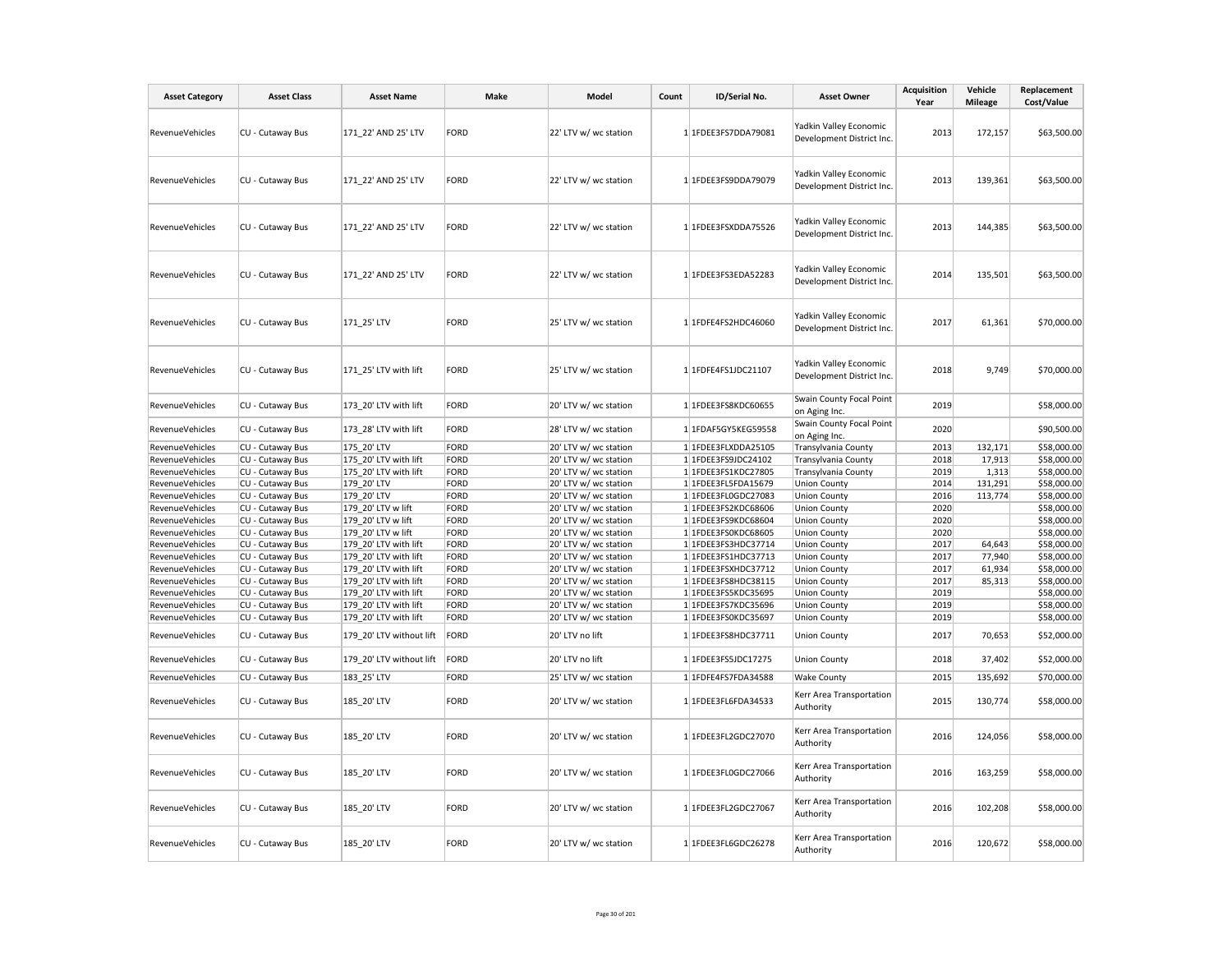| <b>Asset Category</b>  | <b>Asset Class</b> | <b>Asset Name</b>  | Make        | Model                 | Count | ID/Serial No.       | <b>Asset Owner</b>                    | <b>Acquisition</b><br>Year | Vehicle<br><b>Mileage</b> | Replacement<br>Cost/Value |
|------------------------|--------------------|--------------------|-------------|-----------------------|-------|---------------------|---------------------------------------|----------------------------|---------------------------|---------------------------|
| RevenueVehicles        | CU - Cutaway Bus   | 185_20' LTV        | <b>FORD</b> | 20' LTV w/ wc station |       | 1 1FDEE3FL6GDC26276 | Kerr Area Transportation<br>Authority | 2016                       | 125,776                   | \$58,000.00               |
| RevenueVehicles        | CU - Cutaway Bus   | 185_20' LTV        | <b>FORD</b> | 20' LTV w/ wc station |       | 1 1FDEE3FL8GDC26277 | Kerr Area Transportation<br>Authority | 2016                       | 120,165                   | \$58,000.00               |
| RevenueVehicles        | CU - Cutaway Bus   | 185_20' LTV        | <b>FORD</b> | 20' LTV w/ wc station |       | 1 1FDEE3FS3HDC36482 | Kerr Area Transportation<br>Authority | 2017                       | 93,159                    | \$58,000.00               |
| RevenueVehicles        | CU - Cutaway Bus   | 185_20' LTV        | <b>FORD</b> | 20' LTV w/ wc station |       | 1 1FDEE3FSXHDC36480 | Kerr Area Transportation<br>Authority | 2017                       | 107,962                   | \$58,000.00               |
| RevenueVehicles        | CU - Cutaway Bus   | 185 20' LTV        | <b>FORD</b> | 20' LTV w/ wc station |       | 1 1FDEE3FS1HDC36481 | Kerr Area Transportation<br>Authority | 2017                       | 65,542                    | \$58,000.00               |
| RevenueVehicles        | CU - Cutaway Bus   | 185 20' LTV        | <b>FORD</b> | 20' LTV w/ wc station |       | 1 1FDEE3FS3HDC36479 | Kerr Area Transportation<br>Authority | 2017                       | 82,735                    | \$58,000.00               |
| RevenueVehicles        | CU - Cutaway Bus   | 185 20' LTV        | <b>FORD</b> | 20' LTV w/ wc station |       | 1 1FDEE3FS7HDC36484 | Kerr Area Transportation<br>Authority | 2017                       | 74,522                    | \$58,000.00               |
| RevenueVehicles        | CU - Cutaway Bus   | 185 20' LTV        | <b>FORD</b> | 20' LTV w/ wc station |       | 1 1FDEE3FS1HDC36478 | Kerr Area Transportation<br>Authority | 2017                       | 54,440                    | \$58,000.00               |
| RevenueVehicles        | CU - Cutaway Bus   | 185 20' LTV        | <b>FORD</b> | 20' LTV w/ wc station |       | 1 1FDEE3FS0HDC36486 | Kerr Area Transportation<br>Authority | 2017                       | 122,622                   | \$58,000.00               |
| RevenueVehicles        | CU - Cutaway Bus   | 185 20' LTV        | <b>FORD</b> | 20' LTV w/ wc station |       | 1 1FDEE3FS9HDC36485 | Kerr Area Transportation<br>Authority | 2017                       | 92,707                    | \$58,000.00               |
| RevenueVehicles        | CU - Cutaway Bus   | 185 20' LTV        | <b>FORD</b> | 20' LTV w/ wc station |       | 1 1FDEE3FS5HDC36483 | Kerr Area Transportation<br>Authority | 2017                       | 97,835                    | \$58,000.00               |
| RevenueVehicles        | CU - Cutaway Bus   | 185 20' LTV w lift | <b>FORD</b> | 20' LTV w/ wc station |       | 1 1FDEE3FS2KDC75443 | Kerr Area Transportation<br>Authority | 2020                       |                           | \$58,000.00               |
| RevenueVehicles        | CU - Cutaway Bus   | 185 20' LTV w lift | <b>FORD</b> | 20' LTV w/ wc station |       | 1 1FDEE3FS0KDC55529 | Kerr Area Transportation<br>Authority | 2020                       |                           | \$58,000.00               |
| RevenueVehicles        | CU - Cutaway Bus   | 185 20' LTV w lift | <b>FORD</b> | 20' LTV w/ wc station |       | 1 1FDEE3FSXKDC60687 | Kerr Area Transportation<br>Authority | 2020                       |                           | \$58,000.00               |
| <b>RevenueVehicles</b> | CU - Cutaway Bus   | 185 20' LTV w lift | <b>FORD</b> | 20' LTV w/ wc station |       | 1 1FDEE3FSXKDC60690 | Kerr Area Transportation<br>Authority | 2020                       |                           | \$58,000.00               |
| <b>RevenueVehicles</b> | CU - Cutaway Bus   | 185 20' LTV w lift | <b>FORD</b> | 20' LTV w/ wc station |       | 1 1FDEE3FS2KDC71411 | Kerr Area Transportation<br>Authority | 2020                       |                           | \$58,000.00               |
| RevenueVehicles        | CU - Cutaway Bus   | 185 20' LTV w lift | <b>FORD</b> | 20' LTV w/ wc station |       | 1 1FDEE3FS8KDC73972 | Kerr Area Transportation<br>Authority | 2020                       |                           | \$58,000.00               |
| RevenueVehicles        | CU - Cutaway Bus   | 185 20' LTV w lift | <b>FORD</b> | 20' LTV w/ wc station |       | 1 1FDEE3FS8KDC59750 | Kerr Area Transportation<br>Authority | 2020                       |                           | \$58,000.00               |
| RevenueVehicles        | CU - Cutaway Bus   | 185 20' LTV w lift | <b>FORD</b> | 20' LTV w/ wc station |       | 1 1FDEE3FS0KDC59760 | Kerr Area Transportation<br>Authority | 2020                       |                           | \$58,000.00               |
| <b>RevenueVehicles</b> | CU - Cutaway Bus   | 185 20' LTV w lift | <b>FORD</b> | 20' LTV w/ wc station |       | 1 1FDEE3FS2KDC59761 | Kerr Area Transportation<br>Authority | 2020                       |                           | \$58,000.00               |
| <b>RevenueVehicles</b> | CU - Cutaway Bus   | 185 20' LTV w lift | <b>FORD</b> | 20' LTV w/ wc station |       | 1 1FDEE3FS8KDC59764 | Kerr Area Transportation<br>Authority | 2020                       |                           | \$58,000.00               |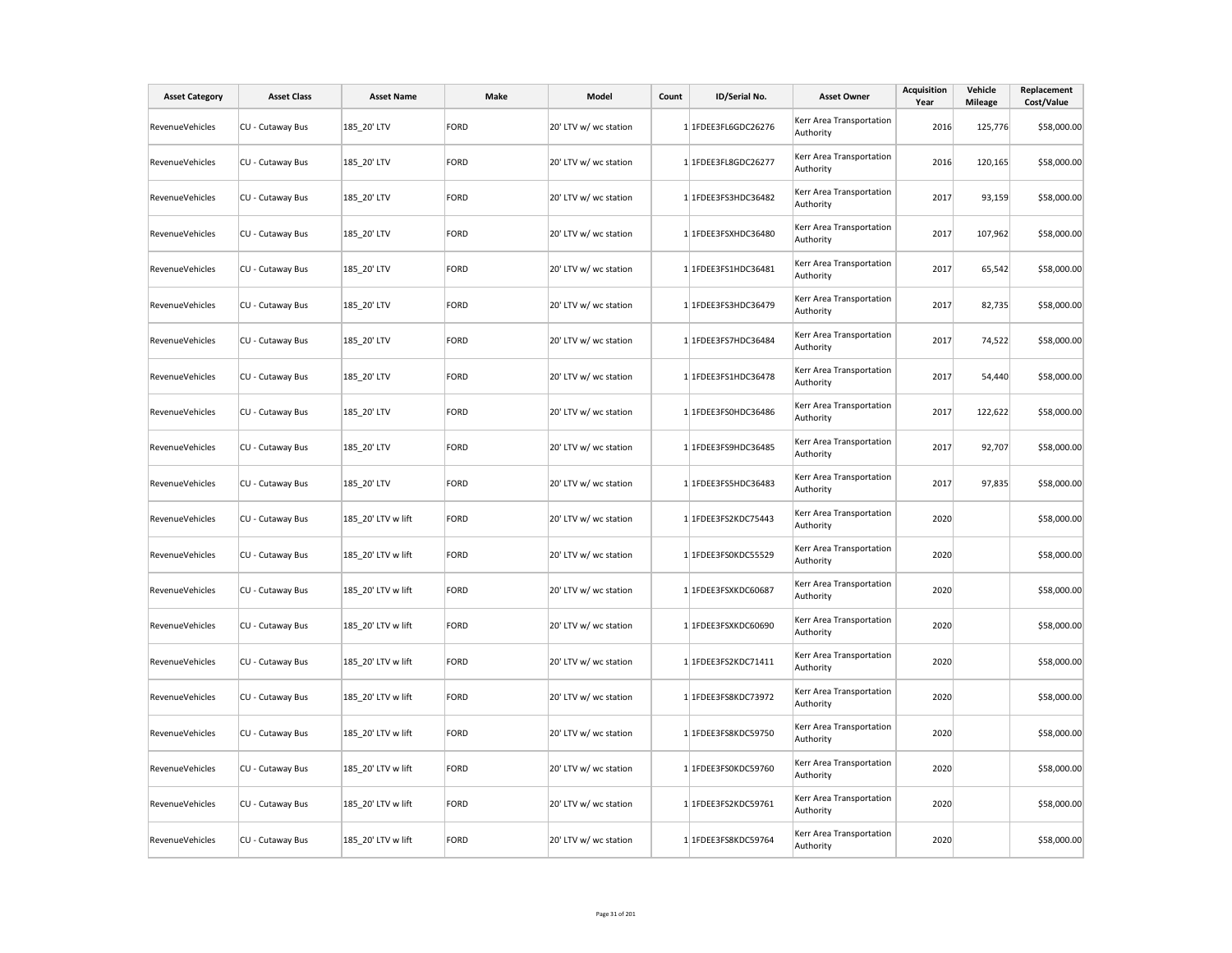| <b>Asset Category</b>  | <b>Asset Class</b> | <b>Asset Name</b>     | Make        | Model                 | Count | ID/Serial No.       | <b>Asset Owner</b>                    | <b>Acquisition</b><br>Year | Vehicle<br><b>Mileage</b> | Replacement<br>Cost/Value |
|------------------------|--------------------|-----------------------|-------------|-----------------------|-------|---------------------|---------------------------------------|----------------------------|---------------------------|---------------------------|
| <b>RevenueVehicles</b> | CU - Cutaway Bus   | 185_20' LTV w lift    | <b>FORD</b> | 20' LTV w/ wc station |       | 1 1FDEE3FS3KDC59753 | Kerr Area Transportation<br>Authority | 2020                       |                           | \$58,000.00               |
| RevenueVehicles        | CU - Cutaway Bus   | 185 20' LTV with lift | <b>FORD</b> | 20' LTV w/ wc station |       | 1 1FDEE3FS0HDC37833 | Kerr Area Transportation<br>Authority | 2017                       | 113,653                   | \$58,000.00               |
| RevenueVehicles        | CU - Cutaway Bus   | 185 20' LTV with lift | <b>FORD</b> | 20' LTV w/ wc station |       | 1 1FDEE3FSXHDC38116 | Kerr Area Transportation<br>Authority | 2017                       | 87,287                    | \$58,000.00               |
| RevenueVehicles        | CU - Cutaway Bus   | 185 20' LTV with lift | <b>FORD</b> | 20' LTV w/ wc station |       | 1 1FDEE3FS1HDC38117 | Kerr Area Transportation<br>Authority | 2017                       | 96,592                    | \$58,000.00               |
| RevenueVehicles        | CU - Cutaway Bus   | 185 20' LTV with lift | <b>FORD</b> | 20' LTV w/ wc station |       | 1 1FDEE3FS3HDC38118 | Kerr Area Transportation<br>Authority | 2017                       | 92,991                    | \$58,000.00               |
| <b>RevenueVehicles</b> | CU - Cutaway Bus   | 185 20' LTV with lift | <b>FORD</b> | 20' LTV w/ wc station |       | 1 1FDEE3FS2JDC27942 | Kerr Area Transportation<br>Authority | 2018                       | 48,182                    | \$58,000.00               |
| RevenueVehicles        | CU - Cutaway Bus   | 185 20' LTV with lift | <b>FORD</b> | 20' LTV w/ wc station |       | 1 1FDEE3FSXJDC27946 | Kerr Area Transportation<br>Authority | 2018                       | 50,170                    | \$58,000.00               |
| <b>RevenueVehicles</b> | CU - Cutaway Bus   | 185_20' LTV with lift | <b>FORD</b> | 20' LTV w/ wc station |       | 1 1FDEE3FS1JDC27947 | Kerr Area Transportation<br>Authority | 2018                       | 34,520                    | \$58,000.00               |
| RevenueVehicles        | CU - Cutaway Bus   | 185_20' LTV with lift | <b>FORD</b> | 20' LTV w/ wc station |       | 1 1FDEE3FS3JDC27948 | Kerr Area Transportation<br>Authority | 2018                       | 46,920                    | \$58,000.00               |
| RevenueVehicles        | CU - Cutaway Bus   | 185 20' LTV with lift | <b>FORD</b> | 20' LTV w/ wc station |       | 1 1FDEE3FS1JDC27950 | Kerr Area Transportation<br>Authority | 2018                       | 29,258                    | \$58,000.00               |
| <b>RevenueVehicles</b> | CU - Cutaway Bus   | 185 20' LTV with lift | <b>FORD</b> | 20' LTV w/ wc station |       | 1 1FDEE3FS9JDC27940 | Kerr Area Transportation<br>Authority | 2018                       | 55,391                    | \$58,000.00               |
| RevenueVehicles        | CU - Cutaway Bus   | 185_20' LTV with lift | <b>FORD</b> | 20' LTV w/ wc station |       | 1 1FDEE3FS6JDC24106 | Kerr Area Transportation<br>Authority | 2018                       | 9,838                     | \$58,000.00               |
| RevenueVehicles        | CU - Cutaway Bus   | 185_20' LTV with lift | <b>FORD</b> | 20' LTV w/ wc station |       | 1 1FDEE3FS2JDC27939 | Kerr Area Transportation<br>Authority | 2018                       | 56,536                    | \$58,000.00               |
| RevenueVehicles        | CU - Cutaway Bus   | 185_20' LTV with lift | <b>FORD</b> | 20' LTV w/ wc station |       | 1 1FDEE3FS0JDC27938 | Kerr Area Transportation<br>Authority | 2018                       | 40,879                    | \$58,000.00               |
| RevenueVehicles        | CU - Cutaway Bus   | 185_20' LTV with lift | <b>FORD</b> | 20' LTV w/ wc station |       | 1 1FDEE3FS7JDC27936 | Kerr Area Transportation<br>Authority | 2018                       | 34,660                    | \$58,000.00               |
| <b>RevenueVehicles</b> | CU - Cutaway Bus   | 185_20' LTV with lift | <b>FORD</b> | 20' LTV w/ wc station |       | 1 1FDEE3FS5JDC27935 | Kerr Area Transportation<br>Authority | 2018                       | 40,014                    | \$58,000.00               |
| RevenueVehicles        | CU - Cutaway Bus   | 185 20' LTV with lift | <b>FORD</b> | 20' LTV w/ wc station |       | 1 1FDEE3FS3JDC27934 | Kerr Area Transportation<br>Authority | 2018                       | 54,397                    | \$58,000.00               |
| RevenueVehicles        | CU - Cutaway Bus   | 185 20' LTV with lift | <b>FORD</b> | 20' LTV w/ wc station |       | 1 1FDEE3FS4JDC24105 | Kerr Area Transportation<br>Authority | 2018                       | 45,824                    | \$58,000.00               |
| RevenueVehicles        | CU - Cutaway Bus   | 185 20' LTV with lift | <b>FORD</b> | 20' LTV w/ wc station |       | 1 1FDEE3FS5KDC19125 | Kerr Area Transportation<br>Authority | 2019                       | 10,600                    | \$58,000.00               |
| RevenueVehicles        | CU - Cutaway Bus   | 185 20' LTV with lift | <b>FORD</b> | 20' LTV w/ wc station |       | 1 1FDEE3FSXKDC19122 | Kerr Area Transportation<br>Authority | 2019                       | 10,005                    | \$58,000.00               |
| RevenueVehicles        | CU - Cutaway Bus   | 185 20' LTV with lift | <b>FORD</b> | 20' LTV w/ wc station |       | 1 1FDEE3FS1KDC19123 | Kerr Area Transportation<br>Authority | 2019                       |                           | \$58,000.00               |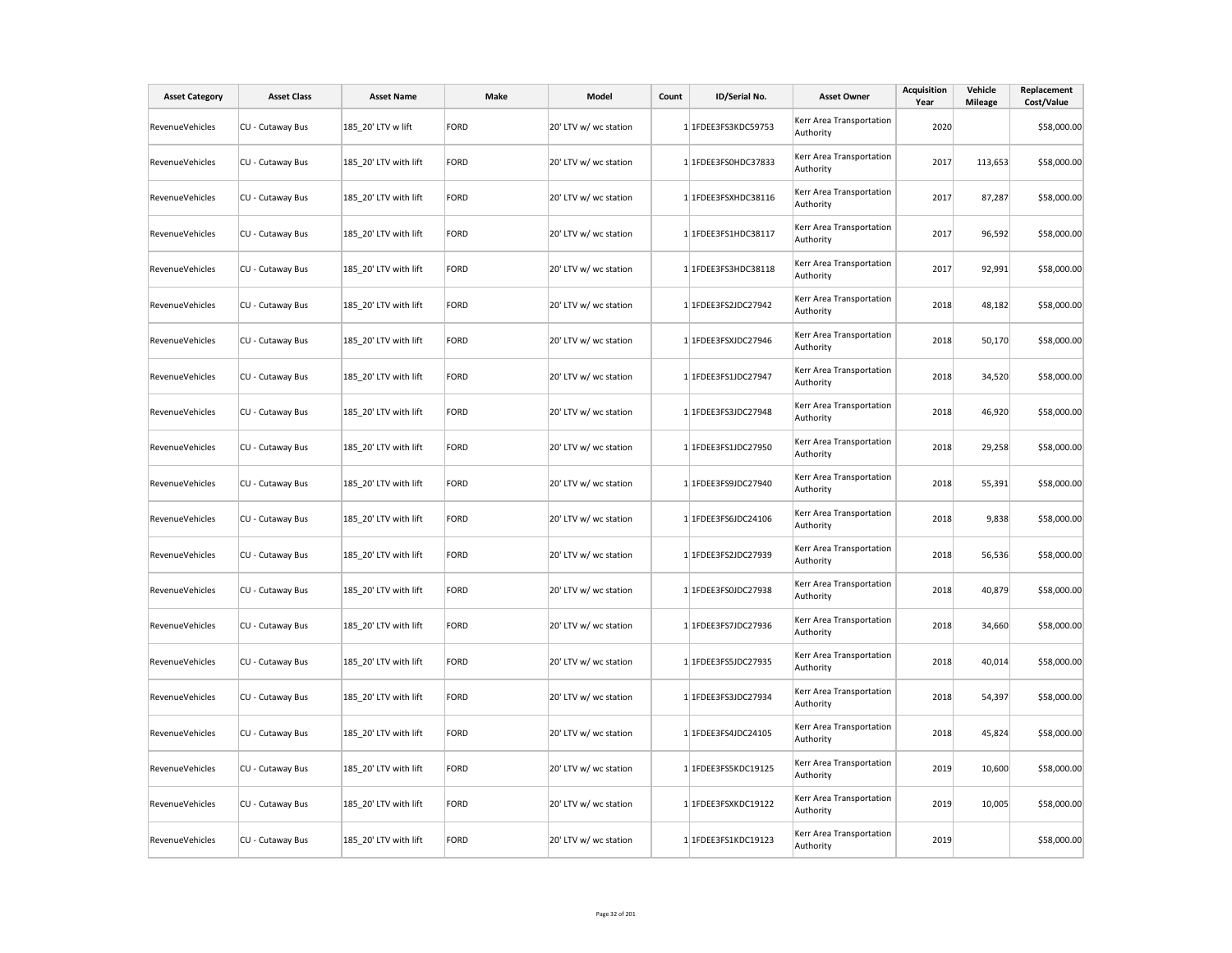| <b>Asset Category</b>  | <b>Asset Class</b> | <b>Asset Name</b>         | <b>Make</b> | Model                 | Count | ID/Serial No.       | <b>Asset Owner</b>                                 | <b>Acquisition</b><br>Year | Vehicle<br><b>Mileage</b> | Replacement<br>Cost/Value |
|------------------------|--------------------|---------------------------|-------------|-----------------------|-------|---------------------|----------------------------------------------------|----------------------------|---------------------------|---------------------------|
| RevenueVehicles        | CU - Cutaway Bus   | 185 20' LTV with lift     | <b>FORD</b> | 20' LTV w/ wc station |       | 1 1FDEE3FS7KDC19126 | Kerr Area Transportation<br>Authority              | 2019                       | 9,603                     | \$58,000.00               |
| RevenueVehicles        | CU - Cutaway Bus   | 185 20' LTV with lift     | <b>FORD</b> | 20' LTV w/ wc station |       | 1 1FDEE3FS3KDC19124 | Kerr Area Transportation<br>Authority              | 2019                       | 8,520                     | \$58,000.00               |
| RevenueVehicles        | CU - Cutaway Bus   | 185_20' LTV with lift     | <b>FORD</b> | 20' LTV w/ wc station |       | 1 1FDEE3FS9KDC19127 | Kerr Area Transportation<br>Authority              | 2019                       | 15,983                    | \$58,000.00               |
| <b>RevenueVehicles</b> | CU - Cutaway Bus   | 185 22' LTV with lift     | <b>FORD</b> | 22' LTV w/ wc station |       | 1 1FDFE4FS1KDC17351 | Kerr Area Transportation<br>Authority              | 2019                       | 9.842                     | \$63,500.00               |
| RevenueVehicles        | CU - Cutaway Bus   | 185 25' LTV with lift     | <b>FORD</b> | 25' LTV w/ wc station |       | 1 1FDFE4FS3KDC17352 | Kerr Area Transportation<br>Authority              | 2019                       | 3,618                     | \$70,000.00               |
| RevenueVehicles        | CU - Cutaway Bus   | 187 20' LTV w lift        | <b>FORD</b> | 20' LTV w/ wc station |       | 1 1FDEE3FS0KDC75456 | <b>Washington County</b>                           | 2019                       |                           | \$58,000.00               |
| RevenueVehicles        | CU - Cutaway Bus   | 187 20' LTV without lift  | FORD        | 20' LTV no lift       |       | 1 1FDEE3FS1KDC75451 | <b>Washington County</b>                           | 2020                       |                           | \$52,000.00               |
| RevenueVehicles        | CU - Cutaway Bus   | 187 22' AND 25' LTV       | CHAM        | 22' LTV w/ wc station |       | 1 1FD4E45S68DA96091 | <b>Washington County</b>                           | 2008                       | 131,348                   | \$63,500.00               |
| RevenueVehicles        | CU - Cutaway Bus   | 187 22' AND 25' LTV       | CHAM        | 25' LTV w/ wc station |       | 1 1FDFE4FS6DDA28830 | <b>Washington County</b>                           | 2013                       | 120,799                   | \$70,000.00               |
| <b>RevenueVehicles</b> | CU - Cutaway Bus   | 187 22' AND 25' LTV       | <b>FORD</b> | 25' LTV w/ wc station |       | 1 1FDFE4FSXDDA51236 | <b>Washington County</b>                           | 2013                       | 90,519                    | \$70,000.00               |
| RevenueVehicles        | CU - Cutaway Bus   | 187 22' AND 25' LTV       | <b>FORD</b> | 25' LTV w/ wc station |       | 1 1FDFE4FS6EDA91735 | <b>Washington County</b>                           | 2014                       | 62,998                    | \$70,000.00               |
| RevenueVehicles        | CU - Cutaway Bus   | 187 25' LTV               | <b>FORD</b> | 25' LTV w/ wc station |       | 1 1FDFE4FSXGDC18845 | <b>Washington County</b>                           | 2016                       | 61,380                    | \$70,000.00               |
| <b>RevenueVehicles</b> | CU - Cutaway Bus   | 189 20' LTV with lift     | <b>FORD</b> | 20' LTV w/ wc station |       | 1 1FDEE3FS5KDC36541 | AppalCART                                          | 2019                       |                           | \$58,000.00               |
| RevenueVehicles        | CU - Cutaway Bus   | 189 235                   | Chevrolet   | 5500                  |       | 1 1GBE5V19X9F401460 | AppalCART                                          | 2018                       | 40,064                    | \$90,000.00               |
| RevenueVehicles        | CU - Cutaway Bus   | 19 1FDEE3FS6KDC21501 FORD |             | 20' LTV w/ wc station |       | 1 1FDEE3FS6KDC21501 | <b>Brunswick Transit</b><br>System, Inc.           | 2019                       | 5,735                     | \$58,000.00               |
| RevenueVehicles        | CU - Cutaway Bus   | 19 20' LTV                | CHAM        | 20' LTV w/ wc station |       | 1 1FDEE3FL0FDA34530 | <b>Brunswick Transit</b><br>System, Inc.           | 2015                       | 122,956                   | \$58,000.00               |
| <b>RevenueVehicles</b> | CU - Cutaway Bus   | 19 20' LTV                | <b>FORD</b> | 20' LTV w/ wc station |       | 1 1FDEE3FL4GDC25837 | <b>Brunswick Transit</b><br>System, Inc.           | 2016                       | 104,386                   | \$58,000.00               |
| RevenueVehicles        | CU - Cutaway Bus   | 19 20' LTV                | <b>FORD</b> | 20' LTV w/ wc station |       | 1 1FDEE3FL2GDC25836 | <b>Brunswick Transit</b><br>System, Inc.           | 2016                       | 102,558                   | \$58,000.00               |
| RevenueVehicles        | CU - Cutaway Bus   | 19 20' LTV with lift      | <b>FORD</b> | 20' LTV w/ wc station |       | 1 1FDEE3FS8JDC27945 | <b>Brunswick Transit</b><br>System, Inc.           | 2018                       | 26,240                    | \$58,000.00               |
| RevenueVehicles        | CU - Cutaway Bus   | 19 20' LTV with lift      | <b>FORD</b> | 20' LTV w/ wc station |       | 1 1FDEE3FSXKDC21498 | <b>Brunswick Transit</b><br>System, Inc.           | 2019                       | 3,873                     | \$58,000.00               |
| RevenueVehicles        | CU - Cutaway Bus   | 19 20' LTV without lift   | <b>FORD</b> | 20' LTV no lift       |       | 1 1FDEE3FS5JDC27949 | <b>Brunswick Transit</b><br>System, Inc.           | 2018                       | 27,834                    | \$52,000.00               |
| RevenueVehicles        | CU - Cutaway Bus   | 191 20' LTV               | CHAM        | 20' LTV w/ wc station |       | 1 1FDEE3FLXDDB03270 | Goldsboro-Wayne<br><b>Transportation Authority</b> | 2013                       | 141,303                   | \$58,000.00               |
| RevenueVehicles        | CU - Cutaway Bus   | 191 20' LTV with lift     | <b>ELKB</b> | 20' LTV w/ wc station |       | 1 1FDEE3FS4KDC25935 | Goldsboro-Wayne<br><b>Transportation Authority</b> | 2019                       |                           | \$58,000.00               |
| <b>RevenueVehicles</b> | CU - Cutaway Bus   | 191 22' AND 25' LTV       | <b>FORD</b> | 22' LTV w/ wc station |       | 1 1FDEE3FS1EDA52279 | Goldsboro-Wayne<br><b>Transportation Authority</b> | 2014                       | 126,041                   | \$63,500.00               |
| RevenueVehicles        | CU - Cutaway Bus   | 191 22' AND 25' LTV       | CHAM        | 22' LTV w/ wc station |       | 1 1FDEE3FS1EDA52282 | Goldsboro-Wayne<br><b>Transportation Authority</b> | 2014                       | 119,307                   | \$63,500.00               |
| RevenueVehicles        | CU - Cutaway Bus   | 191 22' AND 25' LTV       | <b>FORD</b> | 22' LTV w/ wc station |       | 1 1FDEE3FS8EDA52280 | Goldsboro-Wayne<br><b>Transportation Authority</b> | 2014                       | 125,393                   | \$63,500.00               |
| RevenueVehicles        | CU - Cutaway Bus   | 191 22' AND 25' LTV       | <b>FORD</b> | 22' LTV w/ wc station |       | 1 1FDEE3FSXEDA52278 | Goldsboro-Wayne<br><b>Transportation Authority</b> | 2014                       | 130,910                   | \$63,500.00               |
| <b>RevenueVehicles</b> | CU - Cutaway Bus   | 191 22' AND 25' LTV       | <b>FORD</b> | 22' LTV w/ wc station |       | 1 1FDEE3FS9FDA23744 | Goldsboro-Wayne<br><b>Transportation Authority</b> | 2015                       | 112,566                   | \$63,500.00               |
| RevenueVehicles        | CU - Cutaway Bus   | 191_22' AND 25' LTV       | CHAM        | 22' LTV w/ wc station |       | 1 1FDEE3FS7FDA23743 | Goldsboro-Wayne<br><b>Transportation Authority</b> | 2015                       | 106,465                   | \$63,500.00               |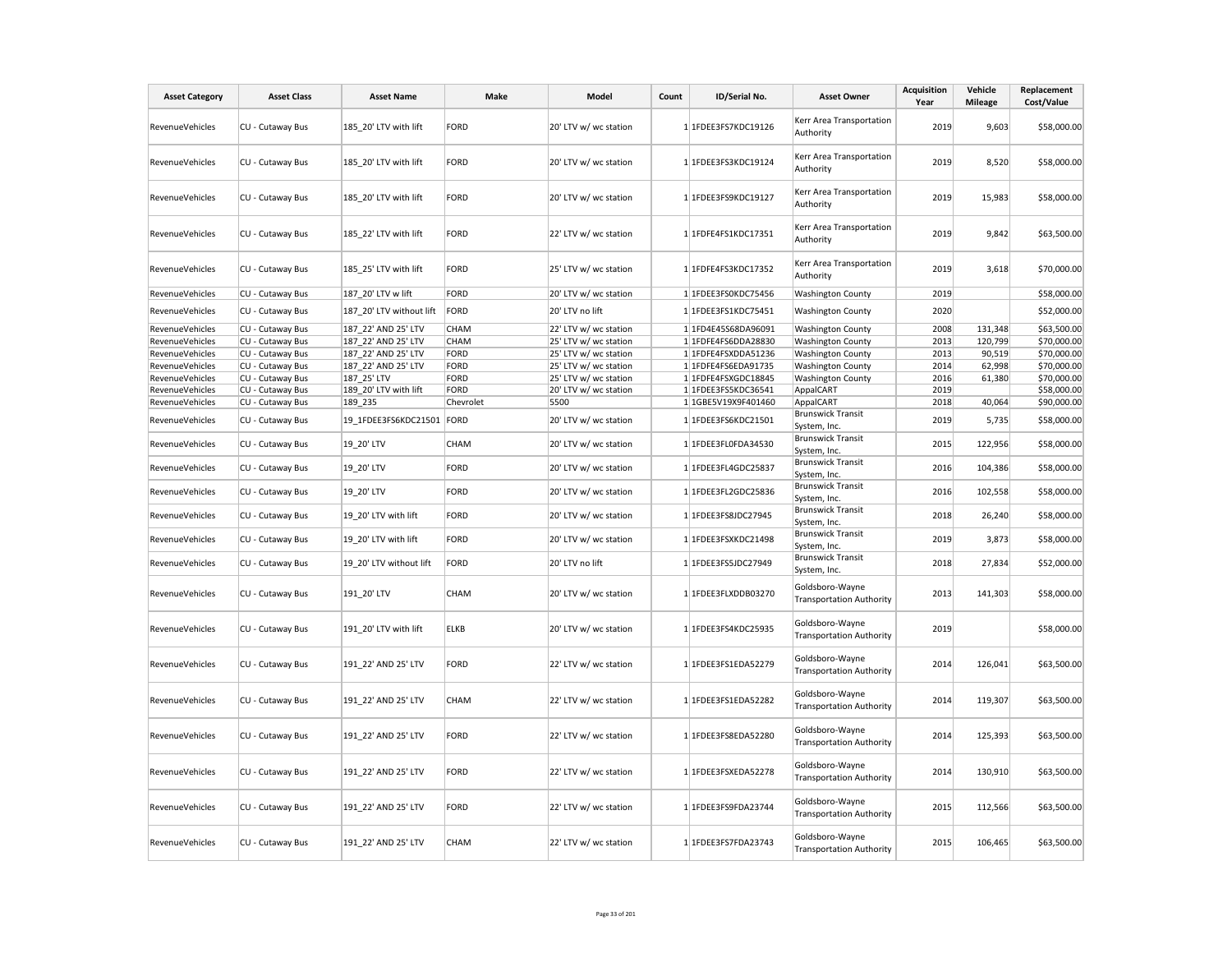| <b>Asset Category</b>              | <b>Asset Class</b>                   | <b>Asset Name</b>     | Make         | Model                 | Count | ID/Serial No.                              | <b>Asset Owner</b>                                 | <b>Acquisition</b><br>Year | Vehicle<br><b>Mileage</b> | Replacement<br>Cost/Value    |
|------------------------------------|--------------------------------------|-----------------------|--------------|-----------------------|-------|--------------------------------------------|----------------------------------------------------|----------------------------|---------------------------|------------------------------|
| <b>RevenueVehicles</b>             | CU - Cutaway Bus                     | 191 22' AND 25' LTV   | <b>CHAM</b>  | 22' LTV w/ wc station |       | 1 1FDEE3FS5FDA23742                        | Goldsboro-Wayne<br><b>Transportation Authority</b> | 2015                       | 135,162                   | \$63,500.00                  |
| RevenueVehicles                    | CU - Cutaway Bus                     | 191 22' AND 25' LTV   | FORD         | 22' LTV w/ wc station |       | 1 1FDEE3FS6GDC26270                        | Goldsboro-Wayne<br><b>Transportation Authority</b> | 2016                       | 131,969                   | \$63,500.00                  |
| RevenueVehicles                    | CU - Cutaway Bus                     | 191_22' AND 25' LTV   | FORD         | 22' LTV w/ wc station |       | 1 1FDEE3FSXGDC26269                        | Goldsboro-Wayne<br><b>Transportation Authority</b> | 2016                       | 121,853                   | \$63,500.00                  |
| RevenueVehicles                    | CU - Cutaway Bus                     | 191_22' LTV with lift | <b>FORD</b>  | 22' LTV w/ wc station |       | 1 1FDEE3FS8HDC37837                        | Goldsboro-Wayne<br><b>Transportation Authority</b> | 2017                       | 55,056                    | \$63,500.00                  |
| RevenueVehicles                    | CU - Cutaway Bus                     | 191_22' LTV with lift | FORD         | 20' LTV w/ wc station |       | 1 1FDEE3FS6KDC25936                        | Goldsboro-Wayne<br><b>Transportation Authority</b> | 2019                       |                           | \$58,000.00                  |
| RevenueVehicles                    | CU - Cutaway Bus                     | 191 22' LTV with lift | FORD         | 22' LTV w/ wc station |       | 1 1FDEE3FS5KDC71418                        | Goldsboro-Wayne<br><b>Transportation Authority</b> | 2019                       |                           | \$63,500.00                  |
| RevenueVehicles                    | CU - Cutaway Bus                     | 191 22' LTV with lift | FORD         | 22' LTV w/ wc station |       | 1 1FDEE3FS7KDC71419                        | Goldsboro-Wayne<br><b>Transportation Authority</b> | 2019                       |                           | \$63,500.00                  |
| RevenueVehicles                    | CU - Cutaway Bus                     | 191_22' LTV with lift | FORD         | 22' LTV w/ wc station |       | 1 1FDEE3FS8KDC25937                        | Goldsboro-Wayne<br><b>Transportation Authority</b> | 2019                       |                           | \$63,500.00                  |
| RevenueVehicles                    | CU - Cutaway Bus                     | 191_22' LTV with lift | FORD         | 22' LTV w/ wc station |       | 1 1FDEE3FSXKDC25938                        | Goldsboro-Wayne<br><b>Transportation Authority</b> | 2019                       |                           | \$63,500.00                  |
| RevenueVehicles                    | CU - Cutaway Bus                     | 191 22' LTV with lift | FORD         | 22' LTV w/ wc station |       | 1 1FDEE3FS0KDC73979                        | Goldsboro-Wayne<br><b>Transportation Authority</b> | 2020                       |                           | \$63,500.00                  |
| RevenueVehicles                    | CU - Cutaway Bus                     | 191 22' LTV with lift | <b>FORD</b>  | 22' LTV w/ wc station |       | 1 1FDEE3FS5KDC73978                        | Goldsboro-Wayne<br><b>Transportation Authority</b> | 2020                       |                           | \$63,500.00                  |
| <b>RevenueVehicles</b>             | CU - Cutaway Bus                     | 191 26782             | Chevrolet    | CG33803               |       | 1 1GB6G5BG5F1226782                        | Goldsboro-Wayne<br><b>Transportation Authority</b> | 2015                       | 150,233                   | \$109,842.00                 |
| RevenueVehicles                    | CU - Cutaway Bus                     | 191_27497             | Chevrolet    | CG33803               |       | 1 1GB6G5BG0F1227497                        | Goldsboro-Wayne<br><b>Transportation Authority</b> | 2015                       | 207,085                   | \$109,842.00                 |
| RevenueVehicles                    | CU - Cutaway Bus                     | 191_27632             | Chevrolet    | CG33803               |       | 1 1GB6G5BG2F1227632                        | Goldsboro-Wayne<br><b>Transportation Authority</b> | 2015                       | 188,311                   | \$109,842.00                 |
| <b>RevenueVehicles</b>             | CU - Cutaway Bus                     | 191 2795              | Ford         | E450 Lift             |       | 1 1FDFE4FSXDDA02795                        | Goldsboro-Wayne<br><b>Transportation Authority</b> | 2019                       | 160,287                   | \$361,701.00                 |
| <b>RevenueVehicles</b>             | CU - Cutaway Bus                     | 191 80297             | Chevrolet    | CG33803               |       | 1 1GB6G5BG4F1280297                        | Goldsboro-Wayne<br><b>Transportation Authority</b> | 2016                       | 162,613                   | \$110,366.00                 |
| RevenueVehicles                    | CU - Cutaway Bus                     | 191_81484             | Chevrolet    | CG33803               |       | 1 1GB6G5BG8F1281484                        | Goldsboro-Wayne<br><b>Transportation Authority</b> | 2016                       | 172,288                   | \$110,366.00                 |
| RevenueVehicles                    | CU - Cutaway Bus                     | 191_VAN               | FORD         | 25' LTV w/ wc station |       | 1 1FDFE4FSXDDA02795                        | Goldsboro-Wayne<br><b>Transportation Authority</b> | 2013                       | 132,586                   | \$70,000.00                  |
| RevenueVehicles                    | CU - Cutaway Bus                     | 195 20' LTV w lift    | FORD         | 20' LTV w/ wc station |       | 1 1FDEE3FS6KDC68834                        | <b>Wilson County</b>                               | 2020                       |                           | \$58,000.00                  |
| RevenueVehicles                    | CU - Cutaway Bus                     | 195 20' LTV w lift    | FORD         | 20' LTV w/ wc station |       | 1 1FDEE3FS6KDC68835                        | <b>Wilson County</b>                               | 2020                       |                           | \$58,000.00                  |
| RevenueVehicles                    | CU - Cutaway Bus                     | 196 22' AND 25' LTV   | FORD         | 22' LTV w/ wc station |       | 1 1FDEE3FS1CDB33943                        | <b>Wilson City</b>                                 | 2012                       | 186,956                   | \$63,500.00                  |
| RevenueVehicles                    | CU - Cutaway Bus                     | 196 25' LTV with lift | FORD         | 25' LTV w/ wc station |       | 1 1FDFE4FS0KDC68906                        | <b>Wilson City</b>                                 | 2020                       |                           | \$70,000.00                  |
| RevenueVehicles                    | CU - Cutaway Bus                     | 203                   | Ford         | 28' E450              |       | 1 1FDFE4FS5GDC54944                        | <b>GOCARY</b>                                      | 2016                       | 186,953                   | \$136,329.00                 |
| RevenueVehicles<br>RevenueVehicles | CU - Cutaway Bus<br>CU - Cutaway Bus | 203<br>203            | Ford<br>Ford | 28' E450<br>28' E450  |       | 1 1FDFE4FS8GDC54940<br>1 1FDFE4FS1GDC54939 | <b>GOCARY</b><br>GOCARY                            | 2016<br>2016               | 183,859<br>229,928        | \$136,329.00<br>\$136,329.00 |
| RevenueVehicles                    | CU - Cutaway Bus                     | 203                   | Ford         | 28' E450              |       | 1 1FDFE4FS3GDC54943                        | <b>GOCARY</b>                                      | 2016                       | 187,756                   | \$136,329.00                 |
| RevenueVehicles                    | CU - Cutaway Bus                     | 203                   | Ford         | 28' E450              |       | 1 1FDFE4FS7GDC54945                        | <b>GOCARY</b>                                      | 2016                       | 198,624                   | \$136,329.00                 |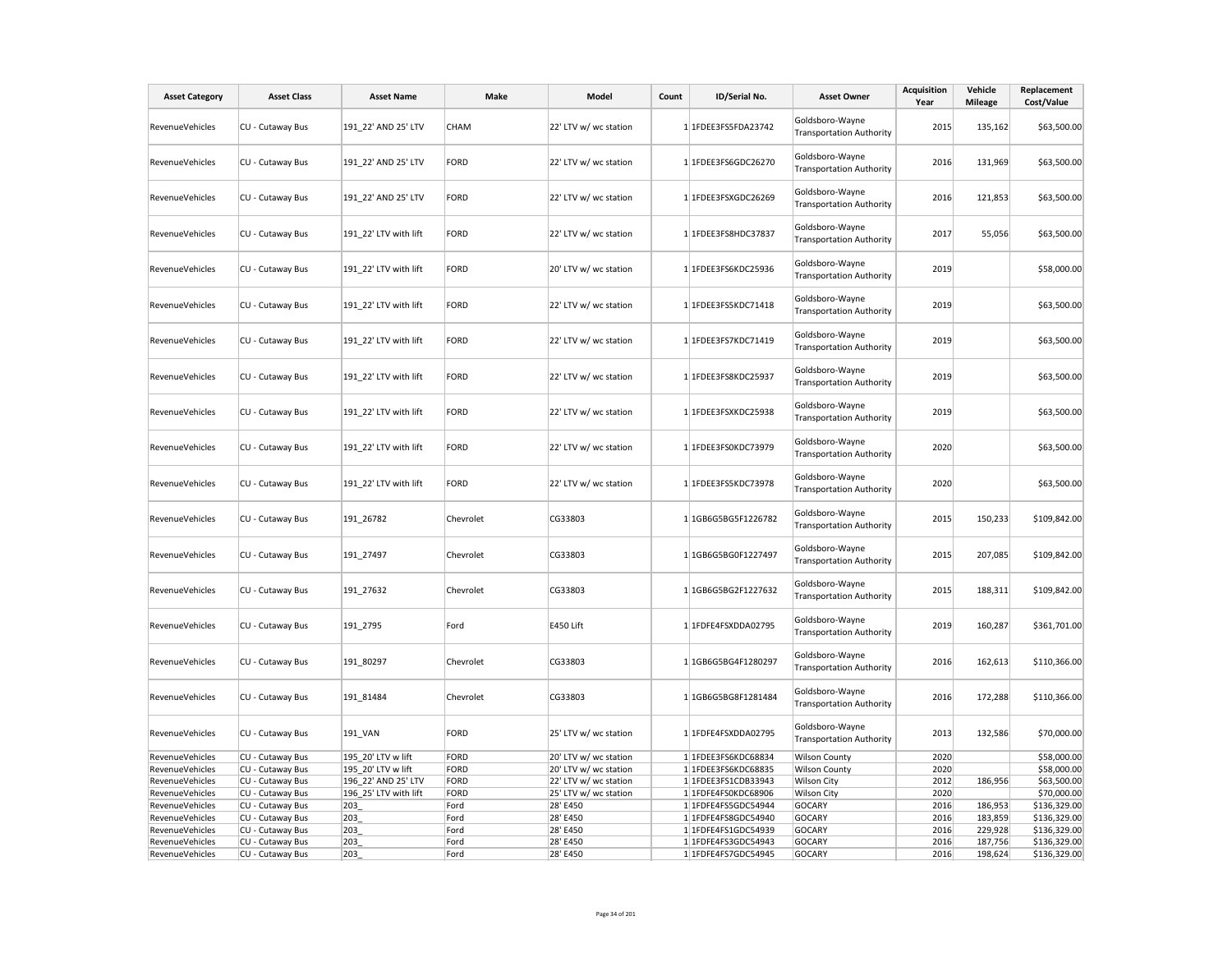| \$120,995.00<br>RevenueVehicles<br>CU - Cutaway Bus<br>203<br>22' E450<br>1 1FDFE4FS2GDC49037<br><b>GOCARY</b><br>2016<br>91,206<br>Ford<br>2016<br>92,561<br>\$120,995.00<br>RevenueVehicles<br>CU - Cutaway Bus<br>203<br>22' E450<br>1 1FDFE4FS8GDC50242<br><b>GOCARY</b><br>Ford<br>RevenueVehicles<br>CU - Cutaway Bus<br>203<br>Ford<br>28' E450<br>1 1FDFE4FSXGDC54941<br><b>GOCARY</b><br>2016<br>158,197<br>\$136,329.00<br>2018<br>RevenueVehicles<br>CU - Cutaway Bus<br>203<br>Ford<br>20' E450<br>1 1FDFE4FS1KDC10433<br><b>GOCARY</b><br>20,551<br>\$121,985.00<br>2018<br>RevenueVehicles<br>CU - Cutaway Bus<br>203<br>Ford<br>20' E450<br>1 1FDFE4FSXKDC10432<br><b>GOCARY</b><br>26,706<br>\$121,985.00<br><b>GOCARY</b><br>2019<br>\$137,649.00<br>RevenueVehicles<br>CU - Cutaway Bus<br>203<br>Ford<br>28' E450<br>1 1FDFE4FS5KDC10435<br>74,127<br>2019<br>\$137,649.00<br>RevenueVehicles<br>CU - Cutaway Bus<br>203<br>Ford<br>28' E450<br>1 1FDFE4FS7KDC10436<br><b>GOCARY</b><br>60,989<br>203<br>2019<br>RevenueVehicles<br>CU - Cutaway Bus<br>Ford<br>28' E450<br>1 1FDFE4FS9KDC10437<br><b>GOCARY</b><br>53,774<br>\$137,649.00<br>2019<br>RevenueVehicles<br>CU - Cutaway Bus<br>203<br>Ford<br>28' E450<br>1 1FDFE4FS3KDC10434<br><b>GOCARY</b><br>32,955<br>\$137,649.00<br>2020<br>RevenueVehicles<br>CU - Cutaway Bus<br>203<br>Ford<br>28' E450<br>1 1FDFE4FS4KDC56595<br><b>GOCARY</b><br>7,127<br>\$138,426.00<br>2020<br>RevenueVehicles<br>CU - Cutaway Bus<br>203<br>Ford<br>28' E450<br><b>GOCARY</b><br>16,716<br>\$138,426.00<br>1 1FDFE4FS6KDC56596<br>2017<br>46,687<br>\$79,149.00<br>RevenueVehicles<br>CU - Cutaway Bus<br>209 413<br>Ford<br>E450<br>1 1FDFE4FS2HDC53025<br>CONCORD/KANNAPOLIS<br>RevenueVehicles<br>CU - Cutaway Bus<br>209 414<br>Ford<br>E450<br>1 1FDFE4FS6HDC53027<br>CONCORD/KANNAPOLIS<br>2017<br>73,251<br>\$84,699.00<br>RevenueVehicles<br>CU - Cutaway Bus<br>209_415<br>Ford<br>E450<br>1 1FDFE4FS6HDC53030<br>CONCORD/KANNAPOLIS<br>2017<br>73,664<br>\$84,699.00<br>RevenueVehicles<br>CU - Cutaway Bus<br>Ford<br>E450<br>1 1FDFE4FS8HDC53031<br>CONCORD/KANNAPOLIS<br>2017<br>28,876<br>\$79,149.00<br>209_416<br>21 20' LTV with lift<br>20' LTV w/ wc station<br>2017<br>73,385<br>\$58,000.00<br>RevenueVehicles<br>CU - Cutaway Bus<br><b>FORD</b><br>1 1FDEE3FS2HDC37834<br><b>Buncombe County</b><br>RevenueVehicles<br>CU - Cutaway Bus<br>21 20' LTV with lift<br><b>FORD</b><br>20' LTV w/ wc station<br>1 1FDEE3FS4HDC37835<br><b>Buncombe County</b><br>2017<br>78,109<br>\$58,000.00<br>2017<br>RevenueVehicles<br>CU - Cutaway Bus<br>21 20' LTV with lift<br><b>FORD</b><br>20' LTV w/ wc station<br>82,891<br>\$58,000.00<br>1 1FDEE3FS1HDC38120<br><b>Buncombe County</b><br>21 20' LTV with lift<br>2018<br>RevenueVehicles<br>CU - Cutaway Bus<br><b>FORD</b><br>20' LTV w/ wc station<br>19,677<br>\$58,000.00<br>1 1FDEE3FS1JDC27933<br><b>Buncombe County</b><br>21 20' LTV with lift<br>\$58,000.00<br>RevenueVehicles<br>CU - Cutaway Bus<br>FORD<br>20' LTV w/ wc station<br>1 1FDEE3FS9JDC27937<br><b>Buncombe County</b><br>2018<br>31,024<br>RevenueVehicles<br>CU - Cutaway Bus<br>21 20' LTV with lift<br>FORD<br>20' LTV w/ wc station<br>1 1FDEE3FS0JDC27941<br><b>Buncombe County</b><br>2018<br>36,621<br>\$58,000.00<br>2018<br>RevenueVehicles<br>CU - Cutaway Bus<br>21 20' LTV with lift<br><b>FORD</b><br>20' LTV w/ wc station<br>26,133<br>\$58,000.00<br>1 1FDEE3FS5JDC27983<br><b>Buncombe County</b><br>2017<br>RevenueVehicles<br>CU - Cutaway Bus<br>21_22' LTV with lift<br>FORD<br>22' LTV w/ wc station<br>1 1FDEE3FSXHDC37838<br><b>Buncombe County</b><br>74,641<br>\$63,500.00<br>RevenueVehicles<br>CU - Cutaway Bus<br>21 22' LTV with lift<br><b>FORD</b><br>22' LTV w/ wc station<br>1 1FDFE4FS9JDC28077<br><b>Buncombe County</b><br>2018<br>29,540<br>\$63,500.00<br>2018<br>CU - Cutaway Bus<br>21 22' LTV with lift<br>FORD<br>22' LTV w/ wc station<br>25,540<br>\$63,500.00<br>RevenueVehicles<br>1 1FDFE4FS7JDC28076<br><b>Buncombe County</b><br>2016<br>\$70,000.00<br>RevenueVehicles<br>CU - Cutaway Bus<br>21 25' LTV<br><b>FORD</b><br>25' LTV w/ wc station<br>1 1FDFE4FS6FDA34596<br>62,966<br><b>Buncombe County</b><br>RevenueVehicles<br>CU - Cutaway Bus<br>21 25' LTV<br><b>FORD</b><br>1 1FDFE4FS4FDA34595<br>2016<br>104,520<br>\$70,000.00<br>25' LTV w/ wc station<br><b>Buncombe County</b><br>2016<br>RevenueVehicles<br>CU - Cutaway Bus<br>21 25' LTV<br><b>FORD</b><br>25' LTV w/ wc station<br>103,787<br>\$70,000.00<br>1 1FDFE4FS8FDA34597<br><b>Buncombe County</b><br>2016<br>CU - Cutaway Bus<br>21_25' LTV<br>FORD<br>25' LTV w/ wc station<br>1 1FEFE4FS9GDC31974<br>84,742<br>\$70,000.00<br>RevenueVehicles<br><b>Buncombe County</b><br><b>FORD</b><br>2016<br>RevenueVehicles<br>CU - Cutaway Bus<br>21 25' LTV<br>25' LTV w/ wc station<br>1 1FDFE4FS0GDC31975<br><b>Buncombe County</b><br>127,648<br>\$70,000.00<br>RevenueVehicles<br>CU - Cutaway Bus<br>215<br>Champion<br>1 1FDFE4FS4JDC41397<br><b>GASTONIA</b><br>2018<br>11,821<br>\$128,800.00<br>Bus<br><b>GASTONIA</b><br>2018<br>32,105<br>\$128,800.00<br>RevenueVehicles<br>CU - Cutaway Bus<br>215<br>Champion<br>Bus<br>1 1FDFE4FS6JDC41398<br>227_473<br>2014<br>\$103,782.00<br>RevenueVehicles<br>1 5WEXWSKK9EH415914<br><b>JACKSONVILLE</b><br>147,737<br>CU - Cutaway Bus<br>International<br>Starcraft<br>227_474<br>1 5WEXWSKKXEH416392<br><b>JACKSONVILLE</b><br>2014<br>\$103,782.00<br>RevenueVehicles<br>CU - Cutaway Bus<br>International<br>Starcraft<br>137,531<br>227 475<br>\$101,019.80<br>RevenueVehicles<br>CU - Cutaway Bus<br>Chevrolet<br>1 1GBG5U1988F414872<br><b>JACKSONVILLE</b><br>2010<br>298,029<br>Goshen<br>227_477<br>2010<br>RevenueVehicles<br>CU - Cutaway Bus<br>Chevrolet<br>1 1GBG5U1948F414660<br><b>JACKSONVILLE</b><br>280,374<br>\$101,019.80<br>Goshen<br>227 479<br>2010<br>RevenueVehicles<br>CU - Cutaway Bus<br>Chevrolet<br>Goshen<br>1 1 GBG5 U1958 F414537<br><b>JACKSONVILLE</b><br>295,947<br>\$101,019.80<br>227 480<br>2018<br>RevenueVehicles<br>CU - Cutaway Bus<br>Freightliner<br>Champion<br>1 4 UZADSFC4KCKM9968<br><b>JACKSONVILLE</b><br>37,447<br>\$133,333.00<br>2018<br>CU - Cutaway Bus<br>227_481<br>50,655<br>\$133,333.00<br>RevenueVehicles<br>Freightliner<br>Champion<br>1 4UZADSFC6KCKM9969<br><b>JACKSONVILLE</b><br>RevenueVehicles<br>CU - Cutaway Bus<br>227_482<br>Freightliner<br>Champion<br>1 4UZADSFC2KCKM9970<br><b>JACKSONVILLE</b><br>2018<br>44,212<br>\$133,333.00<br>CU - Cutaway Bus<br>227_483<br>1 5WEXWSKK3EH415911<br><b>JACKSONVILLE</b><br>2014<br>164,909<br>\$103,782.00<br>RevenueVehicles<br>International<br>Starcraft<br>227_484<br>1 5WEXWSKK4EH415920<br><b>JACKSONVILLE</b><br>2014<br>161,135<br>\$103,782.00<br>RevenueVehicles<br>CU - Cutaway Bus<br>International<br>Starcraft<br>227_485<br>2014<br>\$103,782.00<br>RevenueVehicles<br>CU - Cutaway Bus<br>International<br>Starcraft<br>1 5WEXWSKK5EH415991<br><b>JACKSONVILLE</b><br>145,880<br>227 486<br>Ford<br><b>JACKSONVILLE</b><br>2015<br>115,924<br>\$104,632.40<br>RevenueVehicles<br>CU - Cutaway Bus<br>Champion<br>1 1FDGF5GT1FED59178<br>227_487<br>2015<br>RevenueVehicles<br>CU - Cutaway Bus<br>1 1FDGF5GTXFED59180<br><b>JACKSONVILLE</b><br>\$104,632.40<br>Ford<br>Champion<br>114,365<br>RevenueVehicles<br>CU - Cutaway Bus<br>227_488<br>1 1FDGF5GT3FED59179<br><b>JACKSONVILLE</b><br>2015<br>131,234<br>\$104,632.40<br>Ford<br>Champion<br>227 489<br>Freightliner<br>2018<br>47,522<br>\$133,333.00<br>RevenueVehicles<br>CU - Cutaway Bus<br>Champion<br>1 4UZADSFC2KCKM9971<br><b>JACKSONVILLE</b><br>2018<br>CU - Cutaway Bus<br>227 490<br><b>JACKSONVILLE</b><br>46,326<br>\$133,333.00<br>RevenueVehicles<br>Freightliner<br>Champion<br>1 4UZADSFC2KCKM9972<br>RevenueVehicles<br>CU - Cutaway Bus<br>237<br>Ford<br>E - 450<br>1 1FDFE4FS1KDC35705<br>SALISBURY<br>2018<br>16,439<br>\$182,500.00<br>RevenueVehicles<br>CU - Cutaway Bus<br>237<br>Ford<br>E - 450<br>1 1FDFE4FS3KDC35706<br>SALISBURY<br>2018<br>15,893<br>\$182,500.00<br>2019<br>RevenueVehicles<br>237<br>E-450<br>SALISBURY<br>731<br>\$182,500.00<br>CU - Cutaway Bus<br>Ford<br>1 1FDFE4FS3KDC73999<br>247<br>2010<br>RevenueVehicles<br>CU - Cutaway Bus<br>Ford<br>22 ft Itvl<br>1 1FDFE4FLXADA86721<br><b>WPRTA</b><br>170,877<br>\$116,296.00<br>RevenueVehicles<br>CU - Cutaway Bus<br>247<br>Ford<br>22 ft Itvl<br>1 1FDFE4FL8ADA86720<br><b>WPRTA</b><br>2010<br>187,222<br>\$116,296.00 | <b>Asset Category</b> | <b>Asset Class</b> | <b>Asset Name</b> | Make | Model | Count | ID/Serial No. | <b>Asset Owner</b> | <b>Acquisition</b><br>Year | Vehicle<br><b>Mileage</b> | Replacement<br>Cost/Value |
|-------------------------------------------------------------------------------------------------------------------------------------------------------------------------------------------------------------------------------------------------------------------------------------------------------------------------------------------------------------------------------------------------------------------------------------------------------------------------------------------------------------------------------------------------------------------------------------------------------------------------------------------------------------------------------------------------------------------------------------------------------------------------------------------------------------------------------------------------------------------------------------------------------------------------------------------------------------------------------------------------------------------------------------------------------------------------------------------------------------------------------------------------------------------------------------------------------------------------------------------------------------------------------------------------------------------------------------------------------------------------------------------------------------------------------------------------------------------------------------------------------------------------------------------------------------------------------------------------------------------------------------------------------------------------------------------------------------------------------------------------------------------------------------------------------------------------------------------------------------------------------------------------------------------------------------------------------------------------------------------------------------------------------------------------------------------------------------------------------------------------------------------------------------------------------------------------------------------------------------------------------------------------------------------------------------------------------------------------------------------------------------------------------------------------------------------------------------------------------------------------------------------------------------------------------------------------------------------------------------------------------------------------------------------------------------------------------------------------------------------------------------------------------------------------------------------------------------------------------------------------------------------------------------------------------------------------------------------------------------------------------------------------------------------------------------------------------------------------------------------------------------------------------------------------------------------------------------------------------------------------------------------------------------------------------------------------------------------------------------------------------------------------------------------------------------------------------------------------------------------------------------------------------------------------------------------------------------------------------------------------------------------------------------------------------------------------------------------------------------------------------------------------------------------------------------------------------------------------------------------------------------------------------------------------------------------------------------------------------------------------------------------------------------------------------------------------------------------------------------------------------------------------------------------------------------------------------------------------------------------------------------------------------------------------------------------------------------------------------------------------------------------------------------------------------------------------------------------------------------------------------------------------------------------------------------------------------------------------------------------------------------------------------------------------------------------------------------------------------------------------------------------------------------------------------------------------------------------------------------------------------------------------------------------------------------------------------------------------------------------------------------------------------------------------------------------------------------------------------------------------------------------------------------------------------------------------------------------------------------------------------------------------------------------------------------------------------------------------------------------------------------------------------------------------------------------------------------------------------------------------------------------------------------------------------------------------------------------------------------------------------------------------------------------------------------------------------------------------------------------------------------------------------------------------------------------------------------------------------------------------------------------------------------------------------------------------------------------------------------------------------------------------------------------------------------------------------------------------------------------------------------------------------------------------------------------------------------------------------------------------------------------------------------------------------------------------------------------------------------------------------------------------------------------------------------------------------------------------------------------------------------------------------------------------------------------------------------------------------------------------------------------------------------------------------------------------------------------------------------------------------------------------------------------------------------------------------------------------------------------------------------------------------------------------------------------------------------------------------------------------------------------------------------------------------------------------------------------------------------------------------------------------------------------------------------------------------------------------------------------------------------------------------------------------------------------------------------------------------------------------------------------------------------------------------------------------------------------------------------------------------------------------------------------------------------------------------------------------------------------------------------------------------------------------------------------------------------------------------------------------------------------------------------------------------------------------------------------------------------------------------------------------------------------------------------------------------------------------------------------------------------------------------------------------------------------------------------------------------------------------------------------------------------------------------------------------------------------------------------------------------------------------------------------------------------------------------------------------------------------------------------------------------------------------------------------------------------------------------------------------------------------------------------------------------------------------------------------------------------------------------|-----------------------|--------------------|-------------------|------|-------|-------|---------------|--------------------|----------------------------|---------------------------|---------------------------|
|                                                                                                                                                                                                                                                                                                                                                                                                                                                                                                                                                                                                                                                                                                                                                                                                                                                                                                                                                                                                                                                                                                                                                                                                                                                                                                                                                                                                                                                                                                                                                                                                                                                                                                                                                                                                                                                                                                                                                                                                                                                                                                                                                                                                                                                                                                                                                                                                                                                                                                                                                                                                                                                                                                                                                                                                                                                                                                                                                                                                                                                                                                                                                                                                                                                                                                                                                                                                                                                                                                                                                                                                                                                                                                                                                                                                                                                                                                                                                                                                                                                                                                                                                                                                                                                                                                                                                                                                                                                                                                                                                                                                                                                                                                                                                                                                                                                                                                                                                                                                                                                                                                                                                                                                                                                                                                                                                                                                                                                                                                                                                                                                                                                                                                                                                                                                                                                                                                                                                                                                                                                                                                                                                                                                                                                                                                                                                                                                                                                                                                                                                                                                                                                                                                                                                                                                                                                                                                                                                                                                                                                                                                                                                                                                                                                                                                                                                                                                                                                                                                                                                                                                                                                                                                                                                                                                                                                                                                                                                                                                                                                                                                                                                                                                                                                                                                                                                                                                                                                                                                                                                                                                                               |                       |                    |                   |      |       |       |               |                    |                            |                           |                           |
|                                                                                                                                                                                                                                                                                                                                                                                                                                                                                                                                                                                                                                                                                                                                                                                                                                                                                                                                                                                                                                                                                                                                                                                                                                                                                                                                                                                                                                                                                                                                                                                                                                                                                                                                                                                                                                                                                                                                                                                                                                                                                                                                                                                                                                                                                                                                                                                                                                                                                                                                                                                                                                                                                                                                                                                                                                                                                                                                                                                                                                                                                                                                                                                                                                                                                                                                                                                                                                                                                                                                                                                                                                                                                                                                                                                                                                                                                                                                                                                                                                                                                                                                                                                                                                                                                                                                                                                                                                                                                                                                                                                                                                                                                                                                                                                                                                                                                                                                                                                                                                                                                                                                                                                                                                                                                                                                                                                                                                                                                                                                                                                                                                                                                                                                                                                                                                                                                                                                                                                                                                                                                                                                                                                                                                                                                                                                                                                                                                                                                                                                                                                                                                                                                                                                                                                                                                                                                                                                                                                                                                                                                                                                                                                                                                                                                                                                                                                                                                                                                                                                                                                                                                                                                                                                                                                                                                                                                                                                                                                                                                                                                                                                                                                                                                                                                                                                                                                                                                                                                                                                                                                                                               |                       |                    |                   |      |       |       |               |                    |                            |                           |                           |
|                                                                                                                                                                                                                                                                                                                                                                                                                                                                                                                                                                                                                                                                                                                                                                                                                                                                                                                                                                                                                                                                                                                                                                                                                                                                                                                                                                                                                                                                                                                                                                                                                                                                                                                                                                                                                                                                                                                                                                                                                                                                                                                                                                                                                                                                                                                                                                                                                                                                                                                                                                                                                                                                                                                                                                                                                                                                                                                                                                                                                                                                                                                                                                                                                                                                                                                                                                                                                                                                                                                                                                                                                                                                                                                                                                                                                                                                                                                                                                                                                                                                                                                                                                                                                                                                                                                                                                                                                                                                                                                                                                                                                                                                                                                                                                                                                                                                                                                                                                                                                                                                                                                                                                                                                                                                                                                                                                                                                                                                                                                                                                                                                                                                                                                                                                                                                                                                                                                                                                                                                                                                                                                                                                                                                                                                                                                                                                                                                                                                                                                                                                                                                                                                                                                                                                                                                                                                                                                                                                                                                                                                                                                                                                                                                                                                                                                                                                                                                                                                                                                                                                                                                                                                                                                                                                                                                                                                                                                                                                                                                                                                                                                                                                                                                                                                                                                                                                                                                                                                                                                                                                                                                               |                       |                    |                   |      |       |       |               |                    |                            |                           |                           |
|                                                                                                                                                                                                                                                                                                                                                                                                                                                                                                                                                                                                                                                                                                                                                                                                                                                                                                                                                                                                                                                                                                                                                                                                                                                                                                                                                                                                                                                                                                                                                                                                                                                                                                                                                                                                                                                                                                                                                                                                                                                                                                                                                                                                                                                                                                                                                                                                                                                                                                                                                                                                                                                                                                                                                                                                                                                                                                                                                                                                                                                                                                                                                                                                                                                                                                                                                                                                                                                                                                                                                                                                                                                                                                                                                                                                                                                                                                                                                                                                                                                                                                                                                                                                                                                                                                                                                                                                                                                                                                                                                                                                                                                                                                                                                                                                                                                                                                                                                                                                                                                                                                                                                                                                                                                                                                                                                                                                                                                                                                                                                                                                                                                                                                                                                                                                                                                                                                                                                                                                                                                                                                                                                                                                                                                                                                                                                                                                                                                                                                                                                                                                                                                                                                                                                                                                                                                                                                                                                                                                                                                                                                                                                                                                                                                                                                                                                                                                                                                                                                                                                                                                                                                                                                                                                                                                                                                                                                                                                                                                                                                                                                                                                                                                                                                                                                                                                                                                                                                                                                                                                                                                                               |                       |                    |                   |      |       |       |               |                    |                            |                           |                           |
|                                                                                                                                                                                                                                                                                                                                                                                                                                                                                                                                                                                                                                                                                                                                                                                                                                                                                                                                                                                                                                                                                                                                                                                                                                                                                                                                                                                                                                                                                                                                                                                                                                                                                                                                                                                                                                                                                                                                                                                                                                                                                                                                                                                                                                                                                                                                                                                                                                                                                                                                                                                                                                                                                                                                                                                                                                                                                                                                                                                                                                                                                                                                                                                                                                                                                                                                                                                                                                                                                                                                                                                                                                                                                                                                                                                                                                                                                                                                                                                                                                                                                                                                                                                                                                                                                                                                                                                                                                                                                                                                                                                                                                                                                                                                                                                                                                                                                                                                                                                                                                                                                                                                                                                                                                                                                                                                                                                                                                                                                                                                                                                                                                                                                                                                                                                                                                                                                                                                                                                                                                                                                                                                                                                                                                                                                                                                                                                                                                                                                                                                                                                                                                                                                                                                                                                                                                                                                                                                                                                                                                                                                                                                                                                                                                                                                                                                                                                                                                                                                                                                                                                                                                                                                                                                                                                                                                                                                                                                                                                                                                                                                                                                                                                                                                                                                                                                                                                                                                                                                                                                                                                                                               |                       |                    |                   |      |       |       |               |                    |                            |                           |                           |
|                                                                                                                                                                                                                                                                                                                                                                                                                                                                                                                                                                                                                                                                                                                                                                                                                                                                                                                                                                                                                                                                                                                                                                                                                                                                                                                                                                                                                                                                                                                                                                                                                                                                                                                                                                                                                                                                                                                                                                                                                                                                                                                                                                                                                                                                                                                                                                                                                                                                                                                                                                                                                                                                                                                                                                                                                                                                                                                                                                                                                                                                                                                                                                                                                                                                                                                                                                                                                                                                                                                                                                                                                                                                                                                                                                                                                                                                                                                                                                                                                                                                                                                                                                                                                                                                                                                                                                                                                                                                                                                                                                                                                                                                                                                                                                                                                                                                                                                                                                                                                                                                                                                                                                                                                                                                                                                                                                                                                                                                                                                                                                                                                                                                                                                                                                                                                                                                                                                                                                                                                                                                                                                                                                                                                                                                                                                                                                                                                                                                                                                                                                                                                                                                                                                                                                                                                                                                                                                                                                                                                                                                                                                                                                                                                                                                                                                                                                                                                                                                                                                                                                                                                                                                                                                                                                                                                                                                                                                                                                                                                                                                                                                                                                                                                                                                                                                                                                                                                                                                                                                                                                                                                               |                       |                    |                   |      |       |       |               |                    |                            |                           |                           |
|                                                                                                                                                                                                                                                                                                                                                                                                                                                                                                                                                                                                                                                                                                                                                                                                                                                                                                                                                                                                                                                                                                                                                                                                                                                                                                                                                                                                                                                                                                                                                                                                                                                                                                                                                                                                                                                                                                                                                                                                                                                                                                                                                                                                                                                                                                                                                                                                                                                                                                                                                                                                                                                                                                                                                                                                                                                                                                                                                                                                                                                                                                                                                                                                                                                                                                                                                                                                                                                                                                                                                                                                                                                                                                                                                                                                                                                                                                                                                                                                                                                                                                                                                                                                                                                                                                                                                                                                                                                                                                                                                                                                                                                                                                                                                                                                                                                                                                                                                                                                                                                                                                                                                                                                                                                                                                                                                                                                                                                                                                                                                                                                                                                                                                                                                                                                                                                                                                                                                                                                                                                                                                                                                                                                                                                                                                                                                                                                                                                                                                                                                                                                                                                                                                                                                                                                                                                                                                                                                                                                                                                                                                                                                                                                                                                                                                                                                                                                                                                                                                                                                                                                                                                                                                                                                                                                                                                                                                                                                                                                                                                                                                                                                                                                                                                                                                                                                                                                                                                                                                                                                                                                                               |                       |                    |                   |      |       |       |               |                    |                            |                           |                           |
|                                                                                                                                                                                                                                                                                                                                                                                                                                                                                                                                                                                                                                                                                                                                                                                                                                                                                                                                                                                                                                                                                                                                                                                                                                                                                                                                                                                                                                                                                                                                                                                                                                                                                                                                                                                                                                                                                                                                                                                                                                                                                                                                                                                                                                                                                                                                                                                                                                                                                                                                                                                                                                                                                                                                                                                                                                                                                                                                                                                                                                                                                                                                                                                                                                                                                                                                                                                                                                                                                                                                                                                                                                                                                                                                                                                                                                                                                                                                                                                                                                                                                                                                                                                                                                                                                                                                                                                                                                                                                                                                                                                                                                                                                                                                                                                                                                                                                                                                                                                                                                                                                                                                                                                                                                                                                                                                                                                                                                                                                                                                                                                                                                                                                                                                                                                                                                                                                                                                                                                                                                                                                                                                                                                                                                                                                                                                                                                                                                                                                                                                                                                                                                                                                                                                                                                                                                                                                                                                                                                                                                                                                                                                                                                                                                                                                                                                                                                                                                                                                                                                                                                                                                                                                                                                                                                                                                                                                                                                                                                                                                                                                                                                                                                                                                                                                                                                                                                                                                                                                                                                                                                                                               |                       |                    |                   |      |       |       |               |                    |                            |                           |                           |
|                                                                                                                                                                                                                                                                                                                                                                                                                                                                                                                                                                                                                                                                                                                                                                                                                                                                                                                                                                                                                                                                                                                                                                                                                                                                                                                                                                                                                                                                                                                                                                                                                                                                                                                                                                                                                                                                                                                                                                                                                                                                                                                                                                                                                                                                                                                                                                                                                                                                                                                                                                                                                                                                                                                                                                                                                                                                                                                                                                                                                                                                                                                                                                                                                                                                                                                                                                                                                                                                                                                                                                                                                                                                                                                                                                                                                                                                                                                                                                                                                                                                                                                                                                                                                                                                                                                                                                                                                                                                                                                                                                                                                                                                                                                                                                                                                                                                                                                                                                                                                                                                                                                                                                                                                                                                                                                                                                                                                                                                                                                                                                                                                                                                                                                                                                                                                                                                                                                                                                                                                                                                                                                                                                                                                                                                                                                                                                                                                                                                                                                                                                                                                                                                                                                                                                                                                                                                                                                                                                                                                                                                                                                                                                                                                                                                                                                                                                                                                                                                                                                                                                                                                                                                                                                                                                                                                                                                                                                                                                                                                                                                                                                                                                                                                                                                                                                                                                                                                                                                                                                                                                                                                               |                       |                    |                   |      |       |       |               |                    |                            |                           |                           |
|                                                                                                                                                                                                                                                                                                                                                                                                                                                                                                                                                                                                                                                                                                                                                                                                                                                                                                                                                                                                                                                                                                                                                                                                                                                                                                                                                                                                                                                                                                                                                                                                                                                                                                                                                                                                                                                                                                                                                                                                                                                                                                                                                                                                                                                                                                                                                                                                                                                                                                                                                                                                                                                                                                                                                                                                                                                                                                                                                                                                                                                                                                                                                                                                                                                                                                                                                                                                                                                                                                                                                                                                                                                                                                                                                                                                                                                                                                                                                                                                                                                                                                                                                                                                                                                                                                                                                                                                                                                                                                                                                                                                                                                                                                                                                                                                                                                                                                                                                                                                                                                                                                                                                                                                                                                                                                                                                                                                                                                                                                                                                                                                                                                                                                                                                                                                                                                                                                                                                                                                                                                                                                                                                                                                                                                                                                                                                                                                                                                                                                                                                                                                                                                                                                                                                                                                                                                                                                                                                                                                                                                                                                                                                                                                                                                                                                                                                                                                                                                                                                                                                                                                                                                                                                                                                                                                                                                                                                                                                                                                                                                                                                                                                                                                                                                                                                                                                                                                                                                                                                                                                                                                                               |                       |                    |                   |      |       |       |               |                    |                            |                           |                           |
|                                                                                                                                                                                                                                                                                                                                                                                                                                                                                                                                                                                                                                                                                                                                                                                                                                                                                                                                                                                                                                                                                                                                                                                                                                                                                                                                                                                                                                                                                                                                                                                                                                                                                                                                                                                                                                                                                                                                                                                                                                                                                                                                                                                                                                                                                                                                                                                                                                                                                                                                                                                                                                                                                                                                                                                                                                                                                                                                                                                                                                                                                                                                                                                                                                                                                                                                                                                                                                                                                                                                                                                                                                                                                                                                                                                                                                                                                                                                                                                                                                                                                                                                                                                                                                                                                                                                                                                                                                                                                                                                                                                                                                                                                                                                                                                                                                                                                                                                                                                                                                                                                                                                                                                                                                                                                                                                                                                                                                                                                                                                                                                                                                                                                                                                                                                                                                                                                                                                                                                                                                                                                                                                                                                                                                                                                                                                                                                                                                                                                                                                                                                                                                                                                                                                                                                                                                                                                                                                                                                                                                                                                                                                                                                                                                                                                                                                                                                                                                                                                                                                                                                                                                                                                                                                                                                                                                                                                                                                                                                                                                                                                                                                                                                                                                                                                                                                                                                                                                                                                                                                                                                                                               |                       |                    |                   |      |       |       |               |                    |                            |                           |                           |
|                                                                                                                                                                                                                                                                                                                                                                                                                                                                                                                                                                                                                                                                                                                                                                                                                                                                                                                                                                                                                                                                                                                                                                                                                                                                                                                                                                                                                                                                                                                                                                                                                                                                                                                                                                                                                                                                                                                                                                                                                                                                                                                                                                                                                                                                                                                                                                                                                                                                                                                                                                                                                                                                                                                                                                                                                                                                                                                                                                                                                                                                                                                                                                                                                                                                                                                                                                                                                                                                                                                                                                                                                                                                                                                                                                                                                                                                                                                                                                                                                                                                                                                                                                                                                                                                                                                                                                                                                                                                                                                                                                                                                                                                                                                                                                                                                                                                                                                                                                                                                                                                                                                                                                                                                                                                                                                                                                                                                                                                                                                                                                                                                                                                                                                                                                                                                                                                                                                                                                                                                                                                                                                                                                                                                                                                                                                                                                                                                                                                                                                                                                                                                                                                                                                                                                                                                                                                                                                                                                                                                                                                                                                                                                                                                                                                                                                                                                                                                                                                                                                                                                                                                                                                                                                                                                                                                                                                                                                                                                                                                                                                                                                                                                                                                                                                                                                                                                                                                                                                                                                                                                                                                               |                       |                    |                   |      |       |       |               |                    |                            |                           |                           |
|                                                                                                                                                                                                                                                                                                                                                                                                                                                                                                                                                                                                                                                                                                                                                                                                                                                                                                                                                                                                                                                                                                                                                                                                                                                                                                                                                                                                                                                                                                                                                                                                                                                                                                                                                                                                                                                                                                                                                                                                                                                                                                                                                                                                                                                                                                                                                                                                                                                                                                                                                                                                                                                                                                                                                                                                                                                                                                                                                                                                                                                                                                                                                                                                                                                                                                                                                                                                                                                                                                                                                                                                                                                                                                                                                                                                                                                                                                                                                                                                                                                                                                                                                                                                                                                                                                                                                                                                                                                                                                                                                                                                                                                                                                                                                                                                                                                                                                                                                                                                                                                                                                                                                                                                                                                                                                                                                                                                                                                                                                                                                                                                                                                                                                                                                                                                                                                                                                                                                                                                                                                                                                                                                                                                                                                                                                                                                                                                                                                                                                                                                                                                                                                                                                                                                                                                                                                                                                                                                                                                                                                                                                                                                                                                                                                                                                                                                                                                                                                                                                                                                                                                                                                                                                                                                                                                                                                                                                                                                                                                                                                                                                                                                                                                                                                                                                                                                                                                                                                                                                                                                                                                                               |                       |                    |                   |      |       |       |               |                    |                            |                           |                           |
|                                                                                                                                                                                                                                                                                                                                                                                                                                                                                                                                                                                                                                                                                                                                                                                                                                                                                                                                                                                                                                                                                                                                                                                                                                                                                                                                                                                                                                                                                                                                                                                                                                                                                                                                                                                                                                                                                                                                                                                                                                                                                                                                                                                                                                                                                                                                                                                                                                                                                                                                                                                                                                                                                                                                                                                                                                                                                                                                                                                                                                                                                                                                                                                                                                                                                                                                                                                                                                                                                                                                                                                                                                                                                                                                                                                                                                                                                                                                                                                                                                                                                                                                                                                                                                                                                                                                                                                                                                                                                                                                                                                                                                                                                                                                                                                                                                                                                                                                                                                                                                                                                                                                                                                                                                                                                                                                                                                                                                                                                                                                                                                                                                                                                                                                                                                                                                                                                                                                                                                                                                                                                                                                                                                                                                                                                                                                                                                                                                                                                                                                                                                                                                                                                                                                                                                                                                                                                                                                                                                                                                                                                                                                                                                                                                                                                                                                                                                                                                                                                                                                                                                                                                                                                                                                                                                                                                                                                                                                                                                                                                                                                                                                                                                                                                                                                                                                                                                                                                                                                                                                                                                                                               |                       |                    |                   |      |       |       |               |                    |                            |                           |                           |
|                                                                                                                                                                                                                                                                                                                                                                                                                                                                                                                                                                                                                                                                                                                                                                                                                                                                                                                                                                                                                                                                                                                                                                                                                                                                                                                                                                                                                                                                                                                                                                                                                                                                                                                                                                                                                                                                                                                                                                                                                                                                                                                                                                                                                                                                                                                                                                                                                                                                                                                                                                                                                                                                                                                                                                                                                                                                                                                                                                                                                                                                                                                                                                                                                                                                                                                                                                                                                                                                                                                                                                                                                                                                                                                                                                                                                                                                                                                                                                                                                                                                                                                                                                                                                                                                                                                                                                                                                                                                                                                                                                                                                                                                                                                                                                                                                                                                                                                                                                                                                                                                                                                                                                                                                                                                                                                                                                                                                                                                                                                                                                                                                                                                                                                                                                                                                                                                                                                                                                                                                                                                                                                                                                                                                                                                                                                                                                                                                                                                                                                                                                                                                                                                                                                                                                                                                                                                                                                                                                                                                                                                                                                                                                                                                                                                                                                                                                                                                                                                                                                                                                                                                                                                                                                                                                                                                                                                                                                                                                                                                                                                                                                                                                                                                                                                                                                                                                                                                                                                                                                                                                                                                               |                       |                    |                   |      |       |       |               |                    |                            |                           |                           |
|                                                                                                                                                                                                                                                                                                                                                                                                                                                                                                                                                                                                                                                                                                                                                                                                                                                                                                                                                                                                                                                                                                                                                                                                                                                                                                                                                                                                                                                                                                                                                                                                                                                                                                                                                                                                                                                                                                                                                                                                                                                                                                                                                                                                                                                                                                                                                                                                                                                                                                                                                                                                                                                                                                                                                                                                                                                                                                                                                                                                                                                                                                                                                                                                                                                                                                                                                                                                                                                                                                                                                                                                                                                                                                                                                                                                                                                                                                                                                                                                                                                                                                                                                                                                                                                                                                                                                                                                                                                                                                                                                                                                                                                                                                                                                                                                                                                                                                                                                                                                                                                                                                                                                                                                                                                                                                                                                                                                                                                                                                                                                                                                                                                                                                                                                                                                                                                                                                                                                                                                                                                                                                                                                                                                                                                                                                                                                                                                                                                                                                                                                                                                                                                                                                                                                                                                                                                                                                                                                                                                                                                                                                                                                                                                                                                                                                                                                                                                                                                                                                                                                                                                                                                                                                                                                                                                                                                                                                                                                                                                                                                                                                                                                                                                                                                                                                                                                                                                                                                                                                                                                                                                                               |                       |                    |                   |      |       |       |               |                    |                            |                           |                           |
|                                                                                                                                                                                                                                                                                                                                                                                                                                                                                                                                                                                                                                                                                                                                                                                                                                                                                                                                                                                                                                                                                                                                                                                                                                                                                                                                                                                                                                                                                                                                                                                                                                                                                                                                                                                                                                                                                                                                                                                                                                                                                                                                                                                                                                                                                                                                                                                                                                                                                                                                                                                                                                                                                                                                                                                                                                                                                                                                                                                                                                                                                                                                                                                                                                                                                                                                                                                                                                                                                                                                                                                                                                                                                                                                                                                                                                                                                                                                                                                                                                                                                                                                                                                                                                                                                                                                                                                                                                                                                                                                                                                                                                                                                                                                                                                                                                                                                                                                                                                                                                                                                                                                                                                                                                                                                                                                                                                                                                                                                                                                                                                                                                                                                                                                                                                                                                                                                                                                                                                                                                                                                                                                                                                                                                                                                                                                                                                                                                                                                                                                                                                                                                                                                                                                                                                                                                                                                                                                                                                                                                                                                                                                                                                                                                                                                                                                                                                                                                                                                                                                                                                                                                                                                                                                                                                                                                                                                                                                                                                                                                                                                                                                                                                                                                                                                                                                                                                                                                                                                                                                                                                                                               |                       |                    |                   |      |       |       |               |                    |                            |                           |                           |
|                                                                                                                                                                                                                                                                                                                                                                                                                                                                                                                                                                                                                                                                                                                                                                                                                                                                                                                                                                                                                                                                                                                                                                                                                                                                                                                                                                                                                                                                                                                                                                                                                                                                                                                                                                                                                                                                                                                                                                                                                                                                                                                                                                                                                                                                                                                                                                                                                                                                                                                                                                                                                                                                                                                                                                                                                                                                                                                                                                                                                                                                                                                                                                                                                                                                                                                                                                                                                                                                                                                                                                                                                                                                                                                                                                                                                                                                                                                                                                                                                                                                                                                                                                                                                                                                                                                                                                                                                                                                                                                                                                                                                                                                                                                                                                                                                                                                                                                                                                                                                                                                                                                                                                                                                                                                                                                                                                                                                                                                                                                                                                                                                                                                                                                                                                                                                                                                                                                                                                                                                                                                                                                                                                                                                                                                                                                                                                                                                                                                                                                                                                                                                                                                                                                                                                                                                                                                                                                                                                                                                                                                                                                                                                                                                                                                                                                                                                                                                                                                                                                                                                                                                                                                                                                                                                                                                                                                                                                                                                                                                                                                                                                                                                                                                                                                                                                                                                                                                                                                                                                                                                                                                               |                       |                    |                   |      |       |       |               |                    |                            |                           |                           |
|                                                                                                                                                                                                                                                                                                                                                                                                                                                                                                                                                                                                                                                                                                                                                                                                                                                                                                                                                                                                                                                                                                                                                                                                                                                                                                                                                                                                                                                                                                                                                                                                                                                                                                                                                                                                                                                                                                                                                                                                                                                                                                                                                                                                                                                                                                                                                                                                                                                                                                                                                                                                                                                                                                                                                                                                                                                                                                                                                                                                                                                                                                                                                                                                                                                                                                                                                                                                                                                                                                                                                                                                                                                                                                                                                                                                                                                                                                                                                                                                                                                                                                                                                                                                                                                                                                                                                                                                                                                                                                                                                                                                                                                                                                                                                                                                                                                                                                                                                                                                                                                                                                                                                                                                                                                                                                                                                                                                                                                                                                                                                                                                                                                                                                                                                                                                                                                                                                                                                                                                                                                                                                                                                                                                                                                                                                                                                                                                                                                                                                                                                                                                                                                                                                                                                                                                                                                                                                                                                                                                                                                                                                                                                                                                                                                                                                                                                                                                                                                                                                                                                                                                                                                                                                                                                                                                                                                                                                                                                                                                                                                                                                                                                                                                                                                                                                                                                                                                                                                                                                                                                                                                                               |                       |                    |                   |      |       |       |               |                    |                            |                           |                           |
|                                                                                                                                                                                                                                                                                                                                                                                                                                                                                                                                                                                                                                                                                                                                                                                                                                                                                                                                                                                                                                                                                                                                                                                                                                                                                                                                                                                                                                                                                                                                                                                                                                                                                                                                                                                                                                                                                                                                                                                                                                                                                                                                                                                                                                                                                                                                                                                                                                                                                                                                                                                                                                                                                                                                                                                                                                                                                                                                                                                                                                                                                                                                                                                                                                                                                                                                                                                                                                                                                                                                                                                                                                                                                                                                                                                                                                                                                                                                                                                                                                                                                                                                                                                                                                                                                                                                                                                                                                                                                                                                                                                                                                                                                                                                                                                                                                                                                                                                                                                                                                                                                                                                                                                                                                                                                                                                                                                                                                                                                                                                                                                                                                                                                                                                                                                                                                                                                                                                                                                                                                                                                                                                                                                                                                                                                                                                                                                                                                                                                                                                                                                                                                                                                                                                                                                                                                                                                                                                                                                                                                                                                                                                                                                                                                                                                                                                                                                                                                                                                                                                                                                                                                                                                                                                                                                                                                                                                                                                                                                                                                                                                                                                                                                                                                                                                                                                                                                                                                                                                                                                                                                                                               |                       |                    |                   |      |       |       |               |                    |                            |                           |                           |
|                                                                                                                                                                                                                                                                                                                                                                                                                                                                                                                                                                                                                                                                                                                                                                                                                                                                                                                                                                                                                                                                                                                                                                                                                                                                                                                                                                                                                                                                                                                                                                                                                                                                                                                                                                                                                                                                                                                                                                                                                                                                                                                                                                                                                                                                                                                                                                                                                                                                                                                                                                                                                                                                                                                                                                                                                                                                                                                                                                                                                                                                                                                                                                                                                                                                                                                                                                                                                                                                                                                                                                                                                                                                                                                                                                                                                                                                                                                                                                                                                                                                                                                                                                                                                                                                                                                                                                                                                                                                                                                                                                                                                                                                                                                                                                                                                                                                                                                                                                                                                                                                                                                                                                                                                                                                                                                                                                                                                                                                                                                                                                                                                                                                                                                                                                                                                                                                                                                                                                                                                                                                                                                                                                                                                                                                                                                                                                                                                                                                                                                                                                                                                                                                                                                                                                                                                                                                                                                                                                                                                                                                                                                                                                                                                                                                                                                                                                                                                                                                                                                                                                                                                                                                                                                                                                                                                                                                                                                                                                                                                                                                                                                                                                                                                                                                                                                                                                                                                                                                                                                                                                                                                               |                       |                    |                   |      |       |       |               |                    |                            |                           |                           |
|                                                                                                                                                                                                                                                                                                                                                                                                                                                                                                                                                                                                                                                                                                                                                                                                                                                                                                                                                                                                                                                                                                                                                                                                                                                                                                                                                                                                                                                                                                                                                                                                                                                                                                                                                                                                                                                                                                                                                                                                                                                                                                                                                                                                                                                                                                                                                                                                                                                                                                                                                                                                                                                                                                                                                                                                                                                                                                                                                                                                                                                                                                                                                                                                                                                                                                                                                                                                                                                                                                                                                                                                                                                                                                                                                                                                                                                                                                                                                                                                                                                                                                                                                                                                                                                                                                                                                                                                                                                                                                                                                                                                                                                                                                                                                                                                                                                                                                                                                                                                                                                                                                                                                                                                                                                                                                                                                                                                                                                                                                                                                                                                                                                                                                                                                                                                                                                                                                                                                                                                                                                                                                                                                                                                                                                                                                                                                                                                                                                                                                                                                                                                                                                                                                                                                                                                                                                                                                                                                                                                                                                                                                                                                                                                                                                                                                                                                                                                                                                                                                                                                                                                                                                                                                                                                                                                                                                                                                                                                                                                                                                                                                                                                                                                                                                                                                                                                                                                                                                                                                                                                                                                                               |                       |                    |                   |      |       |       |               |                    |                            |                           |                           |
|                                                                                                                                                                                                                                                                                                                                                                                                                                                                                                                                                                                                                                                                                                                                                                                                                                                                                                                                                                                                                                                                                                                                                                                                                                                                                                                                                                                                                                                                                                                                                                                                                                                                                                                                                                                                                                                                                                                                                                                                                                                                                                                                                                                                                                                                                                                                                                                                                                                                                                                                                                                                                                                                                                                                                                                                                                                                                                                                                                                                                                                                                                                                                                                                                                                                                                                                                                                                                                                                                                                                                                                                                                                                                                                                                                                                                                                                                                                                                                                                                                                                                                                                                                                                                                                                                                                                                                                                                                                                                                                                                                                                                                                                                                                                                                                                                                                                                                                                                                                                                                                                                                                                                                                                                                                                                                                                                                                                                                                                                                                                                                                                                                                                                                                                                                                                                                                                                                                                                                                                                                                                                                                                                                                                                                                                                                                                                                                                                                                                                                                                                                                                                                                                                                                                                                                                                                                                                                                                                                                                                                                                                                                                                                                                                                                                                                                                                                                                                                                                                                                                                                                                                                                                                                                                                                                                                                                                                                                                                                                                                                                                                                                                                                                                                                                                                                                                                                                                                                                                                                                                                                                                                               |                       |                    |                   |      |       |       |               |                    |                            |                           |                           |
|                                                                                                                                                                                                                                                                                                                                                                                                                                                                                                                                                                                                                                                                                                                                                                                                                                                                                                                                                                                                                                                                                                                                                                                                                                                                                                                                                                                                                                                                                                                                                                                                                                                                                                                                                                                                                                                                                                                                                                                                                                                                                                                                                                                                                                                                                                                                                                                                                                                                                                                                                                                                                                                                                                                                                                                                                                                                                                                                                                                                                                                                                                                                                                                                                                                                                                                                                                                                                                                                                                                                                                                                                                                                                                                                                                                                                                                                                                                                                                                                                                                                                                                                                                                                                                                                                                                                                                                                                                                                                                                                                                                                                                                                                                                                                                                                                                                                                                                                                                                                                                                                                                                                                                                                                                                                                                                                                                                                                                                                                                                                                                                                                                                                                                                                                                                                                                                                                                                                                                                                                                                                                                                                                                                                                                                                                                                                                                                                                                                                                                                                                                                                                                                                                                                                                                                                                                                                                                                                                                                                                                                                                                                                                                                                                                                                                                                                                                                                                                                                                                                                                                                                                                                                                                                                                                                                                                                                                                                                                                                                                                                                                                                                                                                                                                                                                                                                                                                                                                                                                                                                                                                                                               |                       |                    |                   |      |       |       |               |                    |                            |                           |                           |
|                                                                                                                                                                                                                                                                                                                                                                                                                                                                                                                                                                                                                                                                                                                                                                                                                                                                                                                                                                                                                                                                                                                                                                                                                                                                                                                                                                                                                                                                                                                                                                                                                                                                                                                                                                                                                                                                                                                                                                                                                                                                                                                                                                                                                                                                                                                                                                                                                                                                                                                                                                                                                                                                                                                                                                                                                                                                                                                                                                                                                                                                                                                                                                                                                                                                                                                                                                                                                                                                                                                                                                                                                                                                                                                                                                                                                                                                                                                                                                                                                                                                                                                                                                                                                                                                                                                                                                                                                                                                                                                                                                                                                                                                                                                                                                                                                                                                                                                                                                                                                                                                                                                                                                                                                                                                                                                                                                                                                                                                                                                                                                                                                                                                                                                                                                                                                                                                                                                                                                                                                                                                                                                                                                                                                                                                                                                                                                                                                                                                                                                                                                                                                                                                                                                                                                                                                                                                                                                                                                                                                                                                                                                                                                                                                                                                                                                                                                                                                                                                                                                                                                                                                                                                                                                                                                                                                                                                                                                                                                                                                                                                                                                                                                                                                                                                                                                                                                                                                                                                                                                                                                                                                               |                       |                    |                   |      |       |       |               |                    |                            |                           |                           |
|                                                                                                                                                                                                                                                                                                                                                                                                                                                                                                                                                                                                                                                                                                                                                                                                                                                                                                                                                                                                                                                                                                                                                                                                                                                                                                                                                                                                                                                                                                                                                                                                                                                                                                                                                                                                                                                                                                                                                                                                                                                                                                                                                                                                                                                                                                                                                                                                                                                                                                                                                                                                                                                                                                                                                                                                                                                                                                                                                                                                                                                                                                                                                                                                                                                                                                                                                                                                                                                                                                                                                                                                                                                                                                                                                                                                                                                                                                                                                                                                                                                                                                                                                                                                                                                                                                                                                                                                                                                                                                                                                                                                                                                                                                                                                                                                                                                                                                                                                                                                                                                                                                                                                                                                                                                                                                                                                                                                                                                                                                                                                                                                                                                                                                                                                                                                                                                                                                                                                                                                                                                                                                                                                                                                                                                                                                                                                                                                                                                                                                                                                                                                                                                                                                                                                                                                                                                                                                                                                                                                                                                                                                                                                                                                                                                                                                                                                                                                                                                                                                                                                                                                                                                                                                                                                                                                                                                                                                                                                                                                                                                                                                                                                                                                                                                                                                                                                                                                                                                                                                                                                                                                                               |                       |                    |                   |      |       |       |               |                    |                            |                           |                           |
|                                                                                                                                                                                                                                                                                                                                                                                                                                                                                                                                                                                                                                                                                                                                                                                                                                                                                                                                                                                                                                                                                                                                                                                                                                                                                                                                                                                                                                                                                                                                                                                                                                                                                                                                                                                                                                                                                                                                                                                                                                                                                                                                                                                                                                                                                                                                                                                                                                                                                                                                                                                                                                                                                                                                                                                                                                                                                                                                                                                                                                                                                                                                                                                                                                                                                                                                                                                                                                                                                                                                                                                                                                                                                                                                                                                                                                                                                                                                                                                                                                                                                                                                                                                                                                                                                                                                                                                                                                                                                                                                                                                                                                                                                                                                                                                                                                                                                                                                                                                                                                                                                                                                                                                                                                                                                                                                                                                                                                                                                                                                                                                                                                                                                                                                                                                                                                                                                                                                                                                                                                                                                                                                                                                                                                                                                                                                                                                                                                                                                                                                                                                                                                                                                                                                                                                                                                                                                                                                                                                                                                                                                                                                                                                                                                                                                                                                                                                                                                                                                                                                                                                                                                                                                                                                                                                                                                                                                                                                                                                                                                                                                                                                                                                                                                                                                                                                                                                                                                                                                                                                                                                                                               |                       |                    |                   |      |       |       |               |                    |                            |                           |                           |
|                                                                                                                                                                                                                                                                                                                                                                                                                                                                                                                                                                                                                                                                                                                                                                                                                                                                                                                                                                                                                                                                                                                                                                                                                                                                                                                                                                                                                                                                                                                                                                                                                                                                                                                                                                                                                                                                                                                                                                                                                                                                                                                                                                                                                                                                                                                                                                                                                                                                                                                                                                                                                                                                                                                                                                                                                                                                                                                                                                                                                                                                                                                                                                                                                                                                                                                                                                                                                                                                                                                                                                                                                                                                                                                                                                                                                                                                                                                                                                                                                                                                                                                                                                                                                                                                                                                                                                                                                                                                                                                                                                                                                                                                                                                                                                                                                                                                                                                                                                                                                                                                                                                                                                                                                                                                                                                                                                                                                                                                                                                                                                                                                                                                                                                                                                                                                                                                                                                                                                                                                                                                                                                                                                                                                                                                                                                                                                                                                                                                                                                                                                                                                                                                                                                                                                                                                                                                                                                                                                                                                                                                                                                                                                                                                                                                                                                                                                                                                                                                                                                                                                                                                                                                                                                                                                                                                                                                                                                                                                                                                                                                                                                                                                                                                                                                                                                                                                                                                                                                                                                                                                                                                               |                       |                    |                   |      |       |       |               |                    |                            |                           |                           |
|                                                                                                                                                                                                                                                                                                                                                                                                                                                                                                                                                                                                                                                                                                                                                                                                                                                                                                                                                                                                                                                                                                                                                                                                                                                                                                                                                                                                                                                                                                                                                                                                                                                                                                                                                                                                                                                                                                                                                                                                                                                                                                                                                                                                                                                                                                                                                                                                                                                                                                                                                                                                                                                                                                                                                                                                                                                                                                                                                                                                                                                                                                                                                                                                                                                                                                                                                                                                                                                                                                                                                                                                                                                                                                                                                                                                                                                                                                                                                                                                                                                                                                                                                                                                                                                                                                                                                                                                                                                                                                                                                                                                                                                                                                                                                                                                                                                                                                                                                                                                                                                                                                                                                                                                                                                                                                                                                                                                                                                                                                                                                                                                                                                                                                                                                                                                                                                                                                                                                                                                                                                                                                                                                                                                                                                                                                                                                                                                                                                                                                                                                                                                                                                                                                                                                                                                                                                                                                                                                                                                                                                                                                                                                                                                                                                                                                                                                                                                                                                                                                                                                                                                                                                                                                                                                                                                                                                                                                                                                                                                                                                                                                                                                                                                                                                                                                                                                                                                                                                                                                                                                                                                                               |                       |                    |                   |      |       |       |               |                    |                            |                           |                           |
|                                                                                                                                                                                                                                                                                                                                                                                                                                                                                                                                                                                                                                                                                                                                                                                                                                                                                                                                                                                                                                                                                                                                                                                                                                                                                                                                                                                                                                                                                                                                                                                                                                                                                                                                                                                                                                                                                                                                                                                                                                                                                                                                                                                                                                                                                                                                                                                                                                                                                                                                                                                                                                                                                                                                                                                                                                                                                                                                                                                                                                                                                                                                                                                                                                                                                                                                                                                                                                                                                                                                                                                                                                                                                                                                                                                                                                                                                                                                                                                                                                                                                                                                                                                                                                                                                                                                                                                                                                                                                                                                                                                                                                                                                                                                                                                                                                                                                                                                                                                                                                                                                                                                                                                                                                                                                                                                                                                                                                                                                                                                                                                                                                                                                                                                                                                                                                                                                                                                                                                                                                                                                                                                                                                                                                                                                                                                                                                                                                                                                                                                                                                                                                                                                                                                                                                                                                                                                                                                                                                                                                                                                                                                                                                                                                                                                                                                                                                                                                                                                                                                                                                                                                                                                                                                                                                                                                                                                                                                                                                                                                                                                                                                                                                                                                                                                                                                                                                                                                                                                                                                                                                                                               |                       |                    |                   |      |       |       |               |                    |                            |                           |                           |
|                                                                                                                                                                                                                                                                                                                                                                                                                                                                                                                                                                                                                                                                                                                                                                                                                                                                                                                                                                                                                                                                                                                                                                                                                                                                                                                                                                                                                                                                                                                                                                                                                                                                                                                                                                                                                                                                                                                                                                                                                                                                                                                                                                                                                                                                                                                                                                                                                                                                                                                                                                                                                                                                                                                                                                                                                                                                                                                                                                                                                                                                                                                                                                                                                                                                                                                                                                                                                                                                                                                                                                                                                                                                                                                                                                                                                                                                                                                                                                                                                                                                                                                                                                                                                                                                                                                                                                                                                                                                                                                                                                                                                                                                                                                                                                                                                                                                                                                                                                                                                                                                                                                                                                                                                                                                                                                                                                                                                                                                                                                                                                                                                                                                                                                                                                                                                                                                                                                                                                                                                                                                                                                                                                                                                                                                                                                                                                                                                                                                                                                                                                                                                                                                                                                                                                                                                                                                                                                                                                                                                                                                                                                                                                                                                                                                                                                                                                                                                                                                                                                                                                                                                                                                                                                                                                                                                                                                                                                                                                                                                                                                                                                                                                                                                                                                                                                                                                                                                                                                                                                                                                                                                               |                       |                    |                   |      |       |       |               |                    |                            |                           |                           |
|                                                                                                                                                                                                                                                                                                                                                                                                                                                                                                                                                                                                                                                                                                                                                                                                                                                                                                                                                                                                                                                                                                                                                                                                                                                                                                                                                                                                                                                                                                                                                                                                                                                                                                                                                                                                                                                                                                                                                                                                                                                                                                                                                                                                                                                                                                                                                                                                                                                                                                                                                                                                                                                                                                                                                                                                                                                                                                                                                                                                                                                                                                                                                                                                                                                                                                                                                                                                                                                                                                                                                                                                                                                                                                                                                                                                                                                                                                                                                                                                                                                                                                                                                                                                                                                                                                                                                                                                                                                                                                                                                                                                                                                                                                                                                                                                                                                                                                                                                                                                                                                                                                                                                                                                                                                                                                                                                                                                                                                                                                                                                                                                                                                                                                                                                                                                                                                                                                                                                                                                                                                                                                                                                                                                                                                                                                                                                                                                                                                                                                                                                                                                                                                                                                                                                                                                                                                                                                                                                                                                                                                                                                                                                                                                                                                                                                                                                                                                                                                                                                                                                                                                                                                                                                                                                                                                                                                                                                                                                                                                                                                                                                                                                                                                                                                                                                                                                                                                                                                                                                                                                                                                                               |                       |                    |                   |      |       |       |               |                    |                            |                           |                           |
|                                                                                                                                                                                                                                                                                                                                                                                                                                                                                                                                                                                                                                                                                                                                                                                                                                                                                                                                                                                                                                                                                                                                                                                                                                                                                                                                                                                                                                                                                                                                                                                                                                                                                                                                                                                                                                                                                                                                                                                                                                                                                                                                                                                                                                                                                                                                                                                                                                                                                                                                                                                                                                                                                                                                                                                                                                                                                                                                                                                                                                                                                                                                                                                                                                                                                                                                                                                                                                                                                                                                                                                                                                                                                                                                                                                                                                                                                                                                                                                                                                                                                                                                                                                                                                                                                                                                                                                                                                                                                                                                                                                                                                                                                                                                                                                                                                                                                                                                                                                                                                                                                                                                                                                                                                                                                                                                                                                                                                                                                                                                                                                                                                                                                                                                                                                                                                                                                                                                                                                                                                                                                                                                                                                                                                                                                                                                                                                                                                                                                                                                                                                                                                                                                                                                                                                                                                                                                                                                                                                                                                                                                                                                                                                                                                                                                                                                                                                                                                                                                                                                                                                                                                                                                                                                                                                                                                                                                                                                                                                                                                                                                                                                                                                                                                                                                                                                                                                                                                                                                                                                                                                                                               |                       |                    |                   |      |       |       |               |                    |                            |                           |                           |
|                                                                                                                                                                                                                                                                                                                                                                                                                                                                                                                                                                                                                                                                                                                                                                                                                                                                                                                                                                                                                                                                                                                                                                                                                                                                                                                                                                                                                                                                                                                                                                                                                                                                                                                                                                                                                                                                                                                                                                                                                                                                                                                                                                                                                                                                                                                                                                                                                                                                                                                                                                                                                                                                                                                                                                                                                                                                                                                                                                                                                                                                                                                                                                                                                                                                                                                                                                                                                                                                                                                                                                                                                                                                                                                                                                                                                                                                                                                                                                                                                                                                                                                                                                                                                                                                                                                                                                                                                                                                                                                                                                                                                                                                                                                                                                                                                                                                                                                                                                                                                                                                                                                                                                                                                                                                                                                                                                                                                                                                                                                                                                                                                                                                                                                                                                                                                                                                                                                                                                                                                                                                                                                                                                                                                                                                                                                                                                                                                                                                                                                                                                                                                                                                                                                                                                                                                                                                                                                                                                                                                                                                                                                                                                                                                                                                                                                                                                                                                                                                                                                                                                                                                                                                                                                                                                                                                                                                                                                                                                                                                                                                                                                                                                                                                                                                                                                                                                                                                                                                                                                                                                                                                               |                       |                    |                   |      |       |       |               |                    |                            |                           |                           |
|                                                                                                                                                                                                                                                                                                                                                                                                                                                                                                                                                                                                                                                                                                                                                                                                                                                                                                                                                                                                                                                                                                                                                                                                                                                                                                                                                                                                                                                                                                                                                                                                                                                                                                                                                                                                                                                                                                                                                                                                                                                                                                                                                                                                                                                                                                                                                                                                                                                                                                                                                                                                                                                                                                                                                                                                                                                                                                                                                                                                                                                                                                                                                                                                                                                                                                                                                                                                                                                                                                                                                                                                                                                                                                                                                                                                                                                                                                                                                                                                                                                                                                                                                                                                                                                                                                                                                                                                                                                                                                                                                                                                                                                                                                                                                                                                                                                                                                                                                                                                                                                                                                                                                                                                                                                                                                                                                                                                                                                                                                                                                                                                                                                                                                                                                                                                                                                                                                                                                                                                                                                                                                                                                                                                                                                                                                                                                                                                                                                                                                                                                                                                                                                                                                                                                                                                                                                                                                                                                                                                                                                                                                                                                                                                                                                                                                                                                                                                                                                                                                                                                                                                                                                                                                                                                                                                                                                                                                                                                                                                                                                                                                                                                                                                                                                                                                                                                                                                                                                                                                                                                                                                                               |                       |                    |                   |      |       |       |               |                    |                            |                           |                           |
|                                                                                                                                                                                                                                                                                                                                                                                                                                                                                                                                                                                                                                                                                                                                                                                                                                                                                                                                                                                                                                                                                                                                                                                                                                                                                                                                                                                                                                                                                                                                                                                                                                                                                                                                                                                                                                                                                                                                                                                                                                                                                                                                                                                                                                                                                                                                                                                                                                                                                                                                                                                                                                                                                                                                                                                                                                                                                                                                                                                                                                                                                                                                                                                                                                                                                                                                                                                                                                                                                                                                                                                                                                                                                                                                                                                                                                                                                                                                                                                                                                                                                                                                                                                                                                                                                                                                                                                                                                                                                                                                                                                                                                                                                                                                                                                                                                                                                                                                                                                                                                                                                                                                                                                                                                                                                                                                                                                                                                                                                                                                                                                                                                                                                                                                                                                                                                                                                                                                                                                                                                                                                                                                                                                                                                                                                                                                                                                                                                                                                                                                                                                                                                                                                                                                                                                                                                                                                                                                                                                                                                                                                                                                                                                                                                                                                                                                                                                                                                                                                                                                                                                                                                                                                                                                                                                                                                                                                                                                                                                                                                                                                                                                                                                                                                                                                                                                                                                                                                                                                                                                                                                                                               |                       |                    |                   |      |       |       |               |                    |                            |                           |                           |
|                                                                                                                                                                                                                                                                                                                                                                                                                                                                                                                                                                                                                                                                                                                                                                                                                                                                                                                                                                                                                                                                                                                                                                                                                                                                                                                                                                                                                                                                                                                                                                                                                                                                                                                                                                                                                                                                                                                                                                                                                                                                                                                                                                                                                                                                                                                                                                                                                                                                                                                                                                                                                                                                                                                                                                                                                                                                                                                                                                                                                                                                                                                                                                                                                                                                                                                                                                                                                                                                                                                                                                                                                                                                                                                                                                                                                                                                                                                                                                                                                                                                                                                                                                                                                                                                                                                                                                                                                                                                                                                                                                                                                                                                                                                                                                                                                                                                                                                                                                                                                                                                                                                                                                                                                                                                                                                                                                                                                                                                                                                                                                                                                                                                                                                                                                                                                                                                                                                                                                                                                                                                                                                                                                                                                                                                                                                                                                                                                                                                                                                                                                                                                                                                                                                                                                                                                                                                                                                                                                                                                                                                                                                                                                                                                                                                                                                                                                                                                                                                                                                                                                                                                                                                                                                                                                                                                                                                                                                                                                                                                                                                                                                                                                                                                                                                                                                                                                                                                                                                                                                                                                                                                               |                       |                    |                   |      |       |       |               |                    |                            |                           |                           |
|                                                                                                                                                                                                                                                                                                                                                                                                                                                                                                                                                                                                                                                                                                                                                                                                                                                                                                                                                                                                                                                                                                                                                                                                                                                                                                                                                                                                                                                                                                                                                                                                                                                                                                                                                                                                                                                                                                                                                                                                                                                                                                                                                                                                                                                                                                                                                                                                                                                                                                                                                                                                                                                                                                                                                                                                                                                                                                                                                                                                                                                                                                                                                                                                                                                                                                                                                                                                                                                                                                                                                                                                                                                                                                                                                                                                                                                                                                                                                                                                                                                                                                                                                                                                                                                                                                                                                                                                                                                                                                                                                                                                                                                                                                                                                                                                                                                                                                                                                                                                                                                                                                                                                                                                                                                                                                                                                                                                                                                                                                                                                                                                                                                                                                                                                                                                                                                                                                                                                                                                                                                                                                                                                                                                                                                                                                                                                                                                                                                                                                                                                                                                                                                                                                                                                                                                                                                                                                                                                                                                                                                                                                                                                                                                                                                                                                                                                                                                                                                                                                                                                                                                                                                                                                                                                                                                                                                                                                                                                                                                                                                                                                                                                                                                                                                                                                                                                                                                                                                                                                                                                                                                                               |                       |                    |                   |      |       |       |               |                    |                            |                           |                           |
|                                                                                                                                                                                                                                                                                                                                                                                                                                                                                                                                                                                                                                                                                                                                                                                                                                                                                                                                                                                                                                                                                                                                                                                                                                                                                                                                                                                                                                                                                                                                                                                                                                                                                                                                                                                                                                                                                                                                                                                                                                                                                                                                                                                                                                                                                                                                                                                                                                                                                                                                                                                                                                                                                                                                                                                                                                                                                                                                                                                                                                                                                                                                                                                                                                                                                                                                                                                                                                                                                                                                                                                                                                                                                                                                                                                                                                                                                                                                                                                                                                                                                                                                                                                                                                                                                                                                                                                                                                                                                                                                                                                                                                                                                                                                                                                                                                                                                                                                                                                                                                                                                                                                                                                                                                                                                                                                                                                                                                                                                                                                                                                                                                                                                                                                                                                                                                                                                                                                                                                                                                                                                                                                                                                                                                                                                                                                                                                                                                                                                                                                                                                                                                                                                                                                                                                                                                                                                                                                                                                                                                                                                                                                                                                                                                                                                                                                                                                                                                                                                                                                                                                                                                                                                                                                                                                                                                                                                                                                                                                                                                                                                                                                                                                                                                                                                                                                                                                                                                                                                                                                                                                                                               |                       |                    |                   |      |       |       |               |                    |                            |                           |                           |
|                                                                                                                                                                                                                                                                                                                                                                                                                                                                                                                                                                                                                                                                                                                                                                                                                                                                                                                                                                                                                                                                                                                                                                                                                                                                                                                                                                                                                                                                                                                                                                                                                                                                                                                                                                                                                                                                                                                                                                                                                                                                                                                                                                                                                                                                                                                                                                                                                                                                                                                                                                                                                                                                                                                                                                                                                                                                                                                                                                                                                                                                                                                                                                                                                                                                                                                                                                                                                                                                                                                                                                                                                                                                                                                                                                                                                                                                                                                                                                                                                                                                                                                                                                                                                                                                                                                                                                                                                                                                                                                                                                                                                                                                                                                                                                                                                                                                                                                                                                                                                                                                                                                                                                                                                                                                                                                                                                                                                                                                                                                                                                                                                                                                                                                                                                                                                                                                                                                                                                                                                                                                                                                                                                                                                                                                                                                                                                                                                                                                                                                                                                                                                                                                                                                                                                                                                                                                                                                                                                                                                                                                                                                                                                                                                                                                                                                                                                                                                                                                                                                                                                                                                                                                                                                                                                                                                                                                                                                                                                                                                                                                                                                                                                                                                                                                                                                                                                                                                                                                                                                                                                                                                               |                       |                    |                   |      |       |       |               |                    |                            |                           |                           |
|                                                                                                                                                                                                                                                                                                                                                                                                                                                                                                                                                                                                                                                                                                                                                                                                                                                                                                                                                                                                                                                                                                                                                                                                                                                                                                                                                                                                                                                                                                                                                                                                                                                                                                                                                                                                                                                                                                                                                                                                                                                                                                                                                                                                                                                                                                                                                                                                                                                                                                                                                                                                                                                                                                                                                                                                                                                                                                                                                                                                                                                                                                                                                                                                                                                                                                                                                                                                                                                                                                                                                                                                                                                                                                                                                                                                                                                                                                                                                                                                                                                                                                                                                                                                                                                                                                                                                                                                                                                                                                                                                                                                                                                                                                                                                                                                                                                                                                                                                                                                                                                                                                                                                                                                                                                                                                                                                                                                                                                                                                                                                                                                                                                                                                                                                                                                                                                                                                                                                                                                                                                                                                                                                                                                                                                                                                                                                                                                                                                                                                                                                                                                                                                                                                                                                                                                                                                                                                                                                                                                                                                                                                                                                                                                                                                                                                                                                                                                                                                                                                                                                                                                                                                                                                                                                                                                                                                                                                                                                                                                                                                                                                                                                                                                                                                                                                                                                                                                                                                                                                                                                                                                                               |                       |                    |                   |      |       |       |               |                    |                            |                           |                           |
|                                                                                                                                                                                                                                                                                                                                                                                                                                                                                                                                                                                                                                                                                                                                                                                                                                                                                                                                                                                                                                                                                                                                                                                                                                                                                                                                                                                                                                                                                                                                                                                                                                                                                                                                                                                                                                                                                                                                                                                                                                                                                                                                                                                                                                                                                                                                                                                                                                                                                                                                                                                                                                                                                                                                                                                                                                                                                                                                                                                                                                                                                                                                                                                                                                                                                                                                                                                                                                                                                                                                                                                                                                                                                                                                                                                                                                                                                                                                                                                                                                                                                                                                                                                                                                                                                                                                                                                                                                                                                                                                                                                                                                                                                                                                                                                                                                                                                                                                                                                                                                                                                                                                                                                                                                                                                                                                                                                                                                                                                                                                                                                                                                                                                                                                                                                                                                                                                                                                                                                                                                                                                                                                                                                                                                                                                                                                                                                                                                                                                                                                                                                                                                                                                                                                                                                                                                                                                                                                                                                                                                                                                                                                                                                                                                                                                                                                                                                                                                                                                                                                                                                                                                                                                                                                                                                                                                                                                                                                                                                                                                                                                                                                                                                                                                                                                                                                                                                                                                                                                                                                                                                                                               |                       |                    |                   |      |       |       |               |                    |                            |                           |                           |
|                                                                                                                                                                                                                                                                                                                                                                                                                                                                                                                                                                                                                                                                                                                                                                                                                                                                                                                                                                                                                                                                                                                                                                                                                                                                                                                                                                                                                                                                                                                                                                                                                                                                                                                                                                                                                                                                                                                                                                                                                                                                                                                                                                                                                                                                                                                                                                                                                                                                                                                                                                                                                                                                                                                                                                                                                                                                                                                                                                                                                                                                                                                                                                                                                                                                                                                                                                                                                                                                                                                                                                                                                                                                                                                                                                                                                                                                                                                                                                                                                                                                                                                                                                                                                                                                                                                                                                                                                                                                                                                                                                                                                                                                                                                                                                                                                                                                                                                                                                                                                                                                                                                                                                                                                                                                                                                                                                                                                                                                                                                                                                                                                                                                                                                                                                                                                                                                                                                                                                                                                                                                                                                                                                                                                                                                                                                                                                                                                                                                                                                                                                                                                                                                                                                                                                                                                                                                                                                                                                                                                                                                                                                                                                                                                                                                                                                                                                                                                                                                                                                                                                                                                                                                                                                                                                                                                                                                                                                                                                                                                                                                                                                                                                                                                                                                                                                                                                                                                                                                                                                                                                                                                               |                       |                    |                   |      |       |       |               |                    |                            |                           |                           |
|                                                                                                                                                                                                                                                                                                                                                                                                                                                                                                                                                                                                                                                                                                                                                                                                                                                                                                                                                                                                                                                                                                                                                                                                                                                                                                                                                                                                                                                                                                                                                                                                                                                                                                                                                                                                                                                                                                                                                                                                                                                                                                                                                                                                                                                                                                                                                                                                                                                                                                                                                                                                                                                                                                                                                                                                                                                                                                                                                                                                                                                                                                                                                                                                                                                                                                                                                                                                                                                                                                                                                                                                                                                                                                                                                                                                                                                                                                                                                                                                                                                                                                                                                                                                                                                                                                                                                                                                                                                                                                                                                                                                                                                                                                                                                                                                                                                                                                                                                                                                                                                                                                                                                                                                                                                                                                                                                                                                                                                                                                                                                                                                                                                                                                                                                                                                                                                                                                                                                                                                                                                                                                                                                                                                                                                                                                                                                                                                                                                                                                                                                                                                                                                                                                                                                                                                                                                                                                                                                                                                                                                                                                                                                                                                                                                                                                                                                                                                                                                                                                                                                                                                                                                                                                                                                                                                                                                                                                                                                                                                                                                                                                                                                                                                                                                                                                                                                                                                                                                                                                                                                                                                                               |                       |                    |                   |      |       |       |               |                    |                            |                           |                           |
|                                                                                                                                                                                                                                                                                                                                                                                                                                                                                                                                                                                                                                                                                                                                                                                                                                                                                                                                                                                                                                                                                                                                                                                                                                                                                                                                                                                                                                                                                                                                                                                                                                                                                                                                                                                                                                                                                                                                                                                                                                                                                                                                                                                                                                                                                                                                                                                                                                                                                                                                                                                                                                                                                                                                                                                                                                                                                                                                                                                                                                                                                                                                                                                                                                                                                                                                                                                                                                                                                                                                                                                                                                                                                                                                                                                                                                                                                                                                                                                                                                                                                                                                                                                                                                                                                                                                                                                                                                                                                                                                                                                                                                                                                                                                                                                                                                                                                                                                                                                                                                                                                                                                                                                                                                                                                                                                                                                                                                                                                                                                                                                                                                                                                                                                                                                                                                                                                                                                                                                                                                                                                                                                                                                                                                                                                                                                                                                                                                                                                                                                                                                                                                                                                                                                                                                                                                                                                                                                                                                                                                                                                                                                                                                                                                                                                                                                                                                                                                                                                                                                                                                                                                                                                                                                                                                                                                                                                                                                                                                                                                                                                                                                                                                                                                                                                                                                                                                                                                                                                                                                                                                                                               |                       |                    |                   |      |       |       |               |                    |                            |                           |                           |
|                                                                                                                                                                                                                                                                                                                                                                                                                                                                                                                                                                                                                                                                                                                                                                                                                                                                                                                                                                                                                                                                                                                                                                                                                                                                                                                                                                                                                                                                                                                                                                                                                                                                                                                                                                                                                                                                                                                                                                                                                                                                                                                                                                                                                                                                                                                                                                                                                                                                                                                                                                                                                                                                                                                                                                                                                                                                                                                                                                                                                                                                                                                                                                                                                                                                                                                                                                                                                                                                                                                                                                                                                                                                                                                                                                                                                                                                                                                                                                                                                                                                                                                                                                                                                                                                                                                                                                                                                                                                                                                                                                                                                                                                                                                                                                                                                                                                                                                                                                                                                                                                                                                                                                                                                                                                                                                                                                                                                                                                                                                                                                                                                                                                                                                                                                                                                                                                                                                                                                                                                                                                                                                                                                                                                                                                                                                                                                                                                                                                                                                                                                                                                                                                                                                                                                                                                                                                                                                                                                                                                                                                                                                                                                                                                                                                                                                                                                                                                                                                                                                                                                                                                                                                                                                                                                                                                                                                                                                                                                                                                                                                                                                                                                                                                                                                                                                                                                                                                                                                                                                                                                                                                               |                       |                    |                   |      |       |       |               |                    |                            |                           |                           |
|                                                                                                                                                                                                                                                                                                                                                                                                                                                                                                                                                                                                                                                                                                                                                                                                                                                                                                                                                                                                                                                                                                                                                                                                                                                                                                                                                                                                                                                                                                                                                                                                                                                                                                                                                                                                                                                                                                                                                                                                                                                                                                                                                                                                                                                                                                                                                                                                                                                                                                                                                                                                                                                                                                                                                                                                                                                                                                                                                                                                                                                                                                                                                                                                                                                                                                                                                                                                                                                                                                                                                                                                                                                                                                                                                                                                                                                                                                                                                                                                                                                                                                                                                                                                                                                                                                                                                                                                                                                                                                                                                                                                                                                                                                                                                                                                                                                                                                                                                                                                                                                                                                                                                                                                                                                                                                                                                                                                                                                                                                                                                                                                                                                                                                                                                                                                                                                                                                                                                                                                                                                                                                                                                                                                                                                                                                                                                                                                                                                                                                                                                                                                                                                                                                                                                                                                                                                                                                                                                                                                                                                                                                                                                                                                                                                                                                                                                                                                                                                                                                                                                                                                                                                                                                                                                                                                                                                                                                                                                                                                                                                                                                                                                                                                                                                                                                                                                                                                                                                                                                                                                                                                                               |                       |                    |                   |      |       |       |               |                    |                            |                           |                           |
|                                                                                                                                                                                                                                                                                                                                                                                                                                                                                                                                                                                                                                                                                                                                                                                                                                                                                                                                                                                                                                                                                                                                                                                                                                                                                                                                                                                                                                                                                                                                                                                                                                                                                                                                                                                                                                                                                                                                                                                                                                                                                                                                                                                                                                                                                                                                                                                                                                                                                                                                                                                                                                                                                                                                                                                                                                                                                                                                                                                                                                                                                                                                                                                                                                                                                                                                                                                                                                                                                                                                                                                                                                                                                                                                                                                                                                                                                                                                                                                                                                                                                                                                                                                                                                                                                                                                                                                                                                                                                                                                                                                                                                                                                                                                                                                                                                                                                                                                                                                                                                                                                                                                                                                                                                                                                                                                                                                                                                                                                                                                                                                                                                                                                                                                                                                                                                                                                                                                                                                                                                                                                                                                                                                                                                                                                                                                                                                                                                                                                                                                                                                                                                                                                                                                                                                                                                                                                                                                                                                                                                                                                                                                                                                                                                                                                                                                                                                                                                                                                                                                                                                                                                                                                                                                                                                                                                                                                                                                                                                                                                                                                                                                                                                                                                                                                                                                                                                                                                                                                                                                                                                                                               |                       |                    |                   |      |       |       |               |                    |                            |                           |                           |
|                                                                                                                                                                                                                                                                                                                                                                                                                                                                                                                                                                                                                                                                                                                                                                                                                                                                                                                                                                                                                                                                                                                                                                                                                                                                                                                                                                                                                                                                                                                                                                                                                                                                                                                                                                                                                                                                                                                                                                                                                                                                                                                                                                                                                                                                                                                                                                                                                                                                                                                                                                                                                                                                                                                                                                                                                                                                                                                                                                                                                                                                                                                                                                                                                                                                                                                                                                                                                                                                                                                                                                                                                                                                                                                                                                                                                                                                                                                                                                                                                                                                                                                                                                                                                                                                                                                                                                                                                                                                                                                                                                                                                                                                                                                                                                                                                                                                                                                                                                                                                                                                                                                                                                                                                                                                                                                                                                                                                                                                                                                                                                                                                                                                                                                                                                                                                                                                                                                                                                                                                                                                                                                                                                                                                                                                                                                                                                                                                                                                                                                                                                                                                                                                                                                                                                                                                                                                                                                                                                                                                                                                                                                                                                                                                                                                                                                                                                                                                                                                                                                                                                                                                                                                                                                                                                                                                                                                                                                                                                                                                                                                                                                                                                                                                                                                                                                                                                                                                                                                                                                                                                                                                               |                       |                    |                   |      |       |       |               |                    |                            |                           |                           |
|                                                                                                                                                                                                                                                                                                                                                                                                                                                                                                                                                                                                                                                                                                                                                                                                                                                                                                                                                                                                                                                                                                                                                                                                                                                                                                                                                                                                                                                                                                                                                                                                                                                                                                                                                                                                                                                                                                                                                                                                                                                                                                                                                                                                                                                                                                                                                                                                                                                                                                                                                                                                                                                                                                                                                                                                                                                                                                                                                                                                                                                                                                                                                                                                                                                                                                                                                                                                                                                                                                                                                                                                                                                                                                                                                                                                                                                                                                                                                                                                                                                                                                                                                                                                                                                                                                                                                                                                                                                                                                                                                                                                                                                                                                                                                                                                                                                                                                                                                                                                                                                                                                                                                                                                                                                                                                                                                                                                                                                                                                                                                                                                                                                                                                                                                                                                                                                                                                                                                                                                                                                                                                                                                                                                                                                                                                                                                                                                                                                                                                                                                                                                                                                                                                                                                                                                                                                                                                                                                                                                                                                                                                                                                                                                                                                                                                                                                                                                                                                                                                                                                                                                                                                                                                                                                                                                                                                                                                                                                                                                                                                                                                                                                                                                                                                                                                                                                                                                                                                                                                                                                                                                                               |                       |                    |                   |      |       |       |               |                    |                            |                           |                           |
|                                                                                                                                                                                                                                                                                                                                                                                                                                                                                                                                                                                                                                                                                                                                                                                                                                                                                                                                                                                                                                                                                                                                                                                                                                                                                                                                                                                                                                                                                                                                                                                                                                                                                                                                                                                                                                                                                                                                                                                                                                                                                                                                                                                                                                                                                                                                                                                                                                                                                                                                                                                                                                                                                                                                                                                                                                                                                                                                                                                                                                                                                                                                                                                                                                                                                                                                                                                                                                                                                                                                                                                                                                                                                                                                                                                                                                                                                                                                                                                                                                                                                                                                                                                                                                                                                                                                                                                                                                                                                                                                                                                                                                                                                                                                                                                                                                                                                                                                                                                                                                                                                                                                                                                                                                                                                                                                                                                                                                                                                                                                                                                                                                                                                                                                                                                                                                                                                                                                                                                                                                                                                                                                                                                                                                                                                                                                                                                                                                                                                                                                                                                                                                                                                                                                                                                                                                                                                                                                                                                                                                                                                                                                                                                                                                                                                                                                                                                                                                                                                                                                                                                                                                                                                                                                                                                                                                                                                                                                                                                                                                                                                                                                                                                                                                                                                                                                                                                                                                                                                                                                                                                                                               |                       |                    |                   |      |       |       |               |                    |                            |                           |                           |
|                                                                                                                                                                                                                                                                                                                                                                                                                                                                                                                                                                                                                                                                                                                                                                                                                                                                                                                                                                                                                                                                                                                                                                                                                                                                                                                                                                                                                                                                                                                                                                                                                                                                                                                                                                                                                                                                                                                                                                                                                                                                                                                                                                                                                                                                                                                                                                                                                                                                                                                                                                                                                                                                                                                                                                                                                                                                                                                                                                                                                                                                                                                                                                                                                                                                                                                                                                                                                                                                                                                                                                                                                                                                                                                                                                                                                                                                                                                                                                                                                                                                                                                                                                                                                                                                                                                                                                                                                                                                                                                                                                                                                                                                                                                                                                                                                                                                                                                                                                                                                                                                                                                                                                                                                                                                                                                                                                                                                                                                                                                                                                                                                                                                                                                                                                                                                                                                                                                                                                                                                                                                                                                                                                                                                                                                                                                                                                                                                                                                                                                                                                                                                                                                                                                                                                                                                                                                                                                                                                                                                                                                                                                                                                                                                                                                                                                                                                                                                                                                                                                                                                                                                                                                                                                                                                                                                                                                                                                                                                                                                                                                                                                                                                                                                                                                                                                                                                                                                                                                                                                                                                                                                               |                       |                    |                   |      |       |       |               |                    |                            |                           |                           |
|                                                                                                                                                                                                                                                                                                                                                                                                                                                                                                                                                                                                                                                                                                                                                                                                                                                                                                                                                                                                                                                                                                                                                                                                                                                                                                                                                                                                                                                                                                                                                                                                                                                                                                                                                                                                                                                                                                                                                                                                                                                                                                                                                                                                                                                                                                                                                                                                                                                                                                                                                                                                                                                                                                                                                                                                                                                                                                                                                                                                                                                                                                                                                                                                                                                                                                                                                                                                                                                                                                                                                                                                                                                                                                                                                                                                                                                                                                                                                                                                                                                                                                                                                                                                                                                                                                                                                                                                                                                                                                                                                                                                                                                                                                                                                                                                                                                                                                                                                                                                                                                                                                                                                                                                                                                                                                                                                                                                                                                                                                                                                                                                                                                                                                                                                                                                                                                                                                                                                                                                                                                                                                                                                                                                                                                                                                                                                                                                                                                                                                                                                                                                                                                                                                                                                                                                                                                                                                                                                                                                                                                                                                                                                                                                                                                                                                                                                                                                                                                                                                                                                                                                                                                                                                                                                                                                                                                                                                                                                                                                                                                                                                                                                                                                                                                                                                                                                                                                                                                                                                                                                                                                                               |                       |                    |                   |      |       |       |               |                    |                            |                           |                           |
|                                                                                                                                                                                                                                                                                                                                                                                                                                                                                                                                                                                                                                                                                                                                                                                                                                                                                                                                                                                                                                                                                                                                                                                                                                                                                                                                                                                                                                                                                                                                                                                                                                                                                                                                                                                                                                                                                                                                                                                                                                                                                                                                                                                                                                                                                                                                                                                                                                                                                                                                                                                                                                                                                                                                                                                                                                                                                                                                                                                                                                                                                                                                                                                                                                                                                                                                                                                                                                                                                                                                                                                                                                                                                                                                                                                                                                                                                                                                                                                                                                                                                                                                                                                                                                                                                                                                                                                                                                                                                                                                                                                                                                                                                                                                                                                                                                                                                                                                                                                                                                                                                                                                                                                                                                                                                                                                                                                                                                                                                                                                                                                                                                                                                                                                                                                                                                                                                                                                                                                                                                                                                                                                                                                                                                                                                                                                                                                                                                                                                                                                                                                                                                                                                                                                                                                                                                                                                                                                                                                                                                                                                                                                                                                                                                                                                                                                                                                                                                                                                                                                                                                                                                                                                                                                                                                                                                                                                                                                                                                                                                                                                                                                                                                                                                                                                                                                                                                                                                                                                                                                                                                                                               |                       |                    |                   |      |       |       |               |                    |                            |                           |                           |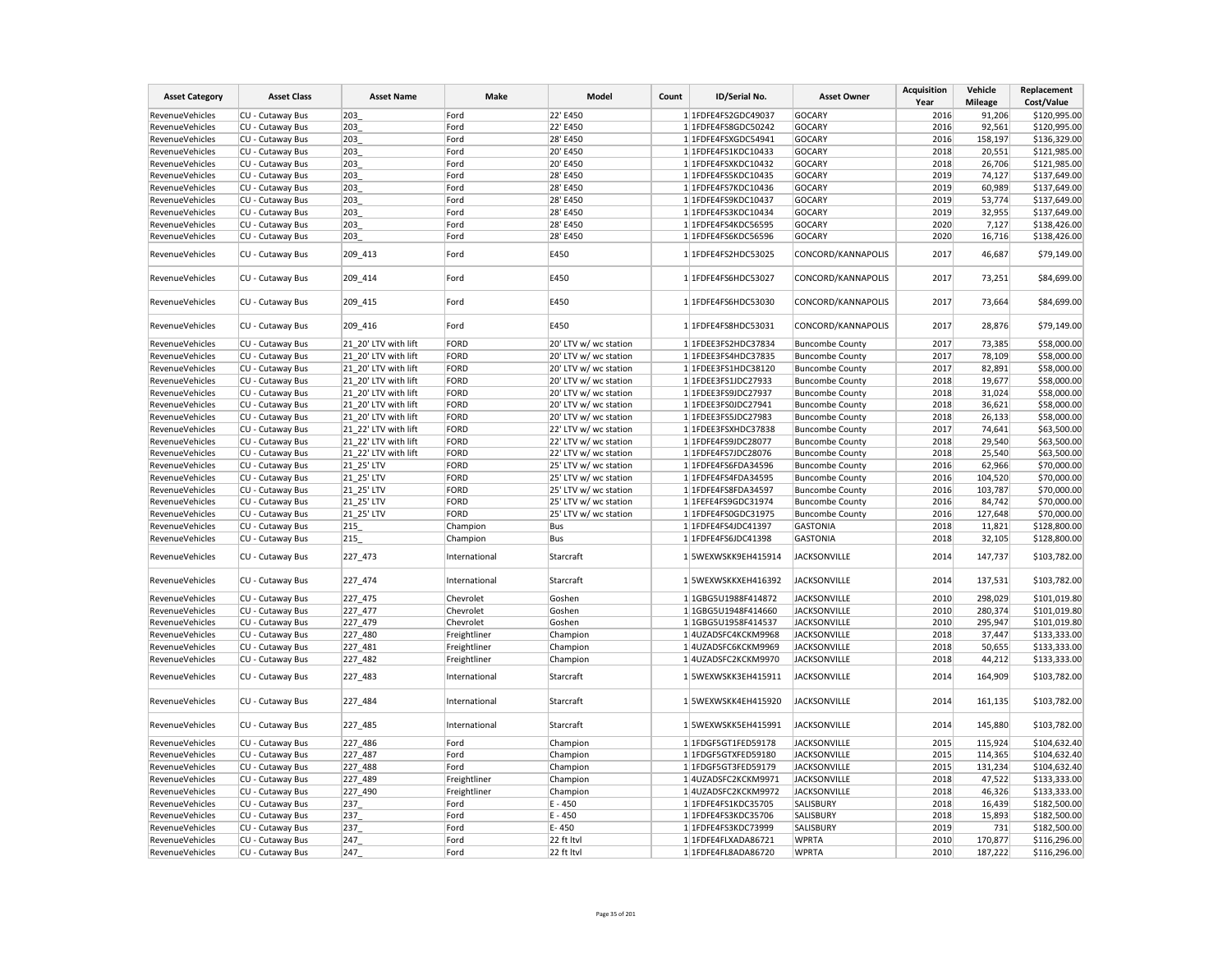| <b>Asset Category</b>  | <b>Asset Class</b> | <b>Asset Name</b>    | Make          | Model                 | Count | ID/Serial No.       | <b>Asset Owner</b>                                              | <b>Acquisition</b><br>Year | Vehicle<br><b>Mileage</b> | Replacement<br>Cost/Value |
|------------------------|--------------------|----------------------|---------------|-----------------------|-------|---------------------|-----------------------------------------------------------------|----------------------------|---------------------------|---------------------------|
| RevenueVehicles        | CU - Cutaway Bus   | 247                  | Ford          | 22 ft Itvl            |       | 1 1FDFE4FL1ADA86722 | <b>WPRTA</b>                                                    | 2010                       | 175,214                   | \$116,296.00              |
| RevenueVehicles        | CU - Cutaway Bus   | 247                  | Chevrolet     | 25 ft lvtl            |       | 1 1GB6G5BL7B1154961 | <b>WPRTA</b>                                                    | 2011                       | 184,287                   | \$86,268.00               |
| RevenueVehicles        | CU - Cutaway Bus   | 247                  | General Coach | 28 ft Itvr            |       | 1 5WEASSKM3BH332252 | <b>WPRTA</b>                                                    | 2011                       | 122,431                   | \$167,160.00              |
| <b>RevenueVehicles</b> | CU - Cutaway Bus   | 247_                 | General Coach | 28 ft Itvr            |       | 1 5WEASSKM1BH332251 | <b>WPRTA</b>                                                    | 2011                       | 119,676                   | \$167,160.00              |
| RevenueVehicles        | CU - Cutaway Bus   | 247                  | Chevrolet     | 25 ft lvtl            |       | 1 1GB6G5BL4B1155632 | <b>WPRTA</b>                                                    | 2011                       | 172,822                   | \$86,268.00               |
| RevenueVehicles        | CU - Cutaway Bus   | 247                  | Chevrolet     | 25 ft lvtl            |       | 1 1GB6G5BL0B1155742 | <b>WPRTA</b>                                                    | 2011                       | 156,081                   | \$86,268.00               |
| RevenueVehicles        | CU - Cutaway Bus   | 247                  | Chevrolet     | 25 ft lvtl            |       | 1 1GB6G5BL9B1154184 | <b>WPRTA</b>                                                    | 2011                       | 186,697                   | \$86,268.00               |
| RevenueVehicles        | CU - Cutaway Bus   | 247                  | General Coach | 28 ft Itvr            |       | 1 5WEASSKM7BH332254 | <b>WPRTA</b>                                                    | 2011                       | 139,491                   | \$167,160.00              |
| RevenueVehicles        | CU - Cutaway Bus   | 247                  | Chevrolet     | 25 ft lvtl            |       | 1 1GB6G5BL4B1155064 | <b>WPRTA</b>                                                    | 2011                       | 173,316                   | \$86,268.00               |
| <b>RevenueVehicles</b> | CU - Cutaway Bus   | 247                  | Ford          | 25 ft lvtl            |       | 1 1FDFE4FS4KDC09213 | <b>WPRTA</b>                                                    | 2018                       | 44,439                    | \$71,643.00               |
| RevenueVehicles        | CU - Cutaway Bus   | 247                  | Ford          | 25 ft lvtl            |       | 1 1FDFE4FSXKDC09216 | <b>WPRTA</b>                                                    | 2018                       | 52,971                    | \$71,643.00               |
| RevenueVehicles        | CU - Cutaway Bus   | 247                  | Ford          | 25 ft lvtl            |       | 1 1FDFE4FS8KDC09215 | <b>WPRTA</b>                                                    | 2018                       | 44,499                    | \$71,643.00               |
| RevenueVehicles        | CU - Cutaway Bus   | 247                  | Ford          | 22 ft Itvl            |       | 1 1FDEE3FS2JDC16374 | <b>WPRTA</b>                                                    | 2018                       | 30,135                    | \$66,949.00               |
| RevenueVehicles        | CU - Cutaway Bus   | 247                  | Ford          | 22 ft Itvl            |       | 1 1FDEE3FS3KDC09192 | <b>WPRTA</b>                                                    | 2018                       | 37,856                    | \$66,949.00               |
| RevenueVehicles        | CU - Cutaway Bus   | 247                  | Ford          | 22 ft Itvl            |       | 1 1FDEE3FS9JDC16372 | <b>WPRTA</b>                                                    | 2018                       | 22,371                    | \$66,949.00               |
| RevenueVehicles        | CU - Cutaway Bus   | 247                  | Ford          | 25 ft lvtl            |       | 1 1FDFE4FS6KDC09214 | <b>WPRTA</b>                                                    | 2018                       | 56,392                    | \$71,643.00               |
| RevenueVehicles        | CU - Cutaway Bus   | 247                  | Ford          | 22 ft Itvl            |       | 1 1FDEE3FS0JDC16373 | <b>WPRTA</b>                                                    | 2018                       | 44,287                    | \$66,949.00               |
| RevenueVehicles        | CU - Cutaway Bus   | 249 8001             | Chevrolet     | Express 350           |       | 1 1GB6G5BG9F1280831 | <b>BURLINGTON</b>                                               | 2016                       | 124,494                   | \$150,000.00              |
| RevenueVehicles        | CU - Cutaway Bus   | 249 8002             | Chevrolet     | Express 350           |       | 1 1GB6G5BG5F1281216 | <b>BURLINGTON</b>                                               | 2016                       | 128,479                   | \$150,000.00              |
| RevenueVehicles        | CU - Cutaway Bus   | 249_8003             | Chevrolet     | Express 350           |       | 1 1GB6G5BGXF1280207 | <b>BURLINGTON</b>                                               | 2016                       | 133,501                   | \$150,000.00              |
| RevenueVehicles        | CU - Cutaway Bus   | 249 8004             | Chevrolet     | Express 350           |       | 1 1GB6G5BG8F1281601 | <b>BURLINGTON</b>                                               | 2016                       | 127,032                   | \$150,000.00              |
| RevenueVehicles        | CU - Cutaway Bus   | 249 8005             | Chevrolet     | Express 350           |       | 1 1GB6G5BGXF1280000 | <b>BURLINGTON</b>                                               | 2016                       | 136,796                   | \$150,000.00              |
| RevenueVehicles        | CU - Cutaway Bus   | 249 8006             | Chevrolet     | Express 350           |       | 1 1GB6G5BG2F1280976 | <b>BURLINGTON</b>                                               | 2016                       | 134,811                   | \$150,000.00              |
| RevenueVehicles        | CU - Cutaway Bus   | 249 8007             | Chevrolet     | Express 350           |       | 1 1GB6G5BG7F1280794 | <b>BURLINGTON</b>                                               | 2016                       | 128,361                   | \$150,000.00              |
| <b>RevenueVehicles</b> | CU - Cutaway Bus   | 25 20' LTV           | FORD          | 20' LTV w/ wc station |       | 1 1FDEE3FL6DDA50793 | Cabarrus County                                                 | 2013                       | 177,602                   | \$58,000.00               |
| RevenueVehicles        | CU - Cutaway Bus   | 25_20' LTV           | FORD          | 20' LTV w/ wc station |       | 1 1FDEE3FL2DDA50791 | Cabarrus County                                                 | 2013                       | 179,807                   | \$58,000.00               |
| RevenueVehicles        | CU - Cutaway Bus   | 25_20' LTV           | FORD          | 20' LTV w/ wc station |       | 1 1FDEE3FL4DDA50792 | <b>Cabarrus County</b>                                          | 2013                       | 155,097                   | \$58,000.00               |
| RevenueVehicles        | CU - Cutaway Bus   | 25 20' LTV           | FORD          | 20' LTV w/ wc station |       | 1 1FDEE3FL2DDA50788 | Cabarrus County                                                 | 2013                       | 134,344                   | \$58,000.00               |
| RevenueVehicles        | CU - Cutaway Bus   | 25_20' LTV           | FORD          | 20' LTV w/ wc station |       | 1 1FDEE3FLXEDA68683 | Cabarrus County                                                 | 2014                       | 147,346                   | \$58,000.00               |
| RevenueVehicles        | CU - Cutaway Bus   | 25 20' LTV           | FORD          | 20' LTV w/ wc station |       | 1 1FDEE3FL1EDA68684 | Cabarrus County                                                 | 2014                       | 156,358                   | \$58,000.00               |
| RevenueVehicles        | CU - Cutaway Bus   | 25 20' LTV           | FORD          | 20' LTV w/ wc station |       | 1 1FDEE3FL1FDA15663 | Cabarrus County                                                 | 2014                       | 107,019                   | \$58,000.00               |
| RevenueVehicles        | CU - Cutaway Bus   | 25_20' LTV           | FORD          | 20' LTV w/ wc station |       | 1 1FDEE3FL5FDA15665 |                                                                 | 2014                       | 132,564                   | \$58,000.00               |
| RevenueVehicles        | CU - Cutaway Bus   | 25 20' LTV           | FORD          | 20' LTV w/ wc station |       | 1 1FDEE3FL7FDA15666 | Cabarrus County<br>Cabarrus County                              | 2014                       | 109,720                   | \$58,000.00               |
| RevenueVehicles        | CU - Cutaway Bus   | 25 20' LTV           | FORD          | 20' LTV w/ wc station |       | 1 1FDEE3FL3FDA15664 |                                                                 | 2014                       | 125,976                   | \$58,000.00               |
|                        |                    |                      | FORD          |                       |       | 1 1FDEE3FL3EDA75815 | Cabarrus County                                                 |                            |                           |                           |
| RevenueVehicles        | CU - Cutaway Bus   | 25 20' LTV           |               | 20' LTV w/ wc station |       |                     | Cabarrus County                                                 | 2014<br>2016               | 121,648                   | \$58,000.00               |
| RevenueVehicles        | CU - Cutaway Bus   | 25_20' LTV           | FORD          | 20' LTV w/ wc station |       | 1 1FDEE3FL1GDC27075 | Cabarrus County                                                 |                            | 94,286                    | \$58,000.00               |
| RevenueVehicles        | CU - Cutaway Bus   | 25 20' LTV           | FORD          | 20' LTV w/ wc station |       | 1 1FDEE3FLXGDC27074 | Cabarrus County                                                 | 2016                       | 102,044                   | \$58,000.00               |
| RevenueVehicles        | CU - Cutaway Bus   | 25 20' LTV           | FORD          | 20' LTV w/ wc station |       | 1 1FDEE3FL8GDC27073 | <b>Cabarrus County</b>                                          | 2016                       | 87,388                    | \$58,000.00               |
| RevenueVehicles        | CU - Cutaway Bus   | 25 20' LTV           | FORD          | 20' LTV w/ wc station |       | 1 1FDEE3FL3GDC27076 | Cabarrus County                                                 | 2016                       | 87,051                    | \$58,000.00               |
| <b>RevenueVehicles</b> | CU - Cutaway Bus   | 25 20' LTV           | FORD          | 20' LTV w/ wc station |       | 1 1FDEE3FL5GDC27077 | Cabarrus County                                                 | 2016                       | 102,859                   | \$58,000.00               |
| RevenueVehicles        | CU - Cutaway Bus   | 25_20' LTV           | FORD          | 20' LTV w/ wc station |       | 1 1FDEE3FS7HDC37831 | Cabarrus County                                                 | 2017                       | 62,813                    | \$58,000.00               |
| RevenueVehicles        | CU - Cutaway Bus   | 25 20' LTV           | FORD          | 20' LTV w/ wc station |       | 1 1FDEE3FS5HDC38119 | Cabarrus County                                                 | 2017                       | 69,353                    | \$58,000.00               |
| <b>RevenueVehicles</b> | CU - Cutaway Bus   | 25 20' LTV           | FORD          | 20' LTV w/ wc station |       | 1 1FDEE3FS9HDC37832 | Cabarrus County                                                 | 2017                       | 66,070                    | \$58,000.00               |
| RevenueVehicles        | CU - Cutaway Bus   | 25_20' LTV with lift | FORD          | 20' LTV w/ wc station |       | 1 1FDEE3FS4JDC31247 | Cabarrus County                                                 | 2019                       | 7,244                     | \$58,000.00               |
| RevenueVehicles        | CU - Cutaway Bus   | 25 20' LTV with lift | FORD          | 20' LTV w/ wc station |       | 1 1FDEE3FS3JDC32499 | Cabarrus County                                                 | 2019                       | 4,005                     | \$58,000.00               |
| RevenueVehicles        | CU - Cutaway Bus   | 3 22' AND 25' LTV    | <b>CHMP</b>   | 22' LTV w/ wc station |       | 1 1FDFE4FL3ADA86723 | Western Piedmont<br><b>Regional Transportation</b><br>Authority | 2010                       | 154,985                   | \$63,500.00               |
| RevenueVehicles        | CU - Cutaway Bus   | 3 22' AND 25' LTV    | CHMP          | 22' LTV w/ wc station |       | 1 1FDFE4FL5ADA86724 | Western Piedmont<br><b>Regional Transportation</b><br>Authority | 2010                       | 169,369                   | \$63,500.00               |
| RevenueVehicles        | CU - Cutaway Bus   | 3 22' LTV with lift  | FORD          | 22' LTV w/ wc station |       | 1 1FDEE3FS7JDC16371 | Western Piedmont<br><b>Regional Transportation</b><br>Authority | 2018                       | 31,333                    | \$63,500.00               |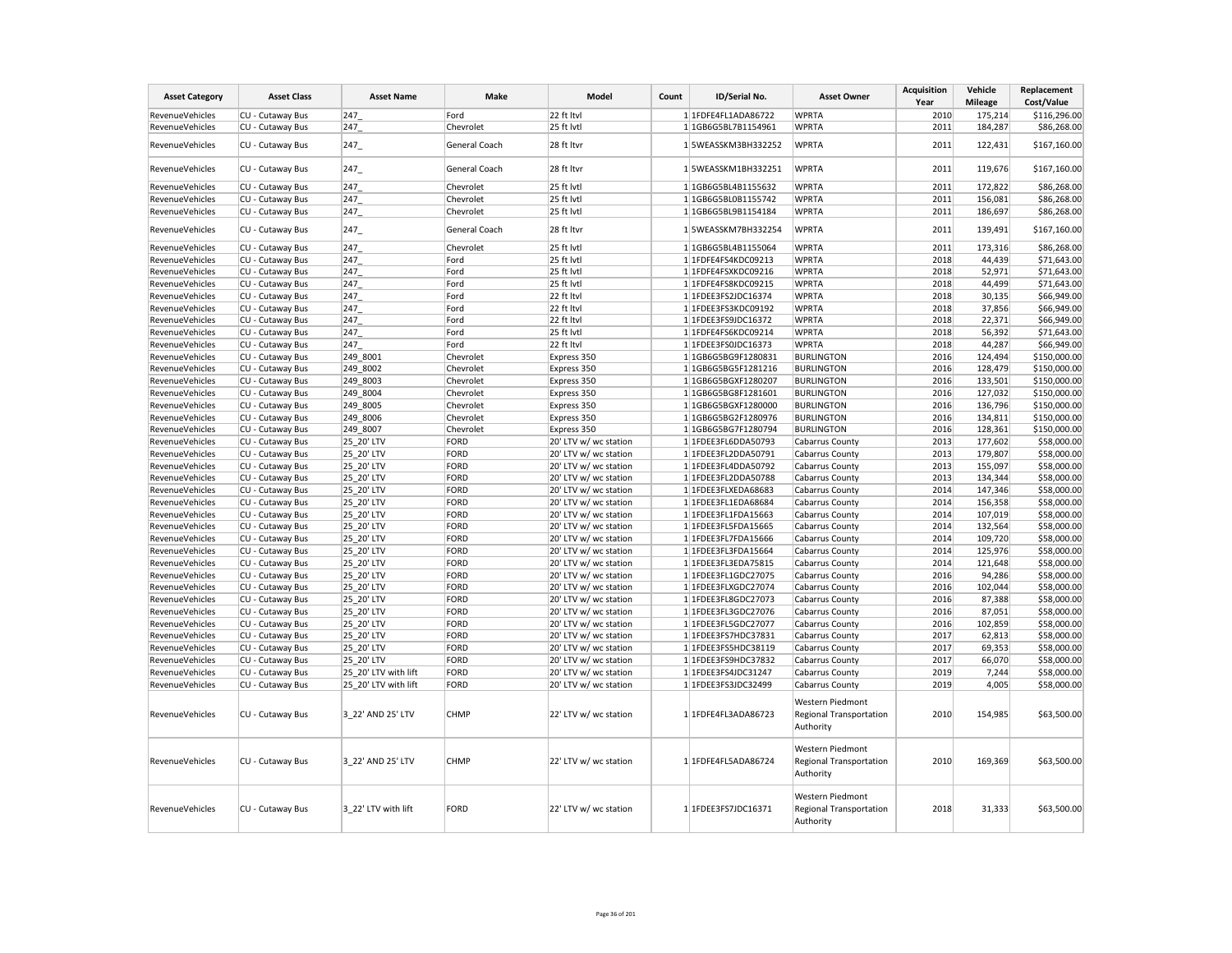| RevenueVehicles<br><b>RevenueVehicles</b><br>RevenueVehicles | CU - Cutaway Bus<br>CU - Cutaway Bus | 3 25' LTV<br>3 25' LTV with lift             | <b>FORD</b>                | 25' LTV w/ wc station                          | 1 1FDFE4FS8GDC25860                        | Western Piedmont<br>Regional Transportation                     | 2016         | 88,339          | \$70,000.00                |
|--------------------------------------------------------------|--------------------------------------|----------------------------------------------|----------------------------|------------------------------------------------|--------------------------------------------|-----------------------------------------------------------------|--------------|-----------------|----------------------------|
|                                                              |                                      |                                              |                            |                                                |                                            | Authority                                                       |              |                 |                            |
|                                                              |                                      |                                              | <b>FORD</b>                | 25' LTV w/ wc station                          | 1 1FDFE4FSXK0C43687                        | Western Piedmont<br><b>Regional Transportation</b><br>Authority | 2019         |                 | \$70,000.00                |
|                                                              | CU - Cutaway Bus                     | 3 28' LTV                                    | CHMP                       | 28' LTV w/ wc station                          | 1 1FDGF5GT8BEC26721                        | Western Piedmont<br>Regional Transportation<br>Authority        | 2011         | 144,885         | \$90,500.00                |
| RevenueVehicles                                              | CU - Cutaway Bus                     | 3 28' LTV                                    | <b>GENE</b>                | 28' LTV w/ wc station                          | 1 5WEASSKMXBH332250                        | Western Piedmont<br><b>Regional Transportation</b><br>Authority | 2011         | 129,871         | \$90,500.00                |
| RevenueVehicles                                              | CU - Cutaway Bus                     | 3 28' LTV                                    | <b>GENE</b>                | 28' LTV w/ wc station                          | 1 5WEASSKM9BH332255                        | Western Piedmont<br>Regional Transportation<br>Authority        | 2011         | 124,032         | \$90,500.00                |
| RevenueVehicles                                              | CU - Cutaway Bus                     | 3 28' LTV with lift                          | <b>FORD</b>                | 28' LTV w/ wc station                          | 1 1FDAF5GY0KEE76200                        | Western Piedmont<br><b>Regional Transportation</b><br>Authority | 2019         |                 | \$90,500.00                |
| RevenueVehicles                                              | CU - Cutaway Bus                     | 3 Service Vehicle                            | <b>FORD</b>                | 25' LTV no lift                                | 1 1FTBF2BT0BEB81620                        | Western Piedmont<br><b>Regional Transportation</b><br>Authority | 2011         | 77,263          | \$64,000.00                |
| RevenueVehicles                                              | CU - Cutaway Bus                     | 31 20' LTV                                   | <b>FORD</b>                | 20' LTV w/ wc station                          | 1 1FDEE3FS3GDC50297                        | Carteret County                                                 | 2016         | 156,762         | \$58,000.00                |
| RevenueVehicles                                              | CU - Cutaway Bus                     | 31 20' LTV                                   | <b>FORD</b>                | 20' LTV w/ wc station                          | 1 1FDEE3FL9GDC27082                        | Carteret County                                                 | 2016         | 112,689         | \$58,000.00                |
| RevenueVehicles                                              | CU - Cutaway Bus                     | 31 20' LTV                                   | <b>ELKC</b>                | 20' LTV no lift                                | 1 1FDEE3FL1GDC12401                        | Carteret County                                                 | 2016         | 133,261         | \$52,000.00                |
| RevenueVehicles                                              | CU - Cutaway Bus                     | 31 20' LTV                                   | <b>ELKB</b>                | 20' LTV no lift                                | 1 1FDEE3FL3GDC12402                        | Carteret County                                                 | 2016         | 137,747         | \$52,000.00                |
| RevenueVehicles                                              | CU - Cutaway Bus                     | 31 20' LTV with lift                         | <b>FORD</b>                | 20' LTV w/ wc station                          | 1 1FDEE3FS3KDC14974                        | Carteret County                                                 | 2019         | 10,592          | \$58,000.00                |
| RevenueVehicles                                              | CU - Cutaway Bus                     | 31 20' LTV with lift                         | <b>ELKC</b>                | 20' LTV w/ wc station                          | 1 1FDEE3FS5KDC14975                        | Carteret County                                                 | 2019         | 6,864           | \$58,000.00                |
| RevenueVehicles                                              | CU - Cutaway Bus                     | 31_22' LTV with lift                         | <b>FORD</b>                | 22' LTV w/ wc station                          | 1 1FDEE3FS3JDC06372                        | Carteret County                                                 | 2018         | 72,642          | \$63,500.00                |
| RevenueVehicles                                              | CU - Cutaway Bus                     | 31 22' LTV with lift                         | <b>FORD</b>                | 20' LTV w/ wc station                          | 1 1FDEE3FS1KDC14973                        | Carteret County                                                 | 2019<br>2019 | 7,905           | \$58,000.00                |
| RevenueVehicles<br>RevenueVehicles                           | CU - Cutaway Bus<br>CU - Cutaway Bus | 31 25' LTV with lift<br>31 25' LTV with lift | <b>FORD</b><br><b>FORD</b> | 25' LTV w/ wc station<br>25' LTV w/ wc station | 1 1FDFE4FS6KDC14994<br>1 1FDFE4FS4KDC14993 | Carteret County<br>Carteret County                              | 2019         | 10,653<br>8,920 | \$70,000.00<br>\$70,000.00 |
| RevenueVehicles                                              | CU - Cutaway Bus                     | 33 20' LTV                                   | <b>FORD</b>                | 20' LTV no lift                                | 1 1FDEE3FL0EDA78655                        | Caswell County                                                  | 2014         | 109,525         | \$52,000.00                |
| RevenueVehicles                                              | CU - Cutaway Bus                     | 33 20' LTV                                   | <b>FORD</b>                | 20' LTV no lift                                | 1 1FDEE3FS8GDC50294                        | Caswell County                                                  | 2016         | 87,719          | \$52,000.00                |
| RevenueVehicles                                              | CU - Cutaway Bus                     | 33 20' LTV                                   | <b>FORD</b>                | 20' LTV w/ wc station                          | 1 1FDEE3FS5HDC37830                        | Caswell County                                                  | 2017         | 64,957          | \$58,000.00                |
| RevenueVehicles                                              | CU - Cutaway Bus                     | 33 20' LTV w lift                            | <b>FORD</b>                | 20' LTV w/ wc station                          | 1 1FDEE3FS1KDC68581                        | Caswell County                                                  | 2020         |                 | \$58,000.00                |
| RevenueVehicles                                              | CU - Cutaway Bus                     | 33 20' LTV with lift                         | <b>FORD</b>                | 20' LTV w/ wc station                          | 1 1FDEE3FS2KDC21513                        | Caswell County                                                  | 2019         | 5,173           | \$58,000.00                |
| RevenueVehicles                                              | CU - Cutaway Bus                     | 33 20' LTV with lift                         | <b>FORD</b>                | 20' LTV w/ wc station                          | 1 1FDEE3FS7KDC21586                        | Caswell County                                                  | 2019         | 5,191           | \$58,000.00                |
| RevenueVehicles                                              | CU - Cutaway Bus                     | 33 20' LTV without lift                      | <b>FORD</b>                | 20' LTV no lift                                | 1 1FDEE3FS9KDC17684                        | Caswell County                                                  | 2019         | 4,715           | \$52,000.00                |
| RevenueVehicles                                              | CU - Cutaway Bus                     | 33_22' LTV with lift                         | <b>FORD</b>                | 22' LTV w/ wc station                          | 1 1FDEE3FSEKDC68582                        | Caswell County                                                  | 2020         |                 | \$63,500.00                |
| RevenueVehicles                                              | CU - Cutaway Bus                     | 37_20' LTV                                   | <b>ELKC</b>                | 20' LTV w/ wc station                          | 1 1FDEE3FLXGDC12400                        | Chatham Transit Network                                         | 2016         | 111,097         | \$58,000.00                |
| <b>RevenueVehicles</b>                                       | CU - Cutaway Bus                     | 37_20' LTV                                   | <b>FORD</b>                | 20' LTV w/ wc station                          | 1 1FDEE3FS4GDC55122                        | Chatham Transit Network                                         | 2017         | 119,121         | \$58,000.00                |
| RevenueVehicles                                              | CU - Cutaway Bus                     | 37 20' LTV                                   | <b>FORD</b>                | 20' LTV w/ wc station                          | 1 1FDEE3FS6GDC55123                        | Chatham Transit Network                                         | 2017         | 121,236         | \$58,000.00                |
| RevenueVehicles                                              | CU - Cutaway Bus                     | 37 20' LTV with lift                         | <b>FORD</b>                | 20' LTV w/ wc station                          | 1 1FDEE3FS7JDC22705                        | Chatham Transit Network                                         | 2018         | 51,368          | \$58,000.00                |
| RevenueVehicles                                              | CU - Cutaway Bus                     | 37 20' LTV with lift                         | <b>FORD</b>                | 20' LTV w/ wc station                          | 1 1FDEE3FS9JDC22706                        | Chatham Transit Network                                         | 2018         | 49,461          | \$58,000.00                |
| RevenueVehicles                                              | CU - Cutaway Bus                     | 37 20' LTV with lift                         | <b>FORD</b>                | 20' LTV w/ wc station                          | 1 1FDEE3FS0JDC22707                        | Chatham Transit Network                                         | 2018         | 66,042          | \$58,000.00                |
| RevenueVehicles                                              | CU - Cutaway Bus                     | 37_20' LTV with lift                         | FORD                       | 20' LTV w/ wc station                          | 1 1FDEE3FS4JDC22709                        | Chatham Transit Network                                         | 2018         | 58,671          | \$58,000.00                |
|                                                              | CU - Cutaway Bus                     | 37 20' LTV with lift                         | <b>FORD</b>                | 20' LTV w/ wc station                          | 1 1FDEE3FS1KDC18375                        | Chatham Transit Network                                         | 2019         | 1,427           | \$58,000.00                |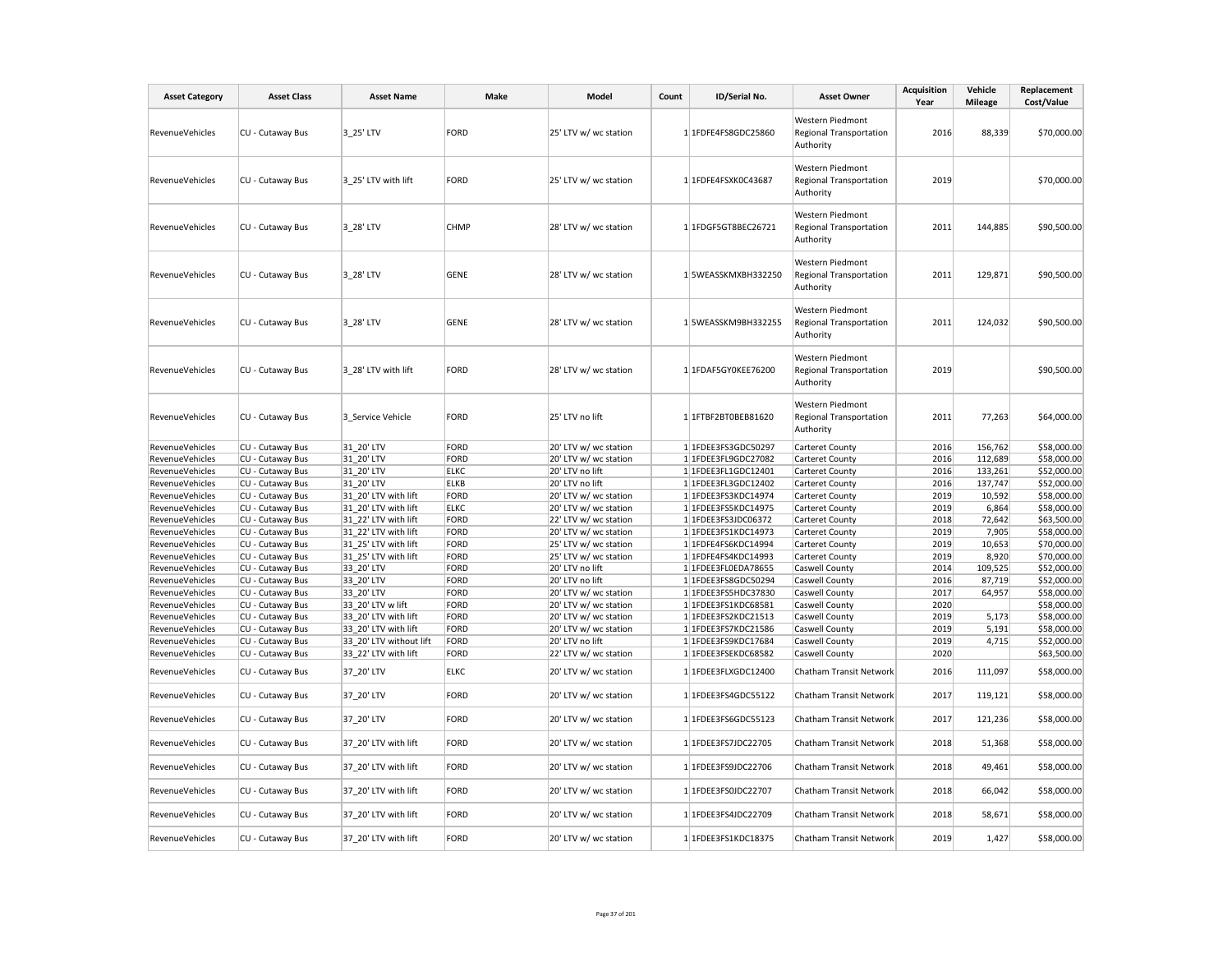| <b>Asset Category</b> | <b>Asset Class</b> | <b>Asset Name</b>    | Make        | Model                 | Count | ID/Serial No.       | <b>Asset Owner</b>                                           | <b>Acquisition</b><br>Year | Vehicle<br><b>Mileage</b> | Replacement<br>Cost/Value |
|-----------------------|--------------------|----------------------|-------------|-----------------------|-------|---------------------|--------------------------------------------------------------|----------------------------|---------------------------|---------------------------|
| RevenueVehicles       | CU - Cutaway Bus   | 37 20' LTV with lift | <b>FORD</b> | 20' LTV w/ wc station |       | 1 1FDEE3FS5KDC17679 | Chatham Transit Network                                      | 2019                       | 11,489                    | \$58,000.00               |
| RevenueVehicles       | CU - Cutaway Bus   | 37_20' LTV with lift | FORD        | 20' LTV w/ wc station |       | 1 1FDEE3FS5KDC17682 | Chatham Transit Network                                      | 2019                       | 9,168                     | \$58,000.00               |
| RevenueVehicles       | CU - Cutaway Bus   | 37 20' LTV with lift | FORD        | 20' LTV w/ wc station |       | 1 1FDEE3FSXKDC17676 | Chatham Transit Network                                      | 2019                       | 10,954                    | \$58,000.00               |
| RevenueVehicles       | CU - Cutaway Bus   | 37 20' LTV with lift | <b>FORD</b> | 20' LTV w/ wc station |       | 1 1FDEE3FS2KDC17686 | Chatham Transit Network                                      | 2019                       | 1,459                     | \$58,000.00               |
| RevenueVehicles       | CU - Cutaway Bus   | 37 20' LTV with lift | FORD        | 20' LTV w/ wc station |       | 1 1FDEE3FS6KDC17688 | Chatham Transit Network                                      | 2019                       | 14,806                    | \$58,000.00               |
| RevenueVehicles       | CU - Cutaway Bus   | 37 20' LTV with lift | FORD        | 20' LTV w/ wc station |       | 1 1FDEE3FS1KDC17680 | Chatham Transit Network                                      | 2019                       | 14,155                    | \$58,000.00               |
| RevenueVehicles       | CU - Cutaway Bus   | 37 20' LTV with lift | FORD        | 20' LTV w/ wc station |       | 1 1FDEE3FS8KDC17689 | Chatham Transit Network                                      | 2019                       | 14,418                    | \$58,000.00               |
| RevenueVehicles       | CU - Cutaway Bus   | 37 22' LTV with lift | FORD        | 22' LTV w/ wc station |       | 1 1FDEE3FS6HDC37836 | Chatham Transit Network                                      | 2017                       | 106,387                   | \$63,500.00               |
| RevenueVehicles       | CU - Cutaway Bus   | 37_22' LTV with lift | FORD        | 22' LTV w/ wc station |       | 1 1FDFE4FS0JDC28078 | Chatham Transit Network                                      | 2018                       | 25,543                    | \$63,500.00               |
| RevenueVehicles       | CU - Cutaway Bus   | 37 25' LTV with lift | FORD        | 25' LTV w/ wc station |       | 1 1FDFE4FS2JDC28079 | Chatham Transit Network                                      | 2018                       | 33,889                    | \$70,000.00               |
| RevenueVehicles       | CU - Cutaway Bus   | 37 25' LTV with lift | FORD        | 25' LTV w/ wc station |       | 1 1FDFE4FS6KDC14462 | Chatham Transit Network                                      | 2019                       | 3,520                     | \$70,000.00               |
| RevenueVehicles       | CU - Cutaway Bus   | 37 28' LTV           | FORD        | 28' LTV w/ wc station |       | 1 1FDGF5GY2GEC06984 | Chatham Transit Network                                      | 2017                       | 133,688                   | \$90,500.00               |
| RevenueVehicles       | CU - Cutaway Bus   | 37 28' LTV           | FORD        | 28' LTV w/ wc station |       | 1 1FDAF5GT7KEC17899 | Chatham Transit Network                                      | 2018                       | 25,563                    | \$90,500.00               |
| RevenueVehicles       | CU - Cutaway Bus   | 39 20' LTV           | <b>CHMP</b> | 20' LTV w/ wc station |       | 1 1FDEE3FL5FDA37374 | Cherokee County                                              | 2015                       | 78,478                    | \$58,000.00               |
| RevenueVehicles       | CU - Cutaway Bus   | 39_20' LTV           | FORD        | 20' LTV w/ wc station |       | 1 1FDEE3FL7FDA37375 | Cherokee County                                              | 2015                       | 72,247                    | \$58,000.00               |
| RevenueVehicles       | CU - Cutaway Bus   | 43 20' LTV           | FORD        | 20' LTV no lift       |       | 1 1FDEE3FL1ADA62510 | Clay County                                                  | 2010                       | 106,015                   | \$52,000.00               |
| RevenueVehicles       | CU - Cutaway Bus   | 43 20' LTV           | <b>CHMP</b> | 20' LTV w/ wc station |       | 1 1FDEE3FL2CDB33975 | Clay County                                                  | 2012                       | 121,268                   | \$58,000.00               |
| RevenueVehicles       | CU - Cutaway Bus   | 43 20' LTV           | <b>ELKC</b> | 20' LTV no lift       |       | 1 1FDEE3FL9DDA45197 | Clay County                                                  | 2013                       | 82,080                    | \$52,000.00               |
| RevenueVehicles       | CU - Cutaway Bus   | 43 20' LTV           | FORD        | 20' LTV w/ wc station |       | 1 1FDEE3FL1FDA37386 | Clay County                                                  | 2015                       | 87,354                    | \$58,000.00               |
| RevenueVehicles       | CU - Cutaway Bus   | 43 20' LTV with lift | FORD        | 20' LTV w/ wc station |       | 1 1FDEE3FS8JDC16346 | Clay County                                                  | 2018                       | 37,086                    | \$58,000.00               |
| RevenueVehicles       | CU - Cutaway Bus   | 43 22' AND 25' LTV   | <b>CHMP</b> | 25' LTV w/ wc station |       | 1 1FDFE4FS0DDA15281 | Clay County                                                  | 2013                       | 74,022                    | \$70,000.00               |
| RevenueVehicles       | CU - Cutaway Bus   | 43 22' AND 25' LTV   | <b>CHMP</b> | 25' LTV w/ wc station |       | 1 1FDFE4FS4EDA91734 | Clay County                                                  | 2014                       | 42,219                    | \$70,000.00               |
| RevenueVehicles       | CU - Cutaway Bus   | 45_20' LTV           | FORD        | 20' LTV w/ wc station |       | 1 1FDEE3FL1DDA05793 | Transportation<br>Administration of<br>Cleveland County Inc. | 2013                       | 84,350                    | \$58,000.00               |
| RevenueVehicles       | CU - Cutaway Bus   | 45 20' LTV           | FORD        | 20' LTV w/ wc station |       | 1 1FDEE3FL5DDA05795 | Transportation<br>Administration of<br>Cleveland County Inc. | 2013                       | 99,672                    | \$58,000.00               |
| RevenueVehicles       | CU - Cutaway Bus   | 45 22' LTV with lift | FORD        | 22' LTV w/ wc station |       | 1 1FDEE3FS0KDC26080 | Transportation<br>Administration of<br>Cleveland County Inc. | 2019                       |                           | \$63,500.00               |
| RevenueVehicles       | CU - Cutaway Bus   | 47 20' LTV           | FORD        | 20' LTV w/ wc station |       | 1 1FDEE3FL2FDA34531 | Columbus County                                              | 2015                       | 159,110                   | \$58,000.00               |
| RevenueVehicles       | CU - Cutaway Bus   | 47 20' LTV           | FORD        | 20' LTV w/ wc station |       | 1 1FDEE3FL2FDA34528 | <b>Columbus County</b>                                       | 2015                       | 122,010                   | \$58,000.00               |
| RevenueVehicles       | CU - Cutaway Bus   | 47 20' LTV           | FORD        | 20' LTV w/ wc station |       | 1 1FDEE3FL0GDC26273 | <b>Columbus County</b>                                       | 2016                       | 104,215                   | \$58,000.00               |
| RevenueVehicles       | CU - Cutaway Bus   | 47_20' LTV           | FORD        | 20' LTV w/ wc station |       | 1 1FDEE3FL0GDC26272 | <b>Columbus County</b>                                       | 2016                       | 137,653                   | \$58,000.00               |
| RevenueVehicles       | CU - Cutaway Bus   | 47_20' LTV           | FORD        | 20' LTV no lift       |       | 1 1FDEE3FL0GDC03138 | <b>Columbus County</b>                                       | 2016                       | 133,853                   | \$52,000.00               |
| RevenueVehicles       | CU - Cutaway Bus   | 47 20' LTV           | FORD        | 20' LTV no lift       |       | 1 1FDEE3FS9HDC31979 | <b>Columbus County</b>                                       | 2017                       | 64,352                    | \$52,000.00               |
| RevenueVehicles       | CU - Cutaway Bus   | 47 20' LTV           | FORD        | 20' LTV no lift       |       | 1 1FDEE3FS7HDC31978 | <b>Columbus County</b>                                       | 2017                       | 85,399                    | \$52,000.00               |
| RevenueVehicles       | CU - Cutaway Bus   | 47 20' LTV with lift | FORD        | 20' LTV w/ wc station |       | 1 1FDEE3FS3JDC18599 | <b>Columbus County</b>                                       | 2018                       | 22,376                    | \$58,000.00               |
| RevenueVehicles       | CU - Cutaway Bus   | 47 20' LTV with lift | FORD        | 20' LTV w/ wc station |       | 1 1FDEE3FS6JDC18600 | <b>Columbus County</b>                                       | 2018                       | 13,068                    | \$58,000.00               |
| RevenueVehicles       | CU - Cutaway Bus   | 47_20' LTV with lift | FORD        | 20' LTV w/ wc station |       | 1 1FDEE3FS7KDV21507 | <b>Columbus County</b>                                       | 2019                       |                           | \$58,000.00               |
| RevenueVehicles       | CU - Cutaway Bus   | 47 20' LTV with lift | FORD        | 20' LTV w/ wc station |       | 1 1FDEE3FS2KDC59758 | <b>Columbus County</b>                                       | 2019                       |                           | \$58,000.00               |
| RevenueVehicles       | CU - Cutaway Bus   | 49 20' LTV           | FORD        | 20' LTV w/ wc station |       | 1 1FDEE3FL9EDA78654 | <b>Craven County</b>                                         | 2014                       | 67,125                    | \$58,000.00               |
| RevenueVehicles       | CU - Cutaway Bus   | 49_20' LTV           | FORD        | 20' LTV w/ wc station |       | 1 1FDEE3FLXEDA65945 | Craven County                                                | 2014                       | 135,696                   | \$58,000.00               |
| RevenueVehicles       | CU - Cutaway Bus   | 49 20' LTV           | FORD        | 20' LTV w/ wc station |       | 1 1FDEE3FL8FDA37384 | <b>Craven County</b>                                         | 2015                       | 102,250                   | \$58,000.00               |
| RevenueVehicles       | CU - Cutaway Bus   | 49 20' LTV           | FORD        | 20' LTV w/ wc station |       | 1 1FDEE3FL8GDC27347 | <b>Craven County</b>                                         | 2016                       | 78,658                    | \$58,000.00               |
| RevenueVehicles       | CU - Cutaway Bus   | 49_20' LTV           | FORD        | 20' LTV w/ wc station |       | 1 1FDEE3FL1GDC27349 | <b>Craven County</b>                                         | 2016                       | 77,979                    | \$58,000.00               |
| RevenueVehicles       | CU - Cutaway Bus   | 49 20' LTV           | FORD        | 20' LTV w/ wc station |       | 1 1FDEE3FLXGDC27348 | Craven County                                                | 2016                       | 92,175                    | \$58,000.00               |
| RevenueVehicles       | CU - Cutaway Bus   | 49 20' LTV           | <b>ELKC</b> | 20' LTV no lift       |       | 1 1FDEE3FL2GDC17154 | <b>Craven County</b>                                         | 2016                       | 51,800                    | \$52,000.00               |
| RevenueVehicles       | CU - Cutaway Bus   | 49_20' LTV w lift    | FORD        | 20' LTV w/ wc station |       | 1 1FDEE3FS9KDC63533 | Craven County                                                | 2020                       |                           | \$58,000.00               |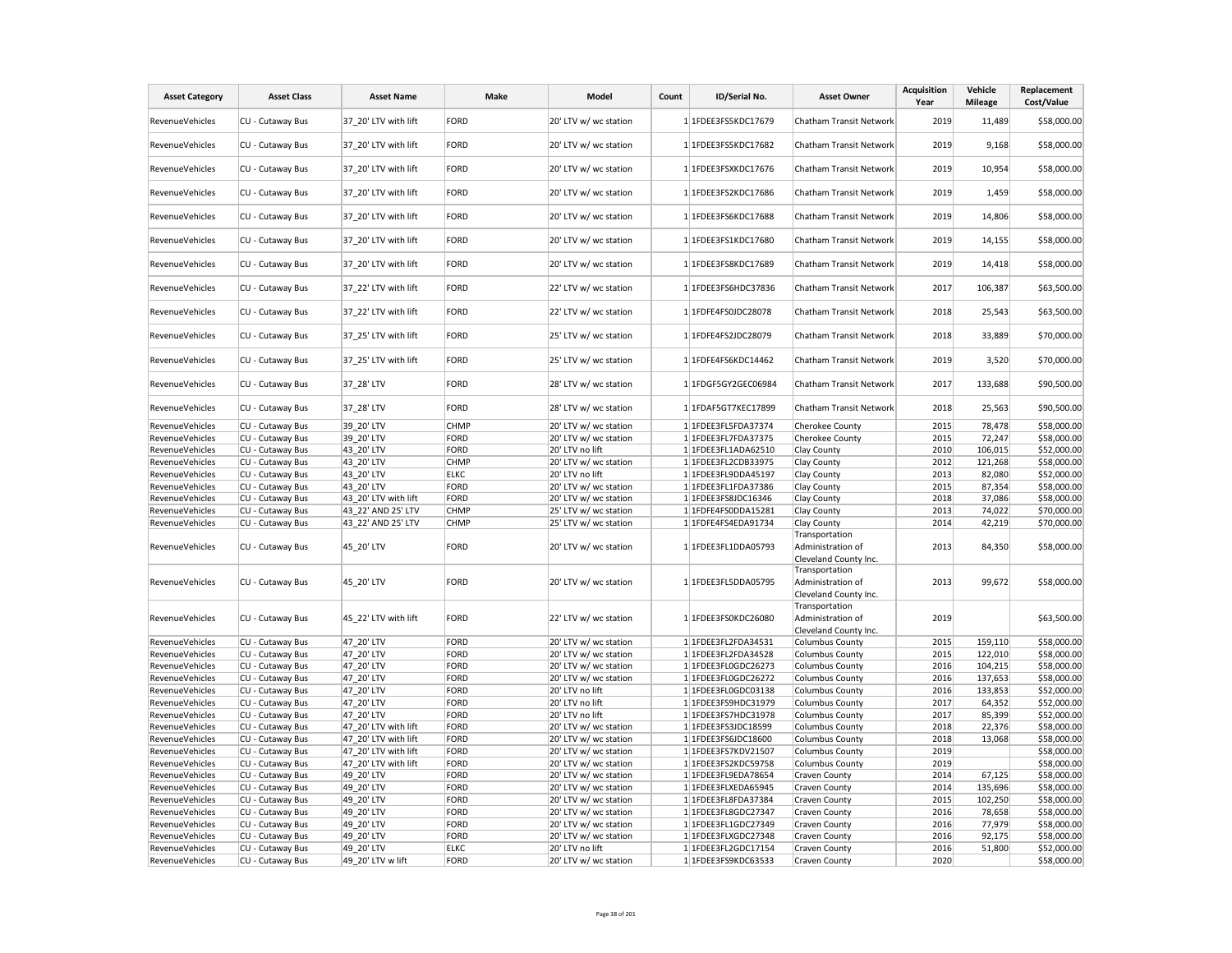| <b>Asset Category</b>  | <b>Asset Class</b> | <b>Asset Name</b>    | Make        | Model                 | Count | ID/Serial No.       | <b>Asset Owner</b>                           | <b>Acquisition</b><br>Year | Vehicle<br><b>Mileage</b> | Replacement<br>Cost/Value |
|------------------------|--------------------|----------------------|-------------|-----------------------|-------|---------------------|----------------------------------------------|----------------------------|---------------------------|---------------------------|
| RevenueVehicles        | CU - Cutaway Bus   | 49 20' LTV with lift | <b>FORD</b> | 20' LTV w/ wc station |       | 1 1FDEE3FS6HDC38114 | Craven County                                | 2017                       | 39,749                    | \$58,000.00               |
| <b>RevenueVehicles</b> | CU - Cutaway Bus   | 49 20' LTV with lift | <b>FORD</b> | 20' LTV w/ wc station |       | 1 1FDEE3FS4HDC38113 | Craven County                                | 2017                       | 44,571                    | \$58,000.00               |
| RevenueVehicles        | CU - Cutaway Bus   | 49_20' LTV with lift | FORD        | 20' LTV w/ wc station |       | 1 1FDEE3FS2HDC38112 | Craven County                                | 2017                       | 44,831                    | \$58,000.00               |
| RevenueVehicles        | CU - Cutaway Bus   | 49 20' LTV with lift | <b>FORD</b> | 20' LTV w/ wc station |       | 1 1FDEE3FS2JDC20747 | Craven County                                | 2018                       | 27,418                    | \$58,000.00               |
| <b>RevenueVehicles</b> | CU - Cutaway Bus   | 49 20' LTV with lift | <b>FORD</b> | 20' LTV w/ wc station |       | 1 1FDEE3FS9JDC20745 | Craven County                                | 2018                       | 20,618                    | \$58,000.00               |
| RevenueVehicles        | CU - Cutaway Bus   | 49_20' LTV with lift | <b>FORD</b> | 20' LTV w/ wc station |       | 1 1FDEE3FS4JDC20748 | Craven County                                | 2018                       | 27,299                    | \$58,000.00               |
| RevenueVehicles        | CU - Cutaway Bus   | 49 20' LTV with lift | <b>FORD</b> | 20' LTV w/ wc station |       | 1 1FDEE3FS0JDC20746 | Craven County                                | 2018                       | 19,369                    | \$58,000.00               |
| RevenueVehicles        | CU - Cutaway Bus   | 49 20' LTV with lift | PHOE        | 20' LTV w/ wc station |       | 1 1FDEE3FS6KDC21403 | Craven County                                | 2019                       |                           | \$58,000.00               |
| RevenueVehicles        | CU - Cutaway Bus   | 49_20' LTV with lift | PHOE        | 20' LTV w/ wc station |       | 1 1FDEE3FSXKDC21405 | Craven County                                | 2019                       | 894                       | \$58,000.00               |
| RevenueVehicles        | CU - Cutaway Bus   | 49 20' LTV with lift | PHOE        | 20' LTV w/ wc station |       | 1 1FDEE3FS8KDC21404 | Craven County                                | 2019                       | 2,891                     | \$58,000.00               |
| <b>RevenueVehicles</b> | CU - Cutaway Bus   | 49 20' LTV with lift | <b>FORD</b> | 20' LTV w/ wc station |       | 1 1FDEE3FSXKDC61211 | Craven County                                | 2020                       |                           | \$58,000.00               |
| RevenueVehicles        | CU - Cutaway Bus   | 49 20' LTV with lift | <b>FORD</b> | 20' LTV w/ wc station |       | 1 1FDEE3FS1KDC61212 | Craven County                                | 2020                       |                           | \$58,000.00               |
| <b>RevenueVehicles</b> | CU - Cutaway Bus   | 49 22' AND 25' LTV   | CHAM        | 22' LTV w/ wc station |       | 1 1FDEE3FSXCDB33939 | Craven County                                | 2013                       | 119,506                   | \$63,500.00               |
| RevenueVehicles        | CU - Cutaway Bus   | 49 22' AND 25' LTV   | <b>FORD</b> | 22' LTV w/ wc station |       | 1 1FDEE3FS4GDC10682 | Craven County                                | 2016                       | 65,959                    | \$63,500.00               |
| RevenueVehicles        | CU - Cutaway Bus   | 5_20' LTV with lift  | <b>FORD</b> | 20' LTV w/ wc station |       | 1 1FDEE3FS3HDC46073 | Alleghany County                             | 2017                       | 57,289                    | \$58,000.00               |
|                        |                    |                      |             |                       |       |                     | Albemarle Regional                           |                            |                           |                           |
| RevenueVehicles        | CU - Cutaway Bus   | 53_20' LTV           | <b>FORD</b> | 20' LTV w/ wc station |       | 1 1FDEE3FS9HDC37829 | <b>Health Services</b>                       | 2017                       | 55,943                    | \$58,000.00               |
|                        |                    |                      |             |                       |       |                     | Albemarle Regional                           |                            |                           |                           |
| RevenueVehicles        | CU - Cutaway Bus   | 53 20' LTV with lift | <b>FORD</b> | 20' LTV w/ wc station |       | 1 1FDEE3FS9JDC24097 | <b>Health Services</b>                       | 2018                       | 45,558                    | \$58,000.00               |
|                        |                    |                      |             |                       |       |                     | Albemarle Regional                           |                            |                           |                           |
| <b>RevenueVehicles</b> | CU - Cutaway Bus   | 53 20' LTV with lift | <b>FORD</b> | 20' LTV w/ wc station |       | 1 1FDEE3FS2JDC24099 | <b>Health Services</b>                       | 2018                       | 27,482                    | \$58,000.00               |
|                        |                    |                      |             |                       |       |                     | Albemarle Regional                           |                            |                           |                           |
| RevenueVehicles        | CU - Cutaway Bus   | 53 20' LTV with lift | <b>FORD</b> | 20' LTV w/ wc station |       | 1 1FDEE3FS0JDC24098 | <b>Health Services</b>                       | 2018                       | 24,700                    | \$58,000.00               |
|                        |                    |                      |             |                       |       |                     | Albemarle Regional                           |                            |                           |                           |
| <b>RevenueVehicles</b> | CU - Cutaway Bus   | 53_20' LTV with lift | <b>FORD</b> | 20' LTV w/ wc station |       | 1 1FDEE3FS1KDC13189 | <b>Health Services</b>                       | 2018                       | 8,441                     | \$58,000.00               |
|                        |                    |                      |             |                       |       |                     | Albemarle Regional                           |                            |                           |                           |
| RevenueVehicles        | CU - Cutaway Bus   | 53_20' LTV with lift | <b>FORD</b> | 20' LTV w/ wc station |       | 1 1FDEE3FS1KDC13192 | <b>Health Services</b>                       | 2018                       | 4,884                     | \$58,000.00               |
|                        |                    |                      |             |                       |       |                     | Albemarle Regional                           |                            |                           |                           |
| <b>RevenueVehicles</b> | CU - Cutaway Bus   | 53 20' LTV with lift | <b>FORD</b> | 20' LTV w/ wc station |       | 1 1FDEE3FS8KDC13190 | <b>Health Services</b>                       | 2019                       | 3,917                     | \$58,000.00               |
|                        |                    |                      |             |                       |       |                     | Albemarle Regional                           |                            |                           |                           |
| <b>RevenueVehicles</b> | CU - Cutaway Bus   | 53 20' LTV with lift | <b>FORD</b> | 20' LTV w/ wc station |       | 1 1FDEE3FSXKDC13191 | <b>Health Services</b>                       | 2019                       | 2,031                     | \$58,000.00               |
|                        |                    |                      | <b>FORD</b> |                       |       | 1 1FDEE3FSXKDC13188 | Albemarle Regional                           | 2019                       |                           |                           |
| <b>RevenueVehicles</b> | CU - Cutaway Bus   | 53 20' LTV with lift |             | 20' LTV w/ wc station |       |                     | <b>Health Services</b>                       |                            | 6,344                     | \$58,000.00               |
| RevenueVehicles        | CU - Cutaway Bus   | 53_22' AND 25' LTV   | CHAM        | 22' LTV w/ wc station |       | 1 1FDEE3FL2FDA27580 | Albemarle Regional                           | 2015                       | 124,286                   | \$63,500.00               |
|                        |                    |                      |             |                       |       |                     | <b>Health Services</b>                       |                            |                           |                           |
| RevenueVehicles        | CU - Cutaway Bus   | 53_22' LTV with lift | <b>FORD</b> | 22' LTV w/ wc station |       | 1 1FDEE3FS3HDC32769 | Albemarle Regional                           | 2017                       | 88,158                    | \$63,500.00               |
|                        |                    |                      |             |                       |       |                     | <b>Health Services</b>                       |                            |                           |                           |
| <b>RevenueVehicles</b> | CU - Cutaway Bus   | 53_22' LTV with lift | <b>FORD</b> | 22' LTV w/ wc station |       | 1 1FDEE3FS8KDC13187 | Albemarle Regional                           | 2019                       | 6,548                     | \$63,500.00               |
|                        |                    |                      |             |                       |       |                     | <b>Health Services</b>                       |                            |                           |                           |
| <b>RevenueVehicles</b> | CU - Cutaway Bus   | 53_25' LTV           | <b>FORD</b> | 22' LTV w/ wc station |       | 1 1FDFE4FS6HDC36499 | Albemarle Regional                           | 2017                       | 67,667                    | \$63,500.00               |
|                        |                    |                      |             |                       |       |                     | <b>Health Services</b>                       |                            |                           |                           |
| <b>RevenueVehicles</b> | CU - Cutaway Bus   | 53 25' LTV           | <b>FORD</b> | 25' LTV w/ wc station |       | 1 1FDFE4FS4HDC36498 | Albemarle Regional                           | 2017                       | 59,571                    | \$70,000.00               |
|                        |                    |                      |             |                       |       |                     | <b>Health Services</b>                       |                            |                           |                           |
| RevenueVehicles        | CU - Cutaway Bus   | 53_25' LTV           | <b>FORD</b> | 25' LTV w/ wc station |       | 1 1FDFE4FS1HDC68499 | Albemarle Regional                           | 2018                       | 71,142                    | \$70,000.00               |
|                        |                    |                      |             |                       |       |                     | <b>Health Services</b>                       |                            |                           |                           |
| RevenueVehicles        | CU - Cutaway Bus   | 53_25' LTV           | <b>FORD</b> | 25' LTV w/ wc station |       | 1 1FDFE4FS4HDC68500 | Albemarle Regional                           | 2018                       | 59,952                    | \$70,000.00               |
|                        |                    |                      |             |                       |       |                     | <b>Health Services</b>                       |                            |                           |                           |
| <b>RevenueVehicles</b> | CU - Cutaway Bus   | 53_25' LTV with lift | <b>FORD</b> | 25' LTV w/ wc station |       | 1 1FDFE4FS7KDC14132 | Albemarle Regional                           | 2018                       | 5,917                     | \$70,000.00               |
|                        |                    |                      |             |                       |       |                     | <b>Health Services</b>                       |                            |                           |                           |
| <b>RevenueVehicles</b> | CU - Cutaway Bus   | 53 25' LTV with lift | <b>FORD</b> | 25' LTV w/ wc station |       | 1 1FDFE4FS0HDC68509 | Albemarle Regional                           | 2018                       | 62,491                    | \$70,000.00               |
|                        |                    |                      |             |                       |       |                     | <b>Health Services</b>                       |                            |                           |                           |
| <b>RevenueVehicles</b> | CU - Cutaway Bus   | 53 25' LTV with lift | <b>FORD</b> | 25' LTV w/ wc station |       | 1 1FDFE4FS2KDC13194 | Albemarle Regional                           | 2018                       | 5,882                     | \$70,000.00               |
|                        |                    |                      |             |                       |       |                     | <b>Health Services</b><br>Albemarle Regional |                            |                           |                           |
| <b>RevenueVehicles</b> | CU - Cutaway Bus   | 53_25' LTV with lift | <b>FORD</b> | 25' LTV w/ wc station |       | 1 1FDFE4FS4KDC13195 |                                              | 2019                       | 7,239                     | \$70,000.00               |
|                        |                    |                      |             |                       |       |                     | <b>Health Services</b><br>Albemarle Regional |                            |                           |                           |
| RevenueVehicles        | CU - Cutaway Bus   | 53_25' LTV with lift | <b>FORD</b> | 25' LTV w/ wc station |       | 1 1FDFE4FS0KDC13193 |                                              | 2019                       | 6,426                     | \$70,000.00               |
|                        |                    |                      |             |                       |       |                     | <b>Health Services</b><br>Albemarle Regional |                            |                           |                           |
| <b>RevenueVehicles</b> | CU - Cutaway Bus   | 53 25' LTV with lift | <b>FORD</b> | 25' LTV w/ wc station |       | 1 1FDFE4FS9KDC14133 | <b>Health Services</b>                       | 2019                       | 5,238                     | \$70,000.00               |
|                        |                    |                      |             |                       |       |                     | Albemarle Regional                           |                            |                           |                           |
| <b>RevenueVehicles</b> | CU - Cutaway Bus   | 53 25' LTV with lift | <b>FORD</b> | 25' LTV w/ wc station |       | 1 1FDFE4FS7KDC59572 | <b>Health Services</b>                       | 2020                       |                           | \$70,000.00               |
|                        |                    |                      |             |                       |       |                     | Albemarle Regional                           |                            |                           |                           |
| <b>RevenueVehicles</b> | CU - Cutaway Bus   | 53 25' LTV with lift | <b>FORD</b> | 25' LTV w/ wc station |       | 1 1FDFE4FS9KDC59573 | <b>Health Services</b>                       | 2020                       |                           | \$70,000.00               |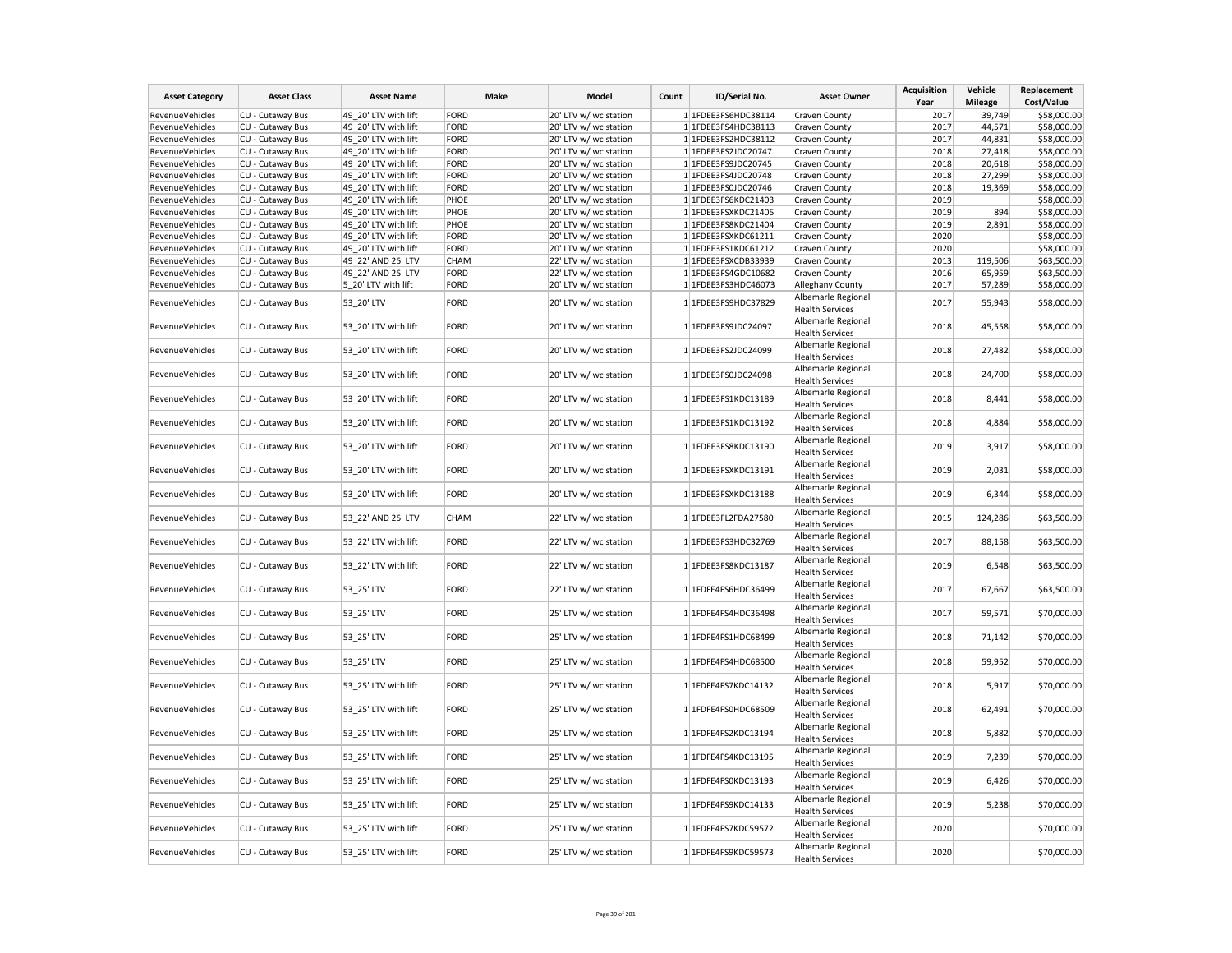| <b>Asset Category</b>  | <b>Asset Class</b> | <b>Asset Name</b>      | Make        | Model                 | Count | ID/Serial No.       | <b>Asset Owner</b>                           | <b>Acquisition</b><br>Year | Vehicle<br><b>Mileage</b> | Replacement<br>Cost/Value |
|------------------------|--------------------|------------------------|-------------|-----------------------|-------|---------------------|----------------------------------------------|----------------------------|---------------------------|---------------------------|
| RevenueVehicles        | CU - Cutaway Bus   | 53 25' LTV with lift   | <b>FORD</b> | 25' LTV w/ wc station |       | 1 1FDFE4FS2KDC59575 | Albemarle Regional<br><b>Health Services</b> | 2020                       |                           | \$70,000.00               |
| RevenueVehicles        | CU - Cutaway Bus   | 53 25' LTV with lift   | FORD        | 25' LTV w/ wc station |       | 1 1FDFE4FS0KDC59574 | Albemarle Regional<br><b>Health Services</b> | 2020                       |                           | \$70,000.00               |
| RevenueVehicles        | CU - Cutaway Bus   | 57 22' AND 25' LTV     | FORD        | 22' LTV w/ wc station |       | 1 1FDFE45SX9DA64397 | Davidson County                              | 2009                       | 168,018                   | \$63,500.00               |
| RevenueVehicles        | CU - Cutaway Bus   | 57 22' AND 25' LTV     | FORD        | 25' LTV w/ wc station |       | 1 1FDFE4FS4DDA75533 | Davidson County                              | 2013                       | 284,736                   | \$70,000.00               |
| RevenueVehicles        | CU - Cutaway Bus   | 57 25' LTV with lift   | FORD        | 25' LTV w/ wc station |       | 1 1FDFE4FS1JDC07532 | Davidson County                              | 2018                       | 67,878                    | \$70,000.00               |
| RevenueVehicles        | CU - Cutaway Bus   | 57 25' LTV with lift   | FORD        | 25' LTV w/ wc station |       | 1 1FDFE4FSXJDC07531 | Davidson County                              | 2018                       | 47,217                    | \$70,000.00               |
| RevenueVehicles        | CU - Cutaway Bus   | 57_25' LTV with lift   | FORD        | 25' LTV w/ wc station |       | 1 1FDFE4FS8KDC17637 | Davidson County                              | 2019                       | 5,912                     | \$70,000.00               |
| RevenueVehicles        | CU - Cutaway Bus   | 57 25' LTV with lift   | FORD        | 25' LTV w/ wc station |       | 1 1FDFE4FS8KDC17636 | Davidson County                              | 2019                       |                           | \$70,000.00               |
| RevenueVehicles        | CU - Cutaway Bus   | 57 25' LTV with lift   | FORD        | 25' LTV w/ wc station |       | 1 1FDFE4FS4KDC59576 | Davidson County                              | 2020                       |                           | \$70,000.00               |
| RevenueVehicles        | CU - Cutaway Bus   | 61_20' LTV w lift      | CHEV        | 20' LTV w/ wc station |       | 1 1HA3GRBG5KN011066 | <b>Duplin County</b>                         | 2019                       |                           | \$58,000.00               |
| RevenueVehicles        | CU - Cutaway Bus   | 61 20' LTV w lift      | CHEV        | 20' LTV w/ wc station |       | 1 1HA3GRBG8KN010946 | <b>Duplin County</b>                         | 2019                       |                           | \$58,000.00               |
| RevenueVehicles        | CU - Cutaway Bus   | 61 20' LTV w lift      | FORD        | 20' LTV w/ wc station |       | 1 1FDEE3FS9KDC59689 | <b>Duplin County</b>                         | 2019                       |                           | \$58,000.00               |
| RevenueVehicles        | CU - Cutaway Bus   | 61 20' LTV w lift      | FORD        | 20' LTV w/ wc station |       | 1 1FDEE3FS8KDC59697 | Duplin County                                | 2019                       |                           | \$58,000.00               |
| RevenueVehicles        | CU - Cutaway Bus   | 61 20' LTV w lift      | <b>CHEV</b> | 20' LTV no lift       |       | 1 1HA3GRBG2KN011185 | <b>Duplin County</b>                         | 2019                       |                           | \$52,000.00               |
| RevenueVehicles        | CU - Cutaway Bus   | 61 20' LTV with lift   | FORD        | 20' LTV w/ wc station |       | 1 1FDEE3FS5JDC21004 | <b>Duplin County</b>                         | 2018                       | 48,984                    | \$58,000.00               |
| RevenueVehicles        | CU - Cutaway Bus   | 61 20' LTV with lift   | FORD        | 20' LTV w/ wc station |       | 1 1FDEE3FS3KDC60661 | Duplin County                                | 2019                       |                           | \$58,000.00               |
| <b>RevenueVehicles</b> | CU - Cutaway Bus   | 61_22' AND 25' LTV     | FORD        | 22' LTV w/ wc station |       | 1 1FDEE3FS1FDA34527 | <b>Duplin County</b>                         | 2015                       | 139,294                   | \$63,500.00               |
| RevenueVehicles        | CU - Cutaway Bus   | 7 20' LTV              | FORD        | 20' LTV w/ wc station |       | 1 1FDEE3FL8GDC27350 | <b>Anson County</b>                          | 2016                       | 112,098                   | \$58,000.00               |
| RevenueVehicles        | CU - Cutaway Bus   | 7_20' LTV              | FORD        | 20' LTV no lift       |       | 1 1FDEE3FL7GDC12399 | <b>Anson County</b>                          | 2016                       | 76,701                    | \$52,000.00               |
| RevenueVehicles        | CU - Cutaway Bus   | 7 20' LTV with lift    | FORD        | 20' LTV w/ wc station |       | 1 1FDEE3FS1JDC21002 | Anson County                                 | 2018                       | 33,117                    | \$58,000.00               |
| RevenueVehicles        | CU - Cutaway Bus   | 7 20' LTV without lift | FORD        | 20' LTV no lift       |       | 1 1FDEE3FS4HDC37706 | <b>Anson County</b>                          | 2017                       | 51,988                    | \$52,000.00               |
| RevenueVehicles        | CU - Cutaway Bus   | 7 20' LTV without lift | FORD        | 20' LTV no lift       |       | 1 1FDEE3FS2HDC37705 | <b>Anson County</b>                          | 2017                       | 45,135                    | \$52,000.00               |
| RevenueVehicles        | CU - Cutaway Bus   | 7 20' LTV without lift | FORD        | 20' LTV no lift       |       | 1 1FDEE3FS6HDC37707 | <b>Anson County</b>                          | 2017                       | 31,486                    | \$52,000.00               |
| RevenueVehicles        | CU - Cutaway Bus   | 7 20' LTV without lift | FORD        | 20' LTV no lift       |       | 1 1FDEE3FSXJDC06594 | <b>Anson County</b>                          | 2018                       | 25,725                    | \$52,000.00               |
| RevenueVehicles        | CU - Cutaway Bus   | 7 25' LTV with lift    | FORD        | 25' LTV w/ wc station |       | 1 1FDFE4FS2KDC21411 | <b>Anson County</b>                          | 2019                       | 2,115                     | \$70,000.00               |
| RevenueVehicles        | CU - Cutaway Bus   | 7_25' LTV with lift    | FORD        | 25' LTV w/ wc station |       | 1 1FDFE4FS4KDC21412 | Anson County                                 | 2019                       | 1,622                     | \$70,000.00               |
| RevenueVehicles        | CU - Cutaway Bus   | 71 20' LTV             | FORD        | 20' LTV w/ wc station |       | 1 1FDEE3FL2GDC31961 | <b>Gaston County</b>                         | 2016                       | 78,501                    | \$58,000.00               |
| RevenueVehicles        | CU - Cutaway Bus   | 71 20' LTV with lift   | FORD        | 20' LTV w/ wc station |       | 1 1FDEE3FS5HDC78779 | <b>Gaston County</b>                         | 2017                       | 23,993                    | \$58,000.00               |
| <b>RevenueVehicles</b> | CU - Cutaway Bus   | 71 20' LTV with lift   | FORD        | 20' LTV w/ wc station |       | 1 1FDEE3FS3HDC78778 | <b>Gaston County</b>                         | 2017                       | 16,660                    | \$58,000.00               |
| RevenueVehicles        | CU - Cutaway Bus   | 71 20' LTV with lift   | FORD        | 20' LTV w/ wc station |       | 1 1FDEE3FS3KDC27806 | <b>Gaston County</b>                         | 2019                       |                           | \$58,000.00               |
| RevenueVehicles        | CU - Cutaway Bus   | 71 20' LTV with lift   | FORD        | 20' LTV w/ wc station |       | 1 1FDEE3FS0KDC35796 | <b>Gaston County</b>                         | 2019                       | 1,220                     | \$58,000.00               |
| RevenueVehicles        | CU - Cutaway Bus   | 71 22' AND 25' LTV     | CHMP        | 25' LTV w/ wc station |       | 1 1FDFE4FS4ADA62499 | <b>Gaston County</b>                         | 2010                       | 172,621                   | \$70,000.00               |
| RevenueVehicles        | CU - Cutaway Bus   | 71 22' AND 25' LTV     | <b>CHMP</b> | 25' LTV w/ wc station |       | 1 1FDFE4FS8DDA02794 | <b>Gaston County</b>                         | 2013                       | 172,186                   | \$70,000.00               |
| RevenueVehicles        | CU - Cutaway Bus   | 71 22' AND 25' LTV     | <b>CHMP</b> | 25' LTV w/ wc station |       | 1 1FDFE4FS6DDA02793 | <b>Gaston County</b>                         | 2013                       | 183,465                   | \$70,000.00               |
| RevenueVehicles        | CU - Cutaway Bus   | 71 22' AND 25' LTV     | <b>CHMP</b> | 22' LTV w/ wc station |       | 1 1FDEE3FS1EDA88196 | <b>Gaston County</b>                         | 2014                       | 124,544                   | \$63,500.00               |
| RevenueVehicles        | CU - Cutaway Bus   | 71 22' AND 25' LTV     | CHAM        | 25' LTV w/ wc station |       | 1 1FDFE4FS2EDA94566 | <b>Gaston County</b>                         | 2014                       | 119,177                   | \$70,000.00               |
| RevenueVehicles        | CU - Cutaway Bus   | 71_22' AND 25' LTV     | <b>CHMP</b> | 25' LTV w/ wc station |       | 1 1FDFE4FS6EDA09003 | <b>Gaston County</b>                         | 2014                       | 163,042                   | \$70,000.00               |
| RevenueVehicles        | CU - Cutaway Bus   | 71 25' LTV             | FORD        | 25' LTV w/ wc station |       | 1 1FDFE4FS5GDC02696 | <b>Gaston County</b>                         | 2016                       | 94,470                    | \$70,000.00               |
| RevenueVehicles        | CU - Cutaway Bus   | 71 25' LTV             | FORD        | 25' LTV w/ wc station |       | 1 1FDFE4FSXGDC25861 | <b>Gaston County</b>                         | 2016                       | 78,026                    | \$70,000.00               |
| RevenueVehicles        | CU - Cutaway Bus   | 71_25' LTV             | FORD        | 25' LTV w/ wc station |       | 1 1FDFE4FS4GDC25869 | <b>Gaston County</b>                         | 2016                       | 92,853                    | \$70,000.00               |
| RevenueVehicles        | CU - Cutaway Bus   | 71 25' LTV             | FORD        | 25' LTV w/ wc station |       | 1 1FDFE4FS4HDC64415 | <b>Gaston County</b>                         | 2017                       | 36,307                    | \$70,000.00               |
| RevenueVehicles        | CU - Cutaway Bus   | 71 25' LTV with lift   | FORD        | 25' LTV w/ wc station |       | 1 1FDFE4FS3HDC64437 | <b>Gaston County</b>                         | 2017                       | 45,742                    | \$70,000.00               |
| RevenueVehicles        | CU - Cutaway Bus   | 71 25' LTV with lift   | FORD        | 25' LTV w/ wc station |       | 1 1FDFE4FS0KDC56237 | <b>Gaston County</b>                         | 2020                       |                           | \$70,000.00               |
| RevenueVehicles        | CU - Cutaway Bus   | 71 25' LTV with lift   | FORD        | 25' LTV w/ wc station |       | 1 1FDFE4FS5KDC55567 | <b>Gaston County</b>                         | 2020                       |                           | \$70,000.00               |
| RevenueVehicles        | CU - Cutaway Bus   | 71 25' LTV with lift   | FORD        | 25' LTV w/ wc station |       | 1 1FDFE4FS0KDC56240 | <b>Gaston County</b>                         | 2020                       |                           | \$70,000.00               |
| RevenueVehicles        | CU - Cutaway Bus   | 71_28' LTV             | <b>CHMP</b> | 28' LTV w/ wc station |       | 1 1FDGF5GY9EEA69149 | <b>Gaston County</b>                         | 2014                       | 101,231                   | \$90,500.00               |
| RevenueVehicles        | CU - Cutaway Bus   | 73_22' AND 25' LTV     | FORD        | 22' LTV w/ wc station |       | 1 1FDEE3FS8FDA34525 | <b>Gates County</b>                          | 2015                       | 140,866                   | \$63,500.00               |
| RevenueVehicles        | CU - Cutaway Bus   | 73 22' LTV with lift   | FORD        | 22' LTV w/ wc station |       | 1 1FDEE3FS8KDC75480 | <b>Gates County</b>                          | 2019                       |                           | \$63,500.00               |
| RevenueVehicles        | CU - Cutaway Bus   | 73 25' LTV with lift   | FORD        | 25' LTV w/ wc station |       | 1 1FDFE4FS8KDC56793 | <b>Gates County</b>                          | 2020                       |                           | \$70,000.00               |
| RevenueVehicles        | CU - Cutaway Bus   | 75 20' LTV             | FORD        | 20' LTV w/ wc station |       | 1 1FDEE3FS5HDC37858 | <b>Graham County</b>                         | 2017                       | 57,772                    | \$58,000.00               |
| RevenueVehicles        | CU - Cutaway Bus   | 81_20' LTV             | FORD        | 20' LTV w/ wc station |       | 1 1FDEE3FS6HDC38131 | <b>Guilford County</b>                       | 2017                       | 79,146                    | \$58,000.00               |
| RevenueVehicles        | CU - Cutaway Bus   | 81 20' LTV             | FORD        | 20' LTV w/ wc station |       | 1 1FDEE3FS4HDC38130 | <b>Guilford County</b>                       | 2017                       | 82,193                    | \$58,000.00               |
| RevenueVehicles        | CU - Cutaway Bus   | 81 20' LTV             | FORD        | 20' LTV w/ wc station |       | 1 1FDEE3FS8HDC38129 | <b>Guilford County</b>                       | 2017                       | 85,637                    | \$58,000.00               |
| RevenueVehicles        | CU - Cutaway Bus   | 81 20' LTV             | FORD        | 20' LTV w/ wc station |       | 1 1FDEE3FS6HDC38128 | <b>Guilford County</b>                       | 2017                       | 71,655                    | \$58,000.00               |
| RevenueVehicles        | CU - Cutaway Bus   | 81 20' LTV             | FORD        | 20' LTV w/ wc station |       | 1 1FDEE3FS4HDC38127 | <b>Guilford County</b>                       | 2017                       | 79,238                    | \$58,000.00               |
| RevenueVehicles        | CU - Cutaway Bus   | 81 20' LTV with lift   | FORD        | 20' LTV w/ wc station |       | 1 1FDEE3FS2JDC22708 | <b>Guilford County</b>                       | 2018                       | 30,728                    | \$58,000.00               |
| RevenueVehicles        | CU - Cutaway Bus   | 81_20' LTV with lift   | FORD        | 20' LTV w/ wc station |       | 1 1FDEE3FS5JDC24100 | <b>Guilford County</b>                       | 2018                       | 25,447                    | \$58,000.00               |
| RevenueVehicles        | CU - Cutaway Bus   | 81 20' LTV with lift   | FORD        | 20' LTV w/ wc station |       | 1 1FDEE3FS2JDC22711 | <b>Guilford County</b>                       | 2018                       | 19,311                    | \$58,000.00               |
| RevenueVehicles        | CU - Cutaway Bus   | 81 20' LTV with lift   | FORD        | 20' LTV w/ wc station |       | 1 1FDEE3FS0JDC22710 | <b>Guilford County</b>                       | 2018                       | 30,709                    | \$58,000.00               |
| <b>RevenueVehicles</b> | CU - Cutaway Bus   | 81 20' LTV with lift   | FORD        | 20' LTV w/ wc station |       | 1 1FDEE3FS6JDC22713 | <b>Guilford County</b>                       | 2018                       | 38,888                    | \$58,000.00               |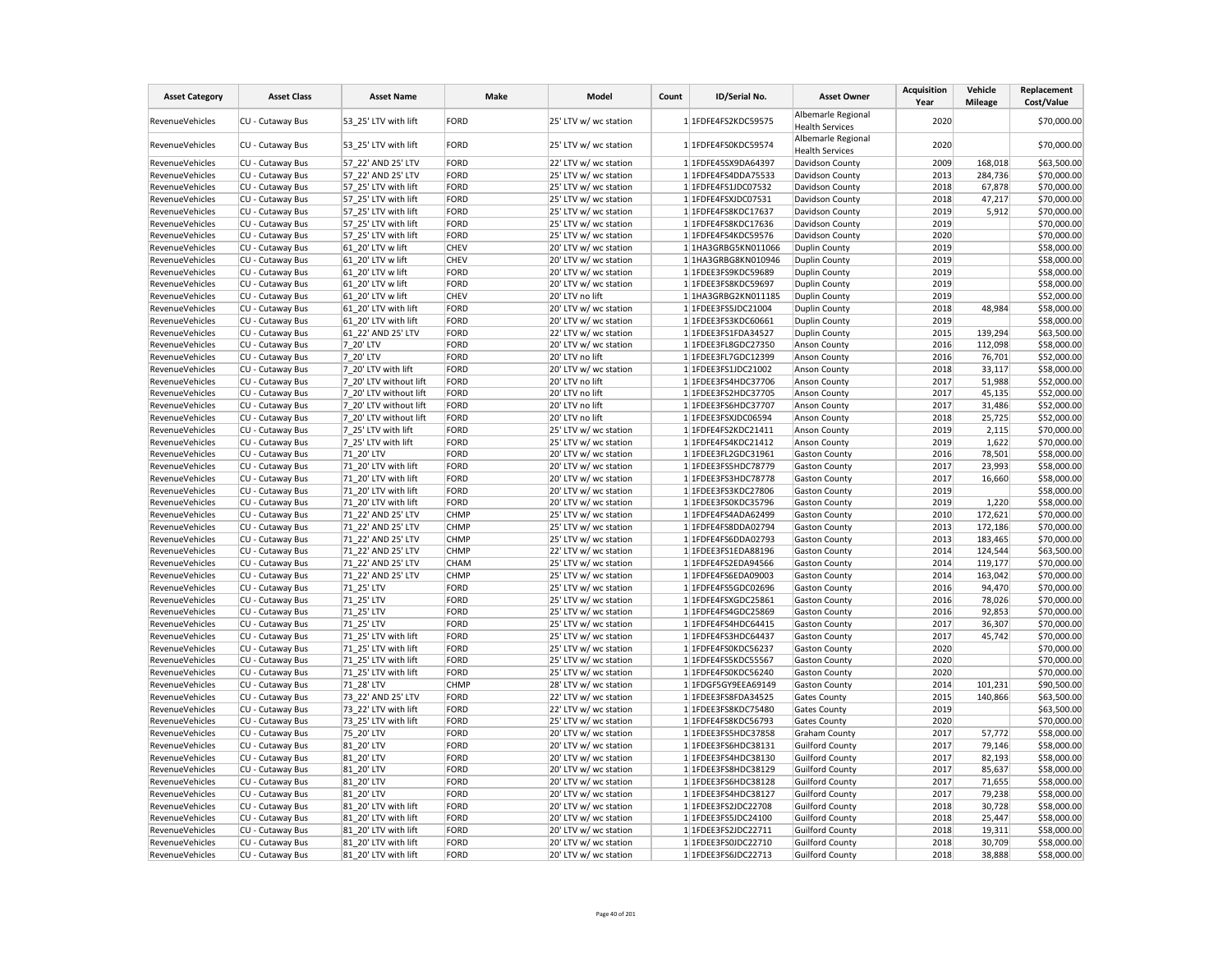| <b>Asset Category</b>  | <b>Asset Class</b> | <b>Asset Name</b>    | Make        | Model                 | Count | ID/Serial No.       | <b>Asset Owner</b>                               | <b>Acquisition</b><br>Year | Vehicle<br><b>Mileage</b> | Replacement<br>Cost/Value |
|------------------------|--------------------|----------------------|-------------|-----------------------|-------|---------------------|--------------------------------------------------|----------------------------|---------------------------|---------------------------|
| RevenueVehicles        | CU - Cutaway Bus   | 81 20' LTV with lift | FORD        | 20' LTV w/ wc station |       | 1 1FDEE3FS0JDC24103 | <b>Guilford County</b>                           | 2018                       | 35,069                    | \$58,000.00               |
| RevenueVehicles        | CU - Cutaway Bus   | 81 20' LTV with lift | FORD        | 20' LTV w/ wc station |       | 1 1FDEE3FS2JDC24104 | <b>Guilford County</b>                           | 2018                       | 32,290                    | \$58,000.00               |
| <b>RevenueVehicles</b> | CU - Cutaway Bus   | 81 20' LTV with lift | FORD        | 20' LTV w/ wc station |       | 1 1FDEE3FS4JDC22712 | <b>Guilford County</b>                           | 2018                       | 26,485                    | \$58,000.00               |
| RevenueVehicles        | CU - Cutaway Bus   | 81 20' LTV with lift | FORD        | 20' LTV w/ wc station |       | 1 1FDEE3FS7JDC24101 | <b>Guilford County</b>                           | 2018                       | 27,446                    | \$58,000.00               |
| RevenueVehicles        | CU - Cutaway Bus   | 81 20' LTV with lift | <b>ELKC</b> | 20' LTV w/ wc station |       | 1 1FDEE3FSXKDC18987 | <b>Guilford County</b>                           | 2019                       |                           | \$58,000.00               |
| <b>RevenueVehicles</b> | CU - Cutaway Bus   | 81 20' LTV with lift | <b>ELKB</b> | 20' LTV w/ wc station |       | 1 1FDEE3FS2KDC21401 | <b>Guilford County</b>                           | 2019                       |                           | \$58,000.00               |
| RevenueVehicles        | CU - Cutaway Bus   | 81 20' LTV with lift | <b>ELKB</b> | 20' LTV w/ wc station |       | 1 1FDEE3FS9KDC21400 | <b>Guilford County</b>                           | 2019                       |                           | \$58,000.00               |
| RevenueVehicles        | CU - Cutaway Bus   | 81 20' LTV with lift | <b>ELKB</b> | 20' LTV w/ wc station |       | 1 1FDEE3FS4KDC21402 | <b>Guilford County</b>                           | 2019                       |                           | \$58,000.00               |
| RevenueVehicles        | CU - Cutaway Bus   | 81 20' LTV with lift | <b>ELKB</b> | 20' LTV w/ wc station |       | 1 1FDEE3FS0KDC20702 | <b>Guilford County</b>                           | 2019                       |                           | \$58,000.00               |
| RevenueVehicles        | CU - Cutaway Bus   | 81 20' LTV with lift | <b>ELKC</b> | 20' LTV w/ wc station |       | 1 1FDEE3FS1KDC18988 | <b>Guilford County</b>                           | 2019                       |                           | \$58,000.00               |
| <b>RevenueVehicles</b> | CU - Cutaway Bus   | 81 20' LTV with lift | <b>ELKC</b> | 20' LTV w/ wc station |       | 1 1FDEE3FS3KDC18989 | <b>Guilford County</b>                           | 2019                       |                           | \$58,000.00               |
| RevenueVehicles        | CU - Cutaway Bus   | 85                   | Ford        | Raised Roof Transit   |       | 1 1FTBW3XM3HKA84655 | <b>Harnett County</b>                            | 2017                       | 120,803                   | \$55,565.00               |
| RevenueVehicles        | CU - Cutaway Bus   | 85                   | Ford        | Raised Roof Transit   |       | 1 1FTBW3XM5HKA84656 | <b>Harnett County</b>                            | 2017                       | 154,563                   | \$55,565.00               |
| RevenueVehicles        | CU - Cutaway Bus   | 85                   | Ford        | Raised Roof Transit   |       | 1 1FTBW3XM1HKA37110 | <b>Harnett County</b>                            | 2017                       | 126,793                   | \$55,565.00               |
| RevenueVehicles        | CU - Cutaway Bus   | 85 20' LTV           | <b>CHAM</b> | 20' LTV w/ wc station |       | 1 1FDEE3FLXDDA79083 | <b>Harnett County</b>                            | 2013                       | 331,468                   | \$58,000.00               |
| <b>RevenueVehicles</b> | CU - Cutaway Bus   | 85 20' LTV           | FORD        | 20' LTV w/ wc station |       | 1 1FDEE3FL2FDA15669 | <b>Harnett County</b>                            | 2015                       | 211,670                   | \$58,000.00               |
| RevenueVehicles        | CU - Cutaway Bus   | 85_20' LTV           | FORD        | 20' LTV w/ wc station |       | 1 1FDEE3FL0FDA15668 | <b>Harnett County</b>                            | 2015                       | 197,662                   | \$58,000.00               |
| <b>RevenueVehicles</b> | CU - Cutaway Bus   | 85 20' LTV           | FORD        | 20' LTV w/ wc station |       | 1 1FDEE3FL5GDC30688 | <b>Harnett County</b>                            | 2016                       | 122,910                   | \$58,000.00               |
| RevenueVehicles        | CU - Cutaway Bus   | 85 20' LTV           | FORD        | 20' LTV no lift       |       | 1 1FBVU4XM1KKB08505 | <b>Harnett County</b>                            | 2019                       |                           | \$52,000.00               |
| RevenueVehicles        | CU - Cutaway Bus   | 85 20' LTV           | FORD        | 20' LTV no lift       |       | 1 1FBVU4XM7KKB28614 | <b>Harnett County</b>                            | 2019                       |                           | \$52,000.00               |
| RevenueVehicles        | CU - Cutaway Bus   | 85 20' LTV           | FORD        | 20' LTV no lift       |       | 1 1FBVU4XM8KKB12311 | <b>Harnett County</b>                            | 2019                       |                           | \$52,000.00               |
| RevenueVehicles        | CU - Cutaway Bus   | 85_22' AND 25' LTV   | FORD        | 22' LTV w/ wc station |       | 1 1FDEE3FL4DDA30901 | <b>Harnett County</b>                            | 2013                       | 196,605                   | \$63,500.00               |
| RevenueVehicles        | CU - Cutaway Bus   | 87 20' LTV           | FORD        | 20' LTV w/ wc station |       | 1 1FDEE3FL4FDA19593 | Mountain Projects Inc.                           | 2015                       | 103,046                   | \$58,000.00               |
| RevenueVehicles        | CU - Cutaway Bus   | 87 20' LTV with lift | FORD        | 20' LTV w/ wc station |       | 1 1FDEE3FS7KDC35794 | Mountain Projects Inc.                           | 2019                       |                           | \$58,000.00               |
| RevenueVehicles        | CU - Cutaway Bus   | 87 20' LTV with lift | FORD        | 20' LTV w/ wc station |       | 1 1FDEE3FS8KDC43645 | Mountain Projects Inc.                           | 2019                       |                           | \$58,000.00               |
| RevenueVehicles        | CU - Cutaway Bus   | 87 22' AND 25' LTV   | FORD        | 25' LTV w/ wc station |       | 1 1FDFE4FSXADA62488 | Mountain Projects Inc.                           | 2010                       | 146,381                   | \$70,000.00               |
| RevenueVehicles        | CU - Cutaway Bus   | 87 22' LTV with lift | FORD        | 22' LTV w/ wc station |       | 1 1FDFE4FS5HDC37725 | Mountain Projects Inc.                           | 2017                       | 47,963                    | \$63,500.00               |
| RevenueVehicles        | CU - Cutaway Bus   | 87_25' LTV with lift | FORD        | 25' LTV w/ wc station |       | 1 1FDFE4FS2KDC43666 | Mountain Projects Inc.                           | 2019                       |                           | \$70,000.00               |
|                        |                    |                      |             |                       |       |                     | Western Carolina                                 |                            |                           |                           |
| RevenueVehicles        | CU - Cutaway Bus   | 89_                  | Ford        | E450                  |       | 1 1FDFE4FS0CDA32547 | Community Action Inc.                            | 2013                       | 165,408                   | \$169,000.00              |
| RevenueVehicles        | CU - Cutaway Bus   | 89_                  | Ford        | E450                  |       | 1 1FDFE4FS1CDD35637 | Western Carolina<br>Community Action Inc.        | 2013                       | 158,419                   | \$169,000.00              |
| <b>RevenueVehicles</b> | CU - Cutaway Bus   | 89_                  | Ford        | E450                  |       | 1 1FDFE4FS2CDA32548 | Western Carolina<br>Community Action Inc.        | 2013                       | 170,429                   | \$169,000.00              |
| RevenueVehicles        | CU - Cutaway Bus   | 89_                  | Ford        | E450                  |       | 1 1FDFE4FS4CDA32552 | Western Carolina<br>Community Action Inc.        | 2013                       | 178,103                   | \$169,000.00              |
| RevenueVehicles        | CU - Cutaway Bus   | 89_                  | Ford        | E450                  |       | 1 1FDFE4FSXCDB35636 | Western Carolina<br>Community Action Inc.        | 2013                       | 162,440                   | \$169,000.00              |
| RevenueVehicles        | CU - Cutaway Bus   | 89                   | Ford        | E450                  |       | 1 1FDFE4SF7ADB01876 | Western Carolina<br>Community Action Inc.        | 2015                       | 94,976                    | \$144,856.00              |
| RevenueVehicles        | CU - Cutaway Bus   | 9 20' LTV            | FORD        | 20' LTV w/ wc station |       | 1 1FDEE3FL2GDC27084 | Ashe County<br>Transportation Authority,<br>Inc. | 2016                       | 119,468                   | \$58,000.00               |
| RevenueVehicles        | CU - Cutaway Bus   | 9 20' LTV            | FORD        | 20' LTV w/ wc station |       | 1 1FDEE3FL4GDC27085 | Ashe County<br>Transportation Authority,<br>Inc. | 2016                       | 142,997                   | \$58,000.00               |
| <b>RevenueVehicles</b> | CU - Cutaway Bus   | 9 20' LTV            | FORD        | 20' LTV no lift       |       | 1 1FDEE3FS1GDC50296 | Ashe County<br>Transportation Authority,<br>Inc. | 2016                       | 126,120                   | \$52,000.00               |
| RevenueVehicles        | CU - Cutaway Bus   | 9 20' LTV            | FORD        | 20' LTV w/ wc station |       | 1 1FDEE3FS5HDC39884 | Ashe County<br>Transportation Authority,<br>Inc. | 2017                       | 94,191                    | \$58,000.00               |
| RevenueVehicles        | CU - Cutaway Bus   | 9 20' LTV            | FORD        | 20' LTV w/ wc station |       | 1 1FDEE3FL3HDC39883 | Ashe County<br>Transportation Authority,<br>Inc. | 2017                       | 92,219                    | \$58,000.00               |
| RevenueVehicles        | CU - Cutaway Bus   | 9 20' LTV            | FORD        | 20' LTV w/ wc station |       | 1 1FDEE3FS5HDC37861 | Ashe County<br>Transportation Authority,<br>Inc. | 2017                       |                           | \$58,000.00               |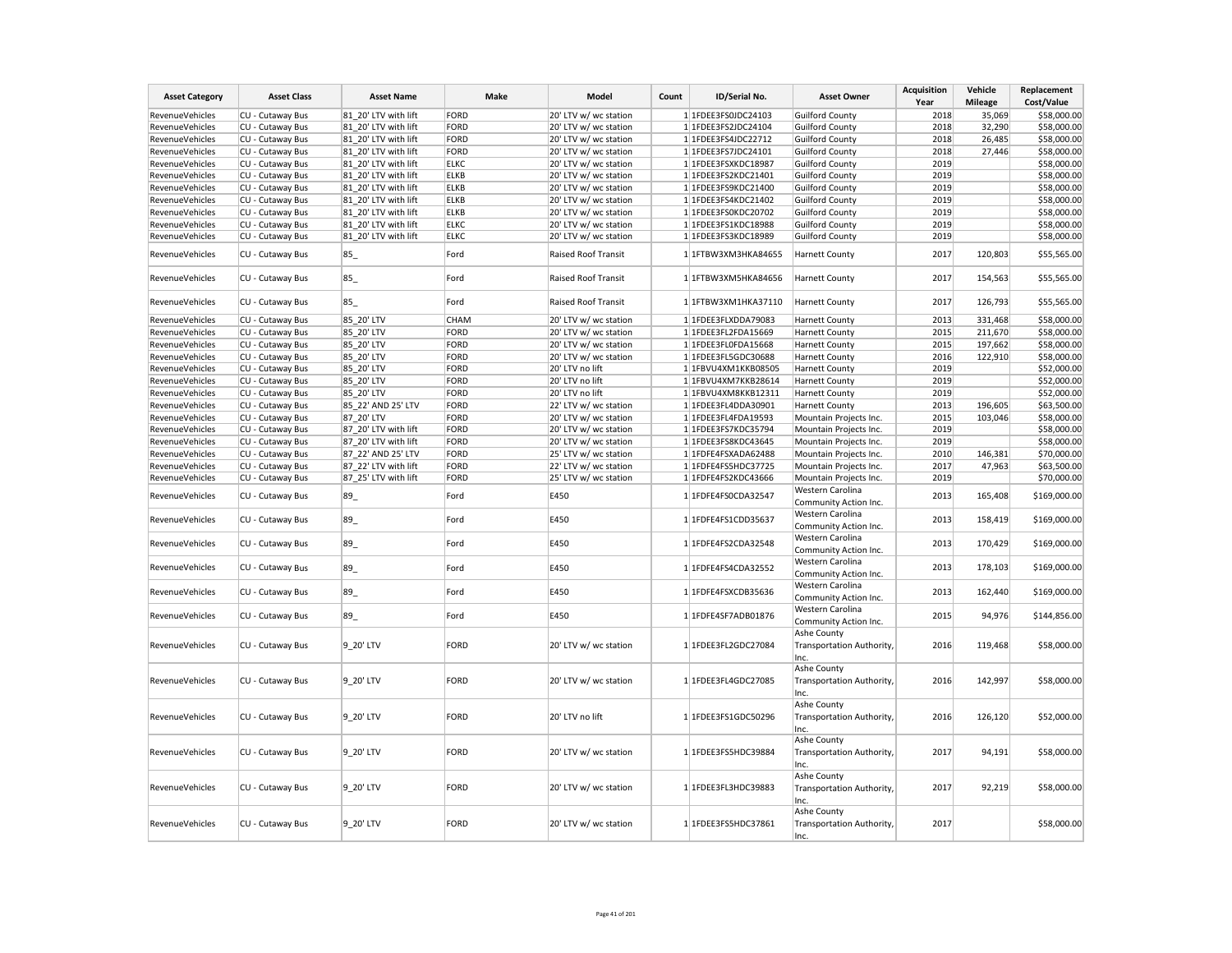| <b>Asset Category</b>  | <b>Asset Class</b> | <b>Asset Name</b>      | Make        | Model                 | Count | ID/Serial No.       | <b>Asset Owner</b>                                 | <b>Acquisition</b><br>Year | Vehicle<br>Mileage | Replacement<br>Cost/Value |
|------------------------|--------------------|------------------------|-------------|-----------------------|-------|---------------------|----------------------------------------------------|----------------------------|--------------------|---------------------------|
| <b>RevenueVehicles</b> | CU - Cutaway Bus   | 9 20' LTV w lift       | <b>FORD</b> | 20' LTV w/ wc station |       | 1 1FDEE3FS3KDC55542 | Ashe County<br>Transportation Authority,<br>Inc.   | 2019                       |                    | \$58,000.00               |
| RevenueVehicles        | CU - Cutaway Bus   | 9 20' LTV w lift       | <b>FORD</b> | 20' LTV w/ wc station |       | 1 1FDEE3FS5KDC51265 | Ashe County<br>Transportation Authority,<br>Inc.   | 2019                       |                    | \$58,000.00               |
| RevenueVehicles        | CU - Cutaway Bus   | 9 20' LTV with lift    | <b>FORD</b> | 20' LTV w/ wc station |       | 1 1FDEE3FS8JDC18601 | Ashe County<br>Transportation Authority,<br>Inc.   | 2018                       | 43,819             | \$58,000.00               |
| RevenueVehicles        | CU - Cutaway Bus   | 9 20' LTV with lift    | <b>FORD</b> | 20' LTV w/ wc station |       | 1 1FDEE3FSXJDC18602 | Ashe County<br>Transportation Authority,<br>Inc.   | 2018                       | 40,221             | \$58,000.00               |
| RevenueVehicles        | CU - Cutaway Bus   | 9 20' LTV without lift | <b>FORD</b> | 20' LTV no lift       |       | 1 1FDEE3FS8KDC55519 | Ashe County<br>Transportation Authority,<br>Inc.   | 2018                       |                    | \$52,000.00               |
| <b>RevenueVehicles</b> | CU - Cutaway Bus   | 9 22' AND 25' LTV      | <b>FORD</b> | 25' LTV w/ wc station |       | 1 1FDFE4FS6FDA27616 | Ashe County<br>Transportation Authority,<br>Inc.   | 2015                       | 84,547             | \$70,000.00               |
| RevenueVehicles        | CU - Cutaway Bus   | 91 20' LTV             | <b>FORD</b> | 20' LTV w/ wc station |       | 1 1FDEE3FLXEDA52287 | Choanoke Public<br><b>Transportation Authority</b> | 2014                       | 107,189            | \$58,000.00               |
| RevenueVehicles        | CU - Cutaway Bus   | 91 20' LTV             | <b>FORD</b> | 20' LTV no lift       |       | 1 1FDEE3FL5EDA72818 | Choanoke Public<br><b>Transportation Authority</b> | 2014                       | 39,070             | \$52,000.00               |
| RevenueVehicles        | CU - Cutaway Bus   | 91 20' LTV             | <b>FORD</b> | 20' LTV w/ wc station |       | 1 1FDEE3FL9FDA15667 | Choanoke Public<br><b>Transportation Authority</b> | 2015                       | 137,247            | \$58,000.00               |
| <b>RevenueVehicles</b> | CU - Cutaway Bus   | 91 20' LTV             | <b>FORD</b> | 20' LTV no lift       |       | 1 1FDEE3FL1FDA37453 | Choanoke Public<br><b>Transportation Authority</b> | 2015                       | 8,075              | \$52,000.00               |
| <b>RevenueVehicles</b> | CU - Cutaway Bus   | 91 20' LTV             | <b>FORD</b> | 20' LTV w/ wc station |       | 1 1FDEE3FL8GDC18969 | Choanoke Public<br><b>Transportation Authority</b> | 2016                       | 935                | \$58,000.00               |
| RevenueVehicles        | CU - Cutaway Bus   | 91 20' LTV with lift   | <b>FORD</b> | 20' LTV w/ wc station |       | 1 1FDEE3FS3KDC17681 | Choanoke Public<br><b>Transportation Authority</b> | 2018                       | 1,156              | \$58,000.00               |
| RevenueVehicles        | CU - Cutaway Bus   | 91 20' LTV with lift   | <b>FORD</b> | 20' LTV w/ wc station |       | 1 1FDEE3FS8KDC71414 | Choanoke Public<br><b>Transportation Authority</b> | 2019                       |                    | \$58,000.00               |
| RevenueVehicles        | CU - Cutaway Bus   | 91 22' AND 25' LTV     | <b>FORD</b> | 25' LTV no lift       |       | 1 1FDXE45S16HA88497 | Choanoke Public<br><b>Transportation Authority</b> | 2006                       | 98,698             | \$64,000.00               |
| RevenueVehicles        | CU - Cutaway Bus   | 91 22' AND 25' LTV     | <b>FORD</b> | 25' LTV w/ wc station |       | 1 1FDFE4FS0DDA02787 | Choanoke Public<br><b>Transportation Authority</b> | 2012                       | 141,598            | \$70,000.00               |
| <b>RevenueVehicles</b> | CU - Cutaway Bus   | 91_22' AND 25' LTV     | <b>FORD</b> | 25' LTV w/ wc station |       | 1 1FDFE4FS3DDA89052 | Choanoke Public<br><b>Transportation Authority</b> | 2013                       | 147,759            | \$70,000.00               |
| RevenueVehicles        | CU - Cutaway Bus   | 91 22' AND 25' LTV     | <b>FORD</b> | 22' LTV w/ wc station |       | 1 1FDFE4FS8EDA48322 | Choanoke Public<br><b>Transportation Authority</b> | 2014                       | 186,198            | \$63,500.00               |
| RevenueVehicles        | CU - Cutaway Bus   | 91 22' AND 25' LTV     | <b>FORD</b> | 22' LTV w/ wc station |       | 1 1FDEE3FSXEDA52281 | Choanoke Public<br><b>Transportation Authority</b> | 2014                       | 131,101            | \$63,500.00               |
| RevenueVehicles        | CU - Cutaway Bus   | 91 22' AND 25' LTV     | <b>FORD</b> | 22' LTV w/ wc station |       | 1 1FDEE3FS3FDA23741 | Choanoke Public<br><b>Transportation Authority</b> | 2015                       | 83,396             | \$63,500.00               |
| RevenueVehicles        | CU - Cutaway Bus   | 91 22' AND 25' LTV     | <b>FORD</b> | 25' LTV w/ wc station |       | 1 1FDFE4FS2FDA30416 | Choanoke Public<br><b>Transportation Authority</b> | 2015                       | 149,801            | \$70,000.00               |
| RevenueVehicles        | CU - Cutaway Bus   | 91 22' AND 25' LTV     | <b>FORD</b> | 25' LTV w/ wc station |       | 1 1FDFE4FS4FDA30417 | Choanoke Public<br><b>Transportation Authority</b> | 2015                       | 164,264            | \$70,000.00               |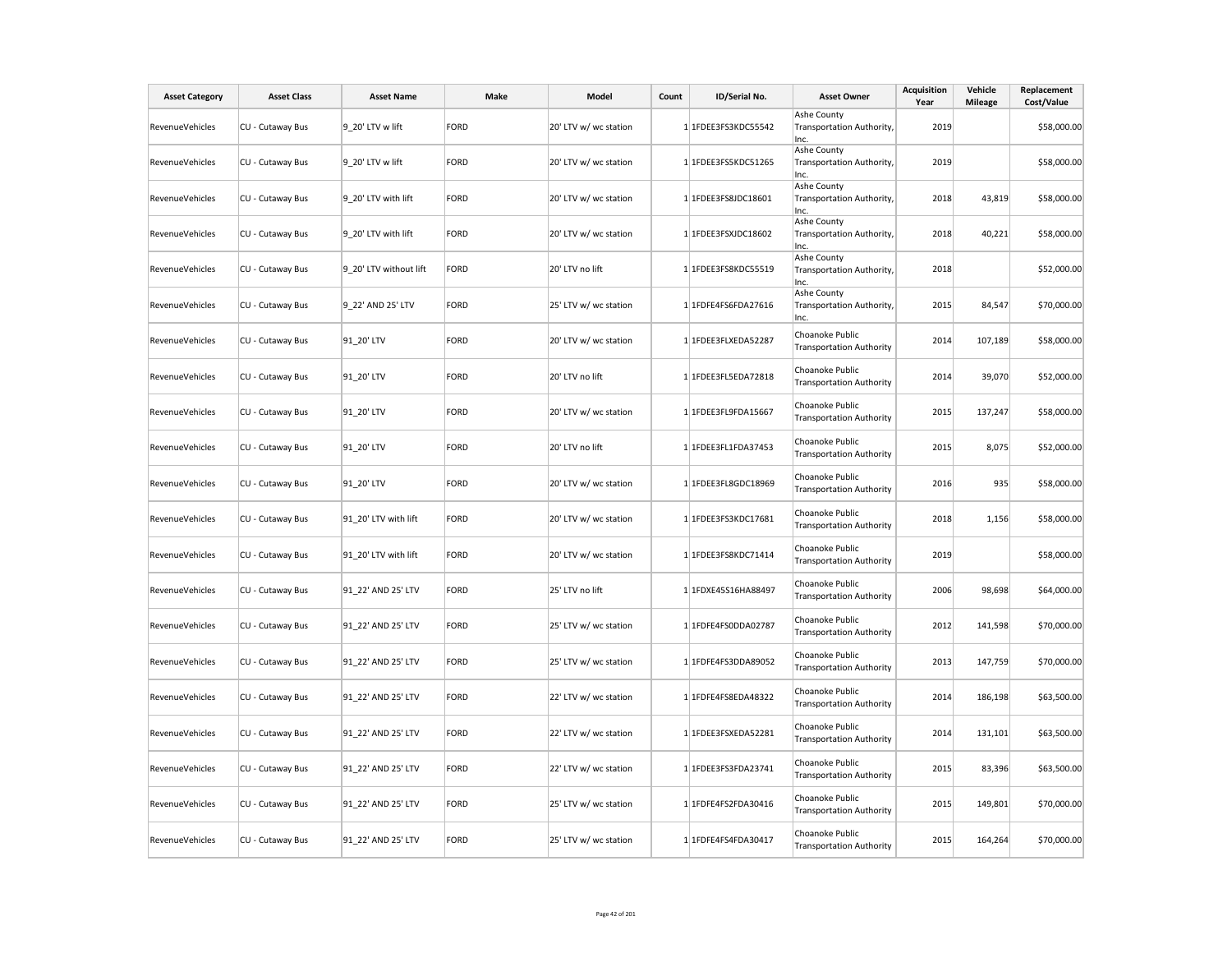| <b>Asset Category</b>              | <b>Asset Class</b>                   | <b>Asset Name</b>        | <b>Make</b>                | Model                                    | Count | ID/Serial No.                              | <b>Asset Owner</b>                                                                  | Acquisition<br>Year | Vehicle<br><b>Mileage</b> | Replacement<br>Cost/Value  |
|------------------------------------|--------------------------------------|--------------------------|----------------------------|------------------------------------------|-------|--------------------------------------------|-------------------------------------------------------------------------------------|---------------------|---------------------------|----------------------------|
| <b>RevenueVehicles</b>             | CU - Cutaway Bus                     | 91 25' LTV               | FORD                       | 25' LTV w/ wc station                    |       | 1 1FDFE4FS0GDC25853                        | Choanoke Public<br><b>Transportation Authority</b>                                  | 2015                | 152,974                   | \$70,000.00                |
| RevenueVehicles                    | CU - Cutaway Bus                     | 91 25' LTV               | FORD                       | 25' LTV w/ wc station                    |       | 1 1FDFE4FS2GDC25854                        | Choanoke Public<br><b>Transportation Authority</b>                                  | 2016                | 121,549                   | \$70,000.00                |
| RevenueVehicles                    | CU - Cutaway Bus                     | 91_25' LTV with lift     | FORD                       | 25' LTV w/ wc station                    |       | 1 1FDFE4FSXJDC06699                        | Choanoke Public<br><b>Transportation Authority</b>                                  | 2018                | 36,467                    | \$70,000.00                |
| RevenueVehicles                    | CU - Cutaway Bus                     | 91 25' LTV with lift     | <b>FORD</b>                | 25' LTV w/ wc station                    |       | 1 1FDFE4FS6JDC06697                        | Choanoke Public<br><b>Transportation Authority</b>                                  | 2018                | 21,868                    | \$70,000.00                |
| <b>RevenueVehicles</b>             | CU - Cutaway Bus                     | 91 25' LTV with lift     | FORD                       | 25' LTV w/ wc station                    |       | 1 1FDFE4FS8JDC06698                        | Choanoke Public<br><b>Transportation Authority</b>                                  | 2018                | 70,993                    | \$70,000.00                |
| RevenueVehicles                    | CU - Cutaway Bus                     | 91_25' LTV with lift     | FORD                       | 25' LTV w/ wc station                    |       | 1 1FDFE4FS4KDC09356                        | Choanoke Public<br><b>Transportation Authority</b>                                  | 2019                | 15,806                    | \$70,000.00                |
| RevenueVehicles                    | CU - Cutaway Bus                     | 91 25' LTV with lift     | <b>FORD</b>                | 25' LTV w/ wc station                    |       | 1 1FDFE4FSXKDC59579                        | Choanoke Public<br><b>Transportation Authority</b>                                  | 2019                |                           | \$70,000.00                |
| <b>RevenueVehicles</b>             | CU - Cutaway Bus                     | 91 25' LTV with lift     | FORD                       | 25' LTV w/ wc station                    |       | 1 1FDFE4FS4KDC59570                        | Choanoke Public<br><b>Transportation Authority</b>                                  | 2019                |                           | \$70,000.00                |
| RevenueVehicles                    | CU - Cutaway Bus                     | 93 20' LTV               | <b>ELDK</b>                | 20' LTV no lift                          |       | 1 1FDEE3FL7GDC07090                        | <b>Hoke County</b>                                                                  | 2016                | 69,793                    | \$52,000.00                |
| RevenueVehicles                    | CU - Cutaway Bus                     | 93 20' LTV with lift     | FORD                       | 20' LTV w/ wc station                    |       | 1 1FDEE3FS0KDC21512                        | <b>Hoke County</b>                                                                  | 2019                | 1,504                     | \$58,000.00                |
| RevenueVehicles                    | CU - Cutaway Bus                     | 93 20' LTV with lift     | FORD                       | 20' LTV w/ wc station                    |       | 1 1FDEE3FS9KDC21508                        | <b>Hoke County</b>                                                                  | 2019                | 1,460                     | \$58,000.00                |
| RevenueVehicles                    | CU - Cutaway Bus                     | 93 20' LTV with lift     | FORD                       | 20' LTV w/ wc station                    |       | 1 1FDEE3FS5KDC21506                        | <b>Hoke County</b>                                                                  | 2019                | 1,821                     | \$58,000.00                |
| RevenueVehicles                    | CU - Cutaway Bus                     | 93 20' LTV with lift     | FORD                       | 20' LTV w/ wc station                    |       | 1 1FDEE3FSXKDC21503                        | <b>Hoke County</b>                                                                  | 2019                | 1,569                     | \$58,000.00                |
| RevenueVehicles                    | CU - Cutaway Bus                     | 93 22' AND 25' LTV       | FORD                       | 22' LTV w/ wc station                    |       | 1 1FDEE3FL2FDA34514                        | <b>Hoke County</b>                                                                  | 2015                | 137,165                   | \$63,500.00                |
| RevenueVehicles                    | CU - Cutaway Bus                     | 93 22' AND 25' LTV       | FORD                       | 25' LTV w/ wc station                    |       | 1 1FDFE4FS6FDA34629                        | Hoke County                                                                         | 2015                | 122,358                   | \$70,000.00                |
| RevenueVehicles                    | CU - Cutaway Bus                     | 93 22' LTV with lift     | FORD                       | 22' LTV w/ wc station                    |       | 1 1FDEE3FS9HDC35448                        | <b>Hoke County</b>                                                                  | 2017                | 99,994                    | \$63,500.00                |
| RevenueVehicles                    | CU - Cutaway Bus                     | 93_22' LTV with lift     | FORD                       | 22' LTV w/ wc station                    |       | 1 1FDEE3FS8HDC35425                        | <b>Hoke County</b>                                                                  | 2017                | 93,494                    | \$63,500.00                |
| RevenueVehicles                    | CU - Cutaway Bus                     | 93 22' LTV with lift     | FORD                       | 22' LTV w/ wc station                    |       | 1 1FDEE3FS1HDC35444                        | <b>Hoke County</b>                                                                  | 2017                | 78,350                    | \$63,500.00                |
| RevenueVehicles                    | CU - Cutaway Bus                     | 93 22' LTV with lift     | FORD                       | 22' LTV w/ wc station                    |       | 1 1FDEE3FSXKDC13336                        | <b>Hoke County</b>                                                                  | 2019                | 3,244                     | \$63,500.00                |
| RevenueVehicles                    | CU - Cutaway Bus                     | 93 25' LTV               | FORD                       | 25' LTV w/ wc station                    |       | 1 1FDFE4FSXHDC28583                        | <b>Hoke County</b>                                                                  | 2017                | 69,477                    | \$70,000.00                |
| <b>RevenueVehicles</b>             | CU - Cutaway Bus                     | 93 25' LTV               | FORD                       | 25' LTV w/ wc station                    |       | 1 1FDFE4FS6HDC28581                        | <b>Hoke County</b>                                                                  | 2017                | 81,484                    | \$70,000.00                |
| RevenueVehicles                    | CU - Cutaway Bus                     | 93 28' LTV               | <b>CHAM</b>                | 28' LTV w/ wc station                    |       | 1 1FDGF5GY5EEB82399                        | <b>Hoke County</b>                                                                  | 2014                | 39,176                    | \$90,500.00                |
| RevenueVehicles<br>RevenueVehicles | CU - Cutaway Bus<br>CU - Cutaway Bus | 93 28' LTV<br>95 20' LTV | <b>CHAM</b><br><b>ELKC</b> | 28' LTV w/ wc station<br>20' LTV no lift |       | 1 1FDGF5GY3EEB82398<br>1 1FDEE3FL0DDA45198 | <b>Hoke County</b><br>Hyde County Non-Profit<br>Private Transportation<br>Corp Inc. | 2014<br>2013        | 81,431<br>123,378         | \$90,500.00<br>\$52,000.00 |
| <b>RevenueVehicles</b>             | CU - Cutaway Bus                     | 95 20' LTV with lift     | FORD                       | 20' LTV w/ wc station                    |       | 1 1FDEE3FS1JDC37958                        | Hyde County Non-Profit<br>Private Transportation<br>Corp Inc.                       | 2018                | 19,148                    | \$58,000.00                |
| RevenueVehicles                    | CU - Cutaway Bus                     | 95 20' LTV without lift  | FORD                       | 20' LTV no lift                          |       | 1 1FDEE3FS3JDC37959                        | Hyde County Non-Profit<br>Private Transportation<br>Corp Inc.                       | 2018                | 23,310                    | \$52,000.00                |
| RevenueVehicles                    | CU - Cutaway Bus                     | 95 22' AND 25' LTV       | CHAM                       | 25' LTV w/ wc station                    |       | 1 1FDFE4FS6DDA15284                        | Hyde County Non-Profit<br>Private Transportation<br>Corp Inc.                       | 2013                | 94,994                    | \$70,000.00                |
| <b>RevenueVehicles</b>             | CU - Cutaway Bus                     | 95 22' AND 25' LTV       | CHAM                       | 25' LTV w/ wc station                    |       | 1 1FDFE4FS4FDA27615                        | Hyde County Non-Profit<br>Private Transportation<br>Corp Inc.                       | 2015                | 68,454                    | \$70,000.00                |
| RevenueVehicles                    | CU - Cutaway Bus                     | 97 20' LTV               | <b>ELKB</b>                | 20' LTV w/ wc station                    |       | 1 1FDEE3FLXEDA72815                        | <b>Iredell County</b>                                                               | 2014                | 161,726                   | \$58,000.00                |
| RevenueVehicles                    | CU - Cutaway Bus                     | 97_20' LTV               | CHAM                       | 20' LTV w/ wc station                    |       | 1 1FDEE3FL6EDA56448                        | <b>Iredell County</b>                                                               | 2014                | 165,983                   | \$58,000.00                |
| RevenueVehicles                    | CU - Cutaway Bus                     | 97 20' LTV               | FORD                       | 20' LTV w/ wc station                    |       | 1 1FDEE3FL3GDC30690                        | <b>Iredell County</b>                                                               | 2016                | 89,614                    | \$58,000.00                |
| <b>RevenueVehicles</b>             | CU - Cutaway Bus                     | 97_20' LTV               | FORD                       | 20' LTV w/ wc station                    |       | 1 1FDEE3FL7GDC30689                        | <b>Iredell County</b>                                                               | 2016                | 104,414                   | \$58,000.00                |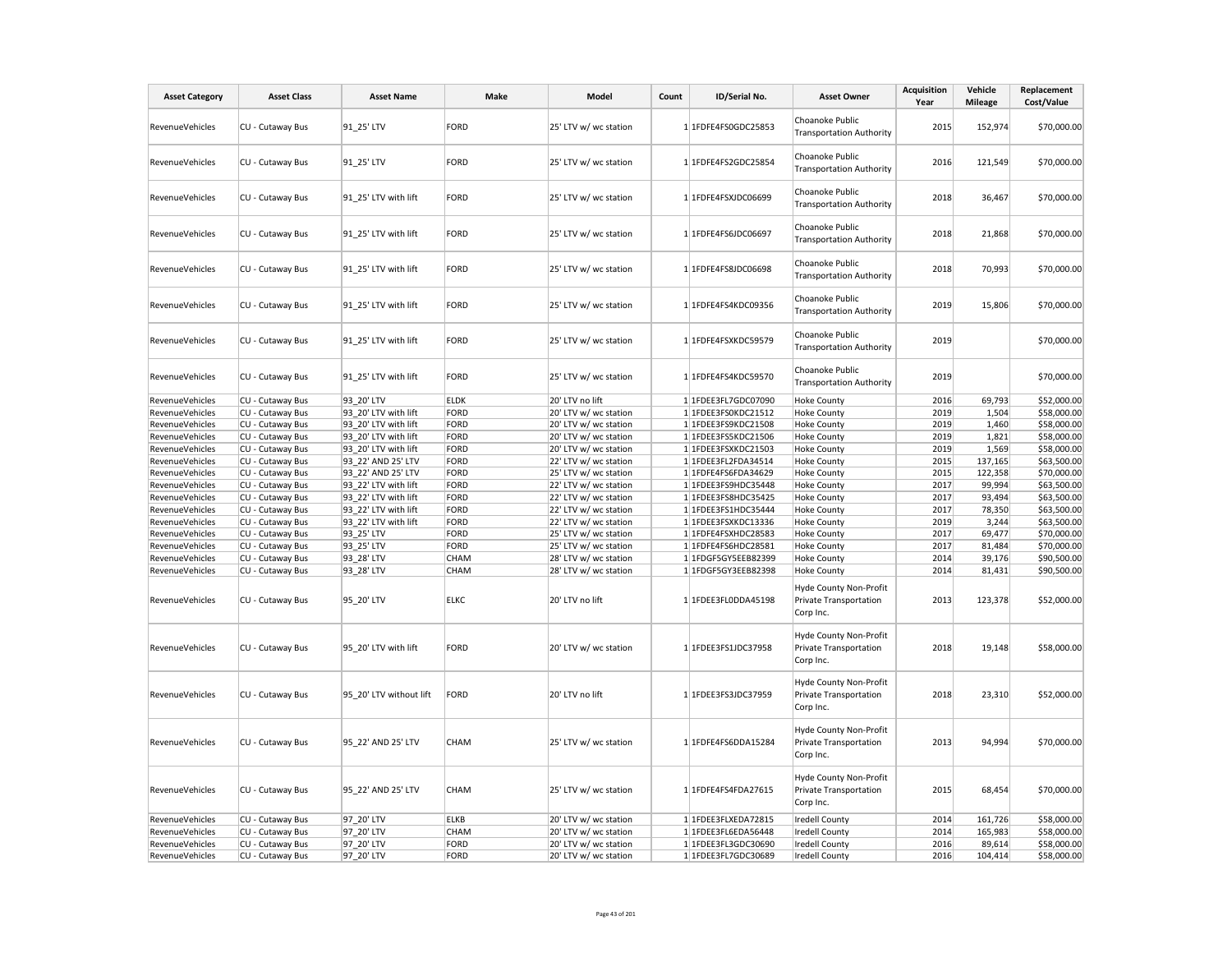| <b>Asset Category</b>  | <b>Asset Class</b>           | <b>Asset Name</b>    | Make        | Model                                      | Count        | ID/Serial No.         | <b>Asset Owner</b>                                        | <b>Acquisition</b><br>Year | Vehicle<br><b>Mileage</b> | Replacement<br>Cost/Value |
|------------------------|------------------------------|----------------------|-------------|--------------------------------------------|--------------|-----------------------|-----------------------------------------------------------|----------------------------|---------------------------|---------------------------|
| <b>RevenueVehicles</b> | CU - Cutaway Bus             | 97 22' AND 25' LTV   | CHAM        | 22' LTV w/ wc station                      |              | 1 1FDEE3FS3DDA92958   | <b>Iredell County</b>                                     | 2013                       | 74,313                    | \$63,500.00               |
| RevenueVehicles        | CU - Cutaway Bus             | 97 22' AND 25' LTV   | <b>CHAM</b> | 22' LTV w/ wc station                      |              | 1 1FDEE3FS2EDA56440   | <b>Iredell County</b>                                     | 2014                       | 161,005                   | \$63,500.00               |
| RevenueVehicles        | CU - Cutaway Bus             | 97_22' LTV with lift | <b>CHEV</b> | 22' LTV w/ wc station                      |              | 1 1HA3GSBG1HN004910   | <b>Iredell County</b>                                     | 2017                       | 40,156                    | \$63,500.00               |
| RevenueVehicles        | CU - Cutaway Bus             | 97 22' LTV with lift | <b>CHEV</b> | 25' LTV w/ wc station                      |              | 1 1HA3GSBG0HN005191   | <b>Iredell County</b>                                     | 2017                       | 39,271                    | \$70,000.00               |
| RevenueVehicles        | CU - Cutaway Bus             | 97 22' LTV with lift | FORD        | 22' LTV w/ wc station                      |              | 1 1FDEE3FS0KDC59564   | <b>Iredell County</b>                                     | 2019                       |                           | \$63,500.00               |
| RevenueVehicles        | CU - Cutaway Bus             | 97_22' LTV with lift | FORD        | 22' LTV w/ wc station                      |              | $1$ 1FDEE3FS5KDC59561 | <b>Iredell County</b>                                     | 2019                       |                           | \$63,500.00               |
| RevenueVehicles        | CU - Cutaway Bus             | 97 22' LTV with lift | FORD        | 22' LTV w/ wc station                      |              | 1 1FDEE3FS9KDC59563   | <b>Iredell County</b>                                     | 2019                       |                           | \$63,500.00               |
| RevenueVehicles        | CU - Cutaway Bus             | 97 22' LTV with lift | FORD        | 22' LTV w/ wc station                      |              | 1 1FDEE3FS7KDC59562   | <b>Iredell County</b>                                     | 2019                       |                           | \$63,500.00               |
| RevenueVehicles        | CU - Cutaway Bus             | 97_25' LTV           | FORD        | 25' LTV w/ wc station                      |              | 1 1FDFE4FS9FDA34625   | <b>Iredell County</b>                                     | 2015                       | 120,772                   | \$70,000.00               |
| RevenueVehicles        | CU - Cutaway Bus             | 97_25' LTV           | FORD        | 25' LTV w/ wc station                      |              | 1 1FDFE4FS0GDC25867   | <b>Iredell County</b>                                     | 2016                       | 67,759                    | \$70,000.00               |
| <b>RevenueVehicles</b> | CU - Cutaway Bus             | 97_25' LTV           | <b>CHEV</b> | 25' LTV w/ wc station                      |              | 1 1HA6GUBGXHN003862   | <b>Iredell County</b>                                     | 2017                       | 40,306                    | \$70,000.00               |
| RevenueVehicles        | CU - Cutaway Bus             | 97 25' LTV with lift | FORD        | 25' LTV w/ wc station                      |              | 1 1FDFE4FS5KDC68626   | <b>Iredell County</b>                                     | 2019                       |                           | \$70,000.00               |
| RevenueVehicles        | CU - Cutaway Bus             | 97 25' LTV with lift | FORD        | 25' LTV w/ wc station                      |              | 1 1FDFE4FS0KDC68629   | <b>Iredell County</b>                                     | 2019                       |                           | \$70,000.00               |
| RevenueVehicles        | CU - Cutaway Bus             | 97_25' LTV with lift | FORD        | 25' LTV w/ wc station                      |              | 1 1FDFE4FS3KDC68625   | <b>Iredell County</b>                                     | 2019                       |                           | \$70,000.00               |
| RevenueVehicles        | CU - Cutaway Bus             | 97 25' LTV with lift | FORD        | 25' LTV w/ wc station                      |              | 1 1FDFE4FS7KDC68627   | <b>Iredell County</b>                                     | 2019                       |                           | \$70,000.00               |
| RevenueVehicles        | CU - Cutaway Bus             | 97 25' LTV with lift | FORD        | 25' LTV w/ wc station                      |              | 1 1FDFE4FS9KDC68628   | <b>Iredell County</b>                                     | 2019                       |                           | \$70,000.00               |
| RevenueVehicles        | CU - Cutaway Bus             | 97_28' LTV           | CHAM        | 28' LTV w/ wc station                      |              | 1 1FDGF5GY3FEC91817   | <b>Iredell County</b>                                     | 2015                       | 101,197                   | \$90,500.00               |
| RevenueVehicles        | CU - Cutaway Bus             | 99 20' LTV           | FORD        | 20' LTV w/ wc station                      |              | 1 1FDEE3FL4DDA02757   | Jackson County                                            | 2013                       | 127,044                   | \$58,000.00               |
| RevenueVehicles        | CU - Cutaway Bus             | 99 20' LTV with lift | FORD        | 20' LTV w/ wc station                      |              | 1 1FDEE3FS2KDC35704   | Jackson County                                            | 2019                       |                           | \$58,000.00               |
| RevenueVehicles        | CU - Cutaway Bus             | 99 25' LTV with lift | FORD        | 25' LTV w/ wc station                      |              | 1 1FDXE45S52HA11545   | Jackson County                                            | 2002                       | 105,817                   | \$70,000.00               |
| RevenueVehicles        | <b>EV - Electric Vehicle</b> | $8_{-}$              | MotoEV      | Electro Transit Buddy 23P                  | $\mathbf{1}$ |                       | Ocracoke Island Tram                                      | 2018 N/A                   |                           | \$26,995.00               |
| RevenueVehicles        | EV - Electric Vehicle        | $8_{-}$              | MotoEV      | Shuttle<br>Electro Transit Buddy 23P       | $\mathbf{1}$ |                       | Ocracoke Island Tram                                      | 2018 N/A                   |                           | \$26,995.00               |
| <b>RevenueVehicles</b> | EV - Electric Vehicle        | $ 8_$                | MotoEV      | Shuttle<br>Electro Transit Buddy 15P       | -1           |                       | Ocracoke Island Tram                                      | 2018 N/A                   |                           | \$37,990.00               |
|                        |                              |                      |             | Trailer-Eagle<br>Electro Transit Buddy 15P |              |                       |                                                           |                            |                           |                           |
| <b>RevenueVehicles</b> | EV - Electric Vehicle        | $8_{-}$              | MotoEV      | Trailer-Eagle<br>Electro Transit Buddy 23P |              | $1\overline{ }$       | Ocracoke Island Tram                                      | 2018 N/A                   |                           | \$37,990.00               |
| RevenueVehicles        | <b>EV - Electric Vehicle</b> | $8_{-}$              | MotoEV      | Shuttle<br>Electro Transit Buddy 23P       | $\mathbf{1}$ |                       | Ocracoke Island Tram                                      | 2018 N/A                   |                           | \$26,995.00               |
| RevenueVehicles        | <b>EV - Electric Vehicle</b> | $8_{-}$              | MotoEV      | Shuttle                                    | 1            |                       | Ocracoke Island Tram                                      | 2018 N/A                   |                           | \$26,995.00               |
| RevenueVehicles        | FB - Ferryboat               | 6                    | Seastreak   | Passenger Ship                             | 1            |                       | 1167238 Ocracoke Passenger Ferry                          | 2020 N/A                   |                           | \$804,224.00              |
| RevenueVehicles        | MB - Mini-bus                | 49                   | Ford        | 22 FT LTV                                  |              | 1 1FDFE4FS4HDC63989   | Craven County                                             | 2017                       | 39,801                    | \$63,500.00               |
| RevenueVehicles        | MB - Mini-bus                | 49                   | Ford        | 22 FT LTV                                  |              | 1 1FDFE4FSDHDC63990   | <b>Craven County</b>                                      | 2017                       | 31,569                    | \$63,500.00               |
| RevenueVehicles        | MB - Mini-bus                | 49                   | Ford        | 22 FT LTV                                  |              | 1 1FDFE4FS7HDC49293   | Craven County                                             | 2017                       | 48,437                    | \$63,500.00               |
| <b>RevenueVehicles</b> | MV - Mini-van                | 1 MINIVAN            | <b>DODG</b> | Minivan/Crossover no lift                  |              | 12C4RDGCG3FR541037    | <b>Alamance County</b><br><b>Transportation Authority</b> | 2015                       | 97,948                    | \$29,000.00               |
| RevenueVehicles        | MV - Mini-van                | 1 MINIVAN            | <b>DODG</b> | Minivan/Crossover no lift                  |              | 1 2C4RDGCG4GR362684   | Alamance County<br><b>Transportation Authority</b>        | 2016                       | 49,788                    | \$29,000.00               |
| RevenueVehicles        | MV - Mini-van                | 1 MINIVAN            | <b>DODG</b> | Minivan/Crossover no lift                  |              | 1 2C4RDGCG8HR619900   | <b>Alamance County</b><br><b>Transportation Authority</b> | 2017                       | 76,691                    | \$29,000.00               |
| RevenueVehicles        | MV - Mini-van                | 105                  | Dodge       | Caravan                                    |              | 12C4RDGBG7JR177201    | Lee County                                                | 2017                       | 10,385                    | \$22,000.00               |
| RevenueVehicles        | MV - Mini-van                | 105                  | Dodge       | Caravan                                    |              | 1 2C4RDGBG8HR784461   | Lee County                                                | 2017                       | 35,759                    | \$22,000.00               |
| RevenueVehicles        | MV - Mini-van                | 107 MINIVAN          | <b>DODG</b> | Minivan/Crossover no lift                  |              | 12C7WDGBG2HR618328    | Lenoir County                                             | 2017                       | 63,073                    | \$29,000.00               |
| RevenueVehicles        | MV - Mini-van                | 11_CROSSOVER         | <b>NISS</b> | Minivan/Crossover no lift                  |              | 1 5N1AR2MM8GC663209   | <b>Avery County</b><br><b>Transportation Authority</b>    | 2016                       | 88,556                    | \$29,000.00               |
| RevenueVehicles        | MV - Mini-van                | 11 CROSSOVER         | <b>DODG</b> | Minivan/Crossover no lift                  |              | 13C4PDDAG3JT515262    | Avery County<br><b>Transportation Authority</b>           | 2019                       |                           | \$29,000.00               |
| <b>RevenueVehicles</b> | MV - Mini-van                | 11 MINIVAN           | <b>DODG</b> | Minivan/Crossover no lift                  |              | 12C4RDGBG0GR368077    | <b>Avery County</b><br><b>Transportation Authority</b>    | 2016                       | 110,606                   | \$29,000.00               |
| RevenueVehicles        | MV - Mini-van                | 11 MINIVAN           | <b>DODG</b> | Minivan/Crossover no lift                  |              | 12C7WDGBG1JR363595    | <b>Avery County</b><br><b>Transportation Authority</b>    | 2018                       | 8,240                     | \$29,000.00               |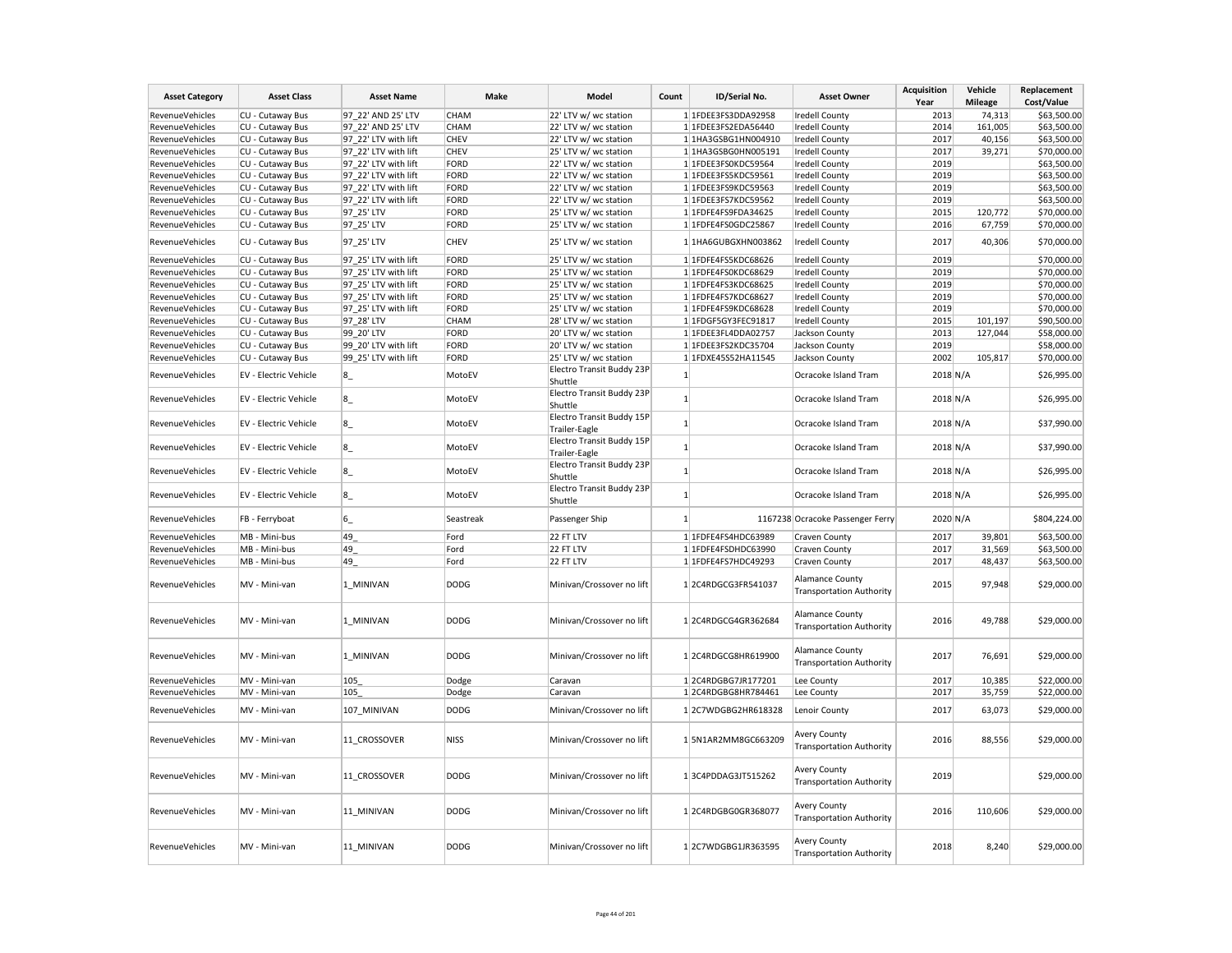| <b>Asset Category</b>  | <b>Asset Class</b> | <b>Asset Name</b> | Make        | Model                              | Count | ID/Serial No.       | <b>Asset Owner</b>                                       | Acquisition<br>Year | Vehicle<br><b>Mileage</b> | Replacement<br>Cost/Value |
|------------------------|--------------------|-------------------|-------------|------------------------------------|-------|---------------------|----------------------------------------------------------|---------------------|---------------------------|---------------------------|
| RevenueVehicles        | MV - Mini-van      | 11 MINIVAN        | <b>DODG</b> | Minivan/Crossover no lift          |       | 12C4RDGBGXJR320061  | <b>Avery County</b><br><b>Transportation Authority</b>   | 2018                | 15,998                    | \$29,000.00               |
| RevenueVehicles        | MV - Mini-van      | 113 MINIVAN       | <b>DODG</b> | Minivan/Crossover no lift          |       | 12C4RDGCG6HR641667  | Macon County                                             | 2017                | 48,079                    | \$29,000.00               |
| RevenueVehicles        | MV - Mini-van      | 113 MINIVAN       | FORD        | Minivan/Crossover no lift          |       | 12C7WDGBG6JR203535  | Macon County                                             | 2018                | 15,091                    | \$29,000.00               |
| RevenueVehicles        | MV - Mini-van      | 115 MINIVAN       | FORD        | Minivan/Crossover w/ wc<br>station |       | 12C7WDGBG3JR176410  | <b>Madison County</b><br><b>Transportation Authority</b> | 2018                | 16,043                    | \$45,000.00               |
| RevenueVehicles        | MV - Mini-van      | 117_MINIVAN       | <b>DODG</b> | Minivan/Crossover w/ wc<br>station |       | 12C7WDGBG3FR606248  | Martin County                                            | 2015                | 38,564                    | \$45,000.00               |
| RevenueVehicles        | MV - Mini-van      | 117 MINIVAN       | JEEP        | Minivan/Crossover w/ wc<br>station |       | 12C7WDGBG4FR703507  | Martin County                                            | 2015                | 60,274                    | \$45,000.00               |
| RevenueVehicles        | MV - Mini-van      | 119 MINIVAN       | <b>DODG</b> | Minivan/Crossover no lift          |       | 1 1D4GP24E66B749509 | <b>Mecklenburg County</b>                                | 2006                | 115,237                   | \$29,000.00               |
| <b>RevenueVehicles</b> | MV - Mini-van      | 119_MINIVAN       | <b>DODG</b> | Minivan/Crossover no lift          |       | 1 1D4GP24E26B749510 | Mecklenburg County                                       | 2006                | 100,560                   | \$29,000.00               |
| <b>RevenueVehicles</b> | MV - Mini-van      | 121_ADA Minivan   | <b>DODG</b> | Minivan/Crossover no lift          |       | 12C7WDGBG0KR728558  | Mitchell County<br><b>Transportation Authority</b>       | 2019                |                           | \$29,000.00               |
| RevenueVehicles        | MV - Mini-van      | 121 MINIVAN       | <b>DODG</b> | Minivan/Crossover w/ wc<br>station |       | 12C7WDGBG2JR176429  | Mitchell County<br><b>Transportation Authority</b>       | 2018                | 41,555                    | \$45,000.00               |
| RevenueVehicles        | MV - Mini-van      | 121 MINIVAN       | <b>DODG</b> | Minivan/Crossover no lift          |       | 13C4PDDBGXKT861521  | Mitchell County<br><b>Transportation Authority</b>       | 2019                |                           | \$29,000.00               |
| RevenueVehicles        | MV - Mini-van      | 121 MINIVAN ADA   | <b>DODG</b> | Minivan/Crossover w/ wc<br>station |       | 12C7WDGBG2KR538518  | Mitchell County<br><b>Transportation Authority</b>       | 2019                | 18,231                    | \$45,000.00               |
| RevenueVehicles        | MV - Mini-van      | 13 MINIVAN        | <b>DODG</b> | Minivan/Crossover w/ wc<br>station |       | 12C7WDGBG5FR634309  | <b>Beaufort County</b><br>Developmental Center<br>Inc.   | 2015                | 97,593                    | \$45,000.00               |
| <b>RevenueVehicles</b> | MV - Mini-van      | 133 MINIVAN       | <b>DODG</b> | Minivan/Crossover no lift          |       | 12C4RDGBG0ER450355  | <b>Onslow United Transit</b><br>System, Inc.             | 2014                | 90,620                    | \$29,000.00               |
| RevenueVehicles        | MV - Mini-van      | 135 MINIVAN       | <b>DODG</b> | Minivan/Crossover no lift          |       | 12C4RDGCG7GR365837  | Orange County                                            | 2016                | 17,219                    | \$29,000.00               |
| RevenueVehicles        | MV - Mini-van      | 141 MINIVAN       | FORD        | Minivan/Crossover w/ wc<br>station |       | 12C7WDGBG3JR190551  | Pender Adult Services<br>Inc.                            | 2018                | 14,098                    | \$45,000.00               |
| <b>RevenueVehicles</b> | MV - Mini-van      | 149_ADA Minivan   | <b>DODG</b> | Minivan/Crossover no lift          |       | 12C7WDGBG5KK528495  | Polk County<br><b>Transportation Authority</b>           | 2019                |                           | \$29,000.00               |
| <b>RevenueVehicles</b> | MV - Mini-van      | 149_CROSSOVER     | <b>NIS</b>  | Minivan/Crossover no lift          |       | 15N1AR2MM6GC634095  | Polk County<br><b>Transportation Authority</b>           | 2016                | 104,946                   | \$29,000.00               |
| <b>RevenueVehicles</b> | MV - Mini-van      | 149 MINIVAN       | <b>DODG</b> | Minivan/Crossover no lift          |       | 12C4RDGCG2GR136790  | Polk County<br><b>Transportation Authority</b>           | 2016                | 112,683                   | \$29,000.00               |
| <b>RevenueVehicles</b> | MV - Mini-van      | 151 MINIVAN       | <b>DODG</b> | Minivan/Crossover no lift          |       | 12C4RDGBG6CR325115  | Randolph County Senior<br>Adults Assoc. Inc.             | 2012                | 113,130                   | \$29,000.00               |
| RevenueVehicles        | MV - Mini-van      | 161 MINIVAN ADA   | <b>DODG</b> | Minivan/Crossover no lift          |       | 12C7WDGBG2KR728562  | <b>Rutherford County</b>                                 | 2019                |                           | \$29,000.00               |
| RevenueVehicles        | MV - Mini-van      | 163_9855          | Dodge       | <b>GRAND CARAVAN</b>               |       | 12C4RDGBG4HR779855  | Sampson County                                           | 2017                | 76,720                    | \$43,225.00               |
| RevenueVehicles        | MV - Mini-van      | 163 MINIVAN       | <b>DODG</b> | Minivan/Crossover no lift          |       | 12C4RDGBG3JR256266  | Sampson County                                           | 2001                | 8,090                     | \$29,000.00               |
| RevenueVehicles        | MV - Mini-van      | 163 MINIVAN       | <b>DODG</b> | Minivan/Crossover no lift          |       | 12C4RDGBG8HR619901  | Sampson County                                           | 2017                | 97,852                    | \$29,000.00               |
| RevenueVehicles        | MV - Mini-van      | 163 MINIVAN       | <b>DODG</b> | Minivan/Crossover no lift          |       | 12C4RDGBG5JR256267  | Sampson County                                           | 2018                | 7,891                     | \$29,000.00               |
| RevenueVehicles        | MV - Mini-van      | 167_MINIVAN       | <b>DODG</b> | Minivan/Crossover no lift          |       | 12C4RDGBG4KR560868  | <b>Stanly County</b>                                     | 2018                | 8,839                     | \$29,000.00               |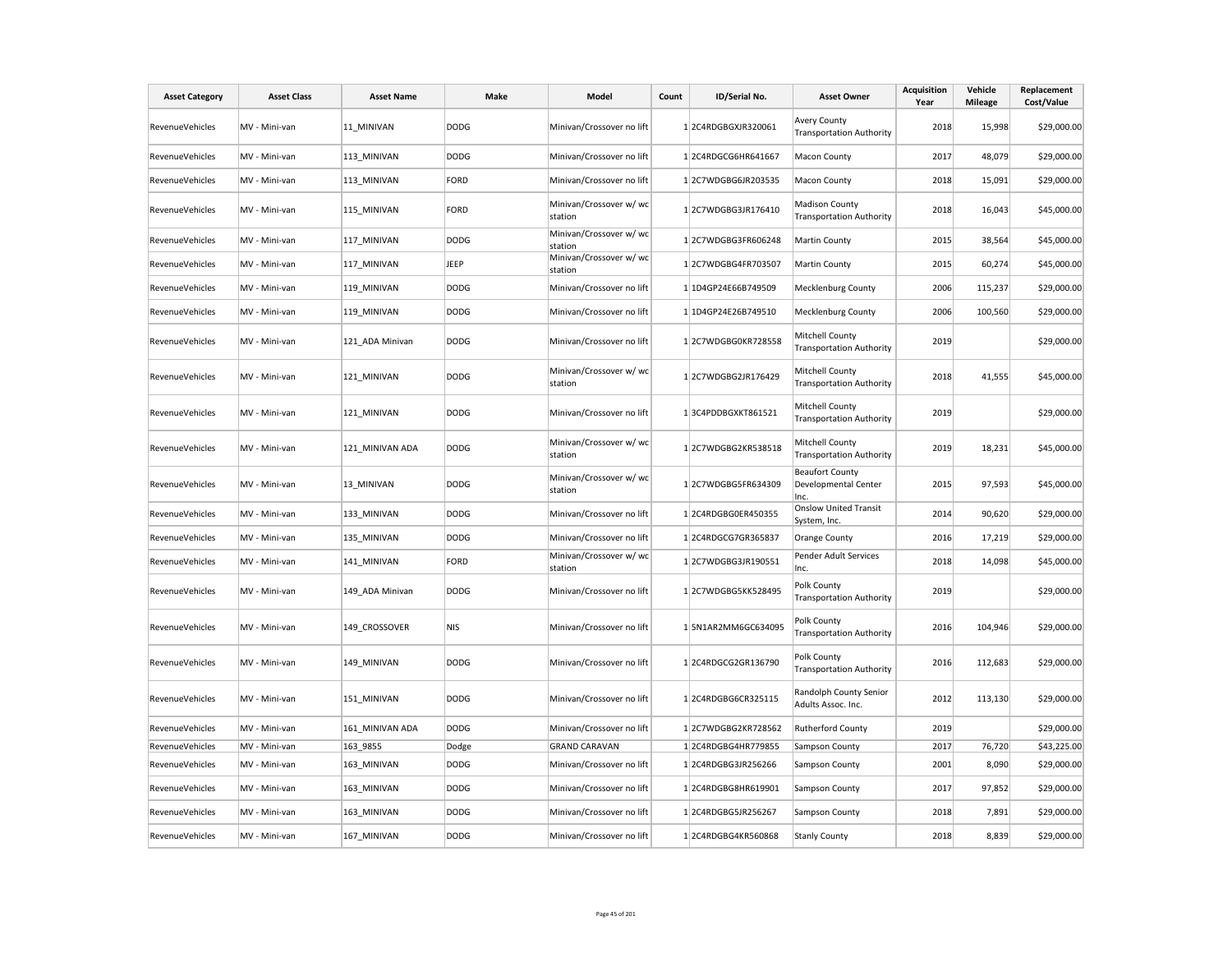| <b>Asset Category</b>  | <b>Asset Class</b> | <b>Asset Name</b> | Make        | Model                              | Count | ID/Serial No.       | <b>Asset Owner</b>                                  | <b>Acquisition</b><br>Year | Vehicle<br><b>Mileage</b> | Replacement<br>Cost/Value |
|------------------------|--------------------|-------------------|-------------|------------------------------------|-------|---------------------|-----------------------------------------------------|----------------------------|---------------------------|---------------------------|
| RevenueVehicles        | MV - Mini-van      | 167 MINIVAN       | DODG        | Minivan/Crossover no lift          |       | 12C4RDGBG3KR767333  | <b>Stanly County</b>                                | 2019                       |                           | \$29,000.00               |
| RevenueVehicles        | MV - Mini-van      | 171 MINIVAN       | DODG        | Minivan/Crossover no lift          |       | 13C4PDDBG3CT333224  | Yadkin Valley Economic<br>Development District Inc. | 2012                       | 90,969                    | \$29,000.00               |
| RevenueVehicles        | MV - Mini-van      | 171 MINIVAN       | <b>DODG</b> | Minivan/Crossover no lift          |       | 13C4PDDBG5CT333225  | Yadkin Valley Economic<br>Development District Inc. | 2012                       | 94,654                    | \$29,000.00               |
| RevenueVehicles        | MV - Mini-van      | 171 MINIVAN       | <b>DODG</b> | Minivan/Crossover no lift          |       | 13C4PDDBG7CT333226  | Yadkin Valley Economic<br>Development District Inc. | 2012                       | 132,305                   | \$29,000.00               |
| RevenueVehicles        | MV - Mini-van      | 171 MINIVAN       | <b>DODG</b> | Minivan/Crossover no lift          |       | 12C4RDGBG7CR324832  | Yadkin Valley Economic<br>Development District Inc. | 2012                       | 21,391                    | \$29,000.00               |
| RevenueVehicles        | MV - Mini-van      | 171 MINIVAN       | <b>DODG</b> | Minivan/Crossover no lift          |       | 12C4RDGBG5CR324831  | Yadkin Valley Economic<br>Development District Inc. | 2012                       | 30,409                    | \$29,000.00               |
| RevenueVehicles        | MV - Mini-van      | 171_MINIVAN       | <b>DODG</b> | Minivan/Crossover no lift          |       | 12C4RDGBG2ER380566  | Yadkin Valley Economic<br>Development District Inc. | 2014                       | 75,362                    | \$29,000.00               |
| RevenueVehicles        | MV - Mini-van      | 171 MINIVAN       | <b>DODG</b> | Minivan/Crossover no lift          |       | 12C4RDGBG6ER380568  | Yadkin Valley Economic<br>Development District Inc. | 2014                       | 164,368                   | \$29,000.00               |
| RevenueVehicles        | MV - Mini-van      | 171 MINIVAN       | <b>DODG</b> | Minivan/Crossover no lift          |       | 12C4RDGBG4ER380567  | Yadkin Valley Economic<br>Development District Inc. | 2014                       | 35,669                    | \$29,000.00               |
| RevenueVehicles        | MV - Mini-van      | 173 CROSSOVER     | <b>NIS</b>  | Minivan/Crossover no lift          |       | 1 5N1AR2MM9GC636875 | Swain County Focal Point<br>on Aging Inc.           | 2016                       | 77,268                    | \$29,000.00               |
| RevenueVehicles        | MV - Mini-van      | 173 MINIVAN       | <b>DODG</b> | Minivan/Crossover no lift          |       | 13C4PDDGBXKT759538  | Swain County Focal Point<br>on Aging Inc.           | 2019                       |                           | \$29,000.00               |
| RevenueVehicles        | MV - Mini-van      | 173 MINIVAN       | DOD         | Minivan/Crossover no lift          |       | 1 2C4RDGBG6LR162868 | Swain County Focal Point<br>on Aging Inc.           | 2020                       |                           | \$29,000.00               |
| RevenueVehicles        | MV - Mini-van      | 179 MINIVAN       | <b>DODG</b> | Minivan/Crossover w/ wc<br>station |       | 12C7WDGBG0JR176414  | <b>Union County</b>                                 | 2018                       | 40,719                    | \$45,000.00               |
| RevenueVehicles        | MV - Mini-van      | 179 MINIVAN       | <b>DODG</b> | Minivan/Crossover w/ wc<br>station |       | 12C7WDGBG2JR176415  | <b>Union County</b>                                 | 2018                       | 42,813                    | \$45,000.00               |
| RevenueVehicles        | MV - Mini-van      | 179 MINIVAN       | <b>DODG</b> | Minivan/Crossover w/ wc<br>station |       | 12C7WDGBG1JR176423  | <b>Union County</b>                                 | 2018                       | 45,338                    | \$45,000.00               |
| RevenueVehicles        | MV - Mini-van      | 179_MINIVAN       | <b>DODG</b> | Minivan/Crossover no lift          |       | 12C4RDGBGXKR654480  | <b>Union County</b>                                 | 2019                       | 7,718                     | \$29,000.00               |
| RevenueVehicles        | MV - Mini-van      | 179 MINIVAN       | <b>DODG</b> | Minivan/Crossover no lift          |       | 12C4RDGBG1KR654481  | <b>Union County</b>                                 | 2019                       | 11,013                    | \$29,000.00               |
| RevenueVehicles        | MV - Mini-van      | 179 MINIVAN       | DOD         | Minivan/Crossover no lift          |       | 12C4RDGBG3KR780602  | <b>Union County</b>                                 | 2019                       |                           | \$29,000.00               |
| RevenueVehicles        | MV - Mini-van      | 179_MINIVAN       | <b>DODG</b> | Minivan/Crossover no lift          |       | 12C4RDGBG1LR175768  | <b>Union County</b>                                 | 2020                       |                           | \$29,000.00               |
| RevenueVehicles        | MV - Mini-van      | 185_MINIVAN       | <b>DODG</b> | Minivan/Crossover no lift          |       | 12C7WDGBG1FR599445  | Kerr Area Transportation<br>Authority               | 2015                       | 82,970                    | \$29,000.00               |
| RevenueVehicles        | MV - Mini-van      | 187_ADA Minivan   | DODG        | Minivan/Crossover no lift          |       | 12C7WDGBG0KR538615  | <b>Washington County</b>                            | 2019                       | 352                       | \$29,000.00               |
| <b>RevenueVehicles</b> | MV - Mini-van      | 189 CROSSOVER     | <b>NIS</b>  | Minivan/Crossover no lift          |       | 1 5N1AR2MMXGC626159 | AppalCART                                           | 2016                       | 58,822                    | \$29,000.00               |
| RevenueVehicles        | MV - Mini-van      | 189_CROSSOVER     | <b>NIS</b>  | Minivan/Crossover no lift          |       | 15N1AR2MM3GC624124  | AppalCART                                           | 2016                       | 43,596                    | \$29,000.00               |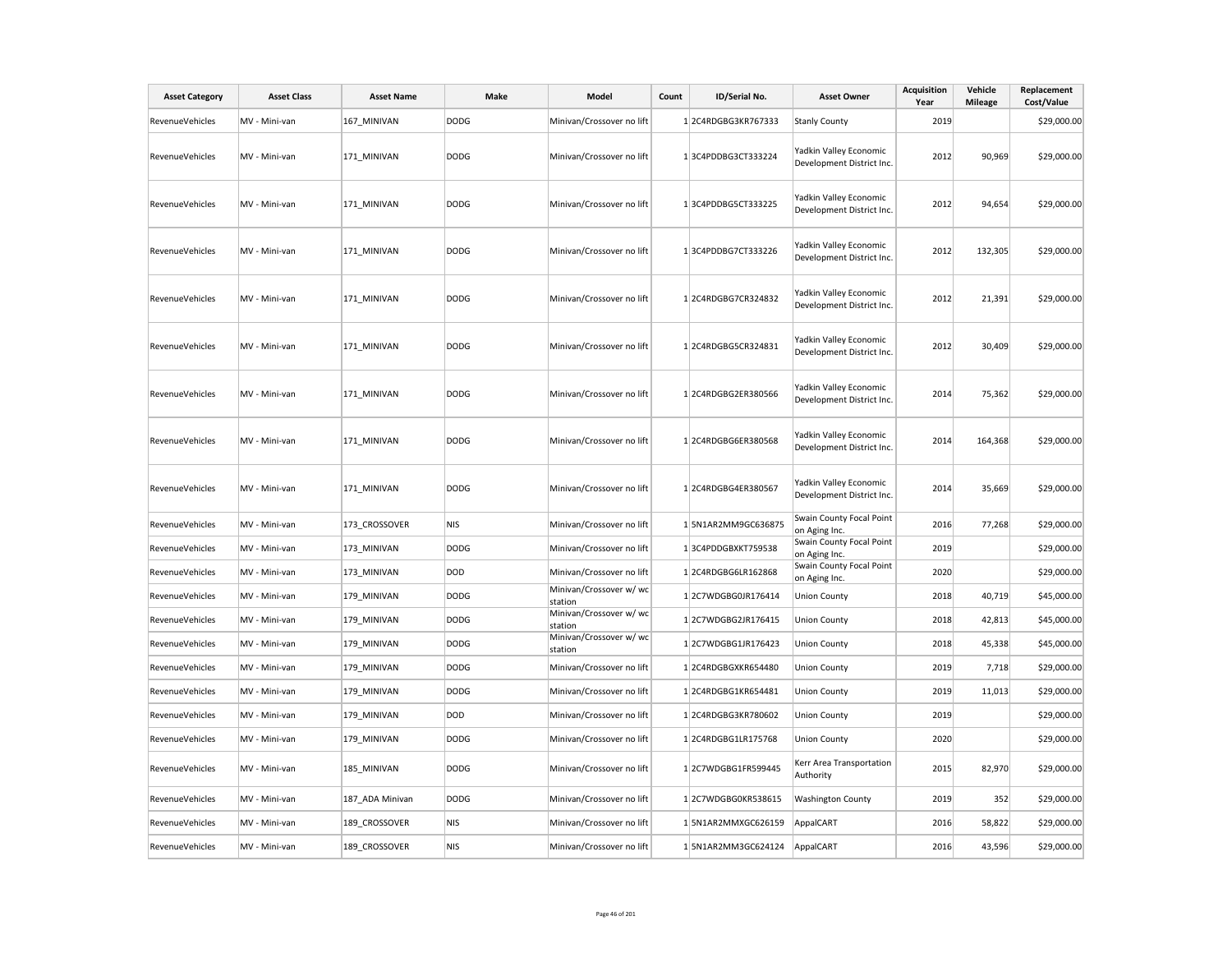| <b>Asset Category</b>  | <b>Asset Class</b> | <b>Asset Name</b> | Make        | Model                              | Count | ID/Serial No.       | <b>Asset Owner</b>                                       | <b>Acquisition</b><br>Year | Vehicle<br><b>Mileage</b> | Replacement<br>Cost/Value |
|------------------------|--------------------|-------------------|-------------|------------------------------------|-------|---------------------|----------------------------------------------------------|----------------------------|---------------------------|---------------------------|
| RevenueVehicles        | MV - Mini-van      | 189 CROSSOVER     | <b>NIS</b>  | Minivan/Crossover no lift          |       | 1 5N1AR2MMXGC623939 | AppalCART                                                | 2016                       | 48,170                    | \$29,000.00               |
| RevenueVehicles        | MV - Mini-van      | 189 CROSSOVER     | <b>NIS</b>  | Minivan/Crossover no lift          |       | 1 5N1DR2MM0HC618540 | AppalCART                                                | 2017                       | 71,937                    | \$29,000.00               |
| RevenueVehicles        | MV - Mini-van      | 189_MINIVAN       | <b>DODG</b> | Minivan/Crossover no lift          |       | 12C4RDGCG4GR136869  | AppalCART                                                | 2016                       | 87,412                    | \$29,000.00               |
| RevenueVehicles        | MV - Mini-van      | 189 MINIVAN       | <b>DODG</b> | Minivan/Crossover no lift          |       | 12C4RDGCG0GR136870  | AppalCART                                                | 2016                       | 75,165                    | \$29,000.00               |
| RevenueVehicles        | MV - Mini-van      | 191 MINIVAN       | <b>DODG</b> | Minivan/Crossover no lift          |       | 12D4GP44L46R791348  | Goldsboro-Wayne<br><b>Transportation Authority</b>       | 2006                       | 233,100                   | \$29,000.00               |
| <b>RevenueVehicles</b> | MV - Mini-van      | 193 CROSSOVER     | <b>NISS</b> | Minivan/Crossover no lift          |       | 1 5N1AR2MM4GC663224 | <b>Wilkes Transportation</b><br>Authority                | 2016                       | 99,477                    | \$29,000.00               |
| <b>RevenueVehicles</b> | MV - Mini-van      | 193 MINIVAN       | <b>DODG</b> | Minivan/Crossover no lift          |       | 12C7WDGBG2FR599440  | Wilkes Transportation<br>Authority                       | 2015                       | 116,601                   | \$29,000.00               |
| RevenueVehicles        | MV - Mini-van      | 193 MINIVAN       | <b>DODG</b> | Minivan/Crossover no lift          |       | 13C4PDDBG0FT725825  | Wilkes Transportation<br>Authority                       | 2015                       | 152,966                   | \$29,000.00               |
| <b>RevenueVehicles</b> | MV - Mini-van      | 199 ADA Minivan   | <b>DODG</b> | Minivan/Crossover no lift          |       | 12C7WDGBG5JR210041  | <b>Yancey County</b><br><b>Transportation Authority</b>  | 2018                       | 2,120                     | \$29,000.00               |
| RevenueVehicles        | MV - Mini-van      | 199 CROSSOVER     | <b>NIS</b>  | Minivan/Crossover no lift          |       | 1 5N1DRZMM6HC619109 | Yancey County<br><b>Transportation Authority</b>         | 2017                       | 45,606                    | \$29,000.00               |
| <b>RevenueVehicles</b> | MV - Mini-van      | 199 MINIVAN       | <b>DODG</b> | Minivan/Crossover no lift          |       | 12C4RDGBG3JR320063  | <b>Yancey County</b><br><b>Transportation Authority</b>  | 2018                       | 4,934                     | \$29,000.00               |
| RevenueVehicles        | MV - Mini-van      | 21_MINIVAN        | <b>DODG</b> | Minivan/Crossover no lift          |       | 13D4PH1FG8BT520408  | <b>Buncombe County</b>                                   | 2011                       | 76,360                    | \$29,000.00               |
| RevenueVehicles        | MV - Mini-van      | 3 MINIVAN         | <b>DODG</b> | Minivan/Crossover no lift          |       | 12D4RN4DE2AR135867  | Western Piedmont<br>Regional Transportation<br>Authority | 2010                       | 86,425                    | \$29,000.00               |
| RevenueVehicles        | MV - Mini-van      | 31 CROSSOVER      | <b>NIS</b>  | Minivan/Crossover no lift          |       | 15N1AR2MM6GC646604  | Carteret County                                          | 2016                       | 53,997                    | \$29,000.00               |
| RevenueVehicles        | MV - Mini-van      | 31 MINIVAN        | <b>DODG</b> | Minivan/Crossover no lift          |       | 1 2C4RDGCG9FR729318 | Carteret County                                          | 2015                       | 126,892                   | \$29,000.00               |
| RevenueVehicles        | MV - Mini-van      | 31 MINIVAN        | <b>DODG</b> | Minivan/Crossover no lift          |       | 12C4RDGCG9FR719520  | Carteret County                                          | 2015                       | 102,283                   | \$29,000.00               |
| RevenueVehicles        | MV - Mini-van      | 33 MINIVAN        | DOD         | Minivan/Crossover no lift          |       | 1 2C4RDGCGXJR157801 | Caswell County                                           | 2018                       | 10,044                    | \$29,000.00               |
| <b>RevenueVehicles</b> | MV - Mini-van      | 33 MINIVAN        | FORD        | Minivan/Crossover no lift          |       | 12C4RDGCG2KR781125  | Caswell County                                           | 2019                       |                           | \$29,000.00               |
| RevenueVehicles        | MV - Mini-van      | 37_               | Dodge       | Caravan                            |       | 1 2C7WDGBG0HR838647 | Chatham Transit Network                                  | 2015                       | 61,504                    | \$41,264.00               |
| <b>RevenueVehicles</b> | MV - Mini-van      | 39_CROSSOVER      | <b>NISS</b> | Minivan/Crossover no lift          |       | 15N1AR2MM2GC636541  | Cherokee County                                          | 2016                       | 21,761                    | \$29,000.00               |
| RevenueVehicles        | MV - Mini-van      | 39 CROSSOVER      | <b>DOD</b>  | Minivan/Crossover no lift          |       | 13C4PDDAG1JT515261  | Cherokee County                                          | 2018                       | 9,089                     | \$29,000.00               |
| RevenueVehicles        | MV - Mini-van      | 39 CROSSOVER      | DOD         | Minivan/Crossover no lift          |       | 13C4PDDAG0JT412462  | Cherokee County                                          | 2018                       | 9,065                     | \$29,000.00               |
| <b>RevenueVehicles</b> | MV - Mini-van      | 43 CROSSOVER      | <b>DODG</b> | Minivan/Crossover no lift          |       | 13C4PDDAG6HT550310  | Clay County                                              | 2017                       | 59,273                    | \$29,000.00               |
| RevenueVehicles        | MV - Mini-van      | 43 MINIVAN        | <b>DODG</b> | Minivan/Crossover w/ wc<br>station |       | 12C4RDGBG5CR225801  | Clay County                                              | 2012                       | 104,621                   | \$45,000.00               |
| RevenueVehicles        | MV - Mini-van      | 43 MINIVAN        | <b>DODG</b> | Minivan/Crossover no lift          |       | 12C4RDGCG1GR136778  | Clay County                                              | 2016                       | 105,163                   | \$29,000.00               |
| RevenueVehicles        | MV - Mini-van      | 43 MINIVAN        | <b>DODG</b> | Minivan/Crossover no lift          |       | 12C4RDGCGXGR136777  | Clay County                                              | 2016                       | 98,570                    | \$29,000.00               |
| RevenueVehicles        | MV - Mini-van      | 43 MINIVAN        | <b>DODG</b> | Minivan/Crossover w/ wc<br>station |       | 12C7WDGBG3KR538513  | Clay County                                              | 2019                       | 7,319                     | \$45,000.00               |
| RevenueVehicles        | MV - Mini-van      | 47 MINIVAN        | <b>DODG</b> | Minivan/Crossover no lift          |       | 1 2C4RDGBG2HR597684 | Columbus County                                          | 2016                       | 51,016                    | \$29,000.00               |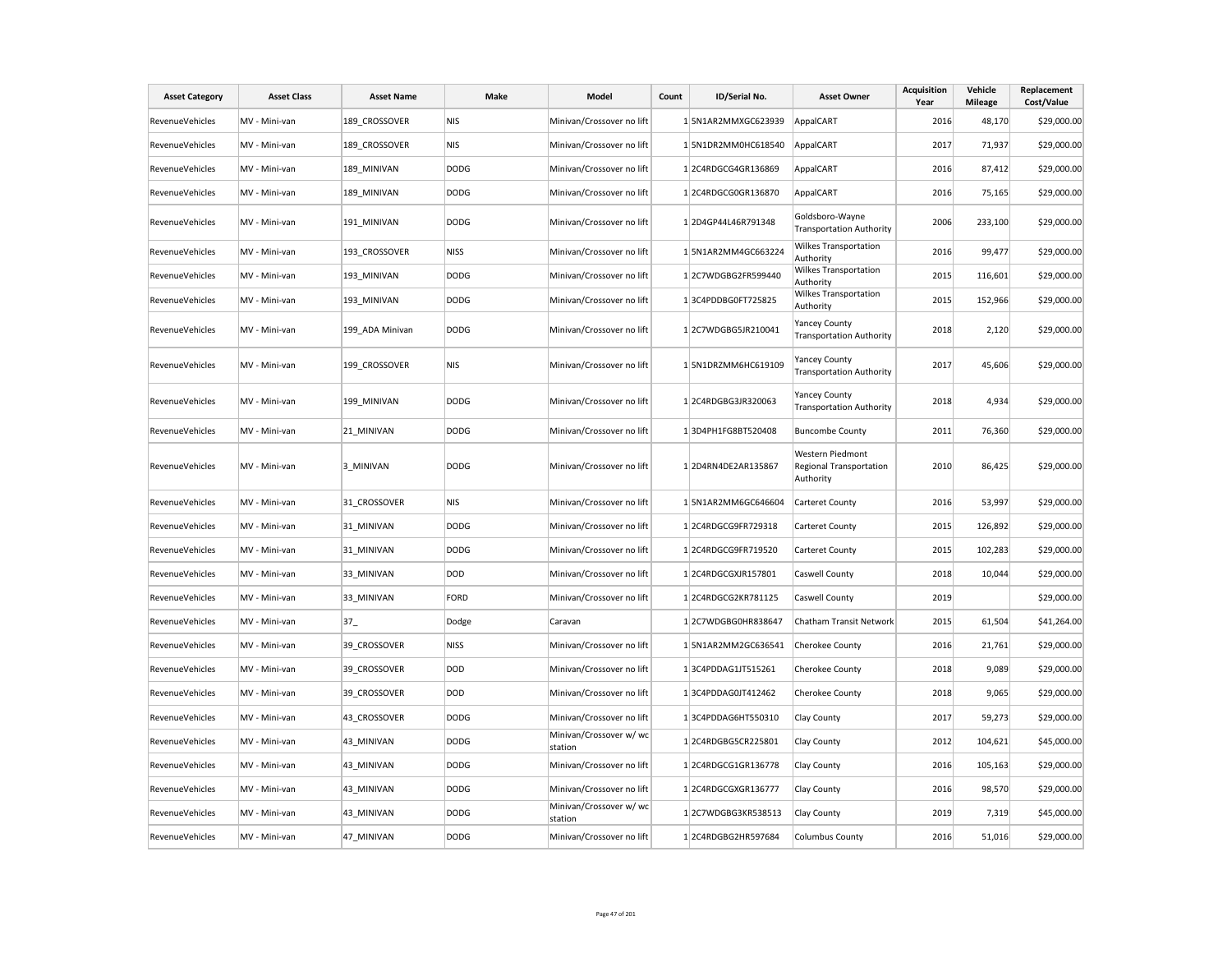| <b>Asset Category</b>  | <b>Asset Class</b> | <b>Asset Name</b> | Make        | Model                     | Count | ID/Serial No.       | <b>Asset Owner</b>                               | <b>Acquisition</b><br>Year | Vehicle<br><b>Mileage</b> | Replacement<br>Cost/Value |
|------------------------|--------------------|-------------------|-------------|---------------------------|-------|---------------------|--------------------------------------------------|----------------------------|---------------------------|---------------------------|
| <b>RevenueVehicles</b> | MV - Mini-van      | 47 MINIVAN        | <b>DODG</b> | Minivan/Crossover no lift |       | 12C4RDGBG0LR175776  | <b>Columbus County</b>                           | 2020                       |                           | \$29,000.00               |
| RevenueVehicles        | MV - Mini-van      | 5 MINIVAN         | <b>DODG</b> | Minivan/Crossover no lift |       | 12C4RDGCG7FR722948  | Alleghany County                                 | 2015                       | 149,915                   | \$29,000.00               |
| <b>RevenueVehicles</b> | MV - Mini-van      | 5 MINIVAN         | <b>DODG</b> | Minivan/Crossover no lift |       | 12C4RDGCGXGR136620  | Alleghany County                                 | 2016                       | 127,067                   | \$29,000.00               |
| <b>RevenueVehicles</b> | MV - Mini-van      | 5 MINIVAN         | <b>DODG</b> | Minivan/Crossover no lift |       | 12C4RDGCG8GR362686  | Alleghany County                                 | 2016                       | 111,801                   | \$29,000.00               |
| <b>RevenueVehicles</b> | MV - Mini-van      | 53_MINIVAN        | <b>DODG</b> | Minivan/Crossover no lift |       | 1 1D4GP24R65B285056 | Albemarle Regional<br><b>Health Services</b>     | 2005                       | 111,710                   | \$29,000.00               |
| RevenueVehicles        | MV - Mini-van      | 55_MINIVAN        | <b>DODG</b> | Minivan/Crossover no lift |       | 12C4RDGBG9KR560865  | Dare County                                      | 2018                       | 12,777                    | \$29,000.00               |
| <b>RevenueVehicles</b> | MV - Mini-van      | 57 MINIVAN        | <b>DODG</b> | Minivan/Crossover no lift |       | 1 1B4GP44G74B739615 | Davidson County                                  | 2000                       | 126,123                   | \$29,000.00               |
| <b>RevenueVehicles</b> | MV - Mini-van      | 61_MINIVAN        | <b>DODG</b> | Minivan/Crossover no lift |       | 12C4RDGBG0KR778208  | <b>Duplin County</b>                             | 2020                       |                           | \$29,000.00               |
| <b>RevenueVehicles</b> | MV - Mini-van      | 7 MINIVAN         | <b>DODG</b> | Minivan/Crossover no lift |       | 12C4RDGCG0FR735217  | Anson County                                     | 2015                       | 104,573                   | \$29,000.00               |
| <b>RevenueVehicles</b> | MV - Mini-van      | 71 MINIVAN        | <b>DODG</b> | Minivan/Crossover no lift |       | 12D4RN4DG4BR795430  | <b>Gaston County</b>                             | 2011                       | 51,673                    | \$29,000.00               |
| <b>RevenueVehicles</b> | MV - Mini-van      | 71 MINIVAN        | <b>DODG</b> | Minivan/Crossover no lift |       | 12D4RN4DG8BR795429  | <b>Gaston County</b>                             | 2011                       | 20,055                    | \$29,000.00               |
| RevenueVehicles        | MV - Mini-van      | 71_MINIVAN        | <b>DODG</b> | Minivan/Crossover no lift |       | 12C7WDGCG5GR200939  | <b>Gaston County</b>                             | 2016                       | 46,289                    | \$29,000.00               |
| <b>RevenueVehicles</b> | MV - Mini-van      | 73 MINIVAN        | <b>DODG</b> | Minivan/Crossover no lift |       | 12C4RDGCG6GR362685  | <b>Gates County</b>                              | 2016                       | 115,794                   | \$29,000.00               |
| <b>RevenueVehicles</b> | MV - Mini-van      | 73_MINIVAN        | <b>DODG</b> | Minivan/Crossover no lift |       | 12C4RDGBG1KR624235  | <b>Gates County</b>                              | 2019                       |                           | \$29,000.00               |
| RevenueVehicles        | MV - Mini-van      | 75 CROSSOVER      | FORD        | Minivan/Crossover no lift |       | 1 5N1AR2MM5GC633620 | <b>Graham County</b>                             | 2016                       | 117,966                   | \$29,000.00               |
| RevenueVehicles        | MV - Mini-van      | 75 CROSSOVER      | <b>NIS</b>  | Minivan/Crossover no lift |       | 1 5N1AR2MMXGC633595 | <b>Graham County</b>                             | 2016                       | 102,835                   | \$29,000.00               |
| RevenueVehicles        | MV - Mini-van      | 75 CROSSOVER      | <b>NISS</b> | Minivan/Crossover no lift |       | 1 5N1DR2MM9KC652581 | <b>Graham County</b>                             | 2020                       |                           | \$29,000.00               |
| RevenueVehicles        | MV - Mini-van      | 75 MINIVAN ADA    | <b>DODG</b> | Minivan/Crossover no lift |       | 12C4RDGBG5KR601315  | <b>Graham County</b>                             | 2019                       |                           | \$29,000.00               |
| RevenueVehicles        | MV - Mini-van      | 79 MINIVAN        | <b>DODG</b> | Minivan/Crossover no lift |       | 12C4RDGCG3GR350297  | <b>Greene County</b>                             | 2016                       | 42,781                    | \$29,000.00               |
| RevenueVehicles        | MV - Mini-van      | 81 MINIVAN        | <b>DODG</b> | Minivan/Crossover no lift |       | 1 1D4GP24E87B251605 | <b>Guilford County</b>                           | 2007                       | 48,000                    | \$29,000.00               |
| RevenueVehicles        | MV - Mini-van      | 85 MINIVAN        | <b>DODG</b> | Minivan/Crossover no lift |       | 12C4RDGBG7GR136947  | <b>Harnett County</b>                            | 2016                       | 102,845                   | \$29,000.00               |
| RevenueVehicles        | MV - Mini-van      | 85 MINIVAN        | FORD        | Minivan/Crossover no lift |       | 12C4RDGCG9KR759638  | <b>Harnett County</b>                            | 2019                       |                           | \$29,000.00               |
| <b>RevenueVehicles</b> | MV - Mini-van      | 85 MINIVAN        | DOD         | Minivan/Crossover no lift |       | 1 2C4RDGCG0LR170916 | <b>Harnett County</b>                            | 2020                       |                           | \$29,000.00               |
| RevenueVehicles        | MV - Mini-van      | 85 MINIVAN        | DOD         | Minivan/Crossover no lift |       | 1 2C4RDGCG9LR170915 | <b>Harnett County</b>                            | 2020                       |                           | \$29,000.00               |
| <b>RevenueVehicles</b> | MV - Mini-van      | 87 MINIVAN        | <b>DODG</b> | Minivan/Crossover no lift |       | 13D4GH57VX9T246546  | Mountain Projects Inc.                           | 2009                       | 59,539                    | \$29,000.00               |
| RevenueVehicles        | MV - Mini-van      | 87 MINIVAN        | <b>DODG</b> | Minivan/Crossover no lift |       | 12D4RN4DE9AR485643  | Mountain Projects Inc.                           | 2010                       | 71,701                    | \$29,000.00               |
| RevenueVehicles        | MV - Mini-van      | 89_               | Dodge       | 2013DODG-CARA             |       | 12C4RDGBG7DR710135  | Western Carolina<br>Community Action Inc.        | 2013                       | 156,406                   | \$46,000.00               |
| RevenueVehicles        | MV - Mini-van      | 89 MINIVAN        | <b>DODG</b> | Minivan/Crossover no lift |       | 12D4RN4DE3AR486867  | Western Carolina<br>Community Action Inc.        | 2010                       | 83,001                    | \$29,000.00               |
| RevenueVehicles        | MV - Mini-van      | 9 MINIVAN         | <b>DODG</b> | Minivan/Crossover no lift |       | 12C4RDGBG5KR655004  | Ashe County<br>Transportation Authority,<br>Inc. | 2019                       | 1,893                     | \$29,000.00               |
| RevenueVehicles        | MV - Mini-van      | 9 MINIVAN         | <b>NIS</b>  | Minivan/Crossover no lift |       | 1 5N1DR2AM2LC588289 | Ashe County<br>Transportation Authority,<br>Inc. | 2020                       |                           | \$29,000.00               |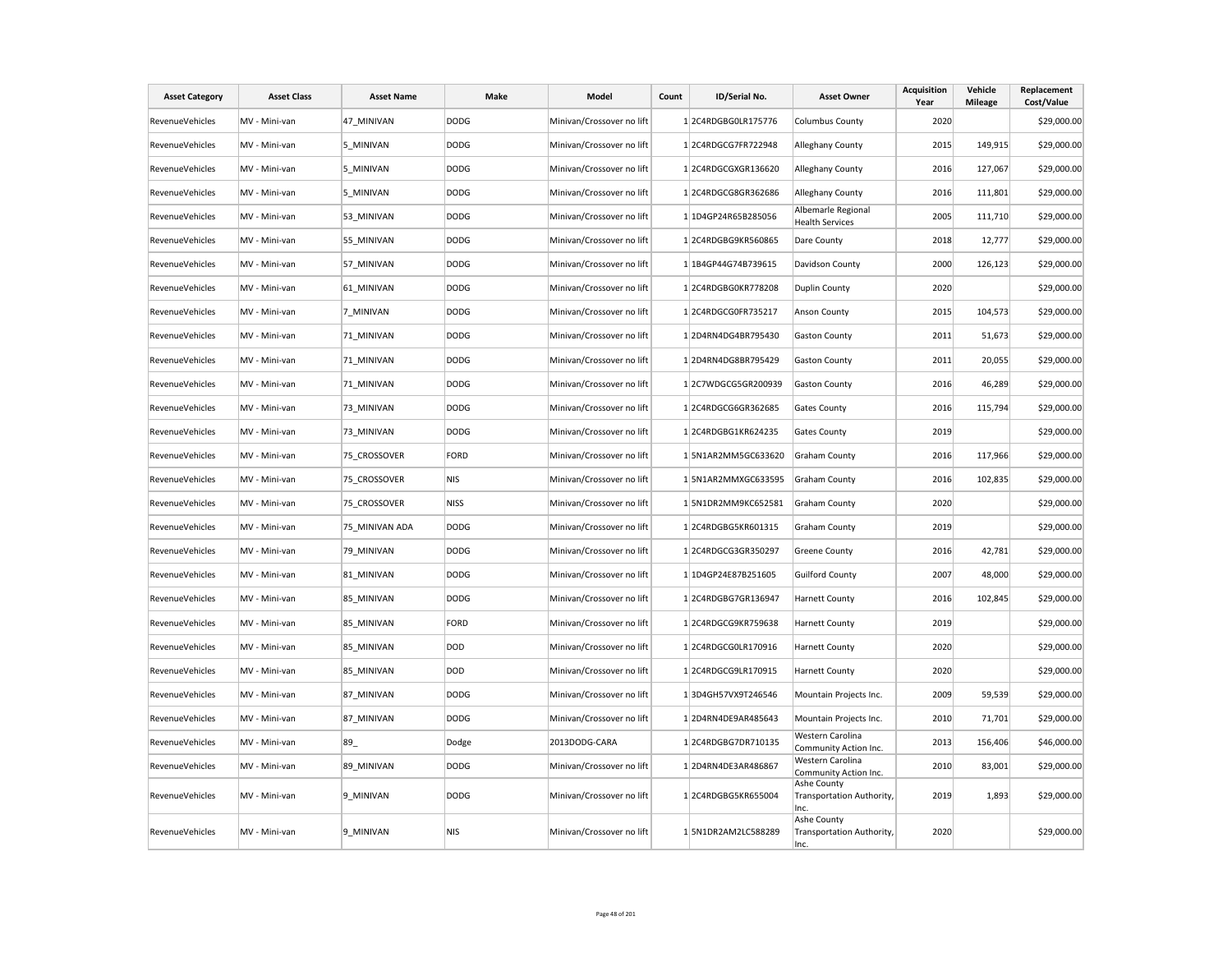| <b>Asset Category</b> | <b>Asset Class</b>                | <b>Asset Name</b>       | Make        | Model                              | Count | ID/Serial No.       | <b>Asset Owner</b>                                            | <b>Acquisition</b><br>Year | Vehicle<br><b>Mileage</b> | Replacement<br>Cost/Value |
|-----------------------|-----------------------------------|-------------------------|-------------|------------------------------------|-------|---------------------|---------------------------------------------------------------|----------------------------|---------------------------|---------------------------|
| RevenueVehicles       | MV - Mini-van                     | 9 MINIVAN               | <b>NIS</b>  | Minivan/Crossover no lift          |       | 1 5N1DR2AM2LC576501 | Ashe County<br>Transportation Authority,<br>Inc.              | 2020                       |                           | \$29,000.00               |
| RevenueVehicles       | MV - Mini-van                     | 9 MINIVAN               | <b>NISS</b> | Minivan/Crossover no lift          |       | 1 5N1DR2AM6LC588490 | Ashe County<br>Transportation Authority,<br>Inc.              | 2020                       |                           | \$29,000.00               |
| RevenueVehicles       | MV - Mini-van                     | 93 MINIVAN              | <b>DODG</b> | Minivan/Crossover no lift          |       | 12C4RDGBG6CR374010  | <b>Hoke County</b>                                            | 2012                       | 58,271                    | \$29,000.00               |
| RevenueVehicles       | MV - Mini-van                     | 93 MINIVAN              | <b>DODG</b> | Minivan/Crossover no lift          |       | 12C4RDGBG8CR374011  | <b>Hoke County</b>                                            | 2012                       | 59,438                    | \$29,000.00               |
| RevenueVehicles       | MV - Mini-van                     | 95 MINIVAN              | <b>DODG</b> | Minivan/Crossover no lift          |       | 12C4RDGCG2GR368404  | Hyde County Non-Profit<br>Private Transportation<br>Corp Inc. | 2016                       | 72,002                    | \$29,000.00               |
| RevenueVehicles       | MV - Mini-van                     | 99 CROSSOVER            | <b>NISS</b> | Minivan/Crossover no lift          |       | 15N1AR2MM4GC645421  | Jackson County                                                | 2016                       | 44,019                    | \$29,000.00               |
| RevenueVehicles       | MV - Mini-van                     | 99 MINIVAN              | <b>DODG</b> | Minivan/Crossover w/ wc<br>station |       | 12C4RDGBG3CR191812  | Jackson County                                                | 2012                       | 101,582                   | \$45,000.00               |
| RevenueVehicles       | Non Revenue/Service<br>Automobile | 119 Service Vehicle     | <b>FORD</b> | Service Vehicle                    |       | 1 1FDGF4GT4CEB62415 | <b>Mecklenburg County</b>                                     | 2012                       |                           | \$40,000.00               |
| RevenueVehicles       | Non Revenue/Service<br>Automobile | 167_Service Vehicle     | <b>INTL</b> | Service Vehicle                    |       | 1 1HVBDAAN5WH562980 | <b>Stanly County</b>                                          | 1998                       | 72,040                    | \$40,000.00               |
| RevenueVehicles       | Non Revenue/Service<br>Automobile | 185_Service Vehicle     | <b>FORD</b> | Service Vehicle                    |       | 1 NM0LS7BNXBT057149 | Kerr Area Transportation<br>Authority                         | 2001                       | 61,144                    | \$40,000.00               |
| RevenueVehicles       | Non Revenue/Service<br>Automobile | 189 Service Vehicle     | CHEV        | Service Vehicle                    |       | 1 1GBJK39U46E197566 | AppalCART                                                     | 2006                       | 49,783                    | \$40,000.00               |
| RevenueVehicles       | Non Revenue/Service<br>Automobile | 189 Service Vehicle     | JEEP        | Service Vehicle                    |       | 1 1C4PJMAK6CW184025 | AppalCART                                                     | 2012                       | 104,598                   | \$40,000.00               |
| RevenueVehicles       | Non Revenue/Service<br>Automobile | 53_Service Vehicle      | <b>FORD</b> | Service Vehicle                    |       | 1 1FMHK8B89CGB03195 | Albemarle Regional<br><b>Health Services</b>                  | 2012                       | 93,144                    | \$40,000.00               |
| RevenueVehicles       | Non Revenue/Service<br>Automobile | 53 Service Vehicle      | <b>FORD</b> | Service Vehicle                    |       | 1 1FT7W2B66GEB62027 | Albemarle Regional<br><b>Health Services</b>                  | 2016                       | 46,247                    | \$40,000.00               |
| RevenueVehicles       | Non Revenue/Service<br>Automobile | 9_Service Vehicle       | <b>FORD</b> | Service Vehicle                    |       | 1 1FDBF3F69CEA98467 | Ashe County<br>Transportation Authority,<br>Inc.              | 2012                       | 12,021                    | \$40,000.00               |
| RevenueVehicles       | Non Revenue/Service<br>Automobile | 9_Service Vehicle       | <b>NIS</b>  | Service Vehicle                    |       | 15N1DR2MM0JC608452  | Ashe County<br>Transportation Authority,<br>Inc.              | 2018                       | 74,038                    | \$40,000.00               |
| RevenueVehicles       | Non Revenue/Service<br>Automobile | 9_Service Vehicle       | <b>NISS</b> | Service Vehicle                    |       | 15N1DR2MM6JC627538  | Ashe County<br>Transportation Authority,<br>Inc.              | 2018                       | 84,380                    | \$40,000.00               |
| RevenueVehicles       | Non Revenue/Service<br>Automobile | 91_Service Vehicle      | CHEV        | Service Vehicle                    |       | 1 1GBJC34U26E212232 | Choanoke Public<br><b>Transportation Authority</b>            | 2006                       | 188,140                   | \$40,000.00               |
| RevenueVehicles       | Non Revenue/Service<br>Automobile | 91_Service Vehicle      | <b>GMC</b>  | Service Vehicle                    |       | 1 1GD01ZCG5DF168242 | Choanoke Public<br><b>Transportation Authority</b>            | 2013                       | 75,250                    | \$40,000.00               |
| RevenueVehicles       | Non Revenue/Service<br>Automobile | 99 Service Vehicle      | <b>NIS</b>  | Service Vehicle                    |       | 1 5N1AR2MM0GC645416 | Jackson County                                                | 2016                       | 48,809                    | \$40,000.00               |
| RevenueVehicles       | VN - Van                          | 101 Raised Roof w/ lift | <b>FORD</b> | VAN w/ wc station                  |       | 1 1FTBW3XMXHKA35131 | Johnston County Council<br>on Aging, Inc.                     | 2017                       | 99,174                    | \$58,500.00               |
| RevenueVehicles       | VN - Van                          | 101 Raised Roof w/ lift | <b>FORD</b> | VAN w/ wc station                  |       | 1 1FTBW3XM8HKA35130 | Johnston County Council<br>on Aging, Inc.                     | 2017                       | 82,841                    | \$58,500.00               |
| RevenueVehicles       | VN - Van                          | 101 Raised Roof w/ lift | <b>FORD</b> | VAN w/ wc station                  |       | 1 1FTBW3XM3HKA46505 | Johnston County Council<br>on Aging, Inc.                     | 2017                       | 104,320                   | \$58,500.00               |
| RevenueVehicles       | VN - Van                          | 101 Raised Roof w/ lift | <b>FORD</b> | VAN w/ wc station                  |       | 1 1FTBW3XM1HKA35129 | Johnston County Council<br>on Aging, Inc.                     | 2017                       | 92,692                    | \$58,500.00               |
| RevenueVehicles       | VN - Van                          | 101 Raised Roof w/ lift | <b>FORD</b> | VAN w/ wc station                  |       | 1 1FTBW3XM5HKA46506 | Johnston County Council<br>on Aging, Inc.                     | 2017                       | 104,668                   | \$58,500.00               |
| RevenueVehicles       | VN - Van                          | 101_Raised Roof w/ lift | FORD        | VAN w/ wc station                  |       | 1 1FTBW3XMXJKA35765 | Johnston County Council<br>on Aging, Inc.                     | 2018                       | 65,515                    | \$58,500.00               |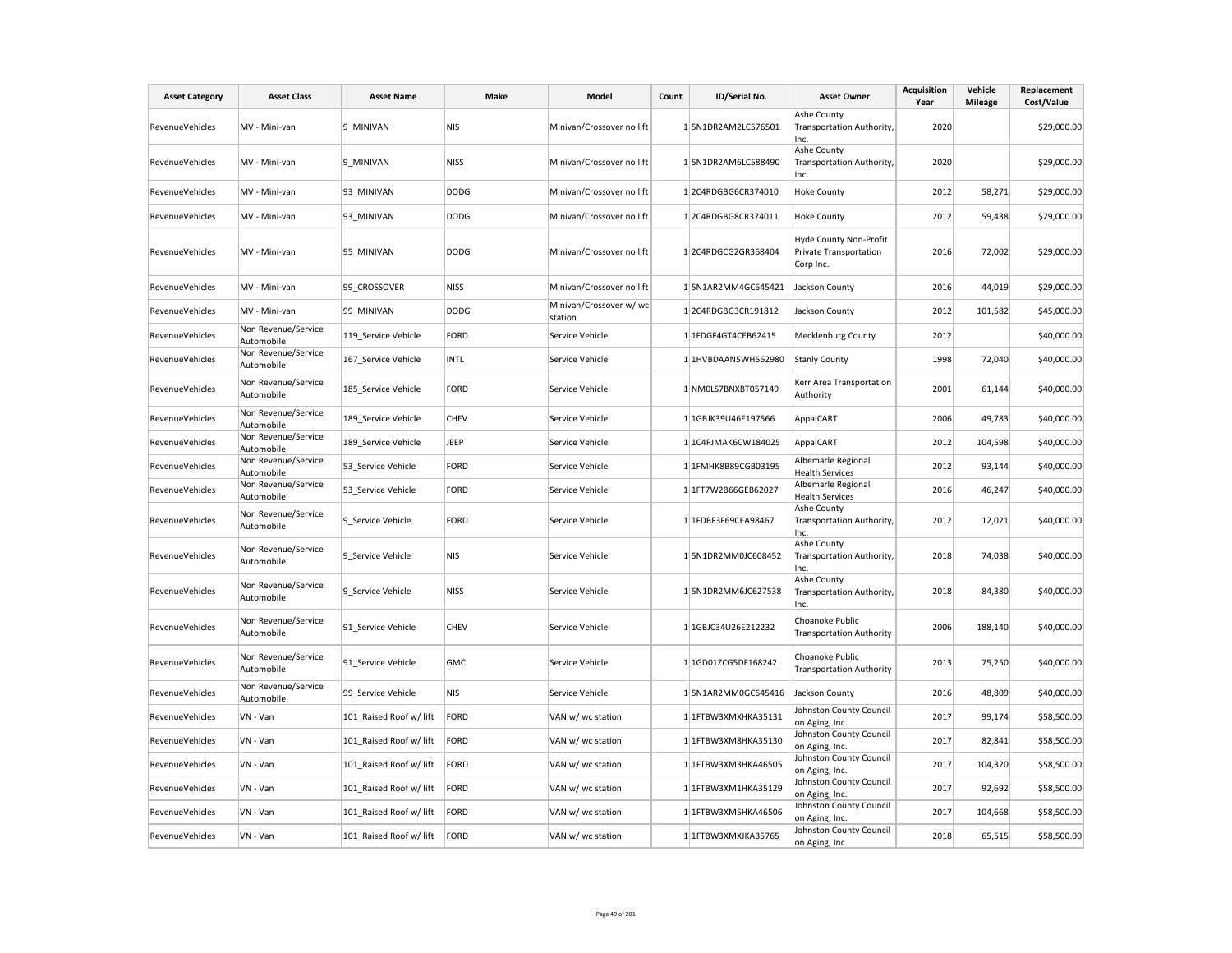| <b>Asset Category</b>              | <b>Asset Class</b>   | <b>Asset Name</b>         | Make         | Model                      | Count | ID/Serial No.                              | <b>Asset Owner</b>                                     | Acquisition<br>Year | Vehicle<br><b>Mileage</b> | Replacement<br>Cost/Value  |
|------------------------------------|----------------------|---------------------------|--------------|----------------------------|-------|--------------------------------------------|--------------------------------------------------------|---------------------|---------------------------|----------------------------|
| <b>RevenueVehicles</b>             | VN - Van             | 101 Raised Roof w/ lift   | FORD         | VAN w/ wc station          |       | 1 1FTBW3XM1JKA35766                        | Johnston County Council                                | 2018                | 63,847                    | \$58,500.00                |
|                                    |                      |                           |              |                            |       |                                            | on Aging, Inc.<br>Johnston County Council              |                     |                           |                            |
| <b>RevenueVehicles</b>             | VN - Van             | 101 Raised Roof w/ lift   | FORD         | VAN w/ wc station          |       | 1 1FTBW3XM8JKA35764                        | on Aging, Inc.                                         | 2018                | 56,814                    | \$58,500.00                |
| RevenueVehicles                    | VN - Van             | 101 Raised Roof w/ lift   | FORD         | VAN w/ wc station          |       | 1 1FDVU4XM5KKA31435                        | Johnston County Council<br>on Aging, Inc.              | 2019                | 13,246                    | \$58,500.00                |
| RevenueVehicles                    | VN - Van             | 101 Raised Roof w/ lift   | FORD         | VAN w/ wc station          |       | 1 1FDVU4XM8KKA39193                        | Johnston County Council<br>on Aging, Inc.              | 2019                |                           | \$58,500.00                |
| RevenueVehicles                    | VN - Van             | 101_Raised Roof w/ lift   | FORD         | VAN w/ wc station          |       | 1 1FDVU4XM0KKA31438                        | Johnston County Council<br>on Aging, Inc.              | 2019                | 16,928                    | \$58,500.00                |
| <b>RevenueVehicles</b>             | VN - Van             | 101_Raised Roof w/ lift   | FORD         | VAN w/ wc station          |       | 1 1FDVU4XM9KKA31437                        | Johnston County Council<br>on Aging, Inc.              | 2019                | 10,719                    | \$58,500.00                |
| <b>RevenueVehicles</b>             | VN - Van             | 101 Raised Roof w/ lift   | FORD         | VAN w/ wc station          |       | 1 1FDVU4XM2KKA31439                        | Johnston County Council<br>on Aging, Inc.              | 2019                |                           | \$58,500.00                |
| RevenueVehicles                    | VN - Van             | 101 Raised Roof w/ lift   | FORD         | VAN w/ wc station          |       | 1 1FDVU4XM7KKA31436                        | Johnston County Council<br>on Aging, Inc.              | 2019                | 7,797                     | \$58,500.00                |
| <b>RevenueVehicles</b>             | VN - Van             | 101 Raised Roof w/ lift   | FORD         | VAN w/ wc station          |       | 1 1FDVR4XM9KKA31440                        | Johnston County Council<br>on Aging, Inc.              | 2019                |                           | \$58,500.00                |
| RevenueVehicles                    | VN - Van             | 107 Raised Roof w/ lift   | FORD         | VAN w/ wc station          |       | 1 1FTBW3XM1GKB25038                        | Lenoir County                                          | 2016                | 100,010                   | \$58,500.00                |
| RevenueVehicles                    | VN - Van             | 107_Raised Roof w/ lift   | FORD         | VAN w/ wc station          |       | 1 1FTBW3XM0GKB32739                        | Lenoir County                                          | 2016                | 125,640                   | \$58,500.00                |
| <b>RevenueVehicles</b>             | VN - Van             | 107_Raised Roof w/ lift   | FORD         | VAN w/ wc station          |       | 1 1FTBW3XMXHKB18204                        | Lenoir County                                          | 2017                | 77,646                    | \$58,500.00                |
| RevenueVehicles                    | VN - Van             | 107 Raised Roof w/ lift   | FORD         | VAN w/ wc station          |       | 1 1FTBW3XM9HKA37114                        | Lenoir County                                          | 2017                | 79,551                    | \$58,500.00                |
| <b>RevenueVehicles</b>             | VN - Van             | 107 Raised Roof w/ lift   | FORD         | VAN w/ wc station          |       | 1 1FDVU4X8XLKA11119                        | Lenoir County                                          | 2020                |                           | \$58,500.00                |
| RevenueVehicles                    | VN - Van             | 11 Raised Roof w/ lift    | FORD         | VAN w/ wc station          |       | 1 1FBVU4XM8JKB30144                        | Avery County<br><b>Transportation Authority</b>        | 2018                | 7,261                     | \$58,500.00                |
| <b>RevenueVehicles</b>             | VN - Van             | 11 Raised Roof w/ lift    | FORD         | VAN w/ wc station          |       | 1 1FBVU4XM0JKB30137                        | <b>Avery County</b><br><b>Transportation Authority</b> | 2018                | 11,827                    | \$58,500.00                |
| RevenueVehicles                    | VN - Van             | 11_Raised Roof w/ lift    | FORD         | VAN w/ wc station          |       | 1 1FBVU4XM9JKB30136                        | <b>Avery County</b><br><b>Transportation Authority</b> | 2018                | 10,502                    | \$58,500.00                |
| RevenueVehicles                    | VN - Van             | 11 Raised Roof w/o lift   | FORD         | VAN no lift                |       | $1$ 1FBVU4XM9JKB53691                      | <b>Avery County</b><br><b>Transportation Authority</b> | 2018                | 11,357                    | \$52,500.00                |
| <b>RevenueVehicles</b>             | VN - Van             | 11 Raised Roof w/o lift   | FORD         | VAN no lift                |       | 1 1FBVU4XM7JKB53690                        | Avery County<br><b>Transportation Authority</b>        | 2018                | 9,867                     | \$52,500.00                |
| <b>RevenueVehicles</b>             | VN - Van             | 11 Raised Roof w/o lift   | FORD         | VAN no lift                |       | 1 1FBVU4XM0JKB53692                        | <b>Avery County</b><br><b>Transportation Authority</b> | 2018                | 8,809                     | \$52,500.00                |
| RevenueVehicles                    | VN - Van             | <b>111 VAN</b>            | FORD         | VAN w/ wc station          |       | 1 1FTSS34L36HA67663                        | <b>McDowell Transit</b>                                | 2006                | 185,712                   | \$58,500.00                |
| RevenueVehicles                    | VN - Van             | 111 VAN                   | FORD         | VAN no lift                |       | 1 1FTSS34L17DA54872                        | <b>McDowell Transit</b>                                | 2007                | 195,920                   | \$52,500.00                |
| RevenueVehicles<br>RevenueVehicles | VN - Van<br>VN - Van | 111_VAN<br><b>111 VAN</b> | FORD<br>FORD | VAN no lift<br>VAN no lift |       | 1 1FTSS34L77DA54861<br>1 1FTSS34L17DA50711 | <b>McDowell Transit</b><br><b>McDowell Transit</b>     | 2007<br>2007        | 145,423<br>123,571        | \$52,500.00<br>\$52,500.00 |
| <b>RevenueVehicles</b>             | VN - Van             | <b>111 VAN</b>            | FORD         | VAN no lift                |       | 1 1 FTSS34LX7DA50710                       | <b>McDowell Transit</b>                                | 2007                | 161,699                   | \$52,500.00                |
| RevenueVehicles                    | VN - Van             | <b>111 VAN</b>            | FORD         | VAN w/ wc station          |       | 1 1FT2S34L98DA60596                        | <b>McDowell Transit</b>                                | 2008                | 141,467                   | \$58,500.00                |
| RevenueVehicles                    | VN - Van             | <b>111 VAN</b>            | FORD         | VAN w/ wc station          |       | 1 1FT2S34L78DA60595                        | <b>McDowell Transit</b>                                | 2008                | 169,173                   | \$58,500.00                |
| <b>RevenueVehicles</b>             | VN - Van             | <b>111 VAN</b>            | FORD         | VAN no lift                |       | 1 1FT2S34L58DA60594                        | <b>McDowell Transit</b>                                | 2008                | 131,898                   | \$52,500.00                |
| RevenueVehicles                    | VN - Van             | 113 Raised Roof w/ lift   | FORD         | VAN w/ wc station          |       | 1 1FTBW3XM2GKB18521                        | Macon County                                           | 2016                | 90,980                    | \$58,500.00                |
| <b>RevenueVehicles</b>             | VN - Van             | 113_Raised Roof w/ lift   | FORD         | VAN w/ wc station          |       | 1 1FTBW3XM0GKB18520                        | Macon County                                           | 2016                | 97,130                    | \$58,500.00                |
| RevenueVehicles                    | VN - Van             | 113 Raised Roof w/ lift   | FORD         | VAN w/ wc station          |       | 1 1FTBW3XM4GKB18519                        | Macon County                                           | 2016                | 96,330                    | \$58,500.00                |
| <b>RevenueVehicles</b>             | VN - Van             | 113 Raised Roof w/ lift   | FORD         | VAN w/ wc station          |       | 1 1FTBW3XM9GKB15180                        | <b>Macon County</b>                                    | 2016                | 94,291                    | \$58,500.00                |
| RevenueVehicles                    | VN - Van             | 113 Raised Roof w/ lift   | FORD         | VAN w/ wc station          |       | 1 1FTBW3XM1HKA46504                        | Macon County                                           | 2017                | 72,751                    | \$58,500.00                |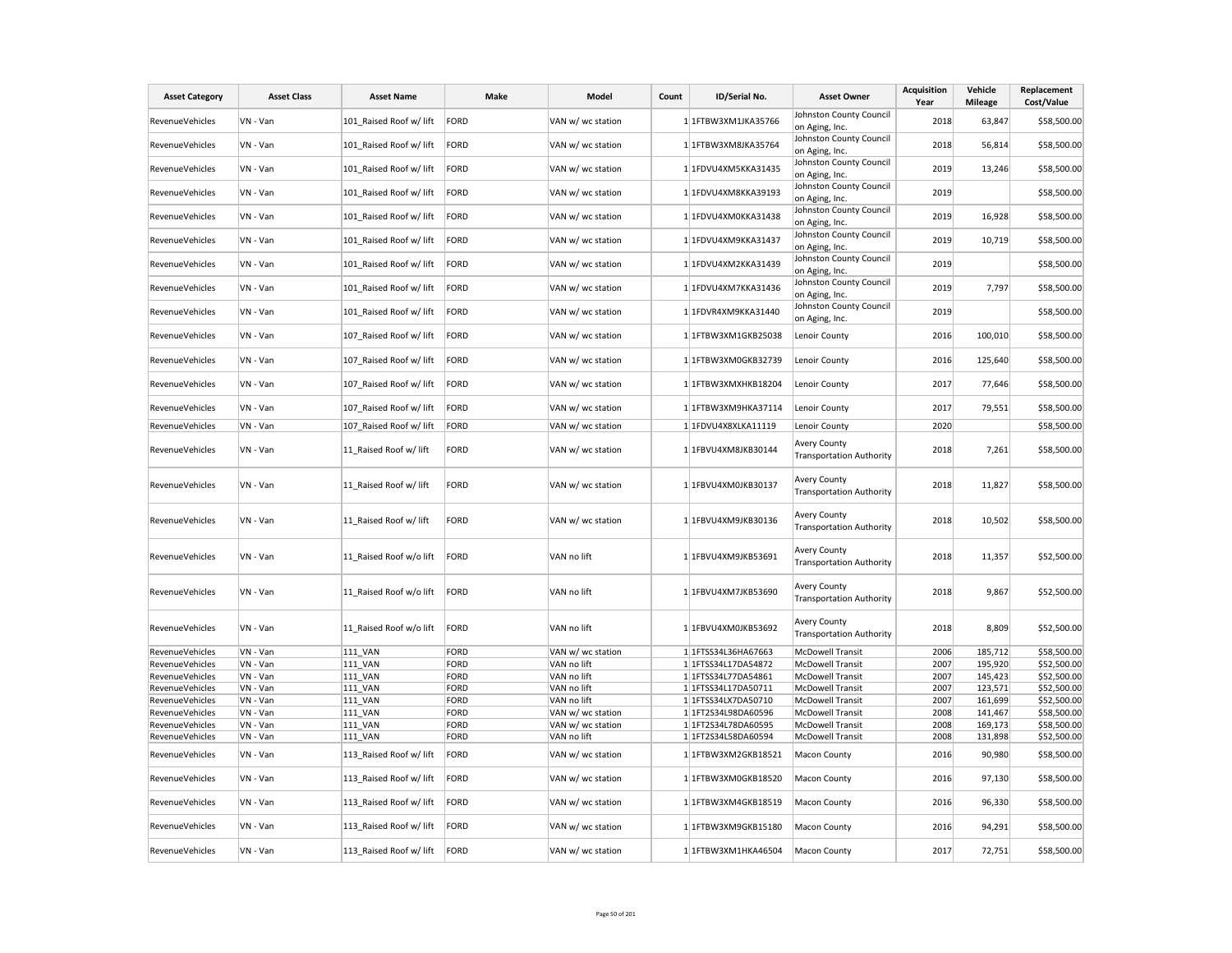| <b>Asset Category</b>              | <b>Asset Class</b>   | <b>Asset Name</b>                                  | Make         | Model                                  | Count | ID/Serial No.                              | <b>Asset Owner</b>                                       | <b>Acquisition</b><br>Year | Vehicle<br><b>Mileage</b> | Replacement<br>Cost/Value  |
|------------------------------------|----------------------|----------------------------------------------------|--------------|----------------------------------------|-------|--------------------------------------------|----------------------------------------------------------|----------------------------|---------------------------|----------------------------|
| RevenueVehicles                    | VN - Van             | 113 Raised Roof w/ lift                            | FORD         | VAN w/ wc station                      |       | 1 1FTBW3XM8HKA46502                        | Macon County                                             | 2017                       | 72,959                    | \$58,500.00                |
| RevenueVehicles                    | VN - Van             | 113_Raised Roof w/ lift                            | FORD         | VAN w/ wc station                      |       | 1 1FTBW3XMXHKA46503                        | Macon County                                             | 2017                       | 75,002                    | \$58,500.00                |
| RevenueVehicles                    | VN - Van             | 113 Raised Roof w/ lift                            | FORD         | VAN w/ wc station                      |       | 1 1FDVU4XMXKKA49266                        | Macon County                                             | 2019                       | 4,865                     | \$58,500.00                |
| RevenueVehicles                    | VN - Van             | 113 Raised Roof w/ lift                            | FORD         | VAN w/ wc station                      |       | 1 1FDVU4XM1KKA49267                        | <b>Macon County</b>                                      | 2019                       | 3,362                     | \$58,500.00                |
| RevenueVehicles                    | VN - Van             | 113 Raised Roof w/ lift                            | FORD         | VAN w/ wc station                      |       | 1 1FDVU4XM8KKA49265                        | Macon County                                             | 2019                       |                           | \$58,500.00                |
| RevenueVehicles                    | VN - Van             | 115_VAN                                            | FORD         | VAN no lift                            |       | 1 1FTDS3EL9DDB29871                        | <b>Madison County</b><br><b>Transportation Authority</b> | 2013                       | 84,537                    | \$52,500.00                |
| RevenueVehicles                    | VN - Van             | 115_VAN                                            | FORD         | VAN no lift                            |       | 1 1FTDS3EL6EDA38686                        | <b>Madison County</b><br><b>Transportation Authority</b> | 2014                       | 67,713                    | \$52,500.00                |
| RevenueVehicles                    | VN - Van             | <b>117 VAN</b>                                     | FORD         | VAN no lift                            |       | 1 1FTSS34L79DA85529                        | Martin County                                            | 2009                       | 106,158                   | \$52,500.00                |
| RevenueVehicles                    | VN - Van             | 121_Raised Roof w/ lift                            | FORD         | VAN w/ wc station                      |       | 1 1FTBW3XV9GKB48186                        | Mitchell County<br><b>Transportation Authority</b>       | 2016                       | 83,998                    | \$58,500.00                |
| RevenueVehicles                    | VN - Van             | 121 Raised Roof w/ lift                            | FORD         | VAN w/ wc station                      |       | 1 1FTBW3XV0GKB48187                        | Mitchell County<br><b>Transportation Authority</b>       | 2016                       | 79,774                    | \$58,500.00                |
| RevenueVehicles                    | VN - Van             | 121_Raised Roof w/ lift                            | FORD         | VAN w/ wc station                      |       | 1 1FBVU4XM1HKB51430                        | Mitchell County<br><b>Transportation Authority</b>       | 2018                       | 31,451                    | \$58,500.00                |
| RevenueVehicles                    | VN - Van             | 121_VAN                                            | FORD         | VAN w/ wc station                      |       | 1 1FTDS3EL4BDB01635                        | Mitchell County<br><b>Transportation Authority</b>       | 2011                       | 39,312                    | \$58,500.00                |
| RevenueVehicles                    | VN - Van             | 125_Raised Roof w/ lift                            | FORD         | VAN w/ wc station                      |       | 1 1FTBW3XM3HKA37111                        | Moore County                                             | 2017                       | 60,175                    | \$58,500.00                |
| RevenueVehicles                    | VN - Van             | 125 Raised Roof w/ lift                            | FORD         | VAN w/ wc station                      |       | 1 1FDVU4X82LKA16640                        | Moore County                                             | 2020                       |                           | \$58,500.00                |
| RevenueVehicles                    | VN - Van             | 125 VAN                                            | <b>DODG</b>  | VAN no lift                            |       | 12D4RN4DE2AR487539                         | Moore County                                             | 2010                       | 77,376                    | \$52,500.00                |
| RevenueVehicles                    | VN - Van             | 125 VAN                                            | FORD         | VAN w/ wc station                      |       | 1 1FTDS3EL5DDB26188                        | Moore County                                             | 2013                       | 151,795                   | \$58,500.00                |
| RevenueVehicles                    | VN - Van             | 125 VAN                                            | FORD         | VAN no lift                            |       | 1 1FTDS3EL0DDB26177                        | Moore County                                             | 2013                       | 49,695                    | \$52,500.00                |
| RevenueVehicles                    | VN - Van             | <b>125 VAN</b>                                     | FORD         | VAN w/ wc station                      |       | 1 1FTDS3EL2EDA38698                        | Moore County                                             | 2014                       | 120,752                   | \$58,500.00                |
| RevenueVehicles                    | VN - Van             | 125 VAN                                            | FORD         | VAN no lift                            |       | 1 1FTDS3EL0EDA38697                        | Moore County                                             | 2014                       | 54,937                    | \$52,500.00                |
| RevenueVehicles                    | VN - Van             | 127_Raised Roof w/ lift                            | FORD         | VAN w/ wc station                      |       | 1 1FDVU4XM2KKA31442                        | City of Rocky Mount                                      | 2001                       | 266                       | \$58,500.00                |
| RevenueVehicles                    | VN - Van             | 127 Raised Roof w/ lift                            | FORD         | VAN w/ wc station                      |       | 1 1FTBW3XM2HKA37116                        | City of Rocky Mount                                      | 2017                       | 86,071                    | \$58,500.00                |
| RevenueVehicles                    | VN - Van             | 127 Raised Roof w/ lift                            | FORD         | VAN w/ wc station                      |       | 1 1FDVU4XM7KKA29198                        | City of Rocky Mount                                      | 2018                       | 272                       | \$58,500.00                |
| RevenueVehicles                    | VN - Van             | 127 Raised Roof w/ lift                            | FORD         | VAN w/ wc station                      |       | 1 1FDVU4XM6KKA31430                        | City of Rocky Mount                                      | 2018                       | 284                       | \$58,500.00                |
| RevenueVehicles                    | VN - Van             | 127_Raised Roof w/ lift                            | FORD         | VAN w/ wc station                      |       | 1 1FDVU4XM1KKA29195                        | City of Rocky Mount                                      | 2018                       | 915                       | \$58,500.00                |
| RevenueVehicles                    | VN - Van             | 127 Raised Roof w/ lift                            | FORD         | VAN w/ wc station                      |       | 1 1FDVU4XMXKKA29194                        | City of Rocky Mount                                      | 2018                       | 281                       | \$58,500.00                |
| RevenueVehicles                    | VN - Van             | 127 Raised Roof w/ lift                            | FORD         | VAN w/ wc station                      |       | 1 1FDVU4XM1KKA21033                        | City of Rocky Mount                                      | 2018                       | 295                       | \$58,500.00                |
| RevenueVehicles                    | VN - Van             | 127 Raised Roof w/ lift                            | FORD         | VAN w/ wc station                      |       | 1 1FTBW3XM4JKA35762                        | City of Rocky Mount                                      | 2018                       | 37,297                    | \$58,500.00                |
| RevenueVehicles                    | VN - Van             | 127 Raised Roof w/ lift                            | FORD         | VAN w/ wc station                      |       | 1 1FTBW3XM4JKA35759                        | City of Rocky Mount                                      | 2018                       | 40,541                    | \$58,500.00                |
| RevenueVehicles                    | VN - Van             | 127 Raised Roof w/ lift                            | FORD         | VAN w/ wc station                      |       | 1 1FTBW3XM2JKA35758                        | City of Rocky Mount                                      | 2018                       | 34,880                    | \$58,500.00                |
| RevenueVehicles                    | VN - Van             | 127 Raised Roof w/ lift                            | FORD         | VAN w/ wc station                      |       | 1 1FTBW3XM2JKA35761                        | City of Rocky Mount                                      | 2018                       | 32,617                    | \$58,500.00                |
| RevenueVehicles                    | VN - Van             | 127 Raised Roof w/ lift                            | FORD         | VAN w/ wc station                      |       | 1 1FTBW3XM0JKA35760                        | City of Rocky Mount                                      | 2018                       | 25,192                    | \$58,500.00                |
| RevenueVehicles                    | VN - Van             | 127 Raised Roof w/ lift                            | FORD         | VAN w/ wc station                      |       | 1 1FTBW3XM0JKA35757                        | City of Rocky Mount                                      | 2018                       | 31,424                    | \$58,500.00                |
| RevenueVehicles                    | VN - Van             | 127_Raised Roof w/ lift                            | FORD         | VAN no lift                            |       | 1 1FDVU4XM0KKA31441                        | City of Rocky Mount                                      | 2019                       |                           | \$52,500.00                |
| RevenueVehicles                    | VN - Van             | 127 Raised Roof w/ lift                            | FORD         | VAN w/ wc station                      |       | 1 1FDVU4X85LKA02201                        | City of Rocky Mount                                      | 2020<br>2020               |                           | \$58,500.00                |
| RevenueVehicles<br>RevenueVehicles | VN - Van<br>VN - Van | 127 Raised Roof w/ lift<br>127 Raised Roof w/ lift | FORD<br>FORD | VAN w/ wc station<br>VAN w/ wc station |       | 1 1FDVU4X87LKA02197<br>1 1FDVU4X89LKA02198 | City of Rocky Mount<br>City of Rocky Mount               | 2020                       |                           | \$58,500.00<br>\$58,500.00 |
| RevenueVehicles                    |                      |                                                    | FORD         |                                        |       | 1 1FDVU4X85LKA02196                        |                                                          | 2020                       |                           | \$58,500.00                |
| RevenueVehicles                    | VN - Van<br>VN - Van | 127 Raised Roof w/ lift<br>127 Raised Roof w/ lift | FORD         | VAN w/ wc station<br>VAN w/ wc station |       | 1 1FDVU4X87LKA02204                        | City of Rocky Mount<br>City of Rocky Mount               | 2020                       |                           | \$58,500.00                |
| RevenueVehicles                    | VN - Van             | 127 Raised Roof w/ lift                            | FORD         | VAN w/ wc station                      |       | 1 1FDVU4X87LKA02202                        | City of Rocky Mount                                      | 2020                       |                           | \$58,500.00                |
| RevenueVehicles                    | VN - Van             | 127 Raised Roof w/ lift                            | FORD         | VAN w/ wc station                      |       | 1 1FDVU4X83LKA02200                        | City of Rocky Mount                                      | 2020                       |                           | \$58,500.00                |
| RevenueVehicles                    | VN - Van             | 127 Raised Roof w/ lift                            | FORD         | VAN w/ wc station                      |       | 1 1FDVU4X89LKA02203                        | City of Rocky Mount                                      | 2020                       |                           | \$58,500.00                |
| RevenueVehicles                    | VN - Van             | 127 Raised Roof w/ lift                            | FORD         | VAN no lift                            |       | 1 1FDVU4X80LKA02199                        | City of Rocky Mount                                      | 2020                       |                           | \$52,500.00                |
| RevenueVehicles                    | VN - Van             | 127_Raised Roof w/o lift FORD                      |              | VAN w/ wc station                      |       | 1 1FDVU4XM9KKA29199                        | City of Rocky Mount                                      | 2018                       | 283                       | \$58,500.00                |
| RevenueVehicles                    | VN - Van             | 127 Raised Roof w/o lift FORD                      |              | VAN w/ wc station                      |       | 1 1FDVU4XM5KKA29197                        | City of Rocky Mount                                      | 2019                       |                           | \$58,500.00                |
| RevenueVehicles                    | VN - Van             | 127_VAN                                            | <b>DODG</b>  | VAN w/ wc station                      |       | 12D4RN5DG5BR629262                         | City of Rocky Mount                                      | 2011                       | 55,154                    | \$58,500.00                |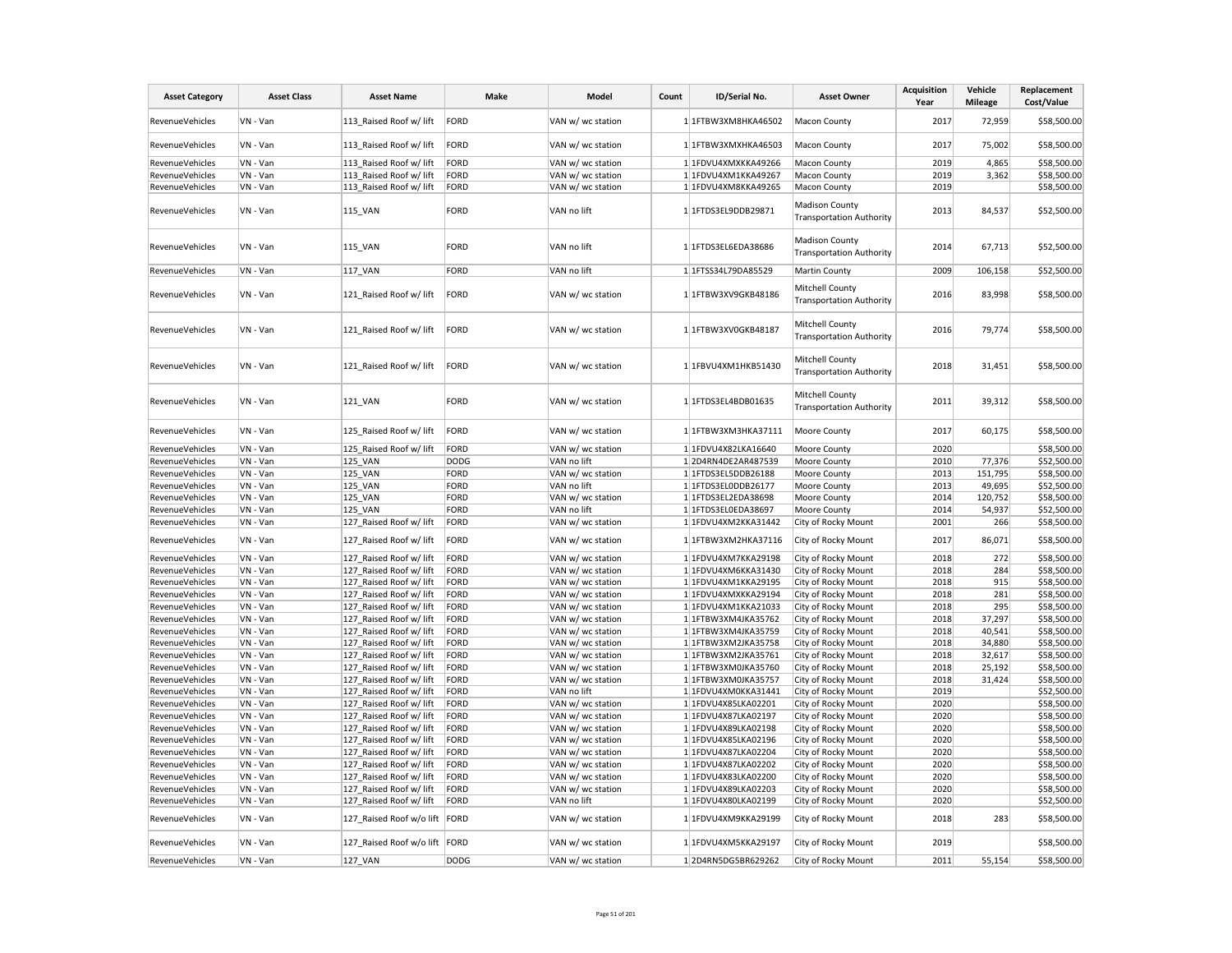| <b>Asset Category</b>  | <b>Asset Class</b> | <b>Asset Name</b>             | Make        | Model             | Count | ID/Serial No.        | <b>Asset Owner</b>                                     | <b>Acquisition</b><br>Year | Vehicle<br><b>Mileage</b> | Replacement<br>Cost/Value |
|------------------------|--------------------|-------------------------------|-------------|-------------------|-------|----------------------|--------------------------------------------------------|----------------------------|---------------------------|---------------------------|
| RevenueVehicles        | VN - Van           | 127 VAN                       | <b>DODG</b> | VAN w/ wc station |       | 12C4RDGBG9CR324833   | City of Rocky Mount                                    | 2012                       | 70,778                    | \$58,500.00               |
| RevenueVehicles        | VN - Van           | 13_Raised Roof w/ lift        | FORD        | VAN w/ wc station |       | 1 1FTBW3XM7GKB25223  | <b>Beaufort County</b><br>Developmental Center<br>Inc. | 2016                       | 99,639                    | \$58,500.00               |
| RevenueVehicles        | VN - Van           | 13 Raised Roof w/ lift        | FORD        | VAN w/ wc station |       | 1 1FTBW3XM5GKB25222  | <b>Beaufort County</b><br>Developmental Center<br>Inc. | 2016                       | 85,633                    | \$58,500.00               |
| RevenueVehicles        | VN - Van           | 13 Raised Roof w/o lift       | FORD        | VAN no lift       |       | 1 1FDVU4XM1KKA62889  | <b>Beaufort County</b><br>Developmental Center<br>Inc. | 2019                       |                           | \$52,500.00               |
| RevenueVehicles        | VN - Van           | 141 Raised Roof w/ lift       | FORD        | VAN w/ wc station |       | 1 1FTBW3XMXJKA35748  | Pender Adult Services<br>Inc.                          | 2018                       | 43,335                    | \$58,500.00               |
| <b>RevenueVehicles</b> | VN - Van           | 141 Raised Roof w/ lift       | FORD        | VAN w/ wc station |       | 1 1FTBW3XM5JKA35754  | Pender Adult Services<br>Inc.                          | 2018                       | 43,662                    | \$58,500.00               |
| RevenueVehicles        | VN - Van           | 141 Raised Roof w/ lift       | FORD        | VAN w/ wc station |       | 1 1FDVU4XM1KKA31433  | Pender Adult Services<br>Inc.                          | 2019                       |                           | \$58,500.00               |
| RevenueVehicles        | VN - Van           | 141 Raised Roof w/ lift       | FORD        | VAN w/ wc station |       | 1 1FDVU4X87LKA02183  | Pender Adult Services<br>Inc.                          | 2020                       |                           | \$58,500.00               |
| RevenueVehicles        | VN - Van           | 141 Raised Roof w/ lift       | FORD        | VAN w/ wc station |       | 1 1FDVU4X89LKA02184  | Pender Adult Services<br>Inc.                          | 2020                       |                           | \$58,500.00               |
| RevenueVehicles        | VN - Van           | 141 Raised Roof w/ lift       | FORD        | VAN w/ wc station |       | 1 1FDVU4X80LKA02185  | Pender Adult Services<br>Inc.                          | 2020                       |                           | \$58,500.00               |
| <b>RevenueVehicles</b> | VN - Van           | 141_Raised Roof w/o lift FORD |             | VAN no lift       |       | 1 1FDVU4XM3KKA31434  | Pender Adult Services<br>Inc.                          | 2019                       |                           | \$52,500.00               |
| RevenueVehicles        | VN - Van           | 145 Raised Roof w/ lift       | FORD        | VAN w/ wc station |       | 1 1FTBW3XM3GKB18513  | Person County                                          | 2016                       | 67,798                    | \$58,500.00               |
| RevenueVehicles        | VN - Van           | 145_Raised Roof w/ lift       | FORD        | VAN w/ wc station |       | 1 1FTBW3XM8HKA50243  | Person County                                          | 2017                       | 61,528                    | \$58,500.00               |
| RevenueVehicles        | VN - Van           | 145_Raised Roof w/ lift       | FORD        | VAN w/ wc station |       | 1 1FTBW3XM6HKA50242  | Person County                                          | 2017                       | 71,967                    | \$58,500.00               |
| <b>RevenueVehicles</b> | VN - Van           | 145_Raised Roof w/ lift       | FORD        | VAN w/ wc station |       | 1 1 FTBW3XM4HKA50241 | Person County                                          | 2017                       | 50,721                    | \$58,500.00               |
| RevenueVehicles        | VN - Van           | 145 Raised Roof w/ lift       | FORD        | VAN w/ wc station |       | 1 1FTBW3XM1JKA74972  | Person County                                          | 2018                       | 25,392                    | \$58,500.00               |
| RevenueVehicles        | VN - Van           | 145 Raised Roof w/ lift       | FORD        | VAN w/ wc station |       | 1 1FTBW3XM3JKA74973  | Person County                                          | 2018                       | 21,463                    | \$58,500.00               |
| RevenueVehicles        | VN - Van           | 145 Raised Roof w/ lift       | FORD        | VAN w/ wc station |       | 1 1FDVU4XM5KKA67822  | Person County                                          | 2019                       | 3,781                     | \$58,500.00               |
| <b>RevenueVehicles</b> | VN - Van           | 147 Raised Roof w/ lift       | FORD        | VAN w/ wc station |       | 1 1FDVU4XM8KKA53803  | Pitt County/Pitt Area<br><b>Transit System</b>         | 2019                       | 4,062                     | \$58,500.00               |
| RevenueVehicles        | VN - Van           | 147 Raised Roof w/ lift       | FORD        | VAN w/ wc station |       | 1 1FDVU4XM9KKA53809  | Pitt County/Pitt Area<br><b>Transit System</b>         | 2019                       | 3,747                     | \$58,500.00               |
| RevenueVehicles        | VN - Van           | 147 Raised Roof w/ lift       | FORD        | VAN w/ wc station |       | 1 1FDVU4XM7KKA53808  | Pitt County/Pitt Area<br><b>Transit System</b>         | 2019                       | 4,158                     | \$58,500.00               |
| <b>RevenueVehicles</b> | VN - Van           | 147 Raised Roof w/ lift       | FORD        | VAN w/ wc station |       | 1 1FDVU4XM5KKA53807  | Pitt County/Pitt Area<br><b>Transit System</b>         | 2019                       | 3,553                     | \$58,500.00               |
| RevenueVehicles        | VN - Van           | 147_Raised Roof w/ lift       | FORD        | VAN w/ wc station |       | 1 1FDVU4XM3KKA53806  | Pitt County/Pitt Area<br><b>Transit System</b>         | 2019                       | 3,460                     | \$58,500.00               |
| RevenueVehicles        | VN - Van           | 147_Raised Roof w/ lift       | FORD        | VAN w/ wc station |       | 1 1FDVU4XM1KKA53805  | Pitt County/Pitt Area<br><b>Transit System</b>         | 2019                       | 3,850                     | \$58,500.00               |
| RevenueVehicles        | VN - Van           | 147 Raised Roof w/ lift       | FORD        | VAN w/ wc station |       | 1 1FDVU4XM1KKA53804  | Pitt County/Pitt Area<br><b>Transit System</b>         | 2019                       |                           | \$58,500.00               |
| RevenueVehicles        | VN - Van           | 147_Raised Roof w/ lift       | FORD        | VAN w/ wc station |       | 1 1FDVU4X88LKA02208  | Pitt County/Pitt Area<br><b>Transit System</b>         | 2020                       |                           | \$58,500.00               |
| <b>RevenueVehicles</b> | VN - Van           | 147 Raised Roof w/ lift       | FORD        | VAN w/ wc station |       | 1 1FDVU4X8XLKA02209  | Pitt County/Pitt Area<br><b>Transit System</b>         | 2020                       |                           | \$58,500.00               |
| RevenueVehicles        | VN - Van           | 147 Raised Roof w/o lift FORD |             | VAN w/ wc station |       | 1 1FTBW3XM0JKA48203  | Pitt County/Pitt Area<br><b>Transit System</b>         | 2018                       | 36,183                    | \$58,500.00               |
| RevenueVehicles        | VN - Van           | 147_Raised Roof w/o lift FORD |             | VAN w/ wc station |       | 1 1 FTBW3XM4JKA48205 | Pitt County/Pitt Area<br><b>Transit System</b>         | 2018                       | 36,308                    | \$58,500.00               |
| RevenueVehicles        | VN - Van           | 147 Raised Roof w/o lift FORD |             | VAN w/ wc station |       | 1 1FTBW3XM2JKA48204  | Pitt County/Pitt Area<br><b>Transit System</b>         | 2018                       | 31,553                    | \$58,500.00               |
| RevenueVehicles        | VN - Van           | 147 Raised Roof w/o lift FORD |             | VAN no lift       |       | 1 1FTBW3XM9JKA48202  | Pitt County/Pitt Area<br><b>Transit System</b>         | 2018                       | 7,868                     | \$52,500.00               |
| RevenueVehicles        | VN - Van           | 147_VAN                       | FORD        | VAN no lift       |       | 1 1FTSS34L19DA19669  | Pitt County/Pitt Area<br><b>Transit System</b>         | 2008                       | 30,257                    | \$52,500.00               |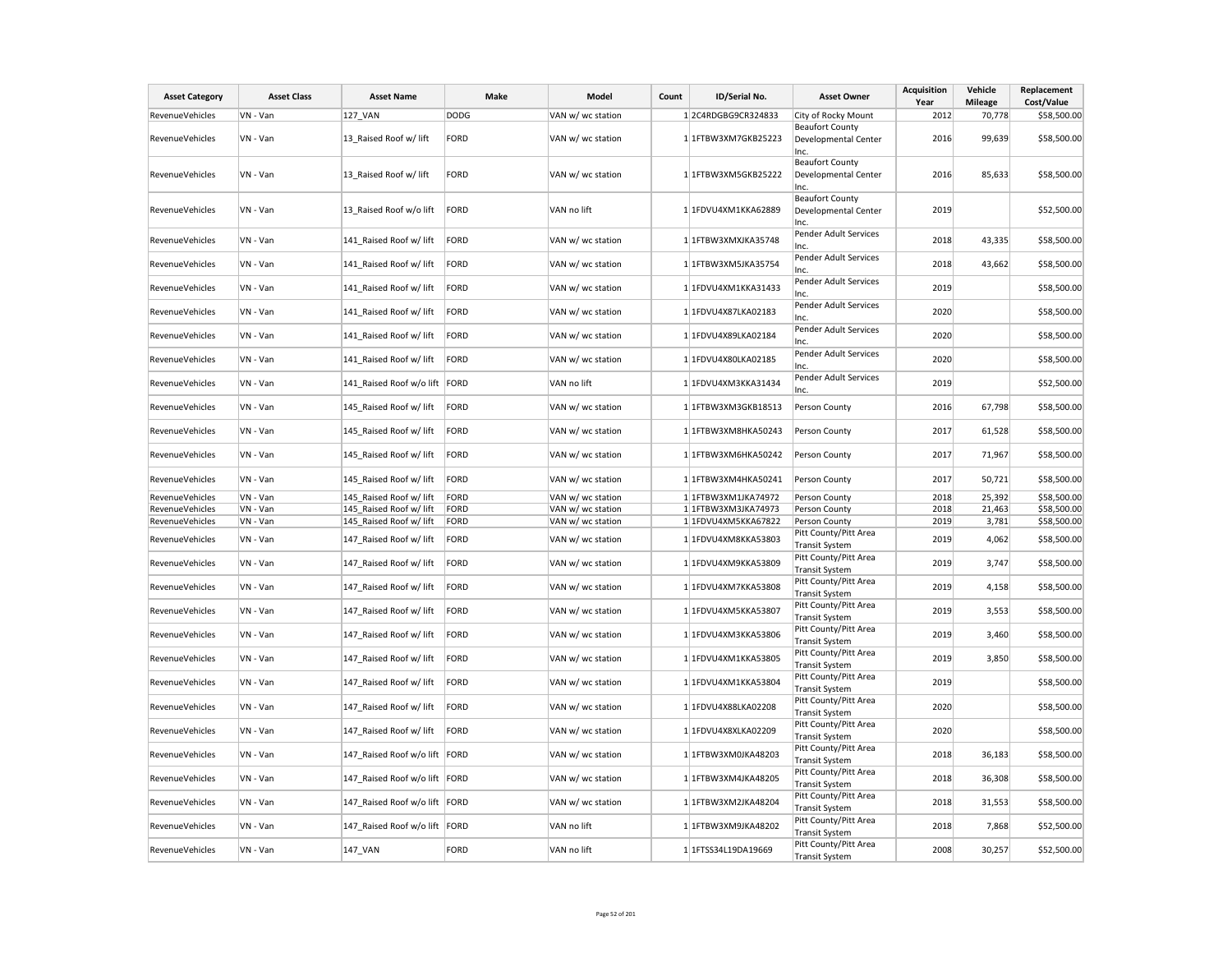| <b>Asset Category</b>  | <b>Asset Class</b> | <b>Asset Name</b>             | Make        | Model             | Count | ID/Serial No.       | <b>Asset Owner</b>                                                  | <b>Acquisition</b><br>Year | Vehicle<br><b>Mileage</b> | Replacement<br>Cost/Value |
|------------------------|--------------------|-------------------------------|-------------|-------------------|-------|---------------------|---------------------------------------------------------------------|----------------------------|---------------------------|---------------------------|
| <b>RevenueVehicles</b> | VN - Van           | <b>147 VAN</b>                | FORD        | VAN w/ wc station |       | 1 1FTDS3EL3DDB29865 | Pitt County/Pitt Area<br><b>Transit System</b>                      | 2013                       | 94,655                    | \$58,500.00               |
| <b>RevenueVehicles</b> | VN - Van           | 149 Raised Roof w/ lift       | FORD        | VAN w/ wc station |       | 1 1FTBW3XM7HKA50251 | Polk County<br><b>Transportation Authority</b>                      | 2017                       | 86,181                    | \$58,500.00               |
| <b>RevenueVehicles</b> | VN - Van           | 149 Raised Roof w/ lift       | FORD        | VAN w/ wc station |       | 1 1FTBW3XM9HKA50252 | Polk County<br><b>Transportation Authority</b>                      | 2017                       | 78,373                    | \$58,500.00               |
| RevenueVehicles        | VN - Van           | 149 Raised Roof w/ lift       | FORD        | VAN w/ wc station |       | 1 1FBVU4XM0KJA81151 | Polk County<br><b>Transportation Authority</b>                      | 2019                       |                           | \$58,500.00               |
| RevenueVehicles        | VN - Van           | 149 Raised Roof w/o lift FORD |             | VAN no lift       |       | 1 1FTBW3XM6GKB25021 | Polk County<br><b>Transportation Authority</b>                      | 2016                       | 69,259                    | \$52,500.00               |
| RevenueVehicles        | VN - Van           | 149 Raised Roof w/o lift FORD |             | VAN no lift       |       | 1 1FTBW3XM8JKA48207 | Polk County<br><b>Transportation Authority</b>                      | 2017                       | 31,646                    | \$52,500.00               |
| RevenueVehicles        | VN - Van           | 149 Raised Roof w/o lift FORD |             | VAN no lift       |       | 1 1FTBW3XM6JKA48206 | Polk County<br><b>Transportation Authority</b>                      | 2018                       | 32,357                    | \$52,500.00               |
| RevenueVehicles        | VN - Van           | 149 Raised Roof w/o lift FORD |             | VAN no lift       |       | 1 1FDVU4XM2JKB30141 | Polk County<br><b>Transportation Authority</b>                      | 2019                       |                           | \$52,500.00               |
| RevenueVehicles        | VN - Van           | 149 VAN                       | FORD        | VAN w/ wc station |       | 1 1FTDS3EL7EDA38664 | Polk County<br><b>Transportation Authority</b>                      | 2014                       | 138,820                   | \$58,500.00               |
| RevenueVehicles        | VN - Van           | 149_VAN                       | <b>DODG</b> | VAN no lift       |       | 1 2C4RDGCG7ER423443 | Polk County<br><b>Transportation Authority</b>                      | 2014                       | 144,231                   | \$52,500.00               |
| RevenueVehicles        | VN - Van           | 151_Raised Roof w/ lift       | FORD        | VAN w/ wc station |       | 1 1FTBW3XM1JKA44547 | Randolph County Senior<br>Adults Assoc. Inc.                        | 2018                       | 8,985                     | \$58,500.00               |
| RevenueVehicles        | VN - Van           | 153_Raised Roof w/ lift       | FORD        | VAN w/ wc station |       | 1 1FTBW3XMXHKA46498 | Richmond Interagency<br>Transportation, Inc.                        | 2017                       | 62,524                    | \$58,500.00               |
| RevenueVehicles        | VN - Van           | 153 Raised Roof w/ lift       | FORD        | VAN w/ wc station |       | 1 1FTBW3XM6HKA46501 | Richmond Interagency<br>Transportation, Inc.                        | 2017                       | 76,113                    | \$58,500.00               |
| RevenueVehicles        | VN - Van           | 153 Raised Roof w/ lift       | FORD        | VAN w/ wc station |       | 1 1FTBW3XM4HKA46500 | Richmond Interagency<br>Transportation, Inc.                        | 2017                       | 76,378                    | \$58,500.00               |
| RevenueVehicles        | VN - Van           | 153 Raised Roof w/ lift       | FORD        | VAN w/ wc station |       | 1 1FTBW3XM7JKA57836 | Richmond Interagency<br>Transportation, Inc.                        | 2018                       | 36,181                    | \$58,500.00               |
| <b>RevenueVehicles</b> | VN - Van           | 153_Raised Roof w/o lift FORD |             | VAN no lift       |       | 1 1FTBW3XM3JKA57834 | Richmond Interagency<br>Transportation, Inc.                        | 2018                       | 31,885                    | \$52,500.00               |
| <b>RevenueVehicles</b> | VN - Van           | 153 Raised Roof w/o lift FORD |             | VAN no lift       |       | 1 1FTBW3XM5JKA57835 | Richmond Interagency<br>Transportation, Inc.                        | 2018                       | 28,402                    | \$52,500.00               |
| RevenueVehicles        | VN - Van           | 153 Raised Roof w/o lift FORD |             | VAN no lift       |       | 1 1FTBW3XM1JKA57833 | Richmond Interagency<br>Transportation, Inc.                        | 2018                       | 38,713                    | \$52,500.00               |
| RevenueVehicles        | VN - Van           | 153_Raised Roof w/o lift FORD |             | VAN no lift       |       | 1 1FDVU4XM6KKA53797 | Richmond Interagency<br>Transportation, Inc.                        | 2019                       | 1,053                     | \$52,500.00               |
| RevenueVehicles        | VN - Van           | 157 Raised Roof w/ lift       | FORD        | VAN w/ wc station |       | 1 1FTBW3XMXGKB25037 | Rockingham County<br>Council on Aging Inc.                          | 2016                       | 104,135                   | \$58,500.00               |
| RevenueVehicles        | VN - Van           | 157_Raised Roof w/ lift       | FORD        | VAN w/ wc station |       | 1 1FTBW3XM8GKB25036 | Rockingham County<br>Council on Aging Inc.                          | 2016                       | 96,415                    | \$58,500.00               |
| RevenueVehicles        | VN - Van           | 157 Raised Roof w/ lift       | FORD        | VAN w/ wc station |       | 1 1FTBW3XM8GKB15185 | Rockingham County                                                   | 2016                       | 112,924                   | \$58,500.00               |
| RevenueVehicles        | VN - Van           | 157 Raised Roof w/ lift       | FORD        | VAN w/ wc station |       | 1 1FTBW3XM4HKA31351 | Council on Aging Inc.<br>Rockingham County                          | 2017                       | 123,729                   | \$58,500.00               |
| RevenueVehicles        | VN - Van           | 157 Raised Roof w/ lift       | FORD        | VAN w/ wc station |       | 1 1FTBW3XMXHKA31354 | Council on Aging Inc.<br>Rockingham County                          | 2017                       | 83,329                    | \$58,500.00               |
| RevenueVehicles        | VN - Van           | 157 Raised Roof w/ lift       | FORD        | VAN w/ wc station |       | 1 1FTBW3XM6HKA31352 | Council on Aging Inc.<br>Rockingham County                          | 2017                       | 85,878                    | \$58,500.00               |
| RevenueVehicles        | VN - Van           | 157_Raised Roof w/ lift       | FORD        | VAN w/ wc station |       | 1 1FTBW3XM8HKA31353 | Council on Aging Inc.<br>Rockingham County<br>Council on Aging Inc. | 2017                       | 135,651                   | \$58,500.00               |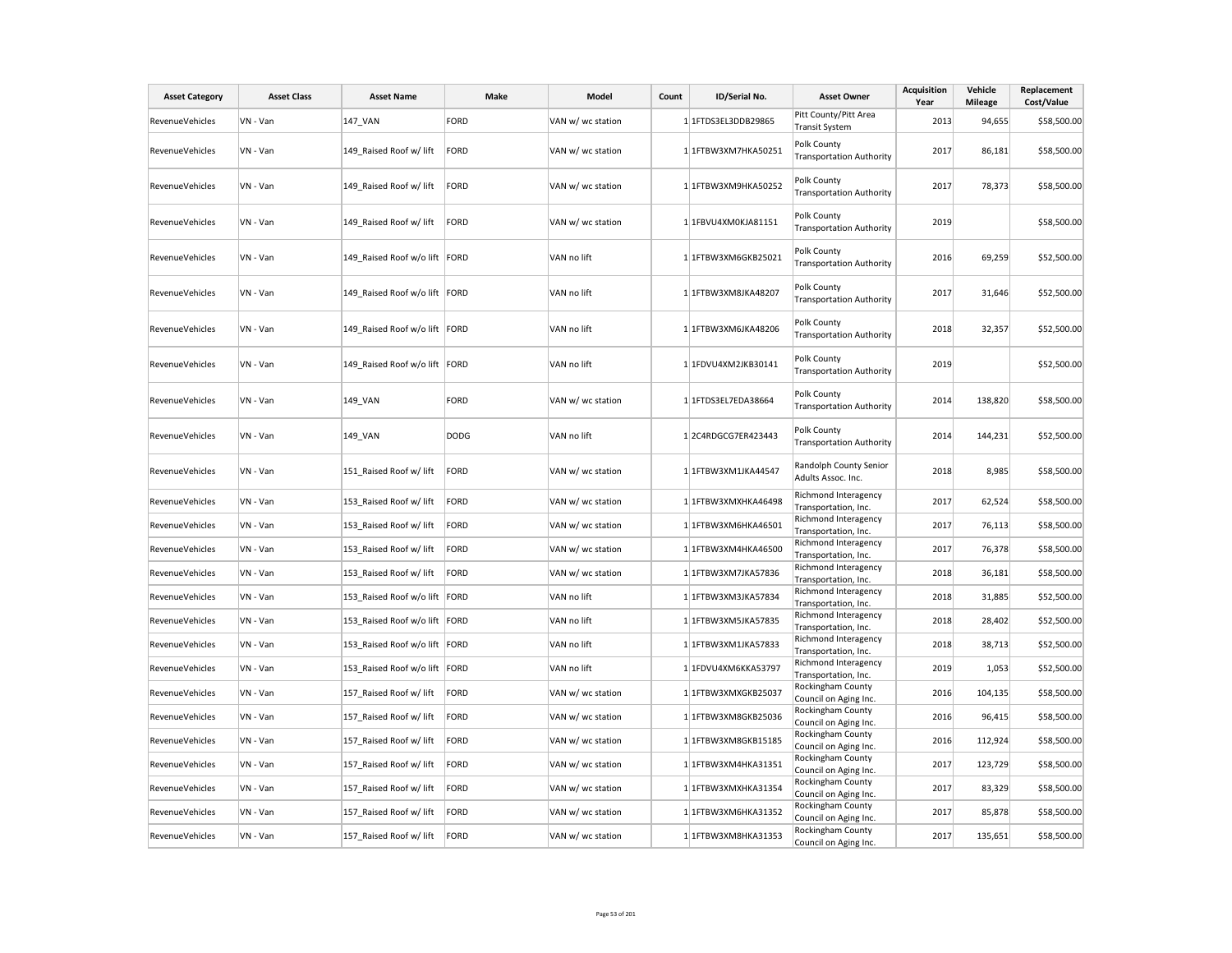| <b>Asset Category</b>  | <b>Asset Class</b> | <b>Asset Name</b>              | Make        | Model             | Count | ID/Serial No.       | <b>Asset Owner</b>                         | Acquisition<br>Year | Vehicle<br><b>Mileage</b> | Replacement<br>Cost/Value |
|------------------------|--------------------|--------------------------------|-------------|-------------------|-------|---------------------|--------------------------------------------|---------------------|---------------------------|---------------------------|
| <b>RevenueVehicles</b> | VN - Van           | 157 Raised Roof w/ lift        | FORD        | VAN w/ wc station |       | 1 1FTBW3XM3JKA26454 | Rockingham County                          | 2018                | 46,501                    | \$58,500.00               |
|                        |                    |                                |             |                   |       |                     | Council on Aging Inc.                      |                     |                           |                           |
| RevenueVehicles        | VN - Van           | 157 Raised Roof w/ lift        | FORD        | VAN w/ wc station |       | 1 1FTBW3XM1JKA26453 | Rockingham County<br>Council on Aging Inc. | 2018                | 46,819                    | \$58,500.00               |
| <b>RevenueVehicles</b> | VN - Van           | 157 Raised Roof w/ lift        | FORD        | VAN w/ wc station |       | 1 1FTBW3XMXJKA26452 | Rockingham County                          | 2018                | 54,675                    | \$58,500.00               |
|                        |                    |                                |             |                   |       |                     | Council on Aging Inc.                      |                     |                           |                           |
| RevenueVehicles        | VN - Van           | 157_Raised Roof w/ lift        | FORD        | VAN w/ wc station |       | 1 1FTBW3XM8JKA26451 | Rockingham County<br>Council on Aging Inc. | 2018                | 36,308                    | \$58,500.00               |
|                        |                    |                                |             |                   |       |                     | Rockingham County                          |                     |                           |                           |
| RevenueVehicles        | VN - Van           | 157 Raised Roof w/ lift        | FORD        | VAN w/ wc station |       | 1 1FTBW3XM5JKA26455 | Council on Aging Inc.                      | 2018                | 55,442                    | \$58,500.00               |
| RevenueVehicles        | VN - Van           | 157_Raised Roof w/ lift        | FORD        | VAN w/ wc station |       | 1 1FDVU4XM3KKA29196 | Rockingham County<br>Council on Aging Inc. | 2019                | 11,499                    | \$58,500.00               |
| RevenueVehicles        | VN - Van           | 157 Raised Roof w/ lift        | FORD        | VAN w/ wc station |       | 1 1FDVU4XM6KKA29192 | Rockingham County                          | 2019                | 6,935                     | \$58,500.00               |
|                        |                    |                                |             |                   |       |                     | Council on Aging Inc.                      |                     |                           |                           |
| RevenueVehicles        | VN - Van           | 157_Raised Roof w/ lift        | FORD        | VAN w/ wc station |       | 1 1FDVU4XM8KKA31428 | Rockingham County<br>Council on Aging Inc. | 2019                | 10,408                    | \$58,500.00               |
| <b>RevenueVehicles</b> | VN - Van           | 157 Raised Roof w/ lift        | FORD        | VAN w/ wc station |       | 1 1FDVU4XMXKKA31429 | Rockingham County<br>Council on Aging Inc. | 2019                | 12,714                    | \$58,500.00               |
|                        |                    |                                |             |                   |       |                     | Rockingham County                          |                     |                           |                           |
| <b>RevenueVehicles</b> | VN - Van           | 157 Raised Roof w/ lift        | FORD        | VAN w/ wc station |       | 1 1FDVU4X88LKA02192 | Council on Aging Inc.                      | 2020                |                           | \$58,500.00               |
| RevenueVehicles        | VN - Van           | 157 Raised Roof w/ lift        | FORD        | VAN w/ wc station |       | 1 1FDVU4X81LKA02194 | Rockingham County                          | 2020                |                           | \$58,500.00               |
|                        |                    |                                |             |                   |       |                     | Council on Aging Inc.                      |                     |                           |                           |
| <b>RevenueVehicles</b> | VN - Van           | 157_Raised Roof w/ lift        | FORD        | VAN w/ wc station |       | 1 1FDVU4X83LKA02195 | Rockingham County                          | 2020                |                           | \$58,500.00               |
|                        |                    |                                |             |                   |       |                     | Council on Aging Inc.<br>Rockingham County |                     |                           |                           |
| RevenueVehicles        | VN - Van           | 157 Raised Roof w/ lift        | FORD        | VAN w/ wc station |       | 1 1FDVU4X84LKA02190 | Council on Aging Inc.                      | 2020                |                           | \$58,500.00               |
|                        |                    |                                |             |                   |       |                     | Rockingham County                          | 2020                |                           |                           |
| RevenueVehicles        | VN - Van           | 157_Raised Roof w/ lift        | FORD        | VAN w/ wc station |       | 1 1FDVU4X8XLKA02193 | Council on Aging Inc.                      |                     |                           | \$58,500.00               |
| RevenueVehicles        | VN - Van           | 157_Raised Roof w/ lift        | FORD        | VAN w/ wc station |       | 1 1FDVU4X86LKA02191 | Rockingham County                          | 2020                |                           | \$58,500.00               |
|                        |                    |                                |             |                   |       |                     | Council on Aging Inc.                      |                     |                           |                           |
| RevenueVehicles        | VN - Van           | 157 Raised Roof w/o lift FORD  |             | VAN w/ wc station |       | 1 1FTBW3XM3HKA31356 | Rockingham County<br>Council on Aging Inc. | 2017                | 93,496                    | \$58,500.00               |
| RevenueVehicles        | VN - Van           | 159_Raised Roof w/ lift        | FORD        | VAN w/ wc station |       | 1 1FTBW3XM8HKA50260 | Rowan County                               | 2017                | 74,471                    | \$58,500.00               |
| <b>RevenueVehicles</b> | VN - Van           | 159 Raised Roof w/ lift        | FORD        | VAN w/ wc station |       | 1 1FTBW3XMXHKA50261 | Rowan County                               | 2017                | 71,087                    | \$58,500.00               |
| <b>RevenueVehicles</b> | VN - Van           | 159 Raised Roof w/ lift        | FORD        | VAN w/ wc station |       | 1 1FTBW3XM1HKA50262 | Rowan County                               | 2017                | 81,511                    | \$58,500.00               |
| RevenueVehicles        | VN - Van           | 159 Raised Roof w/ lift        | FORD        | VAN w/ wc station |       | 1 1FTBW3XM3HKA50263 | Rowan County                               | 2017                | 62,540                    | \$58,500.00               |
| <b>RevenueVehicles</b> | VN - Van           | 159_Raised Roof w/ lift        | FORD        | VAN w/ wc station |       | 1 1FTBW3XM5HKA50264 | Rowan County                               | 2017                | 67,846                    | \$58,500.00               |
| RevenueVehicles        | VN - Van           | 159 Raised Roof w/ lift        | FORD        | VAN w/ wc station |       | 1 1FTBW3XM3JKA52942 | Rowan County                               | 2018                | 33,272                    | \$58,500.00               |
| RevenueVehicles        | VN - Van           | 159 Raised Roof w/ lift        | FORD        | VAN w/ wc station |       | 1 1FTBW3XM7JKA52944 | Rowan County                               | 2018                | 22,429                    | \$58,500.00               |
| RevenueVehicles        | VN - Van           | 159 Raised Roof w/ lift        | FORD        | VAN w/ wc station |       | 1 1FTBW3XM5JKA52943 | Rowan County                               | 2018                | 30,095                    | \$58,500.00               |
| RevenueVehicles        | VN - Van           | 159 Raised Roof w/ lift        | FORD        | VAN w/ wc station |       | 1 1FDVU4XM5KKA66624 | Rowan County                               | 2019                |                           | \$58,500.00               |
| RevenueVehicles        | VN - Van           | 159 Raised Roof w/ lift        | <b>FORD</b> | VAN w/ wc station |       | 1 1FDVU4XM5KKA66623 | Rowan County                               | 2019                |                           | \$58,500.00               |
| RevenueVehicles        | VN - Van           | 159 Raised Roof w/o lift FORD  |             | VAN no lift       |       | 1 1FTBW3XM6HKA37104 | Rowan County                               | 2017                | 73,858                    | \$52,500.00               |
| RevenueVehicles        | VN - Van           | 159_Raised Roof w/o lift  FORD |             | VAN w/ wc station |       | 1 1FTBW3XM9JKA52945 | Rowan County                               | 2018                | 33,213                    | \$58,500.00               |
| <b>RevenueVehicles</b> | VN - Van           | 159 VAN                        | FORD        | VAN w/ wc station |       | 1 1FTDS3EL9EDA38665 | Rowan County                               | 2014                | 90,913                    | \$58,500.00               |
| RevenueVehicles        | VN - Van           | 161 Raised Roof w/ lift        | FORD        | VAN w/ wc station |       | 1 1FTBW3XM0HKA46493 | Rutherford County                          | 2001                | 47,484                    | \$58,500.00               |
| <b>RevenueVehicles</b> | VN - Van           | 161 Raised Roof w/ lift        | FORD        | VAN w/ wc station |       | 1 1FTBW3XM3GKB57425 | <b>Rutherford County</b>                   | 2016                | 49,989                    | \$58,500.00               |
| RevenueVehicles        | VN - Van           | 161_Raised Roof w/ lift        | FORD        | VAN w/ wc station |       | 1 1FTBW3XM3GKB48188 | <b>Rutherford County</b>                   | 2016                | 40,056                    | \$58,500.00               |
| <b>RevenueVehicles</b> | VN - Van           | 161 Raised Roof w/ lift        | FORD        | VAN w/ wc station |       | 1 1FTBW3XM2GKB10998 | <b>Rutherford County</b>                   | 2016                | 56,457                    | \$58,500.00               |
| RevenueVehicles        | VN - Van           | 161 Raised Roof w/ lift        | FORD        | VAN w/ wc station |       | 1 1FTBW3XM9HKA46492 | Rutherford County                          | 2017                | 62,530                    | \$58,500.00               |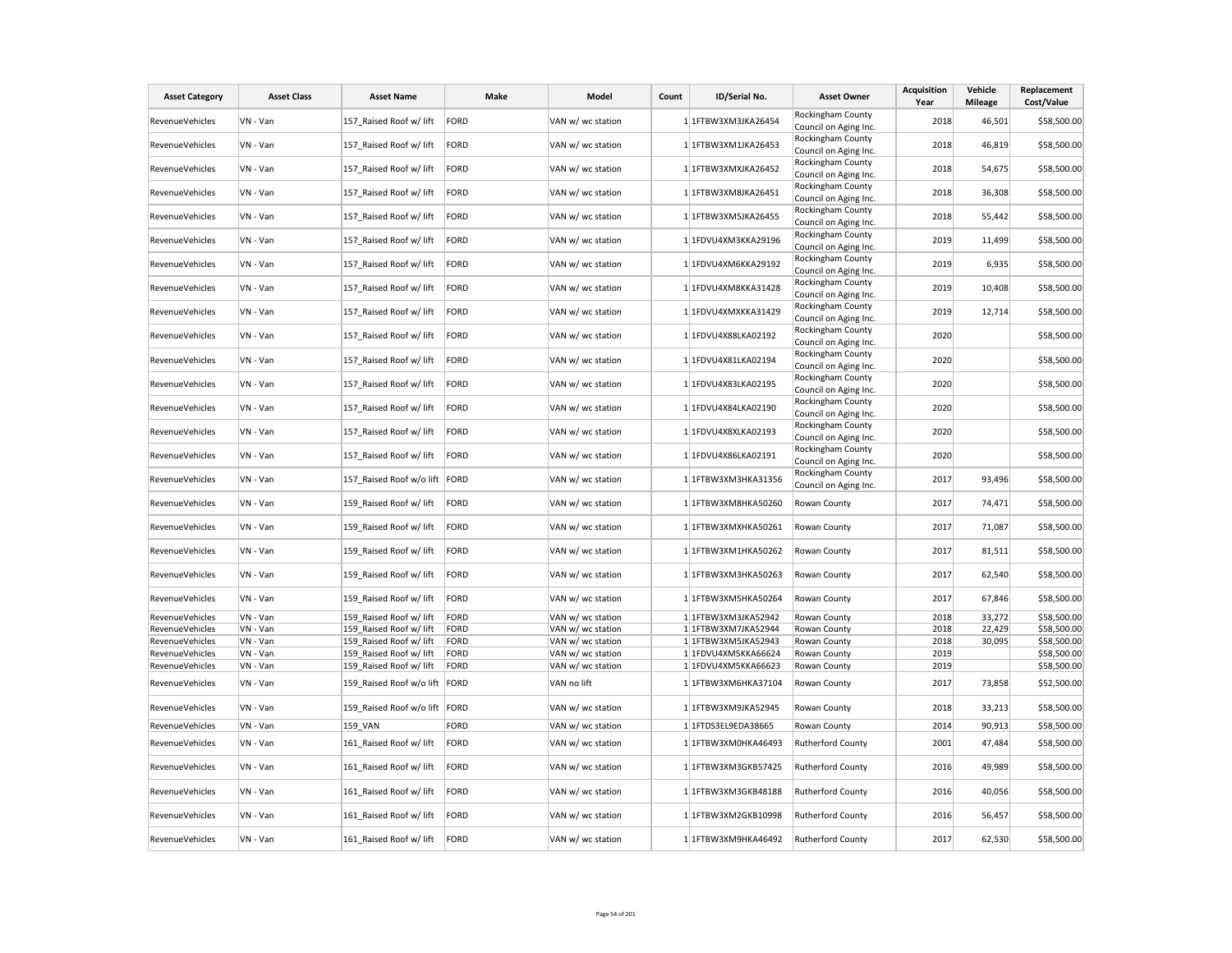| <b>Asset Category</b>  | <b>Asset Class</b> | <b>Asset Name</b>             | Make        | Model             | Count | ID/Serial No.       | <b>Asset Owner</b>                                  | <b>Acquisition</b><br>Year | Vehicle<br><b>Mileage</b> | Replacement<br>Cost/Value |
|------------------------|--------------------|-------------------------------|-------------|-------------------|-------|---------------------|-----------------------------------------------------|----------------------------|---------------------------|---------------------------|
| RevenueVehicles        | VN - Van           | 161 Raised Roof w/ lift       | FORD        | VAN w/ wc station |       | 1 1FTBW3XM2HKA46494 | Rutherford County                                   | 2017                       | 41,863                    | \$58,500.00               |
| RevenueVehicles        | VN - Van           | 161 Raised Roof w/ lift       | <b>FORD</b> | VAN w/ wc station |       | 1 1FTBW3XM9JKA35756 | Rutherford County                                   | 2018                       | 15,444                    | \$58,500.00               |
| <b>RevenueVehicles</b> | VN - Van           | 161 Raised Roof w/ lift       | FORD        | VAN w/ wc station |       | 1 1FTBW3XM8JKA35747 | Rutherford County                                   | 2018                       | 17,715                    | \$58,500.00               |
| RevenueVehicles        | VN - Van           | 161 Raised Roof w/ lift       | FORD        | VAN w/ wc station |       | 1 1FTBW3XM7JKA35755 | Rutherford County                                   | 2018                       | 16,621                    | \$58,500.00               |
| RevenueVehicles        | VN - Van           | 161 Raised Roof w/ lift       | FORD        | VAN w/ wc station |       | 1 1FTBW3XM3JKA35753 | Rutherford County                                   | 2018                       | 19,949                    | \$58,500.00               |
| RevenueVehicles        | VN - Van           | 161 Raised Roof w/ lift       | <b>FORD</b> | VAN w/ wc station |       | 1 1FTRS4XM8KKA21025 | Rutherford County                                   | 2018                       | 4,641                     | \$58,500.00               |
| RevenueVehicles        | VN - Van           | 161 Raised Roof w/ lift       | <b>FORD</b> | VAN w/ wc station |       | 1 1FTRS4XM1KKA21027 | Rutherford County                                   | 2019                       | 3,727                     | \$58,500.00               |
| RevenueVehicles        | VN - Van           | 161 Raised Roof w/ lift       | FORD        | VAN w/ wc station |       | 1 1FTRS4XM1KKA21030 | <b>Rutherford County</b>                            | 2019                       | 3,491                     | \$58,500.00               |
| RevenueVehicles        | VN - Van           | 161_Raised Roof w/ lift       | FORD        | VAN w/ wc station |       | 1 1FTRS4XM3KKA21028 | Rutherford County                                   | 2019                       | 6,952                     | \$58,500.00               |
| <b>RevenueVehicles</b> | VN - Van           | 161 Raised Roof w/ lift       | FORD        | VAN w/ wc station |       | 1 1FTRS4XMXKKA21026 | Rutherford County                                   | 2019                       | 6,046                     | \$58,500.00               |
| RevenueVehicles        | VN - Van           | 161 Raised Roof w/ lift       | <b>FORD</b> | VAN w/ wc station |       | 1 1FTRS4XM5KKA21029 | Rutherford County                                   | 2019                       | 6,619                     | \$58,500.00               |
| RevenueVehicles        | VN - Van           | 161 Raised Roof w/ lift       | <b>FORD</b> | VAN w/ wc station |       | 1 1FTRS4XM3KKA11031 | Rutherford County                                   | 2019                       | 7,566                     | \$58,500.00               |
|                        |                    |                               |             |                   |       |                     |                                                     |                            |                           |                           |
| RevenueVehicles        | VN - Van           | 161 Raised Roof w/o lift FORD |             | VAN w/ wc station |       | 1 1FTBW3XM1GKB48190 | <b>Rutherford County</b>                            | 2016                       | 76,306                    | \$58,500.00               |
| <b>RevenueVehicles</b> | VN - Van           | 161 Raised Roof w/o lift FORD |             | VAN no lift       |       | 1 1FTBW3XM5GKB18514 | <b>Rutherford County</b>                            | 2016                       | 90,130                    | \$52,500.00               |
| RevenueVehicles        | VN - Van           | 161_Raised Roof w/o lift FORD |             | VAN no lift       |       | 1 1FTBW3XM1JKA35752 | <b>Rutherford County</b>                            | 2018                       | 14,201                    | \$52,500.00               |
| RevenueVehicles        | VN - Van           | 161 VAN                       | <b>DODG</b> | VAN no lift       |       | 1 2C4RDGCGXFR719543 | <b>Rutherford County</b>                            | 2015                       | 70,072                    | \$52,500.00               |
| RevenueVehicles        | VN - Van           | 163 1988                      | Ford        | Allstar           |       | 1 1FDEE3FS6HDC61988 | Sampson County                                      | 2017                       | 139,152                   | \$55,099.00               |
| RevenueVehicles        | VN - Van           | 163 1989                      | Ford        | Allstar           |       | 1 1FDEE3FS8HDC61989 | Sampson County                                      | 2017                       | 125,914                   | \$55,099.00               |
| RevenueVehicles        | VN - Van           | 163 1990                      | Ford        | Allstar           |       | 1 1FDEE3FS4HDC61990 | Sampson County                                      | 2017                       | 139,311                   | \$55,099.00               |
| RevenueVehicles        | VN - Van           | 163_935                       | Ford        | Allstar           |       | 1 1FDEE3RS2HDC60935 | Sampson County                                      | 2017                       | 125,465                   | \$55,099.00               |
| <b>RevenueVehicles</b> | VN - Van           | 163 940                       | Ford        | Allstar           |       | 1 1FDEE3FS6HDC60940 | Sampson County                                      | 2017                       | 133,998                   | \$55,099.00               |
| RevenueVehicles        | VN - Van           | 163_Raised Roof w/o lift FORD |             | VAN no lift       |       | 1 1FTBW3XM5HKA46490 | Sampson County                                      | 2017                       | 96,542                    | \$52,500.00               |
| RevenueVehicles        | VN - Van           | <b>165 VAN</b>                | <b>DODG</b> | VAN no lift       |       | 12D4RN3DG4BR649054  | <b>Scotland County</b>                              | 2011                       | 66,198                    | \$52,500.00               |
| RevenueVehicles        | VN - Van           | 167 Raised Roof w/ lift       | FORD        | VAN w/ wc station |       | 1 1FDVU4X84LKA02206 | <b>Stanly County</b>                                | 2020                       |                           | \$58,500.00               |
| RevenueVehicles        | VN - Van           | 167_Raised Roof w/ lift       | FORD        | VAN no lift       |       | 1 1FDVU4X86LKA02207 | <b>Stanly County</b>                                | 2020                       |                           | \$52,500.00               |
| RevenueVehicles        | VN - Van           | 167 VAN                       | FORD        | VAN no lift       |       | 1 1FTDS3EL5BDA98244 | <b>Stanly County</b>                                | 2011                       | 117,754                   | \$52,500.00               |
| RevenueVehicles        | VN - Van           | <b>167 VAN</b>                | <b>FORD</b> | VAN no lift       |       | 1 1FTDS3EL7BDA98245 | <b>Stanly County</b>                                | 2011                       | 108,633                   | \$52,500.00               |
| RevenueVehicles        | VN - Van           | 17 Raised Roof w/o lift       | FORD        | VAN no lift       |       | 1 1FDEE3FSXGDC50295 | <b>Bladen County</b>                                | 2016                       | 25,986                    | \$52,500.00               |
| RevenueVehicles        | VN - Van           | 17 Raised Roof w/o lift       | FORD        | VAN no lift       |       | 1 1FTBW3XM0GKB10997 | <b>Bladen County</b>                                | 2016                       | 41,484                    | \$52,500.00               |
| <b>RevenueVehicles</b> | VN - Van           | 17 Raised Roof w/o lift       | FORD        | VAN no lift       |       | 1 1FTBW3XM0GKB15181 | <b>Bladen County</b>                                | 2016                       | 44,966                    | \$52,500.00               |
| RevenueVehicles        | VN - Van           | 17 VAN                        | <b>FORD</b> | VAN w/ wc station |       | 1 1FTDS3ELXDDB29863 | <b>Bladen County</b>                                | 2013                       | 67,813                    | \$58,500.00               |
| RevenueVehicles        | VN - Van           | 171 Raised Roof w/ lift       | <b>FORD</b> | VAN w/ wc station |       | 1 1FTBW3XM2GKB25033 | Yadkin Valley Economic<br>Development District Inc. | 2016                       | 85,757                    | \$58,500.00               |
| RevenueVehicles        | VN - Van           | 171 Raised Roof w/ lift       | <b>FORD</b> | VAN w/ wc station |       | 1 1FTBW3XM4GKB25034 | Yadkin Valley Economic<br>Development District Inc. | 2016                       | 92,620                    | \$58,500.00               |
| RevenueVehicles        | VN - Van           | 171 Raised Roof w/ lift       | FORD        | VAN w/ wc station |       | 1 1FTBW3XM0GKB25032 | Yadkin Valley Economic<br>Development District Inc. | 2016                       | 73,835                    | \$58,500.00               |
| RevenueVehicles        | VN - Van           | 171 Raised Roof w/ lift       | <b>FORD</b> | VAN w/ wc station |       | 1 1FTBW3XM9GKB25031 | Yadkin Valley Economic<br>Development District Inc. | 2016                       | 65,544                    | \$58,500.00               |
| RevenueVehicles        | VN - Van           | 171 Raised Roof w/ lift       | FORD        | VAN w/ wc station |       | 1 1FTBW3XM4GKB18522 | Yadkin Valley Economic<br>Development District Inc. | 2016                       | 64,050                    | \$58,500.00               |
| RevenueVehicles        | VN - Van           | 171 Raised Roof w/ lift       | <b>FORD</b> | VAN w/ wc station |       | 1 1FTBW3XM6GKB25035 | Yadkin Valley Economic<br>Development District Inc. | 2016                       | 75,449                    | \$58,500.00               |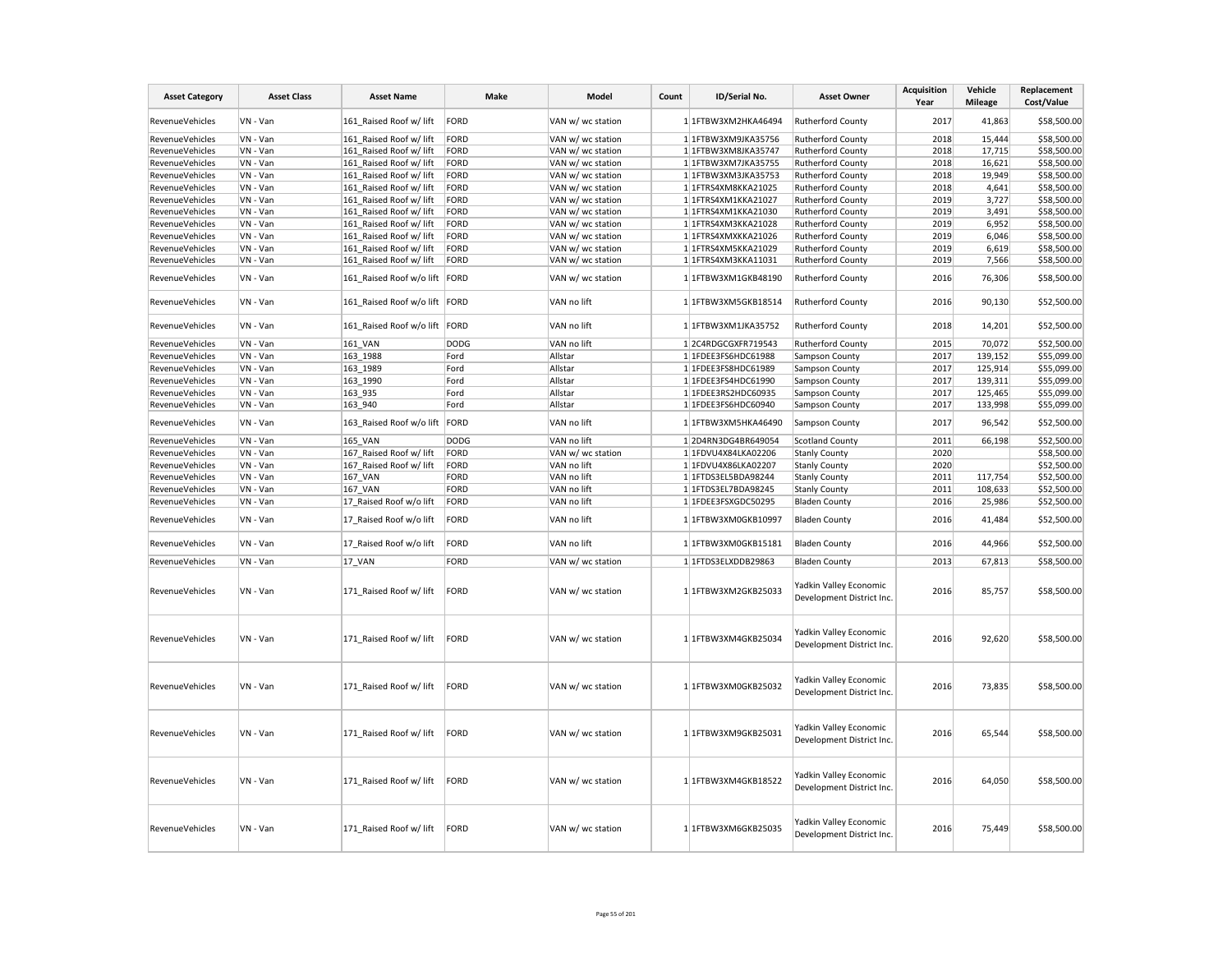| <b>Asset Category</b>  | <b>Asset Class</b> | <b>Asset Name</b>             | Make        | Model             | Count | ID/Serial No.       | <b>Asset Owner</b>                                  | <b>Acquisition</b><br>Year | Vehicle<br><b>Mileage</b> | Replacement<br>Cost/Value |
|------------------------|--------------------|-------------------------------|-------------|-------------------|-------|---------------------|-----------------------------------------------------|----------------------------|---------------------------|---------------------------|
| RevenueVehicles        | VN - Van           | 171_Raised Roof w/ lift       | FORD        | VAN w/ wc station |       | 1 1FTBW3XM1JKA48209 | Yadkin Valley Economic<br>Development District Inc. | 2018                       | 29,432                    | \$58,500.00               |
| RevenueVehicles        | VN - Van           | 171 Raised Roof w/ lift       | FORD        | VAN w/ wc station |       | 1 1FTBW3XMXJKA48208 | Yadkin Valley Economic<br>Development District Inc. | 2018                       | 31,267                    | \$58,500.00               |
| RevenueVehicles        | VN - Van           | 171 Raised Roof w/ lift       | FORD        | VAN w/ wc station |       | 1 1FTBW3XM8JKA48210 | Yadkin Valley Economic<br>Development District Inc. | 2018                       |                           | \$58,500.00               |
| RevenueVehicles        | VN - Van           | 171_VAN                       | FORD        | VAN no lift       |       | 1 1FTDS3EL1BDB31725 | Yadkin Valley Economic<br>Development District Inc. | 2011                       | 150,156                   | \$52,500.00               |
| RevenueVehicles        | VN - Van           | 171_VAN                       | FORD        | VAN no lift       |       | 1 1FTDS3EL6BDB31722 | Yadkin Valley Economic<br>Development District Inc. | 2011                       | 102,065                   | \$52,500.00               |
| RevenueVehicles        | VN - Van           | 171_VAN                       | FORD        | VAN no lift       |       | 1 1FTDS3ELXBDB31724 | Yadkin Valley Economic<br>Development District Inc. | 2011                       | 139,006                   | \$52,500.00               |
| RevenueVehicles        | VN - Van           | 171_VAN                       | FORD        | VAN no lift       |       | 1 1FTDS3EL3BDB31726 | Yadkin Valley Economic<br>Development District Inc. | 2011                       | 119,400                   | \$52,500.00               |
| RevenueVehicles        | VN - Van           | 171_VAN                       | FORD        | VAN w/ wc station |       | 1 1FTDS3EL2EDA38636 | Yadkin Valley Economic<br>Development District Inc. | 2014                       | 188,785                   | \$58,500.00               |
| RevenueVehicles        | VN - Van           | 171_VAN                       | FORD        | VAN w/ wc station |       | 1 1FTDS3EL0EDA38635 | Yadkin Valley Economic<br>Development District Inc. | 2014                       | 129,590                   | \$58,500.00               |
| RevenueVehicles        | VN - Van           | 171_VAN                       | FORD        | VAN w/ wc station |       | 1 1FTDS3EL4EDA38637 | Yadkin Valley Economic<br>Development District Inc. | 2014                       | 90,441                    | \$58,500.00               |
| <b>RevenueVehicles</b> | VN - Van           | 171_VAN                       | FORD        | VAN w/ wc station |       | 1 1FTDS3EL9EDA38634 | Yadkin Valley Economic<br>Development District Inc. | 2014                       | 123,261                   | \$58,500.00               |
| RevenueVehicles        | VN - Van           | 171_VAN                       | FORD        | VAN w/ wc station |       | 1 1FTDS3EL7EDA38633 | Yadkin Valley Economic<br>Development District Inc. | 2014                       | 224,950                   | \$58,500.00               |
| RevenueVehicles        | VN - Van           | 171_VAN                       | FORD        | VAN no lift       |       | 1 1FTDS3EL5EDA38632 | Yadkin Valley Economic<br>Development District Inc. | 2014                       | 179,273                   | \$52,500.00               |
| RevenueVehicles        | VN - Van           | 173 Raised Roof w/ lift       | FORD        | VAN w/ wc station |       | 1 1FDVU4XM8KKA62891 | Swain County Focal Point<br>on Aging Inc.           | 2019                       |                           | \$58,500.00               |
| RevenueVehicles        | VN - Van           | 173_Raised Roof w/ lift       | FORD        | VAN w/ wc station |       | 1 1FDVU4XM1KKA62892 | Swain County Focal Point<br>on Aging Inc.           | 2019                       |                           | \$58,500.00               |
| RevenueVehicles        | VN - Van           | 173_Raised Roof w/o lift FORD |             | VAN no lift       |       | 1 1FDVU4XM8KKA62890 | Swain County Focal Point<br>on Aging Inc.           | 2019                       | 227                       | \$52,500.00               |
| RevenueVehicles        | VN - Van           | 173_VAN                       | <b>DODG</b> | VAN w/ wc station |       | 12B6LB31Z3YK161995  | Swain County Focal Point<br>on Aging Inc.           | 2000                       | 105,551                   | \$58,500.00               |
| <b>RevenueVehicles</b> | VN - Van           | 175 Raised Roof w/o lift FOR  |             | VAN no lift       |       | 1 1FTBW3XM6GKB15184 | Transylvania County                                 | 2016                       | 65,377                    | \$52,500.00               |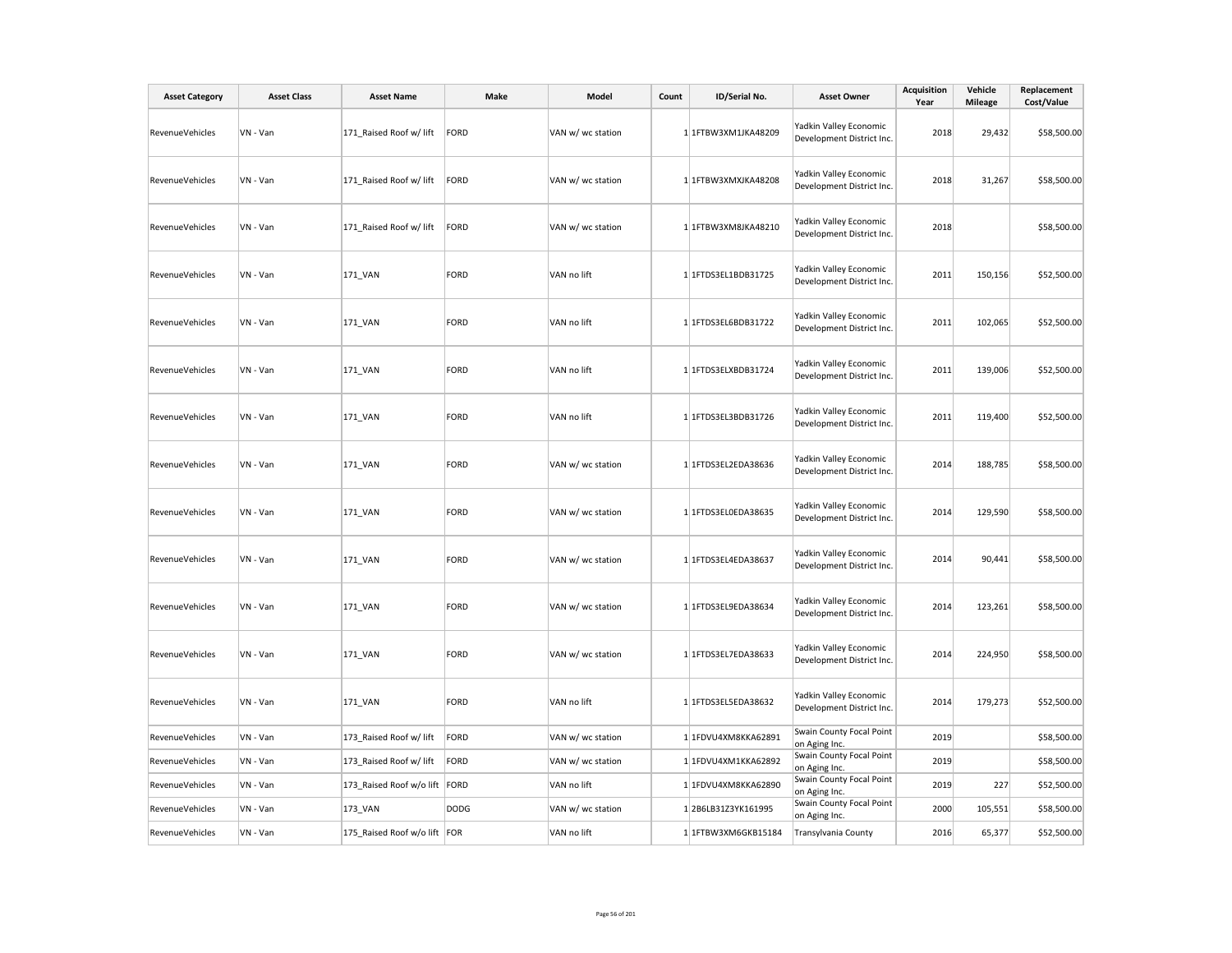| <b>Asset Category</b>  | <b>Asset Class</b> | <b>Asset Name</b>             | Make        | Model             | Count | ID/Serial No.       | <b>Asset Owner</b>  | <b>Acquisition</b><br>Year | Vehicle<br><b>Mileage</b> | Replacement<br>Cost/Value |
|------------------------|--------------------|-------------------------------|-------------|-------------------|-------|---------------------|---------------------|----------------------------|---------------------------|---------------------------|
| RevenueVehicles        | VN - Van           | 175 Raised Roof w/o lift FORD |             | VAN w/ wc station |       | 1 1FTBW3XM0HKA37115 | Transylvania County | 2017                       | 35,952                    | \$58,500.00               |
| RevenueVehicles        | VN - Van           | 175_Raised Roof w/o lift FORD |             | VAN no lift       |       | 1 1FTRS4XM3KKA66616 | Transylvania County | 2019                       |                           | \$52,500.00               |
| RevenueVehicles        | VN - Van           | 175 VAN                       | <b>DODG</b> | VAN no lift       |       | 12B6LB31ZX1K547724  | Transylvania County | 2001                       | 108,160                   | \$52,500.00               |
| RevenueVehicles        | VN - Van           | 179 Raised Roof w/ lift       | FORD        | VAN w/ wc station |       | 1 1FDVU4XM0KKA66626 | <b>Union County</b> | 2019                       | 1,708                     | \$58,500.00               |
| RevenueVehicles        | VN - Van           | 179 Raised Roof w/ lift       | FORD        | VAN w/ wc station |       | 1 1FDVU4XM9KKA66625 | <b>Union County</b> | 2019                       | 2,439                     | \$58,500.00               |
| <b>RevenueVehicles</b> | VN - Van           | 179 VAN                       | FORD        | VAN no lift       |       | 1 1FTDS3ELXDDB29099 | <b>Union County</b> | 2013                       | 136,424                   | \$52,500.00               |
| RevenueVehicles        | VN - Van           | 183                           | <b>FORD</b> | TRAS              |       | 1 1FTBW3XM4JKA86971 | <b>Wake County</b>  | 2018                       | 59,903                    | \$54,211.00               |
| RevenueVehicles        | VN - Van           | 183                           | FORD        | <b>TRAS</b>       |       | 1 1FTBW3XM6JKA80329 | <b>Wake County</b>  | 2018                       | 64,897                    | \$54,211.00               |
| <b>RevenueVehicles</b> | VN - Van           | 183                           | FORD        | <b>TRAS</b>       |       | 1 1FTBW3XM1JKA86975 | <b>Wake County</b>  | 2018                       | 60,439                    | \$54,211.00               |
| RevenueVehicles        | VN - Van           | 183                           | FORD        | <b>TRAS</b>       |       | 1 1FTBW3XM4JKA50328 | <b>Wake County</b>  | 2018                       | 70,612                    | \$54,211.00               |
| <b>RevenueVehicles</b> | VN - Van           | 183                           | FORD        | <b>TRAS</b>       |       | 1 1FTBW3XM2JKA86970 | <b>Wake County</b>  | 2018                       | 72,288                    | \$54,211.00               |
| RevenueVehicles        | VN - Van           | 183                           | FORD        | <b>TRAS</b>       |       | 1 1FTBW3XM4JKA80331 | <b>Wake County</b>  | 2018                       | 59,635                    | \$54,211.00               |
| RevenueVehicles        | VN - Van           | 183                           | FORD        | <b>TRAS</b>       |       | 1 1FTBW3XM6JKA86972 | <b>Wake County</b>  | 2018                       | 65,817                    | \$54,211.00               |
| RevenueVehicles        | VN - Van           | 183                           | FORD        | <b>TRAS</b>       |       | 1 1FTBW3XMXJKA86974 | <b>Wake County</b>  | 2018                       | 53,578                    | \$54,211.00               |
| RevenueVehicles        | VN - Van           | 183                           | FORD        | <b>TRAS</b>       |       | 1 1FTBW3XM2JKA80330 | <b>Wake County</b>  | 2018                       | 63,846                    | \$54,211.00               |
|                        |                    |                               |             |                   |       |                     |                     |                            |                           |                           |
| RevenueVehicles        | VN - Van           | 183                           | FORD        | <b>TRAS</b>       |       | 1 1FTBW3XM8JKA86973 | <b>Wake County</b>  | 2018                       | 56,576                    | \$54,211.00               |
| RevenueVehicles        | VN - Van           | 183 Raised Roof w/ lift       | FORD        | VAN w/ wc station |       | 1 1FTBW3XM3HKA11639 | Wake County         | 2016                       | 124,154                   | \$58,500.00               |
| RevenueVehicles        | VN - Van           | 183_Raised Roof w/ lift       | FORD        | VAN w/ wc station |       | 1 1FTBW3XM7HKA22997 | <b>Wake County</b>  | 2016                       | 107,877                   | \$58,500.00               |
| RevenueVehicles        | VN - Van           | 183 Raised Roof w/ lift       | FORD        | VAN w/ wc station |       | 1 1FTBW3XMXHKA11640 | <b>Wake County</b>  | 2016                       | 107,837                   | \$58,500.00               |
| RevenueVehicles        | VN - Van           | 183_Raised Roof w/ lift       | FORD        | VAN w/ wc station |       | 1 1FTBW3XM0GKB25029 | Wake County         | 2016                       | 138,310                   | \$58,500.00               |
| RevenueVehicles        | VN - Van           | 183 Raised Roof w/ lift       | FORD        | VAN w/ wc station |       | 1 1FTBW3XM9GKB25028 | <b>Wake County</b>  | 2016                       |                           | \$58,500.00               |
| RevenueVehicles        | VN - Van           | 183 Raised Roof w/ lift       | FORD        | VAN w/ wc station |       | 1 1FTBW3XM5GKB25026 | <b>Wake County</b>  | 2016                       | 144,936                   | \$58,500.00               |
| RevenueVehicles        | VN - Van           | 183_Raised Roof w/ lift       | FORD        | VAN w/ wc station |       | 1 1FTBW3XM3GKB25025 | <b>Wake County</b>  | 2016                       | 127,006                   | \$58,500.00               |
| <b>RevenueVehicles</b> | VN - Van           | 183 Raised Roof w/ lift       | FORD        | VAN w/ wc station |       | 1 1FTBW3XM1GKB25024 | <b>Wake County</b>  | 2016                       | 123,851                   | \$58,500.00               |
| RevenueVehicles        | VN - Van           | 183 Raised Roof w/ lift       | FORD        | VAN w/ wc station |       | 1 1FTBW3XM8GKB25022 | <b>Wake County</b>  | 2016                       | 135,981                   | \$58,500.00               |
| RevenueVehicles        | VN - Van           | 183_Raised Roof w/ lift       | FORD        | VAN w/ wc station |       | 1 1FTBW3XM1GKB15187 | <b>Wake County</b>  | 2016                       | 149,421                   | \$58,500.00               |
| RevenueVehicles        | VN - Van           | 183 Raised Roof w/ lift       | FORD        | VAN w/ wc station |       | 1 1FTBW3XM7GKB25027 | <b>Wake County</b>  | 2016                       | 163,878                   | \$58,500.00               |
| RevenueVehicles        | VN - Van           | 183 Raised Roof w/ lift       | FORD        | VAN w/ wc station |       | 1 1FTBW3XM3GKB15188 | <b>Wake County</b>  | 2016                       | 154,938                   | \$58,500.00               |
| RevenueVehicles        | VN - Van           | 183 Raised Roof w/ lift       | FORD        | VAN w/ wc station |       | 1 1FTBW3XM5GKB11000 | Wake County         | 2016                       | 144,293                   | \$58,500.00               |
| <b>RevenueVehicles</b> | VN - Van           | 183_Raised Roof w/ lift       | FORD        | VAN w/ wc station |       | 1 1FTBW3XM9GKB11002 | <b>Wake County</b>  | 2016                       | 158,121                   | \$58,500.00               |
| RevenueVehicles        | VN - Van           | 183 Raised Roof w/ lift       | FORD        | VAN w/ wc station |       | 1 1FTBW3XM7GKB11001 | <b>Wake County</b>  | 2016                       |                           | \$58,500.00               |
| RevenueVehicles        | VN - Van           | 183 Raised Roof w/ lift       | FORD        | VAN w/ wc station |       | 1 1FTBW3XMXGKB15186 | <b>Wake County</b>  | 2016                       | 110,452                   | \$58,500.00               |
| RevenueVehicles        | VN - Van           | 183_Raised Roof w/ lift       | FORD        | VAN w/ wc station |       | 1 1FTBW3XMXGKB25023 | <b>Wake County</b>  | 2016                       | 137,959                   | \$58,500.00               |
| RevenueVehicles        | VN - Van           | 183 Raised Roof w/ lift       | FORD        | VAN w/ wc station |       | 1 1FTBW3XMXHKA50258 | <b>Wake County</b>  | 2017                       |                           | \$58,500.00               |
| <b>RevenueVehicles</b> | VN - Van           | 183_Raised Roof w/ lift       | FORD        | VAN w/ wc station |       | 1 1FTBW3XM8HKA50257 | Wake County         | 2017                       | 121,875                   | \$58,500.00               |
| RevenueVehicles        | VN - Van           | 183_Raised Roof w/ lift       | FORD        | VAN w/ wc station |       | 1 1FTBW3XM0HKA50253 | <b>Wake County</b>  | 2017                       | 114,346                   | \$58,500.00               |
| RevenueVehicles        | VN - Van           | 183 Raised Roof w/ lift       | FORD        | VAN w/ wc station |       | 1 1FTBW3XM4HKA50255 | <b>Wake County</b>  | 2017                       | 112,788                   | \$58,500.00               |
| RevenueVehicles        | VN - Van           | 183 Raised Roof w/ lift       | FORD        | VAN w/ wc station |       | 1 1FTBW3XM2HKA50254 | <b>Wake County</b>  | 2017                       | 110,065                   | \$58,500.00               |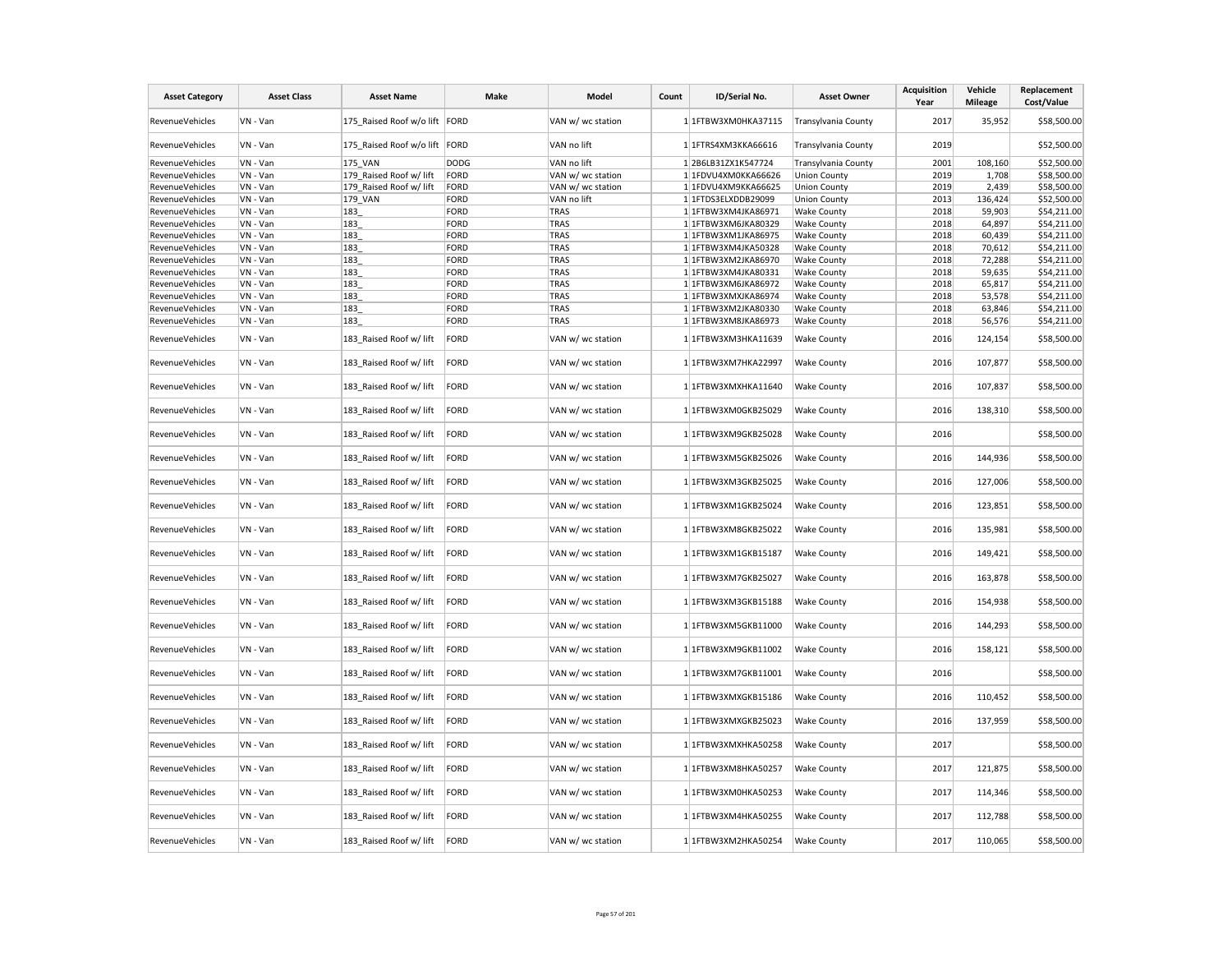| <b>Asset Category</b>  | <b>Asset Class</b> | <b>Asset Name</b>             | Make        | Model             | Count | ID/Serial No.       | <b>Asset Owner</b>                                 | <b>Acquisition</b><br>Year | Vehicle<br><b>Mileage</b> | Replacement<br>Cost/Value |
|------------------------|--------------------|-------------------------------|-------------|-------------------|-------|---------------------|----------------------------------------------------|----------------------------|---------------------------|---------------------------|
| RevenueVehicles        | VN - Van           | 183 Raised Roof w/ lift       | FORD        | VAN w/ wc station |       | 1 1FTBW3XM6HKA50256 | <b>Wake County</b>                                 | 2017                       | 110,495                   | \$58,500.00               |
| RevenueVehicles        | VN - Van           | 183 Raised Roof w/ lift       | FORD        | VAN w/ wc station |       | 1 1FTBW3XMXJKA48189 | <b>Wake County</b>                                 | 2018                       | 60,943                    | \$58,500.00               |
| RevenueVehicles        | VN - Van           | 183 Raised Roof w/ lift       | FORD        | VAN w/ wc station |       | 1 1FTBW3XM1JKA48193 | <b>Wake County</b>                                 | 2018                       | 52,708                    | \$58,500.00               |
| RevenueVehicles        | VN - Van           | 183 Raised Roof w/ lift       | FORD        | VAN w/ wc station |       | 1 1FTBW3XM8JKA48191 | <b>Wake County</b>                                 | 2018                       | 59,225                    | \$58,500.00               |
| RevenueVehicles        | VN - Van           | 183 Raised Roof w/ lift       | FORD        | VAN w/ wc station |       | 1 1FTBW3XM6JKA48190 | <b>Wake County</b>                                 | 2018                       | 62,149                    | \$58,500.00               |
| RevenueVehicles        | VN - Van           | 183 Raised Roof w/ lift       | FORD        | VAN w/ wc station |       | 1 1FTBW3XM6JKA48187 | <b>Wake County</b>                                 | 2018                       | 43,797                    | \$58,500.00               |
| RevenueVehicles        | VN - Van           | 183 Raised Roof w/ lift       | FORD        | VAN w/ wc station |       | 1 1FTBW3XM5JKA48195 | <b>Wake County</b>                                 | 2018                       | 51,353                    | \$58,500.00               |
| <b>RevenueVehicles</b> | VN - Van           | 183 Raised Roof w/ lift       | FORD        | VAN w/ wc station |       | 1 1FTBW3XM3JKA48194 | <b>Wake County</b>                                 | 2018                       | 47,662                    | \$58,500.00               |
| RevenueVehicles        | VN - Van           | 183 Raised Roof w/ lift       | FORD        | VAN w/ wc station |       | 1 1FTBW3XMXJKA48192 | <b>Wake County</b>                                 | 2018                       | 59,577                    | \$58,500.00               |
| RevenueVehicles        | VN - Van           | 183 Raised Roof w/ lift       | FORD        | VAN w/ wc station |       | 1 1FTBW3XM8JKA48188 | <b>Wake County</b>                                 | 2018                       | 53,916                    | \$58,500.00               |
| RevenueVehicles        | VN - Van           | 183 Raised Roof w/ lift       | FORD        | VAN w/ wc station |       | 1 1FTBW3XM7JKA48196 | <b>Wake County</b>                                 | 2018                       | 52,131                    | \$58,500.00               |
|                        |                    |                               |             |                   |       |                     |                                                    | 2019                       |                           |                           |
| RevenueVehicles        | VN - Van           | 183 Raised Roof w/ lift       | FORD        | VAN w/ wc station |       | 1 1FDVU4XM7KKB47770 | <b>Wake County</b>                                 |                            |                           | \$58,500.00               |
| RevenueVehicles        | VN - Van           | 183 VAN                       | <b>DODG</b> | VAN w/ wc station |       | 1 2C4RDGBG7CR324829 | <b>Wake County</b>                                 | 2012                       | 49,837                    | \$58,500.00               |
| RevenueVehicles        | VN - Van           | 183 VAN                       | FORD        | VAN w/ wc station |       | 1 1FTDS3EL1DDB29864 | <b>Wake County</b>                                 | 2013                       | 69,307                    | \$58,500.00               |
| RevenueVehicles        | VN - Van           | 189 Raised Roof w/ lift       | FORD        | VAN w/ wc station |       | 1 1FTBW3XM5GKB48189 | AppalCART                                          | 2016                       | 59,553                    | \$58,500.00               |
| RevenueVehicles        | VN - Van           | 189_Raised Roof w/ lift       | FORD        | VAN w/ wc station |       | 1 1FTBW3XM7GKB18515 | AppalCART                                          | 2016                       | 59,799                    | \$58,500.00               |
| RevenueVehicles        | VN - Van           | 189 Raised Roof w/ lift       | FORD        | VAN w/ wc station |       | 1 1FTBW3XV2JKA37793 | AppalCART                                          | 2018                       | 32,877                    | \$58,500.00               |
| RevenueVehicles        | VN - Van           | 189 Raised Roof w/ lift       | FORD        | VAN w/ wc station |       | 1 1FTBW3XV0JKA37792 | AppalCART                                          | 2018                       | 28,055                    | \$58,500.00               |
| RevenueVehicles        | VN - Van           | 189 Raised Roof w/ lift       | FORD        | VAN w/ wc station |       | 1 1FTBW3XV9JKA37791 | AppalCART                                          | 2018                       | 26,164                    | \$58,500.00               |
| RevenueVehicles        | VN - Van           | 189 Raised Roof w/ lift       | FORD        | VAN w/ wc station |       | 1 1FDVU4XV2KKA67821 | AppalCART                                          | 2019                       |                           | \$58,500.00               |
| RevenueVehicles        | VN - Van           | 189_Raised Roof w/o lift FORD |             | VAN no lift       |       | 1 1FTBW3XM5GKB57426 | AppalCART                                          | 2016                       | 77,901                    | \$52,500.00               |
| RevenueVehicles        | VN - Van           | 19_                           | Ford        | Mobility Trans.   |       | 1 1FDVU4XM1HKB38491 | <b>Brunswick Transit</b><br>System, Inc.           | 2018                       | 36,992                    | \$64,000.00               |
| <b>RevenueVehicles</b> | VN - Van           | 19                            | Ford        | Mobility Trans.   |       | 1 1FDVU4XGXHKB22090 | <b>Brunswick Transit</b><br>System, Inc.           | 2018                       | 30,946                    | \$56,000.00               |
| RevenueVehicles        | VN - Van           | 19 Raised Roof w/ lift        | FORD        | VAN w/ wc station |       | 1 1FTBW3XM1HKA31355 | <b>Brunswick Transit</b><br>System, Inc.           | 2017                       | 83,726                    | \$58,500.00               |
| RevenueVehicles        | VN - Van           | 19_Raised Roof w/ lift        | FORD        | VAN no lift       |       | 1 1FDVU4XM5KKA37588 | <b>Brunswick Transit</b><br>System, Inc.           | 2019                       | 1,820                     | \$52,500.00               |
| RevenueVehicles        | VN - Van           | 19 Raised Roof w/ lift        | FORD        | VAN no lift       |       | 1 1FDVU4XM7KKA37589 | <b>Brunswick Transit</b><br>System, Inc.           | 2019                       | 711                       | \$52,500.00               |
| <b>RevenueVehicles</b> | VN - Van           | 19 Raised Roof w/o lift       | FORD        | VAN no lift       |       | 1 1FTBW3XM4HKA35125 | <b>Brunswick Transit</b><br>System, Inc.           | 2017                       | 89,306                    | \$52,500.00               |
| <b>RevenueVehicles</b> | VN - Van           | 19 Raised Roof w/o lift       | FORD        | VAN no lift       |       | 1 1FTBW3XM0JKA26444 | <b>Brunswick Transit</b><br>System, Inc.           | 2018                       | 45,187                    | \$52,500.00               |
| RevenueVehicles        | VN - Van           | 19 VAN                        | <b>DODG</b> | VAN no lift       |       | 1 1D4GP24R54B601660 | <b>Brunswick Transit</b><br>System, Inc.           | 2004                       | 108,855                   | \$52,500.00               |
| RevenueVehicles        | VN - Van           | 191_VAN                       | FORD        | VAN w/ wc station |       | 1 1FTDS3EL5DDB29849 | Goldsboro-Wayne<br><b>Transportation Authority</b> | 2013                       | 91,786                    | \$58,500.00               |
| <b>RevenueVehicles</b> | VN - Van           | 191_VAN                       | FORD        | VAN w/ wc station |       | 1 1FTDS3EL9EDA38696 | Goldsboro-Wayne<br><b>Transportation Authority</b> | 2014                       | 70,154                    | \$58,500.00               |
| RevenueVehicles        | VN - Van           | 191_VAN                       | FORD        | VAN w/ wc station |       | 1 1FTDS3EL5EDA38694 | Goldsboro-Wayne<br><b>Transportation Authority</b> | 2014                       | 76,989                    | \$58,500.00               |
| RevenueVehicles        | VN - Van           | 191_VAN                       | FORD        | VAN w/ wc station |       | 1 1FTDS3EL7EDA38695 | Goldsboro-Wayne<br><b>Transportation Authority</b> | 2014                       | 72,190                    | \$58,500.00               |
| <b>RevenueVehicles</b> | VN - Van           | 193 Raised Roof w/ lift       | FORD        | VAN w/ wc station |       | 1 1FTBW3XM0GKB15178 | Wilkes Transportation<br>Authority                 | 2016                       | 101,622                   | \$58,500.00               |
| RevenueVehicles        | VN - Van           | 193 Raised Roof w/ lift       | FORD        | VAN w/ wc station |       | 1 1FTBW3XM9GKB15177 | Wilkes Transportation<br>Authority                 | 2016                       | 97,872                    | \$58,500.00               |
| RevenueVehicles        | VN - Van           | 193 Raised Roof w/ lift       | FORD        | VAN w/ wc station |       | 1 1FTBW3XM7GKB15176 | Wilkes Transportation<br>Authority                 | 2016                       | 87,221                    | \$58,500.00               |
| RevenueVehicles        | VN - Van           | 193 Raised Roof w/ lift       | FORD        | VAN w/ wc station |       | 1 1FTBW3XM0HKA35123 | Wilkes Transportation<br>Authority                 | 2017                       | 91,812                    | \$58,500.00               |
| <b>RevenueVehicles</b> | VN - Van           | 193 Raised Roof w/ lift       | FORD        | VAN w/ wc station |       | 1 1FTBW3XM9HKA35122 | Wilkes Transportation<br>Authority                 | 2017                       | 93,809                    | \$58,500.00               |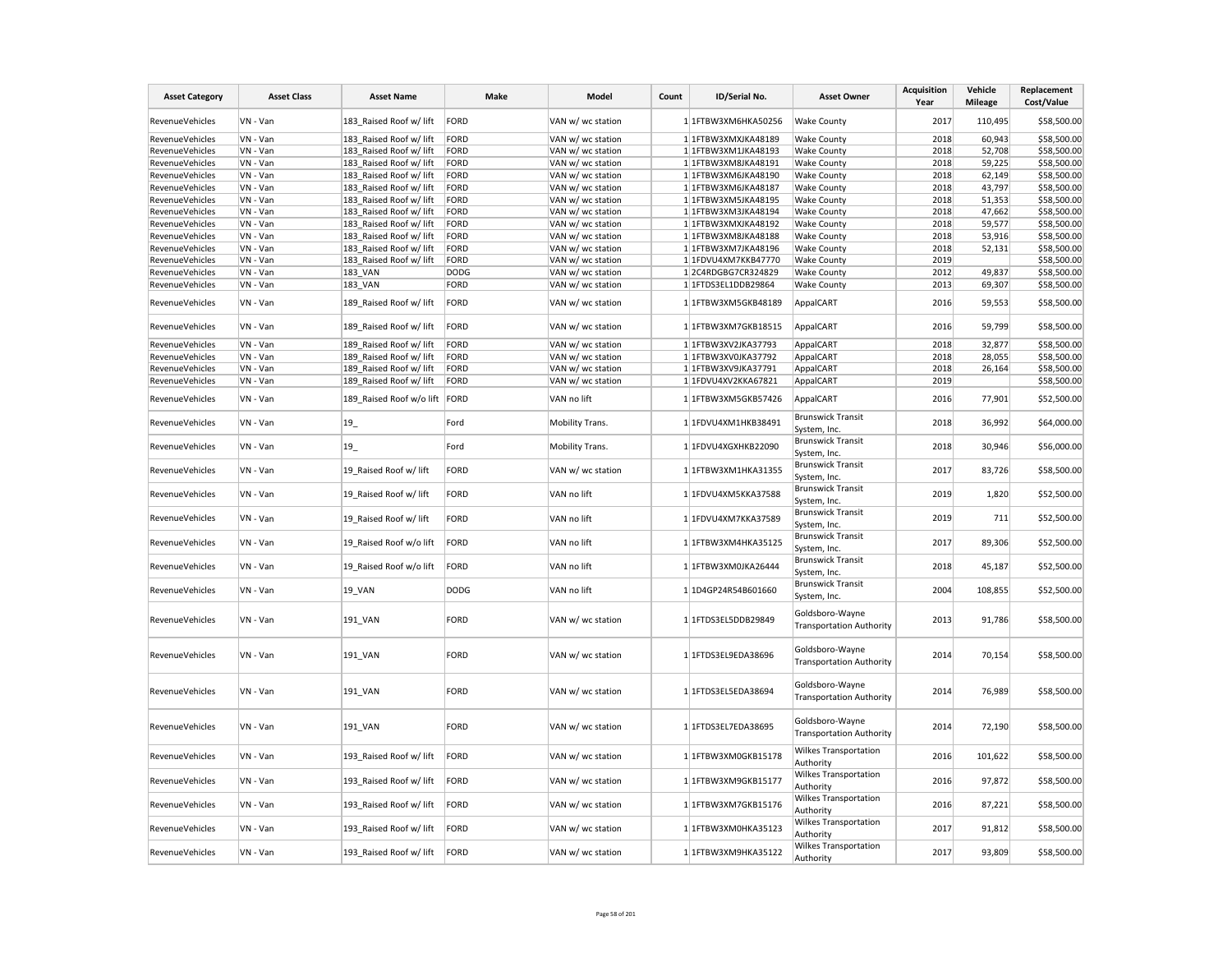| <b>Asset Category</b>  | <b>Asset Class</b> | <b>Asset Name</b>             | <b>Make</b> | Model             | Count | ID/Serial No.       | <b>Asset Owner</b>                                      | <b>Acquisition</b><br>Year | Vehicle<br><b>Mileage</b> | Replacement<br>Cost/Value |
|------------------------|--------------------|-------------------------------|-------------|-------------------|-------|---------------------|---------------------------------------------------------|----------------------------|---------------------------|---------------------------|
| <b>RevenueVehicles</b> | VN - Van           | 193 Raised Roof w/ lift       | <b>FORD</b> | VAN w/ wc station |       | 1 1FTBW3XM2HKA35124 | Wilkes Transportation<br>Authority                      | 2017                       | 90,305                    | \$58,500.00               |
| <b>RevenueVehicles</b> | VN - Van           | 193 Raised Roof w/ lift       | FORD        | VAN w/ wc station |       | 1 1FTBW3XM7JKA48201 | Wilkes Transportation<br>Authority                      | 2018                       | 28,143                    | \$58,500.00               |
| RevenueVehicles        | VN - Van           | 193 Raised Roof w/ lift       | <b>FORD</b> | VAN w/ wc station |       | 1 1FTBW3XM5JKA48200 | Wilkes Transportation<br>Authority                      | 2018                       | 28,588                    | \$58,500.00               |
| RevenueVehicles        | VN - Van           | 193 Raised Roof w/ lift       | FORD        | VAN w/ wc station |       | 1 1FDCU4XM2KKA53800 | Wilkes Transportation<br>Authority                      | 2019                       |                           | \$58,500.00               |
| RevenueVehicles        | VN - Van           | 193 Raised Roof w/ lift       | FORD        | VAN w/ wc station |       | 1 1FDVU4XM8KKA53798 | Wilkes Transportation<br>Authority                      | 2019                       | 2,548                     | \$58,500.00               |
| RevenueVehicles        | VN - Van           | 193 Raised Roof w/ lift       | <b>FORD</b> | VAN w/ wc station |       | 1 1FDVU4XMXKKA53799 | Wilkes Transportation<br>Authority                      | 2019                       | 3,127                     | \$58,500.00               |
| RevenueVehicles        | VN - Van           | 193_Raised Roof w/ lift       | FORD        | VAN w/ wc station |       | 1 1FDVU4XM6KKA53802 | Wilkes Transportation<br>Authority                      | 2019                       | 1,634                     | \$58,500.00               |
| <b>RevenueVehicles</b> | VN - Van           | 193 Raised Roof w/ lift       | FORD        | VAN w/ wc station |       | 1 1FDVU4XM4KKA53801 | Wilkes Transportation<br>Authority                      | 2019                       | 1,265                     | \$58,500.00               |
| RevenueVehicles        | VN - Van           | 193 Raised Roof w/ lift       | FORD        | VAN w/ wc station |       | 1 1FDVU4X86LKA02210 | Wilkes Transportation<br>Authority                      | 2020                       |                           | \$58,500.00               |
| RevenueVehicles        | VN - Van           | 193 Raised Roof w/ lift       | FORD        | VAN w/ wc station |       | 1 1FDVU4X88LKA02211 | Wilkes Transportation<br>Authority                      | 2020                       |                           | \$58,500.00               |
| <b>RevenueVehicles</b> | VN - Van           | 193 Raised Roof w/ lift       | FORD        | VAN w/ wc station |       | 1 1FDVU4X8XLKA02212 | Wilkes Transportation<br>Authority                      | 2020                       |                           | \$58,500.00               |
| RevenueVehicles        | VN - Van           | 193_Raised Roof w/ lift       | FORD        | VAN w/ wc station |       | 1 1FDVU4X81LKA02213 | Wilkes Transportation<br>Authority                      | 2020                       |                           | \$58,500.00               |
| RevenueVehicles        | VN - Van           | 193_Raised Roof w/o lift      | FORD        | VAN no lift       |       | 1 1FTBW3XM2JKA48199 | Wilkes Transportation<br>Authority                      | 2018                       | 19,895                    | \$52,500.00               |
| RevenueVehicles        | VN - Van           | 193 Raised Roof w/o lift      | FORD        | VAN no lift       |       | 1 1FTBW3XM0JKA48198 | Wilkes Transportation<br>Authority                      | 2018                       | 2,571                     | \$52,500.00               |
| RevenueVehicles        | VN - Van           | 193 VAN                       | <b>FORD</b> | VAN w/ wc station |       | 1 1FTDS3EL8EDA38611 | Wilkes Transportation<br>Authority                      | 2014                       | 138,792                   | \$58,500.00               |
| RevenueVehicles        | VN - Van           | 193 VAN                       | <b>FORD</b> | VAN w/ wc station |       | 1 1FTDS3ELXEDA38609 | Wilkes Transportation<br>Authority                      | 2014                       | 154,261                   | \$58,500.00               |
| RevenueVehicles        | VN - Van           | 195 77500                     | Ford        | VN                |       | 1 1FDEE3FS8HDC77500 | <b>Wilson County</b>                                    | 2017                       | 42,150                    | \$62,963.00               |
| RevenueVehicles        | VN - Van           | 195 Raised Roof w/ lift       | FORD        | VAN w/ wc station |       | 1 1FTBW3XM1GKB57407 | <b>Wilson County</b>                                    | 2016                       | 88,646                    | \$58,500.00               |
| RevenueVehicles        | VN - Van           | 195 Raised Roof w/ lift       | FORD        | VAN w/ wc station |       | 1 1FTBW3XMXGKB57406 | Wilson County                                           | 2016                       | 103,346                   | \$58,500.00               |
| RevenueVehicles        | VN - Van           | 195 Raised Roof w/ lift       | FORD        | VAN w/ wc station |       | 1 1FTBW3XM0HKA31346 | <b>Wilson County</b>                                    | 2017                       | 89,888                    | \$58,500.00               |
| RevenueVehicles        | VN - Van           | 195_Raised Roof w/ lift       | FORD        | VAN w/ wc station |       | 1 1FTBW3XM2HKA31347 | Wilson County                                           | 2017                       | 96,424                    | \$58,500.00               |
| RevenueVehicles        | VN - Van           | 195 Raised Roof w/ lift       | <b>FORD</b> | VAN w/ wc station |       | 1 1FTBW3XM4HKA31348 | <b>Wilson County</b>                                    | 2017                       | 115,453                   | \$58,500.00               |
| RevenueVehicles        | VN - Van           | 195_Raised Roof w/ lift       | <b>FORD</b> | VAN w/ wc station |       | 1 1FTBW3XM9HKA31345 | <b>Wilson County</b>                                    | 2017                       | 82,585                    | \$58,500.00               |
| RevenueVehicles        | VN - Van           | 195 Raised Roof w/ lift       | <b>FORD</b> | VAN w/ wc station |       | 1 1FTBW3XM7JKA37795 | <b>Wilson County</b>                                    | 2018                       | 44,697                    | \$58,500.00               |
| RevenueVehicles        | VN - Van           | 195 Raised Roof w/ lift       | FORD        | VAN w/ wc station |       | 1 1FTBW3XM5JKA37794 | <b>Wilson County</b>                                    | 2018                       | 35,637                    | \$58,500.00               |
| RevenueVehicles        | VN - Van           | 195 Raised Roof w/ lift       | <b>FORD</b> | VAN w/ wc station |       | 1 1FDVU4XMXKKA31432 | <b>Wilson County</b>                                    | 2019                       | 4,179                     | \$58,500.00               |
| RevenueVehicles        | VN - Van           | 195 Raised Roof w/ lift       | <b>FORD</b> | VAN w/ wc station |       | 1 1FDVU4XM8KKA31431 | <b>Wilson County</b>                                    | 2019                       | 4,709                     | \$58,500.00               |
| RevenueVehicles        | VN - Van           | 195 Raised Roof w/o lift      | FORD        | VAN w/ wc station |       | 1 1FTBW3XM6HKA35126 | <b>Wilson County</b>                                    | 2017                       | 64,598                    | \$58,500.00               |
| RevenueVehicles        | VN - Van           | 195 VAN                       | <b>DODG</b> | VAN w/ wc station |       | 12C7WDGBG2FR599454  | <b>Wilson County</b>                                    | 2015                       | 115,774                   | \$58,500.00               |
| RevenueVehicles        | VN - Van           | 196 VAN                       | <b>FORD</b> | VAN no lift       |       | 1 1FDXE45P56HB14367 | Wilson City                                             | 2006                       | 164,815                   | \$52,500.00               |
| RevenueVehicles        | VN - Van           | 199 Raised Roof w/ lift       | FORD        | VAN w/ wc station |       | 1 1FTBW3XMXGKA68516 | Yancey County<br><b>Transportation Authority</b>        | 2016                       | 65,017                    | \$58,500.00               |
| RevenueVehicles        | VN - Van           | 199_Raised Roof w/ lift       | <b>FORD</b> | VAN w/ wc station |       | 1 1FTBW3XM1HKA50259 | Yancey County<br><b>Transportation Authority</b>        | 2017                       | 43,375                    | \$58,500.00               |
| RevenueVehicles        | VN - Van           | 199 Raised Roof w/o lift FORD |             | VAN no lift       |       | 1 1FTBW3XM9JKA48197 | <b>Yancey County</b><br><b>Transportation Authority</b> | 2018                       | 20,094                    | \$52,500.00               |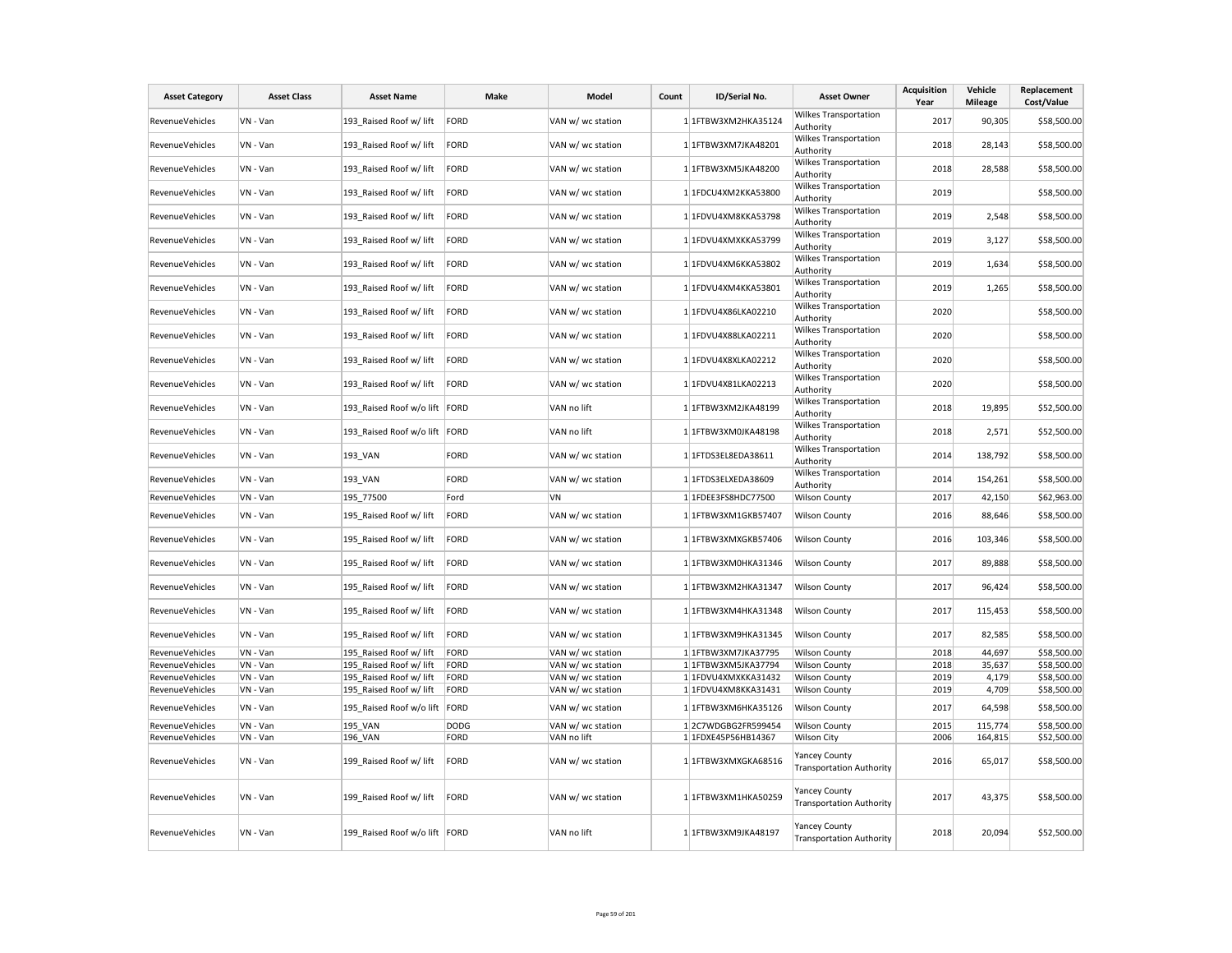| <b>Asset Category</b>  | <b>Asset Class</b> | <b>Asset Name</b>             | Make                     | Model             | Count | ID/Serial No.       | <b>Asset Owner</b>                                      | <b>Acquisition</b><br>Year | Vehicle<br><b>Mileage</b> | Replacement<br>Cost/Value |
|------------------------|--------------------|-------------------------------|--------------------------|-------------------|-------|---------------------|---------------------------------------------------------|----------------------------|---------------------------|---------------------------|
| RevenueVehicles        | VN - Van           | 199_Raised Roof w/o lift FORD |                          | VAN no lift       |       | 1 1FBVU4XM8KKA95073 | <b>Yancey County</b><br><b>Transportation Authority</b> | 2019                       |                           | \$52,500.00               |
| RevenueVehicles        | VN - Van           | 199_VAN                       | <b>FORD</b>              | VAN no lift       |       | 1 1FTDS3EL6EDA38624 | <b>Yancey County</b><br><b>Transportation Authority</b> | 2014                       | 91,989                    | \$52,500.00               |
| RevenueVehicles        | VN - Van           | 199_VAN                       | <b>FORD</b>              | VAN no lift       |       | 1 1FTBW3XM8GKA68515 | <b>Yancey County</b><br><b>Transportation Authority</b> | 2016                       | 67,233                    | \$52,500.00               |
| RevenueVehicles        | VN - Van           | 203_                          | <b>Mobility Ventures</b> | $MV-1$            |       | 157WMD2A69EM101747  | <b>GOCARY</b>                                           | 2016                       | 124,862                   | \$42,401.00               |
| RevenueVehicles        | VN - Van           | 203                           | <b>Mobility Ventures</b> | $MV-1$            |       | 157WMD2A69EM101876  | <b>GOCARY</b>                                           | 2016                       | 122,748                   | \$42,401.00               |
| RevenueVehicles        | VN - Van           | 203_                          | <b>Mobility Ventures</b> | $MV-1$            |       | 157WMD2A62EM101816  | <b>GOCARY</b>                                           | 2016                       | 105,156                   | \$42,401.00               |
| RevenueVehicles        | VN - Van           | 203                           | <b>Mobility Ventures</b> | $MV-1$            |       | 157WMD2A67EM101861  | <b>GOCARY</b>                                           | 2016                       | 111,579                   | \$42,401.00               |
| <b>RevenueVehicles</b> | VN - Van           | 203                           | <b>Mobility Ventures</b> | $MV-1$            |       | 157WMD2A62EM101766  | GOCARY                                                  | 2016                       | 121,828                   | \$42,401.00               |
| <b>RevenueVehicles</b> | VN - Van           | 203                           | <b>Mobility Ventures</b> | $MV-1$            |       | 157WMD2A64EM101767  | <b>GOCARY</b>                                           | 2016                       | 147,284                   | \$42,401.00               |
| <b>RevenueVehicles</b> | VN - Van           | 203                           | <b>Mobility Ventures</b> | $MV-1$            |       | 157WMD2A67EM101777  | <b>GOCARY</b>                                           | 2016                       | 122,017                   | \$42,401.00               |
| RevenueVehicles        | VN - Van           | 203                           | <b>Mobility Ventures</b> | $MV-1$            |       | 127WMD2A6XEM101790  | <b>GOCARY</b>                                           | 2016                       | 123,237                   | \$42,401.00               |
| RevenueVehicles        | VN - Van           | 203                           | <b>Mobility Ventures</b> | $MV-1$            |       | 157WMD2A66EM101804  | <b>GOCARY</b>                                           | 2016                       | 123,736                   | \$42,401.00               |
| RevenueVehicles        | VN - Van           | 203                           | <b>Mobility Ventures</b> | $MV-1$            |       | 157WMD2A68EM101805  | <b>GOCARY</b>                                           | 2016                       | 107,819                   | \$42,401.00               |
| <b>RevenueVehicles</b> | VN - Van           | 203_                          | <b>Mobility Ventures</b> | $MV-1$            |       | 157WMD2A69EM101814  | <b>GOCARY</b>                                           | 2016                       | 115,681                   | \$42,401.00               |
| RevenueVehicles        | VN - Van           | 203                           | <b>Mobility Ventures</b> | $MV-1$            |       | 157WMD2A64EM101817  | GOCARY                                                  | 2016                       | 120,381                   | \$42,401.00               |
| <b>RevenueVehicles</b> | VN - Van           | 203_                          | <b>Mobility Ventures</b> | $MV-1$            |       | 157WMD2A64EM101851  | <b>GOCARY</b>                                           | 2016                       | 137,020                   | \$42,401.00               |
| RevenueVehicles        | VN - Van           | 203                           | <b>Mobility Ventures</b> | $MV-1$            |       | 157WMD2A66EM101883  | <b>GOCARY</b>                                           | 2016                       | 93,556                    | \$42,401.00               |
| RevenueVehicles        | VN - Van           | 203                           | <b>Mobility Ventures</b> | $MV-1$            |       | 157WMD2A66EM101852  | <b>GOCARY</b>                                           | 2016                       | 133,487                   | \$42,401.00               |
| RevenueVehicles        | VN - Van           | 203_                          | <b>Mobility Ventures</b> | $MV-1$            |       | 157WMD2A60EM101751  | <b>GOCARY</b>                                           | 2016                       | 151,139                   | \$42,401.00               |
| <b>RevenueVehicles</b> | VN - Van           | 209                           | Ford                     | Transit 350       |       | 1 1FTBW3XM0GKB25015 | CONCORD/KANNAPOLIS                                      | 2016                       | 112,134                   | \$69,781.00               |
| RevenueVehicles        | VN - Van           | 209_                          | Ford                     | Transit 350       |       | 1 1FTBW3XM1HKA11641 | CONCORD/KANNAPOLIS                                      | 2016                       | 113,063                   | \$69,781.00               |
| RevenueVehicles        | VN - Van           | 209                           | Ford                     | Transit 350       |       | 1 1FTBW3XM6GKB25018 | CONCORD/KANNAPOLIS                                      | 2016                       | 114,544                   | \$69,781.00               |
| RevenueVehicles        | VN - Van           | 21                            | Ford                     | W3X               |       | 1 1FTBW3XM5GKB07058 | <b>Buncombe County</b>                                  | 2016                       | 142,980                   | \$64,504.00               |
| <b>RevenueVehicles</b> | VN - Van           | 21 Raised Roof w/ lift        | <b>FORD</b>              | VAN w/ wc station |       | 1 1FTBW3XM8GKB57422 | <b>Buncombe County</b>                                  | 2016                       | 101,687                   | \$58,500.00               |
| RevenueVehicles        | VN - Van           | 21 Raised Roof w/ lift        | <b>FORD</b>              | VAN w/ wc station |       | 1 1FTBW3XM6GKB57421 | <b>Buncombe County</b>                                  | 2016                       | 101,590                   | \$58,500.00               |
| RevenueVehicles        | VN - Van           | 21 Raised Roof w/ lift        | <b>FORD</b>              | VAN w/ wc station |       | 1 1FTBW3XMXGKB57423 | <b>Buncombe County</b>                                  | 2016                       | 103,074                   | \$58,500.00               |
| RevenueVehicles        | VN - Van           | 21 Raised Roof w/ lift        | <b>FORD</b>              | VAN w/ wc station |       | 1 1FTBW3XM4GKB57420 | <b>Buncombe County</b>                                  | 2016                       | 61,560                    | \$58,500.00               |
| RevenueVehicles        | VN - Van           | 21 Raised Roof w/ lift        | <b>FORD</b>              | VAN w/ wc station |       | 1 1FTBW3XM5HKA50247 | <b>Buncombe County</b>                                  | 2017                       | 85,264                    | \$58,500.00               |
| RevenueVehicles        | VN - Van           | 21 Raised Roof w/ lift        | <b>FORD</b>              | VAN w/ wc station |       | 1 1FTBW3XM7HKA50248 | <b>Buncombe County</b>                                  | 2017                       | 69,792                    | \$58,500.00               |
| RevenueVehicles        | VN - Van           | 21 Raised Roof w/ lift        | <b>FORD</b>              | VAN w/ wc station |       | 1 1FTBW3XM4HKA37117 | <b>Buncombe County</b>                                  | 2017                       | 64,472                    | \$58,500.00               |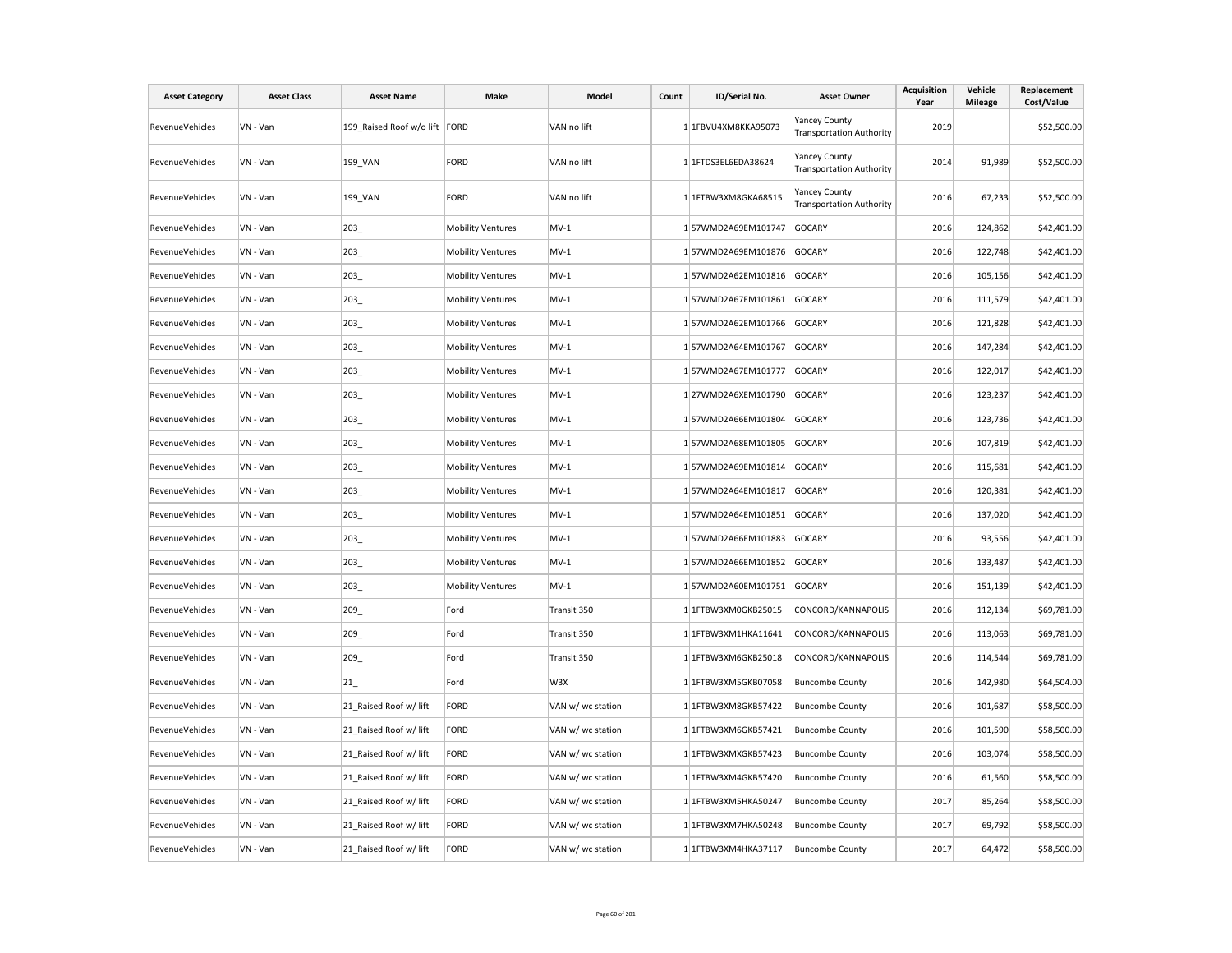| <b>Asset Category</b>  | <b>Asset Class</b> | <b>Asset Name</b>       | Make        | Model             | Count | ID/Serial No.        | <b>Asset Owner</b>                                              | <b>Acquisition</b><br>Year | Vehicle<br><b>Mileage</b> | Replacement<br>Cost/Value |
|------------------------|--------------------|-------------------------|-------------|-------------------|-------|----------------------|-----------------------------------------------------------------|----------------------------|---------------------------|---------------------------|
| RevenueVehicles        | VN - Van           | 21 Raised Roof w/ lift  | FORD        | VAN w/ wc station |       | 1 1FTBW3XM9HKA50249  | <b>Buncombe County</b>                                          | 2017                       | 88,362                    | \$58,500.00               |
| <b>RevenueVehicles</b> | VN - Van           | 21 Raised Roof w/ lift  | FORD        | VAN w/ wc station |       | 1 1FTBW3XM5HKA50250  | <b>Buncombe County</b>                                          | 2017                       | 76,126                    | \$58,500.00               |
| RevenueVehicles        | VN - Van           | 21 Raised Roof w/ lift  | FORD        | VAN w/ wc station |       | 1 1FTBW3XM7JKA08705  | <b>Buncombe County</b>                                          | 2018                       | 23,627                    | \$58,500.00               |
| <b>RevenueVehicles</b> | VN - Van           | 21 Raised Roof w/ lift  | FORD        | VAN w/ wc station |       | 1 1FTBW3XM1JKA37789  | <b>Buncombe County</b>                                          | 2018                       | 28,794                    | \$58,500.00               |
| RevenueVehicles        | VN - Van           | 21 Raised Roof w/ lift  | FORD        | VAN w/ wc station |       | 1 1FDVU4XM9KKA79777  | <b>Buncombe County</b>                                          | 2019                       |                           | \$58,500.00               |
| <b>RevenueVehicles</b> | VN - Van           | 21 Raised Roof w/ lift  | FORD        | VAN w/ wc station |       | 1 1FDVU4XM0KKA79778  | <b>Buncombe County</b>                                          | 2019                       |                           | \$58,500.00               |
| RevenueVehicles        | VN - Van           | 21 Raised Roof w/ lift  | FORD        | VAN w/ wc station |       | 1 1FDVU4XMXKKA79772  | <b>Buncombe County</b>                                          | 2019                       |                           | \$58,500.00               |
| <b>RevenueVehicles</b> | VN - Van           | 21 Raised Roof w/ lift  | FORD        | VAN w/ wc station |       | 1 1FDVU4XM5KKA79775  | <b>Buncombe County</b>                                          | 2019                       |                           | \$58,500.00               |
| RevenueVehicles        | VN - Van           | 21 Raised Roof w/ lift  | FORD        | VAN w/ wc station |       | 1 1FDVU4XM3KKA79774  | <b>Buncombe County</b>                                          | 2019                       |                           | \$58,500.00               |
| RevenueVehicles        | VN - Van           | 21 Raised Roof w/ lift  | FORD        | VAN w/ wc station |       | 1 1FDVU4XM8KKA79771  | <b>Buncombe County</b>                                          | 2019                       |                           | \$58,500.00               |
| <b>RevenueVehicles</b> | VN - Van           | 21 Raised Roof w/ lift  | FORD        | VAN w/ wc station |       | 1 1FDVU4XM6KKA79770  | <b>Buncombe County</b>                                          | 2019                       |                           | \$58,500.00               |
| RevenueVehicles        | VN - Van           | 21 Raised Roof w/ lift  | FORD        | VAN w/ wc station |       | 1 1FDVU4XM7KKA79776  | <b>Buncombe County</b>                                          | 2019                       |                           | \$58,500.00               |
| <b>RevenueVehicles</b> | VN - Van           | 21 Raised Roof w/o lift | <b>FORD</b> | VAN w/ wc station |       | 1 1FTBW3XM7GKB07059  | <b>Buncombe County</b>                                          | 2016                       | 57,012                    | \$58,500.00               |
| RevenueVehicles        | VN - Van           | 21 Raised Roof w/o lift | FORD        | VAN w/ wc station |       | 1 1FTBW3XM1GKB57424  | <b>Buncombe County</b>                                          | 2016                       | 75,174                    | \$58,500.00               |
| RevenueVehicles        | VN - Van           | 21 Raised Roof w/o lift | FORD        | VAN w/ wc station |       | 1 1FTBW3XM8JKA37790  | <b>Buncombe County</b>                                          | 2018                       | 36,677                    | \$58,500.00               |
| RevenueVehicles        | VN - Van           | 21 Raised Roof w/o lift | FORD        | VAN no lift       |       | 1 1FDVU4XM2KKA79779  | <b>Buncombe County</b>                                          | 2019                       |                           | \$52,500.00               |
| <b>RevenueVehicles</b> | VN - Van           | <b>21 VAN</b>           | FORD        | VAN w/ wc station |       | 1 1FTDS3EL4DDB29101  | <b>Buncombe County</b>                                          | 2013                       | 146,916                   | \$58,500.00               |
| RevenueVehicles        | VN - Van           | <b>21 VAN</b>           | FORD        | VAN w/ wc station |       | 1 1FTBW3XM5GKB07058  | <b>Buncombe County</b>                                          | 2016                       | 115,596                   | \$58,500.00               |
| RevenueVehicles        | VN - Van           | 215                     | Ford        | <b>S34N</b>       |       | 1 1FT2S34L98DA63948  | <b>GASTONIA</b>                                                 | 2008                       | 168,971                   | \$35,998.00               |
| RevenueVehicles        | VN - Van           | 215                     | Ford        | <b>S34N</b>       |       | 1 1FT2S34L98DA63949  | <b>GASTONIA</b>                                                 | 2008                       | 172,978                   | \$35,988.00               |
| <b>RevenueVehicles</b> | VN - Van           | 215                     | Dodge       | 2500 Promaster    |       | 13C6TRVPG4FE500950   | <b>GASTONIA</b>                                                 | 2015                       | 69,333                    | \$54,917.00               |
| RevenueVehicles        | VN - Van           | 215                     | Dodge       | 2500 Promaster    |       | 13C6TRVPG9FE510650   | <b>GASTONIA</b>                                                 | 2015                       | 68,296                    | \$54,917.00               |
| <b>RevenueVehicles</b> | VN - Van           | 215                     | Dodge       | 2500 Promaster    |       | 13C6TRVPG8FE510655   | <b>GASTONIA</b>                                                 | 2015                       | 82,458                    | \$54,917.00               |
| RevenueVehicles        | VN - Van           | 247                     | Ford        | lift van          |       | 1 1FTDS3EL2BDA98248  | <b>WPRTA</b>                                                    | 2011                       | 172,756                   | \$42,643.00               |
| RevenueVehicles        | VN - Van           | 247                     | Ford        | lift van          |       | 1 1FTDS3EL0BDA98250  | <b>WPRTA</b>                                                    | 2011                       | 189,596                   | \$42,643.00               |
| <b>RevenueVehicles</b> | VN - Van           | 247                     | Ford        | lift van          |       | 1 1FTDS3EL9BDA98246  | <b>WPRTA</b>                                                    | 2011                       | 222,137                   | \$42,893.00               |
| <b>RevenueVehicles</b> | VN - Van           | 247                     | Ford        | lift van          |       | 1 1FTDS3EL4BDA98252  | <b>WPRTA</b>                                                    | 2011                       | 155,970                   | \$42,643.00               |
| RevenueVehicles        | VN - Van           | 247                     | Ford        | lift van          |       | 1 1FTDS3EL1DDB29881  | <b>WPRTA</b>                                                    | 2014                       | 176,996                   | \$49,153.00               |
| <b>RevenueVehicles</b> | VN - Van           | 247                     | Ford        | lift van          |       | 1 1FTDS3EL3DDB29882  | <b>WPRTA</b>                                                    | 2014                       | 172,425                   | \$49,153.00               |
| RevenueVehicles        | VN - Van           | 247                     | Ford        | lift van          |       | 1 1FTDS3ELXDDB29880  | <b>WPRTA</b>                                                    | 2014                       | 141,068                   | \$49,348.00               |
| RevenueVehicles        | VN - Van           | 247                     | Ford        | lift van          |       | 1 1FTDS3EL4DDB29843  | <b>WPRTA</b>                                                    | 2014                       | 129,468                   | \$49,153.00               |
| RevenueVehicles        | VN - Van           | 247                     | Ford        | lift van          |       | 1 1FTDS3EL7DDB29853  | <b>WPRTA</b>                                                    | 2014                       | 150,271                   | \$49,153.00               |
| <b>RevenueVehicles</b> | VN - Van           | 247                     | Ford        | lift van          |       | 1 1FTDS3EL9DDB29885  | <b>WPRTA</b>                                                    | 2014                       | 158,295                   | \$49,153.00               |
| RevenueVehicles        | VN - Van           | 247                     | Ford        | lift van          |       | 1 1FTSS3ELXDDA99660  | <b>WPRTA</b>                                                    | 2014                       | 161,396                   | \$48,207.00               |
| <b>RevenueVehicles</b> | VN - Van           | 25 1                    | Ford        | LV                |       | 1 1FD3E35L28DA32354  | Cabarrus County                                                 | 2008                       | 259,128                   | \$58,000.00               |
| RevenueVehicles        | VN - Van           | 3 Raised Roof w/ lift   | FORD        | VAN w/ wc station |       | 1 1 FTBW3XM5GKB57412 | Western Piedmont<br><b>Regional Transportation</b><br>Authority | 2016                       | 85,295                    | \$58,500.00               |
| <b>RevenueVehicles</b> | VN - Van           | 3 Raised Roof w/ lift   | <b>FORD</b> | VAN w/ wc station |       | 1 1FTBW3XM1GKB57410  | Western Piedmont<br>Regional Transportation<br>Authority        | 2016                       | 44,971                    | \$58,500.00               |
| RevenueVehicles        | VN - Van           | 3 Raised Roof w/ lift   | <b>FORD</b> | VAN w/ wc station |       | 1 1FTBW3XM9GKB32755  | Western Piedmont<br>Regional Transportation<br>Authority        | 2016                       | 88,629                    | \$58,500.00               |
| RevenueVehicles        | VN - Van           | 3 Raised Roof w/ lift   | <b>FORD</b> | VAN w/ wc station |       | 1 1FTBW3XM5GKB57409  | Western Piedmont<br><b>Regional Transportation</b><br>Authority | 2016                       | 70,034                    | \$58,500.00               |
| RevenueVehicles        | VN - Van           | 3 Raised Roof w/ lift   | <b>FORD</b> | VAN w/ wc station |       | 1 1FTBW3XM3GKB57408  | Western Piedmont<br><b>Regional Transportation</b><br>Authority | 2016                       | 48,216                    | \$58,500.00               |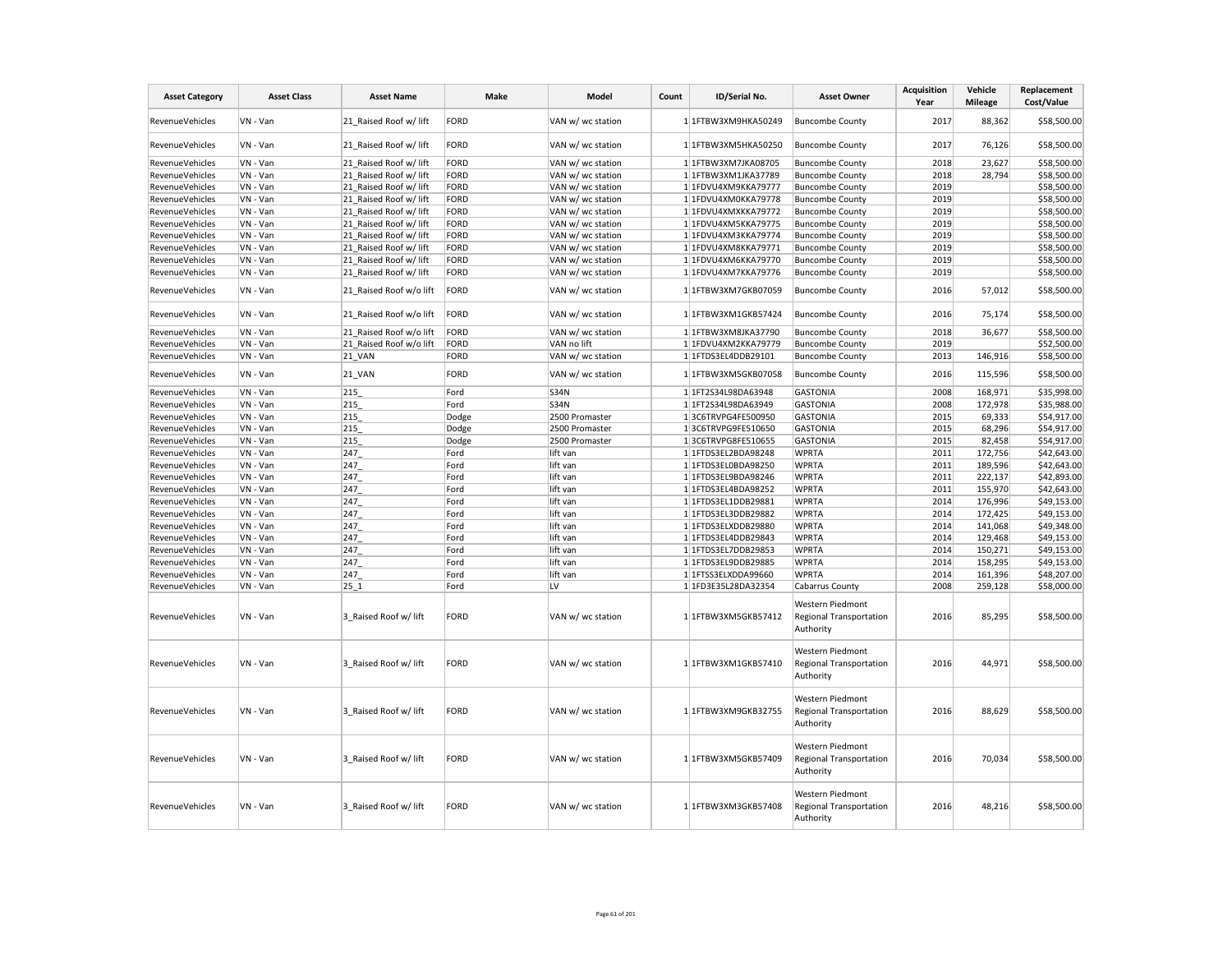| <b>Asset Category</b>  | <b>Asset Class</b> | <b>Asset Name</b>       | Make        | Model                           | Count | ID/Serial No.       | <b>Asset Owner</b>                                              | Acquisition<br>Year | Vehicle<br><b>Mileage</b> | Replacement<br>Cost/Value |
|------------------------|--------------------|-------------------------|-------------|---------------------------------|-------|---------------------|-----------------------------------------------------------------|---------------------|---------------------------|---------------------------|
| RevenueVehicles        | VN - Van           | 3 Raised Roof w/ lift   | FORD        | VAN w/ wc station               |       | 1 1FTBW3XM4GKB25020 | Western Piedmont<br>Regional Transportation<br>Authority        | 2016                | 82,335                    | \$58,500.00               |
| RevenueVehicles        | VN - Van           | 3 Raised Roof w/ lift   | FORD        | VAN w/ wc station               |       | 1 1FTBW3XM4GKB25017 | Western Piedmont<br>Regional Transportation<br>Authority        | 2016                | 75,478                    | \$58,500.00               |
| RevenueVehicles        | VN - Van           | 3 Raised Roof w/ lift   | FORD        | VAN w/ wc station               |       | 1 1FTBW3XM2GKB25016 | Western Piedmont<br>Regional Transportation<br>Authority        | 2016                | 77,951                    | \$58,500.00               |
| RevenueVehicles        | VN - Van           | 3 Raised Roof w/ lift   | FORD        | VAN w/ wc station               |       | 1 1FTBW3XM7GKB32754 | Western Piedmont<br>Regional Transportation<br>Authority        | 2016                | 93,317                    | \$58,500.00               |
| RevenueVehicles        | VN - Van           | 3 Raised Roof w/ lift   | FORD        | VAN w/ wc station               |       | 1 1FTBW3XM3GKB57411 | Western Piedmont<br>Regional Transportation<br>Authority        | 2016                | 52,696                    | \$58,500.00               |
| RevenueVehicles        | VN - Van           | 3 Raised Roof w/ lift   | FORD        | VAN w/ wc station               |       | 1 1FTBW3XM8HKA37105 | Western Piedmont<br>Regional Transportation<br>Authority        | 2017                | 16,135                    | \$58,500.00               |
| RevenueVehicles        | VN - Van           | 3 Raised Roof w/ lift   | FORD        | VAN w/ wc station               |       | 1 1FTBW3XM1JKB25516 | Western Piedmont<br>Regional Transportation<br>Authority        | 2018                | 26,537                    | \$58,500.00               |
| RevenueVehicles        | VN - Van           | 3 VAN                   | GMC         | VAN no lift                     |       | 1 1GDJG31RX11157489 | Western Piedmont<br><b>Regional Transportation</b><br>Authority | 2001                |                           | \$52,500.00               |
| RevenueVehicles        | VN - Van           | 3_VAN                   | <b>DODG</b> | VAN no lift                     |       | 1 1D8HN44H28B176092 | Western Piedmont<br>Regional Transportation<br>Authority        | 2008                | 84,178                    | \$52,500.00               |
| RevenueVehicles        | VN - Van           | 31                      | Ford        | E-350 Extended<br>Passenger Van |       | 1 1FTSS34LX9DA19671 | Carteret County                                                 | 2019                | 129,679                   | \$7,970.00                |
| <b>RevenueVehicles</b> | VN - Van           | 31_Raised Roof w/ lift  | FORD        | VAN w/ wc station               |       | 1 1FTBW3XM4JKA26446 | Carteret County                                                 | 2018                | 45,100                    | \$58,500.00               |
| RevenueVehicles        | VN - Van           | 31 Raised Roof w/o lift | FORD        | VAN w/ wc station               |       | 1 1FTBW3XM6JKA26447 | Carteret County                                                 | 2018                | 38,274                    | \$58,500.00               |
| RevenueVehicles        | VN - Van           | $37_{-}$                | Ford        | E550                            |       | 1 1FDGF5GY1GEA51209 | Chatham Transit Network                                         | 2015                | 99,678                    | \$77,039.00               |
| RevenueVehicles        | VN - Van           | 37 Raised Roof w/ lift  | FORD        | VAN w/ wc station               |       | 1 1FTBW3XM2JKA80327 | Chatham Transit Network                                         | 2018                | 42,239                    | \$58,500.00               |
| RevenueVehicles        | VN - Van           | 37_Raised Roof w/ lift  | FORD        | VAN w/ wc station               |       | 1 1FTBW3XM2JKA26445 | Chatham Transit Network                                         | 2018                | 60,947                    | \$58,500.00               |
| RevenueVehicles        | VN - Van           | 39 Raised Roof w/ lift  | FORD        | VAN w/ wc station               |       | 1 1FTBW3XM6HKA31349 | Cherokee County                                                 | 2017                | 55,480                    | \$58,500.00               |
| RevenueVehicles        | VN - Van           | 39_Raised Roof w/ lift  | FORD        | VAN w/ wc station               |       | 1 1FTBW3XM2HKA31350 | <b>Cherokee County</b>                                          | 2017                | 51,389                    | \$58,500.00               |
| RevenueVehicles        | VN - Van           | 39 Raised Roof w/ lift  | FORD        | VAN w/ wc station               |       | 1 1FTBW3XM8JKA26448 | Cherokee County                                                 | 2018                | 20,497                    | \$58,500.00               |
| RevenueVehicles        | VN - Van           | 39 Raised Roof w/ lift  | FORD        | VAN w/ wc station               |       | 1 1FDVU4XM0KKA37580 | Cherokee County                                                 | 2019                | 3,100                     | \$58,500.00               |
| RevenueVehicles        | VN - Van           | 39_VAN                  | FORD        | VAN w/ wc station               |       | 1 1FTDS3EL1EDA38630 | Cherokee County                                                 | 2014                | 120,731                   | \$58,500.00               |
| RevenueVehicles        | VN - Van           | 43 Raised Roof w/ lift  | FORD        | VAN w/ wc station               |       | 1 1FTBW3XMXGKB25040 | Clay County                                                     | 2016                | 84,760                    | \$58,500.00               |
| RevenueVehicles        | VN - Van           | 43 Raised Roof w/ lift  | FORD        | VAN w/ wc station               |       | 1 1FDVU4X84LKA35299 | Clay County                                                     | 2020                |                           | \$58,500.00               |
| RevenueVehicles        | VN - Van           | 45 Raised Roof w/ lift  | FORD        | VAN w/ wc station               |       | 1 1FTBW3XM4HKA11634 | Transportation<br>Administration of<br>Cleveland County Inc.    | 2016                | 71,317                    | \$58,500.00               |
| RevenueVehicles        | VN - Van           | 45 Raised Roof w/ lift  | FORD        | VAN w/ wc station               |       | 1 1FTBW3XM7GKB48193 | Transportation<br>Administration of<br>Cleveland County Inc.    | 2016                | 78,451                    | \$58,500.00               |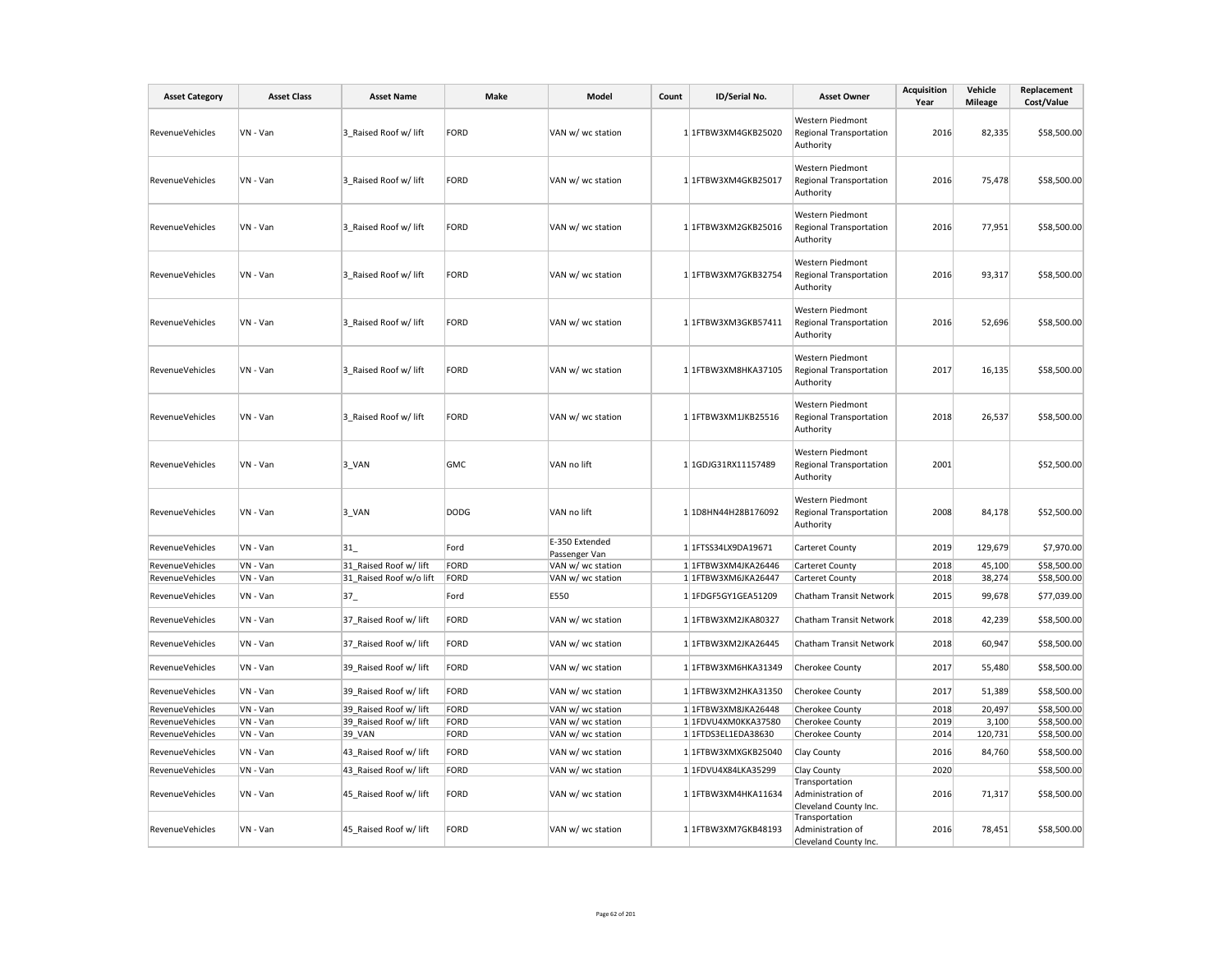| <b>Asset Category</b>  | <b>Asset Class</b> | <b>Asset Name</b>       | Make | Model             | Count | ID/Serial No.         | <b>Asset Owner</b>                                                                    | <b>Acquisition</b><br>Year | Vehicle<br><b>Mileage</b> | Replacement<br>Cost/Value |
|------------------------|--------------------|-------------------------|------|-------------------|-------|-----------------------|---------------------------------------------------------------------------------------|----------------------------|---------------------------|---------------------------|
| RevenueVehicles        | VN - Van           | 45 Raised Roof w/ lift  | FORD | VAN w/ wc station |       | 1 1 FTBW3XM3GKB48191  | Transportation<br>Administration of                                                   | 2016                       | 84,202                    | \$58,500.00               |
| RevenueVehicles        | VN - Van           | 45 Raised Roof w/ lift  | FORD | VAN w/ wc station |       | 1 1FTBW3XM0GKB48195   | Cleveland County Inc.<br>Transportation<br>Administration of                          | 2016                       | 113,298                   | \$58,500.00               |
| RevenueVehicles        | VN - Van           | 45 Raised Roof w/ lift  | FORD | VAN w/ wc station |       | 1 1FTBW3XM9GKB48194   | Cleveland County Inc.<br>Transportation<br>Administration of<br>Cleveland County Inc. | 2016                       | 75,748                    | \$58,500.00               |
| <b>RevenueVehicles</b> | VN - Van           | 45 Raised Roof w/ lift  | FORD | VAN w/ wc station |       | 1 1FTBW3XM5GKB48192   | Transportation<br>Administration of<br>Cleveland County Inc.                          | 2016                       | 88,660                    | \$58,500.00               |
| RevenueVehicles        | VN - Van           | 45 Raised Roof w/ lift  | FORD | VAN w/ wc station |       | 1 1FTBW3XM9GKB32741   | Transportation<br>Administration of<br>Cleveland County Inc.                          | 2016                       | 89,181                    | \$58,500.00               |
| <b>RevenueVehicles</b> | VN - Van           | 45 Raised Roof w/ lift  | FORD | VAN w/ wc station |       | $1$ 1FTBW3XM7HKA31358 | Transportation<br>Administration of<br>Cleveland County Inc.                          | 2017                       | 92,833                    | \$58,500.00               |
| RevenueVehicles        | VN - Van           | 45 Raised Roof w/ lift  | FORD | VAN w/ wc station |       | 1 1FTBW3XM9HKA31359   | Transportation<br>Administration of<br>Cleveland County Inc.                          | 2017                       | 65,664                    | \$58,500.00               |
| <b>RevenueVehicles</b> | VN - Van           | 45 Raised Roof w/ lift  | FORD | VAN w/ wc station |       | 1 1FTBW3XM5HKA31360   | Transportation<br>Administration of<br>Cleveland County Inc.                          | 2017                       | 84,284                    | \$58,500.00               |
| RevenueVehicles        | VN - Van           | 45_Raised Roof w/ lift  | FORD | VAN w/ wc station |       | 1 1FTBW3XM2HKA31364   | Transportation<br>Administration of<br>Cleveland County Inc.                          | 2017                       | 87,900                    | \$58,500.00               |
| <b>RevenueVehicles</b> | VN - Van           | 45 Raised Roof w/ lift  | FORD | VAN w/ wc station |       | 1 1FTBW3XM0HKA31363   | Transportation<br>Administration of<br>Cleveland County Inc.                          | 2017                       | 100,555                   | \$58,500.00               |
| <b>RevenueVehicles</b> | VN - Van           | 45 Raised Roof w/ lift  | FORD | VAN w/ wc station |       | 1 1FTBW3XM7HKA31361   | Transportation<br>Administration of<br>Cleveland County Inc.                          | 2017                       | 62,495                    | \$58,500.00               |
| RevenueVehicles        | VN - Van           | 45 Raised Roof w/ lift  | FORD | VAN w/ wc station |       | 1 1FTBW3XM5HKA31357   | Transportation<br>Administration of<br>Cleveland County Inc.                          | 2017                       | 57,854                    | \$58,500.00               |
| RevenueVehicles        | VN - Van           | 45_Raised Roof w/ lift  | FORD | VAN w/ wc station |       | 1 1FTBW3XM9HKA31362   | Transportation<br>Administration of<br>Cleveland County Inc.                          | 2017                       | 58,015                    | \$58,500.00               |
| RevenueVehicles        | VN - Van           | 45 Raised Roof w/ lift  | FORD | VAN w/ wc station |       | 1 1FTBW3XM6JKA26450   | Transportation<br>Administration of<br>Cleveland County Inc.                          | 2018                       | 51,109                    | \$58,500.00               |
| RevenueVehicles        | VN - Van           | 45 Raised Roof w/ lift  | FORD | VAN w/ wc station |       | 1 1FTBW3XMXJKA26449   | Transportation<br>Administration of<br>Cleveland County Inc.                          | 2018                       | 51,831                    | \$58,500.00               |
| <b>RevenueVehicles</b> | VN - Van           | 45 VAN                  | FORD | VAN w/ wc station |       | 1 1FTDS3EL1EDA38675   | Transportation<br>Administration of<br>Cleveland County Inc.                          | 2014                       | 150,109                   | \$58,500.00               |
| RevenueVehicles        | VN - Van           | 45_VAN                  | FORD | VAN w/ wc station |       | 1 1 FTDS3EL3EDA38676  | Transportation<br>Administration of<br>Cleveland County Inc.                          | 2014                       | 171,944                   | \$58,500.00               |
| RevenueVehicles        | VN - Van           | 47                      | FORD | S4XE              |       | 1 1FTRS4XM8KKA77143   | <b>Columbus County</b>                                                                | 2019                       | 8,817                     | \$63,000.00               |
| RevenueVehicles        | VN - Van           | 47 Raised Roof w/o lift | FORD | VAN no lift       |       | 1 1FTRS4XM4KKA53793   | <b>Columbus County</b>                                                                | 2019                       |                           | \$52,500.00               |
| <b>RevenueVehicles</b> | VN - Van           | 47 VAN                  | FORD | VAN w/ wc station |       | 1 1FTDS3ELXDDB26171   | <b>Columbus County</b>                                                                | 2013                       | 134,025                   | \$58,500.00               |
| <b>RevenueVehicles</b> | VN - Van           | 47 VAN                  | FORD | VAN w/ wc station |       | 1 1FTDS3EL8DDB26170   | <b>Columbus County</b>                                                                | 2013                       | 129,512                   | \$58,500.00               |
| RevenueVehicles        | VN - Van           | 49 VAN                  | FORD | VAN w/ wc station |       | 1 1FTDS3EL8DDB29862   | <b>Craven County</b>                                                                  | 2013                       | 119,155                   | \$58,500.00               |
| <b>RevenueVehicles</b> | VN - Van           | 49 VAN                  | FORD | VAN w/ wc station |       | 1 1FTDS3EL6DDB29861   | <b>Craven County</b>                                                                  | 2013                       | 123,671                   | \$58,500.00               |
| <b>RevenueVehicles</b> | VN - Van           | 49 VAN                  | FORD | VAN w/ wc station |       | 1 1FTDS3EL1EDA38692   | <b>Craven County</b>                                                                  | 2014                       | 125,010                   | \$58,500.00               |
| RevenueVehicles        | VN - Van           | 49 VAN                  | FORD | VAN w/ wc station |       | 1 1FTDS3EL3EDA38693   | Craven County                                                                         | 2014                       | 128,178                   | \$58,500.00               |
| RevenueVehicles        | VN - Van           | 5 Raised Roof w/ lift   | FORD | VAN w/ wc station |       | 1 1FTBW3XM1JKA35749   | Alleghany County                                                                      | 2018                       | 25,325                    | \$58,500.00               |
| RevenueVehicles        | VN - Van           | 5 Raised Roof w/o lift  | FORD | VAN no lift       |       | 1 1FDVU4XM0KKA67825   | Alleghany County                                                                      | 2019                       | 789                       | \$52,500.00               |
| <b>RevenueVehicles</b> | VN - Van           | 5 VAN                   | FORD | VAN w/ wc station |       | 1 1FTDS3EL6BDB29338   | Alleghany County                                                                      | 2011                       | 107,812                   | \$58,500.00               |
| <b>RevenueVehicles</b> | VN - Van           | 5 VAN                   | FORD | VAN w/ wc station |       | 1 1FTDS3EL4BDB29337   | Alleghany County                                                                      | 2011                       | 145,577                   | \$58,500.00               |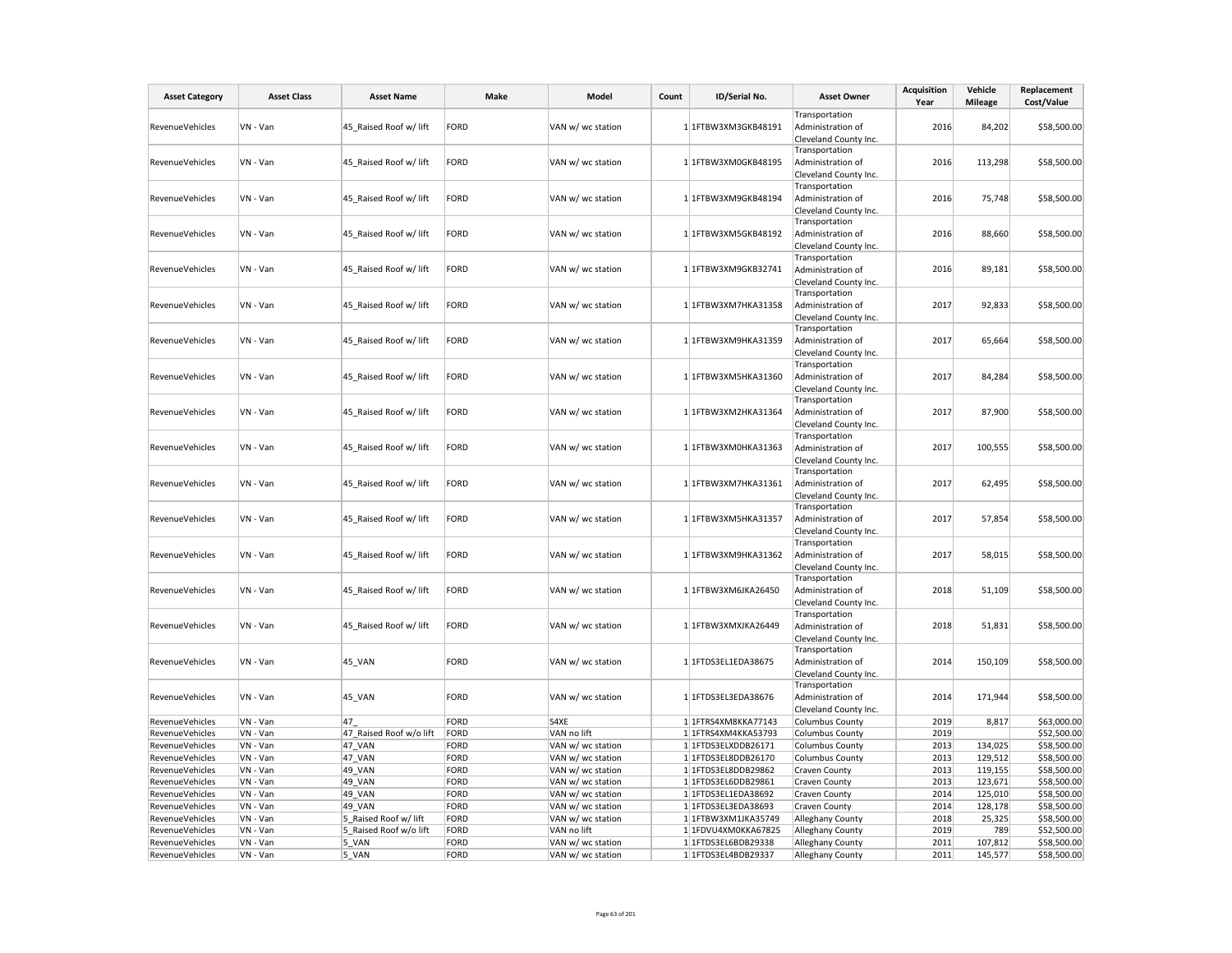| <b>Asset Category</b>  | <b>Asset Class</b> | <b>Asset Name</b>       | Make        | Model             | Count | ID/Serial No.         | <b>Asset Owner</b>                           | <b>Acquisition</b><br>Year | Vehicle<br><b>Mileage</b> | Replacement<br>Cost/Value |
|------------------------|--------------------|-------------------------|-------------|-------------------|-------|-----------------------|----------------------------------------------|----------------------------|---------------------------|---------------------------|
| RevenueVehicles        | VN - Van           | 5 VAN                   | FORD        | VAN w/ wc station |       | 1 1FTDS3EL2DDB29856   | Alleghany County                             | 2013                       | 116,047                   | \$58,500.00               |
|                        |                    |                         |             |                   |       |                       |                                              |                            |                           |                           |
| RevenueVehicles        | VN - Van           | 5 VAN                   | FORD        | VAN no lift       |       | 11FTDS3EL4DDB29857    | Alleghany County                             | 2013                       | 83,665                    | \$52,500.00               |
| RevenueVehicles        | VN - Van           | 5 VAN                   | FORD        | VAN no lift       |       | 1 1FTDS3EL5EDA38646   | Alleghany County                             | 2014                       | 96,717                    | \$52,500.00               |
| RevenueVehicles        | VN - Van           | 53 VAN                  | FORD        | VAN w/ wc station |       | 1 1FTDS3EL7EDA38647   | Albemarle Regional<br><b>Health Services</b> | 2014                       | 103,947                   | \$58,500.00               |
| <b>RevenueVehicles</b> | VN - Van           | 53_VAN                  | FORD        | VAN w/ wc station |       | 1 1FTDS3EL9EDA38648   | Albemarle Regional<br><b>Health Services</b> | 2014                       | 110,264                   | \$58,500.00               |
| RevenueVehicles        | VN - Van           | 55_Raised Roof w/ lift  | FORD        | VAN w/ wc station |       | $1$ 1FTBW3XM5HKA31343 | Dare County                                  | 2017                       | 75,724                    | \$58,500.00               |
| RevenueVehicles        | VN - Van           | 55 Raised Roof w/ lift  | FORD        | VAN w/ wc station |       | 1 1FTBW3XMXHKA35128   | Dare County                                  | 2017                       | 67,241                    | \$58,500.00               |
| RevenueVehicles        | VN - Van           | 55 Raised Roof w/ lift  | FORD        | VAN w/ wc station |       | 1 1FTBW3XM7HKA31344   | Dare County                                  | 2017                       | 80,184                    | \$58,500.00               |
| RevenueVehicles        | VN - Van           | 55 Raised Roof w/ lift  | FORD        | VAN w/ wc station |       | 1 1FTBW3XM8HKA35127   | Dare County                                  | 2017                       | 57,599                    | \$58,500.00               |
| RevenueVehicles        | VN - Van           | 55 Raised Roof w/ lift  | FORD        | VAN no lift       |       | 1 1FDVU4XM4KKA37582   | Dare County                                  | 2019                       | 2,119                     | \$52,500.00               |
| RevenueVehicles        | VN - Van           | 55 Raised Roof w/ lift  | FORD        | VAN no lift       |       | 1 1FDVU4XM6KKA37583   | Dare County                                  | 2019                       | 7,032                     | \$52,500.00               |
| RevenueVehicles        | VN - Van           | 55 Raised Roof w/ lift  | FORD        | VAN no lift       |       | 1 1FDVU4XM8KKA37584   | Dare County                                  | 2019                       | 1,384                     | \$52,500.00               |
| RevenueVehicles        | VN - Van           | <b>55 VAN</b>           | FORD        | VAN w/ wc station |       | 1 1FTDS3EL3EDA38662   | Dare County                                  | 2014                       | 146,431                   | \$58,500.00               |
| RevenueVehicles        | VN - Van           | 55_VAN                  | FORD        | VAN w/ wc station |       | 1 1FTDS3EL1EDA38661   | Dare County                                  | 2014                       | 147,446                   | \$58,500.00               |
| RevenueVehicles        | VN - Van           | 57_VAN                  | <b>DODG</b> | VAN no lift       |       | 1 1D8GP24R35B274286   | Davidson County                              | 2005                       | 110,613                   | \$52,500.00               |
| RevenueVehicles        | VN - Van           | 61_Raised Roof w/ lift  | FORD        | VAN w/ wc station |       | 1 1FTBW3XM3HKA37108   | <b>Duplin County</b>                         | 2017                       | 88,168                    | \$58,500.00               |
| <b>RevenueVehicles</b> | VN - Van           | 61 Raised Roof w/ lift  | FORD        | VAN w/ wc station |       | 1 1FTBW3XM7HKA37113   | <b>Duplin County</b>                         | 2017                       | 72,661                    | \$58,500.00               |
| RevenueVehicles        | VN - Van           | 61 Raised Roof w/ lift  | FORD        | VAN w/ wc station |       | 1 1FTBW3XM5HKA37112   | <b>Duplin County</b>                         | 2017                       | 93,385                    | \$58,500.00               |
| RevenueVehicles        | VN - Van           | 61 Raised Roof w/ lift  | FORD        | VAN w/ wc station |       | 1 1FTBW3XMXJKA35751   | <b>Duplin County</b>                         | 2018                       | 47,522                    | \$58,500.00               |
| RevenueVehicles        | VN - Van           | 61 Raised Roof w/ lift  | FORD        | VAN w/ wc station |       | 1 1FTBW3XM8JKA35750   | Duplin County                                | 2018                       | 49,509                    | \$58,500.00               |
| RevenueVehicles        | VN - Van           | 63 Raised Roof w/ lift  | FORD        | VAN w/ wc station |       | 1 1FTBW3XM3GKB32752   | Durham County                                | 2016                       | 50,276                    | \$58,500.00               |
| RevenueVehicles        | VN - Van           | 63 VAN                  | FORD        | VAN w/ wc station |       | 1 1FTDS34L89DA46019   | Durham County                                | 2009                       | 365,440                   | \$58,500.00               |
| RevenueVehicles        | VN - Van           | 63 VAN                  | FORD        | VAN w/ wc station |       | 1 1FTDS34L49DA46017   | Durham County                                | 2009                       | 348,173                   | \$58,500.00               |
| RevenueVehicles        | VN - Van           | 63 VAN                  | FORD        | VAN w/ wc station |       | 1 1FTDS34L69DA39943   | Durham County                                | 2009                       | 272,438                   | \$58,500.00               |
| <b>RevenueVehicles</b> | VN - Van           | 63_VAN                  | FORD        | VAN w/ wc station |       | 1 1FTDS3EL0ADA48107   | Durham County                                | 2010                       | 271,311                   | \$58,500.00               |
| RevenueVehicles        | VN - Van           | 63 VAN                  | FORD        | VAN w/ wc station |       | 1 1FTDS3EL7ADA48105   | Durham County                                | 2010                       | 298,923                   | \$58,500.00               |
| RevenueVehicles        | VN - Van           | 63 VAN                  | FORD        | VAN w/ wc station |       | 1 1FTDS3EL9ADA48106   | Durham County                                | 2010                       | 294,543                   | \$58,500.00               |
| RevenueVehicles        | VN - Van           | 63 VAN                  | FORD        | VAN w/ wc station |       | 1 1FTDS3ELXBDA98255   | Durham County                                | 2011                       | 279,396                   | \$58,500.00               |
| RevenueVehicles        | VN - Van           | 63 VAN                  | FORD        | VAN w/ wc station |       | 1 1FTDS3EL8BDA98254   | Durham County                                | 2011                       | 263,091                   | \$58,500.00               |
| RevenueVehicles        | VN - Van           | 63 VAN                  | FORD        | VAN w/ wc station |       | 1 1FTDS3EL0DDB29869   | Durham County                                | 2013                       | 175,922                   | \$58,500.00               |
| RevenueVehicles        | VN - Van           |                         | FORD        | VAN w/ wc station |       | 1 1FTDS3EL9DDB29868   |                                              | 2013                       | 197,663                   | \$58,500.00               |
|                        |                    | 63_VAN                  | FORD        |                   |       |                       | Durham County                                |                            |                           |                           |
| RevenueVehicles        | VN - Van           | 63 VAN                  |             | VAN w/ wc station |       | 1 1FTDS3EL8EDA38673   | Durham County                                | 2014                       | 185,624                   | \$58,500.00               |
| RevenueVehicles        | VN - Van           | 63 VAN                  | FORD        | VAN w/ wc station |       | 1 1FTDS3ELXEDA38674   | Durham County                                | 2014                       | 157,145                   | \$58,500.00               |
| RevenueVehicles        | VN - Van           | 7 Raised Roof w/ lift   | FORD        | VAN w/ wc station |       | 1 1FTBW3XM4HKA67590   | Anson County                                 | 2017                       | 71,456                    | \$58,500.00               |
| RevenueVehicles        | VN - Van           | 7 Raised Roof w/ lift   | FORD        | VAN w/ wc station |       | 1 1FDVU4XM4KKA53796   | <b>Anson County</b>                          | 2019                       | 1,281                     | \$58,500.00               |
| RevenueVehicles        | VN - Van           | 7 Raised Roof w/ lift   | FORD        | VAN w/ wc station |       | 1 1FDVU4XM0KKA53795   | Anson County                                 | 2019                       |                           | \$58,500.00               |
| <b>RevenueVehicles</b> | VN - Van           | 7_Raised Roof w/ lift   | FORD        | VAN w/ wc station |       | 1 1FDVU4XM0KKA53794   | Anson County                                 | 2019                       | 881                       | \$58,500.00               |
| RevenueVehicles        | VN - Van           | 7 VAN                   | FORD        | VAN no lift       |       | 1 1FTDS3EL9DDB26193   | Anson County                                 | 2013                       | 112,468                   | \$52,500.00               |
| RevenueVehicles        | VN - Van           | 71 Raised Roof w/ lift  | FORD        | VAN w/ wc station |       | 1 1FDVU4XM1KKA66621   | <b>Gaston County</b>                         | 2019                       |                           | \$58,500.00               |
| RevenueVehicles        | VN - Van           | 71 Raised Roof w/ lift  | FORD        | VAN w/ wc station |       | 1 1FDVU4XM9KKA67824   | <b>Gaston County</b>                         | 2019                       |                           | \$58,500.00               |
| RevenueVehicles        | VN - Van           | 71 Raised Roof w/ lift  | FORD        | VAN w/ wc station |       | 1 1FDVU4XM7KKA67823   | <b>Gaston County</b>                         | 2019                       |                           | \$58,500.00               |
| RevenueVehicles        | VN - Van           | <b>71 VAN</b>           | FORD        | VAN w/ wc station |       | 1 1FTSS34LX7DA63926   | <b>Gaston County</b>                         | 2007                       | 115,130                   | \$58,500.00               |
| RevenueVehicles        | VN - Van           | <b>71 VAN</b>           | FORD        | VAN w/ wc station |       | 1 1FTDS3EL0ADA15088   | <b>Gaston County</b>                         | 2010                       | 213,879                   | \$58,500.00               |
| RevenueVehicles        | VN - Van           | 73 Raised Roof w/ lift  | FORD        | VAN w/ wc station |       | 1 1FTBW3XM6JKA35763   | <b>Gates County</b>                          | 2018                       | 59,428                    | \$58,500.00               |
| RevenueVehicles        | VN - Van           | 73 Raised Roof w/ lift  | FORD        | VAN w/ wc station |       | 1 1FDVU4XMXKKA62888   | <b>Gates County</b>                          | 2019                       |                           | \$58,500.00               |
| RevenueVehicles        | VN - Van           | 73_Raised Roof w/o lift | FORD        | VAN no lift       |       | 1 1FTBW3XM9GKB25014   | <b>Gates County</b>                          | 2016                       | 129,994                   | \$52,500.00               |
| RevenueVehicles        | VN - Van           | 73_Raised Roof w/o lift | FORD        | VAN no lift       |       | 1 1FTBW3XMXHKA37106   | <b>Gates County</b>                          | 2017                       | 108,970                   | \$52,500.00               |
| RevenueVehicles        | VN - Van           | 75 Raised Roof w/ lift  | FORD        | VAN w/ wc station |       | 1 1FTBW3XM1GKB32748   | <b>Graham County</b>                         | 2016                       | 81,970                    | \$58,500.00               |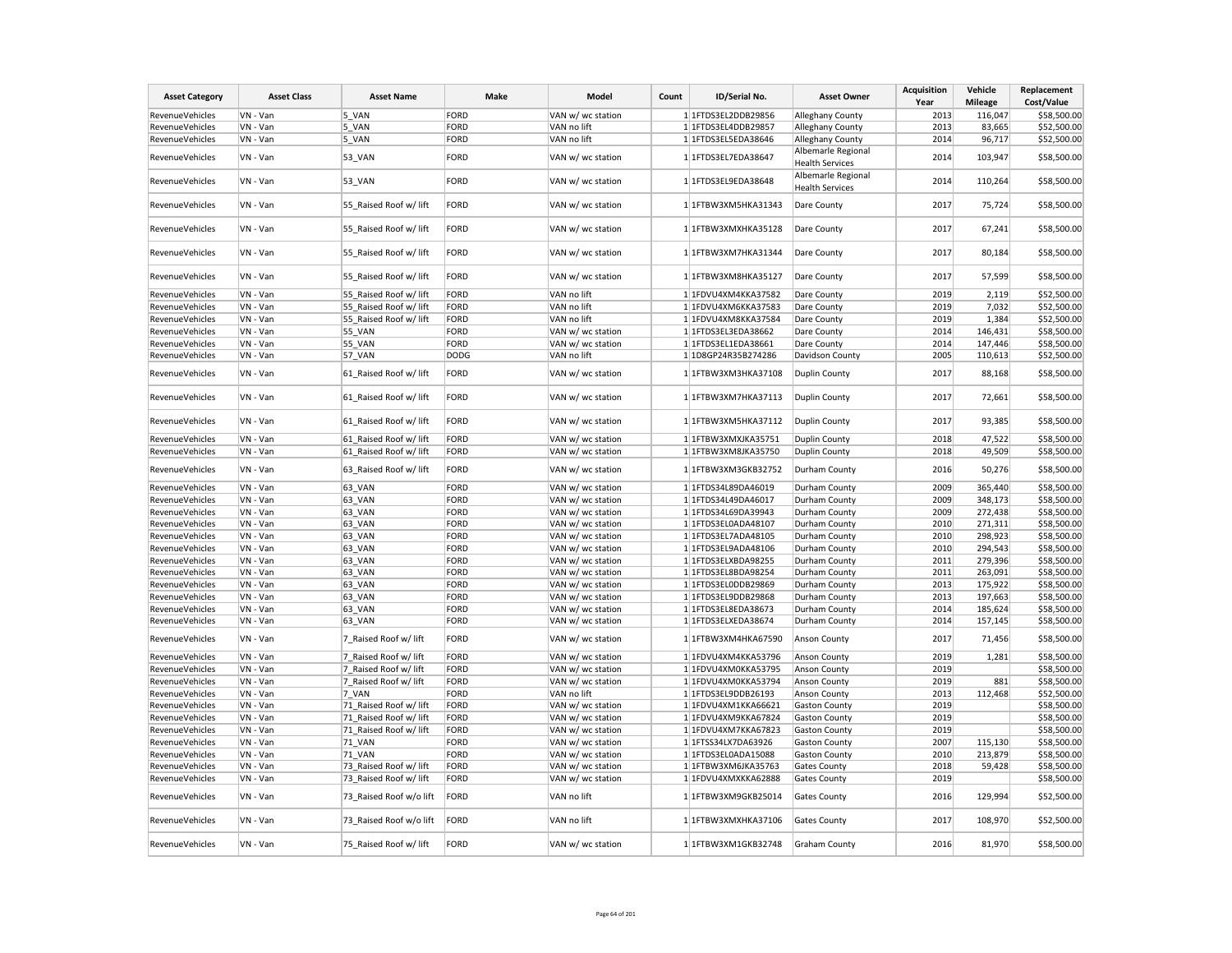| <b>Asset Category</b>  | <b>Asset Class</b> | <b>Asset Name</b>       | Make        | Model             | Count | ID/Serial No.       | <b>Asset Owner</b>                        | <b>Acquisition</b><br>Year | Vehicle<br><b>Mileage</b> | Replacement<br>Cost/Value |
|------------------------|--------------------|-------------------------|-------------|-------------------|-------|---------------------|-------------------------------------------|----------------------------|---------------------------|---------------------------|
| <b>RevenueVehicles</b> | VN - Van           | 75_Raised Roof w/ lift  | <b>FORD</b> | VAN w/ wc station |       | 1 1FTBW3XM8HKA11636 | <b>Graham County</b>                      | 2016                       | 80,113                    | \$58,500.00               |
| RevenueVehicles        | VN - Van           | 75 Raised Roof w/ lift  | <b>FORD</b> | VAN w/ wc station |       | 1 1FTBW3XMXHKA11637 | Graham County                             | 2016                       | 93,578                    | \$58,500.00               |
| RevenueVehicles        | VN - Van           | 75 Raised Roof w/ lift  | <b>FORD</b> | VAN w/ wc station |       | 1 1FDVU4XM2KKA37581 | <b>Graham County</b>                      | 2019                       | 5,907                     | \$58,500.00               |
| <b>RevenueVehicles</b> | VN - Van           | 79 Raised Roof w/ lift  | <b>FORD</b> | VAN w/ wc station |       | 1 1FTBW3XM1HKA11638 | Greene County                             | 2016                       | 28,417                    | \$58,500.00               |
| RevenueVehicles        | VN - Van           | 79 Raised Roof w/ lift  | <b>FORD</b> | VAN w/ wc station |       | 1 1FDVU4XM1KKA37586 | Greene County                             | 2019                       | 3,533                     | \$58,500.00               |
| RevenueVehicles        | VN - Van           | 79 Raised Roof w/ lift  | <b>FORD</b> | VAN w/ wc station |       | 1 1FDVU4XM3KKA37587 | <b>Greene County</b>                      | 2019                       | 7,513                     | \$58,500.00               |
| RevenueVehicles        | VN - Van           | 79_Raised Roof w/ lift  | <b>FORD</b> | VAN w/ wc station |       | 1 1FDVU4XMXKKA37585 | <b>Greene County</b>                      | 2019                       | 3,331                     | \$58,500.00               |
| RevenueVehicles        | VN - Van           | 79 Raised Roof w/o lift | FORD        | VAN no lift       |       | 1 1FTBW3XM1HKA50245 | <b>Greene County</b>                      | 2016                       | 49,540                    | \$52,500.00               |
| <b>RevenueVehicles</b> | VN - Van           | 79 Raised Roof w/o lift | FORD        | VAN no lift       |       | 1 1FTBW3XM3HKA50246 | Greene County                             | 2017                       | 53,526                    | \$52,500.00               |
| RevenueVehicles        | VN - Van           | 79 Raised Roof w/o lift | FORD        | VAN no lift       |       | 1 1FTBW3XMXHKA50244 | Greene County                             | 2017                       | 41,965                    | \$52,500.00               |
| RevenueVehicles        | VN - Van           | 85_Raised Roof w/ lift  | <b>FORD</b> | VAN w/ wc station |       | 1 1FTBW3XM7HKA46507 | <b>Harnett County</b>                     | 2017                       | 108,437                   | \$58,500.00               |
| RevenueVehicles        | VN - Van           | 85 Raised Roof w/ lift  | <b>FORD</b> | VAN w/ wc station |       | 1 1FTBW3XM2JKB30479 | <b>Harnett County</b>                     | 2018                       | 35,884                    | \$58,500.00               |
| RevenueVehicles        | VN - Van           | 85 Raised Roof w/o lift | FORD        | VAN no lift       |       | 1 1FTBW3XM5GKB15189 | <b>Harnett County</b>                     | 2016                       | 79,153                    | \$52,500.00               |
| <b>RevenueVehicles</b> | VN - Van           | 85 Raised Roof w/o lift | FORD        | VAN no lift       |       | 1 1FTBW3XM2GKA84709 | <b>Harnett County</b>                     | 2016                       | 127,853                   | \$52,500.00               |
| RevenueVehicles        | VN - Van           | 85_Raised Roof w/o lift | FORD        | VAN no lift       |       | 1 1FTBW3XM9GKA84710 | <b>Harnett County</b>                     | 2016                       | 99,612                    | \$52,500.00               |
| RevenueVehicles        | VN - Van           | 85_Raised Roof w/o lift | FORD        | VAN no lift       |       | 1 1FTBW3XMXJKA37788 | <b>Harnett County</b>                     | 2018                       | 37,370                    | \$52,500.00               |
| <b>RevenueVehicles</b> | VN - Van           | <b>85 VAN</b>           | <b>FORD</b> | VAN no lift       |       | 1 1FTSS34L69DA40257 | <b>Harnett County</b>                     | 2008                       | 303,236                   | \$52,500.00               |
| RevenueVehicles        | VN - Van           | <b>85 VAN</b>           | <b>FORD</b> | VAN w/ wc station |       | 1 1FTDS3ELXBDA98241 | <b>Harnett County</b>                     | 2011                       | 256,824                   | \$58,500.00               |
| RevenueVehicles        | VN - Van           | <b>85 VAN</b>           | <b>FORD</b> | VAN no lift       |       | 1 1FTDS3EL5BDB31680 | <b>Harnett County</b>                     | 2011                       | 259,514                   | \$52,500.00               |
| RevenueVehicles        | VN - Van           | <b>85 VAN</b>           | <b>FORD</b> | VAN no lift       |       | 1 1FTDS3EL2EDA38703 | <b>Harnett County</b>                     | 2014                       | 152,342                   | \$52,500.00               |
| RevenueVehicles        | VN - Van           | <b>85 VAN</b>           | <b>FORD</b> | VAN no lift       |       | 1 1FTDS3EL0EDA38702 | <b>Harnett County</b>                     | 2014                       | 227,421                   | \$52,500.00               |
| RevenueVehicles        | VN - Van           | 85_VAN                  | <b>FORD</b> | VAN no lift       |       | 1 1FTDS3EL9EDA38701 | <b>Harnett County</b>                     | 2014                       | 179,986                   | \$52,500.00               |
| RevenueVehicles        | VN - Van           | 87 Raised Roof w/ lift  | <b>FORD</b> | VAN w/ wc station |       | 1 1FTBW3XM3GKB25039 | Mountain Projects Inc.                    | 2016                       | 79,450                    | \$58,500.00               |
| <b>RevenueVehicles</b> | VN - Van           | 87_Raised Roof w/ lift  | <b>FORD</b> | VAN w/ wc station |       | 1 1FTBW3XM9GKB32738 | Mountain Projects Inc.                    | 2016                       | 78,347                    | \$58,500.00               |
| <b>RevenueVehicles</b> | VN - Van           | 87_Raised Roof w/ lift  | <b>FORD</b> | VAN w/ wc station |       | 1 1FTBW3XM2HKA11633 | Mountain Projects Inc.                    | 2016                       | 58,672                    | \$58,500.00               |
| RevenueVehicles        | VN - Van           | 87 Raised Roof w/ lift  | <b>FORD</b> | VAN w/ wc station |       | 1 1FTBW3XMXJKA69365 | Mountain Projects Inc.                    | 2018                       | 19,694                    | \$58,500.00               |
| RevenueVehicles        | VN - Van           | 87 Raised Roof w/o lift | FORD        | VAN no lift       |       | 1 1FTBW3XM5HKA37109 | Mountain Projects Inc.                    | 2017                       | 5,274                     | \$52,500.00               |
| RevenueVehicles        | VN - Van           | 87_VAN                  | <b>FORD</b> | VAN w/ wc station |       | 1 1FTDS3EL5EDA38680 | Mountain Projects Inc.                    | 2014                       | 109,984                   | \$58,500.00               |
| RevenueVehicles        | VN - Van           | 87_VAN                  | <b>FORD</b> | VAN no lift       |       | 1 1FTDS3EL5EDA38677 | Mountain Projects Inc.                    | 2014                       | 63,545                    | \$52,500.00               |
| RevenueVehicles        | VN - Van           | 89                      | Ford        | <b>TRANSIT</b>    |       | 1 1FTBW3XM7HKA35121 | Western Carolina<br>Community Action Inc. | 2017                       | 45,641                    | \$53,861.00               |
| <b>RevenueVehicles</b> | VN - Van           | 89 Raised Roof w/ lift  | <b>FORD</b> | VAN w/ wc station |       | 1 1FTBW3XM2GKB15182 | Western Carolina<br>Community Action Inc. | 2016                       | 46,086                    | \$58,500.00               |
| RevenueVehicles        | VN - Van           | 89 Raised Roof w/ lift  | <b>FORD</b> | VAN w/ wc station |       | 1 1FTBW3XM5HKA75620 | Western Carolina<br>Community Action Inc. | 2017                       | 20,489                    | \$58,500.00               |
| RevenueVehicles        | VN - Van           | 89_Raised Roof w/o lift | FORD        | VAN no lift       |       | 1 1FTBW3XM2GKB15179 | Western Carolina<br>Community Action Inc. | 2016                       | 78,818                    | \$52,500.00               |
| RevenueVehicles        | VN - Van           | 89 Raised Roof w/o lift | FORD        | VAN no lift       |       | 1 1FTBW3XM2HKA50240 | Western Carolina<br>Community Action Inc. | 2017                       | 55,507                    | \$52,500.00               |
| RevenueVehicles        | VN - Van           | 89 Raised Roof w/o lift | FORD        | VAN no lift       |       | 1 1FTBW3XM6HKA50239 | Western Carolina<br>Community Action Inc. | 2017                       | 54,949                    | \$52,500.00               |
| RevenueVehicles        | VN - Van           | 89 Raised Roof w/o lift | FORD        | VAN no lift       |       | 1 1FDVU4XM3KKA37590 | Western Carolina<br>Community Action Inc. | 2019                       | 1,762                     | \$52,500.00               |
| <b>RevenueVehicles</b> | VN - Van           | 89 Raised Roof w/o lift | FORD        | VAN no lift       |       | 1 1FDVU4X88LKA11118 | Western Carolina<br>Community Action Inc. | 2020                       |                           | \$52,500.00               |
| <b>RevenueVehicles</b> | VN - Van           | 89 Raised Roof w/o lift | FORD        | VAN no lift       |       | 1 1FDVU4X86LKA11117 | Western Carolina<br>Community Action Inc. | 2020                       |                           | \$52,500.00               |
| RevenueVehicles        | VN - Van           | <b>89 VAN</b>           | <b>FORD</b> | VAN w/ wc station |       | 1 1FTDS3ES9ADA05392 | Western Carolina<br>Community Action Inc. | 2010                       | 101,790                   | \$58,500.00               |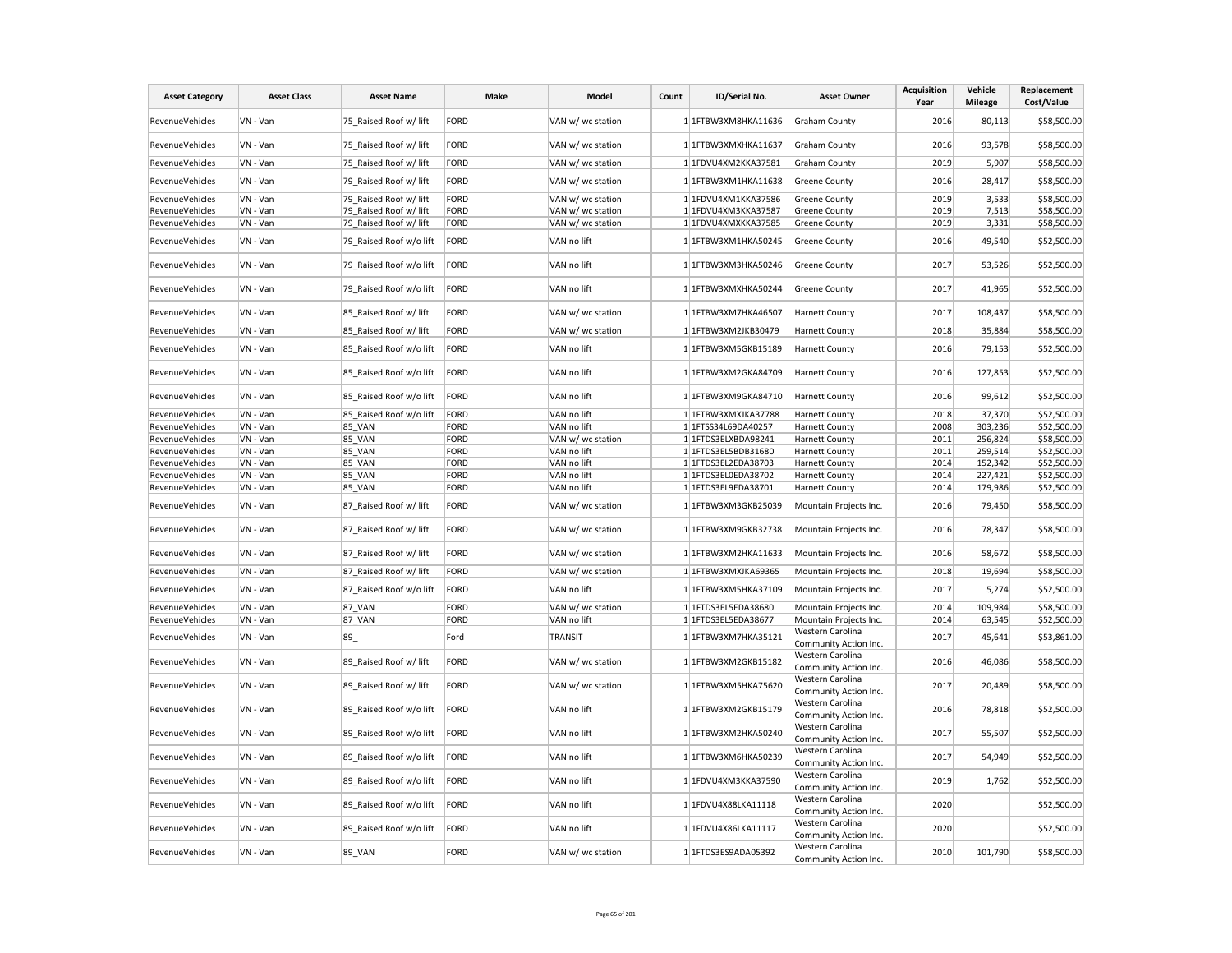| <b>Asset Category</b>  | <b>Asset Class</b> | <b>Asset Name</b>       | Make        | Model             | Count | ID/Serial No.          | <b>Asset Owner</b>                                            | <b>Acquisition</b><br>Year | Vehicle<br><b>Mileage</b> | Replacement<br>Cost/Value |
|------------------------|--------------------|-------------------------|-------------|-------------------|-------|------------------------|---------------------------------------------------------------|----------------------------|---------------------------|---------------------------|
| <b>RevenueVehicles</b> | VN - Van           | 89 VAN                  | FORD        | VAN w/ wc station |       | 1 1FTDS3EL2BDA85418    | Western Carolina<br>Community Action Inc.                     | 2011                       | 88,735                    | \$58,500.00               |
| RevenueVehicles        | VN - Van           | 89 VAN                  | FORD        | VAN w/ wc station |       | 1 1FTDS3EL6EDA38705    | Western Carolina<br>Community Action Inc.                     | 2014                       | 61,696                    | \$58,500.00               |
| RevenueVehicles        | VN - Van           | <b>89 VAN</b>           | FORD        | VAN no lift       |       | 1 1FTDS3EL4EDA38704    | Western Carolina<br>Community Action Inc.                     | 2014                       | 69,677                    | \$52,500.00               |
| RevenueVehicles        | VN - Van           | 9 CNG CONVERSION        | <b>ELDO</b> | VAN w/ wc station |       | 1 1FDEE3FS5KDC27807    | Ashe County<br>Transportation Authority,<br>Inc.              | 2019                       | 11,301                    | \$58,500.00               |
| <b>RevenueVehicles</b> | VN - Van           | 91 VAN                  | FORD        | VAN w/ wc station |       | 1 1 FTDS3EL8DDB26203   | Choanoke Public<br><b>Transportation Authority</b>            | 2013                       | 70,611                    | \$58,500.00               |
| <b>RevenueVehicles</b> | VN - Van           | 91 VAN                  | FORD        | VAN w/ wc station |       | 1 1FTDS3ELXDDB26199    | Choanoke Public<br><b>Transportation Authority</b>            | 2013                       | 59,897                    | \$58,500.00               |
| <b>RevenueVehicles</b> | VN - Van           | 95 Raised Roof w/o lift | FORD        | VAN no lift       |       | 1 1 1 FTBW3XM4GKB10999 | Hyde County Non-Profit<br>Private Transportation<br>Corp Inc. | 2016                       | 22,301                    | \$52,500.00               |
| <b>RevenueVehicles</b> | VN - Van           | <b>95 VAN</b>           | FORD        | VAN w/ wc station |       | 1 1FTDS3EL2BDB31703    | Hyde County Non-Profit<br>Private Transportation<br>Corp Inc. | 2011                       | 93,777                    | \$58,500.00               |
| RevenueVehicles        | VN - Van           | 97 Raised Roof w/ lift  | FORD        | VAN w/ wc station |       | 1 1FTBW3XM9GKB18516    | Iredell County                                                | 2016                       | 76,618                    | \$58,500.00               |
| RevenueVehicles        | VN - Van           | 97 Raised Roof w/ lift  | FORD        | VAN w/ wc station |       | 1 1FTBW3XM0GKB18517    | Iredell County                                                | 2016                       | 82,964                    | \$58,500.00               |
| RevenueVehicles        | VN - Van           | 97 Raised Roof w/ lift  | FORD        | VAN w/ wc station |       | 1 1FTBW3XM2GKB18518    | <b>Iredell County</b>                                         | 2016                       | 83,808                    | \$58,500.00               |
| <b>RevenueVehicles</b> | VN - Van           | 97 Raised Roof w/ lift  | FORD        | VAN w/ wc station |       | 1 1FTBW3XM8HKA46497    | <b>Iredell County</b>                                         | 2017                       | 85,882                    | \$58,500.00               |
| <b>RevenueVehicles</b> | VN - Van           | 97 Raised Roof w/ lift  | FORD        | VAN w/ wc station |       | 1 1FTBW3XM6HKA46496    | Iredell County                                                | 2017                       | 73,641                    | \$58,500.00               |
| RevenueVehicles        | VN - Van           | 97 Raised Roof w/ lift  | FORD        | VAN w/ wc station |       | 1 1FTBW3XM4HKA46495    | Iredell County                                                | 2017                       | 68,860                    | \$58,500.00               |
| RevenueVehicles        | VN - Van           | 97 Raised Roof w/ lift  | FORD        | VAN w/ wc station |       | 1 1FTBW3XM8HKB48284    | <b>Iredell County</b>                                         | 2017                       | 38,083                    | \$58,500.00               |
| <b>RevenueVehicles</b> | VN - Van           | 99 Raised Roof w/ lift  | FORD        | VAN w/ wc station |       | 1 1FTBW3XM8HKA67592    | Jackson County                                                | 2017                       | 42,482                    | \$58,500.00               |
| RevenueVehicles        | VN - Van           | 99 Raised Roof w/ lift  | FORD        | VAN w/ wc station |       | 1 1FTBW3XM6HKA67591    | Jackson County                                                | 2017                       | 43,702                    | \$58,500.00               |
| <b>RevenueVehicles</b> | VN - Van           | 99 Raised Roof w/ lift  | FORD        | VAN w/ wc station |       | 1 1FTBW3XMXJKA44546    | Jackson County                                                | 2018                       | 11,364                    | \$58,500.00               |
| RevenueVehicles        | VN - Van           | 99 VAN                  | FORD        | VAN no lift       |       | 1 1FDXE45S96DA78677    | Jackson County                                                | 2006                       | 122,755                   | \$52,500.00               |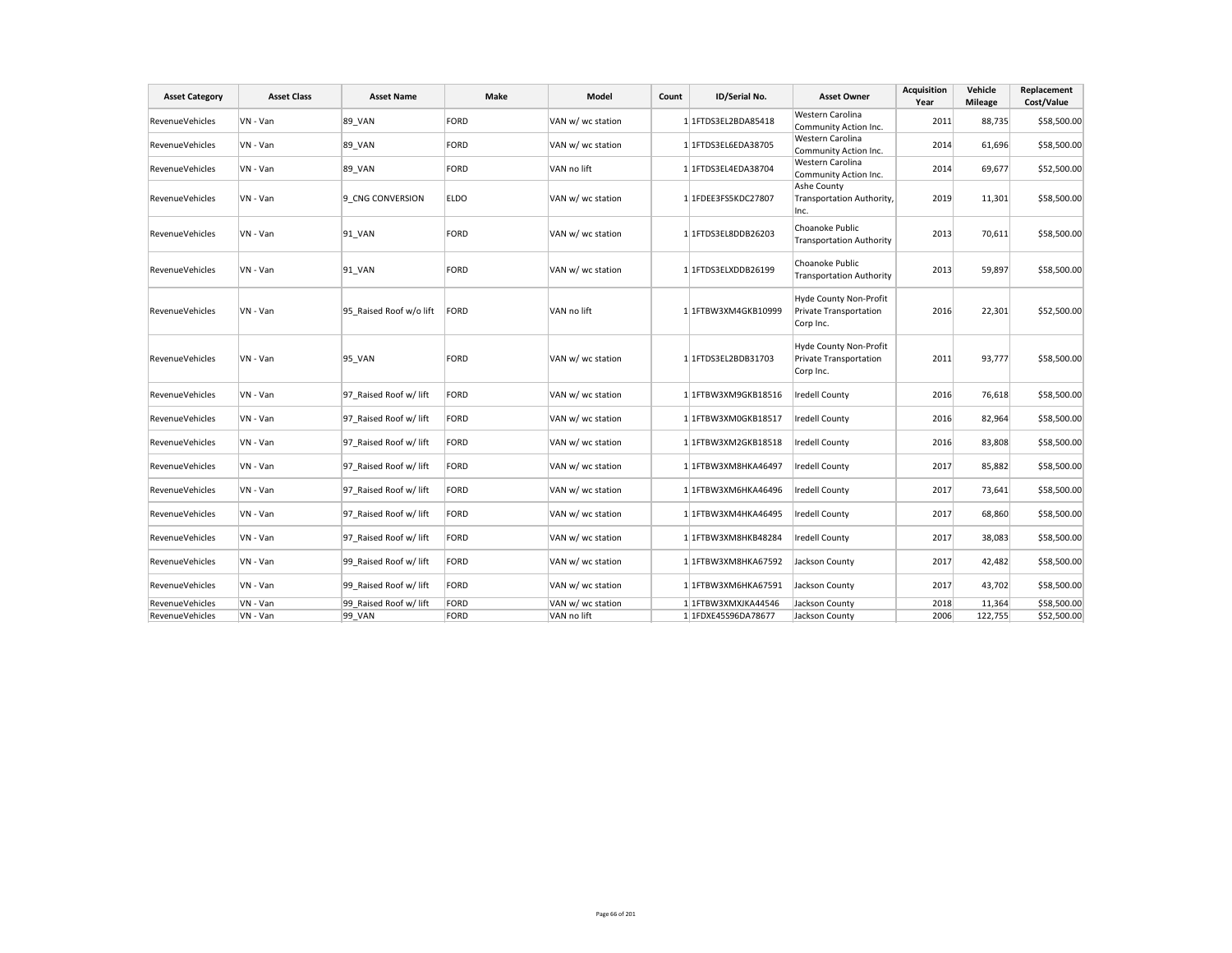## Appendix B: Asset Condition Data

## B1: Revenue Vehicle Assets

| <b>Asset Category</b>  | <b>Asset Class</b> | <b>Asset Name</b> | Count | ID/Serial No.          | Age (Yrs)      | Vehicle<br><b>Mileage</b> | Replacement<br>Cost/Value | <b>Useful Life</b><br><b>Benchmark (Yrs)</b> | Past Useful Life<br><b>Benchmark</b> |
|------------------------|--------------------|-------------------|-------|------------------------|----------------|---------------------------|---------------------------|----------------------------------------------|--------------------------------------|
| <b>RevenueVehicles</b> | AO - Automobile    | 196_450           |       | 1 1FAFP53U52A153963    | 1              | 83,286                    | \$25,000.00               | 8                                            | No                                   |
| <b>RevenueVehicles</b> | AO - Automobile    | 37                |       | 12FAFP71W45X154906     | 10             | 216,252                   | \$22,840.00               | 8                                            | Yes                                  |
| RevenueVehicles        | <b>BU - Bus</b>    | 107_RR with lift  |       | 1 1FDVU4XMXKKB26167    | $\overline{2}$ |                           | \$500,000.00              | 14                                           | No                                   |
| <b>RevenueVehicles</b> | <b>BU - Bus</b>    | 111 RR with lift  |       | 1 1FDVU4XM4KKA67827    | $\overline{2}$ |                           | \$500,000.00              | 14                                           | No                                   |
| <b>RevenueVehicles</b> | BU - Bus           | 111 RR with lift  |       | 1 1FDVU4XM3KKA66622    | $\overline{2}$ |                           | \$500,000.00              | 14                                           | No                                   |
| RevenueVehicles        | BU - Bus           | 111_RR with lift  |       | 1 1FDVU4XM4KKA67826    | $\overline{2}$ |                           | \$500,000.00              | 14                                           | No                                   |
| <b>RevenueVehicles</b> | BU - Bus           | 115 RR with lift  |       | 1 1 FTRS4XMXKKB07081   | $\overline{2}$ |                           | \$500,000.00              | 14                                           | No                                   |
| <b>RevenueVehicles</b> | <b>BU - Bus</b>    | 115 RR with lift  |       | 1 1 FTRS4XMXKKB07078   | $\overline{2}$ |                           | \$500,000.00              | 14                                           | No                                   |
| RevenueVehicles        | <b>BU - Bus</b>    | 115_RR with lift  |       | 1 1FTRS4XM8KKB07080    | $\overline{2}$ |                           | \$500,000.00              | 14                                           | No                                   |
| RevenueVehicles        | BU - Bus           | 115 RR with lift  |       | 1 1 FTRS4XM1KKB07079   | $\overline{2}$ |                           | \$500,000.00              | 14                                           | No                                   |
| RevenueVehicles        | BU - Bus           | 115_RR with lift  |       | 1 1 FTRS4X88LKA19149   | $\mathbf{1}$   |                           | \$500,000.00              | 14                                           | No                                   |
| <b>RevenueVehicles</b> | <b>BU - Bus</b>    | 115 RR with lift  |       | 1 1 FTRS4X88LKA19151   | $\mathbf{1}$   |                           | \$500,000.00              | 14                                           | No                                   |
| Revenue Vehicles       | BU - Bus           | 115_RR with lift  |       | 1 1 1 FTRS4X88LKA19148 | $\mathbf 1$    |                           | \$500,000.00              | 14                                           | No                                   |
| <b>RevenueVehicles</b> | BU - Bus           | 115 RR with lift  |       | 1 1 1 FTRS4X88LKA19150 | $\mathbf{1}$   |                           | \$500,000.00              | 14                                           | No                                   |
| RevenueVehicles        | BU - Bus           | 125_RR with lift  |       | 1 1FDVU4XM3KKB26169    | $\overline{2}$ |                           | \$500,000.00              | 14                                           | No                                   |
| RevenueVehicles        | BU - Bus           | 125_RR with lift  |       | 1 1FDVU4XM1KKB26168    | $\overline{2}$ |                           | \$500,000.00              | 14                                           | No                                   |
| RevenueVehicles        | BU - Bus           | 125_RR with lift  |       | 1 1FDVU4XMXKKB26170    | $\overline{2}$ |                           | \$500,000.00              | 14                                           | No                                   |
| RevenueVehicles        | <b>BU - Bus</b>    | 125_RR with lift  |       | 1 1FDVU4X80LKA31654    | $\mathbf{1}$   |                           | \$500,000.00              | 14                                           | No                                   |
| RevenueVehicles        | BU - Bus           | 125 RR with lift  |       | 1 1FDVU4X86LKA16639    | $\mathbf{1}$   |                           | \$500,000.00              | 14                                           | No                                   |
| <b>RevenueVehicles</b> | BU - Bus           | 125 RR with lift  |       | 1 1FDVU4X84LKA16638    | $\mathbf{1}$   |                           | \$500,000.00              | 14                                           | No                                   |
| <b>RevenueVehicles</b> | BU - Bus           | 125 RR with lift  |       | 1 1FDVU4X80LKA16636    | $\mathbf{1}$   |                           | \$500,000.00              | 14                                           | No                                   |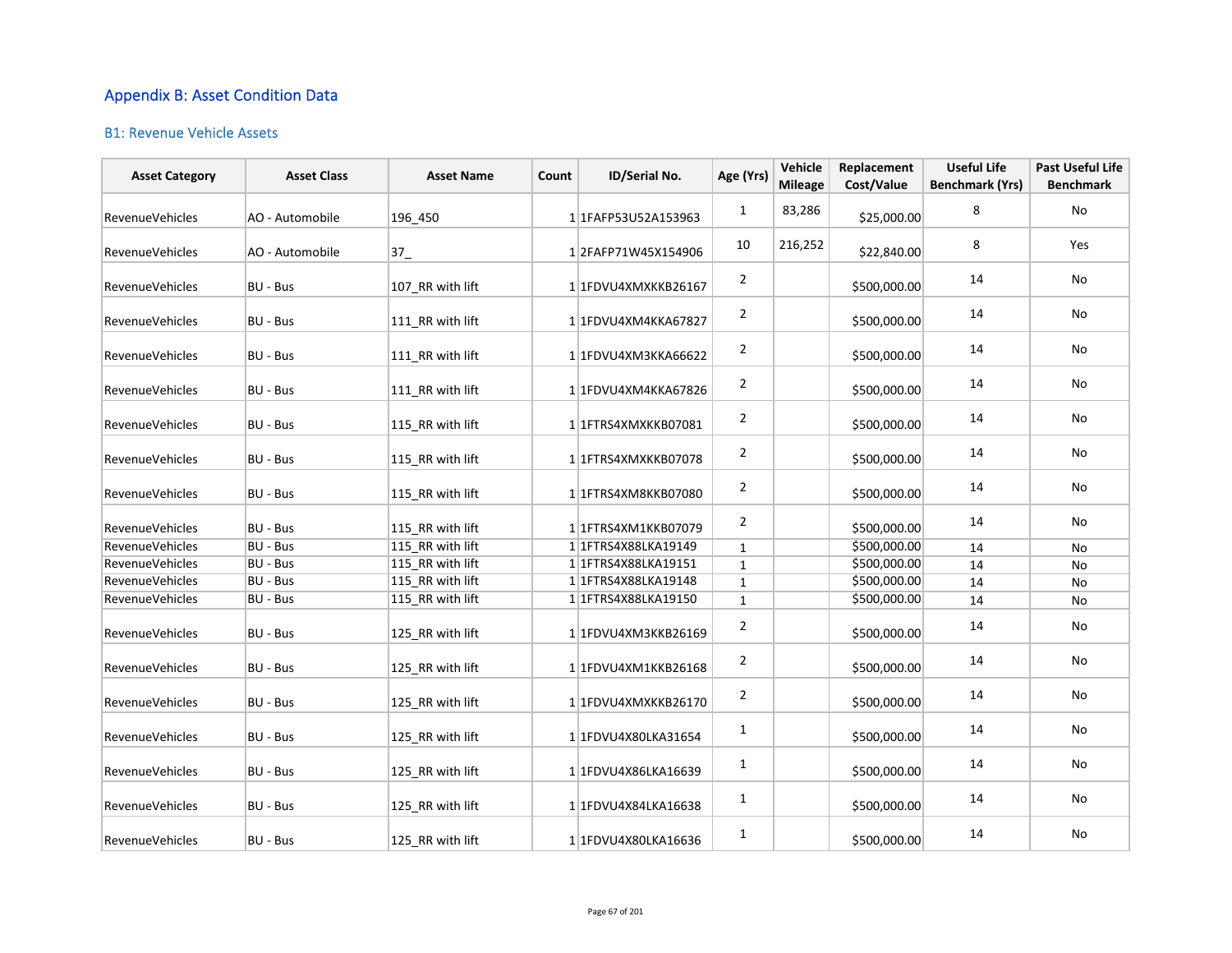| <b>Asset Category</b>  | <b>Asset Class</b> | <b>Asset Name</b>     | Count | ID/Serial No.        | Age (Yrs)      | Vehicle<br><b>Mileage</b> | Replacement<br>Cost/Value | <b>Useful Life</b><br><b>Benchmark (Yrs)</b> | <b>Past Useful Life</b><br><b>Benchmark</b> |
|------------------------|--------------------|-----------------------|-------|----------------------|----------------|---------------------------|---------------------------|----------------------------------------------|---------------------------------------------|
| <b>RevenueVehicles</b> | BU - Bus           | 125 RR with lift      |       | 11FDVU4X82LKA16637   | $\mathbf{1}$   |                           | \$500,000.00              | 14                                           | No                                          |
| <b>RevenueVehicles</b> | BU - Bus           | 127_30' LTV with lift |       | 1 15GGE2715J3093410  | $\overline{2}$ |                           | \$500,000.00              | 14                                           | No                                          |
| RevenueVehicles        | BU - Bus           | 129_35' CNG Bus       |       | 115GGB2719F1184949   | 6              | 269,744                   | \$500,000.00              | 14                                           | No                                          |
| RevenueVehicles        | BU - Bus           | 129 BUS               |       | 115GGB2715F1184950   | 6              | 284,755                   | \$500,000.00              | 14                                           | No                                          |
| RevenueVehicles        | BU - Bus           | 173_RR without lift   |       | 1 1FDVU4X87LKA35300  | $\mathbf{1}$   |                           | \$500,000.00              | 14                                           | No                                          |
| RevenueVehicles        | BU - Bus           | 183_RR with lift      |       | 1 1 FDVU4XM4KKB12247 | $\overline{2}$ |                           | \$500,000.00              | 14                                           | No                                          |
| RevenueVehicles        | BU - Bus           | 183 RR with lift      |       | 1 1FDVU4XM6KKB26165  | $\overline{2}$ |                           | \$500,000.00              | 14                                           | No                                          |
| RevenueVehicles        | BU - Bus           | 183 RR with lift      |       | 1 1FDVU4XM8KKB12252  | $\overline{2}$ |                           | \$500,000.00              | 14                                           | No                                          |
| RevenueVehicles        | BU - Bus           | 183 RR with lift      |       | 1 1FDVU4XM6KKB12251  | $\overline{2}$ |                           | \$500,000.00              | 14                                           | No                                          |
| RevenueVehicles        | BU - Bus           | 183 RR with lift      |       | 1 1FDVU4XM4KKB12250  | $\overline{2}$ |                           | \$500,000.00              | 14                                           | No                                          |
| RevenueVehicles        | BU - Bus           | 183 RR with lift      |       | 1 1FDVU4XM8KKB12249  | $\overline{2}$ |                           | \$500,000.00              | 14                                           | No                                          |
| RevenueVehicles        | BU - Bus           | 183_RR with lift      |       | 1 1FDVU4XM6KKB12248  | $\overline{2}$ |                           | \$500,000.00              | 14                                           | No                                          |
| RevenueVehicles        | BU - Bus           | 189_                  |       | 115GGB2714A1177075   | 11             | 171,559                   | \$500,000.00              | 14                                           | No                                          |
| RevenueVehicles        | BU - Bus           | 189_30' LTV           |       | 1 15GGE2715K3093487  | $\overline{2}$ | 6,878                     | \$500,000.00              | 14                                           | No                                          |
| RevenueVehicles        | BU - Bus           | 189 30' LTV with lift |       | 1 15GGE2717K3093488  | $\overline{2}$ | 8,403                     | \$500,000.00              | 14                                           | No                                          |
| RevenueVehicles        | BU - Bus           | 189 303               |       | 1 15GCB291051112547  | $\overline{2}$ | 590,587                   | \$50,000.00               | 14                                           | No                                          |
| RevenueVehicles        | BU - Bus           | 189 334               |       | 1 15GGB291971077706  | $\mathbf{1}$   | 428,339                   | \$30,000.00               | 14                                           | No                                          |
| RevenueVehicles        | BU - Bus           | 189 335               |       | 1 15GGB271981079718  | $\mathbf{1}$   | 373,149                   | \$30,000.00               | 14                                           | No                                          |
| RevenueVehicles        | BU - Bus           | 189_35' CNG Bus       |       | 1 15GGB3012B1178629  | 10             | 320,048                   | \$500,000.00              | 14                                           | No                                          |
| RevenueVehicles        | BU - Bus           | 189_35' CNG Bus       |       | 1 15GGB3010B1178628  | 10             | 281,138                   | \$500,000.00              | 14                                           | No                                          |
| RevenueVehicles        | BU - Bus           | 189_35' CNG Bus       |       | 1 15GGD2712C1181249  | 9              | 218,784                   | \$500,000.00              | 14                                           | No                                          |
| RevenueVehicles        | BU - Bus           | 189 35' CNG Bus       |       | 1 15GGD2719C1181250  | 9              | 262,920                   | \$500,000.00              | 14                                           | No                                          |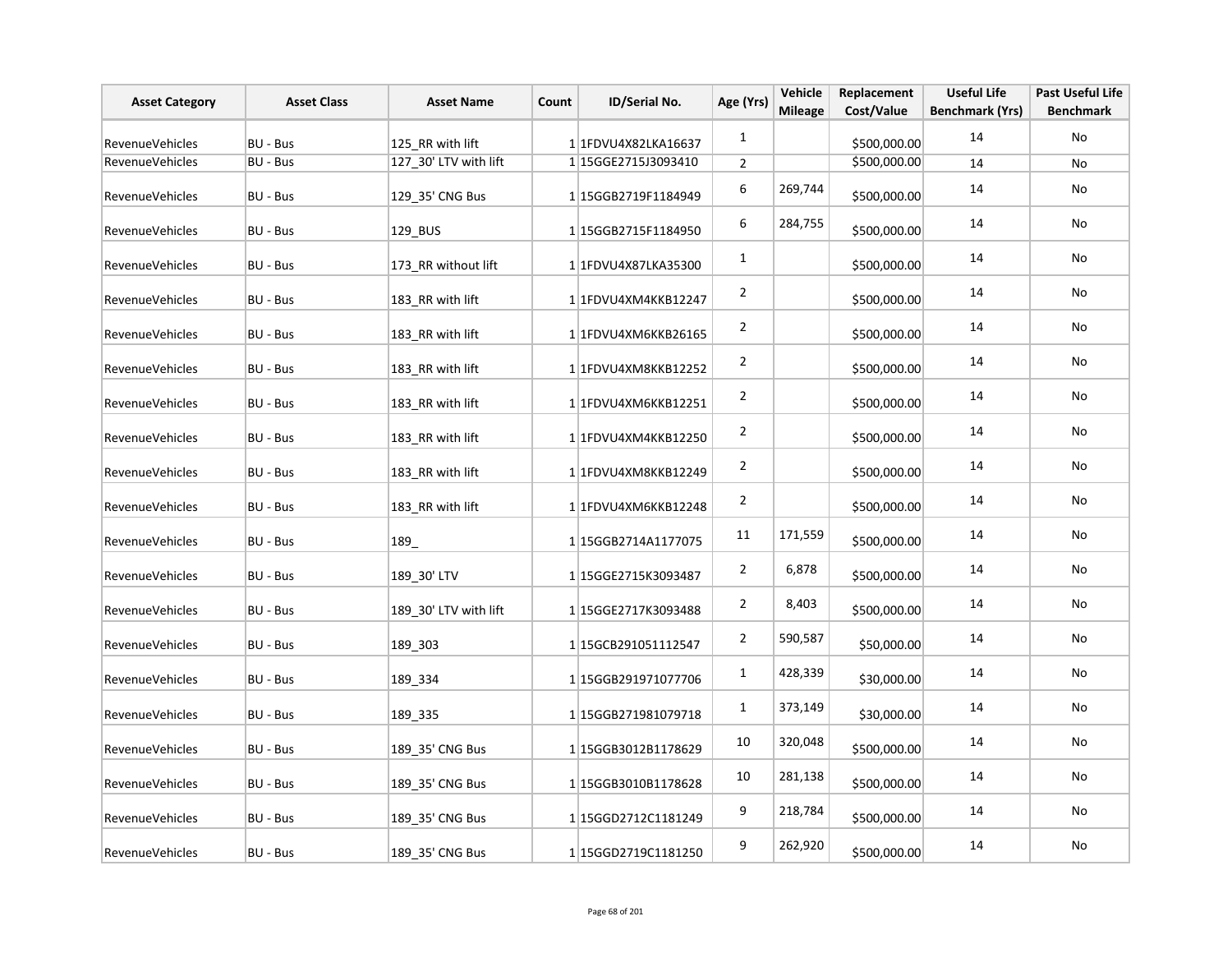| <b>Asset Category</b>  | <b>Asset Class</b> | <b>Asset Name</b>  | Count | ID/Serial No.           | Age (Yrs)      | Vehicle<br><b>Mileage</b> | Replacement<br>Cost/Value | <b>Useful Life</b><br><b>Benchmark (Yrs)</b> | <b>Past Useful Life</b><br><b>Benchmark</b> |
|------------------------|--------------------|--------------------|-------|-------------------------|----------------|---------------------------|---------------------------|----------------------------------------------|---------------------------------------------|
| RevenueVehicles        | <b>BU - Bus</b>    | 189 35' CNG Bus    |       | 1 15GGD3014D1181528     | 8              | 165,057                   | \$500,000.00              | 14                                           | No                                          |
| RevenueVehicles        | <b>BU - Bus</b>    | 189 35' CNG Bus    |       | 1 15GGB2716J3191354     | 3              | 52,528                    | \$500,000.00              | 14                                           | No                                          |
| <b>RevenueVehicles</b> | BU - Bus           | 189 35' CNG Bus    |       | 1 15GGB271XJ3191356     | 3              | 56,908                    | \$500,000.00              | 14                                           | No                                          |
| Revenue Vehicles       | BU - Bus           | 189_35' CNG Bus    |       | 115GGB2713J3191358      | 3              | 44,663                    | \$500,000.00              | 14                                           | No                                          |
| RevenueVehicles        | BU - Bus           | 189_35' CNG Bus    |       | 1 15GGB2714J3191353     | 3              | 49,027                    | \$500,000.00              | 14                                           | No                                          |
| RevenueVehicles        | <b>BU - Bus</b>    | 189 35' CNG Bus    |       | 1 15GGB2711J3191357     | 3              | 45,690                    | \$500,000.00              | 14                                           | No                                          |
| RevenueVehicles        | BU - Bus           | 189 35' CNG Bus    |       | 115GGB2718J3191355      | 3              | 61,306                    | \$500,000.00              | 14                                           | No                                          |
| <b>RevenueVehicles</b> | BU - Bus           | 189 35' CNG Bus    |       | 1 15GGB2715J3191359     | $\mathsf 3$    | 49,415                    | \$500,000.00              | 14                                           | No                                          |
| <b>RevenueVehicles</b> | BU - Bus           | 189_35' CNG Bus    |       | 1 15GGB2715J3191362     | 3              | 43,494                    | \$500,000.00              | 14                                           | No                                          |
| RevenueVehicles        | <b>BU - Bus</b>    | 189_35' CNG Bus    |       | 1 15GGB2711J3191360     | 3              | 43,605                    | \$500,000.00              | 14                                           | No                                          |
| <b>RevenueVehicles</b> | BU - Bus           | 189 35' CNG Bus    |       | 1 15GGB2713J3191361     | 3              | 45,961                    | \$500,000.00              | 14                                           | No                                          |
|                        |                    |                    |       |                         |                |                           |                           |                                              |                                             |
| <b>RevenueVehicles</b> | <b>BU - Bus</b>    | 189 35' CNG Bus    |       | 1 15GGB2719K3191107     | $\overline{2}$ | 2,775                     | \$500,000.00              | 14                                           | No                                          |
| <b>RevenueVehicles</b> | BU - Bus           | 189_35' CNG Bus    |       | 1 15GGB2717K3191106     | $\overline{2}$ | 2,659                     | \$500,000.00              | 14                                           | No                                          |
| RevenueVehicles        | BU - Bus           | 189 BUS            |       | 1 1N9MMACL6AC084102     | 11             | 239,218                   | \$500,000.00              | 14                                           | No                                          |
| RevenueVehicles        | BU - Bus           | 189_BUS            |       | 1 1N9MMACL4AC084101     | 11             | 294,769                   | \$500,000.00              | 14                                           | No                                          |
| RevenueVehicles        | BU - Bus           | 19 RR with lift    |       | 1 1FDVU4X84LKA02187     | $\mathbf{1}$   |                           | \$500,000.00              | 14                                           | No                                          |
| RevenueVehicles        | BU - Bus           | 19 RR with lift    |       | 1 1FDVU4X82LKA02186     | $\mathbf{1}$   |                           | \$500,000.00              | 14                                           | No                                          |
| RevenueVehicles        | BU - Bus           | 19_RR without lift |       | 1 1FDVU4X86LKA02188     | $\mathbf{1}$   |                           | \$500,000.00              | 14                                           | No                                          |
| <b>RevenueVehicles</b> | BU - Bus           | 19 RR without lift |       | 1 1FDVU4X88LKA02189     | $\mathbf{1}$   |                           | \$500,000.00              | 14                                           | No                                          |
| <b>RevenueVehicles</b> | BU - Bus           | 191 76954          |       | 1 15GGB271091176954     | 12             | 328,264                   | \$320,836.00              | 14                                           | No                                          |
| RevenueVehicles        | BU - Bus           | 191 77074          |       | 1 15GGB2712A1177074     | 11             | 283,514                   | \$361,701.00              | 14                                           | No                                          |
| <b>RevenueVehicles</b> | BU - Bus           | 196_BUS            |       | 1 1N9FLAC855C084167     | 16             | 252,825                   | \$500,000.00              | 14                                           | Yes                                         |
| <b>RevenueVehicles</b> | BU - Bus           | 196 BUS            |       | 1 1N9FLAC835C084166     | 16             | 194,697                   | \$500,000.00              | 14                                           | Yes                                         |
| RevenueVehicles        | <b>BU - Bus</b>    | 196 BUS            |       | 1 1N9FLAC815C084165     | 16             | 225,208                   | \$500,000.00              | 14                                           | Yes                                         |
| RevenueVehicles        | BU - Bus           | 196 BUS            |       | 1 1N9FLAC8X5C084164     | 16             | 198,012                   | \$500,000.00              | 14                                           | Yes                                         |
| RevenueVehicles        | BU - Bus           | 196 BUS            |       | 1 1N9FLAC885C084163     | 16             | 189,099                   | \$500,000.00              | 14                                           | Yes                                         |
| <b>RevenueVehicles</b> | BU - Bus           | 199 RR with lift   |       | 1 1FBVU4XM8KKB12308     | $\mathbf{1}$   |                           | \$500,000.00              | 14                                           | No                                          |
| <b>RevenueVehicles</b> | <b>BU - Bus</b>    | 199_RR with lift   |       | 1 1 FBV U4X M2K KA83176 | $\mathbf{1}$   |                           | \$500,000.00              | 14                                           | No                                          |
| <b>RevenueVehicles</b> | BU - Bus           | 203                |       | 115GGE271XF1093065      | 6              | 235,608                   | \$350,851.00              | 14                                           | No                                          |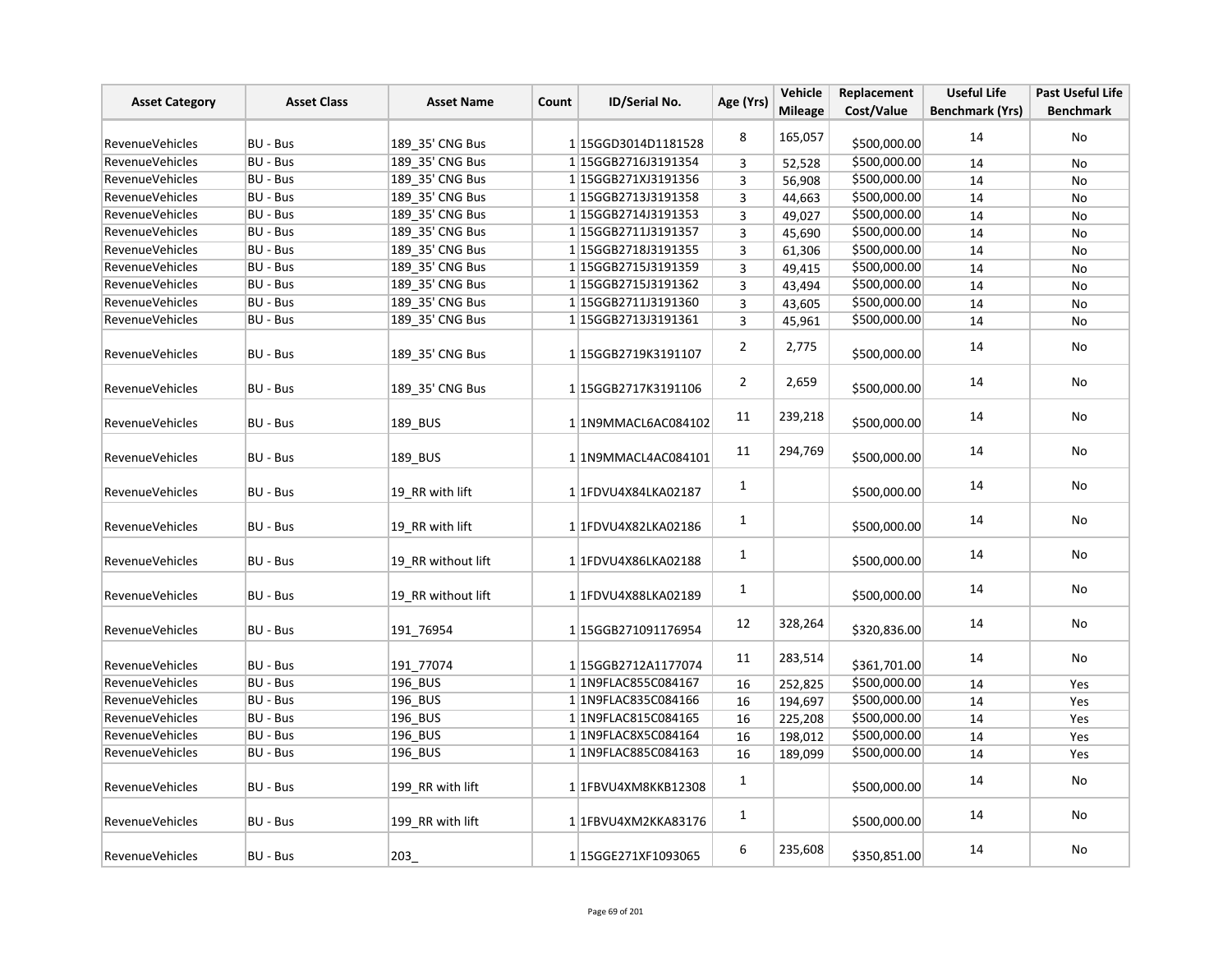| <b>Asset Category</b>  | <b>Asset Class</b> | <b>Asset Name</b>  | Count | ID/Serial No.                      | Age (Yrs)       | Vehicle<br><b>Mileage</b> | Replacement<br>Cost/Value | <b>Useful Life</b><br><b>Benchmark (Yrs)</b> | <b>Past Useful Life</b><br><b>Benchmark</b> |
|------------------------|--------------------|--------------------|-------|------------------------------------|-----------------|---------------------------|---------------------------|----------------------------------------------|---------------------------------------------|
| RevenueVehicles        | BU - Bus           | 203                |       | 1 15GGE2711F1093066                | 6               | 229,046                   | \$350,851.00              | 14                                           | No                                          |
| <b>RevenueVehicles</b> | BU - Bus           | 203                |       | 1N9MMAC68GC08417<br>1 <sup>0</sup> | 5               | 171,608                   | \$368,706.00              | 14                                           | No                                          |
| <b>RevenueVehicles</b> | BU - Bus           | 203                |       | 1N9MMAC6XGC08417<br>1 1            | 5               | 187,846                   | \$368,706.00              | 14                                           | No                                          |
| RevenueVehicles        | BU - Bus           | 203                |       | 1N9MMAC61GC08417<br>1 2            | 5               | 183,230                   | \$368,706.00              | 14                                           | No                                          |
| <b>RevenueVehicles</b> | BU - Bus           | 203                |       | 1N9MMAC63GC08417<br>1 3            | 5               | 132,612                   | \$368,706.00              | 14                                           | No                                          |
| RevenueVehicles        | BU - Bus           | 209 501            |       | 1 15GGB3011E1181994                | $\overline{7}$  | 431,194                   | \$625,867.00              | 14                                           | No                                          |
| <b>RevenueVehicles</b> | BU - Bus           | 209_502            |       | 1 15GGB3013E1181995                | $\overline{7}$  | 419,312                   | \$625,867.00              | 14                                           | No                                          |
| <b>RevenueVehicles</b> | BU - Bus           | 209_503            |       | 1 15GGB3015E1181996                | $\overline{7}$  | 400,306                   | \$625,867.00              | 14                                           | No                                          |
| RevenueVehicles        | BU - Bus           | 209 504            |       | 1 15GGB3017E1181997                | 7               | 417,837                   | \$625,867.00              | 14                                           | No                                          |
| <b>RevenueVehicles</b> | BU - Bus           | 209_505            |       | 1 15GGB3019E1181998                | $\overline{7}$  | 410,503                   | \$625,867.00              | 14                                           | No                                          |
| RevenueVehicles        | BU - Bus           | 209_506            |       | 1 15GGB3010E1181999                | $7\overline{ }$ | 419,895                   | \$625,867.00              | 14                                           | No                                          |
| <b>RevenueVehicles</b> | BU - Bus           | 209_507            |       | 1 15GGB3011E1182000                | $\overline{7}$  | 400,619                   | \$625,867.00              | 14                                           | No                                          |
| RevenueVehicles        | BU - Bus           | 209_508            |       | 1 15GGB3013E1182001                | $\overline{7}$  | 436,118                   | \$625,867.00              | 14                                           | No                                          |
| <b>RevenueVehicles</b> | BU - Bus           | 209_509            |       | 1 5FYH8KR19HF051945                | 4               | 201,727                   | \$653,182.00              | 14                                           | No                                          |
| RevenueVehicles        | BU - Bus           | 209 510            |       | 1 5FYH8KR19HF051946                | 4               | 219,521                   | \$653,182.00              | 14                                           | No                                          |
| <b>RevenueVehicles</b> | BU - Bus           | 21 RR with lift    |       | 1 1 FDVU4XM1KKA79773               | $\overline{2}$  |                           | \$500,000.00              | 14                                           | No                                          |
| RevenueVehicles        | <b>BU - Bus</b>    | 21 RR without lift |       | 1 1FDVU4XM9KKA79780                | $\overline{2}$  |                           | \$500,000.00              | 14                                           | No                                          |
| <b>RevenueVehicles</b> | BU - Bus           | 215                |       | 1 15GGB291841072637                | 17              | 506,851                   | \$287,104.00              | 14                                           | Yes                                         |
| <b>RevenueVehicles</b> | BU - Bus           | 215                |       | 1 15GGB291641072636                | 17              | 502,657                   | \$287,104.00              | 14                                           | Yes                                         |
| <b>RevenueVehicles</b> | BU - Bus           | 215                |       | 1 15GGB291141072642                | 17              | 472,930                   | \$287,104.00              | 14                                           | Yes                                         |
| <b>RevenueVehicles</b> | BU - Bus           | 215                |       | 1 15GGB2710B1179150                | 10              | 371,615                   | \$287,104.00              | 14                                           | No                                          |
| RevenueVehicles        | BU - Bus           | 215                |       | 1 15GGB2712B1179148                | 10              | 381,529                   | \$287,104.00              | 14                                           | No                                          |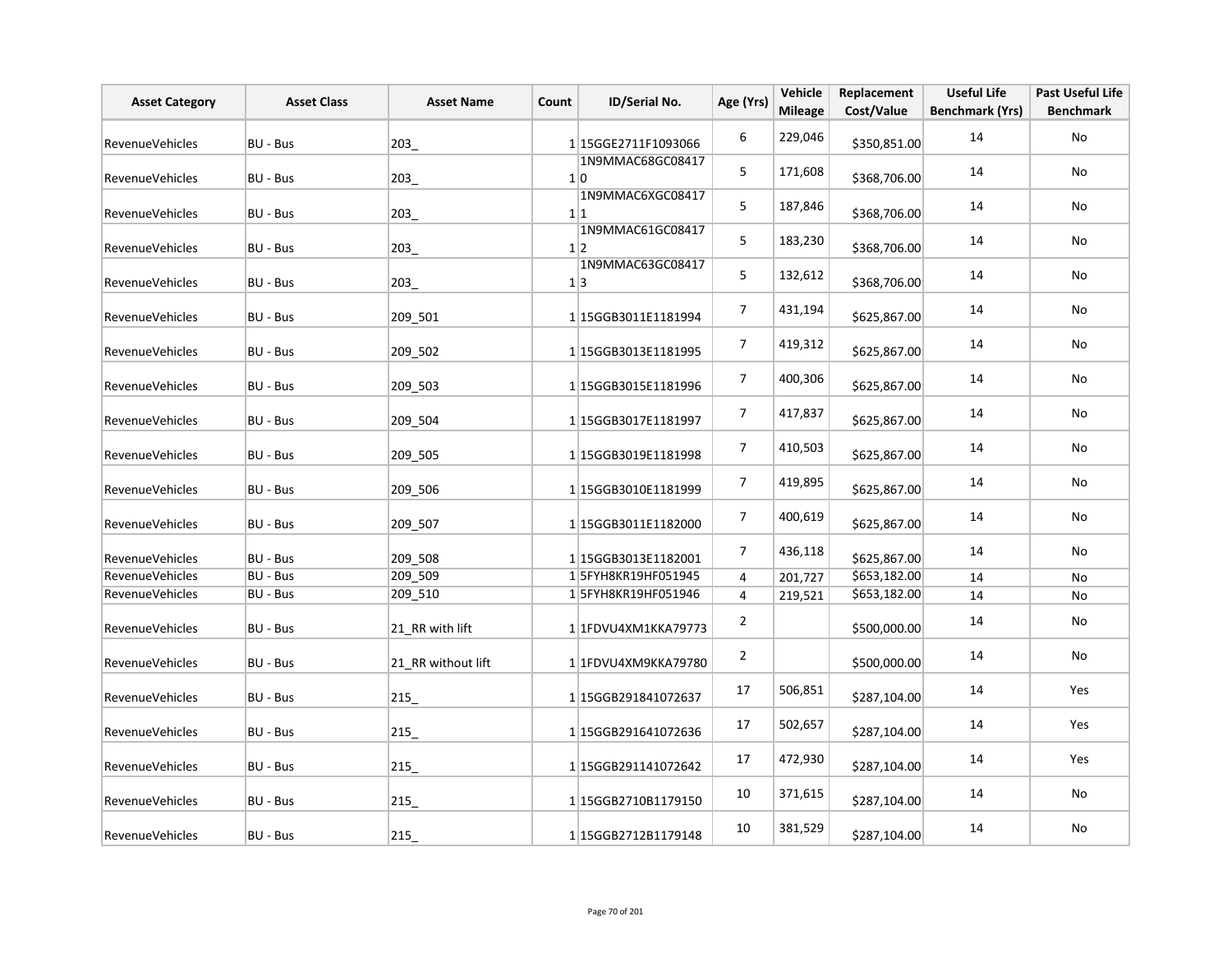| <b>Asset Category</b>  | <b>Asset Class</b> | <b>Asset Name</b> | Count | ID/Serial No.        | Age (Yrs)      | Vehicle<br><b>Mileage</b> | Replacement<br>Cost/Value | <b>Useful Life</b><br><b>Benchmark (Yrs)</b> | <b>Past Useful Life</b><br><b>Benchmark</b> |
|------------------------|--------------------|-------------------|-------|----------------------|----------------|---------------------------|---------------------------|----------------------------------------------|---------------------------------------------|
| RevenueVehicles        | BU - Bus           | 215               |       | 1 15GGB2714B1179149  | 10             | 368,400                   | \$287,104.00              | 14                                           | No                                          |
| <b>RevenueVehicles</b> | BU - Bus           | 215               |       | 115GGB2714B1179152   | 10             | 342,463                   | \$287,104.00              | 14                                           | No                                          |
| <b>RevenueVehicles</b> | BU - Bus           | 215               |       | 1 15GGB2712B1179151  | 10             | 389,261                   | \$287,104.00              | 14                                           | No                                          |
| RevenueVehicles        | BU - Bus           | 215_              |       | 115GGB271XK3189169   | $\overline{2}$ | 50,633                    | \$410,919.00              | 14                                           | No                                          |
| RevenueVehicles        | BU - Bus           | 215               |       | 115GGB2716K3189170   | $\overline{2}$ | 13,058                    | \$410,919.00              | 14                                           | No                                          |
| RevenueVehicles        | BU - Bus           | 221 10283         |       | 1 15GGB2717K3189615  | $\overline{2}$ | 49,886                    | \$724,189.00              | 14                                           | No                                          |
| RevenueVehicles        | BU - Bus           | 221 10284         |       | 1 15GGB2719K3189616  | $\overline{2}$ | 44,563                    | \$724,189.00              | 14                                           | No                                          |
| RevenueVehicles        | BU - Bus           | 221 10285         |       | 1 15GGB2710K3189617  | $\overline{2}$ | 44,851                    | \$724,189.00              | 14                                           | No                                          |
| RevenueVehicles        | BU - Bus           | 221 10286         |       | 1 15GGB2712K3189618  | $\overline{2}$ | 45,571                    | \$724,189.00              | 14                                           | No                                          |
| RevenueVehicles        | BU - Bus           | 221_135           |       | 1 15GGB291351074118  | 15             | 377,131                   | \$483,423.00              | 14                                           | Yes                                         |
| RevenueVehicles        | BU - Bus           | 221_137           |       | 1 15GGB291861076948  | 15             | 496,261                   | \$483,423.00              | 14                                           | Yes                                         |
| RevenueVehicles        | BU - Bus           | 221 138           |       | 1 15GGB291X61076949  | 13             | 455,100                   | \$483,423.00              | 14                                           | No                                          |
| RevenueVehicles        | BU - Bus           | 221 139           |       | 1 15GGB271381079505  | 13             | 295,242                   | \$511,902.00              | 14                                           | No                                          |
| RevenueVehicles        | BU - Bus           | 221 140           |       | 115GGB271581079506   | 10             | 368,419                   | \$511,902.00              | 14                                           | No                                          |
| RevenueVehicles        | BU - Bus           | 221_1401          |       | 115GGB2710E1183929   | 7              | 190,444                   | \$721,140.00              | 14                                           | No                                          |
| RevenueVehicles        | BU - Bus           | 221 1402          |       | 1 15GGB2717E1183930  | $\overline{7}$ | 167,147                   | \$642,907.00              | 14                                           | No                                          |
| RevenueVehicles        | BU - Bus           | 221_141           |       | 1 15GGB3012B1178503  | 10             | 308,802                   | \$951,874.00              | 14                                           | No                                          |
| RevenueVehicles        | BU - Bus           | 221_142           |       | 1 15GGB3014B1178504  | 7              | 275,984                   | \$954,874.00              | 14                                           | No                                          |
| RevenueVehicles        | BU - Bus           | 237_              |       | 1 1VHFD3K2346701217  | 17             | 388,621                   | \$527,100.00              | 14                                           | Yes                                         |
| RevenueVehicles        | BU - Bus           | 237_              |       | 1 1 VHFD3K2746701219 | 17             | 351,311                   | \$527,100.00              | 14                                           | Yes                                         |
| RevenueVehicles        | BU - Bus           | 237_              |       | 1 1VHFD3K2346701220  | 17             | 346,797                   | \$527,100.00              | 14                                           | Yes                                         |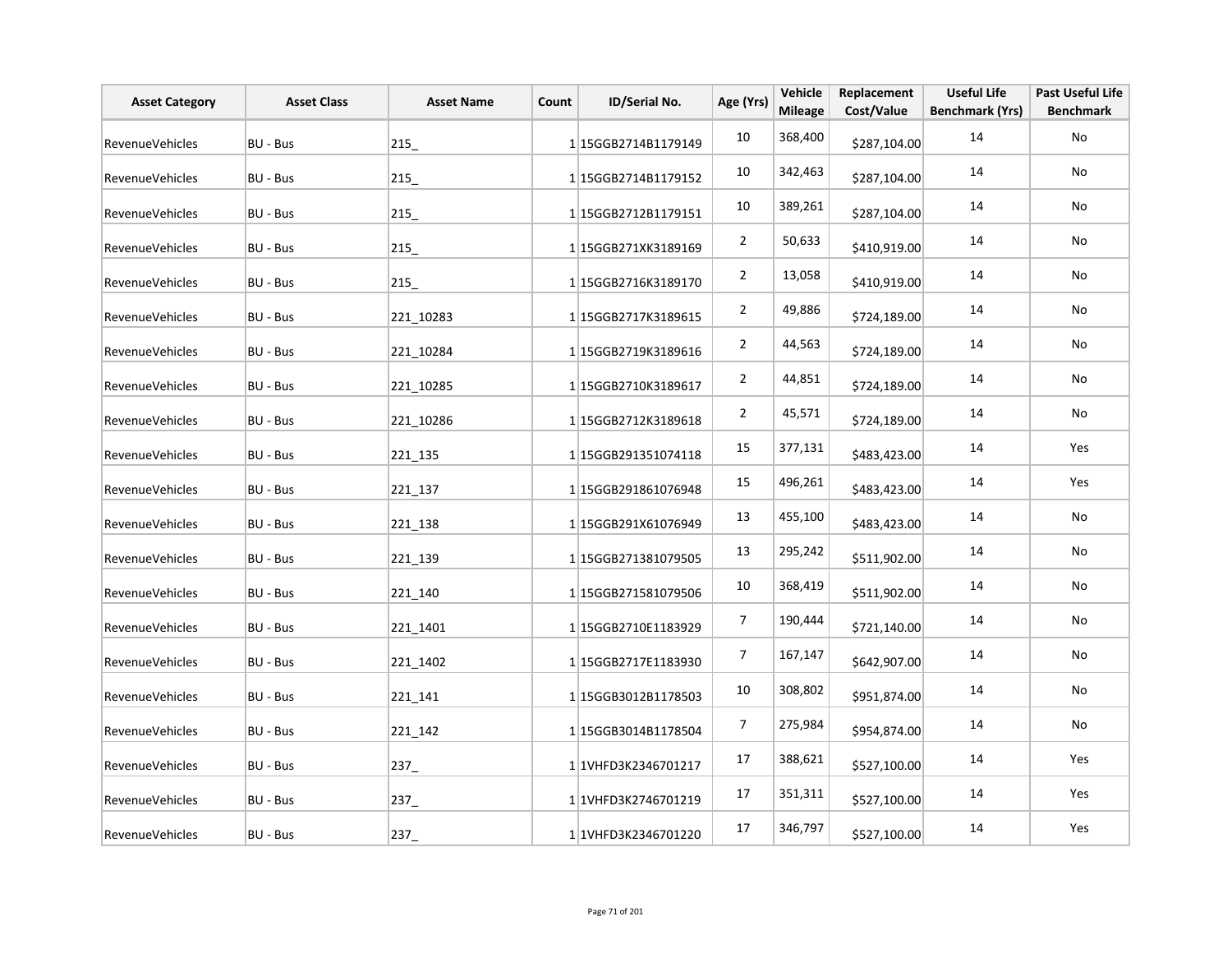| <b>Asset Category</b>  | <b>Asset Class</b> | <b>Asset Name</b>  | Count | ID/Serial No.        | Age (Yrs)      | Vehicle<br><b>Mileage</b> | Replacement<br>Cost/Value | <b>Useful Life</b><br><b>Benchmark (Yrs)</b> | <b>Past Useful Life</b><br><b>Benchmark</b> |
|------------------------|--------------------|--------------------|-------|----------------------|----------------|---------------------------|---------------------------|----------------------------------------------|---------------------------------------------|
| RevenueVehicles        | <b>BU - Bus</b>    | $237 -$            |       | 1 1VHFD3K2746701222  | 17             | 373,814                   | \$527,100.00              | 14                                           | Yes                                         |
| <b>RevenueVehicles</b> | BU - Bus           | 237                |       | 1 15GGB271981079962  | 13             | 234,554                   | \$527,100.00              | 14                                           | No                                          |
| <b>RevenueVehicles</b> | <b>BU - Bus</b>    | $237 -$            |       | 1 15GGB271781079961  | 13             | 233,702                   | \$527,100.00              | 14                                           | No                                          |
| RevenueVehicles        | <b>BU - Bus</b>    | 247                |       | 1 15GGB291561076938  | 15             | 651,303                   | \$309,662.00              | 14                                           | Yes                                         |
| RevenueVehicles        | BU - Bus           | 247                |       | 1 15GGB291761076942  | 15             | 570,847                   | \$309,662.00              | 14                                           | Yes                                         |
| RevenueVehicles        | BU - Bus           | 247                |       | 1 15GGB291561076941  | 15             | 643,285                   | \$309,662.00              | 14                                           | Yes                                         |
| <b>RevenueVehicles</b> | BU - Bus           | 247                |       | 1 15GGB291361076940  | 15             | 608,941                   | \$309,662.00              | 14                                           | Yes                                         |
| <b>RevenueVehicles</b> | BU - Bus           | 247                |       | 1 15GGB291761076939  | 15             | 650,270                   | \$309,662.00              | 14                                           | Yes                                         |
| RevenueVehicles        | BU - Bus           | 247                |       | 1 15GGB3011B1177505  | 10             | 340,247                   | \$577,921.00              | 14                                           | No                                          |
| <b>RevenueVehicles</b> | BU - Bus           | 3_RR with lift     |       | 1 1FDVU4XM3KKB26172  | $\overline{2}$ |                           | \$500,000.00              | 14                                           | No                                          |
| RevenueVehicles        | <b>BU - Bus</b>    | 3 RR with lift     |       | 1 1FDVU4XM1KKB26171  | $\overline{2}$ |                           | \$500,000.00              | 14                                           | No                                          |
| <b>RevenueVehicles</b> | BU - Bus           | 37_RR with lift    |       | 1 1FDVU4X82LKA35303  | $\mathbf{1}$   |                           | \$500,000.00              | 14                                           | No                                          |
| <b>RevenueVehicles</b> | BU - Bus           | 37_RR with lift    |       | 1 1FDVU4X80LKA35302  | $\mathbf{1}$   |                           | \$500,000.00              | 14                                           | No                                          |
| <b>RevenueVehicles</b> | BU - Bus           | 37_RR with lift    |       | 1 1 FDVU4X89LKA35301 | $\mathbf{1}$   |                           | \$500,000.00              | 14                                           | No                                          |
| <b>RevenueVehicles</b> | <b>BU - Bus</b>    | 39 RR without lift |       | 1 1FDVU4X83LKA25394  | $\mathbf 1$    |                           | \$500,000.00              | 14                                           | No                                          |
| <b>RevenueVehicles</b> | BU - Bus           | 39 RR without lift |       | 1 1FDVU4X85LKA25395  | 1              |                           | \$500,000.00              | 14                                           | No                                          |
| <b>RevenueVehicles</b> | BU - Bus           | 45 RR with lift    |       | 1 1FBVU4XM6KKA17178  | $\overline{2}$ |                           | \$500,000.00              | 14                                           | No                                          |
| <b>RevenueVehicles</b> | BU - Bus           | 45_RR with lift    |       | 1 1FBVU4XM6KKA17181  | $\overline{2}$ |                           | \$500,000.00              | 14                                           | No                                          |
| RevenueVehicles        | BU - Bus           | 45_RR with lift    |       | 1 1FBVU4XM4KKA17180  | $\overline{2}$ |                           | \$500,000.00              | 14                                           | No                                          |
| RevenueVehicles        | <b>BU - Bus</b>    | 87 RR with lift    |       | 1 1FBVU4XM1KKB72852  | $\overline{2}$ |                           | \$500,000.00              | 14                                           | No                                          |
| RevenueVehicles        | BU - Bus           | 87 RR with lift    |       | 1 1FBVU4XM1KKB87173  | $\overline{2}$ |                           | \$500,000.00              | 14                                           | No                                          |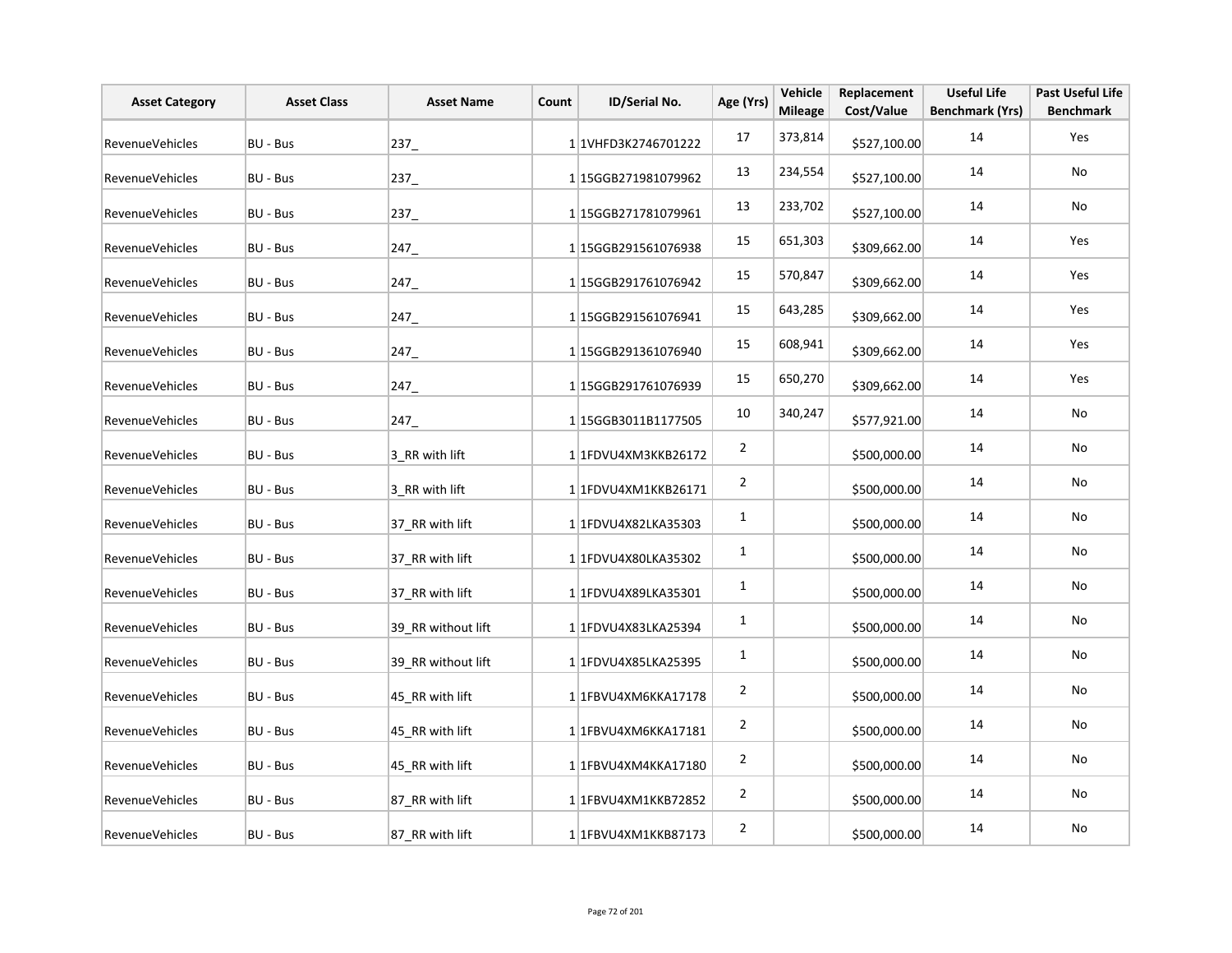| <b>Asset Category</b>  | <b>Asset Class</b>      | <b>Asset Name</b>   | Count | ID/Serial No.               | Age (Yrs)      | Vehicle        | Replacement  | <b>Useful Life</b>     | <b>Past Useful Life</b> |
|------------------------|-------------------------|---------------------|-------|-----------------------------|----------------|----------------|--------------|------------------------|-------------------------|
|                        |                         |                     |       |                             |                | <b>Mileage</b> | Cost/Value   | <b>Benchmark (Yrs)</b> | <b>Benchmark</b>        |
| <b>RevenueVehicles</b> | BU - Bus                | 87 RR with lift     |       | 1 1 FBVU4XM4KKB87166        | $\overline{2}$ |                | \$500,000.00 | 14                     | No                      |
| RevenueVehicles        | BU - Bus                | 93 RR with lift     |       | 1 1FBVU4XM5KKB39353         | $\overline{2}$ |                | \$500,000.00 | 14                     | No                      |
| <b>RevenueVehicles</b> | BU - Bus                | 93 RR with lift     |       | 11FBVU4XM1KKB31430          | $\overline{2}$ |                | \$500,000.00 | 14                     | No                      |
| RevenueVehicles        | BU - Bus                | 93 RR with lift     |       | 1 1FBVU4XM6KKA37351         | $\overline{2}$ |                | \$500,000.00 | 14                     | No                      |
| <b>RevenueVehicles</b> | BU - Bus                | 93 RR with lift     |       | 1 1FBVU4XM5KKA37356         | $\overline{2}$ |                | \$500,000.00 | 14                     | No                      |
| RevenueVehicles        | BU - Bus                | 95                  |       | 1 1FDEE3FS1KDC71416         | $\mathbf 1$    |                | \$500,000.00 | 14                     | <b>No</b>               |
| RevenueVehicles        | BU - Bus                | 97 RR with lift     |       | 1 1FDVU4XV7KKB26166         | $\overline{2}$ |                | \$500,000.00 | 14                     | No                      |
| RevenueVehicles        | BU - Bus                | 99 RR with lift     |       | 1 1 FDVU4XM3KKB12255        | $\overline{2}$ |                | \$500,000.00 | 14                     | <b>No</b>               |
| <b>RevenueVehicles</b> | BU - Bus                | 99 RR with lift     |       | 1 1 FDVU4XM1KKB12254        | $\overline{2}$ |                | \$500,000.00 | 14                     | No                      |
| <b>RevenueVehicles</b> | BU - Bus                | 99 RR with lift     |       | 1 1 FDVU4X82LKA02205        | $\mathbf{1}$   |                | \$500,000.00 | 14                     | No                      |
| RevenueVehicles        | <b>CU - Cutaway Bus</b> | 1 20' LTV           |       | 1 1FDEE3FL5FDA11924         | 6              | 135,071        | \$58,000.00  | 10                     | No                      |
| RevenueVehicles        | <b>CU - Cutaway Bus</b> | 1 20' LTV           |       | 1 1FDEE3FL0FDA06839         | 6              | 134,547        | \$58,000.00  | 10                     | No                      |
| RevenueVehicles        | <b>CU - Cutaway Bus</b> | 1 20' LTV           |       | 1 1FDEE3FLXFDA34535         | 6              | 124,877        | \$58,000.00  | 10                     | No                      |
| <b>RevenueVehicles</b> | CU - Cutaway Bus        | 1 20' LTV           |       | 1 1FDEE3FL3FDA34540         | 6              | 129,498        | \$58,000.00  | 10                     | No                      |
| RevenueVehicles        | <b>CU - Cutaway Bus</b> | 1 20' LTV           |       | 1 1FDEE3FL8FDA34534         | 6              | 129,596        | \$58,000.00  | 10                     | No                      |
| RevenueVehicles        | CU - Cutaway Bus        | 1 20' LTV           |       | 1 1FDEE3FL5GDC31954         | 5              | 87,083         | \$58,000.00  | 10                     | No                      |
| RevenueVehicles        | CU - Cutaway Bus        | 1 20' LTV           |       | 1 1FDEE3FS2HDC38109         | 4              | 66,956         | \$58,000.00  | 10                     | No                      |
| RevenueVehicles        | CU - Cutaway Bus        | 1 20' LTV           |       | 1 1 FDEE3 FS6 HDC3 7710     | 4              | 64,593         | \$58,000.00  | 10                     | <b>No</b>               |
| RevenueVehicles        | CU - Cutaway Bus        | 1 20' LTV w lift    |       | 1 1FDEE3FSXKDC73973         | $\mathbf{1}$   |                | \$58,000.00  | 10                     | No                      |
| RevenueVehicles        | <b>CU - Cutaway Bus</b> | 1 20' LTV w lift    |       | 1 1 FDEE3 FS4 KDC 7 1 4 1 2 | $\mathbf 1$    |                | \$58,000.00  | 10                     | No                      |
| <b>RevenueVehicles</b> | CU - Cutaway Bus        | 1 20' LTV with lift |       | 1 1 FDEE3 FS5 KDC 17634     | $\overline{2}$ | 6,982          | \$58,000.00  | 10                     | No                      |
| <b>RevenueVehicles</b> | <b>CU - Cutaway Bus</b> | 1 20' LTV with lift |       | 1 1FDEE3FS0KDC17170         | $\overline{2}$ | 8,334          | \$58,000.00  | 10                     | No                      |
| RevenueVehicles        | CU - Cutaway Bus        | 1 20' LTV with lift |       | 1 1 FDEE3FS2KDC17171        | $\overline{2}$ | 9,026          | \$58,000.00  | 10                     | No                      |
| RevenueVehicles        | CU - Cutaway Bus        | 1 20' LTV with lift |       | 1 1FDEE3FS7KDC17635         | $\overline{2}$ | 7,417          | \$58,000.00  | 10                     | No                      |
| RevenueVehicles        | <b>CU - Cutaway Bus</b> | 1 20' LTV with lift |       | 1 1 FDEE3 FS4 KDC 17172     | $\overline{2}$ | 7,036          | \$58,000.00  | 10                     | <b>No</b>               |
| RevenueVehicles        | CU - Cutaway Bus        | 1 20' LTV with lift |       | 1 1 FDEE3 FS6 KDC 7 1 4 1 3 | $\mathbf{1}$   |                | \$58,000.00  | 10                     | No                      |
| <b>RevenueVehicles</b> | <b>CU - Cutaway Bus</b> | 1 22' AND 25' LTV   |       | 1 1FDFE4FS1GDC02694         | 6              | 119,805        | \$70,000.00  | 10                     | No                      |
| RevenueVehicles        | <b>CU - Cutaway Bus</b> | 1 22' AND 25' LTV   |       | 1 1 FDFE4FS3GDC02695        | 6              | 111,025        | \$70,000.00  | 10                     | <b>No</b>               |
| <b>RevenueVehicles</b> | CU - Cutaway Bus        | 1 25' LTV           |       | 1 1 FDFE4FS3GDC25863        | 5              | 108,760        | \$70,000.00  | 10                     | No                      |
| RevenueVehicles        | <b>CU - Cutaway Bus</b> | 1 25' LTV           |       | 1 1FDFE4FS2GDC25871         | 5              | 100,981        | \$70,000.00  | 10                     | No                      |
| RevenueVehicles        | CU - Cutaway Bus        | 1 25' LTV with lift |       | 1 1 FDFE4FS4JDC16385        | $\pmb{4}$      | 52,231         | \$70,000.00  | 10                     | No                      |
| <b>RevenueVehicles</b> | CU - Cutaway Bus        | 1 25' LTV with lift |       | 1 1FDFE4FS2JDC16384         | 3              | 32,409         | \$70,000.00  | 10                     | No                      |
| <b>RevenueVehicles</b> | <b>CU - Cutaway Bus</b> | 1 25' LTV with lift |       | 1 1FDFE4FS6JDC16386         | $\overline{3}$ | 44,697         | \$70,000.00  | 10                     | No                      |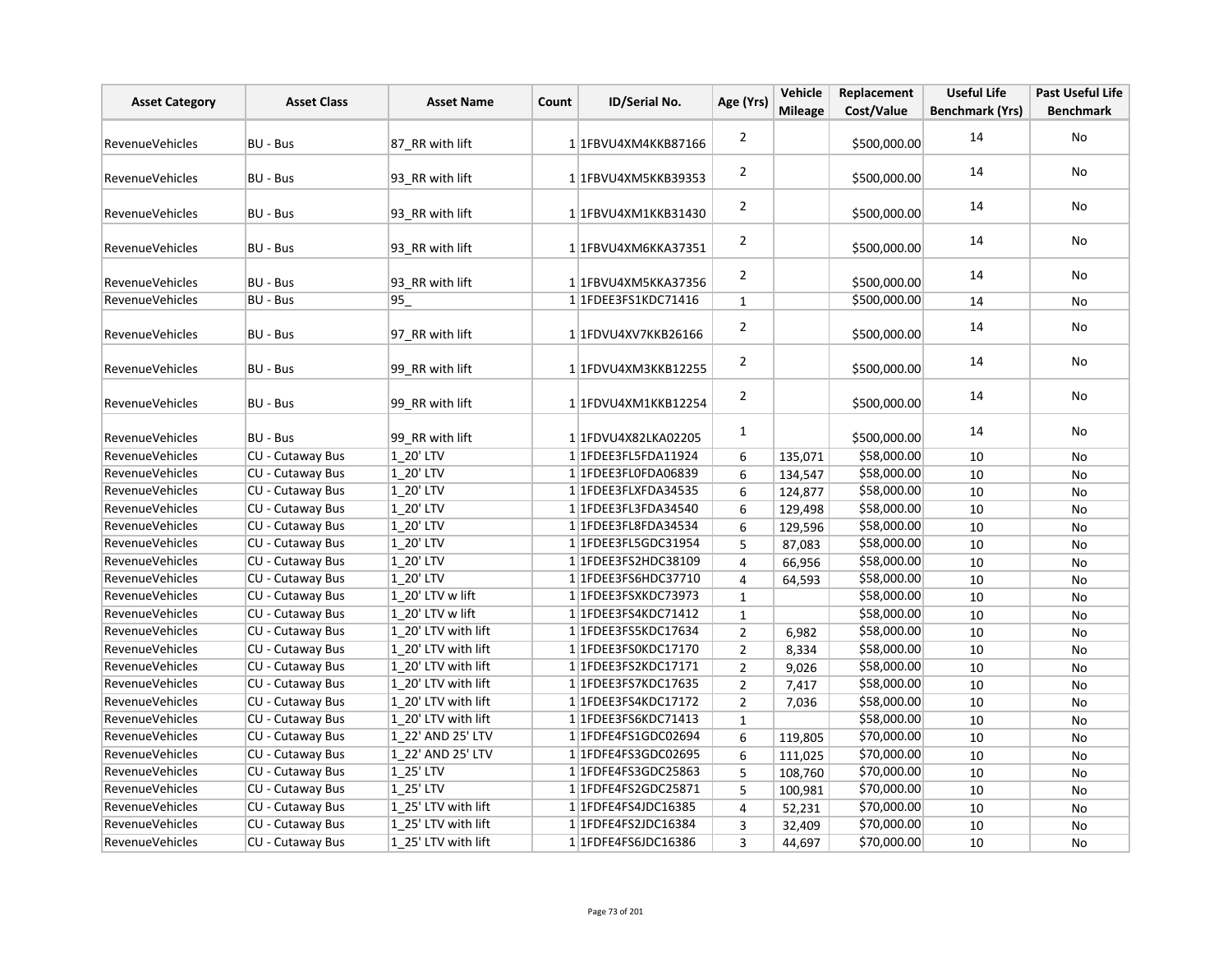| <b>Asset Category</b>  |                         | <b>Asset Name</b>     | <b>ID/Serial No.</b><br>Count | Age (Yrs)                | Vehicle        | Replacement    | <b>Useful Life</b> | <b>Past Useful Life</b> |                  |
|------------------------|-------------------------|-----------------------|-------------------------------|--------------------------|----------------|----------------|--------------------|-------------------------|------------------|
|                        | <b>Asset Class</b>      |                       |                               |                          |                | <b>Mileage</b> | Cost/Value         | <b>Benchmark (Yrs)</b>  | <b>Benchmark</b> |
| <b>RevenueVehicles</b> | <b>CU - Cutaway Bus</b> | 1 25' LTV with lift   |                               | 1 1FDFE4FS5KDC17174      | 2              | 3,497          | \$70,000.00        | 10                      | No               |
| <b>RevenueVehicles</b> | CU - Cutaway Bus        | 101 22' AND 25' LTV   |                               | 1 1FDFE4FS4FDA34581      | 6              | 152,394        | \$70,000.00        | 10                      | No               |
| <b>RevenueVehicles</b> | <b>CU - Cutaway Bus</b> | 101 22' AND 25' LTV   |                               | 1 1FDFE4FS6FDA34582      | 6              | 152,233        | \$70,000.00        | 10                      | <b>No</b>        |
| <b>RevenueVehicles</b> | CU - Cutaway Bus        | 101 22' AND 25' LTV   |                               | 1 1 FDEE3 FS8 GDC 26268  | 5              | 130,105        | \$58,000.00        | 10                      | No               |
| <b>RevenueVehicles</b> | <b>CU - Cutaway Bus</b> | 101 22' AND 25' LTV   |                               | 1 1FDEE3FS6GDC26267      | 5              | 156,720        | \$58,000.00        | 10                      | No               |
| RevenueVehicles        | CU - Cutaway Bus        | 101 22' LTV with lift |                               | 1 1FDFE4FS1KDC17723      | $\overline{2}$ | 13,183         | \$63,500.00        | 10                      | <b>No</b>        |
| <b>RevenueVehicles</b> | CU - Cutaway Bus        | 101 22' LTV with lift |                               | 1 1 FDFE4FS9KDC17341     | $\overline{2}$ |                | \$63,500.00        | 10                      | No               |
| <b>RevenueVehicles</b> | <b>CU - Cutaway Bus</b> | 101 22' LTV with lift |                               | 1 1FDFE4FS2KDC17343      | $\overline{2}$ | 15,568         | \$63,500.00        | 10                      | No               |
| <b>RevenueVehicles</b> | CU - Cutaway Bus        | 101 22' LTV with lift |                               | 1 1FDFE4FS0KDC17342      | $\mathbf{2}$   |                | \$63,500.00        | 10                      | No               |
| <b>RevenueVehicles</b> | <b>CU - Cutaway Bus</b> | 101 22' LTV with lift |                               | 11FDFE4FS7KDC17340       | $\overline{2}$ | 9.830          | \$63,500.00        | 10                      | No               |
| <b>RevenueVehicles</b> | <b>CU - Cutaway Bus</b> | 101 22' LTV with lift |                               | 1 1 FDEE3FS5KDC51251     | $\mathbf{1}$   |                | \$63,500.00        | 10                      | No               |
| <b>RevenueVehicles</b> | CU - Cutaway Bus        | 101 22' LTV with lift |                               | 1 1 FDEE3FS3KDC51247     | $\mathbf{1}$   |                | \$63,500.00        | 10                      | No               |
| <b>RevenueVehicles</b> | CU - Cutaway Bus        | 101 22' LTV with lift |                               | 1 1FDEE3FS7KDC51249      | $\mathbf 1$    |                | \$63,500.00        | 10                      | No               |
| <b>RevenueVehicles</b> | <b>CU - Cutaway Bus</b> | 101 25' LTV           |                               | 1 1 FDFE4FS6GDC25856     | 5              | 77,055         | \$70,000.00        | 10                      | No               |
| RevenueVehicles        | <b>CU - Cutaway Bus</b> | 101 25' LTV with lift |                               | 1 1FDFE4FS0KDC56819      | $\overline{2}$ |                | \$70,000.00        | 10                      | No               |
| <b>RevenueVehicles</b> | CU - Cutaway Bus        | 101 25' LTV with lift |                               | 1 1 FDFE4FS1KDC56814     | $\overline{2}$ |                | \$70,000.00        | 10                      | No               |
| <b>RevenueVehicles</b> | <b>CU - Cutaway Bus</b> | 101 25' LTV with lift |                               | 1 1FDFE4FS3KDC56815      | $\mathbf{1}$   |                | \$64,000.00        | 10                      | No               |
| <b>RevenueVehicles</b> | CU - Cutaway Bus        | 105                   |                               | 1 1FDFE4FS7CDB33987      | 10             | 209,443        | \$62,000.00        | 10                      | Yes              |
| <b>RevenueVehicles</b> | <b>CU - Cutaway Bus</b> | 105_20' LTV           |                               | 1 1FDEE3FL2FDA37381      | 6              | 87,181         | \$58,000.00        | 10                      | No               |
| <b>RevenueVehicles</b> | <b>CU - Cutaway Bus</b> | 105 20' LTV           |                               | 1 1FDEE3FL9GDC27356      | 5              | 56,312         | \$58,000.00        | 10                      | No               |
| RevenueVehicles        | <b>CU - Cutaway Bus</b> | 105 20' LTV           |                               | 1 1FDEE3FL0GDC27357      | 5              | 134,704        | \$58,000.00        | 10                      | No               |
| <b>RevenueVehicles</b> | CU - Cutaway Bus        | 105 20' LTV           |                               | 1 1FDEE3FL4GDC07080      | 5              | 52,177         | \$52,000.00        | 10                      | No               |
| <b>RevenueVehicles</b> | <b>CU - Cutaway Bus</b> | 105 20' LTV           |                               | 1 1FDEE3FL8GDC07082      | 5              | 80,028         | \$52,000.00        | 10                      | No               |
| <b>RevenueVehicles</b> | <b>CU - Cutaway Bus</b> | 105 20' LTV           |                               | 1 1 FDEE3 FL6GDC07081    | 5              | 69,079         | \$52,000.00        | 10                      | No               |
| <b>RevenueVehicles</b> | CU - Cutaway Bus        | 105 20' LTV           |                               | 1 1FDEE3FL8GDC07079      | 5              | 81,428         | \$52,000.00        | 10                      | No               |
| <b>RevenueVehicles</b> | CU - Cutaway Bus        | 105 20' LTV w lift    |                               | 1 1 FDEE3 FS0 IDC6 1217  | $\overline{2}$ |                | \$58,000.00        | 10                      | No               |
| <b>RevenueVehicles</b> | CU - Cutaway Bus        | 105 20' LTV w lift    |                               | 1 1FDEE3FS7KDC61215      | $\overline{2}$ |                | \$58,000.00        | 10                      | No               |
| <b>RevenueVehicles</b> | <b>CU - Cutaway Bus</b> | 105_20' LTV w lift    |                               | 1 1FDEE3FS9KDC61216      | $\overline{2}$ |                | \$58,000.00        | 10                      | No               |
| <b>RevenueVehicles</b> | CU - Cutaway Bus        | 105_20' LTV w lift    |                               | 1 1FDEE3FS3KDC61213      | $\mathbf 2$    |                | \$58,000.00        | 10                      | No               |
| <b>RevenueVehicles</b> | CU - Cutaway Bus        | 105 20' LTV with lift |                               | 1 1FDEE3FSXHDC38133      | 4              | 72,995         | \$58,000.00        | 10                      | No               |
| <b>RevenueVehicles</b> | <b>CU - Cutaway Bus</b> | 105 20' LTV with lift |                               | 1 1 FDEE3 FS8 HDC38132   | 4              | 42,662         | \$58,000.00        | 10                      | No               |
| <b>RevenueVehicles</b> | <b>CU - Cutaway Bus</b> | 105 20' LTV with lift |                               | 1 1 FDEE3FSXJDC37957     | 3              | 25,523         | \$58,000.00        | 10                      | No               |
| <b>RevenueVehicles</b> | CU - Cutaway Bus        | 105 20' LTV with lift |                               | 1 1FDEE3FS0KDC21509      | $\overline{2}$ | 3,251          | \$58,000.00        | 10                      | No               |
| <b>RevenueVehicles</b> | <b>CU - Cutaway Bus</b> | 105 20' LTV with lift |                               | 1 1 FDEE3FS9KDC21511     | $\overline{2}$ |                | \$58,000.00        | 10                      | No               |
| RevenueVehicles        | <b>CU - Cutaway Bus</b> | 105 20' LTV with lift |                               | 1 1FDEE3FS5KDC61214      | $\overline{2}$ |                | \$58,000.00        | 10                      | No               |
| <b>RevenueVehicles</b> | CU - Cutaway Bus        | 105_25' LTV with lift |                               | 1 1FDFE4FSXKDC12343      | $\overline{2}$ | 2,775          | \$70,000.00        | 10                      | No               |
| <b>RevenueVehicles</b> | <b>CU - Cutaway Bus</b> | 107 20' LTV w lift    |                               | 1 1 FDEE3 FS3 KDC5 9705  | $\overline{2}$ |                | \$58,000.00        | 10                      | No               |
| <b>RevenueVehicles</b> | CU - Cutaway Bus        | 107_20' LTV with lift |                               | 1 1FDEE3FS3HDC77498      | 4              | 65,492         | \$58,000.00        | 10                      | No               |
| <b>RevenueVehicles</b> | CU - Cutaway Bus        | 107 20' LTV with lift |                               | 1 1FDEE3FS9KDC27809      | $\overline{2}$ | 5,557          | \$58,000.00        | 10                      | No               |
| <b>RevenueVehicles</b> | <b>CU - Cutaway Bus</b> | 107 20' LTV with lift |                               | 1 1 FDEE3 FS8 KDC 21502  | $\overline{2}$ | 6,623          | \$58,000.00        | 10                      | No               |
| <b>RevenueVehicles</b> | <b>CU - Cutaway Bus</b> | 107 20' LTV with lift |                               | 1 1FDEE3FS1KDC21504      | $\overline{2}$ | 5,389          | \$58,000.00        | 10                      | <b>No</b>        |
| <b>RevenueVehicles</b> | CU - Cutaway Bus        | 107 20' LTV with lift |                               | 1 1 FDEE3 FS3 KDC 2 1505 | $\overline{2}$ | 5,990          | \$58,000.00        | 10                      | No               |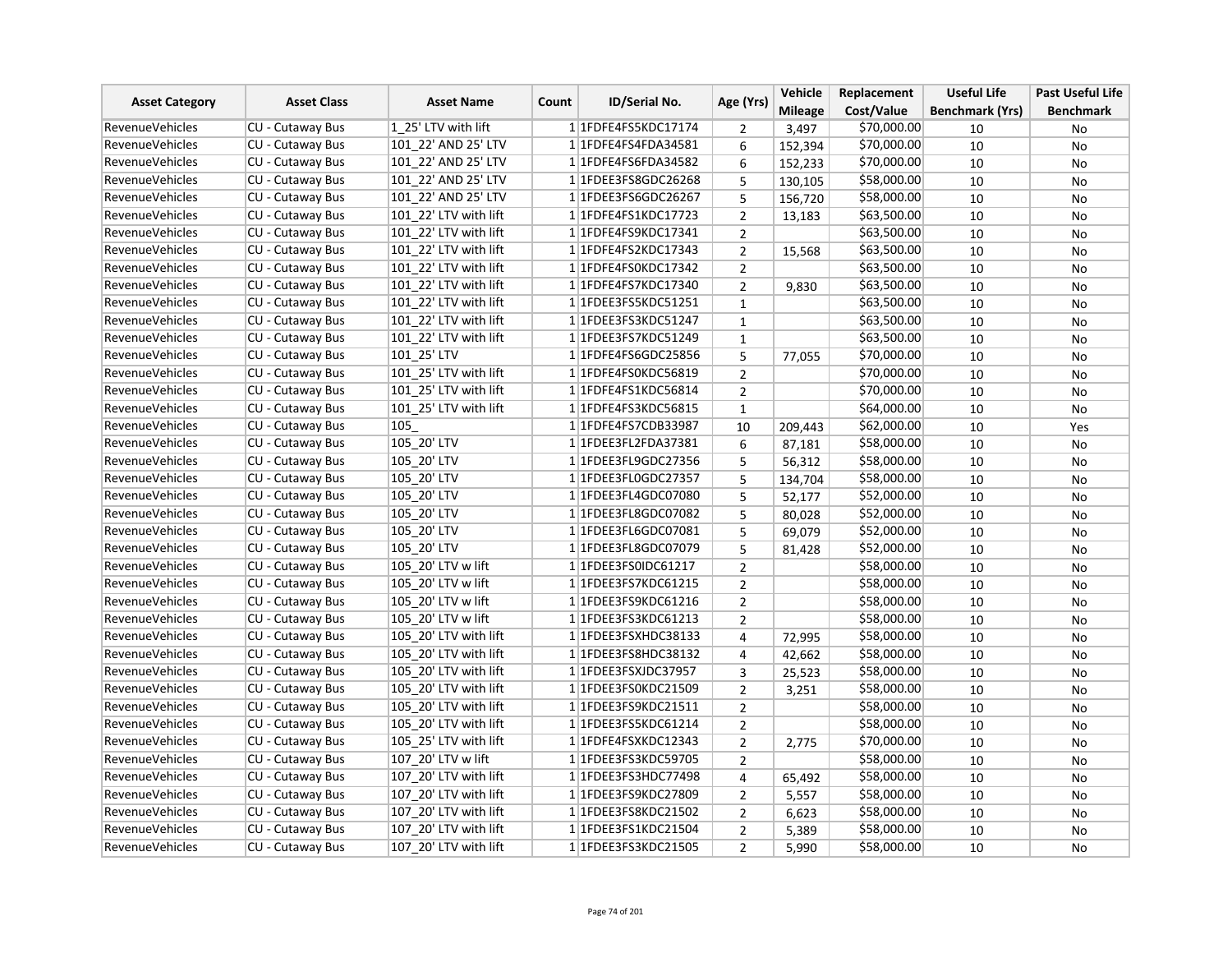| <b>Asset Category</b>  | <b>Asset Class</b>      | <b>Asset Name</b>     | Count | ID/Serial No.           | Age (Yrs)      | Vehicle        | Replacement | <b>Useful Life</b>     | <b>Past Useful Life</b> |
|------------------------|-------------------------|-----------------------|-------|-------------------------|----------------|----------------|-------------|------------------------|-------------------------|
|                        |                         |                       |       |                         |                | <b>Mileage</b> | Cost/Value  | <b>Benchmark (Yrs)</b> | <b>Benchmark</b>        |
| <b>RevenueVehicles</b> | CU - Cutaway Bus        | 107 20' LTV with lift |       | 1 1FDEE3FS7KDC21510     | $\overline{2}$ |                | \$58,000.00 | 10                     | No                      |
| <b>RevenueVehicles</b> | CU - Cutaway Bus        | 107 20' LTV with lift |       | 1 1FDEE3FS0KDC99712     | $\overline{2}$ |                | \$58,000.00 | 10                     | No                      |
| <b>RevenueVehicles</b> | CU - Cutaway Bus        | 107 20' LTV with lift |       | 1 1FDVU4XMXKKA66620     | 2              | 1,763          | \$58,000.00 | 10                     | No                      |
| <b>RevenueVehicles</b> | <b>CU - Cutaway Bus</b> | 107 22' LTV with lift |       | 1 1FDEE3FS7KDC47802     | $\mathbf{1}$   |                | \$63,500.00 | 10                     | No                      |
| <b>RevenueVehicles</b> | CU - Cutaway Bus        | 107 22' LTV with lift |       | 1 1 FDEE3 FS6KDC47273   | $\mathbf{1}$   |                | \$63,500.00 | 10                     | <b>No</b>               |
|                        |                         | 109 1FDEE3FSXKDC597   |       |                         |                |                |             |                        |                         |
| <b>RevenueVehicles</b> | CU - Cutaway Bus        | 03                    |       | 1 1FDEE3FSXKDC59703     | 2              |                | \$58,000.00 | 10                     | No                      |
| <b>RevenueVehicles</b> | CU - Cutaway Bus        | 109 20' LTV           |       | 1 1FDEE3FL1GDC27352     | 5              | 100,928        | \$58,000.00 | 10                     | No                      |
| <b>RevenueVehicles</b> | CU - Cutaway Bus        | 109 20' LTV           |       | 1 1 FDEE3 FL6GDC22440   | 5              | 100,001        | \$58,000.00 | 10                     | No                      |
| <b>RevenueVehicles</b> | CU - Cutaway Bus        | 109 20' LTV           |       | 1 1FDEE3FL7GDC27081     | 5              | 99,238         | \$58,000.00 | 10                     | <b>No</b>               |
| <b>RevenueVehicles</b> | CU - Cutaway Bus        | 109_20' LTV           |       | 1 1FDEE3FL7GDC27078     | 5              | 92,438         | \$58,000.00 | 10                     | No                      |
| <b>RevenueVehicles</b> | CU - Cutaway Bus        | 109_20' LTV           |       | 1 1 FDEE3 FL9 GDC 27079 | 5              | 103,177        | \$58,000.00 | 10                     | No                      |
| <b>RevenueVehicles</b> | <b>CU - Cutaway Bus</b> | 109 20' LTV           |       | 1 1 FDEE3 FL5 GDC 27080 | 5              | 102,285        | \$58,000.00 | 10                     | No                      |
| <b>RevenueVehicles</b> | CU - Cutaway Bus        | 109 20' LTV           |       | 1 1 FDEE3 FS3 HDC3 7857 | 4              | 72,004         | \$58,000.00 | 10                     | No                      |
| <b>RevenueVehicles</b> | CU - Cutaway Bus        | 109 20' LTV           |       | 1 1 FDEE3 FS1 HDC3 7856 | $\overline{4}$ | 73,233         | \$58,000.00 | 10                     | <b>No</b>               |
| <b>RevenueVehicles</b> | CU - Cutaway Bus        | 109 20' LTV           |       | 1 1 FDEE3FS4HDC37852    | 4              | 77,293         | \$58,000.00 | 10                     | No                      |
| <b>RevenueVehicles</b> | CU - Cutaway Bus        | 109 20' LTV w lift    |       | 1 1FDEE3FSXKDC59073     | $\overline{2}$ |                | \$58,000.00 | 10                     | No                      |
| <b>RevenueVehicles</b> | CU - Cutaway Bus        | 109 20' LTV w lift    |       | 1 1FDEE3FS6KDC60654     | $\overline{2}$ |                | \$58,000.00 | 10                     | No                      |
| <b>RevenueVehicles</b> | CU - Cutaway Bus        | 109 20' LTV w lift    |       | 1 1FDEE3FS8KDC59702     | $\overline{2}$ |                | \$58,000.00 | 10                     | No                      |
| <b>RevenueVehicles</b> | <b>CU - Cutaway Bus</b> | 109 20' LTV w lift    |       | 1 1FDEE3FSXKDC60656     | $\overline{2}$ |                | \$58,000.00 | 10                     | No                      |
| <b>RevenueVehicles</b> | CU - Cutaway Bus        | 109 20' LTV with lift |       | 1 1 FDEE3 FS3 KDC 17275 | 20             | 11,169         | \$58,000.00 | 10                     | Yes                     |
| <b>RevenueVehicles</b> | CU - Cutaway Bus        | 109 20' LTV with lift |       | 1 1 FDEE3FS3JDC21003    | 3              | 37,074         | \$58,000.00 | 10                     | No                      |
| <b>RevenueVehicles</b> | CU - Cutaway Bus        | 109 20' LTV with lift |       | 1 1FDEE3FS8KDC21497     | $\overline{2}$ | 2,061          | \$58,000.00 | 10                     | No                      |
| <b>RevenueVehicles</b> | CU - Cutaway Bus        | 109 20' LTV with lift |       | 1 1 FDEE3 FS1 KDC17677  | $\overline{2}$ | 10,969         | \$58,000.00 | 10                     | No                      |
| <b>RevenueVehicles</b> | <b>CU - Cutaway Bus</b> | 109 20' LTV with lift |       | 1 1FDEE3FS7KDC17683     | $\overline{2}$ | 10,195         | \$58,000.00 | 10                     | No                      |
| <b>RevenueVehicles</b> | CU - Cutaway Bus        | 109 20' LTV with lift |       | 11FDEE3FS3KDC17678      | $\overline{2}$ | 9.305          | \$58,000.00 | 10                     | No                      |
| <b>RevenueVehicles</b> | CU - Cutaway Bus        | 109 20' LTV with lift |       | 1 1 FDEE3 FS4 KDC 17687 | 2              | 12,184         | \$58,000.00 | 10                     | No                      |
| <b>RevenueVehicles</b> | CU - Cutaway Bus        | 109 22' LTV with lift |       | 1 1 FDEE3 FS5 KDC47801  | $\overline{2}$ |                | \$63,500.00 | 10                     | No                      |
| <b>RevenueVehicles</b> | CU - Cutaway Bus        | 109 22' LTV with lift |       | 1 1FDEE3FS6KDC47774     | $\overline{2}$ |                | \$63,500.00 | 10                     | No                      |
| <b>RevenueVehicles</b> | CU - Cutaway Bus        | 11 20' LTV            |       | 1 1 FDEE3 FL8 GDC 27087 | 5              | 77,188         | \$58,000.00 | 10                     | No                      |
| <b>RevenueVehicles</b> | CU - Cutaway Bus        | 113 20' LTV           |       | 1 1 FDEE3FS3ADA90011    | 10             | 134,919        | \$58,000.00 | 10                     | Yes                     |
| <b>RevenueVehicles</b> | CU - Cutaway Bus        | 113 20' LTV with lift |       | 1 1 FDEE3 FS5 HDC3 7715 | 4              | 44,989         | \$58,000.00 | 10                     | <b>No</b>               |
| <b>RevenueVehicles</b> | CU - Cutaway Bus        | 113_22' LTV with lift |       | 1 1FDFE4FS7HDC37726     | 4              | 37,512         | \$63,500.00 | 10                     | No                      |
| RevenueVehicles        | CU - Cutaway Bus        | 113 22' LTV with lift |       | 1 1FDEE3FS2KDC61218     | $\overline{2}$ |                | \$63,500.00 | 10                     | No                      |
| <b>RevenueVehicles</b> | CU - Cutaway Bus        | 117 20' LTV           |       | 1 1FDEE3FL2EDA78611     | $\overline{7}$ | 138,396        | \$58,000.00 | 10                     | No                      |
| <b>RevenueVehicles</b> | CU - Cutaway Bus        | 117 20' LTV           |       | 1 1FDEE3FL6FDA37383     | 6              | 111,524        | \$58,000.00 | 10                     | No                      |
| <b>RevenueVehicles</b> | CU - Cutaway Bus        | 117 20' LTV with lift |       | 1 1 FDEE3FS7JDC21710    | $\overline{2}$ |                | \$58,000.00 | 10                     | No                      |
| <b>RevenueVehicles</b> | CU - Cutaway Bus        | 117 20' LTV with lift |       | 1 1 FDEE3FS0JDC41709    | $\mathbf 2$    | 3,831          | \$58,000.00 | 10                     | No                      |
| <b>RevenueVehicles</b> | CU - Cutaway Bus        | 117 20' LTV with lift |       | 1 1FDEE3FS9KDC32010     | $\overline{2}$ |                | \$58,000.00 | 10                     | No                      |
| <b>RevenueVehicles</b> | CU - Cutaway Bus        | 117 22' AND 25' LTV   |       | 1 1FDFE4FS8DDA75535     | 8              | 126,705        | \$70,000.00 | 10                     | No                      |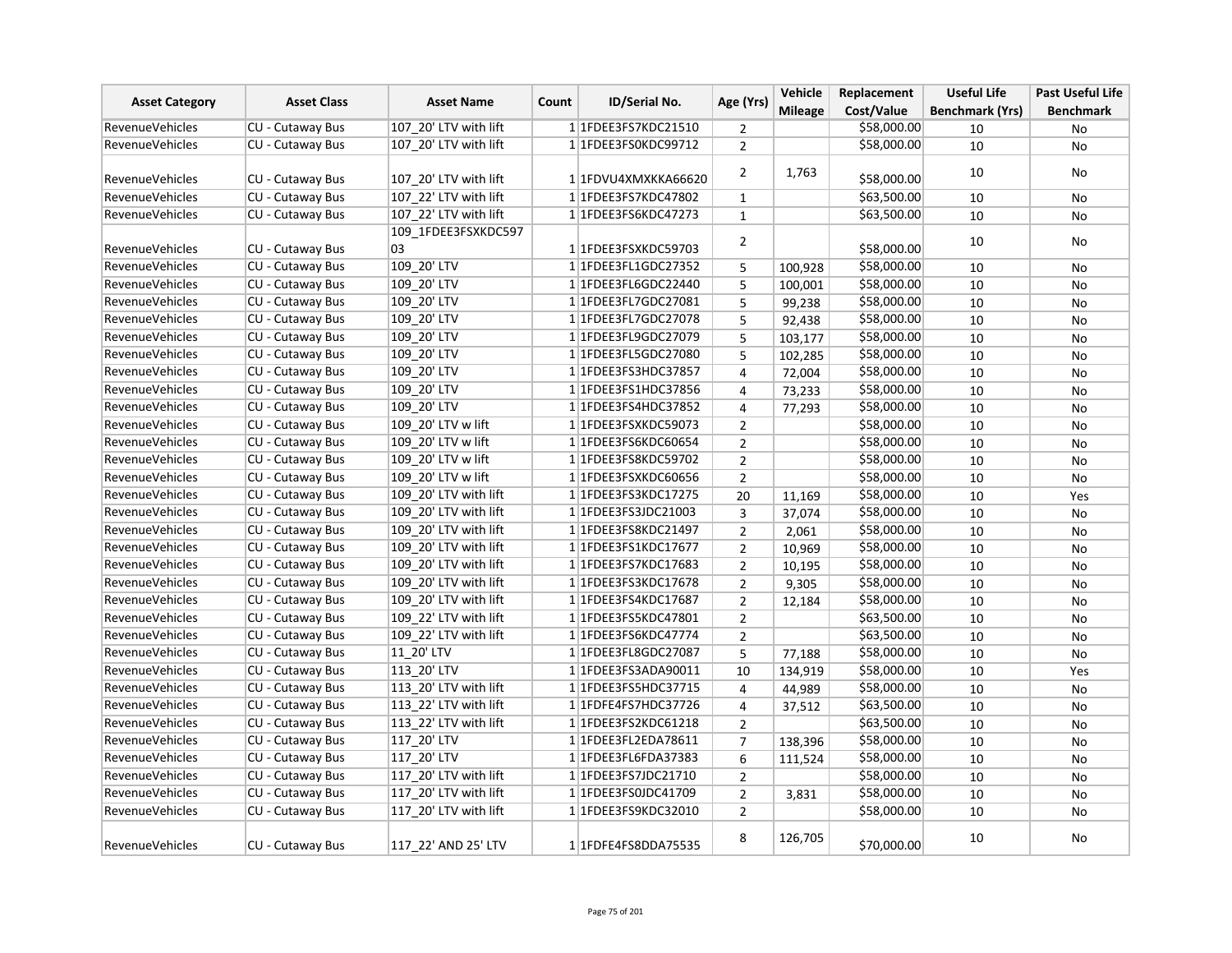| <b>Asset Category</b>  | <b>Asset Class</b>      | <b>Asset Name</b>     | Count | <b>ID/Serial No.</b>             | Age (Yrs)      | Vehicle        | Replacement | <b>Useful Life</b>     | <b>Past Useful Life</b> |
|------------------------|-------------------------|-----------------------|-------|----------------------------------|----------------|----------------|-------------|------------------------|-------------------------|
|                        |                         |                       |       |                                  |                | <b>Mileage</b> | Cost/Value  | <b>Benchmark (Yrs)</b> | <b>Benchmark</b>        |
| <b>RevenueVehicles</b> | CU - Cutaway Bus        | 117_22' AND 25' LTV   |       | 1 1FDFE4FSXDDA75536              | 8              | 94,065         | \$70,000.00 | 10                     | No                      |
| <b>RevenueVehicles</b> | <b>CU - Cutaway Bus</b> | 117 22' LTV with lift |       | 1 1 FDEE3 FS2 KDC 75474          | $\overline{2}$ |                | 563,500.00  | 10                     | <b>No</b>               |
| <b>RevenueVehicles</b> | <b>CU - Cutaway Bus</b> | 117 25' LTV with lift |       | 1 1FDFE4FS5KDC75107              | $\overline{2}$ |                | \$70,000.00 | 10                     | No                      |
| <b>RevenueVehicles</b> | CU - Cutaway Bus        | 117 25' LTV with lift |       | 1 1 FDFE4FS8KDC75103             | $\overline{2}$ |                | \$70,000.00 | 10                     | No                      |
| RevenueVehicles        | <b>CU - Cutaway Bus</b> | 119 22' AND 25' LTV   |       | 1 1FDFE4FS8BDA04932              | 10             | 170,044        | \$70,000.00 | 10                     | Yes                     |
| <b>RevenueVehicles</b> | CU - Cutaway Bus        | 119 22' AND 25' LTV   |       | 1 1FDFE4FS5BDA02555              | 10             | 169,996        | \$70,000.00 | 10                     | Yes                     |
| RevenueVehicles        | CU - Cutaway Bus        | 119 22' AND 25' LTV   |       | 1 1FDFE4FSXBDA04933              | 10             | 160,242        | \$70,000.00 | 10                     | Yes                     |
| RevenueVehicles        | CU - Cutaway Bus        | 119 22' AND 25' LTV   |       | 1 1FDFE4FS2DDA15282              | 8              | 149,386        | \$70,000.00 | 10                     | No                      |
| <b>RevenueVehicles</b> | CU - Cutaway Bus        | 119 22' AND 25' LTV   |       | 1 1FDFE4FS3DDA25111              | 8              | 134,088        | \$70,000.00 | 10                     | No                      |
| RevenueVehicles        | CU - Cutaway Bus        | 119 22' AND 25' LTV   |       | 1 1FDFE4FS6EDA88205              | $\overline{7}$ | 111,190        | \$70,000.00 | 10                     | <b>No</b>               |
| RevenueVehicles        | CU - Cutaway Bus        | 119 22' AND 25' LTV   |       | 1 1FDFE4FS7FDA34591              | 6              | 92,003         | \$70,000.00 | 10                     | No                      |
| <b>RevenueVehicles</b> | CU - Cutaway Bus        | 119 22' AND 25' LTV   |       | 1 1FDFE4FS9FDA34592              | 6              | 80,482         | \$70,000.00 | 10                     | No                      |
| <b>RevenueVehicles</b> | <b>CU - Cutaway Bus</b> | 119 22' AND 25' LTV   |       | 1 1FDFE4FS0FDA34593              | 6              | 89,773         | \$70,000.00 | 10                     | <b>No</b>               |
| <b>RevenueVehicles</b> | CU - Cutaway Bus        | 119 22' AND 25' LTV   |       | 1 1FDFE4FS2FDA34594              | 6              | 88,857         | \$70,000.00 | 10                     | No                      |
| <b>RevenueVehicles</b> | CU - Cutaway Bus        | 119 25' LTV           |       | 1 1FDFE4FS5FDA34590              | 6              | 81,882         | \$70,000.00 | 10                     | No                      |
| <b>RevenueVehicles</b> | CU - Cutaway Bus        | 119_25' LTV           |       | 1 1FDFE4FS9FDA34589              | 6              | 89,110         | \$70,000.00 | 10                     | <b>No</b>               |
| <b>RevenueVehicles</b> | CU - Cutaway Bus        | 119 25' LTV           |       | 1 1 FDFE4FS1 GDC25862            | 5              | 75,894         | \$70,000.00 | 10                     | No                      |
| RevenueVehicles        | <b>CU - Cutaway Bus</b> | 119 25' LTV           |       | 1 1FDFE4FS2GDC25868              | 5              | 75,978         | \$70,000.00 | 10                     | No                      |
| <b>RevenueVehicles</b> | <b>CU - Cutaway Bus</b> | 119 25' LTV           |       | 1 1FDFE4FS8HDC55782              | 4              | 40,170         | \$70,000.00 | 10                     | No                      |
| <b>RevenueVehicles</b> | CU - Cutaway Bus        | 119 25' LTV           |       | 1 1FDFE4FS9HDC55788              | 4              | 40,547         | \$70,000.00 | 10                     | <b>No</b>               |
| RevenueVehicles        | CU - Cutaway Bus        | 119 25' LTV           |       | 1 1FDFE4FS1HDC55784              | 4              | 36,214         | \$70,000.00 | 10                     | No                      |
| <b>RevenueVehicles</b> | CU - Cutaway Bus        | 119 25' LTV           |       | 1 1FDFE4FS0HDC55789              | 4              | 36,785         | \$70,000.00 | 10                     | No                      |
| <b>RevenueVehicles</b> | <b>CU - Cutaway Bus</b> | 119 25' LTV           |       | 1 1FDFE4FS9KDC45253              | $\mathbf{1}$   |                | \$70,000.00 | 10                     | No                      |
| <b>RevenueVehicles</b> | CU - Cutaway Bus        | 119 25' LTV with lift |       | 1 1FDFE4FS5JDC31316              | 3              | 13,728         | \$70,000.00 | 10                     | No                      |
| RevenueVehicles        | CU - Cutaway Bus        | 119 25' LTV with lift |       | 1 1FDFE4FS3JDC31315              | 3              | 19,440         | \$70,000.00 | 10                     | No                      |
| RevenueVehicles        | <b>CU - Cutaway Bus</b> | 119 25' LTV with lift |       | 1 1FDFE4FS1KDC43674              | $\mathbf{1}$   |                | \$70,000.00 | 10                     | No                      |
| <b>RevenueVehicles</b> | CU - Cutaway Bus        | 119 25' LTV with lift |       | 1 1 FDFE4FS3KDC43675             | $\mathbf{1}$   |                | \$70,000.00 | 10                     | No                      |
| <b>RevenueVehicles</b> | CU - Cutaway Bus        | 119 25' LTV with lift |       | 1 1FDFE4FSXKDC43673              | $\mathbf{1}$   |                | \$70,000.00 | 10                     | No                      |
| <b>RevenueVehicles</b> | CU - Cutaway Bus        | 119 25' LTV with lift |       | 1 1FDFE4FS7KDC43677              | $\mathbf 1$    |                | \$70,000.00 | 10                     | No                      |
| <b>RevenueVehicles</b> | CU - Cutaway Bus        | 119 25' LTV with lift |       | 1 1FDFE4FS5KDC43676              | $\mathbf 1$    |                | \$70,000.00 | 10                     | No                      |
| <b>RevenueVehicles</b> | CU - Cutaway Bus        | 121 20' LTV           |       | 1 1FDEE3FL3EDA83624              | $\overline{7}$ | 78,661         | \$58,000.00 | 10                     | <b>No</b>               |
| <b>RevenueVehicles</b> | CU - Cutaway Bus        | 121 20' LTV           |       | 1 1GB3G2BL3C1171291              | 6              | 109,071        | \$58,000.00 | 10                     | No                      |
| <b>RevenueVehicles</b> | CU - Cutaway Bus        | 121 20' LTV           |       | 1 1FDEE3FL9GDC03137              | 5              | 62,893         | \$58,000.00 | 10                     | No                      |
| <b>RevenueVehicles</b> | CU - Cutaway Bus        | 121 20' LTV with lift |       | 1 1FDEE3FS0KDC25947              | $\overline{2}$ | 3,351          | \$58,000.00 | 10                     | No                      |
| RevenueVehicles        | CU - Cutaway Bus        | 121 22' AND 25' LTV   |       | 1 1 1 GB6 G5 BL2 E 1 1 7 4 9 7 5 | $\overline{7}$ | 127,569        | \$63,500.00 | 10                     | No                      |
| <b>RevenueVehicles</b> | CU - Cutaway Bus        | 121 22' AND 25' LTV   |       | 1 1 1 GB6 G5 BL2 E 1 1 7 2 3 5 3 | $\overline{7}$ | 128,456        | \$63,500.00 | 10                     | No                      |
| RevenueVehicles        | CU - Cutaway Bus        | 125_20' LTV w lift    |       | 1 1FDEE3FS0KDC55479              | $\overline{2}$ |                | \$58,000.00 | 10                     | No                      |
| <b>RevenueVehicles</b> | <b>CU - Cutaway Bus</b> | 125 20' LTV w lift    |       | 1 1FDEE3FS3KDC55492              | $\overline{2}$ |                | \$58,000.00 | 10                     | No                      |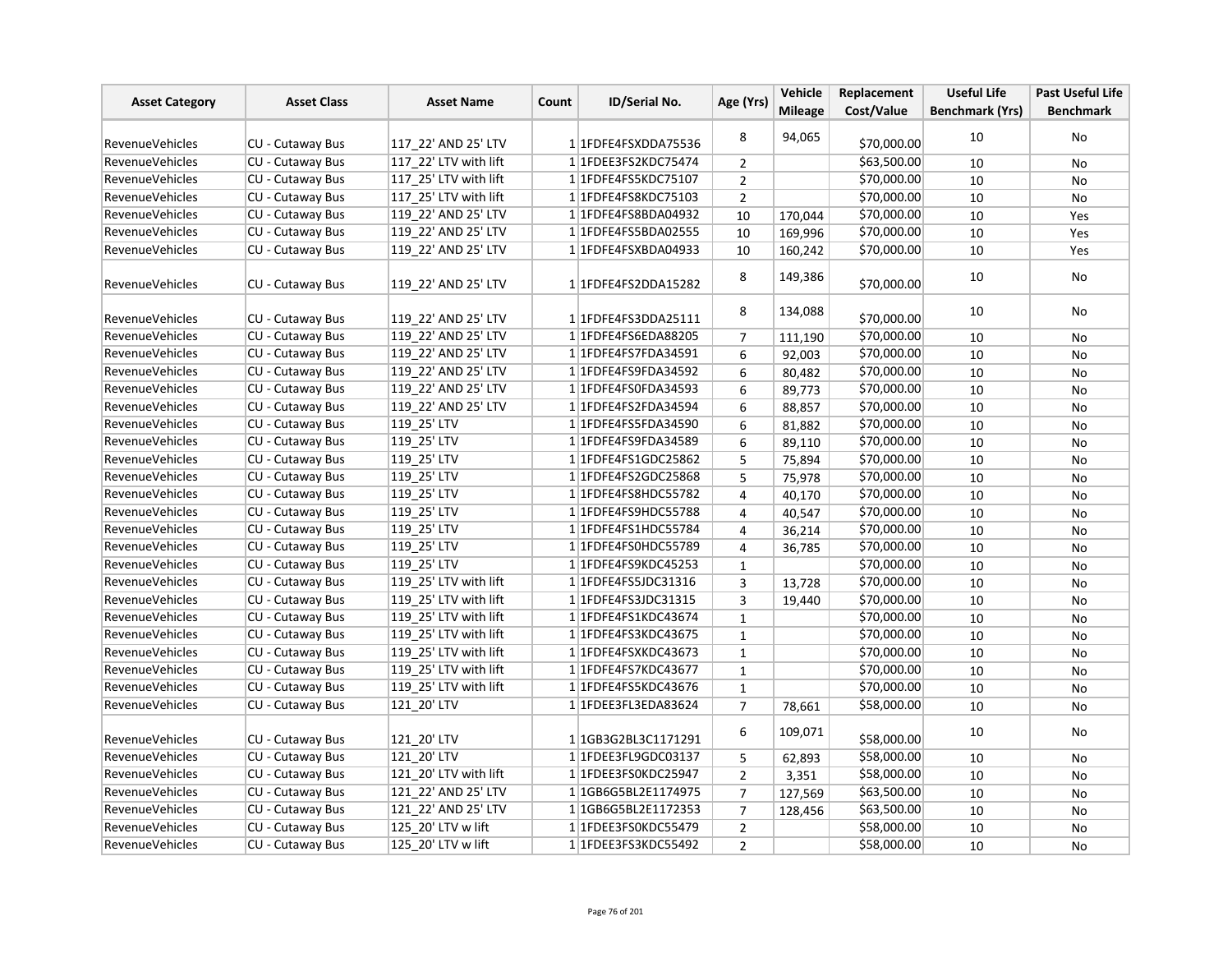| <b>Asset Category</b>  |                         | <b>Asset Name</b>     | ID/Serial No.<br>Count | Age (Yrs)                             | Vehicle                 | Replacement    | <b>Useful Life</b> | <b>Past Useful Life</b> |                  |
|------------------------|-------------------------|-----------------------|------------------------|---------------------------------------|-------------------------|----------------|--------------------|-------------------------|------------------|
|                        | <b>Asset Class</b>      |                       |                        |                                       |                         | <b>Mileage</b> | Cost/Value         | <b>Benchmark (Yrs)</b>  | <b>Benchmark</b> |
| <b>RevenueVehicles</b> | <b>CU - Cutaway Bus</b> | 125 20' LTV w lift    |                        | 1 1FDEE3FS7KDC55480                   | 2                       |                | \$58,000.00        | 10                      | No               |
| <b>RevenueVehicles</b> | CU - Cutaway Bus        | 125_20' LTV w lift    |                        | 1 1FDEE3FS3KDC60658                   | $\mathbf{1}$            |                | \$58,000.00        | 10                      | No               |
| RevenueVehicles        | CU - Cutaway Bus        | 125 20' LTV w/o lift  |                        | 11FDEE3FS3KDC55539                    | $\mathbf{1}$            |                | \$52,000.00        | 10                      | <b>No</b>        |
| <b>RevenueVehicles</b> | CU - Cutaway Bus        | <b>125 VAN</b>        |                        | 1 1FDEE3FL2DDA45199                   | 8                       | 97,613         | \$58,000.00        | 10                      | <b>No</b>        |
|                        |                         | 127_1FDVU4XMXXK221    |                        |                                       | 3                       |                |                    |                         |                  |
| <b>RevenueVehicles</b> | <b>CU - Cutaway Bus</b> | 032                   |                        | 1 1 FDVU4XMXKKA21032                  |                         | 277            | \$63,500.00        | 10                      | No               |
| <b>RevenueVehicles</b> | CU - Cutaway Bus        | 127 20' LTV           |                        | 1 1FDEE3FL2FDA17325                   | 6                       | 174,175        | \$58,000.00        | 10                      | No               |
| <b>RevenueVehicles</b> | CU - Cutaway Bus        | 127_20' LTV           |                        | 1 1FDEE3FL0FDA17324                   | 6                       | 133,016        | \$58,000.00        | 10                      | <b>No</b>        |
| <b>RevenueVehicles</b> | CU - Cutaway Bus        | 127_20' LTV           |                        | 1 1FDEE3FL4FDA17326                   | 6                       | 149,660        | \$58,000.00        | 10                      | No               |
| <b>RevenueVehicles</b> | CU - Cutaway Bus        | 127 20' LTV           |                        | 1 1FDEE3FL8GDC25839                   | 5                       | 168,801        | \$58,000.00        | 10                      | No               |
| <b>RevenueVehicles</b> | CU - Cutaway Bus        | 127 25' LTV           |                        |                                       | 8                       | 131,612        | \$70,000.00        | 10                      | No               |
| RevenueVehicles        | <b>CU - Cutaway Bus</b> | 127 25' LTV           |                        | 1 1 1 0 1 0 1 1 4 3 0 1 7 1 4 3 0 1 7 | 8                       | 128,887        | \$70,000.00        | 10                      | No               |
| <b>RevenueVehicles</b> | CU - Cutaway Bus        | 129 20' LTV           |                        | 1 1 FDEE3 FL4 CDB33945                | 8                       | 162,293        | \$58,000.00        | 10                      | No               |
| RevenueVehicles        | CU - Cutaway Bus        | 129 20' LTV           |                        | 1 1FDEE3FL8CDB33964                   | 8                       | 147,137        | \$58,000.00        | 10                      | <b>No</b>        |
| <b>RevenueVehicles</b> | CU - Cutaway Bus        | 129 20' LTV           |                        | 1 1FDEE3FL6CDB33977                   | 8                       | 143,397        | \$58,000.00        | 10                      | No               |
| <b>RevenueVehicles</b> | CU - Cutaway Bus        | 129_20' LTV           |                        | 1 1FDEE3FL4CDB33976                   | 8                       | 148,078        | \$58,000.00        | 10                      | No               |
| <b>RevenueVehicles</b> | CU - Cutaway Bus        | 129_20' LTV           |                        | 1 1FDEE3FLXGDC22439                   | 6                       | 120,025        | \$58,000.00        | 10                      | No               |
| RevenueVehicles        | CU - Cutaway Bus        | 129 20' LTV           |                        | 1 1FDEE3FLXFDA17332                   | 6                       | 139,637        | \$58,000.00        | 10                      | No               |
| <b>RevenueVehicles</b> | CU - Cutaway Bus        | 129 20' LTV           |                        | 1 1FDEE3FL5FDA17335                   | 6                       | 155,229        | \$58,000.00        | 10                      | No               |
| <b>RevenueVehicles</b> | CU - Cutaway Bus        | 129 20' LTV           |                        | 1 1FDEE3FL1FDA17333                   | 6                       | 121,365        | \$58,000.00        | 10                      | No               |
| RevenueVehicles        | CU - Cutaway Bus        | 129 20' LTV           |                        | 1 1FDEE3FL3FDA17334                   | 6                       | 150,237        | \$58,000.00        | 10                      | No               |
| <b>RevenueVehicles</b> | CU - Cutaway Bus        | 129 20' LTV           |                        | 1 1 FDEE3 FL4 GDC 11386               | 5                       | 107,814        | \$58,000.00        | 10                      | No               |
| <b>RevenueVehicles</b> | <b>CU - Cutaway Bus</b> | 129 20' LTV with lift |                        | 1 1 FDEE3 FS6JDC3 1234                | $\overline{3}$          | 22,572         | \$58,000.00        | 10                      | No               |
| <b>RevenueVehicles</b> | CU - Cutaway Bus        | 129 20' LTV with lift |                        | 1 1FDEE3FS9JDC31244                   | $\overline{\mathbf{3}}$ | 22,412         | \$58,000.00        | 10                      | <b>No</b>        |
| <b>RevenueVehicles</b> | CU - Cutaway Bus        | 129 20' LTV with lift |                        | 1 1FDEE3FS3JDC31241                   | 3                       | 26,509         | \$58,000.00        | 10                      | No               |
| RevenueVehicles        | CU - Cutaway Bus        | 129 20' LTV with lift |                        | 1 1FDEE3FS2JDC31246                   | 3                       | 25,612         | \$58,000.00        | 10                      | No               |
| <b>RevenueVehicles</b> | CU - Cutaway Bus        | 129 20' LTV with lift |                        | 1 1 FDEE3FS7JDC31243                  | 3                       | 21,519         | \$58,000.00        | 10                      | No               |
| <b>RevenueVehicles</b> | CU - Cutaway Bus        | 129 20' LTV with lift |                        | 1 1 FDEE3FS3JDC31242                  | 3                       | 25,678         | \$58,000.00        | 10                      | <b>No</b>        |
| <b>RevenueVehicles</b> | CU - Cutaway Bus        | 129 20' LTV with lift |                        | 1 1 FDEE3FS0JDC31245                  | 3                       | 20,585         | \$58,000.00        | 10                      | No               |
| <b>RevenueVehicles</b> | CU - Cutaway Bus        | 129 20' LTV with lift |                        | 1 1FDEE3FS1KDC26217                   | $\overline{2}$          | 1,029          | \$58,000.00        | 10                      | No               |
| RevenueVehicles        | CU - Cutaway Bus        | 129 20' LTV with lift |                        | 1 1FDEE3FS5KDC26219                   | $\overline{2}$          |                | \$58,000.00        | 10                      | No               |
| <b>RevenueVehicles</b> | <b>CU - Cutaway Bus</b> | 129_20' LTV with lift |                        | 1 1 FDEE3 FS3 KDC 26218               | $\overline{2}$          |                | \$58,000.00        | 10                      | No               |
| <b>RevenueVehicles</b> | CU - Cutaway Bus        | 129 20' LTV with lift |                        | 1 1 FDEE3FS1KDC26221                  | $\overline{2}$          |                | \$58,000.00        | 10                      | No               |
| <b>RevenueVehicles</b> | CU - Cutaway Bus        | 129 20' LTV with lift |                        | 1 1FDEE3FS1KDC26220                   | $\overline{2}$          | 1,519          | \$58,000.00        | 10                      | <b>No</b>        |
| <b>RevenueVehicles</b> | CU - Cutaway Bus        | 129 28' LTV with lift |                        | 1 1 FDAF5 GY7KEE 76209                | $\overline{2}$          |                | \$90,500.00        | 10                      | No               |
| <b>RevenueVehicles</b> | CU - Cutaway Bus        | 129 28' LTV with lift |                        | 1 1FDAF5GY6KEE76205                   | $\overline{2}$          |                | \$90,500.00        | 10                      | No               |
| <b>RevenueVehicles</b> | CU - Cutaway Bus        | 129 28' LTV with lift |                        | 1 1 FDAF5 GY6KEE 76203                | $\overline{2}$          |                | \$90,500.00        | 10                      | No               |
| <b>RevenueVehicles</b> | CU - Cutaway Bus        | 13 20' LTV w/o lift   |                        | 1 1 FDVU4X81LKA05032                  | $\mathbf{1}$            |                | \$52,000.00        | 10                      | No               |
| <b>RevenueVehicles</b> | CU - Cutaway Bus        | 13 20' LTV with lift  |                        | 1 1FDEE3FS1JDC18598                   | $\overline{3}$          | 29,370         | \$58,000.00        | 10                      | No               |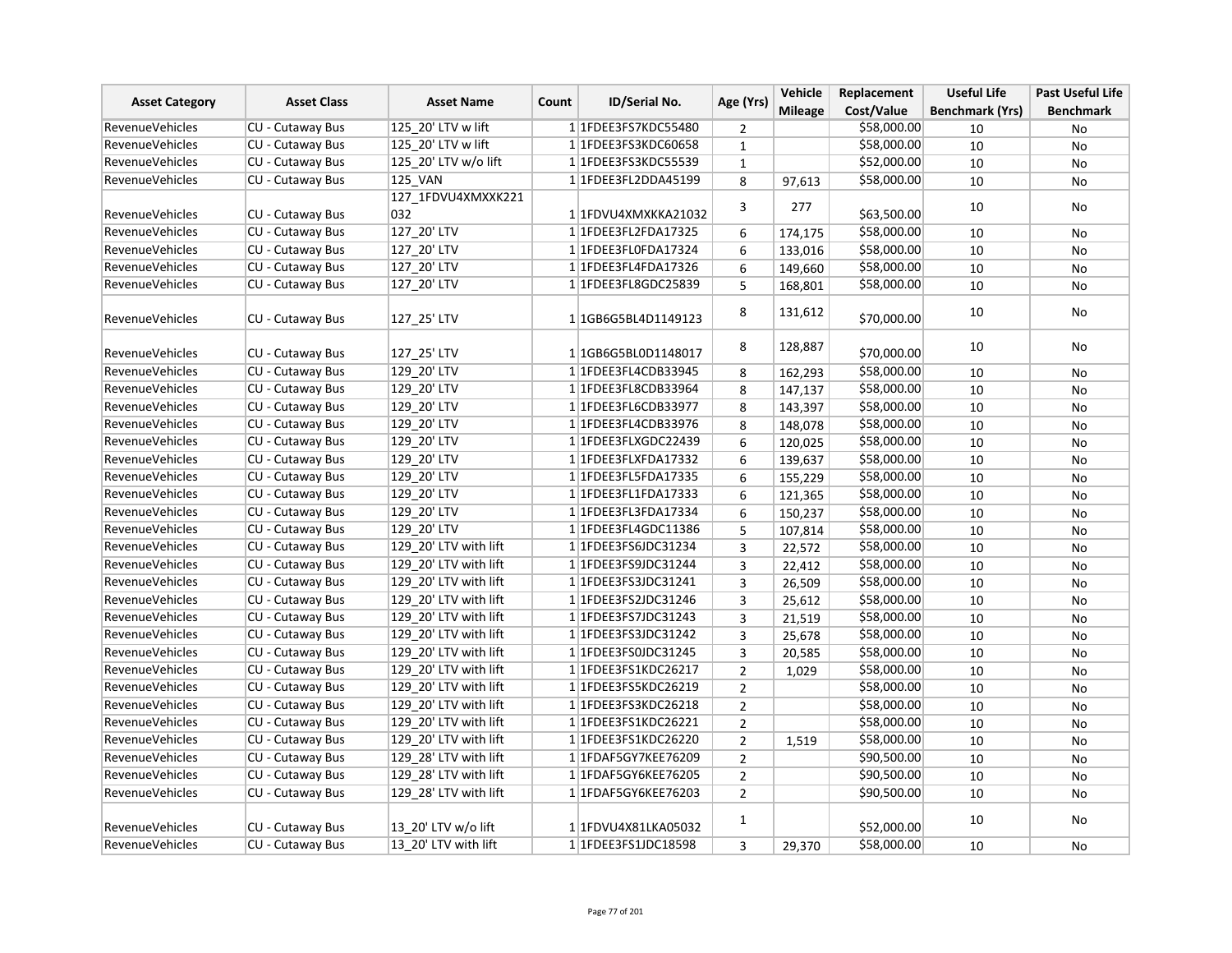| <b>Asset Category</b>  | <b>Asset Class</b>      | <b>Asset Name</b>       | Count | ID/Serial No.           | Age (Yrs)      | Vehicle        | Replacement | <b>Useful Life</b>     | <b>Past Useful Life</b> |
|------------------------|-------------------------|-------------------------|-------|-------------------------|----------------|----------------|-------------|------------------------|-------------------------|
|                        |                         |                         |       |                         |                | <b>Mileage</b> | Cost/Value  | <b>Benchmark (Yrs)</b> | <b>Benchmark</b>        |
| <b>RevenueVehicles</b> | CU - Cutaway Bus        | 13 20' LTV with lift    |       | 1 1 FDEE3FS4KDC35803    | $\overline{2}$ |                | \$58,000.00 | 10                     | No                      |
| <b>RevenueVehicles</b> | CU - Cutaway Bus        | 13 20' LTV with lift    |       | 1 1FDEE3FS2KDC35797     | $\overline{2}$ |                | \$58,000.00 | 10                     | No                      |
| <b>RevenueVehicles</b> | CU - Cutaway Bus        | 13 20' LTV without lift |       | 1 1FDEE3FSXJDC18597     | 3              | 25,434         | \$58,000.00 | 10                     | No                      |
| <b>RevenueVehicles</b> | CU - Cutaway Bus        | 13 22' LTV with lift    |       | 1 1FDEE3FS7HDC52961     | $\overline{4}$ | 54,325         | \$63,500.00 | 10                     | <b>No</b>               |
| <b>RevenueVehicles</b> | CU - Cutaway Bus        | 13 22' LTV with lift    |       | 1 1 FDEE3FS5 HDC5 2957  | 4              | 80.733         | \$63,500.00 | 10                     | <b>No</b>               |
| <b>RevenueVehicles</b> | CU - Cutaway Bus        | 13 25' LTV with lift    |       | 1 1 FDFE4FS3KDC22146    | $\overline{2}$ |                | \$70,000.00 | 10                     | No                      |
| <b>RevenueVehicles</b> | CU - Cutaway Bus        | 133_20' LTV             |       | 1 1FDEE3FL5EDA65948     | $\overline{7}$ | 234,089        | \$58,000.00 | 10                     | No                      |
| <b>RevenueVehicles</b> | <b>CU - Cutaway Bus</b> | 133_20' LTV             |       | 1 1FDEE3FL5FDA34541     | 6              | 168,356        | \$58,000.00 | 10                     | <b>No</b>               |
| <b>RevenueVehicles</b> | CU - Cutaway Bus        | 133 20' LTV             |       | 1 1FDEE3FL5FDA34538     | 6              | 166,777        | \$58,000.00 | 10                     | No                      |
| <b>RevenueVehicles</b> | <b>CU - Cutaway Bus</b> | 133 20' LTV             |       | 1 1FDEE3FL2GDC03139     | 5              | 79,018         | \$52,000.00 | 10                     | <b>No</b>               |
| <b>RevenueVehicles</b> | CU - Cutaway Bus        | 133 20' LTV             |       | 1 1FDEE3FS9HDC37345     | 4              | 102,537        | \$58,000.00 | 10                     | <b>No</b>               |
| <b>RevenueVehicles</b> | CU - Cutaway Bus        | 133_20' LTV with lift   |       | 1 1FDEE3FS8HDC37708     | $\overline{4}$ | 103,148        | \$58,000.00 | 10                     | No                      |
| <b>RevenueVehicles</b> | CU - Cutaway Bus        | 133 20' LTV with lift   |       | 1 1FDEE3FS5HDC77499     | 4              | 83,358         | \$58,000.00 | 10                     | No                      |
| <b>RevenueVehicles</b> | <b>CU - Cutaway Bus</b> | 133 20' LTV with lift   |       | 1 1 FDEE3FS2JDC16343    | 3              | 63,358         | \$58,000.00 | 10                     | No                      |
| <b>RevenueVehicles</b> | CU - Cutaway Bus        | 133 20' LTV with lift   |       | 1 1 FDEE3FS6JDC16345    | 3              | 55,361         | \$58,000.00 | 10                     | No                      |
| <b>RevenueVehicles</b> | CU - Cutaway Bus        | 133_20' LTV with lift   |       | 1 1FDEE3FS4JDC16344     | 3              | 63,853         | \$58,000.00 | 10                     | <b>No</b>               |
| <b>RevenueVehicles</b> | CU - Cutaway Bus        | 133 20' LTV with lift   |       | 1 1 FDEE3 FS1 HDC 78777 | 3              | 58,813         | \$58,000.00 | 10                     | <b>No</b>               |
| RevenueVehicles        | CU - Cutaway Bus        | 133_22' AND 25' LTV     |       | 1 1 FDEE3FS7GDC33583    | 5              | 97,703         | \$63,500.00 | 10                     | No                      |
| RevenueVehicles        | CU - Cutaway Bus        | 133 22' AND 25' LTV     |       | 1 1 FDEE3 FS9 GDC33584  | 5              | 116,154        | \$63,500.00 | 10                     | No                      |
| <b>RevenueVehicles</b> | CU - Cutaway Bus        | 133 22' LTV with lift   |       | 1 1 FDEE3 FS1 KDC47777  | $\overline{2}$ |                | \$63,500.00 | 10                     | No                      |
| <b>RevenueVehicles</b> | CU - Cutaway Bus        | 133 22' LTV with lift   |       | 1 1 FDEE3 FS8 KDC47789  | $\overline{2}$ |                | \$63,500.00 | 10                     | <b>No</b>               |
| <b>RevenueVehicles</b> | CU - Cutaway Bus        | 133 22' LTV with lift   |       | 1 1 FDEE3 FS4 KDC4 7790 | $\overline{2}$ |                | \$63,500.00 | 10                     | No                      |
| <b>RevenueVehicles</b> | CU - Cutaway Bus        | 133 22' LTV with lift   |       | 1 1FDEE3FS6KDC19084     | $\mathbf 2$    | 5,771          | \$63,500.00 | 10                     | <b>No</b>               |
| <b>RevenueVehicles</b> | CU - Cutaway Bus        | 133 22' LTV with lift   |       | 1 1FDEE3FS5KDC19089     | $\overline{2}$ | 4,231          | \$63,500.00 | 10                     | No                      |
| <b>RevenueVehicles</b> | CU - Cutaway Bus        | 133 22' LTV with lift   |       | 1 1FDEE3FS0KDC19095     | $\overline{2}$ | 5,859          | \$63,500.00 | 10                     | No                      |
| <b>RevenueVehicles</b> | CU - Cutaway Bus        | 135 2091                |       | 1 1FDEE3FS6KDC40503     | $\overline{2}$ | 16,150         | \$62,820.00 | 10                     | No                      |
| <b>RevenueVehicles</b> | CU - Cutaway Bus        | 135 22' AND 25' LTV     |       | 1 1FDFE4FP4ADA39641     | 11             | 191,269        | \$63,500.00 | 10                     | Yes                     |
| <b>RevenueVehicles</b> | <b>CU - Cutaway Bus</b> | 135_22' AND 25' LTV     |       | 1 1FDFE4FP7ADA41139     | 11             | 146,524        | \$63,500.00 | 10                     | Yes                     |
| <b>RevenueVehicles</b> | <b>CU - Cutaway Bus</b> | 135 22' AND 25' LTV     |       | 1 1FDFE4FS0FDA34626     | 6              | 119,975        | \$70,000.00 | 10                     | No                      |
| <b>RevenueVehicles</b> | CU - Cutaway Bus        | 135 22' AND 25' LTV     |       | 1 1FDFE4FS2FDA34627     | 6              | 129,486        | \$70,000.00 | 10                     | No                      |
| <b>RevenueVehicles</b> | CU - Cutaway Bus        | 135_25' LTV             |       | 1 1FDFE4FS1FDA34568     | 6              | 99,463         | \$70,000.00 | 10                     | No                      |
| <b>RevenueVehicles</b> | CU - Cutaway Bus        | 135_25' LTV             |       | 1 1FDFE4FS8FDA34566     | 5              | 111,054        | \$70,000.00 | 10                     | No                      |
| <b>RevenueVehicles</b> | CU - Cutaway Bus        | 135 25' LTV             |       | 1 1FDFE4FS4FDA34564     | 5              | 102,333        | \$70,000.00 | 10                     | <b>No</b>               |
| <b>RevenueVehicles</b> | CU - Cutaway Bus        | 135_25' LTV             |       | 1 1FDFE4FSXFDA34567     | 5              | 101,672        | \$70,000.00 | 10                     | No                      |
| <b>RevenueVehicles</b> | CU - Cutaway Bus        | 135_25' LTV             |       | 1 1FDFE4FS6FDA34565     | 5              | 97,655         | \$70,000.00 | 10                     | No                      |
| <b>RevenueVehicles</b> | CU - Cutaway Bus        | 135 28' LTV             |       | 1 1 FDGF5 GT0 GEB80681  | 5              | 97,505         | \$90,500.00 | 10                     | No                      |
| <b>RevenueVehicles</b> | <b>CU - Cutaway Bus</b> | 135 28' LTV             |       | 1 1 FDGF5 GT2 GEB80682  | 5              | 82,277         | \$90,500.00 | 10                     | No                      |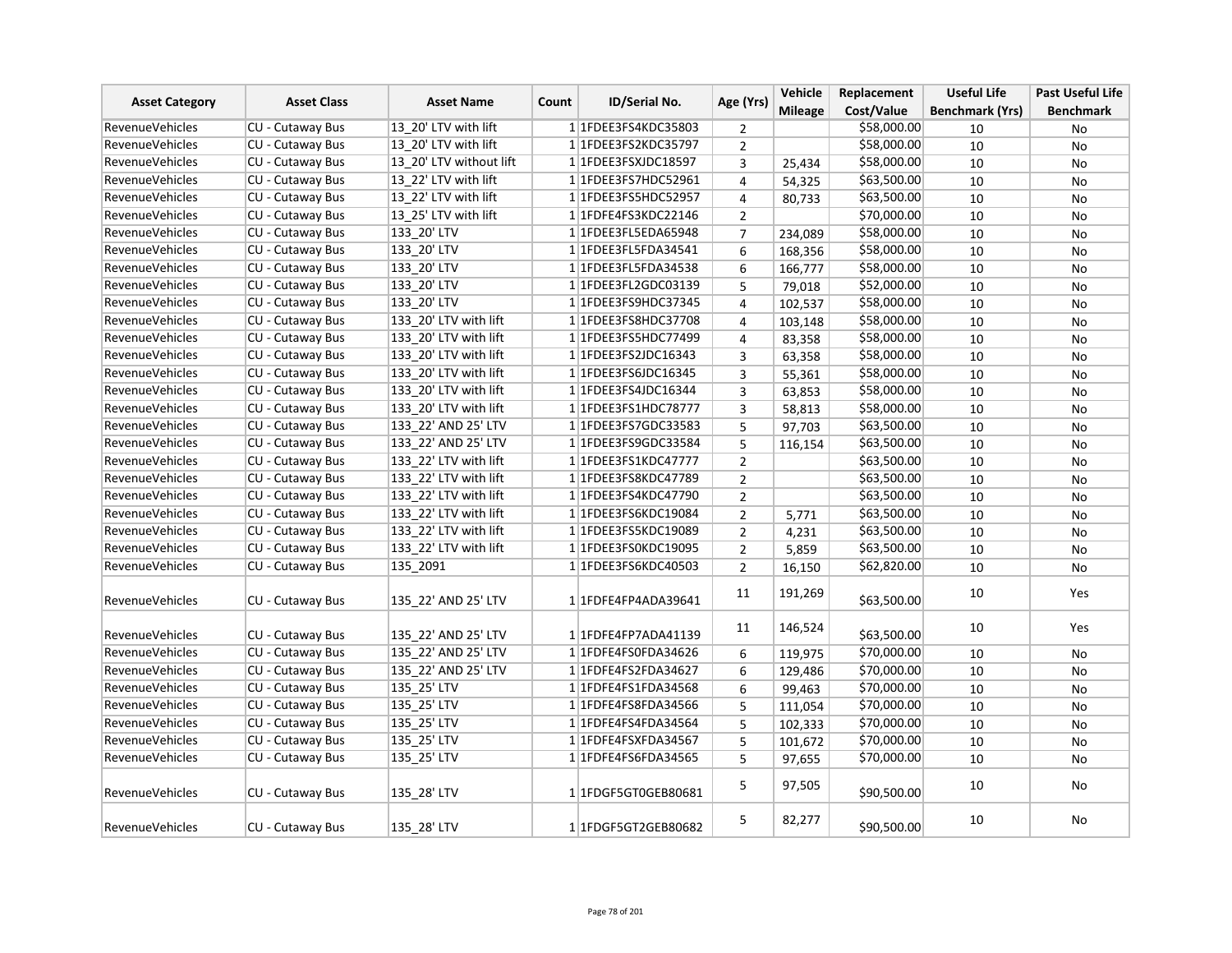| <b>Asset Category</b>  | <b>Asset Class</b>      | <b>Asset Name</b>     | Count | ID/Serial No.               | Age (Yrs)      | Vehicle        | Replacement | <b>Useful Life</b>     | <b>Past Useful Life</b> |
|------------------------|-------------------------|-----------------------|-------|-----------------------------|----------------|----------------|-------------|------------------------|-------------------------|
|                        |                         |                       |       |                             |                | <b>Mileage</b> | Cost/Value  | <b>Benchmark (Yrs)</b> | <b>Benchmark</b>        |
| <b>RevenueVehicles</b> | CU - Cutaway Bus        | 135 28' LTV with lift |       | 1 1 FDGF5 GT7 GED42340      | 5              | 55,974         | \$90,500.00 | 10                     | No                      |
| RevenueVehicles        | <b>CU - Cutaway Bus</b> | 135 28' LTV with lift |       | 1 1 FDGF5 GT8 GED42332      | 4              | 68,691         | \$90,500.00 | 10                     | No                      |
| <b>RevenueVehicles</b> | CU - Cutaway Bus        | 141 20' LTV           |       | 1 1FDEE3FL0GDC12406         | 5              | 116,067        | \$52,000.00 | 10                     | No                      |
| <b>RevenueVehicles</b> | <b>CU - Cutaway Bus</b> | 141 20' LTV with lift |       | 1 1FDEE3FSXHDC37709         | $\overline{4}$ | 91,987         | \$58,000.00 | 10                     | No                      |
| <b>RevenueVehicles</b> | CU - Cutaway Bus        | 145 20' LTV           |       | 1 1FDEE3FL4GDC27071         | 5              | 68,764         | \$58,000.00 | 10                     | No                      |
| RevenueVehicles        | CU - Cutaway Bus        | 145 20' LTV           |       | 1 1 FDEE3 FL6GDC27072       | 5              | 92,520         | \$58,000.00 | 10                     | No                      |
| RevenueVehicles        | CU - Cutaway Bus        | 145 22' AND 25' LTV   |       | 1 1FDEE3FS4EDA56441         | $\overline{7}$ | 124,816        | \$63,500.00 | 10                     | No                      |
| <b>RevenueVehicles</b> | CU - Cutaway Bus        | 145 22' AND 25' LTV   |       | 11FDEE3FS8FDA27588          | 6              | 134,955        | \$63,500.00 | 10                     | No                      |
| <b>RevenueVehicles</b> | CU - Cutaway Bus        | 145 22' AND 25' LTV   |       | 1 1 FDEE3 FS8 GDC 26271     | 5              | 88,933         | \$63,500.00 | 10                     | No                      |
| <b>RevenueVehicles</b> | CU - Cutaway Bus        | 145_22' LTV with lift |       | 1 1FDEE3FS1KDC19087         | $\overline{2}$ | 7,924          | \$63,500.00 | 10                     | No                      |
| <b>RevenueVehicles</b> | CU - Cutaway Bus        | 145 22' LTV with lift |       | 1 1 FDEE3FS6KDC42185        | $\mathbf 1$    |                | \$63,500.00 | 10                     | No                      |
| <b>RevenueVehicles</b> | CU - Cutaway Bus        | 147 20' LTV           |       | 1 1FDEE3FL5FDA17321         | 6              | 117,991        | \$58,000.00 | 10                     | <b>No</b>               |
| RevenueVehicles        | CU - Cutaway Bus        | 147 20' LTV           |       | 1 1FDEE3FL3FDA17320         | 6              | 123,557        | \$58,000.00 | 10                     | No                      |
| <b>RevenueVehicles</b> | CU - Cutaway Bus        | 147_20' LTV           |       | 1 1FDEE3FL7FDA17319         | 6              | 98,733         | \$58,000.00 | 10                     | No                      |
| <b>RevenueVehicles</b> | CU - Cutaway Bus        | 147 22' LTV with lift |       | 1 1FDEE3FSXJDC16347         | 3              | 45,740         | \$63,500.00 | 10                     | No                      |
| <b>RevenueVehicles</b> | <b>CU - Cutaway Bus</b> | 147_22' LTV with lift |       | 1 1FDFE4FS2LDC25975         | $\overline{2}$ |                | \$63,500.00 | 10                     | No                      |
| RevenueVehicles        | CU - Cutaway Bus        | 149 20' LTV           |       | 1 1FDEE3FLXFDA34549         | 6              | 120,490        | \$58,000.00 | 10                     | No                      |
| RevenueVehicles        | CU - Cutaway Bus        | 149 25' LTV           |       | 1 1FDFE4FS7GDC05096         | 5              | 69,579         | \$70,000.00 | 10                     | No                      |
| <b>RevenueVehicles</b> | CU - Cutaway Bus        | 149 28' LTV           |       | 1 1 FDGF5 GY5 FEC 9 18 18   | 6              | 27,083         | \$90,500.00 | 10                     | No                      |
| <b>RevenueVehicles</b> | CU - Cutaway Bus        | 151 20' LTV           |       | 1 1FDEE3FLXADA78835         | 11             | 143,056        | \$52,000.00 | 10                     | Yes                     |
| RevenueVehicles        | CU - Cutaway Bus        | 151 20' LTV           |       | 1 1 FDEE3 FL9 CDB 3 3 9 7 3 | 8              | 137,818        | \$58,000.00 | 10                     | No                      |
| <b>RevenueVehicles</b> | CU - Cutaway Bus        | 151 20' LTV           |       | 1 1FDEE3FLXCDB33951         | 8              | 150,706        | \$58,000.00 | 10                     | No                      |
| <b>RevenueVehicles</b> | CU - Cutaway Bus        | 151 20' LTV           |       | 1 1 FDEE3 FL8 CDB 3 3 9 4 7 | 8              | 154,876        | \$58,000.00 | 10                     | No                      |
| <b>RevenueVehicles</b> | CU - Cutaway Bus        | 151 20' LTV           |       | 1 1FDEE3FLOCDB33974         | 8              | 134,958        | \$58,000.00 | 10                     | No                      |
| <b>RevenueVehicles</b> | CU - Cutaway Bus        | 151 20' LTV           |       | 1 1 FDEE3 FL1 CDB33949      | 8              | 166,402        | \$58,000.00 | 10                     | No                      |
| <b>RevenueVehicles</b> | CU - Cutaway Bus        | 151 20' LTV           |       | 1 1FDEE3FL2EDA56446         | $\overline{7}$ | 142,074        | \$58,000.00 | 10                     | No                      |
| <b>RevenueVehicles</b> | CU - Cutaway Bus        | 151 20' LTV           |       | 1 1FDEE3FL4EDA56450         | $\overline{7}$ | 138,850        | \$58,000.00 | 10                     | <b>No</b>               |
| <b>RevenueVehicles</b> | CU - Cutaway Bus        | 151 20' LTV           |       | 1 1FDEE3FLXFDA15662         | 6              | 116,699        | \$58,000.00 | 10                     | No                      |
| <b>RevenueVehicles</b> | CU - Cutaway Bus        | 151_20' LTV           |       | 1 1FDEE3FL7FDA34539         | 6              | 117,114        | \$58,000.00 | 10                     | No                      |
| <b>RevenueVehicles</b> | CU - Cutaway Bus        | 151 20' LTV           |       | 1 1 FDEE3 FS6GDC50293       | 5              | 65,694         | \$58,000.00 | 10                     | No                      |
| <b>RevenueVehicles</b> | CU - Cutaway Bus        | 151 20' LTV           |       | 1 1 FDEE3 FL7 GDC 27355     | 5              | 73,489         | \$58,000.00 | 10                     | No                      |
| <b>RevenueVehicles</b> | <b>CU - Cutaway Bus</b> | 151 20' LTV           |       | 1 1 FDEE3 FL5 GDC 27354     | 5              | 60,076         | \$58,000.00 | 10                     | No                      |
| RevenueVehicles        | CU - Cutaway Bus        | 151 20' LTV           |       | 11FDEE3FS7HDC37859          | $\overline{4}$ | 51,633         | \$58,000.00 | 10                     | No                      |
| <b>RevenueVehicles</b> | CU - Cutaway Bus        | 151 20' LTV w lift    |       | 1 1FDEE3FS8KDC55536         | $\overline{2}$ |                | \$58,000.00 | 10                     | <b>No</b>               |
| <b>RevenueVehicles</b> | CU - Cutaway Bus        | 151 20' LTV w lift    |       | 1 1FDEE3FS4KDC55520         | $\overline{2}$ |                | \$58,000.00 | 10                     | No                      |
| <b>RevenueVehicles</b> | CU - Cutaway Bus        | 151 20' LTV w lift    |       | 1 1FDEE3FS4KDC59759         | $\overline{2}$ |                | \$58,000.00 | 10                     | No                      |
| <b>RevenueVehicles</b> | CU - Cutaway Bus        | 151 20' LTV with lift |       | 1 1FDEE3FS0HDC38111         | 4              | 64,929         | \$58,000.00 | 10                     | <b>No</b>               |
| <b>RevenueVehicles</b> | CU - Cutaway Bus        | 151 20' LTV with lift |       | 1 1 FDEE3FS9HDC38110        | 4              | 47,312         | \$58,000.00 | 10                     | No                      |
| <b>RevenueVehicles</b> | CU - Cutaway Bus        | 151 20' LTV with lift |       | 1 1FDEE3FS6JDC17284         | 3              | 20,644         | \$58,000.00 | 10                     | No                      |
| <b>RevenueVehicles</b> | CU - Cutaway Bus        | 151 20' LTV with lift |       | 1 1FDEE3FS8JDC17285         | $\overline{3}$ | 19,756         | \$58,000.00 | 10                     | No                      |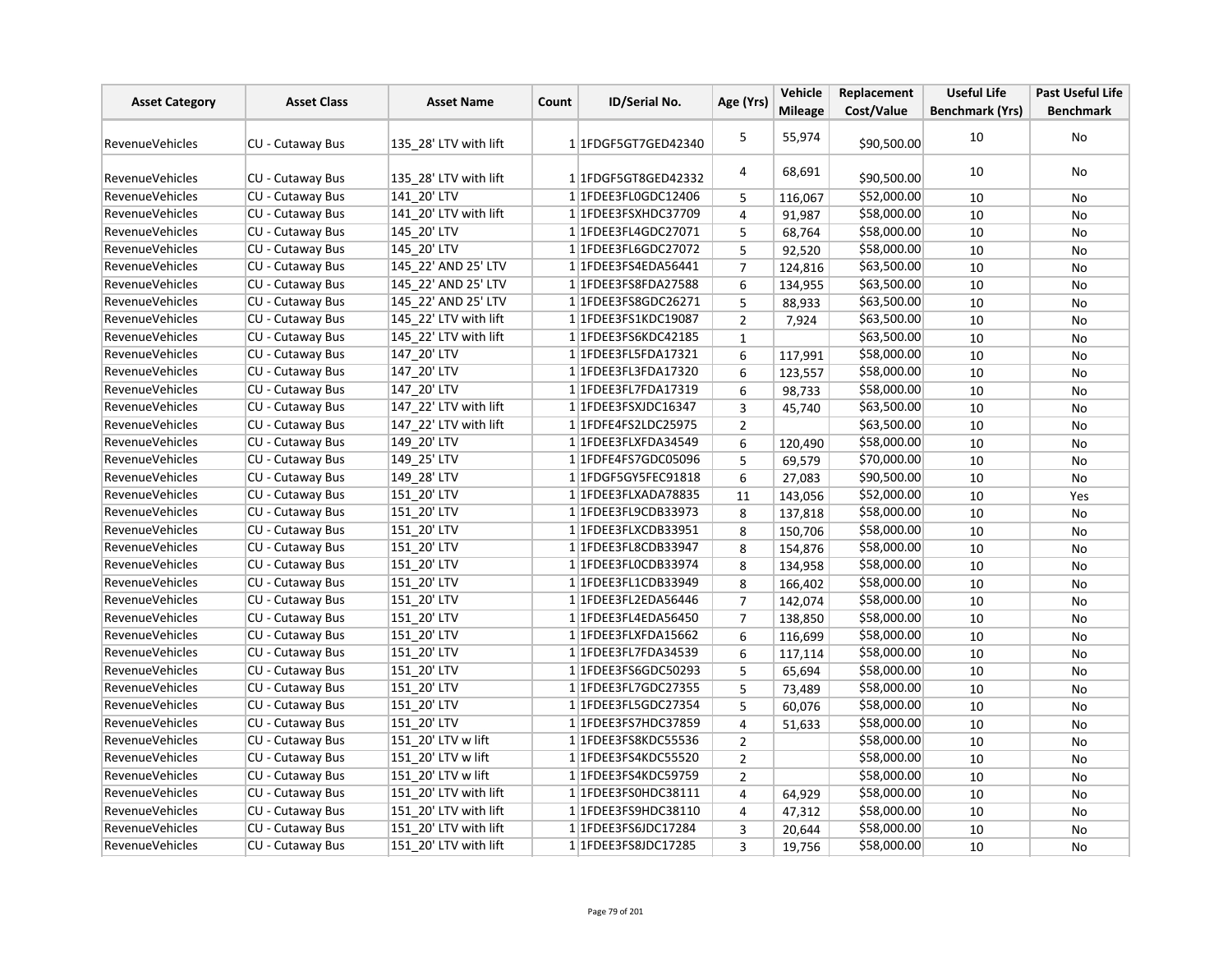| <b>Asset Category</b>  | <b>Asset Class</b>      | <b>Asset Name</b>        | Count | ID/Serial No.           | Age (Yrs)      | Vehicle        | Replacement | <b>Useful Life</b>     | <b>Past Useful Life</b> |
|------------------------|-------------------------|--------------------------|-------|-------------------------|----------------|----------------|-------------|------------------------|-------------------------|
|                        |                         |                          |       |                         |                | <b>Mileage</b> | Cost/Value  | <b>Benchmark (Yrs)</b> | <b>Benchmark</b>        |
| <b>RevenueVehicles</b> | CU - Cutaway Bus        | 151_20' LTV with lift    |       | 1 1FDEE3FSXKDC35790     | $\overline{2}$ | 808            | \$58,000.00 | 10                     | No                      |
| <b>RevenueVehicles</b> | CU - Cutaway Bus        | 151 20' LTV without lift |       | 1 1FDEE3FSXJDC17286     | 3              | 12,957         | \$52,000.00 | 10                     | <b>No</b>               |
| <b>RevenueVehicles</b> | <b>CU - Cutaway Bus</b> | 151 20' LTV without lift |       | 1 1FDEE3FS4KDC55551     | $\overline{2}$ |                | \$52,000.00 | 10                     | No                      |
| <b>RevenueVehicles</b> | CU - Cutaway Bus        | 151 22' AND 25' LTV      |       | 1 1FDEE3FS3DDA72614     | 8              | 101,029        | \$63,500.00 | 10                     | No                      |
| <b>RevenueVehicles</b> | <b>CU - Cutaway Bus</b> | 153 22' AND 25' LTV      |       | 1 1FDFE4FS5DDA05801     | 8              | 174,876        | \$70,000.00 | 10                     | <b>No</b>               |
| RevenueVehicles        | CU - Cutaway Bus        | 153 22' AND 25' LTV      |       | 1 1FDFE4FS3DDA05800     | 8              | 170,883        | \$70,000.00 | 10                     | No                      |
| <b>RevenueVehicles</b> | CU - Cutaway Bus        | 153 25' LTV              |       | 1 1FDFE4FS9HDC37727     | 4              | 61,806         | \$70,000.00 | 10                     | No                      |
| <b>RevenueVehicles</b> | <b>CU - Cutaway Bus</b> | 155 20' LTV w lift       |       | 11FDEE3FS8KDC61210      | $\overline{2}$ |                | \$58,000.00 | 10                     | <b>No</b>               |
| <b>RevenueVehicles</b> | <b>CU - Cutaway Bus</b> | 155 20' LTV with lift    |       | 1 1FDEE3FSXJDC27980     | 3              | 33,475         | \$58,000.00 | 10                     | No                      |
| <b>RevenueVehicles</b> | CU - Cutaway Bus        | 155 20' LTV with lift    |       | 1 1FDEE3FS1KDC21499     | $\overline{2}$ | 5,558          | \$58,000.00 | 10                     | No                      |
| RevenueVehicles        | CU - Cutaway Bus        | 155 22' AND 25' LTV      |       | 1 1FDFE4FS4FDA34578     | 6              | 88,583         | \$70,000.00 | 10                     | No                      |
| <b>RevenueVehicles</b> | CU - Cutaway Bus        | 155 25' LTV              |       | 1 1 FDFE4FS1GDC25859    | 5              | 68,442         | \$70,000.00 | 10                     | No                      |
| <b>RevenueVehicles</b> | CU - Cutaway Bus        | 155 25' LTV              |       | 1 1FDFE4FSXGDC25858     | 5              | 79,560         | \$70,000.00 | 10                     | <b>No</b>               |
| <b>RevenueVehicles</b> | CU - Cutaway Bus        | 155 25' LTV with lift    |       | 1 1FDFE4FS4KDC12354     | $\overline{2}$ | 6,303          | \$70,000.00 | 10                     | No                      |
| <b>RevenueVehicles</b> | CU - Cutaway Bus        | 155 25' LTV with lift    |       | 1 1FDFE4FS7KDC12350     | $\overline{2}$ | 6,093          | \$70,000.00 | 10                     | No                      |
| <b>RevenueVehicles</b> | CU - Cutaway Bus        | 155 25' LTV with lift    |       | 1 1 FDFE4FS9KDC12382    | $\overline{2}$ | 6,154          | \$70,000.00 | 10                     | No                      |
| <b>RevenueVehicles</b> | CU - Cutaway Bus        | 155 25' LTV with lift    |       | 1 1 FDFE4FS2KDC12367    | $\overline{2}$ | 3,511          | \$70,000.00 | 10                     | No                      |
| <b>RevenueVehicles</b> | <b>CU - Cutaway Bus</b> | 155 25' LTV with lift    |       | 1 1FDFE4FS6KDC59577     | $\overline{2}$ |                | \$70,000.00 | 10                     | No                      |
| <b>RevenueVehicles</b> | <b>CU - Cutaway Bus</b> | 155 25' LTV with lift    |       | 1 1FDFE4FSXKDC61221     | $\overline{2}$ |                | \$70,000.00 | 10                     | <b>No</b>               |
| <b>RevenueVehicles</b> | CU - Cutaway Bus        | 155_25' LTV with lift    |       | 1 1FDFE4FS1KDC61222     | $\overline{2}$ |                | \$70,000.00 | 10                     | No                      |
| <b>RevenueVehicles</b> | CU - Cutaway Bus        | 155 28' LTV              |       | 1 1GBE5V1G29F413343     | 12             | 129,370        | \$90,500.00 | 10                     | Yes                     |
| <b>RevenueVehicles</b> | CU - Cutaway Bus        | 155 28' LTV with lift    |       | 1 1FDAF5GY8KEG59540     | $\mathbf{1}$   |                | \$90,500.00 | 10                     | No                      |
| <b>RevenueVehicles</b> | <b>CU - Cutaway Bus</b> | 157 20' LTV              |       | 1 1FDEE3FL9FDA34543     | 6              | 165,218        | \$58,000.00 | 10                     | <b>No</b>               |
| <b>RevenueVehicles</b> | <b>CU - Cutaway Bus</b> | 157 20' LTV              |       | 1 1FDEE3FL7FDA34542     | 6              | 172,017        | \$58,000.00 | 10                     | No                      |
| <b>RevenueVehicles</b> | CU - Cutaway Bus        | 157 22' AND 25' LTV      |       | 1 1FDFE4FSXEDB10058     | $\overline{7}$ | 159,569        | \$70,000.00 | 10                     | No                      |
| RevenueVehicles        | CU - Cutaway Bus        | 157 22' AND 25' LTV      |       | 1 1 FDFE4FS8EDB10057    | $\overline{7}$ | 159,766        | \$70,000.00 | 10                     | No                      |
| <b>RevenueVehicles</b> | CU - Cutaway Bus        | 157 25' LTV with lift    |       | 11FDFE4FS7KDC17662      | $\overline{2}$ | 6,853          | \$70,000.00 | 10                     | No                      |
| <b>RevenueVehicles</b> | CU - Cutaway Bus        | 157 25' LTV with lift    |       | 1 1 FDFE4FS5KDC17661    | $\overline{2}$ | 8,295          | \$70,000.00 | 10                     | No                      |
| <b>RevenueVehicles</b> | <b>CU - Cutaway Bus</b> | 159 20' LTV              |       | 1 1FDEE3FL4FDA15673     | 6              | 105,720        | \$58,000.00 | 10                     | No                      |
| <b>RevenueVehicles</b> | CU - Cutaway Bus        | 159 20' LTV              |       | 1 1FDEE3FL0FDA15671     | 6              | 89,125         | \$58,000.00 | 10                     | No                      |
| RevenueVehicles        | CU - Cutaway Bus        | 159_20' LTV              |       | 1 1FDEE3FL2FDA15672     | 6              | 94,142         | \$58,000.00 | 10                     | No                      |
| <b>RevenueVehicles</b> | <b>CU - Cutaway Bus</b> | 159 20' LTV              |       | 1 1FDEE3FL9FDA15670     | 6              | 112,863        | \$58,000.00 | 10                     | <b>No</b>               |
| RevenueVehicles        | CU - Cutaway Bus        | 159 20' LTV              |       | 1 1FDEE3FL6GDC27346     | 5              | 94,942         | \$58,000.00 | 10                     | No                      |
| <b>RevenueVehicles</b> | CU - Cutaway Bus        | 159_20' LTV              |       | 1 1 FDEE3 FL4 GDC 27345 | 5              | 64,006         | \$58,000.00 | 10                     | No                      |
| <b>RevenueVehicles</b> | CU - Cutaway Bus        | 159 20' LTV              |       | 1 1 FDEE3FS4GDC49112    | 5              | 108,212        | \$52,000.00 | 10                     | No                      |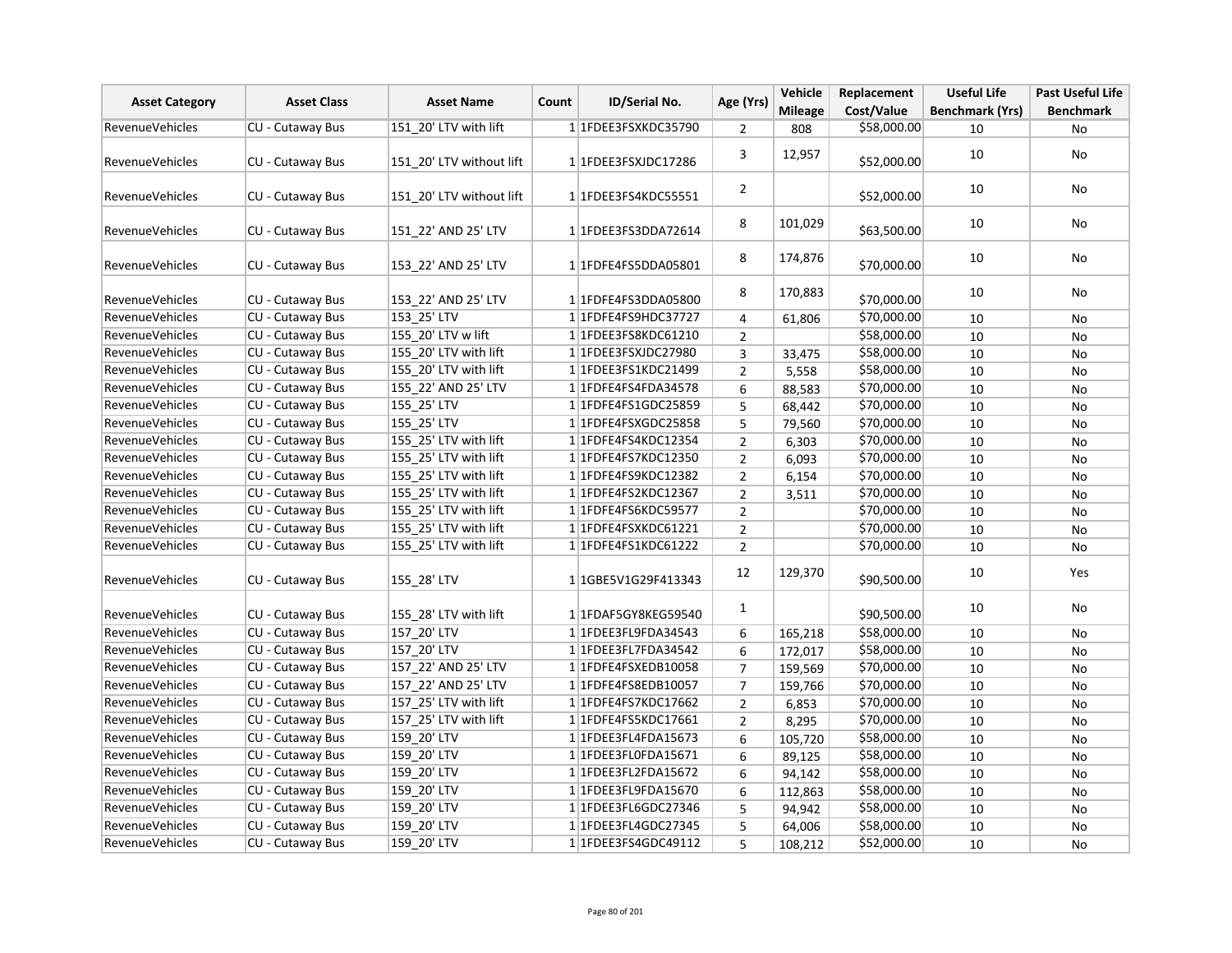| <b>Asset Category</b>  | <b>Asset Class</b>      | <b>Asset Name</b>     | <b>ID/Serial No.</b><br>Count | Age (Yrs)                           | Vehicle        | Replacement    | <b>Useful Life</b> | <b>Past Useful Life</b> |                  |
|------------------------|-------------------------|-----------------------|-------------------------------|-------------------------------------|----------------|----------------|--------------------|-------------------------|------------------|
|                        |                         |                       |                               |                                     |                | <b>Mileage</b> | Cost/Value         | <b>Benchmark (Yrs)</b>  | <b>Benchmark</b> |
| <b>RevenueVehicles</b> | <b>CU - Cutaway Bus</b> | 159 20' LTV           |                               | 1 1FDEE3FS4GDC50292                 | 5              | 71,000         | \$52,000.00        | 10                      | No               |
| <b>RevenueVehicles</b> | CU - Cutaway Bus        | 159 20' LTV w/o lift  |                               | 1 1FDEE3FS1KDC43664                 | $\overline{2}$ |                | \$52,000.00        | 10                      | No               |
| RevenueVehicles        | CU - Cutaway Bus        | 159 20' LTV with lift |                               | 1 1FDEE3FS6JDC20749                 | 3              | 29,568         | \$58,000.00        | 10                      | <b>No</b>        |
| <b>RevenueVehicles</b> | CU - Cutaway Bus        | 159 22' AND 25' LTV   |                               | 1 1FDEE3FS0FDA23745                 | 6              | 69,387         | \$63,500.00        | 10                      | No               |
| <b>RevenueVehicles</b> | CU - Cutaway Bus        | 159 22' AND 25' LTV   |                               | 1 1FDEE3FS2FDA23746                 | 6              | 74,823         | \$63,500.00        | 10                      | No               |
| RevenueVehicles        | CU - Cutaway Bus        | 159 22' LTV with lift |                               | 1 1FDEE3FSXKDC43663                 | $\overline{2}$ |                | \$63,500.00        | 10                      | No               |
| <b>RevenueVehicles</b> | <b>CU - Cutaway Bus</b> | 159 28' LTV with lift |                               | 1 1FDAF5GY9KEF70625                 | $\overline{2}$ |                | \$90,500.00        | 10                      | No               |
| <b>RevenueVehicles</b> | CU - Cutaway Bus        | 159 28' LTV with lift |                               | 1 1FDAF5GY5KEF70640                 | $\overline{2}$ |                | \$90,500.00        | 10                      | No               |
| <b>RevenueVehicles</b> | CU - Cutaway Bus        | 161 20' LTV           |                               | 1 1FDEE3FL5DDA02752                 | 8              | 118,554        | \$58,000.00        | 10                      | No               |
| <b>RevenueVehicles</b> | <b>CU - Cutaway Bus</b> | 161 22' AND 25' LTV   |                               | 1 1FDEE3FS2DDA02750                 | 8              | 85,682         | \$63,500.00        | 10                      | No               |
| <b>RevenueVehicles</b> | CU - Cutaway Bus        | 161 25' LTV           |                               | 1 1 FDFE4FS4GDC31977                | 5              |                | \$70,000.00        |                         |                  |
| RevenueVehicles        | <b>CU - Cutaway Bus</b> | 161 25' LTV with lift |                               | 1 1FDFE4FS9JDC32565                 |                | 84,185         |                    | 10                      | No               |
|                        |                         |                       |                               |                                     | 3              | 18,053         | \$70,000.00        | 10                      | No               |
| <b>RevenueVehicles</b> | CU - Cutaway Bus        | 163 20' LTV           |                               | 1 1FDEE3FL7GDC30692                 | 5              | 121,283        | \$58,000.00        | 10                      | No               |
| <b>RevenueVehicles</b> | <b>CU - Cutaway Bus</b> | 163 20' LTV           |                               | 1 1FDEE3FL9GDC30693                 | 5              | 130,483        | \$58,000.00        | 10                      | No               |
| RevenueVehicles        | CU - Cutaway Bus        | 163 20' LTV           |                               | 1 1FDEE3FL4GDC30696                 | 5              | 126,751        | \$58,000.00        | 10                      | No               |
| <b>RevenueVehicles</b> | CU - Cutaway Bus        | 163 20' LTV with lift |                               | 1 1 FDEE3FS6JDC27944                | 3              | 32,908         | \$58,000.00        | 10                      | No               |
| <b>RevenueVehicles</b> | <b>CU - Cutaway Bus</b> | 163 20' LTV with lift |                               | 1 1 FDEE3FS7JDC27984                | 3              | 40,429         | \$58,000.00        | 10                      | No               |
| <b>RevenueVehicles</b> | CU - Cutaway Bus        | 163_20' LTV with lift |                               | 1 1FDEE3FS4JDC27943                 | 3              | 34,400         | \$58,000.00        | 10                      | No               |
| <b>RevenueVehicles</b> | CU - Cutaway Bus        | 163 22' LTV with lift |                               | 1 1FDEE3FS4KDC59728                 | $\mathbf{1}$   |                | \$63,500.00        | 10                      | No               |
| RevenueVehicles        | <b>CU - Cutaway Bus</b> | 163 25' LTV           |                               | 1 1FDXE4SS71HB63616                 | 20             | 64,630         | \$70,000.00        | 10                      | Yes              |
| <b>RevenueVehicles</b> | CU - Cutaway Bus        | 165 20' LTV with lift |                               | 1 1FDEE3FS1JDC06595                 | 3              | 25,248         | \$58,000.00        | 10                      | No               |
| <b>RevenueVehicles</b> | <b>CU - Cutaway Bus</b> | 165 22' AND 25' LTV   |                               | 1 1FDEE3FL8EDA52269                 | $\overline{7}$ | 117,080        | \$70,000.00        | 10                      | No               |
| <b>RevenueVehicles</b> | CU - Cutaway Bus        | 165 22' AND 25' LTV   |                               | 1 1FDEE3FL4EDA52267                 | $\overline{7}$ | 121,234        | \$70,000.00        | 10                      | No               |
| <b>RevenueVehicles</b> | CU - Cutaway Bus        | 165 22' LTV with lift |                               | 11FDEE3FS7JDC21005                  | 3              | 49,149         | \$63,500.00        | 10                      | No               |
| <b>RevenueVehicles</b> | CU - Cutaway Bus        | 165 22' LTV with lift |                               | 1 1FDFE4FS8KDC74461                 | $\overline{2}$ |                | \$63,500.00        | 10                      | <b>No</b>        |
| <b>RevenueVehicles</b> | CU - Cutaway Bus        | 165 22' LTV with lift |                               | 1 1FDFE4FS8KDC74520                 | $\overline{2}$ |                | \$63,500.00        | 10                      | No               |
| RevenueVehicles        | <b>CU - Cutaway Bus</b> | 165 22' LTV with lift |                               | 1 1FDFE4FS8KDC74467                 | $\overline{2}$ |                | \$70,000.00        | 10                      | No               |
| <b>RevenueVehicles</b> | <b>CU - Cutaway Bus</b> | 167 20' LTV           |                               | 1 1FDEE3FL1EDA72721                 | $\overline{7}$ | 129,841        | \$58,000.00        | 10                      | No               |
| <b>RevenueVehicles</b> | CU - Cutaway Bus        | 167 20' LTV           |                               | 1 1 FDEE3 FL1 EDA 75814             | $\overline{7}$ | 137,655        | \$58,000.00        | 10                      | No               |
| <b>RevenueVehicles</b> | CU - Cutaway Bus        | 167 20' LTV with lift |                               | 1 1 FDEE3 FS8 KDC 17273             | $\overline{2}$ |                | \$58,000.00        | 10                      | <b>No</b>        |
| <b>RevenueVehicles</b> | <b>CU - Cutaway Bus</b> | 167 20' LTV with lift |                               | 1 1FDEE3FS8KDC17274                 | $\overline{2}$ |                | \$58,000.00        | 10                      | No               |
| <b>RevenueVehicles</b> | <b>CU - Cutaway Bus</b> | 167 20' LTV with lift |                               | 1 1 FDEE3 FS8 KDC 17272             | $\overline{2}$ | 3,131          | \$58,000.00        | 10                      | No               |
| <b>RevenueVehicles</b> | <b>CU - Cutaway Bus</b> | 167 22' AND 25' LTV   |                               | 1 1FDFE4FS4ADA75950                 | 11             | 127,806        | \$70,000.00        | 10                      | Yes              |
| <b>RevenueVehicles</b> | CU - Cutaway Bus        | 167 22' AND 25' LTV   |                               | 1 1FDEE3FS6FDA27587                 | 6              | 123,517        | \$63,500.00        | 10                      | No               |
| <b>RevenueVehicles</b> | CU - Cutaway Bus        | 167 22' AND 25' LTV   |                               | 1 1FDEE3FS2GDC26265                 | 5              | 107,546        | \$63,500.00        | 10                      | <b>No</b>        |
| <b>RevenueVehicles</b> | CU - Cutaway Bus        | 167 22' LTV with lift |                               | 1 1 FDEE3FS4KDC47773                | $\overline{2}$ |                | \$63,500.00        | 10                      | No               |
| <b>RevenueVehicles</b> | <b>CU - Cutaway Bus</b> | 167 28' LTV           |                               | 1 1 1 GBE 5 V 1 G 2 8 F 4 0 4 1 3 8 | 13             | 29,730         | \$90,500.00        | 10                      | Yes              |
| <b>RevenueVehicles</b> | CU - Cutaway Bus        | 167 28' LTV           |                               | 1 1GBE5V1G28F404110                 | 13             | 28,862         | \$90,500.00        | 10                      | Yes              |
| <b>RevenueVehicles</b> | CU - Cutaway Bus        | 17 20' LTV w lift     |                               | 1 1FDEE3FS3KDC71417                 | $\mathbf{1}$   |                | \$58,000.00        | 10                      | No               |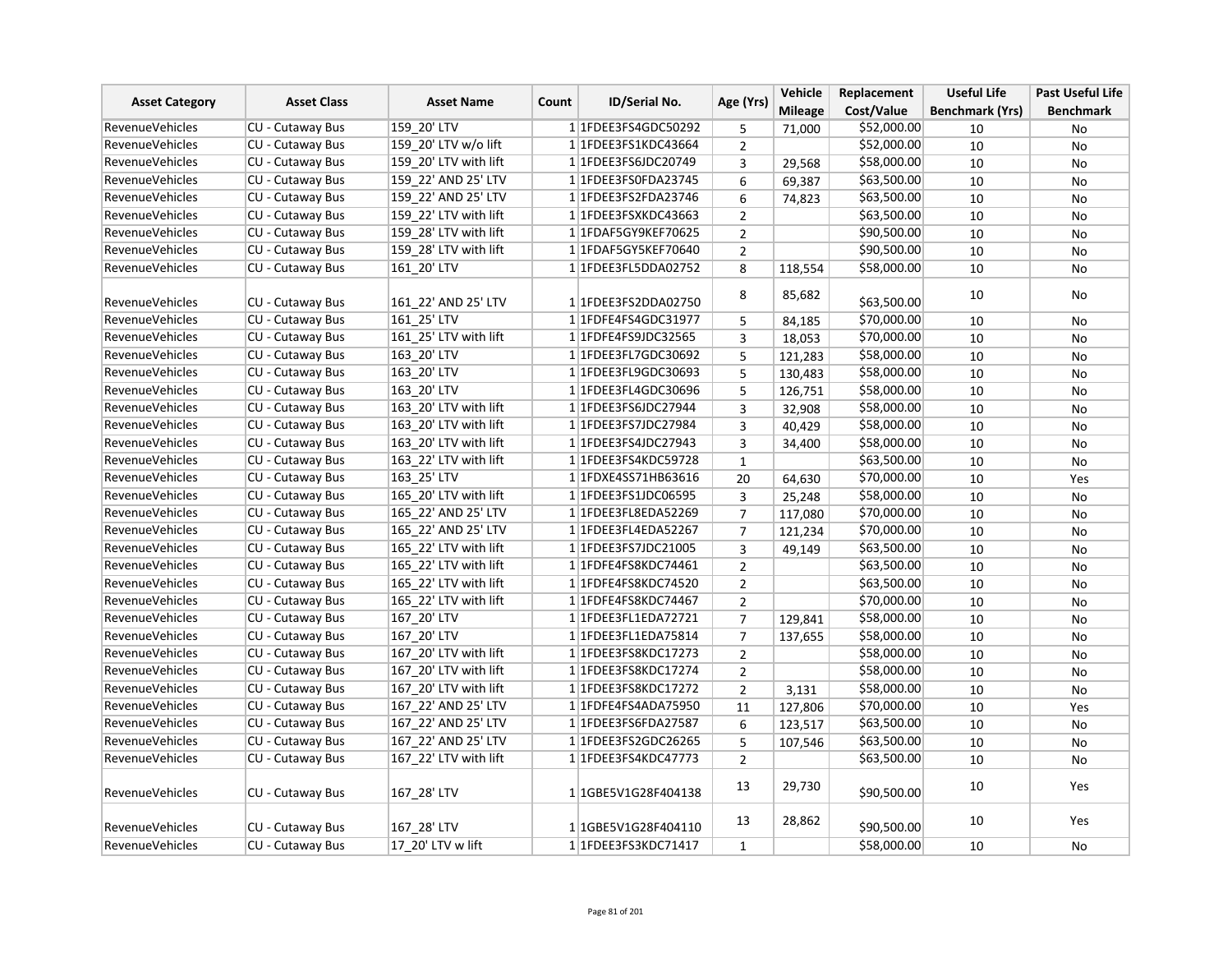| <b>Asset Category</b>  | <b>Asset Class</b>      | <b>Asset Name</b>       | ID/Serial No.<br>Count | Age (Yrs)               | Vehicle                 | Replacement    | <b>Useful Life</b> | <b>Past Useful Life</b> |                  |
|------------------------|-------------------------|-------------------------|------------------------|-------------------------|-------------------------|----------------|--------------------|-------------------------|------------------|
|                        |                         |                         |                        |                         |                         | <b>Mileage</b> | Cost/Value         | <b>Benchmark (Yrs)</b>  | <b>Benchmark</b> |
| <b>RevenueVehicles</b> | <b>CU - Cutaway Bus</b> | 17 20' LTV with lift    |                        | 1 1 FDEE3FS4KDC21500    | 2                       | 1,007          | \$52,000.00        | 10                      | No               |
| <b>RevenueVehicles</b> | <b>CU - Cutaway Bus</b> | 17 20' LTV with lift    |                        | 1 1FDEE3FSXKDC71415     | $\mathbf{1}$            |                | \$58,000.00        | 10                      | No               |
| RevenueVehicles        | CU - Cutaway Bus        | 17 20' LTV without lift |                        | 1 1FDEE3FS1HDC46069     | 4                       | 28,637         | \$52,000.00        | 10                      | No               |
| <b>RevenueVehicles</b> | CU - Cutaway Bus        | 17 20' LTV without lift |                        | 1 1FDEE3FS0HDC41641     | 4                       | 31,723         | \$52,000.00        | 10                      | No               |
| <b>RevenueVehicles</b> | <b>CU - Cutaway Bus</b> | 171 20' LTV             |                        | 1 1FDEE3FL3DDA79152     | 8                       | 127,658        | \$52,000.00        | 10                      | No               |
| <b>RevenueVehicles</b> | CU - Cutaway Bus        | 171 20' LTV             |                        | 1 1FDEE3FL1DDA79151     | 8                       | 88,353         | \$52,000.00        | 10                      | No               |
| <b>RevenueVehicles</b> | CU - Cutaway Bus        | 171 20' LTV             |                        | 1 1FDEE3FL5DDA79153     | 8                       | 146,568        | \$52,000.00        | 10                      | No               |
| RevenueVehicles        | CU - Cutaway Bus        | 171 20' LTV             |                        | 1 1FDEE3FL0DDA59568     | 8                       | 122,018        | \$52,000.00        | 10                      | <b>No</b>        |
| <b>RevenueVehicles</b> | CU - Cutaway Bus        | 171 20' LTV             |                        | 1 1FDEE3FL6FDA17330     | 6                       | 139,626        | \$58,000.00        | 10                      | No               |
| RevenueVehicles        | CU - Cutaway Bus        | 171 20' LTV             |                        | 1 1FDEE3FL8FDA17328     | 6                       | 107,855        | \$58,000.00        | 10                      | No               |
| RevenueVehicles        | <b>CU - Cutaway Bus</b> | 171 20' LTV             |                        | 1 1FDEE3FLXFDA17329     | 6                       | 101,609        | \$58,000.00        | 10                      | No               |
| <b>RevenueVehicles</b> | CU - Cutaway Bus        | 171 20' LTV             |                        | 1 1 FDEE3 FL8 FDA 17331 | 6                       | 97,346         | \$58,000.00        | 10                      | No               |
| <b>RevenueVehicles</b> | <b>CU - Cutaway Bus</b> | 171 20' LTV             |                        | 1 1FDEE3FL7FDA37389     | 6                       | 121,544        | \$58,000.00        | 10                      | <b>No</b>        |
| <b>RevenueVehicles</b> | <b>CU - Cutaway Bus</b> | 171 20' LTV             |                        | 1 1FDEE3FL7GDC12404     | 6                       | 65,281         | \$52,000.00        | 10                      | No               |
| <b>RevenueVehicles</b> | CU - Cutaway Bus        | 171 20' LTV             |                        | 1 1FDEE3FL5GDC12403     | 6                       | 93,084         | \$52,000.00        | 10                      | No               |
| <b>RevenueVehicles</b> | CU - Cutaway Bus        | 171 20' LTV             |                        | 1 1FDEE3FL9GDC12405     | 6                       | 71,430         | \$52,000.00        | 10                      | <b>No</b>        |
| RevenueVehicles        | CU - Cutaway Bus        | 171 20' LTV             |                        | 1 1FDEE3FL7GDC31969     | 5                       | 91,005         | \$58,000.00        | 10                      | No               |
| <b>RevenueVehicles</b> | CU - Cutaway Bus        | 171 20' LTV             |                        | 1 1FDEE3FL3GDC31970     | 5                       | 72,474         | \$58,000.00        | 10                      | No               |
| <b>RevenueVehicles</b> | CU - Cutaway Bus        | 171 20' LTV             |                        | 1 1FDEE3FL5GDC31968     | 5                       | 101,071        | \$58,000.00        | 10                      | No               |
| <b>RevenueVehicles</b> | <b>CU - Cutaway Bus</b> | 171 20' LTV             |                        | 1 1FDEE3FLXGDC33585     | 5                       | 89,671         | \$58,000.00        | 10                      | No               |
| <b>RevenueVehicles</b> | <b>CU - Cutaway Bus</b> | 171 20' LTV             |                        | 1 1FDEE3FL3FDA37387     | 5                       | 124,906        | \$58,000.00        | 10                      | No               |
| <b>RevenueVehicles</b> | CU - Cutaway Bus        | 171 20' LTV             |                        | 1 1 FDEE3 FL5 FDA 37388 | 5                       | 146,117        | \$58,000.00        | 10                      | No               |
| <b>RevenueVehicles</b> | CU - Cutaway Bus        | 171 20' LTV             |                        | 1 1FDEE3FL3FDA37390     | 5                       | 101,398        | \$58,000.00        | 10                      | No               |
| <b>RevenueVehicles</b> | CU - Cutaway Bus        | 171 20' LTV             |                        | 1 1FDEE3FS0HDC37718     | $\overline{\mathbf{4}}$ | 41,236         | \$58,000.00        | 10                      | No               |
| <b>RevenueVehicles</b> | CU - Cutaway Bus        | 171_20' LTV             |                        | 1 1FDEE3FS4HDC37723     | 4                       | 60,757         | \$58,000.00        | 10                      | No               |
| <b>RevenueVehicles</b> | CU - Cutaway Bus        | 171 20' LTV             |                        | 1 1FDEE3FS2HDC37722     | 4                       | 51,010         | \$58,000.00        | 10                      | No               |
| RevenueVehicles        | CU - Cutaway Bus        | 171 20' LTV             |                        | 1 1FDEE3FS0HDC37721     | 4                       | 36,056         | \$58,000.00        | 10                      | No               |
| RevenueVehicles        | CU - Cutaway Bus        | 171 20' LTV             |                        | 1 1FDEE3FS2HDC37719     | 4                       | 39,553         | \$58,000.00        | 10                      | No               |
| <b>RevenueVehicles</b> | CU - Cutaway Bus        | 171 20' LTV             |                        | 1 1FDEE3FS9HDC37720     | 4                       | 57,615         | \$58,000.00        | 10                      | No               |
| RevenueVehicles        | <b>CU - Cutaway Bus</b> | 171 20' LTV             |                        | 1 1FDEE3FS9HDC37717     | 4                       | 65,712         | \$58,000.00        | 10                      | <b>No</b>        |
| RevenueVehicles        | CU - Cutaway Bus        | 171 20' LTV             |                        | 1 1FDEE3FS7HDC37716     | 4                       | 66,776         | \$58,000.00        | 10                      | No               |
| <b>RevenueVehicles</b> | CU - Cutaway Bus        | 171 22' AND 25' LTV     |                        | 1 1FDXE45S86DA02688     | 15                      | 132,253        | \$70,000.00        | 10                      | Yes              |
| <b>RevenueVehicles</b> | <b>CU - Cutaway Bus</b> | 171 22' AND 25' LTV     |                        | 1 1FDEE3FS7DDA79081     | 8                       | 172,157        | \$63,500.00        | 10                      | No               |
| <b>RevenueVehicles</b> | CU - Cutaway Bus        | 171 22' AND 25' LTV     |                        | 1 1FDEE3FS9DDA79079     | 8                       | 139,361        | \$63,500.00        | 10                      | No               |
| RevenueVehicles        | <b>CU - Cutaway Bus</b> | 171 22' AND 25' LTV     |                        | 1 1FDEE3FSXDDA75526     | 8                       | 144,385        | \$63,500.00        | 10                      | No               |
| <b>RevenueVehicles</b> | CU - Cutaway Bus        | 171 22' AND 25' LTV     |                        | 1 1FDEE3FS3EDA52283     | 7                       | 135,501        | \$63,500.00        | 10                      | No               |
| RevenueVehicles        | <b>CU - Cutaway Bus</b> | 171_25' LTV             |                        | 1 1FDFE4FS2HDC46060     | 4                       | 61,361         | \$70,000.00        | 10                      | No               |
| <b>RevenueVehicles</b> | <b>CU - Cutaway Bus</b> | 171 25' LTV with lift   |                        | 1 1 FDFE4FS1 JDC21107   | 3                       | 9,749          | \$70,000.00        | 10                      | No               |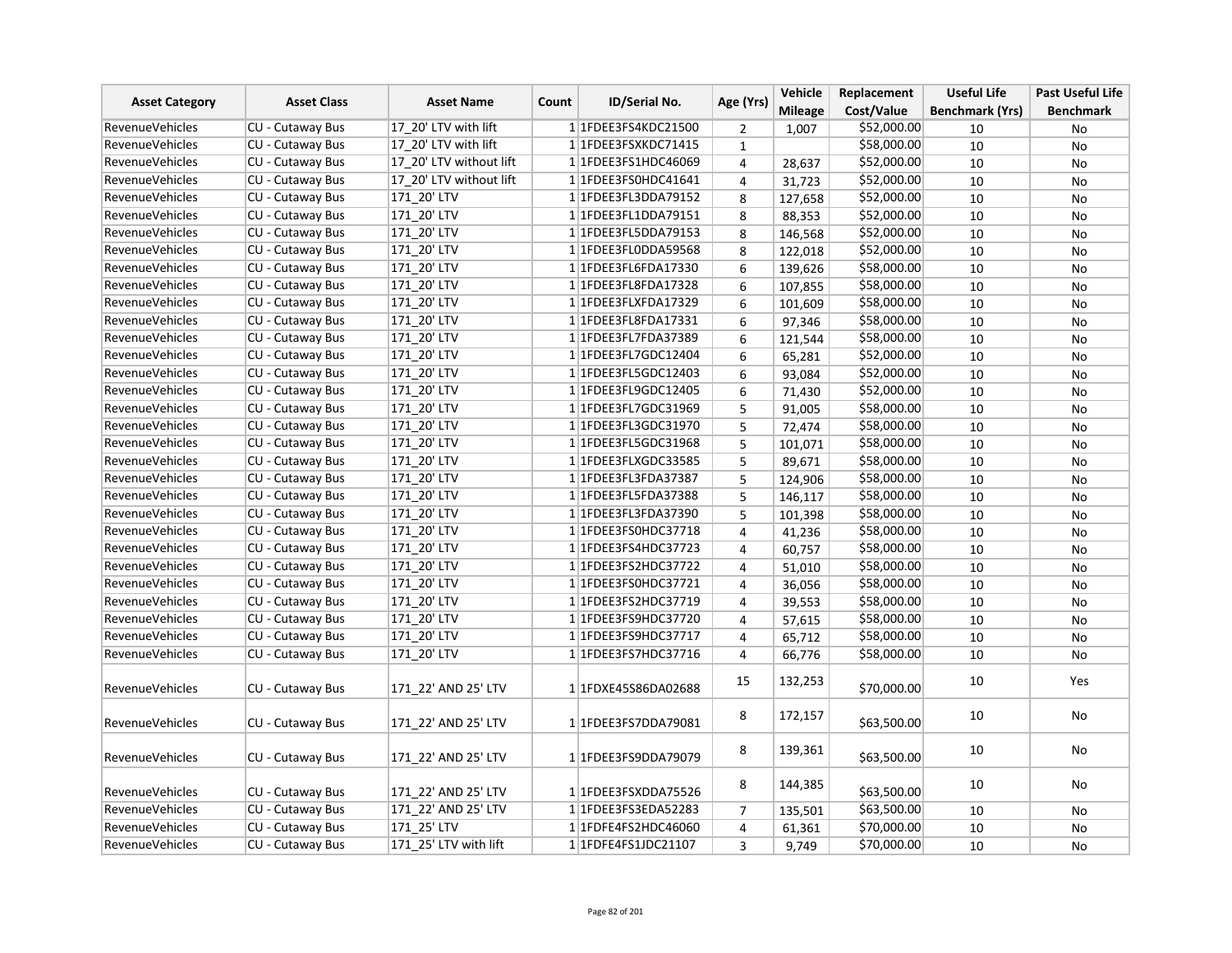| <b>Asset Category</b>  | <b>Asset Class</b> | <b>Asset Name</b>        | Count | <b>ID/Serial No.</b>    | Age (Yrs)      | Vehicle        | Replacement | <b>Useful Life</b>     | <b>Past Useful Life</b> |
|------------------------|--------------------|--------------------------|-------|-------------------------|----------------|----------------|-------------|------------------------|-------------------------|
|                        |                    |                          |       |                         |                | <b>Mileage</b> | Cost/Value  | <b>Benchmark (Yrs)</b> | <b>Benchmark</b>        |
| <b>RevenueVehicles</b> | CU - Cutaway Bus   | 173 20' LTV with lift    |       | 1 1FDEE3FS8KDC60655     | 2              |                | \$58,000.00 | 10                     | No                      |
| <b>RevenueVehicles</b> | CU - Cutaway Bus   | 173 28' LTV with lift    |       | 1 1FDAF5GY5KEG59558     | $\mathbf{1}$   |                | \$90,500.00 | 10                     | No                      |
| <b>RevenueVehicles</b> | CU - Cutaway Bus   | 175 20' LTV              |       | 1 1FDEE3FLXDDA25105     | 8              | 132,171        | \$58,000.00 | 10                     | No                      |
| <b>RevenueVehicles</b> | CU - Cutaway Bus   | 175 20' LTV with lift    |       | 1 1FDEE3FS9JDC24102     | 3              | 17,913         | \$58,000.00 | 10                     | No                      |
| RevenueVehicles        | CU - Cutaway Bus   | 175 20' LTV with lift    |       | 1 1 FDEE3 FS1 KDC 27805 | $\overline{2}$ | 1,313          | \$58,000.00 | 10                     | No                      |
| <b>RevenueVehicles</b> | CU - Cutaway Bus   | 179 20' LTV              |       | 1 1FDEE3FL5FDA15679     | $\overline{7}$ | 131,291        | \$58,000.00 | 10                     | No                      |
| RevenueVehicles        | CU - Cutaway Bus   | 179 20' LTV              |       | 1 1FDEE3FL0GDC27083     | 5              | 113,774        | \$58,000.00 | 10                     | No                      |
| <b>RevenueVehicles</b> | CU - Cutaway Bus   | 179 20' LTV w lift       |       | 1 1FDEE3FS2KDC68606     | $\mathbf 1$    |                | \$58,000.00 | 10                     | No                      |
| <b>RevenueVehicles</b> | CU - Cutaway Bus   | 179 20' LTV w lift       |       | 1 1FDEE3FS9KDC68604     | $\mathbf{1}$   |                | \$58,000.00 | 10                     | No                      |
| <b>RevenueVehicles</b> | CU - Cutaway Bus   | 179 20' LTV w lift       |       | 1 1FDEE3FS0KDC68605     | $\mathbf{1}$   |                | \$58,000.00 | 10                     | No                      |
| <b>RevenueVehicles</b> | CU - Cutaway Bus   | 179 20' LTV with lift    |       | 1 1 FDEE3 FS3 HDC3 7714 | 4              | 64,643         | \$58,000.00 | 10                     | No                      |
| <b>RevenueVehicles</b> | CU - Cutaway Bus   | 179 20' LTV with lift    |       | 1 1FDEE3FS1HDC37713     | $\overline{4}$ | 77,940         | \$58,000.00 | 10                     | No                      |
| <b>RevenueVehicles</b> | CU - Cutaway Bus   | 179 20' LTV with lift    |       | 1 1FDEE3FSXHDC37712     | 4              | 61,934         | \$58,000.00 | 10                     | No                      |
| RevenueVehicles        | CU - Cutaway Bus   | 179 20' LTV with lift    |       | 1 1 FDEE3 FS8 HDC38115  | 4              | 85,313         | \$58,000.00 | 10                     | No                      |
| <b>RevenueVehicles</b> | CU - Cutaway Bus   | 179 20' LTV with lift    |       | 1 1FDEE3FS5KDC35695     | $\overline{2}$ |                | \$58,000.00 | 10                     | No                      |
| <b>RevenueVehicles</b> | CU - Cutaway Bus   | 179 20' LTV with lift    |       | 11FDEE3FS7KDC35696      | $\overline{2}$ |                | \$58,000.00 | 10                     | No                      |
| <b>RevenueVehicles</b> | CU - Cutaway Bus   | 179_20' LTV with lift    |       | 1 1FDEE3FS0KDC35697     | 2              |                | \$58,000.00 | 10                     | No                      |
| <b>RevenueVehicles</b> | CU - Cutaway Bus   | 179 20' LTV without lift |       | 1 1FDEE3FS8HDC37711     | 4              | 70,653         | \$52,000.00 | 10                     | No                      |
| <b>RevenueVehicles</b> | CU - Cutaway Bus   | 179 20' LTV without lift |       | 1 1 FDEE3FS5JDC17275    | 3              | 37,402         | \$52,000.00 | 10                     | No                      |
| <b>RevenueVehicles</b> | CU - Cutaway Bus   | 183 25' LTV              |       | 1 1FDFE4FS7FDA34588     | 6              | 135,692        | \$70,000.00 | 10                     | No                      |
| <b>RevenueVehicles</b> | CU - Cutaway Bus   | 185 20' LTV              |       | 1 1FDEE3FL6FDA34533     | 6              | 130,774        | \$58,000.00 | 10                     | No                      |
| <b>RevenueVehicles</b> | CU - Cutaway Bus   | 185 20' LTV              |       | 1 1 FDEE3 FL2 GDC 27070 | 5              | 124,056        | \$58,000.00 | 10                     | No                      |
| <b>RevenueVehicles</b> | CU - Cutaway Bus   | 185 20' LTV              |       | 1 1FDEE3FL0GDC27066     | 5              | 163,259        | \$58,000.00 | 10                     | No                      |
| <b>RevenueVehicles</b> | CU - Cutaway Bus   | 185 20' LTV              |       | 1 1FDEE3FL2GDC27067     | 5              | 102,208        | \$58,000.00 | 10                     | No                      |
| RevenueVehicles        | CU - Cutaway Bus   | 185 20' LTV              |       | 1 1FDEE3FL6GDC26278     | 5              | 120,672        | \$58,000.00 | 10                     | No                      |
| <b>RevenueVehicles</b> | CU - Cutaway Bus   | 185 20' LTV              |       | 1 1FDEE3FL6GDC26276     | 5              | 125,776        | \$58,000.00 | 10                     | No                      |
| RevenueVehicles        | CU - Cutaway Bus   | 185 20' LTV              |       | 1 1 FDEE3 FL8 GDC 26277 | 5              | 120,165        | \$58,000.00 | 10                     | No                      |
| <b>RevenueVehicles</b> | CU - Cutaway Bus   | 185 20' LTV              |       | 1 1FDEE3FS3HDC36482     | $\overline{4}$ | 93,159         | \$58,000.00 | 10                     | No                      |
| <b>RevenueVehicles</b> | CU - Cutaway Bus   | 185 20' LTV              |       | 1 1FDEE3FSXHDC36480     | 4              | 107,962        | \$58,000.00 | 10                     | No                      |
| RevenueVehicles        | CU - Cutaway Bus   | 185 20' LTV              |       | 1 1 FDEE3 FS1 HDC36481  | 4              | 65,542         | \$58,000.00 | 10                     | No                      |
| RevenueVehicles        | CU - Cutaway Bus   | 185 20' LTV              |       | 1 1FDEE3FS3HDC36479     | 4              | 82,735         | \$58,000.00 | 10                     | No                      |
| RevenueVehicles        | CU - Cutaway Bus   | 185 20' LTV              |       | 1 1FDEE3FS7HDC36484     | 4              | 74,522         | \$58,000.00 | 10                     | No                      |
| <b>RevenueVehicles</b> | CU - Cutaway Bus   | 185_20' LTV              |       | 1 1 FDEE3 FS1 HDC3 6478 | 4              | 54,440         | \$58,000.00 | 10                     | No                      |
| <b>RevenueVehicles</b> | CU - Cutaway Bus   | 185 20' LTV              |       | 1 1FDEE3FS0HDC36486     | $\overline{4}$ | 122,622        | \$58,000.00 | 10                     | No                      |
| <b>RevenueVehicles</b> | CU - Cutaway Bus   | 185_20' LTV              |       | 1 1FDEE3FS9HDC36485     | 4              | 92,707         | \$58,000.00 | 10                     | No                      |
| <b>RevenueVehicles</b> | CU - Cutaway Bus   | 185 20' LTV              |       | 1 1FDEE3FS5HDC36483     | 4              | 97,835         | \$58,000.00 | 10                     | <b>No</b>               |
| RevenueVehicles        | CU - Cutaway Bus   | 185 20' LTV w lift       |       | 1 1 FDEE3FS2KDC75443    | $\mathbf{1}$   |                | \$58,000.00 | 10                     | No                      |
| <b>RevenueVehicles</b> | CU - Cutaway Bus   | 185 20' LTV w lift       |       | 1 1FDEE3FS0KDC55529     | $\mathbf 1$    |                | \$58,000.00 | 10                     | No                      |
| RevenueVehicles        | CU - Cutaway Bus   | 185 20' LTV w lift       |       | 1 1FDEE3FSXKDC60687     | $\mathbf 1$    |                | \$58,000.00 | 10                     | No                      |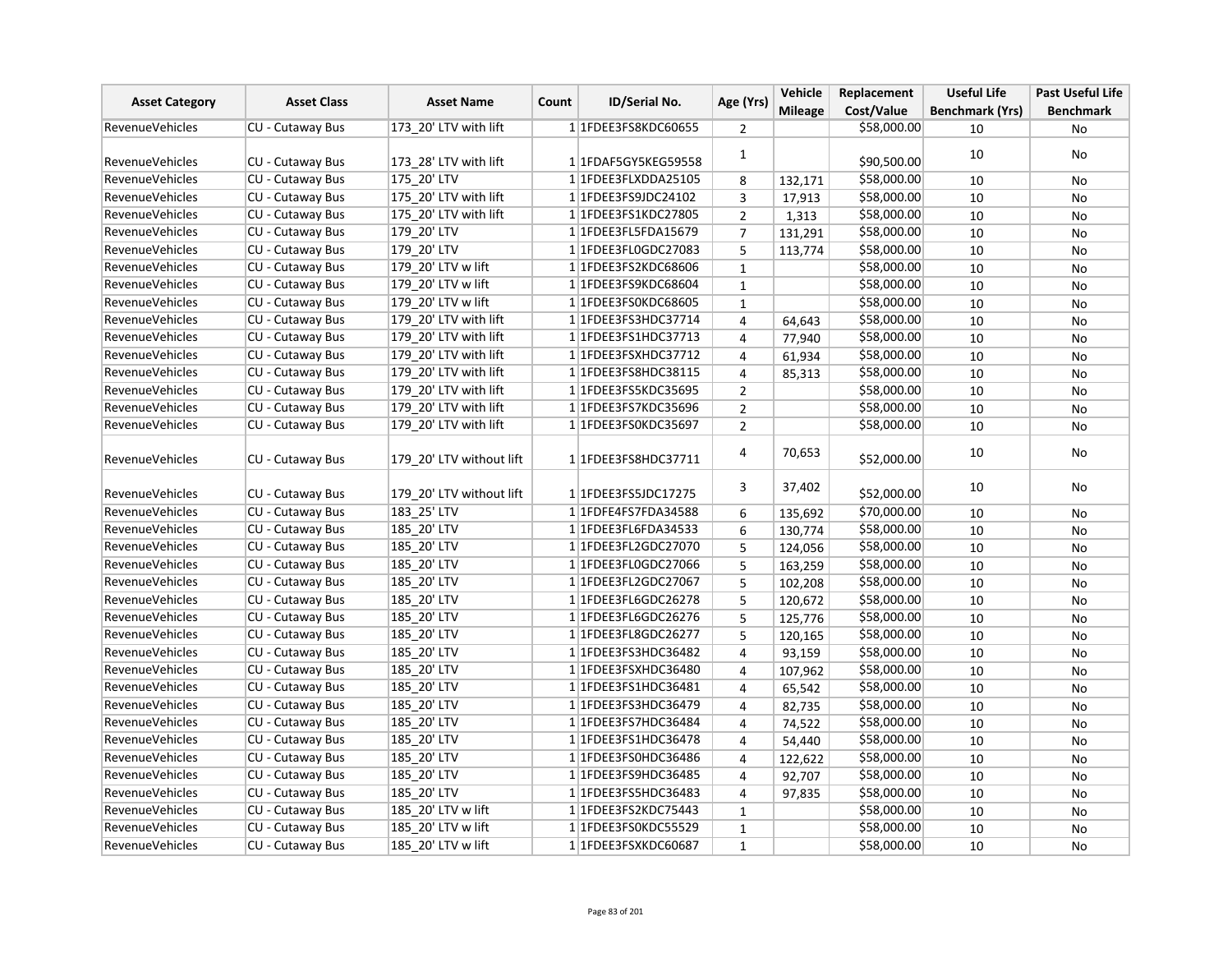|                        | <b>Asset Class</b>      | <b>Asset Name</b>        |       | ID/Serial No.               | Age (Yrs)      | Vehicle        | Replacement | <b>Useful Life</b>     | <b>Past Useful Life</b> |
|------------------------|-------------------------|--------------------------|-------|-----------------------------|----------------|----------------|-------------|------------------------|-------------------------|
| <b>Asset Category</b>  |                         |                          | Count |                             |                | <b>Mileage</b> | Cost/Value  | <b>Benchmark (Yrs)</b> | <b>Benchmark</b>        |
| <b>RevenueVehicles</b> | CU - Cutaway Bus        | 185 20' LTV w lift       |       | 1 1FDEE3FSXKDC60690         | $\mathbf 1$    |                | \$58,000.00 | 10                     | No                      |
| RevenueVehicles        | CU - Cutaway Bus        | 185 20' LTV w lift       |       | 1 1 FDEE3 FS2 KDC 7 1 4 1 1 | $\mathbf{1}$   |                | \$58,000.00 | 10                     | No                      |
| <b>RevenueVehicles</b> | CU - Cutaway Bus        | 185 20' LTV w lift       |       | 1 1FDEE3FS8KDC73972         | $\mathbf{1}$   |                | \$58,000.00 | 10                     | <b>No</b>               |
| <b>RevenueVehicles</b> | CU - Cutaway Bus        | 185 20' LTV w lift       |       | 1 1 FDEE3 FS8 KDC5 9750     | $\mathbf{1}$   |                | \$58,000.00 | 10                     | No                      |
| <b>RevenueVehicles</b> | CU - Cutaway Bus        | 185 20' LTV w lift       |       | 1 1FDEE3FS0KDC59760         | $\mathbf 1$    |                | \$58,000.00 | 10                     | No                      |
| <b>RevenueVehicles</b> | CU - Cutaway Bus        | 185 20' LTV w lift       |       | 1 1FDEE3FS2KDC59761         | $\mathbf 1$    |                | \$58,000.00 | 10                     | No                      |
| <b>RevenueVehicles</b> | CU - Cutaway Bus        | 185 20' LTV w lift       |       | 1 1FDEE3FS8KDC59764         | $\mathbf 1$    |                | \$58,000.00 | 10                     | No                      |
| RevenueVehicles        | CU - Cutaway Bus        | 185 20' LTV w lift       |       | 1 1FDEE3FS3KDC59753         | $\mathbf 1$    |                | \$58,000.00 | 10                     | No                      |
| <b>RevenueVehicles</b> | CU - Cutaway Bus        | 185 20' LTV with lift    |       | 1 1FDEE3FS0HDC37833         | $\pmb{4}$      | 113,653        | \$58,000.00 | 10                     | No                      |
| RevenueVehicles        | CU - Cutaway Bus        | 185 20' LTV with lift    |       | 1 1 FDEE3FSXHDC38116        | $\overline{4}$ | 87,287         | \$58,000.00 | 10                     | <b>No</b>               |
| <b>RevenueVehicles</b> | CU - Cutaway Bus        | 185 20' LTV with lift    |       | 1 1 FDEE3 FS1 HDC38117      | 4              | 96,592         | \$58,000.00 | 10                     | No                      |
| <b>RevenueVehicles</b> | CU - Cutaway Bus        | 185 20' LTV with lift    |       | 1 1 FDEE3 FS3 HDC38118      | 4              | 92,991         | \$58,000.00 | 10                     | No                      |
| <b>RevenueVehicles</b> | CU - Cutaway Bus        | 185 20' LTV with lift    |       | 1 1FDEE3FS2JDC27942         | $\overline{3}$ | 48,182         | \$58,000.00 | 10                     | No                      |
| RevenueVehicles        | CU - Cutaway Bus        | 185 20' LTV with lift    |       | 1 1FDEE3FSXJDC27946         | 3              | 50,170         | \$58,000.00 | 10                     | No                      |
| <b>RevenueVehicles</b> | CU - Cutaway Bus        | 185 20' LTV with lift    |       | 1 1FDEE3FS1JDC27947         | 3              | 34,520         | \$58,000.00 | 10                     | No                      |
| <b>RevenueVehicles</b> | CU - Cutaway Bus        | 185 20' LTV with lift    |       | 1 1FDEE3FS3JDC27948         | 3              | 46,920         | \$58,000.00 | 10                     | <b>No</b>               |
| <b>RevenueVehicles</b> | CU - Cutaway Bus        | 185 20' LTV with lift    |       | 1 1FDEE3FS1JDC27950         | 3              | 29,258         | \$58,000.00 | 10                     | No                      |
| <b>RevenueVehicles</b> | CU - Cutaway Bus        | 185 20' LTV with lift    |       | 1 1FDEE3FS9JDC27940         | 3              | 55,391         | \$58,000.00 | 10                     | No                      |
| <b>RevenueVehicles</b> | CU - Cutaway Bus        | 185 20' LTV with lift    |       | 1 1FDEE3FS6JDC24106         | 3              | 9,838          | \$58,000.00 | 10                     | No                      |
| <b>RevenueVehicles</b> | CU - Cutaway Bus        | 185 20' LTV with lift    |       | 1 1FDEE3FS2JDC27939         | 3              | 56,536         | \$58,000.00 | 10                     | No                      |
| <b>RevenueVehicles</b> | CU - Cutaway Bus        | 185_20' LTV with lift    |       | 1 1FDEE3FS0JDC27938         | 3              | 40,879         | \$58,000.00 | 10                     | No                      |
| <b>RevenueVehicles</b> | CU - Cutaway Bus        | 185 20' LTV with lift    |       | 1 1 FDEE3FS7JDC27936        | 3              | 34,660         | \$58,000.00 | 10                     | No                      |
| <b>RevenueVehicles</b> | CU - Cutaway Bus        | 185 20' LTV with lift    |       | 1 1 FDEE3FS5JDC27935        | $\overline{3}$ | 40,014         | \$58,000.00 | 10                     | <b>No</b>               |
| <b>RevenueVehicles</b> | CU - Cutaway Bus        | 185 20' LTV with lift    |       | 1 1FDEE3FS3JDC27934         | 3              | 54,397         | \$58,000.00 | 10                     | No                      |
| <b>RevenueVehicles</b> | CU - Cutaway Bus        | 185 20' LTV with lift    |       | 1 1FDEE3FS4JDC24105         | 3              | 45,824         | \$58,000.00 | 10                     | No                      |
| <b>RevenueVehicles</b> | CU - Cutaway Bus        | 185 20' LTV with lift    |       | 1 1FDEE3FS5KDC19125         | $\overline{2}$ | 10,600         | \$58,000.00 | 10                     | No                      |
| <b>RevenueVehicles</b> | CU - Cutaway Bus        | 185 20' LTV with lift    |       | 1 1FDEE3FSXKDC19122         | $\overline{2}$ | 10,005         | \$58,000.00 | 10                     | No                      |
| <b>RevenueVehicles</b> | <b>CU - Cutaway Bus</b> | 185 20' LTV with lift    |       | 1 1 FDEE 3 FS 1 KDC 19123   | $\overline{2}$ |                | \$58,000.00 | 10                     | <b>No</b>               |
| <b>RevenueVehicles</b> | CU - Cutaway Bus        | 185 20' LTV with lift    |       | 1 1 FDEE3FS7KDC19126        | $\overline{2}$ | 9,603          | \$58,000.00 | 10                     | No                      |
| <b>RevenueVehicles</b> | CU - Cutaway Bus        | 185 20' LTV with lift    |       | 1 1 FDEE3 FS3 KDC 19124     | $\overline{2}$ | 8,520          | \$58,000.00 | 10                     | <b>No</b>               |
| <b>RevenueVehicles</b> | CU - Cutaway Bus        | 185 20' LTV with lift    |       | 1 1FDEE3FS9KDC19127         | $\overline{2}$ | 15,983         | \$58,000.00 | 10                     | No                      |
| <b>RevenueVehicles</b> | CU - Cutaway Bus        | 185 22' LTV with lift    |       | 1 1 FDFE4FS1KDC17351        | $\overline{2}$ | 9,842          | \$63,500.00 | 10                     | No                      |
| <b>RevenueVehicles</b> | CU - Cutaway Bus        | 185 25' LTV with lift    |       | 11FDFE4FS3KDC17352          | $\overline{2}$ | 3,618          | \$70,000.00 | 10                     | No                      |
| <b>RevenueVehicles</b> | CU - Cutaway Bus        | 187 20' LTV w lift       |       | 1 1 FDEE3FS0KDC75456        | $\overline{2}$ |                | \$58,000.00 | 10                     | No                      |
| <b>RevenueVehicles</b> | CU - Cutaway Bus        | 187 20' LTV without lift |       | 1 1FDEE3FS1KDC75451         | $\mathbf{1}$   |                | \$52,000.00 | 10                     | No                      |
| RevenueVehicles        | CU - Cutaway Bus        | 187 22' AND 25' LTV      |       | 1 1 FD4E45S68DA96091        | 13             | 131,348        | \$63,500.00 | 10                     | Yes                     |
| <b>RevenueVehicles</b> | CU - Cutaway Bus        | 187 22' AND 25' LTV      |       | 1 1FDFE4FS6DDA28830         | 8              | 120,799        | \$70,000.00 | 10                     | No                      |
| <b>RevenueVehicles</b> | CU - Cutaway Bus        | 187 22' AND 25' LTV      |       | 1 1FDFE4FSXDDA51236         | 8              | 90,519         | \$70,000.00 | 10                     | No                      |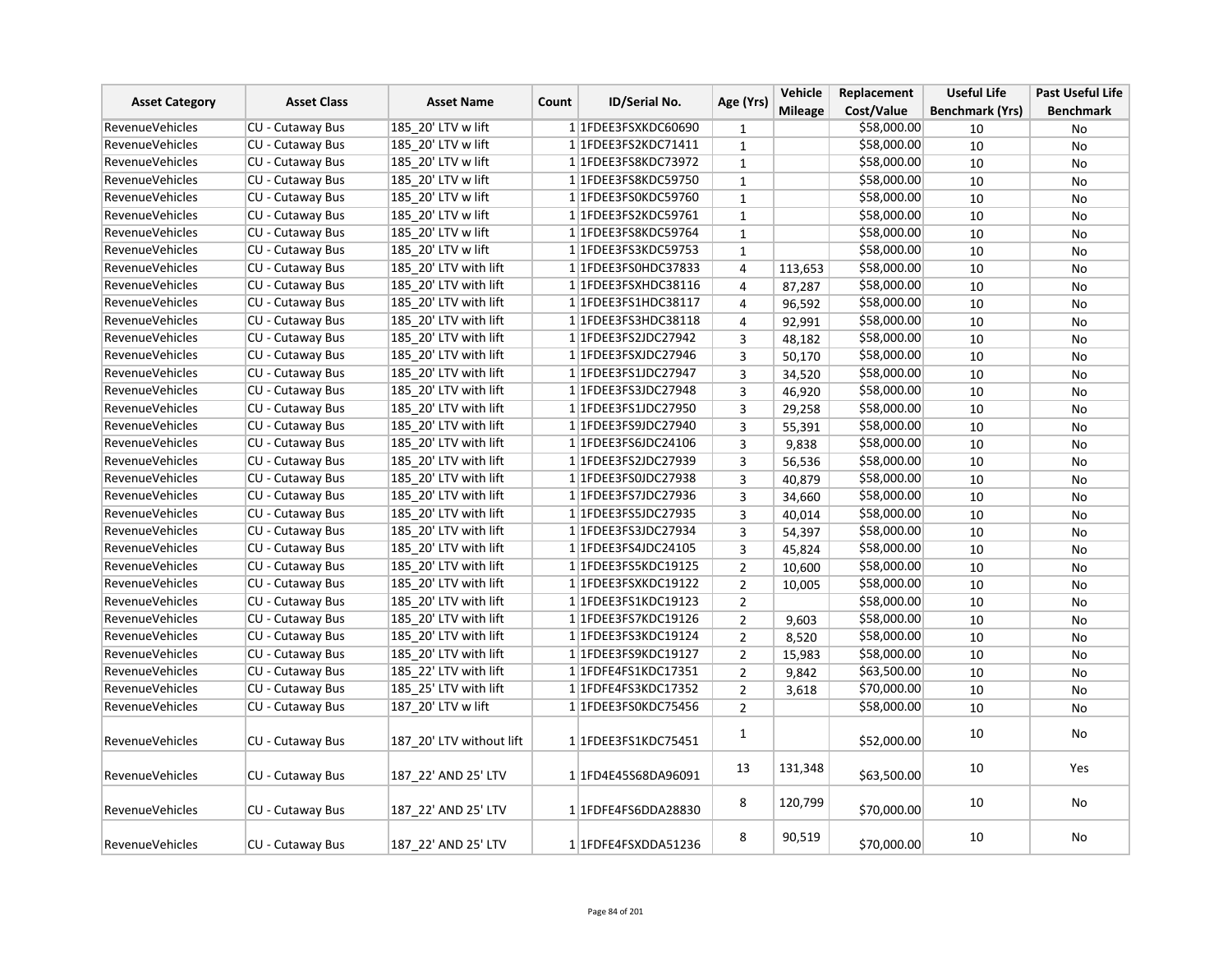| <b>Asset Category</b>                            | <b>Asset Class</b>      | <b>Asset Name</b>                   | Count | ID/Serial No.                    | Age (Yrs)      | Vehicle        | Replacement<br>Cost/Value | <b>Useful Life</b>     | <b>Past Useful Life</b> |
|--------------------------------------------------|-------------------------|-------------------------------------|-------|----------------------------------|----------------|----------------|---------------------------|------------------------|-------------------------|
| RevenueVehicles                                  | CU - Cutaway Bus        | 187 22' AND 25' LTV                 |       | 1 1FDFE4FS6EDA91735              |                | <b>Mileage</b> | \$70,000.00               | <b>Benchmark (Yrs)</b> | <b>Benchmark</b>        |
| <b>RevenueVehicles</b>                           |                         |                                     |       |                                  | 7              | 62,998         |                           | 10                     | No                      |
|                                                  | CU - Cutaway Bus        | 187 25' LTV                         |       | 1 1FDFE4FSXGDC18845              | 5              | 61,380         | \$70,000.00               | 10                     | No                      |
| RevenueVehicles                                  | CU - Cutaway Bus        | 189 20' LTV with lift               |       | 1 1 FDEE3 FS5 KDC3 6541          | $\overline{2}$ |                | \$58,000.00               | 10                     | No                      |
| <b>RevenueVehicles</b>                           | CU - Cutaway Bus        | 189 235                             |       | 1 1GBE5V19X9F401460              | 3              | 40,064         | \$90,000.00               | 10                     | No                      |
|                                                  |                         | 19 1FDEE3FS6KDC2150<br>$\mathbf{1}$ |       |                                  | $\overline{2}$ | 5,735          |                           | 10                     | No                      |
| <b>RevenueVehicles</b><br><b>RevenueVehicles</b> | <b>CU - Cutaway Bus</b> |                                     |       | 1 1 FDEE3 FS6 KDC 21501          |                |                | \$58,000.00               |                        |                         |
|                                                  | CU - Cutaway Bus        | 19_20' LTV                          |       | 1 1FDEE3FL0FDA34530              | 6              | 122,956        | \$58,000.00               | 10                     | No                      |
| RevenueVehicles                                  | <b>CU - Cutaway Bus</b> | 19_20' LTV                          |       | 1 1FDEE3FL4GDC25837              | 5              | 104,386        | \$58,000.00               | 10                     | No                      |
| <b>RevenueVehicles</b>                           | CU - Cutaway Bus        | 19 20' LTV                          |       | 1 1FDEE3FL2GDC25836              | 5              | 102,558        | \$58,000.00               | 10                     | No                      |
| <b>RevenueVehicles</b>                           | CU - Cutaway Bus        | 19 20' LTV with lift                |       | 1 1FDEE3FS8JDC27945              | 3              | 26,240         | \$58,000.00               | 10                     | No                      |
| <b>RevenueVehicles</b>                           | CU - Cutaway Bus        | 19 20' LTV with lift                |       | 1 1FDEE3FSXKDC21498              | $\overline{2}$ | 3,873          | \$58,000.00               | 10                     | No                      |
| <b>RevenueVehicles</b>                           | CU - Cutaway Bus        | 19 20' LTV without lift             |       | 1 1 FDEE3FS5JDC27949             | 3              | 27,834         | \$52,000.00               | 10                     | <b>No</b>               |
| <b>RevenueVehicles</b>                           | CU - Cutaway Bus        | 191 20' LTV                         |       | 1 1FDEE3FLXDDB03270              | 8              | 141,303        | \$58,000.00               | 10                     | <b>No</b>               |
| <b>RevenueVehicles</b>                           | CU - Cutaway Bus        | 191_20' LTV with lift               |       | 1 1 FDEE3 FS4 KDC 25935          | $\overline{2}$ |                | \$58,000.00               | 10                     | No                      |
| <b>RevenueVehicles</b>                           | CU - Cutaway Bus        | 191 22' AND 25' LTV                 |       | 1 1FDEE3FS1EDA52279              | $\overline{7}$ | 126,041        | \$63,500.00               | 10                     | No                      |
| <b>RevenueVehicles</b>                           | <b>CU - Cutaway Bus</b> | 191 22' AND 25' LTV                 |       | 1 1FDEE3FS1EDA52282              | $\overline{7}$ | 119,307        | \$63,500.00               | 10                     | No                      |
| <b>RevenueVehicles</b>                           | CU - Cutaway Bus        | 191 22' AND 25' LTV                 |       | 1 1FDEE3FS8EDA52280              | $\overline{7}$ | 125,393        | \$63,500.00               | 10                     | No                      |
| RevenueVehicles                                  | CU - Cutaway Bus        | 191 22' AND 25' LTV                 |       | 1 1FDEE3FSXEDA52278              | $\overline{7}$ | 130,910        | \$63,500.00               | 10                     | No                      |
| <b>RevenueVehicles</b>                           | CU - Cutaway Bus        | 191 22' AND 25' LTV                 |       | 1 1FDEE3FS9FDA23744              | 6              | 112,566        | \$63,500.00               | 10                     | No                      |
| <b>RevenueVehicles</b>                           | CU - Cutaway Bus        | 191 22' AND 25' LTV                 |       | 1 1FDEE3FS7FDA23743              | 6              | 106,465        | \$63,500.00               | 10                     | No                      |
| <b>RevenueVehicles</b>                           | CU - Cutaway Bus        | 191 22' AND 25' LTV                 |       | 11FDEE3FS5FDA23742               | 6              | 135,162        | \$63,500.00               | 10                     | No                      |
| RevenueVehicles                                  | CU - Cutaway Bus        | 191_22' AND 25' LTV                 |       | 1 1 FDEE3 FS6GDC26270            | 5              | 131,969        | \$63,500.00               | 10                     | No                      |
| <b>RevenueVehicles</b>                           | CU - Cutaway Bus        | 191 22' AND 25' LTV                 |       | 1 1FDEE3FSXGDC26269              | 5              | 121,853        | \$63,500.00               | 10                     | No                      |
| <b>RevenueVehicles</b>                           | CU - Cutaway Bus        | 191 22' LTV with lift               |       | 1 1 FDEE3FS8HDC37837             | 4              | 55,056         | \$63,500.00               | 10                     | No                      |
| <b>RevenueVehicles</b>                           | CU - Cutaway Bus        | 191 22' LTV with lift               |       | 11FDEE3FS6KDC25936               | $\overline{2}$ |                | \$58,000.00               | 10                     | <b>No</b>               |
| <b>RevenueVehicles</b>                           | CU - Cutaway Bus        | 191 22' LTV with lift               |       | 11FDEE3FS5KDC71418               | $\overline{2}$ |                | \$63,500.00               | 10                     | No                      |
| <b>RevenueVehicles</b>                           | CU - Cutaway Bus        | 191 22' LTV with lift               |       | 11FDEE3FS7KDC71419               | $\overline{2}$ |                | \$63,500.00               | 10                     | <b>No</b>               |
| <b>RevenueVehicles</b>                           | CU - Cutaway Bus        | 191 22' LTV with lift               |       | 1 1 FDEE3 FS8 KDC 25937          | $\overline{2}$ |                | \$63,500.00               | 10                     | No                      |
| <b>RevenueVehicles</b>                           | CU - Cutaway Bus        | 191 22' LTV with lift               |       | 1 1FDEE3FSXKDC25938              | $\overline{2}$ |                | \$63,500.00               | 10                     | No                      |
| <b>RevenueVehicles</b>                           | CU - Cutaway Bus        | 191 22' LTV with lift               |       | 1 1 FDEE3FS0KDC73979             | $\mathbf 1$    |                | \$63,500.00               | 10                     | No                      |
| <b>RevenueVehicles</b>                           | CU - Cutaway Bus        | 191 22' LTV with lift               |       | 1 1 FDEE3FS5KDC73978             | $\mathbf 1$    |                | \$63,500.00               | 10                     | <b>No</b>               |
|                                                  |                         |                                     |       |                                  | 6              | 150,233        |                           | 10                     | No                      |
| RevenueVehicles                                  | CU - Cutaway Bus        | 191 26782                           |       | 11GB6G5BG5F1226782               |                |                | \$109,842.00              |                        |                         |
| <b>RevenueVehicles</b>                           | CU - Cutaway Bus        | 191 27497                           |       | 1 1GB6G5BG0F1227497              | 6              | 207,085        | \$109,842.00              | 10                     | <b>No</b>               |
| <b>RevenueVehicles</b>                           | CU - Cutaway Bus        | 191 27632                           |       | 1 1GB6G5BG2F1227632              | 6              | 188,311        | \$109,842.00              | 10                     | No                      |
| <b>RevenueVehicles</b>                           | CU - Cutaway Bus        | 191 2795                            |       | 11FDFE4FSXDDA02795               | $\overline{2}$ | 160,287        | \$361,701.00              | 10                     | No                      |
| <b>RevenueVehicles</b>                           | CU - Cutaway Bus        | 191 80297                           |       | 1 1 1 GB6 G5 BG4 F 1 2 8 0 2 9 7 | 5              | 162,613        | \$110,366.00              | 10                     | No                      |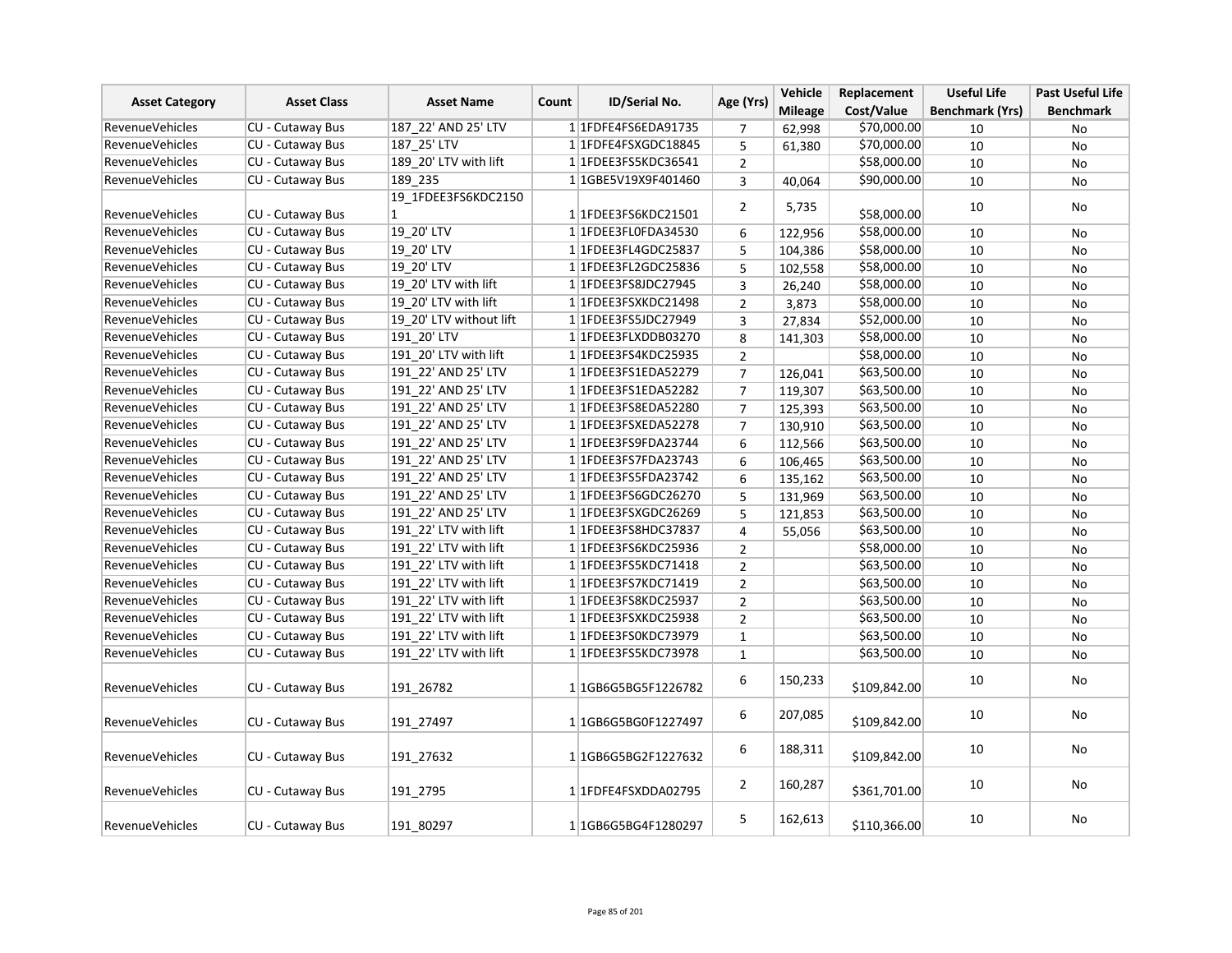| <b>Asset Category</b>  | <b>Asset Class</b>      | <b>Asset Name</b>     | Count | <b>ID/Serial No.</b>             | Age (Yrs)      | Vehicle        | Replacement  | <b>Useful Life</b>     | <b>Past Useful Life</b> |
|------------------------|-------------------------|-----------------------|-------|----------------------------------|----------------|----------------|--------------|------------------------|-------------------------|
|                        |                         |                       |       |                                  |                | <b>Mileage</b> | Cost/Value   | <b>Benchmark (Yrs)</b> | <b>Benchmark</b>        |
| <b>RevenueVehicles</b> | <b>CU - Cutaway Bus</b> | 191 81484             |       | 1 1 1 GB6 G5 BG8 F 1 2 8 1 4 8 4 | 5              | 172,288        | \$110,366.00 | 10                     | <b>No</b>               |
| RevenueVehicles        | CU - Cutaway Bus        | 191 VAN               |       | 1 1FDFE4FSXDDA02795              | 8              | 132,586        | \$70,000.00  | 10                     | No                      |
| <b>RevenueVehicles</b> | CU - Cutaway Bus        | 195 20' LTV w lift    |       | 1 1FDEE3FS6KDC68834              | $\mathbf{1}$   |                | \$58,000.00  | 10                     | No                      |
| <b>RevenueVehicles</b> | CU - Cutaway Bus        | 195 20' LTV w lift    |       | 1 1FDEE3FS6KDC68835              | $\mathbf{1}$   |                | \$58,000.00  | 10                     | <b>No</b>               |
| <b>RevenueVehicles</b> | <b>CU - Cutaway Bus</b> | 196 22' AND 25' LTV   |       | 1 1 FDEE3 FS1 CDB33943           | 9              | 186,956        | \$63,500.00  | 10                     | No                      |
| <b>RevenueVehicles</b> | CU - Cutaway Bus        | 196 25' LTV with lift |       | 1 1FDFE4FS0KDC68906              | $\mathbf{1}$   |                | \$70,000.00  | 10                     | No                      |
| <b>RevenueVehicles</b> | CU - Cutaway Bus        | 203                   |       | 1 1 FDFE4FS5GDC54944             | 5              | 186,953        | \$136,329.00 | 10                     | No                      |
| <b>RevenueVehicles</b> | CU - Cutaway Bus        | 203                   |       | 11FDFE4FS8GDC54940               | 5              | 183,859        | \$136,329.00 | 10                     | No                      |
| <b>RevenueVehicles</b> | CU - Cutaway Bus        | 203                   |       | 1 1 FDFE4FS1GDC54939             | 5              | 229,928        | \$136,329.00 | 10                     | <b>No</b>               |
| <b>RevenueVehicles</b> | CU - Cutaway Bus        | 203                   |       | 1 1 FDFE4FS3GDC54943             | 5              | 187,756        | \$136,329.00 | 10                     | <b>No</b>               |
| <b>RevenueVehicles</b> | CU - Cutaway Bus        | 203                   |       | 1 1FDFE4FS7GDC54945              | 5              | 198,624        | \$136,329.00 | 10                     | No                      |
| RevenueVehicles        | CU - Cutaway Bus        | 203                   |       | 1 1 FDFE4FS2GDC49037             | 5              | 91,206         | \$120,995.00 | 10                     | No                      |
| <b>RevenueVehicles</b> | CU - Cutaway Bus        | 203                   |       | 11FDFE4FS8GDC50242               | 5              | 92,561         | \$120,995.00 | 10                     | <b>No</b>               |
| RevenueVehicles        | CU - Cutaway Bus        | 203                   |       | 1 1FDFE4FSXGDC54941              | 5              | 158,197        | \$136,329.00 | 10                     | <b>No</b>               |
| <b>RevenueVehicles</b> | CU - Cutaway Bus        | 203                   |       | 1 1FDFE4FS1KDC10433              | 3              | 20,551         | \$121,985.00 | 10                     | No                      |
| <b>RevenueVehicles</b> | CU - Cutaway Bus        | 203                   |       | 1 1FDFE4FSXKDC10432              | $\overline{3}$ | 26,706         | \$121,985.00 | 10                     | No                      |
| <b>RevenueVehicles</b> | CU - Cutaway Bus        | 203                   |       | 1 1FDFE4FS5KDC10435              | $\overline{2}$ | 74,127         | \$137,649.00 | 10                     | <b>No</b>               |
| <b>RevenueVehicles</b> | CU - Cutaway Bus        | 203                   |       | 11FDFE4FS7KDC10436               | $\overline{2}$ | 60,989         | \$137,649.00 | 10                     | No                      |
| RevenueVehicles        | <b>CU - Cutaway Bus</b> | 203                   |       | 1 1FDFE4FS9KDC10437              | $\overline{2}$ | 53,774         | \$137,649.00 | 10                     | No                      |
| <b>RevenueVehicles</b> | CU - Cutaway Bus        | 203                   |       | 1 1FDFE4FS3KDC10434              | $\mathbf 2$    | 32,955         | \$137,649.00 | 10                     | No                      |
| <b>RevenueVehicles</b> | CU - Cutaway Bus        | 203                   |       | 1 1 FDFE4FS4KDC56595             | $\mathbf{1}$   | 7,127          | \$138,426.00 | 10                     | No                      |
| RevenueVehicles        | CU - Cutaway Bus        | 203                   |       | 1 1FDFE4FS6KDC56596              | $\mathbf{1}$   | 16,716         | \$138,426.00 | 10                     | No                      |
| <b>RevenueVehicles</b> | CU - Cutaway Bus        | 209_413               |       | 11FDFE4FS2HDC53025               | 4              | 46,687         | \$79,149.00  | 10                     | No                      |
| <b>RevenueVehicles</b> | CU - Cutaway Bus        | 209_414               |       | 1 1 FDFE4FS6HDC53027             | $\overline{4}$ | 73,251         | \$84,699.00  | 10                     | No                      |
| <b>RevenueVehicles</b> | CU - Cutaway Bus        | 209 415               |       | 1 1FDFE4FS6HDC53030              | 4              | 73,664         | \$84,699.00  | 10                     | <b>No</b>               |
| RevenueVehicles        | CU - Cutaway Bus        | 209 416               |       | 1 1 FDFE4FS8HDC53031             | 4              | 28,876         | \$79,149.00  | 10                     | No                      |
| RevenueVehicles        | CU - Cutaway Bus        | 21 20' LTV with lift  |       | 1 1 FDEE3FS2HDC37834             | 4              | 73,385         | \$58,000.00  | 10                     | <b>No</b>               |
| <b>RevenueVehicles</b> | CU - Cutaway Bus        | 21 20' LTV with lift  |       | 1 1 FDEE3FS4HDC37835             | 4              | 78,109         | \$58,000.00  | 10                     | No                      |
| RevenueVehicles        | CU - Cutaway Bus        | 21 20' LTV with lift  |       | 1 1 FDEE3 FS1 HDC38120           | $\overline{4}$ | 82,891         | \$58,000.00  | 10                     | No                      |
| <b>RevenueVehicles</b> | CU - Cutaway Bus        | 21 20' LTV with lift  |       | 1 1FDEE3FS1JDC27933              | $\overline{3}$ | 19,677         | \$58,000.00  | 10                     | No                      |
| <b>RevenueVehicles</b> | CU - Cutaway Bus        | 21 20' LTV with lift  |       | 1 1FDEE3FS9JDC27937              | 3              | 31,024         | \$58,000.00  | 10                     | No                      |
| RevenueVehicles        | CU - Cutaway Bus        | 21 20' LTV with lift  |       | 1 1FDEE3FS0JDC27941              | 3              | 36,621         | \$58,000.00  | 10                     | <b>No</b>               |
| <b>RevenueVehicles</b> | CU - Cutaway Bus        | 21 20' LTV with lift  |       | 1 1 FDEE3FS5JDC27983             | 3              | 26,133         | \$58,000.00  | 10                     | No                      |
| <b>RevenueVehicles</b> | CU - Cutaway Bus        | 21 22' LTV with lift  |       | 1 1FDEE3FSXHDC37838              | $\overline{4}$ | 74,641         | \$63,500.00  | 10                     | No                      |
| <b>RevenueVehicles</b> | CU - Cutaway Bus        | 21 22' LTV with lift  |       | 1 1FDFE4FS9JDC28077              | 3              | 29,540         | \$63,500.00  | 10                     | No                      |
| <b>RevenueVehicles</b> | CU - Cutaway Bus        | 21 22' LTV with lift  |       | 1 1FDFE4FS7JDC28076              | 3              | 25,540         | \$63,500.00  | 10                     | No                      |
| <b>RevenueVehicles</b> | CU - Cutaway Bus        | 21 25' LTV            |       | 1 1FDFE4FS6FDA34596              | 5              | 62,966         | \$70,000.00  | 10                     | <b>No</b>               |
| <b>RevenueVehicles</b> | CU - Cutaway Bus        | 21_25' LTV            |       | 1 1 FDFE4FS4FDA34595             | 5              | 104,520        | \$70,000.00  | 10                     | No                      |
| <b>RevenueVehicles</b> | CU - Cutaway Bus        | 21 25' LTV            |       | 1 1 FDFE4FS8FDA34597             | 5              | 103,787        | \$70,000.00  | 10                     | No                      |
| <b>RevenueVehicles</b> | CU - Cutaway Bus        | 21 25' LTV            |       | 1 1 FEFE 4 F S 9 GDC 3 1 9 7 4   | 5              | 84,742         | \$70,000.00  | 10                     | No                      |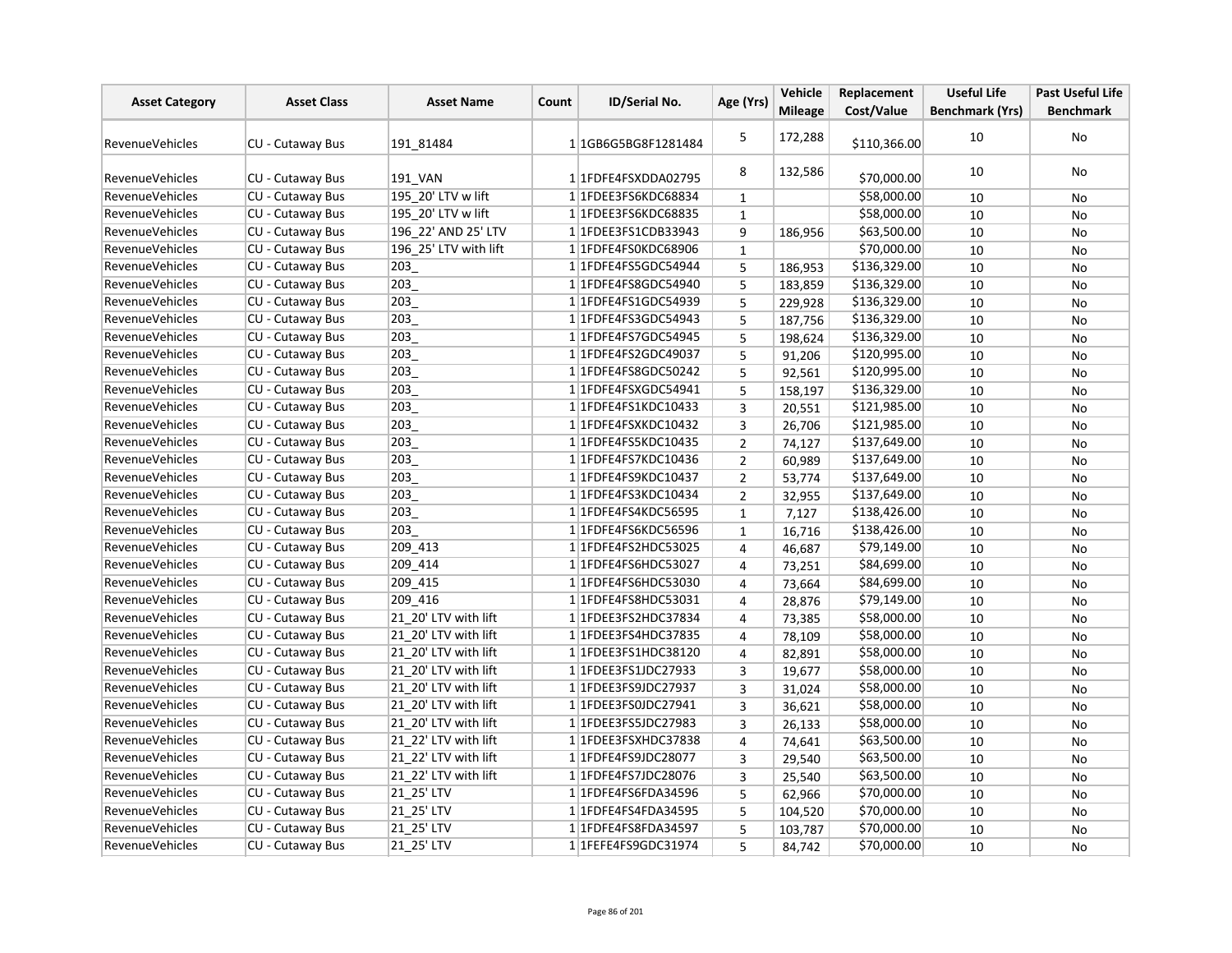| <b>Asset Category</b>  | <b>Asset Class</b>      | <b>Asset Name</b><br>Count | ID/Serial No.                        | Age (Yrs)      | Vehicle        | Replacement  | <b>Useful Life</b>     | <b>Past Useful Life</b> |
|------------------------|-------------------------|----------------------------|--------------------------------------|----------------|----------------|--------------|------------------------|-------------------------|
|                        |                         |                            |                                      |                | <b>Mileage</b> | Cost/Value   | <b>Benchmark (Yrs)</b> | <b>Benchmark</b>        |
| RevenueVehicles        | CU - Cutaway Bus        | 21_25' LTV                 | 1 1 FDFE4FS0GDC31975                 | 5              | 127,648        | \$70,000.00  | 10                     | No                      |
| <b>RevenueVehicles</b> | <b>CU - Cutaway Bus</b> | 215                        | 1 1 FDFE4FS4JDC41397                 | 3              | 11,821         | \$128,800.00 | 10                     | No                      |
| <b>RevenueVehicles</b> | CU - Cutaway Bus        | 215                        | 1 1 FDFE4FS6JDC41398                 | 3              | 32,105         | \$128,800.00 | 10                     | No                      |
| RevenueVehicles        | CU - Cutaway Bus        | 227 473                    | 15WEXWSKK9EH415914                   | 7              | 147,737        | \$103,782.00 | 10                     | No                      |
| RevenueVehicles        | CU - Cutaway Bus        | 227_474                    | 1 5WEXWSKKXEH416392                  | 7              | 137,531        | \$103,782.00 | 10                     | No                      |
| RevenueVehicles        | <b>CU - Cutaway Bus</b> | 227 475                    | 1 1 1 GBG5 U 1 988 F 4 1 4 8 7 2     | 11             | 298,029        | \$101,019.80 | $10\,$                 | Yes                     |
| <b>RevenueVehicles</b> | CU - Cutaway Bus        | 227_477                    | 1 1GBG5U1948F414660                  | 11             | 280,374        | \$101,019.80 | 10                     | Yes                     |
| RevenueVehicles        | CU - Cutaway Bus        | 227_479                    | 1 1 1 GB G 5 U 1 9 5 8 F 4 1 4 5 3 7 | 11             | 295,947        | \$101,019.80 | 10                     | Yes                     |
| RevenueVehicles        | CU - Cutaway Bus        | 227_480                    | 1 4 UZADSFC4KCKM9968                 | 3              | 37,447         | \$133,333.00 | 10                     | No                      |
| RevenueVehicles        | CU - Cutaway Bus        | 227_481                    | 1 4 UZADSFC6KCKM9969                 | 3              | 50,655         | \$133,333.00 | 10                     | No                      |
| RevenueVehicles        | <b>CU - Cutaway Bus</b> | 227_482                    | 1 4 UZADSFC2KCKM9970                 | 3              | 44,212         | \$133,333.00 | 10                     | No                      |
| RevenueVehicles        | <b>CU - Cutaway Bus</b> | 227 483                    | 15WEXWSKK3EH415911                   | 7              | 164,909        | \$103,782.00 | 10                     | No                      |
| RevenueVehicles        | <b>CU - Cutaway Bus</b> | 227 484                    | 15WEXWSKK4EH415920                   | 7              | 161,135        | \$103,782.00 | 10                     | No                      |
| RevenueVehicles        | CU - Cutaway Bus        | 227_485                    | 1 5WEXWSKK5EH415991                  | 7              | 145,880        | \$103,782.00 | 10                     | No                      |
| <b>RevenueVehicles</b> | CU - Cutaway Bus        | 227_486                    | 11FDGF5GT1FED59178                   | 6              | 115,924        | \$104,632.40 | 10                     | No                      |
| RevenueVehicles        | CU - Cutaway Bus        | 227_487                    | 11FDGF5GTXFED59180                   | 6              | 114,365        | \$104,632.40 | 10                     | No                      |
| RevenueVehicles        | CU - Cutaway Bus        | 227_488                    | 1 1 FDGF5GT3FED59179                 | 6              | 131,234        | \$104,632.40 | 10                     | No                      |
| RevenueVehicles        | CU - Cutaway Bus        | 227_489                    | 1 4 UZADSFC2KCKM9971                 | 3              | 47,522         | \$133,333.00 | 10                     | No                      |
| RevenueVehicles        | CU - Cutaway Bus        | 227_490                    | 1 4 UZADSFC2KCKM9972                 | 3              | 46,326         | \$133,333.00 | 10                     | No                      |
| <b>RevenueVehicles</b> | CU - Cutaway Bus        | $237 -$                    | 1 1FDFE4FS1KDC35705                  | 3              | 16,439         | \$182,500.00 | 10                     | No                      |
| RevenueVehicles        | CU - Cutaway Bus        | 237                        | 1 1 FDFE4FS3KDC35706                 | 3              | 15,893         | \$182,500.00 | 10                     | No                      |
| <b>RevenueVehicles</b> | <b>CU - Cutaway Bus</b> | $237 -$                    | 1 1FDFE4FS3KDC73999                  | $\overline{2}$ | 731            | \$182,500.00 | 10                     | No                      |
| RevenueVehicles        | CU - Cutaway Bus        | 247                        | 1 1FDFE4FLXADA86721                  | 11             | 170,877        | \$116,296.00 | 10                     | Yes                     |
| <b>RevenueVehicles</b> | <b>CU - Cutaway Bus</b> | 247                        | 1 1 FDFE4FL8ADA86720                 | 11             | 187,222        | \$116,296.00 | 10                     | Yes                     |
| <b>RevenueVehicles</b> | CU - Cutaway Bus        | 247                        | 1 1 FDFE4FL1ADA86722                 | 11             | 175,214        | \$116,296.00 | 10                     | Yes                     |
| RevenueVehicles        | <b>CU - Cutaway Bus</b> | 247                        | 1 1 1 GB6 G5 BL7 B 1 1 5 4 9 6 1     | 10             | 184,287        | \$86,268.00  | 10                     | Yes                     |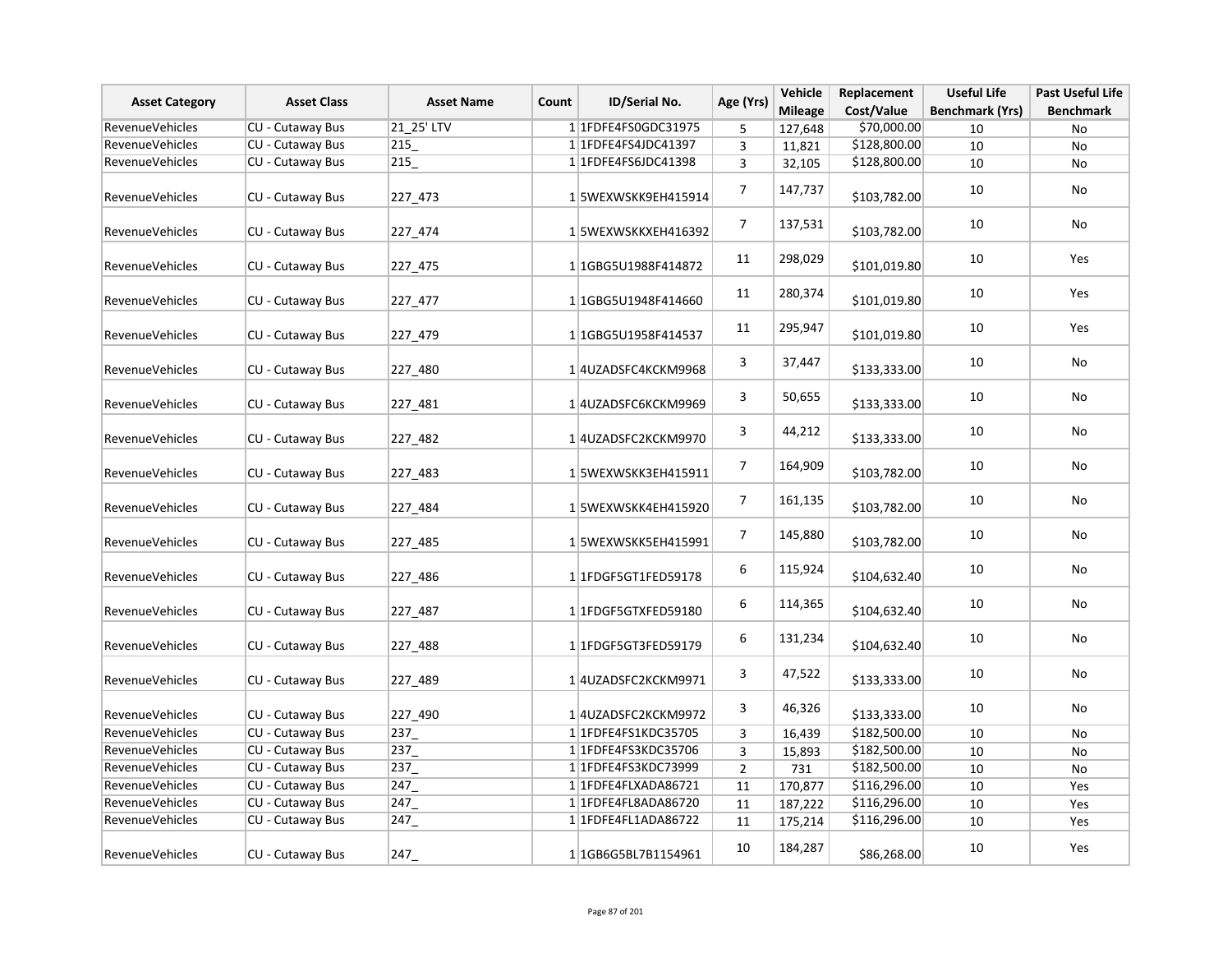| <b>Asset Category</b>  | <b>Asset Class</b>      | <b>Asset Name</b> | Count | ID/Serial No.                      | Age (Yrs)      | Vehicle        | Replacement  | <b>Useful Life</b>     | <b>Past Useful Life</b> |
|------------------------|-------------------------|-------------------|-------|------------------------------------|----------------|----------------|--------------|------------------------|-------------------------|
|                        |                         |                   |       |                                    |                | <b>Mileage</b> | Cost/Value   | <b>Benchmark (Yrs)</b> | <b>Benchmark</b>        |
| RevenueVehicles        | CU - Cutaway Bus        | 247               |       | 15WEASSKM3BH332252                 | 10             | 122,431        | \$167,160.00 | 10                     | Yes                     |
| RevenueVehicles        | CU - Cutaway Bus        | 247               |       | 15WEASSKM1BH332251                 | 10             | 119,676        | \$167,160.00 | 10                     | Yes                     |
| RevenueVehicles        | CU - Cutaway Bus        | 247               |       | 11GB6G5BL4B1155632                 | 10             | 172,822        | \$86,268.00  | 10                     | Yes                     |
| RevenueVehicles        | CU - Cutaway Bus        | 247               |       | 11GB6G5BL0B1155742                 | 10             | 156,081        | \$86,268.00  | 10                     | Yes                     |
| RevenueVehicles        | <b>CU - Cutaway Bus</b> | 247               |       | 11GB6G5BL9B1154184                 | 10             | 186,697        | \$86,268.00  | 10                     | Yes                     |
| RevenueVehicles        | CU - Cutaway Bus        | 247               |       | 15WEASSKM7BH332254                 | 10             | 139,491        | \$167,160.00 | 10                     | Yes                     |
| RevenueVehicles        | CU - Cutaway Bus        | 247               |       | 1 1 1 GB6 G5 BL4 B1155064          | 10             | 173,316        | \$86,268.00  | 10                     | Yes                     |
| RevenueVehicles        | CU - Cutaway Bus        | 247               |       | 1 1FDFE4FS4KDC09213                | 3              | 44,439         | \$71,643.00  | 10                     | No                      |
| RevenueVehicles        | CU - Cutaway Bus        | 247               |       | 1 1FDFE4FSXKDC09216                | 3              | 52,971         | \$71,643.00  | 10                     | No                      |
| RevenueVehicles        | CU - Cutaway Bus        | 247               |       | 1 1FDFE4FS8KDC09215                | $\overline{3}$ | 44,499         | \$71,643.00  | 10                     | No                      |
| RevenueVehicles        | CU - Cutaway Bus        | 247               |       | 1 1 FDEE3FS2JDC16374               | $\mathsf 3$    | 30,135         | \$66,949.00  | 10                     | No                      |
| RevenueVehicles        | <b>CU - Cutaway Bus</b> | 247               |       | 1 1FDEE3FS3KDC09192                | 3              | 37,856         | \$66,949.00  | 10                     | No                      |
| RevenueVehicles        | CU - Cutaway Bus        | 247               |       | 1 1 FDEE3 FS9 JDC1 6372            | 3              | 22,371         | \$66,949.00  | 10                     | No                      |
| RevenueVehicles        | CU - Cutaway Bus        | 247               |       | 1 1FDFE4FS6KDC09214                | $\overline{3}$ | 56,392         | \$71,643.00  | 10                     | No                      |
| <b>RevenueVehicles</b> | CU - Cutaway Bus        | 247               |       | 1 1 FDEE3 FS0 JDC 16373            | 3              | 44,287         | \$66,949.00  | 10                     | No                      |
| <b>RevenueVehicles</b> | CU - Cutaway Bus        | 249 8001          |       | 1 1 1 GB6 G5 BG9 F 1 2 8 0 8 3 1   | 5              | 124,494        | \$150,000.00 | 10                     | No                      |
| RevenueVehicles        | CU - Cutaway Bus        | 249 8002          |       | 1 1 1 GB6 G5 BG5 F 1 2 8 1 2 1 6   | 5              | 128,479        | \$150,000.00 | 10                     | No                      |
| RevenueVehicles        | <b>CU - Cutaway Bus</b> | 249 8003          |       | 1 1 1 GB6 G5 B G X F 1 2 8 0 2 0 7 | 5              | 133,501        | \$150,000.00 | 10                     | No                      |
| <b>RevenueVehicles</b> | CU - Cutaway Bus        | 249 8004          |       | 1 1GB6G5BG8F1281601                | 5              | 127,032        | \$150,000.00 | 10                     | No                      |
| RevenueVehicles        | CU - Cutaway Bus        | 249 8005          |       | 1 1GB6G5BGXF1280000                | 5              | 136,796        | \$150,000.00 | 10                     | <b>No</b>               |
| RevenueVehicles        | <b>CU - Cutaway Bus</b> | 249 8006          |       | 1 1 1 GB6 G5 BG2 F 1 2 8 0 9 7 6   | 5              | 134,811        | \$150,000.00 | 10                     | No                      |
| RevenueVehicles        | CU - Cutaway Bus        | 249 8007          |       | 11GB6G5BG7F1280794                 | 5              | 128,361        | \$150,000.00 | 10                     | No                      |
| RevenueVehicles        | <b>CU - Cutaway Bus</b> | 25 20' LTV        |       | 1 1 FDEE3FL6DDA50793               | 8              | 177,602        | \$58,000.00  | 10                     | No                      |
| RevenueVehicles        | CU - Cutaway Bus        | 25_20' LTV        |       | 1 1FDEE3FL2DDA50791                | 8              | 179,807        | \$58,000.00  | 10                     | No                      |
| RevenueVehicles        | CU - Cutaway Bus        | 25 20' LTV        |       | 1 1FDEE3FL4DDA50792                | 8              | 155,097        | \$58,000.00  | 10                     | No                      |
| RevenueVehicles        | CU - Cutaway Bus        | 25 20' LTV        |       | 1 1FDEE3FL2DDA50788                | 8              | 134,344        | \$58,000.00  | 10                     | No                      |
| RevenueVehicles        | <b>CU - Cutaway Bus</b> | 25_20' LTV        |       | 1 1FDEE3FLXEDA68683                | $\overline{7}$ | 147,346        | \$58,000.00  | 10                     | No                      |
| RevenueVehicles        | CU - Cutaway Bus        | 25 20' LTV        |       | 1 1FDEE3FL1EDA68684                | $\overline{7}$ | 156,358        | \$58,000.00  | 10                     | No                      |
| RevenueVehicles        | CU - Cutaway Bus        | 25 20' LTV        |       | 1 1FDEE3FL1FDA15663                | $\overline{7}$ | 107,019        | \$58,000.00  | 10                     | No                      |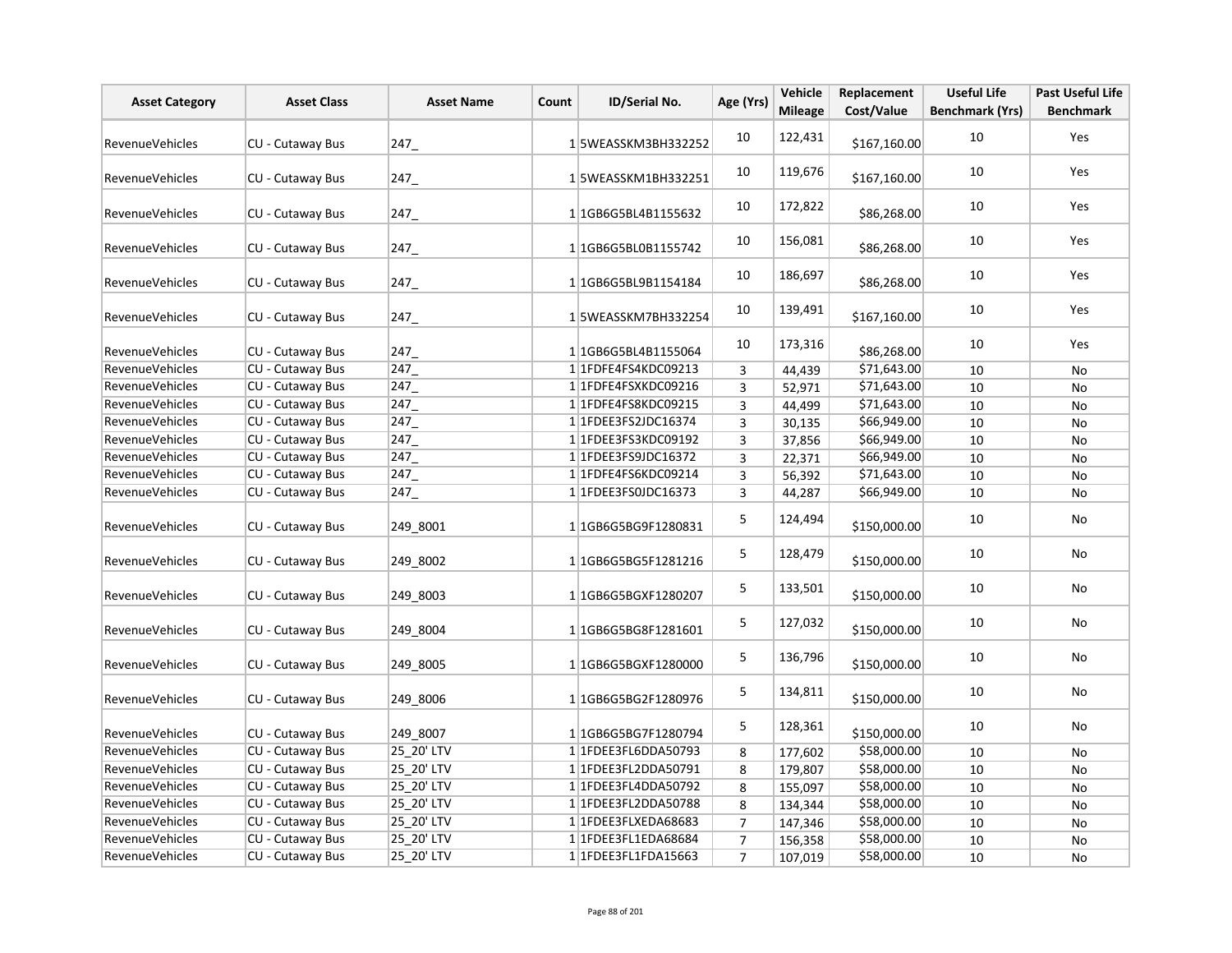|                        | <b>Asset Class</b>      | <b>Asset Name</b>    |       | <b>ID/Serial No.</b>    | Age (Yrs)      | Vehicle        | Replacement | <b>Useful Life</b>     | <b>Past Useful Life</b> |
|------------------------|-------------------------|----------------------|-------|-------------------------|----------------|----------------|-------------|------------------------|-------------------------|
| <b>Asset Category</b>  |                         |                      | Count |                         |                | <b>Mileage</b> | Cost/Value  | <b>Benchmark (Yrs)</b> | <b>Benchmark</b>        |
| <b>RevenueVehicles</b> | CU - Cutaway Bus        | 25 20' LTV           |       | 1 1FDEE3FL5FDA15665     | 7              | 132,564        | \$58,000.00 | 10                     | No                      |
| <b>RevenueVehicles</b> | CU - Cutaway Bus        | 25 20' LTV           |       | 1 1FDEE3FL7FDA15666     | $\overline{7}$ | 109,720        | \$58,000.00 | 10                     | No                      |
| <b>RevenueVehicles</b> | <b>CU - Cutaway Bus</b> | 25 20' LTV           |       | 1 1FDEE3FL3FDA15664     | $\overline{7}$ | 125,976        | \$58,000.00 | 10                     | <b>No</b>               |
| <b>RevenueVehicles</b> | <b>CU - Cutaway Bus</b> | 25 20' LTV           |       | 1 1FDEE3FL3EDA75815     | $\overline{7}$ | 121,648        | \$58,000.00 | 10                     | <b>No</b>               |
| <b>RevenueVehicles</b> | CU - Cutaway Bus        | 25 20' LTV           |       | 1 1FDEE3FL1GDC27075     | 5              | 94,286         | \$58,000.00 | 10                     | No                      |
| <b>RevenueVehicles</b> | CU - Cutaway Bus        | 25 20' LTV           |       | 1 1FDEE3FLXGDC27074     | 5              | 102,044        | \$58,000.00 | 10                     | <b>No</b>               |
| <b>RevenueVehicles</b> | CU - Cutaway Bus        | 25_20' LTV           |       | 1 1 FDEE3 FL8 GDC 27073 | 5              | 87,388         | \$58,000.00 | 10                     | No                      |
| <b>RevenueVehicles</b> | CU - Cutaway Bus        | 25 20' LTV           |       | 1 1FDEE3FL3GDC27076     | 5              | 87,051         | \$58,000.00 | 10                     | No                      |
| <b>RevenueVehicles</b> | CU - Cutaway Bus        | 25 20' LTV           |       | 1 1 FDEE3 FL5 GDC 27077 | 5              | 102,859        | \$58,000.00 | 10                     | No                      |
| <b>RevenueVehicles</b> | <b>CU - Cutaway Bus</b> | 25 20' LTV           |       | 1 1 FDEE3FS7HDC37831    | 4              | 62,813         | \$58,000.00 | 10                     | No                      |
| <b>RevenueVehicles</b> | CU - Cutaway Bus        | 25 20' LTV           |       | 1 1FDEE3FS5HDC38119     | 4              | 69,353         | \$58,000.00 | 10                     | No                      |
| <b>RevenueVehicles</b> | CU - Cutaway Bus        | 25 20' LTV           |       | 1 1 FDEE3FS9HDC37832    | 4              | 66,070         | \$58,000.00 | 10                     | No                      |
| <b>RevenueVehicles</b> | CU - Cutaway Bus        | 25 20' LTV with lift |       | 1 1FDEE3FS4JDC31247     | $\overline{2}$ | 7,244          | \$58,000.00 | 10                     | <b>No</b>               |
| <b>RevenueVehicles</b> | CU - Cutaway Bus        | 25 20' LTV with lift |       | 1 1FDEE3FS3JDC32499     | $\overline{2}$ | 4,005          | \$58,000.00 | 10                     | No                      |
| RevenueVehicles        | CU - Cutaway Bus        | 3 22' AND 25' LTV    |       | 1 1FDFE4FL3ADA86723     | 11             | 154,985        | \$63,500.00 | 10                     | Yes                     |
| <b>RevenueVehicles</b> | CU - Cutaway Bus        | 3 22' AND 25' LTV    |       | 1 1FDFE4FL5ADA86724     | 11             | 169,369        | \$63,500.00 | 10                     | Yes                     |
| <b>RevenueVehicles</b> | CU - Cutaway Bus        | 3 22' LTV with lift  |       | 1 1 FDEE3FS7JDC16371    | 3              | 31,333         | \$63,500.00 | 10                     | No                      |
| <b>RevenueVehicles</b> | <b>CU - Cutaway Bus</b> | 3 25' LTV            |       | 1 1 FDFE4FS8GDC25860    | 5              | 88,339         | \$70,000.00 | 10                     | No                      |
| <b>RevenueVehicles</b> | CU - Cutaway Bus        | 3 25' LTV with lift  |       | 1 1FDFE4FSXK0C43687     | $\overline{2}$ |                | \$70,000.00 | 10                     | <b>No</b>               |
| <b>RevenueVehicles</b> | CU - Cutaway Bus        | 3 28' LTV            |       | 1 1 FDGF5 GT8BEC 26721  | 10             | 144,885        | \$90,500.00 | 10                     | Yes                     |
| <b>RevenueVehicles</b> | <b>CU - Cutaway Bus</b> | 3 28' LTV            |       | 15WEASSKMXBH332250      | 10             | 129,871        | \$90,500.00 | 10                     | Yes                     |
| <b>RevenueVehicles</b> | CU - Cutaway Bus        | 3 28' LTV            |       | 15WEASSKM9BH332255      | 10             | 124,032        | \$90,500.00 | 10                     | Yes                     |
| RevenueVehicles        | <b>CU - Cutaway Bus</b> | 3 28' LTV with lift  |       | 1 1FDAF5GY0KEE76200     | $\overline{2}$ |                | \$90,500.00 | 10                     | No                      |
| <b>RevenueVehicles</b> | CU - Cutaway Bus        | 3 Service Vehicle    |       | 1 1 FTBF 2 BT0BEB81620  | 10             | 77,263         | \$64,000.00 | 10                     | Yes                     |
| RevenueVehicles        | CU - Cutaway Bus        | 31 20' LTV           |       | 1 1 FDEE3 FS3 GDC50297  | 5              | 156,762        | \$58,000.00 | 10                     | No                      |
| <b>RevenueVehicles</b> | CU - Cutaway Bus        | 31 20' LTV           |       | 1 1FDEE3FL9GDC27082     | 5              | 112,689        | \$58,000.00 | 10                     | No                      |
| RevenueVehicles        | CU - Cutaway Bus        | 31 20' LTV           |       | 1 1 FDEE3 FL1 GDC 12401 | 5              | 133,261        | \$52,000.00 | 10                     | No                      |
| RevenueVehicles        | CU - Cutaway Bus        | 31 20' LTV           |       | 1 1FDEE3FL3GDC12402     | 5              | 137,747        | \$52,000.00 | 10                     | No                      |
| <b>RevenueVehicles</b> | CU - Cutaway Bus        | 31 20' LTV with lift |       | 1 1FDEE3FS3KDC14974     | $\overline{2}$ | 10,592         | \$58,000.00 | 10                     | No                      |
| <b>RevenueVehicles</b> | CU - Cutaway Bus        | 31 20' LTV with lift |       | 1 1FDEE3FS5KDC14975     | $\overline{2}$ | 6,864          | \$58,000.00 | 10                     | No                      |
| RevenueVehicles        | <b>CU - Cutaway Bus</b> | 31 22' LTV with lift |       | 1 1FDEE3FS3JDC06372     | 3              | 72,642         | \$63,500.00 | 10                     | No                      |
| <b>RevenueVehicles</b> | CU - Cutaway Bus        | 31 22' LTV with lift |       | 1 1FDEE3FS1KDC14973     | $\overline{2}$ | 7,905          | \$58,000.00 | 10                     | No                      |
| <b>RevenueVehicles</b> | CU - Cutaway Bus        | 31 25' LTV with lift |       | 1 1 FDFE4FS6KDC14994    | $\overline{2}$ | 10,653         | \$70,000.00 | 10                     | No                      |
| <b>RevenueVehicles</b> | CU - Cutaway Bus        | 31 25' LTV with lift |       | 1 1 FDFE4FS4KDC14993    | $\overline{2}$ | 8,920          | \$70,000.00 | 10                     | <b>No</b>               |
| <b>RevenueVehicles</b> | CU - Cutaway Bus        | 33 20' LTV           |       | 1 1FDEE3FL0EDA78655     | $\overline{7}$ | 109,525        | \$52,000.00 | 10                     | No                      |
| <b>RevenueVehicles</b> | CU - Cutaway Bus        | 33 20' LTV           |       | 1 1 FDEE3 FS8 GDC50294  | 5              | 87,719         | \$52,000.00 | 10                     | <b>No</b>               |
| <b>RevenueVehicles</b> | CU - Cutaway Bus        | 33 20' LTV           |       | 1 1FDEE3FS5HDC37830     | $\pmb{4}$      | 64,957         | \$58,000.00 | 10                     | No                      |
| <b>RevenueVehicles</b> | CU - Cutaway Bus        | 33 20' LTV w lift    |       | 1 1FDEE3FS1KDC68581     | $\mathbf 1$    |                | \$58,000.00 | 10                     | No                      |
| RevenueVehicles        | CU - Cutaway Bus        | 33 20' LTV with lift |       | 1 1FDEE3FS2KDC21513     | $\overline{2}$ | 5,173          | \$58,000.00 | 10                     | <b>No</b>               |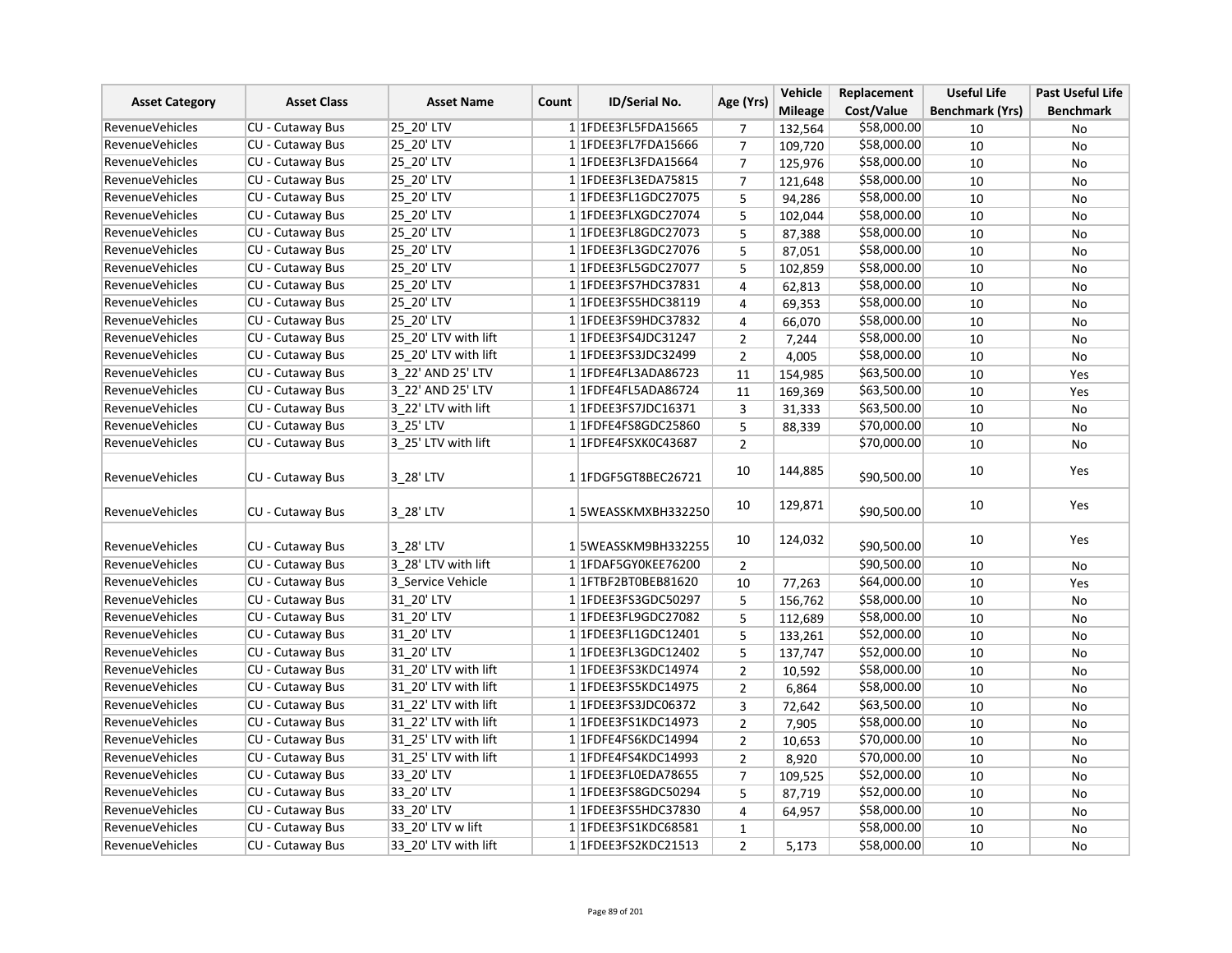|                        |                                      |                         |       |                         |                | Vehicle        | Replacement | <b>Useful Life</b>     | <b>Past Useful Life</b> |
|------------------------|--------------------------------------|-------------------------|-------|-------------------------|----------------|----------------|-------------|------------------------|-------------------------|
| <b>Asset Category</b>  | <b>Asset Class</b>                   | <b>Asset Name</b>       | Count | <b>ID/Serial No.</b>    | Age (Yrs)      | <b>Mileage</b> | Cost/Value  | <b>Benchmark (Yrs)</b> | <b>Benchmark</b>        |
| <b>RevenueVehicles</b> | <b>CU - Cutaway Bus</b>              | 33_20' LTV with lift    |       | 1 1 FDEE3 FS7 KDC 21586 | 2              | 5,191          | \$58,000.00 | 10                     | No                      |
| <b>RevenueVehicles</b> | <b>CU - Cutaway Bus</b>              | 33 20' LTV without lift |       | 1 1FDEE3FS9KDC17684     | $\overline{2}$ | 4,715          | \$52,000.00 | 10                     | No                      |
| <b>RevenueVehicles</b> | CU - Cutaway Bus                     | 33 22' LTV with lift    |       | 1 1FDEE3FSEKDC68582     | $\mathbf{1}$   |                | \$63,500.00 | 10                     | No                      |
| <b>RevenueVehicles</b> | CU - Cutaway Bus                     | 37 20' LTV              |       | 1 1FDEE3FLXGDC12400     | 5              | 111,097        | \$58,000.00 | 10                     | No                      |
| RevenueVehicles        | <b>CU - Cutaway Bus</b>              | 37 20' LTV              |       | 1 1 FDEE3FS4GDC55122    | 4              | 119,121        | \$58,000.00 | 10                     | No                      |
| <b>RevenueVehicles</b> | $\overline{\text{CU}}$ - Cutaway Bus | 37 20' LTV              |       | 1 1FDEE3FS6GDC55123     | 4              | 121,236        | \$58,000.00 | 10                     | <b>No</b>               |
| <b>RevenueVehicles</b> | CU - Cutaway Bus                     | 37_20' LTV with lift    |       | 1 1 FDEE3FS7JDC22705    | $\overline{3}$ | 51,368         | \$58,000.00 | 10                     | No                      |
| <b>RevenueVehicles</b> | CU - Cutaway Bus                     | 37 20' LTV with lift    |       | 1 1FDEE3FS9JDC22706     | 3              | 49,461         | \$58,000.00 | 10                     | <b>No</b>               |
| <b>RevenueVehicles</b> | CU - Cutaway Bus                     | 37 20' LTV with lift    |       | 1 1FDEE3FS0JDC22707     | 3              | 66,042         | \$58,000.00 | 10                     | No                      |
| <b>RevenueVehicles</b> | CU - Cutaway Bus                     | 37 20' LTV with lift    |       | 1 1FDEE3FS4JDC22709     | 3              | 58,671         | \$58,000.00 | 10                     | <b>No</b>               |
| RevenueVehicles        | <b>CU - Cutaway Bus</b>              | 37 20' LTV with lift    |       | 1 1 FDEE3 FS1 KDC 18375 | $\overline{2}$ | 1,427          | \$58,000.00 | 10                     | <b>No</b>               |
| <b>RevenueVehicles</b> | CU - Cutaway Bus                     | 37 20' LTV with lift    |       | 11FDEE3FS5KDC17679      | $\overline{2}$ | 11,489         | \$58,000.00 | 10                     | No                      |
| <b>RevenueVehicles</b> | CU - Cutaway Bus                     | 37 20' LTV with lift    |       | 11FDEE3FS5KDC17682      | $\overline{2}$ | 9,168          | \$58,000.00 | 10                     | <b>No</b>               |
| <b>RevenueVehicles</b> | <b>CU - Cutaway Bus</b>              | 37 20' LTV with lift    |       | 1 1FDEE3FSXKDC17676     | $\overline{2}$ | 10,954         | \$58,000.00 | 10                     | No                      |
| <b>RevenueVehicles</b> | CU - Cutaway Bus                     | 37 20' LTV with lift    |       | 1 1FDEE3FS2KDC17686     | $\overline{2}$ | 1,459          | \$58,000.00 | 10                     | No                      |
| <b>RevenueVehicles</b> | CU - Cutaway Bus                     | 37 20' LTV with lift    |       | 1 1FDEE3FS6KDC17688     | $\overline{2}$ | 14,806         | \$58,000.00 | 10                     | <b>No</b>               |
| <b>RevenueVehicles</b> | CU - Cutaway Bus                     | 37 20' LTV with lift    |       | 1 1FDEE3FS1KDC17680     | $\overline{2}$ | 14,155         | \$58,000.00 | 10                     | <b>No</b>               |
| <b>RevenueVehicles</b> | CU - Cutaway Bus                     | 37 20' LTV with lift    |       | 1 1 FDEE3 FS8 KDC 17689 | $\overline{2}$ | 14,418         | \$58,000.00 | 10                     | <b>No</b>               |
| <b>RevenueVehicles</b> | CU - Cutaway Bus                     | 37 22' LTV with lift    |       | 1 1 FDEE3 FS6 HDC3 7836 | 4              | 106,387        | \$63,500.00 | 10                     | No                      |
| <b>RevenueVehicles</b> | CU - Cutaway Bus                     | 37 22' LTV with lift    |       | 1 1FDFE4FS0JDC28078     | 3              | 25,543         | \$63,500.00 | 10                     | No                      |
| <b>RevenueVehicles</b> | <b>CU - Cutaway Bus</b>              | 37 25' LTV with lift    |       | 1 1FDFE4FS2JDC28079     | 3              | 33,889         | \$70,000.00 | 10                     | No                      |
| <b>RevenueVehicles</b> | <b>CU - Cutaway Bus</b>              | 37_25' LTV with lift    |       | 1 1FDFE4FS6KDC14462     | $\overline{2}$ | 3,520          | \$70,000.00 | 10                     | No                      |
| <b>RevenueVehicles</b> | CU - Cutaway Bus                     | 37 28' LTV              |       | 1 1 FDGF5GY2GEC06984    | 4              | 133,688        | \$90,500.00 | 10                     | No                      |
| <b>RevenueVehicles</b> | CU - Cutaway Bus                     | 37 28' LTV              |       | 1 1FDAF5GT7KEC17899     | 3              | 25,563         | \$90,500.00 | 10                     | No                      |
| <b>RevenueVehicles</b> | CU - Cutaway Bus                     | 39_20' LTV              |       | 1 1FDEE3FL5FDA37374     | 6              | 78,478         | \$58,000.00 | 10                     | <b>No</b>               |
| RevenueVehicles        | CU - Cutaway Bus                     | 39 20' LTV              |       | 1 1FDEE3FL7FDA37375     | 6              | 72,247         | \$58,000.00 | 10                     | No                      |
| <b>RevenueVehicles</b> | CU - Cutaway Bus                     | 43 20' LTV              |       | 1 1FDEE3FL1ADA62510     | 11             | 106,015        | \$52,000.00 | 10                     | Yes                     |
| <b>RevenueVehicles</b> | CU - Cutaway Bus                     | 43 20' LTV              |       | 1 1 FDEE3 FL2 CDB33975  | 9              | 121,268        | \$58,000.00 | 10                     | <b>No</b>               |
| <b>RevenueVehicles</b> | CU - Cutaway Bus                     | 43 20' LTV              |       | 1 1FDEE3FL9DDA45197     | 8              | 82,080         | \$52,000.00 | 10                     | <b>No</b>               |
| <b>RevenueVehicles</b> | CU - Cutaway Bus                     | 43 20' LTV              |       | 1 1FDEE3FL1FDA37386     | 6              | 87,354         | \$58,000.00 | 10                     | No                      |
| <b>RevenueVehicles</b> | CU - Cutaway Bus                     | 43 20' LTV with lift    |       | 1 1FDEE3FS8JDC16346     | 3              | 37,086         | \$58,000.00 | 10                     | <b>No</b>               |
| RevenueVehicles        | CU - Cutaway Bus                     | 43 22' AND 25' LTV      |       | 1 1 FDFE4FS0DDA15281    | 8              | 74,022         | \$70,000.00 | 10                     | No                      |
| <b>RevenueVehicles</b> | CU - Cutaway Bus                     | 43 22' AND 25' LTV      |       | 11FDFE4FS4EDA91734      | $\overline{7}$ | 42,219         | \$70,000.00 | 10                     | No                      |
| RevenueVehicles        | CU - Cutaway Bus                     | 45 20' LTV              |       | 1 1FDEE3FL1DDA05793     | 8              | 84,350         | \$58,000.00 | 10                     | No                      |
| <b>RevenueVehicles</b> | CU - Cutaway Bus                     | 45 20' LTV              |       | 1 1FDEE3FL5DDA05795     | 8              | 99,672         | \$58,000.00 | 10                     | No                      |
| RevenueVehicles        | CU - Cutaway Bus                     | 45 22' LTV with lift    |       | 1 1FDEE3FS0KDC26080     | $\overline{2}$ |                | \$63,500.00 | 10                     | No                      |
| <b>RevenueVehicles</b> | CU - Cutaway Bus                     | 47 20' LTV              |       | 1 1FDEE3FL2FDA34531     | 6              | 159,110        | \$58,000.00 | 10                     | <b>No</b>               |
| <b>RevenueVehicles</b> | CU - Cutaway Bus                     | 47 20' LTV              |       | 1 1FDEE3FL2FDA34528     | 6              | 122,010        | \$58,000.00 | 10                     | No                      |
| <b>RevenueVehicles</b> | CU - Cutaway Bus                     | 47 20' LTV              |       | 1 1FDEE3FL0GDC26273     | 5              | 104,215        | \$58,000.00 | 10                     | No                      |
| <b>RevenueVehicles</b> | CU - Cutaway Bus                     | 47 20' LTV              |       | 1 1FDEE3FL0GDC26272     | 5              | 137,653        | \$58,000.00 | 10                     | <b>No</b>               |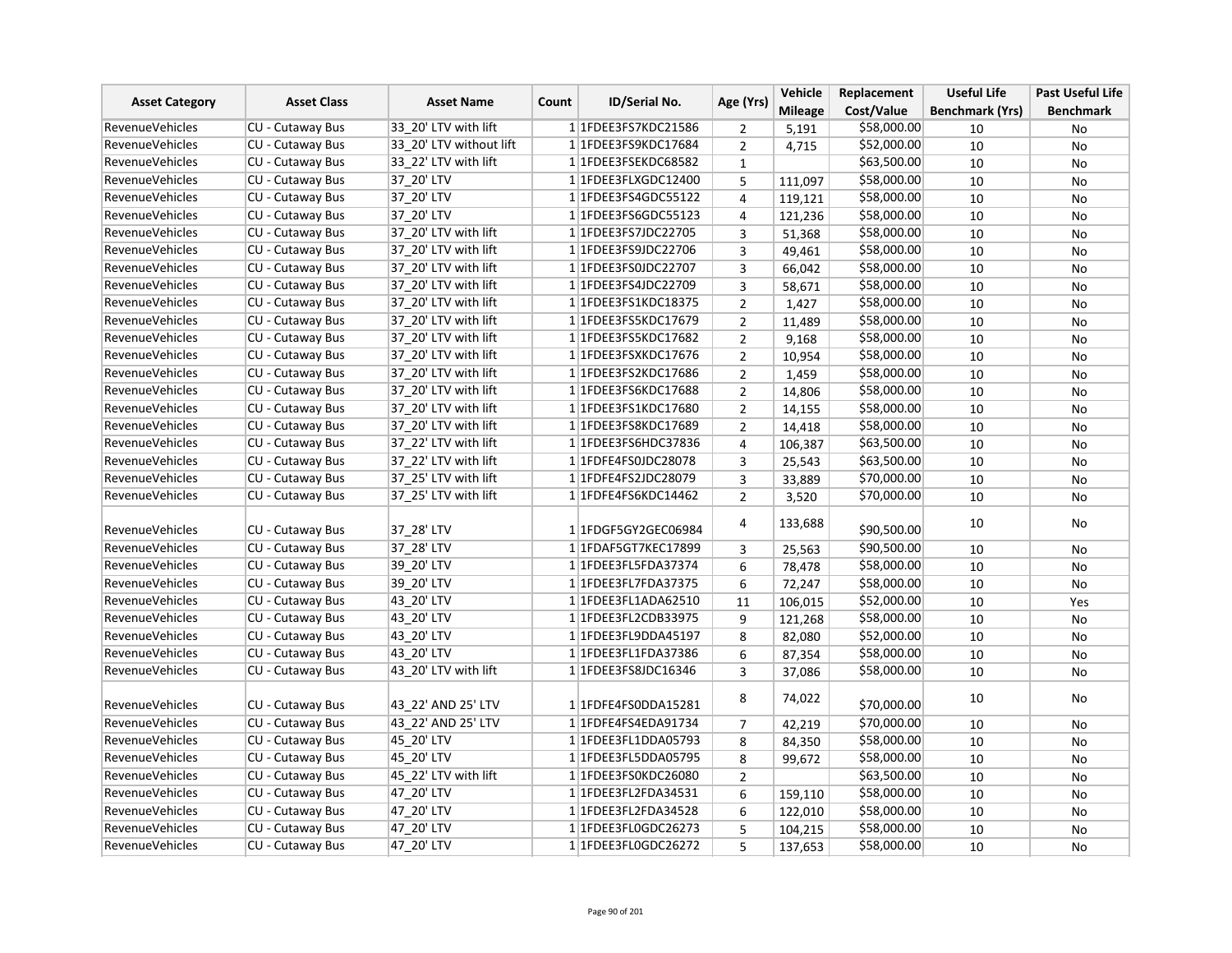| <b>Asset Category</b>  | <b>Asset Class</b>      | <b>Asset Name</b>    | <b>ID/Serial No.</b><br>Count | Age (Yrs)               | Vehicle        | Replacement    | <b>Useful Life</b> | <b>Past Useful Life</b> |                  |
|------------------------|-------------------------|----------------------|-------------------------------|-------------------------|----------------|----------------|--------------------|-------------------------|------------------|
|                        |                         |                      |                               |                         |                | <b>Mileage</b> | Cost/Value         | <b>Benchmark (Yrs)</b>  | <b>Benchmark</b> |
| <b>RevenueVehicles</b> | <b>CU - Cutaway Bus</b> | 47 20' LTV           |                               | 1 1FDEE3FL0GDC03138     | 5              | 133,853        | \$52,000.00        | 10                      | No               |
| <b>RevenueVehicles</b> | <b>CU - Cutaway Bus</b> | 47_20' LTV           |                               | 1 1 FDEE3 FS9 HDC3 1979 | 4              | 64,352         | \$52,000.00        | 10                      | No               |
| <b>RevenueVehicles</b> | <b>CU - Cutaway Bus</b> | 47 20' LTV           |                               | 1 1FDEE3FS7HDC31978     | 4              | 85,399         | \$52,000.00        | 10                      | <b>No</b>        |
| <b>RevenueVehicles</b> | CU - Cutaway Bus        | 47_20' LTV with lift |                               | 1 1FDEE3FS3JDC18599     | 3              | 22,376         | \$58,000.00        | 10                      | No               |
| <b>RevenueVehicles</b> | <b>CU - Cutaway Bus</b> | 47 20' LTV with lift |                               | 1 1FDEE3FS6JDC18600     | 3              | 13,068         | \$58,000.00        | 10                      | No               |
| <b>RevenueVehicles</b> | CU - Cutaway Bus        | 47 20' LTV with lift |                               | 1 1FDEE3FS7KDV21507     | $\overline{2}$ |                | \$58,000.00        | 10                      | <b>No</b>        |
| <b>RevenueVehicles</b> | CU - Cutaway Bus        | 47 20' LTV with lift |                               | 1 1FDEE3FS2KDC59758     | $\overline{2}$ |                | \$58,000.00        | 10                      | No               |
| <b>RevenueVehicles</b> | <b>CU - Cutaway Bus</b> | 49 20' LTV           |                               | 1 1FDEE3FL9EDA78654     | $\overline{7}$ | 67,125         | \$58,000.00        | 10                      | No               |
| <b>RevenueVehicles</b> | CU - Cutaway Bus        | 49 20' LTV           |                               | 1 1FDEE3FLXEDA65945     | $\overline{7}$ | 135,696        | \$58,000.00        | 10                      | No               |
| <b>RevenueVehicles</b> | <b>CU - Cutaway Bus</b> | 49 20' LTV           |                               | 1 1 FDEE3 FL8 FDA 37384 | 6              | 102,250        | \$58,000.00        | 10                      | No               |
| <b>RevenueVehicles</b> | CU - Cutaway Bus        | 49 20' LTV           |                               | 1 1FDEE3FL8GDC27347     | 5              | 78,658         | \$58,000.00        | 10                      | No               |
| <b>RevenueVehicles</b> | CU - Cutaway Bus        | 49 20' LTV           |                               | 1 1FDEE3FL1GDC27349     | 5              | 77,979         | \$58,000.00        | 10                      | No               |
| <b>RevenueVehicles</b> | CU - Cutaway Bus        | 49 20' LTV           |                               | 1 1FDEE3FLXGDC27348     | 5              | 92,175         | \$58,000.00        | 10                      | No               |
| <b>RevenueVehicles</b> | <b>CU - Cutaway Bus</b> | 49 20' LTV           |                               | 1 1FDEE3FL2GDC17154     | 5              | 51,800         | \$52,000.00        | 10                      | No               |
| RevenueVehicles        | <b>CU - Cutaway Bus</b> | 49 20' LTV w lift    |                               | 1 1FDEE3FS9KDC63533     | $\mathbf{1}$   |                | \$58,000.00        | 10                      | No               |
| <b>RevenueVehicles</b> | CU - Cutaway Bus        | 49 20' LTV with lift |                               | 1 1FDEE3FS6HDC38114     | 4              | 39,749         | \$58,000.00        | 10                      | No               |
| <b>RevenueVehicles</b> | <b>CU - Cutaway Bus</b> | 49 20' LTV with lift |                               | 1 1 FDEE3 FS4 HDC38113  | 4              | 44,571         | \$58,000.00        | 10                      | No               |
| <b>RevenueVehicles</b> | CU - Cutaway Bus        | 49 20' LTV with lift |                               | 1 1FDEE3FS2HDC38112     | 4              | 44,831         | \$58,000.00        | 10                      | No               |
| <b>RevenueVehicles</b> | CU - Cutaway Bus        | 49 20' LTV with lift |                               | 1 1 FDEE3FS2JDC20747    | 3              | 27,418         | \$58,000.00        | 10                      | No               |
| <b>RevenueVehicles</b> | <b>CU - Cutaway Bus</b> | 49 20' LTV with lift |                               | 1 1FDEE3FS9JDC20745     | 3              | 20,618         | \$58,000.00        | 10                      | No               |
| RevenueVehicles        | <b>CU - Cutaway Bus</b> | 49 20' LTV with lift |                               | 1 1FDEE3FS4JDC20748     | 3              | 27,299         | \$58,000.00        | 10                      | No               |
| <b>RevenueVehicles</b> | CU - Cutaway Bus        | 49 20' LTV with lift |                               | 1 1FDEE3FS0JDC20746     | 3              | 19,369         | \$58,000.00        | 10                      | No               |
| <b>RevenueVehicles</b> | <b>CU - Cutaway Bus</b> | 49 20' LTV with lift |                               | 1 1 FDEE3FS6KDC21403    | $\overline{2}$ |                | \$58,000.00        | 10                      | No               |
| <b>RevenueVehicles</b> | CU - Cutaway Bus        | 49 20' LTV with lift |                               | 1 1FDEE3FSXKDC21405     | $\mathbf{2}$   | 894            | \$58,000.00        | 10                      | No               |
| <b>RevenueVehicles</b> | <b>CU - Cutaway Bus</b> | 49 20' LTV with lift |                               | 1 1FDEE3FS8KDC21404     | $\overline{2}$ | 2,891          | \$58,000.00        | 10                      | No               |
| <b>RevenueVehicles</b> | CU - Cutaway Bus        | 49 20' LTV with lift |                               | 1 1FDEE3FSXKDC61211     | $\mathbf{1}$   |                | \$58,000.00        | 10                      | No               |
| <b>RevenueVehicles</b> | CU - Cutaway Bus        | 49 20' LTV with lift |                               | 1 1 FDEE3 FS1 KDC 61212 | $\mathbf{1}$   |                | \$58,000.00        | 10                      | No               |
| <b>RevenueVehicles</b> | <b>CU - Cutaway Bus</b> | 49 22' AND 25' LTV   |                               | 1 1FDEE3FSXCDB33939     | 8              | 119,506        | \$63,500.00        | 10                      | No               |
| <b>RevenueVehicles</b> | CU - Cutaway Bus        | 49 22' AND 25' LTV   |                               | 1 1FDEE3FS4GDC10682     | 5              | 65,959         | \$63,500.00        | 10                      | No               |
| <b>RevenueVehicles</b> | <b>CU - Cutaway Bus</b> | 5 20' LTV with lift  |                               | 1 1FDEE3FS3HDC46073     | 4              | 57,289         | \$58,000.00        | 10                      | No               |
| <b>RevenueVehicles</b> | <b>CU - Cutaway Bus</b> | 53 20' LTV           |                               | 1 1 FDEE3 FS9 HDC3 7829 | 4              | 55,943         | \$58,000.00        | 10                      | No               |
| <b>RevenueVehicles</b> | <b>CU - Cutaway Bus</b> | 53 20' LTV with lift |                               | 1 1 FDEE3FS9JDC24097    | 3              | 45,558         | \$58,000.00        | 10                      | No               |
| <b>RevenueVehicles</b> | CU - Cutaway Bus        | 53 20' LTV with lift |                               | 1 1FDEE3FS2JDC24099     | 3              | 27,482         | \$58,000.00        | 10                      | No               |
| <b>RevenueVehicles</b> | <b>CU - Cutaway Bus</b> | 53 20' LTV with lift |                               | 1 1FDEE3FS0JDC24098     | 3              | 24,700         | \$58,000.00        | 10                      | No               |
| <b>RevenueVehicles</b> | <b>CU - Cutaway Bus</b> | 53 20' LTV with lift |                               | 1 1 FDEE3 FS1 KDC13189  | 3              | 8,441          | \$58,000.00        | 10                      | No               |
| <b>RevenueVehicles</b> | CU - Cutaway Bus        | 53 20' LTV with lift |                               | 1 1 FDEE3 FS1 KDC13192  | 3              | 4,884          | \$58,000.00        | 10                      | No               |
| <b>RevenueVehicles</b> | <b>CU - Cutaway Bus</b> | 53_20' LTV with lift |                               | 1 1 FDEE3 FS8 KDC13190  | $\overline{2}$ | 3,917          | \$58,000.00        | 10                      | No               |
| <b>RevenueVehicles</b> | CU - Cutaway Bus        | 53 20' LTV with lift |                               | 1 1FDEE3FSXKDC13191     | $\overline{2}$ | 2,031          | \$58,000.00        | 10                      | No               |
| <b>RevenueVehicles</b> | CU - Cutaway Bus        | 53 20' LTV with lift |                               | 1 1FDEE3FSXKDC13188     | $\overline{2}$ | 6,344          | \$58,000.00        | 10                      | No               |
| <b>RevenueVehicles</b> | CU - Cutaway Bus        | 53 22' AND 25' LTV   |                               | 1 1FDEE3FL2FDA27580     | 6              | 124,286        | \$63,500.00        | 10                      | No               |
| <b>RevenueVehicles</b> | <b>CU - Cutaway Bus</b> | 53 22' LTV with lift |                               | 1 1FDEE3FS3HDC32769     | 4              | 88,158         | \$63,500.00        | 10                      | <b>No</b>        |
| <b>RevenueVehicles</b> | CU - Cutaway Bus        | 53 22' LTV with lift |                               | 1 1 FDEE3 FS8 KDC 13187 | $\overline{2}$ | 6,548          | \$63,500.00        | 10                      | No               |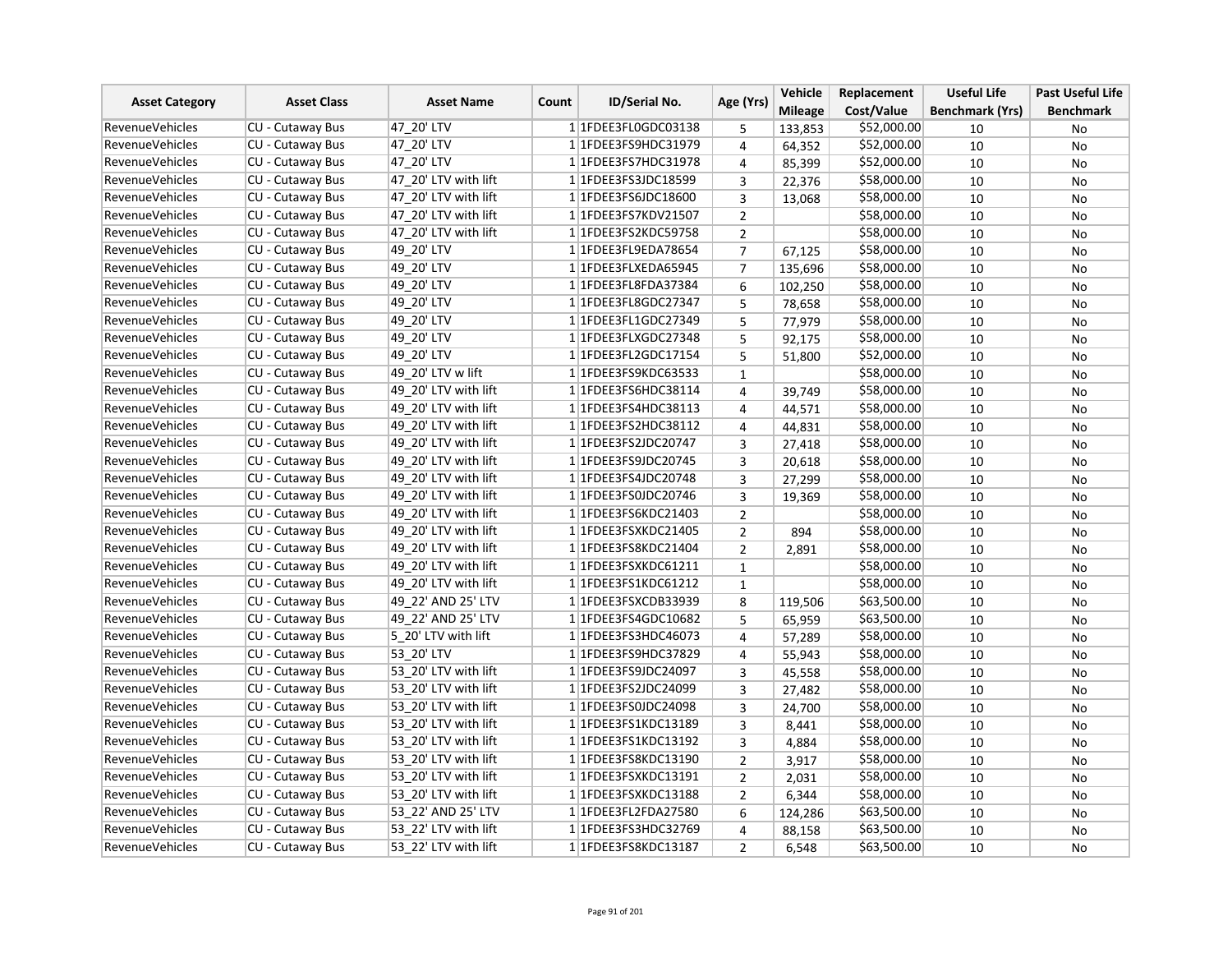| <b>Asset Category</b>  | <b>Asset Class</b>      | <b>Asset Name</b><br>Count | <b>ID/Serial No.</b>    | Age (Yrs)      | Vehicle        | Replacement | <b>Useful Life</b>     | <b>Past Useful Life</b> |
|------------------------|-------------------------|----------------------------|-------------------------|----------------|----------------|-------------|------------------------|-------------------------|
|                        |                         |                            |                         |                | <b>Mileage</b> | Cost/Value  | <b>Benchmark (Yrs)</b> | <b>Benchmark</b>        |
| <b>RevenueVehicles</b> | CU - Cutaway Bus        | 53 25' LTV                 | 1 1FDFE4FS6HDC36499     | 4              | 67,667         | \$63,500.00 | 10                     | No                      |
| <b>RevenueVehicles</b> | <b>CU - Cutaway Bus</b> | 53 25' LTV                 | 1 1FDFE4FS4HDC36498     | 4              | 59,571         | \$70,000.00 | 10                     | <b>No</b>               |
| RevenueVehicles        | <b>CU - Cutaway Bus</b> | 53 25' LTV                 | 1 1FDFE4FS1HDC68499     | $\overline{3}$ | 71,142         | \$70,000.00 | 10                     | <b>No</b>               |
| <b>RevenueVehicles</b> | CU - Cutaway Bus        | 53 25' LTV                 | 1 1 FDFE4FS4HDC68500    | 3              | 59,952         | \$70,000.00 | 10                     | <b>No</b>               |
| <b>RevenueVehicles</b> | CU - Cutaway Bus        | 53 25' LTV with lift       | 1 1FDFE4FS7KDC14132     | 3              | 5,917          | \$70,000.00 | 10                     | No                      |
| <b>RevenueVehicles</b> | CU - Cutaway Bus        | 53 25' LTV with lift       | 1 1FDFE4FS0HDC68509     | 3              | 62,491         | \$70,000.00 | 10                     | No                      |
| <b>RevenueVehicles</b> | CU - Cutaway Bus        | 53 25' LTV with lift       | 1 1 FDFE4FS2KDC13194    | 3              | 5,882          | \$70,000.00 | 10                     | No                      |
| RevenueVehicles        | <b>CU - Cutaway Bus</b> | 53 25' LTV with lift       | 1 1 FDFE4FS4KDC13195    | $\overline{2}$ | 7,239          | \$70,000.00 | 10                     | No                      |
| <b>RevenueVehicles</b> | CU - Cutaway Bus        | 53 25' LTV with lift       | 1 1FDFE4FS0KDC13193     | $\overline{2}$ | 6,426          | \$70,000.00 | 10                     | No                      |
| <b>RevenueVehicles</b> | CU - Cutaway Bus        | 53 25' LTV with lift       | 1 1FDFE4FS9KDC14133     | $\overline{2}$ | 5,238          | \$70,000.00 | 10                     | <b>No</b>               |
| <b>RevenueVehicles</b> | CU - Cutaway Bus        | 53 25' LTV with lift       | 1 1FDFE4FS7KDC59572     | $\mathbf 1$    |                | \$70,000.00 | 10                     | <b>No</b>               |
| <b>RevenueVehicles</b> | CU - Cutaway Bus        | 53 25' LTV with lift       | 1 1FDFE4FS9KDC59573     | $\mathbf 1$    |                | \$70,000.00 | 10                     | No                      |
| <b>RevenueVehicles</b> | CU - Cutaway Bus        | 53 25' LTV with lift       | 1 1FDFE4FS2KDC59575     | $\mathbf{1}$   |                | \$70,000.00 | 10                     | <b>No</b>               |
| <b>RevenueVehicles</b> | CU - Cutaway Bus        | 53 25' LTV with lift       | 1 1FDFE4FS0KDC59574     | $\mathbf 1$    |                | \$70,000.00 | 10                     | No                      |
| <b>RevenueVehicles</b> | CU - Cutaway Bus        | 57 22' AND 25' LTV         | 1 1FDFE45SX9DA64397     | 12             | 168,018        | \$63,500.00 | 10                     | Yes                     |
|                        |                         |                            |                         |                |                |             |                        |                         |
| RevenueVehicles        | CU - Cutaway Bus        | 57 22' AND 25' LTV         | 1 1 FDFE4FS4DDA75533    | 8              | 284,736        | \$70,000.00 | 10                     | No                      |
| <b>RevenueVehicles</b> | CU - Cutaway Bus        | 57 25' LTV with lift       | 1 1FDFE4FS1JDC07532     | 3              | 67,878         | \$70,000.00 | 10                     | No                      |
| <b>RevenueVehicles</b> | CU - Cutaway Bus        | 57 25' LTV with lift       | 1 1FDFE4FSXJDC07531     | 3              | 47,217         | \$70,000.00 | 10                     | No                      |
| <b>RevenueVehicles</b> | <b>CU - Cutaway Bus</b> | 57 25' LTV with lift       | 1 1FDFE4FS8KDC17637     | $\overline{2}$ | 5,912          | \$70,000.00 | 10                     | <b>No</b>               |
| <b>RevenueVehicles</b> | CU - Cutaway Bus        | 57 25' LTV with lift       | 1 1 FDFE4FS8KDC17636    | $\overline{2}$ |                | \$70,000.00 | 10                     | <b>No</b>               |
| <b>RevenueVehicles</b> | CU - Cutaway Bus        | 57 25' LTV with lift       | 1 1FDFE4FS4KDC59576     | $\mathbf{1}$   |                | \$70,000.00 | 10                     | No                      |
| <b>RevenueVehicles</b> | CU - Cutaway Bus        | 61 20' LTV w lift          | 1 1HA3GRBG5KN011066     | 2              |                | \$58,000.00 | 10                     | No                      |
| <b>RevenueVehicles</b> | CU - Cutaway Bus        | 61 20' LTV w lift          | 1 1HA3GRBG8KN010946     | $\overline{2}$ |                | \$58,000.00 | 10                     | No                      |
| <b>RevenueVehicles</b> | CU - Cutaway Bus        | 61 20' LTV w lift          | 1 1FDEE3FS9KDC59689     | $\overline{2}$ |                | \$58,000.00 | 10                     | No                      |
| <b>RevenueVehicles</b> | <b>CU - Cutaway Bus</b> | 61 20' LTV w lift          | 1 1FDEE3FS8KDC59697     | $\overline{2}$ |                | \$58,000.00 | 10                     | <b>No</b>               |
| <b>RevenueVehicles</b> | CU - Cutaway Bus        | 61 20' LTV w lift          | 11HA3GRBG2KN011185      | $\overline{2}$ |                | \$52,000.00 | 10                     | No                      |
| RevenueVehicles        | CU - Cutaway Bus        | 61 20' LTV with lift       | 1 1FDEE3FS5JDC21004     | 3              | 48,984         | \$58,000.00 | 10                     | No                      |
| <b>RevenueVehicles</b> | CU - Cutaway Bus        | 61 20' LTV with lift       | 1 1FDEE3FS3KDC60661     | $\overline{2}$ |                | \$58,000.00 | 10                     | No                      |
| <b>RevenueVehicles</b> | <b>CU - Cutaway Bus</b> | 61 22' AND 25' LTV         | 1 1FDEE3FS1FDA34527     | 6              | 139,294        | \$63,500.00 | 10                     | <b>No</b>               |
| <b>RevenueVehicles</b> | CU - Cutaway Bus        | 7 20' LTV                  | 1 1FDEE3FL8GDC27350     | 5              | 112,098        | \$58,000.00 | 10                     | <b>No</b>               |
| <b>RevenueVehicles</b> | CU - Cutaway Bus        | 7 20' LTV                  | 1 1 FDEE3 FL7 GDC 12399 | 5              | 76,701         | \$52,000.00 | 10                     | No                      |
| <b>RevenueVehicles</b> | CU - Cutaway Bus        | 7 20' LTV with lift        | 1 1FDEE3FS1JDC21002     | $\overline{3}$ | 33,117         | \$58,000.00 | 10                     | No                      |
| <b>RevenueVehicles</b> | CU - Cutaway Bus        | 7 20' LTV without lift     | 1 1FDEE3FS4HDC37706     | 4              | 51,988         | \$52,000.00 | 10                     | No                      |
| RevenueVehicles        | CU - Cutaway Bus        | 7 20' LTV without lift     | 1 1 FDEE3 FS2 HDC3 7705 | $\overline{4}$ | 45,135         | \$52,000.00 | 10                     | No                      |
| <b>RevenueVehicles</b> | CU - Cutaway Bus        | 7 20' LTV without lift     | 1 1 FDEE3 FS6 HDC3 7707 | 4              | 31,486         | \$52,000.00 | 10                     | <b>No</b>               |
| <b>RevenueVehicles</b> | CU - Cutaway Bus        | 7 20' LTV without lift     | 1 1FDEE3FSXJDC06594     | 3              | 25,725         | \$52,000.00 | 10                     | No                      |
| <b>RevenueVehicles</b> | CU - Cutaway Bus        | 7 25' LTV with lift        | 1 1FDFE4FS2KDC21411     | $\overline{2}$ | 2,115          | \$70,000.00 | 10                     | <b>No</b>               |
| <b>RevenueVehicles</b> | CU - Cutaway Bus        | 7 25' LTV with lift        | 1 1 FDFE4FS4KDC21412    | $\overline{2}$ | 1,622          | \$70,000.00 | 10                     | No                      |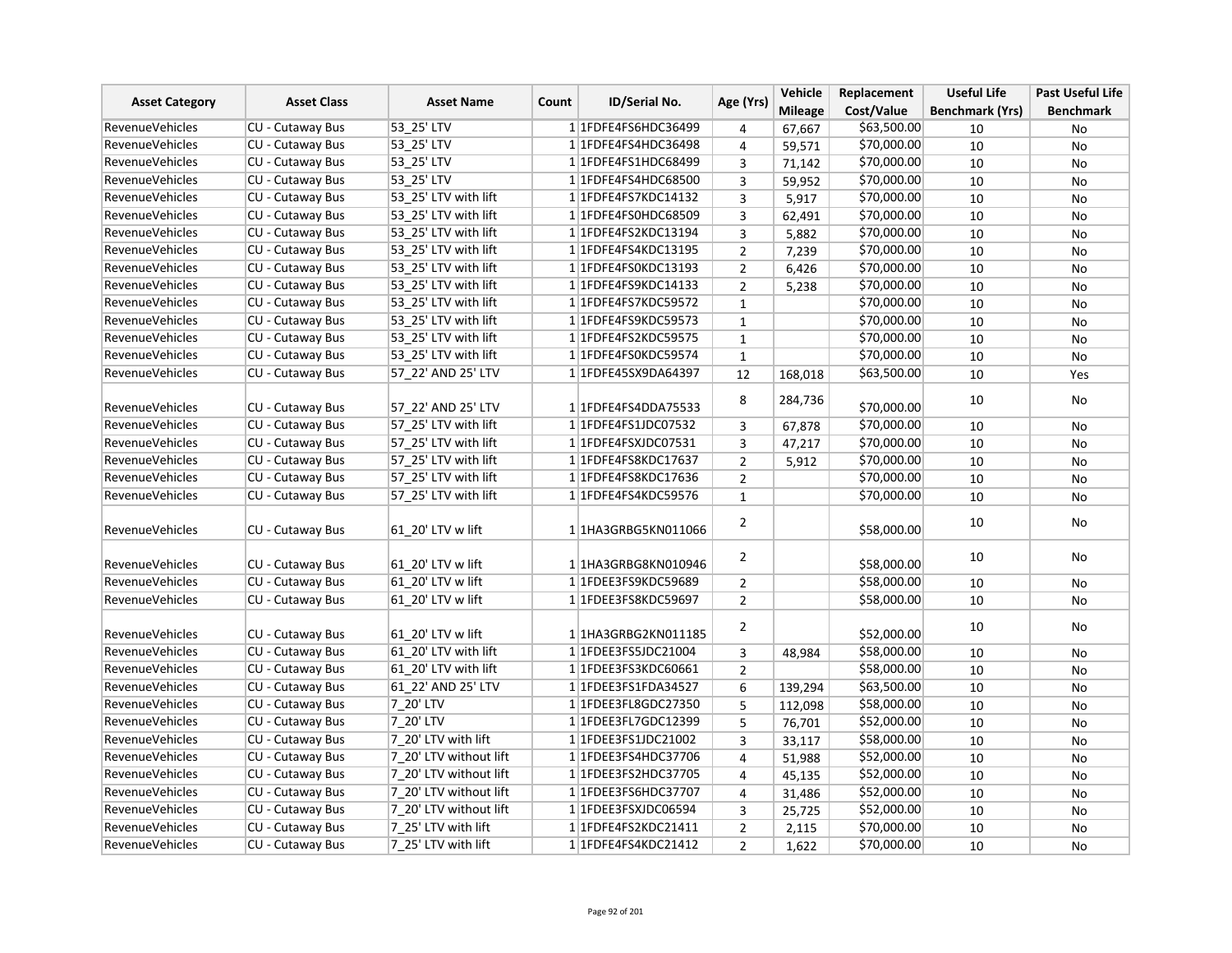| <b>Asset Class</b><br><b>Asset Category</b> | <b>Asset Name</b><br>Count | <b>ID/Serial No.</b> | Age (Yrs) | Vehicle                 | Replacement    | <b>Useful Life</b> | <b>Past Useful Life</b> |                        |                  |
|---------------------------------------------|----------------------------|----------------------|-----------|-------------------------|----------------|--------------------|-------------------------|------------------------|------------------|
|                                             |                            |                      |           |                         |                | <b>Mileage</b>     | Cost/Value              | <b>Benchmark (Yrs)</b> | <b>Benchmark</b> |
| <b>RevenueVehicles</b>                      | CU - Cutaway Bus           | 71 20' LTV           |           | 1 1FDEE3FL2GDC31961     | 5              | 78,501             | \$58,000.00             | 10                     | No               |
| <b>RevenueVehicles</b>                      | <b>CU - Cutaway Bus</b>    | 71 20' LTV with lift |           | 1 1 FDEE3 FS5 HDC 78779 | 4              | 23,993             | \$58,000.00             | 10                     | No               |
| <b>RevenueVehicles</b>                      | <b>CU - Cutaway Bus</b>    | 71 20' LTV with lift |           | 1 1 FDEE3 FS3 HDC 78778 | 4              | 16,660             | \$58,000.00             | 10                     | <b>No</b>        |
| <b>RevenueVehicles</b>                      | CU - Cutaway Bus           | 71 20' LTV with lift |           | 1 1 FDEE3FS3KDC27806    | $\overline{2}$ |                    | \$58,000.00             | 10                     | No               |
| <b>RevenueVehicles</b>                      | CU - Cutaway Bus           | 71 20' LTV with lift |           | 1 1FDEE3FS0KDC35796     | $\overline{2}$ | 1,220              | \$58,000.00             | 10                     | No               |
| <b>RevenueVehicles</b>                      | CU - Cutaway Bus           | 71 22' AND 25' LTV   |           | 1 1FDFE4FS4ADA62499     | 11             | 172,621            | \$70,000.00             | 10                     | Yes              |
|                                             |                            |                      |           |                         | 8              | 172,186            |                         | 10                     | No               |
| <b>RevenueVehicles</b>                      | <b>CU - Cutaway Bus</b>    | 71 22' AND 25' LTV   |           | 1 1FDFE4FS8DDA02794     |                |                    | \$70,000.00             |                        |                  |
| <b>RevenueVehicles</b>                      | CU - Cutaway Bus           | 71 22' AND 25' LTV   |           | 11FDFE4FS6DDA02793      | 8              | 183,465            | \$70,000.00             | 10                     | No               |
| RevenueVehicles                             | CU - Cutaway Bus           | 71 22' AND 25' LTV   |           | 1 1 FDEE3 FS1 EDA88196  | $\overline{7}$ | 124,544            | \$63,500.00             | 10                     | No               |
| <b>RevenueVehicles</b>                      | CU - Cutaway Bus           | 71 22' AND 25' LTV   |           | 1 1FDFE4FS2EDA94566     | $\overline{7}$ | 119,177            | \$70,000.00             | 10                     | No               |
| <b>RevenueVehicles</b>                      | CU - Cutaway Bus           | 71 22' AND 25' LTV   |           | 1 1FDFE4FS6EDA09003     | $\overline{7}$ | 163,042            | \$70,000.00             | 10                     | No               |
| <b>RevenueVehicles</b>                      | CU - Cutaway Bus           | 71 25' LTV           |           | 1 1 FDFE4FS5 GDC02696   | 5              | 94,470             | \$70,000.00             | 10                     | <b>No</b>        |
| <b>RevenueVehicles</b>                      | CU - Cutaway Bus           | 71 25' LTV           |           | 1 1FDFE4FSXGDC25861     | 5              | 78,026             | \$70,000.00             | 10                     | No               |
| <b>RevenueVehicles</b>                      | CU - Cutaway Bus           | 71 25' LTV           |           | 1 1FDFE4FS4GDC25869     | 5              | 92,853             | \$70,000.00             | 10                     | No               |
| <b>RevenueVehicles</b>                      | CU - Cutaway Bus           | 71 25' LTV           |           | 1 1FDFE4FS4HDC64415     | 4              | 36,307             | \$70,000.00             | 10                     | No               |
| <b>RevenueVehicles</b>                      | CU - Cutaway Bus           | 71_25' LTV with lift |           | 1 1FDFE4FS3HDC64437     | $\overline{4}$ | 45,742             | \$70,000.00             | 10                     | No               |
| <b>RevenueVehicles</b>                      | CU - Cutaway Bus           | 71 25' LTV with lift |           | 1 1FDFE4FS0KDC56237     | $\mathbf 1$    |                    | \$70,000.00             | 10                     | No               |
| <b>RevenueVehicles</b>                      | <b>CU - Cutaway Bus</b>    | 71 25' LTV with lift |           | 1 1FDFE4FS5KDC55567     | $\mathbf{1}$   |                    | \$70,000.00             | 10                     | <b>No</b>        |
| <b>RevenueVehicles</b>                      | CU - Cutaway Bus           | 71 25' LTV with lift |           | 1 1FDFE4FS0KDC56240     | $\mathbf{1}$   |                    | \$70,000.00             | 10                     | No               |
|                                             |                            |                      |           |                         |                |                    |                         |                        |                  |
| RevenueVehicles                             | CU - Cutaway Bus           | 71 28' LTV           |           | 1 1 FDGF5 GY9EE A 69149 | $\overline{7}$ | 101,231            | \$90,500.00             | 10                     | No               |
| <b>RevenueVehicles</b>                      | CU - Cutaway Bus           | 73 22' AND 25' LTV   |           | 1 1FDEE3FS8FDA34525     | 6              | 140,866            | \$63,500.00             | 10                     | No               |
| <b>RevenueVehicles</b>                      | CU - Cutaway Bus           | 73 22' LTV with lift |           | 1 1 FDEE3 FS8 KDC 75480 | $\overline{2}$ |                    | \$63,500.00             | 10                     | No               |
| <b>RevenueVehicles</b>                      | <b>CU - Cutaway Bus</b>    | 73 25' LTV with lift |           | 1 1 FDFE4FS8KDC56793    | $\mathbf{1}$   |                    | \$70,000.00             | 10                     | <b>No</b>        |
| <b>RevenueVehicles</b>                      | CU - Cutaway Bus           | 75 20' LTV           |           | 1 1FDEE3FS5HDC37858     | 4              | 57,772             | \$58,000.00             | 10                     | No               |
| <b>RevenueVehicles</b>                      | CU - Cutaway Bus           | 81 20' LTV           |           | 1 1FDEE3FS6HDC38131     | 4              | 79,146             | \$58,000.00             | 10                     | No               |
| <b>RevenueVehicles</b>                      | CU - Cutaway Bus           | 81 20' LTV           |           | 1 1 FDEE3 FS4 HDC38130  | 4              | 82,193             | \$58,000.00             | 10                     | No               |
| <b>RevenueVehicles</b>                      | CU - Cutaway Bus           | 81 20' LTV           |           | 1 1 FDEE3 FS8 HDC38129  | 4              | 85,637             | \$58,000.00             | 10                     | No               |
| <b>RevenueVehicles</b>                      | CU - Cutaway Bus           | 81 20' LTV           |           | 1 1 FDEE3FS6HDC38128    | 4              | 71,655             | \$58,000.00             | 10                     | No               |
| <b>RevenueVehicles</b>                      | CU - Cutaway Bus           | 81 20' LTV           |           | 1 1 FDEE3 FS4 HDC38127  | $\overline{4}$ | 79,238             | \$58,000.00             | 10                     | No               |
| <b>RevenueVehicles</b>                      | <b>CU - Cutaway Bus</b>    | 81 20' LTV with lift |           | 1 1FDEE3FS2JDC22708     | $\overline{3}$ | 30,728             | \$58,000.00             | 10                     | <b>No</b>        |
| <b>RevenueVehicles</b>                      | CU - Cutaway Bus           | 81 20' LTV with lift |           | 1 1 FDEE3FS5JDC24100    | 3              | 25,447             | \$58,000.00             | 10                     | No               |
| <b>RevenueVehicles</b>                      | CU - Cutaway Bus           | 81 20' LTV with lift |           | 1 1FDEE3FS2JDC22711     | 3              | 19,311             | \$58,000.00             | 10                     | No               |
| <b>RevenueVehicles</b>                      | CU - Cutaway Bus           | 81 20' LTV with lift |           | 1 1FDEE3FS0JDC22710     | 3              | 30,709             | \$58,000.00             | 10                     | No               |
| <b>RevenueVehicles</b>                      | CU - Cutaway Bus           | 81 20' LTV with lift |           | 11FDEE3FS6JDC22713      | 3              | 38,888             | \$58,000.00             | 10                     | No               |
| RevenueVehicles                             | <b>CU - Cutaway Bus</b>    | 81 20' LTV with lift |           | 1 1FDEE3FS0JDC24103     | $\overline{3}$ | 35,069             | \$58,000.00             | 10                     | No               |
| <b>RevenueVehicles</b>                      | CU - Cutaway Bus           | 81 20' LTV with lift |           | 1 1FDEE3FS2JDC24104     | $\overline{3}$ | 32,290             | \$58,000.00             | 10                     | No               |
| <b>RevenueVehicles</b>                      | CU - Cutaway Bus           | 81 20' LTV with lift |           | 1 1FDEE3FS4JDC22712     | 3              | 26,485             | \$58,000.00             | 10                     | No               |
| <b>RevenueVehicles</b>                      | CU - Cutaway Bus           | 81 20' LTV with lift |           | 1 1FDEE3FS7JDC24101     | 3              | 27,446             | \$58,000.00             | 10                     | No               |
| <b>RevenueVehicles</b>                      | CU - Cutaway Bus           | 81 20' LTV with lift |           | 1 1FDEE3FSXKDC18987     | $\overline{2}$ |                    | \$58,000.00             | 10                     | No               |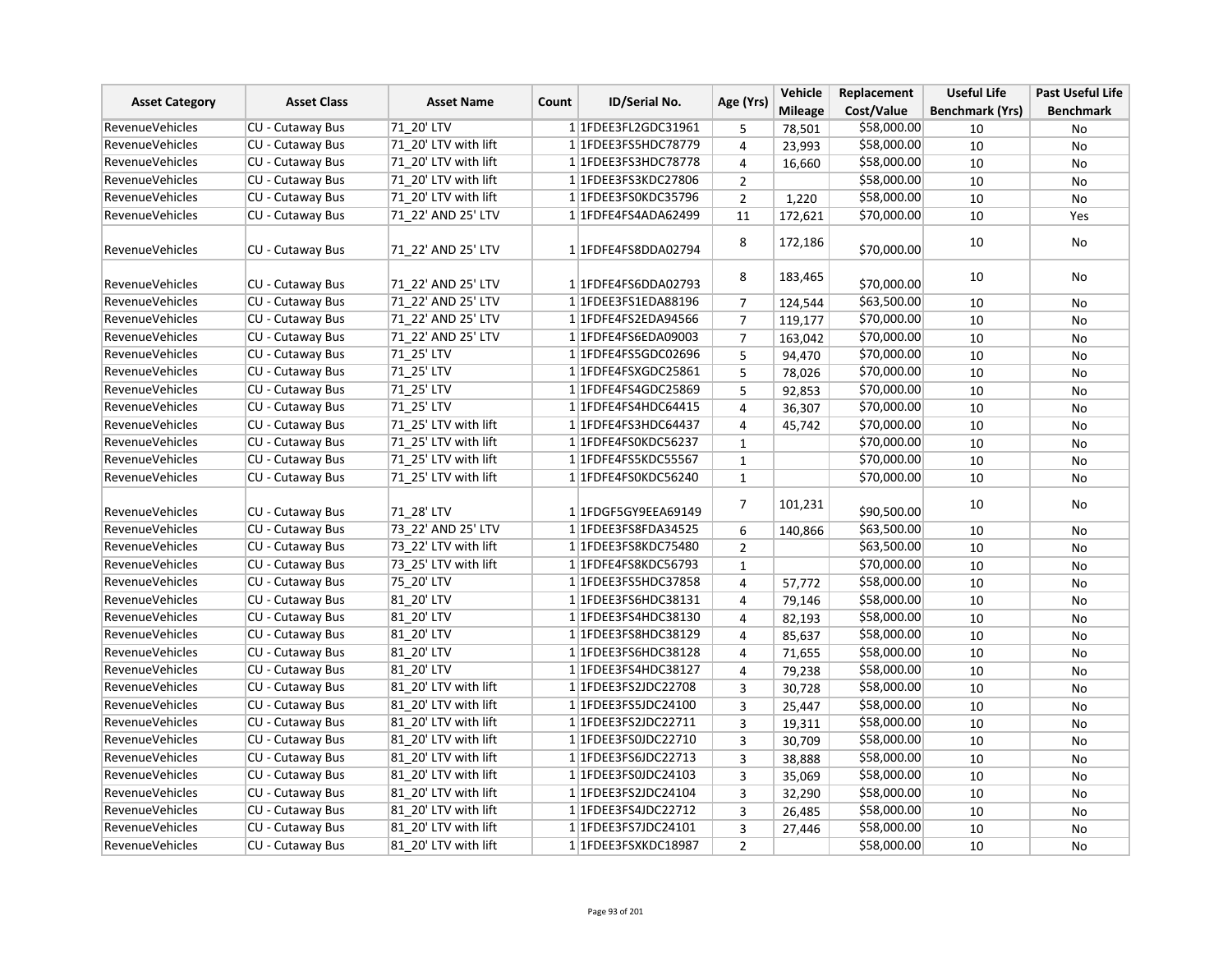| <b>Asset Category</b>  | <b>Asset Class</b>      | <b>Asset Name</b><br>Count | <b>ID/Serial No.</b> | Age (Yrs)                   | Vehicle        | Replacement    | <b>Useful Life</b> | <b>Past Useful Life</b> |                  |
|------------------------|-------------------------|----------------------------|----------------------|-----------------------------|----------------|----------------|--------------------|-------------------------|------------------|
|                        |                         |                            |                      |                             |                | <b>Mileage</b> | Cost/Value         | <b>Benchmark (Yrs)</b>  | <b>Benchmark</b> |
| <b>RevenueVehicles</b> | <b>CU - Cutaway Bus</b> | 81 20' LTV with lift       |                      | 1 1 FDEE3 FS2 KDC 2 1 4 0 1 | 2              |                | \$58,000.00        | 10                      | No               |
| <b>RevenueVehicles</b> | CU - Cutaway Bus        | 81 20' LTV with lift       |                      | 1 1FDEE3FS9KDC21400         | $\overline{2}$ |                | \$58,000.00        | 10                      | No               |
| <b>RevenueVehicles</b> | CU - Cutaway Bus        | 81 20' LTV with lift       |                      | 1 1 FDEE3FS4KDC21402        | $\overline{2}$ |                | \$58,000.00        | 10                      | No               |
| <b>RevenueVehicles</b> | <b>CU - Cutaway Bus</b> | 81 20' LTV with lift       |                      | 1 1FDEE3FS0KDC20702         | $\overline{2}$ |                | \$58,000.00        | 10                      | <b>No</b>        |
| <b>RevenueVehicles</b> | <b>CU - Cutaway Bus</b> | 81 20' LTV with lift       |                      | 1 1FDEE3FS1KDC18988         | $\overline{2}$ |                | \$58,000.00        | 10                      | No               |
| <b>RevenueVehicles</b> | CU - Cutaway Bus        | 81 20' LTV with lift       |                      | 1 1FDEE3FS3KDC18989         | $\overline{2}$ |                | \$58,000.00        | 10                      | <b>No</b>        |
| <b>RevenueVehicles</b> | CU - Cutaway Bus        | 85                         |                      | 1 1 FTBW3XM3HKA84655        | 4              | 120,803        | \$55,565.00        | 10                      | No               |
| RevenueVehicles        | <b>CU - Cutaway Bus</b> | 85                         |                      | 1 1 FTBW3XM5HKA84656        | 4              | 154,563        | \$55,565.00        | 10                      | No               |
| <b>RevenueVehicles</b> | CU - Cutaway Bus        | 85                         |                      | 11FTBW3XM1HKA37110          | 4              | 126,793        | \$55,565.00        | 10                      | No               |
| <b>RevenueVehicles</b> | CU - Cutaway Bus        | 85 20' LTV                 |                      | 1 1FDEE3FLXDDA79083         | 8              | 331,468        | \$58,000.00        | 10                      | No               |
| <b>RevenueVehicles</b> | CU - Cutaway Bus        | 85 20' LTV                 |                      | 1 1FDEE3FL2FDA15669         | 6              | 211,670        | \$58,000.00        | 10                      | <b>No</b>        |
| <b>RevenueVehicles</b> | CU - Cutaway Bus        | 85_20' LTV                 |                      | 1 1FDEE3FL0FDA15668         | 6              | 197,662        | \$58,000.00        | 10                      | No               |
| <b>RevenueVehicles</b> | CU - Cutaway Bus        | 85 20' LTV                 |                      | 1 1FDEE3FL5GDC30688         | 5              | 122,910        | \$58,000.00        | 10                      | No               |
| <b>RevenueVehicles</b> | CU - Cutaway Bus        | 85 20' LTV                 |                      | 1 1FBVU4XM1KKB08505         | $\overline{2}$ |                | \$52,000.00        | 10                      | No               |
| <b>RevenueVehicles</b> | CU - Cutaway Bus        | 85 20' LTV                 |                      | 1 1 FBVU4XM7KKB28614        | 2              |                | \$52,000.00        | 10                      | No               |
| <b>RevenueVehicles</b> | CU - Cutaway Bus        | 85 20' LTV                 |                      | 1 1FBVU4XM8KKB12311         | $\overline{2}$ |                | \$52,000.00        | 10                      | No               |
| <b>RevenueVehicles</b> | CU - Cutaway Bus        | 85 22' AND 25' LTV         |                      | 1 1FDEE3FL4DDA30901         | 8              | 196,605        | \$63,500.00        | 10                      | <b>No</b>        |
| <b>RevenueVehicles</b> | <b>CU - Cutaway Bus</b> | 87 20' LTV                 |                      | 1 1FDEE3FL4FDA19593         | 6              | 103,046        | \$58,000.00        | 10                      | No               |
| <b>RevenueVehicles</b> | CU - Cutaway Bus        | 87 20' LTV with lift       |                      | 1 1FDEE3FS7KDC35794         | $\overline{2}$ |                | \$58,000.00        | 10                      | No               |
| <b>RevenueVehicles</b> | CU - Cutaway Bus        | 87 20' LTV with lift       |                      | 1 1 FDEE3 FS8 KDC43645      | $\overline{2}$ |                | \$58,000.00        | 10                      | No               |
| <b>RevenueVehicles</b> | CU - Cutaway Bus        | 87 22' AND 25' LTV         |                      | 1 1FDFE4FSXADA62488         | 11             | 146,381        | \$70,000.00        | 10                      | Yes              |
| <b>RevenueVehicles</b> | CU - Cutaway Bus        | 87 22' LTV with lift       |                      | 1 1FDFE4FS5HDC37725         | 4              | 47,963         | \$63,500.00        | 10                      | No               |
| <b>RevenueVehicles</b> | CU - Cutaway Bus        | 87 25' LTV with lift       |                      | 1 1FDFE4FS2KDC43666         | $\overline{2}$ |                | \$70,000.00        | 10                      | No               |
| <b>RevenueVehicles</b> | CU - Cutaway Bus        | 89                         |                      | 1 1FDFE4FS0CDA32547         | 8              | 165,408        | \$169,000.00       | 10                      | <b>No</b>        |
| <b>RevenueVehicles</b> | CU - Cutaway Bus        | 89                         |                      | 1 1 FDFE4FS1CDD35637        | 8              | 158,419        | \$169,000.00       | 10                      | No               |
| <b>RevenueVehicles</b> | CU - Cutaway Bus        | 89                         |                      | 11FDFE4FS2CDA32548          | 8              | 170,429        | \$169,000.00       | 10                      | No               |
| <b>RevenueVehicles</b> | CU - Cutaway Bus        | 89                         |                      | 1 1 FDFE4FS4CDA32552        | 8              | 178,103        | \$169,000.00       | 10                      | No               |
| <b>RevenueVehicles</b> | CU - Cutaway Bus        | 89                         |                      | 1 1FDFE4FSXCDB35636         | 8              | 162,440        | \$169,000.00       | 10                      | <b>No</b>        |
| <b>RevenueVehicles</b> | CU - Cutaway Bus        | 89                         |                      | 1 1FDFE4SF7ADB01876         | 6              | 94,976         | \$144,856.00       | 10                      | No               |
| <b>RevenueVehicles</b> | CU - Cutaway Bus        | 9_20' LTV                  |                      | 1 1FDEE3FL2GDC27084         | 5              | 119,468        | \$58,000.00        | 10                      | No               |
| <b>RevenueVehicles</b> | CU - Cutaway Bus        | 9 20' LTV                  |                      | 1 1 FDEE3 FL4 GDC 27085     | 5              | 142,997        | \$58,000.00        | 10                      | No               |
| RevenueVehicles        | CU - Cutaway Bus        | 9 20' LTV                  |                      | 1 1FDEE3FS1GDC50296         | 5              | 126,120        | \$52,000.00        | 10                      | No               |
| <b>RevenueVehicles</b> | CU - Cutaway Bus        | 9 20' LTV                  |                      | 1 1FDEE3FS5HDC39884         | $\overline{4}$ | 94,191         | \$58,000.00        | 10                      | No               |
| <b>RevenueVehicles</b> | CU - Cutaway Bus        | 9_20' LTV                  |                      | 1 1FDEE3FL3HDC39883         | $\overline{4}$ | 92,219         | \$58,000.00        | 10                      | No               |
| <b>RevenueVehicles</b> | CU - Cutaway Bus        | 9 20' LTV                  |                      | 1 1 FDEE3 FS5 HDC3 7861     | 4              |                | \$58,000.00        | 10                      | <b>No</b>        |
| <b>RevenueVehicles</b> | CU - Cutaway Bus        | 9 20' LTV w lift           |                      | 1 1FDEE3FS3KDC55542         | $\overline{2}$ |                | \$58,000.00        | 10                      | No               |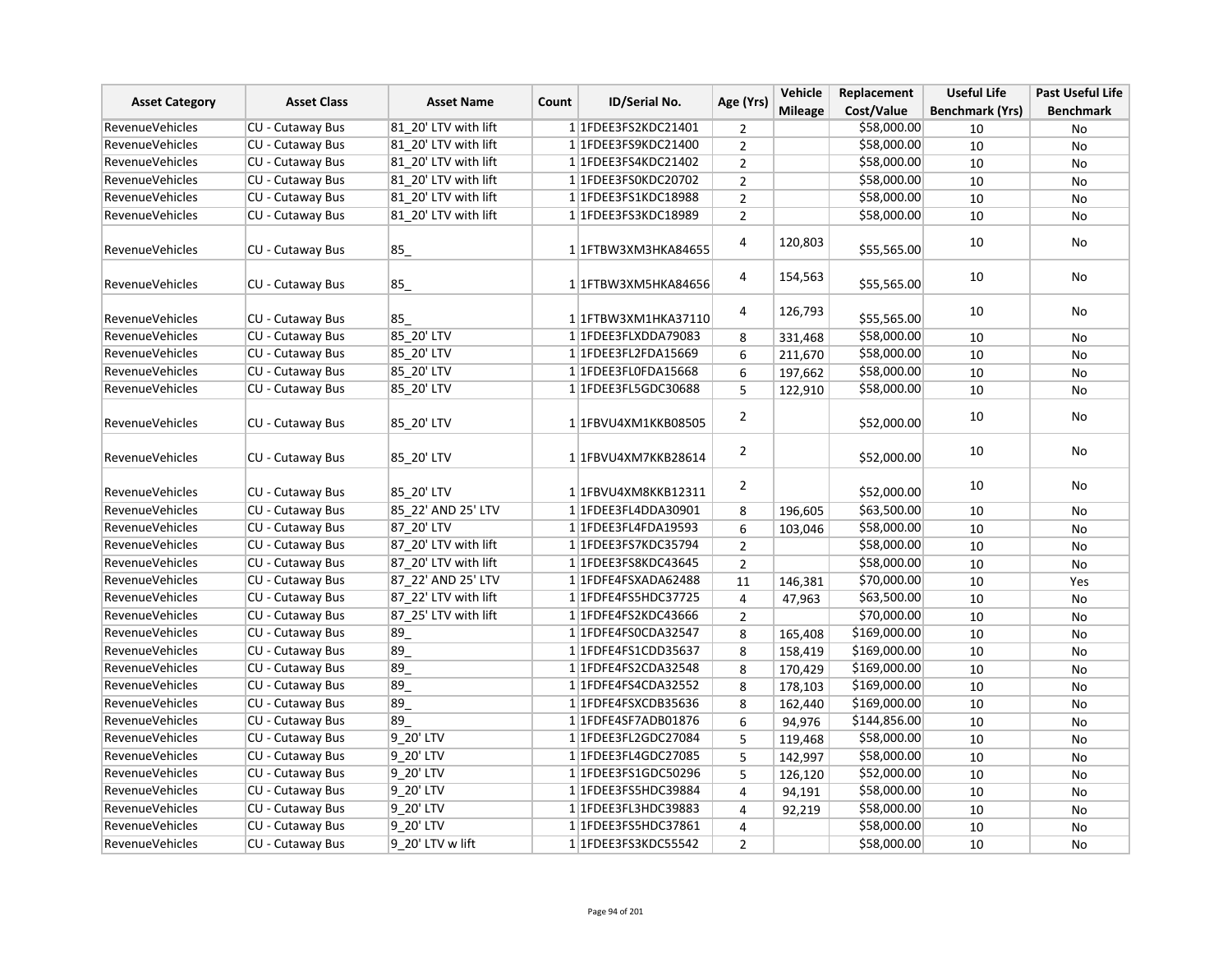| <b>Asset Category</b>  | <b>Asset Class</b>      | <b>Asset Name</b><br>Count | <b>ID/Serial No.</b>    | Age (Yrs)      | Vehicle        | Replacement | <b>Useful Life</b>     | <b>Past Useful Life</b> |
|------------------------|-------------------------|----------------------------|-------------------------|----------------|----------------|-------------|------------------------|-------------------------|
|                        |                         |                            |                         |                | <b>Mileage</b> | Cost/Value  | <b>Benchmark (Yrs)</b> | <b>Benchmark</b>        |
| <b>RevenueVehicles</b> | <b>CU - Cutaway Bus</b> | 9 20' LTV w lift           | 1 1FDEE3FS5KDC51265     | 2              |                | \$58,000.00 | 10                     | No                      |
| <b>RevenueVehicles</b> | CU - Cutaway Bus        | 9 20' LTV with lift        | 1 1 FDEE3FS8JDC18601    | $\overline{3}$ | 43,819         | \$58,000.00 | 10                     | No                      |
| RevenueVehicles        | <b>CU - Cutaway Bus</b> | 9 20' LTV with lift        | 1 1FDEE3FSXJDC18602     | $\overline{3}$ | 40,221         | \$58,000.00 | 10                     | <b>No</b>               |
| <b>RevenueVehicles</b> | CU - Cutaway Bus        | 9 20' LTV without lift     | 1 1FDEE3FS8KDC55519     | 3              |                | \$52,000.00 | 10                     | <b>No</b>               |
| <b>RevenueVehicles</b> | CU - Cutaway Bus        | 9 22' AND 25' LTV          | 1 1 FDFE4FS6FDA27616    | 6              | 84,547         | \$70,000.00 | 10                     | No                      |
| RevenueVehicles        | CU - Cutaway Bus        | 91 20' LTV                 | 1 1FDEE3FLXEDA52287     | $\overline{7}$ | 107,189        | \$58,000.00 | 10                     | No                      |
| <b>RevenueVehicles</b> | CU - Cutaway Bus        | 91 20' LTV                 | 1 1FDEE3FL5EDA72818     | $\overline{7}$ | 39,070         | \$52,000.00 | 10                     | No                      |
| <b>RevenueVehicles</b> | CU - Cutaway Bus        | 91 20' LTV                 | 1 1FDEE3FL9FDA15667     | 6              | 137,247        | \$58,000.00 | 10                     | No                      |
| <b>RevenueVehicles</b> | CU - Cutaway Bus        | 91 20' LTV                 | 1 1FDEE3FL1FDA37453     | 6              | 8,075          | \$52,000.00 | 10                     | No                      |
| <b>RevenueVehicles</b> | CU - Cutaway Bus        | 91 20' LTV                 | 1 1 FDEE3 FL8 GDC 18969 | 5              | 935            | \$58,000.00 | 10                     | No                      |
| <b>RevenueVehicles</b> | CU - Cutaway Bus        | 91 20' LTV with lift       | 1 1FDEE3FS3KDC17681     | 3              | 1,156          | \$58,000.00 | 10                     | No                      |
| <b>RevenueVehicles</b> | CU - Cutaway Bus        | 91 20' LTV with lift       | 11FDEE3FS8KDC71414      | $\overline{2}$ |                | \$58,000.00 | 10                     | No                      |
| <b>RevenueVehicles</b> | CU - Cutaway Bus        | 91 22' AND 25' LTV         | 1 1FDXE45S16HA88497     | 15             | 98,698         | \$64,000.00 | 10                     | Yes                     |
| <b>RevenueVehicles</b> | CU - Cutaway Bus        | 91 22' AND 25' LTV         | 1 1FDFE4FS0DDA02787     | 9              | 141,598        | \$70,000.00 | 10                     | No                      |
| <b>RevenueVehicles</b> | <b>CU - Cutaway Bus</b> | 91 22' AND 25' LTV         | 1 1FDFE4FS3DDA89052     | 8              | 147,759        | \$70,000.00 | 10                     | No                      |
| <b>RevenueVehicles</b> | <b>CU - Cutaway Bus</b> | 91 22' AND 25' LTV         | 1 1FDFE4FS8EDA48322     | $\overline{7}$ | 186,198        | \$63,500.00 | 10                     | <b>No</b>               |
| <b>RevenueVehicles</b> | CU - Cutaway Bus        | 91 22' AND 25' LTV         | 1 1FDEE3FSXEDA52281     | $\overline{7}$ | 131,101        | \$63,500.00 | 10                     | No                      |
| RevenueVehicles        | CU - Cutaway Bus        | 91 22' AND 25' LTV         | 1 1FDEE3FS3FDA23741     | 6              | 83,396         | \$63,500.00 | 10                     | No                      |
| <b>RevenueVehicles</b> | CU - Cutaway Bus        | 91 22' AND 25' LTV         | 1 1FDFE4FS2FDA30416     | 6              | 149,801        | \$70,000.00 | 10                     | <b>No</b>               |
| <b>RevenueVehicles</b> | CU - Cutaway Bus        | 91 22' AND 25' LTV         | 1 1FDFE4FS4FDA30417     | 6              | 164,264        | \$70,000.00 | 10                     | No                      |
| <b>RevenueVehicles</b> | CU - Cutaway Bus        | 91 25' LTV                 | 1 1FDFE4FS0GDC25853     | 6              | 152,974        | \$70,000.00 | 10                     | <b>No</b>               |
| <b>RevenueVehicles</b> | CU - Cutaway Bus        | 91 25' LTV                 | 1 1FDFE4FS2GDC25854     | 5              | 121,549        | \$70,000.00 | 10                     | No                      |
| <b>RevenueVehicles</b> | CU - Cutaway Bus        | 91 25' LTV with lift       | 1 1FDFE4FSXJDC06699     | 3              | 36,467         | \$70,000.00 | 10                     | No                      |
| <b>RevenueVehicles</b> | <b>CU - Cutaway Bus</b> | 91 25' LTV with lift       | 1 1FDFE4FS6JDC06697     | 3              | 21,868         | \$70,000.00 | 10                     | No                      |
| <b>RevenueVehicles</b> | <b>CU - Cutaway Bus</b> | 91 25' LTV with lift       | 1 1FDFE4FS8JDC06698     | 3              | 70,993         | \$70,000.00 | 10                     | No                      |
| <b>RevenueVehicles</b> | CU - Cutaway Bus        | 91 25' LTV with lift       | 1 1FDFE4FS4KDC09356     | $\overline{2}$ | 15.806         | \$70,000.00 | 10                     | <b>No</b>               |
| <b>RevenueVehicles</b> | CU - Cutaway Bus        | 91 25' LTV with lift       | 1 1FDFE4FSXKDC59579     | $\overline{2}$ |                | \$70,000.00 | 10                     | No                      |
| <b>RevenueVehicles</b> | CU - Cutaway Bus        | 91 25' LTV with lift       | 1 1FDFE4FS4KDC59570     | $\overline{2}$ |                | \$70,000.00 | 10                     | No                      |
| <b>RevenueVehicles</b> | CU - Cutaway Bus        | 93 20' LTV                 | 1 1FDEE3FL7GDC07090     | 5              | 69,793         | \$52,000.00 | 10                     | No                      |
| <b>RevenueVehicles</b> | CU - Cutaway Bus        | 93 20' LTV with lift       | 1 1FDEE3FS0KDC21512     | $\overline{2}$ | 1,504          | \$58,000.00 | 10                     | <b>No</b>               |
| <b>RevenueVehicles</b> | CU - Cutaway Bus        | 93 20' LTV with lift       | 11FDEE3FS9KDC21508      | $\overline{2}$ | 1,460          | \$58,000.00 | 10                     | No                      |
| <b>RevenueVehicles</b> | CU - Cutaway Bus        | 93 20' LTV with lift       | 1 1FDEE3FS5KDC21506     | $\overline{2}$ | 1,821          | \$58,000.00 | 10                     | No                      |
| <b>RevenueVehicles</b> | CU - Cutaway Bus        | 93 20' LTV with lift       | 1 1FDEE3FSXKDC21503     | $\overline{2}$ | 1,569          | \$58,000.00 | 10                     | No                      |
| <b>RevenueVehicles</b> | CU - Cutaway Bus        | 93 22' AND 25' LTV         | 1 1FDEE3FL2FDA34514     | 6              | 137,165        | \$63,500.00 | 10                     | No                      |
| <b>RevenueVehicles</b> | <b>CU - Cutaway Bus</b> | 93 22' AND 25' LTV         | 1 1FDFE4FS6FDA34629     | 6              | 122,358        | \$70,000.00 | 10                     | No                      |
| <b>RevenueVehicles</b> | CU - Cutaway Bus        | 93 22' LTV with lift       | 1 1FDEE3FS9HDC35448     | 4              | 99,994         | \$63,500.00 | 10                     | No                      |
| <b>RevenueVehicles</b> | CU - Cutaway Bus        | 93 22' LTV with lift       | 1 1 FDEE3 FS8 HDC35425  | 4              | 93,494         | \$63,500.00 | 10                     | No                      |
| <b>RevenueVehicles</b> | CU - Cutaway Bus        | 93 22' LTV with lift       | 1 1FDEE3FS1HDC35444     | $\overline{4}$ | 78,350         | \$63,500.00 | 10                     | No                      |
| <b>RevenueVehicles</b> | CU - Cutaway Bus        | 93 22' LTV with lift       | 1 1FDEE3FSXKDC13336     | $\overline{2}$ | 3,244          | \$63,500.00 | 10                     | No                      |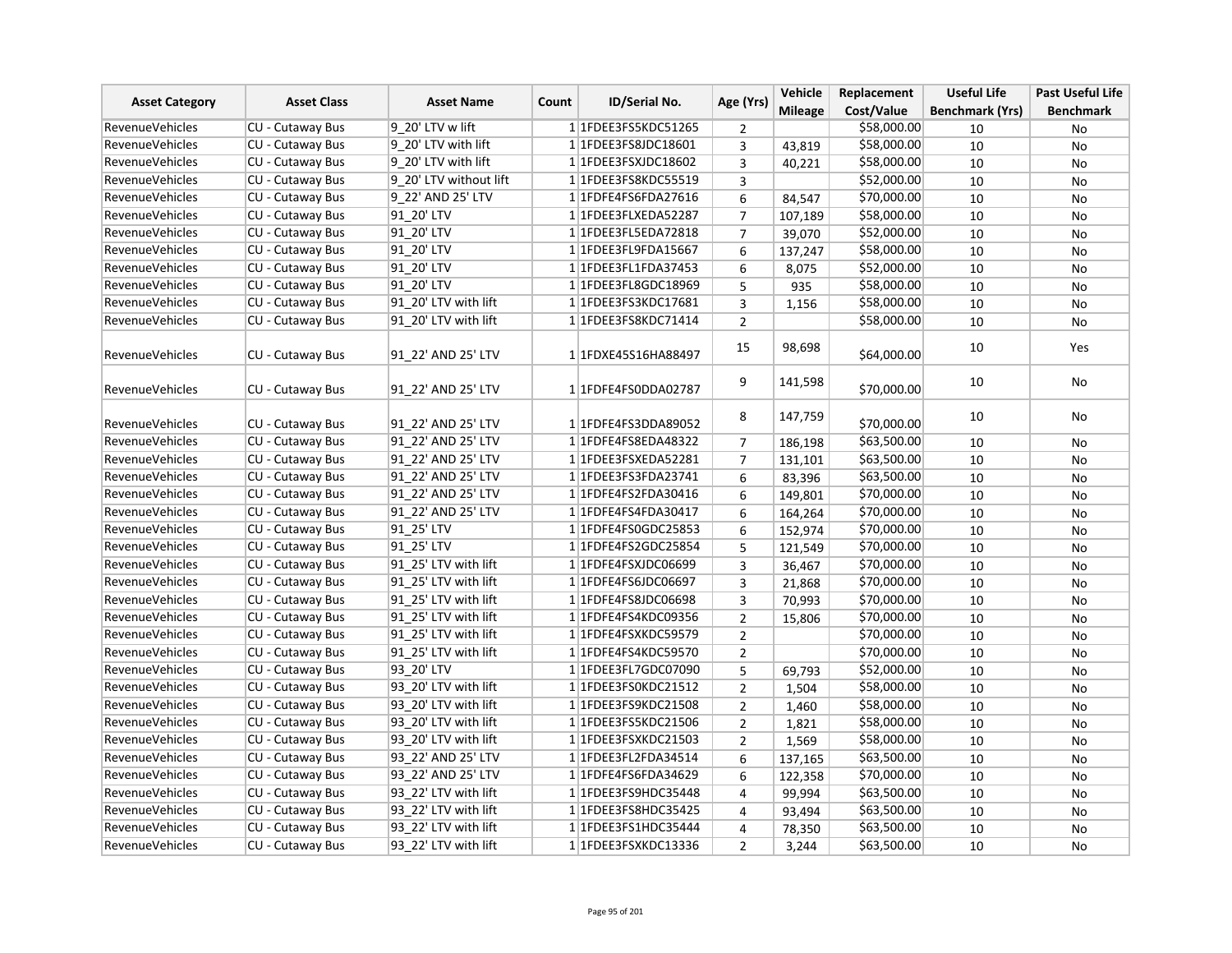|                        | <b>Asset Class</b>      | <b>Asset Name</b>       |                |                       |                | Vehicle        | Replacement | <b>Useful Life</b>     | <b>Past Useful Life</b> |
|------------------------|-------------------------|-------------------------|----------------|-----------------------|----------------|----------------|-------------|------------------------|-------------------------|
| <b>Asset Category</b>  |                         |                         | Count          | ID/Serial No.         | Age (Yrs)      | <b>Mileage</b> | Cost/Value  | <b>Benchmark (Yrs)</b> | <b>Benchmark</b>        |
| <b>RevenueVehicles</b> | CU - Cutaway Bus        | 93_25' LTV              |                | 1 1FDFE4FSXHDC28583   | 4              | 69,477         | \$70,000.00 | 10                     | No                      |
| <b>RevenueVehicles</b> | CU - Cutaway Bus        | 93_25'LTV               |                | 1 1FDFE4FS6HDC28581   | 4              | 81,484         | \$70,000.00 | 10                     | No                      |
| <b>RevenueVehicles</b> | <b>CU - Cutaway Bus</b> | 93 28' LTV              |                | 1 1 FDGF5 GY5EEB82399 | $\overline{7}$ | 39,176         | \$90,500.00 | 10                     | <b>No</b>               |
| RevenueVehicles        | CU - Cutaway Bus        | 93 28' LTV              |                | 11FDGF5GY3EEB82398    | $\overline{7}$ | 81,431         | \$90,500.00 | 10                     | No                      |
| <b>RevenueVehicles</b> | <b>CU - Cutaway Bus</b> | 95 20' LTV              |                | 1 1FDEE3FL0DDA45198   | 8              | 123,378        | \$52,000.00 | 10                     | No                      |
| RevenueVehicles        | CU - Cutaway Bus        | 95 20' LTV with lift    |                | 1 1FDEE3FS1JDC37958   | 3              | 19,148         | \$58,000.00 | 10                     | No                      |
| RevenueVehicles        | CU - Cutaway Bus        | 95_20' LTV without lift |                | 1 1 FDEE3FS3JDC37959  | 3              | 23,310         | \$52,000.00 | 10                     | No                      |
| RevenueVehicles        | CU - Cutaway Bus        | 95 22' AND 25' LTV      |                | 1 1FDFE4FS6DDA15284   | 8              | 94,994         | \$70,000.00 | 10                     | No                      |
| <b>RevenueVehicles</b> | CU - Cutaway Bus        | 95 22' AND 25' LTV      |                | 1 1FDFE4FS4FDA27615   | 6              | 68,454         | \$70,000.00 | 10                     | No                      |
| <b>RevenueVehicles</b> | CU - Cutaway Bus        | 97 20' LTV              |                | 1 1FDEE3FLXEDA72815   | $\overline{7}$ | 161,726        | \$58,000.00 | 10                     | No                      |
| <b>RevenueVehicles</b> | CU - Cutaway Bus        | 97_20' LTV              |                | 1 1FDEE3FL6EDA56448   | $\overline{7}$ | 165,983        | \$58,000.00 | 10                     | No                      |
| <b>RevenueVehicles</b> | CU - Cutaway Bus        | 97 20' LTV              |                | 1 1FDEE3FL3GDC30690   | 5              | 89,614         | \$58,000.00 | 10                     | <b>No</b>               |
| RevenueVehicles        | CU - Cutaway Bus        | 97 20' LTV              |                | 1 1FDEE3FL7GDC30689   | 5              | 104,414        | \$58,000.00 | 10                     | No                      |
| RevenueVehicles        | CU - Cutaway Bus        | 97_22' AND 25' LTV      |                | 1 1FDEE3FS3DDA92958   | 8              | 74,313         | \$63,500.00 | 10                     | No                      |
| RevenueVehicles        | CU - Cutaway Bus        | 97 22' AND 25' LTV      |                | 1 1FDEE3FS2EDA56440   | $\overline{7}$ | 161,005        | \$63,500.00 | 10                     | No                      |
| RevenueVehicles        | CU - Cutaway Bus        | 97 22' LTV with lift    |                | 1 1HA3GSBG1HN004910   | 4              | 40,156         | \$63,500.00 | 10                     | No                      |
| RevenueVehicles        | CU - Cutaway Bus        | 97 22' LTV with lift    |                | 11HA3GSBG0HN005191    | 4              | 39,271         | \$70,000.00 | 10                     | No                      |
| <b>RevenueVehicles</b> | CU - Cutaway Bus        | 97 22' LTV with lift    |                | 1 1FDEE3FS0KDC59564   | $\overline{2}$ |                | \$63,500.00 | 10                     | No                      |
| RevenueVehicles        | CU - Cutaway Bus        | 97 22' LTV with lift    |                | 1 1FDEE3FS5KDC59561   | $\overline{2}$ |                | \$63,500.00 | 10                     | <b>No</b>               |
| <b>RevenueVehicles</b> | <b>CU - Cutaway Bus</b> | 97 22' LTV with lift    |                | 1 1FDEE3FS9KDC59563   | $\overline{2}$ |                | \$63,500.00 | 10                     | No                      |
| <b>RevenueVehicles</b> | CU - Cutaway Bus        | 97 22' LTV with lift    |                | 1 1FDEE3FS7KDC59562   | $\overline{2}$ |                | \$63,500.00 | 10                     | No                      |
| <b>RevenueVehicles</b> | CU - Cutaway Bus        | 97 25' LTV              |                | 1 1FDFE4FS9FDA34625   | 6              | 120,772        | \$70,000.00 | 10                     | No                      |
| <b>RevenueVehicles</b> | CU - Cutaway Bus        | 97_25' LTV              |                | 1 1 FDFE4FS0GDC25867  | 5              | 67,759         | \$70,000.00 | 10                     | No                      |
| RevenueVehicles        | CU - Cutaway Bus        | 97 25' LTV              |                | 1 1HA6GUBGXHN003862   | 4              | 40,306         | \$70,000.00 | 10                     | No                      |
| <b>RevenueVehicles</b> | CU - Cutaway Bus        | 97 25' LTV with lift    |                | 1 1FDFE4FS5KDC68626   | $\overline{2}$ |                | \$70,000.00 | 10                     | No                      |
| RevenueVehicles        | <b>CU - Cutaway Bus</b> | 97 25' LTV with lift    |                | 1 1FDFE4FS0KDC68629   | $\overline{2}$ |                | \$70,000.00 | 10                     | No                      |
| <b>RevenueVehicles</b> | CU - Cutaway Bus        | 97 25' LTV with lift    |                | 1 1FDFE4FS3KDC68625   | $\overline{2}$ |                | \$70,000.00 | 10                     | No                      |
| <b>RevenueVehicles</b> | <b>CU - Cutaway Bus</b> | 97 25' LTV with lift    |                | 1 1FDFE4FS7KDC68627   | $\overline{2}$ |                | \$70,000.00 | 10                     | <b>No</b>               |
| <b>RevenueVehicles</b> | <b>CU - Cutaway Bus</b> | 97 25' LTV with lift    |                | 1 1FDFE4FS9KDC68628   | $\overline{2}$ |                | \$70,000.00 | 10                     | No                      |
| RevenueVehicles        | CU - Cutaway Bus        | 97 28' LTV              |                | 1 1FDGF5GY3FEC91817   | 6              | 101,197        | \$90,500.00 | 10                     | No                      |
| RevenueVehicles        | <b>CU - Cutaway Bus</b> | 99 20' LTV              |                | 1 1FDEE3FL4DDA02757   | 8              | 127,044        | \$58,000.00 | 10                     | No                      |
| RevenueVehicles        | CU - Cutaway Bus        | 99 20' LTV with lift    |                | 1 1FDEE3FS2KDC35704   | $\overline{2}$ |                | \$58,000.00 | 10                     | No                      |
| RevenueVehicles        | CU - Cutaway Bus        | 99 25' LTV with lift    |                | 1 1FDXE45S52HA11545   | 19             | 105,817        | \$70,000.00 | 10                     | Yes                     |
| <b>RevenueVehicles</b> | EV - Electric Vehicle   | 8                       | $1\vert$       |                       | 3              | N/A            | \$26,995.00 | 8                      | No                      |
| RevenueVehicles        | EV - Electric Vehicle   | $8_{-}$                 | $1\vert$       |                       | 3              | N/A            | \$26,995.00 | 8                      | No                      |
| <b>RevenueVehicles</b> | EV - Electric Vehicle   | $8_{-}$                 | 1 <sup>1</sup> |                       | 3              | N/A            | \$37,990.00 | 8                      | No                      |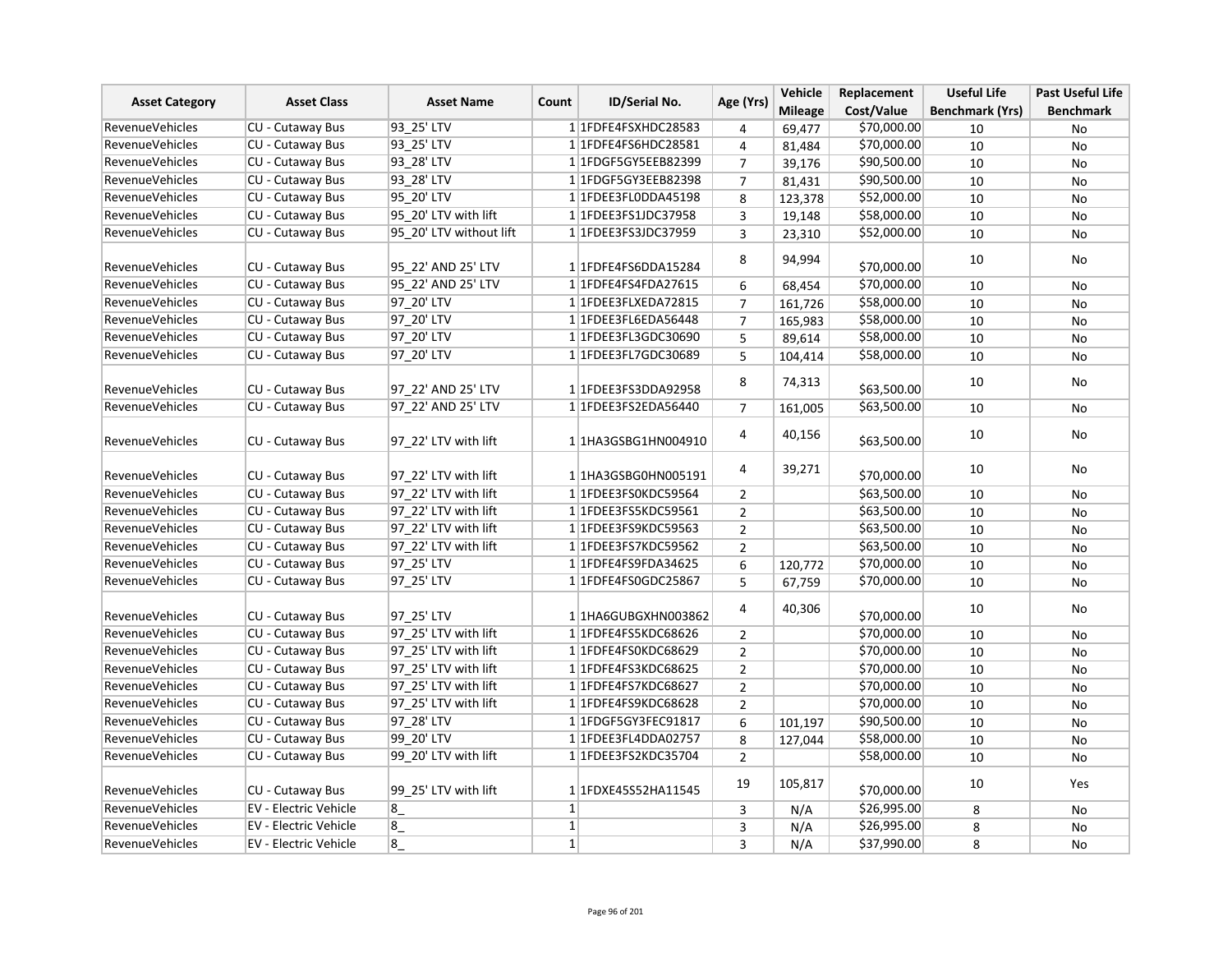| <b>Asset Category</b>  | <b>Asset Class</b>    | <b>Asset Name</b> | Count          | <b>ID/Serial No.</b>    | Age (Yrs)               | Vehicle<br><b>Mileage</b> | Replacement<br>Cost/Value | <b>Useful Life</b><br><b>Benchmark (Yrs)</b> | <b>Past Useful Life</b><br><b>Benchmark</b> |
|------------------------|-----------------------|-------------------|----------------|-------------------------|-------------------------|---------------------------|---------------------------|----------------------------------------------|---------------------------------------------|
| RevenueVehicles        | EV - Electric Vehicle | 8                 | 1              |                         | 3                       | N/A                       | \$37,990.00               | 8                                            | No                                          |
| RevenueVehicles        | EV - Electric Vehicle | $8_{-}$           | $1\vert$       |                         | 3                       | N/A                       | \$26,995.00               | 8                                            | No                                          |
| RevenueVehicles        | EV - Electric Vehicle | 8                 | 1 <sup>1</sup> |                         | $\overline{3}$          | N/A                       | \$26,995.00               | 8                                            | No                                          |
| RevenueVehicles        | FB - Ferryboat        | $\sqrt{6}$        |                | 1 1167238               | $\mathbf{1}$            | N/A                       | \$804,224.00              | 8                                            | No                                          |
| RevenueVehicles        | MB - Mini-bus         | 49                |                | 1 1FDFE4FS4HDC63989     | 4                       | 39,801                    | \$63,500.00               | 10                                           | No                                          |
| RevenueVehicles        | MB - Mini-bus         | 49                |                | 1 1FDFE4FSDHDC63990     | $\overline{4}$          | 31,569                    | \$63,500.00               | 10                                           | No                                          |
| <b>RevenueVehicles</b> | MB - Mini-bus         | $49$ <sub>-</sub> |                | 1 1FDFE4FS7HDC49293     | 4                       | 48,437                    | \$63,500.00               | 10                                           | No                                          |
| RevenueVehicles        | MV - Mini-van         | 1 MINIVAN         |                | 12C4RDGCG3FR541037      | 6                       | 97,948                    | \$29,000.00               | 8                                            | No                                          |
| RevenueVehicles        | MV - Mini-van         | 1 MINIVAN         |                | 12C4RDGCG4GR362684      | 5                       | 49,788                    | \$29,000.00               | 8                                            | No                                          |
| RevenueVehicles        | MV - Mini-van         | 1 MINIVAN         |                | 12C4RDGCG8HR619900      | $\overline{\mathbf{4}}$ | 76,691                    | \$29,000.00               | 8                                            | No                                          |
| RevenueVehicles        | MV - Mini-van         | 105               |                | 12C4RDGBG7JR177201      | 4                       | 10,385                    | \$22,000.00               | 8                                            | No                                          |
| RevenueVehicles        | MV - Mini-van         | 105               |                | 12C4RDGBG8HR784461      | 4                       | 35,759                    | \$22,000.00               | 8                                            | No                                          |
| RevenueVehicles        | MV - Mini-van         | 107 MINIVAN       |                | 2C7WDGBG2HR61832<br>1 8 | 4                       | 63,073                    | \$29,000.00               | 8                                            | No                                          |
| RevenueVehicles        | MV - Mini-van         | 11_CROSSOVER      |                | 5N1AR2MM8GC66320<br>1 9 | 5                       | 88,556                    | \$29,000.00               | 8                                            | No                                          |
| RevenueVehicles        | MV - Mini-van         | 11 CROSSOVER      |                | 13C4PDDAG3JT515262      | $\overline{2}$          |                           | \$29,000.00               | 8                                            | No                                          |
| RevenueVehicles        | MV - Mini-van         | 11 MINIVAN        |                | 12C4RDGBG0GR368077      | 5                       | 110,606                   | \$29,000.00               | 8                                            | No                                          |
| RevenueVehicles        | MV - Mini-van         | 11 MINIVAN        |                | 12C7WDGBG1JR363595      | 3                       | 8,240                     | \$29,000.00               | 8                                            | No                                          |
| RevenueVehicles        | MV - Mini-van         | 11 MINIVAN        |                | 1 2C4RDGBGXJR320061     | 3                       | 15,998                    | \$29,000.00               | 8                                            | No                                          |
| RevenueVehicles        | MV - Mini-van         | 113 MINIVAN       |                | 12C4RDGCG6HR641667      | 4                       | 48,079                    | \$29,000.00               | 8                                            | No                                          |
| RevenueVehicles        | MV - Mini-van         | 113_MINIVAN       |                | 12C7WDGBG6JR203535      | 3                       | 15,091                    | \$29,000.00               | 8                                            | No                                          |
| <b>RevenueVehicles</b> | MV - Mini-van         | 115_MINIVAN       |                | 12C7WDGBG3JR176410      | 3                       | 16,043                    | \$45,000.00               | 8                                            | No                                          |
| RevenueVehicles        | MV - Mini-van         | 117_MINIVAN       |                | 12C7WDGBG3FR606248      | 6                       | 38,564                    | \$45,000.00               | 8                                            | No                                          |
| RevenueVehicles        | MV - Mini-van         | 117 MINIVAN       |                | 12C7WDGBG4FR703507      | 6                       | 60,274                    | \$45,000.00               | 8                                            | No                                          |
| RevenueVehicles        | MV - Mini-van         | 119 MINIVAN       |                | 11D4GP24E66B749509      | 15                      | 115,237                   | \$29,000.00               | 8                                            | Yes                                         |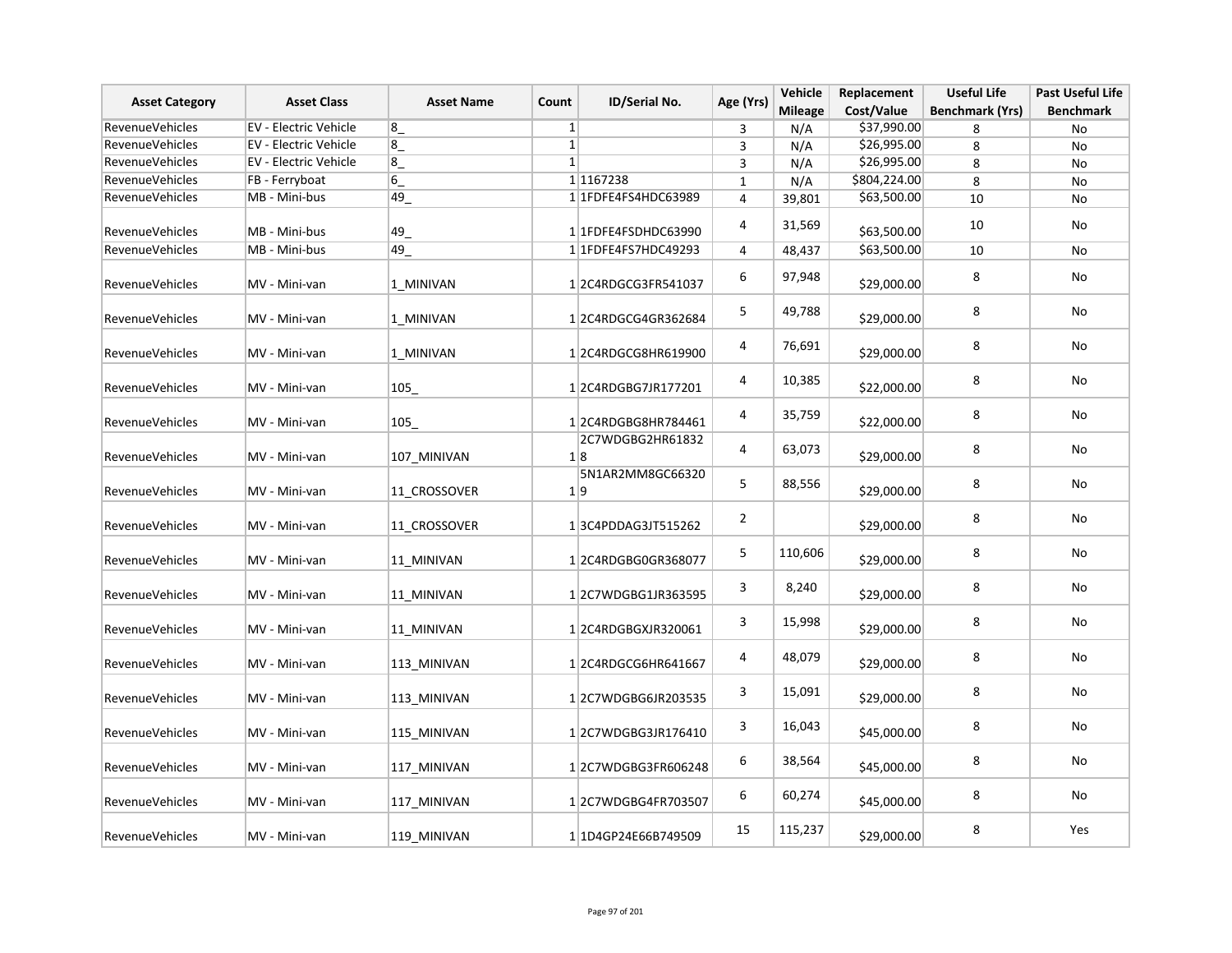| <b>Asset Category</b>  | <b>Asset Class</b> | <b>Asset Name</b> | Count | ID/Serial No.           | Age (Yrs)      | Vehicle<br><b>Mileage</b> | Replacement<br>Cost/Value | <b>Useful Life</b><br><b>Benchmark (Yrs)</b> | <b>Past Useful Life</b><br><b>Benchmark</b> |
|------------------------|--------------------|-------------------|-------|-------------------------|----------------|---------------------------|---------------------------|----------------------------------------------|---------------------------------------------|
| RevenueVehicles        | MV - Mini-van      | 119 MINIVAN       |       | 1 1D4GP24E26B749510     | 15             | 100,560                   | \$29,000.00               | 8                                            | Yes                                         |
| <b>RevenueVehicles</b> | MV - Mini-van      | 121 ADA Minivan   |       | 12C7WDGBG0KR728558      | $\overline{2}$ |                           | \$29,000.00               | 8                                            | No                                          |
| <b>RevenueVehicles</b> | MV - Mini-van      | 121 MINIVAN       |       | 12C7WDGBG2JR176429      | 3              | 41,555                    | \$45,000.00               | 8                                            | No                                          |
| RevenueVehicles        | MV - Mini-van      | 121 MINIVAN       |       | 13C4PDDBGXKT861521      | $\overline{2}$ |                           | \$29,000.00               | 8                                            | No                                          |
| RevenueVehicles        | MV - Mini-van      | 121 MINIVAN ADA   |       | 12C7WDGBG2KR538518      | $\overline{2}$ | 18,231                    | \$45,000.00               | 8                                            | No                                          |
| RevenueVehicles        | MV - Mini-van      | 13 MINIVAN        |       | 12C7WDGBG5FR634309      | 6              | 97,593                    | \$45,000.00               | 8                                            | No                                          |
| RevenueVehicles        | MV - Mini-van      | 133 MINIVAN       |       | 12C4RDGBG0ER450355      | 7              | 90,620                    | \$29,000.00               | 8                                            | No                                          |
| RevenueVehicles        | MV - Mini-van      | 135 MINIVAN       |       | 12C4RDGCG7GR365837      | 5              | 17,219                    | \$29,000.00               | 8                                            | No                                          |
| RevenueVehicles        | MV - Mini-van      | 141 MINIVAN       |       | 12C7WDGBG3JR190551      | 3              | 14,098                    | \$45,000.00               | 8                                            | No                                          |
| RevenueVehicles        | MV - Mini-van      | 149 ADA Minivan   |       | 12C7WDGBG5KK528495      | $\overline{2}$ |                           | \$29,000.00               | 8                                            | No                                          |
| RevenueVehicles        | MV - Mini-van      | 149 CROSSOVER     |       | 5N1AR2MM6GC63409<br>1 5 | 5              | 104,946                   | \$29,000.00               | 8                                            | No                                          |
| RevenueVehicles        | MV - Mini-van      | 149 MINIVAN       |       | 12C4RDGCG2GR136790      | 5              | 112,683                   | \$29,000.00               | 8                                            | No                                          |
| RevenueVehicles        | MV - Mini-van      | 151 MINIVAN       |       | 12C4RDGBG6CR325115      | 9              | 113,130                   | \$29,000.00               | 8                                            | Yes                                         |
| RevenueVehicles        | MV - Mini-van      | 161 MINIVAN ADA   |       | 12C7WDGBG2KR728562      | $\overline{2}$ |                           | \$29,000.00               | 8                                            | No                                          |
| RevenueVehicles        | MV - Mini-van      | 163 9855          |       | 12C4RDGBG4HR779855      | 4              | 76,720                    | \$43,225.00               | 8                                            | No                                          |
| <b>RevenueVehicles</b> | MV - Mini-van      | 163 MINIVAN       |       | 12C4RDGBG3JR256266      | 20             | 8,090                     | \$29,000.00               | 8                                            | Yes                                         |
| RevenueVehicles        | MV - Mini-van      | 163 MINIVAN       |       | 12C4RDGBG8HR619901      | 4              | 97,852                    | \$29,000.00               | 8                                            | No                                          |
| RevenueVehicles        | MV - Mini-van      | 163 MINIVAN       |       | 12C4RDGBG5JR256267      | 3              | 7,891                     | \$29,000.00               | 8                                            | No                                          |
| RevenueVehicles        | MV - Mini-van      | 167_MINIVAN       |       | 1 2C4RDGBG4KR560868     | 3              | 8,839                     | \$29,000.00               | 8                                            | No                                          |
| RevenueVehicles        | MV - Mini-van      | 167 MINIVAN       |       | 12C4RDGBG3KR767333      | $\overline{2}$ |                           | \$29,000.00               | 8                                            | No                                          |
| RevenueVehicles        | MV - Mini-van      | 171 MINIVAN       |       | 13C4PDDBG3CT333224      | 9              | 90,969                    | \$29,000.00               | 8                                            | Yes                                         |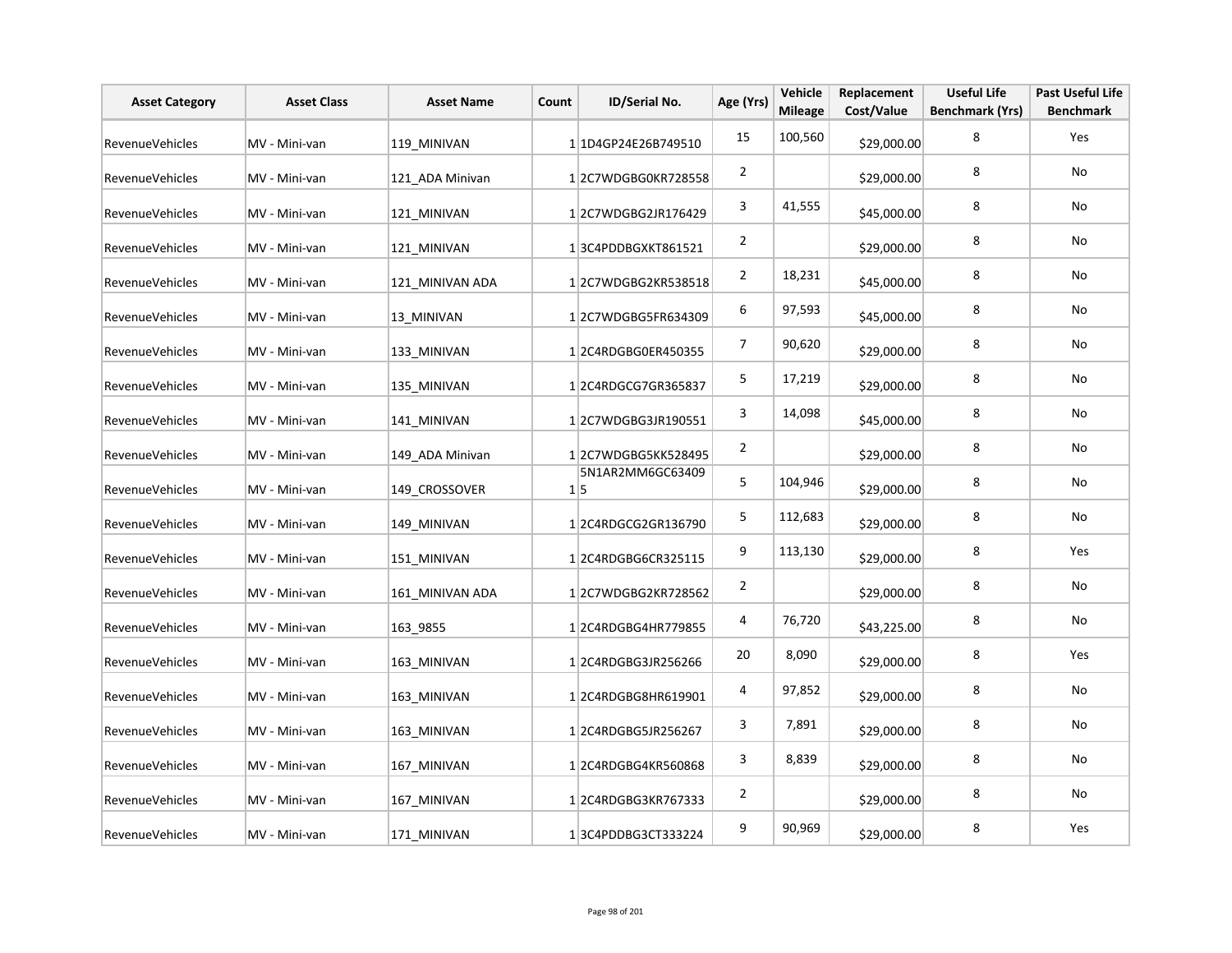| <b>Asset Category</b>  | <b>Asset Class</b> | <b>Asset Name</b> | Count | ID/Serial No.                  | Age (Yrs)      | Vehicle<br><b>Mileage</b> | Replacement<br>Cost/Value | <b>Useful Life</b><br><b>Benchmark (Yrs)</b> | <b>Past Useful Life</b><br><b>Benchmark</b> |
|------------------------|--------------------|-------------------|-------|--------------------------------|----------------|---------------------------|---------------------------|----------------------------------------------|---------------------------------------------|
| RevenueVehicles        | MV - Mini-van      | 171 MINIVAN       |       | 13C4PDDBG5CT333225             | 9              | 94,654                    | \$29,000.00               | 8                                            | Yes                                         |
| <b>RevenueVehicles</b> | MV - Mini-van      | 171 MINIVAN       |       | 13C4PDDBG7CT333226             | 9              | 132,305                   | \$29,000.00               | 8                                            | Yes                                         |
| <b>RevenueVehicles</b> | MV - Mini-van      | 171 MINIVAN       |       | 12C4RDGBG7CR324832             | 9              | 21,391                    | \$29,000.00               | 8                                            | Yes                                         |
| RevenueVehicles        | MV - Mini-van      | 171 MINIVAN       |       | 12C4RDGBG5CR324831             | 9              | 30,409                    | \$29,000.00               | 8                                            | Yes                                         |
| <b>RevenueVehicles</b> | MV - Mini-van      | 171 MINIVAN       |       | 12C4RDGBG2ER380566             | $\overline{7}$ | 75,362                    | \$29,000.00               | 8                                            | No                                          |
| <b>RevenueVehicles</b> | MV - Mini-van      | 171 MINIVAN       |       | 12C4RDGBG6ER380568             | $\overline{7}$ | 164,368                   | \$29,000.00               | 8                                            | No                                          |
| <b>RevenueVehicles</b> | MV - Mini-van      | 171 MINIVAN       |       | 12C4RDGBG4ER380567             | $\overline{7}$ | 35,669                    | \$29,000.00               | 8                                            | No                                          |
| <b>RevenueVehicles</b> | MV - Mini-van      | 173 CROSSOVER     |       | 5N1AR2MM9GC63687<br>$1\vert 5$ | 5              | 77,268                    | \$29,000.00               | 8                                            | No                                          |
| <b>RevenueVehicles</b> | MV - Mini-van      | 173 MINIVAN       |       | 13C4PDDGBXKT759538             | $\overline{2}$ |                           | \$29,000.00               | 8                                            | No                                          |
| <b>RevenueVehicles</b> | MV - Mini-van      | 173 MINIVAN       |       | 12C4RDGBG6LR162868             | 1              |                           | \$29,000.00               | 8                                            | No                                          |
| RevenueVehicles        | MV - Mini-van      | 179 MINIVAN       |       | 12C7WDGBG0JR176414             | 3              | 40,719                    | \$45,000.00               | 8                                            | No                                          |
| <b>RevenueVehicles</b> | MV - Mini-van      | 179 MINIVAN       |       | 12C7WDGBG2JR176415             | 3              | 42,813                    | \$45,000.00               | 8                                            | No                                          |
| <b>RevenueVehicles</b> | MV - Mini-van      | 179 MINIVAN       |       | 1 2C7WDGBG1JR176423            | 3              | 45,338                    | \$45,000.00               | 8                                            | No                                          |
| <b>RevenueVehicles</b> | MV - Mini-van      | 179_MINIVAN       |       | 12C4RDGBGXKR654480             | $\overline{2}$ | 7,718                     | \$29,000.00               | 8                                            | No                                          |
| <b>RevenueVehicles</b> | MV - Mini-van      | 179 MINIVAN       |       | 12C4RDGBG1KR654481             | $\overline{a}$ | 11,013                    | \$29,000.00               | 8                                            | No                                          |
| <b>RevenueVehicles</b> | MV - Mini-van      | 179 MINIVAN       |       | 12C4RDGBG3KR780602             | $\overline{2}$ |                           | \$29,000.00               | 8                                            | No                                          |
| <b>RevenueVehicles</b> | MV - Mini-van      | 179 MINIVAN       |       | 12C4RDGBG1LR175768             | 1              |                           | \$29,000.00               | 8                                            | No                                          |
| <b>RevenueVehicles</b> | MV - Mini-van      | 185 MINIVAN       |       | 12C7WDGBG1FR599445             | 6              | 82,970                    | \$29,000.00               | 8                                            | No                                          |
| RevenueVehicles        | MV - Mini-van      | 187_ADA Minivan   |       | 12C7WDGBG0KR538615             | $\overline{2}$ | 352                       | \$29,000.00               | 8                                            | No                                          |
| <b>RevenueVehicles</b> | MV - Mini-van      | 189 CROSSOVER     |       | 5N1AR2MMXGC62615<br>1 9        | 5              | 58,822                    | \$29,000.00               | 8                                            | No                                          |
| <b>RevenueVehicles</b> | MV - Mini-van      | 189 CROSSOVER     |       | 5N1AR2MM3GC62412<br>1 4        | 5              | 43,596                    | \$29,000.00               | 8                                            | No                                          |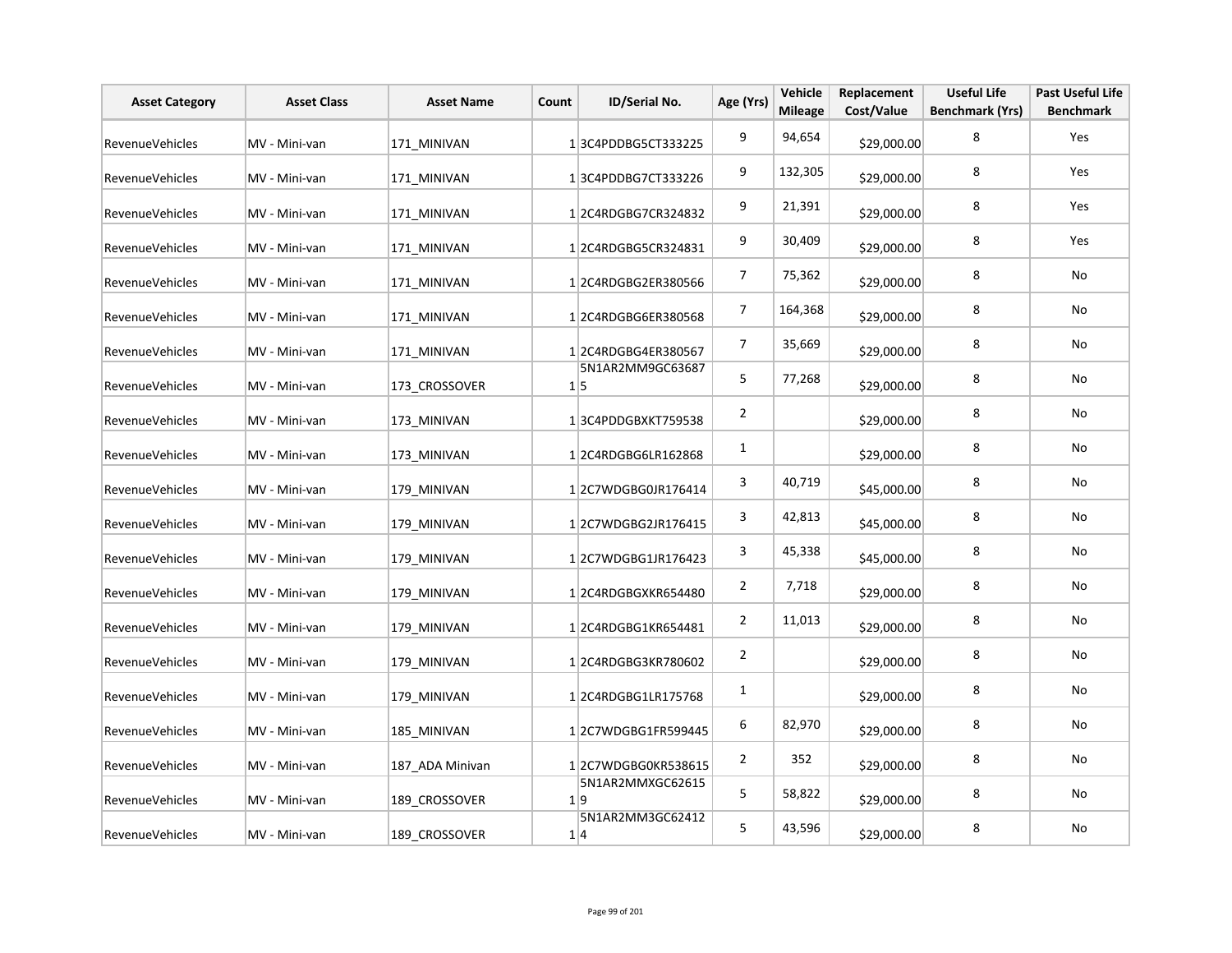| <b>Asset Category</b>  | <b>Asset Class</b> | <b>Asset Name</b> | Count | ID/Serial No.                       | Age (Yrs)      | Vehicle<br><b>Mileage</b> | Replacement<br>Cost/Value | <b>Useful Life</b><br><b>Benchmark (Yrs)</b> | <b>Past Useful Life</b><br><b>Benchmark</b> |
|------------------------|--------------------|-------------------|-------|-------------------------------------|----------------|---------------------------|---------------------------|----------------------------------------------|---------------------------------------------|
| RevenueVehicles        | MV - Mini-van      | 189 CROSSOVER     |       | 5N1AR2MMXGC62393<br>1 9             | 5              | 48,170                    | \$29,000.00               | 8                                            | No                                          |
| <b>RevenueVehicles</b> | MV - Mini-van      | 189 CROSSOVER     |       | 5N1DR2MM0HC61854<br>1 0             | 4              | 71,937                    | \$29,000.00               | 8                                            | No                                          |
| <b>RevenueVehicles</b> | MV - Mini-van      | 189 MINIVAN       |       | 1 2C4RDGCG4GR136869                 | 5              | 87,412                    | \$29,000.00               | 8                                            | No                                          |
| <b>RevenueVehicles</b> | MV - Mini-van      | 189 MINIVAN       |       | 1 2C4RDGCG0GR136870                 | 5              | 75,165                    | \$29,000.00               | 8                                            | No                                          |
| <b>RevenueVehicles</b> | MV - Mini-van      | 191 MINIVAN       |       | 12D4GP44L46R791348                  | 15             | 233,100                   | \$29,000.00               | 8                                            | Yes                                         |
| RevenueVehicles        | MV - Mini-van      | 193 CROSSOVER     |       | 5N1AR2MM4GC66322<br>1 4             | 5              | 99,477                    | \$29,000.00               | 8                                            | No                                          |
| <b>RevenueVehicles</b> | MV - Mini-van      | 193 MINIVAN       |       | 12C7WDGBG2FR599440                  | 6              | 116,601                   | \$29,000.00               | 8                                            | No                                          |
| <b>RevenueVehicles</b> | MV - Mini-van      | 193 MINIVAN       |       | 13C4PDDBG0FT725825                  | 6              | 152,966                   | \$29,000.00               | 8                                            | No                                          |
| <b>RevenueVehicles</b> | MV - Mini-van      | 199 ADA Minivan   |       | 12C7WDGBG5JR210041                  | 3              | 2,120                     | \$29,000.00               | 8                                            | No                                          |
| <b>RevenueVehicles</b> | MV - Mini-van      | 199 CROSSOVER     |       | 5N1DRZMM6HC61910<br>1 9             | 4              | 45,606                    | \$29,000.00               | 8                                            | <b>No</b>                                   |
| <b>RevenueVehicles</b> | MV - Mini-van      | 199 MINIVAN       |       | 12C4RDGBG3JR320063                  | 3              | 4,934                     | \$29,000.00               | 8                                            | No                                          |
| <b>RevenueVehicles</b> | MV - Mini-van      | 21 MINIVAN        |       | 13D4PH1FG8BT520408                  | 10             | 76,360                    | \$29,000.00               | 8                                            | Yes                                         |
| <b>RevenueVehicles</b> | MV - Mini-van      | 3 MINIVAN         |       | 12D4RN4DE2AR135867                  | 11             | 86,425                    | \$29,000.00               | 8                                            | Yes                                         |
| <b>RevenueVehicles</b> | MV - Mini-van      | 31 CROSSOVER      |       | 5N1AR2MM6GC64660<br>1 4             | 5              | 53,997                    | \$29,000.00               | 8                                            | No                                          |
| <b>RevenueVehicles</b> | MV - Mini-van      | 31 MINIVAN        |       | 12C4RDGCG9FR729318                  | 6              | 126,892                   | \$29,000.00               | 8                                            | No                                          |
| <b>RevenueVehicles</b> | MV - Mini-van      | 31 MINIVAN        |       | 12C4RDGCG9FR719520                  | 6              | 102,283                   | \$29,000.00               | 8                                            | No                                          |
| <b>RevenueVehicles</b> | MV - Mini-van      | 33 MINIVAN        |       | 1 2C4RDGCGXJR157801                 | 3              | 10,044                    | \$29,000.00               | 8                                            | No                                          |
| <b>RevenueVehicles</b> | MV - Mini-van      | 33 MINIVAN        |       | 12C4RDGCG2KR781125                  | $\overline{2}$ |                           | \$29,000.00               | 8                                            | No                                          |
| <b>RevenueVehicles</b> | MV - Mini-van      | $37 -$            |       | 2C7WDGBG0HR83864<br>$1\overline{7}$ | 6              | 61,504                    | \$41,264.00               | 8                                            | No                                          |
| <b>RevenueVehicles</b> | MV - Mini-van      | 39 CROSSOVER      |       | 5N1AR2MM2GC63654<br>1 1             | 5              | 21,761                    | \$29,000.00               | 8                                            | No                                          |
| <b>RevenueVehicles</b> | MV - Mini-van      | 39 CROSSOVER      |       | 13C4PDDAG1JT515261                  | 3              | 9,089                     | \$29,000.00               | 8                                            | No                                          |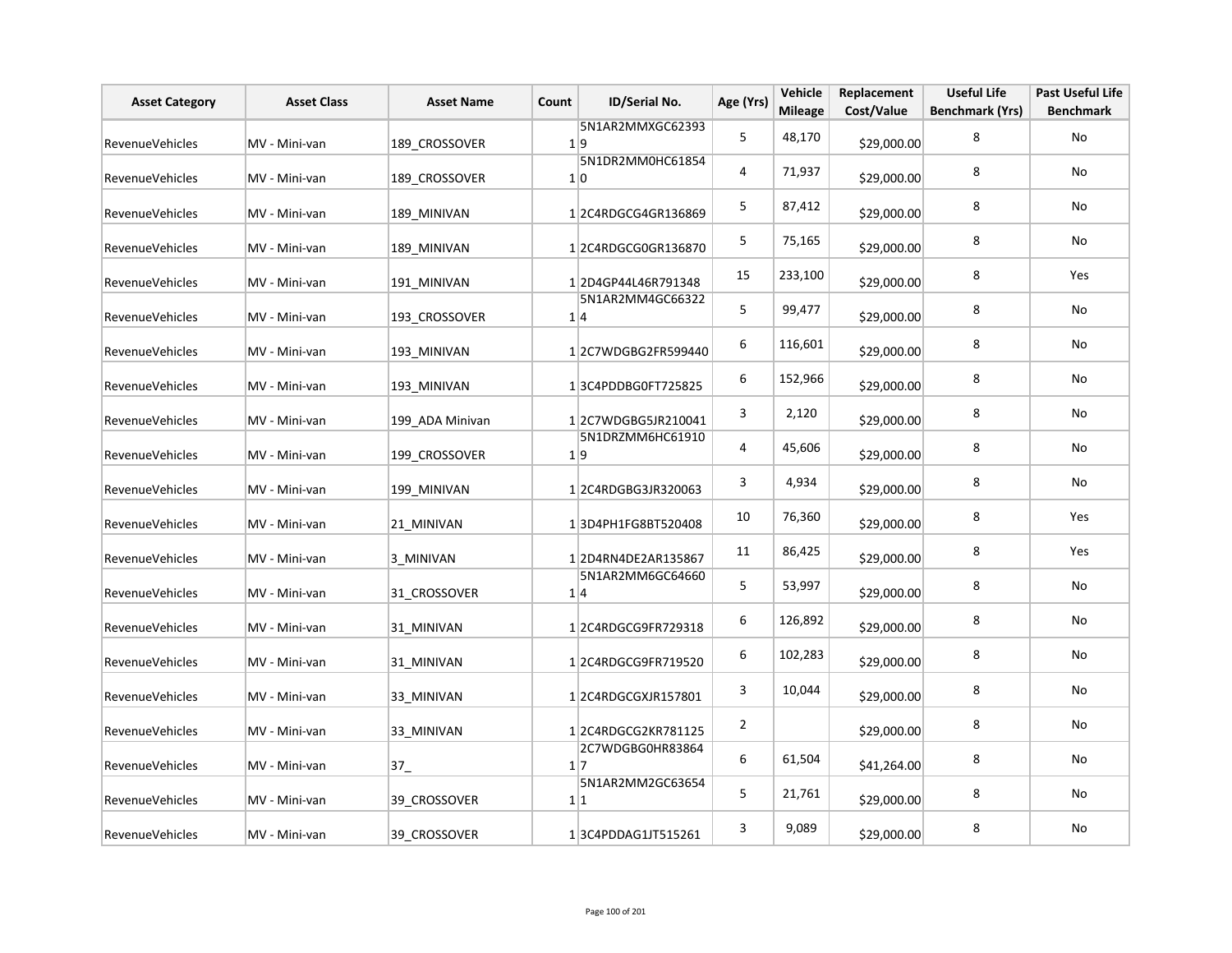| <b>Asset Category</b>  | <b>Asset Class</b> | <b>Asset Name</b> | Count | ID/Serial No.           | Age (Yrs)      | Vehicle<br><b>Mileage</b> | Replacement<br>Cost/Value | <b>Useful Life</b><br><b>Benchmark (Yrs)</b> | <b>Past Useful Life</b><br><b>Benchmark</b> |
|------------------------|--------------------|-------------------|-------|-------------------------|----------------|---------------------------|---------------------------|----------------------------------------------|---------------------------------------------|
| <b>RevenueVehicles</b> | MV - Mini-van      | 39 CROSSOVER      |       | 13C4PDDAG0JT412462      | 3              | 9,065                     | \$29,000.00               | 8                                            | No                                          |
| <b>RevenueVehicles</b> | MV - Mini-van      | 43 CROSSOVER      |       | 13C4PDDAG6HT550310      | 4              | 59,273                    | \$29,000.00               | 8                                            | No                                          |
| <b>RevenueVehicles</b> | MV - Mini-van      | 43 MINIVAN        |       | 12C4RDGBG5CR225801      | 9              | 104,621                   | \$45,000.00               | 8                                            | Yes                                         |
| <b>RevenueVehicles</b> | MV - Mini-van      | 43 MINIVAN        |       | 12C4RDGCG1GR136778      | 5              | 105,163                   | \$29,000.00               | 8                                            | No                                          |
| <b>RevenueVehicles</b> | MV - Mini-van      | 43 MINIVAN        |       | 12C4RDGCGXGR136777      | 5              | 98,570                    | \$29,000.00               | 8                                            | No                                          |
| RevenueVehicles        | MV - Mini-van      | 43 MINIVAN        |       | 12C7WDGBG3KR538513      | $\overline{2}$ | 7,319                     | \$45,000.00               | 8                                            | No                                          |
| <b>RevenueVehicles</b> | MV - Mini-van      | 47 MINIVAN        |       | 12C4RDGBG2HR597684      | 5              | 51,016                    | \$29,000.00               | 8                                            | No                                          |
| <b>RevenueVehicles</b> | MV - Mini-van      | 47 MINIVAN        |       | 12C4RDGBG0LR175776      | $\mathbf{1}$   |                           | \$29,000.00               | 8                                            | No                                          |
| <b>RevenueVehicles</b> | MV - Mini-van      | 5 MINIVAN         |       | 12C4RDGCG7FR722948      | 6              | 149,915                   | \$29,000.00               | 8                                            | No                                          |
| <b>RevenueVehicles</b> | MV - Mini-van      | 5 MINIVAN         |       | 12C4RDGCGXGR136620      | 5              | 127,067                   | \$29,000.00               | 8                                            | No                                          |
| <b>RevenueVehicles</b> | MV - Mini-van      | 5 MINIVAN         |       | 12C4RDGCG8GR362686      | 5              | 111,801                   | \$29,000.00               | 8                                            | No                                          |
| <b>RevenueVehicles</b> | MV - Mini-van      | 53 MINIVAN        |       | 1 1D4GP24R65B285056     | 16             | 111,710                   | \$29,000.00               | 8                                            | Yes                                         |
| <b>RevenueVehicles</b> | MV - Mini-van      | 55 MINIVAN        |       | 12C4RDGBG9KR560865      | 3              | 12,777                    | \$29,000.00               | 8                                            | No                                          |
| <b>RevenueVehicles</b> | MV - Mini-van      | 57_MINIVAN        |       | 1 1B4GP44G74B739615     | 21             | 126,123                   | \$29,000.00               | 8                                            | Yes                                         |
| <b>RevenueVehicles</b> | MV - Mini-van      | 61 MINIVAN        |       | 12C4RDGBG0KR778208      | 1              |                           | \$29,000.00               | 8                                            | No                                          |
| <b>RevenueVehicles</b> | MV - Mini-van      | 7 MINIVAN         |       | 1 2C4RDGCG0FR735217     | 6              | 104,573                   | \$29,000.00               | 8                                            | No                                          |
| <b>RevenueVehicles</b> | MV - Mini-van      | 71 MINIVAN        |       | 12D4RN4DG4BR795430      | 10             | 51,673                    | \$29,000.00               | 8                                            | Yes                                         |
| <b>RevenueVehicles</b> | MV - Mini-van      | 71 MINIVAN        |       | 12D4RN4DG8BR795429      | 10             | 20,055                    | \$29,000.00               | 8                                            | Yes                                         |
| RevenueVehicles        | MV - Mini-van      | 71 MINIVAN        |       | 2C7WDGCG5GR20093<br>1 9 | 5              | 46,289                    | \$29,000.00               | 8                                            | No                                          |
| <b>RevenueVehicles</b> | MV - Mini-van      | 73 MINIVAN        |       | 12C4RDGCG6GR362685      | 5              | 115,794                   | \$29,000.00               | 8                                            | No                                          |
| <b>RevenueVehicles</b> | MV - Mini-van      | 73 MINIVAN        |       | 12C4RDGBG1KR624235      | $\overline{2}$ |                           | \$29,000.00               | 8                                            | No                                          |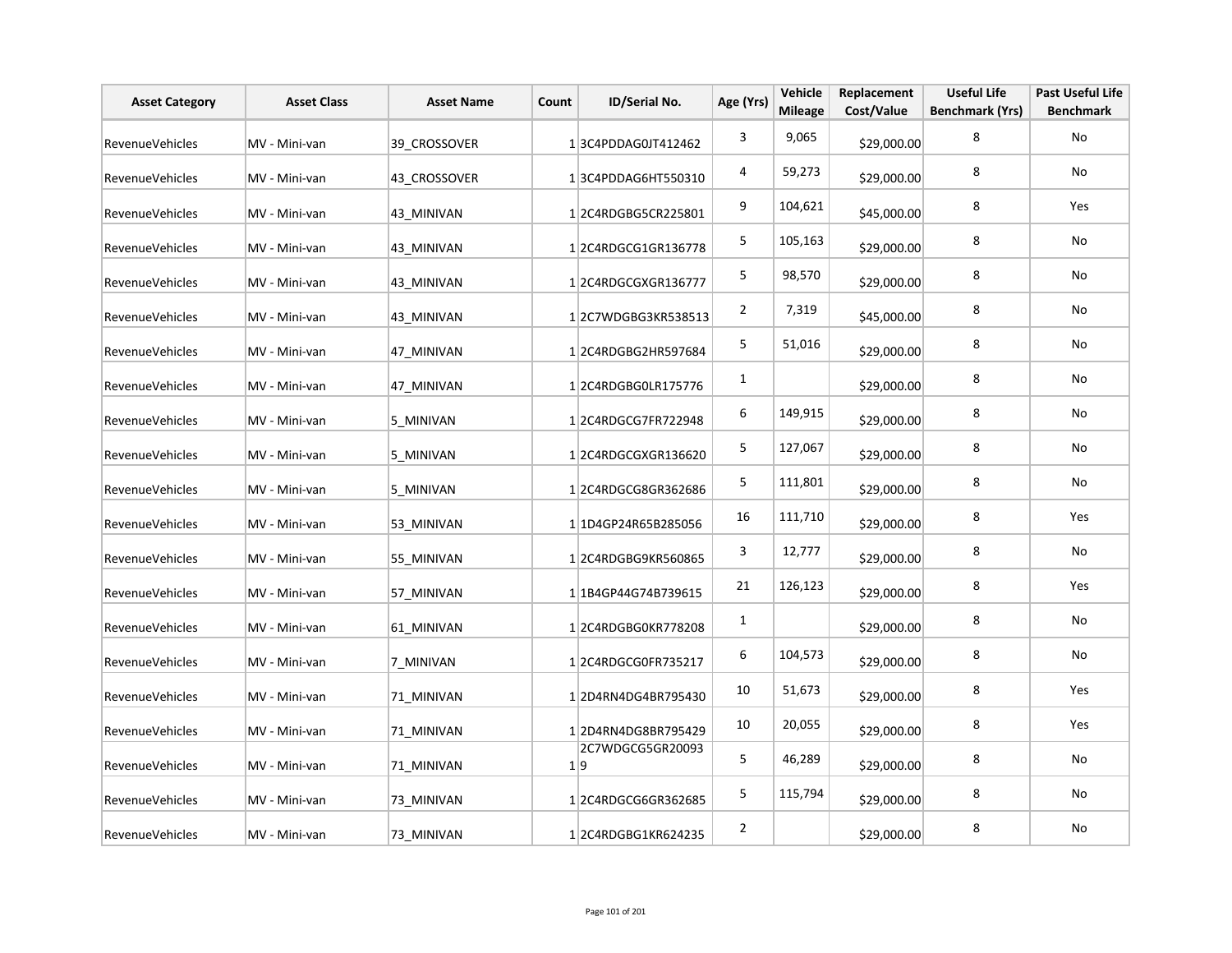| <b>Asset Category</b>  | <b>Asset Class</b> | <b>Asset Name</b> | Count | ID/Serial No.                  | Age (Yrs)      | Vehicle<br><b>Mileage</b> | Replacement<br>Cost/Value | <b>Useful Life</b><br><b>Benchmark (Yrs)</b> | <b>Past Useful Life</b><br><b>Benchmark</b> |
|------------------------|--------------------|-------------------|-------|--------------------------------|----------------|---------------------------|---------------------------|----------------------------------------------|---------------------------------------------|
| RevenueVehicles        | MV - Mini-van      | 75 CROSSOVER      |       | 5N1AR2MM5GC63362<br>1 0        | 5              | 117,966                   | \$29,000.00               | 8                                            | No                                          |
| <b>RevenueVehicles</b> | MV - Mini-van      | 75 CROSSOVER      |       | 5N1AR2MMXGC63359<br>$1\vert 5$ | 5              | 102,835                   | \$29,000.00               | 8                                            | No                                          |
| <b>RevenueVehicles</b> | MV - Mini-van      | 75 CROSSOVER      |       | 5N1DR2MM9KC65258<br>1 1        | $\mathbf{1}$   |                           | \$29,000.00               | 8                                            | No                                          |
| RevenueVehicles        | MV - Mini-van      | 75_MINIVAN ADA    |       | 12C4RDGBG5KR601315             | $\overline{2}$ |                           | \$29,000.00               | 8                                            | No                                          |
| <b>RevenueVehicles</b> | MV - Mini-van      | 79 MINIVAN        |       | 12C4RDGCG3GR350297             | 5              | 42,781                    | \$29,000.00               | 8                                            | No                                          |
| <b>RevenueVehicles</b> | MV - Mini-van      | 81 MINIVAN        |       | 1 1D4GP24E87B251605            | 14             | 48,000                    | \$29,000.00               | 8                                            | Yes                                         |
| <b>RevenueVehicles</b> | MV - Mini-van      | 85 MINIVAN        |       | 1 2C4RDGBG7GR136947            | 5              | 102,845                   | \$29,000.00               | 8                                            | No                                          |
| <b>RevenueVehicles</b> | MV - Mini-van      | 85 MINIVAN        |       | 12C4RDGCG9KR759638             | $\overline{2}$ |                           | \$29,000.00               | 8                                            | No                                          |
| <b>RevenueVehicles</b> | MV - Mini-van      | 85 MINIVAN        |       | 1 2C4RDGCG0LR170916            | 1              |                           | \$29,000.00               | 8                                            | No                                          |
| <b>RevenueVehicles</b> | MV - Mini-van      | 85 MINIVAN        |       | 1 2C4RDGCG9LR170915            | 1              |                           | \$29,000.00               | 8                                            | No                                          |
| RevenueVehicles        | MV - Mini-van      | 87 MINIVAN        |       | 13D4GH57VX9T246546             | 12             | 59,539                    | \$29,000.00               | 8                                            | Yes                                         |
| <b>RevenueVehicles</b> | MV - Mini-van      | 87 MINIVAN        |       | 12D4RN4DE9AR485643             | 11             | 71,701                    | \$29,000.00               | 8                                            | Yes                                         |
| <b>RevenueVehicles</b> | MV - Mini-van      | 89                |       | 12C4RDGBG7DR710135             | 8              | 156,406                   | \$46,000.00               | 8                                            | Yes                                         |
| <b>RevenueVehicles</b> | MV - Mini-van      | 89 MINIVAN        |       | 12D4RN4DE3AR486867             | 11             | 83,001                    | \$29,000.00               | 8                                            | Yes                                         |
| <b>RevenueVehicles</b> | MV - Mini-van      | 9 MINIVAN         |       | 12C4RDGBG5KR655004             | $\overline{2}$ | 1,893                     | \$29,000.00               | 8                                            | No                                          |
| <b>RevenueVehicles</b> | MV - Mini-van      | 9 MINIVAN         |       | 15N1DR2AM2LC588289             | $\mathbf{1}$   |                           | \$29,000.00               | 8                                            | No                                          |
| <b>RevenueVehicles</b> | MV - Mini-van      | 9 MINIVAN         |       | 15N1DR2AM2LC576501             | 1              |                           | \$29,000.00               | 8                                            | No                                          |
| <b>RevenueVehicles</b> | MV - Mini-van      | 9 MINIVAN         |       | 15N1DR2AM6LC588490             | $\mathbf{1}$   |                           | \$29,000.00               | 8                                            | No                                          |
| RevenueVehicles        | MV - Mini-van      | 93 MINIVAN        |       | 12C4RDGBG6CR374010             | 9              | 58,271                    | \$29,000.00               | 8                                            | Yes                                         |
| <b>RevenueVehicles</b> | MV - Mini-van      | 93 MINIVAN        |       | 12C4RDGBG8CR374011             | 9              | 59,438                    | \$29,000.00               | 8                                            | Yes                                         |
| <b>RevenueVehicles</b> | MV - Mini-van      | 95 MINIVAN        |       | 1 2C4RDGCG2GR368404            | 5              | 72,002                    | \$29,000.00               | 8                                            | No                                          |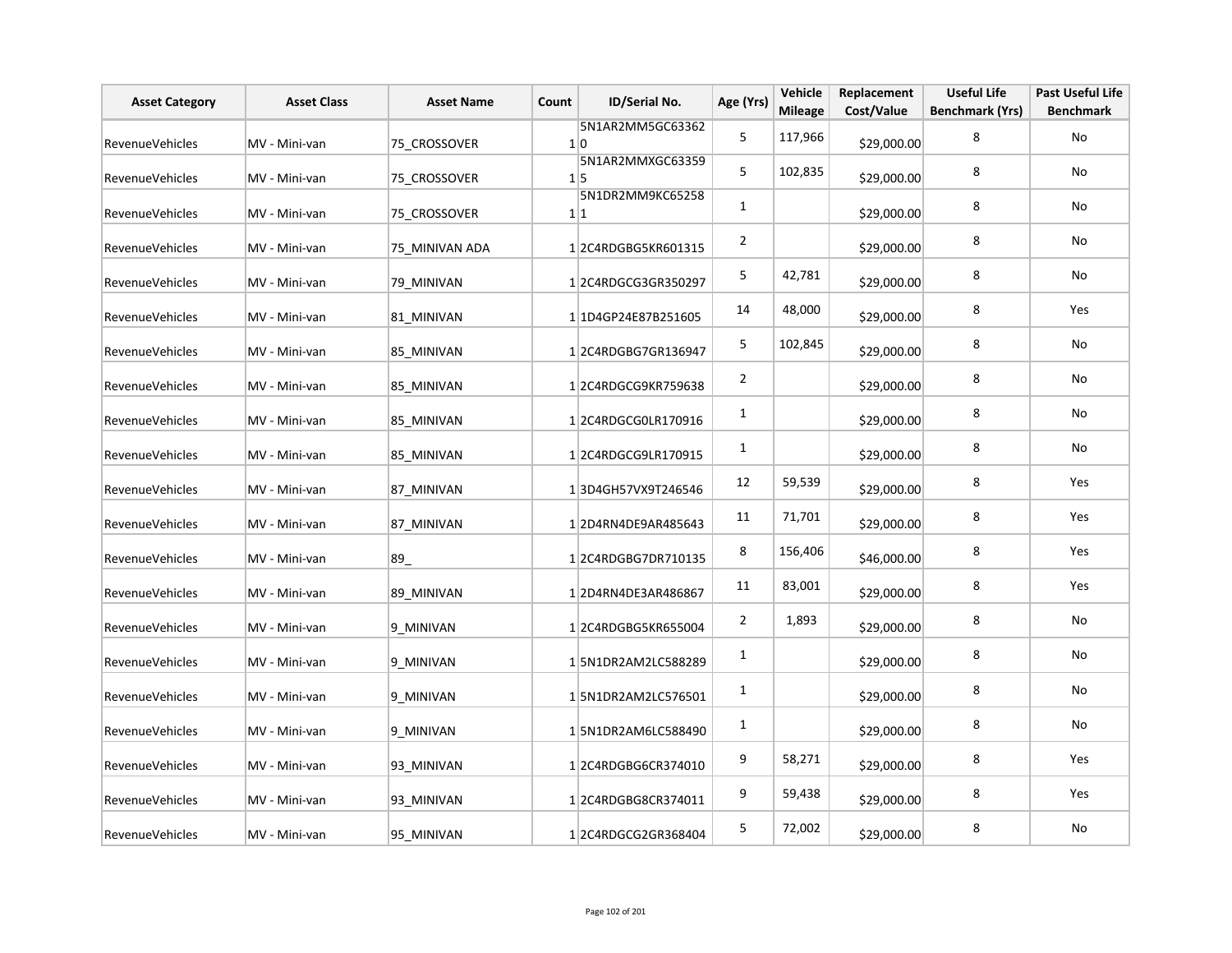| <b>Asset Category</b>  | <b>Asset Class</b>                | <b>Asset Name</b>       | Count | ID/Serial No.              | Age (Yrs)               | Vehicle<br><b>Mileage</b> | Replacement<br>Cost/Value | <b>Useful Life</b><br><b>Benchmark (Yrs)</b> | Past Useful Life<br><b>Benchmark</b> |
|------------------------|-----------------------------------|-------------------------|-------|----------------------------|-------------------------|---------------------------|---------------------------|----------------------------------------------|--------------------------------------|
| RevenueVehicles        | MV - Mini-van                     | 99 CROSSOVER            |       | 5N1AR2MM4GC64542<br>1 1    | 5                       | 44,019                    | \$29,000.00               | 8                                            | No                                   |
| <b>RevenueVehicles</b> | MV - Mini-van                     | 99 MINIVAN              |       | 12C4RDGBG3CR191812         | 9                       | 101,582                   | \$45,000.00               | 8                                            | Yes                                  |
| <b>RevenueVehicles</b> | Non Revenue/Service<br>Automobile | 119 Service Vehicle     |       | 1 1FDGF4GT4CEB62415        | 9                       |                           | \$40,000.00               | 8                                            | Yes                                  |
| <b>RevenueVehicles</b> | Non Revenue/Service<br>Automobile | 167_Service Vehicle     |       | 1HVBDAAN5WH56298<br>1 0    | 23                      | 72,040                    | \$40,000.00               | 8                                            | Yes                                  |
| <b>RevenueVehicles</b> | Non Revenue/Service<br>Automobile | 185_Service Vehicle     |       | 1 NM0LS7BNXBT057149        | 20                      | 61,144                    | \$40,000.00               | 8                                            | Yes                                  |
| RevenueVehicles        | Non Revenue/Service<br>Automobile | 189 Service Vehicle     |       | 1 1GBJK39U46E197566        | 15                      | 49,783                    | \$40,000.00               | 8                                            | Yes                                  |
| <b>RevenueVehicles</b> | Non Revenue/Service<br>Automobile | 189_Service Vehicle     |       | 1 1 1 C4PJ MAK6 CW 1840 25 | 9                       | 104,598                   | \$40,000.00               | 8                                            | Yes                                  |
| RevenueVehicles        | Non Revenue/Service<br>Automobile | 53_Service Vehicle      |       | 1 1 FMHK8B89CGB03195       | 9                       | 93,144                    | \$40,000.00               | 8                                            | Yes                                  |
| RevenueVehicles        | Non Revenue/Service<br>Automobile | 53 Service Vehicle      |       | 11FT7W2B66GEB62027         | 5                       | 46,247                    | \$40,000.00               | 8                                            | No                                   |
| RevenueVehicles        | Non Revenue/Service<br>Automobile | 9 Service Vehicle       |       | 1 1FDBF3F69CEA98467        | 9                       | 12,021                    | \$40,000.00               | 8                                            | <b>Yes</b>                           |
| <b>RevenueVehicles</b> | Non Revenue/Service<br>Automobile | 9 Service Vehicle       |       | 15N1DR2MM0JC608452         | 3                       | 74,038                    | \$40,000.00               | 8                                            | No                                   |
| RevenueVehicles        | Non Revenue/Service<br>Automobile | 9 Service Vehicle       |       | 15N1DR2MM6JC627538         | 3                       | 84,380                    | \$40,000.00               | 8                                            | No                                   |
| <b>RevenueVehicles</b> | Non Revenue/Service<br>Automobile | 91 Service Vehicle      |       | 1 1GBJC34U26E212232        | 15                      | 188,140                   | \$40,000.00               | 8                                            | <b>Yes</b>                           |
| RevenueVehicles        | Non Revenue/Service<br>Automobile | 91 Service Vehicle      |       |                            | 8                       | 75,250                    | \$40,000.00               | 8                                            | Yes                                  |
| RevenueVehicles        | Non Revenue/Service<br>Automobile | 99 Service Vehicle      |       | 5N1AR2MM0GC64541<br>1 6    | 5                       | 48,809                    | \$40,000.00               | 8                                            | No                                   |
| RevenueVehicles        | VN - Van                          | 101 Raised Roof w/ lift |       | 1 1FTBW3XMXHKA35131        | 4                       | 99,174                    | \$58,500.00               | 8                                            | No                                   |
| <b>RevenueVehicles</b> | VN - Van                          | 101 Raised Roof w/ lift |       | 1 1FTBW3XM8HKA35130        | 4                       | 82,841                    | \$58,500.00               | 8                                            | No                                   |
| <b>RevenueVehicles</b> | VN - Van                          | 101 Raised Roof w/ lift |       | 1 1FTBW3XM3HKA46505        | $\overline{\mathbf{4}}$ | 104,320                   | \$58,500.00               | 8                                            | No                                   |
| RevenueVehicles        | VN - Van                          | 101_Raised Roof w/ lift |       | 1 1FTBW3XM1HKA35129        | 4                       | 92,692                    | \$58,500.00               | 8                                            | No                                   |
| RevenueVehicles        | VN - Van                          | 101 Raised Roof w/ lift |       | 1 1FTBW3XM5HKA46506        | $\overline{a}$          | 104,668                   | \$58,500.00               | 8                                            | No                                   |
| <b>RevenueVehicles</b> | VN - Van                          | 101 Raised Roof w/ lift |       | 1 1FTBW3XMXJKA35765        | 3                       | 65,515                    | \$58,500.00               | 8                                            | No                                   |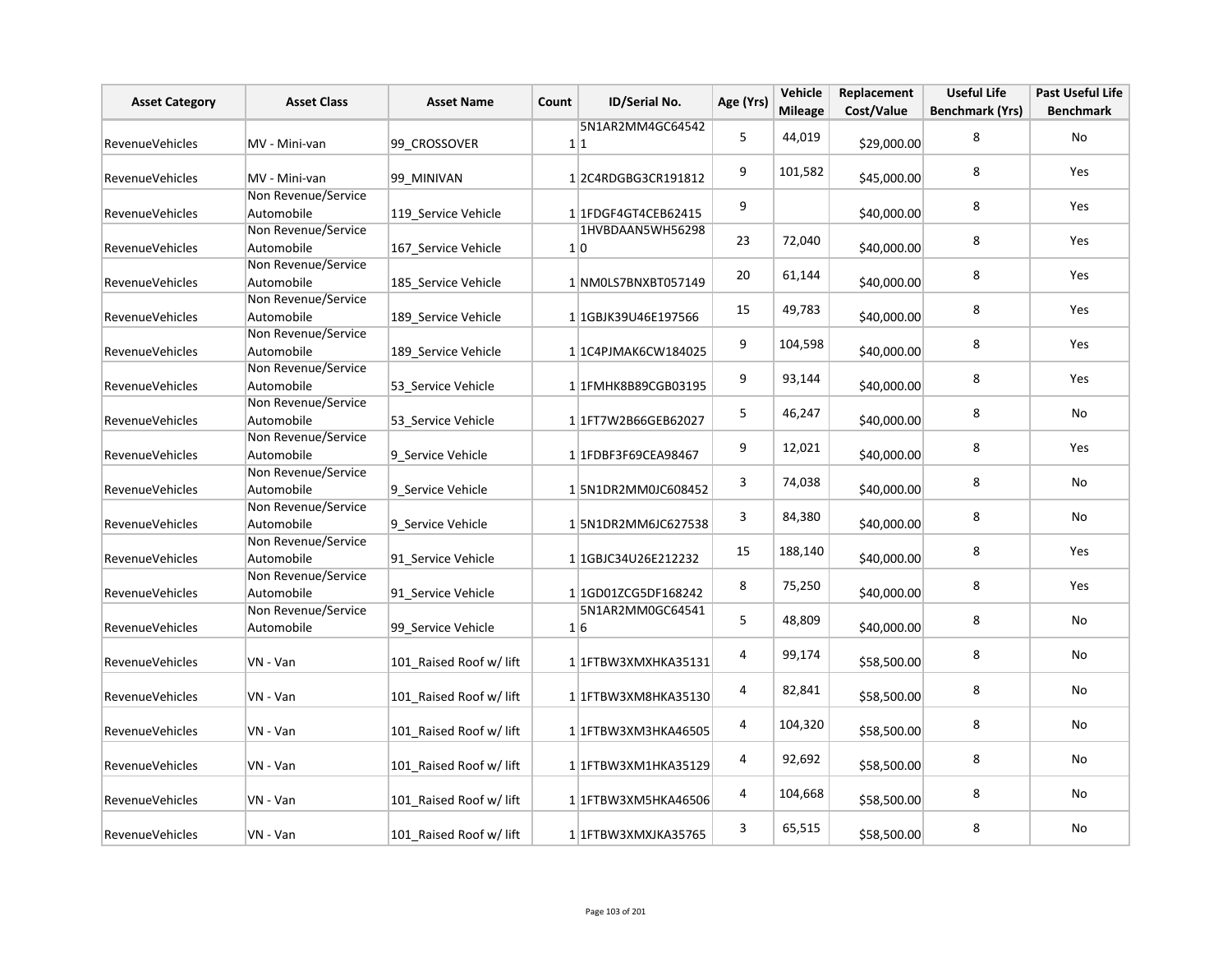| <b>Asset Category</b>  | <b>Asset Class</b> | <b>Asset Name</b>       | Count | ID/Serial No.             | Age (Yrs)      | Vehicle<br><b>Mileage</b> | Replacement<br>Cost/Value | <b>Useful Life</b><br><b>Benchmark (Yrs)</b> | <b>Past Useful Life</b><br><b>Benchmark</b> |
|------------------------|--------------------|-------------------------|-------|---------------------------|----------------|---------------------------|---------------------------|----------------------------------------------|---------------------------------------------|
| <b>RevenueVehicles</b> | VN - Van           | 101_Raised Roof w/ lift |       | 1 1 FTBW3XM1JKA35766      | 3              | 63,847                    | \$58,500.00               | 8                                            | <b>No</b>                                   |
| RevenueVehicles        | VN - Van           | 101 Raised Roof w/ lift |       | 1 1FTBW3XM8JKA35764       | 3              | 56,814                    | \$58,500.00               | 8                                            | No                                          |
| RevenueVehicles        | VN - Van           | 101 Raised Roof w/ lift |       | 1 1FDVU4XM5KKA31435       | $\overline{2}$ | 13,246                    | \$58,500.00               | 8                                            | No                                          |
| <b>RevenueVehicles</b> | VN - Van           | 101_Raised Roof w/ lift |       | 1 1FDVU4XM8KKA39193       | $\overline{2}$ |                           | \$58,500.00               | 8                                            | No                                          |
| RevenueVehicles        | VN - Van           | 101 Raised Roof w/ lift |       | 1 1FDVU4XM0KKA31438       | $\overline{2}$ | 16,928                    | \$58,500.00               | 8                                            | No                                          |
| <b>RevenueVehicles</b> | VN - Van           | 101 Raised Roof w/ lift |       | 1 1FDVU4XM9KKA31437       | $\overline{2}$ | 10,719                    | \$58,500.00               | 8                                            | No                                          |
| <b>RevenueVehicles</b> | VN - Van           | 101 Raised Roof w/ lift |       | 1 1FDVU4XM2KKA31439       | $\overline{2}$ |                           | \$58,500.00               | 8                                            | No                                          |
| RevenueVehicles        | VN - Van           | 101 Raised Roof w/ lift |       | 1 1FDVU4XM7KKA31436       | $\overline{2}$ | 7,797                     | \$58,500.00               | 8                                            | No                                          |
| RevenueVehicles        | VN - Van           | 101 Raised Roof w/ lift |       | 1 1FDVR4XM9KKA31440       | $\overline{2}$ |                           | \$58,500.00               | 8                                            | No                                          |
| RevenueVehicles        | VN - Van           | 107 Raised Roof w/ lift |       | 1 1 FTBW3XM1GKB25038      | 5              | 100,010                   | \$58,500.00               | 8                                            | No                                          |
| RevenueVehicles        | VN - Van           | 107 Raised Roof w/ lift |       | 11FTBW3XM0GKB32739        | 5              | 125,640                   | \$58,500.00               | 8                                            | No                                          |
| RevenueVehicles        | VN - Van           | 107 Raised Roof w/ lift |       | 1 1 FTBW3XMXHKB18204      | 4              | 77,646                    | \$58,500.00               | 8                                            | No                                          |
| RevenueVehicles        | VN - Van           | 107 Raised Roof w/ lift |       | 1 1FTBW3XM9HKA37114       | 4              | 79,551                    | \$58,500.00               | 8                                            | No                                          |
| RevenueVehicles        | VN - Van           | 107 Raised Roof w/ lift |       | 1 1FDVU4X8XLKA11119       | $\mathbf{1}$   |                           | \$58,500.00               | 8                                            | No                                          |
| RevenueVehicles        | VN - Van           | 11 Raised Roof w/ lift  |       | 1 1 FBV U4X M8J KB30144   | 3              | 7,261                     | \$58,500.00               | 8                                            | No                                          |
| RevenueVehicles        | VN - Van           | 11 Raised Roof w/ lift  |       | 1 1FBVU4XM0JKB30137       | 3              | 11,827                    | \$58,500.00               | 8                                            | No                                          |
| RevenueVehicles        | VN - Van           | 11 Raised Roof w/ lift  |       | 1 1FBVU4XM9JKB30136       | 3              | 10,502                    | \$58,500.00               | 8                                            | No                                          |
| RevenueVehicles        | VN - Van           | 11 Raised Roof w/o lift |       | 1 1FBVU4XM9JKB53691       | 3              | 11,357                    | \$52,500.00               | 8                                            | No                                          |
| <b>RevenueVehicles</b> | VN - Van           | 11 Raised Roof w/o lift |       | 1 1FBVU4XM7JKB53690       | 3              | 9,867                     | \$52,500.00               | 8                                            | No                                          |
| RevenueVehicles        | VN - Van           | 11 Raised Roof w/o lift |       | 1 1FBVU4XM0JKB53692       | 3              | 8,809                     | \$52,500.00               | 8                                            | <b>No</b>                                   |
| RevenueVehicles        | VN - Van           | <b>111 VAN</b>          |       | 1 1 FTSS34L36HA67663      | 15             | 185,712                   | \$58,500.00               | 8                                            | Yes                                         |
| RevenueVehicles        | VN - Van           | <b>111 VAN</b>          |       | 1 1 FTSS34L17DA54872      | 14             | 195,920                   | \$52,500.00               | 8                                            | Yes                                         |
| RevenueVehicles        | VN - Van           | <b>111 VAN</b>          |       | 1 1 1 FTSS 34 L77 DA54861 | 14             | 145,423                   | \$52,500.00               | 8                                            | Yes                                         |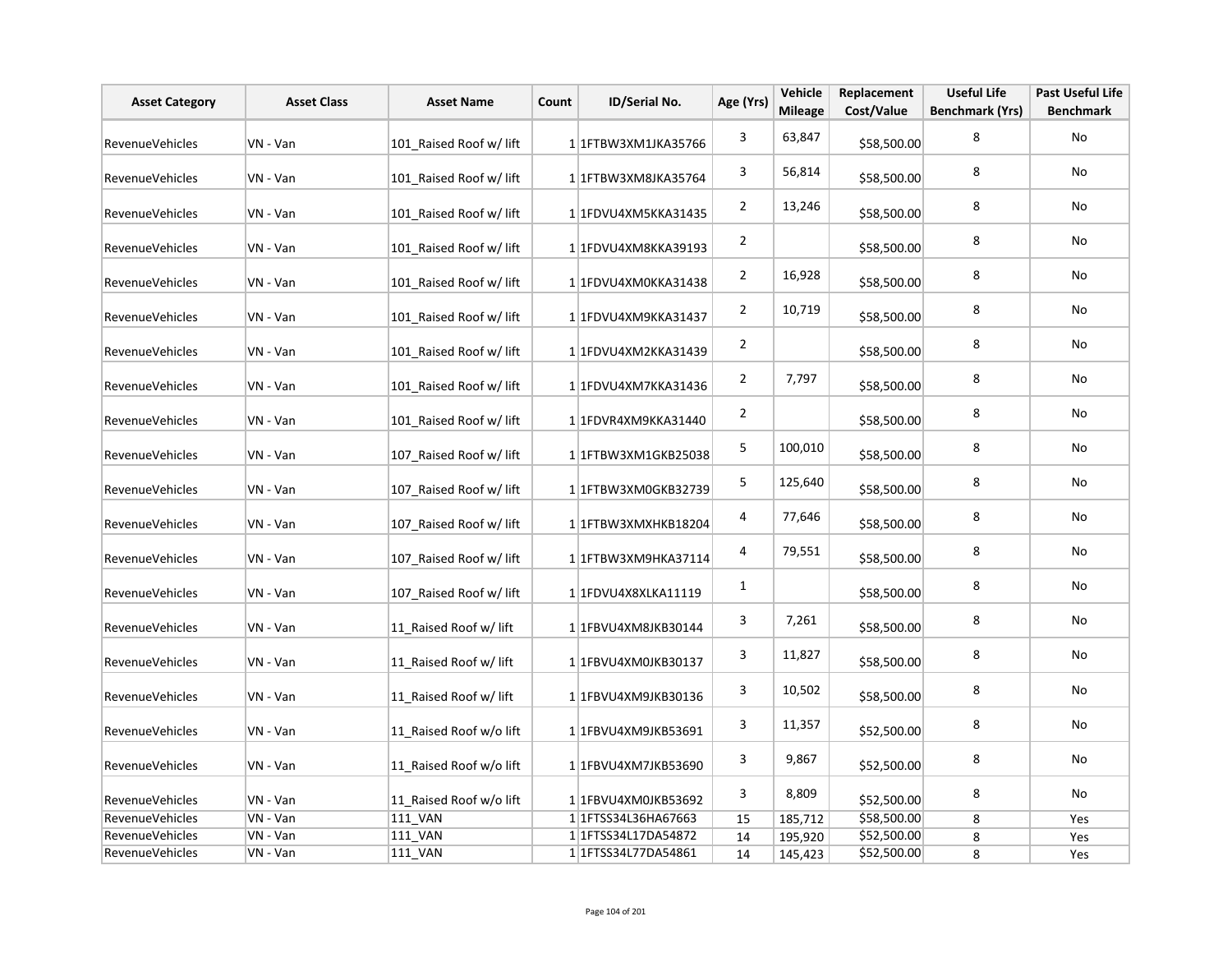| <b>Asset Category</b>  | <b>Asset Class</b> | <b>Asset Name</b>       | ID/Serial No.<br>Count | Age (Yrs)                  | Vehicle          | Replacement    | <b>Useful Life</b> | <b>Past Useful Life</b> |                  |
|------------------------|--------------------|-------------------------|------------------------|----------------------------|------------------|----------------|--------------------|-------------------------|------------------|
|                        |                    |                         |                        |                            |                  | <b>Mileage</b> | Cost/Value         | <b>Benchmark (Yrs)</b>  | <b>Benchmark</b> |
| RevenueVehicles        | VN - Van           | <b>111 VAN</b>          |                        | 1 1 FTSS34L17DA50711       | 14               | 123,571        | \$52,500.00        | 8                       | Yes              |
| <b>RevenueVehicles</b> | VN - Van           | <b>111 VAN</b>          |                        | 1 1 1 FTSS34 LX7DA50710    | 14               | 161,699        | \$52,500.00        | 8                       | Yes              |
| RevenueVehicles        | VN - Van           | 111_VAN                 |                        | 1 1FT2S34L98DA60596        | 13               | 141,467        | \$58,500.00        | 8                       | Yes              |
| <b>RevenueVehicles</b> | VN - Van           | <b>111 VAN</b>          |                        | 1 1 1 FT2 S34 L78 DA6 0595 | 13               | 169,173        | \$58,500.00        | 8                       | Yes              |
| <b>RevenueVehicles</b> | VN - Van           | <b>111 VAN</b>          |                        | 1 1 1 FT2 S34 L58 DA6 0594 | 13               | 131,898        | \$52,500.00        | 8                       | Yes              |
| RevenueVehicles        | VN - Van           | 113_Raised Roof w/ lift |                        | 1 1 FTBW3XM2GKB18521       | 5                | 90,980         | \$58,500.00        | 8                       | No               |
| <b>RevenueVehicles</b> | VN - Van           | 113 Raised Roof w/ lift |                        | 1 1 FTBW3XM0GKB18520       | 5                | 97,130         | \$58,500.00        | 8                       | No               |
| <b>RevenueVehicles</b> | VN - Van           | 113 Raised Roof w/ lift |                        | 1 1 FTBW3XM4GKB18519       | 5                | 96,330         | \$58,500.00        | 8                       | No               |
| RevenueVehicles        | VN - Van           | 113 Raised Roof w/ lift |                        | 1 1 FTBW3XM9GKB15180       | 5                | 94,291         | \$58,500.00        | 8                       | No               |
| RevenueVehicles        | VN - Van           | 113 Raised Roof w/ lift |                        | 1 1 FTBW3XM1HKA46504       | $\overline{a}$   | 72,751         | \$58,500.00        | 8                       | No               |
| <b>RevenueVehicles</b> | VN - Van           | 113 Raised Roof w/ lift |                        | 1 1 FTBW3XM8HKA46502       | 4                | 72,959         | \$58,500.00        | 8                       | No               |
| RevenueVehicles        | VN - Van           | 113 Raised Roof w/ lift |                        | 1 1FTBW3XMXHKA46503        | 4                | 75,002         | \$58,500.00        | 8                       | No               |
| <b>RevenueVehicles</b> | VN - Van           | 113_Raised Roof w/ lift |                        | 1 1FDVU4XMXKKA49266        | $\overline{2}$   | 4,865          | \$58,500.00        | 8                       | No               |
| RevenueVehicles        | VN - Van           | 113 Raised Roof w/ lift |                        | 1 1FDVU4XM1KKA49267        | $\overline{2}$   | 3,362          | \$58,500.00        | 8                       | No               |
| RevenueVehicles        | VN - Van           | 113 Raised Roof w/ lift |                        | 1 1FDVU4XM8KKA49265        | $\overline{2}$   |                | \$58,500.00        | 8                       | No               |
| <b>RevenueVehicles</b> | VN - Van           | 115_VAN                 |                        | 1 1 FTDS3EL9DDB29871       | 8                | 84,537         | \$52,500.00        | 8                       | Yes              |
| <b>RevenueVehicles</b> | VN - Van           | 115_VAN                 |                        | 1 1 FTDS3EL6EDA38686       | $\boldsymbol{7}$ | 67,713         | \$52,500.00        | 8                       | <b>No</b>        |
| <b>RevenueVehicles</b> | VN - Van           | 117_VAN                 |                        | 1 1 1 FTSS 34 L79 DA85 529 | 12               | 106,158        | \$52,500.00        | 8                       | Yes              |
| RevenueVehicles        | VN - Van           | 121 Raised Roof w/ lift |                        | 1 1 FTBW3XV9GKB48186       | 5                | 83,998         | \$58,500.00        | 8                       | No               |
| <b>RevenueVehicles</b> | VN - Van           | 121 Raised Roof w/ lift |                        | 1 1 FTBW3XV0GKB48187       | 5                | 79,774         | \$58,500.00        | 8                       | No               |
| <b>RevenueVehicles</b> | VN - Van           | 121 Raised Roof w/ lift |                        | 11FBVU4XM1HKB51430         | 3                | 31,451         | \$58,500.00        | 8                       | No               |
| <b>RevenueVehicles</b> | VN - Van           | 121 VAN                 |                        | 1 1 FTDS3EL4BDB01635       | 10               | 39,312         | \$58,500.00        | 8                       | Yes              |
| RevenueVehicles        | VN - Van           | 125_Raised Roof w/ lift |                        | 1 1FTBW3XM3HKA37111        | 4                | 60,175         | \$58,500.00        | 8                       | No               |
| <b>RevenueVehicles</b> | VN - Van           | 125 Raised Roof w/ lift |                        | 1 1FDVU4X82LKA16640        | $\mathbf{1}$     |                | \$58,500.00        | 8                       | No               |
| <b>RevenueVehicles</b> | VN - Van           | 125_VAN                 |                        | 12D4RN4DE2AR487539         | 11               | 77,376         | \$52,500.00        | 8                       | Yes              |
| RevenueVehicles        | VN - Van           | 125_VAN                 |                        | 1 1 1 FTD S3 EL5 DDB 26188 | 8                | 151,795        | \$58,500.00        | 8                       | Yes              |
| RevenueVehicles        | VN - Van           | 125_VAN                 |                        | 1 1 FTDS3EL0DDB26177       | 8                | 49,695         | \$52,500.00        | 8                       | Yes              |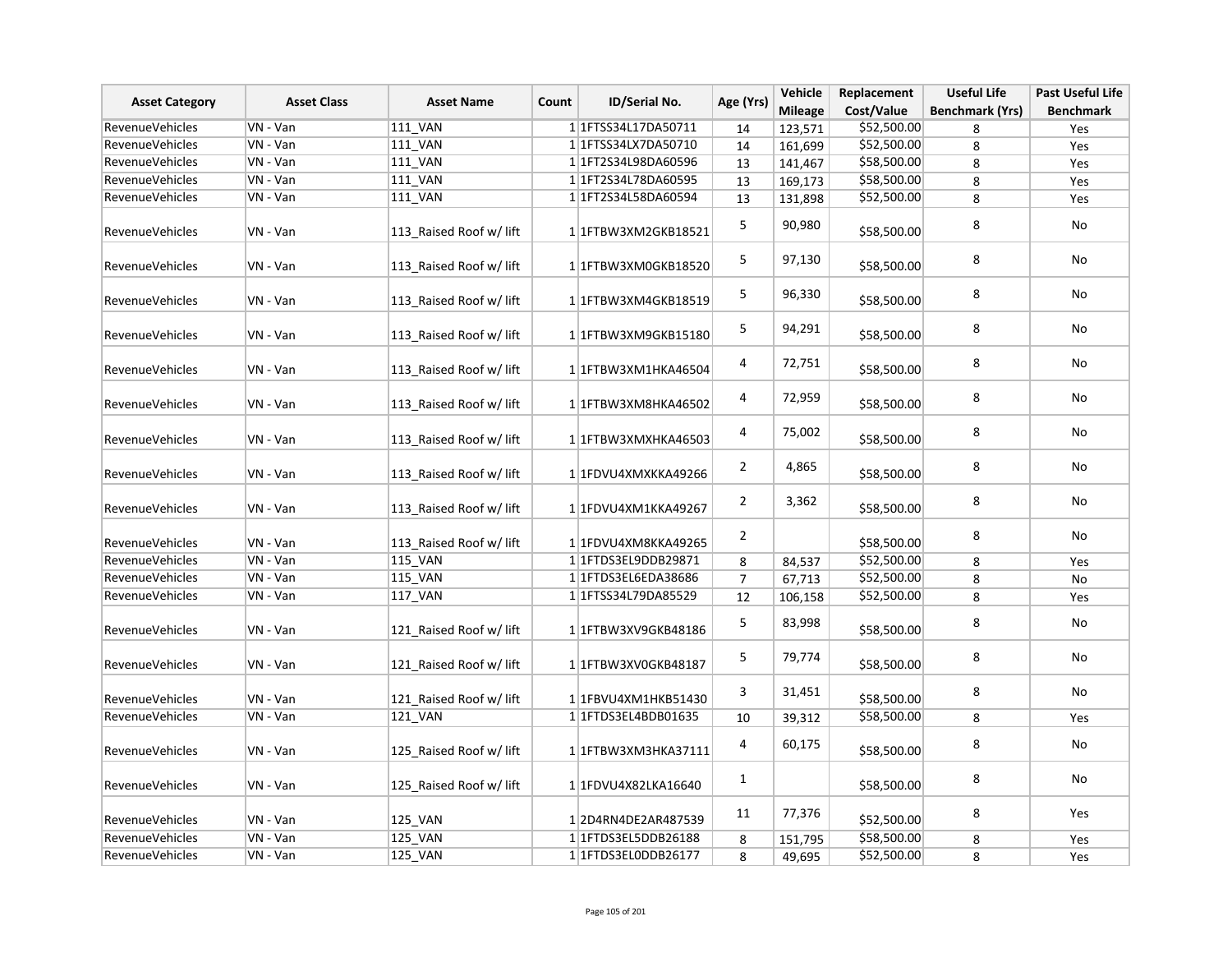| <b>Asset Category</b>  | <b>Asset Class</b> | <b>Asset Name</b>       | Count | <b>ID/Serial No.</b>                | Age (Yrs)      | Vehicle<br><b>Mileage</b> | Replacement<br>Cost/Value | <b>Useful Life</b><br><b>Benchmark (Yrs)</b> | <b>Past Useful Life</b><br><b>Benchmark</b> |
|------------------------|--------------------|-------------------------|-------|-------------------------------------|----------------|---------------------------|---------------------------|----------------------------------------------|---------------------------------------------|
| <b>RevenueVehicles</b> | VN - Van           | 125_VAN                 |       | 1 1 FTDS3EL2EDA38698                | 7              | 120,752                   | \$58,500.00               | 8                                            | No                                          |
| RevenueVehicles        | VN - Van           | 125_VAN                 |       | 1 1FTDS3EL0EDA38697                 | $\overline{7}$ | 54,937                    | \$52,500.00               | 8                                            | No                                          |
| RevenueVehicles        | VN - Van           | 127 Raised Roof w/ lift |       | 1 1FDVU4XM2KKA31442                 | 20             | 266                       | \$58,500.00               | 8                                            | Yes                                         |
| <b>RevenueVehicles</b> | VN - Van           | 127 Raised Roof w/ lift |       | 1 1 1 FTB W 3 X M 2 H K A 3 7 1 1 6 | 4              | 86,071                    | \$58,500.00               | 8                                            | No                                          |
| RevenueVehicles        | VN - Van           | 127 Raised Roof w/ lift |       | 1 1FDVU4XM7KKA29198                 | 3              | 272                       | \$58,500.00               | 8                                            | No                                          |
| <b>RevenueVehicles</b> | VN - Van           | 127 Raised Roof w/ lift |       | 1 1FDVU4XM6KKA31430                 | 3              | 284                       | \$58,500.00               | 8                                            | No                                          |
| <b>RevenueVehicles</b> | VN - Van           | 127 Raised Roof w/ lift |       | 1 1FDVU4XM1KKA29195                 | 3              | 915                       | \$58,500.00               | 8                                            | No                                          |
| <b>RevenueVehicles</b> | VN - Van           | 127_Raised Roof w/ lift |       | 1 1FDVU4XMXKKA29194                 | 3              | 281                       | \$58,500.00               | 8                                            | No                                          |
| <b>RevenueVehicles</b> | VN - Van           | 127_Raised Roof w/ lift |       | 1 1 FDVU4XM1KKA21033                | 3              | 295                       | \$58,500.00               | 8                                            | No                                          |
| <b>RevenueVehicles</b> | VN - Van           | 127_Raised Roof w/ lift |       | 1 1 TBW3XM4JKA35762                 | 3              | 37,297                    | \$58,500.00               | 8                                            | No                                          |
| RevenueVehicles        | VN - Van           | 127 Raised Roof w/ lift |       | 1 1 FTBW3XM4JKA35759                | 3              | 40,541                    | \$58,500.00               | 8                                            | No                                          |
| RevenueVehicles        | VN - Van           | 127_Raised Roof w/ lift |       | 1 1FTBW3XM2JKA35758                 | 3              | 34,880                    | \$58,500.00               | 8                                            | No                                          |
| RevenueVehicles        | VN - Van           | 127_Raised Roof w/ lift |       | 1 1 TBW3XM2JKA35761                 | 3              | 32,617                    | \$58,500.00               | 8                                            | No                                          |
| RevenueVehicles        | VN - Van           | 127_Raised Roof w/ lift |       | 1 1FTBW3XM0JKA35760                 | 3              | 25,192                    | \$58,500.00               | 8                                            | No                                          |
| RevenueVehicles        | VN - Van           | 127_Raised Roof w/ lift |       | 1 1FTBW3XM0JKA35757                 | 3              | 31,424                    | \$58,500.00               | 8                                            | No                                          |
| RevenueVehicles        | VN - Van           | 127_Raised Roof w/ lift |       | 1 1FDVU4XM0KKA31441                 | $\overline{2}$ |                           | \$52,500.00               | 8                                            | No                                          |
| <b>RevenueVehicles</b> | VN - Van           | 127_Raised Roof w/ lift |       | 1 1FDVU4X85LKA02201                 | $\mathbf{1}$   |                           | \$58,500.00               | 8                                            | No                                          |
| RevenueVehicles        | VN - Van           | 127_Raised Roof w/ lift |       | 1 1FDVU4X87LKA02197                 | $\mathbf{1}$   |                           | \$58,500.00               | 8                                            | No                                          |
| <b>RevenueVehicles</b> | VN - Van           | 127_Raised Roof w/ lift |       | 1 1FDVU4X89LKA02198                 | $\mathbf{1}$   |                           | \$58,500.00               | 8                                            | No                                          |
| RevenueVehicles        | VN - Van           | 127_Raised Roof w/ lift |       | 1 1FDVU4X85LKA02196                 | $\mathbf{1}$   |                           | \$58,500.00               | 8                                            | No                                          |
| <b>RevenueVehicles</b> | VN - Van           | 127_Raised Roof w/ lift |       | 1 1FDVU4X87LKA02204                 | $\mathbf{1}$   |                           | \$58,500.00               | 8                                            | No                                          |
| RevenueVehicles        | VN - Van           | 127_Raised Roof w/ lift |       | 1 1FDVU4X87LKA02202                 | $\mathbf{1}$   |                           | \$58,500.00               | 8                                            | No                                          |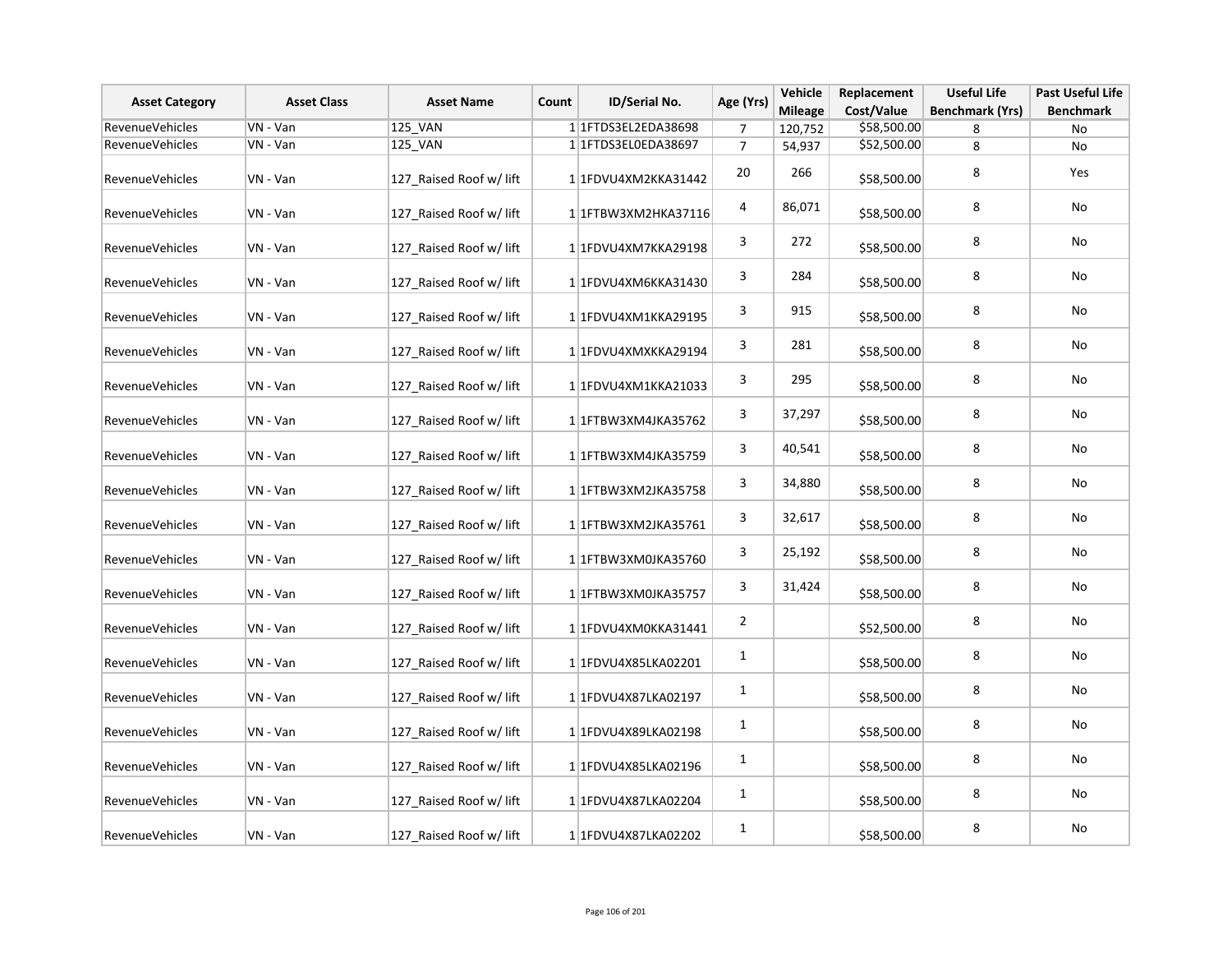| <b>Asset Category</b>  | <b>Asset Class</b> | <b>Asset Name</b>        | Count | ID/Serial No.        | Age (Yrs)      | Vehicle<br><b>Mileage</b> | Replacement<br>Cost/Value | <b>Useful Life</b><br><b>Benchmark (Yrs)</b> | <b>Past Useful Life</b><br><b>Benchmark</b> |
|------------------------|--------------------|--------------------------|-------|----------------------|----------------|---------------------------|---------------------------|----------------------------------------------|---------------------------------------------|
| <b>RevenueVehicles</b> | VN - Van           | 127 Raised Roof w/ lift  |       | 1 1FDVU4X83LKA02200  | $\mathbf{1}$   |                           | \$58,500.00               | 8                                            | No                                          |
| RevenueVehicles        | VN - Van           | 127 Raised Roof w/ lift  |       | 1 1FDVU4X89LKA02203  | 1              |                           | \$58,500.00               | 8                                            | No                                          |
| <b>RevenueVehicles</b> | VN - Van           | 127 Raised Roof w/ lift  |       | 1 1FDVU4X80LKA02199  | $\mathbf{1}$   |                           | \$52,500.00               | 8                                            | No                                          |
| RevenueVehicles        | VN - Van           | 127_Raised Roof w/o lift |       | 1 1FDVU4XM9KKA29199  | 3              | 283                       | \$58,500.00               | 8                                            | No                                          |
| RevenueVehicles        | VN - Van           | 127_Raised Roof w/o lift |       | 1 1FDVU4XM5KKA29197  | $\overline{2}$ |                           | \$58,500.00               | 8                                            | No                                          |
| RevenueVehicles        | VN - Van           | 127_VAN                  |       | 12D4RN5DG5BR629262   | 10             | 55,154                    | \$58,500.00               | 8                                            | Yes                                         |
| RevenueVehicles        | VN - Van           | 127_VAN                  |       | 12C4RDGBG9CR324833   | 9              | 70,778                    | \$58,500.00               | 8                                            | Yes                                         |
| RevenueVehicles        | VN - Van           | 13_Raised Roof w/ lift   |       | 1 1 FTBW3XM7GKB25223 | 5              | 99,639                    | \$58,500.00               | 8                                            | No                                          |
| RevenueVehicles        | VN - Van           | 13 Raised Roof w/ lift   |       | 1 1 FTBW3XM5GKB25222 | 5              | 85,633                    | \$58,500.00               | 8                                            | No                                          |
| RevenueVehicles        | VN - Van           | 13 Raised Roof w/o lift  |       | 1 1FDVU4XM1KKA62889  | $\overline{2}$ |                           | \$52,500.00               | 8                                            | No                                          |
| RevenueVehicles        | VN - Van           | 141 Raised Roof w/ lift  |       | 1 1 FTBW3XMXJKA35748 | 3              | 43,335                    | \$58,500.00               | 8                                            | No                                          |
| RevenueVehicles        | VN - Van           | 141 Raised Roof w/ lift  |       | 1 1FTBW3XM5JKA35754  | 3              | 43,662                    | \$58,500.00               | 8                                            | No                                          |
| RevenueVehicles        | VN - Van           | 141 Raised Roof w/ lift  |       | 1 1FDVU4XM1KKA31433  | $\overline{2}$ |                           | \$58,500.00               | 8                                            | No                                          |
| RevenueVehicles        | VN - Van           | 141 Raised Roof w/ lift  |       | 1 1FDVU4X87LKA02183  | $\mathbf{1}$   |                           | \$58,500.00               | 8                                            | No                                          |
| RevenueVehicles        | VN - Van           | 141 Raised Roof w/ lift  |       | 1 1FDVU4X89LKA02184  | 1              |                           | \$58,500.00               | 8                                            | No                                          |
| RevenueVehicles        | VN - Van           | 141 Raised Roof w/ lift  |       | 1 1FDVU4X80LKA02185  | $\mathbf{1}$   |                           | \$58,500.00               | 8                                            | No                                          |
| <b>RevenueVehicles</b> | VN - Van           | 141 Raised Roof w/o lift |       | 1 1FDVU4XM3KKA31434  | $\overline{2}$ |                           | \$52,500.00               | 8                                            | No                                          |
| <b>RevenueVehicles</b> | VN - Van           | 145 Raised Roof w/ lift  |       | 1 1 FTBW3XM3GKB18513 | $\mathsf S$    | 67,798                    | \$58,500.00               | 8                                            | No                                          |
| RevenueVehicles        | VN - Van           | 145_Raised Roof w/ lift  |       | 1 1FTBW3XM8HKA50243  | 4              | 61,528                    | \$58,500.00               | 8                                            | No                                          |
| RevenueVehicles        | VN - Van           | 145 Raised Roof w/ lift  |       | 1 1FTBW3XM6HKA50242  | 4              | 71,967                    | \$58,500.00               | 8                                            | No                                          |
| RevenueVehicles        | VN - Van           | 145 Raised Roof w/ lift  |       | 1 1FTBW3XM4HKA50241  | 4              | 50,721                    | \$58,500.00               | 8                                            | No                                          |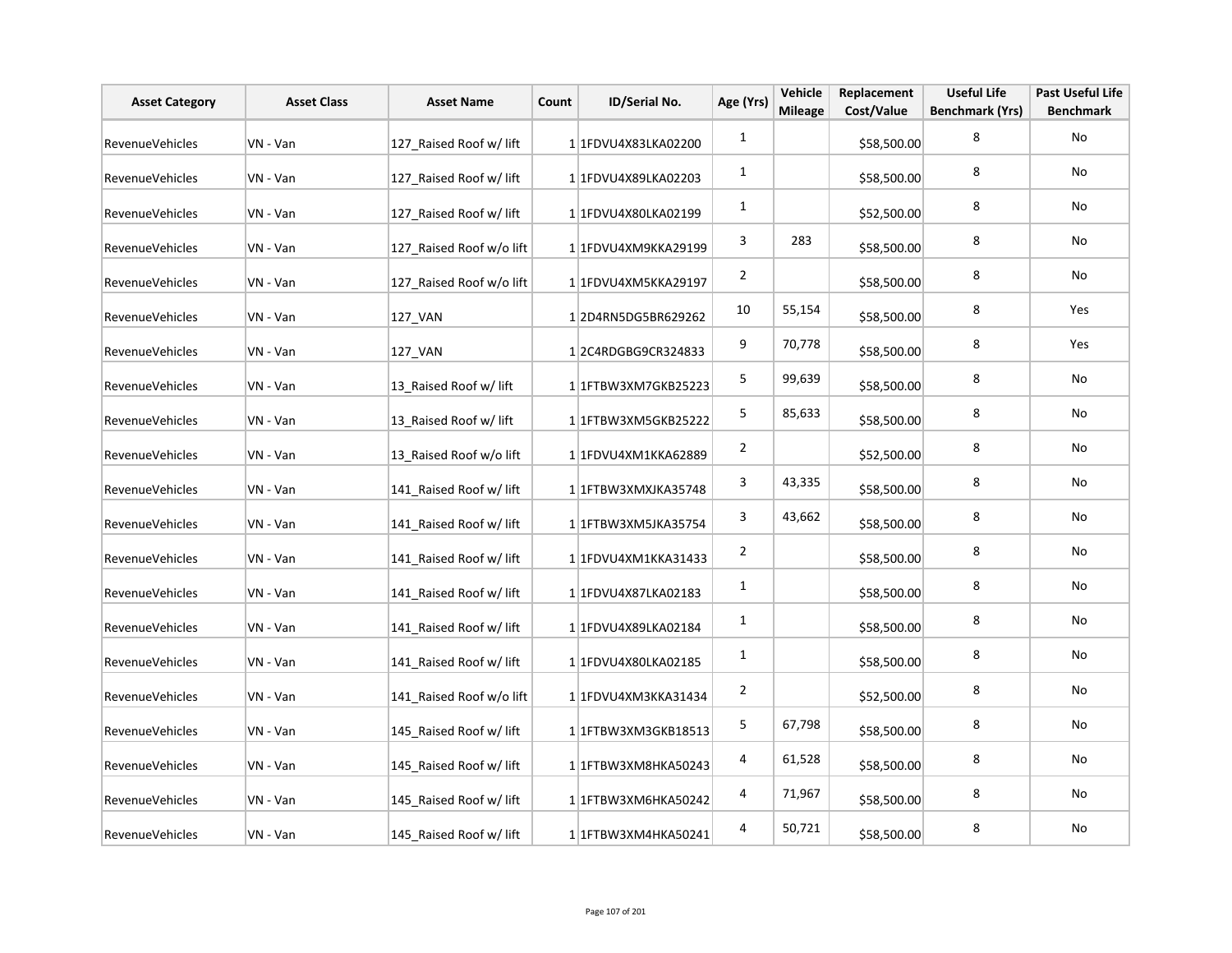| <b>Asset Category</b>  | <b>Asset Class</b> | <b>Asset Name</b>        | Count | <b>ID/Serial No.</b>        | Age (Yrs)      | Vehicle<br><b>Mileage</b> | Replacement<br>Cost/Value | <b>Useful Life</b><br><b>Benchmark (Yrs)</b> | <b>Past Useful Life</b><br><b>Benchmark</b> |
|------------------------|--------------------|--------------------------|-------|-----------------------------|----------------|---------------------------|---------------------------|----------------------------------------------|---------------------------------------------|
| <b>RevenueVehicles</b> | VN - Van           | 145 Raised Roof w/ lift  |       | 1 1 FTBW3XM1JKA74972        | 3              | 25,392                    | \$58,500.00               | 8                                            | No                                          |
| <b>RevenueVehicles</b> | VN - Van           | 145 Raised Roof w/ lift  |       | 1 1 FTBW3XM3JKA74973        | 3              | 21,463                    | \$58,500.00               | 8                                            | No                                          |
| RevenueVehicles        | VN - Van           | 145 Raised Roof w/ lift  |       | 1 1FDVU4XM5KKA67822         | $\overline{2}$ | 3,781                     | \$58,500.00               | 8                                            | No                                          |
| RevenueVehicles        | VN - Van           | 147 Raised Roof w/ lift  |       | 1 1FDVU4XM8KKA53803         | $\overline{2}$ | 4,062                     | \$58,500.00               | 8                                            | No                                          |
| RevenueVehicles        | VN - Van           | 147 Raised Roof w/ lift  |       | 1 1FDVU4XM9KKA53809         | $\overline{2}$ | 3,747                     | \$58,500.00               | 8                                            | No                                          |
| <b>RevenueVehicles</b> | VN - Van           | 147 Raised Roof w/ lift  |       | 1 1FDVU4XM7KKA53808         | $\overline{2}$ | 4,158                     | \$58,500.00               | 8                                            | No                                          |
| RevenueVehicles        | VN - Van           | 147 Raised Roof w/ lift  |       | 1 1FDVU4XM5KKA53807         | $\overline{2}$ | 3,553                     | \$58,500.00               | 8                                            | No                                          |
| RevenueVehicles        | VN - Van           | 147 Raised Roof w/ lift  |       | 1 1FDVU4XM3KKA53806         | $\overline{2}$ | 3,460                     | \$58,500.00               | 8                                            | No                                          |
| RevenueVehicles        | VN - Van           | 147 Raised Roof w/ lift  |       | 1 1FDVU4XM1KKA53805         | $\overline{2}$ | 3,850                     | \$58,500.00               | 8                                            | No                                          |
| RevenueVehicles        | VN - Van           | 147 Raised Roof w/ lift  |       | 1 1FDVU4XM1KKA53804         | $\overline{2}$ |                           | \$58,500.00               | 8                                            | No                                          |
| <b>RevenueVehicles</b> | VN - Van           | 147_Raised Roof w/ lift  |       | 11FDVU4X88LKA02208          | $\mathbf{1}$   |                           | \$58,500.00               | 8                                            | No                                          |
| RevenueVehicles        | VN - Van           | 147 Raised Roof w/ lift  |       | 1 1FDVU4X8XLKA02209         | $\mathbf{1}$   |                           | \$58,500.00               | 8                                            | No                                          |
| <b>RevenueVehicles</b> | VN - Van           | 147 Raised Roof w/o lift |       | 1 1FTBW3XM0JKA48203         | 3              | 36,183                    | \$58,500.00               | 8                                            | No                                          |
| RevenueVehicles        | VN - Van           | 147 Raised Roof w/o lift |       | 1 1 FTBW3XM4JKA48205        | 3              | 36,308                    | \$58,500.00               | 8                                            | No                                          |
| RevenueVehicles        | VN - Van           | 147_Raised Roof w/o lift |       | 1 1 FTBW3XM2JKA48204        | 3              | 31,553                    | \$58,500.00               | 8                                            | No                                          |
| Revenue Vehicles       | VN - Van           | 147_Raised Roof w/o lift |       | 1 1FTBW3XM9JKA48202         | 3              | 7,868                     | \$52,500.00               | 8                                            | No                                          |
| RevenueVehicles        | VN - Van           | 147_VAN                  |       | 1 1 1 FTSS 34 L19 DA 1966 9 | 13             | 30,257                    | \$52,500.00               | 8                                            | Yes                                         |
| RevenueVehicles        | VN - Van           | 147 VAN                  |       | 1 1 FTDS3EL3DDB29865        | 8              | 94,655                    | \$58,500.00               | 8                                            | Yes                                         |
| <b>RevenueVehicles</b> | VN - Van           | 149_Raised Roof w/ lift  |       | 1 1FTBW3XM7HKA50251         | 4              | 86,181                    | \$58,500.00               | 8                                            | No                                          |
| RevenueVehicles        | VN - Van           | 149 Raised Roof w/ lift  |       | 1 1FTBW3XM9HKA50252         | 4              | 78,373                    | \$58,500.00               | 8                                            | No                                          |
| <b>RevenueVehicles</b> | VN - Van           | 149 Raised Roof w/ lift  |       | 1 1FBVU4XM0KJA81151         | $\overline{2}$ |                           | \$58,500.00               | 8                                            | No                                          |
| RevenueVehicles        | VN - Van           | 149 Raised Roof w/o lift |       | 1 1 FTBW3XM6GKB25021        | 5              | 69,259                    | \$52,500.00               | 8                                            | No                                          |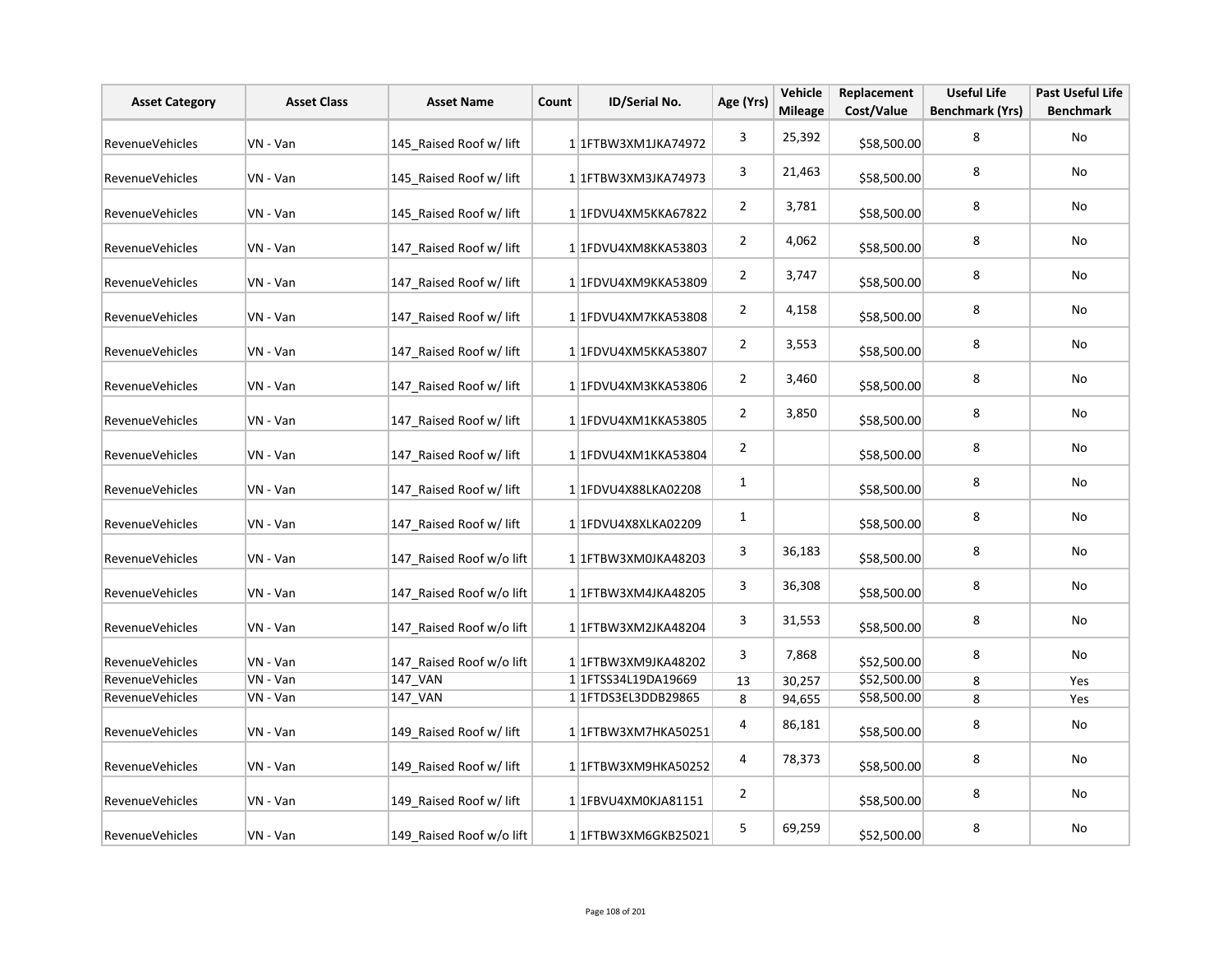| <b>Asset Category</b>  | <b>Asset Class</b> | <b>Asset Name</b>        | Count | ID/Serial No.                       | Age (Yrs)               | Vehicle<br><b>Mileage</b> | Replacement<br>Cost/Value | <b>Useful Life</b><br><b>Benchmark (Yrs)</b> | <b>Past Useful Life</b><br><b>Benchmark</b> |
|------------------------|--------------------|--------------------------|-------|-------------------------------------|-------------------------|---------------------------|---------------------------|----------------------------------------------|---------------------------------------------|
| <b>RevenueVehicles</b> | VN - Van           | 149 Raised Roof w/o lift |       | 1 1 FTBW3XM8JKA48207                | $\overline{\mathbf{4}}$ | 31,646                    | \$52,500.00               | 8                                            | <b>No</b>                                   |
| RevenueVehicles        | VN - Van           | 149 Raised Roof w/o lift |       | 1 1FTBW3XM6JKA48206                 | 3                       | 32,357                    | \$52,500.00               | 8                                            | No                                          |
| RevenueVehicles        | VN - Van           | 149 Raised Roof w/o lift |       | 1 1FDVU4XM2JKB30141                 | $\overline{2}$          |                           | \$52,500.00               | 8                                            | No                                          |
| RevenueVehicles        | VN - Van           | 149_VAN                  |       | 1 1 1 FTD S3 EL7ED A 38664          | $\overline{7}$          | 138,820                   | \$58,500.00               | 8                                            | No                                          |
| RevenueVehicles        | VN - Van           | 149_VAN                  |       | 12C4RDGCG7ER423443                  | $\overline{7}$          | 144,231                   | \$52,500.00               | 8                                            | No                                          |
| RevenueVehicles        | VN - Van           | 151_Raised Roof w/ lift  |       | 1 1 FTBW3XM1JKA44547                | 3                       | 8,985                     | \$58,500.00               | 8                                            | <b>No</b>                                   |
| RevenueVehicles        | VN - Van           | 153_Raised Roof w/ lift  |       | 1 1 FTBW3XMXHKA46498                | 4                       | 62,524                    | \$58,500.00               | 8                                            | No                                          |
| RevenueVehicles        | VN - Van           | 153 Raised Roof w/ lift  |       | 1 1FTBW3XM6HKA46501                 | 4                       | 76,113                    | \$58,500.00               | 8                                            | No                                          |
| RevenueVehicles        | VN - Van           | 153 Raised Roof w/ lift  |       | 1 1FTBW3XM4HKA46500                 | 4                       | 76,378                    | \$58,500.00               | 8                                            | No                                          |
| RevenueVehicles        | VN - Van           | 153_Raised Roof w/ lift  |       | 1 1 FTBW3XM7JKA57836                | 3                       | 36,181                    | \$58,500.00               | 8                                            | No                                          |
| RevenueVehicles        | VN - Van           | 153 Raised Roof w/o lift |       | 1 1FTBW3XM3JKA57834                 | 3                       | 31,885                    | \$52,500.00               | 8                                            | No                                          |
| RevenueVehicles        | VN - Van           | 153 Raised Roof w/o lift |       | 1 1FTBW3XM5JKA57835                 | 3                       | 28,402                    | \$52,500.00               | 8                                            | No                                          |
| RevenueVehicles        | VN - Van           | 153 Raised Roof w/o lift |       | 1 1FTBW3XM1JKA57833                 | 3                       | 38,713                    | \$52,500.00               | 8                                            | No                                          |
| RevenueVehicles        | VN - Van           | 153 Raised Roof w/o lift |       | 1 1FDVU4XM6KKA53797                 | $\overline{2}$          | 1,053                     | \$52,500.00               | 8                                            | No                                          |
| RevenueVehicles        | VN - Van           | 157 Raised Roof w/ lift  |       | 1 1FTBW3XMXGKB25037                 | 5                       | 104,135                   | \$58,500.00               | 8                                            | No                                          |
| RevenueVehicles        | VN - Van           | 157 Raised Roof w/ lift  |       | 1 1 FTBW3XM8GKB25036                | 5                       | 96,415                    | \$58,500.00               | 8                                            | No                                          |
| RevenueVehicles        | VN - Van           | 157 Raised Roof w/ lift  |       | 1 1 FTBW3XM8GKB15185                | $\mathsf S$             | 112,924                   | \$58,500.00               | 8                                            | No                                          |
| <b>RevenueVehicles</b> | VN - Van           | 157 Raised Roof w/ lift  |       | 1 1 1 FTB W 3 X M 4 H K A 3 1 3 5 1 | 4                       | 123,729                   | \$58,500.00               | 8                                            | No                                          |
| RevenueVehicles        | VN - Van           | 157 Raised Roof w/ lift  |       | 1 1FTBW3XMXHKA31354                 | 4                       | 83,329                    | \$58,500.00               | 8                                            | No                                          |
| RevenueVehicles        | VN - Van           | 157 Raised Roof w/ lift  |       | 1 1 FTBW3XM6HKA31352                | 4                       | 85,878                    | \$58,500.00               | 8                                            | No                                          |
| RevenueVehicles        | VN - Van           | 157 Raised Roof w/ lift  |       | 1 1 FTBW3XM8HKA31353                | 4                       | 135,651                   | \$58,500.00               | 8                                            | <b>No</b>                                   |
| RevenueVehicles        | VN - Van           | 157 Raised Roof w/ lift  |       | 1 1FTBW3XM3JKA26454                 | 3                       | 46,501                    | \$58,500.00               | 8                                            | No                                          |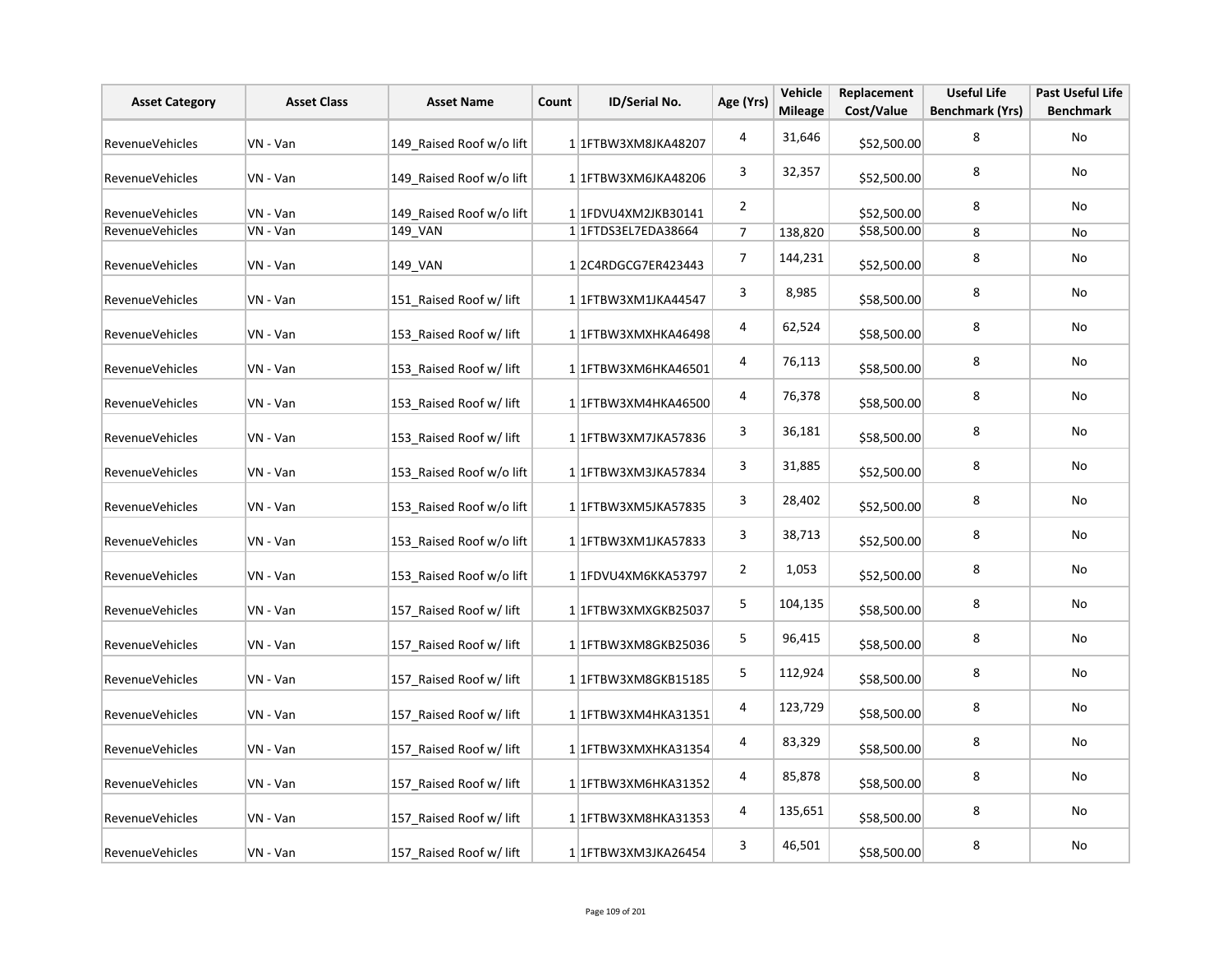| <b>Asset Category</b>  | <b>Asset Class</b> | <b>Asset Name</b>        | Count | ID/Serial No.        | Age (Yrs)      | Vehicle<br><b>Mileage</b> | Replacement<br>Cost/Value | <b>Useful Life</b><br><b>Benchmark (Yrs)</b> | <b>Past Useful Life</b><br><b>Benchmark</b> |
|------------------------|--------------------|--------------------------|-------|----------------------|----------------|---------------------------|---------------------------|----------------------------------------------|---------------------------------------------|
| <b>RevenueVehicles</b> | VN - Van           | 157 Raised Roof w/ lift  |       | 1 1FTBW3XM1JKA26453  | 3              | 46,819                    | \$58,500.00               | 8                                            | No                                          |
| <b>RevenueVehicles</b> | VN - Van           | 157 Raised Roof w/ lift  |       | 1 1FTBW3XMXJKA26452  | 3              | 54,675                    | \$58,500.00               | 8                                            | No                                          |
| <b>RevenueVehicles</b> | VN - Van           | 157 Raised Roof w/ lift  |       | 1 1FTBW3XM8JKA26451  | 3              | 36,308                    | \$58,500.00               | 8                                            | No                                          |
| RevenueVehicles        | VN - Van           | 157_Raised Roof w/ lift  |       | 1 1FTBW3XM5JKA26455  | 3              | 55,442                    | \$58,500.00               | 8                                            | No                                          |
| RevenueVehicles        | VN - Van           | 157_Raised Roof w/ lift  |       | 1 1FDVU4XM3KKA29196  | $\overline{2}$ | 11,499                    | \$58,500.00               | 8                                            | No                                          |
| RevenueVehicles        | VN - Van           | 157 Raised Roof w/ lift  |       | 1 1FDVU4XM6KKA29192  | $\overline{2}$ | 6,935                     | \$58,500.00               | 8                                            | No                                          |
| RevenueVehicles        | VN - Van           | 157_Raised Roof w/ lift  |       | 1 1FDVU4XM8KKA31428  | $\overline{2}$ | 10,408                    | \$58,500.00               | 8                                            | No                                          |
| RevenueVehicles        | VN - Van           | 157_Raised Roof w/ lift  |       | 1 1FDVU4XMXKKA31429  | $\overline{2}$ | 12,714                    | \$58,500.00               | 8                                            | No                                          |
| RevenueVehicles        | VN - Van           | 157 Raised Roof w/ lift  |       | 1 1FDVU4X88LKA02192  | $\mathbf{1}$   |                           | \$58,500.00               | 8                                            | No                                          |
| RevenueVehicles        | VN - Van           | 157 Raised Roof w/ lift  |       | 1 1FDVU4X81LKA02194  | $\mathbf{1}$   |                           | \$58,500.00               | 8                                            | No                                          |
| RevenueVehicles        | VN - Van           | 157 Raised Roof w/ lift  |       | 1 1FDVU4X83LKA02195  | $\mathbf{1}$   |                           | \$58,500.00               | 8                                            | No                                          |
| RevenueVehicles        | VN - Van           | 157 Raised Roof w/ lift  |       | 1 1FDVU4X84LKA02190  | 1              |                           | \$58,500.00               | 8                                            | No                                          |
| RevenueVehicles        | VN - Van           | 157 Raised Roof w/ lift  |       | 1 1 FDVU4X8XLKA02193 | $\mathbf{1}$   |                           | \$58,500.00               | 8                                            | No                                          |
| RevenueVehicles        | VN - Van           | 157_Raised Roof w/ lift  |       | 1 1FDVU4X86LKA02191  | $\mathbf{1}$   |                           | \$58,500.00               | 8                                            | No                                          |
| RevenueVehicles        | VN - Van           | 157 Raised Roof w/o lift |       | 1 1 FTBW3XM3HKA31356 | 4              | 93,496                    | \$58,500.00               | 8                                            | No                                          |
| RevenueVehicles        | VN - Van           | 159 Raised Roof w/ lift  |       | 1 1FTBW3XM8HKA50260  | 4              | 74,471                    | \$58,500.00               | 8                                            | No                                          |
| RevenueVehicles        | VN - Van           | 159 Raised Roof w/ lift  |       | 1 1FTBW3XMXHKA50261  | 4              | 71,087                    | \$58,500.00               | 8                                            | No                                          |
| <b>RevenueVehicles</b> | VN - Van           | 159 Raised Roof w/ lift  |       | 1 1FTBW3XM1HKA50262  | 4              | 81,511                    | \$58,500.00               | 8                                            | No                                          |
| RevenueVehicles        | VN - Van           | 159_Raised Roof w/ lift  |       | 1 1 FTBW3XM3HKA50263 | 4              | 62,540                    | \$58,500.00               | 8                                            | No                                          |
| RevenueVehicles        | VN - Van           | 159 Raised Roof w/ lift  |       | 1 1FTBW3XM5HKA50264  | 4              | 67,846                    | \$58,500.00               | 8                                            | No                                          |
| RevenueVehicles        | VN - Van           | 159_Raised Roof w/ lift  |       | 1 1FTBW3XM3JKA52942  | 3              | 33,272                    | \$58,500.00               | 8                                            | No                                          |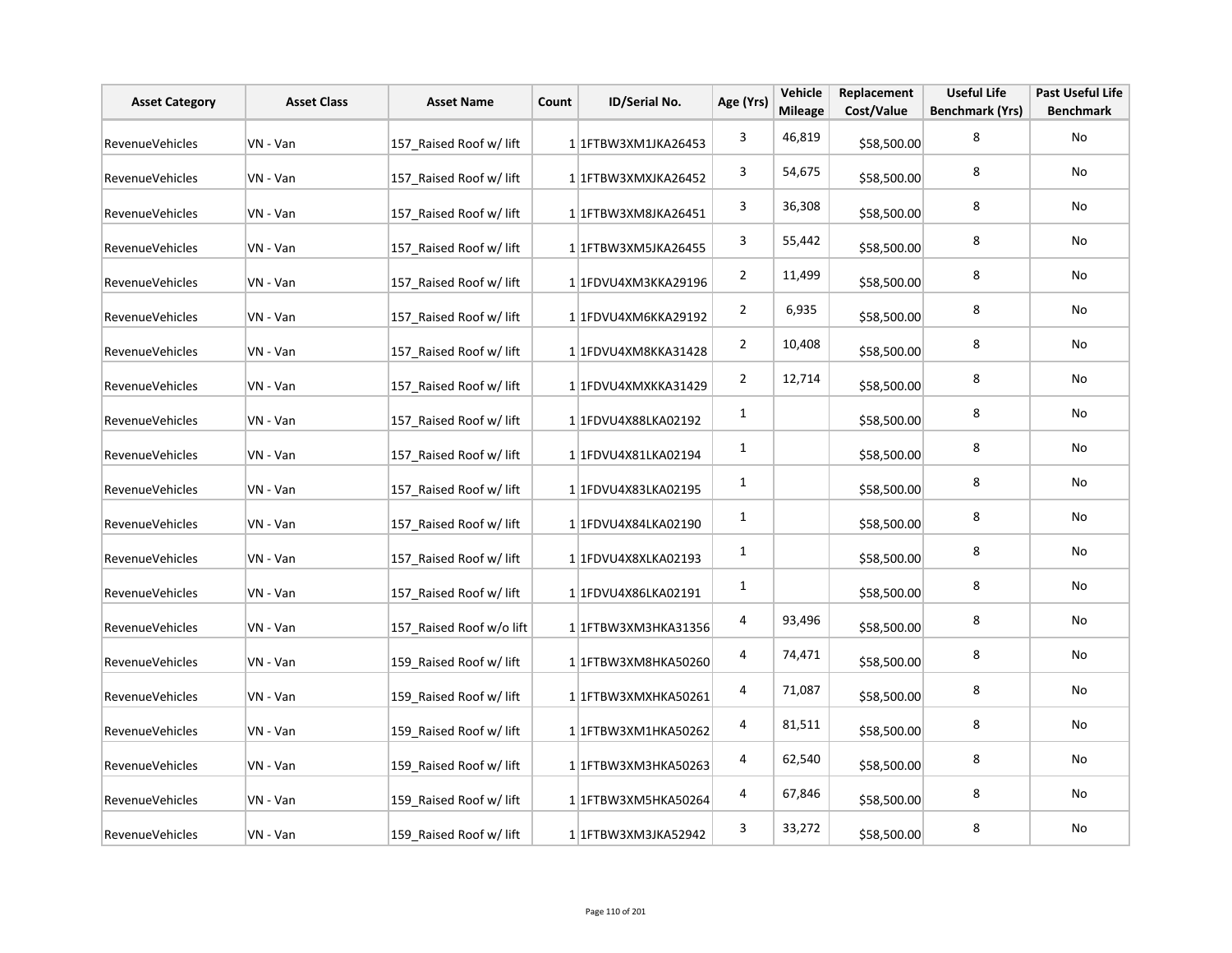| <b>Asset Category</b>  | <b>Asset Class</b> | <b>Asset Name</b>        | Count | ID/Serial No.        | Age (Yrs)      | Vehicle<br><b>Mileage</b> | Replacement<br>Cost/Value | <b>Useful Life</b><br><b>Benchmark (Yrs)</b> | <b>Past Useful Life</b><br><b>Benchmark</b> |
|------------------------|--------------------|--------------------------|-------|----------------------|----------------|---------------------------|---------------------------|----------------------------------------------|---------------------------------------------|
| RevenueVehicles        | VN - Van           | 159 Raised Roof w/ lift  |       | 1 1FTBW3XM7JKA52944  | 3              | 22,429                    | \$58,500.00               | 8                                            | <b>No</b>                                   |
| <b>RevenueVehicles</b> | VN - Van           | 159 Raised Roof w/ lift  |       | 1 1FTBW3XM5JKA52943  | 3              | 30,095                    | \$58,500.00               | 8                                            | No                                          |
| RevenueVehicles        | VN - Van           | 159 Raised Roof w/ lift  |       | 1 1FDVU4XM5KKA66624  | $\overline{2}$ |                           | \$58,500.00               | 8                                            | No                                          |
| RevenueVehicles        | VN - Van           | 159 Raised Roof w/ lift  |       | 1 1FDVU4XM5KKA66623  | $\overline{2}$ |                           | \$58,500.00               | 8                                            | No                                          |
| <b>RevenueVehicles</b> | VN - Van           | 159 Raised Roof w/o lift |       | 1 1 FTBW3XM6HKA37104 | 4              | 73,858                    | \$52,500.00               | 8                                            | No                                          |
| RevenueVehicles        | VN - Van           | 159 Raised Roof w/o lift |       | 1 1FTBW3XM9JKA52945  | 3              | 33,213                    | \$58,500.00               | 8                                            | No                                          |
| RevenueVehicles        | VN - Van           | 159 VAN                  |       | 1 1 FTDS3EL9EDA38665 | $\overline{7}$ | 90,913                    | \$58,500.00               | 8                                            | No                                          |
| RevenueVehicles        | VN - Van           | 161 Raised Roof w/ lift  |       | 1 1FTBW3XM0HKA46493  | 20             | 47,484                    | \$58,500.00               | 8                                            | Yes                                         |
| RevenueVehicles        | VN - Van           | 161 Raised Roof w/ lift  |       | 1 1 FTBW3XM3GKB57425 | 5              | 49,989                    | \$58,500.00               | 8                                            | No                                          |
| RevenueVehicles        | VN - Van           | 161 Raised Roof w/ lift  |       | 1 1 FTBW3XM3GKB48188 | 5              | 40,056                    | \$58,500.00               | 8                                            | No                                          |
| RevenueVehicles        | VN - Van           | 161 Raised Roof w/ lift  |       | 1 1FTBW3XM2GKB10998  | 5              | 56,457                    | \$58,500.00               | 8                                            | No                                          |
| <b>RevenueVehicles</b> | VN - Van           | 161 Raised Roof w/ lift  |       | 1 1FTBW3XM9HKA46492  | 4              | 62,530                    | \$58,500.00               | 8                                            | No                                          |
| RevenueVehicles        | VN - Van           | 161 Raised Roof w/ lift  |       | 1 1FTBW3XM2HKA46494  | 4              | 41,863                    | \$58,500.00               | 8                                            | No                                          |
| RevenueVehicles        | VN - Van           | 161 Raised Roof w/ lift  |       | 1 1FTBW3XM9JKA35756  | 3              | 15,444                    | \$58,500.00               | 8                                            | No                                          |
| <b>RevenueVehicles</b> | VN - Van           | 161 Raised Roof w/ lift  |       | 1 1FTBW3XM8JKA35747  | 3              | 17,715                    | \$58,500.00               | 8                                            | No                                          |
| RevenueVehicles        | VN - Van           | 161 Raised Roof w/ lift  |       | 1 1 FTBW3XM7JKA35755 | 3              | 16,621                    | \$58,500.00               | 8                                            | No                                          |
| RevenueVehicles        | VN - Van           | 161 Raised Roof w/ lift  |       | 1 1 FTBW3XM3JKA35753 | 3              | 19,949                    | \$58,500.00               | 8                                            | No                                          |
| <b>RevenueVehicles</b> | VN - Van           | 161 Raised Roof w/ lift  |       | 1 1 FTRS4XM8KKA21025 | 3              | 4,641                     | \$58,500.00               | 8                                            | <b>No</b>                                   |
| RevenueVehicles        | VN - Van           | 161 Raised Roof w/ lift  |       | 1 1 FTRS4XM1KKA21027 | $\overline{2}$ | 3,727                     | \$58,500.00               | 8                                            | No                                          |
| RevenueVehicles        | VN - Van           | 161 Raised Roof w/ lift  |       | 1 1 FTRS4XM1KKA21030 | $\overline{2}$ | 3,491                     | \$58,500.00               | 8                                            | No                                          |
| RevenueVehicles        | VN - Van           | 161 Raised Roof w/ lift  |       | 1 1 FTRS4XM3KKA21028 | $\overline{2}$ | 6,952                     | \$58,500.00               | 8                                            | <b>No</b>                                   |
| RevenueVehicles        | VN - Van           | 161 Raised Roof w/ lift  |       | 1 1 FTRS4XMXKKA21026 | $\overline{2}$ | 6,046                     | \$58,500.00               | 8                                            | No                                          |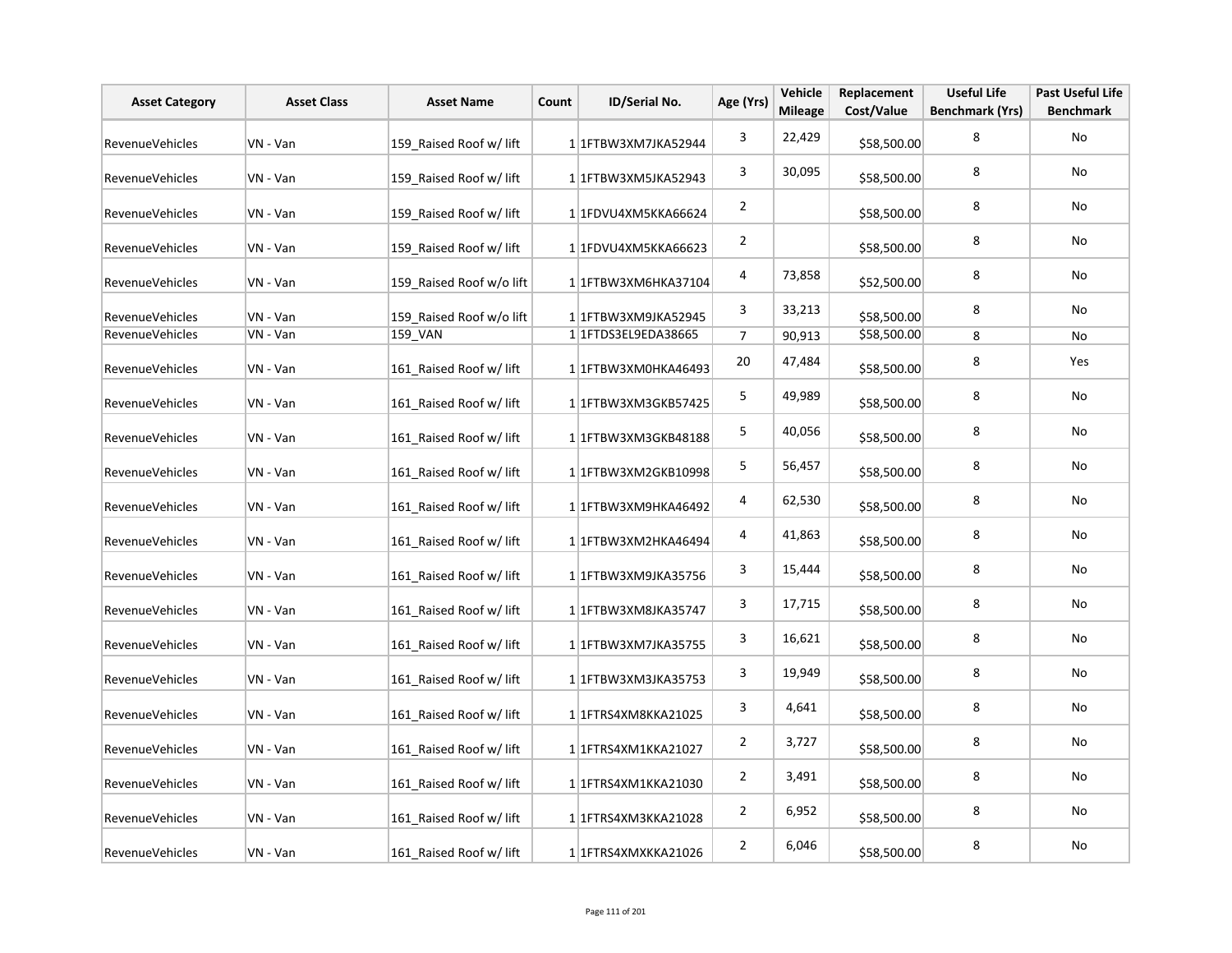| <b>Asset Category</b>  | <b>Asset Class</b> | <b>Asset Name</b>        | Count | <b>ID/Serial No.</b> | Age (Yrs)      | Vehicle<br><b>Mileage</b> | Replacement<br>Cost/Value | <b>Useful Life</b><br><b>Benchmark (Yrs)</b> | <b>Past Useful Life</b><br><b>Benchmark</b> |
|------------------------|--------------------|--------------------------|-------|----------------------|----------------|---------------------------|---------------------------|----------------------------------------------|---------------------------------------------|
| <b>RevenueVehicles</b> | VN - Van           | 161_Raised Roof w/ lift  |       | 1 1 FTRS4XM5KKA21029 | $\overline{2}$ | 6,619                     | \$58,500.00               | 8                                            | No                                          |
| <b>RevenueVehicles</b> | VN - Van           | 161 Raised Roof w/ lift  |       | 1 1 FTRS4XM3KKA11031 | $\overline{2}$ | 7,566                     | \$58,500.00               | 8                                            | No                                          |
| <b>RevenueVehicles</b> | VN - Van           | 161 Raised Roof w/o lift |       | 1 1 FTBW3XM1GKB48190 | 5              | 76,306                    | \$58,500.00               | 8                                            | No                                          |
| RevenueVehicles        | VN - Van           | 161 Raised Roof w/o lift |       | 1 1 FTBW3XM5GKB18514 | 5              | 90,130                    | \$52,500.00               | 8                                            | No                                          |
| <b>RevenueVehicles</b> | VN - Van           | 161 Raised Roof w/o lift |       | 1 1FTBW3XM1JKA35752  | 3              | 14,201                    | \$52,500.00               | 8                                            | No                                          |
| RevenueVehicles        | VN - Van           | 161 VAN                  |       | 12C4RDGCGXFR719543   | 6              | 70,072                    | \$52,500.00               | 8                                            | No                                          |
| <b>RevenueVehicles</b> | VN - Van           | 163_1988                 |       | 1 1FDEE3FS6HDC61988  | $\overline{4}$ | 139,152                   | \$55,099.00               | 8                                            | No                                          |
| <b>RevenueVehicles</b> | VN - Van           | 163 1989                 |       | 1 1FDEE3FS8HDC61989  | $\overline{4}$ | 125,914                   | \$55,099.00               | 8                                            | No                                          |
| RevenueVehicles        | VN - Van           | 163_1990                 |       | 1 1FDEE3FS4HDC61990  | $\overline{4}$ | 139,311                   | \$55,099.00               | 8                                            | No                                          |
| <b>RevenueVehicles</b> | VN - Van           | 163_935                  |       | 1 1FDEE3RS2HDC60935  | 4              | 125,465                   | \$55,099.00               | 8                                            | No                                          |
| <b>RevenueVehicles</b> | VN - Van           | 163 940                  |       | 1 1FDEE3FS6HDC60940  | 4              | 133,998                   | \$55,099.00               | 8                                            | No                                          |
| RevenueVehicles        | VN - Van           | 163 Raised Roof w/o lift |       | 1 1 FTBW3XM5HKA46490 | 4              | 96,542                    | \$52,500.00               | 8                                            | No                                          |
| RevenueVehicles        | VN - Van           | 165 VAN                  |       | 12D4RN3DG4BR649054   | 10             | 66,198                    | \$52,500.00               | 8                                            | Yes                                         |
| <b>RevenueVehicles</b> | VN - Van           | 167_Raised Roof w/ lift  |       | 11FDVU4X84LKA02206   | $\mathbf{1}$   |                           | \$58,500.00               | 8                                            | No                                          |
| RevenueVehicles        | VN - Van           | 167 Raised Roof w/ lift  |       | 1 1FDVU4X86LKA02207  | $\mathbf{1}$   |                           | \$52,500.00               | 8                                            | No                                          |
| <b>RevenueVehicles</b> | VN - Van           | 167 VAN                  |       | 1 1 FTDS3EL5BDA98244 | 10             | 117,754                   | \$52,500.00               | 8                                            | Yes                                         |
| <b>RevenueVehicles</b> | VN - Van           | 167_VAN                  |       | 1 1 FTDS3EL7BDA98245 | 10             | 108,633                   | \$52,500.00               | 8                                            | Yes                                         |
| <b>RevenueVehicles</b> | VN - Van           | 17_Raised Roof w/o lift  |       | 1 1FDEE3FSXGDC50295  | 5              | 25,986                    | \$52,500.00               | 8                                            | No                                          |
| RevenueVehicles        | VN - Van           | 17_Raised Roof w/o lift  |       | 1 1FTBW3XM0GKB10997  | 5              | 41,484                    | \$52,500.00               | 8                                            | No                                          |
| RevenueVehicles        | VN - Van           | 17_Raised Roof w/o lift  |       | 1 1FTBW3XM0GKB15181  | 5              | 44,966                    | \$52,500.00               | 8                                            | No                                          |
| <b>RevenueVehicles</b> | VN - Van           | <b>17 VAN</b>            |       | 1 1FTDS3ELXDDB29863  | 8              | 67,813                    | \$58,500.00               | 8                                            | Yes                                         |
| RevenueVehicles        | VN - Van           | 171 Raised Roof w/ lift  |       | 1 1 FTBW3XM2GKB25033 | 5              | 85,757                    | \$58,500.00               | 8                                            | No                                          |
| <b>RevenueVehicles</b> | VN - Van           | 171_Raised Roof w/ lift  |       | 1 1 FTBW3XM4GKB25034 | 5              | 92,620                    | \$58,500.00               | 8                                            | No                                          |
| <b>RevenueVehicles</b> | VN - Van           | 171 Raised Roof w/ lift  |       | 1 1 FTBW3XM0GKB25032 | 5              | 73,835                    | \$58,500.00               | 8                                            | No                                          |
| <b>RevenueVehicles</b> | VN - Van           | 171 Raised Roof w/ lift  |       | 11FTBW3XM9GKB25031   | 5              | 65,544                    | \$58,500.00               | 8                                            | No                                          |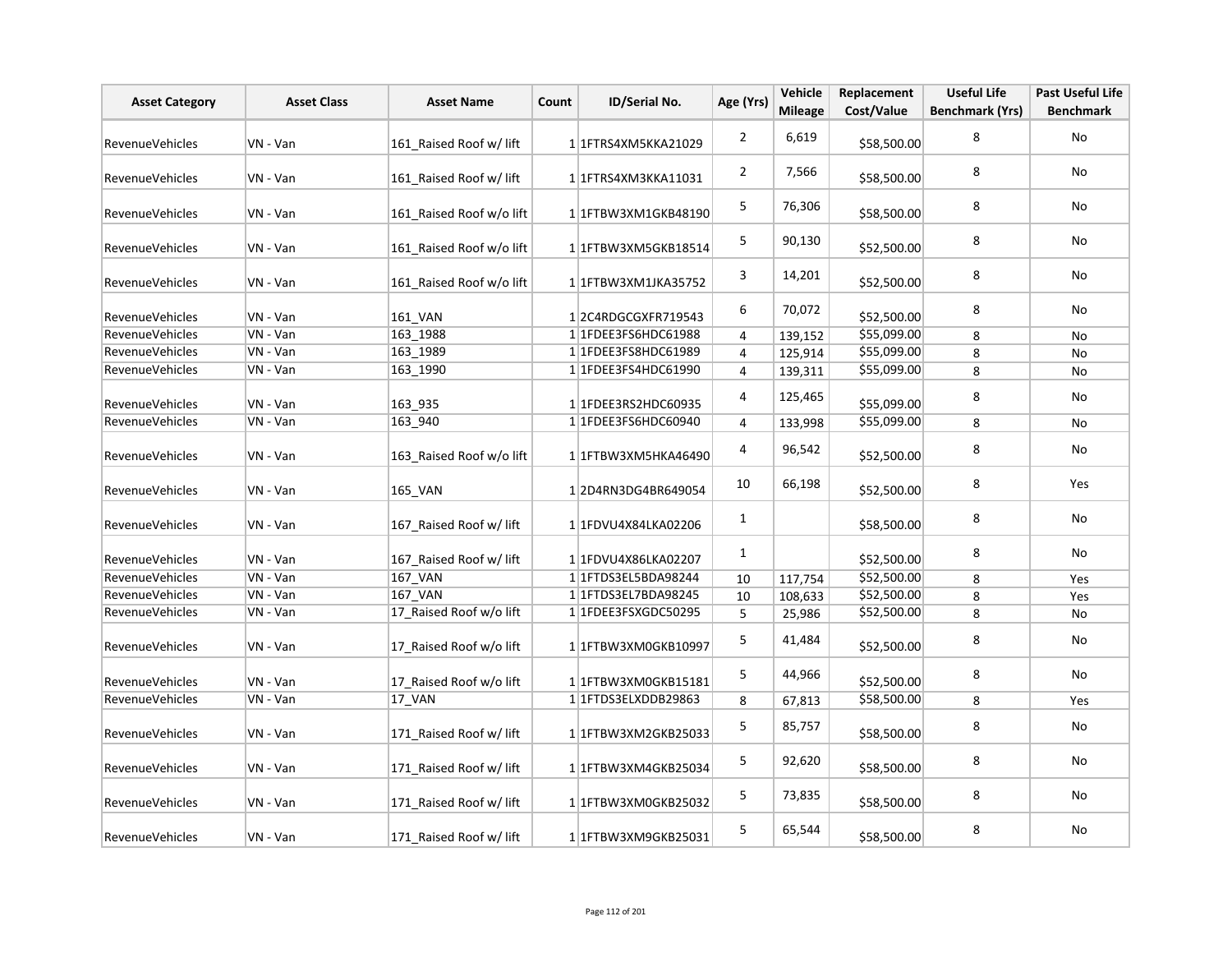| <b>Asset Category</b>  | <b>Asset Class</b> | <b>Asset Name</b>        | Count | ID/Serial No.              | Age (Yrs)      | Vehicle<br><b>Mileage</b> | Replacement<br>Cost/Value | <b>Useful Life</b><br><b>Benchmark (Yrs)</b> | <b>Past Useful Life</b><br><b>Benchmark</b> |
|------------------------|--------------------|--------------------------|-------|----------------------------|----------------|---------------------------|---------------------------|----------------------------------------------|---------------------------------------------|
| <b>RevenueVehicles</b> | VN - Van           | 171 Raised Roof w/ lift  |       | 11FTBW3XM4GKB18522         | 5              | 64,050                    | \$58,500.00               | 8                                            | No                                          |
| <b>RevenueVehicles</b> | VN - Van           | 171 Raised Roof w/ lift  |       | 1 1FTBW3XM6GKB25035        | 5              | 75,449                    | \$58,500.00               | 8                                            | No                                          |
| <b>RevenueVehicles</b> | VN - Van           | 171_Raised Roof w/ lift  |       | 1 1 FTBW3XM1JKA48209       | 3              | 29,432                    | \$58,500.00               | 8                                            | No                                          |
| RevenueVehicles        | VN - Van           | 171 Raised Roof w/ lift  |       | 1 1 FTBW3XMXJKA48208       | 3              | 31,267                    | \$58,500.00               | 8                                            | No                                          |
| RevenueVehicles        | VN - Van           | 171 Raised Roof w/ lift  |       | 1 1 FTBW3XM8JKA48210       | 3              |                           | \$58,500.00               | 8                                            | No                                          |
| <b>RevenueVehicles</b> | VN - Van           | 171_VAN                  |       | 1 1 FTDS3EL1BDB31725       | 10             | 150,156                   | \$52,500.00               | 8                                            | Yes                                         |
| RevenueVehicles        | VN - Van           | 171 VAN                  |       | 11FTDS3EL6BDB31722         | 10             | 102,065                   | \$52,500.00               | 8                                            | Yes                                         |
| RevenueVehicles        | VN - Van           | 171 VAN                  |       | 1 1 FTDS3ELXBDB31724       | 10             | 139,006                   | \$52,500.00               | 8                                            | Yes                                         |
| RevenueVehicles        | VN - Van           | 171_VAN                  |       | 1 1 FTDS3EL3BDB31726       | 10             | 119,400                   | \$52,500.00               | 8                                            | Yes                                         |
| <b>RevenueVehicles</b> | VN - Van           | 171 VAN                  |       | 1 1 1 FTD S3 EL2ED A 38636 | $\overline{7}$ | 188,785                   | \$58,500.00               | 8                                            | No                                          |
| RevenueVehicles        | VN - Van           | 171 VAN                  |       | 1 1FTDS3EL0EDA38635        | $\overline{7}$ | 129,590                   | \$58,500.00               | 8                                            | No                                          |
| <b>RevenueVehicles</b> | VN - Van           | 171_VAN                  |       | 1 1 1 FTD S3 EL4ED A 38637 | $\overline{7}$ | 90,441                    | \$58,500.00               | 8                                            | No                                          |
| RevenueVehicles        | VN - Van           | 171 VAN                  |       | 1 1 FTDS3EL9EDA38634       | $\overline{7}$ | 123,261                   | \$58,500.00               | 8                                            | No                                          |
| RevenueVehicles        | VN - Van           | <b>171 VAN</b>           |       | 1 1 FTDS3EL7EDA38633       | $\overline{7}$ | 224,950                   | \$58,500.00               | 8                                            | <b>No</b>                                   |
| <b>RevenueVehicles</b> | VN - Van           | 171 VAN                  |       | 1 1 FTDS3EL5EDA38632       | $\overline{7}$ | 179,273                   | \$52,500.00               | 8                                            | No                                          |
| RevenueVehicles        | VN - Van           | 173 Raised Roof w/ lift  |       | 1 1FDVU4XM8KKA62891        | $\overline{2}$ |                           | \$58,500.00               | 8                                            | No                                          |
| RevenueVehicles        | VN - Van           | 173 Raised Roof w/ lift  |       | 1 1FDVU4XM1KKA62892        | $\overline{2}$ |                           | \$58,500.00               | 8                                            | No                                          |
| RevenueVehicles        | VN - Van           | 173_Raised Roof w/o lift |       | 1 1FDVU4XM8KKA62890        | $\overline{2}$ | 227                       | \$52,500.00               | 8                                            | No                                          |
| <b>RevenueVehicles</b> | VN - Van           | 173 VAN                  |       | 12B6LB31Z3YK161995         | 21             | 105,551                   | \$58,500.00               | 8                                            | Yes                                         |
| <b>RevenueVehicles</b> | VN - Van           | 175 Raised Roof w/o lift |       | 1 1 FTBW3XM6GKB15184       | 5              | 65,377                    | \$52,500.00               | 8                                            | <b>No</b>                                   |
| RevenueVehicles        | VN - Van           | 175_Raised Roof w/o lift |       | 1 1 FTBW3XM0HKA37115       | 4              | 35,952                    | \$58,500.00               | 8                                            | No                                          |
| RevenueVehicles        | VN - Van           | 175_Raised Roof w/o lift |       | 1 1 FTRS4XM3KKA66616       | $\overline{2}$ |                           | \$52,500.00               | 8                                            | No                                          |
| <b>RevenueVehicles</b> | VN - Van           | 175_VAN                  |       | 12B6LB31ZX1K547724         | 20             | 108,160                   | \$52,500.00               | 8                                            | Yes                                         |
| RevenueVehicles        | VN - Van           | 179 Raised Roof w/ lift  |       | 1 1FDVU4XM0KKA66626        | $\overline{2}$ | 1,708                     | \$58,500.00               | 8                                            | No                                          |
| RevenueVehicles        | VN - Van           | 179_Raised Roof w/ lift  |       | 1 1FDVU4XM9KKA66625        | $\overline{2}$ | 2,439                     | \$58,500.00               | 8                                            | No                                          |
| <b>RevenueVehicles</b> | VN - Van           | 179 VAN                  |       | 1 1 FTDS3ELXDDB29099       | 8              | 136,424                   | \$52,500.00               | 8                                            | Yes                                         |
| <b>RevenueVehicles</b> | VN - Van           | 183_                     |       | 1 1 FTBW3XM4JKA86971       | 3              | 59,903                    | \$54,211.00               | 8                                            | No                                          |
| <b>RevenueVehicles</b> | VN - Van           | 183                      |       | 1 1 FTBW3XM6JKA80329       | 3              | 64,897                    | \$54,211.00               | 8                                            | No                                          |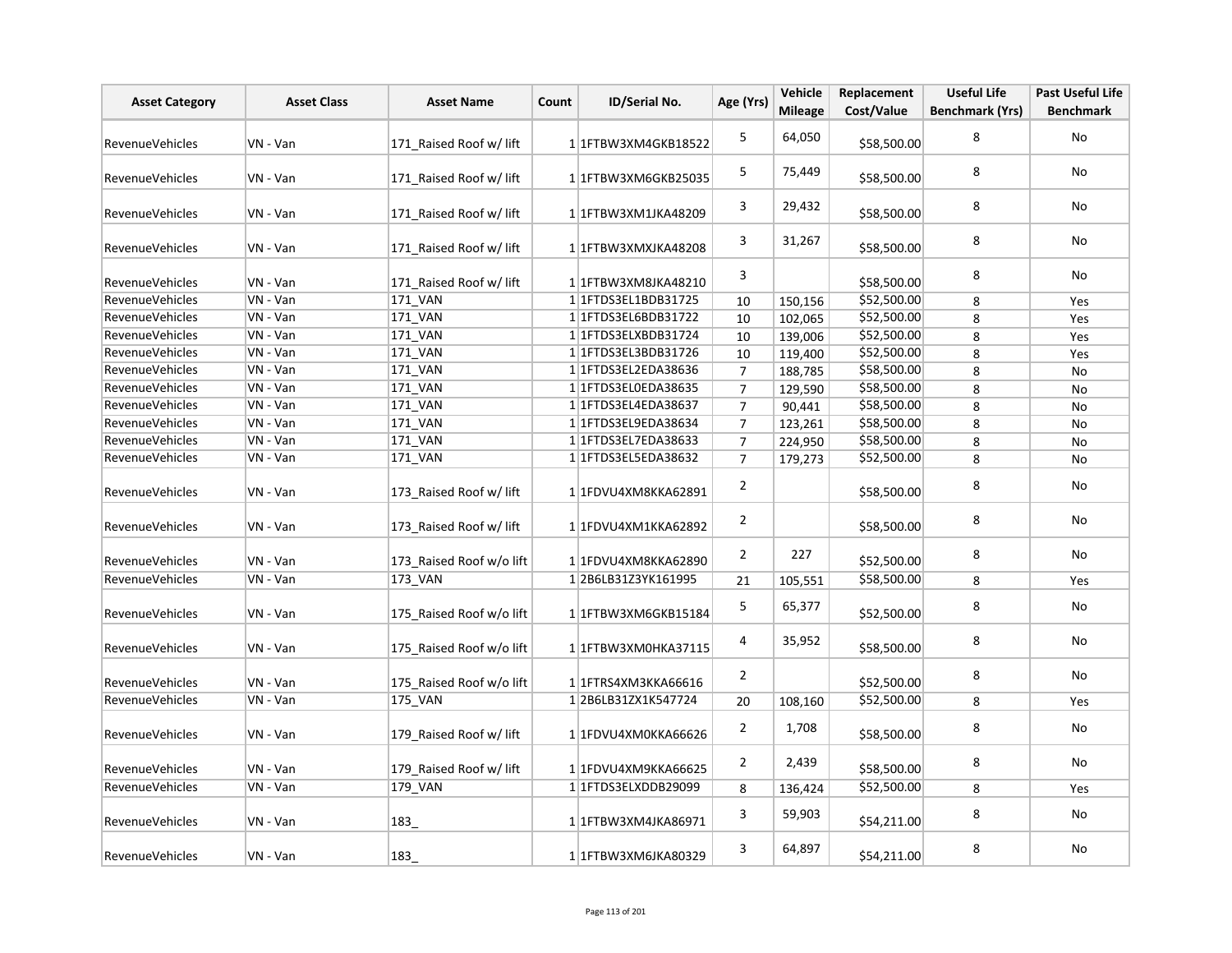| <b>Asset Category</b>  | <b>Asset Class</b> | <b>Asset Name</b>       | Count | ID/Serial No.        | Age (Yrs)   | Vehicle<br><b>Mileage</b> | Replacement<br>Cost/Value | <b>Useful Life</b><br><b>Benchmark (Yrs)</b> | <b>Past Useful Life</b><br><b>Benchmark</b> |
|------------------------|--------------------|-------------------------|-------|----------------------|-------------|---------------------------|---------------------------|----------------------------------------------|---------------------------------------------|
| <b>RevenueVehicles</b> | VN - Van           | 183                     |       | 1 1 FTBW3XM1JKA86975 | 3           | 60,439                    | \$54,211.00               | 8                                            | No                                          |
| RevenueVehicles        | VN - Van           | 183_                    |       | 11FTBW3XM4JKA50328   | 3           | 70,612                    | \$54,211.00               | 8                                            | No                                          |
| RevenueVehicles        | VN - Van           | 183                     |       | 1 1 FTBW3XM2JKA86970 | 3           | 72,288                    | \$54,211.00               | 8                                            | No                                          |
| RevenueVehicles        | VN - Van           | 183_                    |       | 1 1 FTBW3XM4JKA80331 | 3           | 59,635                    | \$54,211.00               | 8                                            | No                                          |
| RevenueVehicles        | VN - Van           | 183_                    |       | 11FTBW3XM6JKA86972   | 3           | 65,817                    | \$54,211.00               | 8                                            | No                                          |
| RevenueVehicles        | VN - Van           | $ 183\rangle$           |       | 1 1 FTBW3XMXJKA86974 | 3           | 53,578                    | \$54,211.00               | 8                                            | No                                          |
| <b>RevenueVehicles</b> | VN - Van           | 183_                    |       | 11FTBW3XM2JKA80330   | 3           | 63,846                    | \$54,211.00               | 8                                            | No                                          |
| RevenueVehicles        | VN - Van           | 183_                    |       | 1 1FTBW3XM8JKA86973  | 3           | 56,576                    | \$54,211.00               | 8                                            | No                                          |
| RevenueVehicles        | VN - Van           | 183_Raised Roof w/ lift |       | 1 1 FTBW3XM3HKA11639 | 5           | 124,154                   | \$58,500.00               | 8                                            | No                                          |
| RevenueVehicles        | VN - Van           | 183 Raised Roof w/ lift |       | 1 1 FTBW3XM7HKA22997 | 5           | 107,877                   | \$58,500.00               | 8                                            | No                                          |
| RevenueVehicles        | VN - Van           | 183_Raised Roof w/ lift |       | 1 1FTBW3XMXHKA11640  | 5           | 107,837                   | \$58,500.00               | 8                                            | No                                          |
| RevenueVehicles        | VN - Van           | 183 Raised Roof w/ lift |       | 1 1FTBW3XM0GKB25029  | 5           | 138,310                   | \$58,500.00               | 8                                            | No                                          |
| <b>RevenueVehicles</b> | VN - Van           | 183 Raised Roof w/ lift |       | 1 1FTBW3XM9GKB25028  | $\mathsf S$ |                           | \$58,500.00               | 8                                            | No                                          |
| RevenueVehicles        | VN - Van           | 183_Raised Roof w/ lift |       | 1 1 FTBW3XM5GKB25026 | 5           | 144,936                   | \$58,500.00               | 8                                            | No                                          |
| RevenueVehicles        | VN - Van           | 183 Raised Roof w/ lift |       | 1 1FTBW3XM3GKB25025  | 5           | 127,006                   | \$58,500.00               | 8                                            | No                                          |
| RevenueVehicles        | VN - Van           | 183_Raised Roof w/ lift |       | 1 1 FTBW3XM1GKB25024 | 5           | 123,851                   | \$58,500.00               | 8                                            | No                                          |
| RevenueVehicles        | VN - Van           | 183 Raised Roof w/ lift |       | 1 1 FTBW3XM8GKB25022 | 5           | 135,981                   | \$58,500.00               | 8                                            | No                                          |
| RevenueVehicles        | VN - Van           | 183_Raised Roof w/ lift |       | 1 1 FTBW3XM1GKB15187 | 5           | 149,421                   | \$58,500.00               | 8                                            | No                                          |
| RevenueVehicles        | VN - Van           | 183 Raised Roof w/ lift |       | 1 1 FTBW3XM7GKB25027 | 5           | 163,878                   | \$58,500.00               | 8                                            | No                                          |
| RevenueVehicles        | VN - Van           | 183_Raised Roof w/ lift |       | 1 1FTBW3XM3GKB15188  | 5           | 154,938                   | \$58,500.00               | 8                                            | No                                          |
| RevenueVehicles        | VN - Van           | 183 Raised Roof w/ lift |       | 1 1 FTBW3XM5GKB11000 | 5           | 144,293                   | \$58,500.00               | 8                                            | No                                          |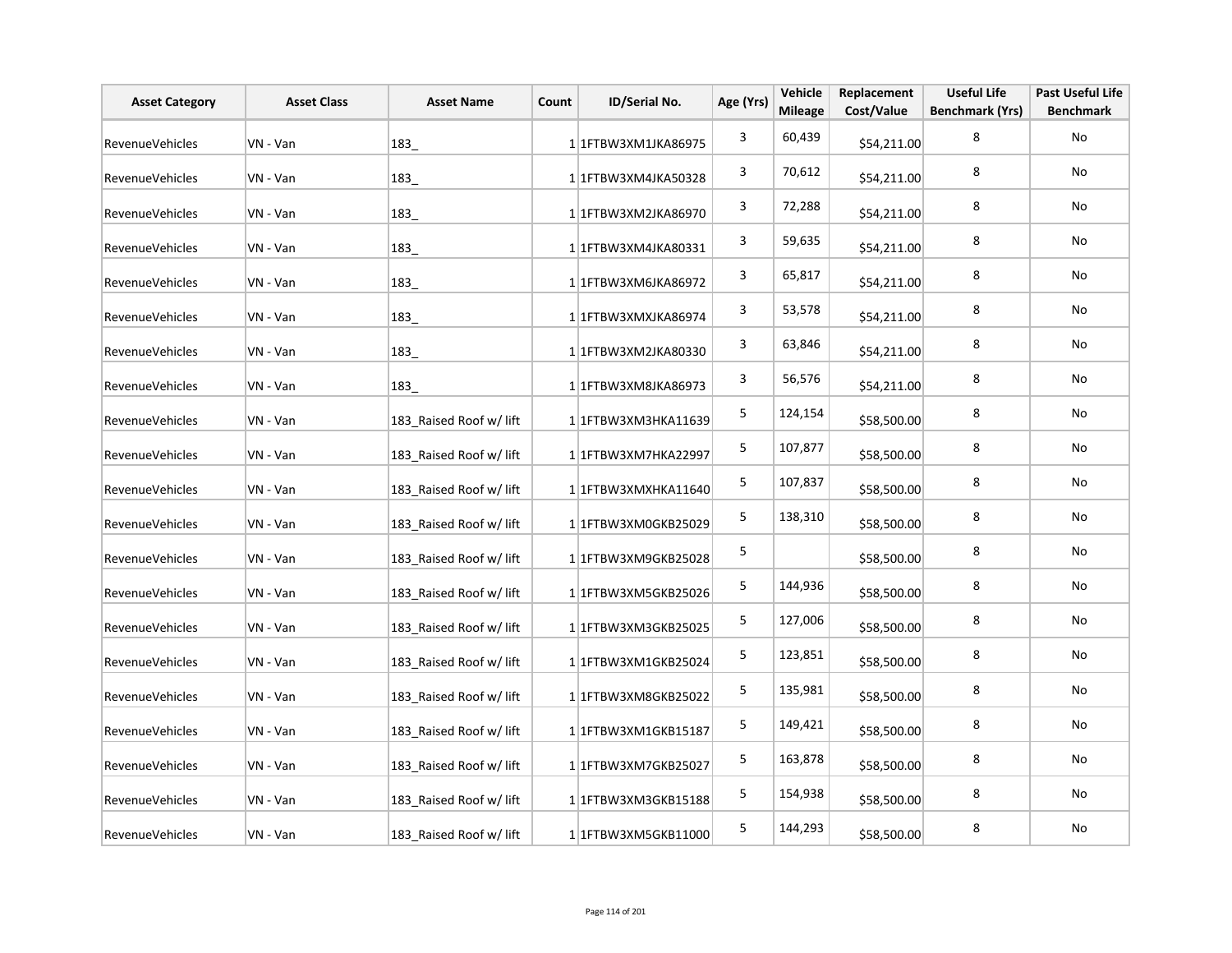| <b>Asset Category</b>  | <b>Asset Class</b> | <b>Asset Name</b>       | Count | ID/Serial No.          | Age (Yrs)               | Vehicle<br><b>Mileage</b> | Replacement<br>Cost/Value | <b>Useful Life</b><br><b>Benchmark (Yrs)</b> | <b>Past Useful Life</b><br><b>Benchmark</b> |
|------------------------|--------------------|-------------------------|-------|------------------------|-------------------------|---------------------------|---------------------------|----------------------------------------------|---------------------------------------------|
| <b>RevenueVehicles</b> | VN - Van           | 183 Raised Roof w/ lift |       | 1 1 FTBW3XM9GKB11002   | 5                       | 158,121                   | \$58,500.00               | 8                                            | No                                          |
| RevenueVehicles        | VN - Van           | 183 Raised Roof w/ lift |       | 1 1 1 TBW3XM7 GKB11001 | 5                       |                           | \$58,500.00               | 8                                            | No                                          |
| RevenueVehicles        | VN - Van           | 183 Raised Roof w/ lift |       | 1 1FTBW3XMXGKB15186    | 5                       | 110,452                   | \$58,500.00               | 8                                            | No                                          |
| RevenueVehicles        | VN - Van           | 183 Raised Roof w/ lift |       | 1 1 FTBW3XMXGKB25023   | 5                       | 137,959                   | \$58,500.00               | 8                                            | No                                          |
| RevenueVehicles        | VN - Van           | 183 Raised Roof w/ lift |       | 1 1FTBW3XMXHKA50258    | $\overline{\mathbf{r}}$ |                           | \$58,500.00               | 8                                            | No                                          |
| RevenueVehicles        | VN - Van           | 183 Raised Roof w/ lift |       | 1 1FTBW3XM8HKA50257    | 4                       | 121,875                   | \$58,500.00               | 8                                            | No                                          |
| <b>RevenueVehicles</b> | VN - Van           | 183 Raised Roof w/ lift |       | 1 1FTBW3XM0HKA50253    | 4                       | 114,346                   | \$58,500.00               | 8                                            | No                                          |
| RevenueVehicles        | VN - Van           | 183 Raised Roof w/ lift |       | 1 1FTBW3XM4HKA50255    | 4                       | 112,788                   | \$58,500.00               | 8                                            | No                                          |
| RevenueVehicles        | VN - Van           | 183_Raised Roof w/ lift |       | 1 1FTBW3XM2HKA50254    | 4                       | 110,065                   | \$58,500.00               | 8                                            | No                                          |
| RevenueVehicles        | VN - Van           | 183 Raised Roof w/ lift |       | 1 1FTBW3XM6HKA50256    | 4                       | 110,495                   | \$58,500.00               | 8                                            | No                                          |
| RevenueVehicles        | VN - Van           | 183_Raised Roof w/ lift |       | 1 1FTBW3XMXJKA48189    | 3                       | 60,943                    | \$58,500.00               | 8                                            | No                                          |
| RevenueVehicles        | VN - Van           | 183 Raised Roof w/ lift |       | 1 1FTBW3XM1JKA48193    | 3                       | 52,708                    | \$58,500.00               | 8                                            | No                                          |
| <b>RevenueVehicles</b> | VN - Van           | 183 Raised Roof w/ lift |       | 1 1FTBW3XM8JKA48191    | 3                       | 59,225                    | \$58,500.00               | 8                                            | No                                          |
| RevenueVehicles        | VN - Van           | 183 Raised Roof w/ lift |       | 1 1FTBW3XM6JKA48190    | 3                       | 62,149                    | \$58,500.00               | 8                                            | No                                          |
| RevenueVehicles        | VN - Van           | 183 Raised Roof w/ lift |       | 1 1FTBW3XM6JKA48187    | 3                       | 43,797                    | \$58,500.00               | 8                                            | No                                          |
| RevenueVehicles        | VN - Van           | 183_Raised Roof w/ lift |       | 1 1FTBW3XM5JKA48195    | 3                       | 51,353                    | \$58,500.00               | 8                                            | No                                          |
| RevenueVehicles        | VN - Van           | 183 Raised Roof w/ lift |       | 1 1FTBW3XM3JKA48194    | 3                       | 47,662                    | \$58,500.00               | 8                                            | No                                          |
| RevenueVehicles        | VN - Van           | 183_Raised Roof w/ lift |       | 1 1 FTBW3XMXJKA48192   | 3                       | 59,577                    | \$58,500.00               | 8                                            | No                                          |
| RevenueVehicles        | VN - Van           | 183 Raised Roof w/ lift |       | 1 1 FTBW3XM8JKA48188   | 3                       | 53,916                    | \$58,500.00               | 8                                            | No                                          |
| RevenueVehicles        | VN - Van           | 183_Raised Roof w/ lift |       | 1 1FTBW3XM7JKA48196    | 3                       | 52,131                    | \$58,500.00               | 8                                            | No                                          |
| <b>RevenueVehicles</b> | VN - Van           | 183 Raised Roof w/ lift |       | 1 1FDVU4XM7KKB47770    | $\overline{2}$          |                           | \$58,500.00               | 8                                            | No                                          |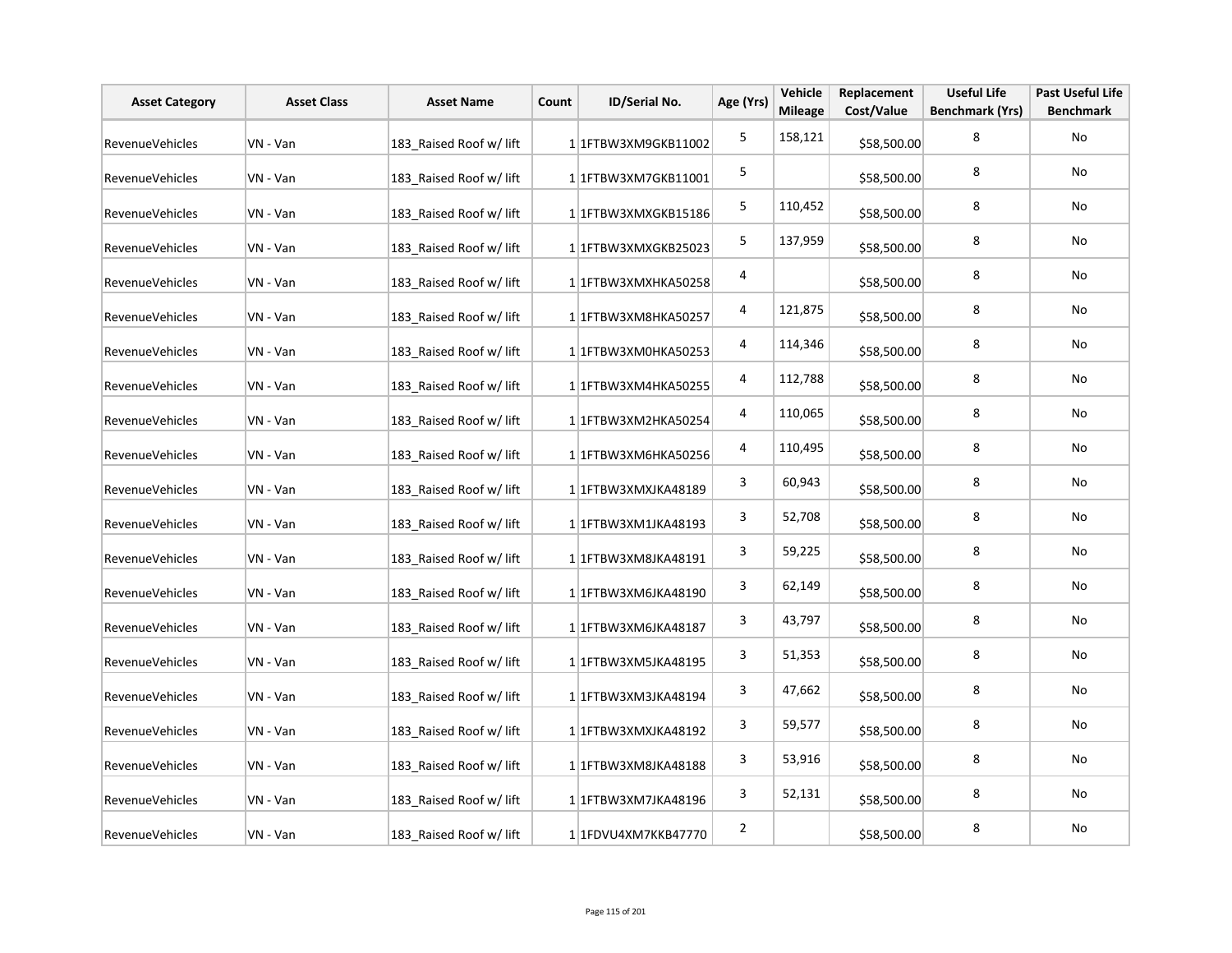| <b>Asset Category</b>  | <b>Asset Class</b> | <b>Asset Name</b>        | Count | ID/Serial No.        | Age (Yrs)      | Vehicle<br><b>Mileage</b> | Replacement<br>Cost/Value | <b>Useful Life</b><br><b>Benchmark (Yrs)</b> | <b>Past Useful Life</b><br><b>Benchmark</b> |
|------------------------|--------------------|--------------------------|-------|----------------------|----------------|---------------------------|---------------------------|----------------------------------------------|---------------------------------------------|
|                        |                    |                          |       |                      |                |                           |                           |                                              |                                             |
| RevenueVehicles        | VN - Van           | 183_VAN                  |       | 12C4RDGBG7CR324829   | 9              | 49,837                    | \$58,500.00               | 8                                            | Yes                                         |
| <b>RevenueVehicles</b> | VN - Van           | 183 VAN                  |       | 1 1 FTDS3EL1DDB29864 | 8              | 69,307                    | \$58,500.00               | 8                                            | Yes                                         |
| RevenueVehicles        | VN - Van           | 189_Raised Roof w/ lift  |       | 1 1 FTBW3XM5GKB48189 | $\mathsf S$    | 59,553                    | \$58,500.00               | 8                                            | No                                          |
| RevenueVehicles        | VN - Van           | 189_Raised Roof w/ lift  |       | 1 1 FTBW3XM7GKB18515 | 5              | 59,799                    | \$58,500.00               | 8                                            | No                                          |
| RevenueVehicles        | VN - Van           | 189 Raised Roof w/ lift  |       | 1 1 FTBW3XV2JKA37793 | 3              | 32,877                    | \$58,500.00               | 8                                            | No                                          |
| <b>RevenueVehicles</b> | VN - Van           | 189 Raised Roof w/ lift  |       | 1 1FTBW3XV0JKA37792  | 3              | 28,055                    | \$58,500.00               | 8                                            | No                                          |
| RevenueVehicles        | VN - Van           | 189 Raised Roof w/ lift  |       | 1 1 FTBW3XV9JKA37791 | 3              | 26,164                    | \$58,500.00               | 8                                            | No                                          |
| <b>RevenueVehicles</b> | VN - Van           | 189 Raised Roof w/ lift  |       | 1 1 FDVU4XV2KKA67821 | $\overline{2}$ |                           | \$58,500.00               | 8                                            | No                                          |
| <b>RevenueVehicles</b> | VN - Van           | 189 Raised Roof w/o lift |       | 1 1 FTBW3XM5GKB57426 | 5              | 77,901                    | \$52,500.00               | 8                                            | No                                          |
| RevenueVehicles        | VN - Van           | 19                       |       | 1 1 FDVU4XM1HKB38491 | 3              | 36,992                    | \$64,000.00               | 8                                            | No                                          |
| <b>RevenueVehicles</b> | VN - Van           | $19$ <sub>-</sub>        |       | 11FDVU4XGXHKB22090   | 3              | 30,946                    | \$56,000.00               | 8                                            | No                                          |
| <b>RevenueVehicles</b> | VN - Van           | 19 Raised Roof w/ lift   |       | 1 1 FTBW3XM1HKA31355 | 4              | 83,726                    | \$58,500.00               | 8                                            | No                                          |
| RevenueVehicles        | VN - Van           | 19 Raised Roof w/ lift   |       | 1 1FDVU4XM5KKA37588  | $\overline{2}$ | 1,820                     | \$52,500.00               | 8                                            | No                                          |
| <b>RevenueVehicles</b> | VN - Van           | 19 Raised Roof w/ lift   |       | 1 1FDVU4XM7KKA37589  | $\overline{2}$ | 711                       | \$52,500.00               | 8                                            | No                                          |
| RevenueVehicles        | VN - Van           | 19 Raised Roof w/o lift  |       | 1 1 FTBW3XM4HKA35125 | 4              | 89,306                    | \$52,500.00               | 8                                            | <b>No</b>                                   |
| RevenueVehicles        | VN - Van           | 19 Raised Roof w/o lift  |       | 1 1FTBW3XM0JKA26444  | 3              | 45,187                    | \$52,500.00               | 8                                            | No                                          |
| RevenueVehicles        | VN - Van           | <b>19 VAN</b>            |       | 1 1D4GP24R54B601660  | 17             | 108,855                   | \$52,500.00               | 8                                            | Yes                                         |
| RevenueVehicles        | VN - Van           | 191 VAN                  |       | 1 1 FTDS3EL5DDB29849 | 8              | 91,786                    | \$58,500.00               | 8                                            | Yes                                         |
| RevenueVehicles        | VN - Van           | 191_VAN                  |       | 1 1 FTDS3EL9EDA38696 | $\overline{7}$ | 70,154                    | \$58,500.00               | 8                                            | No                                          |
| <b>RevenueVehicles</b> | VN - Van           | 191 VAN                  |       | 1 1 FTDS3EL5EDA38694 | $\overline{7}$ | 76,989                    | \$58,500.00               | 8                                            | No                                          |
| <b>RevenueVehicles</b> | VN - Van           | 191 VAN                  |       | 1 1FTDS3EL7EDA38695  | $\overline{7}$ | 72,190                    | \$58,500.00               | 8                                            | No                                          |
| <b>RevenueVehicles</b> | VN - Van           | 193 Raised Roof w/ lift  |       | 1 1FTBW3XM0GKB15178  | 5              | 101,622                   | \$58,500.00               | 8                                            | No                                          |
| <b>RevenueVehicles</b> | VN - Van           | 193_Raised Roof w/ lift  |       | 1 1FTBW3XM9GKB15177  | 5              | 97,872                    | \$58,500.00               | 8                                            | <b>No</b>                                   |
| RevenueVehicles        | VN - Van           | 193 Raised Roof w/ lift  |       | 11FTBW3XM7GKB15176   | 5              | 87,221                    | \$58,500.00               | 8                                            | No                                          |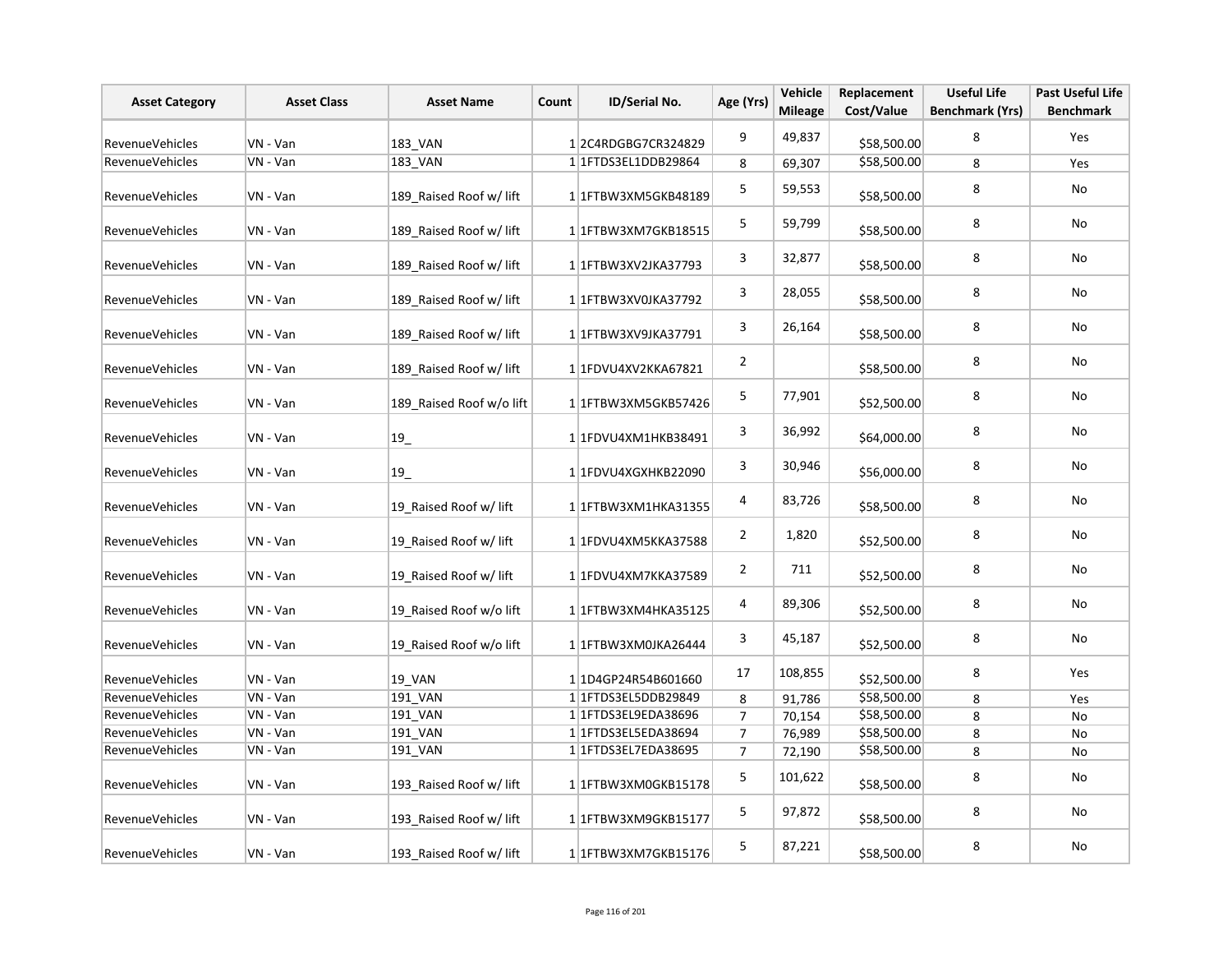| <b>Asset Category</b>  | <b>Asset Class</b> | <b>Asset Name</b>        | Count | ID/Serial No.        | Age (Yrs)               | Vehicle<br><b>Mileage</b> | Replacement<br>Cost/Value | <b>Useful Life</b><br><b>Benchmark (Yrs)</b> | <b>Past Useful Life</b><br><b>Benchmark</b> |
|------------------------|--------------------|--------------------------|-------|----------------------|-------------------------|---------------------------|---------------------------|----------------------------------------------|---------------------------------------------|
| <b>RevenueVehicles</b> | VN - Van           | 193 Raised Roof w/ lift  |       | 1 1FTBW3XM0HKA35123  | $\overline{\mathbf{4}}$ | 91,812                    | \$58,500.00               | 8                                            | No                                          |
| RevenueVehicles        | VN - Van           | 193 Raised Roof w/ lift  |       | 1 1FTBW3XM9HKA35122  | 4                       | 93,809                    | \$58,500.00               | 8                                            | No                                          |
| <b>RevenueVehicles</b> | VN - Van           | 193 Raised Roof w/ lift  |       | 11FTBW3XM2HKA35124   | 4                       | 90,305                    | \$58,500.00               | 8                                            | <b>No</b>                                   |
| RevenueVehicles        | VN - Van           | 193 Raised Roof w/ lift  |       | 1 1 FTBW3XM7JKA48201 | 3                       | 28,143                    | \$58,500.00               | 8                                            | No                                          |
| RevenueVehicles        | VN - Van           | 193 Raised Roof w/ lift  |       | 1 1FTBW3XM5JKA48200  | 3                       | 28,588                    | \$58,500.00               | 8                                            | No                                          |
| RevenueVehicles        | VN - Van           | 193 Raised Roof w/ lift  |       | 1 1FDCU4XM2KKA53800  | $\overline{2}$          |                           | \$58,500.00               | 8                                            | No                                          |
| RevenueVehicles        | VN - Van           | 193 Raised Roof w/ lift  |       | 1 1FDVU4XM8KKA53798  | $\overline{2}$          | 2,548                     | \$58,500.00               | 8                                            | No                                          |
| <b>RevenueVehicles</b> | VN - Van           | 193 Raised Roof w/ lift  |       | 1 1FDVU4XMXKKA53799  | $\overline{2}$          | 3,127                     | \$58,500.00               | 8                                            | No                                          |
| <b>RevenueVehicles</b> | VN - Van           | 193 Raised Roof w/ lift  |       | 1 1FDVU4XM6KKA53802  | $\overline{2}$          | 1,634                     | \$58,500.00               | 8                                            | No                                          |
| <b>RevenueVehicles</b> | VN - Van           | 193 Raised Roof w/ lift  |       | 1 1FDVU4XM4KKA53801  | $\overline{2}$          | 1,265                     | \$58,500.00               | 8                                            | No                                          |
| RevenueVehicles        | VN - Van           | 193 Raised Roof w/ lift  |       | 1 1FDVU4X86LKA02210  | $\mathbf{1}$            |                           | \$58,500.00               | 8                                            | No                                          |
| RevenueVehicles        | VN - Van           | 193 Raised Roof w/ lift  |       | 1 1FDVU4X88LKA02211  | $\mathbf{1}$            |                           | \$58,500.00               | 8                                            | <b>No</b>                                   |
| RevenueVehicles        | VN - Van           | 193 Raised Roof w/ lift  |       | 1 1FDVU4X8XLKA02212  | $1\,$                   |                           | \$58,500.00               | 8                                            | <b>No</b>                                   |
| <b>RevenueVehicles</b> | VN - Van           | 193 Raised Roof w/ lift  |       | 11FDVU4X81LKA02213   | 1                       |                           | \$58,500.00               | 8                                            | <b>No</b>                                   |
| RevenueVehicles        | VN - Van           | 193 Raised Roof w/o lift |       | 1 1FTBW3XM2JKA48199  | 3                       | 19,895                    | \$52,500.00               | 8                                            | No                                          |
| RevenueVehicles        | VN - Van           | 193_Raised Roof w/o lift |       | 1 1 FTBW3XM0JKA48198 | 3                       | 2,571                     | \$52,500.00               | 8                                            | No                                          |
| RevenueVehicles        | VN - Van           | 193 VAN                  |       | 1 1 FTDS3EL8EDA38611 | $\overline{7}$          | 138,792                   | \$58,500.00               | 8                                            | No                                          |
| RevenueVehicles        | VN - Van           | 193 VAN                  |       | 1 1 FTDS3ELXEDA38609 | $\overline{7}$          | 154,261                   | \$58,500.00               | 8                                            | No                                          |
| <b>RevenueVehicles</b> | VN - Van           | 195 77500                |       | 1 1FDEE3FS8HDC77500  | $\overline{4}$          | 42,150                    | \$62,963.00               | 8                                            | No                                          |
| RevenueVehicles        | VN - Van           | 195 Raised Roof w/ lift  |       | 11FTBW3XM1GKB57407   | 5                       | 88,646                    | \$58,500.00               | 8                                            | No                                          |
| <b>RevenueVehicles</b> | VN - Van           | 195 Raised Roof w/ lift  |       | 1 1FTBW3XMXGKB57406  | 5                       | 103,346                   | \$58,500.00               | 8                                            | No                                          |
| <b>RevenueVehicles</b> | VN - Van           | 195 Raised Roof w/ lift  |       | 1 1FTBW3XM0HKA31346  | 4                       | 89,888                    | \$58,500.00               | 8                                            | No                                          |
| <b>RevenueVehicles</b> | VN - Van           | 195 Raised Roof w/ lift  |       | 1 1 FTBW3XM2HKA31347 | 4                       | 96,424                    | \$58,500.00               | 8                                            | <b>No</b>                                   |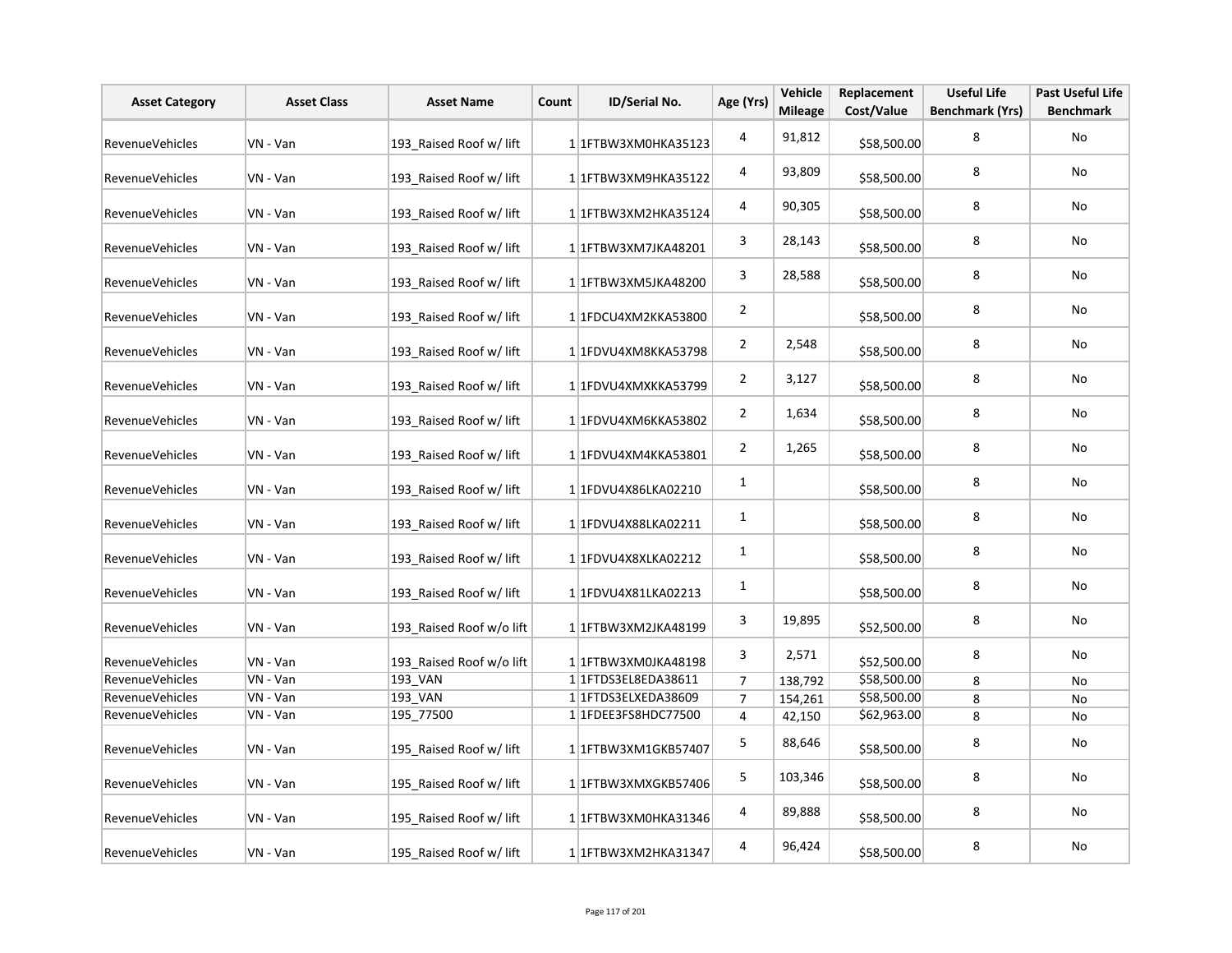| <b>Asset Category</b>  | <b>Asset Class</b> | <b>Asset Name</b>        | Count | ID/Serial No.                  | Age (Yrs)      | Vehicle<br><b>Mileage</b> | Replacement<br>Cost/Value | <b>Useful Life</b><br><b>Benchmark (Yrs)</b> | <b>Past Useful Life</b><br><b>Benchmark</b> |
|------------------------|--------------------|--------------------------|-------|--------------------------------|----------------|---------------------------|---------------------------|----------------------------------------------|---------------------------------------------|
| <b>RevenueVehicles</b> | VN - Van           | 195 Raised Roof w/ lift  |       | 1 1 FTBW3XM4HKA31348           | 4              | 115,453                   | \$58,500.00               | 8                                            | No                                          |
| <b>RevenueVehicles</b> | VN - Van           | 195 Raised Roof w/ lift  |       | 1 1 FTBW3XM9HKA31345           | 4              | 82,585                    | \$58,500.00               | 8                                            | No                                          |
| <b>RevenueVehicles</b> | VN - Van           | 195 Raised Roof w/ lift  |       | 1 1FTBW3XM7JKA37795            | 3              | 44,697                    | \$58,500.00               | 8                                            | No                                          |
| <b>RevenueVehicles</b> | VN - Van           | 195 Raised Roof w/ lift  |       | 1 1FTBW3XM5JKA37794            | 3              | 35,637                    | \$58,500.00               | 8                                            | No                                          |
| RevenueVehicles        | VN - Van           | 195 Raised Roof w/ lift  |       | 1 1FDVU4XMXKKA31432            | $\overline{2}$ | 4,179                     | \$58,500.00               | 8                                            | No                                          |
| RevenueVehicles        | VN - Van           | 195 Raised Roof w/ lift  |       | 1 1FDVU4XM8KKA31431            | $\overline{2}$ | 4,709                     | \$58,500.00               | 8                                            | No                                          |
| <b>RevenueVehicles</b> | VN - Van           | 195 Raised Roof w/o lift |       | 1 1FTBW3XM6HKA35126            | 4              | 64,598                    | \$58,500.00               | 8                                            | No                                          |
| RevenueVehicles        | VN - Van           | 195 VAN                  |       | 12C7WDGBG2FR599454             | 6              | 115,774                   | \$58,500.00               | 8                                            | No                                          |
| RevenueVehicles        | VN - Van           | 196 VAN                  |       | 1 1 FDXE45 P56 HB 14367        | 15             | 164,815                   | \$52,500.00               | 8                                            | Yes                                         |
| <b>RevenueVehicles</b> | VN - Van           | 199 Raised Roof w/ lift  |       | 1 1FTBW3XMXGKA68516            | 5              | 65,017                    | \$58,500.00               | 8                                            | No                                          |
| RevenueVehicles        | VN - Van           | 199 Raised Roof w/ lift  |       | 1 1FTBW3XM1HKA50259            | 4              | 43,375                    | \$58,500.00               | 8                                            | No                                          |
| RevenueVehicles        | VN - Van           | 199 Raised Roof w/o lift |       | 1 1FTBW3XM9JKA48197            | 3              | 20,094                    | \$52,500.00               | 8                                            | No                                          |
| RevenueVehicles        | VN - Van           | 199 Raised Roof w/o lift |       | 1 1FBVU4XM8KKA95073            | $\overline{2}$ |                           | \$52,500.00               | 8                                            | No                                          |
| RevenueVehicles        | VN - Van           | 199 VAN                  |       | 1 1 FTDS3EL6EDA38624           | $\overline{7}$ | 91,989                    | \$52,500.00               | 8                                            | No                                          |
| <b>RevenueVehicles</b> | VN - Van           | 199 VAN                  |       | 1 1FTBW3XM8GKA68515            | 5              | 67,233                    | \$52,500.00               | 8                                            | No                                          |
| RevenueVehicles        | VN - Van           | 203_                     |       | 57WMD2A69EM10174<br>1 7        | 5              | 124,862                   | \$42,401.00               | 8                                            | No                                          |
| RevenueVehicles        | VN - Van           | 203                      |       | 57WMD2A69EM10187<br>$1\vert 6$ | 5              | 122,748                   | \$42,401.00               | 8                                            | No                                          |
| RevenueVehicles        | VN - Van           | 203                      |       | 57WMD2A62EM10181<br>1 6        | 5              | 105,156                   | \$42,401.00               | 8                                            | No                                          |
| RevenueVehicles        | VN - Van           | 203                      |       | 57WMD2A67EM10186<br>1 1        | 5              | 111,579                   | \$42,401.00               | 8                                            | No                                          |
| <b>RevenueVehicles</b> | VN - Van           | 203                      |       | 57WMD2A62EM10176<br>$1\vert 6$ | 5              | 121,828                   | \$42,401.00               | 8                                            | No                                          |
| RevenueVehicles        | VN - Van           | 203                      |       | 57WMD2A64EM10176<br>1 7        | 5              | 147,284                   | \$42,401.00               | 8                                            | No                                          |
| RevenueVehicles        | VN - Van           | 203                      |       | 57WMD2A67EM10177<br>$1\vert 7$ | 5              | 122,017                   | \$42,401.00               | 8                                            | No                                          |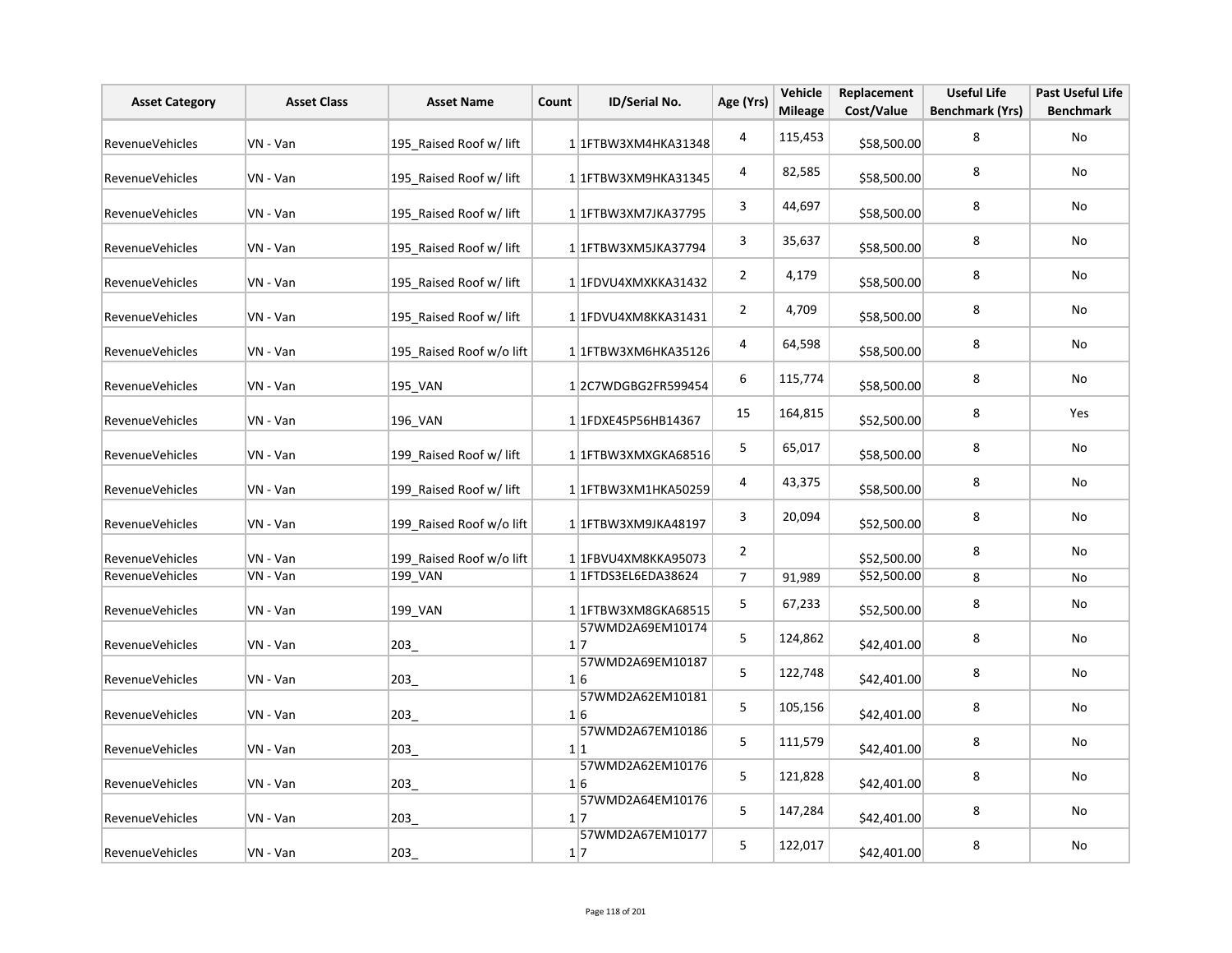| <b>Asset Category</b>  | <b>Asset Class</b> | <b>Asset Name</b>      | Count | ID/Serial No.                       | Age (Yrs) | Vehicle<br><b>Mileage</b> | Replacement<br>Cost/Value | <b>Useful Life</b><br><b>Benchmark (Yrs)</b> | <b>Past Useful Life</b><br><b>Benchmark</b> |
|------------------------|--------------------|------------------------|-------|-------------------------------------|-----------|---------------------------|---------------------------|----------------------------------------------|---------------------------------------------|
| RevenueVehicles        | VN - Van           | 203                    |       | 27WMD2A6XEM10179<br>1 0             | 5         | 123,237                   | \$42,401.00               | 8                                            | No                                          |
| RevenueVehicles        | VN - Van           | 203                    |       | 57WMD2A66EM10180<br>1 4             | 5         | 123,736                   | \$42,401.00               | 8                                            | No                                          |
| <b>RevenueVehicles</b> | VN - Van           | 203                    |       | 57WMD2A68EM10180<br>$1\vert 5$      | 5         | 107,819                   | \$42,401.00               | 8                                            | No                                          |
| RevenueVehicles        | VN - Van           | 203_                   |       | 57WMD2A69EM10181<br>1 4             | 5         | 115,681                   | \$42,401.00               | 8                                            | No                                          |
| RevenueVehicles        | VN - Van           | 203                    |       | 57WMD2A64EM10181<br>$1\overline{7}$ | 5         | 120,381                   | \$42,401.00               | 8                                            | No                                          |
| <b>RevenueVehicles</b> | VN - Van           | 203                    |       | 57WMD2A64EM10185<br>1 1             | 5         | 137,020                   | \$42,401.00               | 8                                            | No                                          |
| RevenueVehicles        | VN - Van           | 203                    |       | 57WMD2A66EM10188<br>1 3             | 5         | 93,556                    | \$42,401.00               | 8                                            | No                                          |
| RevenueVehicles        | VN - Van           | 203                    |       | 57WMD2A66EM10185<br>$1\vert 2$      | 5         | 133,487                   | \$42,401.00               | 8                                            | No                                          |
| RevenueVehicles        | VN - Van           | 203                    |       | 57WMD2A60EM10175<br>1 1             | 5         | 151,139                   | \$42,401.00               | 8                                            | No                                          |
| RevenueVehicles        | VN - Van           | 209_                   |       | 1 1 FTBW3XM0GKB25015                | 5         | 112,134                   | \$69,781.00               | 8                                            | No                                          |
| RevenueVehicles        | VN - Van           | 209_                   |       | 1 1 FTBW3XM1HKA11641                | 5         | 113,063                   | \$69,781.00               | 8                                            | No                                          |
| <b>RevenueVehicles</b> | VN - Van           | 209                    |       | 11FTBW3XM6GKB25018                  | 5         | 114,544                   | \$69,781.00               | 8                                            | No                                          |
| RevenueVehicles        | VN - Van           | 21                     |       | 11FTBW3XM5GKB07058                  | 5         | 142,980                   | \$64,504.00               | 8                                            | No                                          |
| RevenueVehicles        | VN - Van           | 21_Raised Roof w/ lift |       | 11FTBW3XM8GKB57422                  | 5         | 101,687                   | \$58,500.00               | 8                                            | No                                          |
| RevenueVehicles        | VN - Van           | 21 Raised Roof w/ lift |       | 1 1 FTBW3XM6GKB57421                | 5         | 101,590                   | \$58,500.00               | 8                                            | No                                          |
| <b>RevenueVehicles</b> | VN - Van           | 21 Raised Roof w/ lift |       | 11FTBW3XMXGKB57423                  | 5         | 103,074                   | \$58,500.00               | 8                                            | No                                          |
| RevenueVehicles        | VN - Van           | 21 Raised Roof w/ lift |       | 1 1 FTBW3XM4GKB57420                | 5         | 61,560                    | \$58,500.00               | 8                                            | No                                          |
| RevenueVehicles        | VN - Van           | 21 Raised Roof w/ lift |       | 1 1FTBW3XM5HKA50247                 | 4         | 85,264                    | \$58,500.00               | 8                                            | No                                          |
| RevenueVehicles        | VN - Van           | 21_Raised Roof w/ lift |       | 1 1FTBW3XM7HKA50248                 | 4         | 69,792                    | \$58,500.00               | 8                                            | No                                          |
| RevenueVehicles        | VN - Van           | 21 Raised Roof w/ lift |       | 1 1 FTBW3XM4HKA37117                | 4         | 64,472                    | \$58,500.00               | 8                                            | No                                          |
| RevenueVehicles        | VN - Van           | 21 Raised Roof w/ lift |       | 1 1FTBW3XM9HKA50249                 | 4         | 88,362                    | \$58,500.00               | 8                                            | No                                          |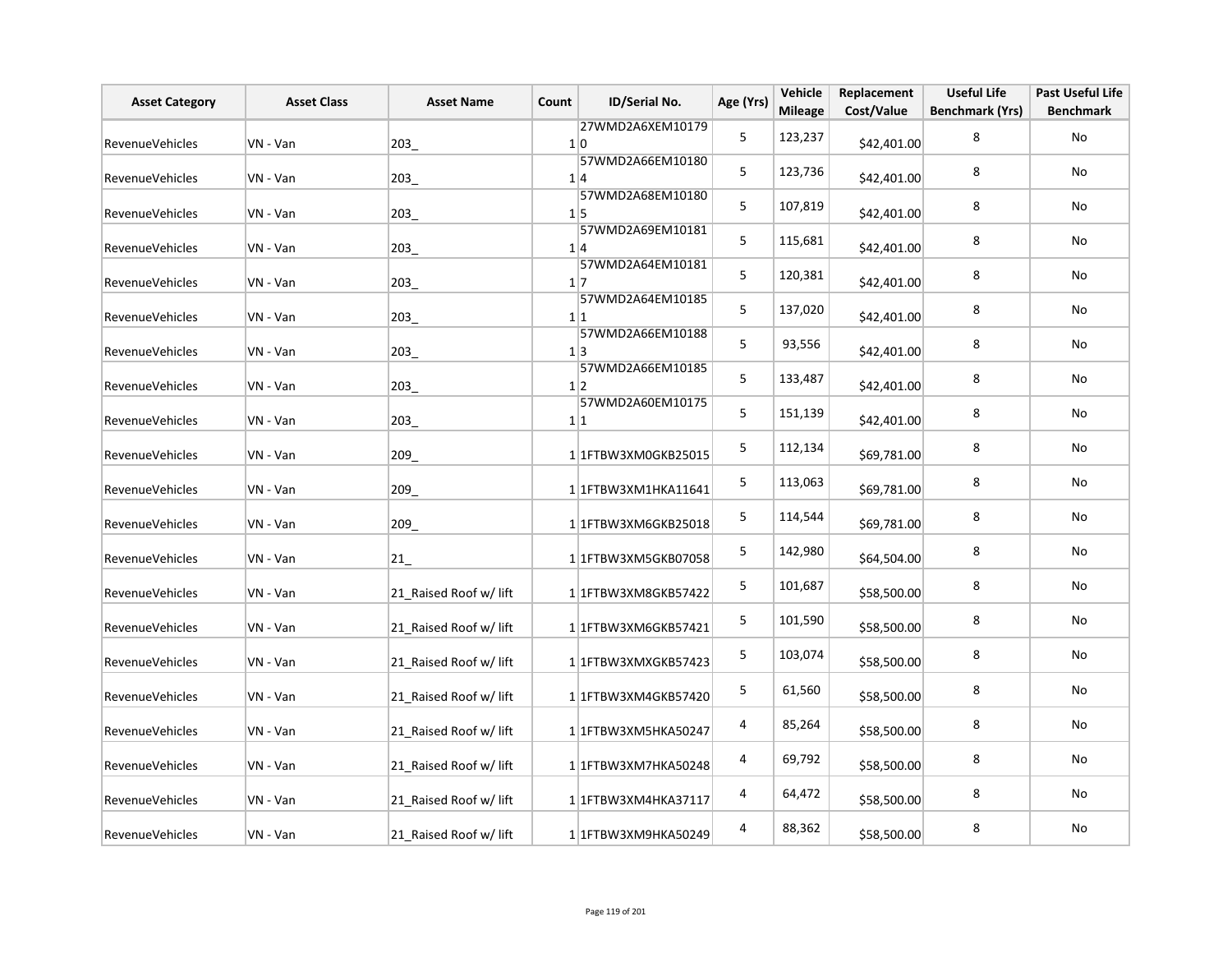| <b>Asset Category</b>  | <b>Asset Class</b> | <b>Asset Name</b>       | Count | ID/Serial No.         | Age (Yrs)      | Vehicle<br><b>Mileage</b> | Replacement<br>Cost/Value | <b>Useful Life</b><br><b>Benchmark (Yrs)</b> | <b>Past Useful Life</b><br><b>Benchmark</b> |
|------------------------|--------------------|-------------------------|-------|-----------------------|----------------|---------------------------|---------------------------|----------------------------------------------|---------------------------------------------|
|                        |                    |                         |       |                       |                |                           |                           |                                              |                                             |
| <b>RevenueVehicles</b> | VN - Van           | 21 Raised Roof w/ lift  |       | 1 1FTBW3XM5HKA50250   | 4              | 76,126                    | \$58,500.00               | 8                                            | No                                          |
| RevenueVehicles        | VN - Van           | 21 Raised Roof w/ lift  |       | 1 1 FTBW3XM7JKA08705  | 3              | 23,627                    | \$58,500.00               | 8                                            | No                                          |
| <b>RevenueVehicles</b> | VN - Van           | 21 Raised Roof w/ lift  |       | 1 1 FTBW3XM1JKA37789  | 3              | 28,794                    | \$58,500.00               | 8                                            | No                                          |
| <b>RevenueVehicles</b> | VN - Van           | 21 Raised Roof w/ lift  |       | 1 1FDVU4XM9KKA79777   | $\overline{2}$ |                           | \$58,500.00               | 8                                            | No                                          |
| RevenueVehicles        | VN - Van           | 21 Raised Roof w/ lift  |       | 1 1FDVU4XM0KKA79778   | $\overline{2}$ |                           | \$58,500.00               | 8                                            | No                                          |
| RevenueVehicles        | VN - Van           | 21 Raised Roof w/ lift  |       | 1 1FDVU4XMXKKA79772   | $\overline{2}$ |                           | \$58,500.00               | 8                                            | <b>No</b>                                   |
| <b>RevenueVehicles</b> | VN - Van           | 21 Raised Roof w/ lift  |       | 1 1FDVU4XM5KKA79775   | $\overline{2}$ |                           | \$58,500.00               | 8                                            | No                                          |
| <b>RevenueVehicles</b> | VN - Van           | 21 Raised Roof w/ lift  |       | 1 1FDVU4XM3KKA79774   | $\overline{2}$ |                           | \$58,500.00               | 8                                            | No                                          |
| RevenueVehicles        | VN - Van           | 21 Raised Roof w/ lift  |       | 1 1FDVU4XM8KKA79771   | $\overline{2}$ |                           | \$58,500.00               | 8                                            | No                                          |
| RevenueVehicles        | VN - Van           | 21_Raised Roof w/ lift  |       | 1 1FDVU4XM6KKA79770   | $\overline{2}$ |                           | \$58,500.00               | 8                                            | No                                          |
| <b>RevenueVehicles</b> | VN - Van           | 21 Raised Roof w/ lift  |       | 1 1FDVU4XM7KKA79776   | $\overline{2}$ |                           | \$58,500.00               | 8                                            | No                                          |
| <b>RevenueVehicles</b> | VN - Van           | 21 Raised Roof w/o lift |       | 1 1 FTBW3XM7GKB07059  | 5              | 57,012                    | \$58,500.00               | 8                                            | No                                          |
| <b>RevenueVehicles</b> | VN - Van           | 21 Raised Roof w/o lift |       | 1 1 FTBW3XM1GKB57424  | 5              | 75,174                    | \$58,500.00               | 8                                            | No                                          |
| <b>RevenueVehicles</b> | VN - Van           | 21 Raised Roof w/o lift |       | 1 1 1 TBW3XM8JKA37790 | 3              | 36,677                    | \$58,500.00               | 8                                            | No                                          |
| RevenueVehicles        | VN - Van           | 21_Raised Roof w/o lift |       | 1 1FDVU4XM2KKA79779   | $\overline{2}$ |                           | \$52,500.00               | 8                                            | No                                          |
| <b>RevenueVehicles</b> | VN - Van           | <b>21 VAN</b>           |       | 1 1 FTDS3EL4DDB29101  | 8              | 146,916                   | \$58,500.00               | 8                                            | Yes                                         |
| RevenueVehicles        | VN - Van           | <b>21 VAN</b>           |       | 11FTBW3XM5GKB07058    | 5              | 115,596                   | \$58,500.00               | 8                                            | No                                          |
| <b>RevenueVehicles</b> | VN - Van           | 215                     |       | 11FT2S34L98DA63948    | 13             | 168,971                   | \$35,998.00               | 8                                            | Yes                                         |
| <b>RevenueVehicles</b> | VN - Van           | 215                     |       | 1 1FT2S34L98DA63949   | 13             | 172,978                   | \$35,988.00               | 8                                            | Yes                                         |
| <b>RevenueVehicles</b> | VN - Van           | 215                     |       | 13C6TRVPG4FE500950    | 6              | 69,333                    | \$54,917.00               | 8                                            | No                                          |
| RevenueVehicles        | VN - Van           | 215                     |       | 13C6TRVPG9FE510650    | 6              | 68,296                    | \$54,917.00               | 8                                            | No                                          |
| RevenueVehicles        | VN - Van           | 215                     |       | 13C6TRVPG8FE510655    | 6              | 82,458                    | \$54,917.00               | 8                                            | No                                          |
| RevenueVehicles        | VN - Van           | 247                     |       | 1 1 FTDS3EL2BDA98248  | 10             | 172,756                   | \$42,643.00               | 8                                            | Yes                                         |
| <b>RevenueVehicles</b> | VN - Van           | 247                     |       | 1 1 FTDS3EL0BDA98250  | 10             | 189,596                   | \$42,643.00               | 8                                            | Yes                                         |
| <b>RevenueVehicles</b> | VN - Van           | 247                     |       | 1 1 FTDS3EL9BDA98246  | 10             | 222,137                   | \$42,893.00               | 8                                            | Yes                                         |
| RevenueVehicles        | VN - Van           | 247                     |       | 1 1 FTDS3EL4BDA98252  | 10             | 155,970                   | \$42,643.00               | 8                                            | Yes                                         |
| RevenueVehicles        | VN - Van           | 247                     |       | 1 1 FTDS3EL1DDB29881  | $\overline{7}$ | 176,996                   | \$49,153.00               | 8                                            | No                                          |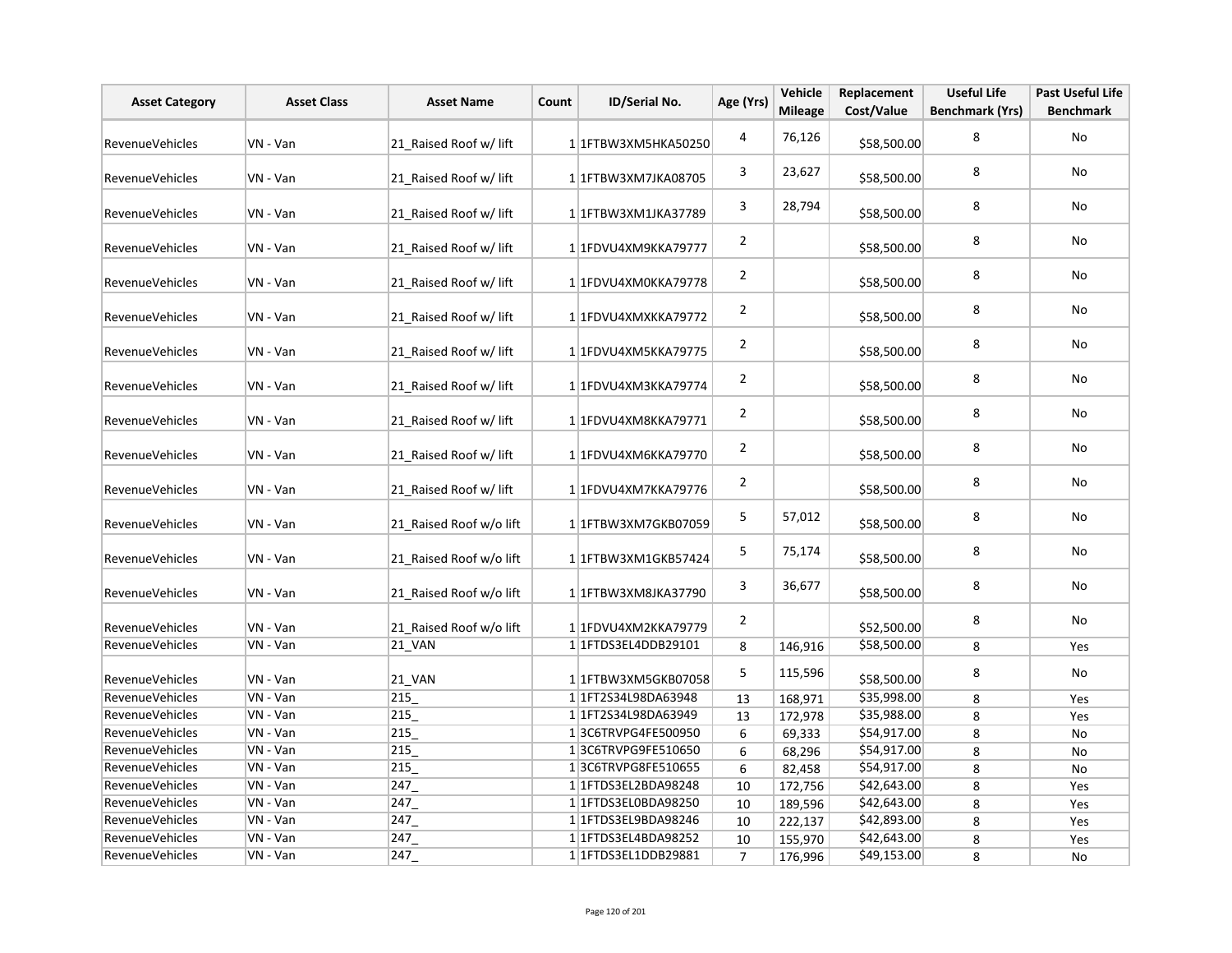| <b>Asset Category</b>  | <b>Asset Class</b> | <b>Asset Name</b>       | Count | ID/Serial No.             | Age (Yrs)      | Vehicle<br><b>Mileage</b> | Replacement<br>Cost/Value | <b>Useful Life</b><br><b>Benchmark (Yrs)</b> | <b>Past Useful Life</b><br><b>Benchmark</b> |
|------------------------|--------------------|-------------------------|-------|---------------------------|----------------|---------------------------|---------------------------|----------------------------------------------|---------------------------------------------|
| <b>RevenueVehicles</b> | VN - Van           | 247                     |       | 11FTDS3EL3DDB29882        | 7              | 172,425                   | \$49,153.00               | 8                                            | No                                          |
| <b>RevenueVehicles</b> | VN - Van           | 247                     |       | 1 1 FTDS3ELXDDB29880      | $\overline{7}$ | 141,068                   | \$49,348.00               | 8                                            | No                                          |
| <b>RevenueVehicles</b> | VN - Van           | 247                     |       | 1 1 FTDS3EL4DDB29843      | $\overline{7}$ | 129,468                   | \$49,153.00               | 8                                            | No                                          |
| RevenueVehicles        | VN - Van           | 247                     |       | 1 1 FTDS3EL7DDB29853      | $\overline{7}$ | 150,271                   | \$49,153.00               | 8                                            | No                                          |
| RevenueVehicles        | VN - Van           | 247                     |       | 1 1 FTDS3EL9DDB29885      | $\overline{7}$ | 158,295                   | \$49,153.00               | 8                                            | No                                          |
| RevenueVehicles        | VN - Van           | 247                     |       | 1 1 TTSS3ELXDDA99660      | $\overline{7}$ | 161,396                   | \$48,207.00               | 8                                            | No                                          |
| <b>RevenueVehicles</b> | VN - Van           | 25 1                    |       | 1 1FD3E35L28DA32354       | 13             | 259,128                   | \$58,000.00               | 8                                            | Yes                                         |
| RevenueVehicles        | VN - Van           | 3 Raised Roof w/ lift   |       | 1 1 FTBW3XM5GKB57412      | 5              | 85,295                    | \$58,500.00               | 8                                            | No                                          |
| RevenueVehicles        | VN - Van           | 3 Raised Roof w/ lift   |       | 1 1 FTBW3XM1GKB57410      | 5              | 44,971                    | \$58,500.00               | 8                                            | No                                          |
| <b>RevenueVehicles</b> | VN - Van           | 3 Raised Roof w/ lift   |       | 1 1 FTBW3XM9GKB32755      | 5              | 88,629                    | \$58,500.00               | 8                                            | No                                          |
| RevenueVehicles        | VN - Van           | 3 Raised Roof w/ lift   |       | 1 1 FTBW3XM5GKB57409      | 5              | 70,034                    | \$58,500.00               | 8                                            | No                                          |
| RevenueVehicles        | VN - Van           | 3 Raised Roof w/ lift   |       | 1 1FTBW3XM3GKB57408       | 5              | 48,216                    | \$58,500.00               | 8                                            | No                                          |
| RevenueVehicles        | VN - Van           | 3 Raised Roof w/ lift   |       | 1 1 FTBW3XM4GKB25020      | 5              | 82,335                    | \$58,500.00               | 8                                            | No                                          |
| RevenueVehicles        | VN - Van           | 3 Raised Roof w/ lift   |       | 1 1 FTBW3XM4GKB25017      | 5              | 75,478                    | \$58,500.00               | 8                                            | No                                          |
| RevenueVehicles        | VN - Van           | 3 Raised Roof w/ lift   |       | 1 1 FTBW3XM2GKB25016      | 5              | 77,951                    | \$58,500.00               | 8                                            | No                                          |
| RevenueVehicles        | VN - Van           | 3 Raised Roof w/ lift   |       | 1 1 FTBW3XM7GKB32754      | 5              | 93,317                    | \$58,500.00               | 8                                            | No                                          |
| RevenueVehicles        | VN - Van           | 3 Raised Roof w/ lift   |       | 1 1 FTBW3XM3GKB57411      | 5              | 52,696                    | \$58,500.00               | 8                                            | No                                          |
| RevenueVehicles        | VN - Van           | 3 Raised Roof w/ lift   |       | 11FTBW3XM8HKA37105        | 4              | 16,135                    | \$58,500.00               | 8                                            | No                                          |
| RevenueVehicles        | VN - Van           | 3 Raised Roof w/ lift   |       | 1 1 FTBW3XM1JKB25516      | 3              | 26,537                    | \$58,500.00               | 8                                            | No                                          |
| RevenueVehicles        | VN - Van           | 3 VAN                   |       | 1 1GDJG31RX11157489       | 20             |                           | \$52,500.00               | 8                                            | Yes                                         |
| RevenueVehicles        | VN - Van           | $3_VAN$                 |       | 1 1D8HN44H28B176092       | 13             | 84,178                    | \$52,500.00               | 8                                            | Yes                                         |
| RevenueVehicles        | VN - Van           | 31                      |       | 1 1 1 TTSS34 LX9DA19671   | $\overline{2}$ | 129,679                   | \$7,970.00                | 8                                            | No                                          |
| RevenueVehicles        | VN - Van           | 31 Raised Roof w/ lift  |       | 1 1FTBW3XM4JKA26446       | 3              | 45,100                    | \$58,500.00               | 8                                            | No                                          |
| <b>RevenueVehicles</b> | VN - Van           | 31_Raised Roof w/o lift |       | 1 1FTBW3XM6JKA26447       | 3              | 38,274                    | \$58,500.00               | 8                                            | No                                          |
| <b>RevenueVehicles</b> | VN - Van           | $37 -$                  |       | 1 1 FDGF5 GY1 GEA 5 1 209 | 6              | 99,678                    | \$77,039.00               | 8                                            | No                                          |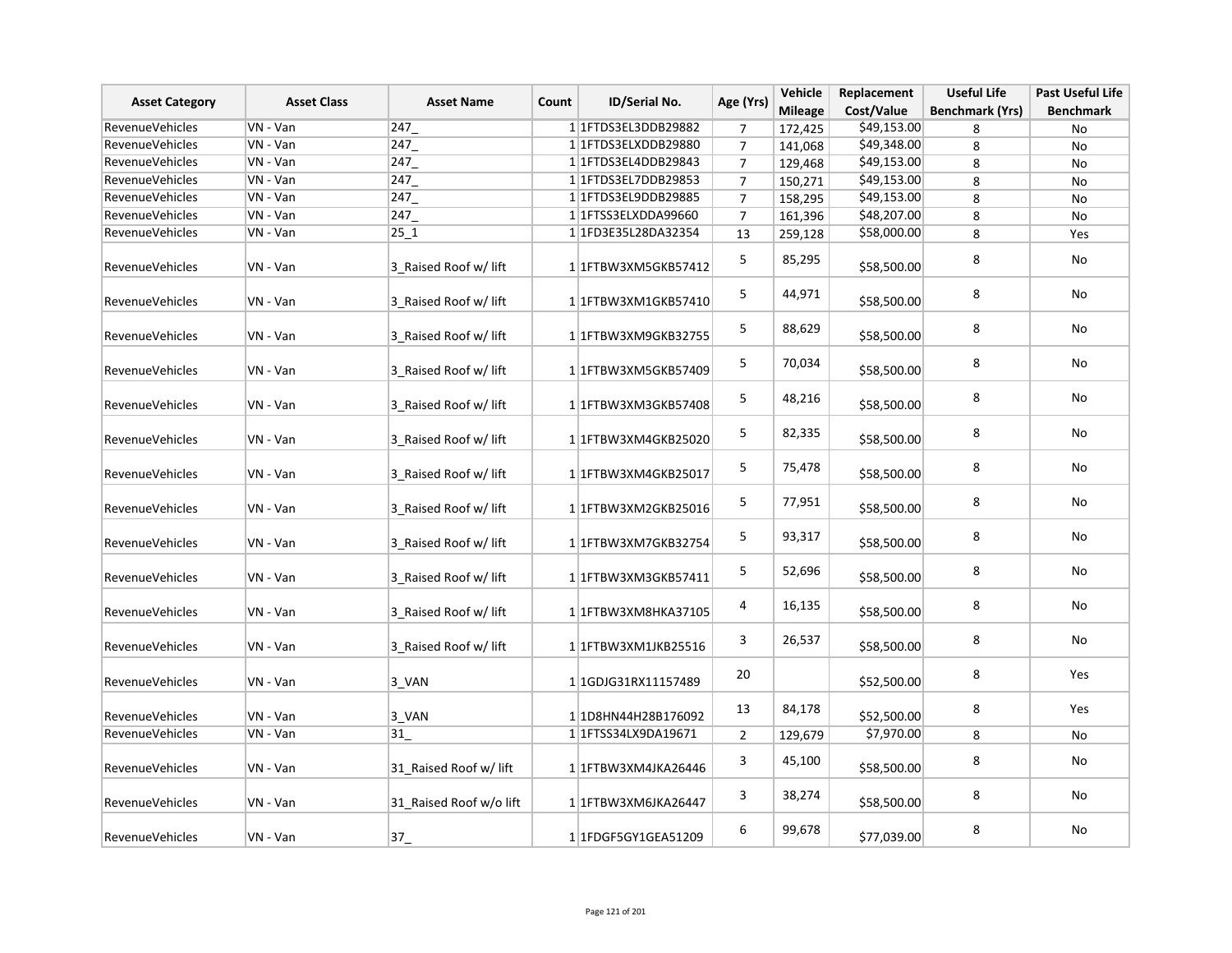| <b>Asset Category</b>  | <b>Asset Class</b> | <b>Asset Name</b>      | Count | ID/Serial No.          | Age (Yrs)      | Vehicle<br><b>Mileage</b> | Replacement<br>Cost/Value | <b>Useful Life</b><br><b>Benchmark (Yrs)</b> | <b>Past Useful Life</b><br><b>Benchmark</b> |
|------------------------|--------------------|------------------------|-------|------------------------|----------------|---------------------------|---------------------------|----------------------------------------------|---------------------------------------------|
| <b>RevenueVehicles</b> | VN - Van           | 37 Raised Roof w/ lift |       | 1 1 FTBW3XM2JKA80327   | 3              | 42,239                    | \$58,500.00               | 8                                            | No                                          |
| <b>RevenueVehicles</b> | VN - Van           | 37 Raised Roof w/ lift |       | 1 1FTBW3XM2JKA26445    | 3              | 60,947                    | \$58,500.00               | 8                                            | No                                          |
| <b>RevenueVehicles</b> | VN - Van           | 39 Raised Roof w/ lift |       | 1 1 FTBW3XM6HKA31349   | 4              | 55,480                    | \$58,500.00               | 8                                            | No                                          |
| <b>RevenueVehicles</b> | VN - Van           | 39 Raised Roof w/ lift |       | 1 1 FTBW3XM2HKA31350   | 4              | 51,389                    | \$58,500.00               | 8                                            | No                                          |
| RevenueVehicles        | VN - Van           | 39 Raised Roof w/ lift |       | 1 1FTBW3XM8JKA26448    | 3              | 20,497                    | \$58,500.00               | 8                                            | No                                          |
| RevenueVehicles        | VN - Van           | 39 Raised Roof w/ lift |       | 1 1FDVU4XM0KKA37580    | $\overline{2}$ | 3,100                     | \$58,500.00               | 8                                            | No                                          |
| RevenueVehicles        | VN - Van           | 39_VAN                 |       | 1 1 FTDS3EL1EDA38630   | $\overline{7}$ | 120,731                   | \$58,500.00               | 8                                            | No                                          |
| RevenueVehicles        | VN - Van           | 43 Raised Roof w/ lift |       | 1 1FTBW3XMXGKB25040    | 5              | 84,760                    | \$58,500.00               | 8                                            | No                                          |
| RevenueVehicles        | VN - Van           | 43 Raised Roof w/ lift |       | 1 1FDVU4X84LKA35299    | $\mathbf{1}$   |                           | \$58,500.00               | 8                                            | No                                          |
| RevenueVehicles        | VN - Van           | 45 Raised Roof w/ lift |       | $1 1$ FTBW3XM4HKA11634 | 5              | 71,317                    | \$58,500.00               | 8                                            | No                                          |
| RevenueVehicles        | VN - Van           | 45 Raised Roof w/ lift |       | 1 1 FTBW3XM7GKB48193   | 5              | 78,451                    | \$58,500.00               | 8                                            | No                                          |
| RevenueVehicles        | VN - Van           | 45 Raised Roof w/ lift |       | 1 1 FTBW3XM3GKB48191   | 5              | 84,202                    | \$58,500.00               | 8                                            | No                                          |
| RevenueVehicles        | VN - Van           | 45 Raised Roof w/ lift |       | 1 1 FTBW3XM0GKB48195   | 5              | 113,298                   | \$58,500.00               | 8                                            | No                                          |
| <b>RevenueVehicles</b> | VN - Van           | 45 Raised Roof w/ lift |       | 1 1 FTBW3XM9GKB48194   | 5              | 75,748                    | \$58,500.00               | 8                                            | No                                          |
| RevenueVehicles        | VN - Van           | 45 Raised Roof w/ lift |       | 1 1 FTBW3XM5GKB48192   | $\sf 5$        | 88,660                    | \$58,500.00               | 8                                            | No                                          |
| RevenueVehicles        | VN - Van           | 45 Raised Roof w/ lift |       | 1 1 FTBW3XM9GKB32741   | 5              | 89,181                    | \$58,500.00               | 8                                            | No                                          |
| RevenueVehicles        | VN - Van           | 45 Raised Roof w/ lift |       | 1 1 TBW3XM7HKA31358    | 4              | 92,833                    | \$58,500.00               | 8                                            | No                                          |
| RevenueVehicles        | VN - Van           | 45 Raised Roof w/ lift |       | 1 1FTBW3XM9HKA31359    | 4              | 65,664                    | \$58,500.00               | 8                                            | No                                          |
| RevenueVehicles        | VN - Van           | 45 Raised Roof w/ lift |       | 1 1 FTBW3XM5HKA31360   | 4              | 84,284                    | \$58,500.00               | 8                                            | No                                          |
| RevenueVehicles        | VN - Van           | 45_Raised Roof w/ lift |       | 1 1 FTBW3XM2HKA31364   | 4              | 87,900                    | \$58,500.00               | 8                                            | No                                          |
| RevenueVehicles        | VN - Van           | 45 Raised Roof w/ lift |       | 1 1FTBW3XM0HKA31363    | 4              | 100,555                   | \$58,500.00               | 8                                            | No                                          |
| RevenueVehicles        | VN - Van           | 45 Raised Roof w/ lift |       | 1 1 FTBW3XM7HKA31361   | 4              | 62,495                    | \$58,500.00               | 8                                            | No                                          |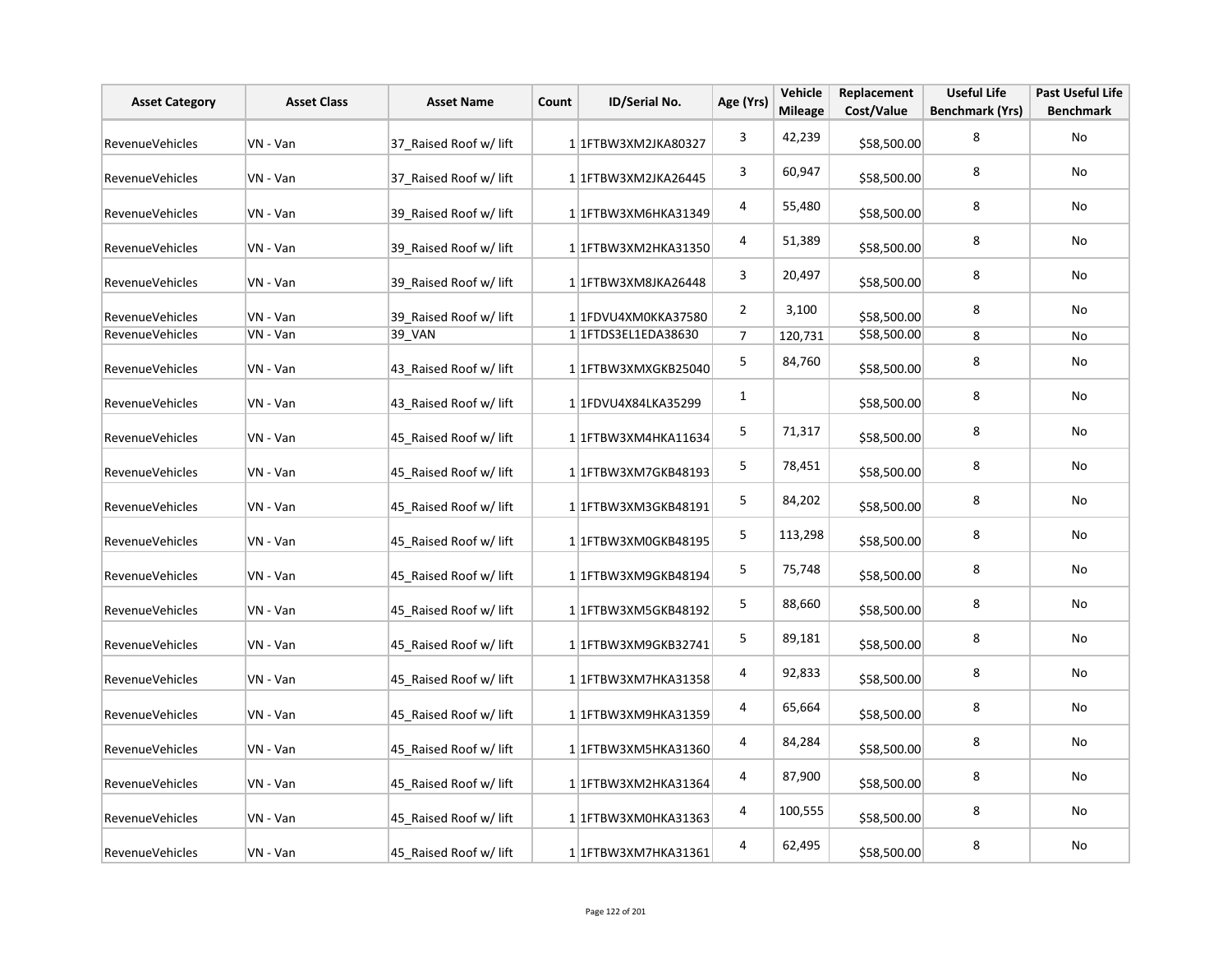| <b>Asset Category</b>  | <b>Asset Class</b> | <b>Asset Name</b>       | Count | ID/Serial No.            | Age (Yrs)        | Vehicle        | Replacement | <b>Useful Life</b>     | <b>Past Useful Life</b> |
|------------------------|--------------------|-------------------------|-------|--------------------------|------------------|----------------|-------------|------------------------|-------------------------|
|                        |                    |                         |       |                          |                  | <b>Mileage</b> | Cost/Value  | <b>Benchmark (Yrs)</b> | <b>Benchmark</b>        |
| <b>RevenueVehicles</b> | VN - Van           | 45 Raised Roof w/ lift  |       | 1 1FTBW3XM5HKA31357      | 4                | 57,854         | \$58,500.00 | 8                      | No                      |
| <b>RevenueVehicles</b> | VN - Van           | 45 Raised Roof w/ lift  |       | 1 1FTBW3XM9HKA31362      | 4                | 58,015         | \$58,500.00 | 8                      | No                      |
| <b>RevenueVehicles</b> | VN - Van           | 45 Raised Roof w/ lift  |       | 1 1FTBW3XM6JKA26450      | 3                | 51,109         | \$58,500.00 | 8                      | No                      |
| <b>RevenueVehicles</b> | VN - Van           | 45 Raised Roof w/ lift  |       | 1 1FTBW3XMXJKA26449      | 3                | 51,831         | \$58,500.00 | 8                      | No                      |
| <b>RevenueVehicles</b> | VN - Van           | 45_VAN                  |       | 1 1 FTDS3EL1EDA38675     | $\boldsymbol{7}$ | 150,109        | \$58,500.00 | 8                      | No                      |
| <b>RevenueVehicles</b> | VN - Van           | 45_VAN                  |       | 1 1 FTDS3EL3EDA38676     | $\overline{7}$   | 171,944        | \$58,500.00 | 8                      | No                      |
| <b>RevenueVehicles</b> | VN - Van           | $47_{-}$                |       | 11FTRS4XM8KKA77143       | $\overline{2}$   | 8,817          | \$63,000.00 | 8                      | No                      |
| <b>RevenueVehicles</b> | VN - Van           | 47 Raised Roof w/o lift |       | 1 1 FTRS4XM4KKA53793     | $\overline{2}$   |                | \$52,500.00 | 8                      | No                      |
| RevenueVehicles        | VN - Van           | 47_VAN                  |       | 1 1FTDS3ELXDDB26171      | 8                | 134,025        | \$58,500.00 | 8                      | Yes                     |
| RevenueVehicles        | VN - Van           | 47_VAN                  |       | 1 1 FTDS3EL8DDB26170     | 8                | 129,512        | \$58,500.00 | 8                      | Yes                     |
| <b>RevenueVehicles</b> | VN - Van           | 49_VAN                  |       | 1 1 FTDS3EL8DDB29862     | 8                | 119,155        | \$58,500.00 | 8                      | Yes                     |
| <b>RevenueVehicles</b> | VN - Van           | 49_VAN                  |       | 1 1 FTDS3EL6DDB29861     | 8                | 123,671        | \$58,500.00 | 8                      | Yes                     |
| <b>RevenueVehicles</b> | VN - Van           | 49_VAN                  |       | 1 1 FTDS3 EL1EDA 38692   | $\overline{7}$   | 125,010        | \$58,500.00 | 8                      | No                      |
| RevenueVehicles        | VN - Van           | 49_VAN                  |       | 1 1 FTDS3EL3EDA38693     | $\overline{7}$   | 128,178        | \$58,500.00 | 8                      | No                      |
| <b>RevenueVehicles</b> | VN - Van           | 5 Raised Roof w/ lift   |       | 1 1 FTBW3XM1JKA35749     | 3                | 25,325         | \$58,500.00 | 8                      | No                      |
| RevenueVehicles        | VN - Van           | 5_Raised Roof w/o lift  |       | 1 1FDVU4XM0KKA67825      | $\overline{2}$   | 789            | \$52,500.00 | 8                      | No                      |
| RevenueVehicles        | VN - Van           | 5_VAN                   |       | 1 1 FTDS3EL6BDB29338     | 10               | 107,812        | \$58,500.00 | 8                      | Yes                     |
| RevenueVehicles        | VN - Van           | 5_VAN                   |       | 1 1 FTDS3EL4BDB29337     | 10               | 145,577        | \$58,500.00 | 8                      | Yes                     |
| <b>RevenueVehicles</b> | VN - Van           | 5_VAN                   |       | 1 1 FTDS3EL2DDB29856     | 8                | 116,047        | \$58,500.00 | 8                      | Yes                     |
| <b>RevenueVehicles</b> | VN - Van           | 5_VAN                   |       | 1 1 FTDS3EL4DDB29857     | 8                | 83,665         | \$52,500.00 | 8                      | Yes                     |
| RevenueVehicles        | VN - Van           | 5_VAN                   |       | 1 1 FTDS3EL5EDA38646     | $\overline{7}$   | 96,717         | \$52,500.00 | 8                      | No                      |
| <b>RevenueVehicles</b> | VN - Van           | 53_VAN                  |       | 1 1 1 FTDS3 EL7EDA 38647 | $\overline{7}$   | 103,947        | \$58,500.00 | 8                      | No                      |
| <b>RevenueVehicles</b> | VN - Van           | 53 VAN                  |       | 1 1 FTDS3EL9EDA38648     | $\overline{7}$   | 110,264        | \$58,500.00 | 8                      | No                      |
| <b>RevenueVehicles</b> | VN - Van           | 55_Raised Roof w/ lift  |       | 1 1 TBW3XM5HKA31343      | 4                | 75,724         | \$58,500.00 | 8                      | No                      |
| <b>RevenueVehicles</b> | VN - Van           | 55 Raised Roof w/ lift  |       | 1 1 TBW3XMXHKA35128      | 4                | 67,241         | \$58,500.00 | 8                      | No                      |
| RevenueVehicles        | VN - Van           | 55 Raised Roof w/ lift  |       | 1 1 TBW3XM7HKA31344      | 4                | 80,184         | \$58,500.00 | 8                      | No                      |
| <b>RevenueVehicles</b> | VN - Van           | 55 Raised Roof w/ lift  |       | 1 1 TBW3XM8HKA35127      | 4                | 57,599         | \$58,500.00 | 8                      | <b>No</b>               |
| <b>RevenueVehicles</b> | VN - Van           | 55 Raised Roof w/ lift  |       | 1 1FDVU4XM4KKA37582      | $\overline{2}$   | 2,119          | \$52,500.00 | 8                      | No                      |
| <b>RevenueVehicles</b> | VN - Van           | 55 Raised Roof w/ lift  |       | 1 1FDVU4XM6KKA37583      | $\overline{2}$   | 7,032          | \$52,500.00 | 8                      | No                      |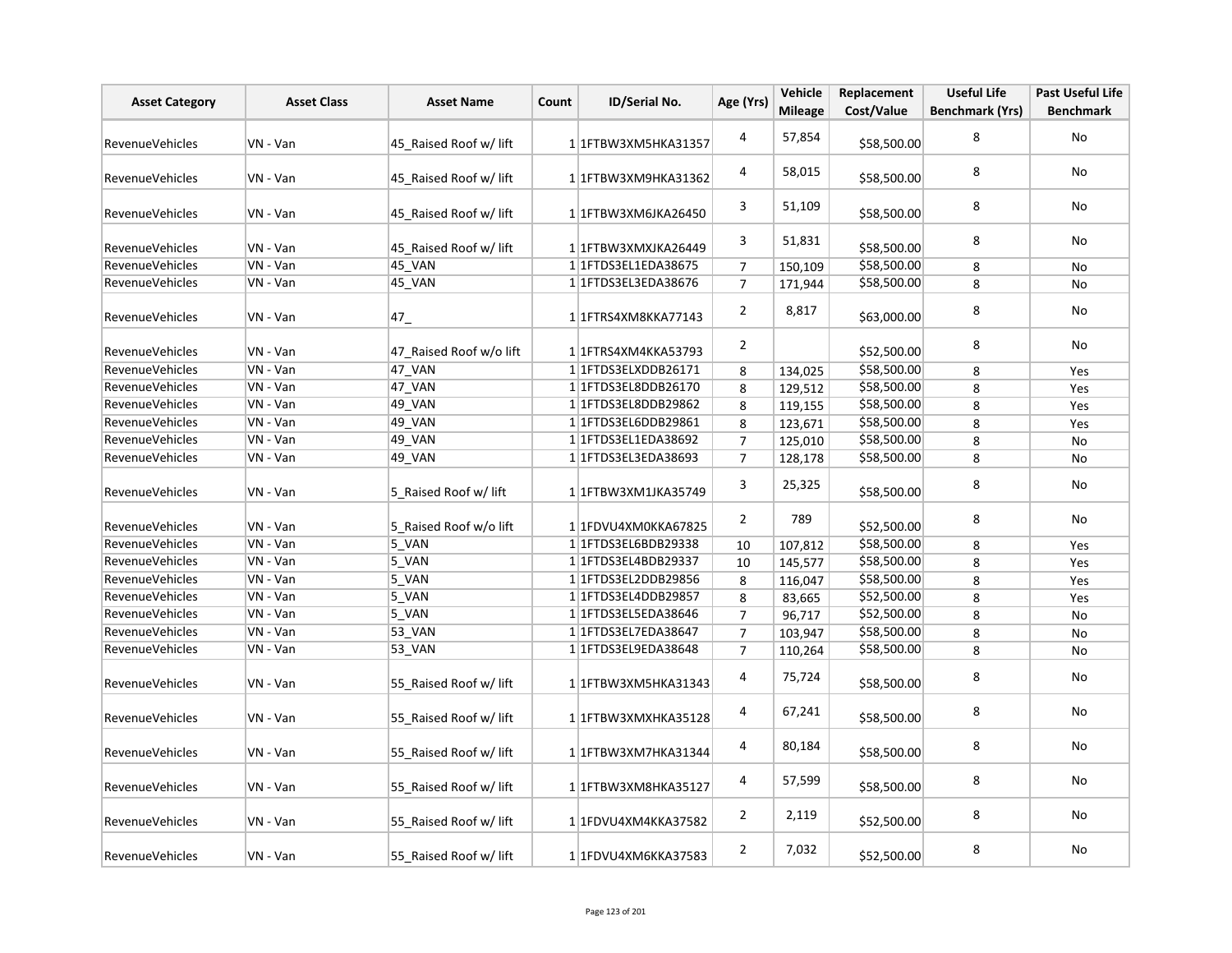| <b>Asset Category</b>  | <b>Asset Class</b><br>ID/Serial No.<br><b>Asset Name</b><br>Count |                        | Age (Yrs)                  | Vehicle        | Replacement    | <b>Useful Life</b> | <b>Past Useful Life</b> |                  |
|------------------------|-------------------------------------------------------------------|------------------------|----------------------------|----------------|----------------|--------------------|-------------------------|------------------|
|                        |                                                                   |                        |                            |                | <b>Mileage</b> | Cost/Value         | <b>Benchmark (Yrs)</b>  | <b>Benchmark</b> |
| RevenueVehicles        | VN - Van                                                          | 55_Raised Roof w/ lift | 1 1FDVU4XM8KKA37584        | $\overline{2}$ | 1,384          | \$52,500.00        | 8                       | No               |
| RevenueVehicles        | VN - Van                                                          | 55_VAN                 | 1 1 FTDS3EL3EDA38662       | $\overline{7}$ | 146,431        | \$58,500.00        | 8                       | No               |
| RevenueVehicles        | VN - Van                                                          | 55_VAN                 | 1 1 FTDS3EL1EDA38661       | $\overline{7}$ | 147,446        | \$58,500.00        | 8                       | <b>No</b>        |
| <b>RevenueVehicles</b> | VN - Van                                                          | 57_VAN                 | 1 1D8GP24R35B274286        | 16             | 110,613        | \$52,500.00        | 8                       | Yes              |
| RevenueVehicles        | VN - Van                                                          | 61 Raised Roof w/ lift | 1 1 FTBW3XM3HKA37108       | 4              | 88,168         | \$58,500.00        | 8                       | No               |
| RevenueVehicles        | VN - Van                                                          | 61 Raised Roof w/ lift | 1 1 FTBW3XM7HKA37113       | 4              | 72,661         | \$58,500.00        | 8                       | No               |
| <b>RevenueVehicles</b> | VN - Van                                                          | 61 Raised Roof w/ lift | 11FTBW3XM5HKA37112         | 4              | 93,385         | \$58,500.00        | 8                       | No               |
| RevenueVehicles        | VN - Van                                                          | 61 Raised Roof w/ lift | 1 1FTBW3XMXJKA35751        | 3              | 47,522         | \$58,500.00        | 8                       | No               |
| <b>RevenueVehicles</b> | VN - Van                                                          | 61 Raised Roof w/ lift | 1 1FTBW3XM8JKA35750        | 3              | 49,509         | \$58,500.00        | 8                       | No               |
| <b>RevenueVehicles</b> | VN - Van                                                          | 63 Raised Roof w/ lift | 1 1 FTBW3XM3GKB32752       | 5              | 50,276         | \$58,500.00        | 8                       | No               |
| RevenueVehicles        | VN - Van                                                          | 63_VAN                 | 1 1 FTDS34L89DA46019       | 12             | 365,440        | \$58,500.00        | 8                       | Yes              |
| <b>RevenueVehicles</b> | VN - Van                                                          | 63_VAN                 | 1 1 1 FTDS 34 L49 DA46017  | 12             | 348,173        | \$58,500.00        | 8                       | Yes              |
| RevenueVehicles        | VN - Van                                                          | 63_VAN                 | 1 1 FTDS34L69DA39943       | 12             | 272,438        | \$58,500.00        | 8                       | Yes              |
| <b>RevenueVehicles</b> | VN - Van                                                          | 63_VAN                 | 1 1 FTDS3EL0ADA48107       | 11             | 271,311        | \$58,500.00        | 8                       | Yes              |
| RevenueVehicles        | VN - Van                                                          | 63 VAN                 | 1 1 FTDS3EL7ADA48105       | 11             | 298,923        | \$58,500.00        | 8                       | Yes              |
| RevenueVehicles        | VN - Van                                                          | 63_VAN                 | 1 1 FTDS3EL9ADA48106       | 11             | 294,543        | \$58,500.00        | 8                       | Yes              |
| RevenueVehicles        | VN - Van                                                          | 63_VAN                 | 1 1FTDS3ELXBDA98255        | 10             | 279,396        | \$58,500.00        | 8                       | Yes              |
| RevenueVehicles        | $VN - Van$                                                        | 63_VAN                 | 1 1 FTDS3EL8BDA98254       | 10             | 263,091        | \$58,500.00        | 8                       | Yes              |
| RevenueVehicles        | VN - Van                                                          | 63_VAN                 | 1 1FTDS3EL0DDB29869        | 8              | 175,922        | \$58,500.00        | 8                       | Yes              |
| RevenueVehicles        | VN - Van                                                          | 63_VAN                 | 1 1FTDS3EL9DDB29868        | 8              | 197,663        | \$58,500.00        | 8                       | Yes              |
| RevenueVehicles        | VN - Van                                                          | 63 VAN                 | 1 1 1 FTD S3 EL8ED A 38673 | $\sqrt{ }$     | 185,624        | \$58,500.00        | 8                       | No               |
| RevenueVehicles        | VN - Van                                                          | 63 VAN                 | 1 1FTDS3ELXEDA38674        | $\overline{7}$ | 157,145        | \$58,500.00        | 8                       | No               |
| <b>RevenueVehicles</b> | VN - Van                                                          | 7 Raised Roof w/ lift  | 1 1FTBW3XM4HKA67590        | 4              | 71,456         | \$58,500.00        | 8                       | No               |
| <b>RevenueVehicles</b> | VN - Van                                                          | 7 Raised Roof w/ lift  | 1 1FDVU4XM4KKA53796        | $\overline{2}$ | 1,281          | \$58,500.00        | 8                       | No               |
| RevenueVehicles        | VN - Van                                                          | 7_Raised Roof w/ lift  | 1 1FDVU4XM0KKA53795        | $\overline{2}$ |                | \$58,500.00        | 8                       | No               |
| RevenueVehicles        | VN - Van                                                          | 7_Raised Roof w/ lift  | 1 1FDVU4XM0KKA53794        | $\overline{2}$ | 881            | \$58,500.00        | 8                       | No               |
| <b>RevenueVehicles</b> | VN - Van                                                          | 7 VAN                  | 1 1 FTDS3EL9DDB26193       | 8              | 112,468        | \$52,500.00        | 8                       | Yes              |
| <b>RevenueVehicles</b> | VN - Van                                                          | 71_Raised Roof w/ lift | 1 1FDVU4XM1KKA66621        | $\overline{2}$ |                | \$58,500.00        | 8                       | No               |
| <b>RevenueVehicles</b> | VN - Van                                                          | 71 Raised Roof w/ lift | 1 1FDVU4XM9KKA67824        | $\overline{2}$ |                | \$58,500.00        | 8                       | No               |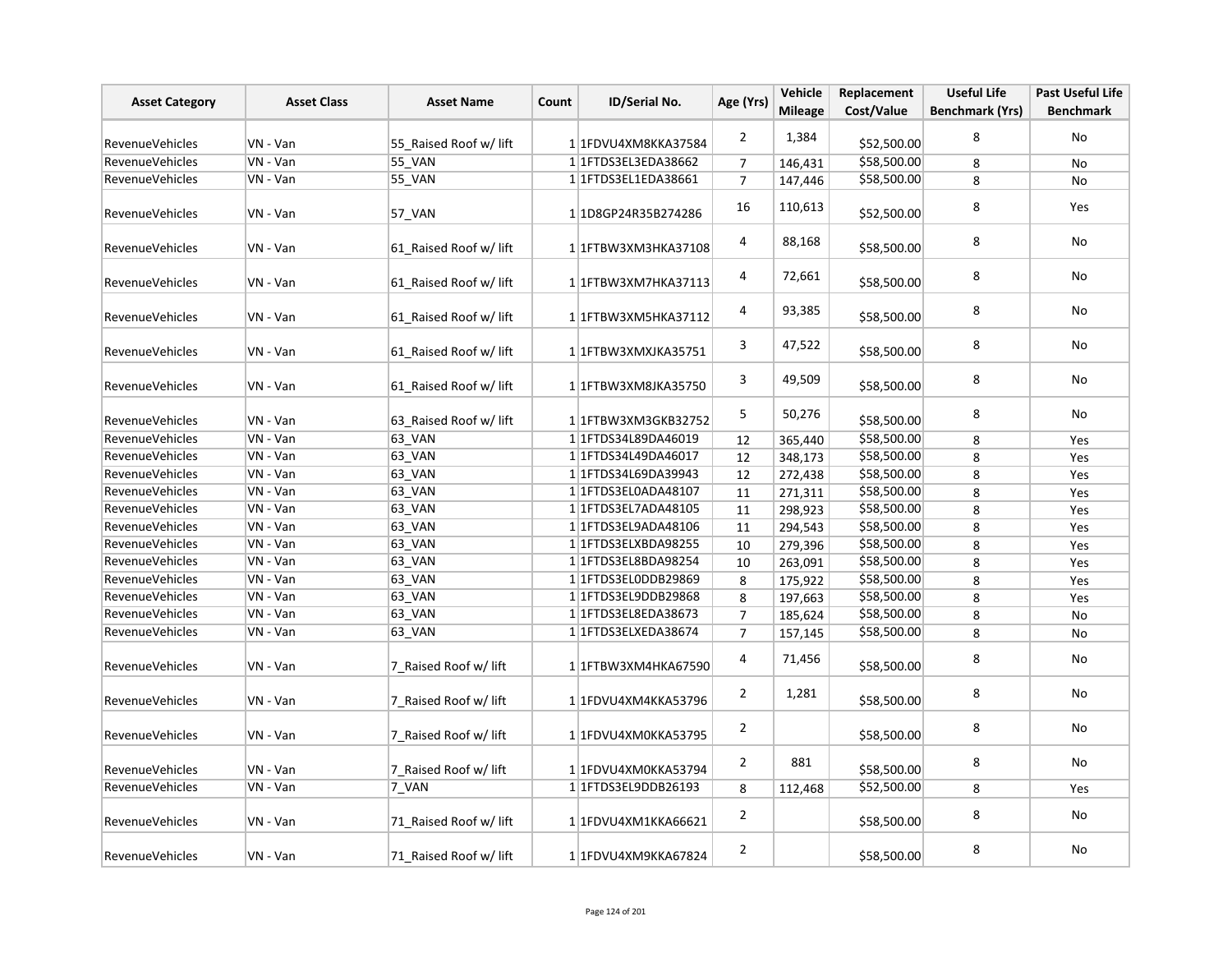| <b>Asset Category</b>  | <b>Asset Class</b> | <b>Asset Name</b>       | Count | ID/Serial No.            | Age (Yrs)      | Vehicle<br><b>Mileage</b> | Replacement<br>Cost/Value | <b>Useful Life</b><br><b>Benchmark (Yrs)</b> | Past Useful Life<br><b>Benchmark</b> |
|------------------------|--------------------|-------------------------|-------|--------------------------|----------------|---------------------------|---------------------------|----------------------------------------------|--------------------------------------|
| RevenueVehicles        | VN - Van           | 71 Raised Roof w/ lift  |       | 1 1 FDVU4XM7KKA67823     | $\overline{2}$ |                           | \$58,500.00               | 8                                            | No                                   |
| <b>RevenueVehicles</b> | VN - Van           | 71 VAN                  |       | 1 1 1 FTSS34 LX7 DA63926 | 14             | 115,130                   | \$58,500.00               | 8                                            | Yes                                  |
| RevenueVehicles        | VN - Van           | 71 VAN                  |       | 1 1 1 FTDS3 ELOADA 15088 | 11             | 213,879                   | \$58,500.00               | 8                                            | Yes                                  |
| <b>RevenueVehicles</b> | VN - Van           | 73 Raised Roof w/ lift  |       | 1 1FTBW3XM6JKA35763      | 3              | 59,428                    | \$58,500.00               | 8                                            | No                                   |
| RevenueVehicles        | VN - Van           | 73 Raised Roof w/ lift  |       | 1 1FDVU4XMXKKA62888      | $\overline{2}$ |                           | \$58,500.00               | 8                                            | No                                   |
| RevenueVehicles        | VN - Van           | 73 Raised Roof w/o lift |       | 1 1 1 TBW3XM9 GKB25014   | 5              | 129,994                   | \$52,500.00               | 8                                            | No                                   |
| RevenueVehicles        | VN - Van           | 73 Raised Roof w/o lift |       | 1 1FTBW3XMXHKA37106      | 4              | 108,970                   | \$52,500.00               | 8                                            | No                                   |
| <b>RevenueVehicles</b> | VN - Van           | 75_Raised Roof w/ lift  |       | 11FTBW3XM1GKB32748       | 5              | 81,970                    | \$58,500.00               | 8                                            | No                                   |
| RevenueVehicles        | VN - Van           | 75 Raised Roof w/ lift  |       | 1 1 FTBW3XM8HKA11636     | 5              | 80,113                    | \$58,500.00               | 8                                            | No                                   |
| <b>RevenueVehicles</b> | VN - Van           | 75 Raised Roof w/ lift  |       | 1 1FTBW3XMXHKA11637      | 5              | 93,578                    | \$58,500.00               | 8                                            | No                                   |
| RevenueVehicles        | VN - Van           | 75 Raised Roof w/ lift  |       | 1 1FDVU4XM2KKA37581      | $\overline{2}$ | 5,907                     | \$58,500.00               | 8                                            | No                                   |
| RevenueVehicles        | VN - Van           | 79_Raised Roof w/ lift  |       | $1 1$ FTBW3XM1HKA11638   | 5              | 28,417                    | \$58,500.00               | 8                                            | No                                   |
| RevenueVehicles        | VN - Van           | 79_Raised Roof w/ lift  |       | 1 1FDVU4XM1KKA37586      | $\overline{2}$ | 3,533                     | \$58,500.00               | 8                                            | No                                   |
| <b>RevenueVehicles</b> | VN - Van           | 79 Raised Roof w/ lift  |       | 1 1FDVU4XM3KKA37587      | $\overline{2}$ | 7,513                     | \$58,500.00               | 8                                            | <b>No</b>                            |
| RevenueVehicles        | VN - Van           | 79_Raised Roof w/ lift  |       | 1 1FDVU4XMXKKA37585      | $\overline{2}$ | 3,331                     | \$58,500.00               | 8                                            | No                                   |
| RevenueVehicles        | VN - Van           | 79 Raised Roof w/o lift |       | 1 1 FTBW3XM1HKA50245     | 5              | 49,540                    | \$52,500.00               | 8                                            | No                                   |
| RevenueVehicles        | VN - Van           | 79 Raised Roof w/o lift |       | 1 1FTBW3XM3HKA50246      | 4              | 53,526                    | \$52,500.00               | 8                                            | No                                   |
| RevenueVehicles        | VN - Van           | 79 Raised Roof w/o lift |       | 1 1FTBW3XMXHKA50244      | 4              | 41,965                    | \$52,500.00               | 8                                            | No                                   |
| <b>RevenueVehicles</b> | VN - Van           | 85_Raised Roof w/ lift  |       | 1 1 FTBW3XM7HKA46507     | 4              | 108,437                   | \$58,500.00               | 8                                            | No                                   |
| RevenueVehicles        | VN - Van           | 85 Raised Roof w/ lift  |       | 1 1 FTBW3XM2JKB30479     | 3              | 35,884                    | \$58,500.00               | 8                                            | No                                   |
| <b>RevenueVehicles</b> | VN - Van           | 85 Raised Roof w/o lift |       | 1 1FTBW3XM5GKB15189      | 5              | 79,153                    | \$52,500.00               | 8                                            | No                                   |
| RevenueVehicles        | VN - Van           | 85 Raised Roof w/o lift |       | 1 1 FTBW3XM2GKA84709     | 5              | 127,853                   | \$52,500.00               | 8                                            | No                                   |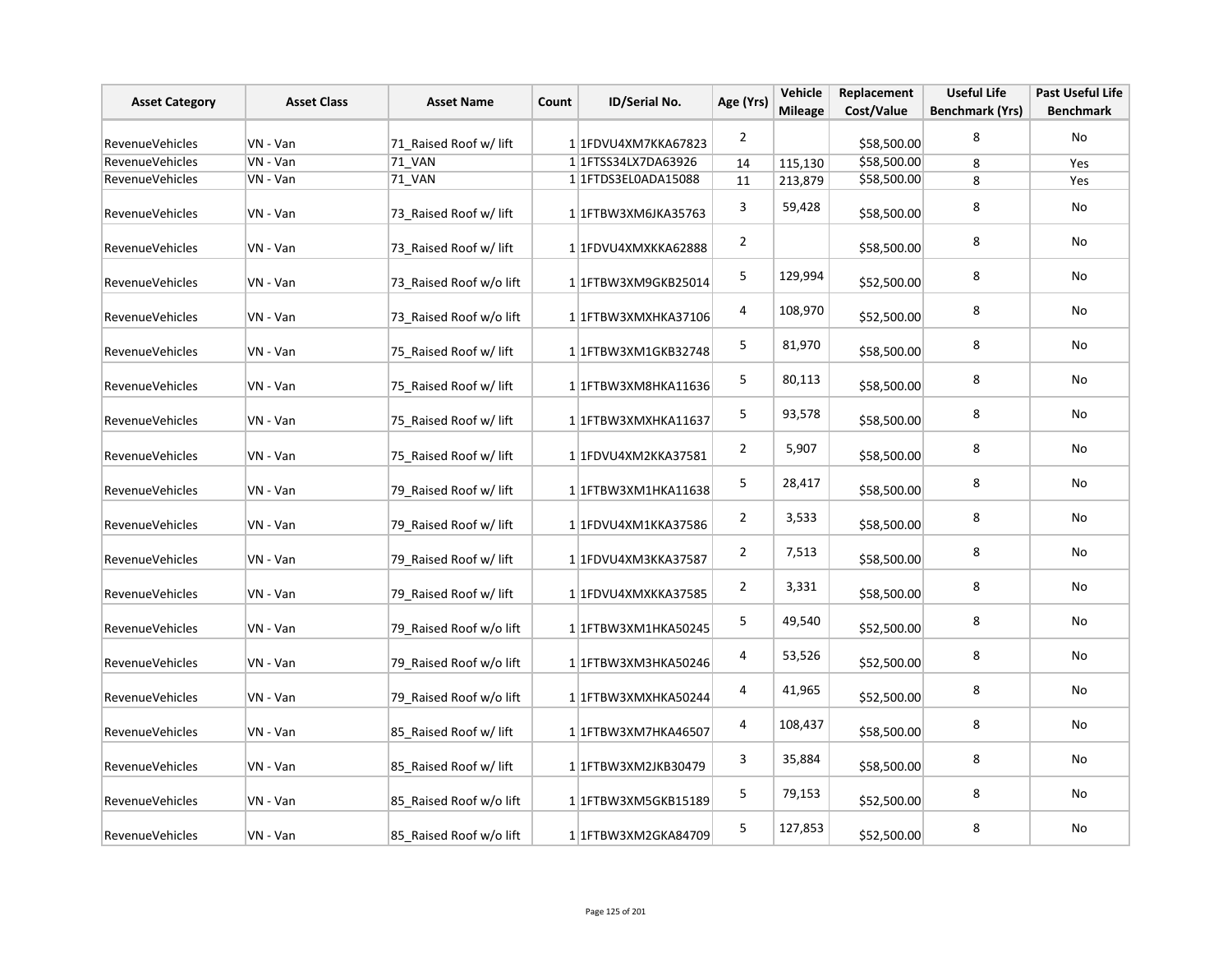| <b>Asset Category</b>  | <b>Asset Class</b> | <b>Asset Name</b>       | Replacement<br>Vehicle<br>Age (Yrs)<br>ID/Serial No.<br>Count<br><b>Mileage</b><br>Cost/Value |                            | <b>Useful Life</b>      | Past Useful Life |             |                        |                  |
|------------------------|--------------------|-------------------------|-----------------------------------------------------------------------------------------------|----------------------------|-------------------------|------------------|-------------|------------------------|------------------|
|                        |                    |                         |                                                                                               |                            |                         |                  |             | <b>Benchmark (Yrs)</b> | <b>Benchmark</b> |
| <b>RevenueVehicles</b> | VN - Van           | 85 Raised Roof w/o lift |                                                                                               | 1 1 FTBW3XM9GKA84710       | 5                       | 99,612           | \$52,500.00 | 8                      | No               |
| RevenueVehicles        | VN - Van           | 85 Raised Roof w/o lift |                                                                                               | 1 1 FTBW3XMXJKA37788       | 3                       | 37,370           | \$52,500.00 | 8                      | No               |
| <b>RevenueVehicles</b> | VN - Van           | <b>85 VAN</b>           |                                                                                               | 1 1 FTSS34L69DA40257       | 13                      | 303,236          | \$52,500.00 | 8                      | Yes              |
| RevenueVehicles        | VN - Van           | <b>85_VAN</b>           |                                                                                               | 1 1FTDS3ELXBDA98241        | 10                      | 256,824          | \$58,500.00 | 8                      | Yes              |
| <b>RevenueVehicles</b> | VN - Van           | 85_VAN                  |                                                                                               | 1 1 FTDS3EL5BDB31680       | 10                      | 259,514          | \$52,500.00 | 8                      | Yes              |
| <b>RevenueVehicles</b> | VN - Van           | 85_VAN                  |                                                                                               | 1 1 1 FTD S3 EL2ED A 38703 | $\overline{7}$          | 152,342          | \$52,500.00 | 8                      | No               |
| RevenueVehicles        | VN - Van           | 85_VAN                  |                                                                                               | 1 1 FTDS3EL0EDA38702       | $\overline{7}$          | 227,421          | \$52,500.00 | 8                      | No               |
| <b>RevenueVehicles</b> | VN - Van           | 85 VAN                  |                                                                                               | 1 1 FTDS3EL9EDA38701       | $\overline{7}$          | 179,986          | \$52,500.00 | 8                      | <b>No</b>        |
| RevenueVehicles        | VN - Van           | 87 Raised Roof w/ lift  |                                                                                               | 1 1 FTBW3XM3GKB25039       | 5                       | 79,450           | \$58,500.00 | 8                      | No               |
| <b>RevenueVehicles</b> | VN - Van           | 87_Raised Roof w/ lift  |                                                                                               | 1 1 FTBW3XM9GKB32738       | 5                       | 78,347           | \$58,500.00 | 8                      | No               |
| <b>RevenueVehicles</b> | VN - Van           | 87 Raised Roof w/ lift  |                                                                                               | 1 1 FTBW3XM2HKA11633       | 5                       | 58,672           | \$58,500.00 | 8                      | No               |
| <b>RevenueVehicles</b> | VN - Van           | 87_Raised Roof w/ lift  |                                                                                               | 1 1 FTBW3XMXJKA69365       | 3                       | 19,694           | \$58,500.00 | 8                      | No               |
| <b>RevenueVehicles</b> | VN - Van           | 87 Raised Roof w/o lift |                                                                                               | 1 1 FTBW3XM5HKA37109       | 4                       | 5,274            | \$52,500.00 | 8                      | No               |
| <b>RevenueVehicles</b> | VN - Van           | 87_VAN                  |                                                                                               | 1 1 FTDS3EL5EDA38680       | $\overline{7}$          | 109,984          | \$58,500.00 | 8                      | No               |
| RevenueVehicles        | VN - Van           | 87_VAN                  |                                                                                               | 1 1 1 FTDS3 EL5EDA 38677   | $\overline{7}$          | 63,545           | \$52,500.00 | 8                      | No               |
| <b>RevenueVehicles</b> | VN - Van           | 89                      |                                                                                               | 11FTBW3XM7HKA35121         | 4                       | 45,641           | \$53,861.00 | 8                      | No               |
| RevenueVehicles        | VN - Van           | 89 Raised Roof w/ lift  |                                                                                               | 1 1FTBW3XM2GKB15182        | 5                       | 46,086           | \$58,500.00 | 8                      | No               |
| <b>RevenueVehicles</b> | VN - Van           | 89 Raised Roof w/ lift  |                                                                                               | 11FTBW3XM5HKA75620         | 4                       | 20,489           | \$58,500.00 | 8                      | No               |
| <b>RevenueVehicles</b> | VN - Van           | 89 Raised Roof w/o lift |                                                                                               | 1 1 FTBW3XM2GKB15179       | 5                       | 78,818           | \$52,500.00 | 8                      | No               |
| RevenueVehicles        | VN - Van           | 89_Raised Roof w/o lift |                                                                                               | 1 1FTBW3XM2HKA50240        | $\overline{\mathbf{4}}$ | 55,507           | \$52,500.00 | 8                      | <b>No</b>        |
| <b>RevenueVehicles</b> | VN - Van           | 89 Raised Roof w/o lift |                                                                                               | 1 1FTBW3XM6HKA50239        | 4                       | 54,949           | \$52,500.00 | 8                      | No               |
| RevenueVehicles        | VN - Van           | 89 Raised Roof w/o lift |                                                                                               | 1 1FDVU4XM3KKA37590        | $\overline{2}$          | 1,762            | \$52,500.00 | 8                      | <b>No</b>        |
| <b>RevenueVehicles</b> | VN - Van           | 89 Raised Roof w/o lift |                                                                                               | 1 1FDVU4X88LKA11118        | $\mathbf{1}$            |                  | \$52,500.00 | 8                      | No               |
| RevenueVehicles        | VN - Van           | 89_Raised Roof w/o lift |                                                                                               | 1 1 FDVU4X86LKA11117       | 1                       |                  | \$52,500.00 | 8                      | No               |
| <b>RevenueVehicles</b> | VN - Van           | <b>89 VAN</b>           |                                                                                               | 1 1 FTDS3ES9ADA05392       | 11                      | 101,790          | \$58,500.00 | 8                      | Yes              |
| <b>RevenueVehicles</b> | VN - Van           | 89_VAN                  |                                                                                               | 1 1 FTDS3EL2BDA85418       | 10                      | 88,735           | \$58,500.00 | 8                      | Yes              |
| <b>RevenueVehicles</b> | VN - Van           | 89_VAN                  |                                                                                               | 1 1 FTDS3EL6EDA38705       | $\overline{7}$          | 61,696           | \$58,500.00 | 8                      | No               |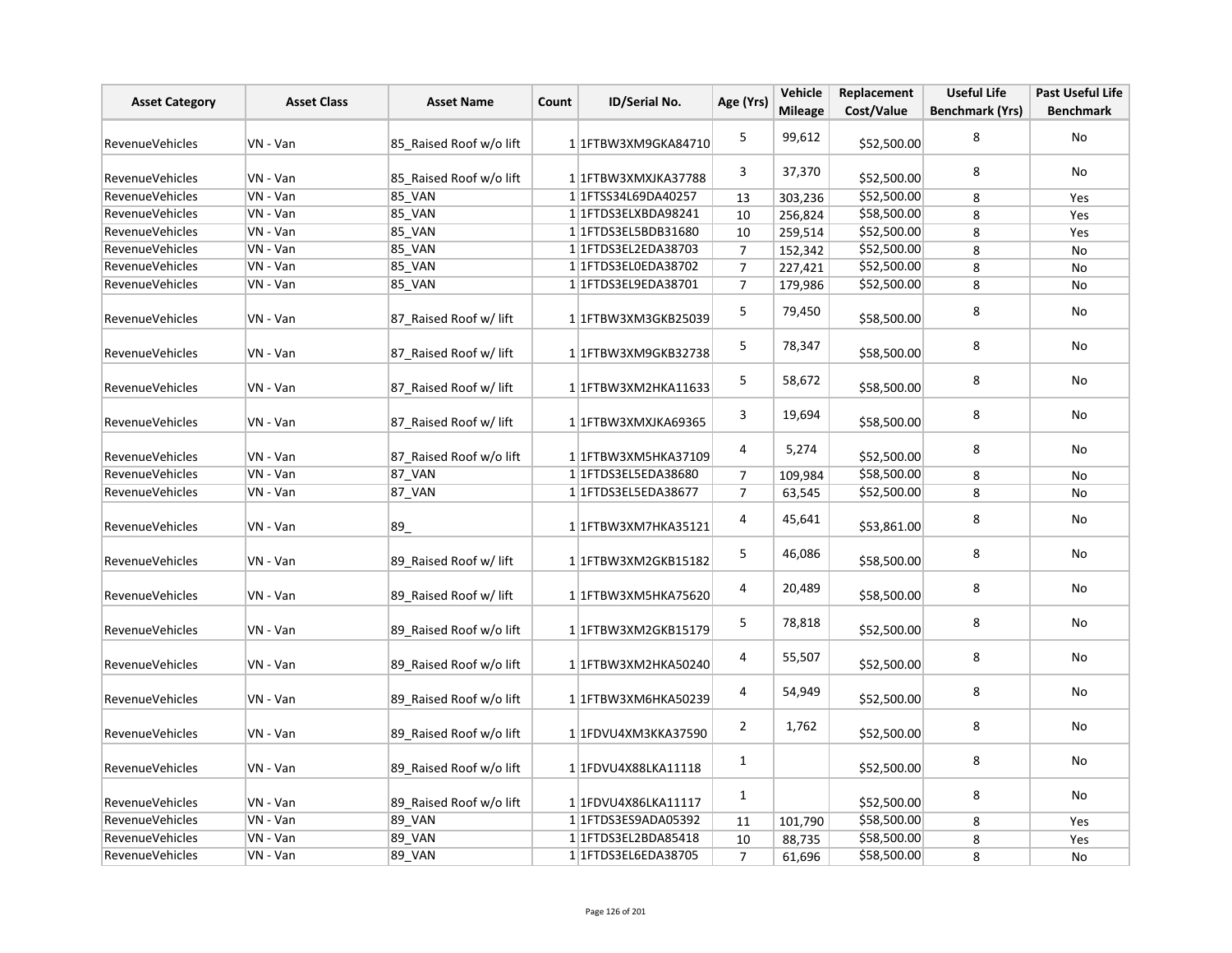| <b>Asset Category</b>  | <b>Asset Class</b> | <b>Asset Name</b>       | Count | ID/Serial No.                      | Age (Yrs)      | Vehicle        | Replacement | <b>Useful Life</b>     | <b>Past Useful Life</b> |
|------------------------|--------------------|-------------------------|-------|------------------------------------|----------------|----------------|-------------|------------------------|-------------------------|
|                        |                    |                         |       |                                    |                | <b>Mileage</b> | Cost/Value  | <b>Benchmark (Yrs)</b> | <b>Benchmark</b>        |
| <b>RevenueVehicles</b> | VN - Van           | <b>89 VAN</b>           |       | 1 1 1 FTDS3 EL4EDA 38704           | 7              | 69,677         | \$52,500.00 | 8                      | No                      |
| <b>RevenueVehicles</b> | VN - Van           | 9 CNG CONVERSION        |       | 1 1 FDEE3FS5KDC27807               | $\overline{2}$ | 11,301         | \$58,500.00 | 8                      | <b>No</b>               |
| <b>RevenueVehicles</b> | VN - Van           | 91 VAN                  |       | 1 1 FTDS3EL8DDB26203               | 8              | 70,611         | \$58,500.00 | 8                      | Yes                     |
| <b>RevenueVehicles</b> | VN - Van           | 91 VAN                  |       | 1 1FTDS3ELXDDB26199                | 8              | 59,897         | \$58,500.00 | 8                      | Yes                     |
| <b>RevenueVehicles</b> | VN - Van           | 95 Raised Roof w/o lift |       | 11FTBW3XM4GKB10999                 | 5              | 22,301         | \$52,500.00 | 8                      | No                      |
| <b>RevenueVehicles</b> | VN - Van           | <b>95 VAN</b>           |       | 1 1 FTDS3EL2BDB31703               | 10             | 93,777         | \$58,500.00 | 8                      | Yes                     |
| <b>RevenueVehicles</b> | VN - Van           | 97 Raised Roof w/ lift  |       | 1 1 FTBW3XM9GKB18516               | 5              | 76,618         | \$58,500.00 | 8                      | No                      |
| <b>RevenueVehicles</b> | VN - Van           | 97 Raised Roof w/ lift  |       | 11FTBW3XM0GKB18517                 | 5              | 82,964         | \$58,500.00 | 8                      | <b>No</b>               |
| <b>RevenueVehicles</b> | VN - Van           | 97 Raised Roof w/ lift  |       | 11FTBW3XM2GKB18518                 | 5              | 83,808         | \$58,500.00 | 8                      | <b>No</b>               |
| <b>RevenueVehicles</b> | VN - Van           | 97 Raised Roof w/ lift  |       | 1 1 FTBW3XM8HKA46497               | 4              | 85,882         | \$58,500.00 | 8                      | No                      |
| <b>RevenueVehicles</b> | VN - Van           | 97 Raised Roof w/ lift  |       | 1 1FTBW3XM6HKA46496                | 4              | 73,641         | \$58,500.00 | 8                      | <b>No</b>               |
| <b>RevenueVehicles</b> | VN - Van           | 97 Raised Roof w/ lift  |       | 1 1 1 FTBW 3 X M 4 H K A 4 6 4 9 5 | 4              | 68,860         | \$58,500.00 | 8                      | <b>No</b>               |
| <b>RevenueVehicles</b> | VN - Van           | 97 Raised Roof w/ lift  |       | 11FTBW3XM8HKB48284                 | 4              | 38,083         | \$58,500.00 | 8                      | <b>No</b>               |
| <b>RevenueVehicles</b> | VN - Van           | 99 Raised Roof w/ lift  |       | 11FTBW3XM8HKA67592                 | 4              | 42,482         | \$58,500.00 | 8                      | <b>No</b>               |
| <b>RevenueVehicles</b> | VN - Van           | 99 Raised Roof w/ lift  |       | 1 1 FTBW3XM6HKA67591               | 4              | 43,702         | \$58,500.00 | 8                      | No                      |
| <b>RevenueVehicles</b> | VN - Van           | 99 Raised Roof w/ lift  |       | 1 1FTBW3XMXJKA44546                | 3              | 11,364         | \$58,500.00 | 8                      | No                      |
| <b>RevenueVehicles</b> | VN - Van           | <b>99 VAN</b>           |       | 11FDXE45S96DA78677                 | 15             | 122,755        | \$52,500.00 | 8                      | Yes                     |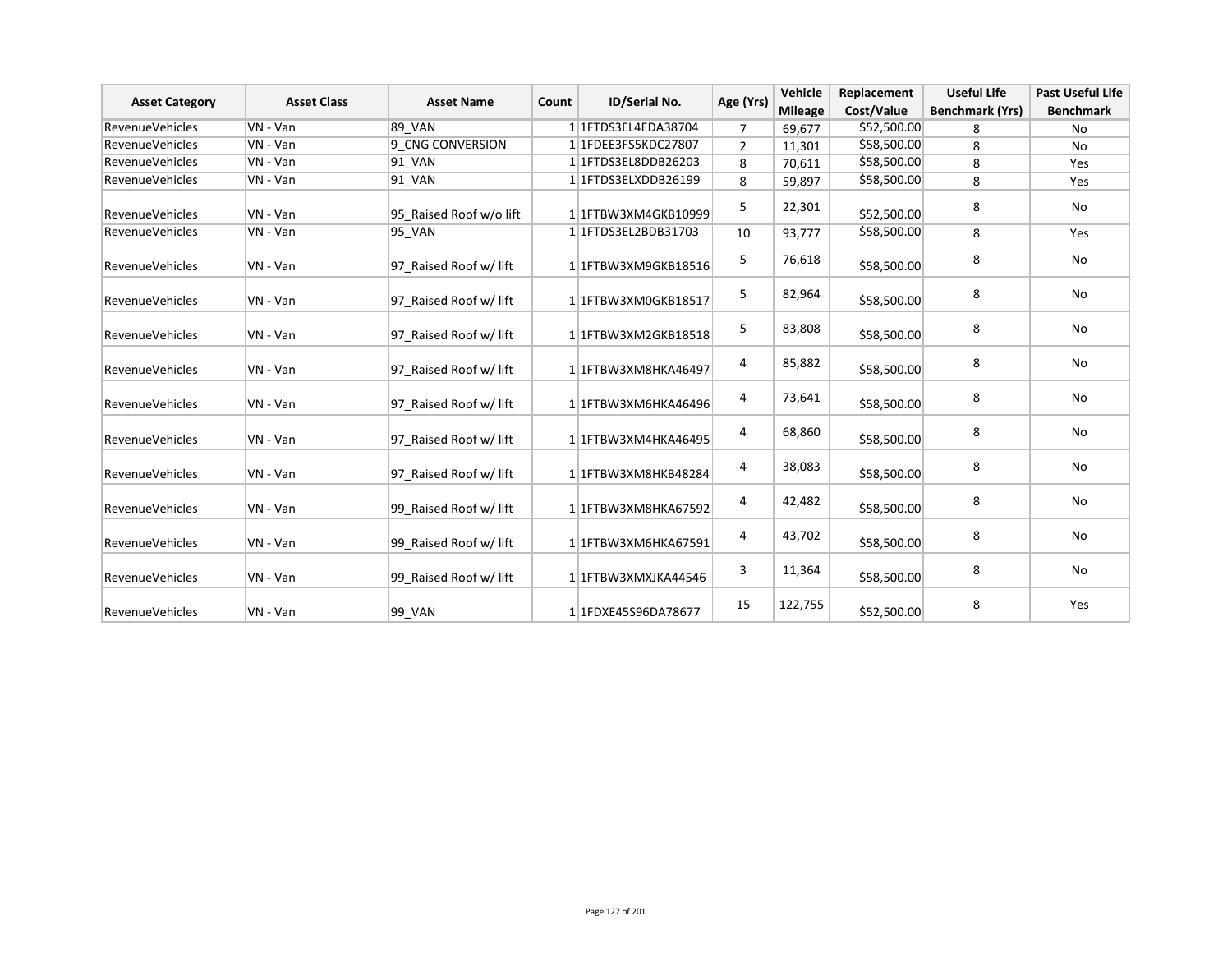### Appendix B: Asset Condition Data

#### B2: Equipment Assets

| <b>Asset Category</b> | <b>Asset Class</b>             | <b>Asset Name</b>                      | Count | ID/Serial No.           | Age (Yrs)      | <b>Vehicle Mileage</b> | Replacement<br>Cost/Value | <b>Useful Life</b><br><b>Benchmark (Yrs)</b> | Past Useful Life<br><b>Benchmark</b> |
|-----------------------|--------------------------------|----------------------------------------|-------|-------------------------|----------------|------------------------|---------------------------|----------------------------------------------|--------------------------------------|
|                       |                                | 75 Scheduling                          |       |                         | $\overline{4}$ |                        |                           |                                              | No                                   |
| Equipment             | <b>Computer Software</b>       | Software                               |       | 1 75 GRAHA-SW-1         |                | N/A                    | \$93,770.00               | 10                                           |                                      |
| Equipment             | Maintenance Equipment          | 221 AUTOMATIC<br><b>BUS WASH</b>       |       | 1221_TN0133             | 9              | N/A                    | \$90,000.00               | 15                                           | No                                   |
| Equipment             | Maintenance Equipment          | 221_MOBILE LIFTS                       |       | 1221_TN0130             | 16             | N/A                    | \$139,687.00              | 19                                           | No                                   |
| Equipment             | Maintenance Equipment          | 227 Rotary in-<br>ground Scissor Lift  |       | 1 227 XSW1200001        | 9              | N/A                    | \$72,496.48               | 20                                           | No                                   |
| Equipment             | Non Revenue/Service Automobile | 109 admin. vehicle                     |       | 1D3HV18P99S7665<br>1 38 | 12             | 164,722                | \$28,000.00               | 8                                            | Yes                                  |
| Equipment             | Non Revenue/Service Automobile | 11 2010<br>Administrative Van          |       | 3D4PH5FVXAT2568<br>1 72 | 11             | 160,921                | \$24,118.00               | 8                                            | Yes                                  |
| Equipment             | Non Revenue/Service Automobile | 151 Admin Vehicle-<br>Dodge            |       | 2D4RN4DE8AR4875<br>1 31 | 11             | 147,431                | \$2,000.00                | 8 <sup>1</sup>                               | Yes                                  |
| Equipment             | Non Revenue/Service Automobile | 155 Ford Crown<br>Victoria             |       | 2FAHP71W67X1306<br>1 52 | 14             | 250,002                | \$25,000.00               | 8 <sup>°</sup>                               | Yes                                  |
| Equipment             | Non Revenue/Service Automobile | 157 Sienna                             |       | 5TDYK4CC0AS3005<br>1 96 | 11             | 153,395                | \$18,056.00               | 8 <sup>°</sup>                               | Yes                                  |
| Equipment             | Non Revenue/Service Automobile | 157_Sienna                             |       | 5TDKK4CC1AJ34100<br>1 7 | 11             | 196,491                | \$22,450.00               | 8 <sup>1</sup>                               | Yes                                  |
| Equipment             | Non Revenue/Service Automobile | 209 Ford Explorer                      |       | 1FM5K8B80HGA04<br>1 288 | 5              | 19,049                 | \$28,568.00               | 8                                            | No                                   |
| Equipment             | Non Revenue/Service Automobile | 209 Ford F250                          |       | 1FDNF20LX4EB2529<br>1 4 | 17             | 57,920                 | \$3,000.00                | 8 <sup>2</sup>                               | Yes                                  |
| Equipment             | Non Revenue/Service Automobile | 209 Ford Windstar<br>van               |       | 2FMZA50462BA624<br>1 07 | 19             | 75,088                 | \$1,000.00                | 8                                            | Yes                                  |
| Equipment             | Non Revenue/Service Automobile | 209 Nissan Leaf                        |       | 1N4AZ1CP7JC30588<br>1 2 | 3              | 3,853                  | \$25,000.00               | 8 <sup>°</sup>                               | No                                   |
| Equipment             | Non Revenue/Service Automobile | 21 Service<br>Minivan/Dodge<br>Caravan |       | 3D4PH4FB8BT5204<br>1 08 | 20             | 210,132                | \$30,000.00               | 8                                            | Yes                                  |
| Equipment             | Non Revenue/Service Automobile | 21 Service<br><b>Truck/Ford Ranger</b> |       | 1FTZR15E45PA3329<br>1 6 | 16             | 177,413                | \$30,000.00               | 8                                            | Yes                                  |
| Equipment             | Non Revenue/Service Automobile | 215 Escape                             |       | 1FMCU0C76AKC527<br>1 52 | 11             | 48,756                 | \$17,717.00               | 8                                            | Yes                                  |
| Equipment             | Non Revenue/Service Automobile | 215 Transit<br>Connect                 |       | NM0GE9E79J13752<br>1 57 | 3              | 6,174                  | \$40,998.00               | 8                                            | No                                   |
| Equipment             | Non Revenue/Service Automobile | 221 TRANSIT<br>CAR/TOYOTA<br>PRIUS     |       | JTDZN3EU6D32769<br>1 70 | 8              | 44,373                 | \$34,363.00               | 8                                            | Yes                                  |
|                       |                                | 221 TRANSIT<br>VAN/FORD E-350          |       | 1FBSS3BL2EDA0608        | $\overline{7}$ |                        |                           |                                              | No                                   |
| Equipment             | Non Revenue/Service Automobile | VAN<br>227 2019 Dodge                  |       | 1 8<br>3C4PDDBGXKT8755  |                | 32,339                 | \$36,675.00               | 8                                            |                                      |
| Equipment             | Non Revenue/Service Automobile | Journey                                |       | 1 81                    | $\overline{2}$ | 906                    | \$22,611.00               | 8                                            | No                                   |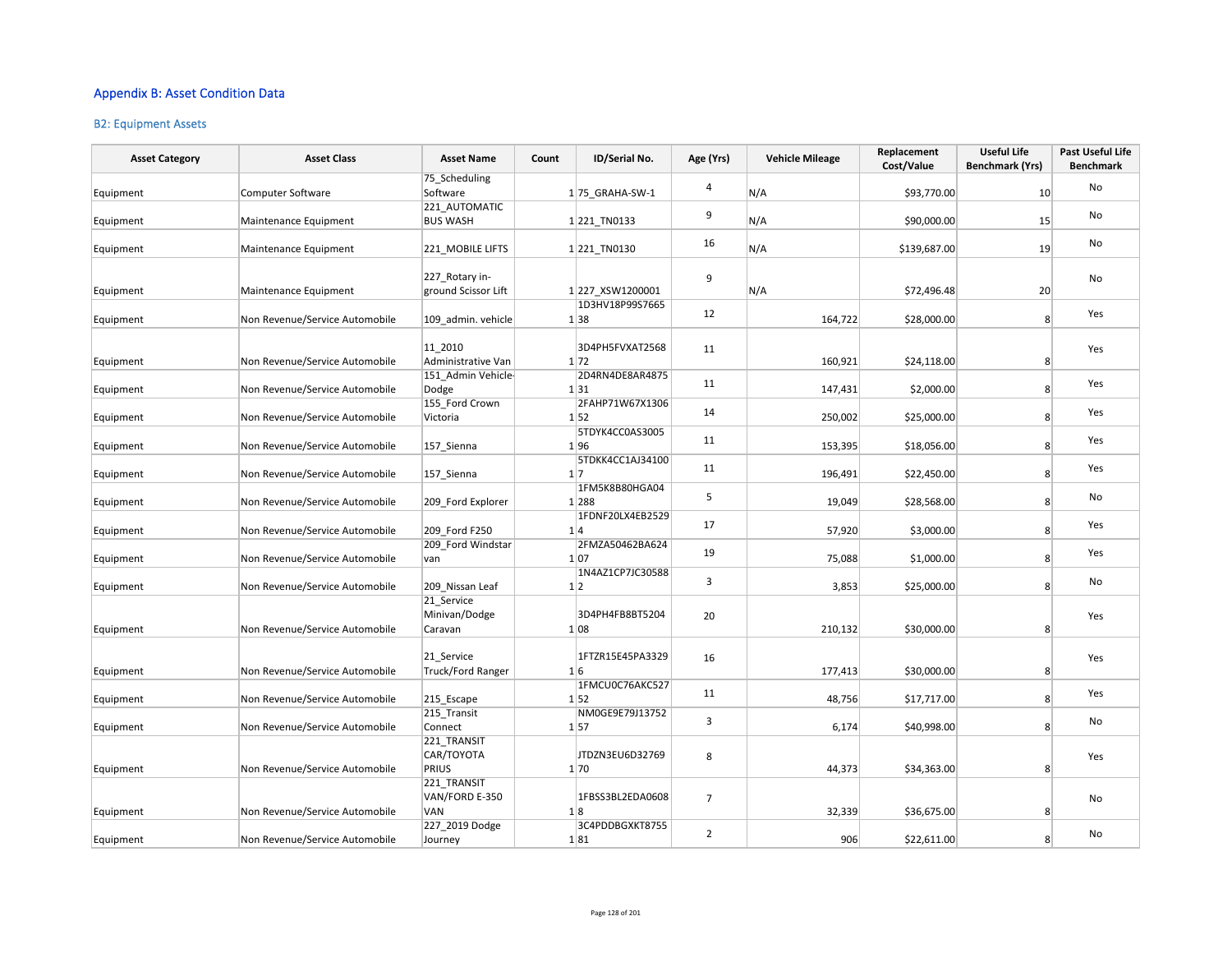| <b>Asset Category</b> | <b>Asset Class</b>             | <b>Asset Name</b>                      | ID/Serial No.<br>Count                     | Age (Yrs)      | <b>Vehicle Mileage</b> | Replacement<br>Cost/Value | <b>Useful Life</b><br><b>Benchmark (Yrs)</b> | Past Useful Life<br><b>Benchmark</b> |
|-----------------------|--------------------------------|----------------------------------------|--------------------------------------------|----------------|------------------------|---------------------------|----------------------------------------------|--------------------------------------|
| Equipment             | Non Revenue/Service Automobile | 237 Ford F - 350                       | 1FDSF34P06EC8544<br>1 9                    | 15             | 30,955                 | \$52,500.00               | 8                                            | Yes                                  |
| Equipment             | Non Revenue/Service Automobile | 247 Ford E-350<br>Econoline Van        | 1FTDS3EL2BDA9825<br>1 1                    | 10             | 189,864                | \$42,643.00               | 8                                            | Yes                                  |
| Equipment             | Non Revenue/Service Automobile | 247_Ford E-350<br>Econoline Van        | 1FTDS3EL0BDA9824<br>$1\vert 7$             | 10             | 186,416                | \$42,643.00               | 8                                            | Yes                                  |
| Equipment             | Non Revenue/Service Automobile | 247_Toyota<br>Highlander               | JTEBC3EH5C200787<br>1 1                    | 9              | 129,632                | \$35,508.00               | 8                                            | Yes                                  |
| Equipment             | Non Revenue/Service Automobile | 247_Toyota<br>Highlander               | JTEBC3EH8C200786<br>1 4<br>2GNAXKEV6K63001 | 9              | 129,122                | \$35,508.00               | 8                                            | Yes                                  |
| Equipment             | Non Revenue/Service Automobile | 45_Equinox                             | 1 12<br>1GTEC19C67Z53967                   | $\overline{2}$ | 10,580                 | \$18,098.00               | 8                                            | No                                   |
| Equipment             | Non Revenue/Service Automobile | 45_GMC Truck                           | 1 8<br>1GNDM19W2XB16                       | 14             | 121,215                | \$500.00                  | 8                                            | Yes                                  |
| Equipment             | Non Revenue/Service Automobile | 45_Minivan<br>49 2005 Ford             | 1 0759<br>2FAHP71W45X1045                  | 22             | 109,243                | \$500.00                  | 8                                            | Yes                                  |
| Equipment             | Non Revenue/Service Automobile | Crown Victoria<br>53_1FM5K8B8XGG       | 1 50<br>1FM5K8B8XGGB65                     | 16             | 123,256                | \$22,840.00               | 8                                            | Yes                                  |
| Equipment             | Non Revenue/Service Automobile | <b>B65908</b>                          | 1908<br>2C4RDGBG9CR3225                    | 5              | 59,789                 | \$27,251.00               | 8                                            | No                                   |
| Equipment             | Non Revenue/Service Automobile | 55 Ford Mini-van                       | 1 47<br>2C4RDGBG8LR1680                    | 9              | 162,909                | \$5,000.00                | 8                                            | Yes                                  |
| Equipment             | Non Revenue/Service Automobile | 81_Dodge Caravan                       | 1 42<br>3C4PDDBG8KT8615                    | $\mathbf{1}$   | 4,268                  | \$22,093.00               | 8                                            | No                                   |
| Equipment             | Non Revenue/Service Automobile | 81_Dodge Journey                       | 1 20<br>1FMEU7DE9AUA58                     | $\overline{2}$ | 1,348                  | \$20,917.00               | 8                                            | No                                   |
| Equipment             | Non Revenue/Service Automobile | 9_Explorer                             | 1 607<br>1FTYR10V0XTA2100                  | 11             | 112,204                | \$25,974.50               | 8                                            | Yes                                  |
| Equipment             | Non Revenue/Service Automobile | 93 Ranger/Ford                         | 1 0<br>1D8HN44H78B1585                     | 22             | 105,985                | \$22,500.00               | 8                                            | Yes                                  |
| Equipment             | Non Revenue/Service Automobile | 97 Dodge Van                           | 1 91<br>1GNEK13T31J17952                   | 13             | 192,003                | \$2,000.00                | 8                                            | Yes                                  |
| Equipment             | Non Revenue/Service Automobile | 97_Tahoe                               | 1 2<br>2D4RN4DE9AR4854                     | 20             | 187,810                | \$5,000.00                | 8                                            | Yes                                  |
| Equipment             | Non Revenue/Service Automobile | 99 Dodge Caravan                       | 1 95<br>2D4RN4DE7AR4854                    | 11             | 144,856                | \$25,839.00               | 8                                            | Yes                                  |
| Equipment             | Non Revenue/Service Automobile | 99_Dodge Caravan<br>189 Scheduling     | 1 94                                       | 11             | 157,293                | \$25,839.00               | 8                                            | Yes                                  |
| Equipment             | Office Equipment               | Software<br>221_Video                  | 1 189 213                                  | 4              | N/A                    | \$117,508.00              | 5 <sup>1</sup>                               | No                                   |
| Equipment             | Office Equipment               | <b>Recording System</b><br>53_Stand-by | 1 221 TN143<br>53_ICPTA                    | 10             | N/A                    | \$89,101.00               | 15                                           | No                                   |
| Equipment             | Office Equipment               | Generator                              | 1 Generator                                | 8              | N/A                    | \$62,227.00               | 15                                           | No                                   |
| Equipment             | Vehicle Technology             | 117_Cameras and<br>DVRs for 13 buses   | 117_MART EQUIP<br>1 16                     | $\mathbf{1}$   | N/A                    | \$63,151.00               | 7                                            | No                                   |
| Equipment             | Vehicle Technology             | 167_New radios<br>and bases            | $1 167$ RADIOS                             | 6              | N/A                    | \$65,653.00               | 10                                           | No                                   |
| Equipment             | Vehicle Technology             | 189_APC Install-<br><b>Cubic Trans</b> | 1 189 280                                  | 3              | N/A                    | \$51,334.00               | $\overline{7}$                               | No                                   |
| Equipment             | Vehicle Technology             | 189 Counters(23)                       | 1 189 247                                  | 3              | N/A                    | \$67,850.00               | 8                                            | No                                   |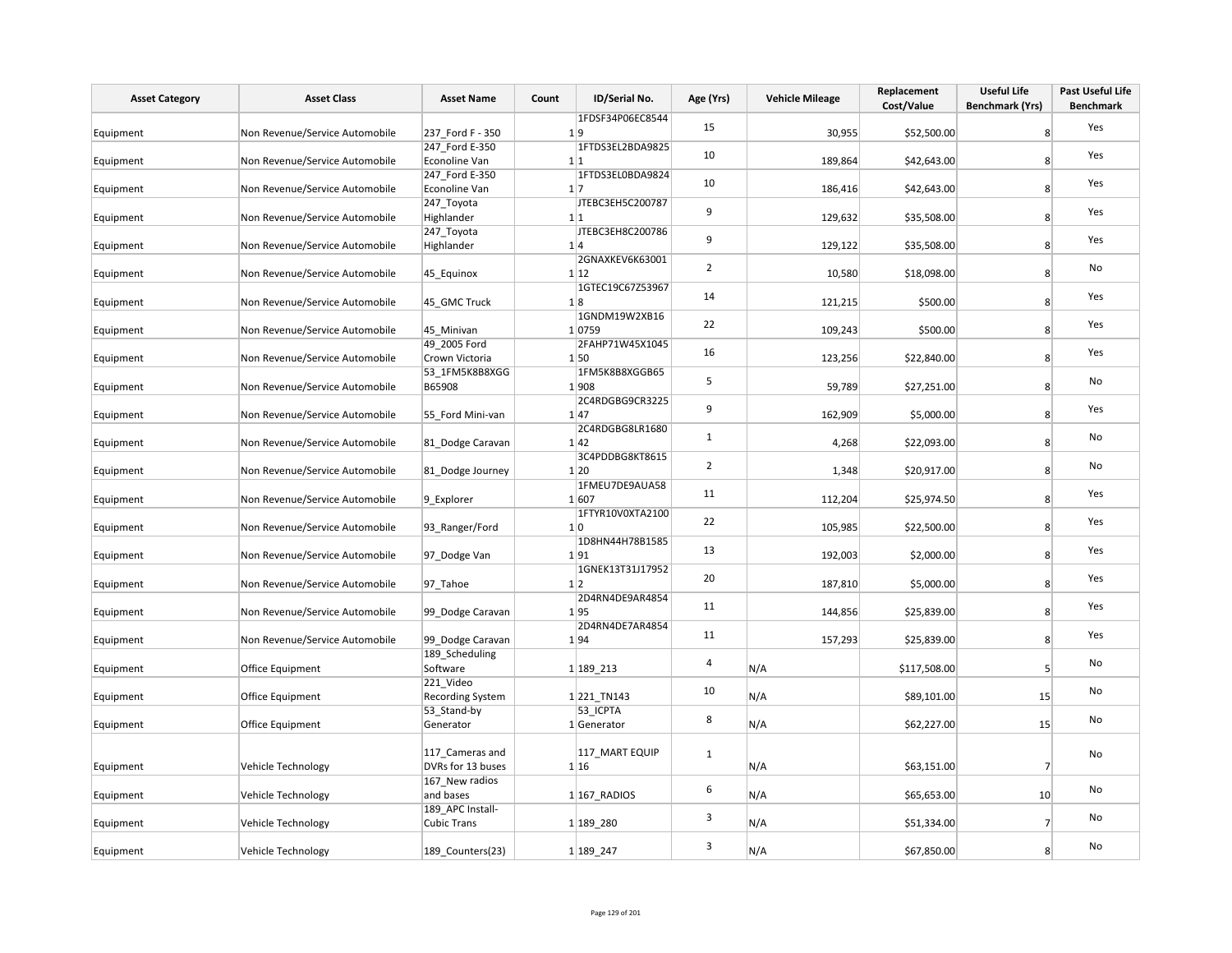| <b>Asset Category</b> | <b>Asset Class</b>        | <b>Asset Name</b>                                                                   | Count | ID/Serial No.           | Age (Yrs) | <b>Vehicle Mileage</b> | Replacement  | <b>Useful Life</b>     | Past Useful Life |
|-----------------------|---------------------------|-------------------------------------------------------------------------------------|-------|-------------------------|-----------|------------------------|--------------|------------------------|------------------|
|                       |                           |                                                                                     |       |                         |           |                        | Cost/Value   | <b>Benchmark (Yrs)</b> | <b>Benchmark</b> |
| Equipment             | <b>Vehicle Technology</b> | 209 Digital<br><b>Recorders AVL</b><br><b>Client Workstation</b><br>Hardware        |       | 1 209 80781             | 12        | N/A                    | \$225,234.00 | 5 <sup>1</sup>         | Yes              |
| Equipment             | Vehicle Technology        | 209_Digital<br><b>Recorders AVL</b><br><b>Client Workstation</b><br>Software OTVIA2 |       | 1 209 80781             | 12        | N/A                    | \$74,100.00  | 5                      | Yes              |
| Equipment             | Vehicle Technology        | 209_Digital<br>Recorders<br>CRS/RMM 575-<br>6012-000                                |       | 1 209 80781             | 11        | N/A                    | \$53,865.00  | 5 <sup>1</sup>         | Yes              |
| Equipment             | Vehicle Technology        | 209 Digital<br>Recorders Phase II<br><b>AVL New Feature</b>                         |       | 1 209 80781             | 10        | N/A                    | \$116,988.00 | 12                     | No               |
| Equipment             | <b>Vehicle Technology</b> | 209_Digital<br><b>Recorders Transit</b><br>Center Pass                              |       | 1 209 80781             | 11        | N/A                    | \$146,589.00 | 12                     | No               |
| Equipment             | Vehicle Technology        | 209_SPX Genfare<br>Odyssey<br>Automated<br>Farebox System                           |       | 1 209 80762             | 11        | N/A                    | \$94,712.00  | 12                     | No               |
| Equipment             | Vehicle Technology        | 215 Bus Cameras                                                                     |       | 1 215 10077-10086       | 4         | N/A                    | \$83,847.00  | 12                     | No               |
| Equipment             | Vehicle Technology        | 215 Farebox<br>System                                                               |       | 215 Farebox<br>1 System | 22        | N/A                    | \$94,034.00  | 7                      | Yes              |
| Equipment             | Vehicle Technology        | 31 10 Propane<br>Conversions                                                        |       | 131 PROP-003 / 012      | 3         | N/A                    | \$98,000.00  | 5 <sup>1</sup>         | No               |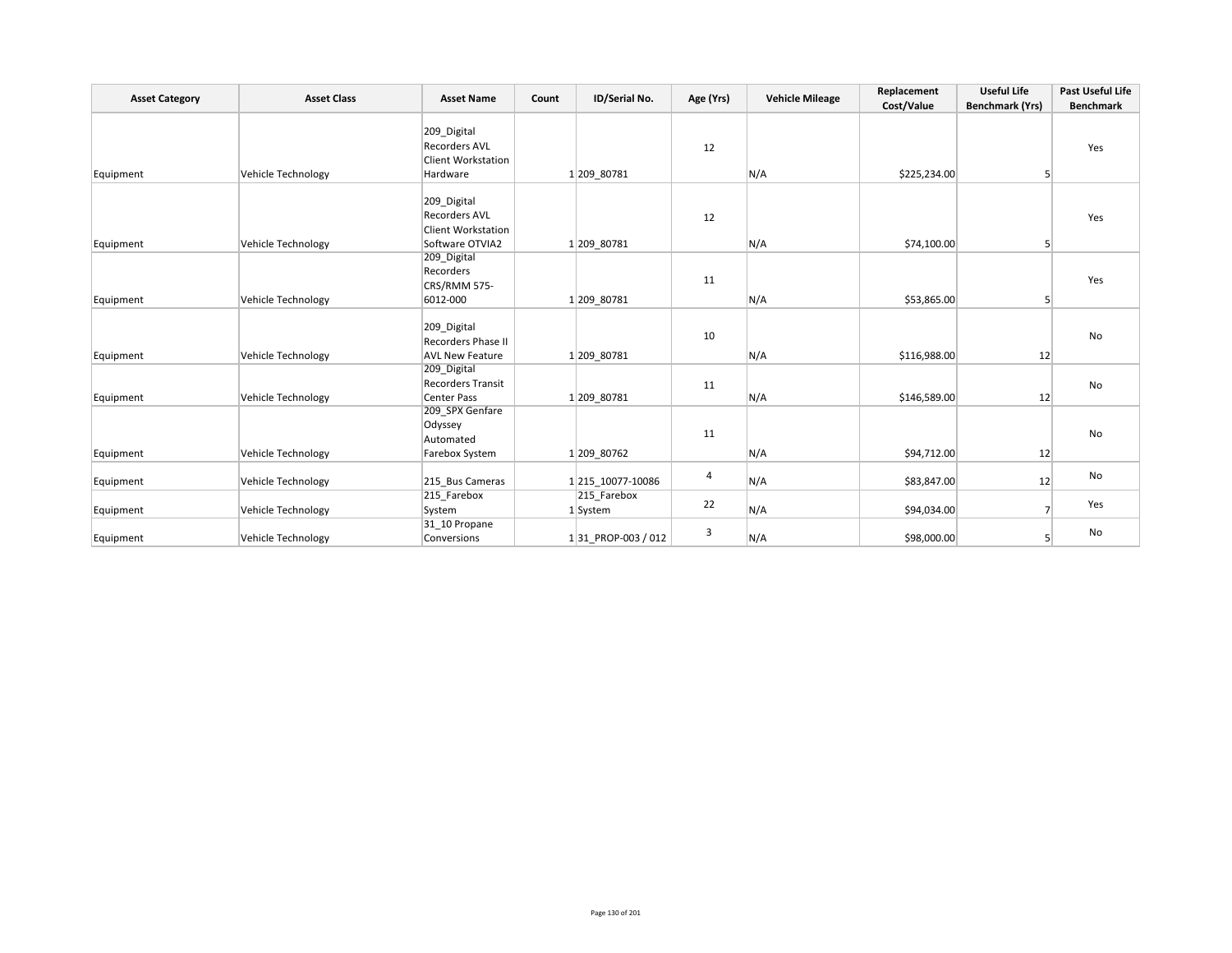## Appendix B: Asset Condition Data

### B3: Facilities Assets

| <b>Asset Category</b> | <b>Asset Class</b> | <b>Asset Name</b>                        | Count | ID/Serial No. | Age (Yrs)               | <b>TERM Scale</b><br><b>Condition</b> | Replacement<br>Cost/Value |
|-----------------------|--------------------|------------------------------------------|-------|---------------|-------------------------|---------------------------------------|---------------------------|
| <b>Facilities</b>     | Admin/Maintenance  | 305 Hwy 105 Bypass - Boone, NC 28607     |       | 1/N/A         | 8                       | 5                                     | \$8,000,000.00            |
|                       |                    | 952 Airport Road, Shelby NC              |       |               |                         |                                       |                           |
|                       |                    | 28150. Lease Agreement with Cleveland    |       |               |                         |                                       |                           |
| Facilities            | Administration     | County                                   |       | 1 N/A         | 14                      | 5 <sup>1</sup>                        | \$57,600.00               |
|                       |                    | 100 Coastline Street, Rocky Mount, NC    |       |               |                         |                                       |                           |
| Facilities            | Administration     | 27802                                    |       | 1 N/A         | 19                      | 5 <sup>1</sup>                        | \$21,504.00               |
| Facilities            | Administration     | 103 N. Carolina St; Goldsboro NC 27530   |       | 1 N/A         | 6                       | 5                                     | \$64,020.00               |
| Facilities            | Administration     | 104 Hines Street Snow Hill NC 28580      |       | 1/N/A         | 22                      | $\vert 4 \vert$                       | \$420,000.00              |
|                       |                    | 1048 Carriage Oaks Dr. Carthage NC       |       |               |                         |                                       |                           |
| Facilities            | Administration     | 28327                                    |       | 1/N/A         | 7                       | $\overline{4}$                        | \$1,119,575.00            |
| Facilities            | Administration     | 1050 W. Noble St., Selma, NC 27576       |       | 1/N/A         | 17                      | $\overline{4}$                        | \$63,977.00               |
| Facilities            | Administration     | 106 East Morgan St, Brevard, NC 28712    |       | 1 N/A         | 81                      | $\overline{4}$                        | \$5,837,940.00            |
|                       |                    | 110A Kitty Hawk Lane Elizabeth City, NC  |       |               |                         |                                       |                           |
| Facilities            | Administration     | 27909                                    |       | 1 N/A         | 8                       | 3                                     | \$584,617.00              |
| Facilities            | Administration     | 112 Hillcrest Drive Sanford NC 27330     |       | 1 N/A         | 82                      | $\overline{4}$                        | \$1,000,000.00            |
| Facilities            | Administration     | 1148 Haywood Rd. Sylva, NC 28779         |       | 1 N/A         | 7                       | 5 <sup>1</sup>                        | \$21,600.00               |
|                       |                    | 115 MITCHELL BRANCH ROAD,                |       |               |                         |                                       |                           |
| Facilities            | Administration     | <b>BURNSVILLE NC 28714</b>               |       | 1 N/A         | 66                      | $\overline{2}$                        | \$123,000.00              |
| Facilities            | Administration     | 1203 Maple St. Greensboro, NC 27405      |       | 1 N/A         | $\overline{9}$          | $\overline{4}$                        | \$625,000.00              |
|                       |                    | 125 Brendle Street Bryson City, NC 28713 |       |               |                         |                                       |                           |
| Facilities            | Administration     | (No rent or lease)                       |       | 1 N/A         | 11                      | $\overline{4}$                        | \$300,000.00              |
| Facilities            | Administration     | 127 Dr MLK Jr Drive, Pittsboro, NC 27312 |       | 1 N/A         | 1                       | 5                                     | \$32,712.00               |
| Facilities            | Administration     | 128 Electric Ave., Burlington, NC 27215  |       | 1/N/A         | $\overline{\mathbf{3}}$ | $\overline{5}$                        | \$54,748.00               |
|                       |                    | 130 Gillespie Street, Fayetteville, NC   |       |               |                         |                                       |                           |
| Facilities            | Administration     | 28301                                    |       | 1/N/A         | 97                      | $\overline{\mathbf{3}}$               | \$43,740.00               |
|                       |                    | 1303 S. Cannon Blvd, Kannapolis, NC      |       |               |                         |                                       |                           |
| Facilities            | Administration     | 28083                                    |       | 1 N/A         | 8                       | 5                                     | \$21,180.00               |
|                       |                    | 1411 Cajah Mountain Rd Hudson NC         |       |               |                         |                                       |                           |
| Facilities            | Administration     | 28638                                    |       | $1$ N/A       | 5                       | $\overline{4}$                        | \$26,400.00               |
|                       |                    | 1413 W. Main Street Yadkinville, NC      |       |               |                         |                                       |                           |
| Facilities            | Administration     | 27055                                    |       | 1 N/A         | 26                      | 3                                     | \$173,668.00              |
| <b>Facilities</b>     | Administration     | 1515 4th St SW Conover NC 28681          |       | 1/N/A         | 5                       | $\overline{4}$                        | \$55,200.00               |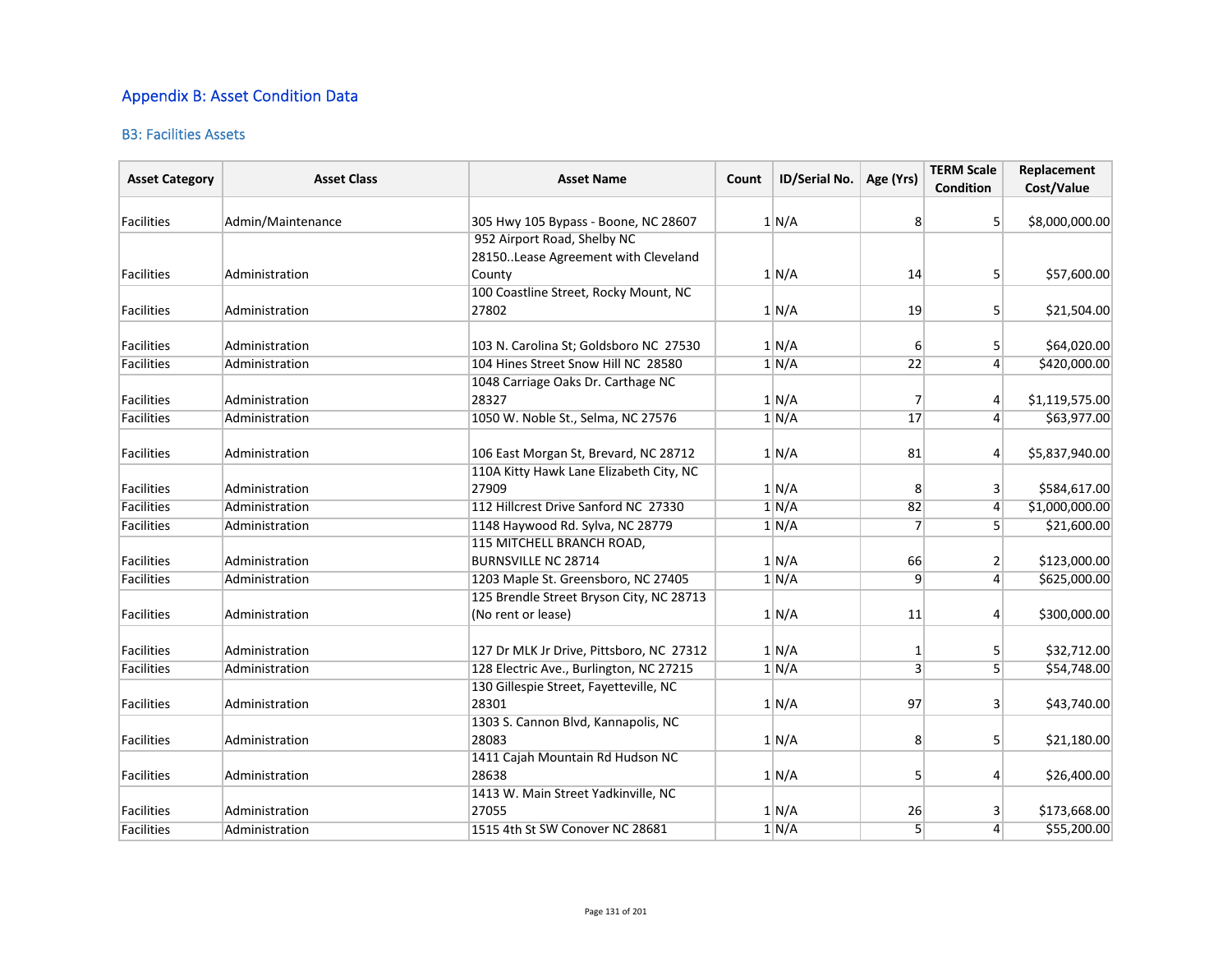| <b>Asset Category</b> | <b>Asset Class</b> | <b>Asset Name</b>                                    | Count | ID/Serial No. | Age (Yrs)       | <b>TERM Scale</b><br><b>Condition</b> | Replacement<br>Cost/Value |
|-----------------------|--------------------|------------------------------------------------------|-------|---------------|-----------------|---------------------------------------|---------------------------|
| Facilities            | Administration     | 1519 Carthage Rd. Lumberton, NC 28358                |       | 1/N/A         | 18              | $\vert$                               | \$19,800.00               |
| <b>Facilities</b>     | Administration     | 1534 West 5th Street, Washington, NC<br>27889        |       | 1 N/A         | 9               | 1 <sup>1</sup>                        | \$500,000.00              |
|                       |                    | 1575 Ross Mill Road, Henderson, NC                   |       |               |                 |                                       |                           |
| <b>Facilities</b>     | Administration     | 27537                                                |       | 1 N/A         | $\overline{2}$  | 5 <sup>1</sup>                        | \$7,640,300.00            |
|                       |                    | 1717 West Fifth Street Greenville, NC                |       |               |                 |                                       |                           |
| <b>Facilities</b>     | Administration     | 27834                                                |       | 1/N/A         | 14              | 3 <sup>1</sup>                        | \$350,000.00              |
|                       |                    | 1901 Tarboro Street SW - Suite 201                   |       |               |                 |                                       |                           |
| Facilities            | Administration     | Wilson, NC 27893                                     |       | 1 N/A         | $\overline{5}$  | 3 <sup>1</sup>                        | \$12,000.00               |
| Facilities            | Administration     | 2000 Riverside Dr., Suite 17, Asheville, NC<br>28804 |       | 1 N/A         | 5               | $\mathbf{3}$                          | \$51,528.00               |
| Facilities            | Administration     | 201 E. King St. Kinston, NC 28501                    |       | 1/N/A         | 13              | $\overline{3}$                        | \$12,951.00               |
| Facilities            | Administration     | 201 West Fort Hill, Robbinsville, NC 28771           |       | 1/N/A         | 8               | 5 <sup>1</sup>                        | \$475,000.00              |
| Facilities            | Administration     | 206 County Park Rd Yanceyville NC 27379              |       | 1 N/A         | 10              | $\left 4\right $                      | \$218,000.00              |
| Facilities            | Administration     | 208 S Main St Kenansville                            |       | 1/N/A         | 71              | 2 <sup>2</sup>                        | \$1,250,000.00            |
| Facilities            | Administration     | 209 East Main Street Plymouth, NC 27962              |       | 1 N/A         | 30              | $\vert$ 3                             | \$100,000.00              |
| <b>Facilities</b>     | Administration     | 20968 US HWY264, Swan Quarter, NC<br>27885           |       | 1 N/A         | 8               | 5 <sup>1</sup>                        | \$584,617.00              |
| <b>Facilities</b>     | Administration     | 220 Swinburne St Raleigh NC 27610                    |       | 1 N/A         | 29              | $\overline{5}$                        | \$500,000.00              |
| <b>Facilities</b>     | Administration     | 2201 Miller Road South Wilson, NC                    |       | 1/N/A         | 15              | 3 <sup>1</sup>                        | \$40,000.00               |
| Facilities            | Administration     | 234 E Summit Ave                                     |       | 1/N/A         | 31              | $\overline{4}$                        | \$500,000.00              |
| Facilities            | Administration     | 2485 US Hwy 74 West Wadesboro, NC<br>28170           |       | 1 N/A         | 22              | $\overline{2}$                        | \$22,560.00               |
| Facilities            | Administration     | 250 alexander dr lillington nc 27546                 |       | 1 N/A         | 11              | 5 <sup>1</sup>                        | \$549,000.00              |
| Facilities            | Administration     | 2611 Ebony Circle Statesville NC 28625               |       | 1/N/A         | 18              | $1\vert$                              | \$5,500,000.00            |
| <b>Facilities</b>     | Administration     | 2726 Old Concord Road, Salisbury, NC<br>28146        |       | 1 N/A         | 22              | 2 <sup>2</sup>                        | \$1,200.00                |
|                       |                    | 2789 NC HWY16 South Taylorsville, NC                 |       |               |                 |                                       |                           |
| <b>Facilities</b>     | Administration     | 28681                                                |       | 1 N/A         | $\overline{2}$  | $\vert$                               | \$9,600.00                |
| <b>Facilities</b>     | Administration     | 2822 Neuse Blvd., New Bern, NC                       |       | 1/N/A         | $\overline{22}$ | $\left 4\right $                      | \$8,865.00                |
| <b>Facilities</b>     | Administration     | 285 1st Ave SW Hickory NC 28601                      |       | 1/N/A         | 11              | $\left 4\right $                      | \$435,617.00              |
| Facilities            | Administration     | 294 Fairground Rd Spindale, NC 28160                 |       | 1 N/A         | 19              | $\left 4\right $                      | \$1,000,000.00            |
| <b>Facilities</b>     | Administration     | 30 Oyster Creek St., Swanquarter, NC<br>27885        |       | 1 N/A         | 14              | 5 <sup>1</sup>                        | \$5,402,231.00            |
| Facilities            | Administration     | 300 West Franklin St, Salisbury NC 280144            |       | 1 N/A         | 34              | $\vert 4 \vert$                       | \$1,575,000.00            |
| Facilities            | Administration     | 303 S Morgan St Roxboro NC 27573                     |       | 1 N/A         | $\overline{2}$  | $\vert 4 \vert$                       | \$358,800.00              |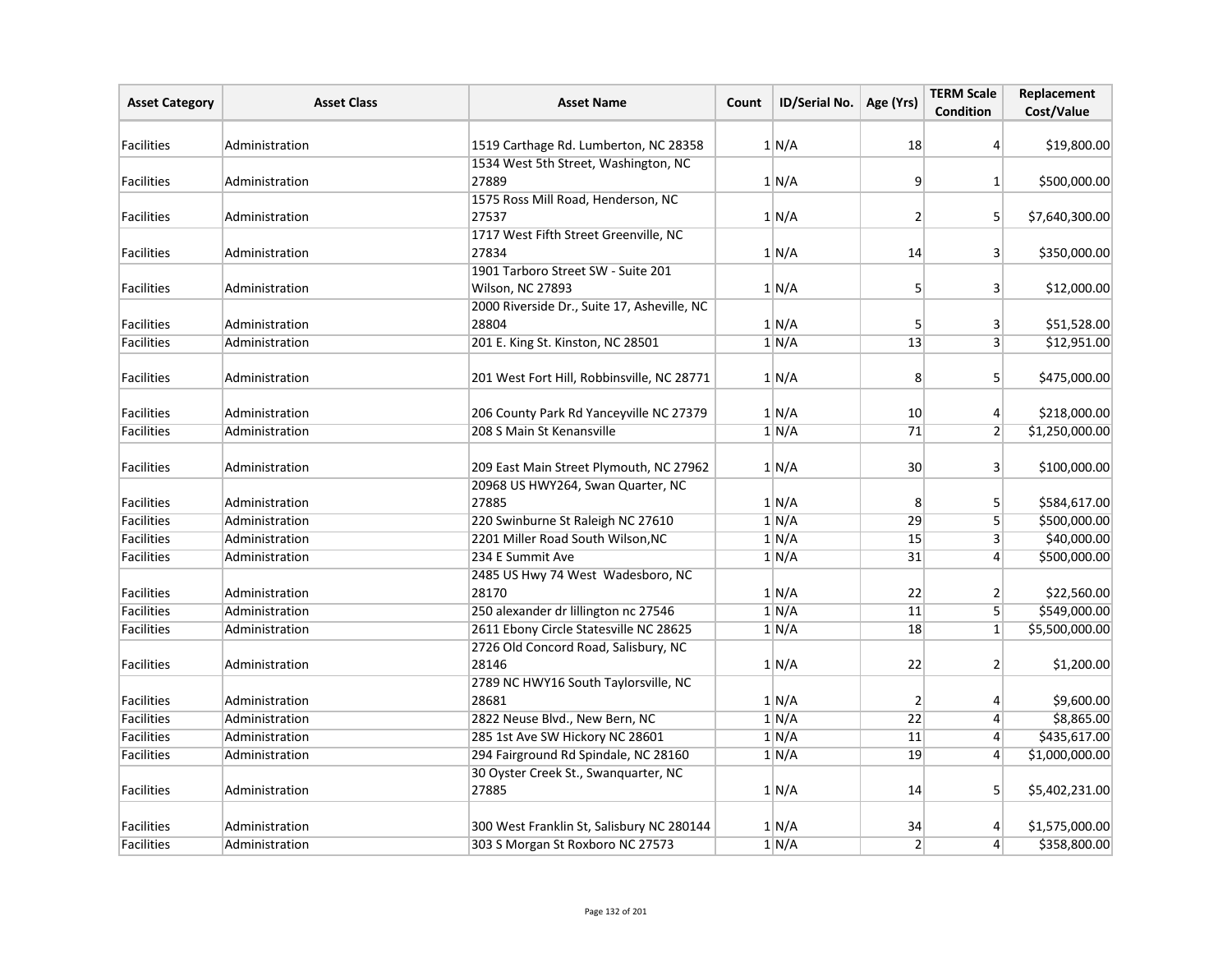| <b>Asset Category</b> | <b>Asset Class</b> | <b>Asset Name</b>                            | Count | ID/Serial No. | Age (Yrs)        | <b>TERM Scale</b><br><b>Condition</b> | Replacement<br>Cost/Value |
|-----------------------|--------------------|----------------------------------------------|-------|---------------|------------------|---------------------------------------|---------------------------|
|                       |                    | 311 County Complex Road; Clinton, NC         |       |               |                  |                                       |                           |
| <b>Facilities</b>     | Administration     | 28328                                        |       | 1/N/A         | 20               | $\vert$                               | \$72,610.00               |
| Facilities            | Administration     | 316 N. Academy Street, Cary, NC 27513        |       | 1 N/A         | 16               | $\overline{4}$                        | \$19,648,400.00           |
|                       |                    | 316 South Magnolia Street, Raeford, N.C.     |       |               |                  |                                       |                           |
| <b>Facilities</b>     | Administration     | 28376                                        |       | 1 N/A         | 15               | 3 <sup>2</sup>                        | \$205,143.00              |
| <b>Facilities</b>     | Administration     | 320 E. Nash Street Wilson, NC 27893          |       | 1/N/A         | 37               | $\left 4\right $                      | \$3,000,000.00            |
|                       |                    | 3205 Freedom Dr., Suite 100, Charlotte,      |       |               |                  |                                       |                           |
| <b>Facilities</b>     | Administration     | <b>NC 28208</b>                              |       | 1 N/A         | 14               | $\vert 4 \vert$                       | \$360,000.00              |
| <b>Facilities</b>     | Administration     | 36 Pannell Ln, Franklin, NC 28734            |       | 1/N/A         | 19               | $\left 4\right $                      | \$750,000.00              |
|                       |                    | 387 Long Branch Road, Marshall, NC           |       |               |                  |                                       |                           |
| <b>Facilities</b>     | Administration     | 28753                                        |       | 1 N/A         | 16               | 5 <sup>1</sup>                        | \$396,000.00              |
|                       |                    | 391 Courthouse Drive Hayesville, NC          |       |               |                  |                                       |                           |
| <b>Facilities</b>     | Administration     | 28904                                        |       | 1/N/A         | 14               | 5 <sup>1</sup>                        | \$292,123.00              |
|                       |                    | 435 Salem Church Road, Lincolnton, NC,       |       |               |                  |                                       |                           |
| Facilities            | Administration     | 28092                                        |       | 1/N/A         | 4                | $\vert$ 3                             | \$850,000.00              |
| Facilities            | Administration     | 45 Transit Ct NW, Concord, NC 28025          |       | 1/N/A         | 11               | $\vert 4 \vert$                       | \$3,613,969.00            |
| <b>Facilities</b>     | Administration     | 50 Armory Drive Clyde, NC 28721              |       | 1/N/A         | $\overline{7}$   | 5 <sup>1</sup>                        | \$451,182.00              |
| Facilities            | Administration     | 50 Armory Drive Clyde, NC 28721              |       | 1 N/A         | $\overline{7}$   | 5 <sup>1</sup>                        | \$639,654.00              |
|                       |                    | 504 Suite C East Broad Ave. Rockingham,      |       |               |                  |                                       |                           |
| <b>Facilities</b>     | Administration     | <b>NC 28379</b>                              |       | 1 N/A         | 21               | $\mathbf{1}$                          | \$13,200.00               |
| <b>Facilities</b>     | Administration     | 5040 Main Street Shallotte NC 28470          |       | 1/N/A         | $6 \overline{6}$ | 3 <sup>1</sup>                        | \$101.00                  |
|                       |                    | 505 North Main Street Rich Square, NC        |       |               |                  |                                       |                           |
| Facilities            | Administration     | 27869                                        |       | 1 N/A         | 30               | $\overline{4}$                        | \$1,000,000.00            |
| <b>Facilities</b>     | Administration     | 517 W Fleming Dr. Morganton NC 28655         |       | 1/N/A         | 5                | $\vert$                               | \$7,200.00                |
| Facilities            | Administration     | 5231 Business Dr., Newport NC 28570          |       | 1 N/A         | $\overline{3}$   | 5 <sup>1</sup>                        | \$1,000,000.00            |
|                       |                    |                                              |       |               |                  |                                       |                           |
| Facilities            | Administration     | 526 7th Ave E Hendersonville, NC 28792       |       | 1 N/A         | 41               | 3 <sup>1</sup>                        | \$750,000.00              |
| Facilities            | Administration     | 59063 NC 12 S, Hatteras, NC 27943            |       | 1 N/A         | 34               | $\vert 4 \vert$                       | \$918,000.00              |
| <b>Facilities</b>     | Administration     | 600 HWY 86 N, Hillsborough, NC 27278         |       | 1 N/A         | 8                | $\lvert 3 \rvert$                     | \$800,000.00              |
| <b>Facilities</b>     | Administration     | 605 New Bridge Street, Jacksonville, NC      |       | 1 N/A         | 5 <sup>1</sup>   | 2 <sup>2</sup>                        | \$28,800.00               |
| Facilities            | Administration     | 608 McLeod Street Elizabethtown, NC<br>28337 |       | 1/N/A         | 35               | $\vert$ 3                             | \$704,040.00              |
| Facilities            | Administration     | 700 N Broad, Gastonia, NC 28054              |       | 1/N/A         | 41               | 3 <sup>1</sup>                        | \$506,368.00              |
| Facilities            | Administration     | 714 Main Street, Gatesviile, NC 27938        |       | 1/N/A         | 5                | $\vert$                               | \$6,000.00                |
|                       |                    | 73 Crimson Laurel Circle Suite 7             |       |               |                  |                                       |                           |
| Facilities            | Administration     | Bakersville NC 28705                         |       | 1 N/A         | 23               | 4                                     | \$128,138.00              |
| Facilities            | Administration     | 77 Hardin Street                             |       | 1/N/A         | $\overline{4}$   | $\vert 4 \vert$                       | \$13,200.00               |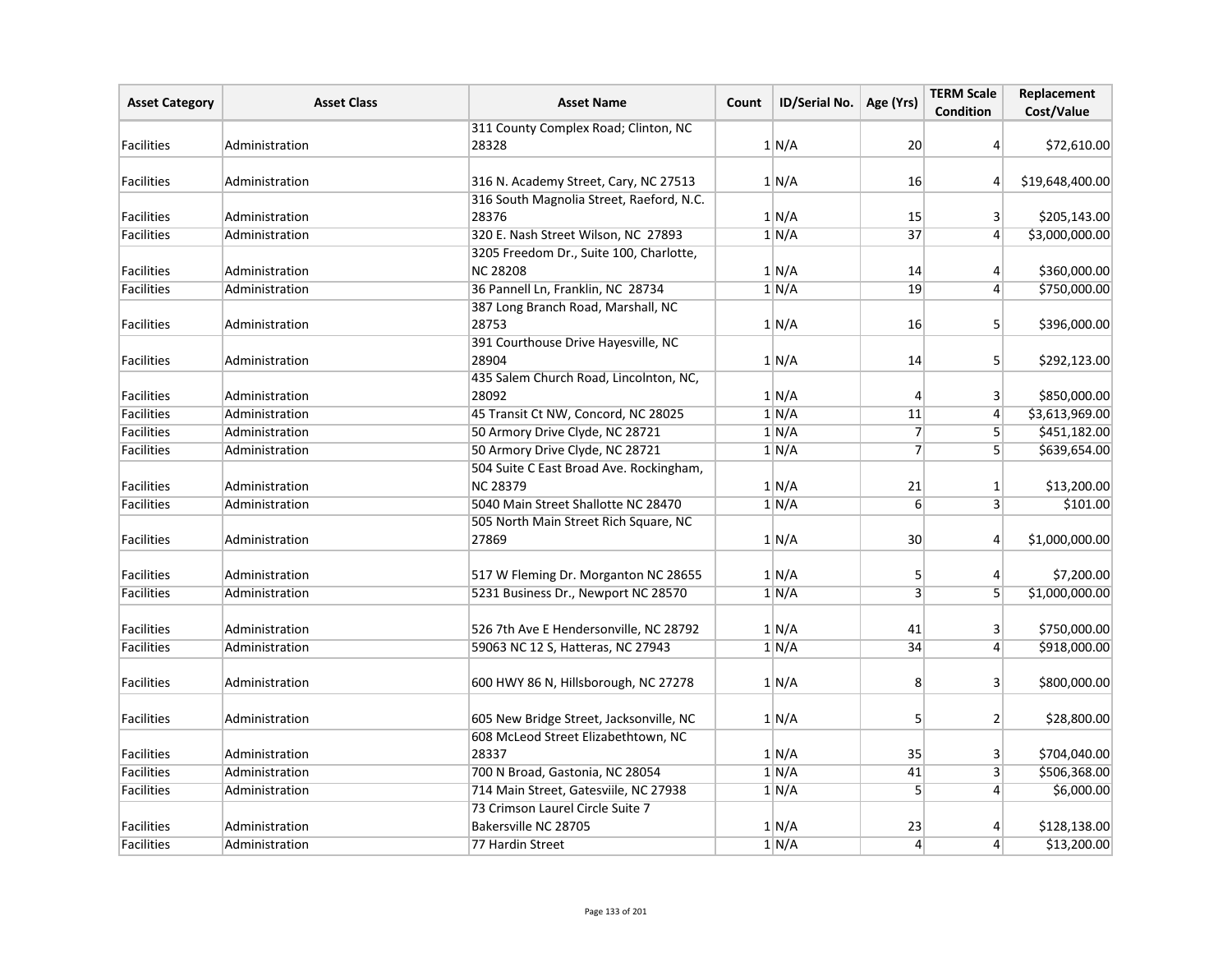| <b>Asset Category</b> | <b>Asset Class</b> | <b>Asset Name</b>                          | Count | <b>ID/Serial No.</b> | Age (Yrs)        | <b>TERM Scale</b><br><b>Condition</b> | Replacement                |
|-----------------------|--------------------|--------------------------------------------|-------|----------------------|------------------|---------------------------------------|----------------------------|
| <b>Facilities</b>     | Administration     | 815 New Bridge St                          |       | 1 N/A                | 14               | 5 <sup>1</sup>                        | Cost/Value<br>\$350,000.00 |
|                       |                    | 816 West Mauney Ave. Gastonia, NC          |       |                      |                  |                                       |                            |
| Facilities            | Administration     | 28052                                      |       | 1 N/A                | 46               | 3                                     | \$179,620.00               |
|                       |                    | 895 Ray Taylor Road West Jefferson, NC     |       |                      |                  |                                       |                            |
| Facilities            | Administration     | 28694                                      |       | 1 N/A                | 23               | $\vert 4 \vert$                       | \$179,474.00               |
| Facilities            | Administration     | 90 S Main Street, Sparta, NC               |       | 1 N/A                | 13               | $\vert 4 \vert$                       | \$24,523.00                |
| Facilities            | Administration     | 901 S Walker St Burgaw, NC 28425           |       | 1 N/A                | $\overline{22}$  | $\overline{4}$                        | \$5,328.00                 |
|                       |                    |                                            |       |                      |                  |                                       |                            |
| <b>Facilities</b>     | Administration     | 945 N. Main Street, Lexington, NC 27292    |       | 1 N/A                | 15               | $\vert 4 \vert$                       | \$131,974.00               |
|                       |                    | ACT Facility 34 Pershing Street Newland,   |       |                      |                  |                                       |                            |
| <b>Facilities</b>     | Administration     | <b>NC 28657</b>                            |       | 1 N/A                | 14               | $\vert 4 \vert$                       | \$1,085,870.00             |
|                       |                    | Admin Bldg 954 Marshall C. Collins Dr,     |       |                      |                  |                                       |                            |
| <b>Facilities</b>     | Administration     | <b>Manteo NC. 27954</b>                    |       | 1 N/A                | 13               | $\vert 4 \vert$                       | \$13,473,000.00            |
|                       |                    | Admin Blg 3 Courthouse Sq., Columbus,      |       |                      |                  |                                       |                            |
| <b>Facilities</b>     | Administration     | <b>NC 28722</b>                            |       | 1 N/A                | 32               | 2 <sup>2</sup>                        | \$63,073.00                |
|                       |                    | Admin Hdq. Bldg.-347B W. Salisbury St.;    |       |                      |                  |                                       |                            |
| Facilities            | Administration     | Asheboro, NC 27203                         |       | 1 N/A                | $\overline{7}$   | 5 <sup>1</sup>                        | \$3,500,000.00             |
|                       |                    | Administrative Building attached to        |       |                      |                  |                                       |                            |
|                       |                    | County-610 Patton Avenue Monrroe, NC       |       |                      |                  |                                       |                            |
| Facilities            | Administration     | 28110                                      |       | 1 N/A                | 31               | $\vert 4 \vert$                       | \$1,557,097.00             |
|                       |                    |                                            |       |                      |                  |                                       |                            |
|                       |                    | Administrative Building, 101 Lawsonville   |       |                      |                  |                                       |                            |
| <b>Facilities</b>     | Administration     | Avenue, Reidsville, NC 27320               |       | 1/N/A                | 27               | 3 <sup>1</sup>                        | \$120,000.00               |
|                       |                    | Administrative Office 1000 N 1st Street    |       |                      |                  |                                       |                            |
| <b>Facilities</b>     | Administration     | Albemarle, NC 28001                        |       | 1 N/A                | 23               | $\vert$                               | \$34,660.00                |
|                       |                    | Administrative Scats Building 1403-C Blvd  |       |                      |                  |                                       |                            |
| Facilities            | Administration     | Laurinburg, N.C 28352                      |       | 1 N/A                | 16               | 4                                     | \$40,127.00                |
|                       |                    | Foothills Industry/ McDowell Transit -     |       |                      |                  |                                       |                            |
| <b>Facilities</b>     | Administration     | Agency                                     |       | 1/N/A                | $\overline{3}$   | 3 <sup>1</sup>                        | \$5,935.00                 |
|                       |                    | Mont. Opr. Ctr.-122 Bruton St.; Troy, NC   |       |                      |                  |                                       |                            |
| <b>Facilities</b>     | Administration     | 27371                                      |       | 1 N/A                | $6 \overline{6}$ | $\vert$ 3                             | \$7,200.00                 |
|                       |                    | Rebuilt Administration Building at 314 Ray |       |                      |                  |                                       |                            |
| <b>Facilities</b>     | Administration     | Street                                     |       | 1 N/A                | $\overline{2}$   | 5 <sup>1</sup>                        | \$700,000.00               |
| Facilities            | Maintenance        | 1050 W. Noble St., Selma, NC 27576         |       | 1 N/A                | $\overline{9}$   | $\vert 4 \vert$                       | \$90,000.00                |
| <b>Facilities</b>     |                    | 1100 prison camp rd lillington nc 27546    |       |                      | 25               |                                       | \$385,000.00               |
|                       | Maintenance        | 1107 Trinity Road, Raleigh, NC 27607       |       | 1 N/A<br>1/N/A       | 42               | 3 <sup>1</sup><br>$\overline{2}$      | \$35,000,000.00            |
| Facilities            | Maintenance        |                                            |       |                      |                  |                                       |                            |
|                       |                    | 110A Kitty Hawk Lane Elizabeth City, NC    |       |                      |                  |                                       |                            |
| Facilities            | Maintenance        | 27909                                      |       | 1 N/A                | 13               | 5                                     | \$524,333.00               |
| Facilities            | Maintenance        | 125 Moose Branch Road                      |       | 1 N/A                | $\overline{13}$  | $\overline{3}$                        | \$150,000.00               |
| Facilities            | Maintenance        | 128 Electric Ave., Burlington, NC 27215    |       | 1/N/A                | $\overline{3}$   | 5 <sup>1</sup>                        | \$10,652.00                |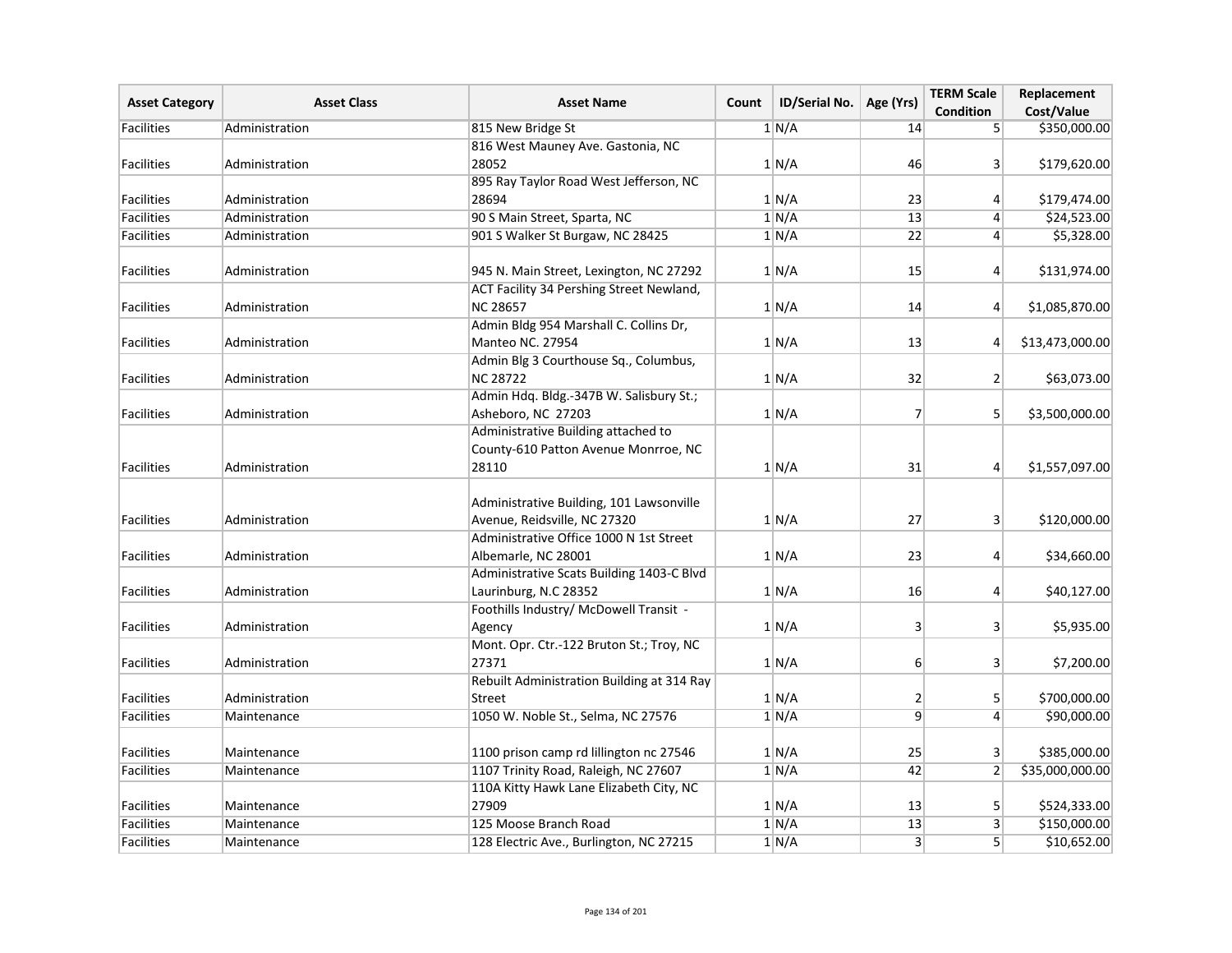| <b>Asset Category</b> | <b>Asset Class</b> | <b>Asset Name</b>                                                   | Count | ID/Serial No. | Age (Yrs)        | <b>TERM Scale</b><br><b>Condition</b> | Replacement<br>Cost/Value |
|-----------------------|--------------------|---------------------------------------------------------------------|-------|---------------|------------------|---------------------------------------|---------------------------|
|                       |                    |                                                                     |       |               |                  |                                       |                           |
| <b>Facilities</b>     | Maintenance        | 1430 South Blount St Raleigh NC 27603                               |       | 1 N/A         | 7                | $\vert 4 \vert$                       | \$101.00                  |
| <b>Facilities</b>     | Maintenance        | 1600 Beatty St. Greenville, NC                                      |       | 1/N/A         | $\overline{9}$   | 5 <sup>1</sup>                        | \$800,900.00              |
| <b>Facilities</b>     | Maintenance        | 1800 Herring Ave., Wilson, NC 27893                                 |       | 1 N/A         | 39               | $\overline{5}$                        | \$1,500,000.00            |
| Facilities            | Maintenance        | 1800 Herring Ave., Wilson, NC 27893                                 |       | 1 N/A         | 37               | 5 <sup>1</sup>                        | \$750,000.00              |
| Facilities            | Maintenance        | 194 Fairground Rd Spindale, NC 28160                                |       | 1/N/A         | 30 <sup>°</sup>  | $\vert 4 \vert$                       | \$750,000.00              |
| <b>Facilities</b>     | Maintenance        | 211 W Sharpe St, Statesville, NC 28677                              |       | 1 N/A         | 18               | $1\vert$                              | \$2,500,000.00            |
| Facilities            | Maintenance        | 3055 E. Elizabethtown Rd. Lumberton, NC<br>28358                    |       | 1/N/A         | 18               | $\vert$                               | \$471,092.00              |
| Facilities            | Maintenance        | 325 Landfill Rd. Rose Hill NC                                       |       | 1 N/A         | 48               | 2                                     | \$3,500,000.00            |
| <b>Facilities</b>     | Maintenance        | 350-C South Marine Boulevard                                        |       | 1 N/A         | 10               | 5 <sup>1</sup>                        | \$631,511.72              |
| Facilities            | Maintenance        | 37 Cox Street, Sparta, NC                                           |       | 1 N/A         | $\overline{3}$   | 5 <sup>1</sup>                        | \$30,271.00               |
| Facilities            | Maintenance        | 42 Pannell Ln, Franklin, NC 28734                                   |       | 1 N/A         | 18               | $\vert 4 \vert$                       | \$1,500,000.00            |
|                       |                    | 505 North Main Street Rich Square, NC                               |       |               |                  |                                       |                           |
| Facilities            |                    | 27869                                                               |       |               |                  |                                       | \$750,000.00              |
|                       | Maintenance        |                                                                     |       | 1/N/A         | 30               | 4                                     |                           |
| Facilities            | Maintenance        | 5231 Business Dr., Newport NC 28570                                 |       | 1/N/A         | $\overline{3}$   | 5 <sup>1</sup>                        | \$500,000.00              |
| Facilities            | Maintenance        | 600 HWY 86 N, Hillsborough, NC 27278                                |       | 1 N/A         | 24               | $\vert$                               | \$1,500,000.00            |
| <b>Facilities</b>     | Maintenance        | 700 CC Steele Road, Raeford, N.C. 28376                             |       | 1/N/A         | 21               | $\lvert 3 \rvert$                     | \$315,500.00              |
| <b>Facilities</b>     | Maintenance        | 703 Pinehurst Ave. Carthage NC 28327                                |       | 1 N/A         | 12               | $\left 4\right $                      | \$82,360.00               |
| Facilities            | Maintenance        | 725 Albermarle Avenue, Rocky Mount, NC<br>27803                     |       | 1/N/A         | 29               | 5                                     | \$155,000.00              |
| Facilities            | Maintenance        | 800 N Broad, Gastonia, NC 28054                                     |       | 1 N/A         | 41               | $\overline{3}$                        | \$969,650.00              |
| <b>Facilities</b>     | Maintenance        | 876 Skyland Drive, Sylva, NC 28779                                  |       | 1 N/A         | $6 \overline{6}$ | 5                                     | \$301,236.00              |
| Facilities            | Maintenance        | 900 W. 12th St., Charlotte, NC 28206                                |       | 1 N/A         | 21               | 3 <sup>1</sup>                        | \$720,000.00              |
| <b>Facilities</b>     | Maintenance        | 945 B Osceola St. Gastonia, NC 28054                                |       | 1 N/A         | 26               | $\vert$                               | \$375,000.00              |
| <b>Facilities</b>     | Maintenance        | 945 N. Main Street, Lexington, NC 27292                             |       | 1 N/A         | 15               | $\vert 4 \vert$                       | \$286,078.00              |
|                       |                    | County Garage, Built 1970 146 West B                                |       |               |                  |                                       |                           |
| <b>Facilities</b>     | Maintenance        | Street Newland NC 28657                                             |       | 1 N/A         | 20               | 3 <sup>1</sup>                        | \$211,400.00              |
| <b>Facilities</b>     | Maintenance        | Maint Bldg 1018 Driftwood Drive Manteo<br>NC. 27954                 |       | 1 N/A         | 36               | $\vert$ 3                             | \$454,030.00              |
|                       |                    | Maintenance 1403-B West Blvd                                        |       |               |                  |                                       |                           |
| <b>Facilities</b>     | Maintenance        | Laurinburg, N.C. 28352                                              |       | 1 N/A         | 16               | $\vert$                               | \$21,135.00               |
| Facilities            | Maintenance        | Maintenance Attached to Admin-610<br>Patton Avenue Monroe, NC 28110 |       | 1 N/A         | 31               | $\vert$                               | \$2,577,812.00            |
|                       |                    | Maintenance Garage 1006 N 1st Street                                |       |               |                  |                                       |                           |
| Facilities            | Maintenance        | Albemarle, NC 28001                                                 |       | 1 N/A         | 23               | $\vert 4 \vert$                       | \$376,560.00              |
| Facilities            | Maintenance        | Smith Circle Elizabethtown, NC 28337                                |       | 1 N/A         | $\overline{35}$  | 3 <sup>1</sup>                        | \$186,500.00              |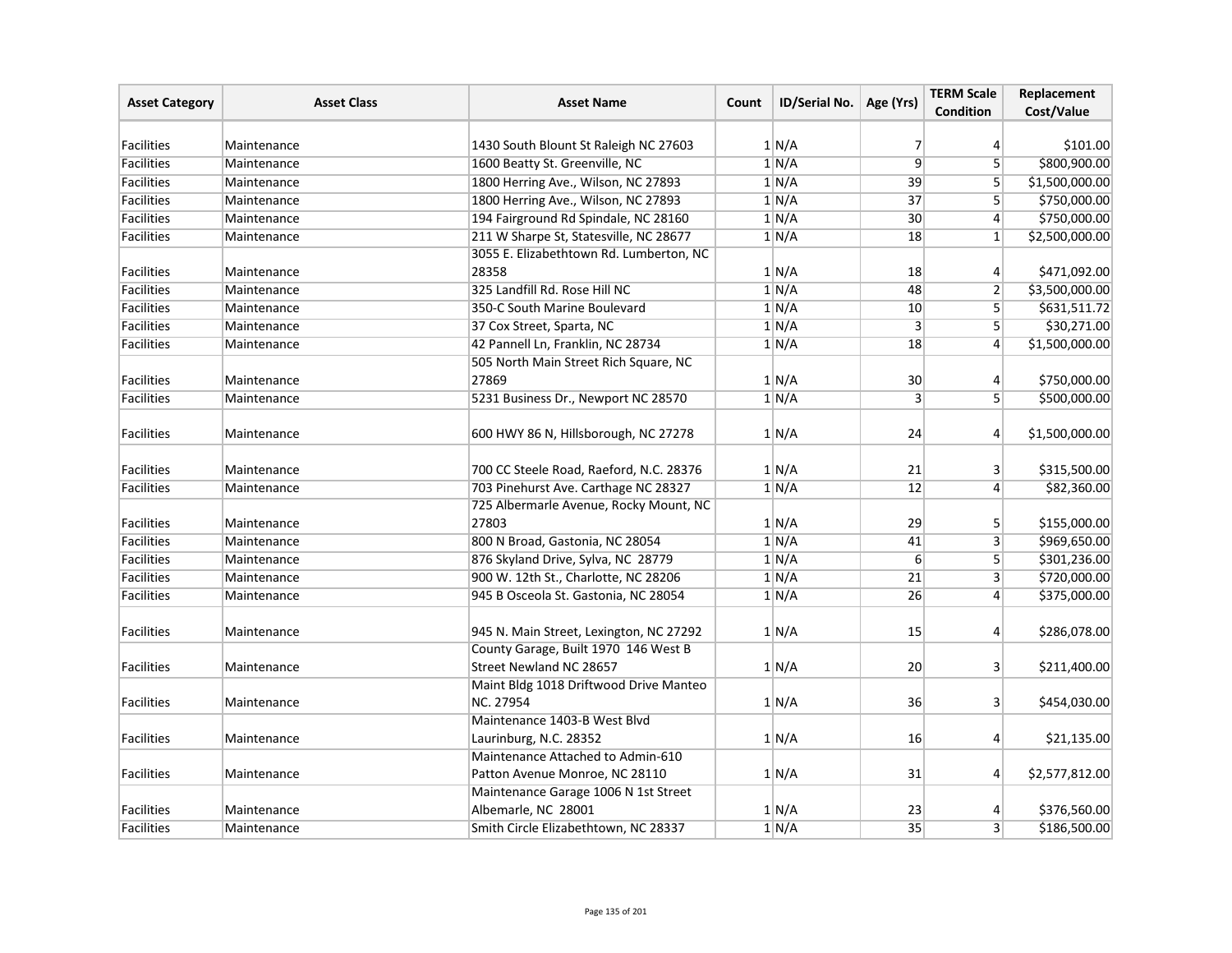| <b>Asset Category</b> | <b>Asset Class</b>          | <b>Asset Name</b>                                                | Count | ID/Serial No. | Age (Yrs)               | <b>TERM Scale</b><br><b>Condition</b> | Replacement<br>Cost/Value |
|-----------------------|-----------------------------|------------------------------------------------------------------|-------|---------------|-------------------------|---------------------------------------|---------------------------|
| <b>Facilities</b>     | <b>Parking Structures</b>   | 1 Recreation Drive Jacksonville, NC 28540                        |       | 1 N/A         | 3                       | 5                                     | \$1,092,000.00            |
|                       |                             | Foothills Industry/ McDowell Transit -                           |       |               |                         |                                       |                           |
| <b>Facilities</b>     | <b>Parking Structures</b>   | Agency                                                           |       | 1 N/A         | $\overline{3}$          | $\mathbf{3}$                          | \$3,600.00                |
|                       |                             | New Parking Lot at 314 E. Ray Street                             |       |               |                         |                                       |                           |
| <b>Facilities</b>     | <b>Parking Structures</b>   | Williamston                                                      |       | 1/N/A         | 4                       | 5                                     | \$141,520.00              |
| <b>Facilities</b>     | <b>Passenger Facilities</b> | 100 Boone Station Drive                                          |       | 1/N/A         | $\overline{1}$          | $\vert$                               | \$9,500.00                |
| <b>Facilities</b>     | <b>Passenger Facilities</b> | 100 Lunsford Drive                                               |       | 1 N/A         | $\overline{4}$          | $\vert$                               | \$9,500.00                |
| <b>Facilities</b>     | <b>Passenger Facilities</b> | 100 Noth Mebane Street                                           |       | 1/N/A         | $\overline{1}$          | $\vert 4 \vert$                       | \$9,500.00                |
| <b>Facilities</b>     | <b>Passenger Facilities</b> | 100 Worth Street                                                 |       | 1/N/A         | 5                       | $\vert$                               | \$8,500.00                |
| <b>Facilities</b>     | <b>Passenger Facilities</b> | 100 Worth Street                                                 |       | 1/N/A         | $\overline{5}$          | $\left 4\right $                      | \$8,500.00                |
| <b>Facilities</b>     | <b>Passenger Facilities</b> | 1010 Spring Street, Wilkesboro, NC 28697<br>Wilkesboro, NC 28697 |       | 1 N/A         | 5                       | 5 <sup>1</sup>                        | \$24,648.00               |
| <b>Facilities</b>     | <b>Passenger Facilities</b> | 1117 Chandler Court                                              |       | 1 N/A         | 4                       | $\vert$                               | \$9,500.00                |
| <b>Facilities</b>     | <b>Passenger Facilities</b> | 121 N Oakland, Gastonia, NC 28054                                |       | 1 N/A         | 26                      | $\vert$ 3                             | \$988,368.00              |
| <b>Facilities</b>     | <b>Passenger Facilities</b> | 211 N. Academy Street, Cary, NC 27513                            |       | 1 N/A         | 25                      | 4                                     | \$2,500,000.00            |
| Facilities            | <b>Passenger Facilities</b> | 290 Legion Dr, Whiteville, NC 28472                              |       | 1 N/A         | 18                      | $\vert$                               | \$368,000.00              |
| Facilities            | <b>Passenger Facilities</b> | 3141 Garden Road                                                 |       | 1 N/A         | $\overline{2}$          | $\overline{4}$                        | \$9,500.00                |
| <b>Facilities</b>     | <b>Passenger Facilities</b> | 319 North Graham Hopedale Road                                   |       | 1/N/A         | $\overline{2}$          | $\vert 4 \vert$                       | \$9,500.00                |
| <b>Facilities</b>     | <b>Passenger Facilities</b> | 600 Pitt St. Greenville, NC                                      |       | 1 N/A         | $\overline{\mathbf{3}}$ | 5                                     | \$8,600,000.00            |
| <b>Facilities</b>     | Shelter                     | 1316 Main Ave Dr NW Hickory                                      |       | 1/N/A         | 13                      | $\vert$                               | \$5,743.00                |
| <b>Facilities</b>     | Shelter                     | 149 Siler Farm Rd., Franklin, NC 28734                           |       | 1/N/A         | $\overline{8}$          | $\vert$                               | \$4,833.00                |
| <b>Facilities</b>     | Shelter                     | 188 18th St NW Hilltop                                           |       | 1/N/A         | 13                      | $\left 4\right $                      | \$5,293.00                |
| <b>Facilities</b>     | Shelter                     | 245 7th Ave SW Brown Penn                                        |       | 1 N/A         | 13                      | $\vert$                               | \$5,953.00                |
| <b>Facilities</b>     | Shelter                     | 2531 W Franklin Blvd, Gastonia, NC 28052                         |       | 1/N/A         | 1                       | 5                                     | \$65,675.00               |
| Facilities            | Shelter                     | 29 E. Main St., Franklin, NC 28734                               |       | 1/N/A         | $\overline{8}$          | $\left 4\right $                      | \$4,832.00                |
| <b>Facilities</b>     | Shelter                     | 2nd St NW Union Square                                           |       | 1 N/A         | 13                      | $\vert$                               | \$5,543.00                |
| <b>Facilities</b>     | Shelter                     | 2nd St NW Union Square                                           |       | 1/N/A         | 13                      | $\left 4\right $                      | \$5,743.00                |
| <b>Facilities</b>     | Shelter                     | 390 17th St SW Hickory                                           |       | 1 N/A         | 13                      | $\vert 4 \vert$                       | \$5,043.00                |
| <b>Facilities</b>     | Shelter                     | 401 7th St SW Across Broome Insurance                            |       | 1 N/A         | 13                      | 4                                     | \$5,503.00                |
| Facilities            | Shelter                     | 9th Ave NE and 12th NE Lowes 127                                 |       | 1 N/A         | 13                      | $\vert 4 \vert$                       | \$5,543.00                |
| Facilities            | Shelter                     | <b>CVCC Main Campus</b>                                          |       | 1 N/A         | 13                      | $\vert 4 \vert$                       | \$5,093.00                |
| <b>Facilities</b>     | Shelter                     | Moved out of CIP to Location ASU-APH                             |       | 1 N/A         | $\overline{4}$          | 5 <sup>1</sup>                        | \$6,850.00                |
| <b>Facilities</b>     | Shelter                     | Moved out of CIP to Location ASU-Broyhill                        |       | 1 N/A         | 4                       | 5                                     | \$5,900.00                |
| Facilities            | Shelter                     | Moved out of CIP to Location-App South                           |       | 1 N/A         | $\overline{2}$          | 5                                     | \$5,900.00                |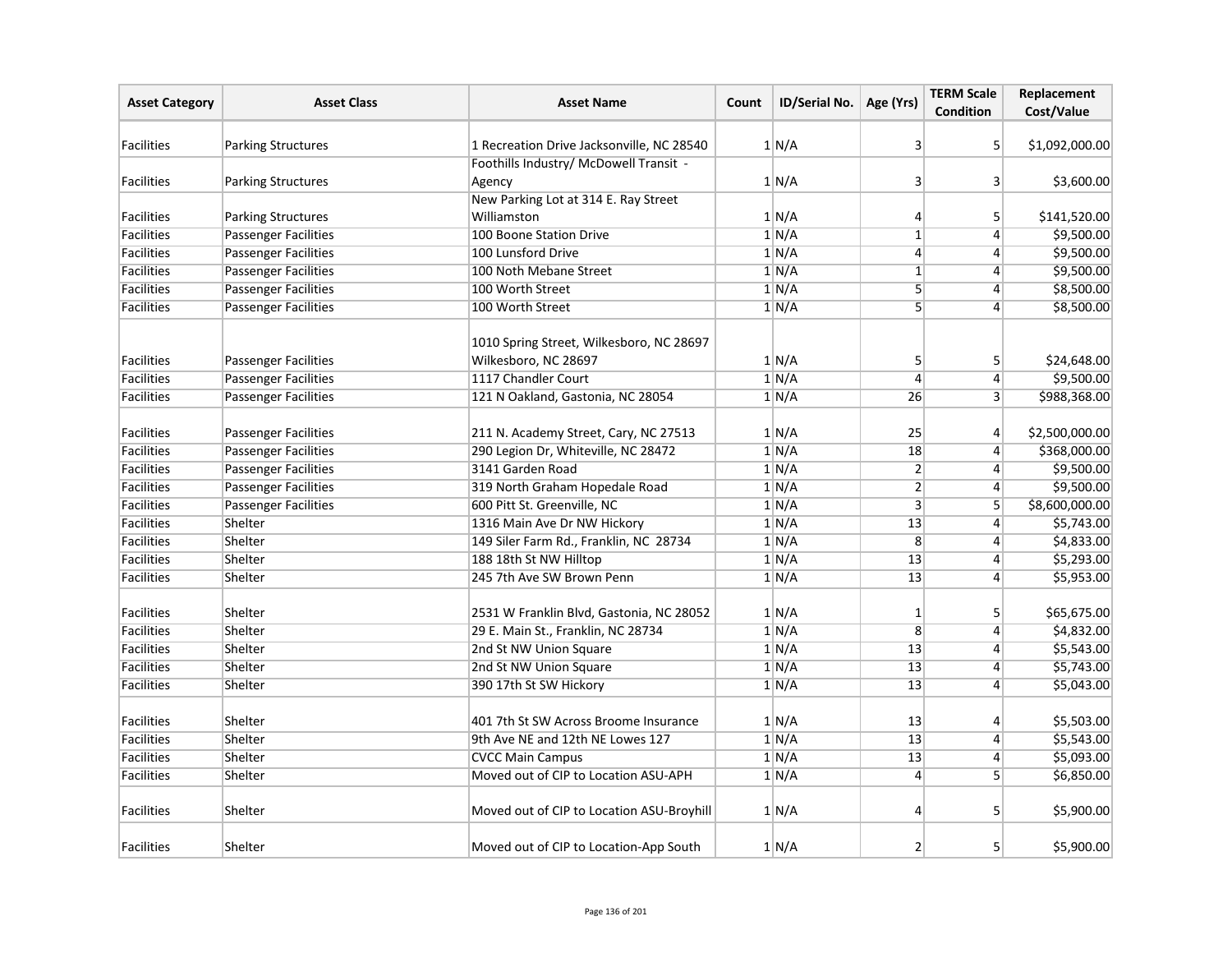| <b>Asset Category</b> | <b>Asset Class</b> | <b>Asset Name</b>                        | Count | ID/Serial No. |           | <b>TERM Scale</b> | Replacement |
|-----------------------|--------------------|------------------------------------------|-------|---------------|-----------|-------------------|-------------|
|                       |                    |                                          |       |               | Age (Yrs) | <b>Condition</b>  | Cost/Value  |
|                       |                    | Moved out of CIP to Location-Boone Rams  |       |               |           |                   |             |
| Facilities            | Shelter            | Rack                                     |       | 1 N/A         | 3         |                   | \$5,900.00  |
|                       |                    | Moved out of CIP to Location-Hospitality |       |               |           |                   |             |
| Facilities            | Shelter            | House                                    |       | 1 N/A         | 3         | 51                | \$6,850.00  |
| Facilities            | Shelter            | Moved out of CIP to Location-Old Wat HS  |       |               |           |                   | \$5,900.00  |
|                       |                    |                                          |       | 1 N/A         | 3         |                   |             |
| Facilities            | Shelter            | Moved out of CIP to Location-Old Wat HS  |       | 1/N/A         | 3         |                   | \$5,900.00  |
| Facilities            | Shelter            | Moved out of CIP to Location-Old Wat HS  |       | 1 N/A         | 3         |                   | \$5,900.00  |
| Facilities            | Shelter            | Moved out of CIP to Location-Old Wat HS  |       | 1 N/A         | 3         |                   | \$5,900.00  |
| Facilities            | Shelter            | Moved out of CIP to Location-Wat Med     |       | 1 N/A         | 4         |                   | \$5,900.00  |
| Facilities            | Shelter            | S Center St and 4th Ave SW               |       | 1 N/A         | 13        |                   | \$7,028.00  |
| Facilities            | Shelter            | S Center St and 8th Ave SW               |       | 1/N/A         | 13        |                   | \$5,053.00  |
| Facilities            | Storage            | 1050 W. Noble St., Selma, NC 27576       |       | 1 N/A         | 12        |                   | \$15,555.00 |
|                       |                    | 73 Crimson Laurel Circle Suite 7         |       |               |           |                   |             |
| Facilities            | Storage            | Bakersville NC 28705                     |       | 1 N/A         | 5         |                   | \$2,287.00  |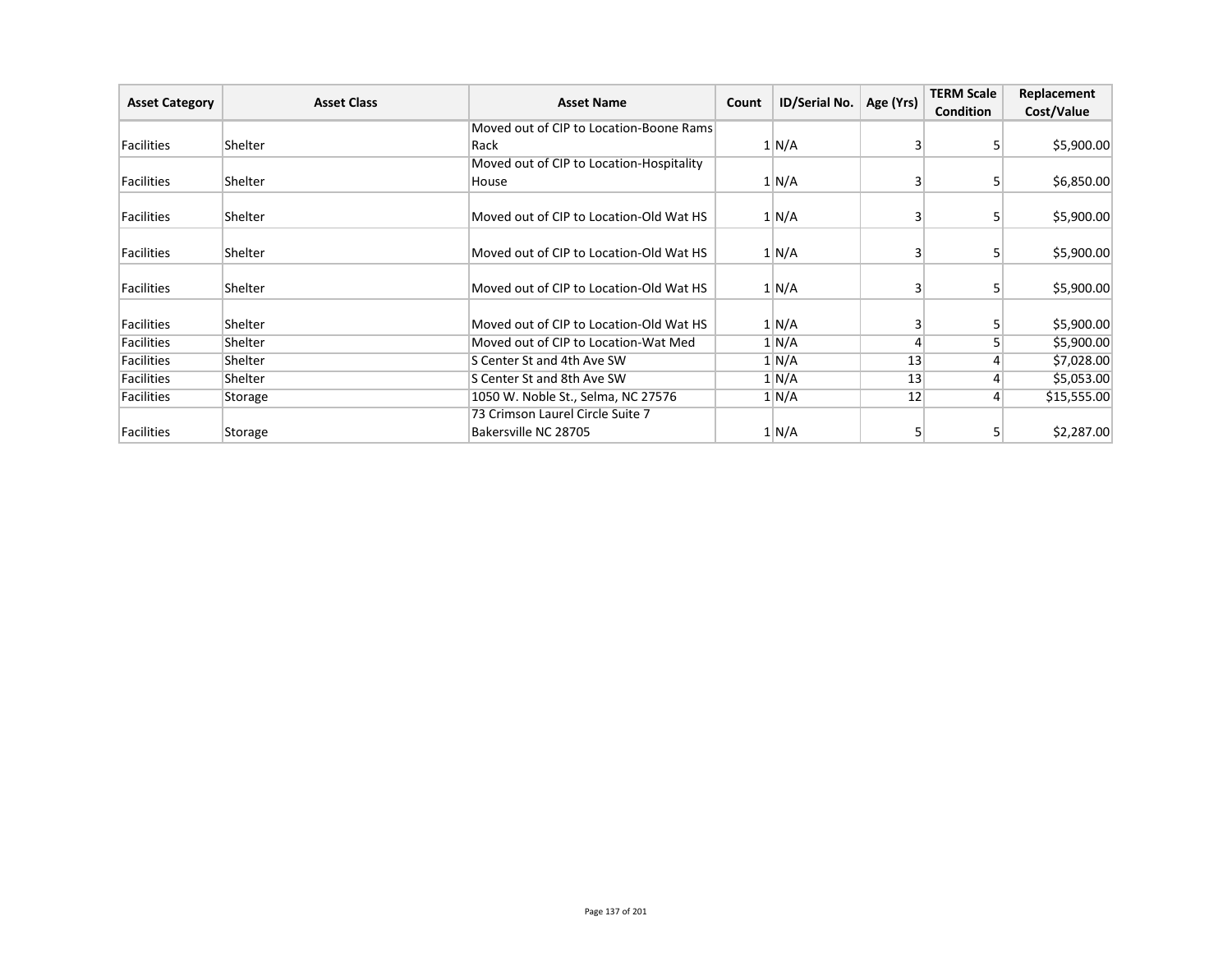# Appendix C: Proposed Investment Project List

| Project<br>Year | <b>Project Name</b>                                | <b>Asset/Asset Class</b> | Cost             | Priority |
|-----------------|----------------------------------------------------|--------------------------|------------------|----------|
|                 | 1FTDS3EL5BDB31680 - Harnett County - VAN           |                          |                  |          |
|                 | 2020 no lift                                       | <b>RevenueVehicles</b>   | \$52,500.00 High |          |
|                 |                                                    |                          |                  |          |
|                 | 1FTDS3EL0EDA38635 - Yadkin Valley Economic         |                          |                  |          |
|                 | 2020 Development District Inc. - VAN w/ wc station | <b>RevenueVehicles</b>   | \$58,500.00 High |          |
|                 | 1GBJC34U26E212232 - Choanoke Public                |                          |                  |          |
|                 | 2020 Transportation Authority - Service Vehicle    | <b>RevenueVehicles</b>   | \$40,000.00 High |          |
|                 | 1FTDS3EL1EDA38675 - Transportation                 |                          |                  |          |
|                 | Administration of Cleveland County Inc. - VAN      |                          |                  |          |
|                 | $2020 \text{ w/m}$ wc station                      | <b>RevenueVehicles</b>   | \$58,500.00 High |          |
|                 | 1FTDS3EL3EDA38676 - Transportation                 |                          |                  |          |
|                 | Administration of Cleveland County Inc. - VAN      |                          |                  |          |
|                 | 2020 w/ wc station                                 | <b>RevenueVehicles</b>   | \$58,500.00 High |          |
|                 | 1FTDS3EL4BDB29337 - Alleghany County - VAN         |                          |                  |          |
|                 | 2020 w/ wc station                                 | <b>RevenueVehicles</b>   | \$58,500.00 High |          |
|                 | 2C4RDGCG7FR722948 - Alleghany County -             |                          |                  |          |
|                 | 2020 Minivan/Crossover no lift                     | <b>RevenueVehicles</b>   | \$29,000.00 High |          |
|                 | 1FDEE3FL6EDA56448 - Iredell County - 20' LTV       |                          |                  |          |
|                 | 2020 w/ wc station                                 | RevenueVehicles          | \$58,000.00 High |          |
|                 | 1FTBW3XM3GKB25025 - GoWake - VAN w/ wc             |                          |                  |          |
|                 | 2020 station                                       | <b>RevenueVehicles</b>   | \$58,500.00 High |          |
|                 |                                                    |                          |                  |          |
|                 | 1FTDS3EL7EDA38664 - Polk County                    |                          |                  |          |
|                 | 2020 Transportation Authority - VAN w/ wc station  | <b>RevenueVehicles</b>   | \$58,500.00 High |          |
|                 | 1FTBW3XM3HKA11639 - GoWake - VAN w/ wc             |                          |                  |          |
|                 | 2020 station                                       | <b>RevenueVehicles</b>   | \$58,500.00 High |          |
|                 | 1FTBW3XM0GKB25029 - GoWake - VAN w/ wc             |                          |                  |          |
|                 | 2020 station                                       | <b>RevenueVehicles</b>   | \$58,500.00 High |          |
|                 | 1FTBW3XMXGKB25023 - GoWake - VAN w/ wc             |                          |                  |          |
|                 | 2020 station                                       | <b>RevenueVehicles</b>   | \$58,500.00 High |          |
|                 | 1FTBW3XM5GKB25026 - GoWake - VAN w/ wc             |                          |                  |          |
|                 | 2020 station                                       | <b>RevenueVehicles</b>   | \$58,500.00 High |          |
|                 | 1FTBW3XM7GKB25027 - GoWake - VAN w/ wc             |                          |                  |          |
|                 | 2020 station                                       | <b>RevenueVehicles</b>   | \$58,500.00 High |          |
|                 | 1FTBW3XM1GKB25024 - GoWake - VAN w/ wc             |                          |                  |          |
|                 | 2020 station                                       | <b>RevenueVehicles</b>   | \$58,500.00 High |          |
|                 | 1FTBW3XM8GKB25022 - GoWake - VAN w/ wc             |                          |                  |          |
|                 | 2020 station                                       | RevenueVehicles          | \$58,500.00 High |          |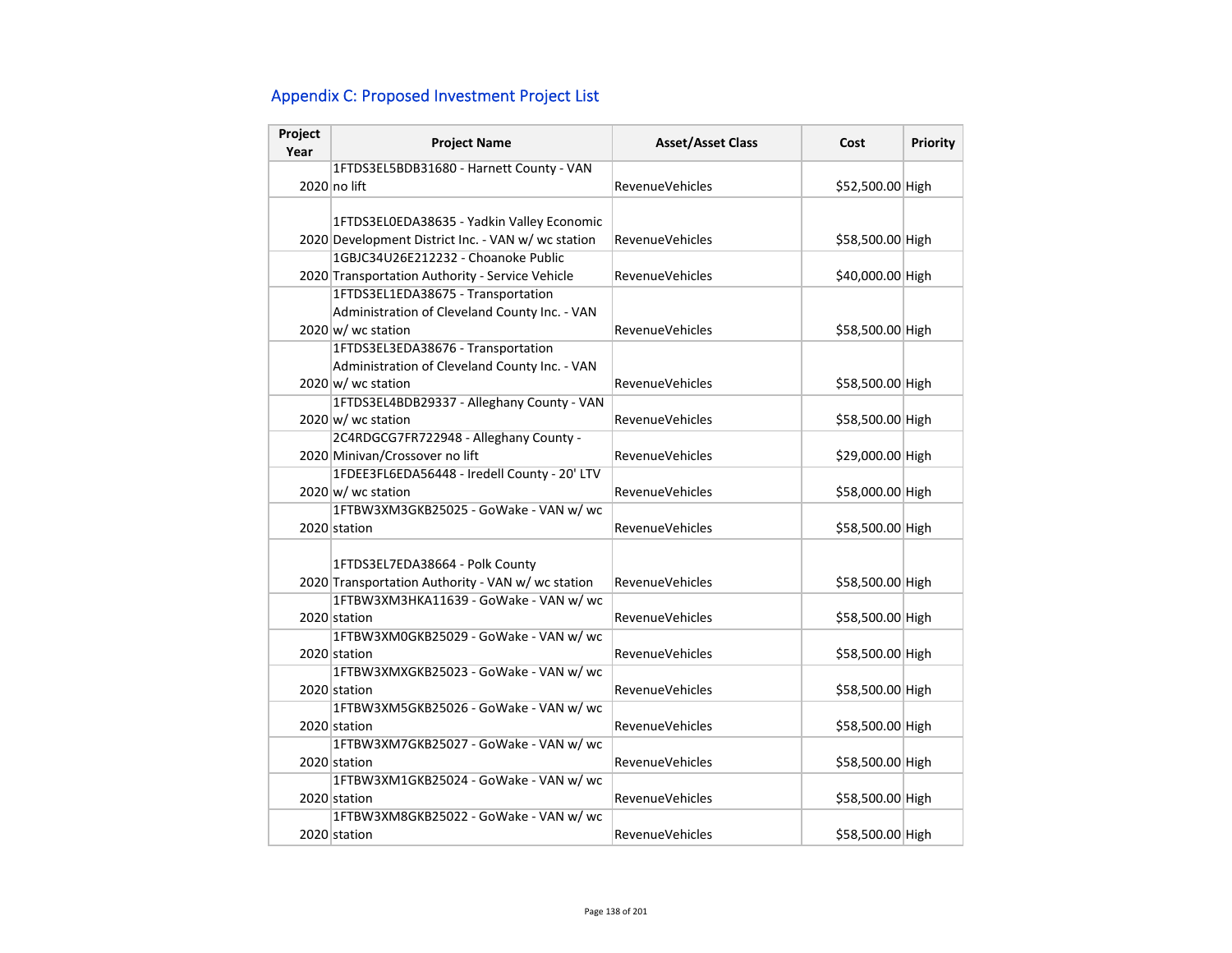| Project<br>Year | <b>Project Name</b>                                                     | <b>Asset/Asset Class</b> | Cost             | <b>Priority</b> |
|-----------------|-------------------------------------------------------------------------|--------------------------|------------------|-----------------|
|                 | 1FTBW3XM1GKB15187 - GoWake - VAN w/ wc                                  |                          |                  |                 |
|                 | 2020 station                                                            | RevenueVehicles          | \$58,500.00 High |                 |
|                 | 1FTBW3XM9GKB11002 - GoWake - VAN w/ wc                                  |                          |                  |                 |
|                 | 2020 station                                                            | RevenueVehicles          | \$58,500.00 High |                 |
|                 | 1FDEE3FL4FDA19593 - Mountain Projects Inc. -                            |                          |                  |                 |
|                 | 2021 20' LTV w/ wc station                                              | RevenueVehicles          | \$58,000.00 High |                 |
|                 | 1FDEE3FL0EDA78655 - Caswell County - 20' LTV                            |                          |                  |                 |
|                 | $2021$ no lift                                                          | RevenueVehicles          | \$52,000.00 High |                 |
|                 |                                                                         |                          |                  |                 |
|                 | 1FTDS3EL1BDB31725 - Yadkin Valley Economic                              |                          |                  |                 |
|                 | 2021 Development District Inc. - VAN no lift                            | RevenueVehicles          | \$52,500.00 High |                 |
|                 | 1FTBW3XMXGKB15186 - GoWake - VAN w/ wc                                  |                          |                  |                 |
|                 | 2021 station                                                            | <b>RevenueVehicles</b>   | \$58,500.00 High |                 |
|                 | 1FTDS3EL9DDB26193 - Anson County - VAN no                               |                          |                  |                 |
| 2021 lift       |                                                                         | RevenueVehicles          | \$52,500.00 High |                 |
|                 | 1FTDS3ES9ADA05392 - Western Carolina                                    |                          |                  |                 |
|                 | 2021 Community Action Inc. - VAN w/ wc station                          | <b>RevenueVehicles</b>   | \$58,500.00 High |                 |
|                 |                                                                         |                          |                  |                 |
|                 | 1FDEE3FL0DDA45198 - Hyde County Non-Profit                              |                          |                  |                 |
|                 | 2021 Private Transportation Corp Inc. - 20' LTV no lift RevenueVehicles |                          | \$52,000.00 High |                 |
|                 | 1FDFE4FS6FDA34629 - Hoke County - 25' LTV                               |                          |                  |                 |
|                 | $2021 \text{ w}$ / wc station                                           | RevenueVehicles          | \$70,000.00 High |                 |
|                 | 1FDEE3FL2FDA34514 - Hoke County - 22' LTV                               |                          |                  |                 |
|                 | $2021 \text{ w}$ / wc station                                           | RevenueVehicles          | \$63,500.00 High |                 |
|                 | 1FDEE3FS7DDA79081 - Yadkin Valley Economic                              |                          |                  |                 |
|                 | Development District Inc. - 22' LTV w/ wc                               |                          |                  |                 |
|                 | 2021 station                                                            | <b>RevenueVehicles</b>   | \$63,500.00 High |                 |
|                 | 1FTBW3XM0GKB32739 - Lenoir County - VAN                                 |                          |                  |                 |
|                 | $2021 \vert w$ / wc station                                             | <b>RevenueVehicles</b>   | \$58,500.00 High |                 |
|                 | 1FTDS3EL5EDA38680 - Mountain Projects Inc. -                            |                          |                  |                 |
|                 | 2021 VAN w/ wc station                                                  | RevenueVehicles          | \$58,500.00 High |                 |
|                 | 1FDEE3FL1ADA62510 - Clay County - 20' LTV no                            |                          |                  |                 |
| 2021 lift       |                                                                         | <b>RevenueVehicles</b>   | \$52,000.00 High |                 |
|                 | 1GB6G5BL4D1149123 - City of Rocky Mount -                               |                          |                  |                 |
|                 | $2021$ 25' LTV w/ wc station                                            | RevenueVehicles          | \$70,000.00 High |                 |
|                 | 1GB6G5BL0D1148017 - City of Rocky Mount -                               |                          |                  |                 |
|                 | $2021$ 25' LTV w/ wc station                                            | RevenueVehicles          | \$70,000.00 High |                 |
|                 | 1FDEE3FL4FDA17326 - City of Rocky Mount -                               |                          |                  |                 |
|                 | 2021 20' LTV w/ wc station                                              | <b>RevenueVehicles</b>   | \$58,000.00 High |                 |
|                 | 1FDEE3FL0FDA17324 - City of Rocky Mount -                               |                          |                  |                 |
|                 | 2021 20' LTV w/ wc station                                              | RevenueVehicles          | \$58,000.00 High |                 |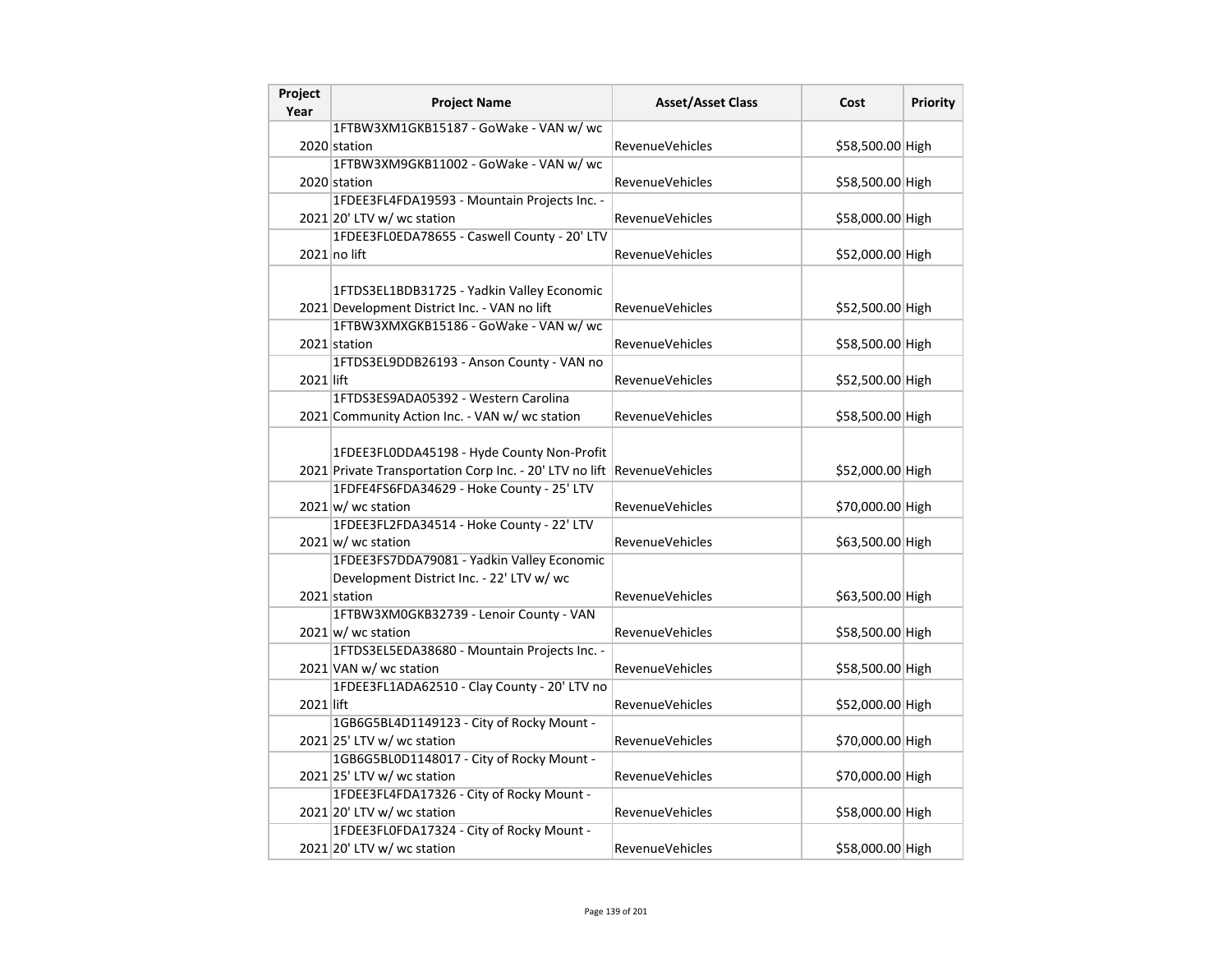| Project<br>Year | <b>Project Name</b>                                                                                          | <b>Asset/Asset Class</b> | Cost             | <b>Priority</b> |
|-----------------|--------------------------------------------------------------------------------------------------------------|--------------------------|------------------|-----------------|
|                 | 1FDEE3FS8FDA34525 - Gates County - 22' LTV                                                                   |                          |                  |                 |
|                 | $2021 \text{ w}$ / wc station                                                                                | <b>RevenueVehicles</b>   | \$63,500.00 High |                 |
|                 | 1FDGF5GT8BEC26721 - Western Piedmont                                                                         |                          |                  |                 |
|                 | Regional Transportation Authority - 28' LTV w/                                                               |                          |                  |                 |
|                 | 2021 wc station                                                                                              | <b>RevenueVehicles</b>   | \$90,500.00 High |                 |
|                 | 1FDFE4FS6FDA34582 - Johnston County Council                                                                  |                          |                  |                 |
|                 | 2021 on Aging, Inc. - 25' LTV w/ wc station                                                                  | <b>RevenueVehicles</b>   | \$70,000.00 High |                 |
|                 | 1FDEE3FL2FDA34531 - Columbus County - 20'                                                                    |                          |                  |                 |
|                 | 2021 LTV w/ wc station                                                                                       | RevenueVehicles          | \$58,000.00 High |                 |
|                 | 1FDEE3FL4DDA02757 - Jackson County - 20'                                                                     |                          |                  |                 |
|                 | 2021 LTV w/ wc station                                                                                       | <b>RevenueVehicles</b>   | \$58,000.00 High |                 |
|                 | 2C4RDGBG5CR225801 - Clay County -                                                                            |                          |                  |                 |
|                 | 2021 Minivan/Crossover w/ wc station                                                                         | <b>RevenueVehicles</b>   | \$45,000.00 High |                 |
|                 | 1FTDS3EL1EDA38630 - Cherokee County - VAN                                                                    |                          |                  |                 |
|                 | $2021 \text{ w}$ / wc station                                                                                | <b>RevenueVehicles</b>   | \$58,500.00 High |                 |
|                 | 1GB6G5BL2E1172353 - Mitchell County<br>2021 Transportation Authority - 22' LTV w/ wc station RevenueVehicles |                          | \$63,500.00 High |                 |
|                 | 1GB6G5BL2E1174975 - Mitchell County<br>2021 Transportation Authority - 22' LTV w/ wc station RevenueVehicles |                          | \$63,500.00 High |                 |
|                 | 1FTDS3EL3EDA38693 - Craven County - VAN w/                                                                   |                          |                  |                 |
|                 | 2021 wc station                                                                                              | <b>RevenueVehicles</b>   | \$58,500.00 High |                 |
|                 | 1FDFE4FS4FDA34581 - Johnston County Council                                                                  |                          |                  |                 |
|                 | 2021 on Aging, Inc. - 25' LTV w/ wc station                                                                  | <b>RevenueVehicles</b>   | \$70,000.00 High |                 |
|                 | 2C4RDGBG3CR191812 - Jackson County -                                                                         |                          |                  |                 |
|                 | 2021 Minivan/Crossover w/ wc station                                                                         | <b>RevenueVehicles</b>   | \$45,000.00 High |                 |
|                 | 5WEASSKMXBH332250 - Western Piedmont<br>Regional Transportation Authority - 28' LTV w/                       |                          |                  |                 |
|                 | 2021 wc station                                                                                              | <b>RevenueVehicles</b>   | \$90,500.00 High |                 |
|                 | 1FDEE3FS7FDA23743 - Goldsboro-Wayne<br>2021 Transportation Authority - 22' LTV w/ wc station RevenueVehicles |                          | \$63,500.00 High |                 |
|                 | 1FDEE3FLXFDA34535 - Alamance County<br>2021 Transportation Authority - 20' LTV w/ wc station RevenueVehicles |                          | \$58,000.00 High |                 |
|                 | 1FDEE3FLXDDB03270 - Goldsboro-Wayne<br>2021 Transportation Authority - 20' LTV w/ wc station RevenueVehicles |                          | \$58,000.00 High |                 |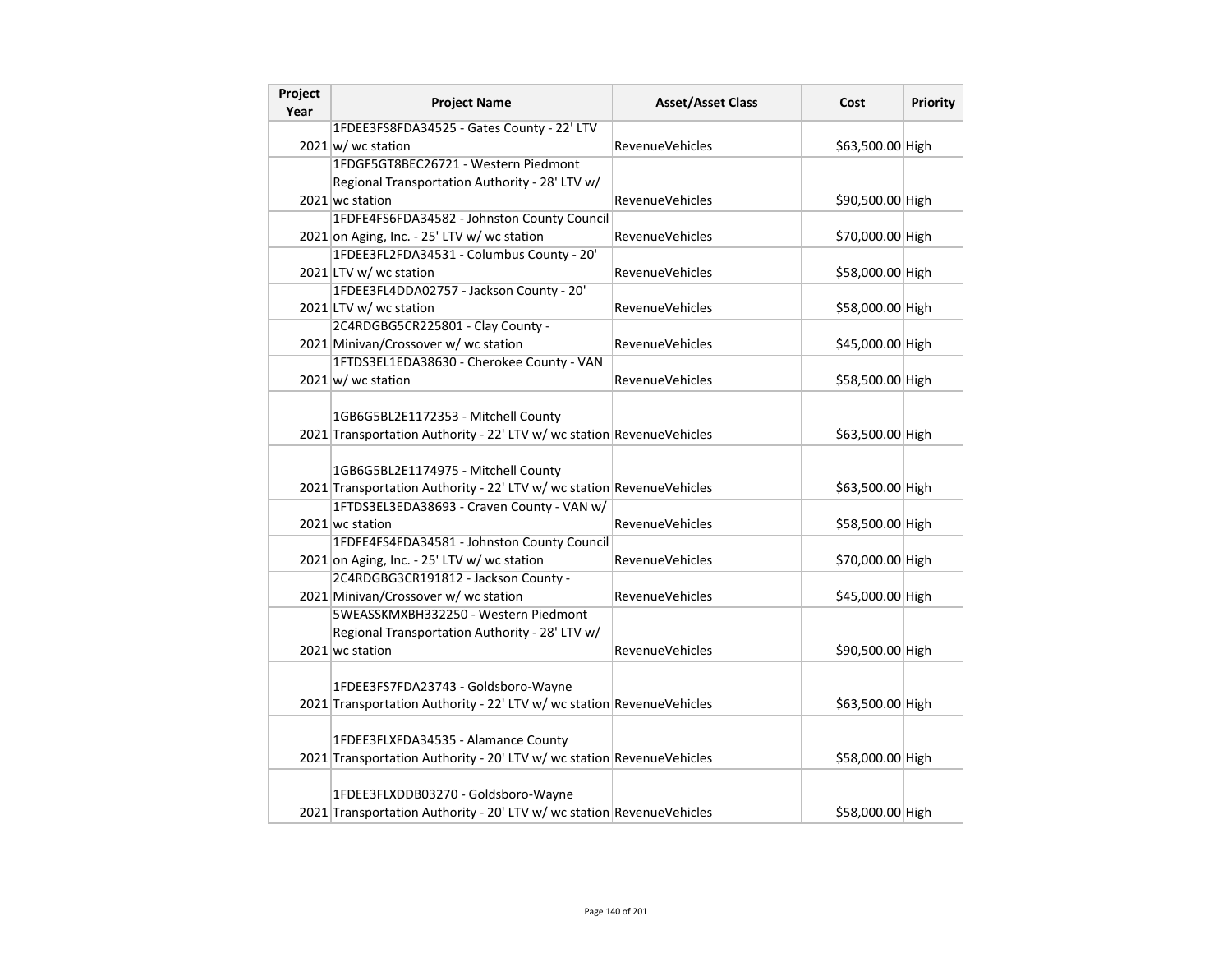| Project<br>Year | <b>Project Name</b>                                                   | <b>Asset/Asset Class</b> | Cost             | <b>Priority</b> |
|-----------------|-----------------------------------------------------------------------|--------------------------|------------------|-----------------|
|                 | 1FTBW3XM0GKB48195 - Transportation                                    |                          |                  |                 |
|                 | Administration of Cleveland County Inc. - VAN                         |                          |                  |                 |
|                 | $2021 \text{w}$ wc station                                            | <b>RevenueVehicles</b>   | \$58,500.00 High |                 |
|                 | 1FDEE3FS6HDC37836 - Chatham Transit                                   |                          |                  |                 |
|                 | 2021 Network - 22' LTV w/ wc station                                  | <b>RevenueVehicles</b>   | \$63,500.00 High |                 |
|                 |                                                                       |                          |                  |                 |
|                 | 1FDEE3FS1EDA52279 - Goldsboro-Wayne                                   |                          |                  |                 |
|                 | 2021 Transportation Authority - 22' LTV w/ wc station RevenueVehicles |                          | \$63,500.00 High |                 |
|                 |                                                                       |                          |                  |                 |
|                 | 1FDEE3FSXEDA52278 - Goldsboro-Wayne                                   |                          |                  |                 |
|                 | 2021 Transportation Authority - 22' LTV w/ wc station RevenueVehicles |                          | \$63,500.00 High |                 |
|                 |                                                                       |                          |                  |                 |
|                 | 1FDEE3FS8EDA52280 - Goldsboro-Wayne                                   |                          |                  |                 |
|                 | 2021 Transportation Authority - 22' LTV w/ wc station RevenueVehicles |                          | \$63,500.00 High |                 |
|                 | 1FTDS3EL6DDB29861 - Craven County - VAN w/                            |                          |                  |                 |
|                 | 2021 wc station                                                       | <b>RevenueVehicles</b>   | \$58,500.00 High |                 |
|                 |                                                                       |                          |                  |                 |
|                 | 1FDEE3FS5FDA23742 - Goldsboro-Wayne                                   |                          |                  |                 |
|                 | 2021 Transportation Authority - 22' LTV w/ wc station RevenueVehicles |                          | \$63,500.00 High |                 |
|                 |                                                                       |                          |                  |                 |
|                 | 1FDEE3FL0FDA06839 - Alamance County                                   |                          |                  |                 |
|                 | 2021 Transportation Authority - 20' LTV w/ wc station RevenueVehicles |                          | \$58,000.00 High |                 |
|                 |                                                                       |                          |                  |                 |
|                 | 1FDEE3FS9FDA23744 - Goldsboro-Wayne                                   |                          |                  |                 |
|                 | 2021 Transportation Authority - 22' LTV w/ wc station RevenueVehicles |                          | \$63,500.00 High |                 |
|                 | 1FTBW3XM5GKB07058 - Buncombe County -                                 | RevenueVehicles          |                  |                 |
|                 | 2021 VAN w/ wc station<br>1FDEE3FS1FDA34527 - Duplin County - 22' LTV |                          | \$58,500.00 High |                 |
|                 |                                                                       | RevenueVehicles          |                  |                 |
|                 | $2021 \text{ w/m}$ wc station                                         |                          | \$63,500.00 High |                 |
|                 | 1FDFE4FS3GDC02695 - Alamance County                                   |                          |                  |                 |
|                 | 2021 Transportation Authority - 25' LTV w/ wc station RevenueVehicles |                          | \$70,000.00 High |                 |
|                 | 1FTBW3XM6HKA50256 - GoWake - VAN w/ wc                                |                          |                  |                 |
|                 | 2021 station                                                          | RevenueVehicles          | \$58,500.00 High |                 |
|                 | 1FTDS3EL6BDB29338 - Alleghany County - VAN                            |                          |                  |                 |
|                 | $2021 \text{w}$ wc station                                            | <b>RevenueVehicles</b>   | \$58,500.00 High |                 |
|                 | 1FTBW3XM2HKA50254 - GoWake - VAN w/ wc                                |                          |                  |                 |
|                 | 2021 station                                                          | RevenueVehicles          | \$58,500.00 High |                 |
|                 |                                                                       |                          |                  |                 |
|                 | 1FDEE3FS1EDA52282 - Goldsboro-Wayne                                   |                          |                  |                 |
|                 | 2021 Transportation Authority - 22' LTV w/ wc station RevenueVehicles |                          | \$63,500.00 High |                 |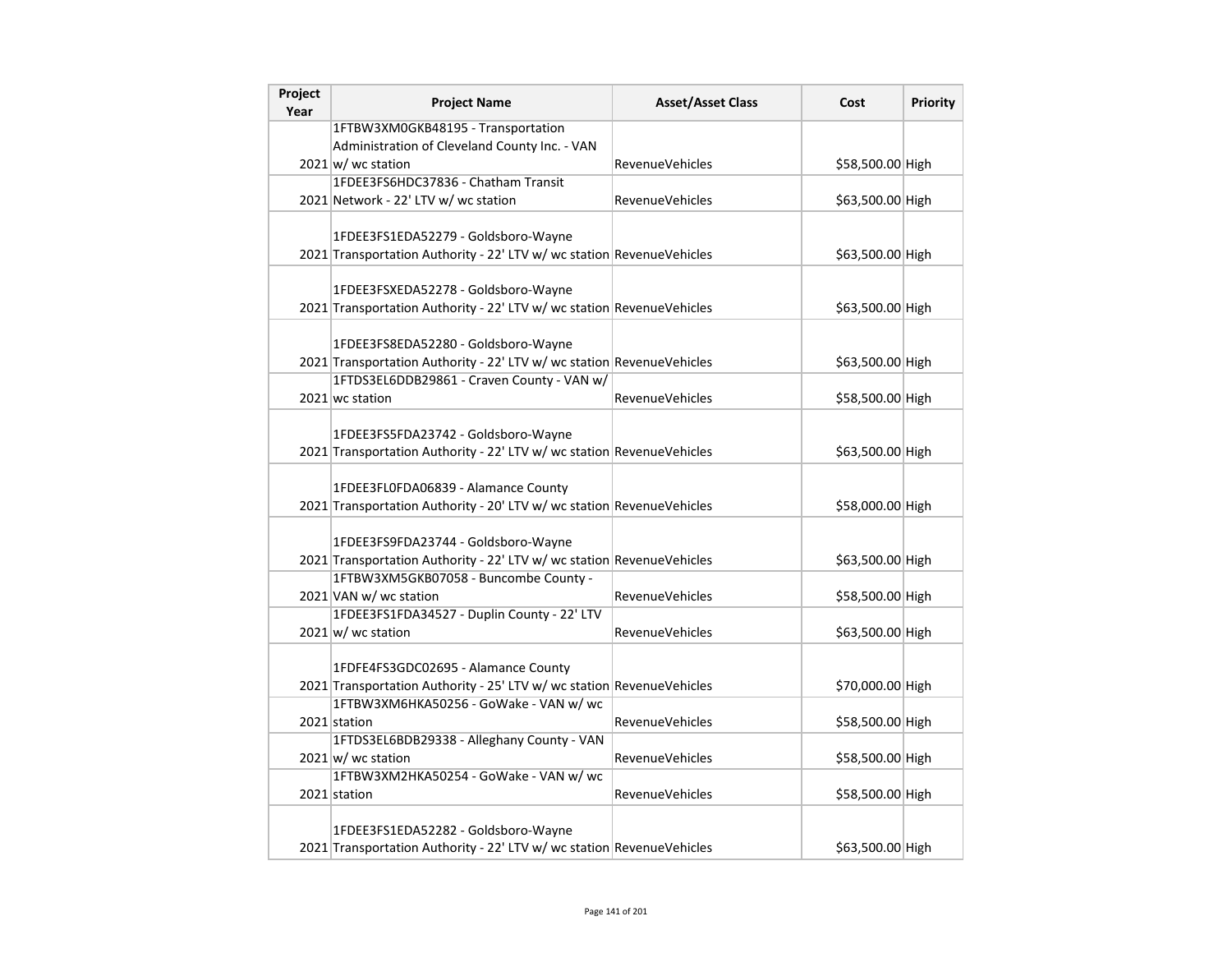| Project<br>Year | <b>Project Name</b>                                                     | <b>Asset/Asset Class</b> | Cost             | <b>Priority</b> |
|-----------------|-------------------------------------------------------------------------|--------------------------|------------------|-----------------|
|                 | 1FTDS3EL1EDA38661 - Dare County - VAN w/                                |                          |                  |                 |
|                 | 2021 wc station                                                         | RevenueVehicles          | \$58,500.00 High |                 |
|                 | 1FD4E45S68DA96091 - Washington County -                                 |                          |                  |                 |
|                 | $2021$ 22' LTV w/ wc station                                            | RevenueVehicles          | \$63,500.00 High |                 |
|                 | 1FTDS3EL1EDA38692 - Craven County - VAN w/                              |                          |                  |                 |
|                 | 2021 wc station                                                         | RevenueVehicles          | \$58,500.00 High |                 |
|                 | 1FTDS3EL3EDA38662 - Dare County - VAN w/                                |                          |                  |                 |
|                 | 2021 wc station                                                         | <b>RevenueVehicles</b>   | \$58,500.00 High |                 |
|                 | 1FTBW3XM1GKB25038 - Lenoir County - VAN                                 |                          |                  |                 |
|                 | $2021 \text{w}$ wc station                                              | RevenueVehicles          | \$58,500.00 High |                 |
|                 | 1FTBW3XMXGKB57423 - Buncombe County -                                   |                          |                  |                 |
|                 | 2021 VAN w/ wc station                                                  | <b>RevenueVehicles</b>   | \$58,500.00 High |                 |
|                 | 1FDEE3FL4DDA30901 - Harnett County - 22'                                |                          |                  |                 |
|                 | 2021 LTV w/ wc station                                                  | <b>RevenueVehicles</b>   | \$63,500.00 High |                 |
|                 | 1FDEE3FLXDDA79083 - Harnett County - 20'                                |                          |                  |                 |
|                 | 2021 LTV w/ wc station                                                  | <b>RevenueVehicles</b>   | \$58,000.00 High |                 |
|                 |                                                                         |                          |                  |                 |
|                 | 1FDEE3FL3FDA34540 - Alamance County                                     |                          |                  |                 |
|                 | 2021 Transportation Authority - 20' LTV w/ wc station RevenueVehicles   |                          | \$58,000.00 High |                 |
|                 | 1FDEE3FL0FDA15668 - Harnett County - 20' LTV                            |                          |                  |                 |
|                 | $2021 \text{ w}$ / wc station                                           | <b>RevenueVehicles</b>   | \$58,000.00 High |                 |
|                 |                                                                         |                          |                  |                 |
|                 | 1FDEE3FL8FDA34534 - Alamance County                                     |                          |                  |                 |
|                 | 2021 Transportation Authority - 20' LTV w/ wc station RevenueVehicles   |                          | \$58,000.00 High |                 |
|                 | 2C4RDGCG9FR729318 - Carteret County -<br>2021 Minivan/Crossover no lift | RevenueVehicles          | \$29,000.00 High |                 |
|                 | 2C4RDGCG9FR719520 - Carteret County -                                   |                          |                  |                 |
|                 | 2021 Minivan/Crossover no lift                                          | <b>RevenueVehicles</b>   | \$29,000.00 High |                 |
|                 |                                                                         |                          |                  |                 |
|                 | 1FTDS3EL7EDA38633 - Yadkin Valley Economic                              |                          |                  |                 |
|                 | 2021 Development District Inc. - VAN w/ wc station                      | <b>RevenueVehicles</b>   | \$58,500.00 High |                 |
|                 |                                                                         |                          |                  |                 |
|                 | 1FTDS3EL2EDA38636 - Yadkin Valley Economic                              |                          |                  |                 |
|                 | 2021 Development District Inc. - VAN w/ wc station                      | RevenueVehicles          | \$58,500.00 High |                 |
|                 | 1FDEE3FL2FDA15669 - Harnett County - 20' LTV                            |                          |                  |                 |
|                 | $2021 \text{ w/m}$ wc station                                           | RevenueVehicles          | \$58,000.00 High |                 |
|                 |                                                                         |                          |                  |                 |
|                 | 1FDEE3FL5FDA11924 - Alamance County                                     |                          |                  |                 |
|                 | 2021 Transportation Authority - 20' LTV w/ wc station RevenueVehicles   |                          | \$58,000.00 High |                 |
|                 | 1FTBW3XMXGKB57406 - Wilson County - VAN                                 |                          |                  |                 |
|                 | $2021 \text{w}$ wc station                                              | <b>RevenueVehicles</b>   | \$58,500.00 High |                 |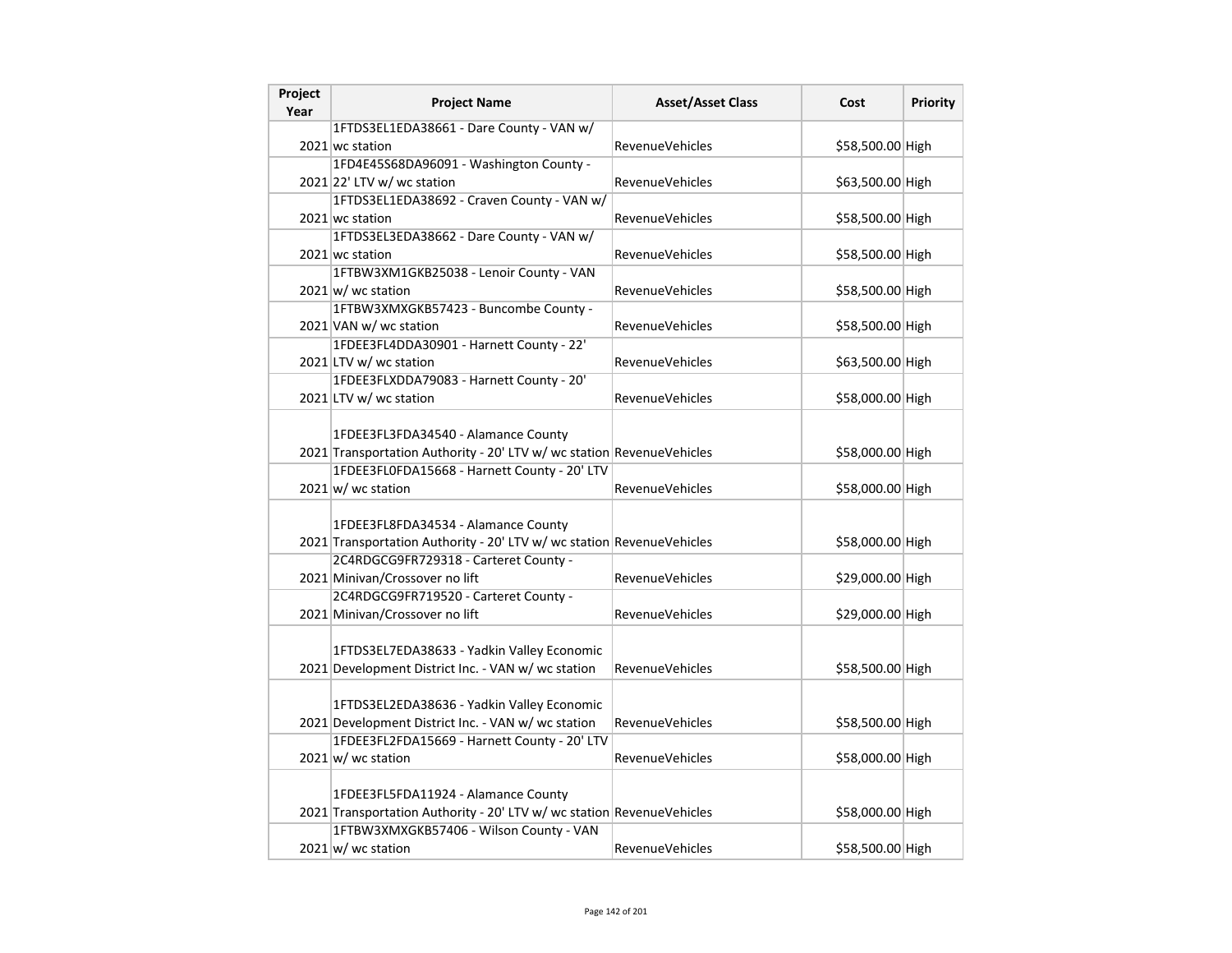| Project<br>Year | <b>Project Name</b>                                                   | <b>Asset/Asset Class</b> | Cost             | Priority |
|-----------------|-----------------------------------------------------------------------|--------------------------|------------------|----------|
|                 | 1FTDS3EL8DDB29862 - Craven County - VAN w/                            |                          |                  |          |
|                 | 2021 wc station                                                       | <b>RevenueVehicles</b>   | \$58,500.00 High |          |
|                 | 1FTDS3EL0EDA38702 - Harnett County - VAN                              |                          |                  |          |
|                 | $2021$ no lift                                                        | <b>RevenueVehicles</b>   | \$52,500.00 High |          |
|                 | 1FDEE3FL5GDC27080 - Lincoln County - 20' LTV                          |                          |                  |          |
|                 | 2021 w/ wc station                                                    | <b>RevenueVehicles</b>   | \$58,000.00 High |          |
|                 | 1FDFE4FS4FDA34595 - Buncombe County - 25'                             |                          |                  |          |
|                 | 2021 LTV w/ wc station                                                | <b>RevenueVehicles</b>   | \$70,000.00 High |          |
|                 |                                                                       |                          |                  |          |
|                 | 1FDEE3FSXGDC26269 - Goldsboro-Wayne                                   |                          |                  |          |
|                 | 2021 Transportation Authority - 22' LTV w/ wc station RevenueVehicles |                          | \$63,500.00 High |          |
|                 |                                                                       |                          |                  |          |
|                 | 1FDEE3FS6GDC26270 - Goldsboro-Wayne                                   |                          |                  |          |
|                 | 2021 Transportation Authority - 22' LTV w/ wc station RevenueVehicles |                          | \$63,500.00 High |          |
|                 |                                                                       |                          |                  |          |
|                 | 1FDEE3FL6GDC26278 - Kerr Area                                         |                          |                  |          |
|                 | 2021 Transportation Authority - 20' LTV w/ wc station RevenueVehicles |                          | \$58,000.00 High |          |
|                 |                                                                       |                          |                  |          |
|                 | 1FDEE3FL6GDC26276 - Kerr Area                                         |                          |                  |          |
|                 | 2021 Transportation Authority - 20' LTV w/ wc station RevenueVehicles |                          | \$58,000.00 High |          |
|                 |                                                                       |                          |                  |          |
|                 | 1FDEE3FL8GDC26277 - Kerr Area                                         |                          |                  |          |
|                 | 2021 Transportation Authority - 20' LTV w/ wc station RevenueVehicles |                          | \$58,000.00 High |          |
|                 | 1FDEE3FL2GDC25836 - Brunswick Transit                                 |                          |                  |          |
|                 | 2021 System, Inc. - 20' LTV w/ wc station                             | <b>RevenueVehicles</b>   | \$58,000.00 High |          |
|                 | 1FDGF5GY3FEC91817 - Iredell County - 28' LTV                          |                          |                  |          |
|                 | $2021 \text{ w}$ / wc station                                         | <b>RevenueVehicles</b>   | \$90,500.00 High |          |
|                 | 1FDEE3FL9GDC27079 - Lincoln County - 20' LTV                          |                          |                  |          |
|                 | $2021 \text{ w}$ / wc station                                         | <b>RevenueVehicles</b>   | \$58,000.00 High |          |
|                 | 1FDEE3FS4GDC55122 - Chatham Transit                                   |                          |                  |          |
|                 | 2021 Network - 20' LTV w/ wc station                                  | <b>RevenueVehicles</b>   | \$58,000.00 High |          |
|                 | 1FDFE4FS7FDA34588 - GoWake - 25' LTV w/ wc                            |                          |                  |          |
|                 | 2021 station                                                          | <b>RevenueVehicles</b>   | \$70,000.00 High |          |
|                 | 1FDGF5GY2GEC06984 - Chatham Transit                                   |                          |                  |          |
|                 | 2021 Network - 28' LTV w/ wc station                                  | <b>RevenueVehicles</b>   | \$90,500.00 High |          |
|                 | 1FDEE3FL6FDA37383 - Martin County - 20' LTV                           |                          |                  |          |
|                 | $2021 \text{ w}$ wc station                                           | <b>RevenueVehicles</b>   | \$58,000.00 High |          |
|                 |                                                                       |                          |                  |          |
|                 | 1FDFE4FS1GDC02694 - Alamance County                                   |                          |                  |          |
|                 | 2021 Transportation Authority - 25' LTV w/ wc station RevenueVehicles |                          | \$70,000.00 High |          |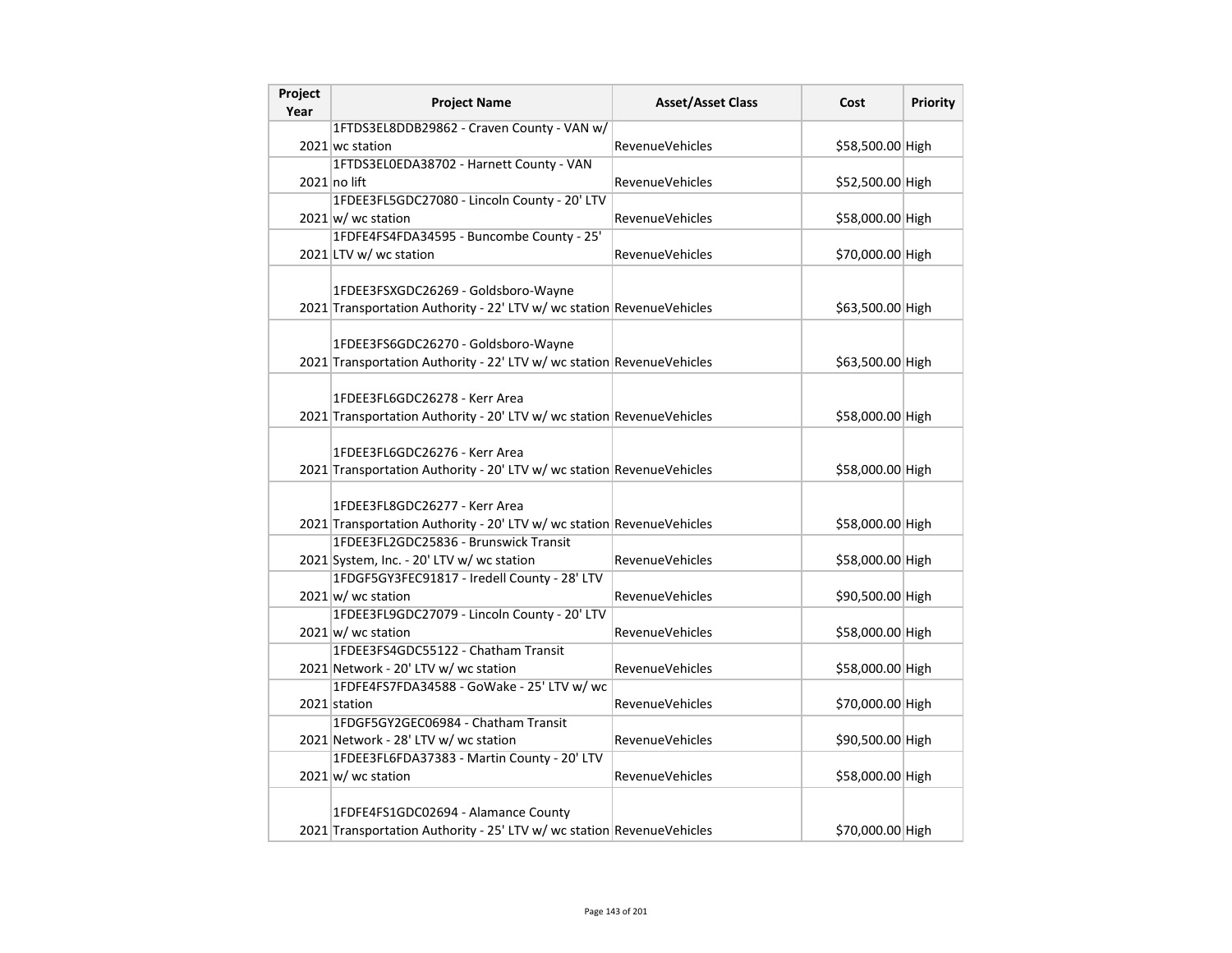| Project<br>Year | <b>Project Name</b>                                                                     | <b>Asset/Asset Class</b> | Cost             | <b>Priority</b> |
|-----------------|-----------------------------------------------------------------------------------------|--------------------------|------------------|-----------------|
|                 | 1FDFE4FS6DDA28830 - Washington County -                                                 |                          |                  |                 |
|                 | $2021$ 25' LTV w/ wc station                                                            | <b>RevenueVehicles</b>   | \$70,000.00 High |                 |
|                 | 1FTDS3EL3DDB29865 - Pitt County/Pitt Area                                               |                          |                  |                 |
|                 | 2021 Transit System - VAN w/ wc station                                                 | RevenueVehicles          | \$58,500.00 High |                 |
|                 | 1FDEE3FL8EDA52269 - Scotland County - 25'                                               |                          |                  |                 |
|                 | 2021 LTV w/ wc station                                                                  | RevenueVehicles          | \$70,000.00 High |                 |
|                 | 1FDEE3FL4GDC25837 - Brunswick Transit                                                   |                          |                  |                 |
|                 | 2021 System, Inc. - 20' LTV w/ wc station                                               | <b>RevenueVehicles</b>   | \$58,000.00 High |                 |
|                 | 2C4RDGCG8GR362686 - Alleghany County -                                                  |                          |                  |                 |
|                 | 2021 Minivan/Crossover no lift                                                          | <b>RevenueVehicles</b>   | \$29,000.00 High |                 |
|                 | 1FDEE3FS6GDC55123 - Chatham Transit                                                     |                          |                  |                 |
|                 | 2021 Network - 20' LTV w/ wc station                                                    | RevenueVehicles          | \$58,000.00 High |                 |
|                 | 1FDEE3FL4GDC30696 - Sampson County - 20'                                                |                          |                  |                 |
|                 | 2021 LTV w/ wc station                                                                  | RevenueVehicles          | \$58,000.00 High |                 |
|                 | 1FDEE3FL9GDC30693 - Sampson County - 20'                                                |                          |                  |                 |
|                 | 2021 LTV w/ wc station                                                                  | <b>RevenueVehicles</b>   | \$58,000.00 High |                 |
|                 | 1FDEE3FL7GDC30692 - Sampson County - 20'                                                |                          |                  |                 |
|                 | 2021 LTV w/ wc station                                                                  | RevenueVehicles          | \$58,000.00 High |                 |
|                 | 1FDFE4FS0GDC31975 - Buncombe County - 25'                                               |                          |                  |                 |
|                 | 2021 LTV w/ wc station                                                                  | <b>RevenueVehicles</b>   | \$70,000.00 High |                 |
|                 | 1FDEE3FS4GDC49112 - Rowan County - 20' LTV                                              |                          |                  |                 |
|                 | $2021$ no lift                                                                          | <b>RevenueVehicles</b>   | \$52,000.00 High |                 |
|                 | 1FTBW3XM8GKB15185 - Rockingham County<br>2021 Council on Aging Inc. - VAN w/ wc station | RevenueVehicles          | \$58,500.00 High |                 |
|                 | 1FDFE4FS8FDA34597 - Buncombe County - 25'                                               |                          |                  |                 |
|                 | 2021 LTV w/ wc station                                                                  | <b>RevenueVehicles</b>   | \$70,000.00 High |                 |
|                 | 2C4RDGBG0GR368077 - Avery County                                                        |                          |                  |                 |
|                 | Transportation Authority - Minivan/Crossover                                            |                          |                  |                 |
|                 | 2021 no lift                                                                            | <b>RevenueVehicles</b>   | \$29,000.00 High |                 |
|                 | 1FDEE3FL4GDC27085 - Ashe County                                                         |                          |                  |                 |
|                 | Transportation Authority, Inc. - 20' LTV w/ wc                                          |                          |                  |                 |
|                 | 2021 station                                                                            | <b>RevenueVehicles</b>   | \$58,000.00 High |                 |
|                 |                                                                                         |                          |                  |                 |
|                 | 1FDEE3FS1GDC50296 - Ashe County                                                         |                          |                  |                 |
|                 | 2021 Transportation Authority, Inc. - 20' LTV no lift                                   | <b>RevenueVehicles</b>   | \$52,000.00 High |                 |
|                 | 1FDEE3FL0GDC26273 - Columbus County - 20'                                               |                          |                  |                 |
|                 | 2021 LTV w/ wc station                                                                  | <b>RevenueVehicles</b>   | \$58,000.00 High |                 |
|                 | 1FDEE3FL0GDC26272 - Columbus County - 20'                                               |                          |                  |                 |
|                 | 2021 LTV w/ wc station                                                                  | RevenueVehicles          | \$58,000.00 High |                 |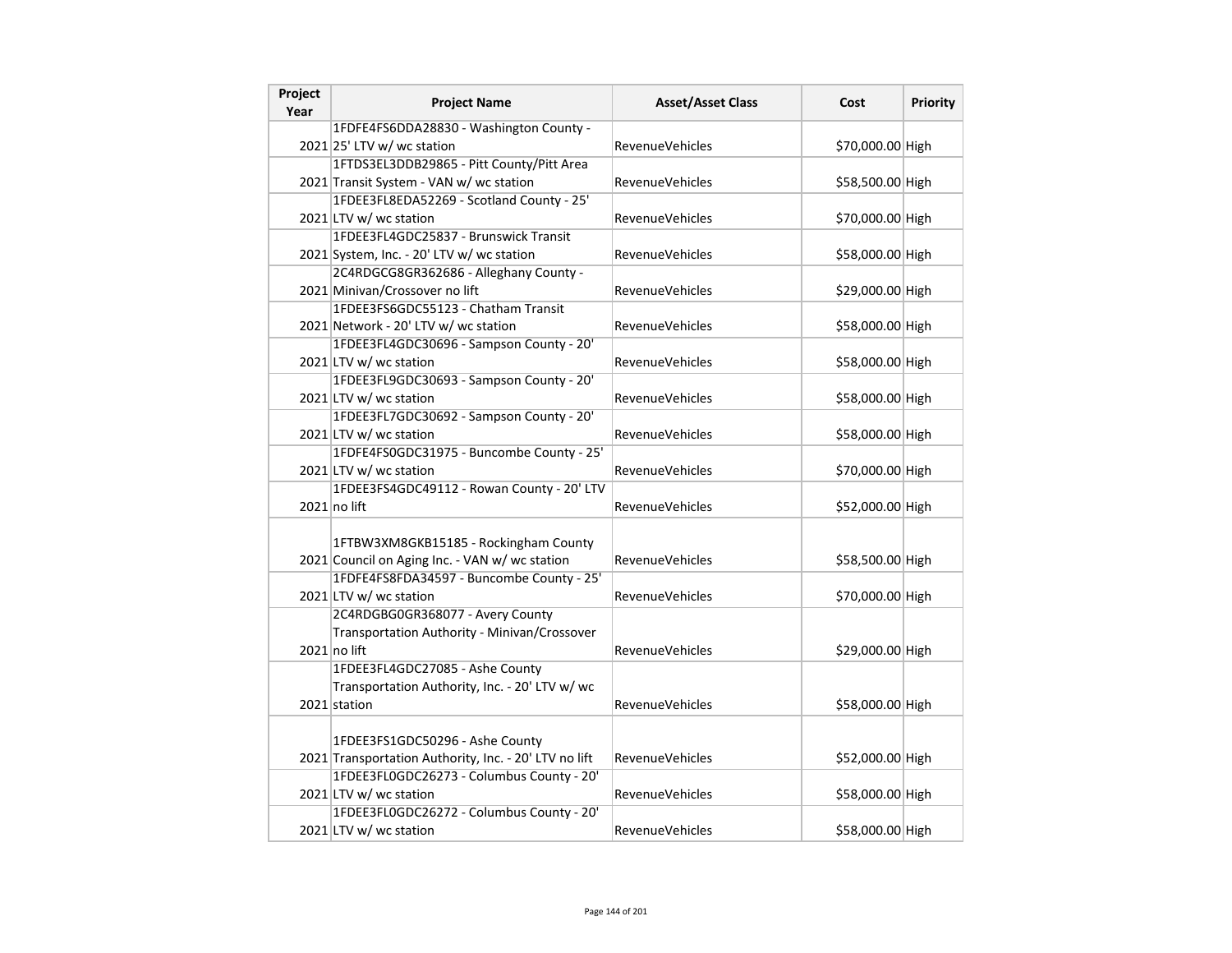| Project<br>Year | <b>Project Name</b>                                                   | <b>Asset/Asset Class</b> | Cost              | <b>Priority</b> |
|-----------------|-----------------------------------------------------------------------|--------------------------|-------------------|-----------------|
|                 | 2C4RDGCG2GR136790 - Polk County                                       |                          |                   |                 |
|                 | Transportation Authority - Minivan/Crossover                          |                          |                   |                 |
|                 | $2021$ no lift                                                        | RevenueVehicles          | \$29,000.00 High  |                 |
|                 | 1FDEE3FL7GDC30689 - Iredell County - 20' LTV                          |                          |                   |                 |
|                 | $2021 \text{w}$ wc station                                            | RevenueVehicles          | \$58,000.00 High  |                 |
|                 | 1FDEE3FL1GDC27352 - Lincoln County - 20' LTV                          |                          |                   |                 |
|                 | $2021 \vert w$ / wc station                                           | <b>RevenueVehicles</b>   | \$58,000.00 High  |                 |
|                 | 1FDEE3FL2GDC27084 - Ashe County                                       |                          |                   |                 |
|                 | Transportation Authority, Inc. - 20' LTV w/ wc                        |                          |                   |                 |
|                 | 2021 station                                                          | RevenueVehicles          | \$58,000.00 High  |                 |
|                 | 1FDEE3FL1GDC12401 - Carteret County - 20'                             |                          |                   |                 |
|                 | 2021 LTV no lift                                                      | <b>RevenueVehicles</b>   | \$52,000.00 High  |                 |
|                 | 2C4RDGCG6GR362685 - Gates County -                                    |                          |                   |                 |
|                 | 2021 Minivan/Crossover no lift                                        | RevenueVehicles          | \$29,000.00 High  |                 |
|                 | 1FDFE4FS8EDB10057 - Rockingham County                                 |                          |                   |                 |
|                 | 2021 Council on Aging Inc. - 25' LTV w/ wc station                    | RevenueVehicles          | \$70,000.00 High  |                 |
|                 | 1FDEE3FS4EDA56441 - Person County - 22' LTV                           |                          |                   |                 |
|                 | $2021$ w/ wc station                                                  | <b>RevenueVehicles</b>   | \$63,500.00 High  |                 |
|                 | 1FDEE3FS8FDA27588 - Person County - 22' LTV                           |                          |                   |                 |
|                 | $2021 \text{ w}$ / wc station                                         | RevenueVehicles          | \$63,500.00 High  |                 |
|                 | 1FTBW3XM3HKA46505 - Johnston County                                   |                          |                   |                 |
|                 | 2021 Council on Aging, Inc. - VAN w/ wc station                       | RevenueVehicles          | \$58,500.00 High  |                 |
|                 | 1FTBW3XM0HKA50253 - GoWake - VAN w/ wc                                |                          |                   |                 |
|                 | 2021 station                                                          | RevenueVehicles          | \$58,500.00 High  |                 |
|                 | 1FTBW3XM4HKA50255 - GoWake - VAN w/ wc                                |                          |                   |                 |
|                 | 2021 station                                                          | <b>RevenueVehicles</b>   | \$58,500.00 High  |                 |
|                 | 1FTDS3EL2DDB29856 - Alleghany County - VAN                            |                          |                   |                 |
|                 | $2021$ w/ wc station                                                  | RevenueVehicles          | \$58,500.00 High  |                 |
|                 |                                                                       |                          |                   |                 |
|                 | 1FDEE3FLXFDA34549 - Polk County                                       |                          |                   |                 |
|                 | 2021 Transportation Authority - 20' LTV w/ wc station RevenueVehicles |                          | \$58,000.00 High  |                 |
|                 | 1FDEE3FL5FDA34538 - Onslow United Transit                             |                          |                   |                 |
|                 | 2021 System, Inc. - 20' LTV w/ wc station                             | RevenueVehicles          | \$58,000.00 High  |                 |
|                 | 1FTDS3EL2EDA38698 - Moore County - VAN w/                             |                          |                   |                 |
|                 | 2021 wc station                                                       | <b>RevenueVehicles</b>   | \$58,500.00 High  |                 |
|                 | 2021 1N9FLAC835C084166 - Wilson City - Bus                            | RevenueVehicles          | \$500,000.00 High |                 |
|                 | 1FDEE3FL7FDA34542 - Rockingham County                                 |                          |                   |                 |
|                 | 2021 Council on Aging Inc. - 20' LTV w/ wc station                    | <b>RevenueVehicles</b>   | \$58,000.00 High  |                 |
|                 | 1FDEE3FL9FDA34543 - Rockingham County                                 |                          |                   |                 |
|                 | 2021 Council on Aging Inc. - 20' LTV w/ wc station                    | <b>RevenueVehicles</b>   | \$58,000.00 High  |                 |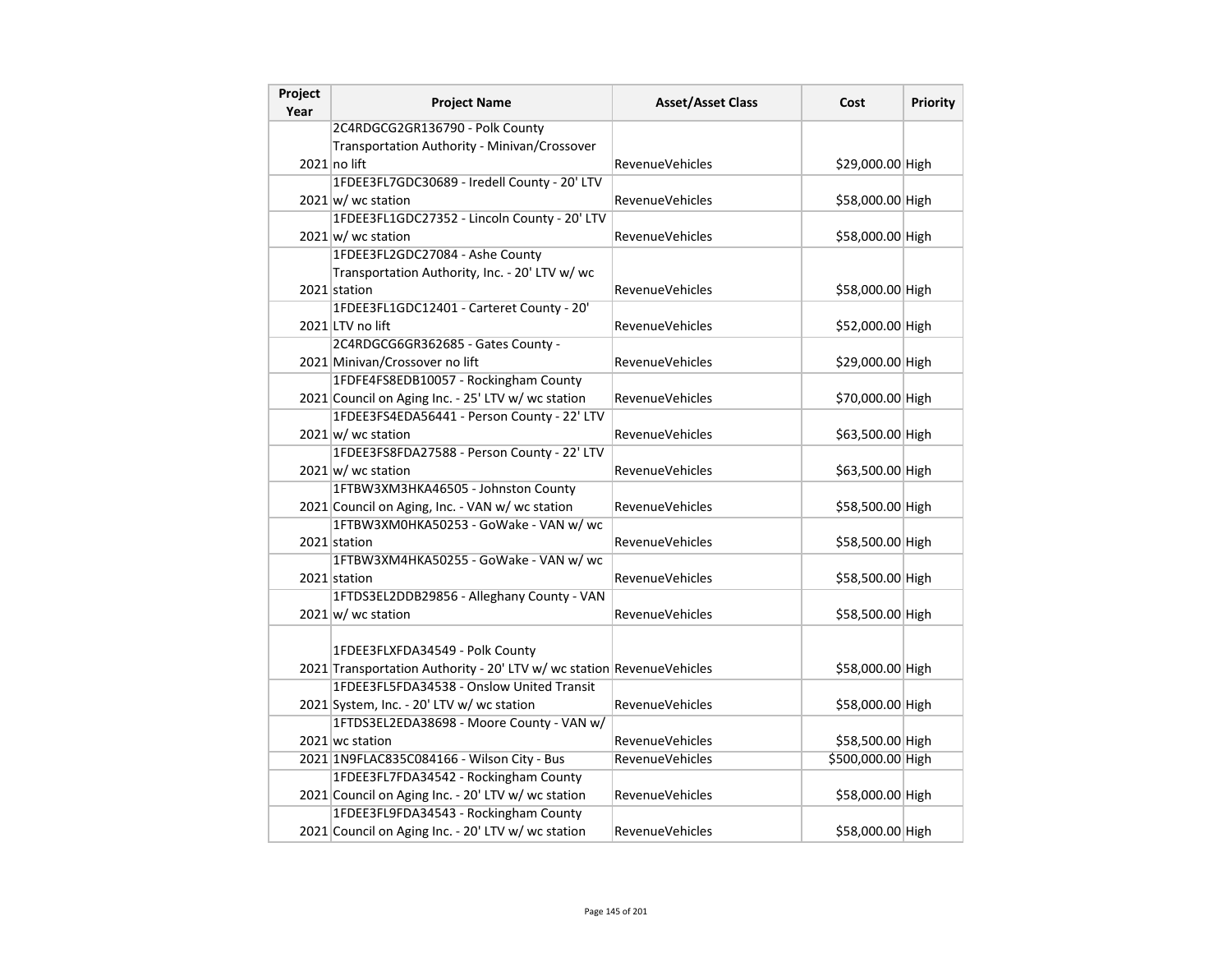| Project<br>Year | <b>Project Name</b>                                                   | <b>Asset/Asset Class</b> | Cost             | <b>Priority</b> |
|-----------------|-----------------------------------------------------------------------|--------------------------|------------------|-----------------|
|                 |                                                                       |                          |                  |                 |
|                 | 1FTBW3XM7GKB25223 - Beaufort County                                   |                          |                  |                 |
|                 | 2021 Developmental Center Inc. - VAN w/ wc station                    | <b>RevenueVehicles</b>   | \$58,500.00 High |                 |
|                 | 1FDEE3FL0FDA34530 - Brunswick Transit                                 |                          |                  |                 |
|                 | 2021 System, Inc. - 20' LTV w/ wc station                             | RevenueVehicles          | \$58,000.00 High |                 |
|                 | 1D4GP24R54B601660 - Brunswick Transit                                 |                          |                  |                 |
|                 | 2021 System, Inc. - VAN no lift                                       | <b>RevenueVehicles</b>   | \$52,500.00 High |                 |
|                 | 1C4PJMAK6CW184025 - AppalCART - Service                               |                          |                  |                 |
|                 | 2021 Vehicle                                                          | RevenueVehicles          | \$40,000.00 High |                 |
|                 |                                                                       |                          |                  |                 |
|                 | 1FDFE4FSXDDA02795 - Goldsboro-Wayne                                   |                          |                  |                 |
|                 | 2021 Transportation Authority - 25' LTV w/ wc station RevenueVehicles |                          | \$70,000.00 High |                 |
|                 | 1FDEE3FL5DDA02752 - Rutherford County - 20'                           |                          |                  |                 |
|                 | 2021 LTV w/ wc station                                                | <b>RevenueVehicles</b>   | \$58,000.00 High |                 |
|                 | 1FDEE3FL2FDA27580 - Albemarle Regional                                |                          |                  |                 |
|                 | 2021 Health Services - 22' LTV w/ wc station                          | RevenueVehicles          | \$63,500.00 High |                 |
|                 | 1FDEE3FL0GDC12406 - Pender Adult Services                             |                          |                  |                 |
|                 | 2021 Inc. - 20' LTV no lift                                           | <b>RevenueVehicles</b>   | \$52,000.00 High |                 |
|                 |                                                                       |                          |                  |                 |
|                 | 1GB3G2BL3C1171291 - Mitchell County                                   |                          |                  |                 |
|                 | 2021 Transportation Authority - 20' LTV w/ wc station RevenueVehicles |                          | \$58,000.00 High |                 |
|                 | 1FDFE4FS9FDA34625 - Iredell County - 25' LTV                          |                          |                  |                 |
|                 | $2021 \text{ w/m}$ wc station                                         | <b>RevenueVehicles</b>   | \$70,000.00 High |                 |
|                 | 1FDEE3FLXGDC12400 - Chatham Transit                                   |                          |                  |                 |
|                 | 2021 Network - 20' LTV w/ wc station                                  | <b>RevenueVehicles</b>   | \$58,000.00 High |                 |
|                 | 1FDEE3FL3GDC12402 - Carteret County - 20'                             |                          |                  |                 |
|                 | 2021 LTV no lift                                                      | RevenueVehicles          | \$52,000.00 High |                 |
|                 | 2C4RDGCG0FR735217 - Anson County -                                    |                          |                  |                 |
|                 | 2021 Minivan/Crossover no lift                                        | <b>RevenueVehicles</b>   | \$29,000.00 High |                 |
|                 | 1D4GP24R65B285056 - Albemarle Regional                                |                          |                  |                 |
|                 | 2021 Health Services - Minivan/Crossover no lift                      | <b>RevenueVehicles</b>   | \$29,000.00 High |                 |
|                 | 1FDXE4SS71HB63616 - Sampson County - 25'                              |                          |                  |                 |
|                 | 2021 LTV w/ wc station                                                | <b>RevenueVehicles</b>   | \$70,000.00 High |                 |
|                 | 1FTDS3EL9EDA38648 - Albemarle Regional                                |                          |                  |                 |
|                 | 2021 Health Services - VAN w/ wc station                              | RevenueVehicles          | \$58,500.00 High |                 |
|                 | 1FTBW3XM5HKA46506 - Johnston County                                   |                          |                  |                 |
|                 | 2021 Council on Aging, Inc. - VAN w/ wc station                       | <b>RevenueVehicles</b>   | \$58,500.00 High |                 |
|                 | 1FDXE45S86DA02688 - Yadkin Valley Economic                            |                          |                  |                 |
|                 | Development District Inc. - 25' LTV w/ wc                             |                          |                  |                 |
|                 | 2021 station                                                          | <b>RevenueVehicles</b>   | \$70,000.00 High |                 |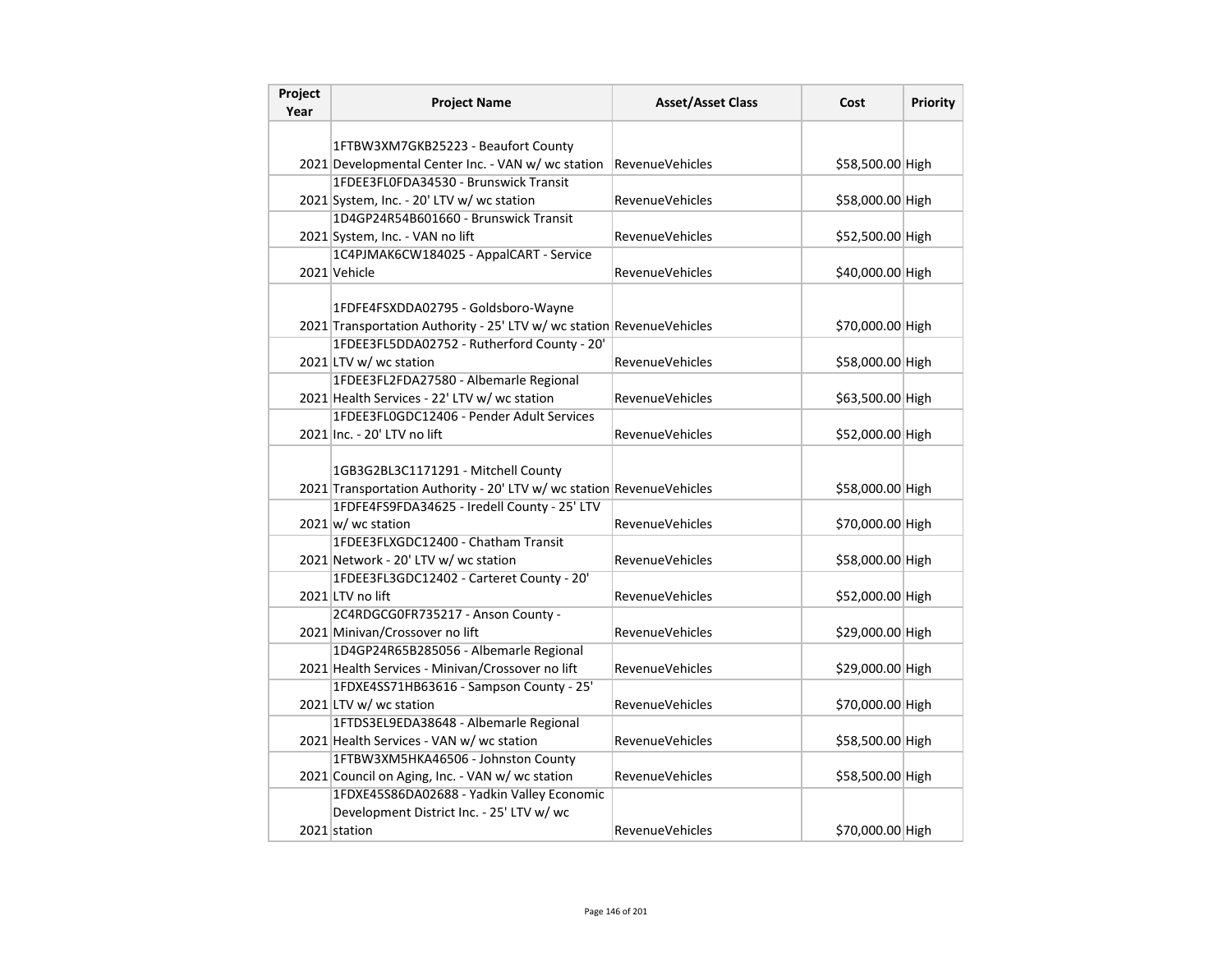|                                           | <b>Asset/Asset Class</b>                                                                                                                                                                                                                                                                                                                                                                                                                                                                                                                                                                                                                                                                                                                                                                                                                                                                                                                                                                                                                                                                                                                                                                                                                                                                                                    | Cost                                                                                     | <b>Priority</b>                                                                                                                                                                                                                                                                       |
|-------------------------------------------|-----------------------------------------------------------------------------------------------------------------------------------------------------------------------------------------------------------------------------------------------------------------------------------------------------------------------------------------------------------------------------------------------------------------------------------------------------------------------------------------------------------------------------------------------------------------------------------------------------------------------------------------------------------------------------------------------------------------------------------------------------------------------------------------------------------------------------------------------------------------------------------------------------------------------------------------------------------------------------------------------------------------------------------------------------------------------------------------------------------------------------------------------------------------------------------------------------------------------------------------------------------------------------------------------------------------------------|------------------------------------------------------------------------------------------|---------------------------------------------------------------------------------------------------------------------------------------------------------------------------------------------------------------------------------------------------------------------------------------|
|                                           |                                                                                                                                                                                                                                                                                                                                                                                                                                                                                                                                                                                                                                                                                                                                                                                                                                                                                                                                                                                                                                                                                                                                                                                                                                                                                                                             |                                                                                          |                                                                                                                                                                                                                                                                                       |
|                                           | <b>RevenueVehicles</b>                                                                                                                                                                                                                                                                                                                                                                                                                                                                                                                                                                                                                                                                                                                                                                                                                                                                                                                                                                                                                                                                                                                                                                                                                                                                                                      | \$58,000.00 High                                                                         |                                                                                                                                                                                                                                                                                       |
|                                           |                                                                                                                                                                                                                                                                                                                                                                                                                                                                                                                                                                                                                                                                                                                                                                                                                                                                                                                                                                                                                                                                                                                                                                                                                                                                                                                             |                                                                                          |                                                                                                                                                                                                                                                                                       |
|                                           | RevenueVehicles                                                                                                                                                                                                                                                                                                                                                                                                                                                                                                                                                                                                                                                                                                                                                                                                                                                                                                                                                                                                                                                                                                                                                                                                                                                                                                             |                                                                                          |                                                                                                                                                                                                                                                                                       |
|                                           |                                                                                                                                                                                                                                                                                                                                                                                                                                                                                                                                                                                                                                                                                                                                                                                                                                                                                                                                                                                                                                                                                                                                                                                                                                                                                                                             |                                                                                          |                                                                                                                                                                                                                                                                                       |
| 1FTDS3EL8EDA38611 - Wilkes Transportation |                                                                                                                                                                                                                                                                                                                                                                                                                                                                                                                                                                                                                                                                                                                                                                                                                                                                                                                                                                                                                                                                                                                                                                                                                                                                                                                             |                                                                                          |                                                                                                                                                                                                                                                                                       |
|                                           | <b>RevenueVehicles</b>                                                                                                                                                                                                                                                                                                                                                                                                                                                                                                                                                                                                                                                                                                                                                                                                                                                                                                                                                                                                                                                                                                                                                                                                                                                                                                      |                                                                                          |                                                                                                                                                                                                                                                                                       |
|                                           |                                                                                                                                                                                                                                                                                                                                                                                                                                                                                                                                                                                                                                                                                                                                                                                                                                                                                                                                                                                                                                                                                                                                                                                                                                                                                                                             |                                                                                          |                                                                                                                                                                                                                                                                                       |
|                                           |                                                                                                                                                                                                                                                                                                                                                                                                                                                                                                                                                                                                                                                                                                                                                                                                                                                                                                                                                                                                                                                                                                                                                                                                                                                                                                                             |                                                                                          |                                                                                                                                                                                                                                                                                       |
|                                           | <b>RevenueVehicles</b>                                                                                                                                                                                                                                                                                                                                                                                                                                                                                                                                                                                                                                                                                                                                                                                                                                                                                                                                                                                                                                                                                                                                                                                                                                                                                                      |                                                                                          |                                                                                                                                                                                                                                                                                       |
|                                           |                                                                                                                                                                                                                                                                                                                                                                                                                                                                                                                                                                                                                                                                                                                                                                                                                                                                                                                                                                                                                                                                                                                                                                                                                                                                                                                             |                                                                                          |                                                                                                                                                                                                                                                                                       |
| 3C4PDDBG0FT725825 - Wilkes Transportation |                                                                                                                                                                                                                                                                                                                                                                                                                                                                                                                                                                                                                                                                                                                                                                                                                                                                                                                                                                                                                                                                                                                                                                                                                                                                                                                             |                                                                                          |                                                                                                                                                                                                                                                                                       |
|                                           | <b>RevenueVehicles</b>                                                                                                                                                                                                                                                                                                                                                                                                                                                                                                                                                                                                                                                                                                                                                                                                                                                                                                                                                                                                                                                                                                                                                                                                                                                                                                      |                                                                                          |                                                                                                                                                                                                                                                                                       |
|                                           | <b>RevenueVehicles</b>                                                                                                                                                                                                                                                                                                                                                                                                                                                                                                                                                                                                                                                                                                                                                                                                                                                                                                                                                                                                                                                                                                                                                                                                                                                                                                      |                                                                                          |                                                                                                                                                                                                                                                                                       |
|                                           |                                                                                                                                                                                                                                                                                                                                                                                                                                                                                                                                                                                                                                                                                                                                                                                                                                                                                                                                                                                                                                                                                                                                                                                                                                                                                                                             |                                                                                          |                                                                                                                                                                                                                                                                                       |
|                                           | <b>RevenueVehicles</b>                                                                                                                                                                                                                                                                                                                                                                                                                                                                                                                                                                                                                                                                                                                                                                                                                                                                                                                                                                                                                                                                                                                                                                                                                                                                                                      |                                                                                          |                                                                                                                                                                                                                                                                                       |
|                                           |                                                                                                                                                                                                                                                                                                                                                                                                                                                                                                                                                                                                                                                                                                                                                                                                                                                                                                                                                                                                                                                                                                                                                                                                                                                                                                                             |                                                                                          |                                                                                                                                                                                                                                                                                       |
|                                           | <b>RevenueVehicles</b>                                                                                                                                                                                                                                                                                                                                                                                                                                                                                                                                                                                                                                                                                                                                                                                                                                                                                                                                                                                                                                                                                                                                                                                                                                                                                                      |                                                                                          |                                                                                                                                                                                                                                                                                       |
| 1FDEE3FL0GDC27066 - Kerr Area             |                                                                                                                                                                                                                                                                                                                                                                                                                                                                                                                                                                                                                                                                                                                                                                                                                                                                                                                                                                                                                                                                                                                                                                                                                                                                                                                             |                                                                                          |                                                                                                                                                                                                                                                                                       |
|                                           |                                                                                                                                                                                                                                                                                                                                                                                                                                                                                                                                                                                                                                                                                                                                                                                                                                                                                                                                                                                                                                                                                                                                                                                                                                                                                                                             |                                                                                          |                                                                                                                                                                                                                                                                                       |
|                                           | <b>RevenueVehicles</b>                                                                                                                                                                                                                                                                                                                                                                                                                                                                                                                                                                                                                                                                                                                                                                                                                                                                                                                                                                                                                                                                                                                                                                                                                                                                                                      |                                                                                          |                                                                                                                                                                                                                                                                                       |
|                                           |                                                                                                                                                                                                                                                                                                                                                                                                                                                                                                                                                                                                                                                                                                                                                                                                                                                                                                                                                                                                                                                                                                                                                                                                                                                                                                                             |                                                                                          |                                                                                                                                                                                                                                                                                       |
|                                           | <b>RevenueVehicles</b>                                                                                                                                                                                                                                                                                                                                                                                                                                                                                                                                                                                                                                                                                                                                                                                                                                                                                                                                                                                                                                                                                                                                                                                                                                                                                                      |                                                                                          |                                                                                                                                                                                                                                                                                       |
|                                           |                                                                                                                                                                                                                                                                                                                                                                                                                                                                                                                                                                                                                                                                                                                                                                                                                                                                                                                                                                                                                                                                                                                                                                                                                                                                                                                             |                                                                                          |                                                                                                                                                                                                                                                                                       |
|                                           | <b>RevenueVehicles</b>                                                                                                                                                                                                                                                                                                                                                                                                                                                                                                                                                                                                                                                                                                                                                                                                                                                                                                                                                                                                                                                                                                                                                                                                                                                                                                      | \$58,000.00 High                                                                         |                                                                                                                                                                                                                                                                                       |
|                                           |                                                                                                                                                                                                                                                                                                                                                                                                                                                                                                                                                                                                                                                                                                                                                                                                                                                                                                                                                                                                                                                                                                                                                                                                                                                                                                                             |                                                                                          |                                                                                                                                                                                                                                                                                       |
|                                           | RevenueVehicles                                                                                                                                                                                                                                                                                                                                                                                                                                                                                                                                                                                                                                                                                                                                                                                                                                                                                                                                                                                                                                                                                                                                                                                                                                                                                                             |                                                                                          |                                                                                                                                                                                                                                                                                       |
|                                           |                                                                                                                                                                                                                                                                                                                                                                                                                                                                                                                                                                                                                                                                                                                                                                                                                                                                                                                                                                                                                                                                                                                                                                                                                                                                                                                             |                                                                                          |                                                                                                                                                                                                                                                                                       |
|                                           | RevenueVehicles                                                                                                                                                                                                                                                                                                                                                                                                                                                                                                                                                                                                                                                                                                                                                                                                                                                                                                                                                                                                                                                                                                                                                                                                                                                                                                             |                                                                                          |                                                                                                                                                                                                                                                                                       |
|                                           |                                                                                                                                                                                                                                                                                                                                                                                                                                                                                                                                                                                                                                                                                                                                                                                                                                                                                                                                                                                                                                                                                                                                                                                                                                                                                                                             |                                                                                          |                                                                                                                                                                                                                                                                                       |
|                                           | <b>RevenueVehicles</b>                                                                                                                                                                                                                                                                                                                                                                                                                                                                                                                                                                                                                                                                                                                                                                                                                                                                                                                                                                                                                                                                                                                                                                                                                                                                                                      |                                                                                          |                                                                                                                                                                                                                                                                                       |
|                                           |                                                                                                                                                                                                                                                                                                                                                                                                                                                                                                                                                                                                                                                                                                                                                                                                                                                                                                                                                                                                                                                                                                                                                                                                                                                                                                                             |                                                                                          |                                                                                                                                                                                                                                                                                       |
|                                           | RevenueVehicles                                                                                                                                                                                                                                                                                                                                                                                                                                                                                                                                                                                                                                                                                                                                                                                                                                                                                                                                                                                                                                                                                                                                                                                                                                                                                                             | \$58,500.00 High                                                                         |                                                                                                                                                                                                                                                                                       |
|                                           | <b>RevenueVehicles</b>                                                                                                                                                                                                                                                                                                                                                                                                                                                                                                                                                                                                                                                                                                                                                                                                                                                                                                                                                                                                                                                                                                                                                                                                                                                                                                      | \$58,000.00 High                                                                         |                                                                                                                                                                                                                                                                                       |
|                                           |                                                                                                                                                                                                                                                                                                                                                                                                                                                                                                                                                                                                                                                                                                                                                                                                                                                                                                                                                                                                                                                                                                                                                                                                                                                                                                                             |                                                                                          |                                                                                                                                                                                                                                                                                       |
|                                           | 1FDEE3FL4FDA15673 - Rowan County - 20' LTV<br>$2021 \text{ w}$ / wc station<br>1FDEE3FL9FDA15670 - Rowan County - 20' LTV<br>$2021 \text{ w/m}$ wc station<br>2021 Authority - VAN w/ wc station<br>1FTDS3ELXEDA38609 - Wilkes Transportation<br>2021 Authority - VAN w/ wc station<br>2021 Authority - Minivan/Crossover no lift<br>2021 1N9FLAC885C084163 - Wilson City - Bus<br>1FDEE3FL4EDA52267 - Scotland County - 25'<br>2021 LTV w/ wc station<br>1FTDS3EL7EDA38647 - Albemarle Regional<br>2021 Health Services - VAN w/ wc station<br>1FDEE3FLXDDA25105 - Transylvania County -<br>2021 20' LTV w/ wc station<br>1FDEE3FL2EDA78611 - Martin County - 20' LTV<br>$2021 \text{w}$ wc station<br>1FDEE3FL3FDA17320 - Pitt County/Pitt Area<br>2021 Transit System - 20' LTV w/ wc station<br>1FDEE3FL8GDC25839 - City of Rocky Mount -<br>2021 20' LTV w/ wc station<br>1FDFE4FSXEDB10058 - Rockingham County<br>2021 Council on Aging Inc. - 25' LTV w/ wc station<br>1FTBW3XM6GKB57421 - Buncombe County -<br>2021 VAN w/ wc station<br>1FTBW3XM4HKA31348 - Wilson County - VAN<br>$2021 \text{ w/m}$ wc station<br>1FDEE3FL0CDB33974 - Randolph County Senior<br>2021 Adults Assoc. Inc. - 20' LTV w/ wc station<br>1FDEE3FL8CDB33947 - Randolph County Senior<br>2021 Adults Assoc. Inc. - 20' LTV w/ wc station | 2021 Transportation Authority - 20' LTV w/ wc station RevenueVehicles<br>RevenueVehicles | \$58,000.00 High<br>\$58,500.00 High<br>\$58,500.00 High<br>\$29,000.00 High<br>\$500,000.00 High<br>\$70,000.00 High<br>\$58,500.00 High<br>\$58,000.00 High<br>\$58,000.00 High<br>\$58,000.00 High<br>\$58,000.00 High<br>\$70,000.00 High<br>\$58,500.00 High<br>\$58,000.00 High |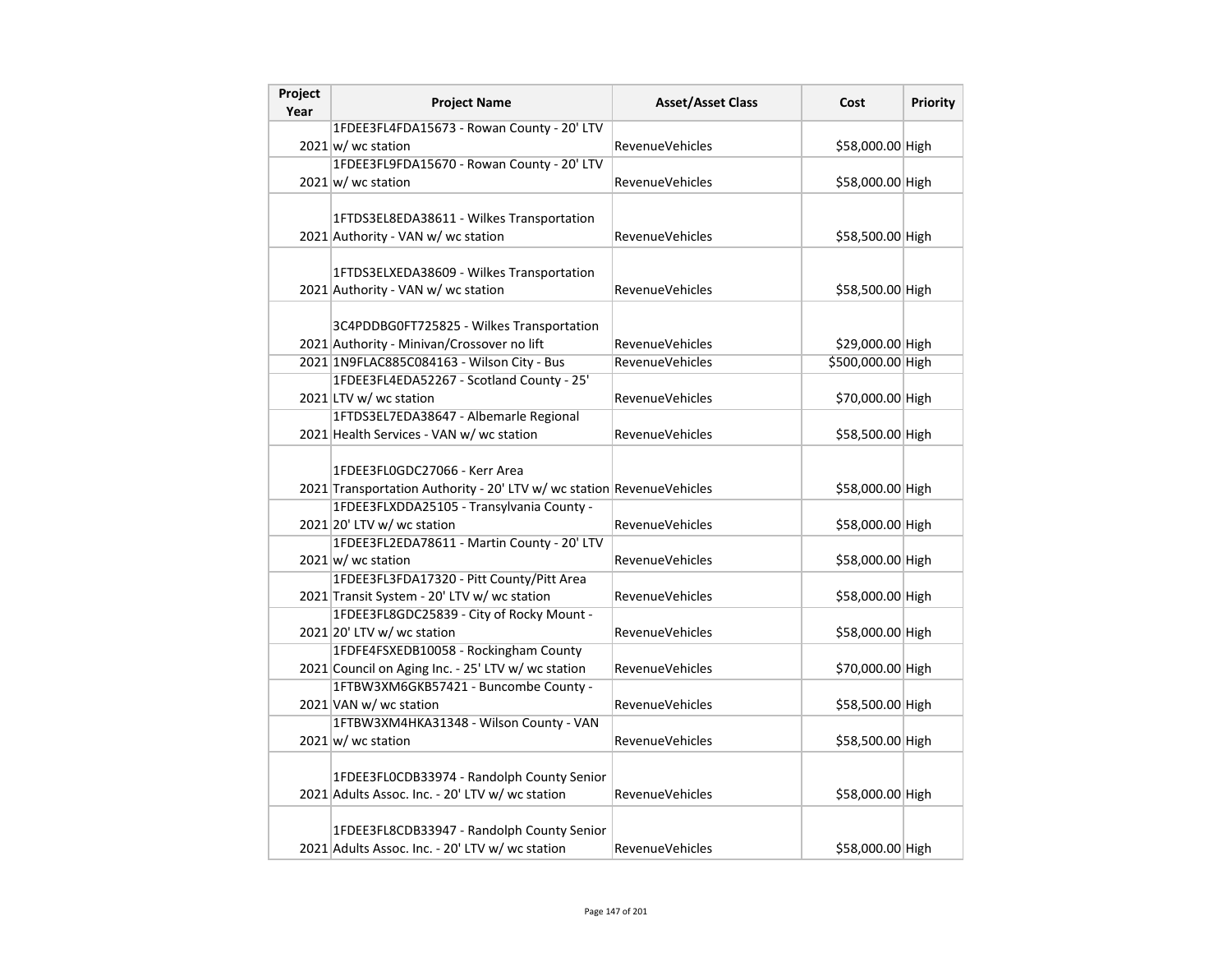| Project<br>Year | <b>Project Name</b>                                                                                          | <b>Asset/Asset Class</b> | Cost             | <b>Priority</b> |
|-----------------|--------------------------------------------------------------------------------------------------------------|--------------------------|------------------|-----------------|
|                 | 5N1AR2MMXGC633595 - Graham County -                                                                          |                          |                  |                 |
|                 | 2021 Minivan/Crossover no lift                                                                               | <b>RevenueVehicles</b>   | \$29,000.00 High |                 |
|                 | 5N1AR2MM5GC633620 - Graham County -                                                                          |                          |                  |                 |
|                 | 2021 Minivan/Crossover no lift                                                                               | RevenueVehicles          | \$29,000.00 High |                 |
|                 | 5WEASSKM9BH332255 - Western Piedmont                                                                         |                          |                  |                 |
|                 | Regional Transportation Authority - 28' LTV w/                                                               |                          |                  |                 |
|                 | 2021 wc station                                                                                              | <b>RevenueVehicles</b>   | \$90,500.00 High |                 |
|                 | 1FDEE3FL4EDA56450 - Randolph County Senior<br>2021 Adults Assoc. Inc. - 20' LTV w/ wc station                | RevenueVehicles          | \$58,000.00 High |                 |
|                 | 2B6LB31ZX1K547724 - Transylvania County -                                                                    |                          |                  |                 |
|                 | 2021 VAN no lift                                                                                             | <b>RevenueVehicles</b>   | \$52,500.00 High |                 |
|                 | 1FDEE3FSXHDC36480 - Kerr Area<br>2021 Transportation Authority - 20' LTV w/ wc station RevenueVehicles       |                          | \$58,000.00 High |                 |
|                 | 1FDFE4FS8DDA75535 - Martin County - 25' LTV                                                                  |                          |                  |                 |
|                 | $2021 \text{ w}$ / wc station                                                                                | RevenueVehicles          | \$70,000.00 High |                 |
|                 | 5N1AR2MM6GC634095 - Polk County<br>Transportation Authority - Minivan/Crossover<br>$2021$ no lift            | RevenueVehicles          | \$29,000.00 High |                 |
|                 | 1FDEE3FL9GDC27082 - Carteret County - 20'                                                                    |                          |                  |                 |
|                 | 2021 LTV w/ wc station                                                                                       | RevenueVehicles          | \$58,000.00 High |                 |
|                 | 1FDEE3FL2GDC27070 - Kerr Area<br>2021 Transportation Authority - 20' LTV w/ wc station RevenueVehicles       |                          | \$58,000.00 High |                 |
|                 | 1FDFE4FS0DDA02787 - Choanoke Public<br>2021 Transportation Authority - 25' LTV w/ wc station RevenueVehicles |                          | \$70,000.00 High |                 |
|                 | 1FTBW3XM7HKA22997 - GoWake - VAN w/ wc<br>2021 station                                                       | <b>RevenueVehicles</b>   | \$58,500.00 High |                 |
|                 | 1GBE5V1G29F413343 - Robeson County - 28'<br>2021 LTV w/ wc station                                           | <b>RevenueVehicles</b>   | \$90,500.00 High |                 |
|                 | 1FDEE3FL8GDC27350 - Anson County - 20' LTV<br>$2021 \text{w}$ wc station                                     | <b>RevenueVehicles</b>   | \$58,000.00 High |                 |
|                 | 1FTBW3XM8GKB57422 - Buncombe County -<br>2021 VAN w/ wc station                                              | <b>RevenueVehicles</b>   | \$58,500.00 High |                 |
|                 | 1FDFE4FS8EDA48322 - Choanoke Public<br>2021 Transportation Authority - 22' LTV w/ wc station RevenueVehicles |                          | \$63,500.00 High |                 |
|                 | 1FDEE3FL0GDC27083 - Union County - 20' LTV<br>$2021 \text{ w}$ / wc station                                  | <b>RevenueVehicles</b>   | \$58,000.00 High |                 |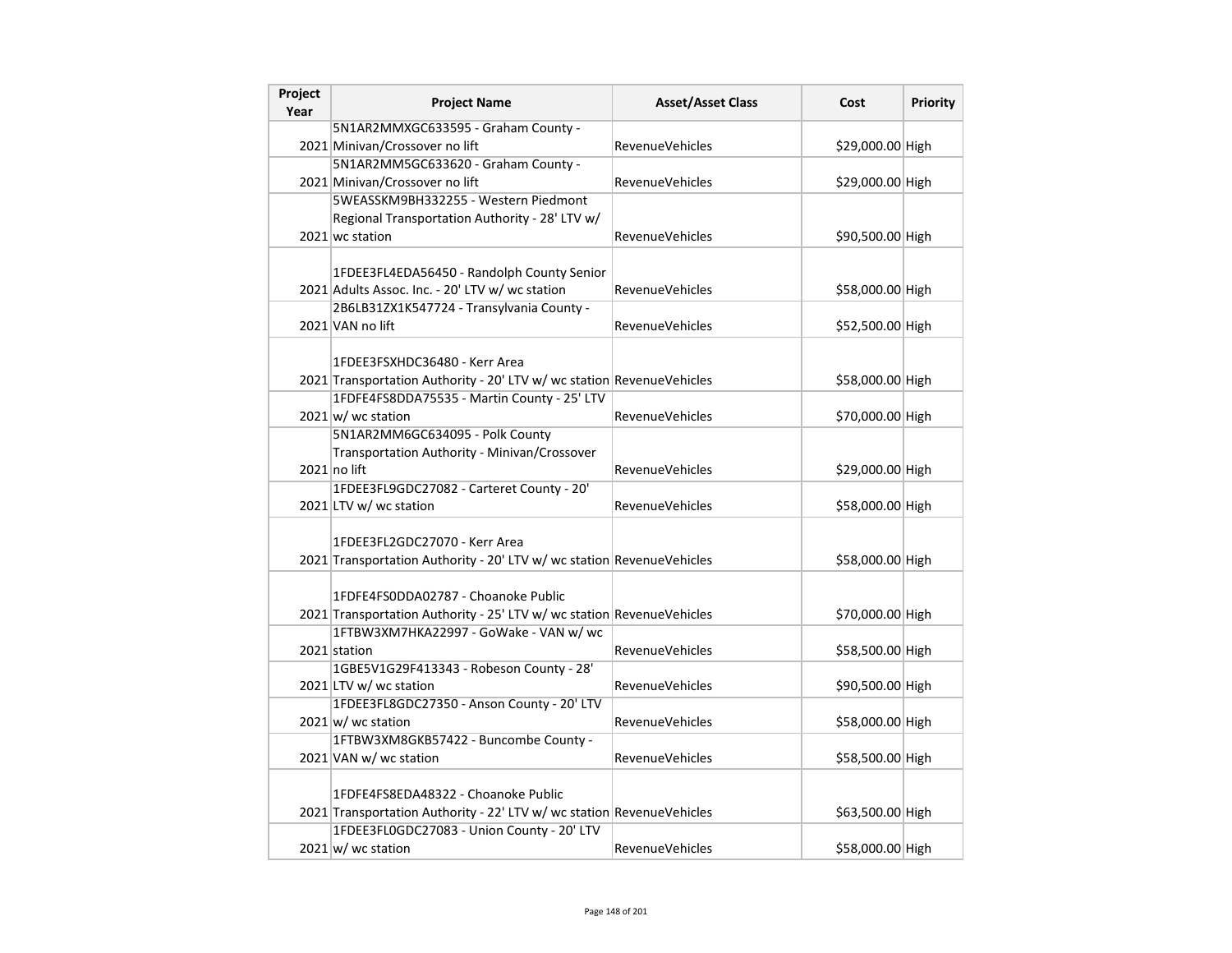| Project<br>Year | <b>Project Name</b>                                                                                                                                        | <b>Asset/Asset Class</b> | Cost             | Priority |
|-----------------|------------------------------------------------------------------------------------------------------------------------------------------------------------|--------------------------|------------------|----------|
|                 | 1FDEE3FS3ADA90011 - Macon County - 20' LTV                                                                                                                 |                          |                  |          |
|                 | $2021 \text{ w}$ / wc station                                                                                                                              | <b>RevenueVehicles</b>   | \$58,000.00 High |          |
|                 | 1FDEE3FS3GDC50297 - Carteret County - 20'                                                                                                                  |                          |                  |          |
|                 | 2021 LTV w/ wc station                                                                                                                                     | RevenueVehicles          | \$58,000.00 High |          |
|                 | 1D8GP24R35B274286 - Davidson County - VAN                                                                                                                  |                          |                  |          |
|                 | $2021$ no lift                                                                                                                                             | <b>RevenueVehicles</b>   | \$52,500.00 High |          |
|                 | 1FDEE3FLXADA78835 - Randolph County Senior                                                                                                                 |                          |                  |          |
|                 | 2021 Adults Assoc. Inc. - 20' LTV no lift                                                                                                                  | <b>RevenueVehicles</b>   | \$52,000.00 High |          |
|                 | 1FDEE3FL6FDA34533 - Kerr Area<br>2021 Transportation Authority - 20' LTV w/ wc station RevenueVehicles                                                     |                          | \$58,000.00 High |          |
|                 | 1FTDS3ELXDDB29099 - Union County - VAN no                                                                                                                  |                          |                  |          |
| 2021 lift       |                                                                                                                                                            | <b>RevenueVehicles</b>   | \$52,500.00 High |          |
|                 | 1FDFE4FS3GDC25863 - Alamance County<br>2021 Transportation Authority - 25' LTV w/ wc station RevenueVehicles<br>1FDEE3FL5FDA15679 - Union County - 20' LTV |                          | \$70,000.00 High |          |
|                 | $2021$ w/ wc station                                                                                                                                       | <b>RevenueVehicles</b>   | \$58,000.00 High |          |
|                 |                                                                                                                                                            |                          |                  |          |
|                 | 1FDFE4FS2GDC25871 - Alamance County<br>2021 Transportation Authority - 25' LTV w/ wc station RevenueVehicles                                               |                          | \$70,000.00 High |          |
|                 | 1B4GP44G74B739615 - Davidson County -<br>2021 Minivan/Crossover no lift                                                                                    | <b>RevenueVehicles</b>   | \$29,000.00 High |          |
|                 | 1FDEE3FL5EDA65948 - Onslow United Transit<br>2021 System, Inc. - 20' LTV w/ wc station                                                                     | <b>RevenueVehicles</b>   | \$58,000.00 High |          |
|                 | 1FTBW3XMXHKA11640 - GoWake - VAN w/ wc<br>2021 station                                                                                                     | <b>RevenueVehicles</b>   | \$58,500.00 High |          |
|                 | 1FDEE3FL5FDA17321 - Pitt County/Pitt Area<br>2021 Transit System - 20' LTV w/ wc station                                                                   | <b>RevenueVehicles</b>   | \$58,000.00 High |          |
|                 | 1FDEE3FL2EDA56446 - Randolph County Senior<br>2021 Adults Assoc. Inc. - 20' LTV w/ wc station                                                              | <b>RevenueVehicles</b>   | \$58,000.00 High |          |
|                 | 1FDEE3FL1CDB33949 - Randolph County Senior<br>2021 Adults Assoc. Inc. - 20' LTV w/ wc station                                                              | RevenueVehicles          | \$58,000.00 High |          |
|                 | 1FDFE4FS4ADA75950 - Stanly County - 25' LTV<br>$2021$ w/ wc station                                                                                        | <b>RevenueVehicles</b>   | \$70,000.00 High |          |
|                 | 2C7WDGBG2FR599440 - Wilkes Transportation<br>2021 Authority - Minivan/Crossover no lift                                                                    | <b>RevenueVehicles</b>   | \$29,000.00 High |          |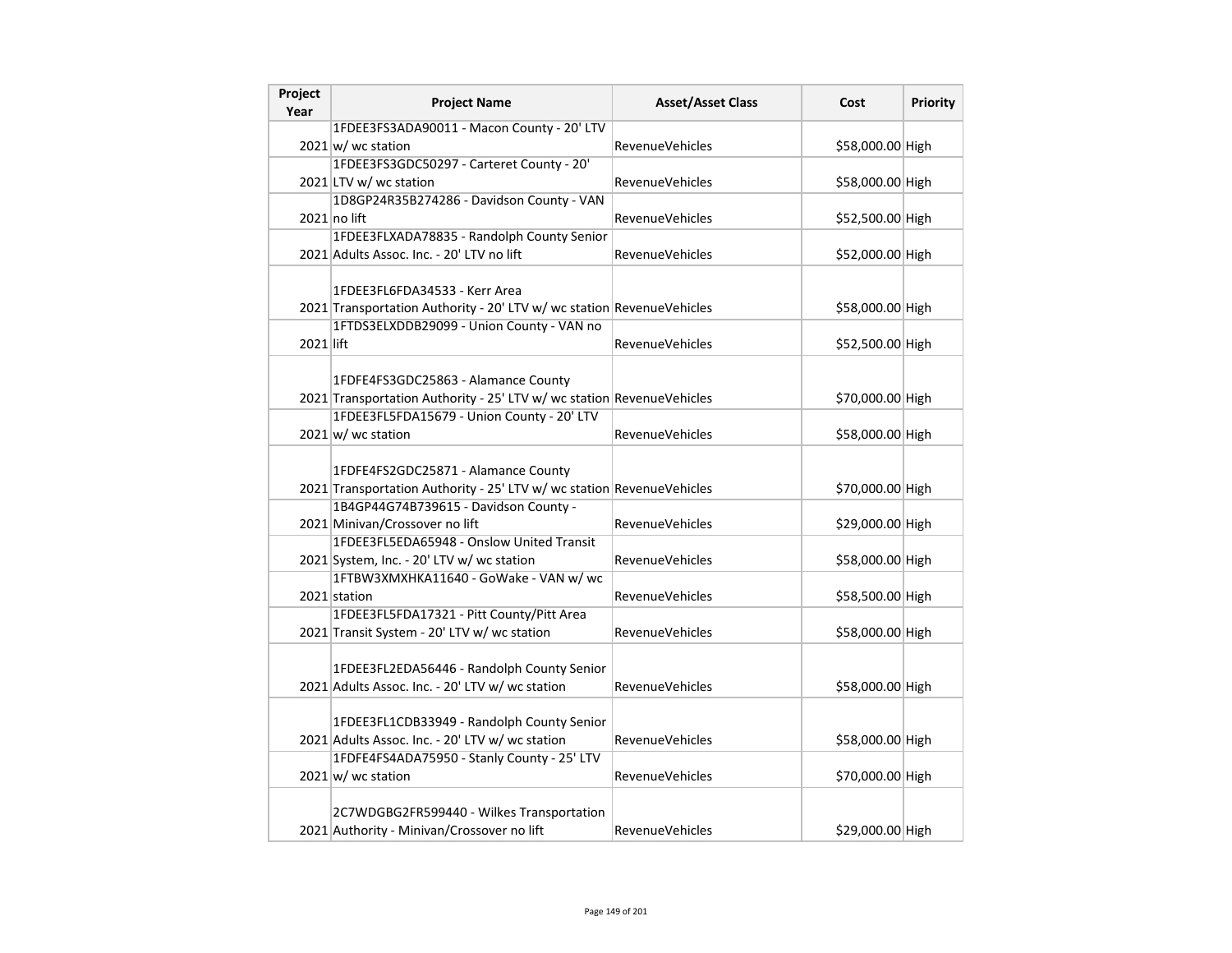| Project<br>Year | <b>Project Name</b>                                                                                                                       | <b>Asset/Asset Class</b> | Cost             | <b>Priority</b> |
|-----------------|-------------------------------------------------------------------------------------------------------------------------------------------|--------------------------|------------------|-----------------|
|                 | 1FDEE3FL1EDA72721 - Stanly County - 20' LTV                                                                                               |                          |                  |                 |
|                 | $2021 \text{ w}$ / wc station                                                                                                             | <b>RevenueVehicles</b>   | \$58,000.00 High |                 |
|                 | 1FDEE3FL1EDA75814 - Stanly County - 20' LTV                                                                                               |                          |                  |                 |
|                 | $2021 \text{w}$ wc station                                                                                                                | RevenueVehicles          | \$58,000.00 High |                 |
|                 | 1FDEE3FS8GDC26268 - Johnston County                                                                                                       |                          |                  |                 |
|                 | 2021 Council on Aging, Inc. - 20' LTV w/ wc station                                                                                       | <b>RevenueVehicles</b>   | \$58,000.00 High |                 |
|                 | 1FDEE3FLXCDB33951 - Randolph County Senior<br>2021 Adults Assoc. Inc. - 20' LTV w/ wc station                                             | RevenueVehicles          | \$58,000.00 High |                 |
|                 | 1FDEE3FL9CDB33973 - Randolph County Senior<br>2021 Adults Assoc. Inc. - 20' LTV w/ wc station<br>1FDXE45S96DA78677 - Jackson County - VAN | RevenueVehicles          | \$58,000.00 High |                 |
|                 | $2021$ no lift                                                                                                                            | RevenueVehicles          | \$52,500.00 High |                 |
|                 | 1FDEE3FS6GDC26267 - Johnston County                                                                                                       |                          |                  |                 |
|                 | 2021 Council on Aging, Inc. - 20' LTV w/ wc station                                                                                       | <b>RevenueVehicles</b>   | \$58,000.00 High |                 |
|                 | 1FTBW3XM0HKA31363 - Transportation                                                                                                        |                          |                  |                 |
|                 | Administration of Cleveland County Inc. - VAN                                                                                             |                          |                  |                 |
|                 | $2021 \text{w}$ wc station                                                                                                                | RevenueVehicles          | \$58,500.00 High |                 |
|                 | 1FDEE3FS9GDC33584 - Onslow United Transit                                                                                                 |                          |                  |                 |
|                 | 2021 System, Inc. - 22' LTV w/ wc station                                                                                                 | RevenueVehicles          | \$63,500.00 High |                 |
|                 | 1FDXE45S52HA11545 - Jackson County - 25'                                                                                                  |                          |                  |                 |
|                 | 2021 LTV w/ wc station                                                                                                                    | RevenueVehicles          | \$70,000.00 High |                 |
|                 | 1FTBW3XM2HKA31364 - Transportation<br>Administration of Cleveland County Inc. - VAN<br>$2022 \text{ w}$ / wc station                      | RevenueVehicles          | \$58,500.00 High |                 |
|                 | 1FTBW3XM9HKA35122 - Wilkes Transportation<br>2022 Authority - VAN w/ wc station                                                           | RevenueVehicles          | \$58,500.00 High |                 |
|                 | 1FDEE3FS4GDC50292 - Rowan County - 20' LTV<br>2022 no lift                                                                                | <b>RevenueVehicles</b>   | \$52,000.00 High |                 |
|                 | 1FTBW3XM7HKA31358 - Transportation<br>Administration of Cleveland County Inc. - VAN<br>$2022 \text{ w}$ / wc station                      | <b>RevenueVehicles</b>   | \$58,500.00 High |                 |
|                 |                                                                                                                                           |                          |                  |                 |
|                 | 1FTBW3XM0HKA35123 - Wilkes Transportation<br>2022 Authority - VAN w/ wc station                                                           | RevenueVehicles          | \$58,500.00 High |                 |
|                 | 1FTBW3XM5HKA31343 - Dare County - VAN w/                                                                                                  |                          |                  |                 |
|                 | 2022 wc station                                                                                                                           | <b>RevenueVehicles</b>   | \$58,500.00 High |                 |
|                 | 1FTBW3XM3GKB25039 - Mountain Projects Inc.                                                                                                |                          |                  |                 |
|                 | 2022 - VAN w/ wc station                                                                                                                  | RevenueVehicles          | \$58,500.00 High |                 |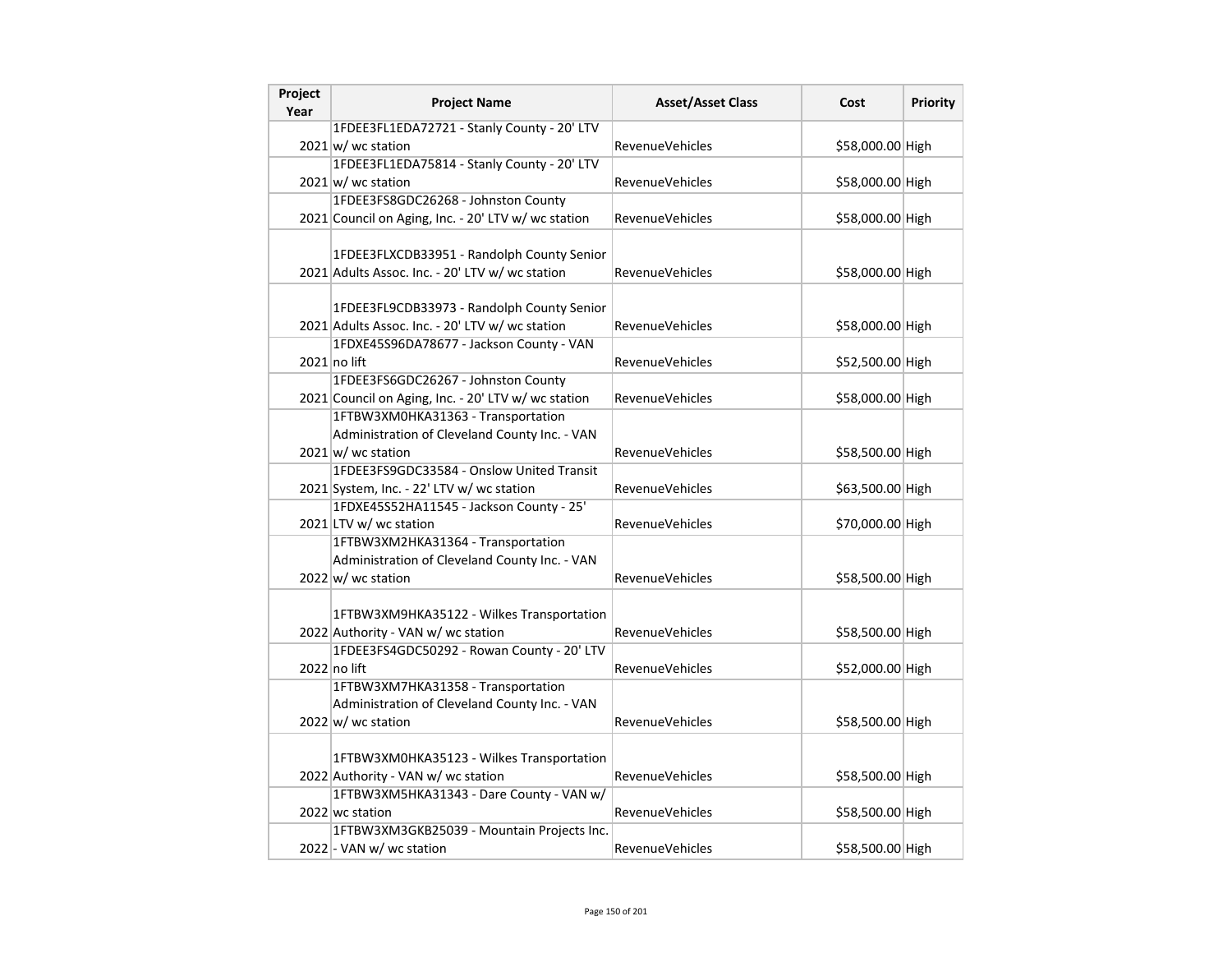| Project<br>Year | <b>Project Name</b>                                                                    | <b>Asset/Asset Class</b> | Cost             | Priority |
|-----------------|----------------------------------------------------------------------------------------|--------------------------|------------------|----------|
|                 | 1FTBW3XM8JKA48188 - GoWake - VAN w/ wc                                                 |                          |                  |          |
|                 | 2022 station                                                                           | RevenueVehicles          | \$58,500.00 High |          |
|                 | 1FTBW3XM7JKA48196 - GoWake - VAN w/ wc                                                 |                          |                  |          |
|                 | 2022 station                                                                           | RevenueVehicles          | \$58,500.00 High |          |
|                 | 1FDFE4FS1JDC07532 - Davidson County - 25'                                              |                          |                  |          |
|                 | 2022 LTV w/ wc station                                                                 | <b>RevenueVehicles</b>   | \$70,000.00 High |          |
|                 | 1FTBW3XMXGKB25040 - Clay County - VAN w/                                               |                          |                  |          |
|                 | 2022 wc station                                                                        | <b>RevenueVehicles</b>   | \$58,500.00 High |          |
|                 | 1FTBW3XM1GKB32748 - Graham County - VAN                                                |                          |                  |          |
|                 | 2022 w/ wc station                                                                     | RevenueVehicles          | \$58,500.00 High |          |
|                 | 1FTBW3XM5GKB15189 - Harnett County - VAN                                               |                          |                  |          |
|                 | $2022$ no lift                                                                         | <b>RevenueVehicles</b>   | \$52,500.00 High |          |
|                 | 1FTBW3XM9GKB32738 - Mountain Projects Inc.                                             |                          |                  |          |
|                 | 2022 - VAN w/ wc station                                                               | <b>RevenueVehicles</b>   | \$58,500.00 High |          |
|                 |                                                                                        |                          |                  |          |
|                 | 1FTBW3XM8HKA31353 - Rockingham County                                                  |                          |                  |          |
|                 | 2022 Council on Aging Inc. - VAN w/ wc station                                         | RevenueVehicles          | \$58,500.00 High |          |
|                 | 1FTBW3XM7GKB11001 - GoWake - VAN w/ wc                                                 |                          |                  |          |
|                 | 2022 station                                                                           | RevenueVehicles          | \$58,500.00 High |          |
|                 | 1FTBW3XM4HKA11634 - Transportation                                                     |                          |                  |          |
|                 | Administration of Cleveland County Inc. - VAN                                          |                          |                  |          |
|                 | 2022 w/ wc station                                                                     | RevenueVehicles          | \$58,500.00 High |          |
|                 | 1FTBW3XM3GKB18513 - Person County - VAN                                                |                          |                  |          |
|                 | $2022 \vert w \vert$ wc station                                                        | RevenueVehicles          | \$58,500.00 High |          |
|                 | 1FTBW3XM9GKB32755 - Western Piedmont                                                   |                          |                  |          |
|                 | Regional Transportation Authority - VAN w/ wc                                          |                          |                  |          |
|                 | 2022 station                                                                           | RevenueVehicles          | \$58,500.00 High |          |
|                 | 1FTBW3XM5GKB18514 - Rutherford County -                                                |                          |                  |          |
|                 | 2022 VAN no lift                                                                       | RevenueVehicles          | \$52,500.00 High |          |
|                 | 1FDFE4FS8GDC25860 - Western Piedmont<br>Regional Transportation Authority - 25' LTV w/ |                          |                  |          |
|                 | 2022 wc station                                                                        | <b>RevenueVehicles</b>   | \$70,000.00 High |          |
|                 |                                                                                        |                          |                  |          |
|                 | 1FTBW3XM4HKA31351 - Rockingham County                                                  |                          |                  |          |
|                 | 2022 Council on Aging Inc. - VAN w/ wc station                                         | <b>RevenueVehicles</b>   | \$58,500.00 High |          |
|                 |                                                                                        |                          |                  |          |
|                 | 1FTBW3XMXHKA31354 - Rockingham County                                                  |                          |                  |          |
|                 | 2022 Council on Aging Inc. - VAN w/ wc station                                         | <b>RevenueVehicles</b>   | \$58,500.00 High |          |
|                 | 1FDEE3FL4GDC11386 - Cape Fear Public                                                   |                          |                  |          |
|                 | Transportation Authority - WAVE Transit - 20'                                          |                          |                  |          |
|                 | 2022 LTV w/ wc station                                                                 | <b>RevenueVehicles</b>   | \$58,000.00 High |          |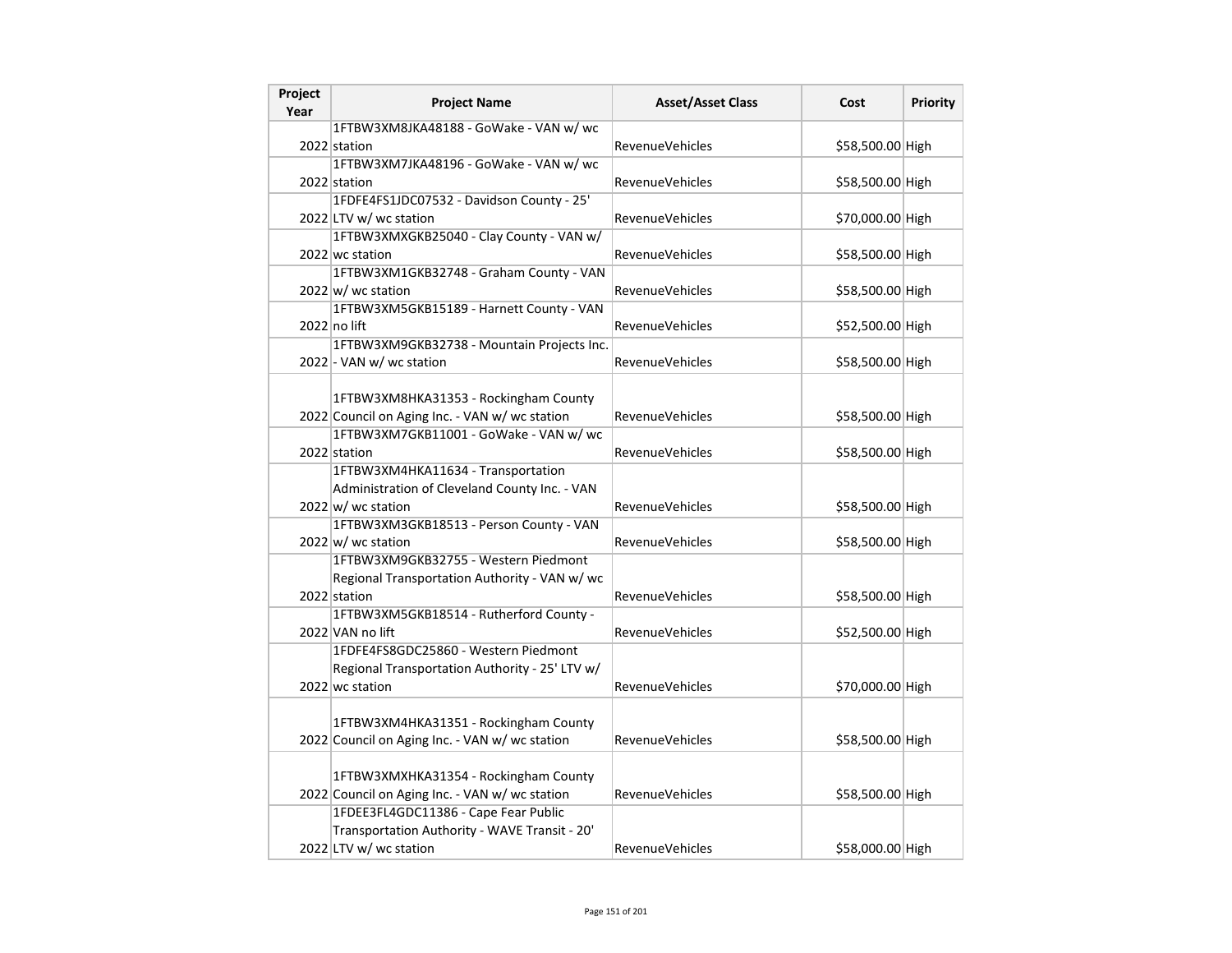| Project<br>Year | <b>Project Name</b>                                                                                    | <b>Asset/Asset Class</b> | Cost             | Priority |
|-----------------|--------------------------------------------------------------------------------------------------------|--------------------------|------------------|----------|
|                 | 1FTBW3XM2GKB15179 - Western Carolina                                                                   |                          |                  |          |
|                 | 2022 Community Action Inc. - VAN no lift                                                               | <b>RevenueVehicles</b>   | \$52,500.00 High |          |
|                 | 1FTBW3XM7HKA31344 - Dare County - VAN w/                                                               |                          |                  |          |
|                 | 2022 wc station                                                                                        | RevenueVehicles          | \$58,500.00 High |          |
|                 | 1FEFE4FS9GDC31974 - Buncombe County - 25'                                                              |                          |                  |          |
|                 | 2022 LTV w/ wc station                                                                                 | <b>RevenueVehicles</b>   | \$70,000.00 High |          |
|                 | 1FTBW3XM2GKB18521 - Macon County - VAN                                                                 |                          |                  |          |
|                 | $2022 \text{ w}$ wc station                                                                            | <b>RevenueVehicles</b>   | \$58,500.00 High |          |
|                 | 1FTBW3XM0GKB18520 - Macon County - VAN                                                                 |                          |                  |          |
|                 | $2022 \vert w \vert$ wc station                                                                        | <b>RevenueVehicles</b>   | \$58,500.00 High |          |
|                 | 1FTBW3XM4GKB18519 - Macon County - VAN                                                                 |                          |                  |          |
|                 | $2022 \vert w \vert$ wc station                                                                        | RevenueVehicles          | \$58,500.00 High |          |
|                 | 1FTBW3XM9GKB15180 - Macon County - VAN                                                                 |                          |                  |          |
|                 | $2022 \vert w \vert$ wc station                                                                        | <b>RevenueVehicles</b>   | \$58,500.00 High |          |
|                 | 1FTBW3XM5GKB57412 - Western Piedmont                                                                   |                          |                  |          |
|                 | Regional Transportation Authority - VAN w/ wc                                                          |                          |                  |          |
|                 | 2022 station                                                                                           | <b>RevenueVehicles</b>   | \$58,500.00 High |          |
|                 | 2C4RDGCG0GR136870 - AppalCART -                                                                        |                          |                  |          |
|                 | 2022 Minivan/Crossover no lift                                                                         | <b>RevenueVehicles</b>   | \$29,000.00 High |          |
|                 | 1FDEE3FS5HDC36483 - Kerr Area<br>2022 Transportation Authority - 20' LTV w/ wc station RevenueVehicles |                          | \$58,000.00 High |          |
|                 | 1FTBW3XM5HKA50247 - Buncombe County -                                                                  |                          |                  |          |
|                 | 2022 VAN w/ wc station                                                                                 | <b>RevenueVehicles</b>   | \$58,500.00 High |          |
|                 | 1FTBW3XM7HKA50248 - Buncombe County -                                                                  |                          |                  |          |
|                 | 2022 VAN w/ wc station                                                                                 | <b>RevenueVehicles</b>   | \$58,500.00 High |          |
|                 | 1FDEE3FS1HDC36481 - Kerr Area<br>2022 Transportation Authority - 20' LTV w/ wc station RevenueVehicles |                          | \$58,000.00 High |          |
|                 | 1FDEE3FS9HDC36485 - Kerr Area<br>2022 Transportation Authority - 20' LTV w/ wc station RevenueVehicles |                          | \$58,000.00 High |          |
|                 | 1FDEE3FL7GDC27078 - Lincoln County - 20' LTV                                                           |                          |                  |          |
|                 | $2022 \text{ w}$ / wc station                                                                          | <b>RevenueVehicles</b>   | \$58,000.00 High |          |
|                 | 1FDEE3FS0HDC36486 - Kerr Area<br>2022 Transportation Authority - 20' LTV w/ wc station RevenueVehicles |                          | \$58,000.00 High |          |
|                 | 1FDEE3FS4HDC37852 - Lincoln County - 20' LTV<br>2022 w/ wc station                                     | <b>RevenueVehicles</b>   | \$58,000.00 High |          |
|                 | 1FDEE3FS1HDC37856 - Lincoln County - 20' LTV                                                           |                          |                  |          |
|                 | $2022 \vert w \vert$ wc station                                                                        | <b>RevenueVehicles</b>   | \$58,000.00 High |          |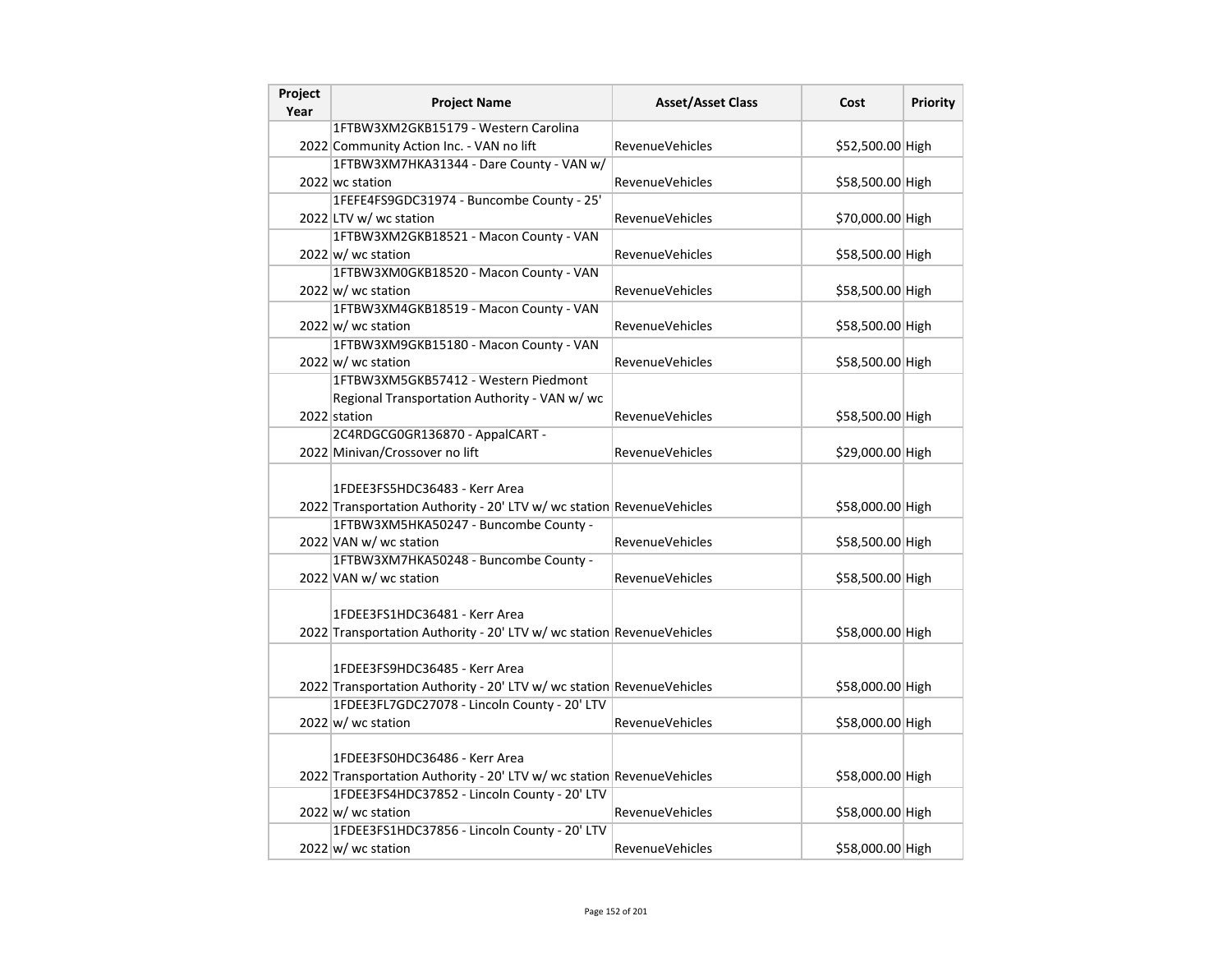| Project<br>Year | <b>Project Name</b>                                                                                                                             | <b>Asset/Asset Class</b> | Cost             | <b>Priority</b> |
|-----------------|-------------------------------------------------------------------------------------------------------------------------------------------------|--------------------------|------------------|-----------------|
|                 | 1FDEE3FS3HDC37857 - Lincoln County - 20' LTV                                                                                                    |                          |                  |                 |
|                 | 2022 w/ wc station                                                                                                                              | <b>RevenueVehicles</b>   | \$58,000.00 High |                 |
|                 | 1FDFE4FS6GDC25856 - Johnston County                                                                                                             |                          |                  |                 |
|                 | 2022 Council on Aging, Inc. - 25' LTV w/ wc station                                                                                             | <b>RevenueVehicles</b>   | \$70,000.00 High |                 |
|                 | 1FDEE3FS8GDC50294 - Caswell County - 20' LTV                                                                                                    |                          |                  |                 |
|                 | 2022 no lift                                                                                                                                    | <b>RevenueVehicles</b>   | \$52,000.00 High |                 |
|                 | 2C4RDGCG4GR136869 - AppalCART -                                                                                                                 |                          |                  |                 |
|                 | 2022 Minivan/Crossover no lift                                                                                                                  | <b>RevenueVehicles</b>   | \$29,000.00 High |                 |
|                 | 1FDFE4FS6FDA34596 - Buncombe County - 25'                                                                                                       |                          |                  |                 |
|                 | 2022 LTV w/ wc station                                                                                                                          | <b>RevenueVehicles</b>   | \$70,000.00 High |                 |
|                 | 1FDEE3FS5HDC37830 - Caswell County - 20' LTV                                                                                                    |                          |                  |                 |
|                 | $2022$ w/ wc station                                                                                                                            | RevenueVehicles          | \$58,000.00 High |                 |
|                 | 1FTBW3XM7HKA50251 - Polk County<br>2022 Transportation Authority - VAN w/ wc station                                                            | RevenueVehicles          | \$58,500.00 High |                 |
|                 | 1FDFE4FS9FDA34589 - Mecklenburg County -                                                                                                        |                          |                  |                 |
|                 | 2022 25' LTV w/ wc station                                                                                                                      | <b>RevenueVehicles</b>   | \$70,000.00 High |                 |
|                 | 1FTBW3XM9HKA50252 - Polk County<br>2022 Transportation Authority - VAN w/ wc station                                                            | <b>RevenueVehicles</b>   | \$58,500.00 High |                 |
|                 | 1FDFE4FS1FDA34568 - Orange County - 25' LTV                                                                                                     |                          |                  |                 |
|                 | $2022 \vert w \vert$ wc station                                                                                                                 | <b>RevenueVehicles</b>   | \$70,000.00 High |                 |
|                 | 1FDEE3FS5HDC37861 - Ashe County<br>Transportation Authority, Inc. - 20' LTV w/ wc<br>2022 station<br>1FDEE3FL3FDA37387 - Yadkin Valley Economic | <b>RevenueVehicles</b>   | \$58,000.00 High |                 |
|                 | Development District Inc. - 20' LTV w/ wc<br>2022 station                                                                                       | RevenueVehicles          | \$58,000.00 High |                 |
|                 | 1FDEE3FL5FDA37388 - Yadkin Valley Economic<br>Development District Inc. - 20' LTV w/ wc<br>2022 station                                         | <b>RevenueVehicles</b>   | \$58,000.00 High |                 |
|                 | 1FDEE3FL7FDA37389 - Yadkin Valley Economic<br>Development District Inc. - 20' LTV w/ wc<br>2022 station                                         | <b>RevenueVehicles</b>   | \$58,000.00 High |                 |
|                 | 1FDEE3FL3FDA37390 - Yadkin Valley Economic                                                                                                      |                          |                  |                 |
|                 | Development District Inc. - 20' LTV w/ wc                                                                                                       |                          |                  |                 |
|                 | 2022 station                                                                                                                                    | RevenueVehicles          | \$58,000.00 High |                 |
|                 | 1FDEE3FL3HDC39883 - Ashe County                                                                                                                 |                          |                  |                 |
|                 | Transportation Authority, Inc. - 20' LTV w/ wc                                                                                                  |                          |                  |                 |
|                 | 2022 station                                                                                                                                    | RevenueVehicles          | \$58,000.00 High |                 |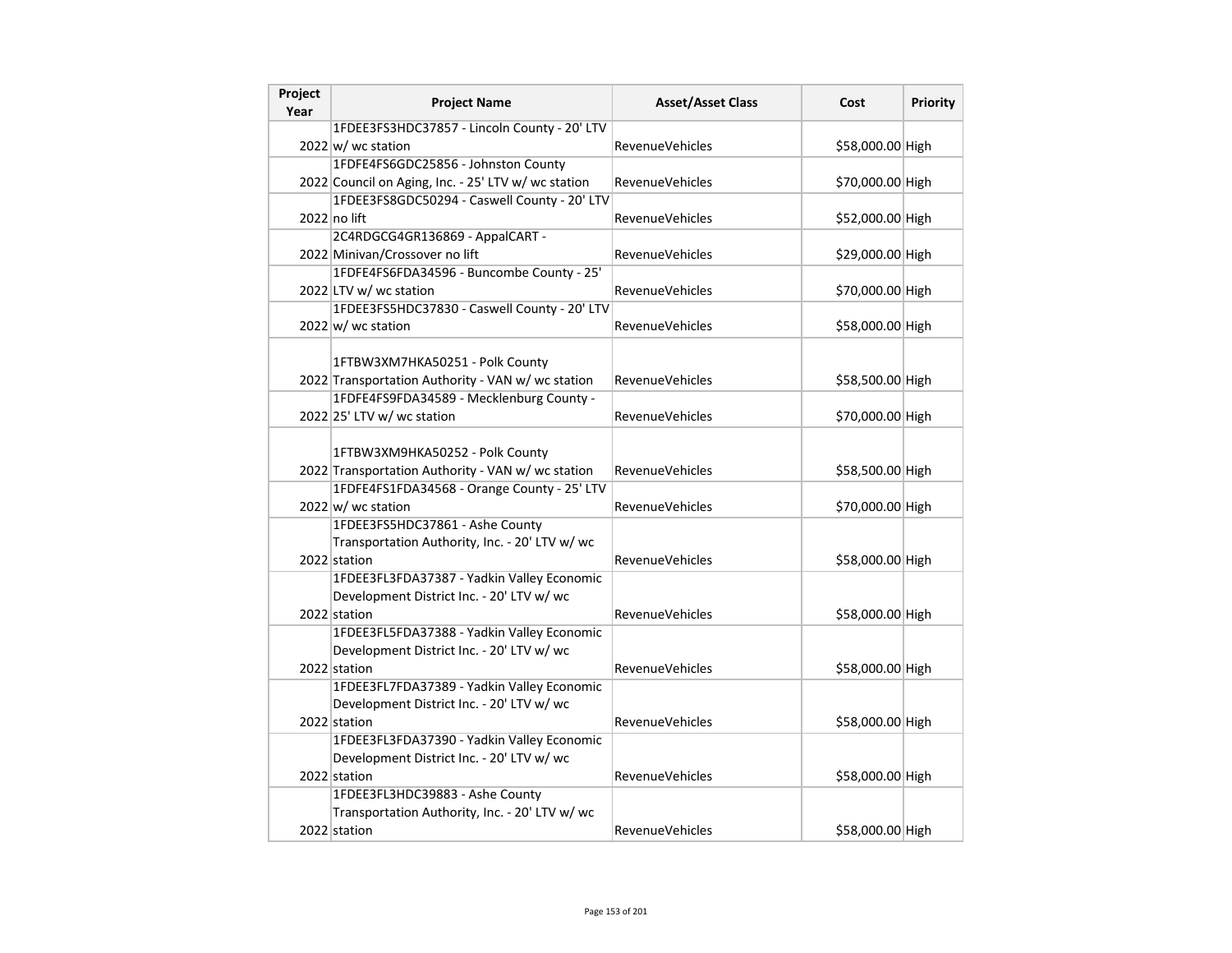| Project<br>Year | <b>Project Name</b>                                                   | <b>Asset/Asset Class</b> | Cost             | Priority |
|-----------------|-----------------------------------------------------------------------|--------------------------|------------------|----------|
|                 | 2C4RDGCGXGR136777 - Clay County -                                     |                          |                  |          |
|                 | 2022 Minivan/Crossover no lift                                        | <b>RevenueVehicles</b>   | \$29,000.00 High |          |
|                 |                                                                       |                          |                  |          |
|                 | 1FDFE4FS0GDC25853 - Choanoke Public                                   |                          |                  |          |
|                 | 2022 Transportation Authority - 25' LTV w/ wc station RevenueVehicles |                          | \$70,000.00 High |          |
|                 | 1FTBW3XMXHKA35131 - Johnston County                                   |                          |                  |          |
|                 | 2022 Council on Aging, Inc. - VAN w/ wc station                       | <b>RevenueVehicles</b>   | \$58,500.00 High |          |
|                 | 1FDGF5GT0GEB80681 - Orange County - 28'                               |                          |                  |          |
|                 | 2022 LTV w/ wc station                                                | <b>RevenueVehicles</b>   | \$90,500.00 High |          |
|                 | 1FDGF5GT2GEB80682 - Orange County - 28'                               |                          |                  |          |
|                 | 2022 LTV w/ wc station                                                | <b>RevenueVehicles</b>   | \$90,500.00 High |          |
|                 | 1FTBW3XM9GKA84710 - Harnett County - VAN                              |                          |                  |          |
|                 | $2022$ no lift                                                        | <b>RevenueVehicles</b>   | \$52,500.00 High |          |
|                 | 1FTBW3XM2GKA84709 - Harnett County - VAN                              |                          |                  |          |
|                 | 2022 no lift                                                          | <b>RevenueVehicles</b>   | \$52,500.00 High |          |
|                 | 1FDEE3FL5GDC30688 - Harnett County - 20' LTV                          |                          |                  |          |
|                 | $2022 \vert w \vert$ wc station                                       | <b>RevenueVehicles</b>   | \$58,000.00 High |          |
|                 | 1FTBW3XMXJKA48192 - GoWake - VAN w/ wc                                |                          |                  |          |
|                 | 2022 station                                                          | <b>RevenueVehicles</b>   | \$58,500.00 High |          |
|                 | 2C4RDGBG7GR136947 - Harnett County -                                  |                          |                  |          |
|                 | 2022 Minivan/Crossover no lift                                        | <b>RevenueVehicles</b>   | \$29,000.00 High |          |
|                 | 1FDEE3FLXGDC22439 - Cape Fear Public                                  |                          |                  |          |
|                 | Transportation Authority - WAVE Transit - 20'                         |                          |                  |          |
|                 | 2022 LTV w/ wc station                                                | <b>RevenueVehicles</b>   | \$58,000.00 High |          |
|                 | 1FTBW3XM8HKA50260 - Rowan County - VAN                                |                          |                  |          |
|                 | $2022 \vert w \vert$ wc station                                       | RevenueVehicles          | \$58,500.00 High |          |
|                 | 1FTBW3XMXHKA50261 - Rowan County - VAN                                |                          |                  |          |
|                 | $2022 \vert w \vert$ wc station                                       | <b>RevenueVehicles</b>   | \$58,500.00 High |          |
|                 | 1FDEE3FL7GDC27081 - Lincoln County - 20' LTV                          |                          |                  |          |
|                 | $2022 \vert w \vert$ wc station                                       | <b>RevenueVehicles</b>   | \$58,000.00 High |          |
|                 |                                                                       |                          |                  |          |
|                 | 1FDFE4FS2GDC25854 - Choanoke Public                                   |                          |                  |          |
|                 | 2022 Transportation Authority - 25' LTV w/ wc station RevenueVehicles |                          | \$70,000.00 High |          |
|                 | 1FDEE3FL0GDC27357 - Lee County - 20' LTV w/                           |                          |                  |          |
|                 | 2022 wc station                                                       | RevenueVehicles          | \$58,000.00 High |          |
|                 | 2C4RDGCG1GR136778 - Clay County -                                     |                          |                  |          |
|                 | 2022 Minivan/Crossover no lift                                        | <b>RevenueVehicles</b>   | \$29,000.00 High |          |
|                 |                                                                       |                          |                  |          |
|                 | 1FDEE3FL8GDC27087 - Avery County                                      |                          |                  |          |
|                 | 2022 Transportation Authority - 20' LTV w/ wc station RevenueVehicles |                          | \$58,000.00 High |          |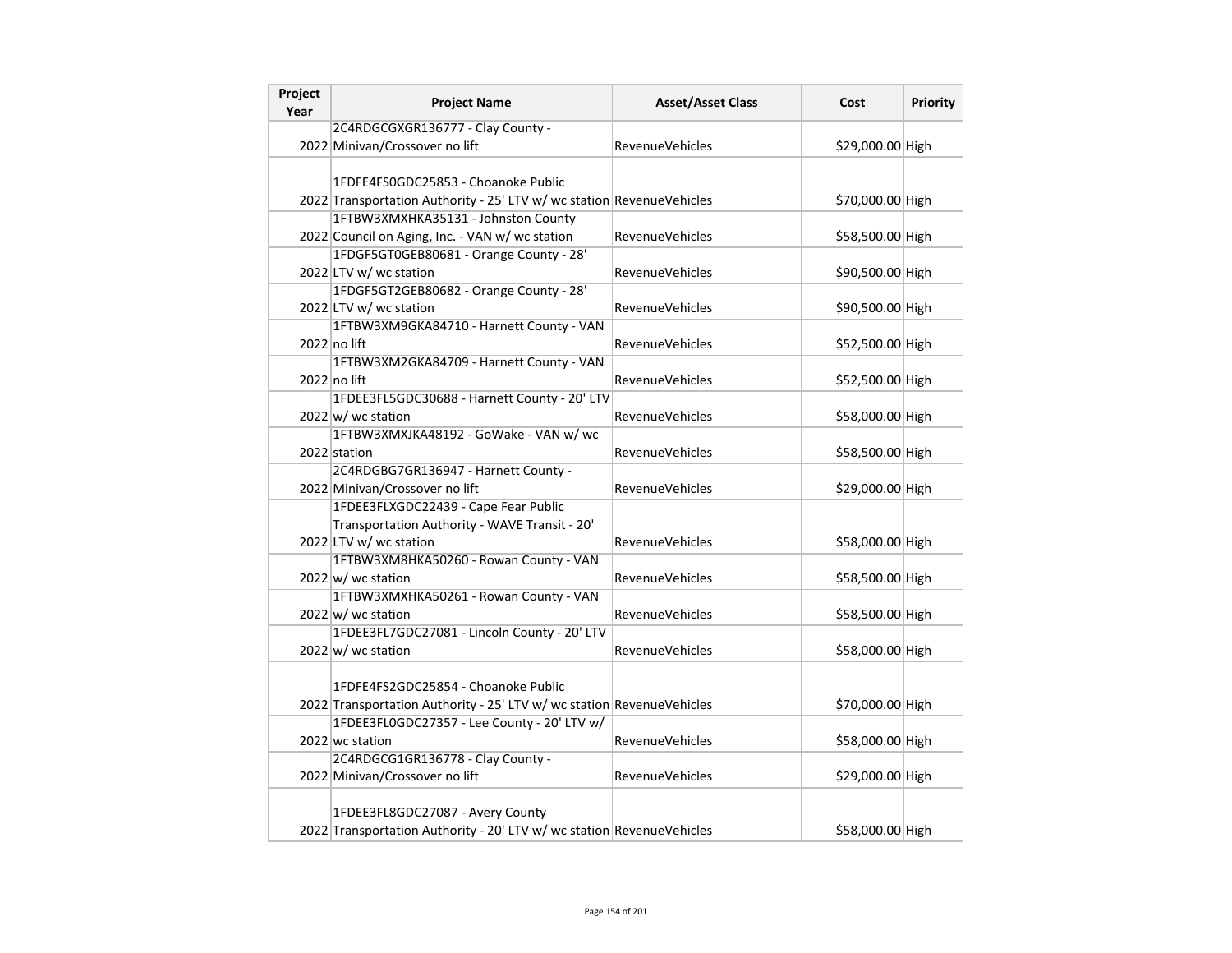| Project<br>Year | <b>Project Name</b>                                                   | <b>Asset/Asset Class</b> | Cost             | <b>Priority</b> |
|-----------------|-----------------------------------------------------------------------|--------------------------|------------------|-----------------|
|                 |                                                                       |                          |                  |                 |
|                 | 1FDEE3FL7GDC27355 - Randolph County Senior                            |                          |                  |                 |
|                 | 2022 Adults Assoc. Inc. - 20' LTV w/ wc station                       | <b>RevenueVehicles</b>   | \$58,000.00 High |                 |
|                 | 1FTBW3XM3HKA50263 - Rowan County - VAN                                |                          |                  |                 |
|                 | $2022 \text{ w}$ wc station                                           | <b>RevenueVehicles</b>   | \$58,500.00 High |                 |
|                 | 1FDEE3FL3GDC30690 - Iredell County - 20' LTV                          |                          |                  |                 |
|                 | 2022 w/ wc station                                                    | <b>RevenueVehicles</b>   | \$58,000.00 High |                 |
|                 | 1FDEE3FS2GDC26265 - Stanly County - 22' LTV                           |                          |                  |                 |
|                 | $2022 \vert w \vert$ wc station                                       | <b>RevenueVehicles</b>   | \$63,500.00 High |                 |
|                 |                                                                       |                          |                  |                 |
|                 | 1FTBW3XM2HKA35124 - Wilkes Transportation                             |                          |                  |                 |
|                 | 2022 Authority - VAN w/ wc station                                    | <b>RevenueVehicles</b>   | \$58,500.00 High |                 |
|                 | 1FDEE3FL6GDC22440 - Lincoln County - 20' LTV                          |                          |                  |                 |
|                 | $2022 \vert w \vert$ wc station                                       | <b>RevenueVehicles</b>   | \$58,000.00 High |                 |
|                 | 1FTBW3XM5HKA31360 - Transportation                                    |                          |                  |                 |
|                 | Administration of Cleveland County Inc. - VAN                         |                          |                  |                 |
|                 | $2022 \text{ w}$ wc station                                           | RevenueVehicles          | \$58,500.00 High |                 |
|                 | 1FTBW3XMXHKA50258 - GoWake - VAN w/ wc                                |                          |                  |                 |
|                 | 2022 station                                                          | <b>RevenueVehicles</b>   | \$58,500.00 High |                 |
|                 |                                                                       |                          |                  |                 |
|                 | 1FDEE3FS3HDC36482 - Kerr Area                                         |                          |                  |                 |
|                 | 2022 Transportation Authority - 20' LTV w/ wc station RevenueVehicles |                          | \$58,000.00 High |                 |
|                 | 1FTBW3XM9HKA31359 - Transportation                                    |                          |                  |                 |
|                 | Administration of Cleveland County Inc. - VAN                         |                          |                  |                 |
|                 | $2022 \vert w \vert$ wc station                                       | <b>RevenueVehicles</b>   | \$58,500.00 High |                 |
|                 | 1FTBW3XM1HKA50262 - Rowan County - VAN                                |                          |                  |                 |
|                 | $2022 \vert w \vert$ wc station                                       | <b>RevenueVehicles</b>   | \$58,500.00 High |                 |
|                 | 1FTBW3XM7GKB48193 - Transportation                                    |                          |                  |                 |
|                 | Administration of Cleveland County Inc. - VAN                         |                          |                  |                 |
|                 | 2022 w/ wc station                                                    | <b>RevenueVehicles</b>   | \$58,500.00 High |                 |
|                 | 1FTBW3XM6HKA46496 - Iredell County - VAN                              |                          |                  |                 |
|                 | 2022 w/ wc station                                                    | <b>RevenueVehicles</b>   | \$58,500.00 High |                 |
|                 | 1FTBW3XM9HKA50249 - Buncombe County -                                 |                          |                  |                 |
|                 | 2022 VAN w/ wc station                                                | <b>RevenueVehicles</b>   | \$58,500.00 High |                 |
|                 | 1FTBW3XM4HKA67590 - Anson County - VAN                                |                          |                  |                 |
|                 | $2022 \text{ w}$ / wc station                                         | <b>RevenueVehicles</b>   | \$58,500.00 High |                 |
|                 |                                                                       |                          |                  |                 |
|                 | 1FDEE3FS2HDC38109 - Alamance County                                   |                          |                  |                 |
|                 | 2022 Transportation Authority - 20' LTV w/ wc station RevenueVehicles |                          | \$58,000.00 High |                 |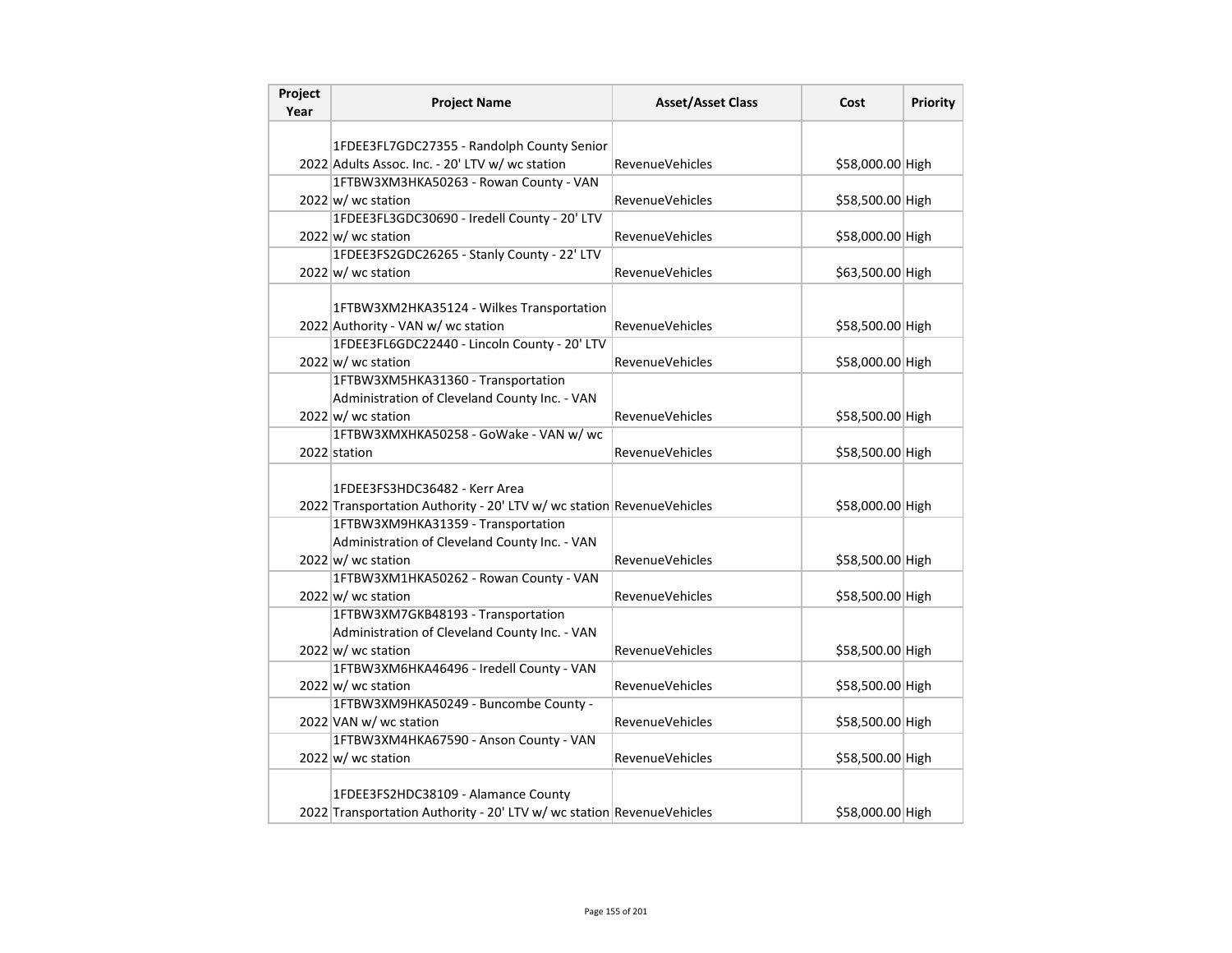| Project<br>Year | <b>Project Name</b>                                                                     | <b>Asset/Asset Class</b> | Cost             | <b>Priority</b> |
|-----------------|-----------------------------------------------------------------------------------------|--------------------------|------------------|-----------------|
|                 |                                                                                         |                          |                  |                 |
|                 | 1FDEE3FS6HDC37710 - Alamance County                                                     |                          |                  |                 |
|                 | 2022 Transportation Authority - 20' LTV w/ wc station RevenueVehicles                   |                          | \$58,000.00 High |                 |
|                 | 1FTBW3XM4GKB25017 - Western Piedmont                                                    |                          |                  |                 |
|                 | Regional Transportation Authority - VAN w/wc                                            |                          |                  |                 |
|                 | 2022 station                                                                            | <b>RevenueVehicles</b>   | \$58,500.00 High |                 |
|                 | 1FTBW3XM2GKB25016 - Western Piedmont                                                    |                          |                  |                 |
|                 | Regional Transportation Authority - VAN w/ wc                                           |                          |                  |                 |
|                 | 2022 station                                                                            | <b>RevenueVehicles</b>   | \$58,500.00 High |                 |
|                 | 1FTBW3XM7GKB32754 - Western Piedmont                                                    |                          |                  |                 |
|                 | Regional Transportation Authority - VAN w/ wc                                           |                          |                  |                 |
|                 | 2022 station                                                                            | <b>RevenueVehicles</b>   | \$58,500.00 High |                 |
|                 | 1FTBW3XM5GKB57426 - AppalCART - VAN no                                                  |                          |                  |                 |
| 2022 lift       |                                                                                         | <b>RevenueVehicles</b>   | \$52,500.00 High |                 |
|                 |                                                                                         |                          |                  |                 |
|                 | 5N1AR2MM4GC663224 - Wilkes Transportation<br>2022 Authority - Minivan/Crossover no lift | RevenueVehicles          | \$29,000.00 High |                 |
|                 | 1FDEE3FS1HDC38120 - Buncombe County - 20'                                               |                          |                  |                 |
|                 | 2022 LTV w/ wc station                                                                  | RevenueVehicles          | \$58,000.00 High |                 |
|                 | 1FTBW3XM8HKA11636 - Graham County - VAN                                                 |                          |                  |                 |
|                 | $2022 \vert w \vert$ wc station                                                         | RevenueVehicles          | \$58,500.00 High |                 |
|                 | 1FDEE3FS2HDC37834 - Buncombe County - 20'                                               |                          |                  |                 |
|                 | 2022 LTV w/ wc station                                                                  | RevenueVehicles          | \$58,000.00 High |                 |
|                 | 1FTBW3XM3GKB48191 - Transportation                                                      |                          |                  |                 |
|                 | Administration of Cleveland County Inc. - VAN                                           |                          |                  |                 |
|                 | $2022 \vert w \vert$ wc station                                                         | RevenueVehicles          | \$58,500.00 High |                 |
|                 | 1FTBW3XM9GKB48194 - Transportation                                                      |                          |                  |                 |
|                 | Administration of Cleveland County Inc. - VAN                                           |                          |                  |                 |
|                 | $2022 \text{ w}$ / wc station                                                           | <b>RevenueVehicles</b>   | \$58,500.00 High |                 |
|                 | 1FTBW3XM5GKB48192 - Transportation                                                      |                          |                  |                 |
|                 | Administration of Cleveland County Inc. - VAN                                           |                          |                  |                 |
|                 | $2022 \text{ w}$ / wc station                                                           | RevenueVehicles          | \$58,500.00 High |                 |
|                 | 1FTBW3XM9GKB32741 - Transportation                                                      |                          |                  |                 |
|                 | Administration of Cleveland County Inc. - VAN                                           |                          |                  |                 |
|                 | $2022$ w/ wc station                                                                    | <b>RevenueVehicles</b>   | \$58,500.00 High |                 |
|                 |                                                                                         |                          |                  |                 |
|                 | 1FTBW3XV0GKB48187 - Mitchell County                                                     |                          |                  |                 |
|                 | 2022 Transportation Authority - VAN w/ wc station                                       | <b>RevenueVehicles</b>   | \$58,500.00 High |                 |
|                 | 5N1AR2MM8GC663209 - Avery County                                                        |                          |                  |                 |
|                 | Transportation Authority - Minivan/Crossover                                            |                          |                  |                 |
|                 | 2022 no lift                                                                            | <b>RevenueVehicles</b>   | \$29,000.00 High |                 |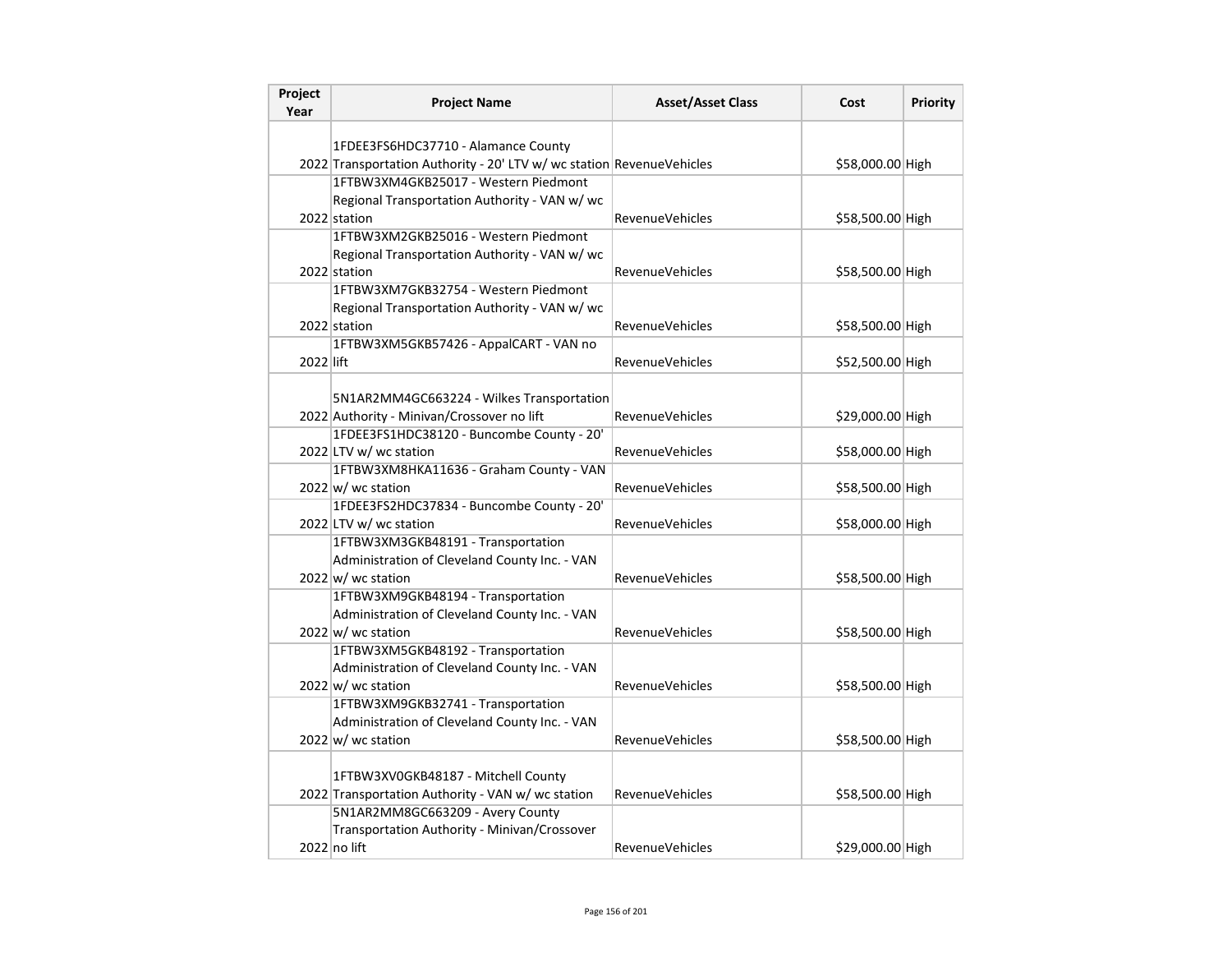| Project<br>Year | <b>Project Name</b>                             | <b>Asset/Asset Class</b> | Cost             | Priority |
|-----------------|-------------------------------------------------|--------------------------|------------------|----------|
|                 | 1FTBW3XM1GKB57407 - Wilson County - VAN         |                          |                  |          |
|                 | 2022 w/ wc station                              | <b>RevenueVehicles</b>   | \$58,500.00 High |          |
|                 | 2C4RDGCG8HR619900 - Alamance County             |                          |                  |          |
|                 | Transportation Authority - Minivan/Crossover    |                          |                  |          |
|                 | 2022 no lift                                    | <b>RevenueVehicles</b>   | \$29,000.00 High |          |
|                 | 1FTBW3XM9HKA31345 - Wilson County - VAN         |                          |                  |          |
|                 | 2022 w/ wc station                              | <b>RevenueVehicles</b>   | \$58,500.00 High |          |
|                 | 1FTBW3XM0HKA31346 - Wilson County - VAN         |                          |                  |          |
|                 | $2022 \vert w \vert$ wc station                 | <b>RevenueVehicles</b>   | \$58,500.00 High |          |
|                 | 1FTBW3XM4GKB25020 - Western Piedmont            |                          |                  |          |
|                 | Regional Transportation Authority - VAN w/ wc   |                          |                  |          |
|                 | 2022 station                                    | <b>RevenueVehicles</b>   | \$58,500.00 High |          |
|                 | 1FTBW3XMXHKA11637 - Graham County - VAN         |                          |                  |          |
|                 | $2022 \vert w \vert$ wc station                 | RevenueVehicles          | \$58,500.00 High |          |
|                 | 1FDEE3FS9HDC35448 - Hoke County - 22' LTV       |                          |                  |          |
|                 | 2022 w/ wc station                              | <b>RevenueVehicles</b>   | \$63,500.00 High |          |
|                 | 1FDEE3FS1HDC37713 - Union County - 20' LTV      |                          |                  |          |
|                 | 2022 w/ wc station                              | <b>RevenueVehicles</b>   | \$58,000.00 High |          |
|                 | 1FDEE3FSXHDC37712 - Union County - 20' LTV      |                          |                  |          |
|                 | 2022 w/ wc station                              | <b>RevenueVehicles</b>   | \$58,000.00 High |          |
|                 | 1FDEE3FS8HDC38115 - Union County - 20' LTV      |                          |                  |          |
|                 | $2022 \vert w \vert$ wc station                 | <b>RevenueVehicles</b>   | \$58,000.00 High |          |
|                 | 1FDEE3FS8HDC37711 - Union County - 20' LTV      |                          |                  |          |
|                 | 2022 no lift                                    | <b>RevenueVehicles</b>   | \$52,000.00 High |          |
|                 |                                                 |                          |                  |          |
|                 | 1FTBW3XMXHKA46498 - Richmond Interagency        |                          |                  |          |
|                 | 2022 Transportation, Inc. - VAN w/ wc station   | <b>RevenueVehicles</b>   | \$58,500.00 High |          |
|                 |                                                 |                          |                  |          |
|                 | 1FTBW3XM6HKA46501 - Richmond Interagency        |                          |                  |          |
|                 | 2022 Transportation, Inc. - VAN w/ wc station   | <b>RevenueVehicles</b>   | \$58,500.00 High |          |
|                 | 1FTBW3XM4HKA46500 - Richmond Interagency        |                          |                  |          |
|                 | 2022 Transportation, Inc. - VAN w/ wc station   | <b>RevenueVehicles</b>   | \$58,500.00 High |          |
|                 | 1FTBW3XM7HKA37113 - Duplin County - VAN         |                          |                  |          |
|                 | $2022 \text{ w}$ wc station                     | <b>RevenueVehicles</b>   | \$58,500.00 High |          |
|                 | 1FTBW3XM5HKA37112 - Duplin County - VAN         |                          |                  |          |
|                 | $2022 \text{ w}$ / wc station                   | RevenueVehicles          | \$58,500.00 High |          |
|                 |                                                 |                          |                  |          |
|                 | 1FDEE3FS0HDC38111 - Randolph County Senior      |                          |                  |          |
|                 | 2022 Adults Assoc. Inc. - 20' LTV w/ wc station | <b>RevenueVehicles</b>   | \$58,000.00 High |          |
|                 |                                                 |                          |                  |          |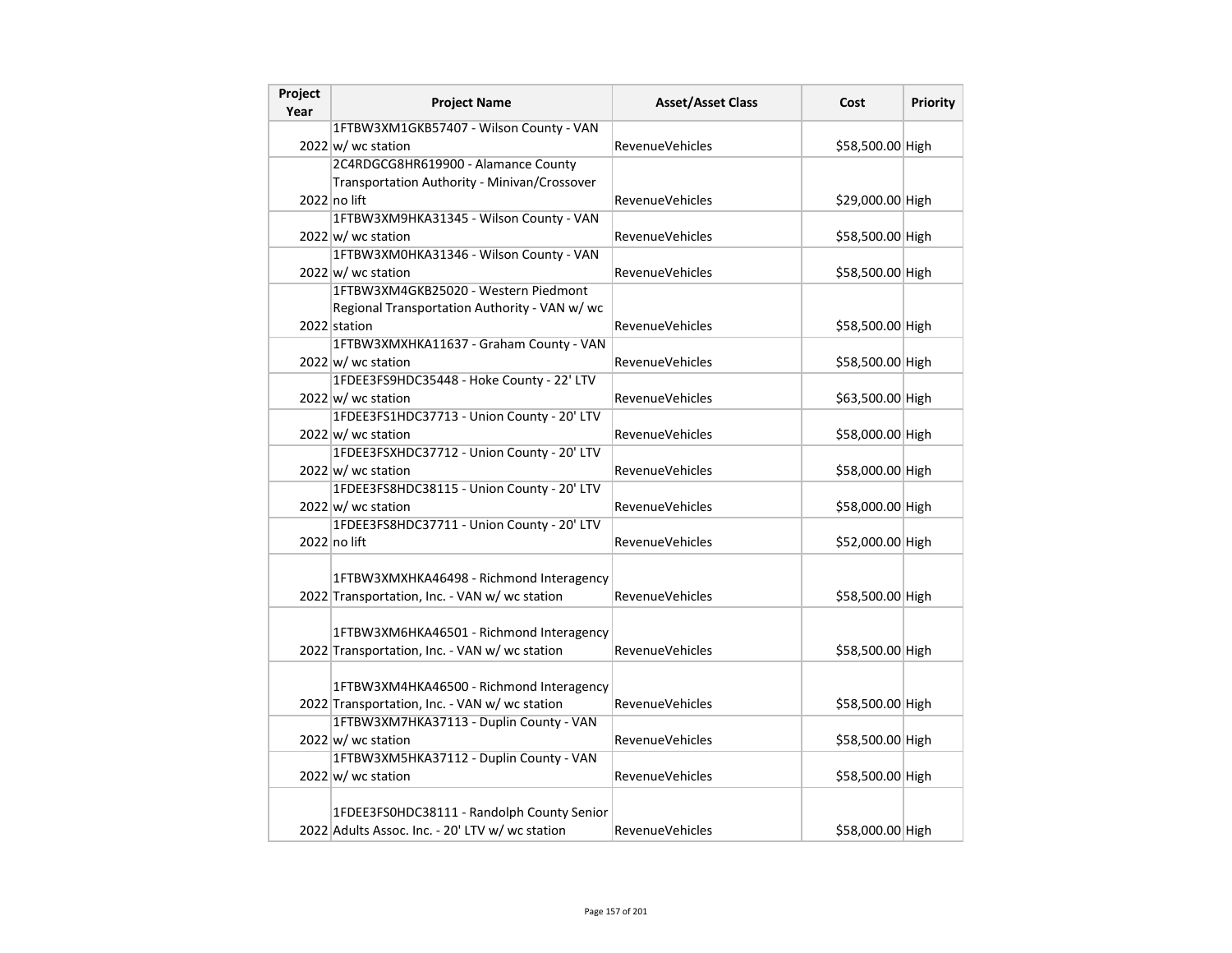| Project | <b>Project Name</b>                                                   | <b>Asset/Asset Class</b> | Cost             | <b>Priority</b> |
|---------|-----------------------------------------------------------------------|--------------------------|------------------|-----------------|
| Year    |                                                                       |                          |                  |                 |
|         | 1FTBW3XM5HKA50250 - Buncombe County -                                 |                          |                  |                 |
|         | 2022 VAN w/ wc station                                                | <b>RevenueVehicles</b>   | \$58,500.00 High |                 |
|         | 1FDEE3FS8HDC35425 - Hoke County - 22' LTV                             |                          |                  |                 |
|         | $2022 \vert w \vert$ wc station                                       | <b>RevenueVehicles</b>   | \$63,500.00 High |                 |
|         |                                                                       |                          |                  |                 |
|         | 1FTBW3XM9GKB15177 - Wilkes Transportation                             |                          |                  |                 |
|         | 2022 Authority - VAN w/ wc station                                    | <b>RevenueVehicles</b>   | \$58,500.00 High |                 |
|         | 1FTBW3XM5HKA46490 - Sampson County -                                  |                          |                  |                 |
|         | 2022 VAN no lift                                                      | <b>RevenueVehicles</b>   | \$52,500.00 High |                 |
|         |                                                                       |                          |                  |                 |
|         | 1FDEE3FS0HDC37833 - Kerr Area                                         |                          |                  |                 |
|         | 2022 Transportation Authority - 20' LTV w/ wc station RevenueVehicles |                          | \$58,000.00 High |                 |
|         |                                                                       |                          |                  |                 |
|         | 1FDEE3FS3HDC38118 - Kerr Area                                         |                          |                  |                 |
|         | 2022 Transportation Authority - 20' LTV w/ wc station RevenueVehicles |                          | \$58,000.00 High |                 |
|         |                                                                       |                          |                  |                 |
|         | 1FDEE3FS1HDC38117 - Kerr Area                                         |                          |                  |                 |
|         | 2022 Transportation Authority - 20' LTV w/ wc station RevenueVehicles |                          | \$58,000.00 High |                 |
|         |                                                                       |                          |                  |                 |
|         | 1FDEE3FSXHDC38116 - Kerr Area                                         |                          |                  |                 |
|         | 2022 Transportation Authority - 20' LTV w/ wc station RevenueVehicles |                          | \$58,000.00 High |                 |
|         | 1FTBW3XMXHKB18204 - Lenoir County - VAN                               |                          |                  |                 |
|         | $2022 \text{w}$ wc station                                            | <b>RevenueVehicles</b>   | \$58,500.00 High |                 |
|         | 1FDEE3FS8HDC37708 - Onslow United Transit                             |                          |                  |                 |
|         | 2022 System, Inc. - 20' LTV w/ wc station                             | RevenueVehicles          | \$58,000.00 High |                 |
|         | 1FDEE3FSXHDC38133 - Lee County - 20' LTV w/                           |                          |                  |                 |
|         | 2022 wc station                                                       | RevenueVehicles          | \$58,000.00 High |                 |
|         | 1FDFE4FSXHDC28583 - Hoke County - 25' LTV                             |                          |                  |                 |
|         | $2022 \vert w \vert$ wc station                                       | RevenueVehicles          | \$70,000.00 High |                 |
|         | 1FDFE4FS6HDC28581 - Hoke County - 25' LTV                             |                          |                  |                 |
|         | $2022 \vert w \vert$ wc station                                       | <b>RevenueVehicles</b>   | \$70,000.00 High |                 |
|         | 1FDEE3FS4HDC37835 - Buncombe County - 20'                             |                          |                  |                 |
|         | 2022 LTV w/ wc station                                                | RevenueVehicles          | \$58,000.00 High |                 |
|         | 1FDEE3FS1HDC35444 - Hoke County - 22' LTV                             |                          |                  |                 |
|         | $2022 \, \text{w}$ / wc station                                       | <b>RevenueVehicles</b>   | \$63,500.00 High |                 |
|         | 1FTBW3XM3HKA37111 - Moore County - VAN                                |                          |                  |                 |
|         | $2022 \vert w \vert$ wc station                                       | <b>RevenueVehicles</b>   | \$58,500.00 High |                 |
|         | 1FTBW3XM8HKA35130 - Johnston County                                   |                          |                  |                 |
|         | 2022 Council on Aging, Inc. - VAN w/ wc station                       | RevenueVehicles          | \$58,500.00 High |                 |
|         | 1FTBW3XM3HKA37108 - Duplin County - VAN                               |                          |                  |                 |
|         | $2022 \text{w}$ wc station                                            | <b>RevenueVehicles</b>   | \$58,500.00 High |                 |
|         |                                                                       |                          |                  |                 |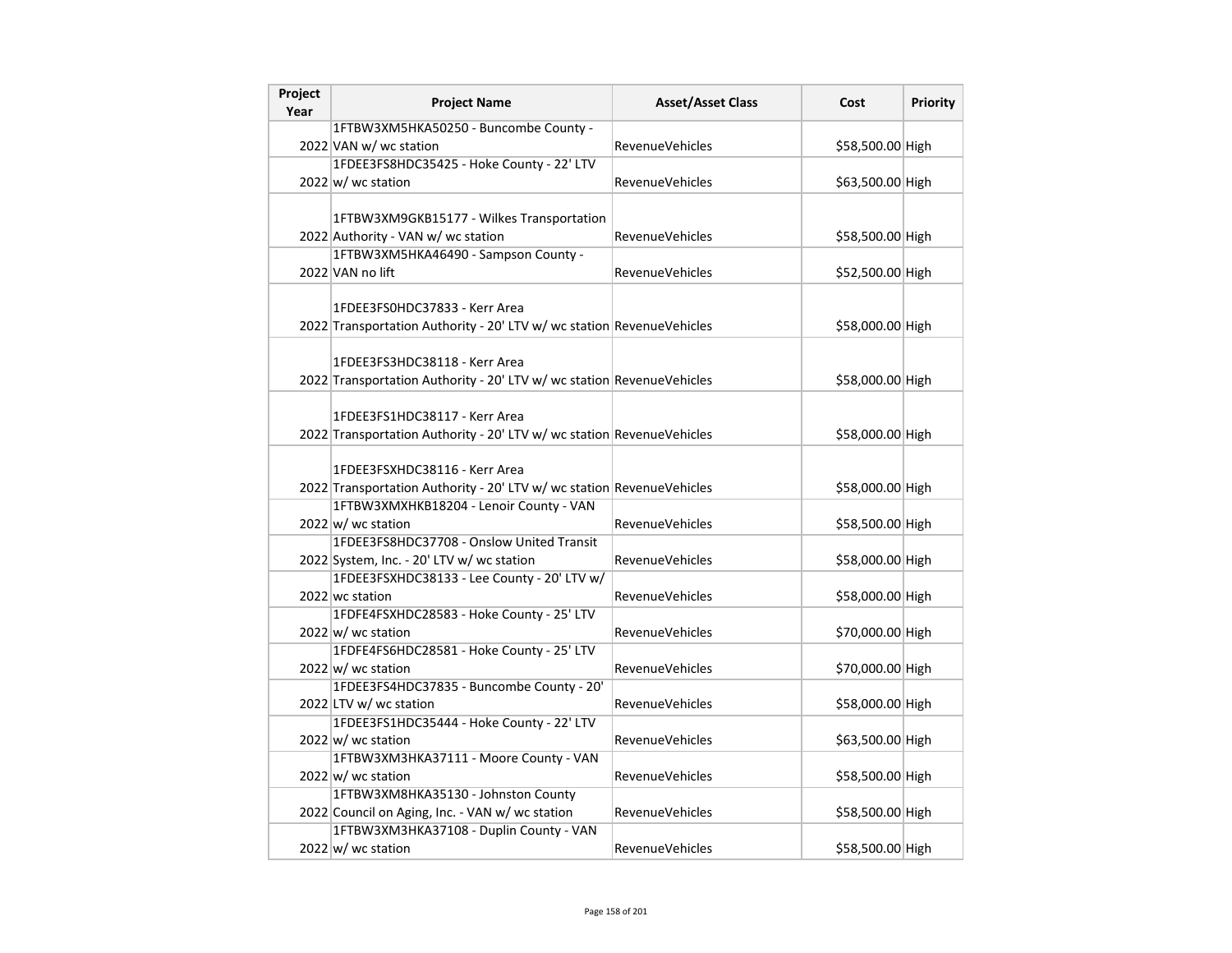| Project<br>Year | <b>Project Name</b>                                                                                    | <b>Asset/Asset Class</b> | Cost             | <b>Priority</b> |
|-----------------|--------------------------------------------------------------------------------------------------------|--------------------------|------------------|-----------------|
|                 | 2C4RDGBG8HR619901 - Sampson County -                                                                   |                          |                  |                 |
|                 | 2022 Minivan/Crossover no lift                                                                         | RevenueVehicles          | \$29,000.00 High |                 |
|                 | 1FTBW3XM1HKA31355 - Brunswick Transit                                                                  |                          |                  |                 |
|                 | 2022 System, Inc. - VAN w/ wc station                                                                  | RevenueVehicles          | \$58,500.00 High |                 |
|                 | 1FTBW3XM4HKA35125 - Brunswick Transit                                                                  |                          |                  |                 |
|                 | 2022 System, Inc. - VAN no lift                                                                        | <b>RevenueVehicles</b>   | \$52,500.00 High |                 |
|                 | 1FTBW3XM1HKA35129 - Johnston County                                                                    |                          |                  |                 |
|                 | 2022 Council on Aging, Inc. - VAN w/ wc station                                                        | RevenueVehicles          | \$58,500.00 High |                 |
|                 | 1FTBW3XM7HKA46507 - Harnett County - VAN                                                               |                          |                  |                 |
|                 | $2022 \text{ w}$ / wc station                                                                          | <b>RevenueVehicles</b>   | \$58,500.00 High |                 |
|                 | 1FTBW3XM6HKA31352 - Rockingham County                                                                  |                          |                  |                 |
|                 | 2022 Council on Aging Inc. - VAN w/ wc station                                                         | RevenueVehicles          | \$58,500.00 High |                 |
|                 | 1FTDS3EL5DDB26188 - Moore County - VAN w/                                                              |                          |                  |                 |
|                 | 2022 wc station                                                                                        | RevenueVehicles          | \$58,500.00 High |                 |
|                 | 1FDEE3FS8HDC38129 - Guilford County - 20'                                                              |                          |                  |                 |
|                 | 2022 LTV w/ wc station                                                                                 | RevenueVehicles          | \$58,000.00 High |                 |
|                 | 1FTBW3XM2HKA31347 - Wilson County - VAN                                                                |                          |                  |                 |
|                 | $2022 \text{ w}$ / wc station                                                                          | <b>RevenueVehicles</b>   | \$58,500.00 High |                 |
|                 | 1FDEE3FS1HDC36478 - Kerr Area<br>2022 Transportation Authority - 20' LTV w/ wc station RevenueVehicles |                          | \$58,000.00 High |                 |
|                 | 1FTBW3XM8HKA46502 - Macon County - VAN                                                                 |                          |                  |                 |
|                 | $2022 \text{ w}$ wc station                                                                            | RevenueVehicles          | \$58,500.00 High |                 |
|                 | 1FTBW3XM3HKA31356 - Rockingham County<br>2022 Council on Aging Inc. - VAN w/ wc station                | RevenueVehicles          | \$58,500.00 High |                 |
|                 | 1FTBW3XM4HKA46495 - Iredell County - VAN                                                               |                          |                  |                 |
|                 | $2022 \text{ w}$ / wc station                                                                          | <b>RevenueVehicles</b>   | \$58,500.00 High |                 |
|                 | 1FDEE3FS9HDC37720 - Yadkin Valley Economic                                                             |                          |                  |                 |
|                 | Development District Inc. - 20' LTV w/ wc                                                              |                          |                  |                 |
|                 | 2022 station                                                                                           | <b>RevenueVehicles</b>   | \$58,000.00 High |                 |
|                 | 1FDEE3FS9HDC37717 - Yadkin Valley Economic                                                             |                          |                  |                 |
|                 | Development District Inc. - 20' LTV w/ wc                                                              |                          |                  |                 |
|                 | 2022 station                                                                                           | <b>RevenueVehicles</b>   | \$58,000.00 High |                 |
|                 | 1FDEE3FS7HDC37716 - Yadkin Valley Economic                                                             |                          |                  |                 |
|                 | Development District Inc. - 20' LTV w/ wc                                                              |                          |                  |                 |
|                 | 2022 station                                                                                           | <b>RevenueVehicles</b>   | \$58,000.00 High |                 |
|                 | 1FDEE3FS3HDC77498 - Lenoir County - 20' LTV                                                            |                          |                  |                 |
|                 | $2022 \text{ w}$ / wc station                                                                          | RevenueVehicles          | \$58,000.00 High |                 |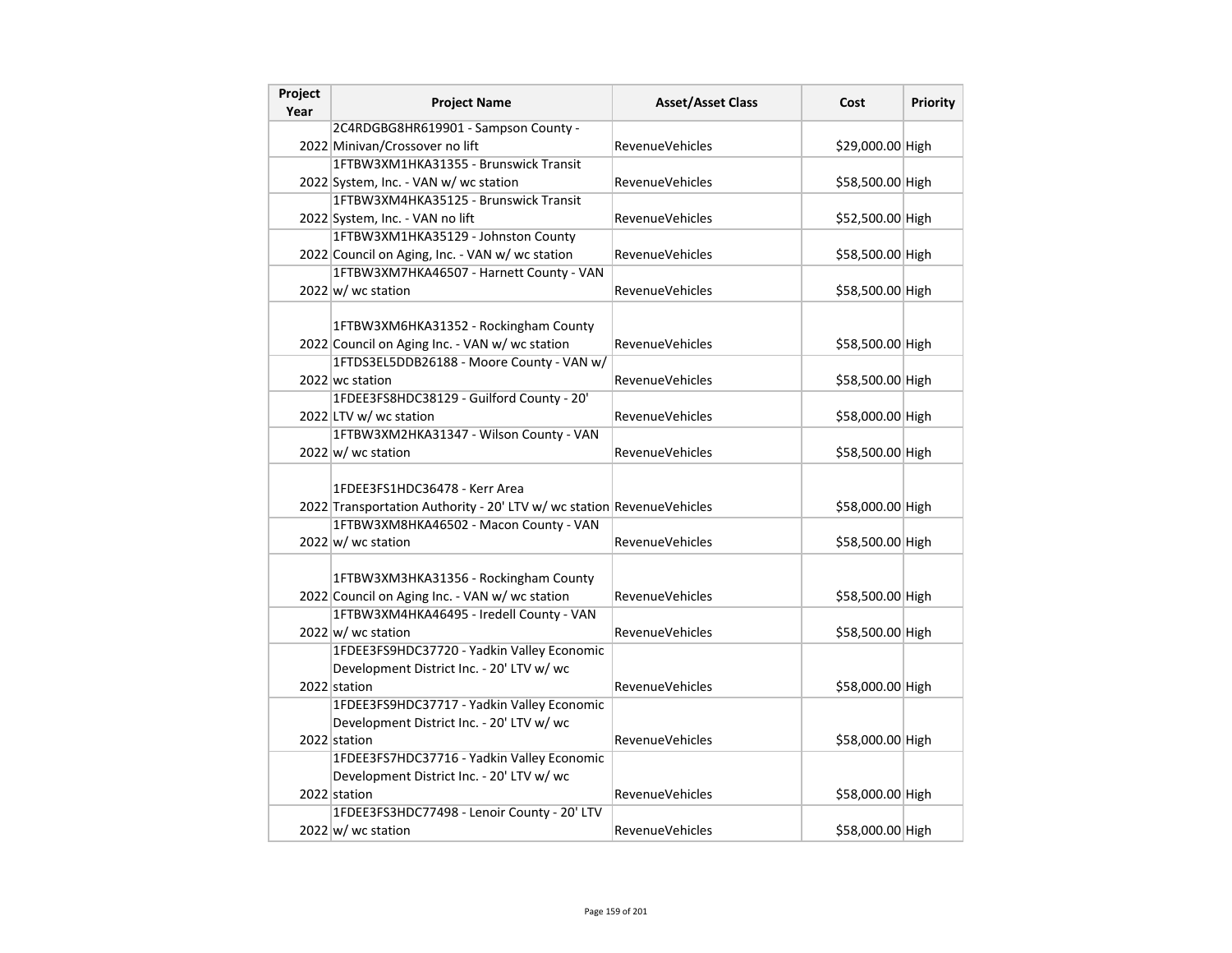| Project<br>Year | <b>Project Name</b>                                                                      | <b>Asset/Asset Class</b> | Cost             | <b>Priority</b> |
|-----------------|------------------------------------------------------------------------------------------|--------------------------|------------------|-----------------|
|                 | 1FDEE3FS5HDC77499 - Onslow United Transit                                                |                          |                  |                 |
|                 | 2022 System, Inc. - 20' LTV w/ wc station                                                | <b>RevenueVehicles</b>   | \$58,000.00 High |                 |
|                 | 1FDEE3FS2JDC27939 - Kerr Area Transportation                                             |                          |                  |                 |
|                 | 2022 Authority - 20' LTV w/ wc station                                                   | <b>RevenueVehicles</b>   | \$58,000.00 High |                 |
|                 | 1FDEE3FS3JDC27934 - Kerr Area Transportation<br>2022 Authority - 20' LTV w/ wc station   | <b>RevenueVehicles</b>   | \$58,000.00 High |                 |
|                 | 1FDEE3FS4JDC24105 - Kerr Area Transportation<br>2022 Authority - 20' LTV w/ wc station   | <b>RevenueVehicles</b>   | \$58,000.00 High |                 |
|                 | 1FTBW3XM5JKA48195 - GoWake - VAN w/ wc<br>2022 station                                   | <b>RevenueVehicles</b>   | \$58,500.00 High |                 |
|                 | 1FTBW3XM8HKA46497 - Iredell County - VAN<br>$2022 \text{ w}$ wc station                  | <b>RevenueVehicles</b>   | \$58,500.00 High |                 |
|                 | 1FTBW3XM5GKB25222 - Beaufort County<br>2022 Developmental Center Inc. - VAN w/wc station | <b>RevenueVehicles</b>   | \$58,500.00 High |                 |
|                 | 1FTBW3XM3JKA48194 - GoWake - VAN w/ wc                                                   |                          |                  |                 |
|                 | 2022 station                                                                             | <b>RevenueVehicles</b>   | \$58,500.00 High |                 |
|                 | 1FTBW3XM7GKB15176 - Wilkes Transportation<br>2022 Authority - VAN w/ wc station          | RevenueVehicles          | \$58,500.00 High |                 |
|                 | 1FTBW3XM6HKA35126 - Wilson County - VAN<br>$2022 \vert w \vert$ wc station               | <b>RevenueVehicles</b>   | \$58,500.00 High |                 |
|                 | 1FTBW3XM9GKB25028 - GoWake - VAN w/ wc<br>2022 station                                   | <b>RevenueVehicles</b>   | \$58,500.00 High |                 |
|                 | 5N1DR2MM0HC618540 - AppalCART -<br>2022 Minivan/Crossover no lift                        | RevenueVehicles          | \$29,000.00 High |                 |
|                 | 1FTBW3XM6HKA37104 - Rowan County - VAN<br>2022 no lift                                   | <b>RevenueVehicles</b>   | \$52,500.00 High |                 |
|                 | 1FTBW3XM6GKB25035 - Yadkin Valley<br>Economic Development District Inc. - VAN w/         |                          |                  |                 |
|                 | 2022 wc station                                                                          | <b>RevenueVehicles</b>   | \$58,500.00 High |                 |
|                 | 1FTBW3XM4GKB25034 - Yadkin Valley<br>Economic Development District Inc. - VAN w/         |                          |                  |                 |
|                 | 2022 wc station                                                                          | RevenueVehicles          | \$58,500.00 High |                 |
|                 | 1FTBW3XM2GKB25033 - Yadkin Valley                                                        |                          |                  |                 |
|                 | Economic Development District Inc. - VAN w/                                              |                          |                  |                 |
|                 | 2022 wc station                                                                          | <b>RevenueVehicles</b>   | \$58,500.00 High |                 |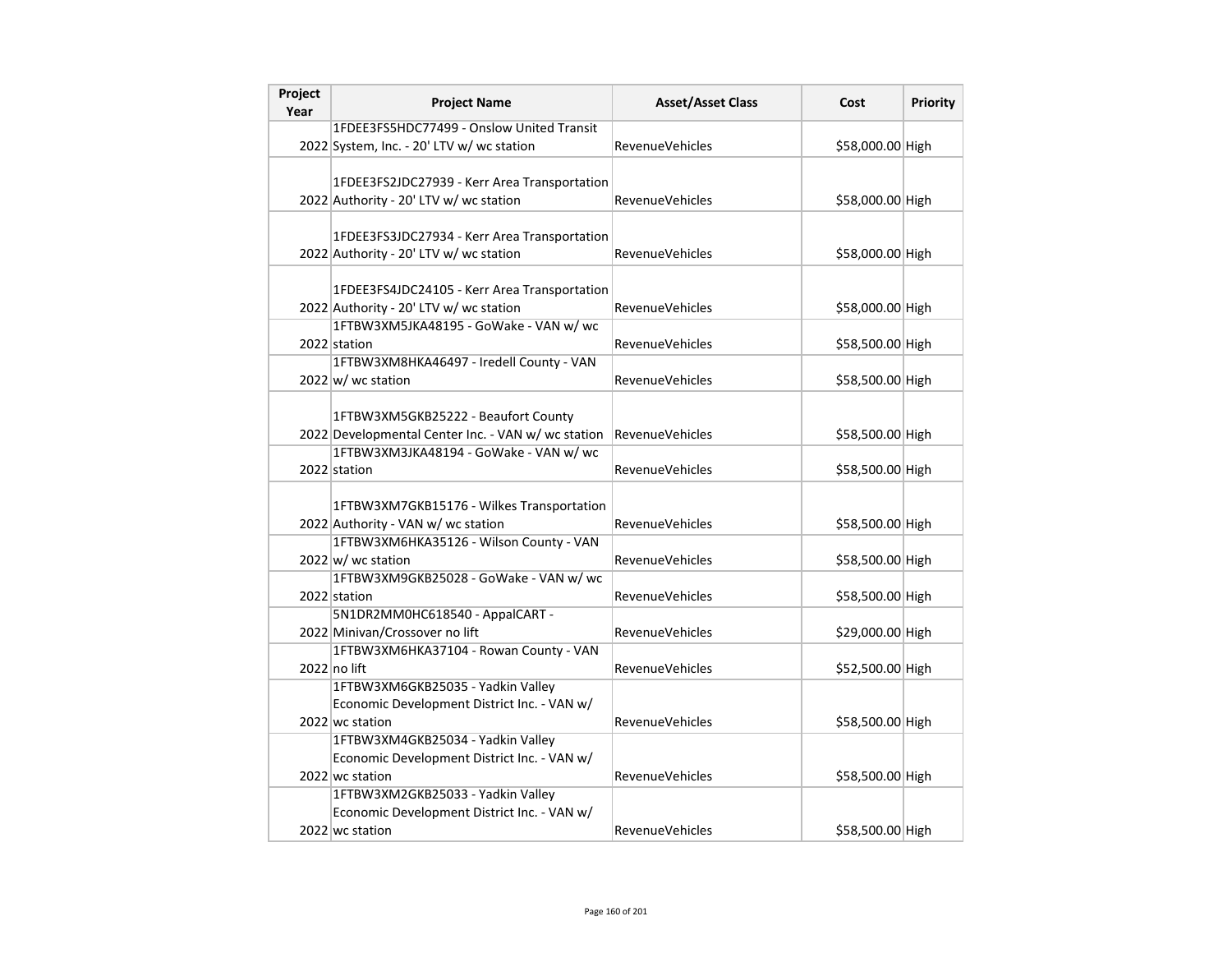| Project<br>Year | <b>Project Name</b>                                                                      | <b>Asset/Asset Class</b> | Cost             | <b>Priority</b> |
|-----------------|------------------------------------------------------------------------------------------|--------------------------|------------------|-----------------|
|                 | 1FTBW3XM0GKB25032 - Yadkin Valley                                                        |                          |                  |                 |
|                 | Economic Development District Inc. - VAN w/                                              |                          |                  |                 |
|                 | 2022 wc station                                                                          | <b>RevenueVehicles</b>   | \$58,500.00 High |                 |
|                 | 1FTBW3XM9GKB25031 - Yadkin Valley                                                        |                          |                  |                 |
|                 | Economic Development District Inc. - VAN w/                                              |                          |                  |                 |
|                 | 2022 wc station                                                                          | RevenueVehicles          | \$58,500.00 High |                 |
|                 | 1FTBW3XMXHKA37106 - Gates County - VAN                                                   |                          |                  |                 |
|                 | 2022 no lift                                                                             | RevenueVehicles          | \$52,500.00 High |                 |
|                 | 1FDFE4FSXGDC25861 - Gaston County - 25' LTV                                              |                          |                  |                 |
|                 | $2022 \text{ w}$ / wc station                                                            | RevenueVehicles          | \$70,000.00 High |                 |
|                 | 1FTBW3XMXHKA46503 - Macon County - VAN                                                   |                          |                  |                 |
|                 | $2022 \text{ w}$ / wc station                                                            | <b>RevenueVehicles</b>   | \$58,500.00 High |                 |
|                 | 1FTBW3XM9GKB25014 - Gates County - VAN                                                   |                          |                  |                 |
|                 | $2022$ no lift                                                                           | <b>RevenueVehicles</b>   | \$52,500.00 High |                 |
|                 |                                                                                          |                          |                  |                 |
|                 | 1FTBW3XMXGKB25037 - Rockingham County                                                    |                          |                  |                 |
|                 | 2022 Council on Aging Inc. - VAN w/ wc station                                           | <b>RevenueVehicles</b>   | \$58,500.00 High |                 |
|                 |                                                                                          |                          |                  |                 |
|                 | 1FTBW3XM8GKB25036 - Rockingham County                                                    |                          |                  |                 |
|                 | 2022 Council on Aging Inc. - VAN w/ wc station                                           | <b>RevenueVehicles</b>   | \$58,500.00 High |                 |
|                 |                                                                                          |                          |                  |                 |
|                 | 1FTBW3XV9GKB48186 - Mitchell County<br>2022 Transportation Authority - VAN w/ wc station | RevenueVehicles          | \$58,500.00 High |                 |
|                 | 1FTBW3XM2GKB18518 - Iredell County - VAN                                                 |                          |                  |                 |
|                 | $2022 \vert w \vert$ wc station                                                          | <b>RevenueVehicles</b>   | \$58,500.00 High |                 |
|                 | 1FTBW3XM0GKB18517 - Iredell County - VAN                                                 |                          |                  |                 |
|                 | $2022 \vert w \vert$ wc station                                                          | <b>RevenueVehicles</b>   | \$58,500.00 High |                 |
|                 | 1FTBW3XM9GKB18516 - Iredell County - VAN                                                 |                          |                  |                 |
|                 | $2022 \vert w \vert$ wc station                                                          | <b>RevenueVehicles</b>   | \$58,500.00 High |                 |
|                 | 1FDFE4FS5GDC02696 - Gaston County - 25' LTV                                              |                          |                  |                 |
|                 | $2022 \vert w \vert$ wc station                                                          | <b>RevenueVehicles</b>   | \$70,000.00 High |                 |
|                 | 1FTBW3XM1GKB57424 - Buncombe County -                                                    |                          |                  |                 |
|                 | 2022 VAN w/ wc station                                                                   | RevenueVehicles          | \$58,500.00 High |                 |
|                 | 1FTBW3XM1HKA46504 - Macon County - VAN                                                   |                          |                  |                 |
|                 | $2022 \text{ w}$ / wc station                                                            | <b>RevenueVehicles</b>   | \$58,500.00 High |                 |
|                 |                                                                                          |                          |                  |                 |
|                 | 1FTBW3XM0GKB15178 - Wilkes Transportation                                                |                          |                  |                 |
|                 | 2022 Authority - VAN w/ wc station                                                       | RevenueVehicles          | \$58,500.00 High |                 |
|                 | 1FTBW3XM4GKB18522 - Yadkin Valley                                                        |                          |                  |                 |
|                 | Economic Development District Inc. - VAN w/                                              |                          |                  |                 |
|                 | 2022 wc station                                                                          | <b>RevenueVehicles</b>   | \$58,500.00 High |                 |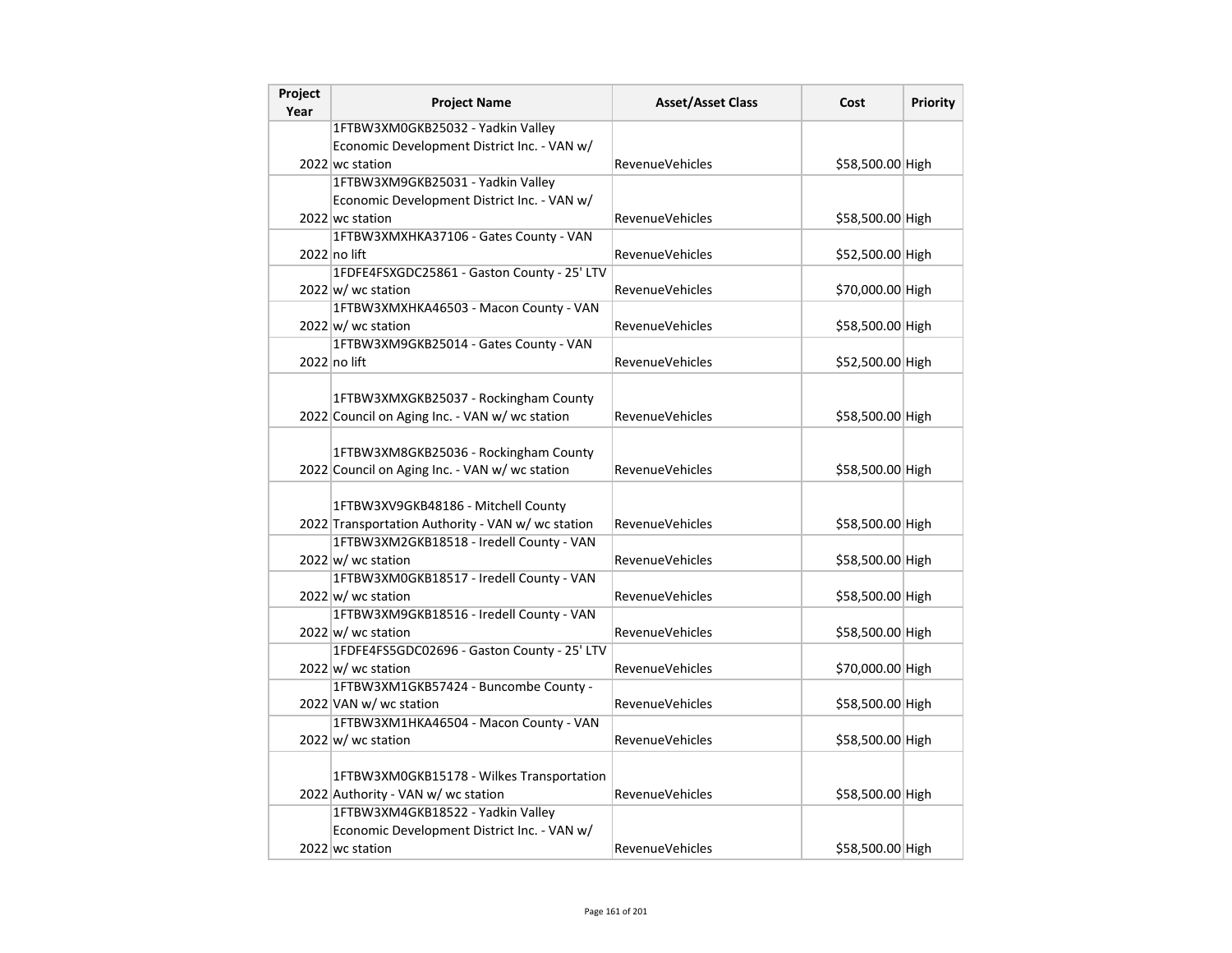| Project<br>Year | <b>Project Name</b>                                                   | <b>Asset/Asset Class</b> | Cost             | <b>Priority</b> |
|-----------------|-----------------------------------------------------------------------|--------------------------|------------------|-----------------|
|                 | 3C4PDDBG5CT333225 - Yadkin Valley Economic                            |                          |                  |                 |
|                 | Development District Inc. - Minivan/Crossover                         |                          |                  |                 |
|                 | 2022 no lift                                                          | <b>RevenueVehicles</b>   | \$29,000.00 High |                 |
|                 |                                                                       |                          |                  |                 |
|                 | 1FDEE3FS3FDA23741 - Choanoke Public                                   |                          |                  |                 |
|                 | 2022 Transportation Authority - 22' LTV w/ wc station RevenueVehicles |                          | \$63,500.00 High |                 |
|                 | 1FDFE4FS6DDA15284 - Hyde County Non-Profit                            |                          |                  |                 |
|                 | Private Transportation Corp Inc. - 25' LTV w/ wc                      |                          |                  |                 |
|                 | 2022 station                                                          | <b>RevenueVehicles</b>   | \$70,000.00 High |                 |
|                 | 2C4RDGBG6CR325115 - Randolph County                                   |                          |                  |                 |
|                 | Senior Adults Assoc. Inc. - Minivan/Crossover                         |                          |                  |                 |
|                 | $2022$ no lift                                                        | <b>RevenueVehicles</b>   | \$29,000.00 High |                 |
|                 | 1FDFE45SX9DA64397 - Davidson County - 22'                             |                          |                  |                 |
|                 | 2022 LTV w/ wc station                                                | RevenueVehicles          | \$63,500.00 High |                 |
|                 | 3D4GH57VX9T246546 - Mountain Projects Inc. -                          |                          |                  |                 |
|                 | 2022 Minivan/Crossover no lift                                        | <b>RevenueVehicles</b>   | \$29,000.00 High |                 |
|                 | 1FDFE4FS4DDA09340 - Mountain Projects Inc. -                          |                          |                  |                 |
|                 | 2022 25' LTV w/ wc station                                            | <b>RevenueVehicles</b>   | \$70,000.00 High |                 |
|                 | 1FTDS3EL5EDA38677 - Mountain Projects Inc. -                          |                          |                  |                 |
|                 | 2022 VAN no lift                                                      | <b>RevenueVehicles</b>   | \$52,500.00 High |                 |
|                 |                                                                       |                          |                  |                 |
|                 | 1FDEE3FL7FDA34539 - Randolph County Senior                            |                          |                  |                 |
|                 | 2022 Adults Assoc. Inc. - 20' LTV w/ wc station                       | <b>RevenueVehicles</b>   | \$58,000.00 High |                 |
|                 | 2C7WDGBG5FR634309 - Beaufort County                                   |                          |                  |                 |
|                 | Developmental Center Inc. - Minivan/Crossover                         |                          |                  |                 |
|                 | 2022 w/ wc station                                                    | <b>RevenueVehicles</b>   | \$45,000.00 High |                 |
|                 |                                                                       |                          |                  |                 |
|                 | 1FTDS3ELXBDB31724 - Yadkin Valley Economic                            |                          |                  |                 |
|                 | 2022 Development District Inc. - VAN no lift                          | <b>RevenueVehicles</b>   | \$52,500.00 High |                 |
|                 | 1FTSS34L79DA85529 - Martin County - VAN no                            |                          |                  |                 |
| 2022 lift       |                                                                       | <b>RevenueVehicles</b>   | \$52,500.00 High |                 |
|                 |                                                                       |                          |                  |                 |
|                 | 1FDEE3FLXFDA15662 - Randolph County Senior                            |                          |                  |                 |
|                 | 2022 Adults Assoc. Inc. - 20' LTV w/ wc station                       | RevenueVehicles          | \$58,000.00 High |                 |
|                 | 1FDFE4FSXDDA75536 - Martin County - 25' LTV                           | <b>RevenueVehicles</b>   |                  |                 |
|                 | $2022 \vert w \vert$ wc station                                       |                          | \$70,000.00 High |                 |
|                 | 1FDEE3FS3DDA72614 - Randolph County Senior                            |                          |                  |                 |
|                 | 2022 Adults Assoc. Inc. - 22' LTV w/ wc station                       | RevenueVehicles          |                  |                 |
|                 |                                                                       |                          | \$63,500.00 High |                 |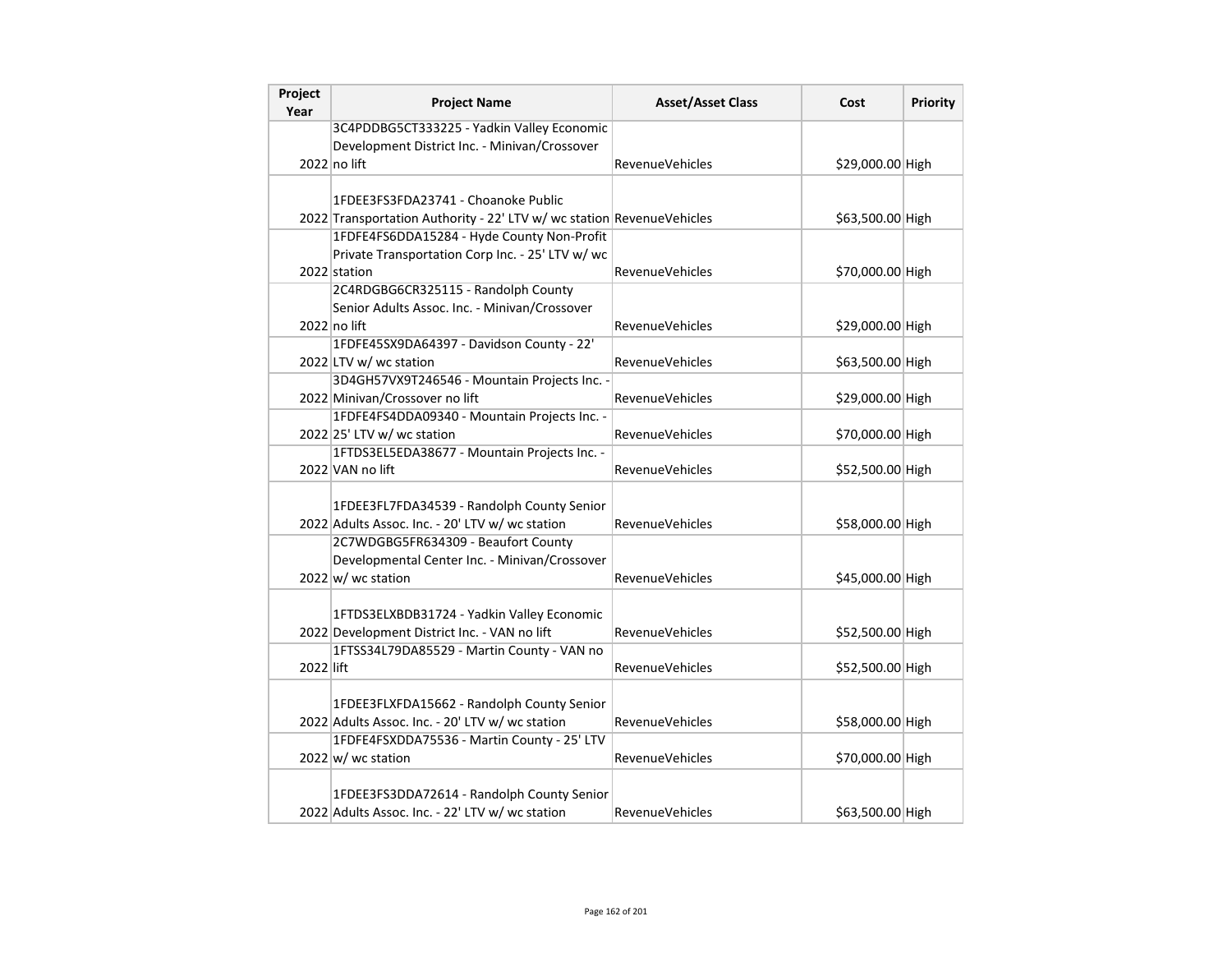| Project<br>Year | <b>Project Name</b>                                                   | <b>Asset/Asset Class</b> | Cost             | <b>Priority</b> |
|-----------------|-----------------------------------------------------------------------|--------------------------|------------------|-----------------|
|                 | 1FDEE3FS9DDA79079 - Yadkin Valley Economic                            |                          |                  |                 |
|                 | Development District Inc. - 22' LTV w/ wc                             |                          |                  |                 |
|                 | 2022 station                                                          | <b>RevenueVehicles</b>   | \$63,500.00 High |                 |
|                 | 1FDEE3FSXDDA75526 - Yadkin Valley Economic                            |                          |                  |                 |
|                 | Development District Inc. - 22' LTV w/ wc                             |                          |                  |                 |
|                 | 2022 station                                                          | <b>RevenueVehicles</b>   | \$63,500.00 High |                 |
|                 |                                                                       |                          |                  |                 |
|                 | 1FDEE3FL0DDA59568 - Yadkin Valley Economic                            |                          |                  |                 |
|                 | 2022 Development District Inc. - 20' LTV no lift                      | <b>RevenueVehicles</b>   | \$52,000.00 High |                 |
|                 |                                                                       |                          |                  |                 |
|                 | 1FDEE3FL5DDA79153 - Yadkin Valley Economic                            |                          |                  |                 |
|                 | 2022 Development District Inc. - 20' LTV no lift                      | <b>RevenueVehicles</b>   | \$52,000.00 High |                 |
|                 | 1FDEE3FL3DDA79152 - Yadkin Valley Economic                            |                          |                  |                 |
|                 | 2022 Development District Inc. - 20' LTV no lift                      | <b>RevenueVehicles</b>   | \$52,000.00 High |                 |
|                 | 1FDEE3FS3EDA52283 - Yadkin Valley Economic                            |                          |                  |                 |
|                 | Development District Inc. - 22' LTV w/ wc                             |                          |                  |                 |
|                 | 2022 station                                                          | RevenueVehicles          | \$63,500.00 High |                 |
|                 |                                                                       |                          |                  |                 |
|                 | 1FDFE4FS2FDA30416 - Choanoke Public                                   |                          |                  |                 |
|                 | 2022 Transportation Authority - 25' LTV w/ wc station RevenueVehicles |                          | \$70,000.00 High |                 |
|                 |                                                                       |                          |                  |                 |
|                 | 1FDFE4FS4FDA30417 - Choanoke Public                                   |                          |                  |                 |
|                 | 2022 Transportation Authority - 25' LTV w/ wc station RevenueVehicles |                          | \$70,000.00 High |                 |
|                 | 1FDEE3FL8FDA37384 - Craven County - 20' LTV                           |                          |                  |                 |
|                 | $2022 \text{ w}$ / wc station                                         | <b>RevenueVehicles</b>   | \$58,000.00 High |                 |
|                 |                                                                       |                          |                  |                 |
|                 | 1FTDS3EL6BDB31722 - Yadkin Valley Economic                            |                          |                  |                 |
|                 | 2022 Development District Inc. - VAN no lift                          | RevenueVehicles          | \$52,500.00 High |                 |
|                 | 1D4GP24E66B749509 - Mecklenburg County -                              |                          |                  |                 |
|                 | 2022 Minivan/Crossover no lift                                        | RevenueVehicles          | \$29,000.00 High |                 |
|                 | 1FDEE3FL2CDB33975 - Clay County - 20' LTV w/                          |                          |                  |                 |
|                 | 2022 wc station                                                       | RevenueVehicles          | \$58,000.00 High |                 |
|                 | 1FDEE3FL9DDA45197 - Clay County - 20' LTV no                          |                          |                  |                 |
| 2022 lift       |                                                                       | RevenueVehicles          | \$52,000.00 High |                 |
|                 | 1FDFE4FS4DDA75533 - Davidson County - 25'                             |                          |                  |                 |
|                 | 2022 LTV w/ wc station<br>1FDEE3FL7FDA37375 - Cherokee County - 20'   | RevenueVehicles          | \$70,000.00 High |                 |
|                 |                                                                       | <b>RevenueVehicles</b>   |                  |                 |
|                 | 2022 LTV w/ wc station<br>1FDEE3FL5FDA37374 - Cherokee County - 20'   |                          | \$58,000.00 High |                 |
|                 | 2022 LTV w/ wc station                                                | <b>RevenueVehicles</b>   | \$58,000.00 High |                 |
|                 |                                                                       |                          |                  |                 |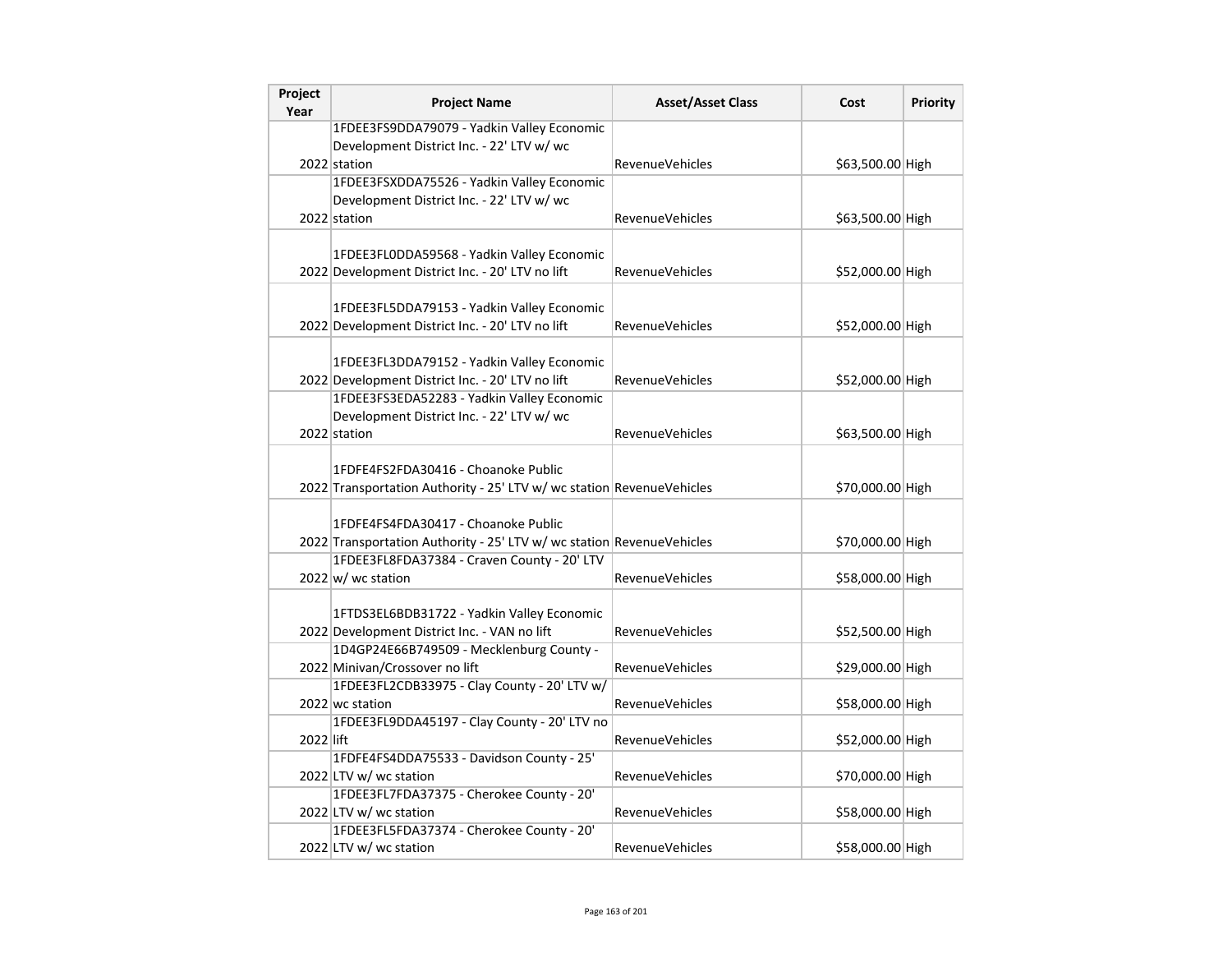| Project<br>Year | <b>Project Name</b>                                                   | <b>Asset/Asset Class</b> | Cost             | <b>Priority</b> |
|-----------------|-----------------------------------------------------------------------|--------------------------|------------------|-----------------|
|                 | 1FDEE3FL4CDB33976 - Cape Fear Public                                  |                          |                  |                 |
|                 | Transportation Authority - WAVE Transit - 20'                         |                          |                  |                 |
|                 | 2022 LTV w/ wc station                                                | <b>RevenueVehicles</b>   | \$58,000.00 High |                 |
|                 | 1FDEE3FL6CDB33977 - Cape Fear Public                                  |                          |                  |                 |
|                 | Transportation Authority - WAVE Transit - 20'                         |                          |                  |                 |
|                 | 2022 LTV w/ wc station                                                | <b>RevenueVehicles</b>   | \$58,000.00 High |                 |
|                 | 1FDEE3FL8CDB33964 - Cape Fear Public                                  |                          |                  |                 |
|                 | Transportation Authority - WAVE Transit - 20'                         |                          |                  |                 |
|                 | 2022 LTV w/ wc station                                                | RevenueVehicles          | \$58,000.00 High |                 |
|                 | 1FDEE3FL5FDA17335 - Cape Fear Public                                  |                          |                  |                 |
|                 | Transportation Authority - WAVE Transit - 20'                         |                          |                  |                 |
|                 | 2022 LTV w/ wc station                                                | <b>RevenueVehicles</b>   | \$58,000.00 High |                 |
|                 | 1FDEE3FL3FDA17334 - Cape Fear Public                                  |                          |                  |                 |
|                 | Transportation Authority - WAVE Transit - 20'                         |                          |                  |                 |
|                 | 2022 LTV w/ wc station                                                | <b>RevenueVehicles</b>   | \$58,000.00 High |                 |
|                 | 1FDEE3FS3DDA92958 - Iredell County - 22' LTV                          |                          |                  |                 |
|                 | $2022 \text{ w}$ wc station                                           | RevenueVehicles          | \$63,500.00 High |                 |
|                 | 1D4GP24E26B749510 - Mecklenburg County -                              |                          |                  |                 |
|                 | 2022 Minivan/Crossover no lift                                        | <b>RevenueVehicles</b>   | \$29,000.00 High |                 |
|                 |                                                                       |                          |                  |                 |
|                 | 1FDEE3FL9FDA15667 - Choanoke Public                                   |                          |                  |                 |
|                 | 2022 Transportation Authority - 20' LTV w/ wc station RevenueVehicles |                          | \$58,000.00 High |                 |
|                 | 1FDFE4FSXBDA04933 - Mecklenburg County -                              |                          |                  |                 |
|                 | 2022 25' LTV w/ wc station                                            | <b>RevenueVehicles</b>   | \$70,000.00 High |                 |
|                 | 1FDFE4FS8BDA04932 - Mecklenburg County -                              |                          |                  |                 |
|                 | 2022 25' LTV w/ wc station                                            | <b>RevenueVehicles</b>   | \$70,000.00 High |                 |
|                 | 1FDFE4FS3DDA25111 - Mecklenburg County -                              |                          |                  |                 |
|                 | 2022 25' LTV w/ wc station                                            | <b>RevenueVehicles</b>   | \$70,000.00 High |                 |
|                 | 1FDFE4FS2DDA15282 - Mecklenburg County -                              |                          |                  |                 |
|                 | 2022 25' LTV w/ wc station                                            | RevenueVehicles          | \$70,000.00 High |                 |
|                 | 1FDFE4FS6EDA88205 - Mecklenburg County -                              |                          |                  |                 |
|                 | 2022 25' LTV w/ wc station                                            | RevenueVehicles          | \$70,000.00 High |                 |
|                 | 1FDEE3FLXFDA17332 - Cape Fear Public                                  |                          |                  |                 |
|                 | Transportation Authority - WAVE Transit - 20'                         |                          |                  |                 |
|                 | 2022 LTV w/ wc station                                                | <b>RevenueVehicles</b>   | \$58,000.00 High |                 |
|                 | 1FTDS3EL6EDA38686 - Madison County                                    |                          |                  |                 |
|                 | 2022 Transportation Authority - VAN no lift                           | RevenueVehicles          | \$52,500.00 High |                 |
|                 | 1FTDS3EL9DDB29871 - Madison County                                    |                          |                  |                 |
|                 | 2022 Transportation Authority - VAN no lift                           | <b>RevenueVehicles</b>   | \$52,500.00 High |                 |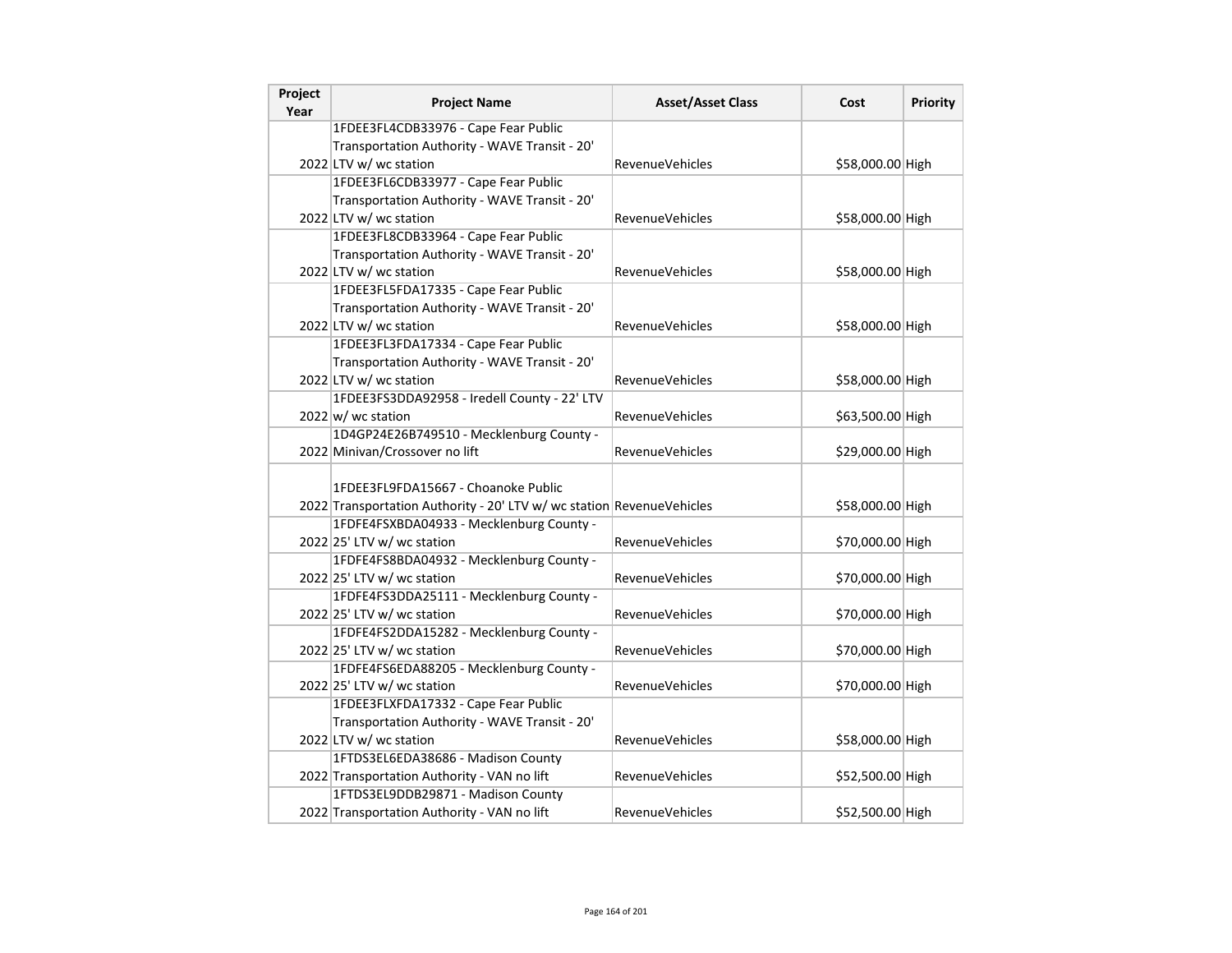| Project<br>Year | <b>Project Name</b>                               | <b>Asset/Asset Class</b> | Cost             | <b>Priority</b> |
|-----------------|---------------------------------------------------|--------------------------|------------------|-----------------|
|                 | 1FDEE3FL4CDB33945 - Cape Fear Public              |                          |                  |                 |
|                 | Transportation Authority - WAVE Transit - 20'     |                          |                  |                 |
|                 | 2022 LTV w/ wc station                            | RevenueVehicles          | \$58,000.00 High |                 |
|                 | 1FDEE3FL2FDA37381 - Lee County - 20' LTV w/       |                          |                  |                 |
|                 | 2022 wc station                                   | <b>RevenueVehicles</b>   | \$58,000.00 High |                 |
|                 | 1FDEE3FL1FDA17333 - Cape Fear Public              |                          |                  |                 |
|                 | Transportation Authority - WAVE Transit - 20'     |                          |                  |                 |
|                 | 2022 LTV w/ wc station                            | <b>RevenueVehicles</b>   | \$58,000.00 High |                 |
|                 | 1FTDS3EL2BDB31703 - Hyde County Non-Profit        |                          |                  |                 |
|                 | Private Transportation Corp Inc. - VAN w/ wc      |                          |                  |                 |
|                 | 2022 station                                      | RevenueVehicles          | \$58,500.00 High |                 |
|                 | 1FDEE3FLXEDA65945 - Craven County - 20' LTV       |                          |                  |                 |
|                 | $2022 \vert w \vert$ wc station                   | <b>RevenueVehicles</b>   | \$58,000.00 High |                 |
|                 | 1FDEE3FL5DDA05795 - Transportation                |                          |                  |                 |
|                 | Administration of Cleveland County Inc. - 20'     |                          |                  |                 |
|                 | 2022 LTV w/ wc station                            | RevenueVehicles          | \$58,000.00 High |                 |
|                 |                                                   |                          |                  |                 |
|                 | 1FTDS3EL5DDB29849 - Goldsboro-Wayne               |                          |                  |                 |
|                 | 2022 Transportation Authority - VAN w/ wc station | RevenueVehicles          | \$58,500.00 High |                 |
|                 | 1FDEE3FS6FDA27587 - Stanly County - 22' LTV       |                          |                  |                 |
|                 | $2022 \vert w \vert$ wc station                   | <b>RevenueVehicles</b>   | \$63,500.00 High |                 |
|                 | 1FTDS3EL7BDA98245 - Stanly County - VAN no        |                          |                  |                 |
| 2022 lift       |                                                   | RevenueVehicles          | \$52,500.00 High |                 |
|                 | 1FTDS3EL5BDA98244 - Stanly County - VAN no        |                          |                  |                 |
| 2022 lift       |                                                   | <b>RevenueVehicles</b>   | \$52,500.00 High |                 |
|                 | 1FTDS34L69DA39943 - Durham County - VAN           |                          |                  |                 |
|                 | $2022 \vert w \vert$ wc station                   | RevenueVehicles          | \$58,500.00 High |                 |
|                 | 1FTDS34L49DA46017 - Durham County - VAN           |                          |                  |                 |
|                 | $2022 \vert w \vert$ wc station                   | RevenueVehicles          | \$58,500.00 High |                 |
|                 | 1FTDS34L89DA46019 - Durham County - VAN           |                          |                  |                 |
|                 | $2022 \vert w \vert$ wc station                   | RevenueVehicles          | \$58,500.00 High |                 |
|                 | 1FTDS3EL9ADA48106 - Durham County - VAN           |                          |                  |                 |
|                 | $2022 \vert w \vert$ wc station                   | <b>RevenueVehicles</b>   | \$58,500.00 High |                 |
|                 | 1FTBW3XM9HKA37114 - Lenoir County - VAN           |                          |                  |                 |
|                 | $2022 \vert w \rangle$ wc station                 | <b>RevenueVehicles</b>   | \$58,500.00 High |                 |
|                 | 1FTDS3EL7ADA48105 - Durham County - VAN           |                          |                  |                 |
|                 | $2022 \text{ w}$ / wc station                     | <b>RevenueVehicles</b>   | \$58,500.00 High |                 |
|                 | 2C7WDGBG2HR618328 - Lenoir County -               |                          |                  |                 |
|                 | 2022 Minivan/Crossover no lift                    | RevenueVehicles          | \$29,000.00 High |                 |
|                 | 1FTDS3EL8BDA98254 - Durham County - VAN           |                          |                  |                 |
|                 | $2022 \vert w \vert$ wc station                   | <b>RevenueVehicles</b>   | \$58,500.00 High |                 |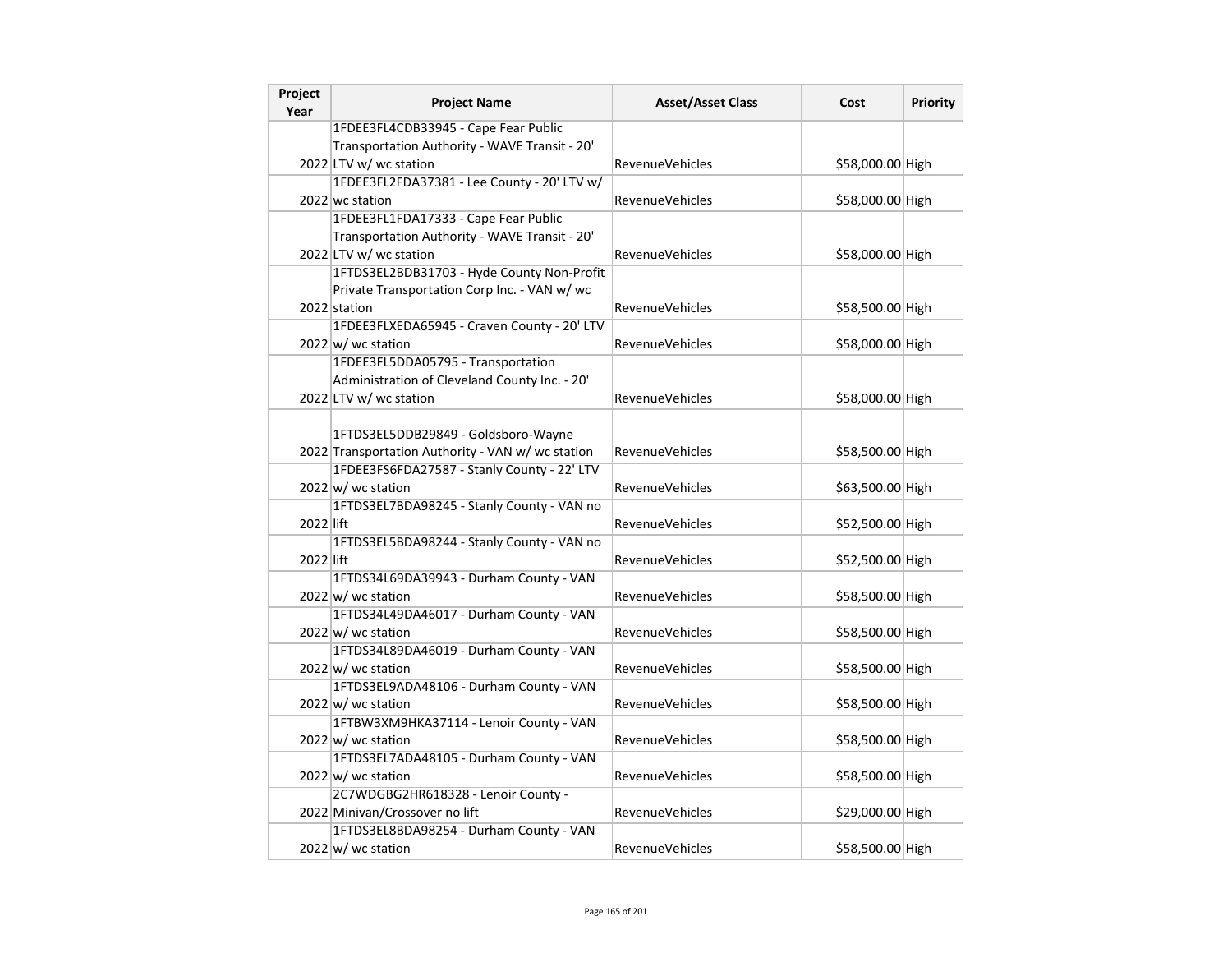| Project<br>Year | <b>Project Name</b>                                                   | <b>Asset/Asset Class</b> | Cost               | <b>Priority</b> |
|-----------------|-----------------------------------------------------------------------|--------------------------|--------------------|-----------------|
|                 | 1FTDS3ELXBDA98255 - Durham County - VAN                               |                          |                    |                 |
|                 | 2022 w/ wc station                                                    | <b>RevenueVehicles</b>   | \$58,500.00 High   |                 |
|                 | 1FTDS3EL9DDB29868 - Durham County - VAN                               |                          |                    |                 |
|                 | $2022 \vert w \vert$ wc station                                       | <b>RevenueVehicles</b>   | \$58,500.00 High   |                 |
|                 | 1FTDS3EL0DDB29869 - Durham County - VAN                               |                          |                    |                 |
|                 | $2022 \text{ w}$ / wc station                                         | <b>RevenueVehicles</b>   | \$58,500.00 High   |                 |
|                 | 1FTDS3ELXEDA38674 - Durham County - VAN                               |                          |                    |                 |
|                 | $2022 \text{ w}$ / wc station                                         | <b>RevenueVehicles</b>   | \$58,500.00 High   |                 |
|                 | 1FTDS3EL8EDA38673 - Durham County - VAN                               |                          |                    |                 |
|                 | $2022$ w/ wc station                                                  | <b>RevenueVehicles</b>   | \$58,500.00 High   |                 |
|                 | 1FDEE3FSXCDB33939 - Craven County - 22' LTV                           |                          |                    |                 |
|                 | $2022 \vert w \vert$ wc station                                       | <b>RevenueVehicles</b>   | \$63,500.00 High   |                 |
|                 | 2C7WDGBG1FR599445 - Kerr Area                                         |                          |                    |                 |
|                 | Transportation Authority - Minivan/Crossover                          |                          |                    |                 |
|                 | $2022$ no lift                                                        | <b>RevenueVehicles</b>   | \$29,000.00 High   |                 |
|                 | 1FTDS3EL4DDB29857 - Alleghany County - VAN                            |                          |                    |                 |
|                 | 2022 no lift                                                          | <b>RevenueVehicles</b>   | \$52,500.00 High   |                 |
|                 | 1FTDS3EL5EDA38646 - Alleghany County - VAN                            |                          |                    |                 |
|                 | 2022 no lift                                                          | <b>RevenueVehicles</b>   | \$52,500.00 High   |                 |
|                 | 1FTDS3EL0ADA48107 - Durham County - VAN                               |                          |                    |                 |
|                 | $2022 \text{ w}$ / wc station                                         | <b>RevenueVehicles</b>   | \$58,500.00 High   |                 |
|                 | 1FTDS3EL5EDA38632 - Yadkin Valley Economic                            |                          |                    |                 |
|                 | 2022 Development District Inc. - VAN no lift                          | <b>RevenueVehicles</b>   | \$52,500.00 High   |                 |
|                 |                                                                       |                          |                    |                 |
|                 | 1FDFE4FS3DDA89052 - Choanoke Public                                   |                          |                    |                 |
|                 | 2022 Transportation Authority - 25' LTV w/ wc station RevenueVehicles |                          | \$70,000.00 High   |                 |
|                 |                                                                       |                          |                    |                 |
|                 | 1FDEE3FLXEDA52287 - Choanoke Public                                   |                          |                    |                 |
|                 | 2022 Transportation Authority - 20' LTV w/ wc station RevenueVehicles |                          | \$58,000.00 High   |                 |
| 2022 lift       | 1FTSS34L69DA40257 - Harnett County - VAN no                           |                          |                    |                 |
|                 |                                                                       | <b>RevenueVehicles</b>   | \$52,500.00 High   |                 |
|                 | 1FDEE3FSXEDA52281 - Choanoke Public                                   |                          |                    |                 |
|                 | 2022 Transportation Authority - 22' LTV w/ wc station RevenueVehicles |                          | \$63,500.00 Medium |                 |
|                 | 2B6LB31Z3YK161995 - Swain County Focal                                |                          |                    |                 |
|                 | 2022 Point on Aging Inc. - VAN w/ wc station                          | <b>RevenueVehicles</b>   | \$58,500.00 Medium |                 |
|                 | 1FDFE4FS4FDA34578 - Robeson County - 25'                              |                          |                    |                 |
|                 | 2022 LTV w/ wc station                                                | <b>RevenueVehicles</b>   | \$70,000.00 Medium |                 |
|                 | 1FTDS3EL2EDA38703 - Harnett County - VAN                              |                          |                    |                 |
|                 | 2022 no lift                                                          | <b>RevenueVehicles</b>   | \$52,500.00 Medium |                 |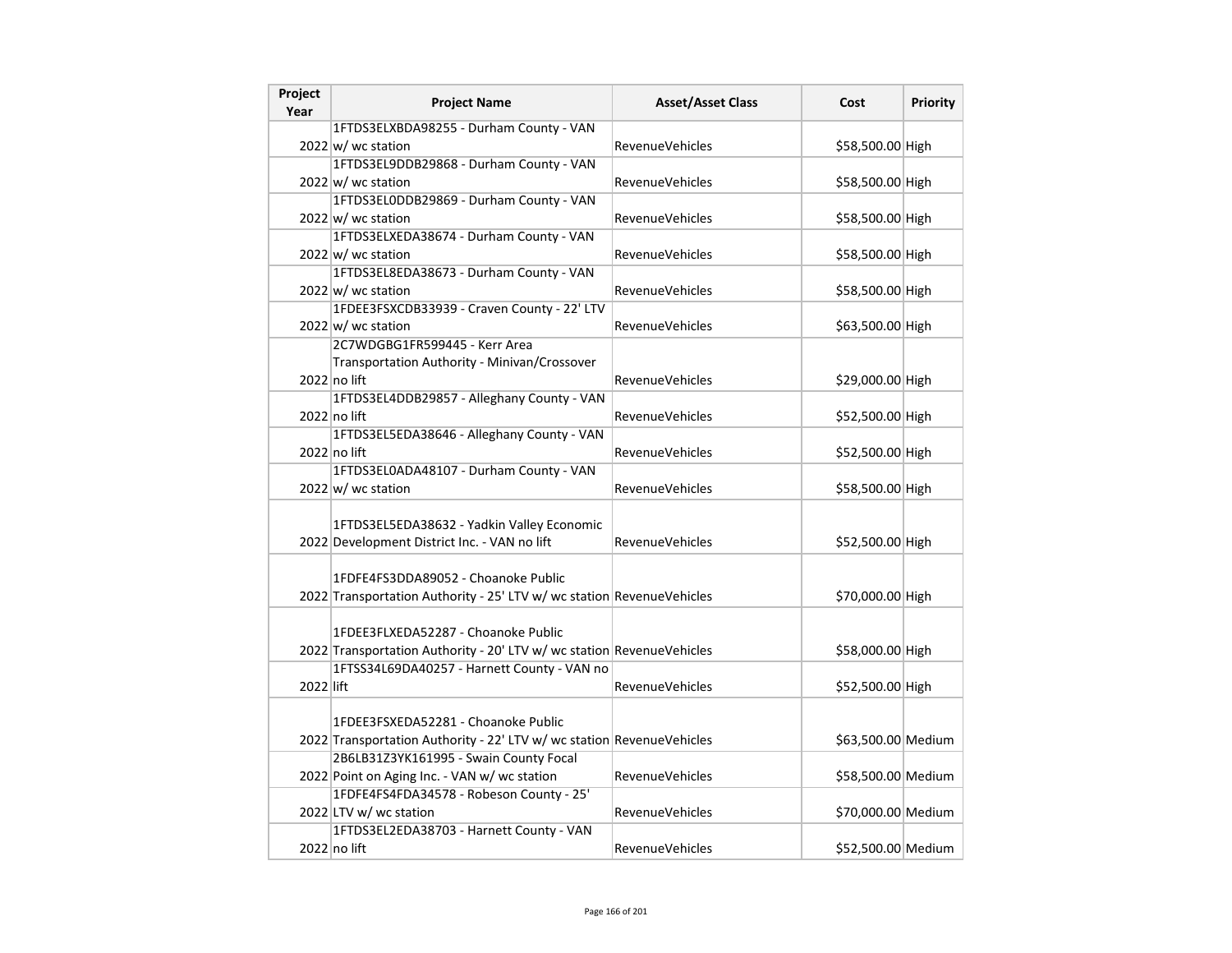| Project<br>Year | <b>Project Name</b>                                | <b>Asset/Asset Class</b> | Cost               | Priority |
|-----------------|----------------------------------------------------|--------------------------|--------------------|----------|
|                 | 1FTDS3EL9EDA38701 - Harnett County - VAN           |                          |                    |          |
|                 | 2022 no lift                                       | RevenueVehicles          | \$52,500.00 Medium |          |
|                 | 1FTBW3XM8HKA50243 - Person County - VAN            |                          |                    |          |
|                 | $2022 \vert w \vert$ wc station                    | RevenueVehicles          | \$58,500.00 Medium |          |
|                 | 1FTBW3XM6HKA50242 - Person County - VAN            |                          |                    |          |
|                 | 2022 w/ wc station                                 | <b>RevenueVehicles</b>   | \$58,500.00 Medium |          |
|                 | 1FDEE3FL7FDA17319 - Pitt County/Pitt Area          |                          |                    |          |
|                 | 2022 Transit System - 20' LTV w/ wc station        | RevenueVehicles          | \$58,000.00 Medium |          |
|                 | 2C4RDGBG2ER380566 - Yadkin Valley Economic         |                          |                    |          |
|                 | Development District Inc. - Minivan/Crossover      |                          |                    |          |
|                 | 2022 no lift                                       | <b>RevenueVehicles</b>   | \$29,000.00 Medium |          |
|                 | 1FDEE3FL5GDC31968 - Yadkin Valley Economic         |                          |                    |          |
|                 | Development District Inc. - 20' LTV w/ wc          |                          |                    |          |
|                 | 2022 station                                       | <b>RevenueVehicles</b>   | \$58,000.00 Medium |          |
|                 | 1FDFE4FS4HDC36498 - Albemarle Regional             |                          |                    |          |
|                 | 2022 Health Services - 25' LTV w/ wc station       | <b>RevenueVehicles</b>   | \$70,000.00 Medium |          |
|                 |                                                    |                          |                    |          |
|                 | 1FTDS3EL9EDA38634 - Yadkin Valley Economic         |                          |                    |          |
|                 | 2022 Development District Inc. - VAN w/ wc station | <b>RevenueVehicles</b>   | \$58,500.00 Medium |          |
|                 |                                                    |                          |                    |          |
|                 | 1FTDS3EL4EDA38637 - Yadkin Valley Economic         |                          |                    |          |
|                 | 2022 Development District Inc. - VAN w/ wc station | <b>RevenueVehicles</b>   | \$58,500.00 Medium |          |
|                 | 1FDFE4FS6HDC36499 - Albemarle Regional             |                          |                    |          |
|                 | 2022 Health Services - 22' LTV w/ wc station       | <b>RevenueVehicles</b>   | \$63,500.00 Medium |          |
|                 | 1FDEE3FS9HDC37829 - Albemarle Regional             |                          |                    |          |
|                 | 2022 Health Services - 20' LTV w/ wc station       | <b>RevenueVehicles</b>   | \$58,000.00 Medium |          |
|                 | 1FDEE3FL8FDA17331 - Yadkin Valley Economic         |                          |                    |          |
|                 | Development District Inc. - 20' LTV w/ wc          |                          |                    |          |
|                 | 2022 station                                       | <b>RevenueVehicles</b>   | \$58,000.00 Medium |          |
|                 | 1FDEE3FL8FDA17328 - Yadkin Valley Economic         |                          |                    |          |
|                 | Development District Inc. - 20' LTV w/ wc          |                          |                    |          |
|                 | 2022 station                                       | RevenueVehicles          | \$58,000.00 Medium |          |
|                 | 1FDEE3FLXFDA17329 - Yadkin Valley Economic         |                          |                    |          |
|                 | Development District Inc. - 20' LTV w/ wc          |                          |                    |          |
|                 | 2022 station                                       | RevenueVehicles          | \$58,000.00 Medium |          |
|                 | 1FDEE3FL6FDA17330 - Yadkin Valley Economic         |                          |                    |          |
|                 | Development District Inc. - 20' LTV w/ wc          |                          |                    |          |
|                 | 2022 station                                       | RevenueVehicles          | \$58,000.00 Medium |          |
|                 | 2D4GP44L46R791348 - Goldsboro-Wayne                |                          |                    |          |
|                 | Transportation Authority - Minivan/Crossover       |                          |                    |          |
|                 | 2022 no lift                                       | <b>RevenueVehicles</b>   | \$29,000.00 Medium |          |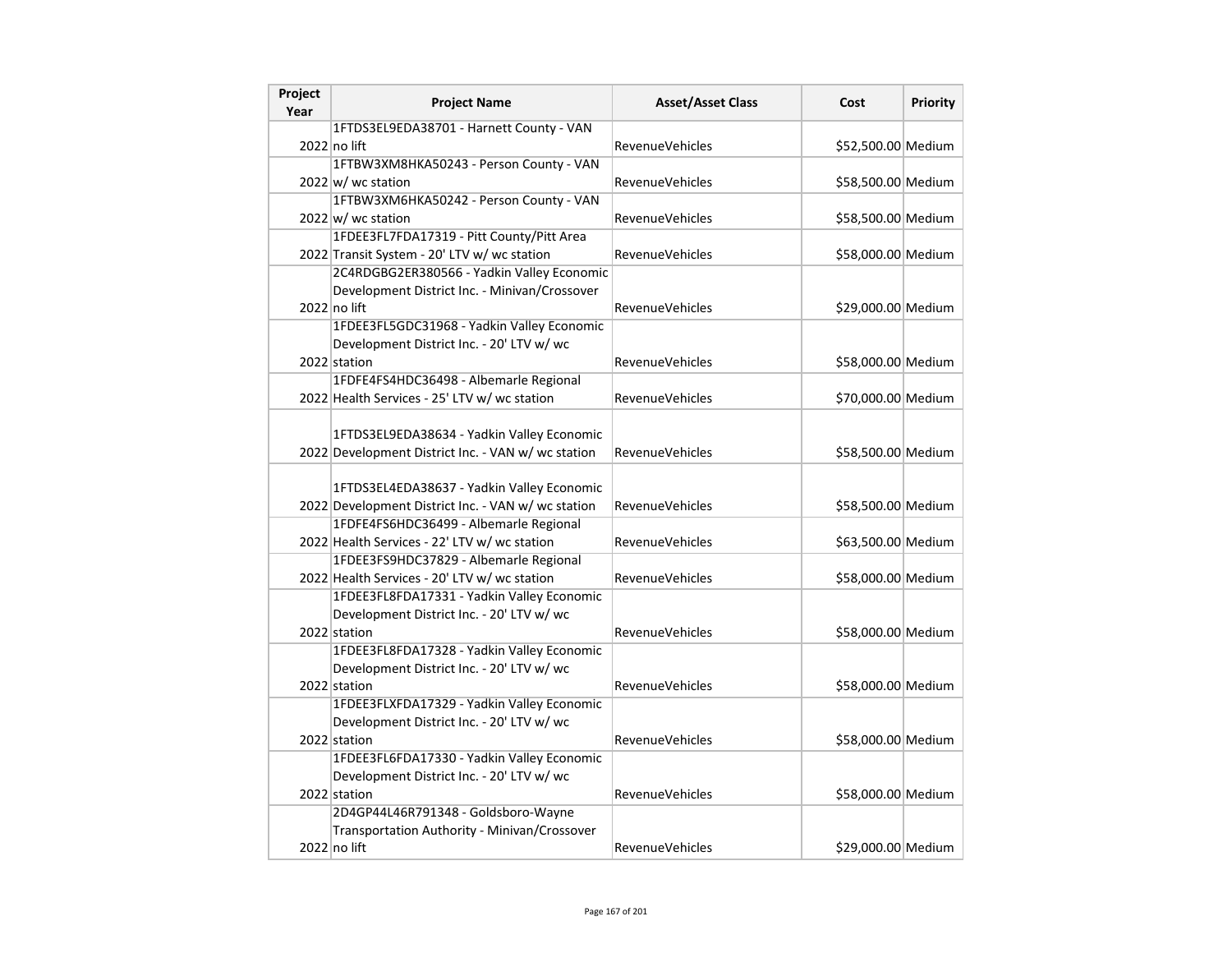| Project<br>Year | <b>Project Name</b>                                                                        | <b>Asset/Asset Class</b> | Cost               | <b>Priority</b> |
|-----------------|--------------------------------------------------------------------------------------------|--------------------------|--------------------|-----------------|
|                 | 1FDEE3FS3HDC32769 - Albemarle Regional                                                     |                          |                    |                 |
|                 | 2022 Health Services - 22' LTV w/ wc station                                               | <b>RevenueVehicles</b>   | \$63,500.00 Medium |                 |
|                 | 1FDEE3FLXGDC27348 - Craven County - 20' LTV                                                |                          |                    |                 |
|                 | $2022 \vert w \vert$ wc station                                                            | RevenueVehicles          | \$58,000.00 Medium |                 |
|                 | 1FDEE3FL2FDA34528 - Columbus County - 20'                                                  |                          |                    |                 |
|                 | 2022 LTV w/ wc station                                                                     | <b>RevenueVehicles</b>   | \$58,000.00 Medium |                 |
|                 | 1FDFE4FS6DDA02793 - Gaston County - 25' LTV                                                |                          |                    |                 |
|                 | $2022 \vert w \vert$ wc station                                                            | RevenueVehicles          | \$70,000.00 Medium |                 |
|                 | 1FDFE4FS6EDA09003 - Gaston County - 25' LTV                                                |                          |                    |                 |
|                 | $2022 \vert w \vert$ wc station                                                            | <b>RevenueVehicles</b>   | \$70,000.00 Medium |                 |
|                 | 1FDGF5GY9EEA69149 - Gaston County - 28' LTV                                                |                          |                    |                 |
|                 | 2022 w/ wc station                                                                         | <b>RevenueVehicles</b>   | \$90,500.00 Medium |                 |
|                 | 1FDEE3FS1EDA88196 - Gaston County - 22' LTV                                                |                          |                    |                 |
|                 | $2022 \vert w \vert$ wc station                                                            | <b>RevenueVehicles</b>   | \$63,500.00 Medium |                 |
|                 | 1FTDS3EL0ADA15088 - Gaston County - VAN w/                                                 |                          |                    |                 |
|                 | 2022 wc station                                                                            | <b>RevenueVehicles</b>   | \$58,500.00 Medium |                 |
|                 | 1FDFE4FS4ADA62499 - Gaston County - 25' LTV                                                |                          |                    |                 |
|                 | $2022 \vert w \vert$ wc station                                                            | <b>RevenueVehicles</b>   | \$70,000.00 Medium |                 |
|                 | 1FTDS3EL3BDB31726 - Yadkin Valley Economic<br>2022 Development District Inc. - VAN no lift | <b>RevenueVehicles</b>   | \$52,500.00 Medium |                 |
|                 | 1FTDS3EL9EDA38665 - Rowan County - VAN w/                                                  |                          |                    |                 |
|                 | 2022 wc station                                                                            | <b>RevenueVehicles</b>   | \$58,500.00 Medium |                 |
|                 | 1FDEE3FL6GDC27346 - Rowan County - 20' LTV                                                 |                          |                    |                 |
|                 | $2022 \vert w \vert$ wc station                                                            | RevenueVehicles          | \$58,000.00 Medium |                 |
|                 | 1FDEE3FS8GDC26271 - Person County - 22' LTV<br>$2022 \vert w \vert$ wc station             | <b>RevenueVehicles</b>   | \$63,500.00 Medium |                 |
|                 | 1FDEE3FL2FDA15672 - Rowan County - 20' LTV                                                 |                          |                    |                 |
|                 | $2022 \vert w \vert$ wc station                                                            | <b>RevenueVehicles</b>   | \$58,000.00 Medium |                 |
|                 | 1FMHK8B89CGB03195 - Albemarle Regional                                                     |                          |                    |                 |
|                 | 2022 Health Services - Service Vehicle                                                     | <b>RevenueVehicles</b>   | \$40,000.00 Medium |                 |
|                 | 1FDEE3FS2FDA23746 - Rowan County - 22' LTV                                                 |                          |                    |                 |
|                 | $2022$ w/ wc station                                                                       | <b>RevenueVehicles</b>   | \$63,500.00 Medium |                 |
|                 | 1FDEE3FS0FDA23745 - Rowan County - 22' LTV                                                 |                          |                    |                 |
|                 | $2022 \vert w \vert$ wc station                                                            | RevenueVehicles          | \$63,500.00 Medium |                 |
|                 | 1FDEE3FL1FDA15663 - Cabarrus County - 20'                                                  |                          |                    |                 |
|                 | 2022 LTV w/ wc station                                                                     | <b>RevenueVehicles</b>   | \$58,000.00 Medium |                 |
|                 | 1FDEE3FL5FDA15665 - Cabarrus County - 20'                                                  |                          |                    |                 |
|                 | 2022 LTV w/ wc station                                                                     | <b>RevenueVehicles</b>   | \$58,000.00 Medium |                 |
|                 | 1FDEE3FL7FDA15666 - Cabarrus County - 20'                                                  |                          |                    |                 |
|                 | 2022 LTV w/ wc station                                                                     | <b>RevenueVehicles</b>   | \$58,000.00 Medium |                 |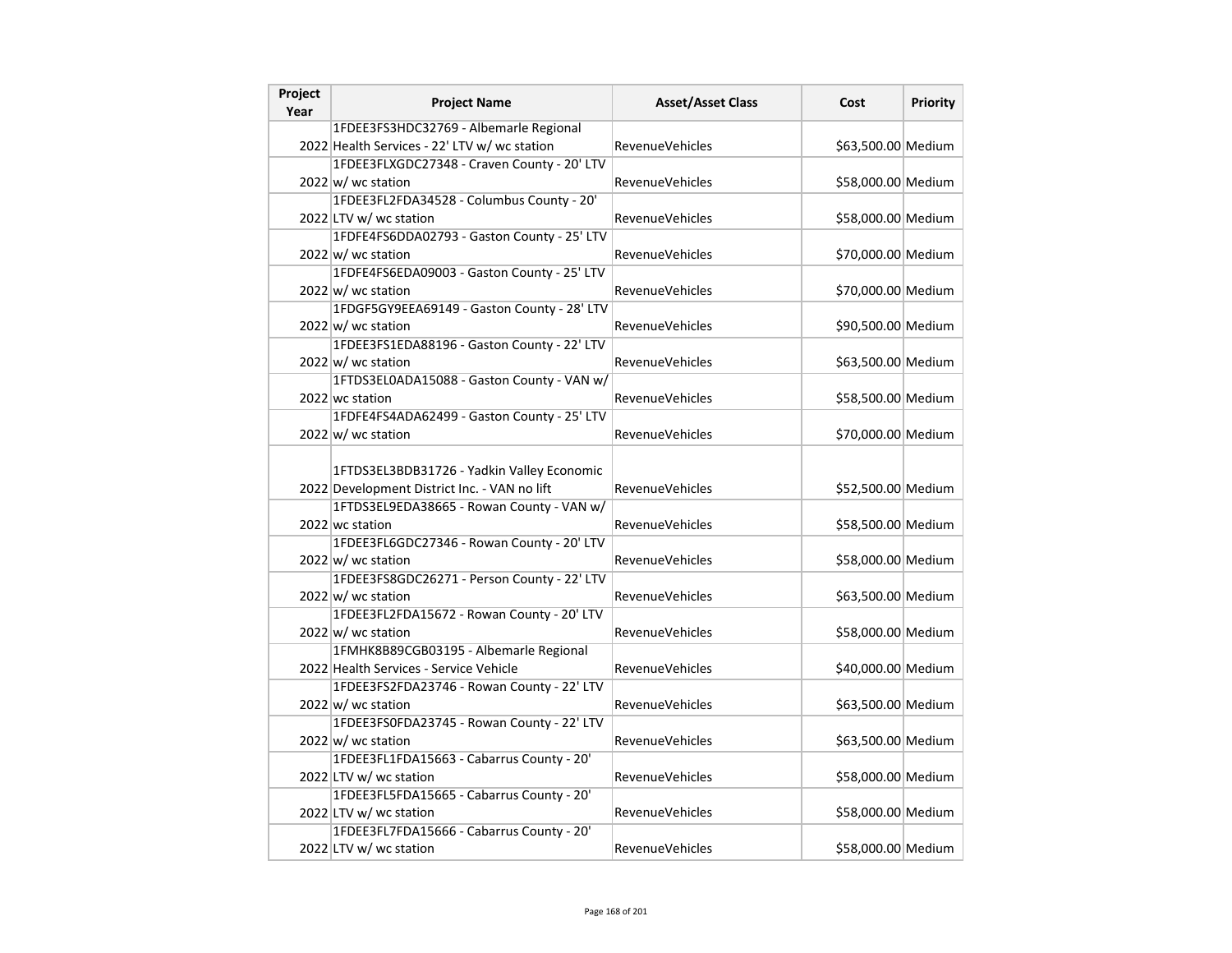| Project<br>Year | <b>Project Name</b>                                                                                    | <b>Asset/Asset Class</b> | Cost               | Priority |
|-----------------|--------------------------------------------------------------------------------------------------------|--------------------------|--------------------|----------|
|                 | 1FDEE3FL3FDA15664 - Cabarrus County - 20'                                                              |                          |                    |          |
|                 | 2022 LTV w/ wc station                                                                                 | <b>RevenueVehicles</b>   | \$58,000.00 Medium |          |
|                 | 1FDEE3FL1GDC27349 - Craven County - 20' LTV                                                            |                          |                    |          |
|                 | $2022 \text{ w}$ wc station                                                                            | RevenueVehicles          | \$58,000.00 Medium |          |
|                 | 1FDEE3FL8GDC27347 - Craven County - 20' LTV                                                            |                          |                    |          |
|                 | $2022 \vert w \vert$ wc station                                                                        | <b>RevenueVehicles</b>   | \$58,000.00 Medium |          |
|                 | 1FDEE3FL8GDC27073 - Cabarrus County - 20'                                                              |                          |                    |          |
|                 | 2022 LTV w/ wc station                                                                                 | Revenue Vehicles         | \$58,000.00 Medium |          |
|                 | 1FDEE3FLXGDC27074 - Cabarrus County - 20'                                                              |                          |                    |          |
|                 | 2022 LTV w/ wc station                                                                                 | <b>RevenueVehicles</b>   | \$58,000.00 Medium |          |
|                 | 1FDEE3FL0FDA15671 - Rowan County - 20' LTV                                                             |                          |                    |          |
|                 | $2022 \vert w \vert$ wc station                                                                        | RevenueVehicles          | \$58,000.00 Medium |          |
|                 | 1FDEE3FS5HDC38119 - Cabarrus County - 20'                                                              |                          |                    |          |
|                 | 2022 LTV w/ wc station                                                                                 | <b>RevenueVehicles</b>   | \$58,000.00 Medium |          |
|                 | 1FDEE3FS7HDC36484 - Kerr Area<br>2022 Transportation Authority - 20' LTV w/ wc station RevenueVehicles |                          | \$58,000.00 Medium |          |
|                 |                                                                                                        |                          |                    |          |
|                 | 1FDEE3FS3HDC36479 - Kerr Area<br>2022 Transportation Authority - 20' LTV w/ wc station RevenueVehicles |                          | \$58,000.00 Medium |          |
|                 | 1FDFE4FS2EDA94566 - Gaston County - 25' LTV                                                            |                          |                    |          |
|                 | $2022 \vert w \vert$ wc station                                                                        | <b>RevenueVehicles</b>   | \$70,000.00 Medium |          |
|                 | 1FDEE3FL1FDA37386 - Clay County - 20' LTV w/                                                           |                          |                    |          |
|                 | 2022 wc station                                                                                        | <b>RevenueVehicles</b>   | \$58,000.00 Medium |          |
|                 | 1FDFE4FS6FDA27616 - Ashe County                                                                        |                          |                    |          |
|                 | Transportation Authority, Inc. - 25' LTV w/ wc                                                         |                          |                    |          |
|                 | 2022 station                                                                                           | <b>RevenueVehicles</b>   | \$70,000.00 Medium |          |
|                 | 1FDFE4FSXFDA34567 - Orange County - 25' LTV                                                            |                          |                    |          |
|                 | 2022 w/ wc station                                                                                     | RevenueVehicles          | \$70,000.00 Medium |          |
|                 | 1FDFE4FS8FDA34566 - Orange County - 25' LTV                                                            |                          |                    |          |
|                 | $2022 \vert w \vert$ wc station                                                                        | RevenueVehicles          | \$70,000.00 Medium |          |
|                 | 1FDFE4FS6FDA34565 - Orange County - 25' LTV                                                            |                          |                    |          |
|                 | $2022 \vert w \vert$ wc station                                                                        | <b>RevenueVehicles</b>   | \$70,000.00 Medium |          |
|                 | 1FDFE4FS4FDA34564 - Orange County - 25' LTV                                                            |                          |                    |          |
|                 | $2022 \vert w \vert$ wc station                                                                        | <b>RevenueVehicles</b>   | \$70,000.00 Medium |          |
|                 | 1FDEE3FS5HDC39884 - Ashe County                                                                        |                          |                    |          |
|                 | Transportation Authority, Inc. - 20' LTV w/ wc                                                         |                          |                    |          |
|                 | 2022 station                                                                                           | <b>RevenueVehicles</b>   | \$58,000.00 Medium |          |
|                 | 1FDFE4FS8DDA02794 - Gaston County - 25' LTV                                                            |                          |                    |          |
|                 | $2022 \vert w \vert$ wc station                                                                        | <b>RevenueVehicles</b>   | \$70,000.00 Medium |          |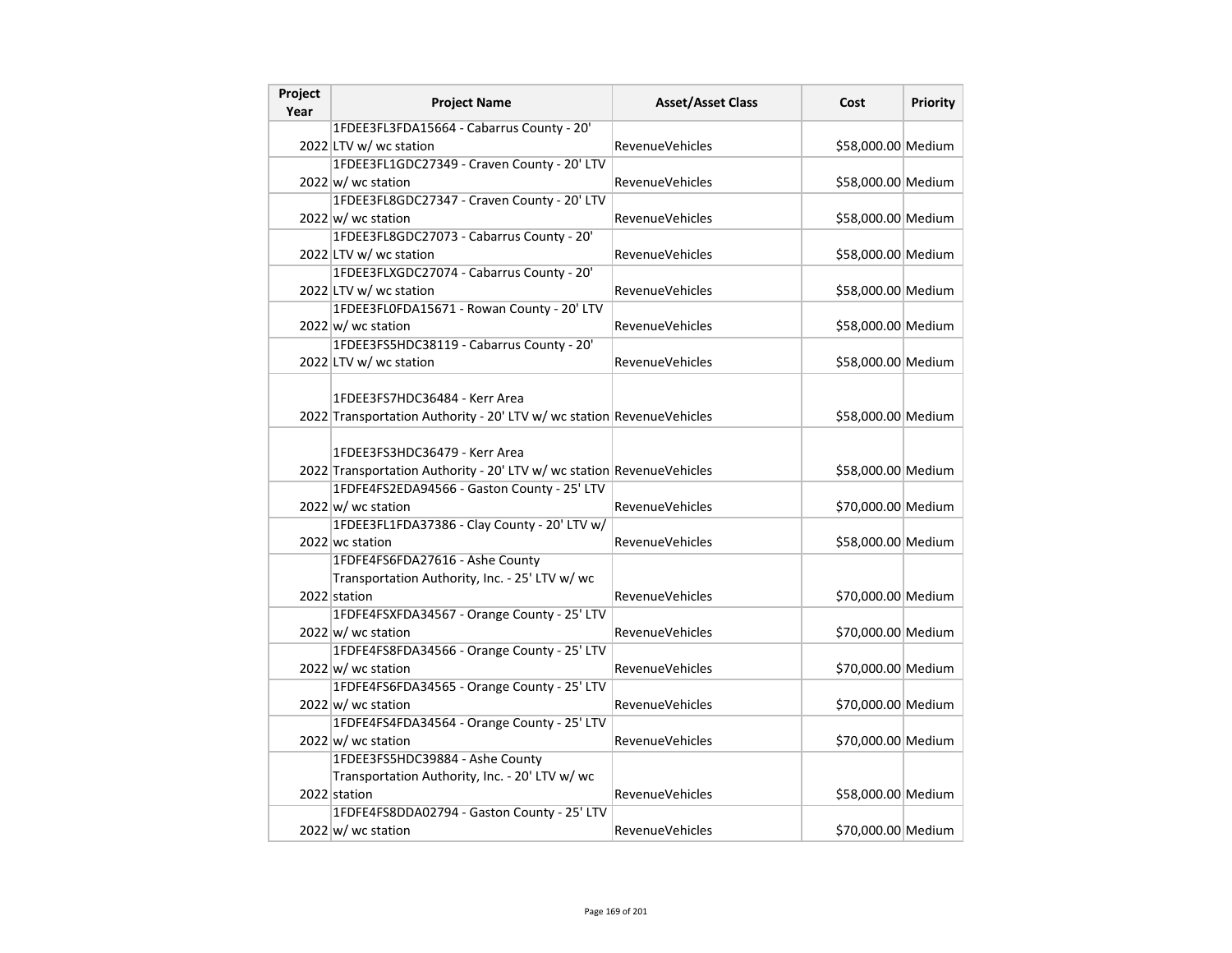| Project<br>Year | <b>Project Name</b>                                                                                                | <b>Asset/Asset Class</b> | Cost                | <b>Priority</b> |
|-----------------|--------------------------------------------------------------------------------------------------------------------|--------------------------|---------------------|-----------------|
|                 | 1FDEE3FS7HDC37831 - Cabarrus County - 20'                                                                          |                          |                     |                 |
|                 | 2022 LTV w/ wc station                                                                                             | RevenueVehicles          | \$58,000.00 Medium  |                 |
|                 | 2022 1N9FLAC8X5C084164 - Wilson City - Bus                                                                         | <b>RevenueVehicles</b>   | \$500,000.00 Medium |                 |
|                 | 1FDFE4FS2FDA34594 - Mecklenburg County -                                                                           |                          |                     |                 |
|                 | 2022 25' LTV w/ wc station                                                                                         | RevenueVehicles          | \$70,000.00 Medium  |                 |
|                 | 1FDFE4FS0FDA34593 - Mecklenburg County -                                                                           |                          |                     |                 |
|                 | 2022 25' LTV w/ wc station                                                                                         | RevenueVehicles          | \$70,000.00 Medium  |                 |
|                 | 1FDFE4FS9FDA34592 - Mecklenburg County -                                                                           |                          |                     |                 |
|                 | 2022 25' LTV w/ wc station                                                                                         | RevenueVehicles          | \$70,000.00 Medium  |                 |
|                 | 1FDFE4FS7FDA34591 - Mecklenburg County -                                                                           |                          |                     |                 |
|                 | 2022 25' LTV w/ wc station                                                                                         | <b>RevenueVehicles</b>   | \$70,000.00 Medium  |                 |
|                 | 1FDFE4FS5FDA34590 - Mecklenburg County -                                                                           |                          |                     |                 |
|                 | 2022 25' LTV w/ wc station                                                                                         | <b>RevenueVehicles</b>   | \$70,000.00 Medium  |                 |
|                 | 1FDEE3FL8GDC07082 - Lee County - 20' LTV no                                                                        |                          |                     |                 |
| 2022 lift       |                                                                                                                    | <b>RevenueVehicles</b>   | \$52,000.00 Medium  |                 |
|                 | 1FDEE3FS9HDC37832 - Cabarrus County - 20'                                                                          |                          |                     |                 |
|                 | 2022 LTV w/ wc station                                                                                             | RevenueVehicles          | \$58,000.00 Medium  |                 |
|                 | 1FDEE3FS8HDC37837 - Goldsboro-Wayne                                                                                |                          |                     |                 |
|                 | 2022 Transportation Authority - 22' LTV w/ wc station RevenueVehicles<br>1FDEE3FS9HDC37345 - Onslow United Transit |                          | \$63,500.00 Medium  |                 |
|                 | 2022 System, Inc. - 20' LTV w/ wc station                                                                          | RevenueVehicles          | \$58,000.00 Medium  |                 |
|                 | 1FDEE3FS7HDC31978 - Columbus County - 20'                                                                          |                          |                     |                 |
|                 | 2022 LTV no lift                                                                                                   | <b>RevenueVehicles</b>   | \$52,000.00 Medium  |                 |
|                 | 1FDEE3FL7GDC12399 - Anson County - 20' LTV                                                                         |                          |                     |                 |
|                 | 2022 no lift                                                                                                       | RevenueVehicles          | \$52,000.00 Medium  |                 |
|                 | 1FT2S34L78DA60595 - McDowell Transit - VAN                                                                         |                          |                     |                 |
|                 | $2022 \text{ w}$ / wc station                                                                                      | <b>RevenueVehicles</b>   | \$58,500.00 Medium  |                 |
|                 | 1FDFE4FS0GDC25867 - Iredell County - 25' LTV                                                                       |                          |                     |                 |
|                 | 2022 w/ wc station                                                                                                 | <b>RevenueVehicles</b>   | \$70,000.00 Medium  |                 |
|                 | 1FDFE4FSXDDA51236 - Washington County -                                                                            |                          |                     |                 |
|                 | 2022 25' LTV w/ wc station                                                                                         | <b>RevenueVehicles</b>   | \$70,000.00 Medium  |                 |
|                 | 1FTDS3EL6EDA38624 - Yancey County                                                                                  |                          |                     |                 |
|                 | 2022 Transportation Authority - VAN no lift                                                                        | <b>RevenueVehicles</b>   | \$52,500.00 Medium  |                 |
|                 | 1FDEE3FS7GDC33583 - Onslow United Transit                                                                          |                          |                     |                 |
|                 | 2022 System, Inc. - 22' LTV w/ wc station                                                                          | <b>RevenueVehicles</b>   | \$63,500.00 Medium  |                 |
|                 | 1FTBW3XMXGKA68516 - Yancey County<br>2022 Transportation Authority - VAN w/ wc station                             | RevenueVehicles          | \$58,500.00 Medium  |                 |
|                 |                                                                                                                    |                          |                     |                 |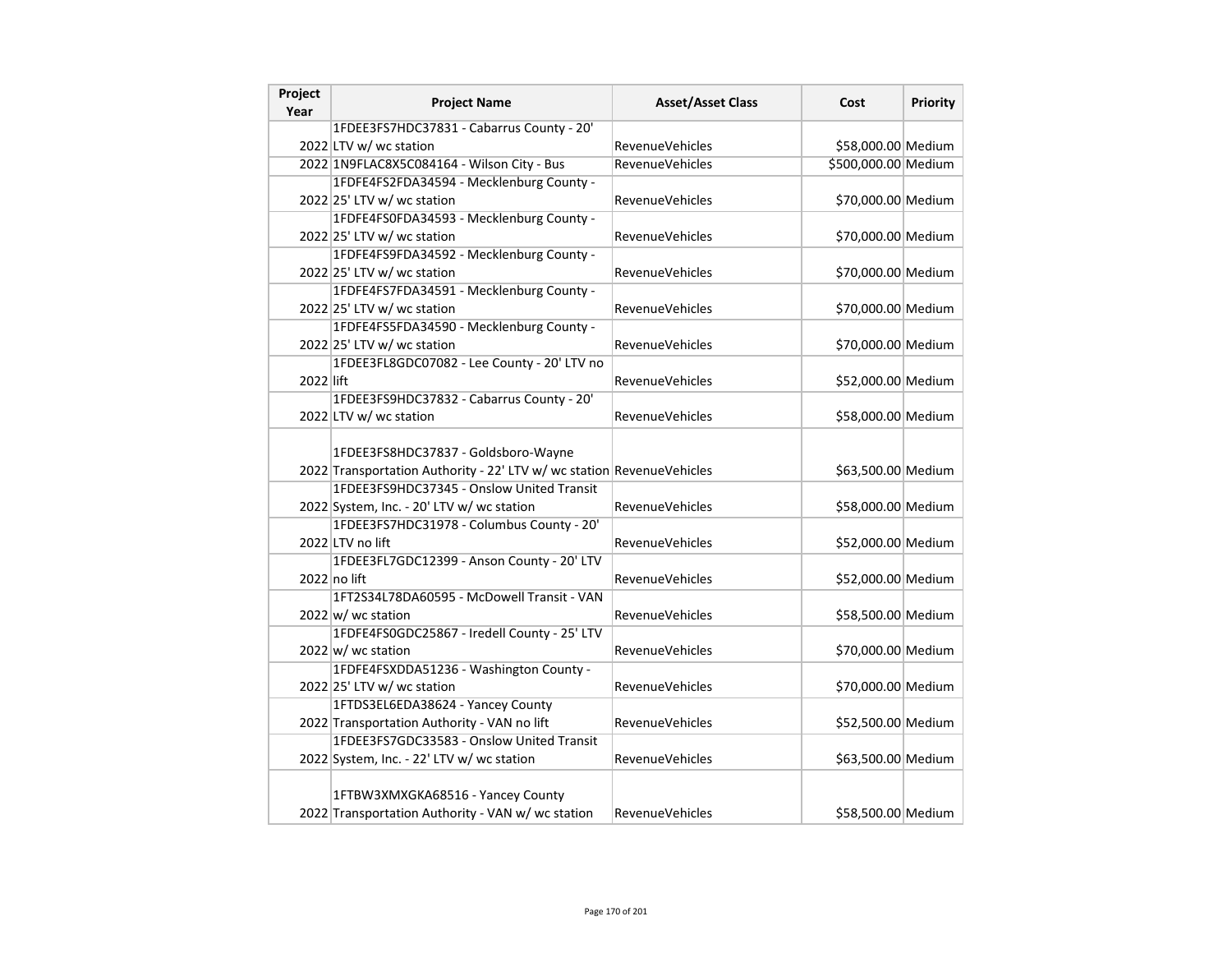| Project<br>Year | <b>Project Name</b>                                                                                          | <b>Asset/Asset Class</b> | Cost                | <b>Priority</b> |
|-----------------|--------------------------------------------------------------------------------------------------------------|--------------------------|---------------------|-----------------|
|                 |                                                                                                              |                          |                     |                 |
|                 | 1FTBW3XM8GKA68515 - Yancey County                                                                            |                          |                     |                 |
|                 | 2022 Transportation Authority - VAN w/ wc station                                                            | RevenueVehicles          | \$58,500.00 Medium  |                 |
|                 |                                                                                                              |                          |                     |                 |
|                 | 2C4RDGBG0ER450355 - Onslow United Transit                                                                    |                          |                     |                 |
|                 | 2022 System, Inc. - Minivan/Crossover no lift<br>1FDEE3FL5FDA34541 - Onslow United Transit                   | RevenueVehicles          | \$29,000.00 Medium  |                 |
|                 | 2022 System, Inc. - 20' LTV w/ wc station                                                                    |                          | \$58,000.00 Medium  |                 |
|                 | 1FTSS34L36HA67663 - McDowell Transit - VAN                                                                   | <b>RevenueVehicles</b>   |                     |                 |
|                 | $2022 \text{ w}$ / wc station                                                                                | <b>RevenueVehicles</b>   | \$58,500.00 Medium  |                 |
|                 | 1FTSS34L17DA54872 - McDowell Transit - VAN                                                                   |                          |                     |                 |
|                 | 2022 no lift                                                                                                 | <b>RevenueVehicles</b>   | \$52,500.00 Medium  |                 |
|                 | 2022 1N9FLAC855C084167 - Wilson City - Bus                                                                   | <b>RevenueVehicles</b>   | \$500,000.00 Medium |                 |
|                 | 1FTSS34L17DA50711 - McDowell Transit - VAN                                                                   |                          |                     |                 |
|                 | $2022$ no lift                                                                                               | <b>RevenueVehicles</b>   | \$52,500.00 Medium  |                 |
|                 | 1FDFE4FSXGDC25858 - Robeson County - 25'                                                                     |                          |                     |                 |
|                 | 2022 LTV w/ wc station                                                                                       | RevenueVehicles          | \$70,000.00 Medium  |                 |
|                 | 1FTSS34LX7DA50710 - McDowell Transit - VAN                                                                   |                          |                     |                 |
|                 | 2022 no lift                                                                                                 | <b>RevenueVehicles</b>   | \$52,500.00 Medium  |                 |
|                 | 1FT2S34L58DA60594 - McDowell Transit - VAN                                                                   |                          |                     |                 |
|                 | 2022 no lift                                                                                                 | RevenueVehicles          | \$52,500.00 Medium  |                 |
|                 | 1FT2S34L98DA60596 - McDowell Transit - VAN                                                                   |                          |                     |                 |
|                 | $2022 \vert w \vert$ wc station                                                                              | RevenueVehicles          | \$58,500.00 Medium  |                 |
|                 | 1FDEE3FL7GDC31969 - Yadkin Valley Economic                                                                   |                          |                     |                 |
|                 | Development District Inc. - 20' LTV w/ wc                                                                    |                          |                     |                 |
|                 | 2022 station                                                                                                 | RevenueVehicles          | \$58,000.00 Medium  |                 |
|                 |                                                                                                              |                          |                     |                 |
|                 | 1FDEE3FL5GDC31954 - Alamance County<br>2022 Transportation Authority - 20' LTV w/ wc station RevenueVehicles |                          | \$58,000.00 Medium  |                 |
|                 | 1FDEE3FS3HDC37714 - Union County - 20' LTV                                                                   |                          |                     |                 |
|                 | 2022 w/ wc station                                                                                           | <b>RevenueVehicles</b>   | \$58,000.00 Medium  |                 |
|                 | 1FDEE3FLXGDC33585 - Yadkin Valley Economic                                                                   |                          |                     |                 |
|                 | Development District Inc. - 20' LTV w/ wc                                                                    |                          |                     |                 |
|                 | 2022 station                                                                                                 | <b>RevenueVehicles</b>   | \$58,000.00 Medium  |                 |
|                 | 1FTBW3XM5HKA50264 - Rowan County - VAN                                                                       |                          |                     |                 |
|                 | $2022 \vert w \vert$ wc station                                                                              | <b>RevenueVehicles</b>   | \$58,500.00 Medium  |                 |
|                 | 1FTDS3ELXDDB26171 - Columbus County - VAN                                                                    |                          |                     |                 |
|                 | 2022 w/ wc station                                                                                           | <b>RevenueVehicles</b>   | \$58,500.00 Medium  |                 |
|                 |                                                                                                              |                          |                     |                 |
|                 | 1FDEE3FL9GDC12405 - Yadkin Valley Economic                                                                   |                          |                     |                 |
|                 | 2022 Development District Inc. - 20' LTV no lift                                                             | <b>RevenueVehicles</b>   | \$52,000.00 Medium  |                 |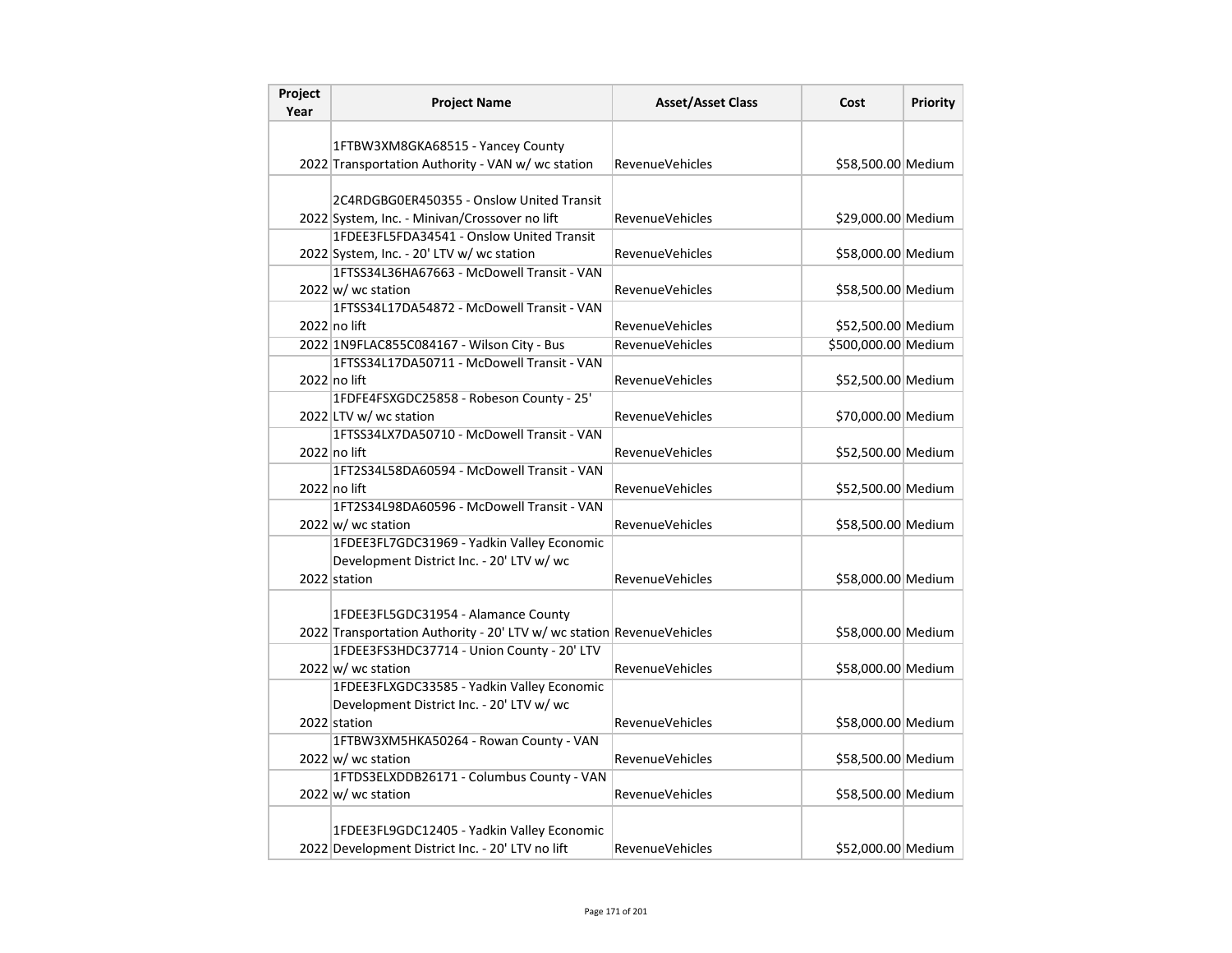| Project | <b>Project Name</b>                                                   | <b>Asset/Asset Class</b> | Cost               | <b>Priority</b> |
|---------|-----------------------------------------------------------------------|--------------------------|--------------------|-----------------|
| Year    | 1FTSS34L77DA54861 - McDowell Transit - VAN                            |                          |                    |                 |
|         | 2022 no lift                                                          | <b>RevenueVehicles</b>   | \$52,500.00 Medium |                 |
|         | 1FDFE4FS4GDC31977 - Rutherford County - 25'                           |                          |                    |                 |
|         | 2022 LTV w/ wc station                                                | <b>RevenueVehicles</b>   | \$70,000.00 Medium |                 |
|         | 1FDEE3FL0GDC03138 - Columbus County - 20'                             |                          |                    |                 |
|         | 2022 LTV no lift                                                      | <b>RevenueVehicles</b>   | \$52,000.00 Medium |                 |
|         | 1FDEE3FL3GDC27076 - Cabarrus County - 20'                             |                          |                    |                 |
|         | 2022 LTV w/ wc station                                                | <b>RevenueVehicles</b>   | \$58,000.00 Medium |                 |
|         | 1FDEE3FS1CDB33943 - Wilson City - 22' LTV w/                          |                          |                    |                 |
|         | 2022 wc station                                                       | <b>RevenueVehicles</b>   | \$63,500.00 Medium |                 |
|         | 2C7WDGBG2FR599454 - Wilson County - VAN                               |                          |                    |                 |
|         | 2022 w/ wc station                                                    | <b>RevenueVehicles</b>   | \$58,500.00 Medium |                 |
|         | 1FDEE3FL5GDC27077 - Cabarrus County - 20'                             |                          |                    |                 |
|         | 2022 LTV w/ wc station                                                | <b>RevenueVehicles</b>   | \$58,000.00 Medium |                 |
|         |                                                                       |                          |                    |                 |
|         | 1FDEE3FL2GDC27067 - Kerr Area                                         |                          |                    |                 |
|         | 2022 Transportation Authority - 20' LTV w/ wc station RevenueVehicles |                          | \$58,000.00 Medium |                 |
|         | 1FDFE4FP4ADA39641 - Orange County - 22' LTV                           |                          |                    |                 |
|         | $2022 \vert w \vert$ wc station                                       | <b>RevenueVehicles</b>   | \$63,500.00 Medium |                 |
|         | 1FDFE4FP7ADA41139 - Orange County - 22' LTV                           |                          |                    |                 |
|         | $2022 \vert w \vert$ wc station                                       | <b>RevenueVehicles</b>   | \$63,500.00 Medium |                 |
|         | 1FDFE4FS0FDA34626 - Orange County - 25' LTV                           |                          |                    |                 |
|         | $2022 \text{ w}$ wc station                                           | <b>RevenueVehicles</b>   | \$70,000.00 Medium |                 |
|         | 1FDFE4FS2FDA34627 - Orange County - 25' LTV                           |                          |                    |                 |
|         | $2022 \vert w \vert$ wc station                                       | <b>RevenueVehicles</b>   | \$70,000.00 Medium |                 |
|         | 1FDEE3FL2GDC31961 - Gaston County - 20' LTV                           |                          |                    |                 |
|         | $2022 \vert w \vert$ wc station                                       | RevenueVehicles          | \$58,000.00 Medium |                 |
|         | 1FDEE3FL4GDC27071 - Person County - 20' LTV                           |                          |                    |                 |
|         | $2022 \vert w \vert$ wc station                                       | <b>RevenueVehicles</b>   | \$58,000.00 Medium |                 |
|         | 1FDFE4FS1GDC25859 - Robeson County - 25'                              |                          |                    |                 |
|         | 2022 LTV w/ wc station                                                | <b>RevenueVehicles</b>   | \$70,000.00 Medium |                 |
|         | 1FDEE3FL2DDA45199 - Moore County - 20' LTV                            |                          |                    |                 |
|         | $2022$ w/ wc station                                                  | <b>RevenueVehicles</b>   | \$58,000.00 Medium |                 |
|         | 1FDFE4FS1GDC25862 - Mecklenburg County -                              |                          |                    |                 |
|         | 2022 25' LTV w/ wc station                                            | <b>RevenueVehicles</b>   | \$70,000.00 Medium |                 |
|         | 1FDFE4FS2GDC25868 - Mecklenburg County -                              |                          |                    |                 |
|         | 2022 25' LTV w/ wc station                                            | <b>RevenueVehicles</b>   | \$70,000.00 Medium |                 |
|         | 1FDFE4FS4GDC25869 - Gaston County - 25' LTV                           |                          |                    |                 |
|         | $2022 \vert w \vert$ wc station                                       | RevenueVehicles          | \$70,000.00 Medium |                 |
|         | 1FDEE3FL2DDA50788 - Cabarrus County - 20'                             |                          |                    |                 |
|         | 2022 LTV w/ wc station                                                | <b>RevenueVehicles</b>   | \$58,000.00 Medium |                 |
|         |                                                                       |                          |                    |                 |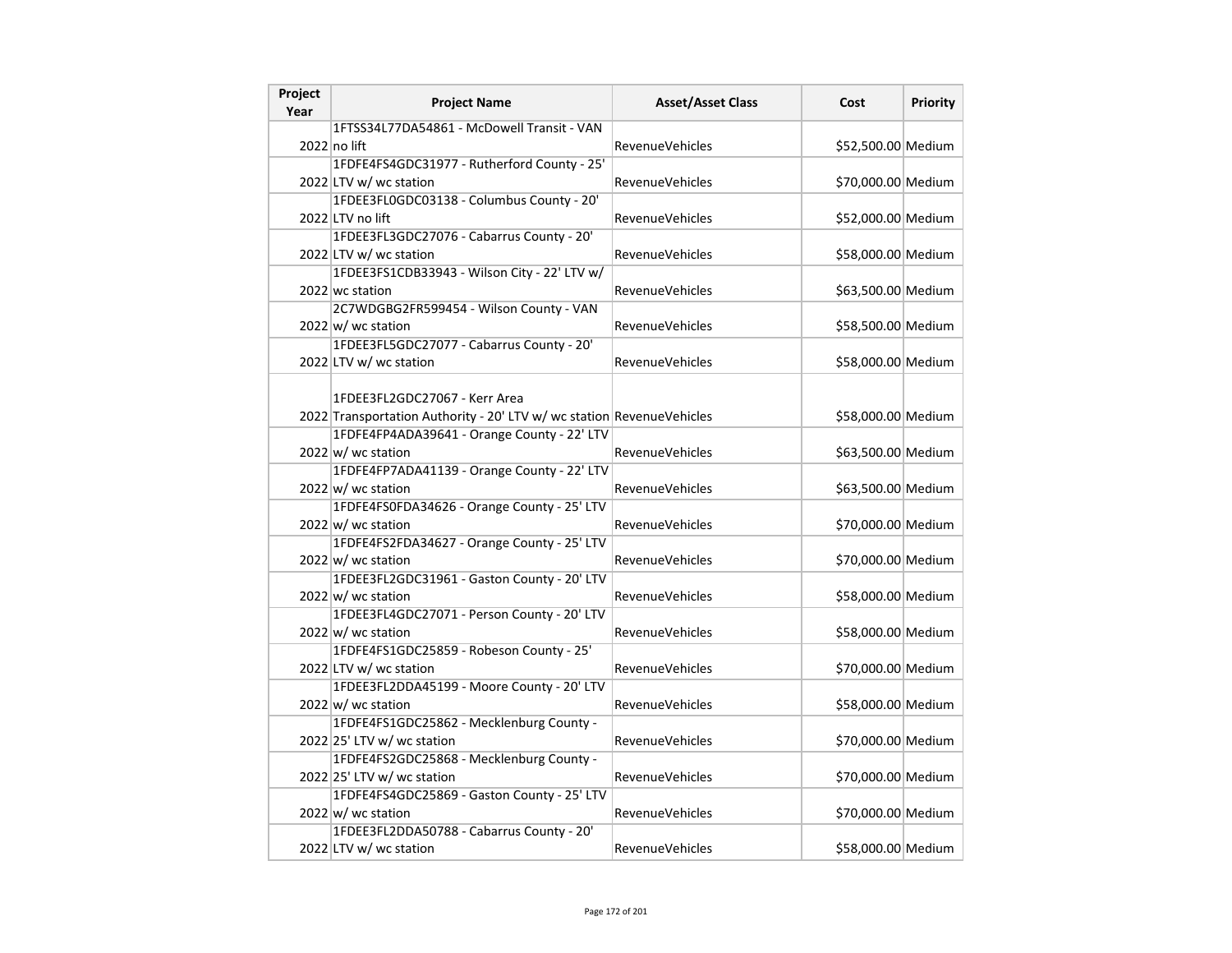| Project<br>Year | <b>Project Name</b>                                   | <b>Asset/Asset Class</b> | Cost               | Priority |
|-----------------|-------------------------------------------------------|--------------------------|--------------------|----------|
|                 | 1FDEE3FL2DDA50791 - Cabarrus County - 20'             |                          |                    |          |
|                 | 2022 LTV w/ wc station                                | <b>RevenueVehicles</b>   | \$58,000.00 Medium |          |
|                 | 1FDEE3FL6DDA50793 - Cabarrus County - 20'             |                          |                    |          |
|                 | 2022 LTV w/ wc station                                | RevenueVehicles          | \$58,000.00 Medium |          |
|                 | 1FDEE3FL3EDA75815 - Cabarrus County - 20'             |                          |                    |          |
|                 | 2022 LTV w/ wc station                                | <b>RevenueVehicles</b>   | \$58,000.00 Medium |          |
|                 | 1FDEE3FL1EDA68684 - Cabarrus County - 20'             |                          |                    |          |
|                 | 2022 LTV w/ wc station                                | <b>RevenueVehicles</b>   | \$58,000.00 Medium |          |
|                 | 1FDEE3FLXEDA68683 - Cabarrus County - 20'             |                          |                    |          |
|                 | 2022 LTV w/ wc station                                | <b>RevenueVehicles</b>   | \$58,000.00 Medium |          |
|                 | 1FDEE3FL1GDC27075 - Cabarrus County - 20'             |                          |                    |          |
|                 | 2022 LTV w/ wc station                                | <b>RevenueVehicles</b>   | \$58,000.00 Medium |          |
|                 | 1FDEE3FL6GDC27072 - Person County - 20' LTV           |                          |                    |          |
|                 | $2022 \vert w \vert$ wc station                       | <b>RevenueVehicles</b>   | \$58,000.00 Medium |          |
|                 | 1FTBW3XM5JKA26455 - Rockingham County                 |                          |                    |          |
|                 | 2022 Council on Aging Inc. - VAN w/ wc station        | <b>RevenueVehicles</b>   | \$58,500.00 Medium |          |
|                 | 1FTBW3XMXJKA26449 - Transportation                    |                          |                    |          |
|                 | Administration of Cleveland County Inc. - VAN         |                          |                    |          |
|                 | $2022 \vert w \vert$ wc station                       | RevenueVehicles          | \$58,500.00 Medium |          |
|                 | 1FDEE3FSXJDC18602 - Ashe County                       |                          |                    |          |
|                 | Transportation Authority, Inc. - 20' LTV w/ wc        |                          |                    |          |
|                 | 2022 station                                          | <b>RevenueVehicles</b>   | \$58,000.00 Medium |          |
|                 |                                                       |                          |                    |          |
|                 | 5N1DR2MM0JC608452 - Ashe County                       |                          |                    |          |
|                 | 2022 Transportation Authority, Inc. - Service Vehicle | <b>RevenueVehicles</b>   | \$40,000.00 Medium |          |
|                 |                                                       |                          |                    |          |
|                 | 1FDEE3FS2JDC27942 - Kerr Area Transportation          |                          |                    |          |
|                 | 2022 Authority - 20' LTV w/ wc station                | RevenueVehicles          | \$58,000.00 Medium |          |
|                 | 1FDEE3FS3JDC18599 - Columbus County - 20'             |                          |                    |          |
|                 | 2022 LTV w/ wc station                                | <b>RevenueVehicles</b>   | \$58,000.00 Medium |          |
|                 | 1FTBW3XMXJKA35765 - Johnston County                   |                          |                    |          |
|                 | 2022 Council on Aging, Inc. - VAN w/ wc station       | RevenueVehicles          | \$58,500.00 Medium |          |
|                 | 1FDFE4FS4HDC68500 - Albemarle Regional                |                          |                    |          |
|                 | 2022 Health Services - 25' LTV w/ wc station          | <b>RevenueVehicles</b>   | \$70,000.00 Medium |          |
|                 | 1FTBW3XM8JKA35764 - Johnston County                   |                          |                    |          |
|                 | 2022 Council on Aging, Inc. - VAN w/ wc station       | <b>RevenueVehicles</b>   | \$58,500.00 Medium |          |
|                 |                                                       |                          |                    |          |
|                 | 1FDEE3FSXJDC27946 - Kerr Area Transportation          |                          |                    |          |
|                 | 2022 Authority - 20' LTV w/ wc station                | RevenueVehicles          | \$58,000.00 Medium |          |
|                 | 1FDEE3FS9JDC22706 - Chatham Transit                   |                          |                    |          |
|                 | 2022 Network - 20' LTV w/ wc station                  | <b>RevenueVehicles</b>   | \$58,000.00 Medium |          |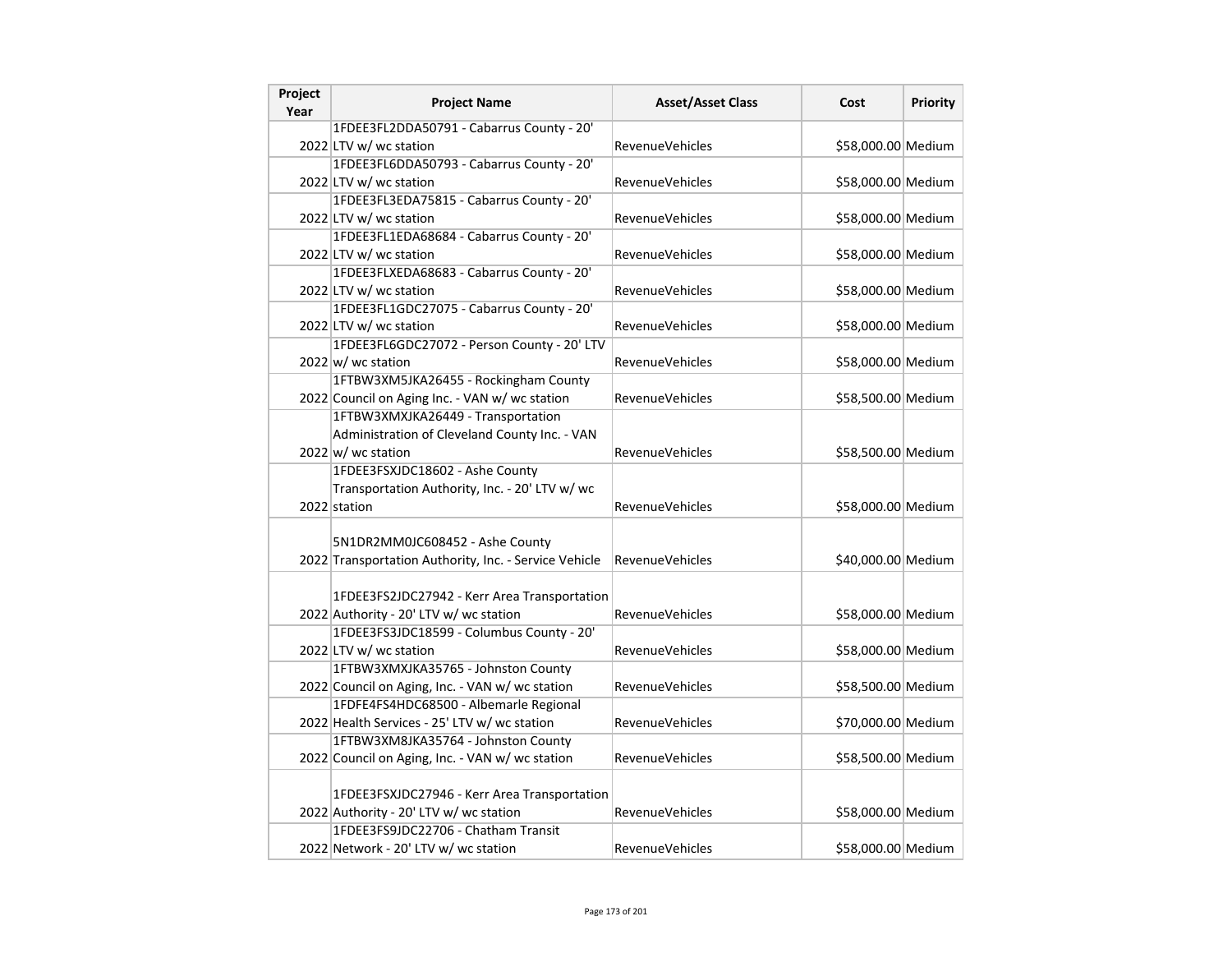| Project<br>Year | <b>Project Name</b>                                                                                          | <b>Asset/Asset Class</b> | Cost               | <b>Priority</b> |
|-----------------|--------------------------------------------------------------------------------------------------------------|--------------------------|--------------------|-----------------|
|                 | 1FTBW3XMXJKA26452 - Rockingham County                                                                        |                          |                    |                 |
|                 | 2022 Council on Aging Inc. - VAN w/ wc station                                                               | <b>RevenueVehicles</b>   | \$58,500.00 Medium |                 |
|                 | 1FDEE3FS0JDC22707 - Chatham Transit                                                                          |                          |                    |                 |
|                 | 2022 Network - 20' LTV w/ wc station                                                                         | RevenueVehicles          | \$58,000.00 Medium |                 |
|                 | 1FDEE3FS4JDC22709 - Chatham Transit                                                                          |                          |                    |                 |
|                 | 2022 Network - 20' LTV w/ wc station                                                                         | RevenueVehicles          | \$58,000.00 Medium |                 |
|                 | 1FTBW3XM2JKB30479 - Harnett County - VAN                                                                     |                          |                    |                 |
|                 | 2022 w/ wc station                                                                                           | <b>RevenueVehicles</b>   | \$58,500.00 Medium |                 |
|                 | 1FDEE3FS2JDC16343 - Onslow United Transit                                                                    |                          |                    |                 |
|                 | 2022 System, Inc. - 20' LTV w/ wc station                                                                    | <b>RevenueVehicles</b>   | \$58,000.00 Medium |                 |
|                 | 1FDEE3FS7JDC21005 - Scotland County - 22'                                                                    |                          |                    |                 |
|                 | 2022 LTV w/ wc station                                                                                       | RevenueVehicles          | \$63,500.00 Medium |                 |
|                 | 1FDEE3FS6JDC16345 - Onslow United Transit                                                                    |                          |                    |                 |
|                 | 2022 System, Inc. - 20' LTV w/ wc station                                                                    | <b>RevenueVehicles</b>   | \$58,000.00 Medium |                 |
|                 | 1FDEE3FS4JDC16344 - Onslow United Transit                                                                    |                          |                    |                 |
|                 | 2022 System, Inc. - 20' LTV w/ wc station                                                                    | <b>RevenueVehicles</b>   | \$58,000.00 Medium |                 |
|                 | 1FTBW3XM6JKA35763 - Gates County - VAN w/                                                                    |                          |                    |                 |
|                 | 2022 wc station                                                                                              | RevenueVehicles          | \$58,500.00 Medium |                 |
|                 | 1FDFE4FSXJDC07531 - Davidson County - 25'                                                                    |                          |                    |                 |
|                 | 2022 LTV w/ wc station                                                                                       | RevenueVehicles          | \$70,000.00 Medium |                 |
|                 | 1FTBW3XM7JKA37795 - Wilson County - VAN                                                                      |                          |                    |                 |
|                 | $2022 \vert w \vert$ wc station                                                                              | <b>RevenueVehicles</b>   | \$58,500.00 Medium |                 |
|                 | 1FDEE3FS8JDC18601 - Ashe County                                                                              |                          |                    |                 |
|                 | Transportation Authority, Inc. - 20' LTV w/ wc                                                               |                          |                    |                 |
|                 | 2022 station                                                                                                 | RevenueVehicles          | \$58,000.00 Medium |                 |
|                 | 1FDEE3FS9JDC27940 - Kerr Area Transportation                                                                 |                          |                    |                 |
|                 | 2022 Authority - 20' LTV w/ wc station                                                                       | <b>RevenueVehicles</b>   | \$58,000.00 Medium |                 |
|                 | 1FDFE4FS1HDC68499 - Albemarle Regional                                                                       |                          |                    |                 |
|                 | 2022 Health Services - 25' LTV w/ wc station                                                                 | <b>RevenueVehicles</b>   | \$70,000.00 Medium |                 |
|                 | 5N1DR2MM6JC627538 - Ashe County<br>2022 Transportation Authority, Inc. - Service Vehicle                     | <b>RevenueVehicles</b>   | \$40,000.00 Medium |                 |
|                 | 1FDFE4FSXJDC06699 - Choanoke Public<br>2022 Transportation Authority - 25' LTV w/ wc station RevenueVehicles |                          | \$70,000.00 Medium |                 |
|                 | 1FDFE4FS8JDC06698 - Choanoke Public<br>2022 Transportation Authority - 25' LTV w/ wc station RevenueVehicles |                          | \$70,000.00 Medium |                 |
|                 | 1FTBW3XMXJKA35751 - Duplin County - VAN<br>$2022$ w/ wc station                                              | <b>RevenueVehicles</b>   | \$58,500.00 Medium |                 |
|                 |                                                                                                              |                          |                    |                 |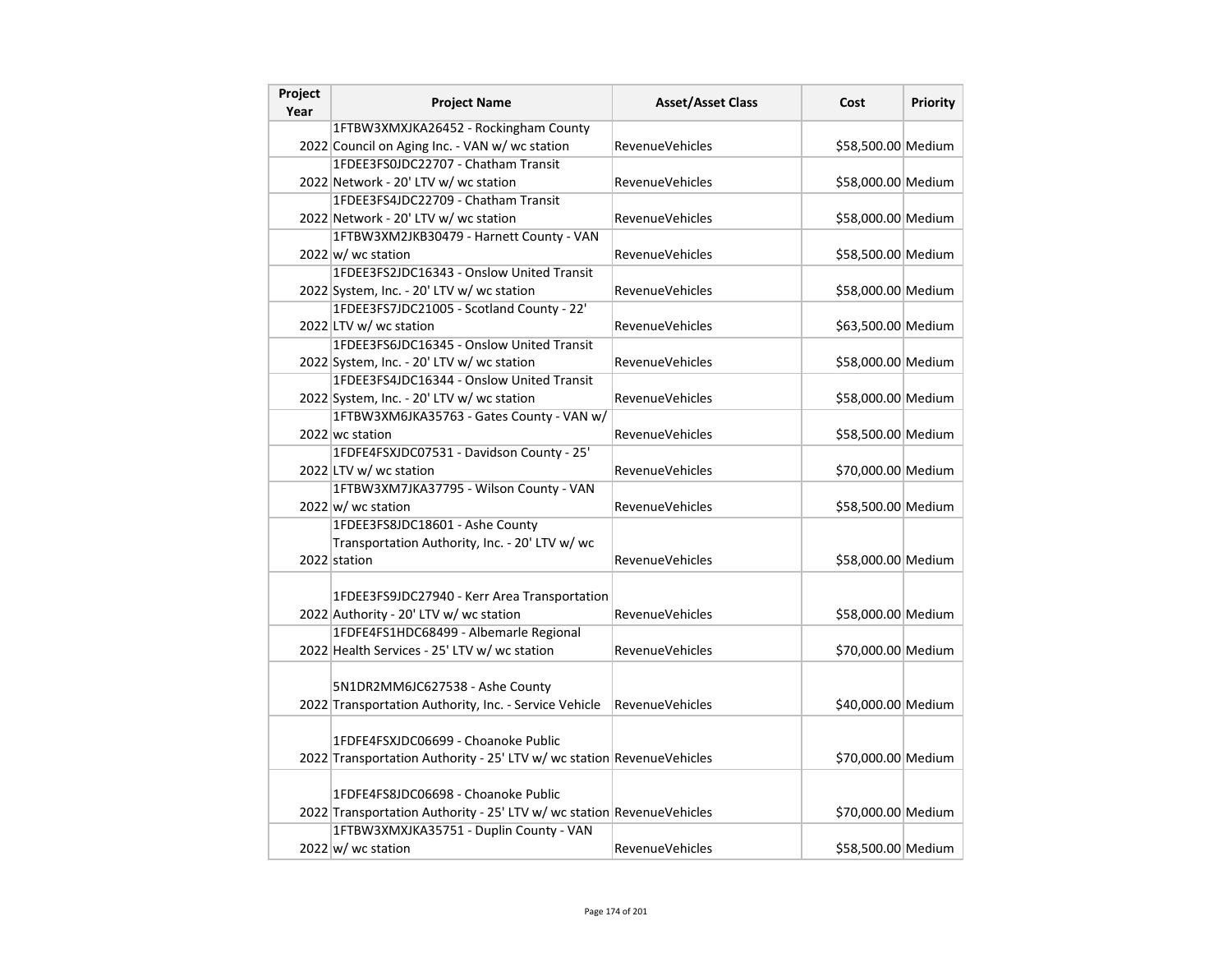| Project<br>Year | <b>Project Name</b>                             | <b>Asset/Asset Class</b> | Cost               | <b>Priority</b> |
|-----------------|-------------------------------------------------|--------------------------|--------------------|-----------------|
|                 | 1FTBW3XM8JKA35750 - Duplin County - VAN         |                          |                    |                 |
|                 | 2022 w/ wc station                              | <b>RevenueVehicles</b>   | \$58,500.00 Medium |                 |
|                 | 1FTBW3XM1JKA35766 - Johnston County             |                          |                    |                 |
|                 | 2022 Council on Aging, Inc. - VAN w/ wc station | <b>RevenueVehicles</b>   | \$58,500.00 Medium |                 |
|                 | 1FTBW3XM2JKA26445 - Chatham Transit             |                          |                    |                 |
|                 | 2022 Network - VAN w/ wc station                | RevenueVehicles          | \$58,500.00 Medium |                 |
|                 | 1FTBW3XM6JKA48190 - GoWake - VAN w/ wc          |                          |                    |                 |
|                 | 2022 station                                    | <b>RevenueVehicles</b>   | \$58,500.00 Medium |                 |
|                 | 1FDEE3FS7JDC27984 - Sampson County - 20'        |                          |                    |                 |
|                 | 2022 LTV w/ wc station                          | RevenueVehicles          | \$58,000.00 Medium |                 |
|                 | 1FDEE3FS6JDC27944 - Sampson County - 20'        |                          |                    |                 |
|                 | 2022 LTV w/ wc station                          | <b>RevenueVehicles</b>   | \$58,000.00 Medium |                 |
|                 | 1FDGF5GT8GED42332 - Orange County - 28'         |                          |                    |                 |
|                 | 2022 LTV w/ wc station                          | RevenueVehicles          | \$90,500.00 Medium |                 |
|                 | 1FDGF5GT7GED42340 - Orange County - 28'         |                          |                    |                 |
|                 | 2022 LTV w/ wc station                          | RevenueVehicles          | \$90,500.00 Medium |                 |
|                 | 1FDEE3FS5HDC52957 - Beaufort County             |                          |                    |                 |
|                 | Developmental Center Inc. - 22' LTV w/ wc       |                          |                    |                 |
|                 | 2022 station                                    | <b>RevenueVehicles</b>   | \$63,500.00 Medium |                 |
|                 | 1FDEE3FS7JDC22705 - Chatham Transit             |                          |                    |                 |
|                 | 2022 Network - 20' LTV w/ wc station            | <b>RevenueVehicles</b>   | \$58,000.00 Medium |                 |
|                 | 1FTBW3XM6JKA48187 - GoWake - VAN w/ wc          |                          |                    |                 |
|                 | 2022 station                                    | RevenueVehicles          | \$58,500.00 Medium |                 |
|                 | 1FDEE3FSXHDC37838 - Buncombe County - 22'       |                          |                    |                 |
|                 | 2022 LTV w/ wc station                          | <b>RevenueVehicles</b>   | \$63,500.00 Medium |                 |
|                 | 1FDEE3FSXHDC37709 - Pender Adult Services       |                          |                    |                 |
|                 | 2022 Inc. - 20' LTV w/ wc station               | <b>RevenueVehicles</b>   | \$58,000.00 Medium |                 |
|                 | 1FDEE3FS3JDC06372 - Carteret County - 22' LTV   |                          |                    |                 |
|                 | $2022 \vert w \vert$ wc station                 | <b>RevenueVehicles</b>   | \$63,500.00 Medium |                 |
|                 | 1FTBW3XM4JKA35759 - City of Rocky Mount -       |                          |                    |                 |
|                 | 2022 VAN w/ wc station                          | RevenueVehicles          | \$58,500.00 Medium |                 |
|                 | 1FTBW3XM1JKA48193 - GoWake - VAN w/ wc          |                          |                    |                 |
|                 | 2022 station                                    | <b>RevenueVehicles</b>   | \$58,500.00 Medium |                 |
|                 |                                                 |                          |                    |                 |
|                 | 1FTBW3XM7JKA57836 - Richmond Interagency        |                          |                    |                 |
|                 | 2022 Transportation, Inc. - VAN w/ wc station   | RevenueVehicles          | \$58,500.00 Medium |                 |
|                 | 1FTBW3XMXJKA48189 - GoWake - VAN w/ wc          |                          |                    |                 |
|                 | 2022 station                                    | RevenueVehicles          | \$58,500.00 Medium |                 |
|                 | 1FTBW3XMXJKA35748 - Pender Adult Services       |                          |                    |                 |
|                 | 2022 Inc. - VAN w/ wc station                   | <b>RevenueVehicles</b>   | \$58,500.00 Medium |                 |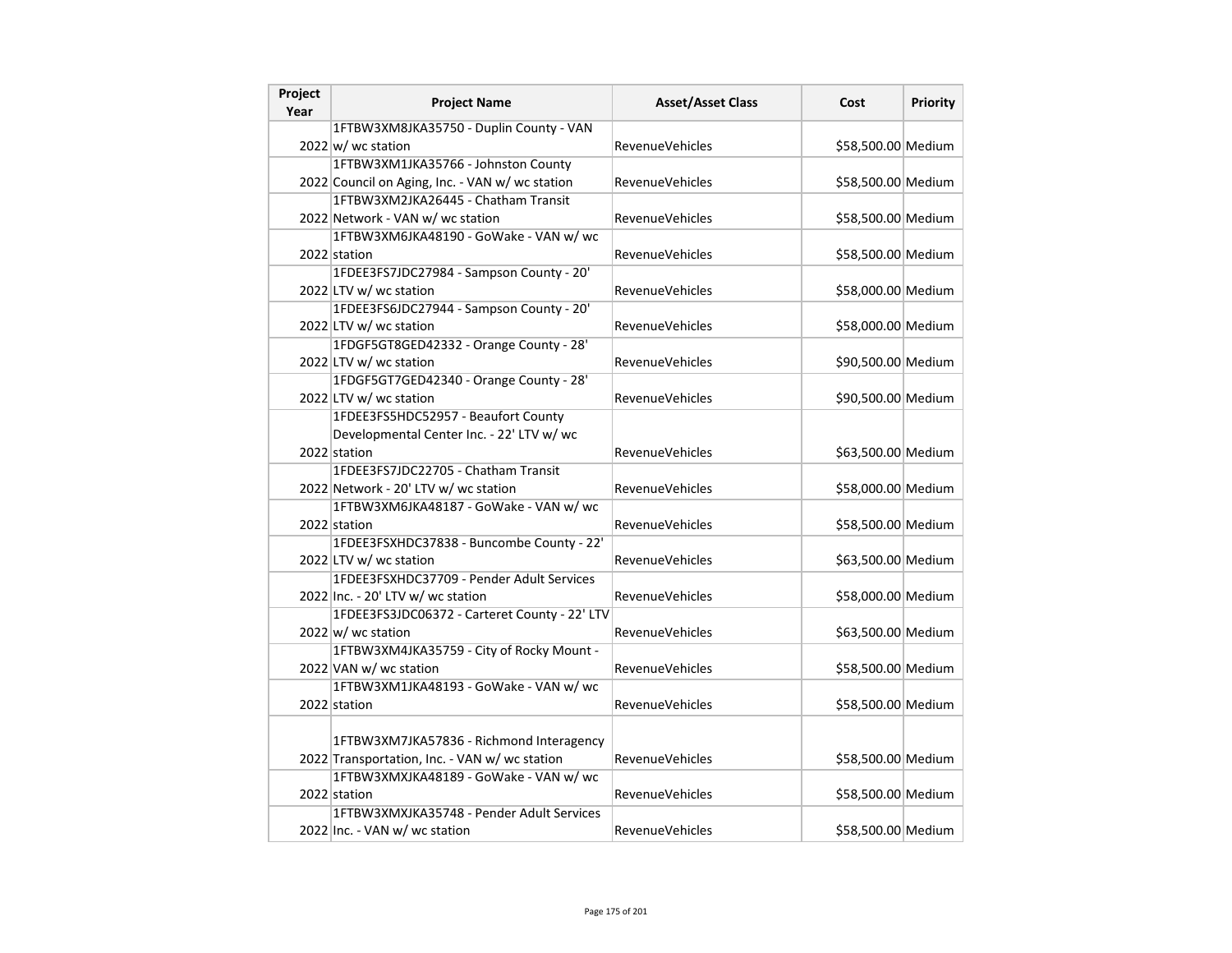| Project<br>Year | <b>Project Name</b>                             | <b>Asset/Asset Class</b> | Cost               | Priority |
|-----------------|-------------------------------------------------|--------------------------|--------------------|----------|
|                 | 1FDEE3FS5JDC21004 - Duplin County - 20' LTV     |                          |                    |          |
|                 | 2022 w/ wc station                              | <b>RevenueVehicles</b>   | \$58,000.00 Medium |          |
|                 | 1FDEE3FS1HDC78777 - Onslow United Transit       |                          |                    |          |
|                 | 2022 System, Inc. - 20' LTV w/ wc station       | RevenueVehicles          | \$58,000.00 Medium |          |
|                 | 1FTBW3XM5JKA35754 - Pender Adult Services       |                          |                    |          |
|                 | 2022 Inc. - VAN w/ wc station                   | <b>RevenueVehicles</b>   | \$58,500.00 Medium |          |
|                 | 2C4RDGCG3FR541037 - Alamance County             |                          |                    |          |
|                 | Transportation Authority - Minivan/Crossover    |                          |                    |          |
|                 | $2022$ no lift                                  | <b>RevenueVehicles</b>   | \$29,000.00 Medium |          |
|                 |                                                 |                          |                    |          |
|                 | 1FDEE3FS1JDC27947 - Kerr Area Transportation    |                          |                    |          |
|                 | 2022 Authority - 20' LTV w/ wc station          | RevenueVehicles          | \$58,000.00 Medium |          |
|                 |                                                 |                          |                    |          |
|                 | 1FDEE3FS3JDC27948 - Kerr Area Transportation    |                          |                    |          |
|                 | 2022 Authority - 20' LTV w/ wc station          | <b>RevenueVehicles</b>   | \$58,000.00 Medium |          |
|                 |                                                 |                          |                    |          |
|                 | 1FDVU4XM3KKA29196 - Rockingham County           |                          |                    |          |
|                 | 2023 Council on Aging Inc. - VAN w/ wc station  | <b>RevenueVehicles</b>   | \$58,500.00 Medium |          |
|                 |                                                 |                          |                    |          |
|                 | 1FDEE3FS7HDC37859 - Randolph County Senior      |                          |                    |          |
|                 | 2023 Adults Assoc. Inc. - 20' LTV w/ wc station | RevenueVehicles          | \$58,000.00 Medium |          |
|                 | 1FDEE3FS2KDC17686 - Chatham Transit             |                          |                    |          |
|                 | 2023 Network - 20' LTV w/ wc station            | <b>RevenueVehicles</b>   | \$58,000.00 Medium |          |
|                 | 1FDEE3FS6JDC22713 - Guilford County - 20' LTV   |                          |                    |          |
|                 | $2023 \text{ w}$ / wc station                   | RevenueVehicles          | \$58,000.00 Medium |          |
|                 | 1FDEE3FS0JDC24103 - Guilford County - 20' LTV   |                          |                    |          |
|                 | $2023 \vert w \vert$ wc station                 | RevenueVehicles          | \$58,000.00 Medium |          |
|                 | 1FDEE3FS2JDC24104 - Guilford County - 20' LTV   |                          |                    |          |
|                 | $2023 \text{ w}$ / wc station                   | <b>RevenueVehicles</b>   | \$58,000.00 Medium |          |
|                 | 1FDFE4FS6EDA91735 - Washington County - 25'     |                          |                    |          |
|                 | 2023 LTV w/ wc station                          | <b>RevenueVehicles</b>   | \$70,000.00 Medium |          |
|                 |                                                 |                          |                    |          |
|                 | 1FDEE3FS6JDC24106 - Kerr Area Transportation    |                          |                    |          |
|                 | 2023 Authority - 20' LTV w/ wc station          | RevenueVehicles          | \$58,000.00 Medium |          |
|                 |                                                 |                          |                    |          |
|                 | 1FDVU4XM8KKA31428 - Rockingham County           |                          |                    |          |
|                 | 2023 Council on Aging Inc. - VAN w/ wc station  | <b>RevenueVehicles</b>   | \$58,500.00 Medium |          |
|                 | 1FTBW3XM9HKA31362 - Transportation              |                          |                    |          |
|                 | Administration of Cleveland County Inc. - VAN   |                          |                    |          |
|                 | $2023 \text{ w}$ / wc station                   | RevenueVehicles          | \$58,500.00 Medium |          |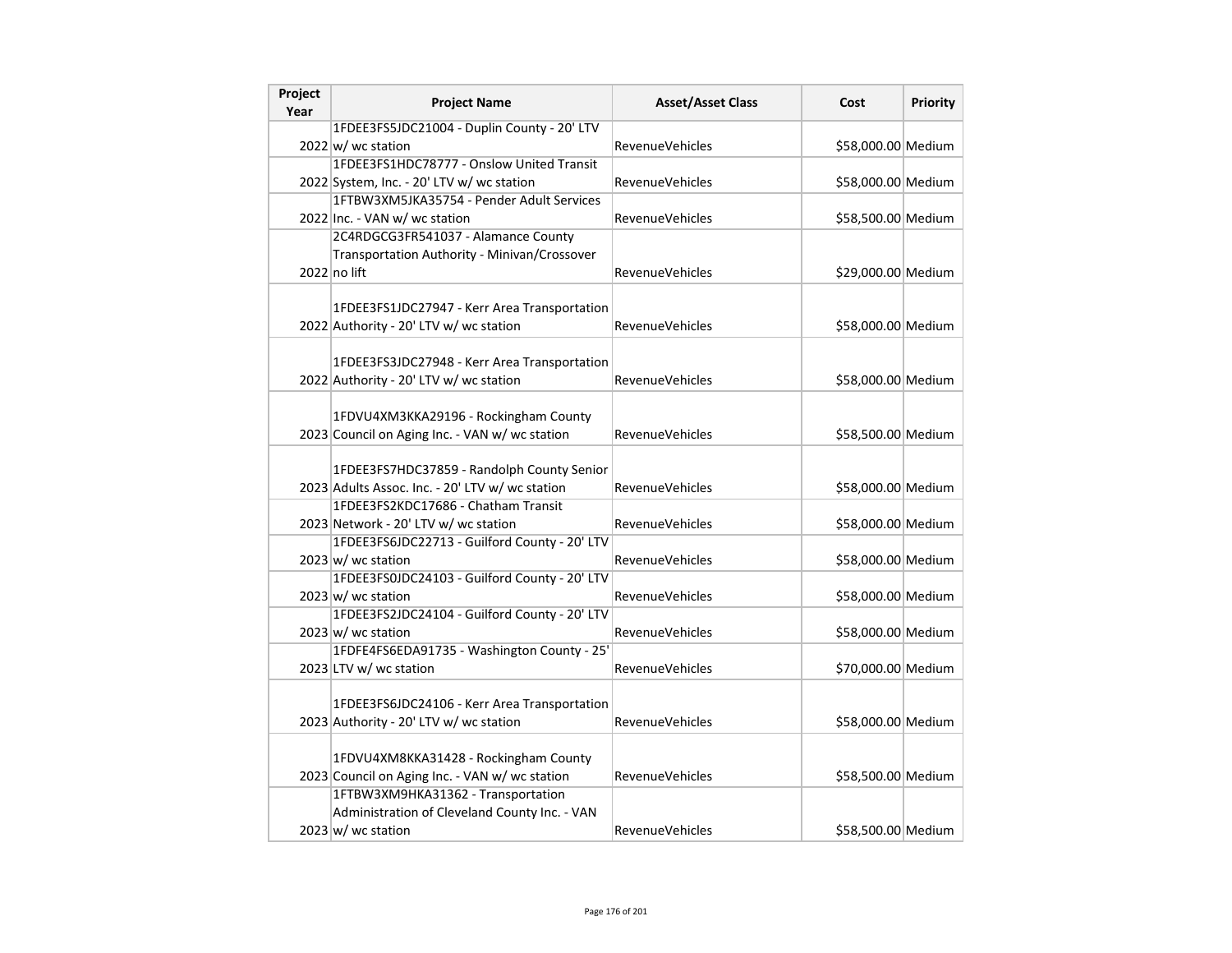| Project<br>Year | <b>Project Name</b>                                                                                               | <b>Asset/Asset Class</b> | Cost               | Priority |
|-----------------|-------------------------------------------------------------------------------------------------------------------|--------------------------|--------------------|----------|
|                 |                                                                                                                   |                          |                    |          |
|                 | 1FDVU4XM6KKA29192 - Rockingham County                                                                             |                          |                    |          |
|                 | 2023 Council on Aging Inc. - VAN w/ wc station                                                                    | <b>RevenueVehicles</b>   | \$58,500.00 Medium |          |
|                 |                                                                                                                   |                          |                    |          |
|                 | 1FDEE3FS5KDC19125 - Kerr Area                                                                                     |                          |                    |          |
|                 | 2023 Transportation Authority - 20' LTV w/ wc station RevenueVehicles                                             |                          | \$58,000.00 Medium |          |
|                 | 1FDEE3FS1KDC18375 - Chatham Transit                                                                               |                          |                    |          |
|                 | 2023 Network - 20' LTV w/ wc station                                                                              | RevenueVehicles          | \$58,000.00 Medium |          |
|                 | 1FDEE3FS5HDC37858 - Graham County - 20'                                                                           |                          |                    |          |
|                 | 2023 LTV w/ wc station                                                                                            | <b>RevenueVehicles</b>   | \$58,000.00 Medium |          |
|                 | 1FDEE3FS0KDC19095 - Onslow United Transit                                                                         |                          |                    |          |
|                 | 2023 System, Inc. - 22' LTV w/ wc station                                                                         | RevenueVehicles          | \$63,500.00 Medium |          |
|                 | 1FDFE4FS4FDA27615 - Hyde County Non-Profit                                                                        |                          |                    |          |
|                 | Private Transportation Corp Inc. - 25' LTV w/ wc                                                                  |                          |                    |          |
|                 | 2023 station                                                                                                      | <b>RevenueVehicles</b>   | \$70,000.00 Medium |          |
|                 |                                                                                                                   |                          |                    |          |
|                 | 1FDVU4XMXKKA31429 - Rockingham County                                                                             |                          |                    |          |
|                 | 2023 Council on Aging Inc. - VAN w/ wc station                                                                    | RevenueVehicles          | \$58,500.00 Medium |          |
|                 | 1FTBW3XMXJKA37788 - Harnett County - VAN                                                                          |                          |                    |          |
|                 | 2023 no lift                                                                                                      | RevenueVehicles          | \$52,500.00 Medium |          |
|                 | 1FDEE3FS2HDC37722 - Yadkin Valley Economic                                                                        |                          |                    |          |
|                 | Development District Inc. - 20' LTV w/ wc                                                                         |                          |                    |          |
|                 | 2023 station                                                                                                      | <b>RevenueVehicles</b>   | \$58,000.00 Medium |          |
|                 | 1FDFE4FS8KDC17637 - Davidson County - 25'                                                                         |                          |                    |          |
|                 | 2023 LTV w/ wc station                                                                                            | RevenueVehicles          | \$70,000.00 Medium |          |
|                 | 1FDEE3FS3KDC14974 - Carteret County - 20'                                                                         |                          |                    |          |
|                 | 2023 LTV w/ wc station                                                                                            | RevenueVehicles          | \$58,000.00 Medium |          |
|                 | 1FDEE3FS2DDA02750 - Rutherford County - 22'                                                                       |                          |                    |          |
|                 | 2023 LTV w/ wc station                                                                                            | <b>RevenueVehicles</b>   | \$63,500.00 Medium |          |
|                 |                                                                                                                   |                          |                    |          |
|                 | 1FDEE3FS3KDC19124 - Kerr Area                                                                                     |                          |                    |          |
|                 | 2023 Transportation Authority - 20' LTV w/ wc station RevenueVehicles<br>1HA6GUBGXHN003862 - Iredell County - 25' |                          | \$58,000.00 Medium |          |
|                 |                                                                                                                   |                          |                    |          |
|                 | 2023 LTV w/ wc station                                                                                            | <b>RevenueVehicles</b>   | \$70,000.00 Medium |          |
|                 | 1FDEE3FS4HDC37723 - Yadkin Valley Economic                                                                        |                          |                    |          |
|                 | Development District Inc. - 20' LTV w/ wc                                                                         |                          |                    |          |
|                 | 2023 station                                                                                                      | RevenueVehicles          | \$58,000.00 Medium |          |
|                 | 1FDEE3FS0JDC27941 - Buncombe County - 20'                                                                         |                          |                    |          |
|                 | 2023 LTV w/ wc station                                                                                            | <b>RevenueVehicles</b>   | \$58,000.00 Medium |          |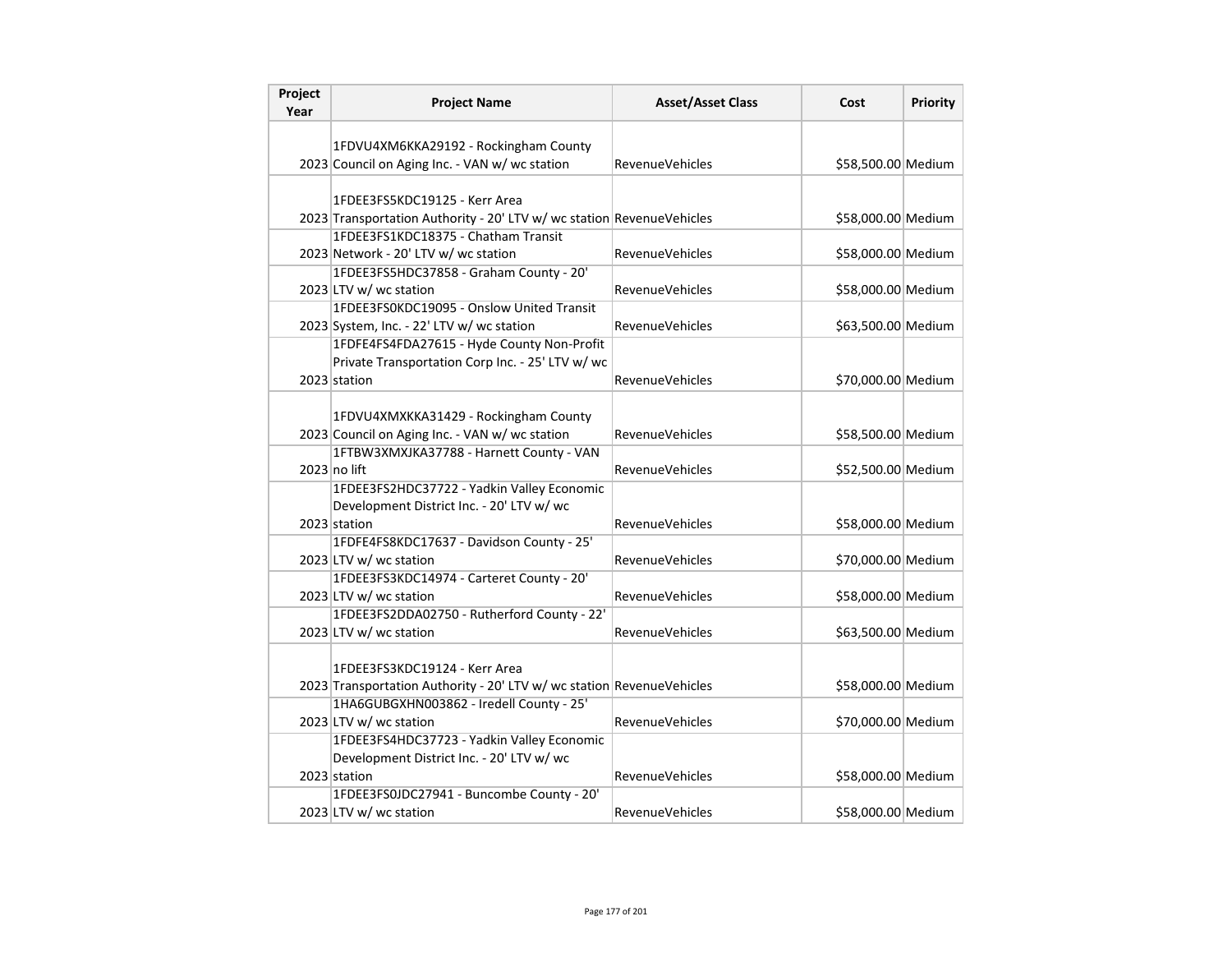| Project<br>Year | <b>Project Name</b>                                                                            | <b>Asset/Asset Class</b> | Cost               | <b>Priority</b> |
|-----------------|------------------------------------------------------------------------------------------------|--------------------------|--------------------|-----------------|
|                 | 1FDEE3FS0HDC37718 - Yadkin Valley Economic                                                     |                          |                    |                 |
|                 | Development District Inc. - 20' LTV w/ wc                                                      |                          |                    |                 |
|                 | 2023 station                                                                                   | <b>RevenueVehicles</b>   | \$58,000.00 Medium |                 |
|                 |                                                                                                |                          |                    |                 |
|                 | 1FDEE3FS7JDC27936 - Kerr Area Transportation                                                   |                          |                    |                 |
|                 | 2023 Authority - 20' LTV w/ wc station                                                         | <b>RevenueVehicles</b>   | \$58,000.00 Medium |                 |
|                 |                                                                                                |                          |                    |                 |
|                 | 1FDFE4FS9HDC37727 - Richmond Interagency                                                       |                          |                    |                 |
|                 | 2023 Transportation, Inc. - 25' LTV w/ wc station                                              | <b>RevenueVehicles</b>   | \$70,000.00 Medium |                 |
|                 | 1FDEE3FS5KDC14975 - Carteret County - 20'                                                      |                          |                    |                 |
|                 | 2023 LTV w/ wc station                                                                         | <b>RevenueVehicles</b>   | \$58,000.00 Medium |                 |
|                 |                                                                                                |                          |                    |                 |
|                 | 1FDEE3FS5KDC17634 - Alamance County                                                            |                          |                    |                 |
|                 | 2023 Transportation Authority - 20' LTV w/ wc station RevenueVehicles                          |                          | \$58,000.00 Medium |                 |
|                 | 1FDFE4FS2HDC46060 - Yadkin Valley Economic                                                     |                          |                    |                 |
|                 | Development District Inc. - 25' LTV w/ wc                                                      |                          |                    |                 |
|                 | 2023 station                                                                                   | RevenueVehicles          | \$70,000.00 Medium |                 |
|                 | 1FDVU4XM2KKA31439 - Johnston County                                                            |                          |                    |                 |
|                 | 2023 Council on Aging, Inc. - VAN w/ wc station                                                | <b>RevenueVehicles</b>   | \$58,500.00 Medium |                 |
|                 | 1FDFE4FS6KDC14994 - Carteret County - 25'                                                      |                          |                    |                 |
|                 | 2023 LTV w/ wc station                                                                         | <b>RevenueVehicles</b>   | \$70,000.00 Medium |                 |
|                 |                                                                                                |                          |                    |                 |
|                 | 1FDEE3FS0JDC27938 - Kerr Area Transportation                                                   |                          |                    |                 |
|                 | 2023 Authority - 20' LTV w/ wc station                                                         | <b>RevenueVehicles</b>   | \$58,000.00 Medium |                 |
|                 | 1FDFE4FS9JDC28077 - Buncombe County - 22'                                                      |                          |                    |                 |
|                 | 2023 LTV w/ wc station                                                                         | RevenueVehicles          | \$63,500.00 Medium |                 |
|                 | 1FDEE3FS5JDC27949 - Brunswick Transit                                                          |                          |                    |                 |
|                 | 2023 System, Inc. - 20' LTV no lift                                                            | <b>RevenueVehicles</b>   | \$52,000.00 Medium |                 |
|                 |                                                                                                |                          |                    |                 |
|                 | 1FDEE3FSXKDC19122 - Kerr Area                                                                  |                          |                    |                 |
|                 | 2023 Transportation Authority - 20' LTV w/ wc station RevenueVehicles                          |                          | \$58,000.00 Medium |                 |
|                 | 1FTBW3XM1GKB48190 - Rutherford County -                                                        |                          |                    |                 |
|                 | 2023 VAN w/ wc station                                                                         | <b>RevenueVehicles</b>   | \$58,500.00 Medium |                 |
|                 |                                                                                                |                          |                    |                 |
|                 | 1FDEE3FL5GDC12403 - Yadkin Valley Economic<br>2023 Development District Inc. - 20' LTV no lift |                          |                    |                 |
|                 | 1FTBW3XM1GKB57410 - Western Piedmont                                                           | <b>RevenueVehicles</b>   | \$52,000.00 Medium |                 |
|                 |                                                                                                |                          |                    |                 |
|                 | Regional Transportation Authority - VAN w/ wc                                                  |                          |                    |                 |
|                 | 2023 station                                                                                   | <b>RevenueVehicles</b>   | \$58,500.00 Medium |                 |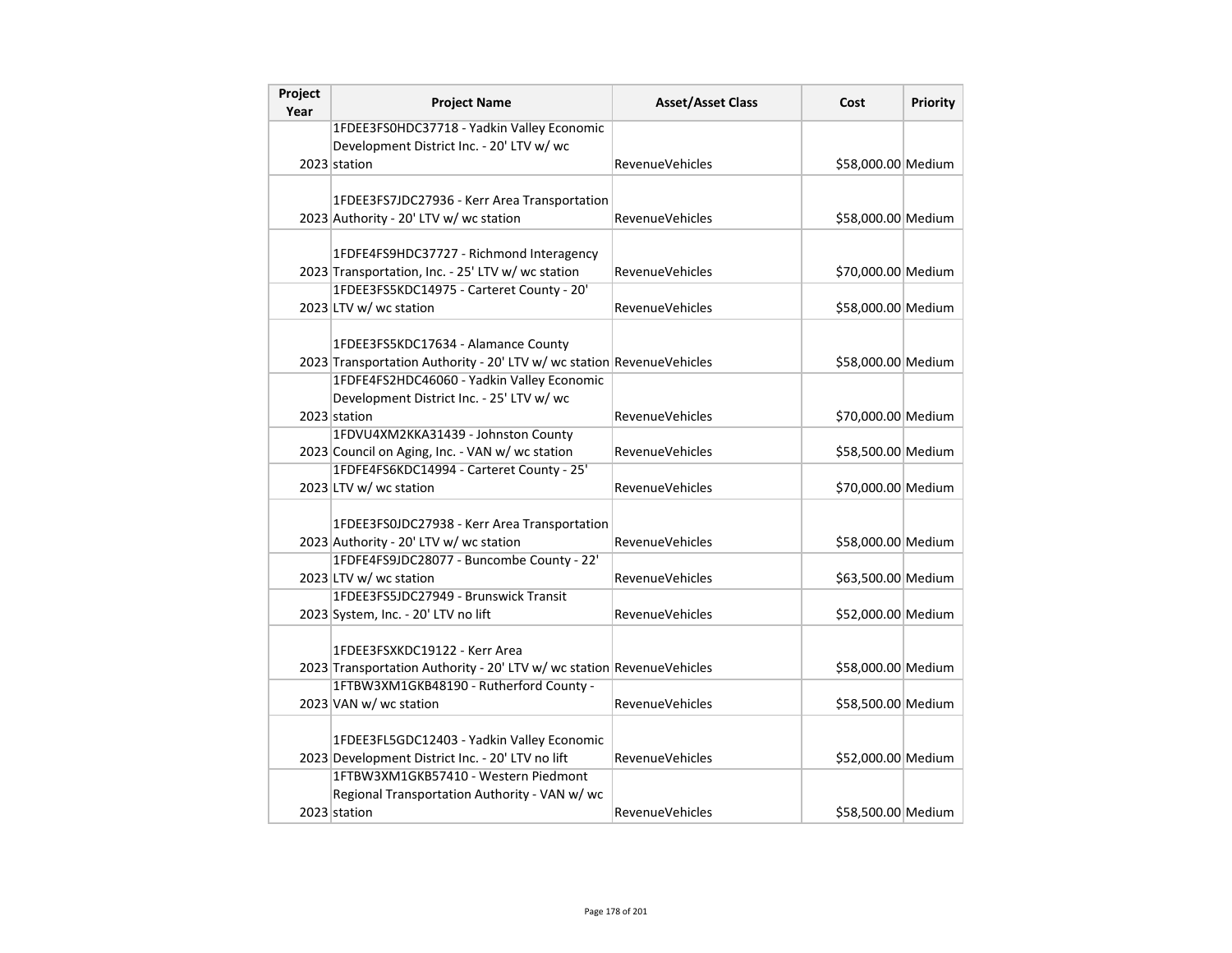| Project<br>Year | <b>Project Name</b>                                | <b>Asset/Asset Class</b> | Cost               | <b>Priority</b> |
|-----------------|----------------------------------------------------|--------------------------|--------------------|-----------------|
|                 | 2C4RDGCG2GR368404 - Hyde County Non-               |                          |                    |                 |
|                 | Profit Private Transportation Corp Inc. -          |                          |                    |                 |
|                 | 2023 Minivan/Crossover no lift                     | <b>RevenueVehicles</b>   | \$29,000.00 Medium |                 |
|                 | 1FTBW3XM7JKA08705 - Buncombe County -              |                          |                    |                 |
|                 | 2023 VAN w/ wc station                             | <b>RevenueVehicles</b>   | \$58,500.00 Medium |                 |
|                 | 1FDEE3FS0JDC24098 - Albemarle Regional             |                          |                    |                 |
|                 | 2023 Health Services - 20' LTV w/ wc station       | <b>RevenueVehicles</b>   | \$58,000.00 Medium |                 |
|                 | 1FTBW3XM2JKA80327 - Chatham Transit                |                          |                    |                 |
|                 | 2023 Network - VAN w/ wc station                   | <b>RevenueVehicles</b>   | \$58,500.00 Medium |                 |
|                 | 1FDFE4FSXGDC18845 - Washington County -            |                          |                    |                 |
|                 | 2023 25' LTV w/ wc station                         | <b>RevenueVehicles</b>   | \$70,000.00 Medium |                 |
|                 | 1FTBW3XM5GKB57409 - Western Piedmont               |                          |                    |                 |
|                 | Regional Transportation Authority - VAN w/ wc      |                          |                    |                 |
|                 | 2023 station                                       | RevenueVehicles          | \$58,500.00 Medium |                 |
|                 | 2C7WDGBG4FR703507 - Martin County -                |                          |                    |                 |
|                 | 2023 Minivan/Crossover w/ wc station               | <b>RevenueVehicles</b>   | \$45,000.00 Medium |                 |
|                 | 1FTBW3XM8JKA48207 - Polk County                    |                          |                    |                 |
|                 | 2023 Transportation Authority - VAN no lift        | RevenueVehicles          | \$52,500.00 Medium |                 |
|                 | 1FTBW3XM1JKA57833 - Richmond Interagency           |                          |                    |                 |
|                 | 2023 Transportation, Inc. - VAN no lift            | <b>RevenueVehicles</b>   | \$52,500.00 Medium |                 |
|                 | 1FTBW3XM7GKB07059 - Buncombe County -              |                          |                    |                 |
|                 | 2023 VAN w/ wc station                             | <b>RevenueVehicles</b>   | \$58,500.00 Medium |                 |
|                 | 1FDEE3FSXJDC27980 - Robeson County - 20'           |                          |                    |                 |
|                 | 2023 LTV w/ wc station                             | <b>RevenueVehicles</b>   | \$58,000.00 Medium |                 |
|                 |                                                    |                          |                    |                 |
|                 | 1FTBW3XM7JKA48201 - Wilkes Transportation          |                          |                    |                 |
|                 | 2023 Authority - VAN w/ wc station                 | <b>RevenueVehicles</b>   | \$58,500.00 Medium |                 |
|                 |                                                    |                          |                    |                 |
|                 | 1FTBW3XM5JKA48200 - Wilkes Transportation          |                          |                    |                 |
|                 | 2023 Authority - VAN w/ wc station                 | <b>RevenueVehicles</b>   | \$58,500.00 Medium |                 |
|                 | 1FTBW3XM5HKA31357 - Transportation                 |                          |                    |                 |
|                 | Administration of Cleveland County Inc. - VAN      |                          |                    |                 |
|                 | $2023 \vert w \vert$ wc station                    | <b>RevenueVehicles</b>   | \$58,500.00 Medium |                 |
|                 |                                                    |                          |                    |                 |
|                 | 1FDEE3FL5GDC27354 - Randolph County Senior         |                          |                    |                 |
|                 | 2023 Adults Assoc. Inc. - 20' LTV w/ wc station    | RevenueVehicles          | \$58,000.00 Medium |                 |
|                 |                                                    |                          |                    |                 |
|                 | 1FTBW3XM8JKA48210 - Yadkin Valley Economic         |                          |                    |                 |
|                 | 2023 Development District Inc. - VAN w/ wc station | RevenueVehicles          | \$58,500.00 Medium |                 |
|                 | 1FTBW3XM4JKA48205 - Pitt County/Pitt Area          |                          |                    |                 |
|                 | 2023 Transit System - VAN w/ wc station            | <b>RevenueVehicles</b>   | \$58,500.00 Medium |                 |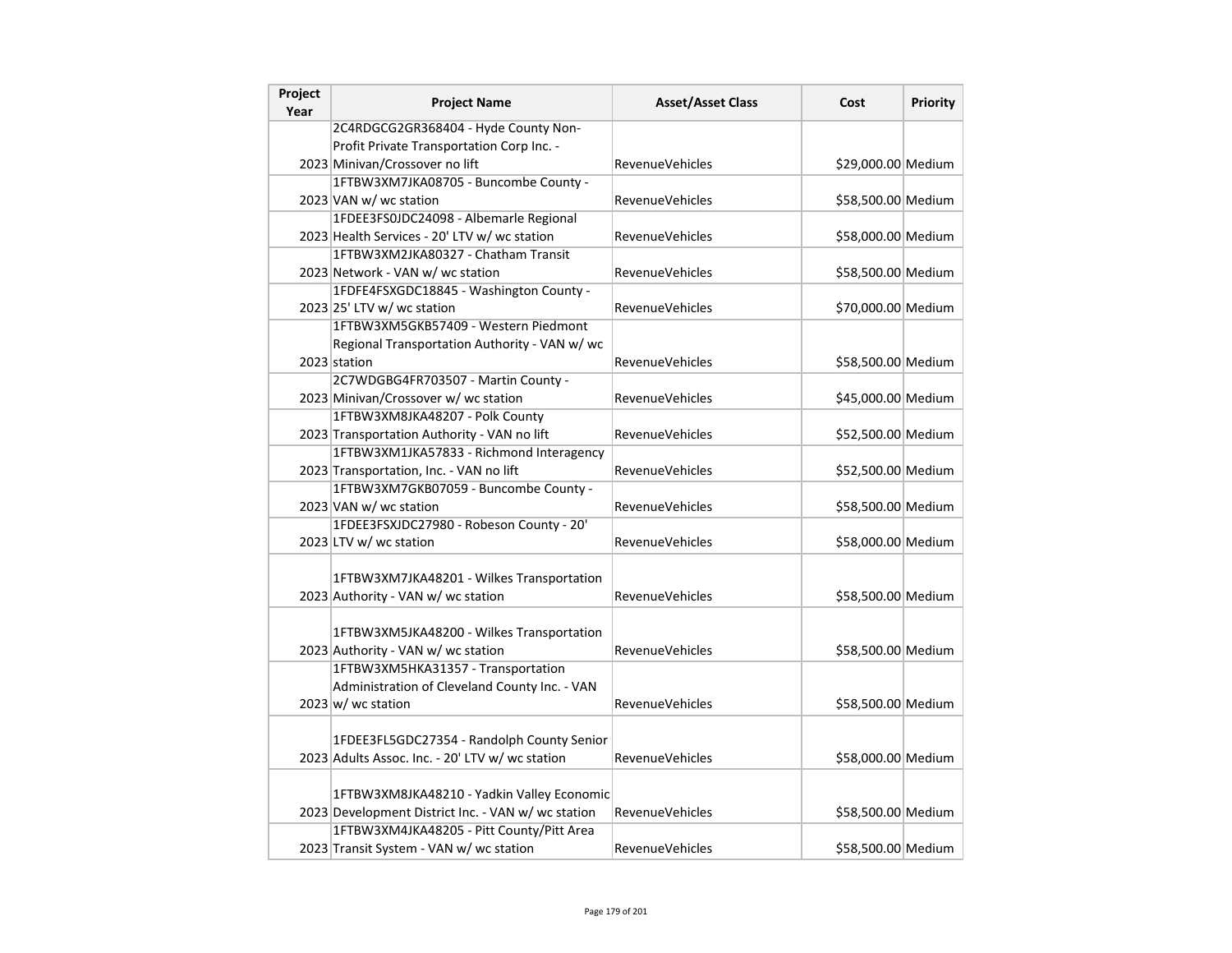| Project<br>Year | <b>Project Name</b>                                                   | <b>Asset/Asset Class</b> | Cost               | <b>Priority</b> |
|-----------------|-----------------------------------------------------------------------|--------------------------|--------------------|-----------------|
|                 | 1FDEE3FS4JDC27943 - Sampson County - 20'                              |                          |                    |                 |
|                 | 2023 LTV w/ wc station                                                | <b>RevenueVehicles</b>   | \$58,000.00 Medium |                 |
|                 | 1FTBW3XM0JKA48203 - Pitt County/Pitt Area                             |                          |                    |                 |
|                 | 2023 Transit System - VAN w/ wc station                               | <b>RevenueVehicles</b>   | \$58,500.00 Medium |                 |
|                 | 1FDEE3FL7GDC07090 - Hoke County - 20' LTV                             |                          |                    |                 |
|                 | $2023$ no lift                                                        | <b>RevenueVehicles</b>   | \$52,000.00 Medium |                 |
|                 |                                                                       |                          |                    |                 |
|                 | 1FDFE4FS1KDC17351 - Kerr Area                                         |                          |                    |                 |
|                 | 2023 Transportation Authority - 22' LTV w/ wc station RevenueVehicles |                          | \$63,500.00 Medium |                 |
|                 | 1FDEE3FSXKDC17676 - Chatham Transit                                   |                          |                    |                 |
|                 | 2023 Network - 20' LTV w/ wc station                                  | <b>RevenueVehicles</b>   | \$58,000.00 Medium |                 |
|                 | 1FDAF5GT7KEC17899 - Chatham Transit                                   |                          |                    |                 |
|                 | 2023 Network - 28' LTV w/ wc station                                  | <b>RevenueVehicles</b>   | \$90,500.00 Medium |                 |
|                 | 1FDEE3FS8KDC17689 - Chatham Transit                                   |                          |                    |                 |
|                 | 2023 Network - 20' LTV w/ wc station                                  | <b>RevenueVehicles</b>   | \$58,000.00 Medium |                 |
|                 | 1FDEE3FS1KDC17680 - Chatham Transit                                   |                          |                    |                 |
|                 | 2023 Network - 20' LTV w/ wc station                                  | RevenueVehicles          | \$58,000.00 Medium |                 |
|                 | 1FDEE3FS4GDC10682 - Craven County - 22' LTV                           |                          |                    |                 |
|                 | $2023 \vert w \vert$ wc station                                       | <b>RevenueVehicles</b>   | \$63,500.00 Medium |                 |
|                 | 1FDEE3FS6KDC17688 - Chatham Transit                                   |                          |                    |                 |
|                 | 2023 Network - 20' LTV w/ wc station                                  | RevenueVehicles          | \$58,000.00 Medium |                 |
|                 | 1FDEE3FL8GDC07079 - Lee County - 20' LTV no                           |                          |                    |                 |
| 2023 lift       |                                                                       | <b>RevenueVehicles</b>   | \$52,000.00 Medium |                 |
|                 | 1FDVU4XM8KKA31431 - Wilson County - VAN                               |                          |                    |                 |
|                 | $2023 \text{ w}$ / wc station                                         | <b>RevenueVehicles</b>   | \$58,500.00 Medium |                 |
|                 | 1FDFE4FS7KDC17340 - Johnston County Council                           |                          |                    |                 |
|                 | 2023 on Aging, Inc. - 22' LTV w/ wc station                           | RevenueVehicles          | \$63,500.00 Medium |                 |
|                 | 1FDFE4FS1KDC17723 - Johnston County Council                           |                          |                    |                 |
|                 | 2023 on Aging, Inc. - 22' LTV w/ wc station                           | RevenueVehicles          | \$63,500.00 Medium |                 |
|                 | 1FTBW3XM3JKA57834 - Richmond Interagency                              |                          |                    |                 |
|                 | 2023 Transportation, Inc. - VAN no lift                               | <b>RevenueVehicles</b>   | \$52,500.00 Medium |                 |
|                 |                                                                       |                          |                    |                 |
|                 | 1FDFE4FS4KDC09356 - Choanoke Public                                   |                          |                    |                 |
|                 | 2023 Transportation Authority - 25' LTV w/ wc station RevenueVehicles |                          | \$70,000.00 Medium |                 |
|                 | 1FDEE3FS5KDC17682 - Chatham Transit                                   |                          |                    |                 |
|                 | 2023 Network - 20' LTV w/ wc station                                  | <b>RevenueVehicles</b>   | \$58,000.00 Medium |                 |
|                 | 1FTBW3XM6HKA31349 - Cherokee County -                                 |                          |                    |                 |
|                 | 2023 VAN w/ wc station                                                | <b>RevenueVehicles</b>   | \$58,500.00 Medium |                 |
|                 |                                                                       |                          |                    |                 |
|                 | 1FDEE3FS1KDC19123 - Kerr Area                                         |                          |                    |                 |
|                 | 2023 Transportation Authority - 20' LTV w/ wc station RevenueVehicles |                          | \$58,000.00 Medium |                 |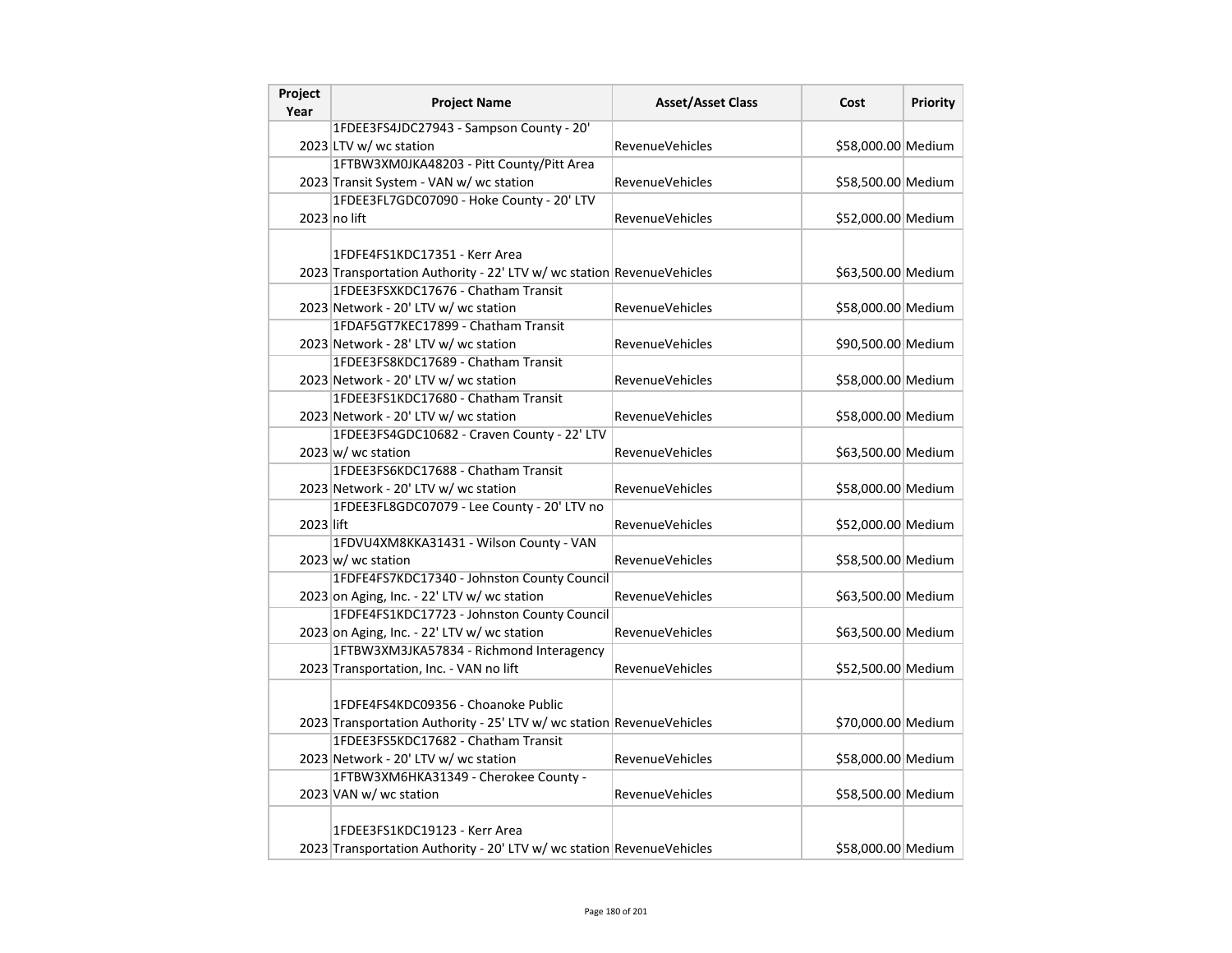| Project<br>Year | <b>Project Name</b>                                                   | <b>Asset/Asset Class</b> | Cost               | Priority |
|-----------------|-----------------------------------------------------------------------|--------------------------|--------------------|----------|
|                 | 1FDEE3FL2GDC03139 - Onslow United Transit                             |                          |                    |          |
|                 | 2023 System, Inc. - 20' LTV no lift                                   | <b>RevenueVehicles</b>   | \$52,000.00 Medium |          |
|                 |                                                                       |                          |                    |          |
|                 | 1FDEE3FS7KDC19126 - Kerr Area                                         |                          |                    |          |
|                 | 2023 Transportation Authority - 20' LTV w/ wc station RevenueVehicles |                          | \$58,000.00 Medium |          |
|                 |                                                                       |                          |                    |          |
|                 | 1FDEE3FS9KDC19127 - Kerr Area                                         |                          |                    |          |
|                 | 2023 Transportation Authority - 20' LTV w/ wc station RevenueVehicles |                          | \$58,000.00 Medium |          |
|                 | 1FDFE4FS2KDC17343 - Johnston County Council                           |                          |                    |          |
|                 | 2023 on Aging, Inc. - 22' LTV w/ wc station                           | <b>RevenueVehicles</b>   | \$63,500.00 Medium |          |
|                 | 1FTBW3XMXHKA35128 - Dare County - VAN w/                              |                          |                    |          |
|                 | 2023 wc station                                                       | <b>RevenueVehicles</b>   | \$58,500.00 Medium |          |
|                 | 1FDEE3FS3JDC21003 - Lincoln County - 20' LTV                          |                          |                    |          |
|                 | $2023 \, \text{w}$ wc station                                         | <b>RevenueVehicles</b>   | \$58,000.00 Medium |          |
|                 | 1FDVU4XM7KKA29198 - City of Rocky Mount -                             |                          |                    |          |
|                 | 2023 VAN w/ wc station                                                | RevenueVehicles          | \$58,500.00 Medium |          |
|                 | 1FTBW3XM6GKB15184 - Transylvania County -                             |                          |                    |          |
|                 | 2023 VAN no lift                                                      | <b>RevenueVehicles</b>   | \$52,500.00 Medium |          |
|                 | 1FDVU4XM0KKA31438 - Johnston County                                   |                          |                    |          |
|                 | 2023 Council on Aging, Inc. - VAN w/ wc station                       | RevenueVehicles          | \$58,500.00 Medium |          |
|                 | 1FDEE3FSXJDC16347 - Pitt County/Pitt Area                             |                          |                    |          |
|                 | 2023 Transit System - 22' LTV w/ wc station                           | <b>RevenueVehicles</b>   | \$63,500.00 Medium |          |
|                 | 1FTBW3XM6GKB25021 - Polk County                                       |                          |                    |          |
|                 | 2023 Transportation Authority - VAN no lift                           | RevenueVehicles          | \$52,500.00 Medium |          |
|                 | 2C4RDGBG2HR597684 - Columbus County -                                 |                          |                    |          |
|                 | 2023 Minivan/Crossover no lift                                        | RevenueVehicles          | \$29,000.00 Medium |          |
|                 | 2C7WDGBG1JR176423 - Union County -                                    |                          |                    |          |
|                 | 2023 Minivan/Crossover w/ wc station                                  | RevenueVehicles          | \$45,000.00 Medium |          |
|                 |                                                                       |                          |                    |          |
|                 | 1FDFE4FS6JDC06697 - Choanoke Public                                   |                          |                    |          |
|                 | 2023 Transportation Authority - 25' LTV w/ wc station RevenueVehicles |                          | \$70,000.00 Medium |          |
|                 |                                                                       |                          |                    |          |
|                 | 5N1AR2MM9GC636875 - Swain County Focal                                |                          |                    |          |
|                 | 2023 Point on Aging Inc. - Minivan/Crossover no lift                  | <b>RevenueVehicles</b>   | \$29,000.00 Medium |          |
|                 | 1FDEE3FS1JDC21002 - Anson County - 20' LTV                            |                          |                    |          |
|                 | $2023 \vert w \vert$ wc station                                       | <b>RevenueVehicles</b>   | \$58,000.00 Medium |          |
|                 | 1FTBW3XM4GKB57420 - Buncombe County -                                 |                          |                    |          |
|                 | 2023 VAN w/ wc station                                                | <b>RevenueVehicles</b>   | \$58,500.00 Medium |          |
|                 |                                                                       |                          |                    |          |
|                 | 1FDFE4FS6JDC16386 - Alamance County                                   |                          |                    |          |
|                 | 2023 Transportation Authority - 25' LTV w/ wc station RevenueVehicles |                          | \$70,000.00 Medium |          |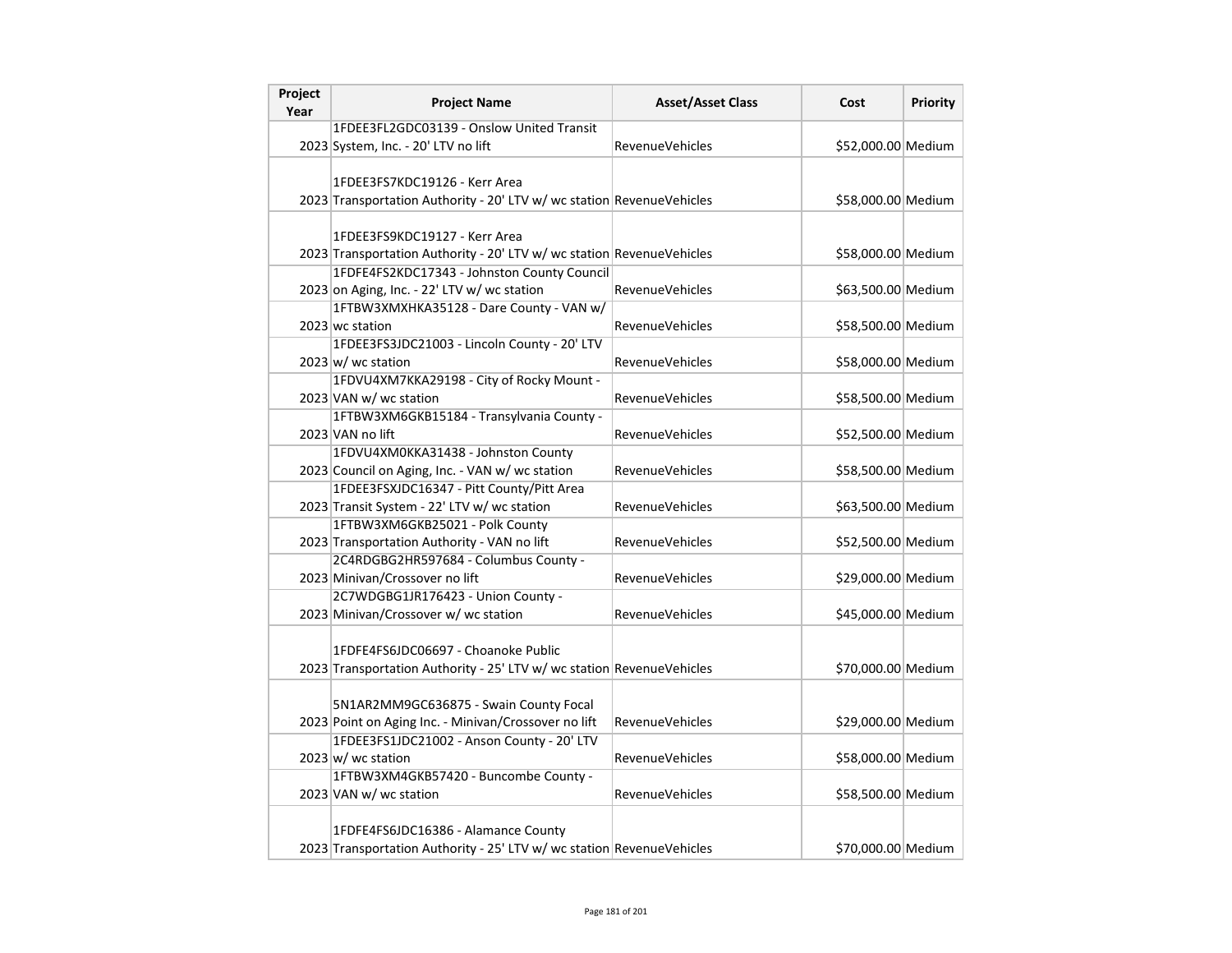| Project<br>Year | <b>Project Name</b>                                                   | <b>Asset/Asset Class</b> | Cost               | <b>Priority</b> |
|-----------------|-----------------------------------------------------------------------|--------------------------|--------------------|-----------------|
|                 |                                                                       |                          |                    |                 |
|                 | 1FDFE4FS4JDC16385 - Alamance County                                   |                          |                    |                 |
|                 | 2023 Transportation Authority - 25' LTV w/ wc station RevenueVehicles |                          | \$70,000.00 Medium |                 |
|                 | 2C7WDGBG0JR176414 - Union County -                                    |                          |                    |                 |
|                 | 2023 Minivan/Crossover w/ wc station                                  | <b>RevenueVehicles</b>   | \$45,000.00 Medium |                 |
|                 | 1FDFE4FS7JDC28076 - Buncombe County - 22'                             |                          |                    |                 |
|                 | 2023 LTV w/ wc station                                                | <b>RevenueVehicles</b>   | \$63,500.00 Medium |                 |
|                 | 1FDFE4FS0HDC68509 - Albemarle Regional                                |                          |                    |                 |
|                 | 2023 Health Services - 25' LTV w/ wc station                          | <b>RevenueVehicles</b>   | \$70,000.00 Medium |                 |
|                 | 1FTBW3XM4JKA26446 - Carteret County - VAN                             |                          |                    |                 |
|                 | $2023 \vert w \vert$ wc station                                       | <b>RevenueVehicles</b>   | \$58,500.00 Medium |                 |
|                 | 1FTBW3XM6JKA26447 - Carteret County - VAN                             |                          |                    |                 |
|                 | $2023$ no lift                                                        | <b>RevenueVehicles</b>   | \$52,500.00 Medium |                 |
|                 | 1FDEE3FS8JDC16346 - Clay County - 20' LTV w/                          |                          |                    |                 |
|                 | 2023 wc station                                                       | <b>RevenueVehicles</b>   | \$58,000.00 Medium |                 |
|                 | 1FDEE3FS5JDC17275 - Union County - 20' LTV                            |                          |                    |                 |
|                 | 2023 no lift                                                          | <b>RevenueVehicles</b>   | \$52,000.00 Medium |                 |
|                 | 2C4RDGBG5KR655004 - Ashe County                                       |                          |                    |                 |
|                 | Transportation Authority, Inc. -                                      |                          |                    |                 |
|                 | 2023 Minivan/Crossover no lift                                        | <b>RevenueVehicles</b>   | \$29,000.00 Medium |                 |
|                 | 1FDEE3FS3KDC21505 - Lenoir County - 20' LTV                           |                          |                    |                 |
|                 | $2023 \text{ w}$ / wc station                                         | RevenueVehicles          | \$58,000.00 Medium |                 |
|                 | 1FDEE3FS1KDC21504 - Lenoir County - 20' LTV                           |                          |                    |                 |
|                 | $2023 \text{ w}$ / wc station                                         | <b>RevenueVehicles</b>   | \$58,000.00 Medium |                 |
|                 | 1FDEE3FS8KDC21502 - Lenoir County - 20' LTV                           |                          |                    |                 |
|                 | $2023 \vert w \vert$ wc station                                       | <b>RevenueVehicles</b>   | \$58,000.00 Medium |                 |
|                 | 1FDEE3FS4JDC20748 - Craven County - 20' LTV                           |                          |                    |                 |
|                 | $2023 \vert w \vert$ wc station                                       | <b>RevenueVehicles</b>   | \$58,000.00 Medium |                 |
|                 | 1FDEE3FL4GDC27345 - Rowan County - 20' LTV                            |                          |                    |                 |
|                 | $2023 \vert w \vert$ wc station                                       | <b>RevenueVehicles</b>   | \$58,000.00 Medium |                 |
|                 | 2C4RDGBG4ER380567 - Yadkin Valley Economic                            |                          |                    |                 |
|                 | Development District Inc. - Minivan/Crossover                         |                          |                    |                 |
|                 | $2023$ no lift                                                        | <b>RevenueVehicles</b>   | \$29,000.00 Medium |                 |
|                 | 1FDEE3FS3HDC46073 - Alleghany County - 20'                            |                          |                    |                 |
|                 | 2023 LTV w/ wc station                                                | <b>RevenueVehicles</b>   | \$58,000.00 Medium |                 |
|                 | 1FDEE3FS5HDC37715 - Macon County - 20' LTV                            |                          |                    |                 |
|                 | $2023 \text{ w}$ / wc station                                         | <b>RevenueVehicles</b>   | \$58,000.00 Medium |                 |
|                 | 1FTBW3XM4HKA37117 - Buncombe County -                                 |                          |                    |                 |
|                 | 2023 VAN w/ wc station                                                | <b>RevenueVehicles</b>   | \$58,500.00 Medium |                 |
|                 | 1FTBW3XM3HKA50246 - Greene County - VAN                               |                          |                    |                 |
|                 | $2023$ no lift                                                        | <b>RevenueVehicles</b>   | \$52,500.00 Medium |                 |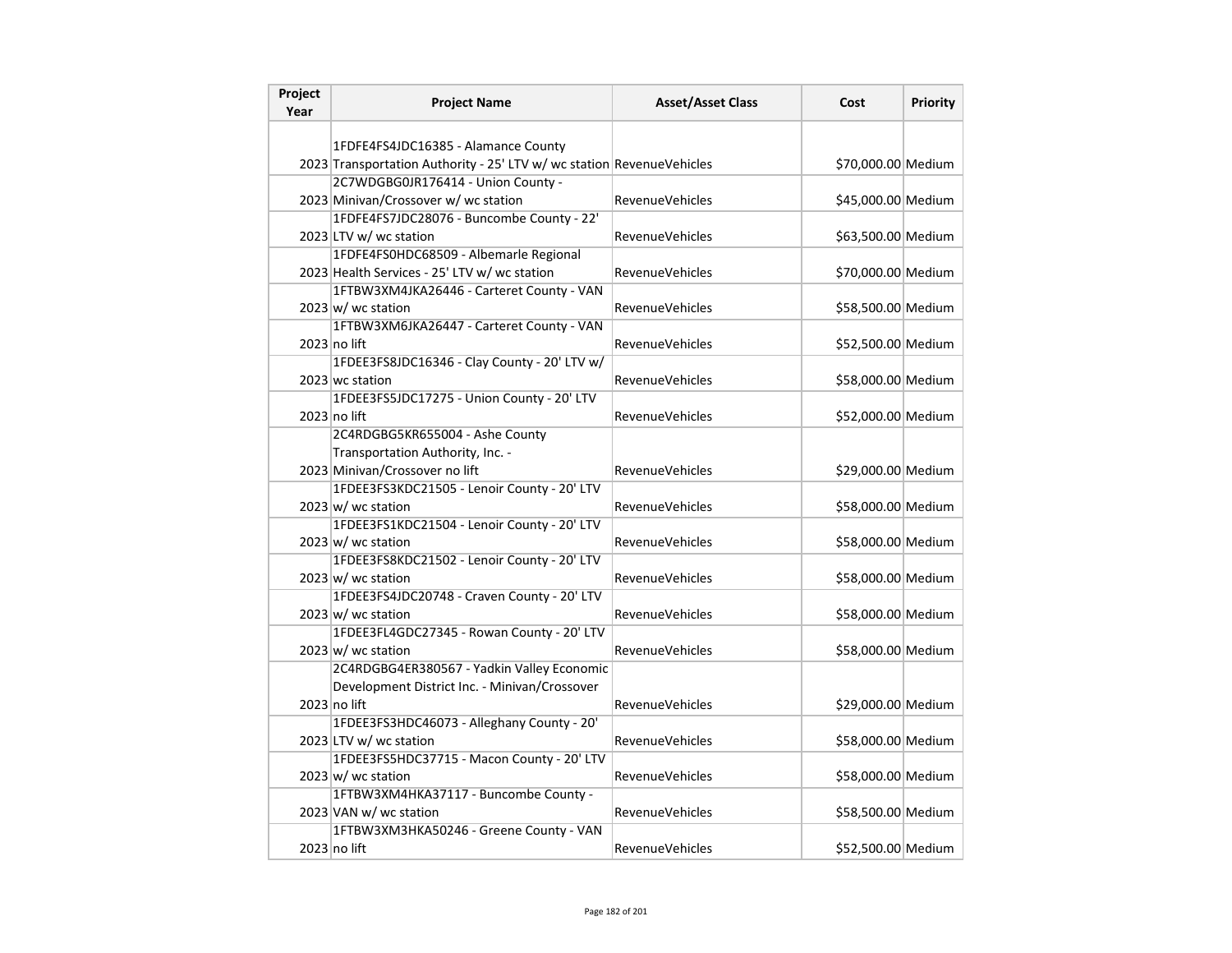| Project<br>Year | <b>Project Name</b>                                                                     | <b>Asset/Asset Class</b> | Cost               | Priority |
|-----------------|-----------------------------------------------------------------------------------------|--------------------------|--------------------|----------|
|                 | 1FDEE3FS7HDC52961 - Beaufort County                                                     |                          |                    |          |
|                 | Developmental Center Inc. - 22' LTV w/ wc                                               |                          |                    |          |
|                 | 2023 station                                                                            | RevenueVehicles          | \$63,500.00 Medium |          |
|                 | 1FDEE3FS4HDC38113 - Craven County - 20' LTV                                             |                          |                    |          |
|                 | $2023 \vert w \vert$ wc station                                                         | RevenueVehicles          | \$58,000.00 Medium |          |
|                 | 1FTBW3XM4HKA50241 - Person County - VAN                                                 |                          |                    |          |
|                 | $2023 \vert w \vert$ wc station                                                         | <b>RevenueVehicles</b>   | \$58,500.00 Medium |          |
|                 | 1FDEE3FL1DDA05793 - Transportation                                                      |                          |                    |          |
|                 | Administration of Cleveland County Inc. - 20'                                           |                          |                    |          |
|                 | 2023 LTV w/ wc station                                                                  | RevenueVehicles          | \$58,000.00 Medium |          |
|                 | 1FTDS3EL9EDA38696 - Goldsboro-Wayne<br>2023 Transportation Authority - VAN w/wc station | RevenueVehicles          | \$58,500.00 Medium |          |
|                 | 2C7WDGBG2JR176415 - Union County -                                                      |                          |                    |          |
|                 | 2023 Minivan/Crossover w/ wc station                                                    | RevenueVehicles          | \$45,000.00 Medium |          |
|                 | 1FDEE3FL3GDC31970 - Yadkin Valley Economic                                              |                          |                    |          |
|                 | Development District Inc. - 20' LTV w/ wc                                               |                          |                    |          |
|                 | 2023 station                                                                            | <b>RevenueVehicles</b>   | \$58,000.00 Medium |          |
|                 | 1HA3GSBG0HN005191 - Iredell County - 25' LTV                                            |                          |                    |          |
|                 | $2023 \vert w \rangle$ wc station                                                       | RevenueVehicles          | \$70,000.00 Medium |          |
|                 | 1HA3GSBG1HN004910 - Iredell County - 22' LTV                                            |                          |                    |          |
|                 | $2023 \text{ w}$ / wc station                                                           | <b>RevenueVehicles</b>   | \$63,500.00 Medium |          |
|                 | 1FDFE4FS3HDC64437 - Gaston County - 25' LTV                                             |                          |                    |          |
|                 | $2023 \text{ w}$ / wc station                                                           | RevenueVehicles          | \$70,000.00 Medium |          |
|                 | 1FTBW3XM6JKA26450 - Transportation                                                      |                          |                    |          |
|                 | Administration of Cleveland County Inc. - VAN                                           |                          |                    |          |
|                 | $2023 \vert w \vert$ wc station                                                         | RevenueVehicles          | \$58,500.00 Medium |          |
|                 | 1FTBW3XM8HKB48284 - Iredell County - VAN                                                |                          |                    |          |
|                 | $2023 \vert w \vert$ wc station                                                         | <b>RevenueVehicles</b>   | \$58,500.00 Medium |          |
|                 | 1FTBW3XM0JKA26444 - Brunswick Transit                                                   |                          |                    |          |
|                 | 2023 System, Inc. - VAN no lift                                                         | RevenueVehicles          | \$52,500.00 Medium |          |
|                 | 1FTBW3XM1JKA26453 - Rockingham County                                                   |                          |                    |          |
|                 | 2023 Council on Aging Inc. - VAN w/ wc station                                          | RevenueVehicles          | \$58,500.00 Medium |          |
|                 | 1FTBW3XM3JKA26454 - Rockingham County                                                   |                          |                    |          |
|                 | 2023 Council on Aging Inc. - VAN w/ wc station                                          | RevenueVehicles          | \$58,500.00 Medium |          |
|                 | 1FDVU4XMXKKA66620 - Lenoir County - 20' LTV                                             |                          |                    |          |
|                 | $2023 \text{ w}$ / wc station                                                           | RevenueVehicles          | \$58,000.00 Medium |          |
|                 | 1FTBW3XM2HKA11633 - Mountain Projects Inc.                                              |                          |                    |          |
|                 | 2023 - VAN w/ wc station                                                                | RevenueVehicles          | \$58,500.00 Medium |          |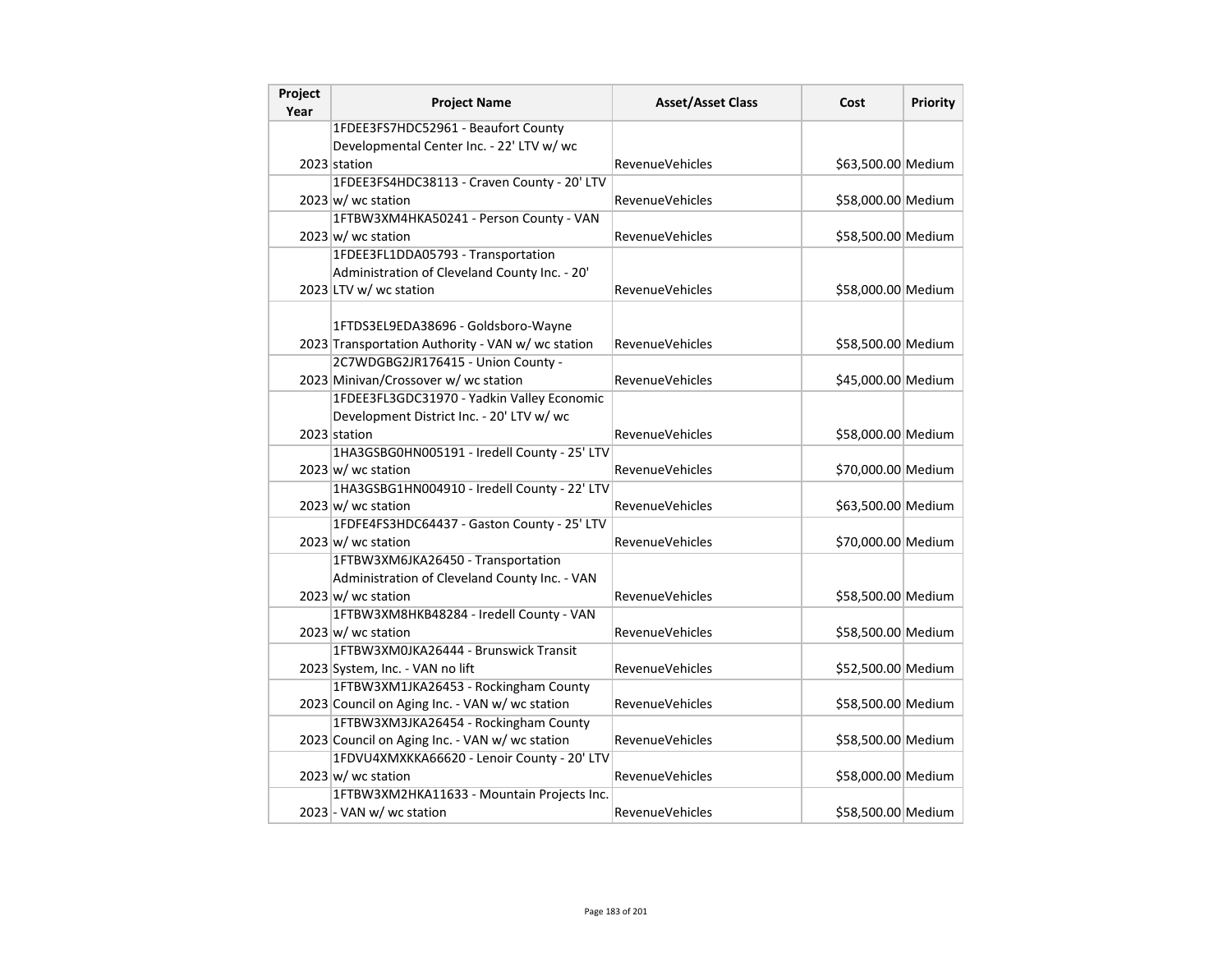| Project<br>Year | <b>Project Name</b>                                                                        | <b>Asset/Asset Class</b> | Cost                | <b>Priority</b> |
|-----------------|--------------------------------------------------------------------------------------------|--------------------------|---------------------|-----------------|
|                 |                                                                                            |                          |                     |                 |
|                 | 1FTDS3EL5EDA38694 - Goldsboro-Wayne                                                        |                          |                     |                 |
|                 | 2023 Transportation Authority - VAN w/ wc station                                          | <b>RevenueVehicles</b>   | \$58,500.00 Medium  |                 |
|                 |                                                                                            |                          |                     |                 |
|                 | 15GGB2715F1184950 - Cape Fear Public<br>2023 Transportation Authority - WAVE Transit - Bus |                          |                     |                 |
|                 | 1FTBW3XM5GKB48189 - AppalCART - VAN w/                                                     | <b>RevenueVehicles</b>   | \$500,000.00 Medium |                 |
|                 | 2023 wc station                                                                            | <b>RevenueVehicles</b>   | \$58,500.00 Medium  |                 |
|                 | 1FDEE3FS4HDC37706 - Anson County - 20' LTV                                                 |                          |                     |                 |
|                 | 2023 no lift                                                                               | RevenueVehicles          | \$52,000.00 Medium  |                 |
|                 | 1FDEE3FS6JDC20749 - Rowan County - 20' LTV                                                 |                          |                     |                 |
|                 | $2023 \, \text{w}$ / wc station                                                            | <b>RevenueVehicles</b>   | \$58,000.00 Medium  |                 |
|                 | 1FTBW3XM8HKA37105 - Western Piedmont                                                       |                          |                     |                 |
|                 | Regional Transportation Authority - VAN w/ wc                                              |                          |                     |                 |
|                 | 2023 station                                                                               | RevenueVehicles          | \$58,500.00 Medium  |                 |
|                 | 1FTBW3XM5JKA37794 - Wilson County - VAN                                                    |                          |                     |                 |
|                 | $2023 \text{ w}$ / wc station                                                              | <b>RevenueVehicles</b>   | \$58,500.00 Medium  |                 |
|                 | 1FDEE3FS1JDC18598 - Beaufort County                                                        |                          |                     |                 |
|                 | Developmental Center Inc. - 20' LTV w/ wc                                                  |                          |                     |                 |
|                 | 2023 station                                                                               | <b>RevenueVehicles</b>   | \$58,000.00 Medium  |                 |
|                 |                                                                                            |                          |                     |                 |
|                 | 1FDEE3FL3EDA83624 - Mitchell County                                                        |                          |                     |                 |
|                 | 2023 Transportation Authority - 20' LTV w/ wc station RevenueVehicles                      |                          | \$58,000.00 Medium  |                 |
|                 | 1FTBF2BT0BEB81620 - Western Piedmont                                                       |                          |                     |                 |
|                 | Regional Transportation Authority - 25' LTV no                                             |                          |                     |                 |
| 2023 lift       |                                                                                            | <b>RevenueVehicles</b>   | \$64,000.00 Medium  |                 |
|                 | 1FDEE3FS5KDC27807 - Ashe County<br>Transportation Authority, Inc. - VAN w/ wc              |                          |                     |                 |
|                 | 2023 station                                                                               | RevenueVehicles          | \$58,500.00 Medium  |                 |
|                 | 1FTBW3XM5JKA52943 - Rowan County - VAN                                                     |                          |                     |                 |
|                 | $2023 \vert w \vert$ wc station                                                            | RevenueVehicles          | \$58,500.00 Medium  |                 |
|                 | 1FTBW3XM9HKA46492 - Rutherford County -                                                    |                          |                     |                 |
|                 | 2023 VAN w/ wc station                                                                     | <b>RevenueVehicles</b>   | \$58,500.00 Medium  |                 |
|                 | 3C4PDDAG6HT550310 - Clay County -                                                          |                          |                     |                 |
|                 | 2023 Minivan/Crossover no lift                                                             | RevenueVehicles          | \$29,000.00 Medium  |                 |
|                 | 1FDEE3FS9JDC27937 - Buncombe County - 20'                                                  |                          |                     |                 |
|                 | 2023 LTV w/ wc station                                                                     | RevenueVehicles          | \$58,000.00 Medium  |                 |
|                 | 1FTBW3XM7GKB18515 - AppalCART - VAN w/                                                     |                          |                     |                 |
|                 | 2023 wc station                                                                            | <b>RevenueVehicles</b>   | \$58,500.00 Medium  |                 |
|                 | 1FDEE3FS4HDC38127 - Guilford County - 20'                                                  |                          |                     |                 |
|                 | 2023 LTV w/ wc station                                                                     | <b>RevenueVehicles</b>   | \$58,000.00 Medium  |                 |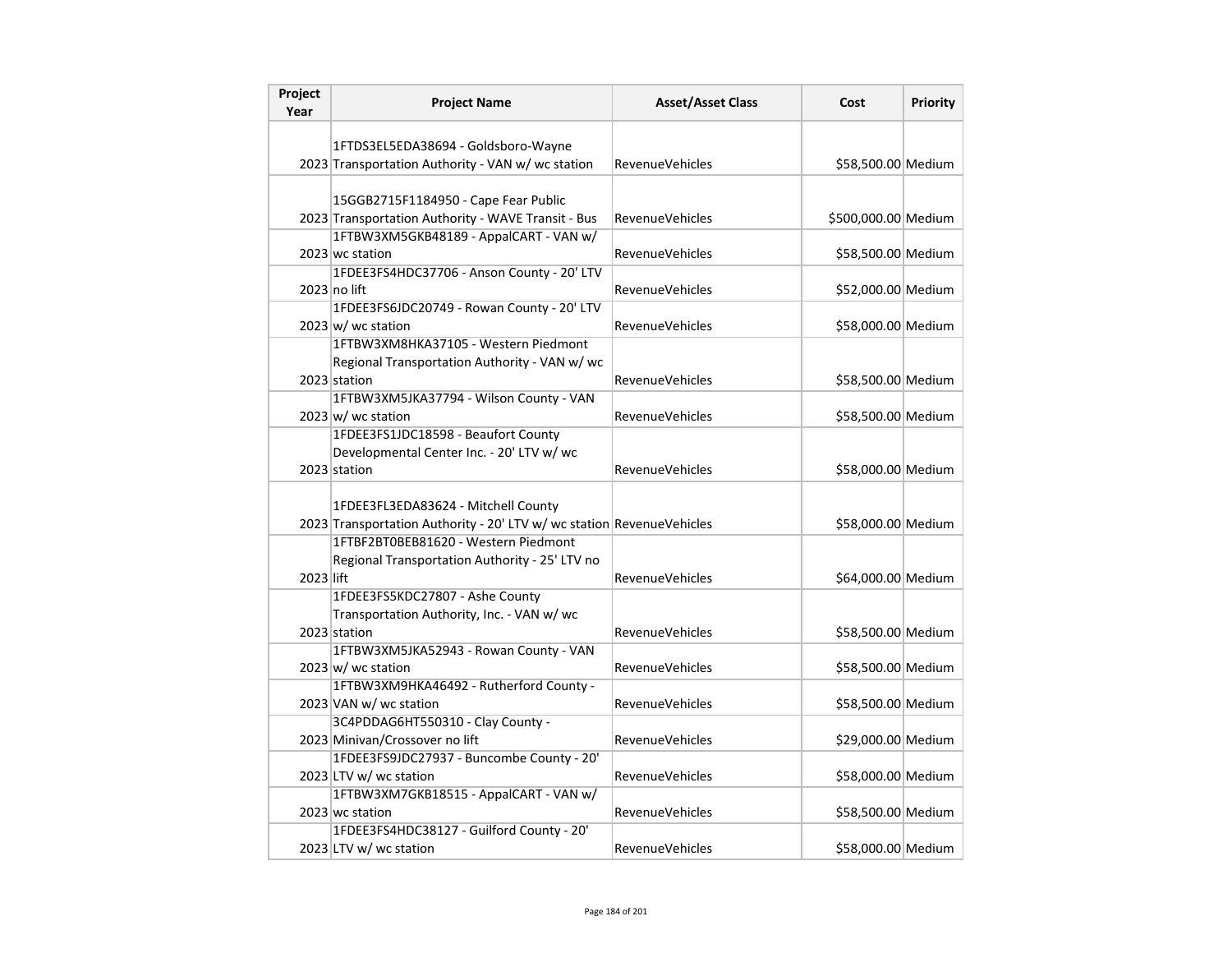| Project<br>Year | <b>Project Name</b>                           | <b>Asset/Asset Class</b> | Cost               | Priority |
|-----------------|-----------------------------------------------|--------------------------|--------------------|----------|
|                 | 1FDVU4XM3KKA37590 - Western Carolina          |                          |                    |          |
|                 | 2023 Community Action Inc. - VAN no lift      | <b>RevenueVehicles</b>   | \$52,500.00 Medium |          |
|                 | 1FDEE3FS6HDC38131 - Guilford County - 20'     |                          |                    |          |
|                 | 2024 LTV w/ wc station                        | RevenueVehicles          | \$58,000.00 Medium |          |
|                 | 1FDVU4XM5KKA79775 - Buncombe County -         |                          |                    |          |
|                 | 2024 VAN w/ wc station                        | <b>RevenueVehicles</b>   | \$58,500.00 Medium |          |
|                 | 1FTBW3XM1JKB25516 - Western Piedmont          |                          |                    |          |
|                 | Regional Transportation Authority - VAN w/ wc |                          |                    |          |
|                 | 2024 station                                  | <b>RevenueVehicles</b>   | \$58,500.00 Medium |          |
|                 | 1FDVU4XM9KKA79777 - Buncombe County -         |                          |                    |          |
|                 | 2024 VAN w/ wc station                        | <b>RevenueVehicles</b>   | \$58,500.00 Medium |          |
|                 | 1FDVU4XM8KKA53803 - Pitt County/Pitt Area     |                          |                    |          |
|                 | 2024 Transit System - VAN w/ wc station       | <b>RevenueVehicles</b>   | \$58,500.00 Medium |          |
|                 | 1FDVU4XM4KKA53796 - Anson County - VAN        |                          |                    |          |
|                 | $2024 \, \text{w}$ / wc station               | RevenueVehicles          | \$58,500.00 Medium |          |
|                 | 1FDVU4XM3KKA79774 - Buncombe County -         |                          |                    |          |
|                 | 2024 VAN w/ wc station                        | <b>RevenueVehicles</b>   | \$58,500.00 Medium |          |
|                 | 1FDEE3FS7JDC31243 - Cape Fear Public          |                          |                    |          |
|                 | Transportation Authority - WAVE Transit - 20' |                          |                    |          |
|                 | 2024 LTV w/ wc station                        | <b>RevenueVehicles</b>   | \$58,000.00 Medium |          |
|                 | 1FDVU4XM6KKA79770 - Buncombe County -         |                          |                    |          |
|                 | 2024 VAN w/ wc station                        | <b>RevenueVehicles</b>   | \$58,500.00 Medium |          |
|                 | 1FDEE3FS9JDC31244 - Cape Fear Public          |                          |                    |          |
|                 | Transportation Authority - WAVE Transit - 20' |                          |                    |          |
|                 | 2024 LTV w/ wc station                        | <b>RevenueVehicles</b>   | \$58,000.00 Medium |          |
|                 |                                               |                          |                    |          |
|                 | 1FDVU4XMXKKA53799 - Wilkes Transportation     |                          |                    |          |
|                 | 2024 Authority - VAN w/ wc station            | <b>RevenueVehicles</b>   | \$58,500.00 Medium |          |
|                 | 1FTBW3XM3GKB32752 - Durham County - VAN       |                          |                    |          |
|                 | $2024 \, \text{w}$ / wc station               | <b>RevenueVehicles</b>   | \$58,500.00 Medium |          |
|                 | 1FTBW3XM8HKA67592 - Jackson County - VAN      |                          |                    |          |
|                 | $2024 \text{ w/m}$ wc station                 | <b>RevenueVehicles</b>   | \$58,500.00 Medium |          |
|                 | 1FDVU4XM3KKA53806 - Pitt County/Pitt Area     |                          |                    |          |
|                 | 2024 Transit System - VAN w/ wc station       | <b>RevenueVehicles</b>   | \$58,500.00 Medium |          |
|                 | 1FDEE3FS8KDC21497 - Lincoln County - 20' LTV  |                          |                    |          |
|                 | $2024 \text{ w/m}$ wc station                 | <b>RevenueVehicles</b>   | \$58,000.00 Medium |          |
|                 | 1FDVU4XM1KKA53805 - Pitt County/Pitt Area     |                          |                    |          |
|                 | 2024 Transit System - VAN w/ wc station       | RevenueVehicles          | \$58,500.00 Medium |          |
|                 | 1FTBW3XM1HKA50245 - Greene County - VAN       |                          |                    |          |
|                 | 2024 no lift                                  | <b>RevenueVehicles</b>   | \$52,500.00 Medium |          |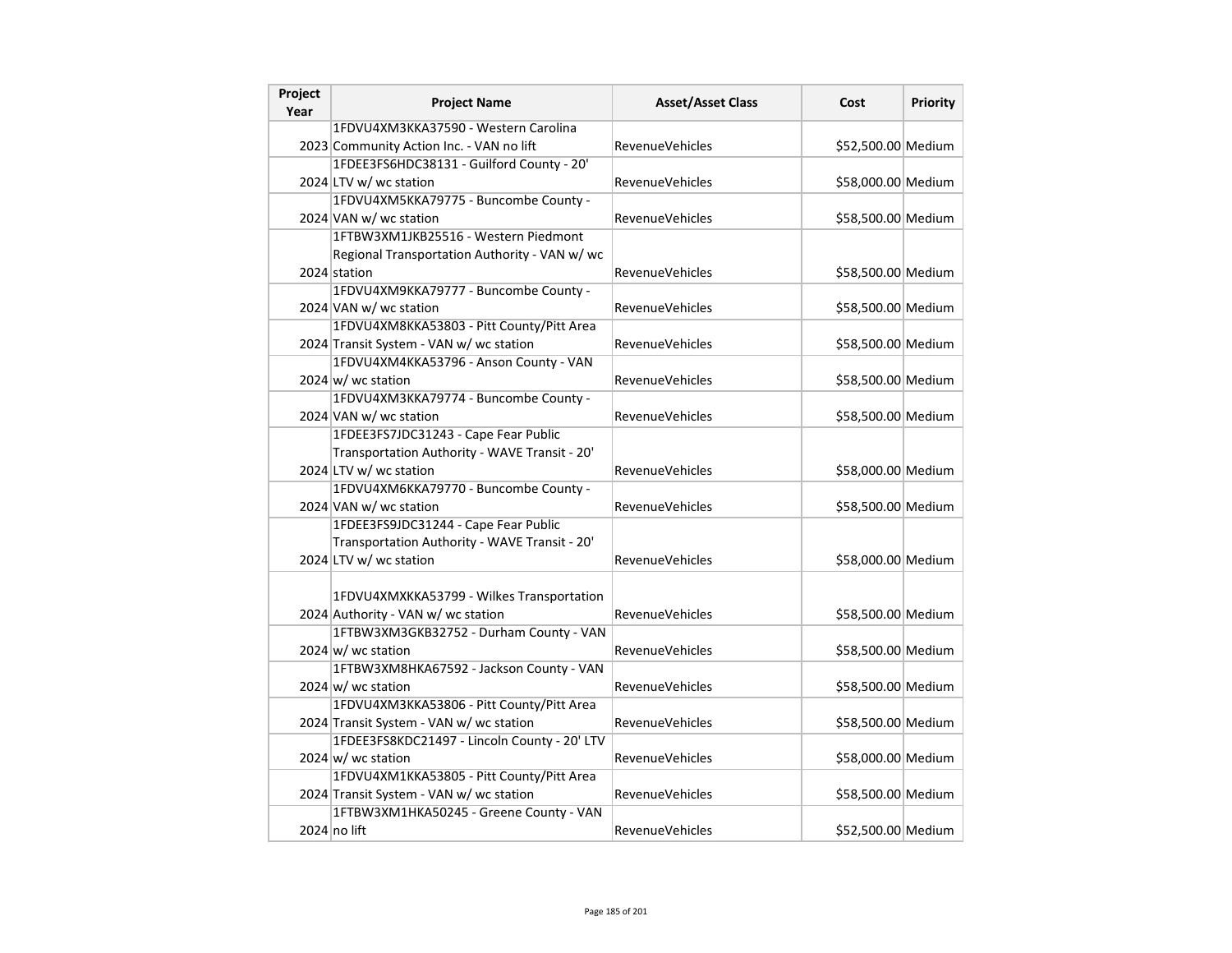| Project<br>Year | <b>Project Name</b>                                                                      | <b>Asset/Asset Class</b> | Cost               | Priority |
|-----------------|------------------------------------------------------------------------------------------|--------------------------|--------------------|----------|
|                 | 1FDEE3FS9HDC31979 - Columbus County - 20'                                                |                          |                    |          |
|                 | 2024 LTV no lift                                                                         | <b>RevenueVehicles</b>   | \$52,000.00 Medium |          |
|                 | 1FTBW3XM2HKA50240 - Western Carolina                                                     |                          |                    |          |
|                 | 2024 Community Action Inc. - VAN no lift                                                 | <b>RevenueVehicles</b>   | \$52,500.00 Medium |          |
|                 | 1FDEE3FL9GDC27356 - Lee County - 20' LTV w/                                              |                          |                    |          |
|                 | 2024 wc station                                                                          | <b>RevenueVehicles</b>   | \$58,000.00 Medium |          |
|                 | 1GD01ZCG5DF168242 - Choanoke Public                                                      |                          |                    |          |
|                 | 2024 Transportation Authority - Service Vehicle                                          | <b>RevenueVehicles</b>   | \$40,000.00 Medium |          |
|                 | 1FDEE3FS5KDC19089 - Onslow United Transit                                                |                          |                    |          |
|                 | 2024 System, Inc. - 22' LTV w/ wc station                                                | <b>RevenueVehicles</b>   | \$63,500.00 Medium |          |
|                 | 1FTDS3EL7EDA38695 - Goldsboro-Wayne<br>2024 Transportation Authority - VAN w/ wc station | RevenueVehicles          | \$58,500.00 Medium |          |
|                 | 1HA3GRBG2KN011185 - Duplin County - 20' LTV                                              |                          |                    |          |
|                 | $2024 \text{ w}$ / wc station                                                            | <b>RevenueVehicles</b>   | \$58,000.00 Medium |          |
|                 | 1FDEE3FS4HDC38130 - Guilford County - 20'                                                |                          |                    |          |
|                 | 2024 LTV w/ wc station                                                                   | <b>RevenueVehicles</b>   | \$58,000.00 Medium |          |
|                 | 1FDVU4XM7KKA79776 - Buncombe County -                                                    |                          |                    |          |
|                 | 2024 VAN w/ wc station                                                                   | <b>RevenueVehicles</b>   | \$58,500.00 Medium |          |
|                 | 1FDEE3FS6KDC19084 - Onslow United Transit                                                |                          |                    |          |
|                 | 2024 System, Inc. - 22' LTV w/ wc station                                                | <b>RevenueVehicles</b>   | \$63,500.00 Medium |          |
|                 | 1FDEE3FS0JDC31245 - Cape Fear Public                                                     |                          |                    |          |
|                 | Transportation Authority - WAVE Transit - 20'                                            |                          |                    |          |
|                 | 2024 LTV w/ wc station                                                                   | <b>RevenueVehicles</b>   | \$58,000.00 Medium |          |
|                 | 1FDFE4FS9JDC32565 - Rutherford County - 25'                                              |                          |                    |          |
|                 | 2024 LTV w/ wc station                                                                   | <b>RevenueVehicles</b>   | \$70,000.00 Medium |          |
|                 | 1FDFE4FS7KDC12350 - Robeson County - 25'                                                 |                          |                    |          |
|                 | 2024 LTV w/ wc station<br>1FDVU4XM9KKA66625 - Union County - VAN                         | <b>RevenueVehicles</b>   | \$70,000.00 Medium |          |
|                 | $2024 \text{ w}$ / wc station                                                            | <b>RevenueVehicles</b>   | \$58,500.00 Medium |          |
|                 | 1FTBW3XM2JKA48204 - Pitt County/Pitt Area                                                |                          |                    |          |
|                 | 2024 Transit System - VAN w/ wc station                                                  | <b>RevenueVehicles</b>   | \$58,500.00 Medium |          |
|                 | 1FDEE3FS2JDC31246 - Cape Fear Public                                                     |                          |                    |          |
|                 | Transportation Authority - WAVE Transit - 20'                                            |                          |                    |          |
|                 | 2024 LTV w/ wc station                                                                   | <b>RevenueVehicles</b>   | \$58,000.00 Medium |          |
|                 | 1FDEE3FS3JDC31241 - Cape Fear Public                                                     |                          |                    |          |
|                 | Transportation Authority - WAVE Transit - 20'                                            |                          |                    |          |
|                 | 2024 LTV w/ wc station                                                                   | <b>RevenueVehicles</b>   | \$58,000.00 Medium |          |
|                 | 1FDEE3FS6JDC31234 - Cape Fear Public                                                     |                          |                    |          |
|                 | Transportation Authority - WAVE Transit - 20'                                            |                          |                    |          |
|                 |                                                                                          |                          |                    |          |
|                 | 2024 LTV w/ wc station                                                                   | RevenueVehicles          | \$58,000.00 Medium |          |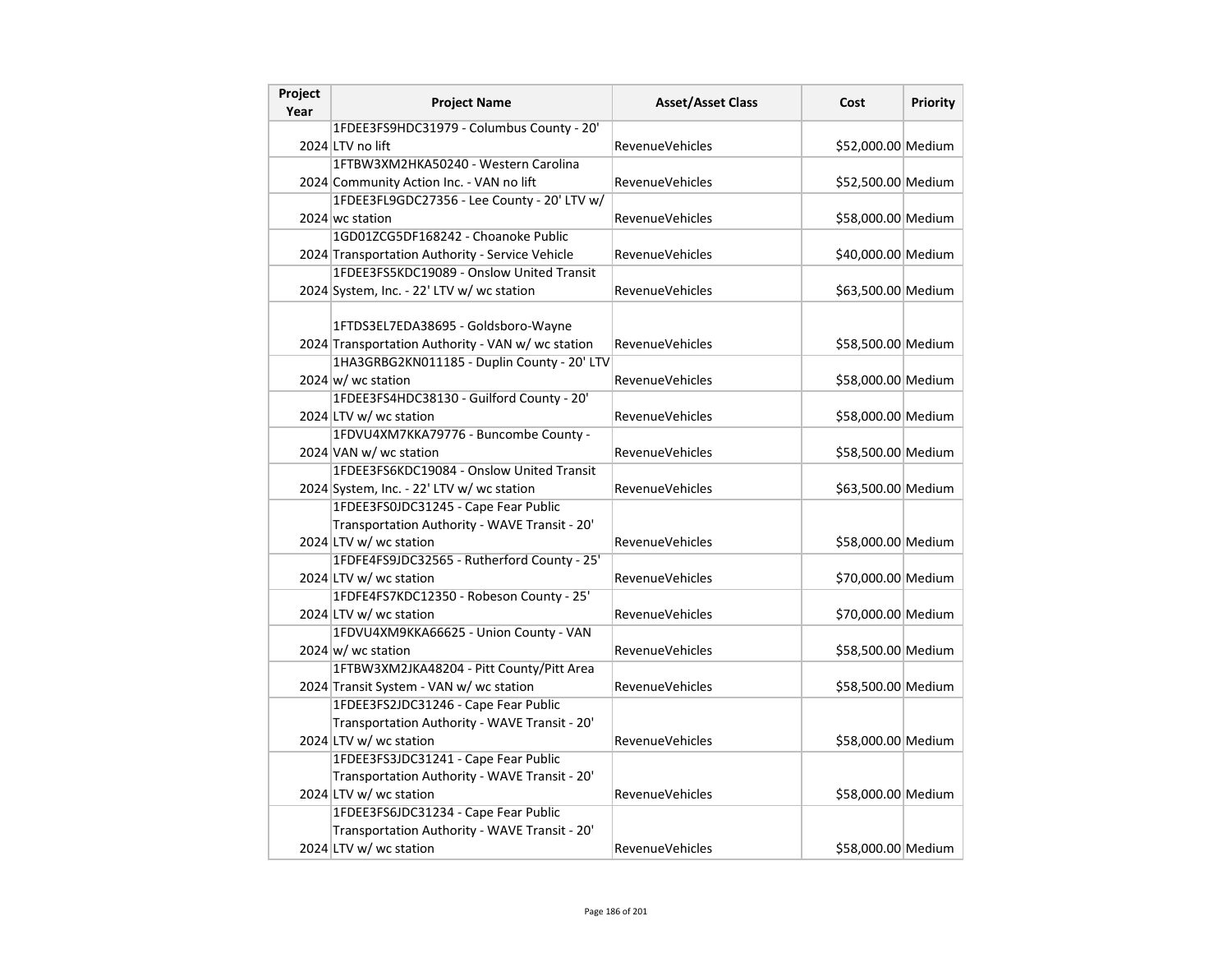| Project<br>Year | <b>Project Name</b>                                                                                                                                    | <b>Asset/Asset Class</b> | Cost               | Priority |
|-----------------|--------------------------------------------------------------------------------------------------------------------------------------------------------|--------------------------|--------------------|----------|
|                 | 1FTBW3XM6HKA50239 - Western Carolina                                                                                                                   |                          |                    |          |
|                 | 2024 Community Action Inc. - VAN no lift                                                                                                               | <b>RevenueVehicles</b>   | \$52,500.00 Medium |          |
|                 | 1FDVU4XM0KKA79778 - Buncombe County -                                                                                                                  |                          |                    |          |
|                 | 2024 VAN w/ wc station                                                                                                                                 | RevenueVehicles          | \$58,500.00 Medium |          |
|                 | 1FDFE4FS5KDC17661 - Rockingham County                                                                                                                  |                          |                    |          |
|                 | 2024 Council on Aging Inc. - 25' LTV w/ wc station                                                                                                     | <b>RevenueVehicles</b>   | \$70,000.00 Medium |          |
|                 | 1FDEE3FSXKDC13336 - Hoke County - 22' LTV                                                                                                              |                          |                    |          |
|                 | $2024 \text{ w}$ / wc station                                                                                                                          | <b>RevenueVehicles</b>   | \$63,500.00 Medium |          |
|                 | 1FDEE3FS6KDC21501 - Brunswick Transit                                                                                                                  |                          |                    |          |
|                 | 2024 System, Inc. - 20' LTV w/ wc station                                                                                                              | <b>RevenueVehicles</b>   | \$58,000.00 Medium |          |
|                 | 2C4RDGBGXKR654480 - Union County -                                                                                                                     |                          |                    |          |
|                 | 2024 Minivan/Crossover no lift                                                                                                                         | RevenueVehicles          | \$29,000.00 Medium |          |
|                 | 1FTDS3EL4EDA38704 - Western Carolina                                                                                                                   |                          |                    |          |
|                 | 2024 Community Action Inc. - VAN no lift                                                                                                               | <b>RevenueVehicles</b>   | \$52,500.00 Medium |          |
|                 | 1FDFE4FS2KDC13194 - Albemarle Regional                                                                                                                 |                          |                    |          |
|                 | 2024 Health Services - 25' LTV w/ wc station                                                                                                           | <b>RevenueVehicles</b>   | \$70,000.00 Medium |          |
|                 | 2C4RDGBG1KR654481 - Union County -                                                                                                                     |                          |                    |          |
|                 | 2024 Minivan/Crossover no lift                                                                                                                         | <b>RevenueVehicles</b>   | \$29,000.00 Medium |          |
|                 | 1FDEE3FL9GDC03137 - Mitchell County<br>2024 Transportation Authority - 20' LTV w/ wc station RevenueVehicles<br>1FDVU4XM1KKA49267 - Macon County - VAN |                          | \$58,000.00 Medium |          |
|                 | $2024 \text{ w}$ / wc station                                                                                                                          | <b>RevenueVehicles</b>   | \$58,500.00 Medium |          |
|                 | 1FDEE3FS5KDC17679 - Chatham Transit                                                                                                                    |                          |                    |          |
|                 | 2024 Network - 20' LTV w/ wc station                                                                                                                   | <b>RevenueVehicles</b>   | \$58,000.00 Medium |          |
|                 | 1FDFE4FS5KDC17174 - Alamance County<br>2024 Transportation Authority - 25' LTV w/ wc station RevenueVehicles                                           |                          | \$70,000.00 Medium |          |
|                 | 1FDVU4XM8KKA53798 - Wilkes Transportation<br>2024 Authority - VAN w/ wc station                                                                        | <b>RevenueVehicles</b>   | \$58,500.00 Medium |          |
|                 | 1FDVU4XM6KKA53797 - Richmond Interagency                                                                                                               |                          |                    |          |
|                 | 2024 Transportation, Inc. - VAN no lift                                                                                                                | RevenueVehicles          | \$52,500.00 Medium |          |
|                 | 1FDFE4FS7KDC17662 - Rockingham County                                                                                                                  |                          |                    |          |
|                 | 2024 Council on Aging Inc. - 25' LTV w/ wc station                                                                                                     | <b>RevenueVehicles</b>   | \$70,000.00 Medium |          |
|                 | 1FDVU4XM9KKA31437 - Johnston County                                                                                                                    |                          |                    |          |
|                 | 2024 Council on Aging, Inc. - VAN w/ wc station                                                                                                        | RevenueVehicles          | \$58,500.00 Medium |          |
|                 | 1FDVU4XMXKKA49266 - Macon County - VAN                                                                                                                 |                          |                    |          |
|                 | $2024 \text{ w}$ / wc station                                                                                                                          | <b>RevenueVehicles</b>   | \$58,500.00 Medium |          |
|                 | 1FDVU4XM5KKA37588 - Brunswick Transit<br>2024 System, Inc. - VAN no lift                                                                               | <b>RevenueVehicles</b>   | \$52,500.00 Medium |          |
|                 |                                                                                                                                                        |                          |                    |          |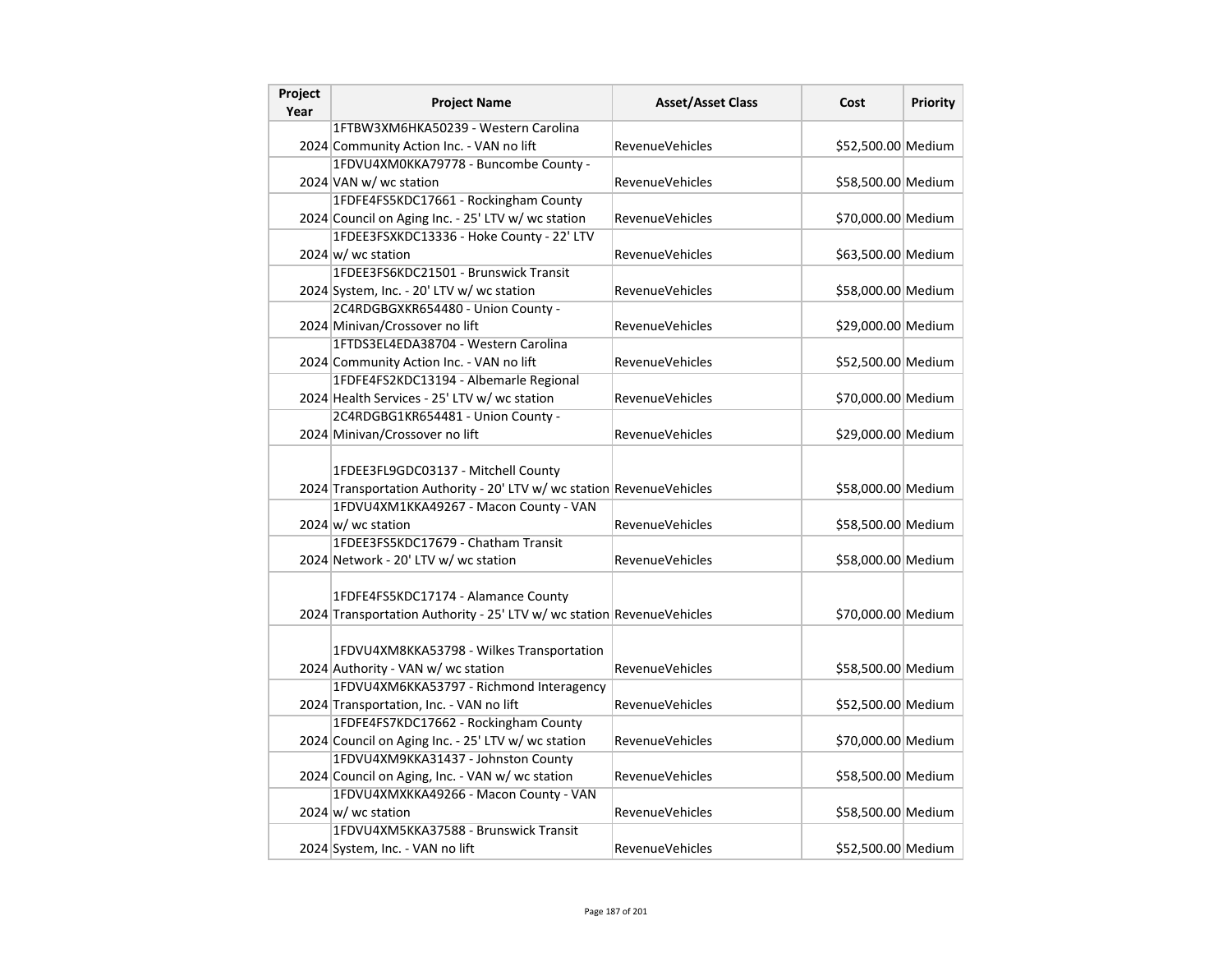| Project<br>Year | <b>Project Name</b>                                                                                          | <b>Asset/Asset Class</b> | Cost               | Priority |
|-----------------|--------------------------------------------------------------------------------------------------------------|--------------------------|--------------------|----------|
|                 | 1FDEE3FS9KDC27809 - Lenoir County - 20' LTV                                                                  |                          |                    |          |
|                 | $2024 \text{ w/m}$ wc station                                                                                | <b>RevenueVehicles</b>   | \$58,000.00 Medium |          |
|                 |                                                                                                              |                          |                    |          |
|                 | 1FDEE3FS0KDC17170 - Alamance County                                                                          |                          |                    |          |
|                 | 2024 Transportation Authority - 20' LTV w/ wc station RevenueVehicles                                        |                          | \$58,000.00 Medium |          |
|                 | 1FDVU4XMXKKA62888 - Gates County - VAN w/                                                                    |                          |                    |          |
|                 | 2024 wc station                                                                                              | <b>RevenueVehicles</b>   | \$58,500.00 Medium |          |
|                 | 1FDVU4XM2KKA37581 - Graham County - VAN                                                                      |                          |                    |          |
|                 | $2024 \text{ w/m}$ wc station                                                                                | <b>RevenueVehicles</b>   | \$58,500.00 Medium |          |
|                 | 1FDVU4XMXKKA37585 - Greene County - VAN                                                                      |                          |                    |          |
|                 | 2024 w/ wc station                                                                                           | <b>RevenueVehicles</b>   | \$58,500.00 Medium |          |
|                 |                                                                                                              |                          |                    |          |
|                 | 1FDFE4FS3KDC17352 - Kerr Area                                                                                |                          |                    |          |
|                 | 2024 Transportation Authority - 25' LTV w/ wc station RevenueVehicles                                        |                          | \$70,000.00 Medium |          |
|                 | 1FDVU4XM7KKA53808 - Pitt County/Pitt Area                                                                    |                          |                    |          |
|                 | 2024 Transit System - VAN w/ wc station                                                                      | <b>RevenueVehicles</b>   | \$58,500.00 Medium |          |
|                 | 1FDFE4FS9KDC14133 - Albemarle Regional                                                                       |                          |                    |          |
|                 | 2024 Health Services - 25' LTV w/ wc station                                                                 | <b>RevenueVehicles</b>   | \$70,000.00 Medium |          |
|                 | 1FTBW3XM3GKB57425 - Rutherford County -                                                                      |                          |                    |          |
|                 | 2024 VAN w/ wc station                                                                                       | <b>RevenueVehicles</b>   | \$58,500.00 Medium |          |
|                 | 1FDEE3FS4JDC31247 - Cabarrus County - 20'                                                                    |                          |                    |          |
|                 | 2024 LTV w/ wc station                                                                                       | <b>RevenueVehicles</b>   | \$58,000.00 Medium |          |
|                 | 1FDVU4XM5KKA53807 - Pitt County/Pitt Area                                                                    |                          |                    |          |
|                 | 2024 Transit System - VAN w/ wc station                                                                      | <b>RevenueVehicles</b>   | \$58,500.00 Medium |          |
|                 | 1FDEE3FS3JDC32499 - Cabarrus County - 20'                                                                    |                          |                    |          |
|                 | 2024 LTV w/ wc station                                                                                       | <b>RevenueVehicles</b>   | \$58,000.00 Medium |          |
|                 | 1FDEE3FS7KDC21586 - Caswell County - 20' LTV                                                                 |                          |                    |          |
|                 | $2024 \text{ w/m}$ wc station                                                                                | <b>RevenueVehicles</b>   | \$58,000.00 Medium |          |
|                 | 1FDEE3FS0KDC21512 - Hoke County - 20' LTV                                                                    |                          |                    |          |
|                 | 2024 $w$ wc station                                                                                          | <b>RevenueVehicles</b>   | \$58,000.00 Medium |          |
|                 | 1FDEE3FSXKDC21503 - Hoke County - 20' LTV                                                                    |                          |                    |          |
|                 | $2024 \text{ w/m}$ wc station                                                                                | <b>RevenueVehicles</b>   | \$58,000.00 Medium |          |
|                 |                                                                                                              |                          |                    |          |
|                 | 1FDEE3FSXKDC25938 - Goldsboro-Wayne<br>2024 Transportation Authority - 22' LTV w/ wc station RevenueVehicles |                          |                    |          |
|                 | 1FDVU4XMXKKA31432 - Wilson County - VAN                                                                      |                          | \$63,500.00 Medium |          |
|                 | $2024 \text{ w/m}$ wc station                                                                                | <b>RevenueVehicles</b>   | \$58,500.00 Medium |          |
|                 | 1FDFE4FS3KDC22146 - Beaufort County                                                                          |                          |                    |          |
|                 | Developmental Center Inc. - 25' LTV w/ wc                                                                    |                          |                    |          |
|                 | 2024 station                                                                                                 | <b>RevenueVehicles</b>   | \$70,000.00 Medium |          |
|                 |                                                                                                              |                          |                    |          |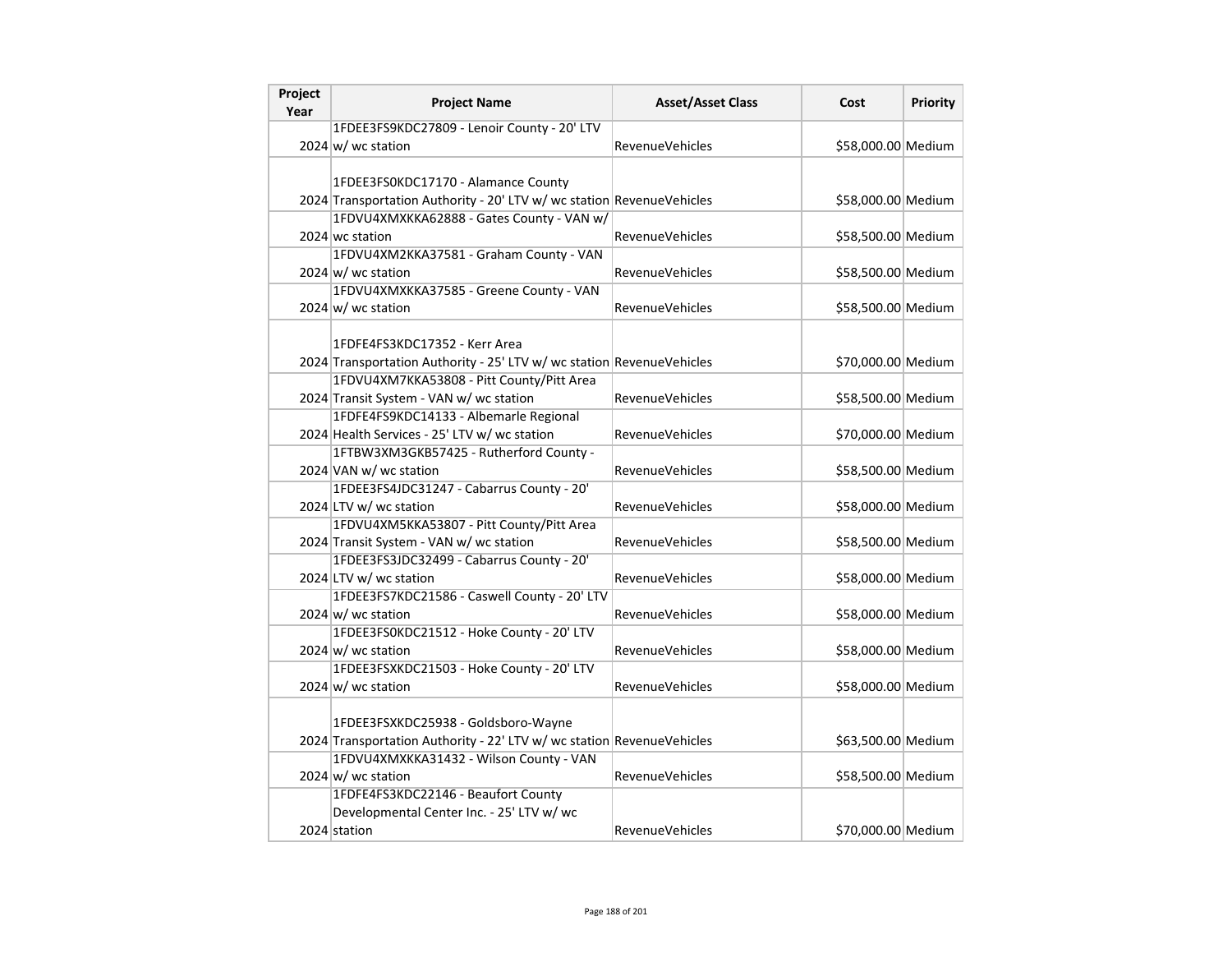| Project<br>Year | <b>Project Name</b>                                                                                          | <b>Asset/Asset Class</b> | Cost               | <b>Priority</b> |
|-----------------|--------------------------------------------------------------------------------------------------------------|--------------------------|--------------------|-----------------|
|                 | 5N1AR2MM2GC636541 - Cherokee County -                                                                        |                          |                    |                 |
|                 | 2024 Minivan/Crossover no lift                                                                               | <b>RevenueVehicles</b>   | \$29,000.00 Medium |                 |
|                 | 5N1AR2MMXGC626159 - AppalCART -                                                                              |                          |                    |                 |
|                 | 2024 Minivan/Crossover no lift                                                                               | <b>RevenueVehicles</b>   | \$29,000.00 Medium |                 |
|                 |                                                                                                              |                          |                    |                 |
|                 | 1FDEE3FS2KDC17171 - Alamance County                                                                          |                          |                    |                 |
|                 | 2024 Transportation Authority - 20' LTV w/ wc station RevenueVehicles                                        |                          | \$58,000.00 Medium |                 |
|                 | 1FDEE3FS7KDC17635 - Alamance County<br>2024 Transportation Authority - 20' LTV w/ wc station RevenueVehicles |                          | \$58,000.00 Medium |                 |
|                 | 1FDVU4XM5KKA31435 - Johnston County                                                                          |                          |                    |                 |
|                 | 2024 Council on Aging, Inc. - VAN w/ wc station                                                              | <b>RevenueVehicles</b>   | \$58,500.00 Medium |                 |
|                 | 1FDFE4FS4KDC14993 - Carteret County - 25'                                                                    |                          |                    |                 |
|                 | 2024 LTV w/ wc station                                                                                       | <b>RevenueVehicles</b>   | \$70,000.00 Medium |                 |
|                 | 1FDVU4XM9KKA53809 - Pitt County/Pitt Area                                                                    |                          |                    |                 |
|                 | 2024 Transit System - VAN w/ wc station                                                                      | <b>RevenueVehicles</b>   | \$58,500.00 Medium |                 |
|                 | 1FDEE3FSXKDC18987 - Guilford County - 20'                                                                    |                          |                    |                 |
|                 | 2024 LTV w/ wc station                                                                                       | <b>RevenueVehicles</b>   | \$58,000.00 Medium |                 |
|                 | 1FDEE3FS1KDC14973 - Carteret County - 20'                                                                    |                          |                    |                 |
|                 | 2024 LTV w/ wc station                                                                                       | <b>RevenueVehicles</b>   | \$58,000.00 Medium |                 |
|                 | 1FTDS3ELXDDB29863 - Bladen County - VAN w/                                                                   |                          |                    |                 |
|                 | 2024 wc station                                                                                              | <b>RevenueVehicles</b>   | \$58,500.00 Medium |                 |
|                 | 3C4PDDBG3CT333224 - Yadkin Valley Economic                                                                   |                          |                    |                 |
|                 | Development District Inc. - Minivan/Crossover                                                                |                          |                    |                 |
|                 | 2024 no lift                                                                                                 | RevenueVehicles          | \$29,000.00 Medium |                 |
|                 | 2C7WDGBG2JR176429 - Mitchell County                                                                          |                          |                    |                 |
|                 | Transportation Authority - Minivan/Crossover                                                                 |                          |                    |                 |
|                 | $2024 \text{ w/m}$ wc station                                                                                | <b>RevenueVehicles</b>   | \$45,000.00 Medium |                 |
|                 | 1FDVU4XM7KKA31436 - Johnston County                                                                          |                          |                    |                 |
|                 | 2024 Council on Aging, Inc. - VAN w/ wc station                                                              | RevenueVehicles          | \$58,500.00 Medium |                 |
|                 | 1FDEE3FSXJDC06594 - Anson County - 20' LTV                                                                   |                          |                    |                 |
|                 | $2024$ no lift                                                                                               | <b>RevenueVehicles</b>   | \$52,000.00 Medium |                 |
|                 | 1FDEE3FS4KDC17687 - Lincoln County - 20' LTV                                                                 |                          |                    |                 |
|                 | 2024 w/ wc station                                                                                           | <b>RevenueVehicles</b>   | \$58,000.00 Medium |                 |
|                 | 1FTBW3XM8JKA37790 - Buncombe County -                                                                        |                          |                    |                 |
|                 | 2024 VAN w/ wc station                                                                                       | <b>RevenueVehicles</b>   | \$58,500.00 Medium |                 |
|                 | 5N1AR2MM0GC645416 - Jackson County -                                                                         |                          |                    |                 |
|                 | 2024 Service Vehicle                                                                                         | <b>RevenueVehicles</b>   | \$40,000.00 Medium |                 |
|                 | 5N1AR2MM4GC645421 - Jackson County -                                                                         |                          |                    |                 |
|                 | 2024 Minivan/Crossover no lift                                                                               | <b>RevenueVehicles</b>   | \$29,000.00 Medium |                 |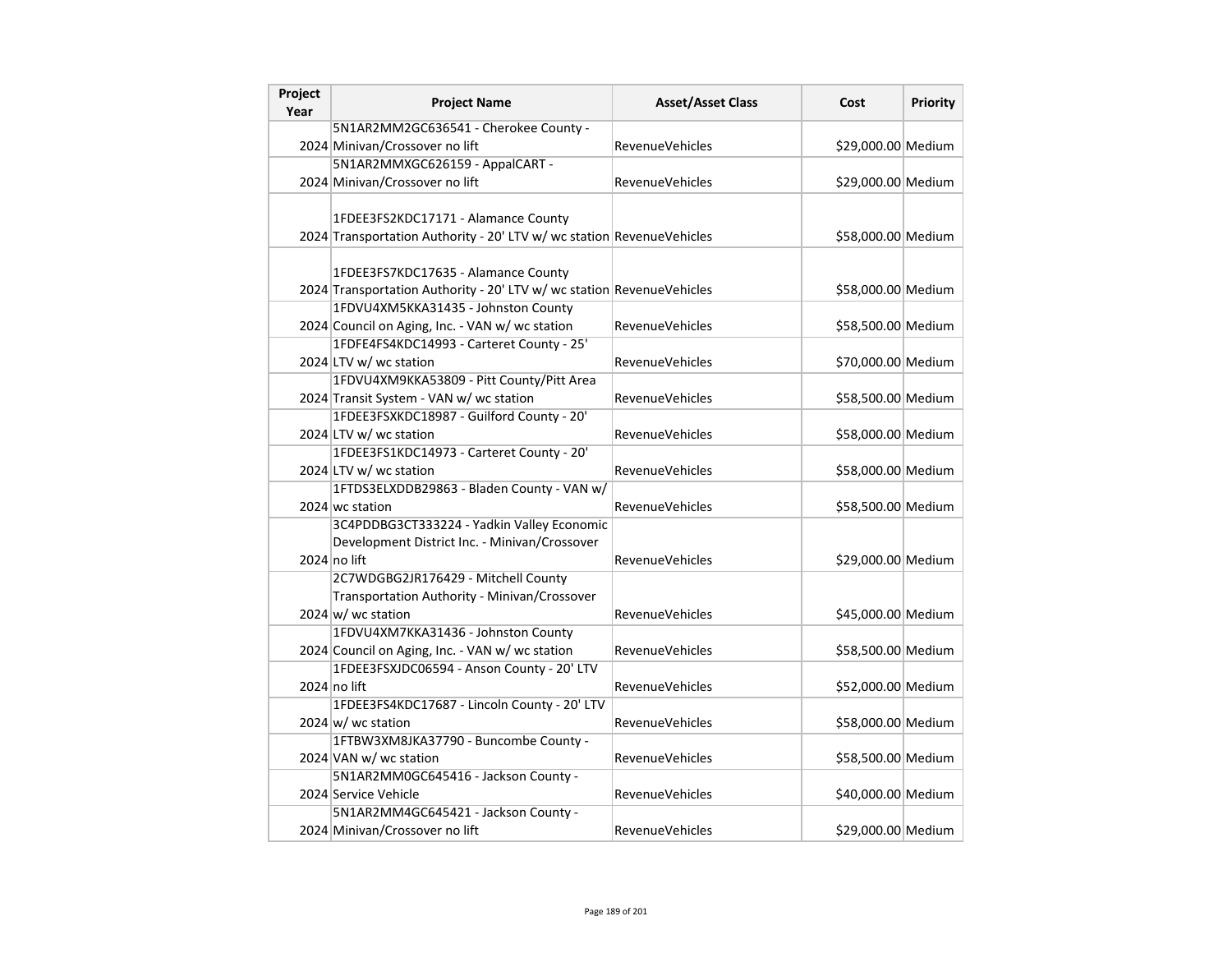| Project<br>Year | <b>Project Name</b>                                                                                                            | <b>Asset/Asset Class</b> | Cost               | <b>Priority</b> |
|-----------------|--------------------------------------------------------------------------------------------------------------------------------|--------------------------|--------------------|-----------------|
|                 | 1FDEE3FS1KDC17677 - Lincoln County - 20' LTV                                                                                   |                          |                    |                 |
|                 | $2024 \text{ w/m}$ wc station                                                                                                  | RevenueVehicles          | \$58,000.00 Medium |                 |
|                 | 1FDEE3FS6JDC18600 - Columbus County - 20'                                                                                      |                          |                    |                 |
|                 | 2024 LTV w/ wc station                                                                                                         | <b>RevenueVehicles</b>   | \$58,000.00 Medium |                 |
|                 | 1FDEE3FS3KDC17678 - Lincoln County - 20' LTV                                                                                   |                          |                    |                 |
|                 | $2024 \, \text{w}$ wc station                                                                                                  | <b>RevenueVehicles</b>   | \$58,000.00 Medium |                 |
|                 | 1FDEE3FS7KDC17683 - Lincoln County - 20' LTV                                                                                   |                          |                    |                 |
|                 | $2024 \text{ w/m}$ wc station                                                                                                  | <b>RevenueVehicles</b>   | \$58,000.00 Medium |                 |
|                 | 1FDEE3FS2HDC37705 - Anson County - 20' LTV                                                                                     |                          |                    |                 |
|                 | 2024 no lift                                                                                                                   | <b>RevenueVehicles</b>   | \$52,000.00 Medium |                 |
|                 | 1FTBW3XM5JKA57835 - Richmond Interagency                                                                                       |                          |                    |                 |
|                 | 2024 Transportation, Inc. - VAN no lift                                                                                        | <b>RevenueVehicles</b>   | \$52,500.00 Medium |                 |
|                 | 2C4RDGBGXJR320061 - Avery County                                                                                               |                          |                    |                 |
|                 | Transportation Authority - Minivan/Crossover                                                                                   |                          |                    |                 |
|                 | 2024 no lift                                                                                                                   | RevenueVehicles          | \$29,000.00 Medium |                 |
|                 | 1FDEE3FS1KDC13189 - Albemarle Regional                                                                                         |                          |                    |                 |
|                 | 2024 Health Services - 20' LTV w/ wc station                                                                                   | RevenueVehicles          | \$58,000.00 Medium |                 |
|                 | 1FTBW3XM1HKA50259 - Yancey County<br>2024 Transportation Authority - VAN w/ wc station<br>1FTBW3XM3GKB57408 - Western Piedmont | <b>RevenueVehicles</b>   | \$58,500.00 Medium |                 |
|                 | Regional Transportation Authority - VAN w/ wc                                                                                  |                          |                    |                 |
|                 | 2024 station                                                                                                                   | <b>RevenueVehicles</b>   | \$58,500.00 Medium |                 |
|                 | 1FDEE3FS9JDC24097 - Albemarle Regional                                                                                         |                          |                    |                 |
|                 | 2024 Health Services - 20' LTV w/ wc station                                                                                   | RevenueVehicles          | \$58,000.00 Medium |                 |
|                 | 1FDFE4FS7KDC14132 - Albemarle Regional                                                                                         |                          |                    |                 |
|                 | 2024 Health Services - 25' LTV w/ wc station                                                                                   | RevenueVehicles          | \$70,000.00 Medium |                 |
|                 | 1FTBW3XM1JKA37789 - Buncombe County -                                                                                          |                          |                    |                 |
|                 | 2024 VAN w/ wc station                                                                                                         | <b>RevenueVehicles</b>   | \$58,500.00 Medium |                 |
|                 | 1FTBW3XM3JKA52942 - Rowan County - VAN                                                                                         |                          |                    |                 |
|                 | $2024 \text{ w/m}$ wc station                                                                                                  | <b>RevenueVehicles</b>   | \$58,500.00 Medium |                 |
|                 | 1FDEE3FS9JDC20745 - Craven County - 20' LTV                                                                                    |                          |                    |                 |
|                 | $2024 \text{ w/m}$ wc station                                                                                                  | <b>RevenueVehicles</b>   | \$58,000.00 Medium |                 |
|                 | NM0LS7BNXBT057149 - Kerr Area                                                                                                  |                          |                    |                 |
|                 | 2024 Transportation Authority - Service Vehicle                                                                                | <b>RevenueVehicles</b>   | \$40,000.00 Medium |                 |
|                 | 1FTBW3XM7JKA52944 - Rowan County - VAN                                                                                         |                          |                    |                 |
|                 | $2024 \text{ w/m}$ wc station                                                                                                  | RevenueVehicles          | \$58,500.00 Medium |                 |
|                 | 1FDEE3FS1JDC06595 - Scotland County - 20'                                                                                      |                          |                    |                 |
|                 | 2024 LTV w/ wc station                                                                                                         | RevenueVehicles          | \$58,000.00 Medium |                 |
|                 | 1FDEE3FS2JDC20747 - Craven County - 20' LTV                                                                                    |                          |                    |                 |
|                 | $2024 \text{ w/m}$ wc station                                                                                                  | <b>RevenueVehicles</b>   | \$58,000.00 Medium |                 |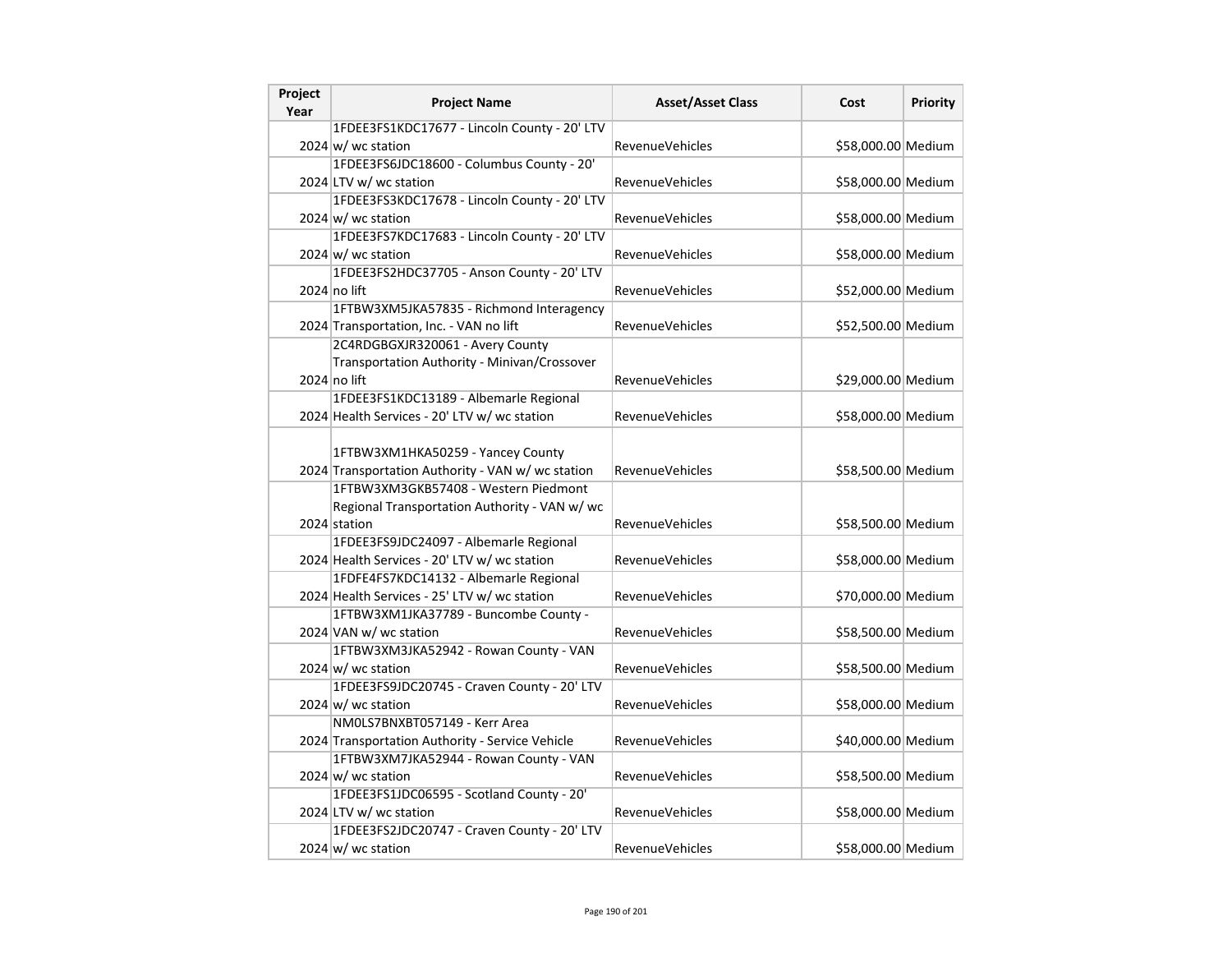| Project | <b>Project Name</b>                                                   | <b>Asset/Asset Class</b> | Cost               | Priority |
|---------|-----------------------------------------------------------------------|--------------------------|--------------------|----------|
| Year    |                                                                       |                          |                    |          |
|         | 1FDEE3FS7JDC24101 - Guilford County - 20' LTV                         |                          |                    |          |
|         | $2024 \text{ w/m}$ wc station                                         | RevenueVehicles          | \$58,000.00 Medium |          |
|         | 1FDEE3FS3KDC17275 - Lincoln County - 20' LTV                          |                          |                    |          |
|         | $2024 \, \text{w}$ wc station                                         | RevenueVehicles          | \$58,000.00 Medium |          |
|         | 1FDFE4FS2JDC28079 - Chatham Transit                                   |                          |                    |          |
|         | 2024 Network - 25' LTV w/ wc station                                  | RevenueVehicles          | \$70,000.00 Medium |          |
|         | 1FTBW3XM3JKA74973 - Person County - VAN                               |                          |                    |          |
|         | 2024 $w$ wc station                                                   | <b>RevenueVehicles</b>   | \$58,500.00 Medium |          |
|         |                                                                       |                          |                    |          |
|         | 1FDFE4FS2JDC16384 - Alamance County                                   |                          |                    |          |
|         | 2024 Transportation Authority - 25' LTV w/ wc station RevenueVehicles |                          | \$70,000.00 Medium |          |
|         | 2C7WDGBG3KR538513 - Clay County -                                     |                          |                    |          |
|         | 2024 Minivan/Crossover w/ wc station                                  | <b>RevenueVehicles</b>   | \$45,000.00 Medium |          |
|         | 1FDEE3FS0JDC22710 - Guilford County - 20' LTV                         |                          |                    |          |
|         | $2024 \text{ w/m}$ wc station                                         | RevenueVehicles          | \$58,000.00 Medium |          |
|         |                                                                       |                          |                    |          |
|         | 1FDEE3FS5JDC27935 - Kerr Area Transportation                          |                          |                    |          |
|         | 2024 Authority - 20' LTV w/ wc station                                | RevenueVehicles          | \$58,000.00 Medium |          |
|         | 1FDFE4FS4HDC64415 - Gaston County - 25' LTV                           |                          |                    |          |
|         | $2024 \text{ w}$ / wc station                                         | RevenueVehicles          | \$70,000.00 Medium |          |
|         | 1FDEE3FSXKDC13188 - Albemarle Regional                                |                          |                    |          |
|         | 2024 Health Services - 20' LTV w/ wc station                          | RevenueVehicles          | \$58,000.00 Medium |          |
|         | 1FDEE3FS8KDC13187 - Albemarle Regional                                |                          |                    |          |
|         | 2024 Health Services - 22' LTV w/ wc station                          | <b>RevenueVehicles</b>   | \$63,500.00 Medium |          |
|         | 1FTBW3XM2GKB10998 - Rutherford County -                               |                          |                    |          |
|         | 2024 VAN w/ wc station                                                | <b>RevenueVehicles</b>   | \$58,500.00 Medium |          |
|         | 1FDEE3FS4JDC22712 - Guilford County - 20' LTV                         |                          |                    |          |
|         | $2024 \text{ w}$ / wc station                                         | <b>RevenueVehicles</b>   | \$58,000.00 Medium |          |
|         | 1FTBW3XM2JKA48199 - Wilkes Transportation                             |                          |                    |          |
|         | 2024 Authority - VAN no lift                                          | RevenueVehicles          | \$52,500.00 Medium |          |
|         | 1FTBW3XM3JKA35753 - Rutherford County -                               |                          |                    |          |
|         | 2024 VAN w/ wc station                                                | RevenueVehicles          | \$58,500.00 Medium |          |
|         | 1FTBW3XM8HKA35127 - Dare County - VAN w/                              |                          |                    |          |
|         | 2024 wc station                                                       | RevenueVehicles          | \$58,500.00 Medium |          |
|         | 1FDEE3FS5JDC27983 - Buncombe County - 20'                             |                          |                    |          |
|         | 2024 LTV w/ wc station                                                | RevenueVehicles          | \$58,000.00 Medium |          |
|         | 1FDFE4FS9HDC55788 - Mecklenburg County -                              |                          |                    |          |
|         | 2024 25' LTV w/ wc station                                            | RevenueVehicles          | \$70,000.00 Medium |          |
|         |                                                                       |                          |                    |          |
|         | 1FDEE3FS9HDC38110 - Randolph County Senior                            |                          |                    |          |
|         | 2024 Adults Assoc. Inc. - 20' LTV w/ wc station                       | RevenueVehicles          | \$58,000.00 Medium |          |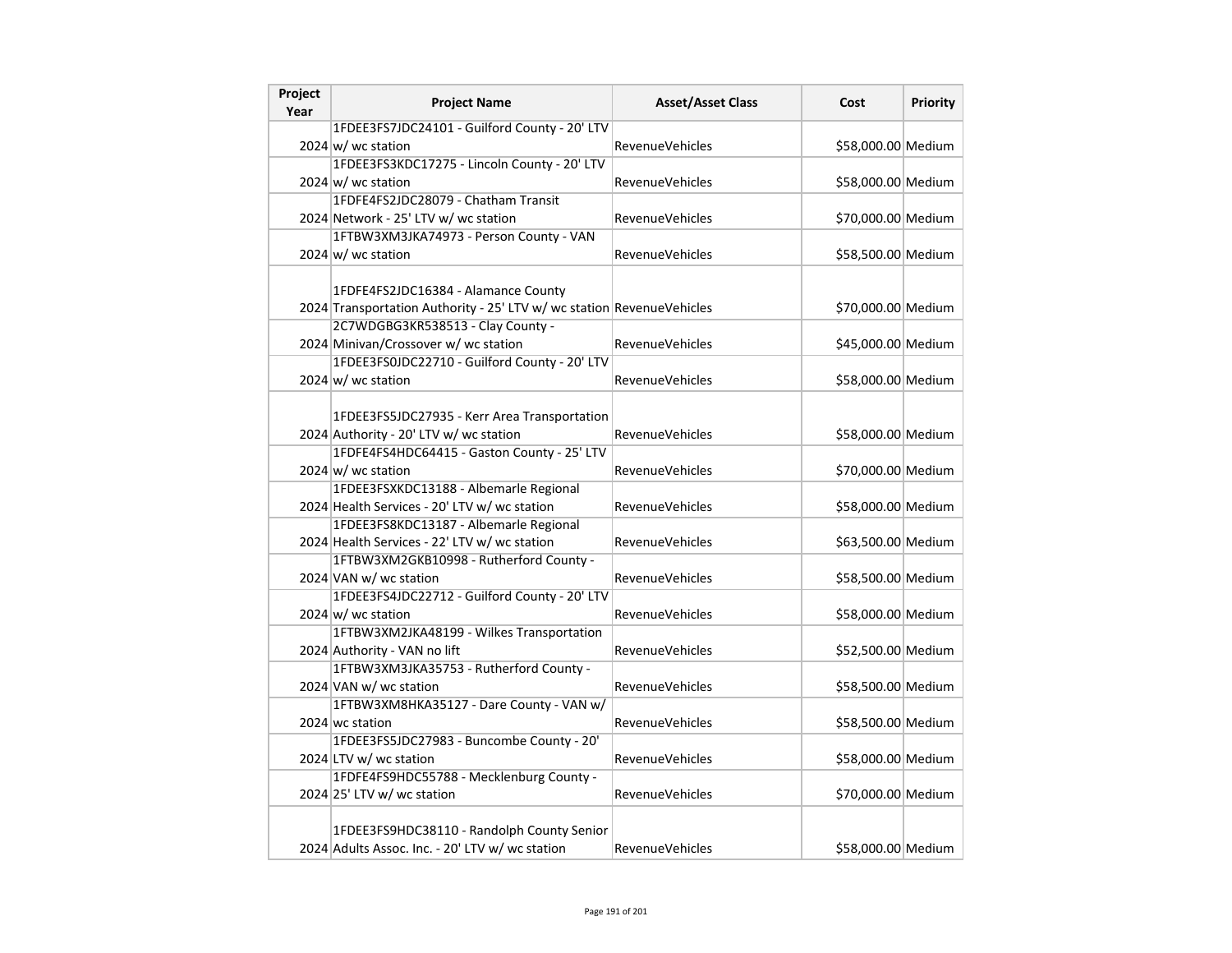| Project<br>Year | <b>Project Name</b>                            | <b>Asset/Asset Class</b> | Cost               | Priority |
|-----------------|------------------------------------------------|--------------------------|--------------------|----------|
|                 | 1FTBW3XM2HKA46494 - Rutherford County -        |                          |                    |          |
|                 | 2024 VAN w/ wc station                         | <b>RevenueVehicles</b>   | \$58,500.00 Medium |          |
|                 | 2C4RDGCG4GR362684 - Alamance County            |                          |                    |          |
|                 | Transportation Authority - Minivan/Crossover   |                          |                    |          |
|                 | $2024$ no lift                                 | <b>RevenueVehicles</b>   | \$29,000.00 Medium |          |
|                 | 1FTBW3XM0HKA46493 - Rutherford County -        |                          |                    |          |
|                 | 2024 VAN w/ wc station                         | <b>RevenueVehicles</b>   | \$58,500.00 Medium |          |
|                 | 1FDEE3FS2HDC38112 - Craven County - 20' LTV    |                          |                    |          |
|                 | $2024 \text{ w/m}$ wc station                  | <b>RevenueVehicles</b>   | \$58,000.00 Medium |          |
|                 | 1FDEE3FS8JDC27945 - Brunswick Transit          |                          |                    |          |
|                 | 2024 System, Inc. - 20' LTV w/ wc station      | <b>RevenueVehicles</b>   | \$58,000.00 Medium |          |
|                 | 1FDEE3FS8HDC38132 - Lee County - 20' LTV w/    |                          |                    |          |
|                 | 2024 wc station                                | <b>RevenueVehicles</b>   | \$58,000.00 Medium |          |
|                 | 1FTBW3XM2HKA31350 - Cherokee County -          |                          |                    |          |
|                 | 2024 VAN w/ wc station                         | <b>RevenueVehicles</b>   | \$58,500.00 Medium |          |
|                 | 1FDFE4FS8HDC55782 - Mecklenburg County -       |                          |                    |          |
|                 | 2024 25' LTV w/ wc station                     | <b>RevenueVehicles</b>   | \$70,000.00 Medium |          |
|                 | 1FTBW3XM1JKA35749 - Alleghany County -         |                          |                    |          |
|                 | 2024 VAN w/ wc station                         | <b>RevenueVehicles</b>   | \$58,500.00 Medium |          |
|                 | 1FDEE3FS2HDC37719 - Yadkin Valley Economic     |                          |                    |          |
|                 | Development District Inc. - 20' LTV w/ wc      |                          |                    |          |
|                 | 2024 station                                   | <b>RevenueVehicles</b>   | \$58,000.00 Medium |          |
|                 | 1FDEE3FS1JDC27933 - Buncombe County - 20'      |                          |                    |          |
|                 | 2024 LTV w/ wc station                         | <b>RevenueVehicles</b>   | \$58,000.00 Medium |          |
|                 | 1FTBW3XM6JKA48206 - Polk County                |                          |                    |          |
|                 | 2024 Transportation Authority - VAN no lift    | <b>RevenueVehicles</b>   | \$52,500.00 Medium |          |
|                 | 1FDFE4FS5HDC37725 - Mountain Projects Inc. -   |                          |                    |          |
|                 | 2024 22' LTV w/ wc station                     | RevenueVehicles          | \$63,500.00 Medium |          |
|                 | 1FTBW3XV2JKA37793 - AppalCART - VAN w/ wc      |                          |                    |          |
|                 | 2024 station                                   | <b>RevenueVehicles</b>   | \$58,500.00 Medium |          |
|                 | 1FTBW3XM3GKB57411 - Western Piedmont           |                          |                    |          |
|                 | Regional Transportation Authority - VAN w/ wc  |                          |                    |          |
|                 | 2024 station                                   | <b>RevenueVehicles</b>   | \$58,500.00 Medium |          |
|                 | 1FTBW3XV0JKA37792 - AppalCART - VAN w/ wc      |                          |                    |          |
|                 | 2024 station                                   | <b>RevenueVehicles</b>   | \$58,500.00 Medium |          |
|                 | 1FTBW3XM8JKA26451 - Rockingham County          |                          |                    |          |
|                 | 2024 Council on Aging Inc. - VAN w/ wc station | RevenueVehicles          | \$58,500.00 Medium |          |
|                 | 1FDEE3FS0HDC37721 - Yadkin Valley Economic     |                          |                    |          |
|                 | Development District Inc. - 20' LTV w/ wc      |                          |                    |          |
|                 | 2024 station                                   | <b>RevenueVehicles</b>   | \$58,000.00 Medium |          |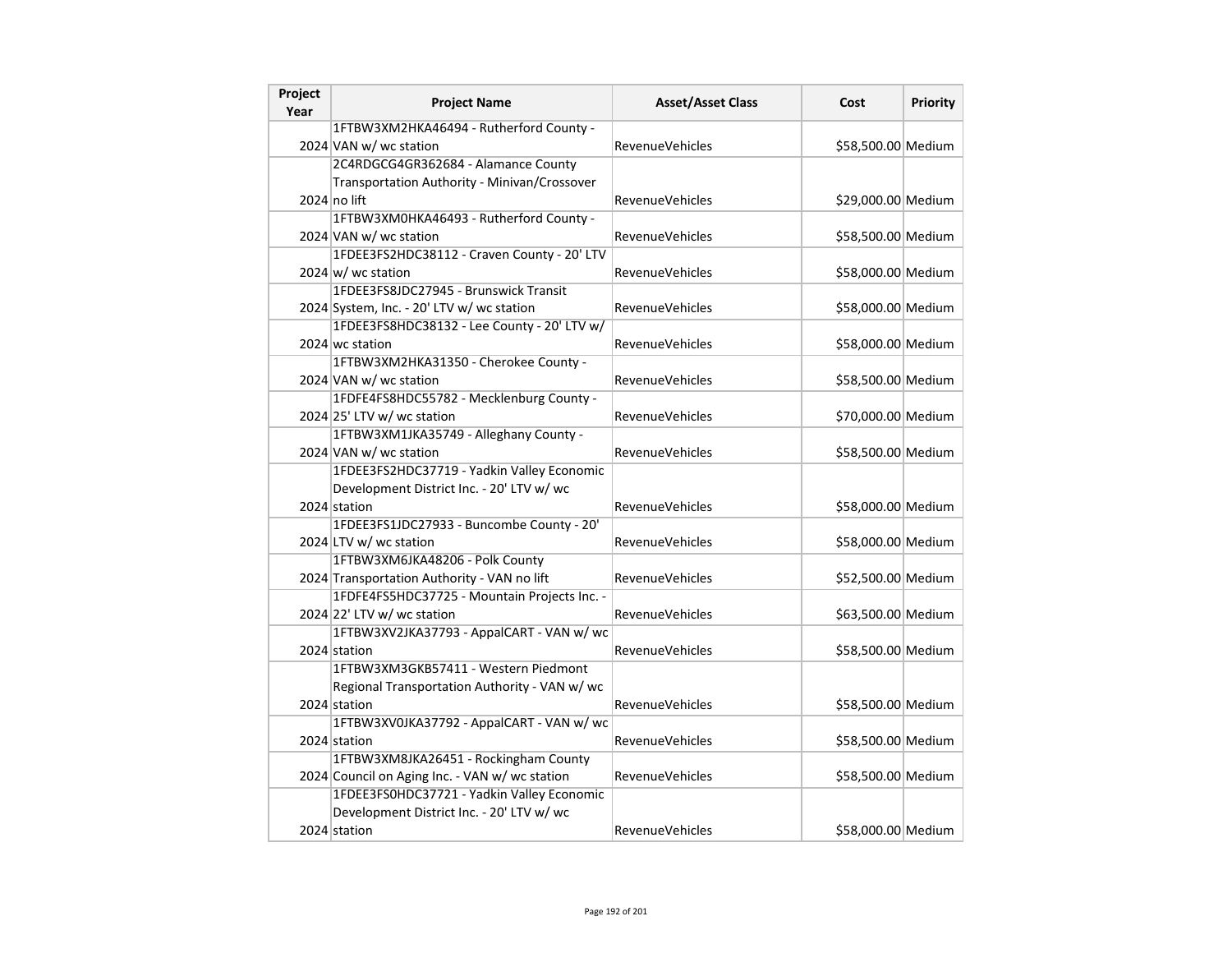| Project | <b>Project Name</b>                                                   | <b>Asset/Asset Class</b> | Cost               | Priority |
|---------|-----------------------------------------------------------------------|--------------------------|--------------------|----------|
| Year    |                                                                       |                          |                    |          |
|         | 1FDEE3FS6HDC38114 - Craven County - 20' LTV                           |                          |                    |          |
|         | $2024 \text{ w/m}$ wc station                                         | <b>RevenueVehicles</b>   | \$58,000.00 Medium |          |
|         |                                                                       |                          |                    |          |
|         | 1FTBW3XMXJKA48208 - Yadkin Valley Economic                            |                          |                    |          |
|         | 2024 Development District Inc. - VAN w/ wc station                    | <b>RevenueVehicles</b>   | \$58,500.00 Medium |          |
|         | 1FTBW3XM6HKA67591 - Jackson County - VAN                              |                          |                    |          |
|         | 2024 w/ wc station                                                    | <b>RevenueVehicles</b>   | \$58,500.00 Medium |          |
|         | 1FDEE3FS1KDC21499 - Robeson County - 20'                              |                          |                    |          |
|         | 2025 LTV w/ wc station                                                | RevenueVehicles          | \$58,000.00 Medium |          |
|         |                                                                       |                          |                    |          |
|         | 1FBVU4XM8JKB30144 - Avery County                                      |                          |                    |          |
|         | 2025 Transportation Authority - VAN w/ wc station                     | <b>RevenueVehicles</b>   | \$58,500.00 Medium |          |
|         | 1FDFE4FS7HDC37726 - Macon County - 22' LTV                            |                          |                    |          |
|         | $2025 \, \text{w}$ / wc station                                       | <b>RevenueVehicles</b>   | \$63,500.00 Medium |          |
|         | 1FTBW3XM0HKA37115 - Transylvania County -                             |                          |                    |          |
|         | 2025 VAN w/ wc station                                                | <b>RevenueVehicles</b>   | \$58,500.00 Medium |          |
|         | 1FDVU4XM3KKA37587 - Greene County - VAN                               |                          |                    |          |
|         | $2025 \, \text{w}$ / wc station                                       | RevenueVehicles          | \$58,500.00 Medium |          |
|         | 1FTBW3XM9JKA52945 - Rowan County - VAN                                |                          |                    |          |
|         | $2025 \vert w$ / wc station                                           | <b>RevenueVehicles</b>   | \$58,500.00 Medium |          |
|         |                                                                       |                          |                    |          |
|         | 1FDEE3FS6KDC25936 - Goldsboro-Wayne                                   |                          |                    |          |
|         | 2025 Transportation Authority - 20' LTV w/ wc station RevenueVehicles |                          | \$58,000.00 Medium |          |
|         | 1FDEE3FS1KDC19087 - Person County - 22' LTV                           |                          |                    |          |
|         | 2025 w/ wc station                                                    | <b>RevenueVehicles</b>   | \$63,500.00 Medium |          |
|         | 1FDVU4XM8KKA49265 - Macon County - VAN                                |                          |                    |          |
|         | $2025 \, \text{w}$ / wc station                                       | <b>RevenueVehicles</b>   | \$58,500.00 Medium |          |
|         | 1FDFE4FS0HDC55789 - Mecklenburg County -                              |                          |                    |          |
|         | 2025 25' LTV w/ wc station                                            | <b>RevenueVehicles</b>   | \$70,000.00 Medium |          |
|         | 1FDVU4XM5KKA67822 - Person County - VAN                               |                          |                    |          |
|         | $2025 \vert w$ / wc station                                           | <b>RevenueVehicles</b>   | \$58,500.00 Medium |          |
|         | 1FDEE3FSXJDC18597 - Beaufort County                                   |                          |                    |          |
|         | Developmental Center Inc. - 20' LTV w/ wc                             |                          |                    |          |
|         | 2025 station                                                          | <b>RevenueVehicles</b>   | \$58,000.00 Medium |          |
|         |                                                                       |                          |                    |          |
|         | 1FDEE3FS4KDC17172 - Alamance County                                   |                          |                    |          |
|         | 2025 Transportation Authority - 20' LTV w/ wc station RevenueVehicles |                          | \$58,000.00 Medium |          |
|         | 1FDEE3FS0JDC41709 - Martin County - 20' LTV                           |                          |                    |          |
|         | 2025 w/ wc station                                                    | <b>RevenueVehicles</b>   | \$58,000.00 Medium |          |
|         | 1FDFE4FS2KDC12367 - Robeson County - 25'                              |                          |                    |          |
|         | 2025 LTV w/ wc station                                                | <b>RevenueVehicles</b>   | \$70,000.00 Medium |          |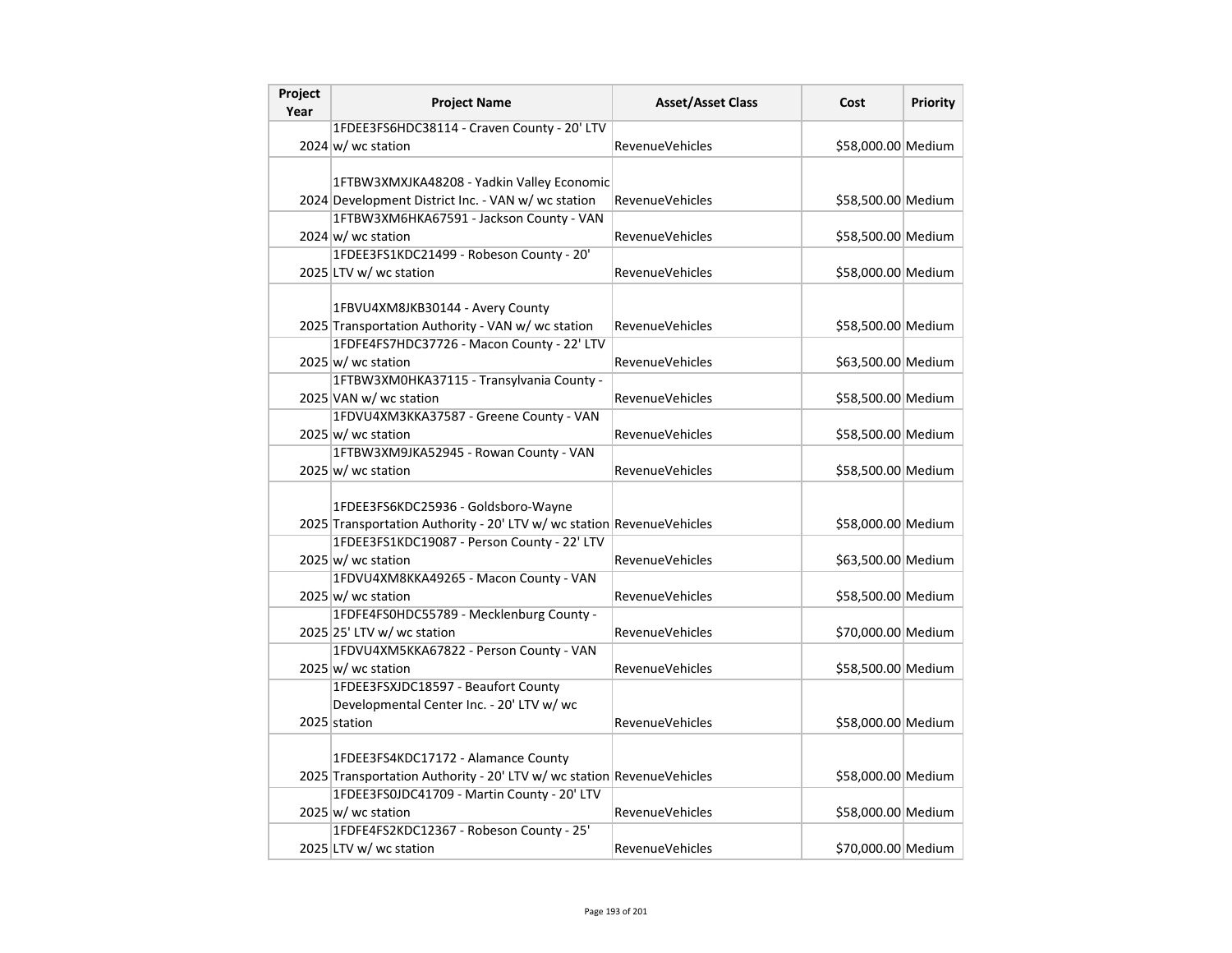| 1FDEE3FS1KDC13192 - Albemarle Regional<br>2025 Health Services - 20' LTV w/ wc station<br><b>RevenueVehicles</b><br>\$58,000.00 Medium<br>1FDEE3FS1KDC26220 - Cape Fear Public<br>Transportation Authority - WAVE Transit - 20'<br>2025 LTV w/ wc station<br>\$58,000.00 Medium<br><b>RevenueVehicles</b><br>1FDFE4FS4KDC12354 - Robeson County - 25'<br>2025 LTV w/ wc station<br>\$70,000.00 Medium<br><b>RevenueVehicles</b><br>1FDEE3FS1KDC26217 - Cape Fear Public<br>Transportation Authority - WAVE Transit - 20'<br>2025 LTV w/ wc station<br><b>RevenueVehicles</b><br>\$58,000.00 Medium<br>1FBVU4XM1HKB51430 - Mitchell County<br>2025 Transportation Authority - VAN w/ wc station<br>\$58,500.00 Medium<br><b>RevenueVehicles</b><br>1FTRS4XM3KKA11031 - Rutherford County -<br>2025 VAN w/ wc station<br>\$58,500.00 Medium<br><b>RevenueVehicles</b><br>1FBVU4XM9JKB30136 - Avery County<br>2025 Transportation Authority - VAN w/ wc station<br>RevenueVehicles<br>\$58,500.00 Medium<br>1FDFE4FS1HDC55784 - Mecklenburg County -<br>2025 25' LTV w/ wc station<br>\$70,000.00 Medium<br>RevenueVehicles<br>1FDFE4FS0DDA15281 - Clay County - 25' LTV w/<br>2025 wc station<br>\$70,000.00 Medium<br><b>RevenueVehicles</b><br>1FDEE3FS8KDC21404 - Craven County - 20' LTV<br>$2025 \vert w \vert$ wc station<br>\$58,000.00 Medium<br><b>RevenueVehicles</b><br>2D4RN4DE2AR487539 - Moore County - VAN<br>2025 no lift<br><b>RevenueVehicles</b><br>\$52,500.00 Medium<br>2C4RDGCGXFR719543 - Rutherford County -<br>\$52,500.00 Medium<br>2025 VAN no lift<br><b>RevenueVehicles</b><br>1FTBW3XM7HKA31361 - Transportation<br>Administration of Cleveland County Inc. - VAN<br>$2025 \vert w$ / wc station<br><b>RevenueVehicles</b><br>\$58,500.00 Medium<br>1D8HN44H28B176092 - Western Piedmont<br>2025 Regional Transportation Authority - VAN no lift<br><b>RevenueVehicles</b><br>\$52,500.00 Medium<br>1FDVU4XM6KKA53802 - Wilkes Transportation<br>2025 Authority - VAN w/ wc station<br>RevenueVehicles<br>\$58,500.00 Medium | Project<br>Year | <b>Project Name</b> | <b>Asset/Asset Class</b> | Cost | Priority |
|----------------------------------------------------------------------------------------------------------------------------------------------------------------------------------------------------------------------------------------------------------------------------------------------------------------------------------------------------------------------------------------------------------------------------------------------------------------------------------------------------------------------------------------------------------------------------------------------------------------------------------------------------------------------------------------------------------------------------------------------------------------------------------------------------------------------------------------------------------------------------------------------------------------------------------------------------------------------------------------------------------------------------------------------------------------------------------------------------------------------------------------------------------------------------------------------------------------------------------------------------------------------------------------------------------------------------------------------------------------------------------------------------------------------------------------------------------------------------------------------------------------------------------------------------------------------------------------------------------------------------------------------------------------------------------------------------------------------------------------------------------------------------------------------------------------------------------------------------------------------------------------------------------------------------------------------------------------------------------------------------------------------------------------------------------|-----------------|---------------------|--------------------------|------|----------|
|                                                                                                                                                                                                                                                                                                                                                                                                                                                                                                                                                                                                                                                                                                                                                                                                                                                                                                                                                                                                                                                                                                                                                                                                                                                                                                                                                                                                                                                                                                                                                                                                                                                                                                                                                                                                                                                                                                                                                                                                                                                          |                 |                     |                          |      |          |
|                                                                                                                                                                                                                                                                                                                                                                                                                                                                                                                                                                                                                                                                                                                                                                                                                                                                                                                                                                                                                                                                                                                                                                                                                                                                                                                                                                                                                                                                                                                                                                                                                                                                                                                                                                                                                                                                                                                                                                                                                                                          |                 |                     |                          |      |          |
|                                                                                                                                                                                                                                                                                                                                                                                                                                                                                                                                                                                                                                                                                                                                                                                                                                                                                                                                                                                                                                                                                                                                                                                                                                                                                                                                                                                                                                                                                                                                                                                                                                                                                                                                                                                                                                                                                                                                                                                                                                                          |                 |                     |                          |      |          |
|                                                                                                                                                                                                                                                                                                                                                                                                                                                                                                                                                                                                                                                                                                                                                                                                                                                                                                                                                                                                                                                                                                                                                                                                                                                                                                                                                                                                                                                                                                                                                                                                                                                                                                                                                                                                                                                                                                                                                                                                                                                          |                 |                     |                          |      |          |
|                                                                                                                                                                                                                                                                                                                                                                                                                                                                                                                                                                                                                                                                                                                                                                                                                                                                                                                                                                                                                                                                                                                                                                                                                                                                                                                                                                                                                                                                                                                                                                                                                                                                                                                                                                                                                                                                                                                                                                                                                                                          |                 |                     |                          |      |          |
|                                                                                                                                                                                                                                                                                                                                                                                                                                                                                                                                                                                                                                                                                                                                                                                                                                                                                                                                                                                                                                                                                                                                                                                                                                                                                                                                                                                                                                                                                                                                                                                                                                                                                                                                                                                                                                                                                                                                                                                                                                                          |                 |                     |                          |      |          |
|                                                                                                                                                                                                                                                                                                                                                                                                                                                                                                                                                                                                                                                                                                                                                                                                                                                                                                                                                                                                                                                                                                                                                                                                                                                                                                                                                                                                                                                                                                                                                                                                                                                                                                                                                                                                                                                                                                                                                                                                                                                          |                 |                     |                          |      |          |
|                                                                                                                                                                                                                                                                                                                                                                                                                                                                                                                                                                                                                                                                                                                                                                                                                                                                                                                                                                                                                                                                                                                                                                                                                                                                                                                                                                                                                                                                                                                                                                                                                                                                                                                                                                                                                                                                                                                                                                                                                                                          |                 |                     |                          |      |          |
|                                                                                                                                                                                                                                                                                                                                                                                                                                                                                                                                                                                                                                                                                                                                                                                                                                                                                                                                                                                                                                                                                                                                                                                                                                                                                                                                                                                                                                                                                                                                                                                                                                                                                                                                                                                                                                                                                                                                                                                                                                                          |                 |                     |                          |      |          |
|                                                                                                                                                                                                                                                                                                                                                                                                                                                                                                                                                                                                                                                                                                                                                                                                                                                                                                                                                                                                                                                                                                                                                                                                                                                                                                                                                                                                                                                                                                                                                                                                                                                                                                                                                                                                                                                                                                                                                                                                                                                          |                 |                     |                          |      |          |
|                                                                                                                                                                                                                                                                                                                                                                                                                                                                                                                                                                                                                                                                                                                                                                                                                                                                                                                                                                                                                                                                                                                                                                                                                                                                                                                                                                                                                                                                                                                                                                                                                                                                                                                                                                                                                                                                                                                                                                                                                                                          |                 |                     |                          |      |          |
|                                                                                                                                                                                                                                                                                                                                                                                                                                                                                                                                                                                                                                                                                                                                                                                                                                                                                                                                                                                                                                                                                                                                                                                                                                                                                                                                                                                                                                                                                                                                                                                                                                                                                                                                                                                                                                                                                                                                                                                                                                                          |                 |                     |                          |      |          |
|                                                                                                                                                                                                                                                                                                                                                                                                                                                                                                                                                                                                                                                                                                                                                                                                                                                                                                                                                                                                                                                                                                                                                                                                                                                                                                                                                                                                                                                                                                                                                                                                                                                                                                                                                                                                                                                                                                                                                                                                                                                          |                 |                     |                          |      |          |
|                                                                                                                                                                                                                                                                                                                                                                                                                                                                                                                                                                                                                                                                                                                                                                                                                                                                                                                                                                                                                                                                                                                                                                                                                                                                                                                                                                                                                                                                                                                                                                                                                                                                                                                                                                                                                                                                                                                                                                                                                                                          |                 |                     |                          |      |          |
|                                                                                                                                                                                                                                                                                                                                                                                                                                                                                                                                                                                                                                                                                                                                                                                                                                                                                                                                                                                                                                                                                                                                                                                                                                                                                                                                                                                                                                                                                                                                                                                                                                                                                                                                                                                                                                                                                                                                                                                                                                                          |                 |                     |                          |      |          |
|                                                                                                                                                                                                                                                                                                                                                                                                                                                                                                                                                                                                                                                                                                                                                                                                                                                                                                                                                                                                                                                                                                                                                                                                                                                                                                                                                                                                                                                                                                                                                                                                                                                                                                                                                                                                                                                                                                                                                                                                                                                          |                 |                     |                          |      |          |
|                                                                                                                                                                                                                                                                                                                                                                                                                                                                                                                                                                                                                                                                                                                                                                                                                                                                                                                                                                                                                                                                                                                                                                                                                                                                                                                                                                                                                                                                                                                                                                                                                                                                                                                                                                                                                                                                                                                                                                                                                                                          |                 |                     |                          |      |          |
|                                                                                                                                                                                                                                                                                                                                                                                                                                                                                                                                                                                                                                                                                                                                                                                                                                                                                                                                                                                                                                                                                                                                                                                                                                                                                                                                                                                                                                                                                                                                                                                                                                                                                                                                                                                                                                                                                                                                                                                                                                                          |                 |                     |                          |      |          |
|                                                                                                                                                                                                                                                                                                                                                                                                                                                                                                                                                                                                                                                                                                                                                                                                                                                                                                                                                                                                                                                                                                                                                                                                                                                                                                                                                                                                                                                                                                                                                                                                                                                                                                                                                                                                                                                                                                                                                                                                                                                          |                 |                     |                          |      |          |
|                                                                                                                                                                                                                                                                                                                                                                                                                                                                                                                                                                                                                                                                                                                                                                                                                                                                                                                                                                                                                                                                                                                                                                                                                                                                                                                                                                                                                                                                                                                                                                                                                                                                                                                                                                                                                                                                                                                                                                                                                                                          |                 |                     |                          |      |          |
|                                                                                                                                                                                                                                                                                                                                                                                                                                                                                                                                                                                                                                                                                                                                                                                                                                                                                                                                                                                                                                                                                                                                                                                                                                                                                                                                                                                                                                                                                                                                                                                                                                                                                                                                                                                                                                                                                                                                                                                                                                                          |                 |                     |                          |      |          |
|                                                                                                                                                                                                                                                                                                                                                                                                                                                                                                                                                                                                                                                                                                                                                                                                                                                                                                                                                                                                                                                                                                                                                                                                                                                                                                                                                                                                                                                                                                                                                                                                                                                                                                                                                                                                                                                                                                                                                                                                                                                          |                 |                     |                          |      |          |
|                                                                                                                                                                                                                                                                                                                                                                                                                                                                                                                                                                                                                                                                                                                                                                                                                                                                                                                                                                                                                                                                                                                                                                                                                                                                                                                                                                                                                                                                                                                                                                                                                                                                                                                                                                                                                                                                                                                                                                                                                                                          |                 |                     |                          |      |          |
|                                                                                                                                                                                                                                                                                                                                                                                                                                                                                                                                                                                                                                                                                                                                                                                                                                                                                                                                                                                                                                                                                                                                                                                                                                                                                                                                                                                                                                                                                                                                                                                                                                                                                                                                                                                                                                                                                                                                                                                                                                                          |                 |                     |                          |      |          |
|                                                                                                                                                                                                                                                                                                                                                                                                                                                                                                                                                                                                                                                                                                                                                                                                                                                                                                                                                                                                                                                                                                                                                                                                                                                                                                                                                                                                                                                                                                                                                                                                                                                                                                                                                                                                                                                                                                                                                                                                                                                          |                 |                     |                          |      |          |
|                                                                                                                                                                                                                                                                                                                                                                                                                                                                                                                                                                                                                                                                                                                                                                                                                                                                                                                                                                                                                                                                                                                                                                                                                                                                                                                                                                                                                                                                                                                                                                                                                                                                                                                                                                                                                                                                                                                                                                                                                                                          |                 |                     |                          |      |          |
|                                                                                                                                                                                                                                                                                                                                                                                                                                                                                                                                                                                                                                                                                                                                                                                                                                                                                                                                                                                                                                                                                                                                                                                                                                                                                                                                                                                                                                                                                                                                                                                                                                                                                                                                                                                                                                                                                                                                                                                                                                                          |                 |                     |                          |      |          |
|                                                                                                                                                                                                                                                                                                                                                                                                                                                                                                                                                                                                                                                                                                                                                                                                                                                                                                                                                                                                                                                                                                                                                                                                                                                                                                                                                                                                                                                                                                                                                                                                                                                                                                                                                                                                                                                                                                                                                                                                                                                          |                 |                     |                          |      |          |
|                                                                                                                                                                                                                                                                                                                                                                                                                                                                                                                                                                                                                                                                                                                                                                                                                                                                                                                                                                                                                                                                                                                                                                                                                                                                                                                                                                                                                                                                                                                                                                                                                                                                                                                                                                                                                                                                                                                                                                                                                                                          |                 |                     |                          |      |          |
|                                                                                                                                                                                                                                                                                                                                                                                                                                                                                                                                                                                                                                                                                                                                                                                                                                                                                                                                                                                                                                                                                                                                                                                                                                                                                                                                                                                                                                                                                                                                                                                                                                                                                                                                                                                                                                                                                                                                                                                                                                                          |                 |                     |                          |      |          |
|                                                                                                                                                                                                                                                                                                                                                                                                                                                                                                                                                                                                                                                                                                                                                                                                                                                                                                                                                                                                                                                                                                                                                                                                                                                                                                                                                                                                                                                                                                                                                                                                                                                                                                                                                                                                                                                                                                                                                                                                                                                          |                 |                     |                          |      |          |
|                                                                                                                                                                                                                                                                                                                                                                                                                                                                                                                                                                                                                                                                                                                                                                                                                                                                                                                                                                                                                                                                                                                                                                                                                                                                                                                                                                                                                                                                                                                                                                                                                                                                                                                                                                                                                                                                                                                                                                                                                                                          |                 |                     |                          |      |          |
|                                                                                                                                                                                                                                                                                                                                                                                                                                                                                                                                                                                                                                                                                                                                                                                                                                                                                                                                                                                                                                                                                                                                                                                                                                                                                                                                                                                                                                                                                                                                                                                                                                                                                                                                                                                                                                                                                                                                                                                                                                                          |                 |                     |                          |      |          |
|                                                                                                                                                                                                                                                                                                                                                                                                                                                                                                                                                                                                                                                                                                                                                                                                                                                                                                                                                                                                                                                                                                                                                                                                                                                                                                                                                                                                                                                                                                                                                                                                                                                                                                                                                                                                                                                                                                                                                                                                                                                          |                 |                     |                          |      |          |
|                                                                                                                                                                                                                                                                                                                                                                                                                                                                                                                                                                                                                                                                                                                                                                                                                                                                                                                                                                                                                                                                                                                                                                                                                                                                                                                                                                                                                                                                                                                                                                                                                                                                                                                                                                                                                                                                                                                                                                                                                                                          |                 |                     |                          |      |          |
|                                                                                                                                                                                                                                                                                                                                                                                                                                                                                                                                                                                                                                                                                                                                                                                                                                                                                                                                                                                                                                                                                                                                                                                                                                                                                                                                                                                                                                                                                                                                                                                                                                                                                                                                                                                                                                                                                                                                                                                                                                                          |                 |                     |                          |      |          |
| 1FDVU4XM0KKA66626 - Union County - VAN                                                                                                                                                                                                                                                                                                                                                                                                                                                                                                                                                                                                                                                                                                                                                                                                                                                                                                                                                                                                                                                                                                                                                                                                                                                                                                                                                                                                                                                                                                                                                                                                                                                                                                                                                                                                                                                                                                                                                                                                                   |                 |                     |                          |      |          |
| $2025 \vert w$ / wc station<br>RevenueVehicles<br>\$58,500.00 Medium                                                                                                                                                                                                                                                                                                                                                                                                                                                                                                                                                                                                                                                                                                                                                                                                                                                                                                                                                                                                                                                                                                                                                                                                                                                                                                                                                                                                                                                                                                                                                                                                                                                                                                                                                                                                                                                                                                                                                                                     |                 |                     |                          |      |          |
| 1FDFE4FS9KDC12382 - Robeson County - 25'                                                                                                                                                                                                                                                                                                                                                                                                                                                                                                                                                                                                                                                                                                                                                                                                                                                                                                                                                                                                                                                                                                                                                                                                                                                                                                                                                                                                                                                                                                                                                                                                                                                                                                                                                                                                                                                                                                                                                                                                                 |                 |                     |                          |      |          |
| 2025 LTV w/ wc station<br>\$70,000.00 Medium<br><b>RevenueVehicles</b>                                                                                                                                                                                                                                                                                                                                                                                                                                                                                                                                                                                                                                                                                                                                                                                                                                                                                                                                                                                                                                                                                                                                                                                                                                                                                                                                                                                                                                                                                                                                                                                                                                                                                                                                                                                                                                                                                                                                                                                   |                 |                     |                          |      |          |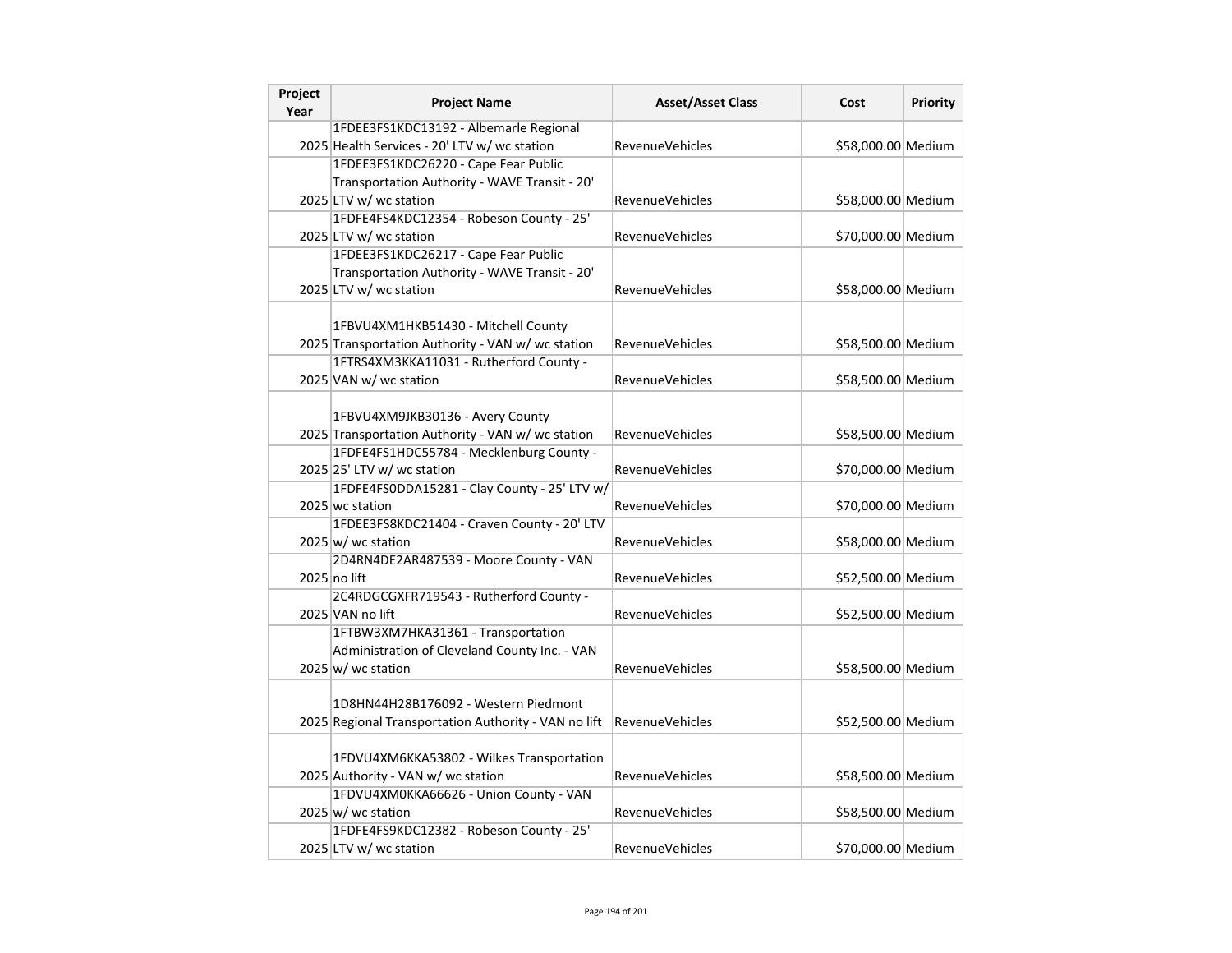| Project<br>Year | <b>Project Name</b>                                                   | <b>Asset/Asset Class</b> | Cost               | <b>Priority</b> |
|-----------------|-----------------------------------------------------------------------|--------------------------|--------------------|-----------------|
|                 | 5N1AR2MM6GC646604 - Carteret County -                                 |                          |                    |                 |
|                 | 2025 Minivan/Crossover no lift                                        | <b>RevenueVehicles</b>   | \$29,000.00 Medium |                 |
|                 | 1FDEE3FS2KDC21513 - Caswell County - 20' LTV                          |                          |                    |                 |
|                 | $2025 \vert w \vert$ wc station                                       | RevenueVehicles          | \$58,000.00 Medium |                 |
|                 | 1FDVU4XM5KKA66623 - Rowan County - VAN                                |                          |                    |                 |
|                 | $2025 \vert w \vert$ wc station                                       | <b>RevenueVehicles</b>   | \$58,500.00 Medium |                 |
|                 | 1FDEE3FS3KDC27806 - Gaston County - 20' LTV                           |                          |                    |                 |
|                 | $2025 \vert w$ / wc station                                           | RevenueVehicles          | \$58,000.00 Medium |                 |
|                 | 1FDEE3FS7JDC16371 - Western Piedmont                                  |                          |                    |                 |
|                 | Regional Transportation Authority - 22' LTV w/                        |                          |                    |                 |
|                 | 2025 wc station                                                       | <b>RevenueVehicles</b>   | \$63,500.00 Low    |                 |
|                 |                                                                       |                          |                    |                 |
|                 | 1FDEE3FS6JDC17284 - Randolph County Senior                            |                          |                    |                 |
|                 | 2025 Adults Assoc. Inc. - 20' LTV w/ wc station                       | <b>RevenueVehicles</b>   | \$58,000.00 Low    |                 |
|                 |                                                                       |                          |                    |                 |
|                 | 1FDEE3FS8JDC17285 - Randolph County Senior                            |                          |                    |                 |
|                 | 2025 Adults Assoc. Inc. - 20' LTV w/ wc station                       | <b>RevenueVehicles</b>   | \$58,000.00 Low    |                 |
|                 |                                                                       |                          |                    |                 |
|                 | 1FBVU4XM0JKB30137 - Avery County                                      |                          |                    |                 |
|                 | 2025 Transportation Authority - VAN w/ wc station                     | <b>RevenueVehicles</b>   | \$58,500.00 Low    |                 |
|                 |                                                                       |                          |                    |                 |
|                 | 1FDEE3FS0KDC25947 - Mitchell County                                   |                          |                    |                 |
|                 | 2025 Transportation Authority - 20' LTV w/ wc station RevenueVehicles |                          | \$58,000.00 Low    |                 |
|                 | 2C7WDGBG2KR538518 - Mitchell County                                   |                          |                    |                 |
|                 | Transportation Authority - Minivan/Crossover                          |                          |                    |                 |
|                 | $2025 \vert w$ / wc station                                           | <b>RevenueVehicles</b>   | \$45,000.00 Low    |                 |
|                 | 1FDEE3FS5KDC21506 - Hoke County - 20' LTV                             |                          |                    |                 |
|                 | $2025 \vert w$ / wc station                                           | <b>RevenueVehicles</b>   | \$58,000.00 Low    |                 |
|                 | 1FDEE3FS2JDC22711 - Guilford County - 20' LTV                         |                          |                    |                 |
|                 | $2025 \vert w$ / wc station<br>1FDFE4FS0JDC28078 - Chatham Transit    | <b>RevenueVehicles</b>   | \$58,000.00 Low    |                 |
|                 |                                                                       |                          |                    |                 |
|                 | 2025 Network - 22' LTV w/ wc station                                  | <b>RevenueVehicles</b>   | \$63,500.00 Low    |                 |
|                 | 1FDEE3FL7GDC12404 - Yadkin Valley Economic                            |                          |                    |                 |
|                 | 2025 Development District Inc. - 20' LTV no lift                      | <b>RevenueVehicles</b>   |                    |                 |
|                 | 1FBVU4XM0JKB53692 - Avery County                                      |                          | \$52,000.00 Low    |                 |
|                 | 2025 Transportation Authority - VAN no lift                           | <b>RevenueVehicles</b>   | \$52,500.00 Low    |                 |
|                 | 1FDEE3FS5KDC35695 - Union County - 20' LTV                            |                          |                    |                 |
|                 |                                                                       |                          |                    |                 |
|                 | $2025 \vert w$ / wc station                                           | <b>RevenueVehicles</b>   | \$58,000.00 Low    |                 |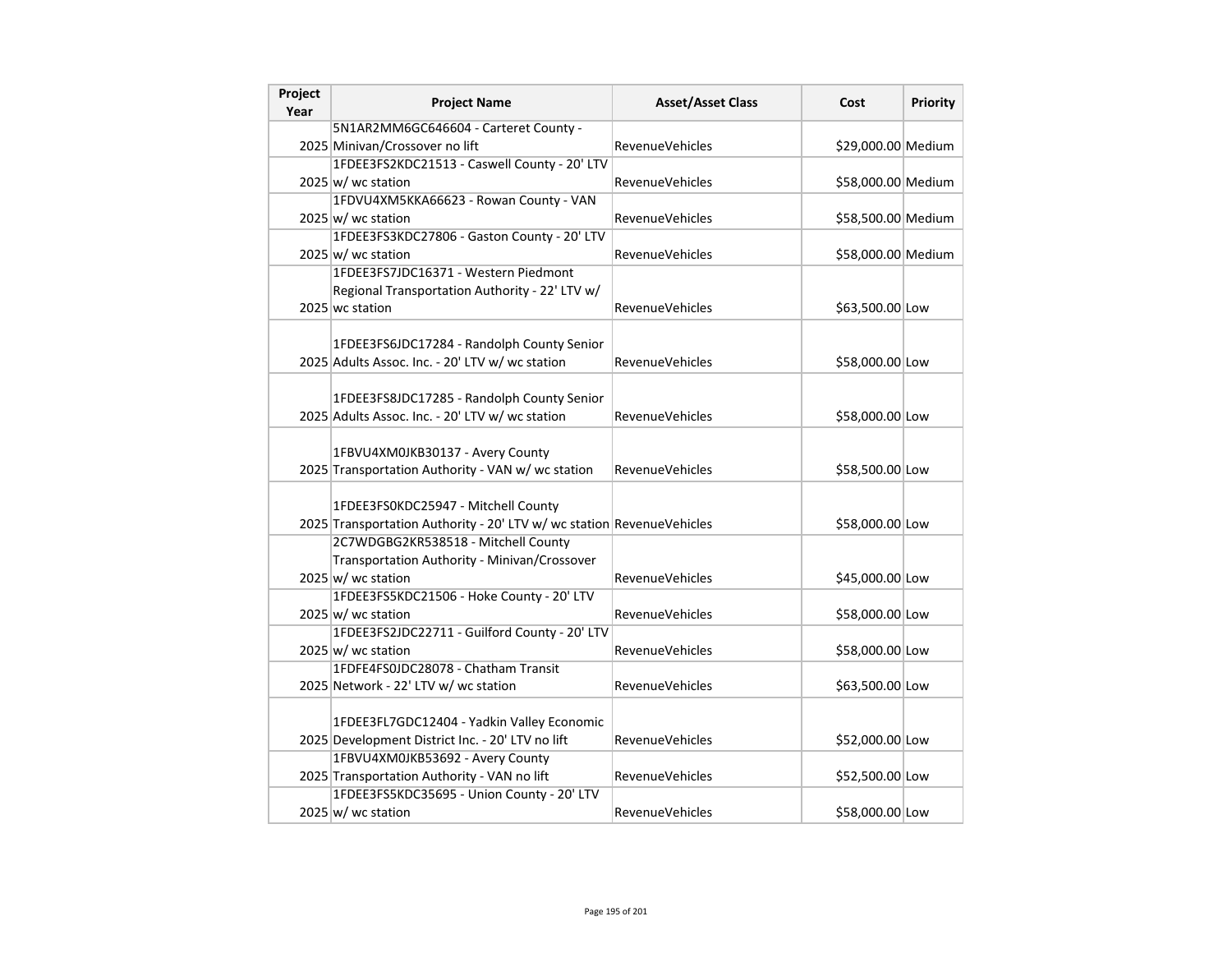| Project<br>Year | <b>Project Name</b>                                                                           | <b>Asset/Asset Class</b> | Cost            | <b>Priority</b> |
|-----------------|-----------------------------------------------------------------------------------------------|--------------------------|-----------------|-----------------|
|                 |                                                                                               |                          |                 |                 |
|                 | 1FDEE3FSXKDC35790 - Randolph County Senior                                                    |                          |                 |                 |
|                 | 2025 Adults Assoc. Inc. - 20' LTV w/ wc station                                               | <b>RevenueVehicles</b>   | \$58,000.00 Low |                 |
|                 |                                                                                               |                          |                 |                 |
|                 | 1FDEE3FS8KDC25937 - Goldsboro-Wayne                                                           |                          |                 |                 |
|                 | 2025 Transportation Authority - 22' LTV w/ wc station RevenueVehicles                         |                          | \$63,500.00 Low |                 |
|                 | 1FDEE3FS2JDC24099 - Albemarle Regional<br>2025 Health Services - 20' LTV w/ wc station        | <b>RevenueVehicles</b>   |                 |                 |
|                 | 2C4RDGBG5CR324831 - Yadkin Valley Economic                                                    |                          | \$58,000.00 Low |                 |
|                 | Development District Inc. - Minivan/Crossover                                                 |                          |                 |                 |
|                 | 2025 no lift                                                                                  | <b>RevenueVehicles</b>   | \$29,000.00 Low |                 |
|                 | 1FTBW3XM9JKA48197 - Yancey County                                                             |                          |                 |                 |
|                 | 2025 Transportation Authority - VAN no lift                                                   | <b>RevenueVehicles</b>   | \$52,500.00 Low |                 |
|                 |                                                                                               |                          |                 |                 |
|                 | 1FDEE3FS3JDC37959 - Hyde County Non-Profit                                                    |                          |                 |                 |
|                 | 2025 Private Transportation Corp Inc. - 20' LTV no lift RevenueVehicles                       |                          | \$52,000.00 Low |                 |
|                 | 1FDEE3FS1JDC37958 - Hyde County Non-Profit                                                    |                          |                 |                 |
|                 | Private Transportation Corp Inc. - 20' LTV w/ wc                                              |                          |                 |                 |
|                 | 2025 station                                                                                  | <b>RevenueVehicles</b>   | \$58,000.00 Low |                 |
|                 | 1FDVU4XMXKKA79772 - Buncombe County -                                                         |                          |                 |                 |
|                 | 2025 VAN w/ wc station                                                                        | <b>RevenueVehicles</b>   | \$58,500.00 Low |                 |
|                 | 1FDVU4XM2KKA79779 - Buncombe County -                                                         |                          |                 |                 |
|                 | 2025 VAN w/ wc station                                                                        | <b>RevenueVehicles</b>   | \$58,500.00 Low |                 |
|                 | 1FDEE3FS5HDC78779 - Gaston County - 20' LTV                                                   |                          |                 |                 |
|                 | $2025 \vert w \vert$ wc station                                                               | <b>RevenueVehicles</b>   | \$58,000.00 Low |                 |
|                 |                                                                                               |                          |                 |                 |
|                 | 1FDEE3FS6GDC50293 - Randolph County Senior<br>2025 Adults Assoc. Inc. - 20' LTV w/ wc station | RevenueVehicles          | \$58,000.00 Low |                 |
|                 | 1FDEE3FSXJDC37957 - Lee County - 20' LTV w/                                                   |                          |                 |                 |
|                 | 2025 wc station                                                                               | <b>RevenueVehicles</b>   | \$58,000.00 Low |                 |
|                 | 1HA3GRBG8KN010946 - Duplin County - 20' LTV                                                   |                          |                 |                 |
|                 | $2025 \vert w \vert$ wc station                                                               | <b>RevenueVehicles</b>   | \$58,000.00 Low |                 |
|                 | 1FTBW3XM1JKA44547 - Randolph County                                                           |                          |                 |                 |
|                 | 2025 Senior Adults Assoc. Inc. - VAN w/ wc station                                            | <b>RevenueVehicles</b>   | \$58,500.00 Low |                 |
|                 | 1FDXE45S16HA88497 - Choanoke Public                                                           |                          |                 |                 |
|                 | 2025 Transportation Authority - 25' LTV no lift                                               | RevenueVehicles          | \$64,000.00 Low |                 |
|                 | 1FTBW3XM8JKA35747 - Rutherford County -                                                       |                          |                 |                 |
|                 | 2025 VAN w/ wc station                                                                        | <b>RevenueVehicles</b>   | \$58,500.00 Low |                 |
|                 |                                                                                               |                          |                 |                 |
|                 | 1FTBW3XM1JKA48209 - Yadkin Valley Economic                                                    |                          |                 |                 |
|                 | 2025 Development District Inc. - VAN w/ wc station                                            | <b>RevenueVehicles</b>   | \$58,500.00 Low |                 |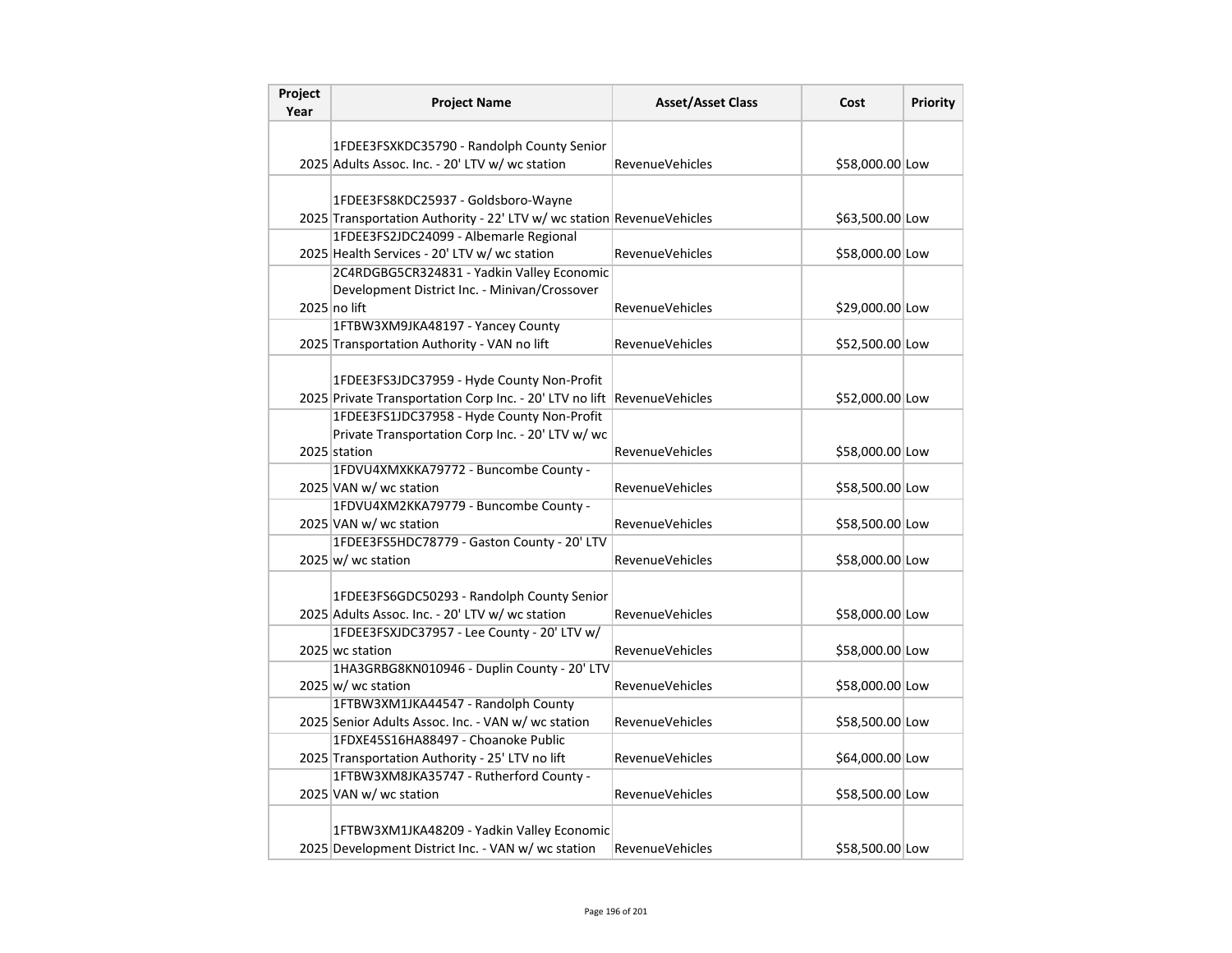| Project<br>Year | <b>Project Name</b>                                                                    | <b>Asset/Asset Class</b> | Cost            | <b>Priority</b> |
|-----------------|----------------------------------------------------------------------------------------|--------------------------|-----------------|-----------------|
|                 | 1FTBW3XMXJKA69365 - Mountain Projects Inc. -                                           |                          |                 |                 |
|                 | 2025 VAN w/ wc station                                                                 | <b>RevenueVehicles</b>   | \$58,500.00 Low |                 |
|                 | 1FTBW3XM1JKA74972 - Person County - VAN                                                |                          |                 |                 |
|                 | $2025 \vert w \vert$ wc station                                                        | RevenueVehicles          | \$58,500.00 Low |                 |
|                 | 1FDEE3FS2JDC22708 - Guilford County - 20' LTV                                          |                          |                 |                 |
|                 | $2025 \vert w \vert$ wc station                                                        | <b>RevenueVehicles</b>   | \$58,000.00 Low |                 |
|                 | 1FTDS3EL6EDA38705 - Western Carolina                                                   |                          |                 |                 |
|                 | 2025 Community Action Inc. - VAN w/ wc station                                         | <b>RevenueVehicles</b>   | \$58,500.00 Low |                 |
|                 | 1FDEE3FSXKDC21498 - Brunswick Transit                                                  |                          |                 |                 |
|                 | 2025 System, Inc. - 20' LTV w/ wc station                                              | <b>RevenueVehicles</b>   | \$58,000.00 Low |                 |
|                 | 2D4RN4DE2AR135867 - Western Piedmont                                                   |                          |                 |                 |
|                 | Regional Transportation Authority -                                                    |                          |                 |                 |
|                 | 2025 Minivan/Crossover no lift                                                         | <b>RevenueVehicles</b>   | \$29,000.00 Low |                 |
|                 | 1FDFE4FS0KDC13193 - Albemarle Regional                                                 |                          |                 |                 |
|                 | 2025 Health Services - 25' LTV w/ wc station                                           | <b>RevenueVehicles</b>   | \$70,000.00 Low |                 |
|                 | 2C4RDGCGXJR157801 - Caswell County -                                                   |                          |                 |                 |
|                 | 2025 Minivan/Crossover no lift                                                         | <b>RevenueVehicles</b>   | \$29,000.00 Low |                 |
|                 |                                                                                        |                          |                 |                 |
|                 | 1FDVU4XM4KKA53801 - Wilkes Transportation                                              |                          |                 |                 |
|                 | 2025 Authority - VAN w/ wc station                                                     | <b>RevenueVehicles</b>   | \$58,500.00 Low |                 |
|                 | 1FDVU4XM1KKA62889 - Beaufort County                                                    |                          |                 |                 |
|                 | 2025 Developmental Center Inc. - VAN no lift                                           | <b>RevenueVehicles</b>   | \$52,500.00 Low |                 |
|                 | 5N1AR2MM3GC624124 - AppalCART -                                                        |                          |                 |                 |
|                 | 2025 Minivan/Crossover no lift                                                         | <b>RevenueVehicles</b>   | \$29,000.00 Low |                 |
|                 | 1FTBW3XM0GKB15181 - Bladen County - VAN                                                |                          |                 |                 |
|                 | 2025 no lift                                                                           | <b>RevenueVehicles</b>   | \$52,500.00 Low |                 |
|                 | 1FDFE4FS4KDC13195 - Albemarle Regional                                                 |                          |                 |                 |
|                 | 2025 Health Services - 25' LTV w/ wc station                                           | <b>RevenueVehicles</b>   | \$70,000.00 Low |                 |
|                 | 1FDEE3FS6KDC21403 - Craven County - 20' LTV                                            |                          |                 |                 |
|                 | 2025 w/ wc station                                                                     | <b>RevenueVehicles</b>   | \$58,000.00 Low |                 |
|                 | 1FDEE3FL4GDC07080 - Lee County - 20' LTV no                                            |                          |                 |                 |
| 2025 lift       |                                                                                        | <b>RevenueVehicles</b>   | \$52,000.00 Low |                 |
|                 | 1FTBW3XM0GKB10997 - Bladen County - VAN                                                |                          |                 |                 |
|                 | 2025 no lift                                                                           | <b>RevenueVehicles</b>   | \$52,500.00 Low |                 |
|                 | 1FDVU4XM0KKA37580 - Cherokee County -                                                  |                          |                 |                 |
|                 | 2025 VAN w/ wc station                                                                 | <b>RevenueVehicles</b>   | \$58,500.00 Low |                 |
|                 | 1FDFE4FS1JDC21107 - Yadkin Valley Economic                                             |                          |                 |                 |
|                 | Development District Inc. - 25' LTV w/ wc                                              |                          |                 |                 |
|                 | 2025 station                                                                           | <b>RevenueVehicles</b>   | \$70,000.00 Low |                 |
|                 | 1FDEE3FS8KDC13190 - Albemarle Regional<br>2025 Health Services - 20' LTV w/ wc station |                          |                 |                 |
|                 |                                                                                        | <b>RevenueVehicles</b>   | \$58,000.00 Low |                 |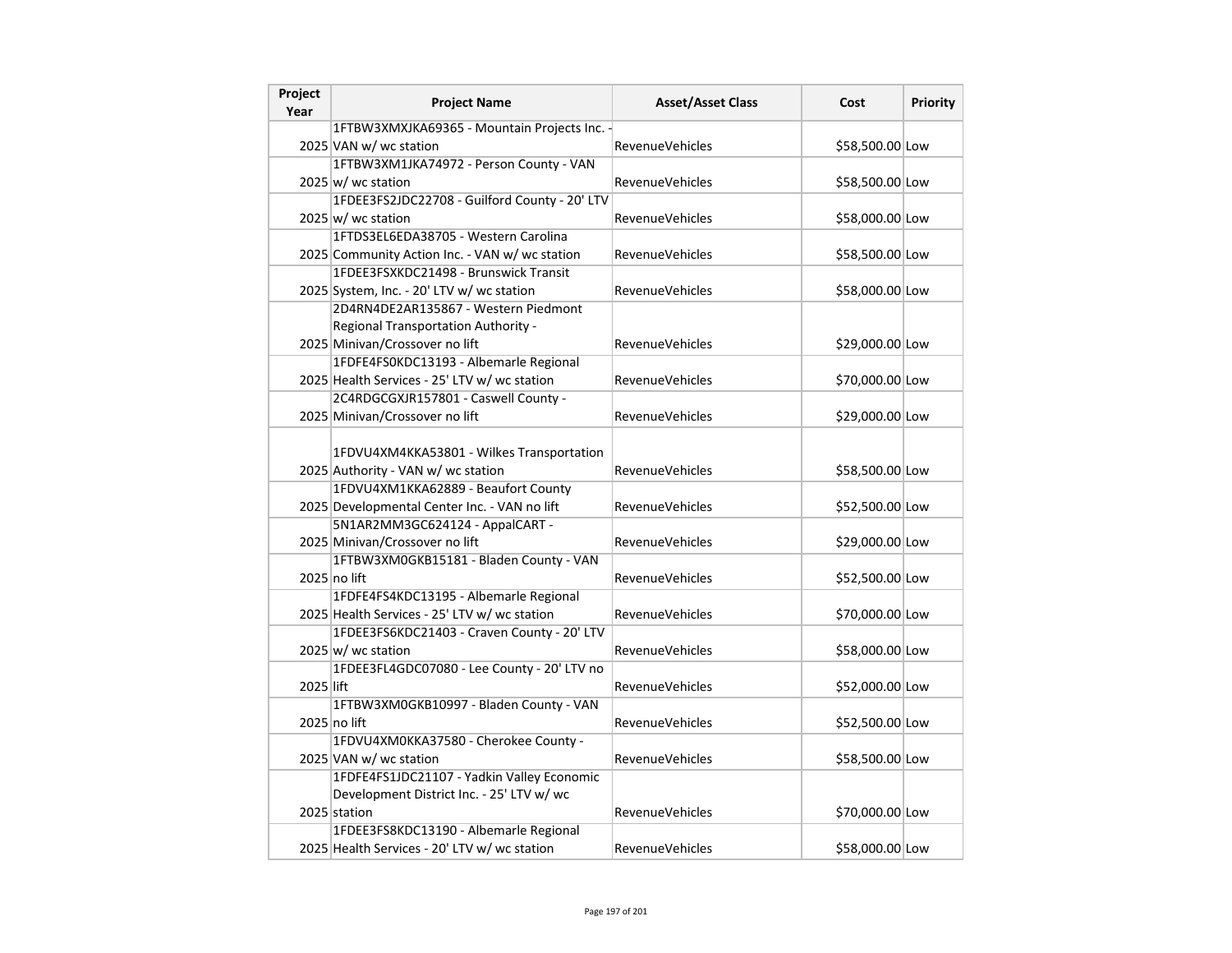| Project<br>Year | <b>Project Name</b>                             | <b>Asset/Asset Class</b> | Cost             | <b>Priority</b> |
|-----------------|-------------------------------------------------|--------------------------|------------------|-----------------|
|                 | 2C7WDGBG1JR363595 - Avery County                |                          |                  |                 |
|                 | Transportation Authority - Minivan/Crossover    |                          |                  |                 |
|                 | 2025 no lift                                    | <b>RevenueVehicles</b>   | \$29,000.00 Low  |                 |
|                 | 1FDVU4XM0KKA53794 - Anson County - VAN          |                          |                  |                 |
|                 | $2025 \, \text{w}$ / wc station                 | <b>RevenueVehicles</b>   | \$58,500.00 Low  |                 |
|                 | 1FBVU4XM9JKB53691 - Avery County                |                          |                  |                 |
|                 | 2025 Transportation Authority - VAN no lift     | <b>RevenueVehicles</b>   | \$52,500.00 Low  |                 |
|                 | 1FTBW3XM3GKB48188 - Rutherford County -         |                          |                  |                 |
|                 | 2025 VAN w/ wc station                          | <b>RevenueVehicles</b>   | \$58,500.00 Low  |                 |
|                 | 1FDEE3FS9KDC32010 - Martin County - 20' LTV     |                          |                  |                 |
|                 | 2026 w/ wc station                              | <b>RevenueVehicles</b>   | \$58,000.00 Low  |                 |
|                 | 15GGB2719F1184949 - Cape Fear Public            |                          |                  |                 |
|                 | Transportation Authority - WAVE Transit - BUS - |                          |                  |                 |
|                 | 2026 Heavy                                      | <b>RevenueVehicles</b>   | \$500,000.00 Low |                 |
|                 | 1HA3GRBG5KN011066 - Duplin County - 20' LTV     |                          |                  |                 |
|                 | $2026 \text{ w}$ / wc station                   | <b>RevenueVehicles</b>   | \$58,000.00 Low  |                 |
|                 | 1FDEE3FS4KDC35803 - Beaufort County             |                          |                  |                 |
|                 | Developmental Center Inc. - 20' LTV w/ wc       |                          |                  |                 |
|                 | 2026 station                                    | <b>RevenueVehicles</b>   | \$58,000.00 Low  |                 |
|                 | 1FDEE3FS7KDC55480 - Moore County - 20' LTV      |                          |                  |                 |
|                 | $2026 \, \vert \text{w} / \text{wc}$ station    | <b>RevenueVehicles</b>   | \$58,000.00 Low  |                 |
|                 | 1FDEE3FSXKDC21405 - Craven County - 20' LTV     |                          |                  |                 |
|                 | 2026 w/ wc station                              | <b>RevenueVehicles</b>   | \$58,000.00 Low  |                 |
|                 | 1FDEE3FS9KDC59689 - Duplin County - 20' LTV     |                          |                  |                 |
|                 | $2026 \text{ w/m}$ wc station                   | RevenueVehicles          | \$58,000.00 Low  |                 |
|                 | 1FDFE4FS5KDC43676 - Mecklenburg County -        |                          |                  |                 |
|                 | 2026 25' LTV w/ wc station                      | RevenueVehicles          | \$70,000.00 Low  |                 |
|                 | 1FTBW3XM5HKA75620 - Western Carolina            |                          |                  |                 |
|                 | 2026 Community Action Inc. - VAN w/ wc station  | <b>RevenueVehicles</b>   | \$58,500.00 Low  |                 |
|                 | 2C4RDGBG6CR374010 - Hoke County -               |                          |                  |                 |
|                 | 2026 Minivan/Crossover no lift                  | <b>RevenueVehicles</b>   | \$29,000.00 Low  |                 |
|                 | 1FDEE3FSXJDC17286 - Randolph County Senior      |                          |                  |                 |
|                 | 2026 Adults Assoc. Inc. - 20' LTV no lift       | RevenueVehicles          | \$52,000.00 Low  |                 |
|                 | 1FDEE3FS7KDC35794 - Mountain Projects Inc. -    |                          |                  |                 |
|                 | 2026 20' LTV w/ wc station                      | RevenueVehicles          | \$58,000.00 Low  |                 |
|                 | 1FDFE4FS4KDC21412 - Anson County - 25' LTV      |                          |                  |                 |
|                 | 2026 w/ wc station                              | RevenueVehicles          | \$70,000.00 Low  |                 |
|                 | 1FDVU4XV2KKA67821 - AppalCART - VAN w/ wc       |                          |                  |                 |
|                 | 2026 station                                    | RevenueVehicles          | \$58,500.00 Low  |                 |
|                 | 1FDFE4FS2KDC21411 - Anson County - 25' LTV      |                          |                  |                 |
|                 | $2026 \text{ w}$ / wc station                   | <b>RevenueVehicles</b>   | \$70,000.00 Low  |                 |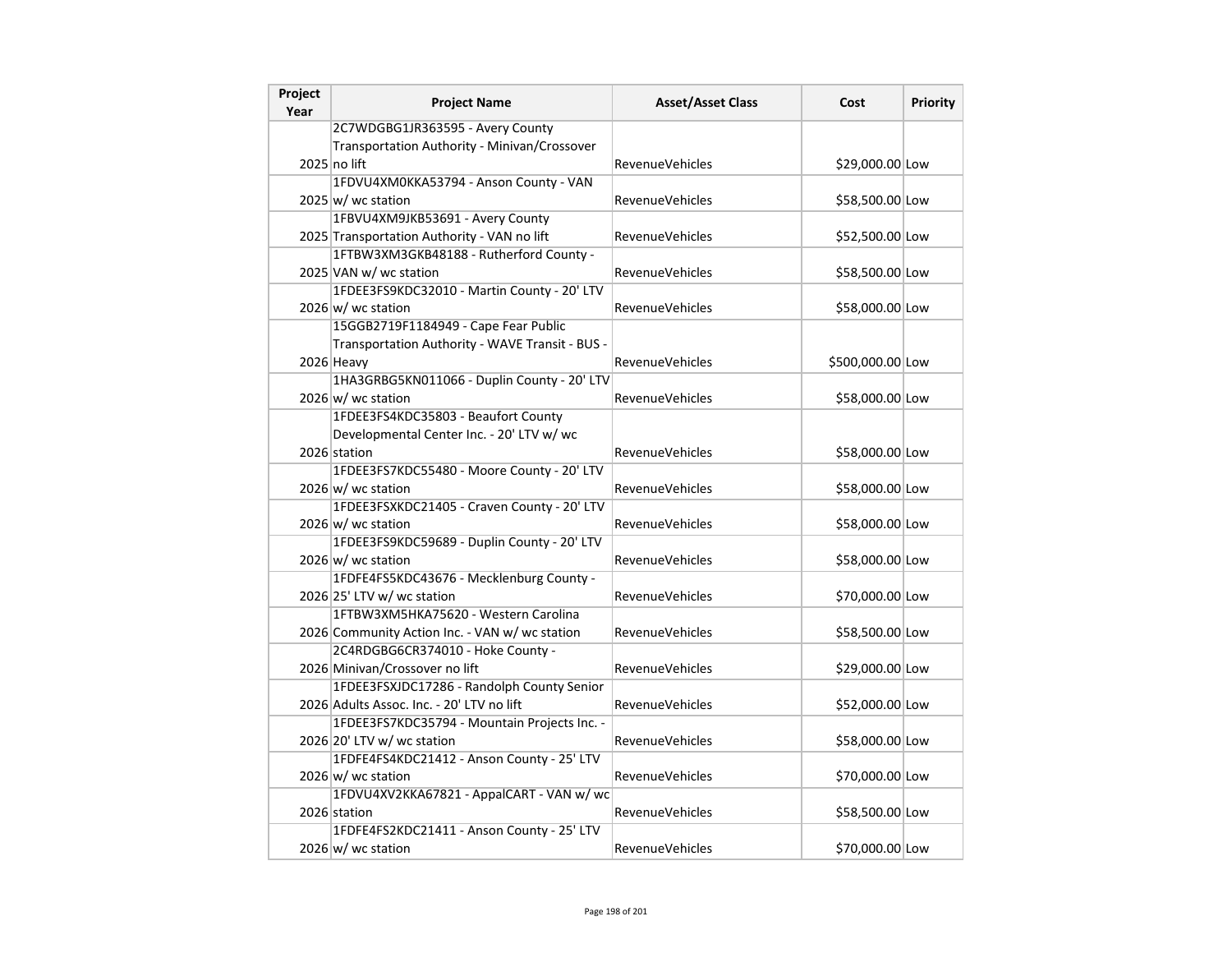| Project<br>Year | <b>Project Name</b>                                                   | <b>Asset/Asset Class</b> | Cost            | Priority |
|-----------------|-----------------------------------------------------------------------|--------------------------|-----------------|----------|
|                 | 1FDEE3FS6HDC37707 - Anson County - 20' LTV                            |                          |                 |          |
|                 | 2026 no lift                                                          | <b>RevenueVehicles</b>   | \$52,000.00 Low |          |
|                 | 1FDEE3FS4KDC21402 - Guilford County - 20'                             |                          |                 |          |
|                 | 2026 LTV w/ wc station                                                | RevenueVehicles          | \$58,000.00 Low |          |
|                 | 1FDEE3FS1KDC27805 - Transylvania County -                             |                          |                 |          |
|                 | 2026 20' LTV w/ wc station                                            | RevenueVehicles          | \$58,000.00 Low |          |
|                 | 1FDEE3FS9KDC21508 - Hoke County - 20' LTV                             |                          |                 |          |
|                 | 2026 w/ wc station                                                    | <b>RevenueVehicles</b>   | \$58,000.00 Low |          |
|                 | 1FDEE3FS3HDC78778 - Gaston County - 20' LTV                           |                          |                 |          |
|                 | $2026 \text{ w}$ wc station                                           | <b>RevenueVehicles</b>   | \$58,000.00 Low |          |
|                 | 1FDVU4XM7KKA67823 - Gaston County - VAN                               |                          |                 |          |
|                 | $2026 \text{ w}$ / wc station                                         | <b>RevenueVehicles</b>   | \$58,500.00 Low |          |
|                 | 1FDEE3FS5KDC26219 - Cape Fear Public                                  |                          |                 |          |
|                 | Transportation Authority - WAVE Transit - 20'                         |                          |                 |          |
|                 | 2026 LTV w/ wc station                                                | RevenueVehicles          | \$58,000.00 Low |          |
|                 |                                                                       |                          |                 |          |
|                 | 1FDEE3FS4KDC25935 - Goldsboro-Wayne                                   |                          |                 |          |
|                 | 2026 Transportation Authority - 20' LTV w/ wc station RevenueVehicles |                          | \$58,000.00 Low |          |
|                 | 1FTBW3XMXHKA50244 - Greene County - VAN                               |                          |                 |          |
|                 | 2026 no lift                                                          | <b>RevenueVehicles</b>   | \$52,500.00 Low |          |
|                 | 1FTBW3XM8JKA26448 - Cherokee County -                                 |                          |                 |          |
|                 | 2026 VAN w/ wc station                                                | <b>RevenueVehicles</b>   | \$58,500.00 Low |          |
|                 | 1FDEE3FS6HDC38128 - Guilford County - 20'                             |                          |                 |          |
|                 | 2026 LTV w/ wc station                                                | RevenueVehicles          | \$58,000.00 Low |          |
|                 | 1FDEE3FS0KDC20702 - Guilford County - 20'                             |                          |                 |          |
|                 | 2026 LTV w/ wc station                                                | <b>RevenueVehicles</b>   | \$58,000.00 Low |          |
|                 | 1FDVU4XM8KKA37584 - Dare County - VAN no                              |                          |                 |          |
| 2026 lift       |                                                                       | <b>RevenueVehicles</b>   | \$52,500.00 Low |          |
|                 | 1FDFE4FS3JDC31315 - Mecklenburg County -                              |                          |                 |          |
|                 | 2026 25' LTV w/ wc station                                            | RevenueVehicles          | \$70,000.00 Low |          |
|                 | 1FDEE3FS9KDC17684 - Caswell County - 20' LTV                          |                          |                 |          |
|                 | 2026 no lift                                                          | <b>RevenueVehicles</b>   | \$52,000.00 Low |          |
|                 | 3D4PH1FG8BT520408 - Buncombe County -                                 |                          |                 |          |
|                 | 2026 Minivan/Crossover no lift                                        | RevenueVehicles          | \$29,000.00 Low |          |
|                 | 2C4RDGBG9KR560865 - Dare County -                                     |                          |                 |          |
|                 | 2026 Minivan/Crossover no lift                                        | <b>RevenueVehicles</b>   | \$29,000.00 Low |          |
|                 | 1FDEE3FS9JDC24102 - Transylvania County - 20'                         |                          |                 |          |
|                 | 2026 LTV w/ wc station                                                | <b>RevenueVehicles</b>   | \$58,000.00 Low |          |
|                 | 1FDFE4FS6KDC14462 - Chatham Transit                                   |                          |                 |          |
|                 | 2026 Network - 25' LTV w/ wc station                                  | <b>RevenueVehicles</b>   | \$70,000.00 Low |          |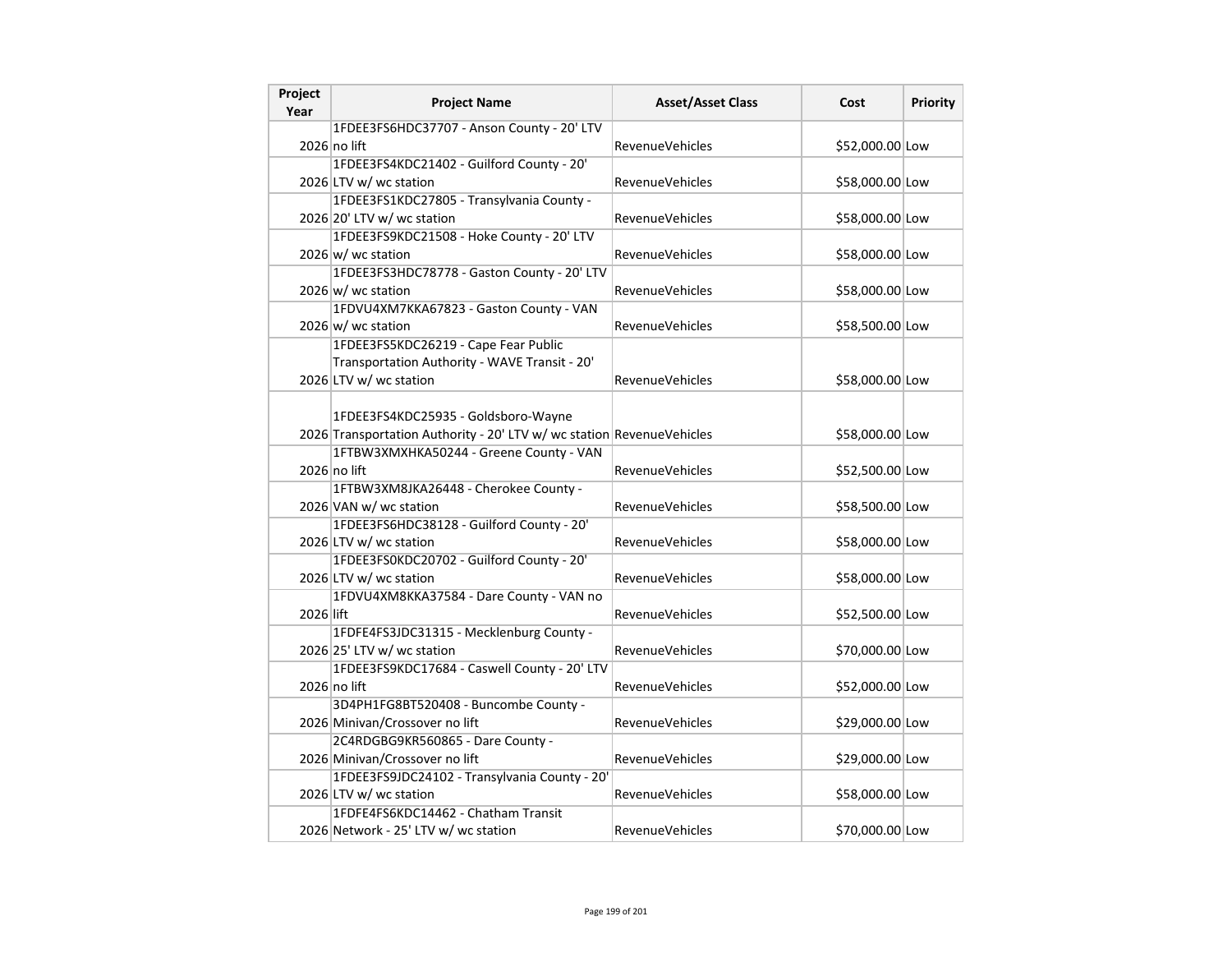| Project<br>Year | <b>Project Name</b>                            | <b>Asset/Asset Class</b> | Cost            | <b>Priority</b> |
|-----------------|------------------------------------------------|--------------------------|-----------------|-----------------|
|                 | 2C4RDGBG5JR256267 - Sampson County -           |                          |                 |                 |
|                 | 2026 Minivan/Crossover no lift                 | <b>RevenueVehicles</b>   | \$29,000.00 Low |                 |
|                 | 1FDFE4FS5JDC31316 - Mecklenburg County -       |                          |                 |                 |
|                 | 2026 25' LTV w/ wc station                     | <b>RevenueVehicles</b>   | \$70,000.00 Low |                 |
|                 | 2C7WDGCG5GR200939 - Gaston County -            |                          |                 |                 |
|                 | 2026 Minivan/Crossover no lift                 | <b>RevenueVehicles</b>   | \$29,000.00 Low |                 |
|                 | 1FTRS4XM3KKA21028 - Rutherford County -        |                          |                 |                 |
|                 | 2026 VAN w/ wc station                         | RevenueVehicles          | \$58,500.00 Low |                 |
|                 | 1FTBW3XM1HKA11638 - Greene County - VAN        |                          |                 |                 |
|                 | 2026 w/ wc station                             | <b>RevenueVehicles</b>   | \$58,500.00 Low |                 |
|                 | 2C7WDGBG3JR176410 - Madison County             |                          |                 |                 |
|                 | Transportation Authority - Minivan/Crossover   |                          |                 |                 |
|                 | $2026 \text{ w/m}$ wc station                  | <b>RevenueVehicles</b>   | \$45,000.00 Low |                 |
|                 | 1FDVU4XM1KKA37586 - Greene County - VAN        |                          |                 |                 |
|                 | 2026 w/ wc station                             | <b>RevenueVehicles</b>   | \$58,500.00 Low |                 |
|                 | 1FTBW3XM9JKA35756 - Rutherford County -        |                          |                 |                 |
|                 | 2026 VAN w/ wc station                         | RevenueVehicles          | \$58,500.00 Low |                 |
|                 | 1FTRS4XM1KKA21027 - Rutherford County -        |                          |                 |                 |
|                 | 2026 VAN w/ wc station                         | <b>RevenueVehicles</b>   | \$58,500.00 Low |                 |
|                 | 1FTBW3XM7JKA35755 - Rutherford County -        |                          |                 |                 |
|                 | 2026 VAN w/ wc station                         | <b>RevenueVehicles</b>   | \$58,500.00 Low |                 |
|                 | 1FBVU4XM7JKB53690 - Avery County               |                          |                 |                 |
|                 | 2026 Transportation Authority - VAN no lift    | RevenueVehicles          | \$52,500.00 Low |                 |
|                 | 1FDVU4XM7KKA37589 - Brunswick Transit          |                          |                 |                 |
|                 | 2026 System, Inc. - VAN no lift                | RevenueVehicles          | \$52,500.00 Low |                 |
|                 | 1FDFE4FSXKDC12343 - Lee County - 25' LTV w/    |                          |                 |                 |
|                 | 2026 wc station                                | <b>RevenueVehicles</b>   | \$70,000.00 Low |                 |
|                 | 1FDEE3FS3JDC31242 - Cape Fear Public           |                          |                 |                 |
|                 | Transportation Authority - WAVE Transit - 20'  |                          |                 |                 |
|                 | 2026 LTV w/ wc station                         | <b>RevenueVehicles</b>   | \$58,000.00 Low |                 |
|                 | 1FDEE3FS0KDC21509 - Lee County - 20' LTV w/    |                          |                 |                 |
|                 | 2026 wc station                                | <b>RevenueVehicles</b>   | \$58,000.00 Low |                 |
|                 | 1FTBW3XM2GKB15182 - Western Carolina           |                          |                 |                 |
|                 | 2026 Community Action Inc. - VAN w/ wc station | RevenueVehicles          | \$58,500.00 Low |                 |
|                 | 1FTBW3XM1JKA35752 - Rutherford County -        |                          |                 |                 |
|                 | 2026 VAN no lift                               | <b>RevenueVehicles</b>   | \$52,500.00 Low |                 |
|                 | 1FTBW3XV9JKA37791 - AppalCART - VAN w/ wc      |                          |                 |                 |
|                 | 2026 station                                   | <b>RevenueVehicles</b>   | \$58,500.00 Low |                 |
|                 | 1FDEE3FS5JDC24100 - Guilford County - 20' LTV  |                          |                 |                 |
|                 | $2026 \text{ w}$ / wc station                  | <b>RevenueVehicles</b>   | \$58,000.00 Low |                 |